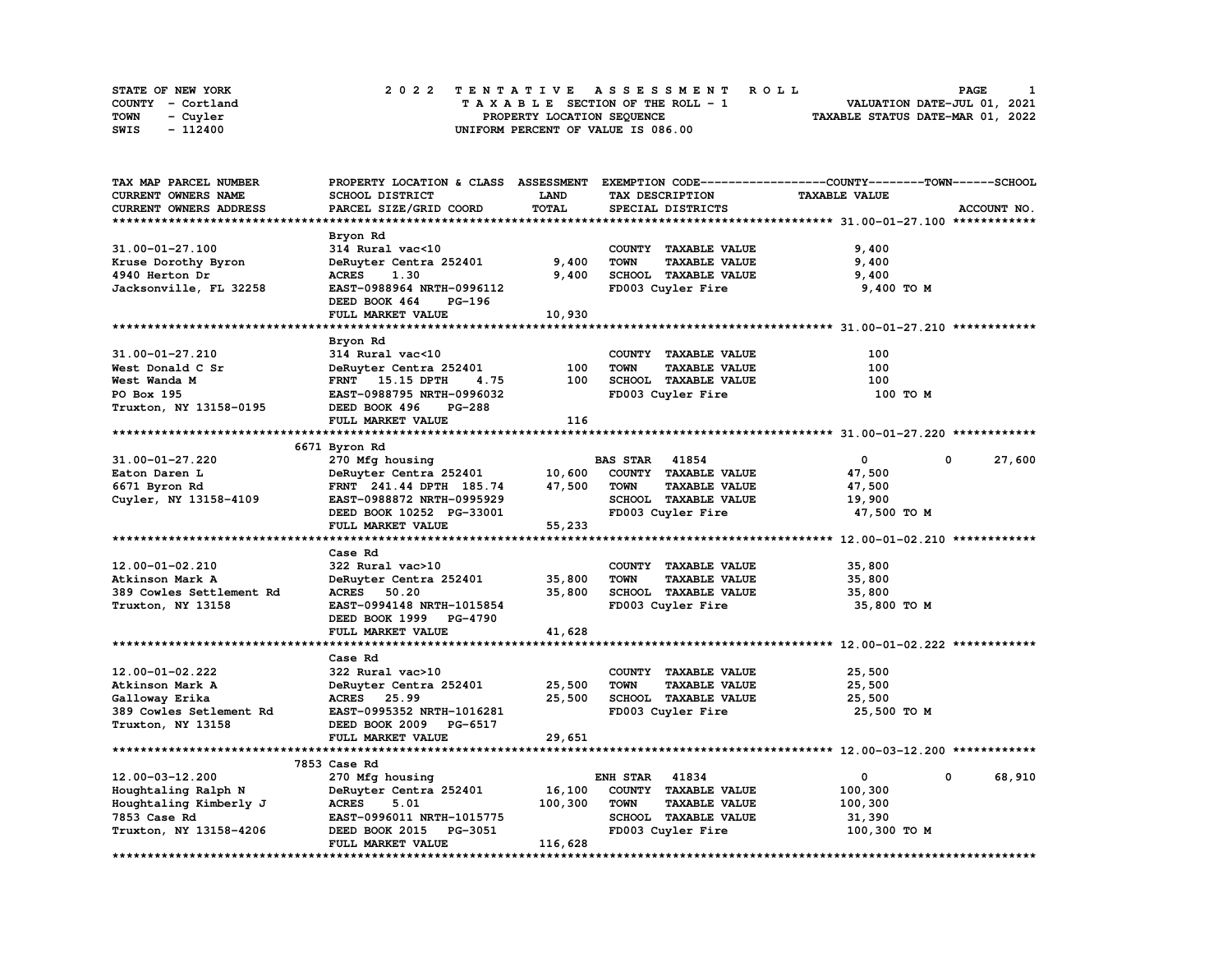| <b>STATE OF NEW YORK</b> | 2022 TENTATIVE ASSESSMENT ROLL     | 2<br>PAGE                        |
|--------------------------|------------------------------------|----------------------------------|
| COUNTY - Cortland        | TAXABLE SECTION OF THE ROLL - 1    | VALUATION DATE-JUL 01, 2021      |
| TOWN<br>- Cuyler         | PROPERTY LOCATION SEOUENCE         | TAXABLE STATUS DATE-MAR 01, 2022 |
| - 112400<br>SWIS         | UNIFORM PERCENT OF VALUE IS 086.00 |                                  |

| TAX MAP PARCEL NUMBER                                  | PROPERTY LOCATION & CLASS ASSESSMENT |         |                                     | EXEMPTION CODE-----------------COUNTY-------TOWN------SCHOOL |             |
|--------------------------------------------------------|--------------------------------------|---------|-------------------------------------|--------------------------------------------------------------|-------------|
| <b>CURRENT OWNERS NAME</b>                             | SCHOOL DISTRICT                      | LAND    | TAX DESCRIPTION                     | <b>TAXABLE VALUE</b>                                         |             |
| CURRENT OWNERS ADDRESS                                 | PARCEL SIZE/GRID COORD               | TOTAL   | SPECIAL DISTRICTS                   |                                                              | ACCOUNT NO. |
|                                                        |                                      |         |                                     |                                                              |             |
|                                                        | 7854 Case Rd                         |         |                                     |                                                              |             |
| 12.00-01-02.221                                        | 270 Mfg housing                      |         | COUNTY TAXABLE VALUE                | 75,000                                                       |             |
| Angell Stuart                                          | DeRuyter Centra 252401               | 19,000  | <b>TAXABLE VALUE</b><br><b>TOWN</b> | 75,000                                                       |             |
| Angell Priscilla                                       | <b>ACRES</b><br>8.01                 | 75,000  | SCHOOL TAXABLE VALUE                | 75,000                                                       |             |
| 7854 Case Rd                                           | EAST-0996133 NRTH-1016527            |         | FD003 Cuyler Fire                   | 75,000 TO M                                                  |             |
| Truxton, NY 13158                                      | DEED BOOK 2018 PG-5438               |         |                                     |                                                              |             |
|                                                        | FULL MARKET VALUE                    | 87,209  |                                     |                                                              |             |
|                                                        |                                      |         |                                     |                                                              |             |
|                                                        | Cheningo Solon Pond Rd               |         |                                     |                                                              |             |
| 61.00-01-10.110                                        | 105 Vac farmland                     |         | AG-CEILING 41720                    | 6,696<br>6,696                                               | 6,696       |
| Petrella Matthew L                                     | Cincinnatus Cen 112001               | 15,475  | COUNTY TAXABLE VALUE                | 8,779                                                        |             |
| Rocco-Petrella Kristin E                               | ACRES 16.30                          | 15,475  | <b>TOWN</b><br><b>TAXABLE VALUE</b> | 8,779                                                        |             |
| 4393 Cosmos Hill Rd                                    | EAST-0990805 NRTH-0971078            |         | SCHOOL TAXABLE VALUE                | 8,779                                                        |             |
| Cortland, NY 13045                                     | DEED BOOK 2020 PG-4465               |         | FD003 Cuyler Fire                   | 8,779 TO M                                                   |             |
|                                                        | FULL MARKET VALUE                    | 17,994  | 6,696 EX                            |                                                              |             |
| MAY BE SUBJECT TO PAYMENT<br>UNDER AGDIST LAW TIL 2026 |                                      |         |                                     |                                                              |             |
|                                                        |                                      |         |                                     |                                                              |             |
|                                                        | Cheningo Solon Pond Rd               |         |                                     |                                                              |             |
| 61.00-01-10.120                                        | 322 Rural vac>10                     |         | COUNTY TAXABLE VALUE                | 10,600                                                       |             |
| Sweeting Joan M                                        | Cincinnatus Cen 112001               | 10,600  | <b>TOWN</b><br><b>TAXABLE VALUE</b> | 10,600                                                       |             |
| 5308 Cheningo Solon Pond Rd                            | ACRES 10.55                          | 10,600  | SCHOOL TAXABLE VALUE                | 10,600                                                       |             |
| Cincinnatus, NY 13040                                  | EAST-0990427 NRTH-0971289            |         | FD003 Cuyler Fire                   | 10,600 TO M                                                  |             |
|                                                        | DEED BOOK 2010<br><b>PG-3279</b>     |         |                                     |                                                              |             |
|                                                        | <b>FULL MARKET VALUE</b>             | 12,326  |                                     |                                                              |             |
|                                                        |                                      |         |                                     |                                                              |             |
|                                                        | Cheningo Solon Pond Rd               |         |                                     |                                                              |             |
| 61.00-01-11.120                                        | 105 Vac farmland                     |         | AG-CEILING 41720                    | 31,780<br>31,780                                             | 31,780      |
| Petrella Matthew L                                     | Cincinnatus Cen 112001               | 113,200 | COUNTY TAXABLE VALUE                | 81,420                                                       |             |
| Rocco-Petrella Kristin E                               | <b>ACRES</b><br>98.94                | 113,200 | <b>TOWN</b><br><b>TAXABLE VALUE</b> | 81,420                                                       |             |
| 4393 Cosmos Hill Rd                                    | EAST-0991886 NRTH-0971289            |         | SCHOOL TAXABLE VALUE                | 81,420                                                       |             |
| Cortland, NY 13045                                     | DEED BOOK 2020<br><b>PG-4466</b>     |         | FD003 Cuyler Fire                   | 81,420 TO M                                                  |             |
|                                                        | FULL MARKET VALUE                    | 131,628 | 31,780 EX                           |                                                              |             |
| MAY BE SUBJECT TO PAYMENT                              |                                      |         |                                     |                                                              |             |
| UNDER AGDIST LAW TIL 2026                              |                                      |         |                                     |                                                              |             |
|                                                        |                                      |         |                                     |                                                              |             |
|                                                        | Cheningo Solon Pond Rd               |         |                                     |                                                              |             |
| 61.00-01-13.110                                        | 105 Vac farmland                     |         | COUNTY TAXABLE VALUE                | 36,730                                                       |             |
| Benz Gregory C                                         | Homer Central<br>113001              | 36,730  | <b>TOWN</b><br><b>TAXABLE VALUE</b> | 36,730                                                       |             |
| Benz Jeffrey A                                         | <b>ACRES</b><br>34.20                | 36,730  | <b>SCHOOL TAXABLE VALUE</b>         | 36,730                                                       |             |
| 5496 Cheningo-Solon Pond Rd                            | EAST-0988601 NRTH-0971297            |         | FD003 Cuyler Fire                   | 36,730 TO M                                                  |             |
| Cincinnatus, NY 13040-9700                             | DEED BOOK 386<br>$PG-21$             |         |                                     |                                                              |             |
|                                                        | FULL MARKET VALUE                    | 42,709  |                                     |                                                              |             |
| MAY BE SUBJECT TO PAYMENT                              |                                      |         |                                     |                                                              |             |
| UNDER AGDIST LAW TIL 2025                              |                                      |         |                                     |                                                              |             |
|                                                        |                                      |         |                                     |                                                              |             |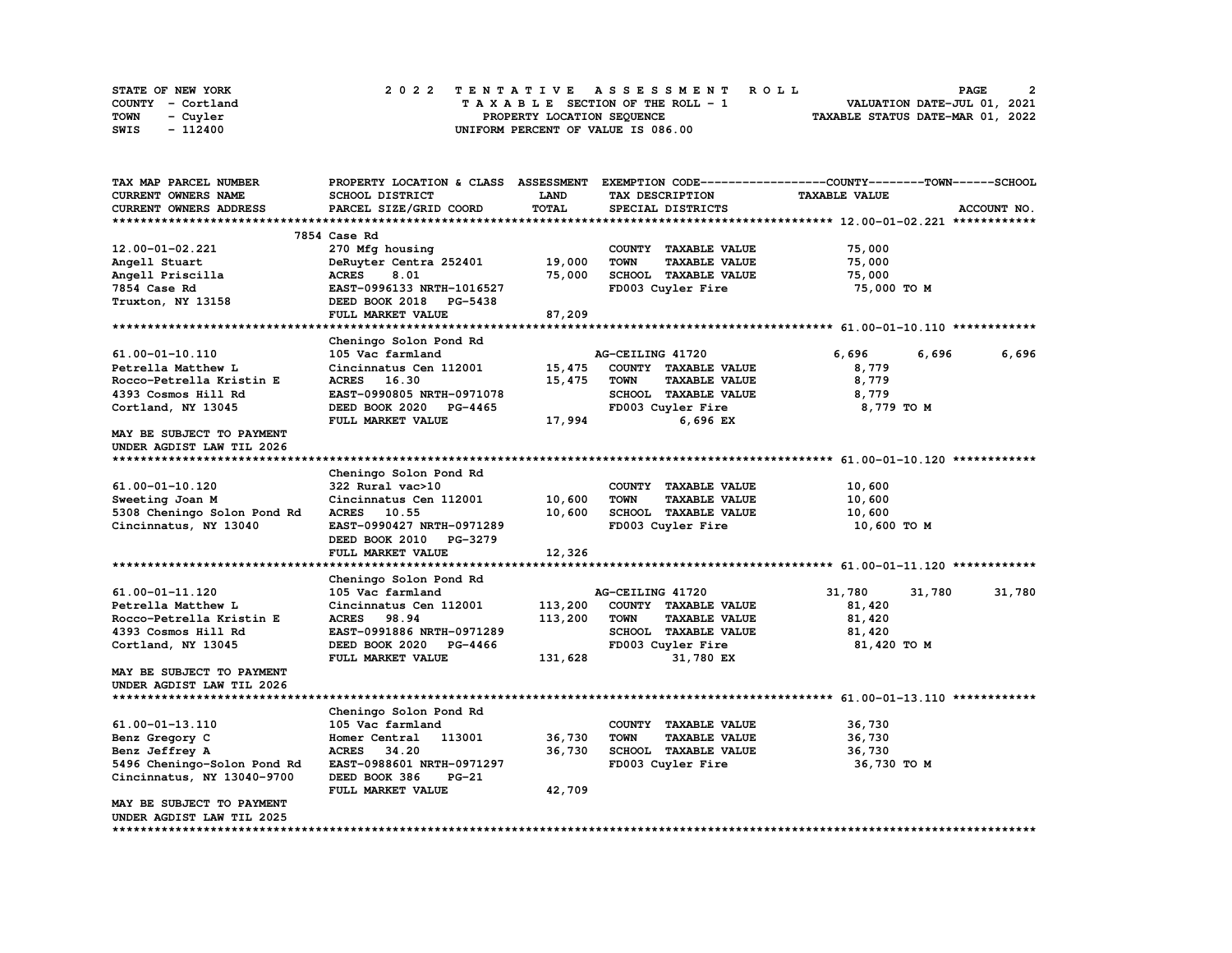| STATE OF NEW YORK | 2022 TENTATIVE ASSESSMENT ROLL     | PAGE                             |
|-------------------|------------------------------------|----------------------------------|
| COUNTY - Cortland | TAXABLE SECTION OF THE ROLL - 1    | VALUATION DATE-JUL 01, 2021      |
| TOWN<br>- Cuyler  | PROPERTY LOCATION SEQUENCE         | TAXABLE STATUS DATE-MAR 01, 2022 |
| - 112400<br>SWIS  | UNIFORM PERCENT OF VALUE IS 086.00 |                                  |

| TAX MAP PARCEL NUMBER       | PROPERTY LOCATION & CLASS ASSESSMENT |         |                                     | EXEMPTION CODE------------------COUNTY-------TOWN------SCHOOL |             |
|-----------------------------|--------------------------------------|---------|-------------------------------------|---------------------------------------------------------------|-------------|
| <b>CURRENT OWNERS NAME</b>  | SCHOOL DISTRICT                      | LAND    | TAX DESCRIPTION                     | <b>TAXABLE VALUE</b>                                          |             |
| CURRENT OWNERS ADDRESS      | PARCEL SIZE/GRID COORD               | TOTAL   | SPECIAL DISTRICTS                   |                                                               | ACCOUNT NO. |
|                             |                                      |         |                                     |                                                               |             |
|                             | Cheningo Solon Pond Rd               |         |                                     |                                                               |             |
| $62.00 - 01 - 13.000$       | 260 Seasonal res                     |         | COUNTY TAXABLE VALUE                | 70,300                                                        |             |
| Pollock Mark A              | Cincinnatus Cen 112001               | 65,300  | <b>TOWN</b><br><b>TAXABLE VALUE</b> | 70,300                                                        |             |
| Blake Collin                | ACRES 100.34                         | 70,300  | SCHOOL TAXABLE VALUE                | 70,300                                                        |             |
| 102 Tannery Ln              | EAST-0994893 NRTH-0968523            |         | FD003 Cuyler Fire                   | 70,300 TO M                                                   |             |
| Fulton, NY 13069            | DEED BOOK 2020<br><b>PG-481</b>      |         |                                     |                                                               |             |
|                             | <b>FULL MARKET VALUE</b>             | 81,744  |                                     |                                                               |             |
|                             |                                      |         |                                     |                                                               |             |
|                             | 4787 Cheningo Solon Pond Rd          |         |                                     |                                                               |             |
| 61.00-01-13.120             | 312 Vac w/imprv                      |         | AG-CEILING 41720                    | 3,431<br>3,431                                                | 3,431       |
| Saracene Alfred R           | Homer Central 113001                 | 47,260  | COUNTY TAXABLE VALUE                | 44,529                                                        |             |
| Saracene Mary R             | ACRES 47.00                          | 47,960  | <b>TOWN</b><br><b>TAXABLE VALUE</b> | 44,529                                                        |             |
| 3355 Walden Oaks Blvd       | EAST-0988401 NRTH-0969518            |         | SCHOOL TAXABLE VALUE                | 44,529                                                        |             |
| Cortland, NY 13045          | DEED BOOK 2020<br>PG-7192            |         | FD003 Cuyler Fire                   | 44,529 TO M                                                   |             |
|                             | FULL MARKET VALUE                    | 55,767  | 3,431 EX                            |                                                               |             |
| MAY BE SUBJECT TO PAYMENT   |                                      |         |                                     |                                                               |             |
| UNDER AGDIST LAW TIL 2026   |                                      |         |                                     |                                                               |             |
|                             |                                      |         |                                     |                                                               |             |
|                             | 5137 Cheningo Solon Pond Rd          |         |                                     |                                                               |             |
| $62.00 - 01 - 12.000$       | 112 Dairy farm                       |         | AG-CEILING 41720                    | 101,374<br>101,374                                            | 101,374     |
| Benz Gregory C              | Cincinnatus Cen 112001               |         | 184,500 BAS STAR<br>41854           | $\mathbf 0$<br>0                                              | 27,600      |
| Benz Jeffrey A              | ACRES 170.00                         | 262,200 | COUNTY TAXABLE VALUE                | 160,826                                                       |             |
|                             | EAST-0992591 NRTH-0968483            |         | <b>TOWN</b><br><b>TAXABLE VALUE</b> |                                                               |             |
| 5496 Cheningo Solon Pond Rd |                                      |         |                                     | 160,826                                                       |             |
| Cincinnatus, NY 13040-9700  | DEED BOOK 386<br>PG-21               |         | SCHOOL TAXABLE VALUE                | 133,226                                                       |             |
|                             | FULL MARKET VALUE                    | 304,884 | FD003 Cuyler Fire                   | 160,826 то м                                                  |             |
| MAY BE SUBJECT TO PAYMENT   |                                      |         | 101,374 EX                          |                                                               |             |
| UNDER AGDIST LAW TIL 2026   |                                      |         |                                     |                                                               |             |
|                             |                                      |         |                                     |                                                               |             |
|                             | 5180 Cheningo Solon Pond Rd          |         |                                     |                                                               |             |
| 61.00-01-11.110             | 312 Vac w/imprv                      |         | COUNTY TAXABLE VALUE                | 9,267                                                         |             |
| Benz Gregory C              | Cincinnatus Cen 112001               | 7,740   | <b>TOWN</b><br><b>TAXABLE VALUE</b> | 9,267                                                         |             |
| Benz Jeffrey A              | <b>ACRES</b><br>8.60                 | 9,267   | SCHOOL TAXABLE VALUE                | 9,267                                                         |             |
| 5496 Cheningo Solon Pond Rd | EAST-0991487 NRTH-0969989            |         | FD003 Cuyler Fire                   | 9,267 TO M                                                    |             |
| Cincinnatus, NY 13040       | DEED BOOK 2020 PG-4465               |         |                                     |                                                               |             |
|                             | FULL MARKET VALUE                    | 10,776  |                                     |                                                               |             |
| MAY BE SUBJECT TO PAYMENT   |                                      |         |                                     |                                                               |             |
| UNDER AGDIST LAW TIL 2025   |                                      |         |                                     |                                                               |             |
|                             |                                      |         |                                     |                                                               |             |
|                             | 5218 Cheningo Solon Pond Rd          |         |                                     |                                                               |             |
| 61.00-01-12.000             | 210 1 Family Res                     |         | <b>BAS STAR</b><br>41854            | 0<br>0                                                        | 27,600      |
| Lewis Margaret S            | Cincinnatus Cen 112001               | 15,900  | COUNTY TAXABLE VALUE                | 191,000                                                       |             |
| 5218 Cheningo Solon Pond Rd | <b>ACRES</b><br>4.85 BANKCORELOG     | 191,000 | <b>TOWN</b><br><b>TAXABLE VALUE</b> | 191,000                                                       |             |
| Cincinnatus, NY 13040-9692  | EAST-0991537 NRTH-0970318            |         | SCHOOL TAXABLE VALUE                | 163,400                                                       |             |
|                             | DEED BOOK 10534 PG-73001             |         | FD003 Cuyler Fire                   | 191,000 TO M                                                  |             |
|                             | <b>FULL MARKET VALUE</b>             | 222,093 |                                     |                                                               |             |
|                             |                                      |         |                                     |                                                               |             |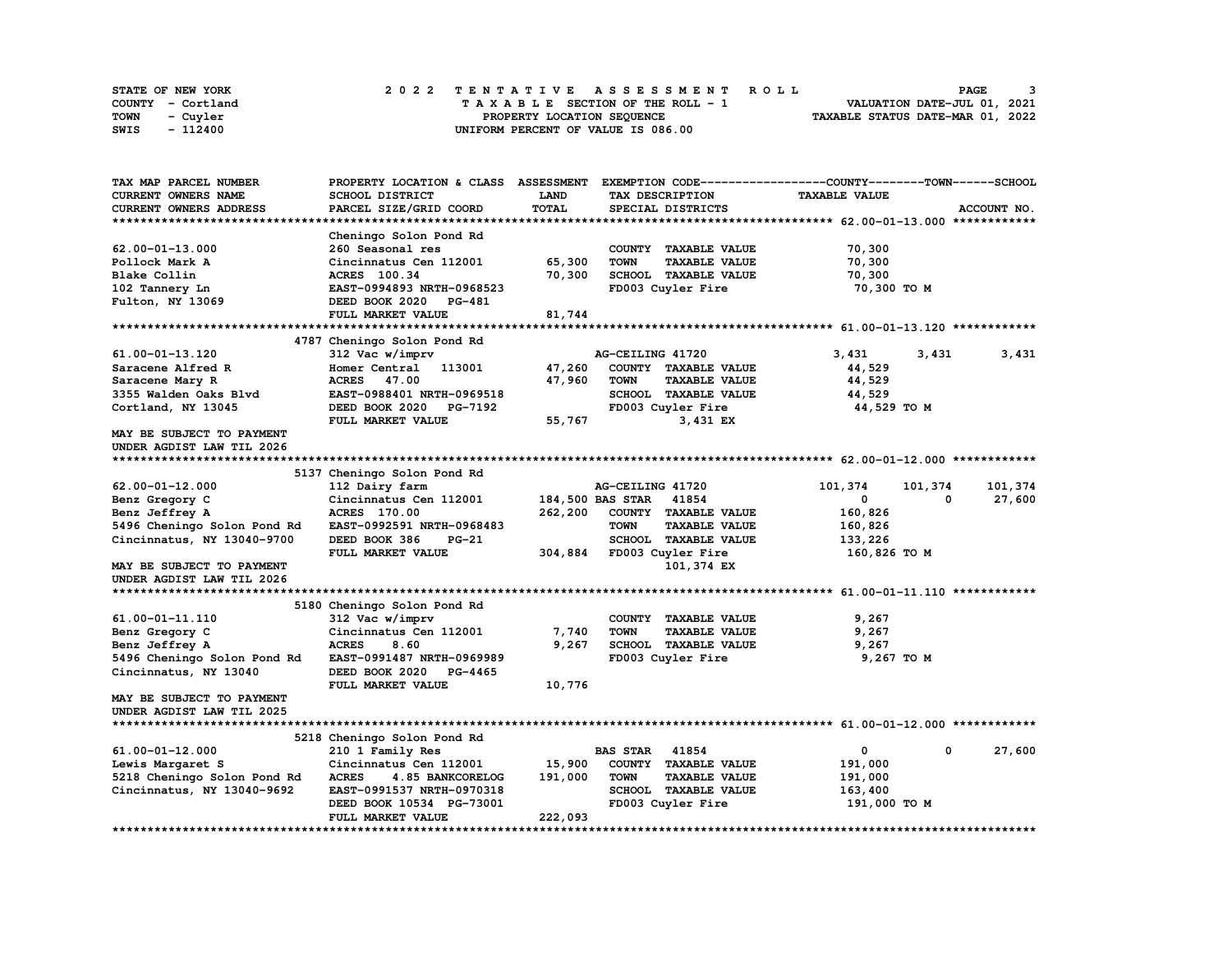| STATE OF NEW YORK | 2022 TENTATIVE ASSESSMENT ROLL     | <b>PAGE</b>                      |
|-------------------|------------------------------------|----------------------------------|
| COUNTY - Cortland | TAXABLE SECTION OF THE ROLL - 1    | VALUATION DATE-JUL 01, 2021      |
| TOWN<br>- Cuvler  | PROPERTY LOCATION SEQUENCE         | TAXABLE STATUS DATE-MAR 01, 2022 |
| - 112400<br>SWIS  | UNIFORM PERCENT OF VALUE IS 086.00 |                                  |

| TAX MAP PARCEL NUMBER       | PROPERTY LOCATION & CLASS ASSESSMENT |              |                          |                      | EXEMPTION CODE-----------------COUNTY-------TOWN-----SCHOOL |            |             |
|-----------------------------|--------------------------------------|--------------|--------------------------|----------------------|-------------------------------------------------------------|------------|-------------|
| <b>CURRENT OWNERS NAME</b>  | SCHOOL DISTRICT                      | <b>LAND</b>  | TAX DESCRIPTION          |                      | <b>TAXABLE VALUE</b>                                        |            |             |
| CURRENT OWNERS ADDRESS      | PARCEL SIZE/GRID COORD               | <b>TOTAL</b> | SPECIAL DISTRICTS        |                      |                                                             |            | ACCOUNT NO. |
|                             |                                      |              |                          |                      |                                                             |            |             |
|                             | 5308 Cheningo Solon Pond Rd          |              |                          |                      |                                                             |            |             |
| 61.00-01-10.200             | 210 1 Family Res                     |              | <b>BAS STAR</b><br>41854 |                      | 0                                                           | $^{\circ}$ | 27,600      |
| Sweeting Joan M             | Cincinnatus Cen 112001               | 11,300       | COUNTY TAXABLE VALUE     |                      | 59,400                                                      |            |             |
| 5308 Cheningo Solon Pond Rd | FRNT 200.00 DPTH 200.00              | 59,400       | <b>TOWN</b>              | <b>TAXABLE VALUE</b> | 59,400                                                      |            |             |
| Cincinnatus, NY 13040       | EAST-0990356 NRTH-0970720            |              | SCHOOL TAXABLE VALUE     |                      | 31,800                                                      |            |             |
|                             | DEED BOOK 2010 PG-3279               |              | FD003 Cuyler Fire        |                      | 59,400 TO M                                                 |            |             |
|                             | FULL MARKET VALUE                    | 69,070       |                          |                      |                                                             |            |             |
|                             |                                      |              |                          |                      |                                                             |            |             |
|                             | 5330 Cheningo Solon Pond Rd          |              |                          |                      |                                                             |            |             |
| 61.00-01-09.000             | 270 Mfg housing                      |              | COUNTY TAXABLE VALUE     |                      | 29,800                                                      |            |             |
| DeBottis Michael            | Homer Central<br>113001              | 14,100       | <b>TOWN</b>              | <b>TAXABLE VALUE</b> |                                                             |            |             |
|                             |                                      |              |                          |                      | 29,800                                                      |            |             |
| 1957 Rt 80                  | 3.00<br><b>ACRES</b>                 | 29,800       | SCHOOL TAXABLE VALUE     |                      | 29,800                                                      |            |             |
| Georgetown, NY 13072        | EAST-0990128 NRTH-0970790            |              | FD003 Cuyler Fire        |                      | 29,800 TO M                                                 |            |             |
|                             | DEED BOOK 2015 PG-2652               |              |                          |                      |                                                             |            |             |
|                             | FULL MARKET VALUE                    | 34,651       |                          |                      |                                                             |            |             |
|                             |                                      |              |                          |                      |                                                             |            |             |
|                             | 5331 Cheningo Solon Pond Rd          |              |                          |                      |                                                             |            |             |
| 61.00-01-08.100             | 270 Mfg housing                      |              | AG-CEILING 41720         |                      | 47,857                                                      | 47,857     | 47,857      |
| Highfield William A JR      | Homer Central 113001                 | 103,400      | COUNTY TAXABLE VALUE     |                      | 65,543                                                      |            |             |
| Highfield Leeann M          | <b>ACRES</b> 102.81                  | 113,400      | <b>TOWN</b>              | <b>TAXABLE VALUE</b> | 65,543                                                      |            |             |
| 527 Ridge Rd                | EAST-0990534 NRTH-0969259            |              | SCHOOL TAXABLE VALUE     |                      | 65,543                                                      |            |             |
| South Otselic, NY 13155     | DEED BOOK 2016 PG-3088               |              | FD003 Cuyler Fire        |                      | 65,543 TO M                                                 |            |             |
|                             | FULL MARKET VALUE                    | 131,860      |                          | 47,857 EX            |                                                             |            |             |
| MAY BE SUBJECT TO PAYMENT   |                                      |              |                          |                      |                                                             |            |             |
| UNDER AGDIST LAW TIL 2026   |                                      |              |                          |                      |                                                             |            |             |
|                             |                                      |              |                          |                      |                                                             |            |             |
|                             | 5351 Cheningo Solon Pond Rd          |              |                          |                      |                                                             |            |             |
| 61.00-01-14.000             | 241 Rural res&aq                     |              | AG-CEILING 41720         |                      | 28,316                                                      | 28,316     | 28,316      |
| Highfield William A JR      | Homer Central 113001                 |              | 66,800 BAS STAR 41854    |                      | $\mathbf 0$                                                 | 0          | 27,600      |
| Highfield Leeann M          | 62.31<br><b>ACRES</b>                | 99,900       | COUNTY TAXABLE VALUE     |                      | 71,584                                                      |            |             |
| 527 Ridge Rd                | EAST-0989441 NRTH-0969473            |              | <b>TOWN</b>              | <b>TAXABLE VALUE</b> | 71,584                                                      |            |             |
| South Otselic, NY 13155     | DEED BOOK 2016 PG-3088               |              | SCHOOL TAXABLE VALUE     |                      | 43,984                                                      |            |             |
|                             | FULL MARKET VALUE                    | 116,163      | FD003 Cuyler Fire        |                      | 71,584 TO M                                                 |            |             |
| MAY BE SUBJECT TO PAYMENT   |                                      |              |                          | 28,316 EX            |                                                             |            |             |
| UNDER AGDIST LAW TIL 2026   |                                      |              |                          |                      |                                                             |            |             |
|                             |                                      |              |                          |                      |                                                             |            |             |
|                             | 5414 Cheningo Solon Pond Rd          |              |                          |                      |                                                             |            |             |
| 61.00-01-13.200             | 314 Rural vac<10                     |              | COUNTY TAXABLE VALUE     |                      | 8,800                                                       |            |             |
| Petrella Teresa A           | Homer Central<br>113001              | 8,800        | <b>TOWN</b>              | <b>TAXABLE VALUE</b> |                                                             |            |             |
| Benz Laura J                | 99.49                                | 8,800        | SCHOOL TAXABLE VALUE     |                      | 8,800<br>8,800                                              |            |             |
|                             | <b>FRNT</b> 267.82 DPTH              |              |                          |                      |                                                             |            |             |
| 3770 US Rte 11              | EAST-0988029 NRTH-0970787            |              | FD003 Cuyler Fire        |                      | 8,800 TO M                                                  |            |             |
| McGraw, NY 13045            | DEED BOOK 2010<br>PG-6555            |              |                          |                      |                                                             |            |             |
|                             | FULL MARKET VALUE                    | 10,233       |                          |                      |                                                             |            |             |
|                             |                                      |              |                          |                      |                                                             |            |             |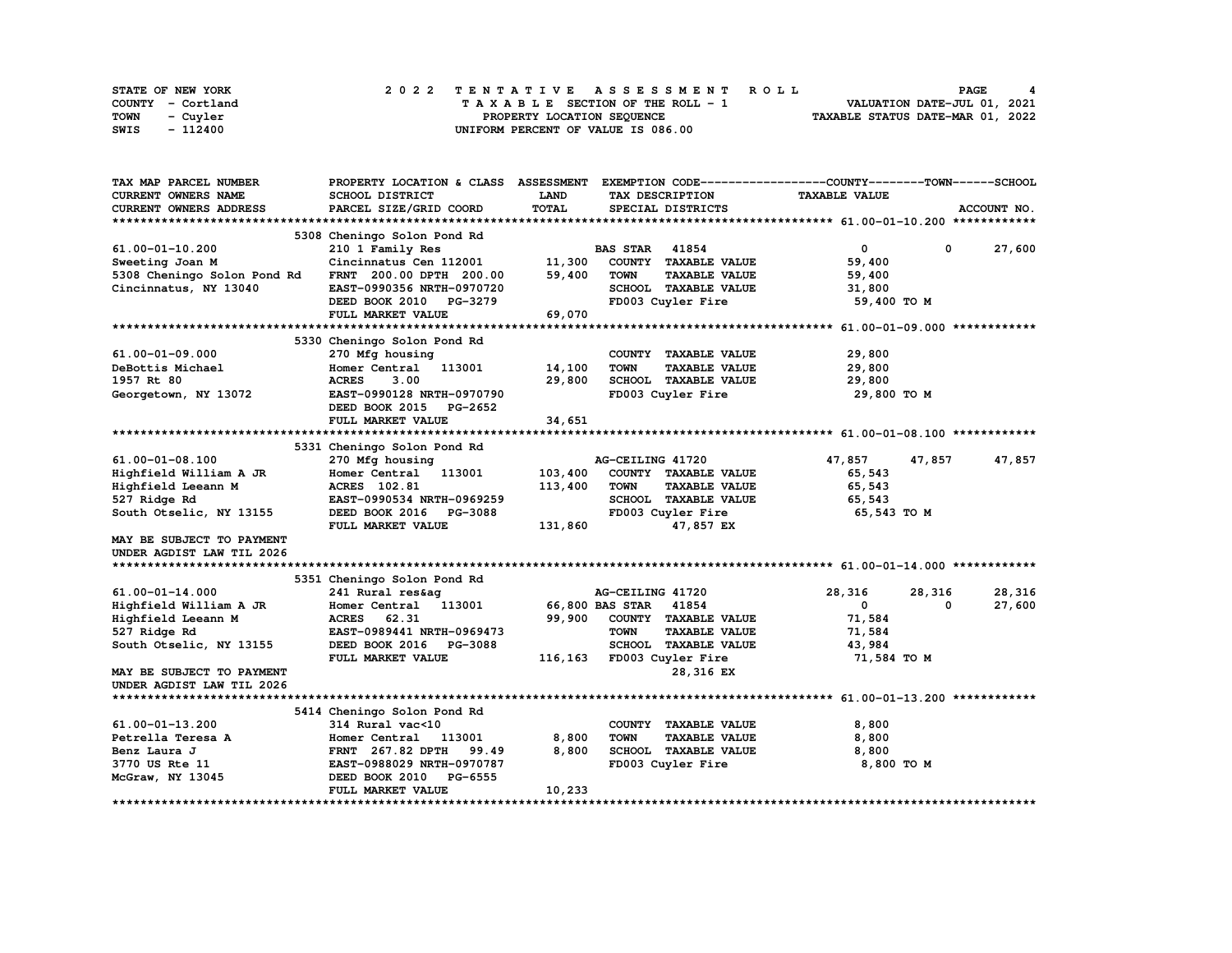| <b>STATE OF NEW YORK</b> | 2022 TENTATIVE ASSESSMENT ROLL     | PAGE                             |
|--------------------------|------------------------------------|----------------------------------|
| COUNTY - Cortland        | TAXABLE SECTION OF THE ROLL - 1    | VALUATION DATE-JUL 01, 2021      |
| <b>TOWN</b><br>- Cuyler  | PROPERTY LOCATION SEQUENCE         | TAXABLE STATUS DATE-MAR 01, 2022 |
| - 112400<br>SWIS         | UNIFORM PERCENT OF VALUE IS 086.00 |                                  |

| TAX MAP PARCEL NUMBER                       | PROPERTY LOCATION & CLASS ASSESSMENT EXEMPTION CODE----------------COUNTY-------TOWN-----SCHOOL |              |                                     |                      |             |
|---------------------------------------------|-------------------------------------------------------------------------------------------------|--------------|-------------------------------------|----------------------|-------------|
| <b>CURRENT OWNERS NAME</b>                  | SCHOOL DISTRICT                                                                                 | LAND         | TAX DESCRIPTION                     | <b>TAXABLE VALUE</b> |             |
| CURRENT OWNERS ADDRESS                      | PARCEL SIZE/GRID COORD                                                                          | <b>TOTAL</b> | SPECIAL DISTRICTS                   |                      | ACCOUNT NO. |
|                                             |                                                                                                 |              |                                     |                      |             |
|                                             | Coon Rd                                                                                         |              |                                     |                      |             |
| 12.00-01-16.000                             | 322 Rural vac>10                                                                                |              | COUNTY TAXABLE VALUE                | 15,000               |             |
| Farm East LLC                               | DeRuyter Centra 252401                                                                          | 15,000       | <b>TAXABLE VALUE</b><br><b>TOWN</b> | 15,000               |             |
| 890 McLean Rd                               | <b>ACRES</b> 20.00                                                                              | 15,000       | SCHOOL TAXABLE VALUE                | 15,000               |             |
| Cortland, NY 13045                          | EAST-0999671 NRTH-1012752                                                                       |              | FD003 Cuyler Fire                   | 15,000 TO M          |             |
|                                             | DEED BOOK 2001 PG-392                                                                           |              |                                     |                      |             |
|                                             | FULL MARKET VALUE                                                                               | 17,442       |                                     |                      |             |
|                                             |                                                                                                 |              |                                     |                      |             |
|                                             | Coon Rd                                                                                         |              |                                     |                      |             |
| 12.00-01-21.000                             | 322 Rural vac>10                                                                                |              | COUNTY TAXABLE VALUE                | 169,300              |             |
| Farm East, LLC                              | DeRuyter Centra 252401                                                                          | 169,300      | <b>TOWN</b><br><b>TAXABLE VALUE</b> | 169,300              |             |
| 890 McLean Rd                               | ACRES 169.30                                                                                    | 169,300      | SCHOOL TAXABLE VALUE                | 169,300              |             |
| Cortland, NY 13045                          | EAST-0998029 NRTH-1010853                                                                       |              | FD003 Cuyler Fire                   | 169,300 то м         |             |
|                                             | DEED BOOK 2010 PG-4049                                                                          |              |                                     |                      |             |
|                                             | FULL MARKET VALUE                                                                               | 196,860      |                                     |                      |             |
|                                             |                                                                                                 |              |                                     |                      |             |
|                                             | 7391 Coon Rd                                                                                    |              |                                     |                      |             |
| 12.00-01-33.100                             | 270 Mfg housing                                                                                 |              | COUNTY TAXABLE VALUE                | 38,900               |             |
| Hills Bryan E                               | DeRuyter Centra 252401                                                                          | 14,100       | <b>TOWN</b><br><b>TAXABLE VALUE</b> | 38,900               |             |
| Hills Kathryn                               | <b>ACRES</b><br>3.00                                                                            | 38,900       | SCHOOL TAXABLE VALUE                | 38,900               |             |
| 3960 Rte 91                                 | EAST-1000689 NRTH-1007971                                                                       |              | FD003 Cuyler Fire                   | 38,900 то м          |             |
| Jamesville, NY 13078                        | DEED BOOK 362<br><b>PG-860</b>                                                                  |              |                                     |                      |             |
|                                             | FULL MARKET VALUE                                                                               | 45,233       |                                     |                      |             |
|                                             |                                                                                                 |              |                                     |                      |             |
|                                             | 7417 Coon Rd                                                                                    |              |                                     |                      |             |
| 12.00-01-33.220                             | 270 Mfg housing                                                                                 |              | AGED C<br>41802                     | 7,880                | 0           |
| Sutton Clyde G                              | DeRuyter Centra 252401 13,100 ENH STAR 41834                                                    |              |                                     | $^{\circ}$           | 39,400<br>0 |
| Sutton Dale S                               | <b>ACRES</b><br>2.00                                                                            |              | 39,400 COUNTY TAXABLE VALUE         | 31,520               |             |
| C/O Dale S Sutton                           | EAST-1000670 NRTH-1008406                                                                       |              | <b>TOWN</b><br><b>TAXABLE VALUE</b> | 39,400               |             |
| 2226 County Route 12 DEED BOOK 2019 PG-5969 |                                                                                                 |              | SCHOOL TAXABLE VALUE                | 0                    |             |
| DeRuyter, NY 13052                          | FULL MARKET VALUE                                                                               |              | 45,814 FD003 Cuyler Fire            | 39,400 TO M          |             |
|                                             |                                                                                                 |              |                                     |                      |             |
|                                             | 7485 Coon Rd                                                                                    |              |                                     |                      |             |
| 12.00-01-32.100                             | 270 Mfg housing                                                                                 |              | COUNTY TAXABLE VALUE                | 130,000              |             |
| Montone Evelyn A                            | DeRuyter Centra 252401                                                                          | 114,500      | <b>TOWN</b><br><b>TAXABLE VALUE</b> | 130,000              |             |
| 15 Fawn Ridge Dr                            | ACRES 116.68                                                                                    | 130,000      | SCHOOL TAXABLE VALUE                | 130,000              |             |
| Millford, NJ 08848                          | EAST-0999685 NRTH-1009747                                                                       |              | FD003 Cuyler Fire                   | 130,000 TO M         |             |
|                                             | DEED BOOK 2022 PG-1471                                                                          |              |                                     |                      |             |
| PRIOR OWNER ON 3/01/2022                    | FULL MARKET VALUE                                                                               | 151,163      |                                     |                      |             |
| Montone Evelyn A                            |                                                                                                 |              |                                     |                      |             |
|                                             |                                                                                                 |              |                                     |                      |             |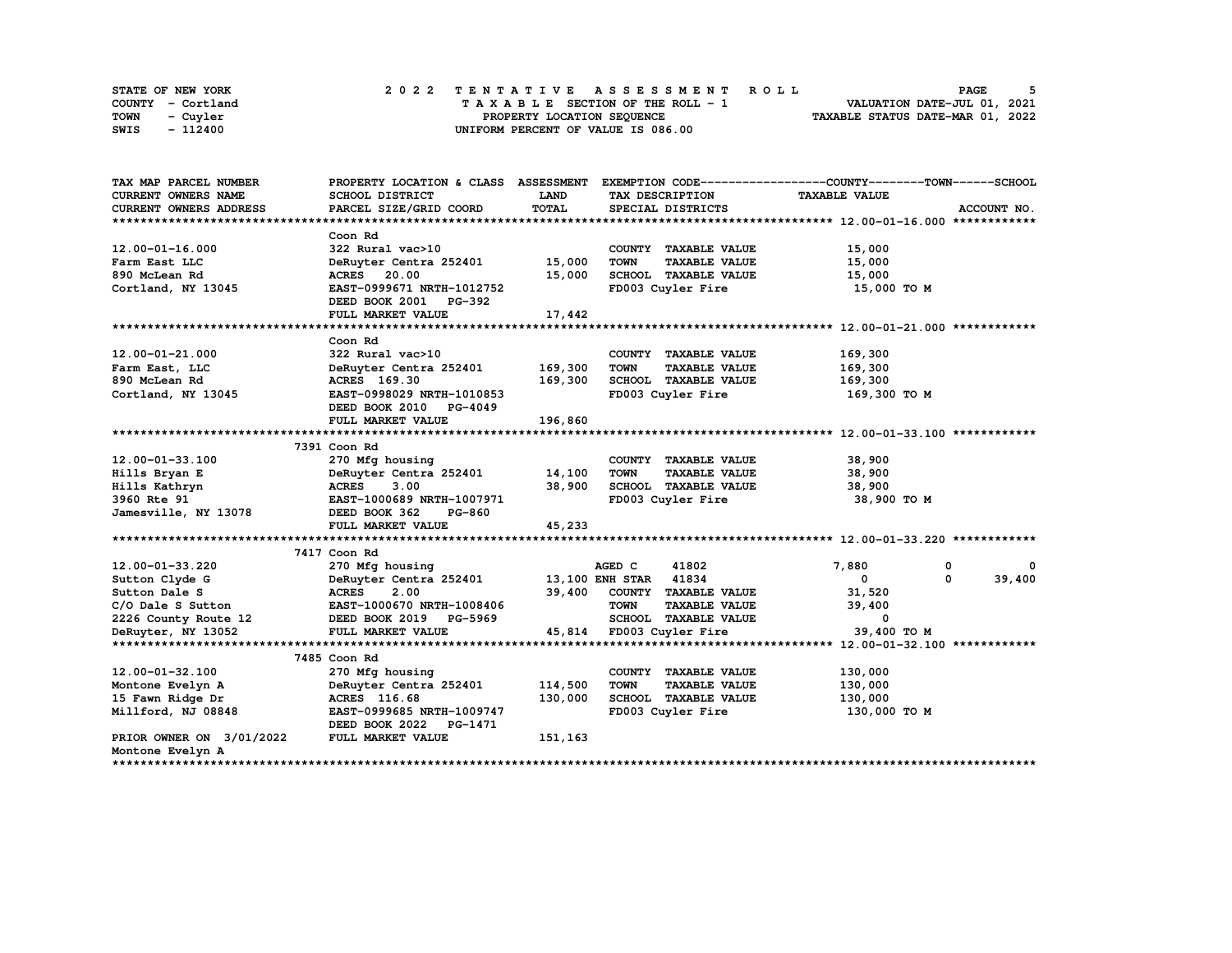| STATE OF NEW YORK | 2022 TENTATIVE ASSESSMENT ROLL     | 6<br><b>PAGE</b>                 |
|-------------------|------------------------------------|----------------------------------|
| COUNTY - Cortland | TAXABLE SECTION OF THE ROLL - 1    | VALUATION DATE-JUL 01, 2021      |
| TOWN<br>- Cuvler  | PROPERTY LOCATION SEQUENCE         | TAXABLE STATUS DATE-MAR 01, 2022 |
| - 112400<br>SWIS  | UNIFORM PERCENT OF VALUE IS 086.00 |                                  |

| TAX MAP PARCEL NUMBER   | PROPERTY LOCATION & CLASS ASSESSMENT EXEMPTION CODE-----------------COUNTY-------TOWN------SCHOOL |             |                                     |                      |                      |
|-------------------------|---------------------------------------------------------------------------------------------------|-------------|-------------------------------------|----------------------|----------------------|
| CURRENT OWNERS NAME     | SCHOOL DISTRICT                                                                                   | <b>LAND</b> | TAX DESCRIPTION                     | <b>TAXABLE VALUE</b> |                      |
| CURRENT OWNERS ADDRESS  | PARCEL SIZE/GRID COORD                                                                            | TOTAL       | SPECIAL DISTRICTS                   |                      | ACCOUNT NO.          |
|                         |                                                                                                   |             |                                     |                      |                      |
|                         | 7503 Coon Rd                                                                                      |             |                                     |                      |                      |
| $12.00 - 04 - 16.000$   | 210 1 Family Res                                                                                  |             | <b>BAS STAR</b> 41854               | 0                    | 0<br>27,600          |
| Lindow Harvey W         | DeRuyter Centra 252401                                                                            | 13,400      | COUNTY TAXABLE VALUE                | 112,800              |                      |
| 7053 Coon Rd            | <b>ACRES</b><br>2.36                                                                              | 112,800     | <b>TOWN</b><br><b>TAXABLE VALUE</b> | 112,800              |                      |
|                         | EAST-1000571 NRTH-1009808                                                                         |             | SCHOOL TAXABLE VALUE                |                      |                      |
| DeRuyter, NY 13052      |                                                                                                   |             |                                     | 85,200               |                      |
|                         | DEED BOOK 2010 PG-4098                                                                            |             | FD003 Cuyler Fire                   | 112,800 TO M         |                      |
|                         | FULL MARKET VALUE                                                                                 | 131,163     |                                     |                      |                      |
|                         |                                                                                                   |             |                                     |                      |                      |
|                         | 7538 Coon Rd                                                                                      |             |                                     |                      |                      |
| 12.00-04-17.000         | 312 Vac w/imprv                                                                                   |             | COUNTY TAXABLE VALUE                | 19,100               |                      |
| Pearce Edward A Jr      | DeRuyter Centra 252401                                                                            | 18,100      | <b>TOWN</b><br><b>TAXABLE VALUE</b> | 19,100               |                      |
| 109 Allen Corner Rd     | <b>ACRES</b><br>7.07                                                                              | 19,100      | SCHOOL TAXABLE VALUE                | 19,100               |                      |
| Flemington, NJ 08822    | EAST-1000954 NRTH-1010143                                                                         |             | FD003 Cuyler Fire                   | 19,100 TO M          |                      |
|                         | DEED BOOK 2017 PG-4284                                                                            |             |                                     |                      |                      |
|                         | FULL MARKET VALUE                                                                                 | 22,209      |                                     |                      |                      |
|                         |                                                                                                   |             |                                     |                      |                      |
|                         | 7645 Coon Rd                                                                                      |             |                                     |                      |                      |
| 12.00-01-32.200         | 210 1 Family Res                                                                                  |             | <b>BAS STAR</b> 41854               | $\mathbf 0$          | 27,600<br>$^{\circ}$ |
| Parker Melissa J        | DeRuyter Centra 252401                                                                            | 12,200      | COUNTY TAXABLE VALUE                | 137,100              |                      |
| 7645 Coon Rd            | <b>ACRES</b><br>1.11                                                                              | 137,100     | TOWN<br><b>TAXABLE VALUE</b>        | 137,100              |                      |
| DeRuyter, NY 13052-9734 | EAST-1000490 NRTH-1010919                                                                         |             | SCHOOL TAXABLE VALUE                | 109,500              |                      |
|                         | DEED BOOK 10164 PG-21001                                                                          |             | FD003 Cuyler Fire                   | 137,100 TO M         |                      |
|                         | FULL MARKET VALUE                                                                                 | 159,419     |                                     |                      |                      |
|                         |                                                                                                   |             |                                     |                      |                      |
|                         | 7699 Coon Rd                                                                                      |             |                                     |                      |                      |
|                         |                                                                                                   |             |                                     |                      |                      |
| $12.00 - 01 - 15.000$   | 260 Seasonal res                                                                                  |             | COUNTY TAXABLE VALUE                | 32,100               |                      |
| Sutton Jack G           | DeRuyter Centra 252401                                                                            | 17,100      | <b>TAXABLE VALUE</b><br><b>TOWN</b> | 32,100               |                      |
| Sutton Donna            | ACRES 10.00                                                                                       | 32,100      | SCHOOL TAXABLE VALUE                | 32,100               |                      |
| PO Box 342              | EAST-0999638 NRTH-1013181                                                                         |             | FD003 Cuyler Fire                   | 32,100 TO M          |                      |
| DeRuyter, NY 13052      | DEED BOOK 2013 PG-4278                                                                            |             |                                     |                      |                      |
|                         | FULL MARKET VALUE                                                                                 | 37,326      |                                     |                      |                      |
|                         |                                                                                                   |             |                                     |                      |                      |
|                         | 7700 Coon Rd                                                                                      |             |                                     |                      |                      |
| $12.00 - 01 - 18.200$   | 242 Rurl res&rec                                                                                  |             | <b>BAS STAR</b><br>41854            | 0                    | 27,600<br>0          |
| Sutton Jack G           | DeRuyter Centra 252401                                                                            | 86,200      | COUNTY TAXABLE VALUE                | 183,100              |                      |
| Sutton Donatella        | ACRES 81.20                                                                                       | 183,100     | <b>TOWN</b><br><b>TAXABLE VALUE</b> | 183,100              |                      |
| PO Box 342              | EAST-1001434 NRTH-1013069                                                                         |             | SCHOOL TAXABLE VALUE                | 155,500              |                      |
| DeRuyter, NY 13052      | DEED BOOK 2013 PG-3472                                                                            |             | FD003 Cuyler Fire                   | 183,100 TO M         |                      |
|                         | FULL MARKET VALUE                                                                                 | 212,907     |                                     |                      |                      |
|                         |                                                                                                   |             |                                     |                      |                      |
| 7496,7500 Coon Rd       |                                                                                                   |             |                                     |                      |                      |
| 12.00-04-15.000         | 270 Mfg housing                                                                                   |             | COUNTY TAXABLE VALUE                | 29,900               |                      |
| Pearce Edward A Jr      | DeRuyter Centra 252401                                                                            | 14,000      | <b>TOWN</b><br><b>TAXABLE VALUE</b> | 29,900               |                      |
| 109 Allen Corner Rd     | <b>ACRES</b><br>2.93                                                                              | 29,900      | SCHOOL TAXABLE VALUE                | 29,900               |                      |
| Flemington, NJ 08822    | EAST-1000998 NRTH-1009725                                                                         |             | FD003 Cuyler Fire                   | 29,900 TO M          |                      |
|                         | DEED BOOK 2013<br><b>PG-435</b>                                                                   |             |                                     |                      |                      |
|                         | FULL MARKET VALUE                                                                                 | 34,767      |                                     |                      |                      |
|                         |                                                                                                   |             |                                     |                      |                      |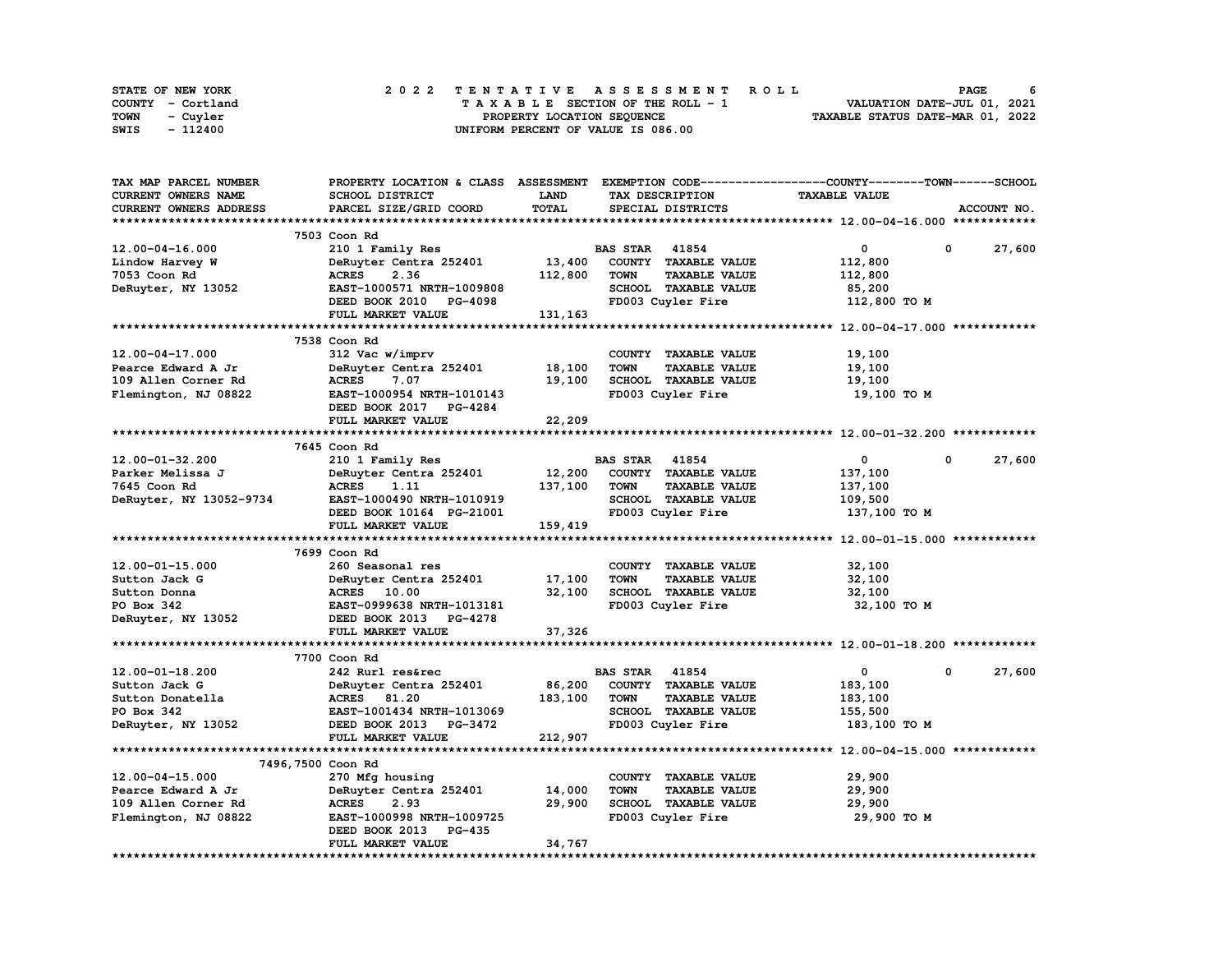| STATE OF NEW YORK | 2022 TENTATIVE ASSESSMENT ROLL     | $\mathbf{z}$<br>PAGE             |
|-------------------|------------------------------------|----------------------------------|
| COUNTY - Cortland | TAXABLE SECTION OF THE ROLL - 1    | VALUATION DATE-JUL 01, 2021      |
| TOWN<br>- Cuvler  | PROPERTY LOCATION SEQUENCE         | TAXABLE STATUS DATE-MAR 01, 2022 |
| SWIS<br>- 112400  | UNIFORM PERCENT OF VALUE IS 086.00 |                                  |

| <b>TAX MAP PARCEL NUMBER</b> | PROPERTY LOCATION & CLASS ASSESSMENT |        |                                     | EXEMPTION CODE-----------------COUNTY-------TOWN-----SCHOOL |
|------------------------------|--------------------------------------|--------|-------------------------------------|-------------------------------------------------------------|
| <b>CURRENT OWNERS NAME</b>   | SCHOOL DISTRICT                      | LAND   | TAX DESCRIPTION                     | <b>TAXABLE VALUE</b>                                        |
| CURRENT OWNERS ADDRESS       | PARCEL SIZE/GRID COORD               | TOTAL  | SPECIAL DISTRICTS                   | ACCOUNT NO.                                                 |
|                              |                                      |        |                                     |                                                             |
|                              | Cowles Settlement Rd                 |        |                                     |                                                             |
| 12.00-01-01.000              | 322 Rural vac>10                     |        | COUNTY TAXABLE VALUE                | 49,300                                                      |
|                              |                                      |        |                                     |                                                             |
| Walsh Thomas F               | DeRuyter Centra 252401               | 49,300 | <b>TOWN</b><br><b>TAXABLE VALUE</b> | 49,300                                                      |
| Walsh Joan S                 | ACRES 70.20                          | 49,300 | SCHOOL TAXABLE VALUE                | 49,300                                                      |
| 108 Huntleigh Ave            | EAST-0993300 NRTH-1014972            |        | FD003 Cuyler Fire                   | 49,300 TO M                                                 |
| PO Box 429                   | DEED BOOK 336<br><b>PG-755</b>       |        |                                     |                                                             |
| Fayetteville, NY 13066-2213  | FULL MARKET VALUE                    | 57,326 |                                     |                                                             |
|                              |                                      |        |                                     |                                                             |
|                              | Cowles Settlement Rd                 |        |                                     |                                                             |
| 12.00-01-13.100              | 322 Rural vac>10                     |        | AG-CEILING 41720                    | 40,554<br>40,554<br>40,554                                  |
| Kirk Arthur W Jr             | DeRuyter Centra 252401               | 64,700 | COUNTY TAXABLE VALUE                | 24,146                                                      |
| 7751 Cowles Settlement Rd    | ACRES 64.16                          | 64,700 | <b>TOWN</b><br><b>TAXABLE VALUE</b> | 24,146                                                      |
| Truxton, NY 13158            | EAST-0997512 NRTH-1012618            |        | SCHOOL TAXABLE VALUE                | 24,146                                                      |
|                              | DEED BOOK 2020<br>PG-1213            |        | FD003 Cuyler Fire                   | 24,146 TO M                                                 |
| MAY BE SUBJECT TO PAYMENT    | FULL MARKET VALUE                    | 75,233 | 40,554 EX                           |                                                             |
| UNDER AGDIST LAW TIL 2026    |                                      |        |                                     |                                                             |
|                              |                                      |        |                                     |                                                             |
|                              | Cowles Settlement Rd                 |        |                                     |                                                             |
| $12.00 - 01 - 14.000$        | 322 Rural vac>10                     |        |                                     |                                                             |
|                              |                                      |        | COUNTY TAXABLE VALUE<br><b>TOWN</b> | 27,400                                                      |
| Sutton Jack G                | DeRuyter Centra 252401               | 27,400 | <b>TAXABLE VALUE</b>                | 27,400                                                      |
| Sutton Donna                 | ACRES 30.00                          | 27,400 | SCHOOL TAXABLE VALUE                | 27,400                                                      |
| PO Box 342                   | EAST-0999189 NRTH-1013951            |        | FD003 Cuyler Fire                   | 27,400 TO M                                                 |
| DeRuyter, NY 13052           | DEED BOOK 2013 PG-4278               |        |                                     |                                                             |
|                              | FULL MARKET VALUE                    | 31,860 |                                     |                                                             |
|                              |                                      |        |                                     |                                                             |
|                              | Cowles Settlement Rd                 |        |                                     |                                                             |
| $12.00 - 01 - 26.000$        | 312 Vac w/imprv                      |        | COUNTY TAXABLE VALUE                | 34,700                                                      |
| Titus Charles                | DeRuyter Centra 252401               | 24,700 | <b>TOWN</b><br><b>TAXABLE VALUE</b> | 34,700                                                      |
| PO Box 138                   | <b>ACRES</b> 25.00                   | 34,700 | <b>SCHOOL TAXABLE VALUE</b>         | 34,700                                                      |
| Fabius, NY 13158             | EAST-0992768 NRTH-1009148            |        | FD003 Cuyler Fire                   | 34,700 TO M                                                 |
|                              | DEED BOOK 2011 PG-5582               |        |                                     |                                                             |
|                              | FULL MARKET VALUE                    | 40,349 |                                     |                                                             |
|                              |                                      |        |                                     |                                                             |
|                              | Cowles Settlement Rd                 |        |                                     |                                                             |
| 12.00-01-46.000              | 322 Rural vac>10                     |        | COUNTY TAXABLE VALUE                | 19,900                                                      |
| Wyman Willard                | DeRuyter Centra 252401               | 19,900 | <b>TOWN</b><br><b>TAXABLE VALUE</b> | 19,900                                                      |
| Wyman Cynthia A              | ACRES 13.32                          | 19,900 | SCHOOL TAXABLE VALUE                | 19,900                                                      |
|                              |                                      |        |                                     |                                                             |
| 7450 Cowles Settlement Rd    | EAST-0993486 NRTH-1009184            |        | FD003 Cuyler Fire                   | 19,900 TO M                                                 |
| Truxton, NY 13158-2105       | DEED BOOK 10249 PG-99003             |        |                                     |                                                             |
|                              | FULL MARKET VALUE                    | 23,140 |                                     |                                                             |
| *************************    | ***********************              |        |                                     |                                                             |
|                              | Cowles Settlement Rd                 |        |                                     |                                                             |
| 12.00-03-01.000              | 314 Rural vac<10                     |        | COUNTY TAXABLE VALUE                | 10,500                                                      |
| Cicriello David              | DeRuyter Centra 252401               | 10,500 | <b>TOWN</b><br><b>TAXABLE VALUE</b> | 10,500                                                      |
| 512 Cowles Settlement Rd     | <b>ACRES</b><br>6.00                 | 10,500 | SCHOOL TAXABLE VALUE                | 10,500                                                      |
| Truxton, NY 13158            | EAST-0996779 NRTH-1016825            |        | FD003 Cuyler Fire                   | 10,500 TO M                                                 |
|                              | DEED BOOK 456<br>PG-121              |        |                                     |                                                             |
|                              | FULL MARKET VALUE                    | 12,209 |                                     |                                                             |
|                              |                                      |        |                                     |                                                             |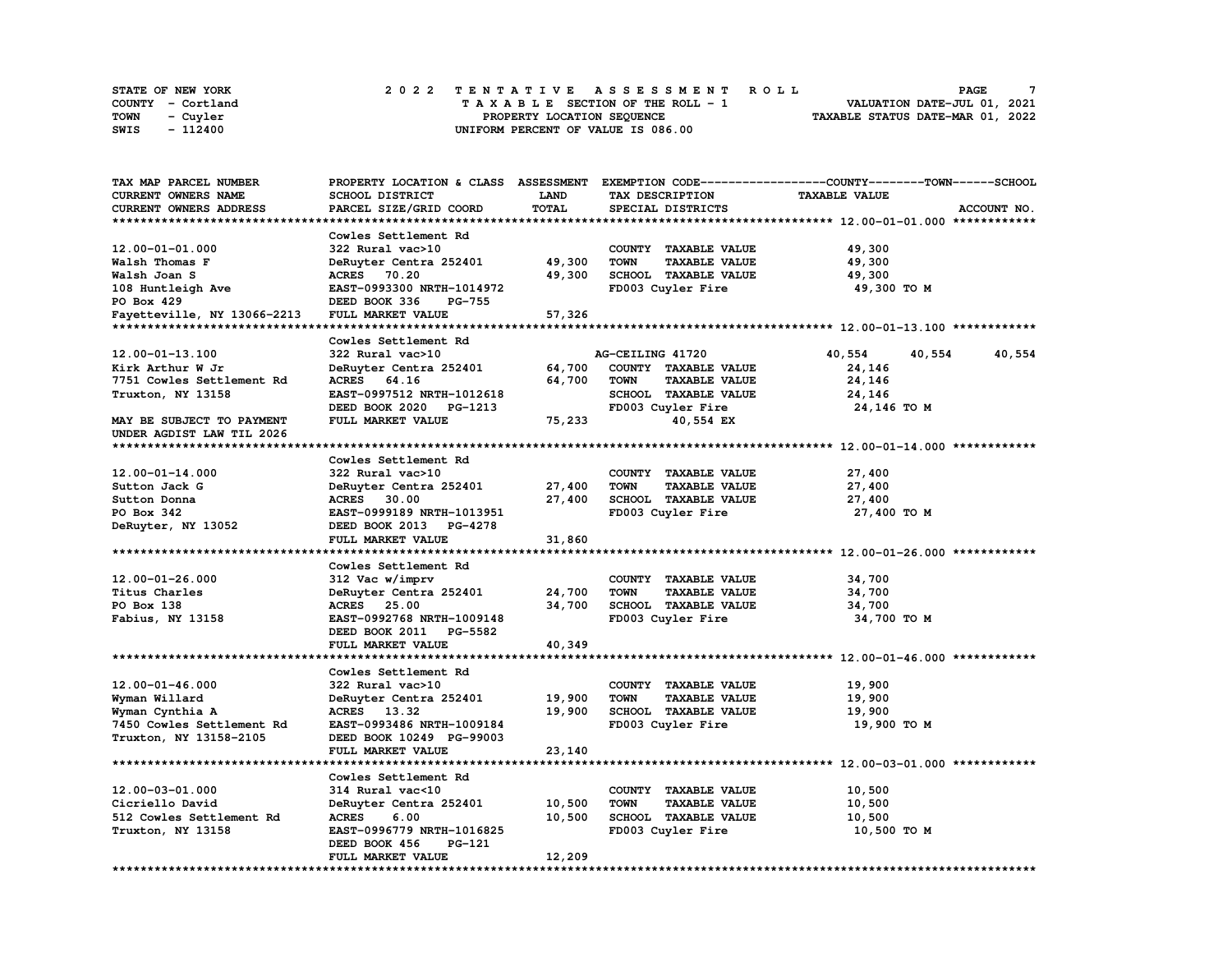| STATE OF NEW YORK | 2022 TENTATIVE ASSESSMENT ROLL     | PAGE                             |
|-------------------|------------------------------------|----------------------------------|
| COUNTY - Cortland | TAXABLE SECTION OF THE ROLL - 1    | VALUATION DATE-JUL 01, 2021      |
| TOWN<br>- Cuyler  | PROPERTY LOCATION SEQUENCE         | TAXABLE STATUS DATE-MAR 01, 2022 |
| - 112400<br>SWIS  | UNIFORM PERCENT OF VALUE IS 086.00 |                                  |

| TAX MAP PARCEL NUMBER      |                                |             |                                     | PROPERTY LOCATION & CLASS ASSESSMENT EXEMPTION CODE----------------COUNTY-------TOWN------SCHOOL |
|----------------------------|--------------------------------|-------------|-------------------------------------|--------------------------------------------------------------------------------------------------|
| <b>CURRENT OWNERS NAME</b> | SCHOOL DISTRICT                | <b>LAND</b> | TAX DESCRIPTION                     | <b>TAXABLE VALUE</b>                                                                             |
| CURRENT OWNERS ADDRESS     | PARCEL SIZE/GRID COORD         | TOTAL       | SPECIAL DISTRICTS                   | ACCOUNT NO.                                                                                      |
|                            |                                |             |                                     |                                                                                                  |
|                            |                                |             |                                     |                                                                                                  |
|                            | Cowles Settlement Rd           |             |                                     |                                                                                                  |
| 12.00-03-03.000            | 322 Rural vac>10               |             | COUNTY TAXABLE VALUE                | 35,600                                                                                           |
| Thresh Eric F              | DeRuyter Centra 252401         | 35,600      | <b>TAXABLE VALUE</b><br><b>TOWN</b> | 35,600                                                                                           |
| 500 Bradford Pkwy          | ACRES 50.00                    | 35,600      | SCHOOL TAXABLE VALUE                | 35,600                                                                                           |
| Syracuse, NY 13224-1804    | EAST-0999072 NRTH-1016660      |             | FD003 Cuyler Fire                   | 35,600 TO M                                                                                      |
|                            | DEED BOOK 314<br><b>PG-339</b> |             |                                     |                                                                                                  |
|                            | FULL MARKET VALUE              | 41,395      |                                     |                                                                                                  |
|                            |                                |             |                                     |                                                                                                  |
|                            |                                |             |                                     |                                                                                                  |
|                            | Cowles Settlement Rd           |             |                                     |                                                                                                  |
| 12.00-03-05.000            | 322 Rural vac>10               |             | COUNTY TAXABLE VALUE                | 9,500                                                                                            |
| Silvestri Stephen J        | DeRuyter Centra 252401         | 9,500       | <b>TOWN</b><br><b>TAXABLE VALUE</b> | 9,500                                                                                            |
| Hayden Rebecca A           | ACRES 12.70                    | 9,500       | SCHOOL TAXABLE VALUE                | 9,500                                                                                            |
| 45 Cottage Rd              | EAST-0999894 NRTH-1015022      |             | FD003 Cuyler Fire                   | 9,500 TO M                                                                                       |
| Kensington, NH 03827       | DEED BOOK 451<br>PG-201        |             |                                     |                                                                                                  |
|                            | FULL MARKET VALUE              | 11,047      |                                     |                                                                                                  |
|                            |                                |             |                                     |                                                                                                  |
|                            |                                |             |                                     |                                                                                                  |
|                            | Cowles Settlement Rd           |             |                                     |                                                                                                  |
| 12.00-03-06.000            | 322 Rural vac>10               |             | COUNTY TAXABLE VALUE                | 15,700                                                                                           |
| Sutton Jack G              | DeRuyter Centra 252401         | 15,700      | <b>TOWN</b><br><b>TAXABLE VALUE</b> | 15,700                                                                                           |
| Sutton Donna               | ACRES 21.00                    | 15,700      | SCHOOL TAXABLE VALUE                | 15,700                                                                                           |
| PO Box 342                 | EAST-0998988 NRTH-1014944      |             | FD003 Cuyler Fire                   | 15,700 TO M                                                                                      |
| DeRuyter, NY 13052         | DEED BOOK 2013 PG-4278         |             |                                     |                                                                                                  |
|                            | FULL MARKET VALUE              | 18,256      |                                     |                                                                                                  |
|                            |                                |             |                                     |                                                                                                  |
|                            |                                |             |                                     |                                                                                                  |
|                            | Cowles Settlement Rd           |             |                                     |                                                                                                  |
| 12.00-03-07.200            | 322 Rural vac>10               |             | COUNTY TAXABLE VALUE                | 7,800                                                                                            |
| Silvestri Stephen Jr       | DeRuyter Centra 252401         | 7,800       | <b>TOWN</b><br><b>TAXABLE VALUE</b> | 7,800                                                                                            |
| Hayden Rebecca A           | ACRES 10.50                    | 7,800       | SCHOOL TAXABLE VALUE                | 7,800                                                                                            |
| 45 Cottage Rd              | EAST-0998140 NRTH-1014885      |             | FD003 Cuyler Fire                   | 7,800 TO M                                                                                       |
| Kensington, NH 03827       | DEED BOOK 570<br><b>PG-338</b> |             |                                     |                                                                                                  |
|                            | FULL MARKET VALUE              | 9,070       |                                     |                                                                                                  |
|                            |                                |             |                                     |                                                                                                  |
|                            |                                |             |                                     |                                                                                                  |
|                            | Cowles Settlement Rd           |             |                                     |                                                                                                  |
| 12.00-03-10.200            | 314 Rural vac<10               |             | COUNTY TAXABLE VALUE                | 400                                                                                              |
| Kiqqins, Jr Arthur R       | DeRuyter Centra 252401         | 400         | <b>TOWN</b><br><b>TAXABLE VALUE</b> | 400                                                                                              |
| 7822 Cowles Settlement Rd  | FRNT 45.64 DPTH 542.73         | 400         | SCHOOL TAXABLE VALUE                | 400                                                                                              |
| Cuyler, NY 13158           | EAST-0997232 NRTH-1014821      |             | FD003 Cuyler Fire                   | 400 TO M                                                                                         |
|                            | DEED BOOK 2015 PG-4053         |             |                                     |                                                                                                  |
|                            | <b>FULL MARKET VALUE</b>       | 465         |                                     |                                                                                                  |
|                            |                                |             |                                     |                                                                                                  |
|                            | Cowles Settlement Rd           |             |                                     |                                                                                                  |
|                            |                                |             |                                     |                                                                                                  |
| 12.00-03-11.200            | 314 Rural vac<10               |             | COUNTY TAXABLE VALUE                | 1,300                                                                                            |
| Kirk Arthur W Jr           | DeRuyter Centra 252401         | 1,300       | <b>TOWN</b><br><b>TAXABLE VALUE</b> | 1,300                                                                                            |
| 7751 Cowles Settlement Rd  | <b>ACRES</b><br>1.24           | 1,300       | SCHOOL TAXABLE VALUE                | 1,300                                                                                            |
| Cuyler, NY 13158           | EAST-0997019 NRTH-1015473      |             | FD003 Cuyler Fire                   | 1,300 TO M                                                                                       |
|                            | DEED BOOK 2017 PG-4283         |             |                                     |                                                                                                  |
|                            | FULL MARKET VALUE              | 1,512       |                                     |                                                                                                  |
|                            |                                |             |                                     |                                                                                                  |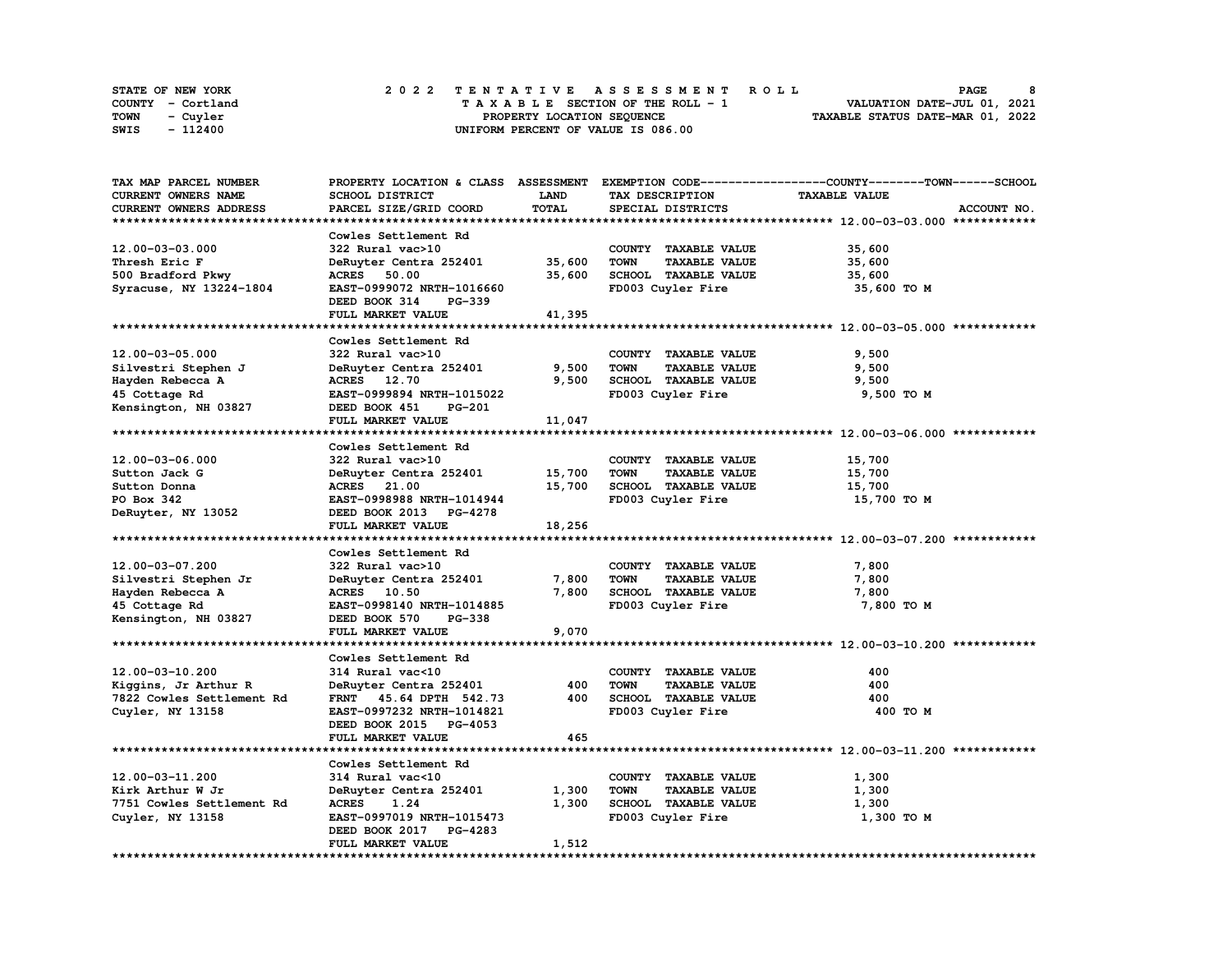| STATE OF NEW YORK | 2022 TENTATIVE ASSESSMENT ROLL     | PAGE                             |
|-------------------|------------------------------------|----------------------------------|
| COUNTY - Cortland | TAXABLE SECTION OF THE ROLL - 1    | VALUATION DATE-JUL 01, 2021      |
| TOWN<br>- Cuyler  | PROPERTY LOCATION SEQUENCE         | TAXABLE STATUS DATE-MAR 01, 2022 |
| - 112400<br>SWIS  | UNIFORM PERCENT OF VALUE IS 086.00 |                                  |

| LAND<br><b>TAXABLE VALUE</b><br><b>CURRENT OWNERS NAME</b><br>SCHOOL DISTRICT<br>TAX DESCRIPTION<br>TOTAL<br>CURRENT OWNERS ADDRESS<br>PARCEL SIZE/GRID COORD<br>SPECIAL DISTRICTS<br>ACCOUNT NO.<br>Cowles Settlement Rd<br>12.00-03-12.100<br>322 Rural vac>10<br>COUNTY TAXABLE VALUE<br>78,100<br>DeRuyter Centra 252401<br>78,100<br><b>TOWN</b><br><b>TAXABLE VALUE</b><br>78,100<br>Jones Terry<br>78,100<br>SCHOOL TAXABLE VALUE<br>119 Gertrude St<br>ACRES 78.50<br>78,100<br>EAST-0995875 NRTH-1014922<br>FD003 Cuyler Fire<br>North Syracuse, NY 13212<br>78,100 TO M<br>DEED BOOK 2019 PG-1098<br>FULL MARKET VALUE<br>90,814<br>MAY BE SUBJECT TO PAYMENT<br>UNDER AGDIST LAW TIL 2023<br>Cowles Settlement Rd<br>28,475<br>28,475<br>28,475<br>22.00-03-02.100<br>105 Vac farmland<br>AG COMMIT 41730<br>DeRuyter Centra 252401 73,900<br>COUNTY TAXABLE VALUE<br>Gaebler Jeremy J<br>45,425<br>ACRES 84.99<br>73,900<br>Gaebler Karen A<br><b>TOWN</b><br><b>TAXABLE VALUE</b><br>45,425<br>7442 Cowles Settlement Rd<br>EAST-0994130 NRTH-1007463<br>SCHOOL TAXABLE VALUE<br>45,425<br>FD003 Cuyler Fire<br>Cuyler, NY 13158-2105<br>DEED BOOK 2000 PG-3709<br>45,425 TO M<br>FULL MARKET VALUE<br>85,930<br>28,475 EX<br>MAY BE SUBJECT TO PAYMENT<br>UNDER AGDIST LAW TIL 2029<br>Cowles Settlement Rd<br>22.00-03-10.000<br>105 Vac farmland<br>AG-CEILING 41720<br>37,688<br>37,688<br>37,688<br>68,000<br>COUNTY TAXABLE VALUE<br>Randall Douglas<br>DeRuyter Centra 252401<br>30,312<br>ACRES 63.00<br>68,000<br><b>TOWN</b><br><b>TAXABLE VALUE</b><br>6984 E Keeney Rd<br>30,312<br>SCHOOL TAXABLE VALUE<br>Cuyler, NY 13158-4107<br>EAST-0993901 NRTH-1005223<br>30,312<br>DEED BOOK 261<br>$PG-83$<br>FD003 Cuyler Fire<br>30,312 TO M<br>79,070<br>37,688 EX<br>MAY BE SUBJECT TO PAYMENT<br>FULL MARKET VALUE<br>UNDER AGDIST LAW TIL 2026<br>Cowles Settlement Rd<br>22.00-08-02.200<br>105 Vac farmland<br>COUNTY TAXABLE VALUE<br>39,200<br>39,200<br><b>TOWN</b><br>Carrabba Vince<br>DeRuyter Centra 252401<br><b>TAXABLE VALUE</b><br>39,200<br>31.80<br>39,200<br>SCHOOL TAXABLE VALUE<br>39,200<br>900 South Ave Ste 200<br><b>ACRES</b><br>FD003 Cuyler Fire<br>Staten Island, NY 10314<br>EAST-0992508 NRTH-1006824<br>39,200 TO M<br>DEED BOOK 2011 PG-1417<br>45,581<br>FULL MARKET VALUE<br>7299 Cowles Settlement Rd<br>$22.00 - 08 - 03.000$<br>260 Seasonal res<br>COUNTY TAXABLE VALUE<br>98,100<br>DeRuyter Centra 252401 26,500<br>Carrabba Vince<br><b>TOWN</b><br><b>TAXABLE VALUE</b><br>98,100<br>98,100<br>SCHOOL TAXABLE VALUE<br>900 South Ave Ste 200<br>ACRES 15.11<br>98,100<br>FD003 Cuyler Fire<br>Staten Island, NY 10314<br>EAST-0992598 NRTH-1006021<br>98,100 TO M<br>DEED BOOK 2011<br><b>PG-1417</b><br>114,070<br>FULL MARKET VALUE | TAX MAP PARCEL NUMBER |  | PROPERTY LOCATION & CLASS ASSESSMENT EXEMPTION CODE----------------COUNTY-------TOWN-----SCHOOL |  |
|--------------------------------------------------------------------------------------------------------------------------------------------------------------------------------------------------------------------------------------------------------------------------------------------------------------------------------------------------------------------------------------------------------------------------------------------------------------------------------------------------------------------------------------------------------------------------------------------------------------------------------------------------------------------------------------------------------------------------------------------------------------------------------------------------------------------------------------------------------------------------------------------------------------------------------------------------------------------------------------------------------------------------------------------------------------------------------------------------------------------------------------------------------------------------------------------------------------------------------------------------------------------------------------------------------------------------------------------------------------------------------------------------------------------------------------------------------------------------------------------------------------------------------------------------------------------------------------------------------------------------------------------------------------------------------------------------------------------------------------------------------------------------------------------------------------------------------------------------------------------------------------------------------------------------------------------------------------------------------------------------------------------------------------------------------------------------------------------------------------------------------------------------------------------------------------------------------------------------------------------------------------------------------------------------------------------------------------------------------------------------------------------------------------------------------------------------------------------------------------------------------------------------------------------------------------------------------------------------------------------------------------------------------------------------------------------------------------------------------------------------------------------------------------------------------|-----------------------|--|-------------------------------------------------------------------------------------------------|--|
|                                                                                                                                                                                                                                                                                                                                                                                                                                                                                                                                                                                                                                                                                                                                                                                                                                                                                                                                                                                                                                                                                                                                                                                                                                                                                                                                                                                                                                                                                                                                                                                                                                                                                                                                                                                                                                                                                                                                                                                                                                                                                                                                                                                                                                                                                                                                                                                                                                                                                                                                                                                                                                                                                                                                                                                                        |                       |  |                                                                                                 |  |
|                                                                                                                                                                                                                                                                                                                                                                                                                                                                                                                                                                                                                                                                                                                                                                                                                                                                                                                                                                                                                                                                                                                                                                                                                                                                                                                                                                                                                                                                                                                                                                                                                                                                                                                                                                                                                                                                                                                                                                                                                                                                                                                                                                                                                                                                                                                                                                                                                                                                                                                                                                                                                                                                                                                                                                                                        |                       |  |                                                                                                 |  |
|                                                                                                                                                                                                                                                                                                                                                                                                                                                                                                                                                                                                                                                                                                                                                                                                                                                                                                                                                                                                                                                                                                                                                                                                                                                                                                                                                                                                                                                                                                                                                                                                                                                                                                                                                                                                                                                                                                                                                                                                                                                                                                                                                                                                                                                                                                                                                                                                                                                                                                                                                                                                                                                                                                                                                                                                        |                       |  |                                                                                                 |  |
|                                                                                                                                                                                                                                                                                                                                                                                                                                                                                                                                                                                                                                                                                                                                                                                                                                                                                                                                                                                                                                                                                                                                                                                                                                                                                                                                                                                                                                                                                                                                                                                                                                                                                                                                                                                                                                                                                                                                                                                                                                                                                                                                                                                                                                                                                                                                                                                                                                                                                                                                                                                                                                                                                                                                                                                                        |                       |  |                                                                                                 |  |
|                                                                                                                                                                                                                                                                                                                                                                                                                                                                                                                                                                                                                                                                                                                                                                                                                                                                                                                                                                                                                                                                                                                                                                                                                                                                                                                                                                                                                                                                                                                                                                                                                                                                                                                                                                                                                                                                                                                                                                                                                                                                                                                                                                                                                                                                                                                                                                                                                                                                                                                                                                                                                                                                                                                                                                                                        |                       |  |                                                                                                 |  |
|                                                                                                                                                                                                                                                                                                                                                                                                                                                                                                                                                                                                                                                                                                                                                                                                                                                                                                                                                                                                                                                                                                                                                                                                                                                                                                                                                                                                                                                                                                                                                                                                                                                                                                                                                                                                                                                                                                                                                                                                                                                                                                                                                                                                                                                                                                                                                                                                                                                                                                                                                                                                                                                                                                                                                                                                        |                       |  |                                                                                                 |  |
|                                                                                                                                                                                                                                                                                                                                                                                                                                                                                                                                                                                                                                                                                                                                                                                                                                                                                                                                                                                                                                                                                                                                                                                                                                                                                                                                                                                                                                                                                                                                                                                                                                                                                                                                                                                                                                                                                                                                                                                                                                                                                                                                                                                                                                                                                                                                                                                                                                                                                                                                                                                                                                                                                                                                                                                                        |                       |  |                                                                                                 |  |
|                                                                                                                                                                                                                                                                                                                                                                                                                                                                                                                                                                                                                                                                                                                                                                                                                                                                                                                                                                                                                                                                                                                                                                                                                                                                                                                                                                                                                                                                                                                                                                                                                                                                                                                                                                                                                                                                                                                                                                                                                                                                                                                                                                                                                                                                                                                                                                                                                                                                                                                                                                                                                                                                                                                                                                                                        |                       |  |                                                                                                 |  |
|                                                                                                                                                                                                                                                                                                                                                                                                                                                                                                                                                                                                                                                                                                                                                                                                                                                                                                                                                                                                                                                                                                                                                                                                                                                                                                                                                                                                                                                                                                                                                                                                                                                                                                                                                                                                                                                                                                                                                                                                                                                                                                                                                                                                                                                                                                                                                                                                                                                                                                                                                                                                                                                                                                                                                                                                        |                       |  |                                                                                                 |  |
|                                                                                                                                                                                                                                                                                                                                                                                                                                                                                                                                                                                                                                                                                                                                                                                                                                                                                                                                                                                                                                                                                                                                                                                                                                                                                                                                                                                                                                                                                                                                                                                                                                                                                                                                                                                                                                                                                                                                                                                                                                                                                                                                                                                                                                                                                                                                                                                                                                                                                                                                                                                                                                                                                                                                                                                                        |                       |  |                                                                                                 |  |
|                                                                                                                                                                                                                                                                                                                                                                                                                                                                                                                                                                                                                                                                                                                                                                                                                                                                                                                                                                                                                                                                                                                                                                                                                                                                                                                                                                                                                                                                                                                                                                                                                                                                                                                                                                                                                                                                                                                                                                                                                                                                                                                                                                                                                                                                                                                                                                                                                                                                                                                                                                                                                                                                                                                                                                                                        |                       |  |                                                                                                 |  |
|                                                                                                                                                                                                                                                                                                                                                                                                                                                                                                                                                                                                                                                                                                                                                                                                                                                                                                                                                                                                                                                                                                                                                                                                                                                                                                                                                                                                                                                                                                                                                                                                                                                                                                                                                                                                                                                                                                                                                                                                                                                                                                                                                                                                                                                                                                                                                                                                                                                                                                                                                                                                                                                                                                                                                                                                        |                       |  |                                                                                                 |  |
|                                                                                                                                                                                                                                                                                                                                                                                                                                                                                                                                                                                                                                                                                                                                                                                                                                                                                                                                                                                                                                                                                                                                                                                                                                                                                                                                                                                                                                                                                                                                                                                                                                                                                                                                                                                                                                                                                                                                                                                                                                                                                                                                                                                                                                                                                                                                                                                                                                                                                                                                                                                                                                                                                                                                                                                                        |                       |  |                                                                                                 |  |
|                                                                                                                                                                                                                                                                                                                                                                                                                                                                                                                                                                                                                                                                                                                                                                                                                                                                                                                                                                                                                                                                                                                                                                                                                                                                                                                                                                                                                                                                                                                                                                                                                                                                                                                                                                                                                                                                                                                                                                                                                                                                                                                                                                                                                                                                                                                                                                                                                                                                                                                                                                                                                                                                                                                                                                                                        |                       |  |                                                                                                 |  |
|                                                                                                                                                                                                                                                                                                                                                                                                                                                                                                                                                                                                                                                                                                                                                                                                                                                                                                                                                                                                                                                                                                                                                                                                                                                                                                                                                                                                                                                                                                                                                                                                                                                                                                                                                                                                                                                                                                                                                                                                                                                                                                                                                                                                                                                                                                                                                                                                                                                                                                                                                                                                                                                                                                                                                                                                        |                       |  |                                                                                                 |  |
|                                                                                                                                                                                                                                                                                                                                                                                                                                                                                                                                                                                                                                                                                                                                                                                                                                                                                                                                                                                                                                                                                                                                                                                                                                                                                                                                                                                                                                                                                                                                                                                                                                                                                                                                                                                                                                                                                                                                                                                                                                                                                                                                                                                                                                                                                                                                                                                                                                                                                                                                                                                                                                                                                                                                                                                                        |                       |  |                                                                                                 |  |
|                                                                                                                                                                                                                                                                                                                                                                                                                                                                                                                                                                                                                                                                                                                                                                                                                                                                                                                                                                                                                                                                                                                                                                                                                                                                                                                                                                                                                                                                                                                                                                                                                                                                                                                                                                                                                                                                                                                                                                                                                                                                                                                                                                                                                                                                                                                                                                                                                                                                                                                                                                                                                                                                                                                                                                                                        |                       |  |                                                                                                 |  |
|                                                                                                                                                                                                                                                                                                                                                                                                                                                                                                                                                                                                                                                                                                                                                                                                                                                                                                                                                                                                                                                                                                                                                                                                                                                                                                                                                                                                                                                                                                                                                                                                                                                                                                                                                                                                                                                                                                                                                                                                                                                                                                                                                                                                                                                                                                                                                                                                                                                                                                                                                                                                                                                                                                                                                                                                        |                       |  |                                                                                                 |  |
|                                                                                                                                                                                                                                                                                                                                                                                                                                                                                                                                                                                                                                                                                                                                                                                                                                                                                                                                                                                                                                                                                                                                                                                                                                                                                                                                                                                                                                                                                                                                                                                                                                                                                                                                                                                                                                                                                                                                                                                                                                                                                                                                                                                                                                                                                                                                                                                                                                                                                                                                                                                                                                                                                                                                                                                                        |                       |  |                                                                                                 |  |
|                                                                                                                                                                                                                                                                                                                                                                                                                                                                                                                                                                                                                                                                                                                                                                                                                                                                                                                                                                                                                                                                                                                                                                                                                                                                                                                                                                                                                                                                                                                                                                                                                                                                                                                                                                                                                                                                                                                                                                                                                                                                                                                                                                                                                                                                                                                                                                                                                                                                                                                                                                                                                                                                                                                                                                                                        |                       |  |                                                                                                 |  |
|                                                                                                                                                                                                                                                                                                                                                                                                                                                                                                                                                                                                                                                                                                                                                                                                                                                                                                                                                                                                                                                                                                                                                                                                                                                                                                                                                                                                                                                                                                                                                                                                                                                                                                                                                                                                                                                                                                                                                                                                                                                                                                                                                                                                                                                                                                                                                                                                                                                                                                                                                                                                                                                                                                                                                                                                        |                       |  |                                                                                                 |  |
|                                                                                                                                                                                                                                                                                                                                                                                                                                                                                                                                                                                                                                                                                                                                                                                                                                                                                                                                                                                                                                                                                                                                                                                                                                                                                                                                                                                                                                                                                                                                                                                                                                                                                                                                                                                                                                                                                                                                                                                                                                                                                                                                                                                                                                                                                                                                                                                                                                                                                                                                                                                                                                                                                                                                                                                                        |                       |  |                                                                                                 |  |
|                                                                                                                                                                                                                                                                                                                                                                                                                                                                                                                                                                                                                                                                                                                                                                                                                                                                                                                                                                                                                                                                                                                                                                                                                                                                                                                                                                                                                                                                                                                                                                                                                                                                                                                                                                                                                                                                                                                                                                                                                                                                                                                                                                                                                                                                                                                                                                                                                                                                                                                                                                                                                                                                                                                                                                                                        |                       |  |                                                                                                 |  |
|                                                                                                                                                                                                                                                                                                                                                                                                                                                                                                                                                                                                                                                                                                                                                                                                                                                                                                                                                                                                                                                                                                                                                                                                                                                                                                                                                                                                                                                                                                                                                                                                                                                                                                                                                                                                                                                                                                                                                                                                                                                                                                                                                                                                                                                                                                                                                                                                                                                                                                                                                                                                                                                                                                                                                                                                        |                       |  |                                                                                                 |  |
|                                                                                                                                                                                                                                                                                                                                                                                                                                                                                                                                                                                                                                                                                                                                                                                                                                                                                                                                                                                                                                                                                                                                                                                                                                                                                                                                                                                                                                                                                                                                                                                                                                                                                                                                                                                                                                                                                                                                                                                                                                                                                                                                                                                                                                                                                                                                                                                                                                                                                                                                                                                                                                                                                                                                                                                                        |                       |  |                                                                                                 |  |
|                                                                                                                                                                                                                                                                                                                                                                                                                                                                                                                                                                                                                                                                                                                                                                                                                                                                                                                                                                                                                                                                                                                                                                                                                                                                                                                                                                                                                                                                                                                                                                                                                                                                                                                                                                                                                                                                                                                                                                                                                                                                                                                                                                                                                                                                                                                                                                                                                                                                                                                                                                                                                                                                                                                                                                                                        |                       |  |                                                                                                 |  |
|                                                                                                                                                                                                                                                                                                                                                                                                                                                                                                                                                                                                                                                                                                                                                                                                                                                                                                                                                                                                                                                                                                                                                                                                                                                                                                                                                                                                                                                                                                                                                                                                                                                                                                                                                                                                                                                                                                                                                                                                                                                                                                                                                                                                                                                                                                                                                                                                                                                                                                                                                                                                                                                                                                                                                                                                        |                       |  |                                                                                                 |  |
|                                                                                                                                                                                                                                                                                                                                                                                                                                                                                                                                                                                                                                                                                                                                                                                                                                                                                                                                                                                                                                                                                                                                                                                                                                                                                                                                                                                                                                                                                                                                                                                                                                                                                                                                                                                                                                                                                                                                                                                                                                                                                                                                                                                                                                                                                                                                                                                                                                                                                                                                                                                                                                                                                                                                                                                                        |                       |  |                                                                                                 |  |
|                                                                                                                                                                                                                                                                                                                                                                                                                                                                                                                                                                                                                                                                                                                                                                                                                                                                                                                                                                                                                                                                                                                                                                                                                                                                                                                                                                                                                                                                                                                                                                                                                                                                                                                                                                                                                                                                                                                                                                                                                                                                                                                                                                                                                                                                                                                                                                                                                                                                                                                                                                                                                                                                                                                                                                                                        |                       |  |                                                                                                 |  |
|                                                                                                                                                                                                                                                                                                                                                                                                                                                                                                                                                                                                                                                                                                                                                                                                                                                                                                                                                                                                                                                                                                                                                                                                                                                                                                                                                                                                                                                                                                                                                                                                                                                                                                                                                                                                                                                                                                                                                                                                                                                                                                                                                                                                                                                                                                                                                                                                                                                                                                                                                                                                                                                                                                                                                                                                        |                       |  |                                                                                                 |  |
|                                                                                                                                                                                                                                                                                                                                                                                                                                                                                                                                                                                                                                                                                                                                                                                                                                                                                                                                                                                                                                                                                                                                                                                                                                                                                                                                                                                                                                                                                                                                                                                                                                                                                                                                                                                                                                                                                                                                                                                                                                                                                                                                                                                                                                                                                                                                                                                                                                                                                                                                                                                                                                                                                                                                                                                                        |                       |  |                                                                                                 |  |
|                                                                                                                                                                                                                                                                                                                                                                                                                                                                                                                                                                                                                                                                                                                                                                                                                                                                                                                                                                                                                                                                                                                                                                                                                                                                                                                                                                                                                                                                                                                                                                                                                                                                                                                                                                                                                                                                                                                                                                                                                                                                                                                                                                                                                                                                                                                                                                                                                                                                                                                                                                                                                                                                                                                                                                                                        |                       |  |                                                                                                 |  |
|                                                                                                                                                                                                                                                                                                                                                                                                                                                                                                                                                                                                                                                                                                                                                                                                                                                                                                                                                                                                                                                                                                                                                                                                                                                                                                                                                                                                                                                                                                                                                                                                                                                                                                                                                                                                                                                                                                                                                                                                                                                                                                                                                                                                                                                                                                                                                                                                                                                                                                                                                                                                                                                                                                                                                                                                        |                       |  |                                                                                                 |  |
|                                                                                                                                                                                                                                                                                                                                                                                                                                                                                                                                                                                                                                                                                                                                                                                                                                                                                                                                                                                                                                                                                                                                                                                                                                                                                                                                                                                                                                                                                                                                                                                                                                                                                                                                                                                                                                                                                                                                                                                                                                                                                                                                                                                                                                                                                                                                                                                                                                                                                                                                                                                                                                                                                                                                                                                                        |                       |  |                                                                                                 |  |
|                                                                                                                                                                                                                                                                                                                                                                                                                                                                                                                                                                                                                                                                                                                                                                                                                                                                                                                                                                                                                                                                                                                                                                                                                                                                                                                                                                                                                                                                                                                                                                                                                                                                                                                                                                                                                                                                                                                                                                                                                                                                                                                                                                                                                                                                                                                                                                                                                                                                                                                                                                                                                                                                                                                                                                                                        |                       |  |                                                                                                 |  |
|                                                                                                                                                                                                                                                                                                                                                                                                                                                                                                                                                                                                                                                                                                                                                                                                                                                                                                                                                                                                                                                                                                                                                                                                                                                                                                                                                                                                                                                                                                                                                                                                                                                                                                                                                                                                                                                                                                                                                                                                                                                                                                                                                                                                                                                                                                                                                                                                                                                                                                                                                                                                                                                                                                                                                                                                        |                       |  |                                                                                                 |  |
|                                                                                                                                                                                                                                                                                                                                                                                                                                                                                                                                                                                                                                                                                                                                                                                                                                                                                                                                                                                                                                                                                                                                                                                                                                                                                                                                                                                                                                                                                                                                                                                                                                                                                                                                                                                                                                                                                                                                                                                                                                                                                                                                                                                                                                                                                                                                                                                                                                                                                                                                                                                                                                                                                                                                                                                                        |                       |  |                                                                                                 |  |
|                                                                                                                                                                                                                                                                                                                                                                                                                                                                                                                                                                                                                                                                                                                                                                                                                                                                                                                                                                                                                                                                                                                                                                                                                                                                                                                                                                                                                                                                                                                                                                                                                                                                                                                                                                                                                                                                                                                                                                                                                                                                                                                                                                                                                                                                                                                                                                                                                                                                                                                                                                                                                                                                                                                                                                                                        |                       |  |                                                                                                 |  |
|                                                                                                                                                                                                                                                                                                                                                                                                                                                                                                                                                                                                                                                                                                                                                                                                                                                                                                                                                                                                                                                                                                                                                                                                                                                                                                                                                                                                                                                                                                                                                                                                                                                                                                                                                                                                                                                                                                                                                                                                                                                                                                                                                                                                                                                                                                                                                                                                                                                                                                                                                                                                                                                                                                                                                                                                        |                       |  |                                                                                                 |  |
|                                                                                                                                                                                                                                                                                                                                                                                                                                                                                                                                                                                                                                                                                                                                                                                                                                                                                                                                                                                                                                                                                                                                                                                                                                                                                                                                                                                                                                                                                                                                                                                                                                                                                                                                                                                                                                                                                                                                                                                                                                                                                                                                                                                                                                                                                                                                                                                                                                                                                                                                                                                                                                                                                                                                                                                                        |                       |  |                                                                                                 |  |
|                                                                                                                                                                                                                                                                                                                                                                                                                                                                                                                                                                                                                                                                                                                                                                                                                                                                                                                                                                                                                                                                                                                                                                                                                                                                                                                                                                                                                                                                                                                                                                                                                                                                                                                                                                                                                                                                                                                                                                                                                                                                                                                                                                                                                                                                                                                                                                                                                                                                                                                                                                                                                                                                                                                                                                                                        |                       |  |                                                                                                 |  |
|                                                                                                                                                                                                                                                                                                                                                                                                                                                                                                                                                                                                                                                                                                                                                                                                                                                                                                                                                                                                                                                                                                                                                                                                                                                                                                                                                                                                                                                                                                                                                                                                                                                                                                                                                                                                                                                                                                                                                                                                                                                                                                                                                                                                                                                                                                                                                                                                                                                                                                                                                                                                                                                                                                                                                                                                        |                       |  |                                                                                                 |  |
|                                                                                                                                                                                                                                                                                                                                                                                                                                                                                                                                                                                                                                                                                                                                                                                                                                                                                                                                                                                                                                                                                                                                                                                                                                                                                                                                                                                                                                                                                                                                                                                                                                                                                                                                                                                                                                                                                                                                                                                                                                                                                                                                                                                                                                                                                                                                                                                                                                                                                                                                                                                                                                                                                                                                                                                                        |                       |  |                                                                                                 |  |
|                                                                                                                                                                                                                                                                                                                                                                                                                                                                                                                                                                                                                                                                                                                                                                                                                                                                                                                                                                                                                                                                                                                                                                                                                                                                                                                                                                                                                                                                                                                                                                                                                                                                                                                                                                                                                                                                                                                                                                                                                                                                                                                                                                                                                                                                                                                                                                                                                                                                                                                                                                                                                                                                                                                                                                                                        |                       |  |                                                                                                 |  |
|                                                                                                                                                                                                                                                                                                                                                                                                                                                                                                                                                                                                                                                                                                                                                                                                                                                                                                                                                                                                                                                                                                                                                                                                                                                                                                                                                                                                                                                                                                                                                                                                                                                                                                                                                                                                                                                                                                                                                                                                                                                                                                                                                                                                                                                                                                                                                                                                                                                                                                                                                                                                                                                                                                                                                                                                        |                       |  |                                                                                                 |  |
|                                                                                                                                                                                                                                                                                                                                                                                                                                                                                                                                                                                                                                                                                                                                                                                                                                                                                                                                                                                                                                                                                                                                                                                                                                                                                                                                                                                                                                                                                                                                                                                                                                                                                                                                                                                                                                                                                                                                                                                                                                                                                                                                                                                                                                                                                                                                                                                                                                                                                                                                                                                                                                                                                                                                                                                                        |                       |  |                                                                                                 |  |
|                                                                                                                                                                                                                                                                                                                                                                                                                                                                                                                                                                                                                                                                                                                                                                                                                                                                                                                                                                                                                                                                                                                                                                                                                                                                                                                                                                                                                                                                                                                                                                                                                                                                                                                                                                                                                                                                                                                                                                                                                                                                                                                                                                                                                                                                                                                                                                                                                                                                                                                                                                                                                                                                                                                                                                                                        |                       |  |                                                                                                 |  |
|                                                                                                                                                                                                                                                                                                                                                                                                                                                                                                                                                                                                                                                                                                                                                                                                                                                                                                                                                                                                                                                                                                                                                                                                                                                                                                                                                                                                                                                                                                                                                                                                                                                                                                                                                                                                                                                                                                                                                                                                                                                                                                                                                                                                                                                                                                                                                                                                                                                                                                                                                                                                                                                                                                                                                                                                        |                       |  |                                                                                                 |  |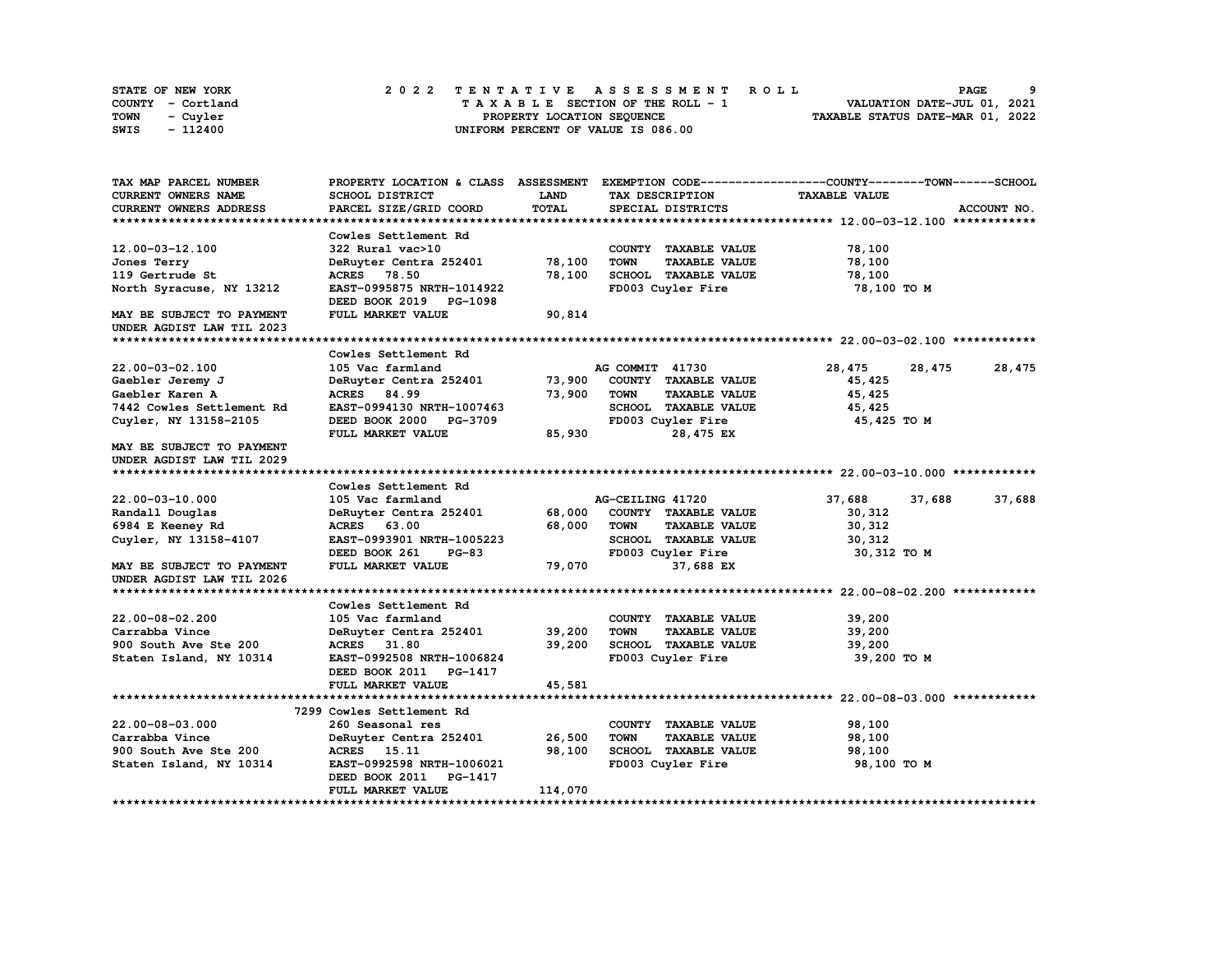| STATE OF NEW YORK | 2022 TENTATIVE ASSESSMENT ROLL     | 10<br><b>PAGE</b>                |
|-------------------|------------------------------------|----------------------------------|
| COUNTY - Cortland | TAXABLE SECTION OF THE ROLL - 1    | VALUATION DATE-JUL 01, 2021      |
| TOWN<br>- Cuvler  | PROPERTY LOCATION SEQUENCE         | TAXABLE STATUS DATE-MAR 01, 2022 |
| - 112400<br>SWIS  | UNIFORM PERCENT OF VALUE IS 086.00 |                                  |

| TAX MAP PARCEL NUMBER       | PROPERTY LOCATION & CLASS ASSESSMENT |         |                       |                      | EXEMPTION CODE-----------------COUNTY-------TOWN------SCHOOL |   |             |
|-----------------------------|--------------------------------------|---------|-----------------------|----------------------|--------------------------------------------------------------|---|-------------|
| <b>CURRENT OWNERS NAME</b>  | <b>SCHOOL DISTRICT</b>               | LAND    | TAX DESCRIPTION       |                      | <b>TAXABLE VALUE</b>                                         |   |             |
| CURRENT OWNERS ADDRESS      | PARCEL SIZE/GRID COORD               | TOTAL   | SPECIAL DISTRICTS     |                      |                                                              |   | ACCOUNT NO. |
|                             |                                      |         |                       |                      |                                                              |   |             |
|                             | 7353 Cowles Settlement Rd            |         |                       |                      |                                                              |   |             |
| 22.00-08-02.100             | 314 Rural vac<10                     |         | COUNTY TAXABLE VALUE  |                      | 13,000                                                       |   |             |
| Melvin Lois                 | DeRuyter Centra 252401               | 13,000  | <b>TOWN</b>           | <b>TAXABLE VALUE</b> | 13,000                                                       |   |             |
| 9437 Bear Springs Rd        | <b>ACRES</b><br>4.99                 | 13,000  | SCHOOL TAXABLE VALUE  |                      | 13,000                                                       |   |             |
| Brewerton, NY 13029         | EAST-0993084 NRTH-1007248            |         | FD003 Cuyler Fire     |                      | 13,000 то м                                                  |   |             |
|                             | DEED BOOK 2008 PG-7501               |         |                       |                      |                                                              |   |             |
|                             | FULL MARKET VALUE                    | 15,116  |                       |                      |                                                              |   |             |
|                             |                                      |         |                       |                      |                                                              |   |             |
|                             | 7442 Cowles Settlement Rd            |         |                       |                      |                                                              |   |             |
| $22.00 - 03 - 02.200$       | 210 1 Family Res                     |         | <b>BAS STAR</b> 41854 |                      | 0                                                            | 0 | 27,600      |
| Gaebler Jeremy J            | DeRuyter Centra 252401               | 16,100  | COUNTY TAXABLE VALUE  |                      | 155,200                                                      |   |             |
| Gaebler Karen A             | <b>ACRES</b><br>5.01                 | 155,200 | <b>TOWN</b>           | <b>TAXABLE VALUE</b> | 155,200                                                      |   |             |
| 7442 Cowles Settlement Rd   | EAST-0994173 NRTH-1008242            |         | SCHOOL TAXABLE VALUE  |                      | 127,600                                                      |   |             |
| Cuyler, NY 13158-2105       | DEED BOOK 2001 PG-2820               |         | FD003 Cuyler Fire     |                      | 155,200 TO M                                                 |   |             |
|                             | FULL MARKET VALUE                    | 180,465 |                       |                      |                                                              |   |             |
|                             |                                      |         |                       |                      |                                                              |   |             |
|                             | 7450 Cowles Settlement Rd            |         |                       |                      |                                                              |   |             |
| $12.00 - 01 - 45.000$       | 242 Rurl res&rec                     |         | <b>BAS STAR 41854</b> |                      | $\mathbf{0}$                                                 | 0 | 27,600      |
| Wyman Willard               | DeRuyter Centra 252401               | 43,700  | COUNTY TAXABLE VALUE  |                      | 93,500                                                       |   |             |
| Wyman Cynthia               | ACRES 33.48                          | 93,500  | <b>TOWN</b>           | <b>TAXABLE VALUE</b> | 93,500                                                       |   |             |
| 7450 Cowles Settlement Rd   | EAST-0994329 NRTH-1009298            |         | SCHOOL TAXABLE VALUE  |                      | 65,900                                                       |   |             |
| Truxton, NY 13158-2105      | DEED BOOK 2001 PG-3963               |         | FD003 Cuyler Fire     |                      | 93,500 TO M                                                  |   |             |
|                             | FULL MARKET VALUE                    | 108,721 |                       |                      |                                                              |   |             |
|                             |                                      |         |                       |                      |                                                              |   |             |
|                             | 7531 Cowles Settlement Rd            |         |                       |                      |                                                              |   |             |
| 12.00-01-25.000             | 322 Rural vac>10                     |         | COUNTY TAXABLE VALUE  |                      | 132,600                                                      |   |             |
| Warner Scott L              | DeRuyter Centra 252401               | 132,600 | <b>TOWN</b>           | <b>TAXABLE VALUE</b> | 132,600                                                      |   |             |
| Warner Kathleen C           | <b>ACRES</b> 154.80                  | 132,600 | SCHOOL TAXABLE VALUE  |                      | 132,600                                                      |   |             |
| 355 Vincent Corners Rd      | EAST-0994419 NRTH-1010697            |         | FD003 Cuyler Fire     |                      | 132,600 то м                                                 |   |             |
| Cuyler, NY 13158            | DEED BOOK 2020 PG-1878               |         |                       |                      |                                                              |   |             |
|                             | FULL MARKET VALUE                    | 154,186 |                       |                      |                                                              |   |             |
|                             |                                      |         |                       |                      |                                                              |   |             |
|                             | 7629 Cowles Settlement Rd            |         |                       |                      |                                                              |   |             |
| $12.00 - 01 - 11.100$       | 240 Rural res                        |         | COUNTY TAXABLE VALUE  |                      | 173,840                                                      |   |             |
| Walsh Joan S                | DeRuyter Centra 252401               | 162,840 | <b>TOWN</b>           | <b>TAXABLE VALUE</b> | 173,840                                                      |   |             |
| 108 Huntleigh Ave           | ACRES 167.70                         | 173,840 | SCHOOL TAXABLE VALUE  |                      | 173,840                                                      |   |             |
| PO Box 429                  | EAST-0995389 NRTH-1013057            |         | FD003 Cuyler Fire     |                      | 173,840 то м                                                 |   |             |
| Fayetteville, NY 13066-2213 | DEED BOOK 296<br><b>PG-515</b>       |         |                       |                      |                                                              |   |             |
|                             | FULL MARKET VALUE                    | 202,140 |                       |                      |                                                              |   |             |
| MAY BE SUBJECT TO PAYMENT   |                                      |         |                       |                      |                                                              |   |             |
| UNDER AGDIST LAW TIL 2022   |                                      |         |                       |                      |                                                              |   |             |
|                             |                                      |         |                       |                      |                                                              |   |             |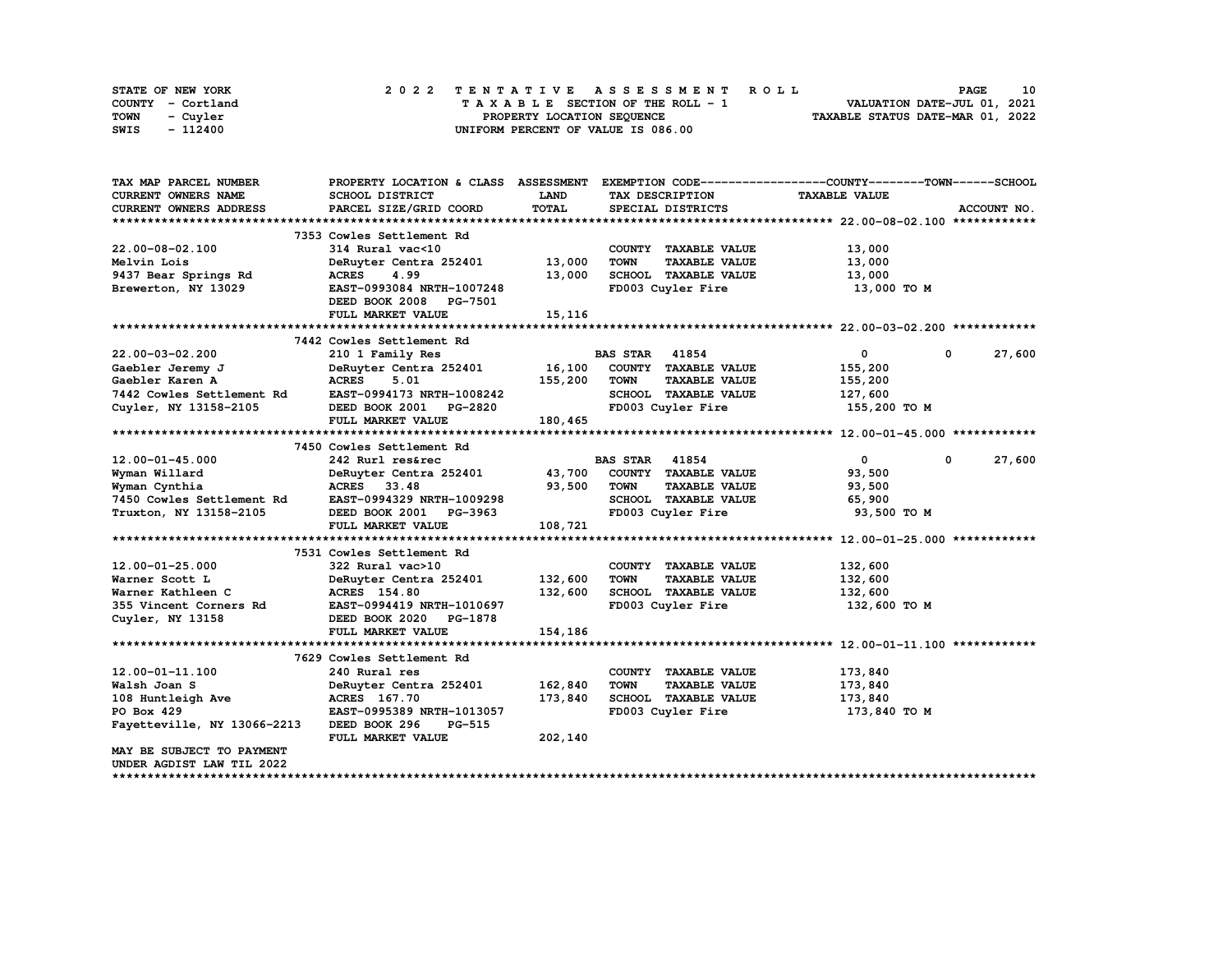| STATE OF NEW YORK | 2022 TENTATIVE ASSESSMENT ROLL     | <b>PAGE</b>                      |
|-------------------|------------------------------------|----------------------------------|
| COUNTY - Cortland | TAXABLE SECTION OF THE ROLL - 1    | VALUATION DATE-JUL 01, 2021      |
| TOWN<br>- Cuyler  | PROPERTY LOCATION SEOUENCE         | TAXABLE STATUS DATE-MAR 01, 2022 |
| - 112400<br>SWIS  | UNIFORM PERCENT OF VALUE IS 086.00 |                                  |

| <b>TAX MAP PARCEL NUMBER</b> | PROPERTY LOCATION & CLASS ASSESSMENT |         | EXEMPTION CODE-----------------COUNTY-------TOWN------SCHOOL |                      |                        |
|------------------------------|--------------------------------------|---------|--------------------------------------------------------------|----------------------|------------------------|
| CURRENT OWNERS NAME          | SCHOOL DISTRICT                      | LAND    | TAX DESCRIPTION                                              | <b>TAXABLE VALUE</b> |                        |
| CURRENT OWNERS ADDRESS       | PARCEL SIZE/GRID COORD               | TOTAL   | SPECIAL DISTRICTS                                            |                      | ACCOUNT NO.            |
|                              |                                      |         |                                                              |                      |                        |
|                              | 7667 Cowles Settlement Rd            |         |                                                              |                      |                        |
| 12.00-01-11.200              | 210 1 Family Res                     |         | <b>BAS STAR 41854</b>                                        | 0                    | $\mathbf{o}$<br>27,600 |
| Watkins Shauna W             | DeRuyter Centra 252401               | 12,400  | COUNTY TAXABLE VALUE                                         | 114,900              |                        |
| Watkins James M              | <b>ACRES</b><br>1.28 BANKCORELOG     | 114,900 | <b>TOWN</b><br><b>TAXABLE VALUE</b>                          | 114,900              |                        |
| C/O James M Watkins          | EAST-0995677 NRTH-1012461            |         | SCHOOL TAXABLE VALUE                                         | 87,300               |                        |
| PO Box 226                   | DEED BOOK 2019 PG-1626               |         | FD003 Cuyler Fire                                            | 114,900 TO M         |                        |
| DeRuyter, NY 13502           | FULL MARKET VALUE                    | 133,605 |                                                              |                      |                        |
|                              |                                      |         |                                                              |                      |                        |
|                              | 7751 Cowles Settlement Rd            |         |                                                              |                      |                        |
| $12.00 - 01 - 09.000$        | 270 Mfg housing                      |         | <b>BAS STAR 41854</b>                                        | $\mathbf 0$          | 0<br>27,600            |
| Kirk Arthur W Jr             | DeRuyter Centra 252401               | 12,900  | COUNTY TAXABLE VALUE                                         | 42,000               |                        |
| 7751 Cowles Settlement Rd    | <b>ACRES</b><br>1.82                 | 42,000  | <b>TOWN</b><br><b>TAXABLE VALUE</b>                          | 42,000               |                        |
| Cuyler, NY 13158-9653        | EAST-0996707 NRTH-1014041            |         | SCHOOL TAXABLE VALUE                                         | 14,400               |                        |
|                              | DEED BOOK 2019 PG-632                |         | FD003 Cuyler Fire                                            | 42,000 TO M          |                        |
|                              | FULL MARKET VALUE                    | 48,837  |                                                              |                      |                        |
|                              |                                      |         |                                                              |                      |                        |
|                              | 7764 Cowles Settlement Rd            |         |                                                              |                      |                        |
| 12.00-01-13.200              |                                      |         | AG-CEILING 41720                                             |                      | 42,524                 |
|                              | 312 Vac w/imprv                      |         |                                                              | 42,524<br>42,524     |                        |
| Kirk Arthur W Jr             | DeRuyter Centra 252401               | 64,700  | COUNTY TAXABLE VALUE                                         | 45,216               |                        |
| 7751 Cowles Settlement Rd    | ACRES 64.16                          | 87,740  | <b>TAXABLE VALUE</b><br><b>TOWN</b>                          | 45,216               |                        |
| Cuyler, NY 13158             | EAST-0998134 NRTH-1013450            |         | SCHOOL TAXABLE VALUE                                         | 45,216               |                        |
|                              | DEED BOOK 2019 PG-631                |         | FD003 Cuyler Fire                                            | 45,216 TO M          |                        |
| MAY BE SUBJECT TO PAYMENT    | FULL MARKET VALUE                    | 102,023 | 42,524 EX                                                    |                      |                        |
| UNDER AGDIST LAW TIL 2026    |                                      |         |                                                              |                      |                        |
|                              |                                      |         |                                                              |                      |                        |
|                              | 7785 Cowles Settlement Rd            |         |                                                              |                      |                        |
| 12.00-03-08.000              | 210 1 Family Res                     |         | COUNTY TAXABLE VALUE                                         | 84,300               |                        |
| Collier Christine            | DeRuyter Centra 252401               | 15,400  | <b>TOWN</b><br><b>TAXABLE VALUE</b>                          | 84,300               |                        |
| 2326 Wellington Dr S         | <b>ACRES</b><br>4.34 BANKCORELOG     | 84,300  | SCHOOL TAXABLE VALUE                                         | 84,300               |                        |
| Cazenovia, NY 13035          | EAST-0997014 NRTH-1014533            |         | FD003 Cuyler Fire                                            | 84,300 TO M          |                        |
|                              | DEED BOOK 2000 PG-1461               |         |                                                              |                      |                        |
|                              | FULL MARKET VALUE                    | 98,023  |                                                              |                      |                        |
|                              |                                      |         |                                                              |                      |                        |
|                              | 7790 Cowles Settlement Rd            |         |                                                              |                      |                        |
| 12.00-03-07.110              | 240 Rural res                        |         | COUNTY TAXABLE VALUE                                         | 48,000               |                        |
| Kiggins Arthur R             | DeRuyter Centra 252401               | 14,600  | <b>TOWN</b><br><b>TAXABLE VALUE</b>                          | 48,000               |                        |
| 7822 Cowles Settlement Rd    | <b>ACRES</b><br>3.51                 | 48,000  | SCHOOL TAXABLE VALUE                                         | 48,000               |                        |
| Cuyler, NY 13158             | EAST-0997583 NRTH-1014576            |         | FD003 Cuyler Fire                                            | 48,000 TO M          |                        |
|                              | DEED BOOK 2011 PG-3603               |         |                                                              |                      |                        |
|                              | FULL MARKET VALUE                    | 55,814  |                                                              |                      |                        |
|                              |                                      |         |                                                              |                      |                        |
|                              | 7811 Cowles Settlement Rd            |         |                                                              |                      |                        |
| 12.00-03-09.000              | 311 Res vac land                     |         | COUNTY TAXABLE VALUE                                         | 12,000               |                        |
| Kiggins, Jr Arthur R         | DeRuyter Centra 252401               | 12,000  | <b>TOWN</b><br><b>TAXABLE VALUE</b>                          | 12,000               |                        |
| 7822 Cowles Settlement Rd    | <b>ACRES</b><br>1.72                 | 12,000  | SCHOOL TAXABLE VALUE                                         | 12,000               |                        |
| Cuyler, NY 13158             | EAST-0997219 NRTH-1014727            |         | FD003 Cuyler Fire                                            | 12,000 TO M          |                        |
|                              | DEED BOOK 2015 PG-4040               |         |                                                              |                      |                        |
|                              | FULL MARKET VALUE                    | 13,953  |                                                              |                      |                        |
|                              |                                      |         |                                                              |                      |                        |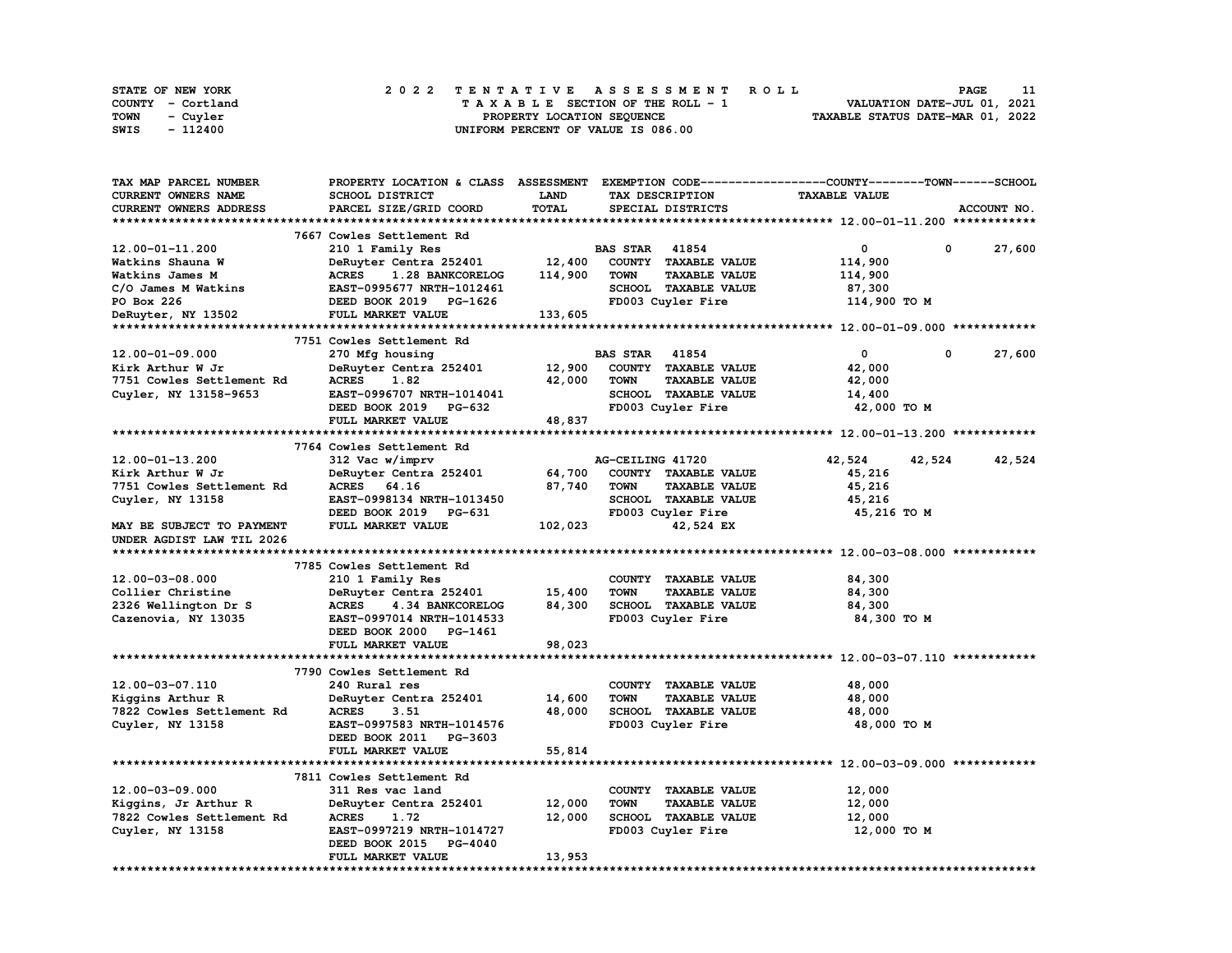| STATE OF NEW YORK | 2022 TENTATIVE ASSESSMENT ROLL     | 12<br><b>PAGE</b>                |
|-------------------|------------------------------------|----------------------------------|
| COUNTY - Cortland | TAXABLE SECTION OF THE ROLL - 1    | VALUATION DATE-JUL 01, 2021      |
| TOWN<br>- Cuvler  | PROPERTY LOCATION SEQUENCE         | TAXABLE STATUS DATE-MAR 01, 2022 |
| - 112400<br>SWIS  | UNIFORM PERCENT OF VALUE IS 086.00 |                                  |

| TAX MAP PARCEL NUMBER                            |                                                    |             |                                                          | PROPERTY LOCATION & CLASS ASSESSMENT EXEMPTION CODE----------------COUNTY-------TOWN------SCHOOL |                        |
|--------------------------------------------------|----------------------------------------------------|-------------|----------------------------------------------------------|--------------------------------------------------------------------------------------------------|------------------------|
| <b>CURRENT OWNERS NAME</b>                       | SCHOOL DISTRICT                                    | <b>LAND</b> | TAX DESCRIPTION                                          | <b>TAXABLE VALUE</b>                                                                             |                        |
| <b>CURRENT OWNERS ADDRESS</b>                    | PARCEL SIZE/GRID COORD                             | TOTAL       | SPECIAL DISTRICTS                                        |                                                                                                  | ACCOUNT NO.            |
|                                                  |                                                    |             |                                                          |                                                                                                  |                        |
|                                                  | 7822 Cowles Settlement Rd                          |             |                                                          |                                                                                                  |                        |
| 12.00-03-07.120                                  | 210 1 Family Res                                   |             | <b>BAS STAR 41854</b>                                    | $\mathbf{0}$                                                                                     | 27,600<br>$\mathbf{0}$ |
| Kiqqins Arthur R Jr                              | $\frac{1}{2}$ DeRuyter Centra 252401 16,600        |             | COUNTY TAXABLE VALUE                                     | 207,300                                                                                          |                        |
| Benson Leiko                                     | 5.58 BANKCORELOG<br><b>ACRES</b>                   | 207,300     | <b>TOWN</b><br><b>TAXABLE VALUE</b>                      | 207,300                                                                                          |                        |
| 7822 Cowles Settlement Rd                        | EAST-0997595 NRTH-1015001                          |             | SCHOOL TAXABLE VALUE                                     | 179,700                                                                                          |                        |
| Truxton, NY 13158                                | DEED BOOK 10406 PG-69001                           |             | FD003 Cuyler Fire                                        | 207,300 то м                                                                                     |                        |
|                                                  | FULL MARKET VALUE                                  | 241,047     |                                                          |                                                                                                  |                        |
|                                                  |                                                    |             |                                                          |                                                                                                  |                        |
|                                                  | 7837 Cowles Settlement Rd                          |             |                                                          |                                                                                                  |                        |
| 12.00-03-10.100                                  | 210 1 Family Res                                   |             | COUNTY TAXABLE VALUE                                     | 39,000                                                                                           |                        |
| Labouf Thomas                                    | DeRuyter Centra 252401 16,400                      |             | <b>TOWN</b><br><b>TAXABLE VALUE</b>                      | 39,000                                                                                           |                        |
| Labouf Keitha                                    | <b>ACRES</b><br>5.34                               | 39,000      |                                                          | 39,000                                                                                           |                        |
| 5 Northcliffe Rd EAST-0997059 NRTH-1015074       |                                                    |             | TOWN LONGEL<br>SCHOOL TAXABLE VALUE<br>FD003 Cuyler Fire | 39,000 TO M                                                                                      |                        |
| Cortland, NY 13045 <b>DEED BOOK 2008</b> PG-1720 |                                                    |             |                                                          |                                                                                                  |                        |
|                                                  | <b>FULL MARKET VALUE</b>                           | 45,349      |                                                          |                                                                                                  |                        |
|                                                  |                                                    |             |                                                          |                                                                                                  |                        |
|                                                  | 7840 Cowles Settlement Rd                          |             |                                                          |                                                                                                  |                        |
| $12.00 - 03 - 04.000$                            | 241 Rural res&aq                                   |             | AG COMMIT 41730                                          | 26,065<br>26,065                                                                                 | 26,065                 |
| Aldrich William                                  | DeRuyter Centra 252401 66,400 COUNTY TAXABLE VALUE |             |                                                          | 55,135                                                                                           |                        |
| 7840 Cowles Settlement Rd                        | ACRES 63.50                                        | 81,200      | <b>TOWN</b><br><b>TAXABLE VALUE</b>                      | 55,135                                                                                           |                        |
| Cuyler, NY 13158                                 | EAST-0998597 NRTH-1015699                          |             | SCHOOL TAXABLE VALUE                                     | 55,135                                                                                           |                        |
|                                                  | DEED BOOK 387<br>PG-183                            |             | FD003 Cuyler Fire                                        | 55,135 TO M                                                                                      |                        |
| MAY BE SUBJECT TO PAYMENT                        | FULL MARKET VALUE                                  | 94,419      | 26,065 EX                                                |                                                                                                  |                        |
| UNDER AGDIST LAW TIL 2029                        |                                                    |             |                                                          |                                                                                                  |                        |
|                                                  |                                                    |             |                                                          |                                                                                                  |                        |
|                                                  | 7843 Cowles Settlement Rd                          |             |                                                          |                                                                                                  |                        |
| 12.00-03-11.100                                  | 270 Mfg housing                                    |             | COUNTY TAXABLE VALUE                                     | 20,300                                                                                           |                        |
| Kirk Arthur W Jr                                 | DeRuyter Centra 252401 12,200                      |             | TOWN<br><b>TAXABLE VALUE</b>                             | 20,300                                                                                           |                        |
| 7751 Cowles Settlement Rd                        | <b>ACRES</b><br>1.06                               | 20,300      | SCHOOL TAXABLE VALUE                                     | 20,300                                                                                           |                        |
| Cuyler, NY 13158                                 | EAST-0996926 NRTH-1015709                          |             | FD003 Cuyler Fire                                        | 20,300 TO M                                                                                      |                        |
|                                                  | DEED BOOK 2019 PG-630                              |             |                                                          |                                                                                                  |                        |
|                                                  | FULL MARKET VALUE                                  | 23,605      |                                                          |                                                                                                  |                        |
|                                                  |                                                    |             |                                                          |                                                                                                  |                        |
|                                                  | 7854 Cowles Settlement Rd                          |             |                                                          |                                                                                                  |                        |
| $12.00 - 03 - 02.000$                            | 322 Rural vac>10                                   |             | COUNTY TAXABLE VALUE                                     | 33,600                                                                                           |                        |
| Goodno, Trustee Samantha A                       | DeRuyter Centra 252401                             | 33,600      | <b>TOWN</b><br><b>TAXABLE VALUE</b>                      | 33,600                                                                                           |                        |
| Goodno Mark S                                    | ACRES 25.60                                        | 33,600      | <b>SCHOOL TAXABLE VALUE</b>                              | 33,600                                                                                           |                        |
| Goodno, Mark S                                   | EAST-0997423 NRTH-1016500                          |             | FD003 Cuyler Fire                                        | 33,600 TO M                                                                                      |                        |
| 3299 Lafayette Rd                                | DEED BOOK 2019 PG-5779                             |             |                                                          |                                                                                                  |                        |
| Jamesville, NY 13078                             | FULL MARKET VALUE                                  | 39,070      |                                                          |                                                                                                  |                        |
|                                                  |                                                    |             |                                                          |                                                                                                  |                        |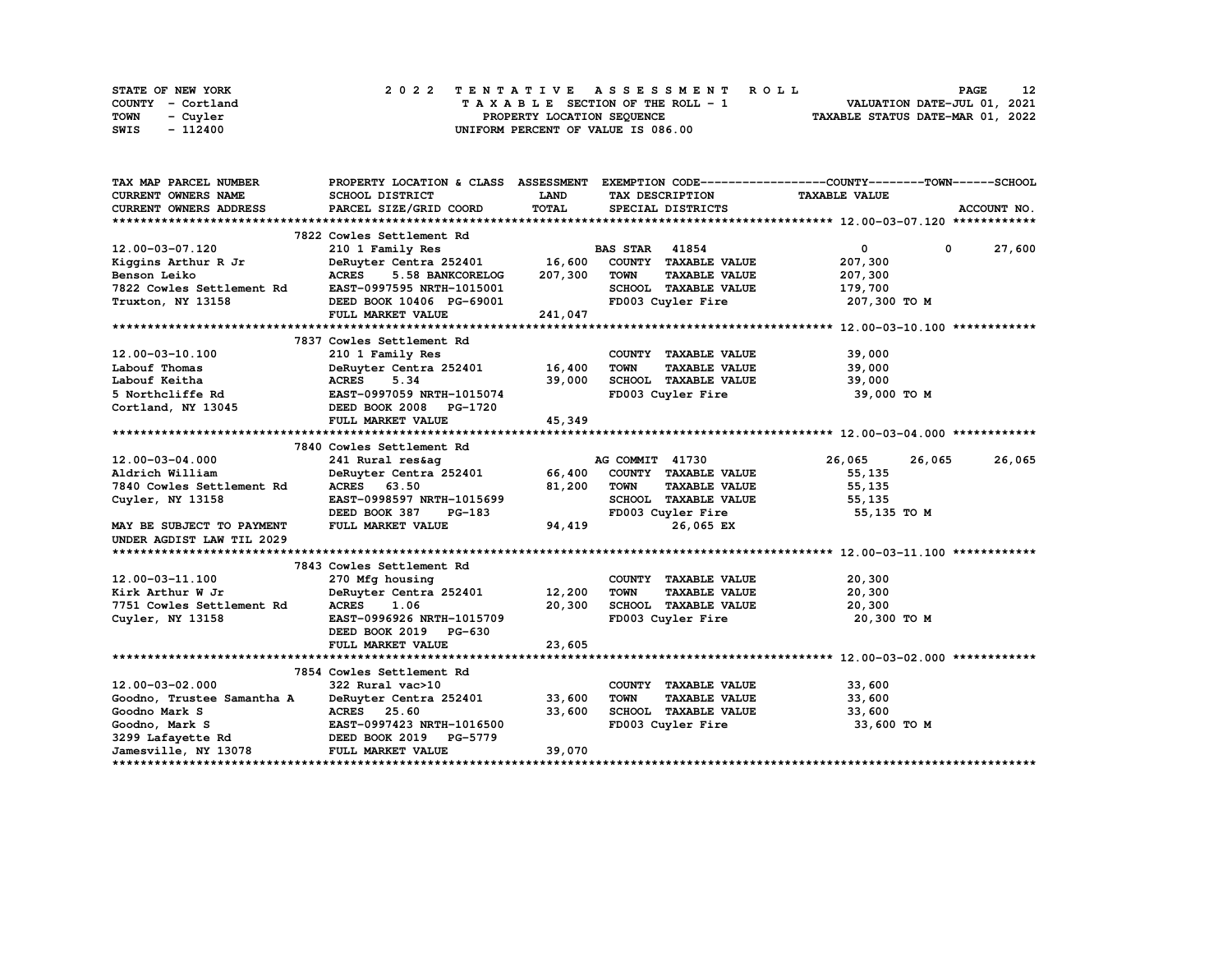| STATE OF NEW YORK | 2022 TENTATIVE ASSESSMENT ROLL     | <b>PAGE</b>                      |
|-------------------|------------------------------------|----------------------------------|
| COUNTY - Cortland | TAXABLE SECTION OF THE ROLL - 1    | VALUATION DATE-JUL 01, 2021      |
| TOWN<br>- Cuyler  | PROPERTY LOCATION SEQUENCE         | TAXABLE STATUS DATE-MAR 01, 2022 |
| - 112400<br>SWIS  | UNIFORM PERCENT OF VALUE IS 086.00 |                                  |

| TAX MAP PARCEL NUMBER         | PROPERTY LOCATION & CLASS ASSESSMENT |         | EXEMPTION CODE-----------------COUNTY-------TOWN-----SCHOOL |                      |                      |
|-------------------------------|--------------------------------------|---------|-------------------------------------------------------------|----------------------|----------------------|
| <b>CURRENT OWNERS NAME</b>    | SCHOOL DISTRICT                      | LAND    | TAX DESCRIPTION                                             | <b>TAXABLE VALUE</b> |                      |
| <b>CURRENT OWNERS ADDRESS</b> | PARCEL SIZE/GRID COORD               | TOTAL   | SPECIAL DISTRICTS                                           |                      | ACCOUNT NO.          |
|                               |                                      |         |                                                             |                      |                      |
|                               | 7899 Cowles Settlement Rd            |         |                                                             |                      |                      |
| 12.00-01-47.200               | 270 Mfg housing                      |         | <b>BAS STAR 41854</b>                                       | $\mathbf{0}$         | 27,600<br>$^{\circ}$ |
| Herlihy Timothy J             | DeRuyter Centra 252401 12,800        |         | COUNTY TAXABLE VALUE                                        | 32,900               |                      |
| 7899 Cowles Settlement Rd     | <b>ACRES</b><br>1.70                 | 32,900  | <b>TOWN</b><br><b>TAXABLE VALUE</b>                         | 32,900               |                      |
| Truxton, NY 13158-4102        | EAST-0996455 NRTH-1016685            |         | SCHOOL TAXABLE VALUE                                        | 5,300                |                      |
|                               | DEED BOOK 2001 PG-4472               |         | FD003 Cuyler Fire                                           | 32,900 TO M          |                      |
|                               | FULL MARKET VALUE                    | 38,256  |                                                             |                      |                      |
|                               |                                      |         |                                                             |                      |                      |
|                               | 7907 Cowles Settlement Rd            |         |                                                             |                      |                      |
| $12.00 - 01 - 47.100$         | 220 2 Family Res                     |         | VET COM C 41132                                             | 9,200                | 0<br>0               |
| Beach Dennis                  | DeRuyter Centra 252401               |         | 500 VET COM T 41133                                         | 0                    | 10,625<br>$\Omega$   |
| 7907 Cowles Settlement Rd     | FRNT 70.00 DPTH 210.00               |         | 42,500 BAS STAR 41854                                       | $\mathbf{0}$         | 27,600<br>$\Omega$   |
| Truxton, NY 13158             | EAST-0996310 NRTH-1016874            |         | COUNTY TAXABLE VALUE                                        | 33,300               |                      |
|                               | DEED BOOK 2013 PG-4801               |         | <b>TOWN</b><br><b>TAXABLE VALUE</b>                         | 31,875               |                      |
|                               | FULL MARKET VALUE                    |         | 49,419 SCHOOL TAXABLE VALUE                                 | 14,900               |                      |
|                               |                                      |         | FD003 Cuyler Fire                                           | 42,500 TO M          |                      |
|                               |                                      |         |                                                             |                      |                      |
|                               | Crains Mills Rd                      |         |                                                             |                      |                      |
| 41.00-01-07.000               | 322 Rural vac>10                     |         | COUNTY TAXABLE VALUE                                        | 35,800               |                      |
| Hurlbert Leland               | DeRuyter Centra 252401               | 35,800  | TOWN<br><b>TAXABLE VALUE</b>                                | 35,800               |                      |
| Attn: Iva Weiss               | <b>ACRES</b> 35.80                   | 35,800  | SCHOOL TAXABLE VALUE                                        | 35,800               |                      |
| <b>83 Helen St</b>            | EAST-0986097 NRTH-0990315            |         | FD003 Cuyler Fire                                           | 35,800 TO M          |                      |
| Binghamton, NY 13905-4174     | DEED BOOK 300<br>PG-452              |         |                                                             |                      |                      |
|                               | FULL MARKET VALUE                    | 41,628  |                                                             |                      |                      |
|                               |                                      |         |                                                             |                      |                      |
|                               | 4524 Crains Mills Rd                 |         |                                                             |                      |                      |
| 41.00-01-01.200               | 270 Mfg housing                      |         | COUNTY TAXABLE VALUE                                        | 29,800               |                      |
| Millspaugh Raymond E          | DeRuyter Centra 252401 8,400         |         | <b>TOWN</b><br><b>TAXABLE VALUE</b>                         | 29,800               |                      |
| 4524 Crains Mills Rd          | FRNT 128.83 DPTH 192.70              | 29,800  | SCHOOL TAXABLE VALUE                                        | 29,800               |                      |
| Cuyler, NY 13158-9602         | EAST-0983218 NRTH-0989527            |         | FD003 Cuyler Fire                                           | 29,800 TO M          |                      |
|                               | DEED BOOK 2011 PG-3455               |         |                                                             |                      |                      |
|                               | FULL MARKET VALUE                    | 34,651  |                                                             |                      |                      |
|                               |                                      |         |                                                             |                      |                      |
|                               | 4580 Crains Mills Rd                 |         |                                                             |                      |                      |
| 41.00-01-01.100               | 120 Field crops                      |         | AG COMMIT 41730                                             | 121,405              | 121,405<br>121,405   |
| Wood Calvin                   | DeRuyter Centra 252401               | 277,800 | COUNTY TAXABLE VALUE                                        | 230,595              |                      |
| Wood Kathleen                 | <b>ACRES</b> 225.22                  | 352,000 | <b>TOWN</b><br><b>TAXABLE VALUE</b>                         | 230,595              |                      |
| 655 Wood Rd                   | EAST-0984526 NRTH-0989644            |         | SCHOOL TAXABLE VALUE                                        | 230,595              |                      |
| DeRuyter, NY 13052            | DEED BOOK 10494 PG-91001             |         | FD003 Cuyler Fire                                           | 230,595 TO M         |                      |
|                               | FULL MARKET VALUE                    | 409,302 | 121,405 EX                                                  |                      |                      |
| MAY BE SUBJECT TO PAYMENT     |                                      |         |                                                             |                      |                      |
| UNDER AGDIST LAW TIL 2029     |                                      |         |                                                             |                      |                      |

**\*\*\*\*\*\*\*\*\*\*\*\*\*\*\*\*\*\*\*\*\*\*\*\*\*\*\*\*\*\*\*\*\*\*\*\*\*\*\*\*\*\*\*\*\*\*\*\*\*\*\*\*\*\*\*\*\*\*\*\*\*\*\*\*\*\*\*\*\*\*\*\*\*\*\*\*\*\*\*\*\*\*\*\*\*\*\*\*\*\*\*\*\*\*\*\*\*\*\*\*\*\*\*\*\*\*\*\*\*\*\*\*\*\*\*\*\*\*\*\*\*\*\*\*\*\*\*\*\*\*\*\***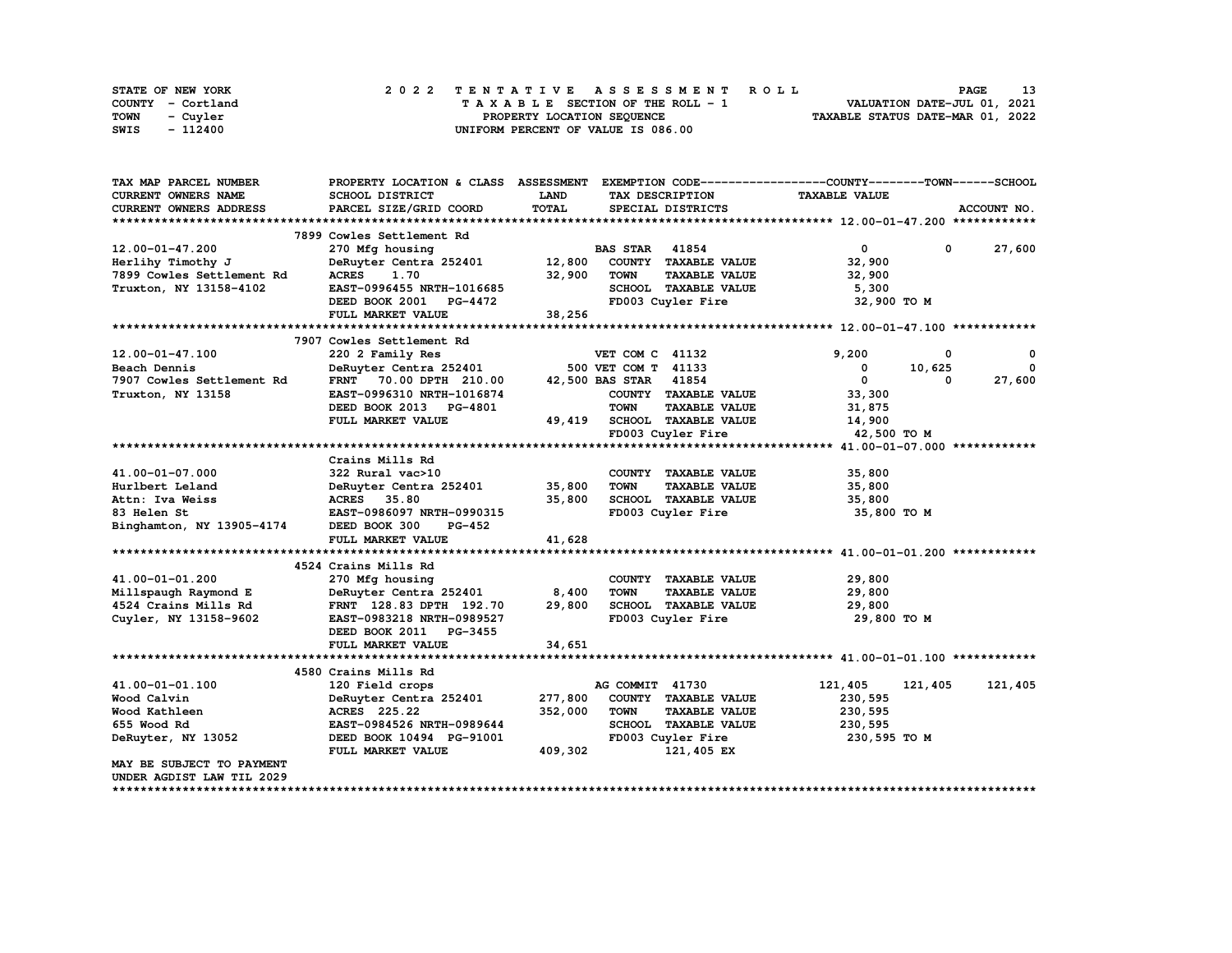|      | STATE OF NEW YORK |  | 2022 TENTATIVE ASSESSMENT ROLL |  |  |  |                                    |  |  |  |  |  |  |                                  | PAGE | 14 |
|------|-------------------|--|--------------------------------|--|--|--|------------------------------------|--|--|--|--|--|--|----------------------------------|------|----|
|      | COUNTY - Cortland |  |                                |  |  |  | TAXABLE SECTION OF THE ROLL - 1    |  |  |  |  |  |  | VALUATION DATE-JUL 01, 2021      |      |    |
| TOWN | - Cuvler          |  |                                |  |  |  | PROPERTY LOCATION SEQUENCE         |  |  |  |  |  |  | TAXABLE STATUS DATE-MAR 01, 2022 |      |    |
| SWIS | - 112400          |  |                                |  |  |  | UNIFORM PERCENT OF VALUE IS 086.00 |  |  |  |  |  |  |                                  |      |    |

| TAX MAP PARCEL NUMBER    |                                  |             |                                     | PROPERTY LOCATION & CLASS ASSESSMENT EXEMPTION CODE----------------COUNTY-------TOWN-----SCHOOL |
|--------------------------|----------------------------------|-------------|-------------------------------------|-------------------------------------------------------------------------------------------------|
| CURRENT OWNERS NAME      | SCHOOL DISTRICT                  | <b>LAND</b> | TAX DESCRIPTION                     | <b>TAXABLE VALUE</b>                                                                            |
| CURRENT OWNERS ADDRESS   | PARCEL SIZE/GRID COORD           | TOTAL       | SPECIAL DISTRICTS                   | ACCOUNT NO.                                                                                     |
|                          |                                  |             |                                     |                                                                                                 |
|                          | 4656 Crains Mills Rd             |             |                                     |                                                                                                 |
| 41.00-01-05.000          | 312 Vac w/imprv                  |             | COUNTY TAXABLE VALUE                | 11,500                                                                                          |
| Larison Kirk E           | DeRuyter Centra 252401 10,100    |             | <b>TOWN</b><br><b>TAXABLE VALUE</b> | 11,500                                                                                          |
| Larison Henrietta        | <b>ACRES</b><br>1.98             | 11,500      | SCHOOL TAXABLE VALUE                | 11,500                                                                                          |
| 3365 58th Ave NE         | EAST-0985738 NRTH-0991104        |             | FD003 Cuyler Fire                   | 11,500 TO M                                                                                     |
| Naples, FL 34120         | DEED BOOK 2021 PG-3947           |             |                                     |                                                                                                 |
|                          | FULL MARKET VALUE                | 13,372      |                                     |                                                                                                 |
|                          |                                  |             |                                     |                                                                                                 |
|                          | 4668 Crains Mills Rd             |             |                                     |                                                                                                 |
| 41.00-01-06.000          | 314 Rural vac<10                 |             | COUNTY TAXABLE VALUE                | 700                                                                                             |
| Stevens Robert G         | DeRuyter Centra 252401           | 700         | <b>TOWN</b><br><b>TAXABLE VALUE</b> | 700                                                                                             |
| 1654 Route 11            | FRNT 170.00 DPTH 260.05          | 700         | SCHOOL TAXABLE VALUE                | 700                                                                                             |
| Marathon, NY 13803       | EAST-0985833 NRTH-0991288        |             | FD003 Cuyler Fire                   | 700 TO M                                                                                        |
|                          | DEED BOOK 2015 PG-4015           |             |                                     |                                                                                                 |
|                          | FULL MARKET VALUE                | 814         |                                     |                                                                                                 |
|                          |                                  |             |                                     |                                                                                                 |
|                          | 4686 Crains Mills Rd             |             |                                     |                                                                                                 |
| 41.00-01-03.000          | 210 1 Family Res                 |             | COUNTY TAXABLE VALUE                | 85,000                                                                                          |
| Robbins Kristen M        | DeRuyter Centra 252401           | 12,700      | <b>TOWN</b><br><b>TAXABLE VALUE</b> | 85,000                                                                                          |
| Robbins James D          | 1.95 BANKCORELOG<br><b>ACRES</b> | 85,000      | SCHOOL TAXABLE VALUE                | 85,000                                                                                          |
| 4686 Crains Mills Rd     | EAST-0986162 NRTH-0992054        |             | FD003 Cuyler Fire                   | 85,000 TO M                                                                                     |
| Cuyler, NY 13158         | DEED BOOK 2017 PG-3054           |             |                                     |                                                                                                 |
|                          | FULL MARKET VALUE                | 98,837      |                                     |                                                                                                 |
|                          |                                  |             |                                     |                                                                                                 |
|                          | Cuyler Hill Rd                   |             |                                     |                                                                                                 |
| 32.00-03-25.100          | 322 Rural vac>10                 |             | COUNTY TAXABLE VALUE                | 49,100                                                                                          |
| VanDee Betty J           | DeRuyter Centra 252401           | 49,100      | <b>TOWN</b><br><b>TAXABLE VALUE</b> | 49,100                                                                                          |
| VanDee John A            | ACRES 42.80                      | 49,100      | SCHOOL TAXABLE VALUE                | 49,100                                                                                          |
| 6368 VanDee Rd           | EAST-0999254 NRTH-0992789        |             | FD003 Cuyler Fire                   | 49,100 TO M                                                                                     |
| Truxton, NY 13158        | DEED BOOK 2010 PG-534            |             |                                     |                                                                                                 |
|                          | FULL MARKET VALUE                | 57,093      |                                     |                                                                                                 |
|                          |                                  |             |                                     |                                                                                                 |
|                          | Cuyler Hill Rd                   |             |                                     |                                                                                                 |
| $32.00 - 04 - 03.000$    | 311 Res vac land                 |             | COUNTY TAXABLE VALUE                | 20,500                                                                                          |
| Rothery Jeffery          | DeRuyter Centra 252401           | 20,500      | <b>TOWN</b><br><b>TAXABLE VALUE</b> | 20,500                                                                                          |
| Rothery Sandra           | ACRES 12.50                      | 20,500      | SCHOOL TAXABLE VALUE                | 20,500                                                                                          |
| 2 Lincoln Ave            | EAST-1000181 NRTH-0993316        |             | FD003 Cuyler Fire                   | 20,500 TO M                                                                                     |
| Tully, NY 13159          | DEED BOOK 2022 PG-843            |             |                                     |                                                                                                 |
|                          | FULL MARKET VALUE                | 23,837      |                                     |                                                                                                 |
| PRIOR OWNER ON 3/01/2022 |                                  |             |                                     |                                                                                                 |
| Rothery Jeffery          |                                  |             |                                     |                                                                                                 |
|                          |                                  |             |                                     |                                                                                                 |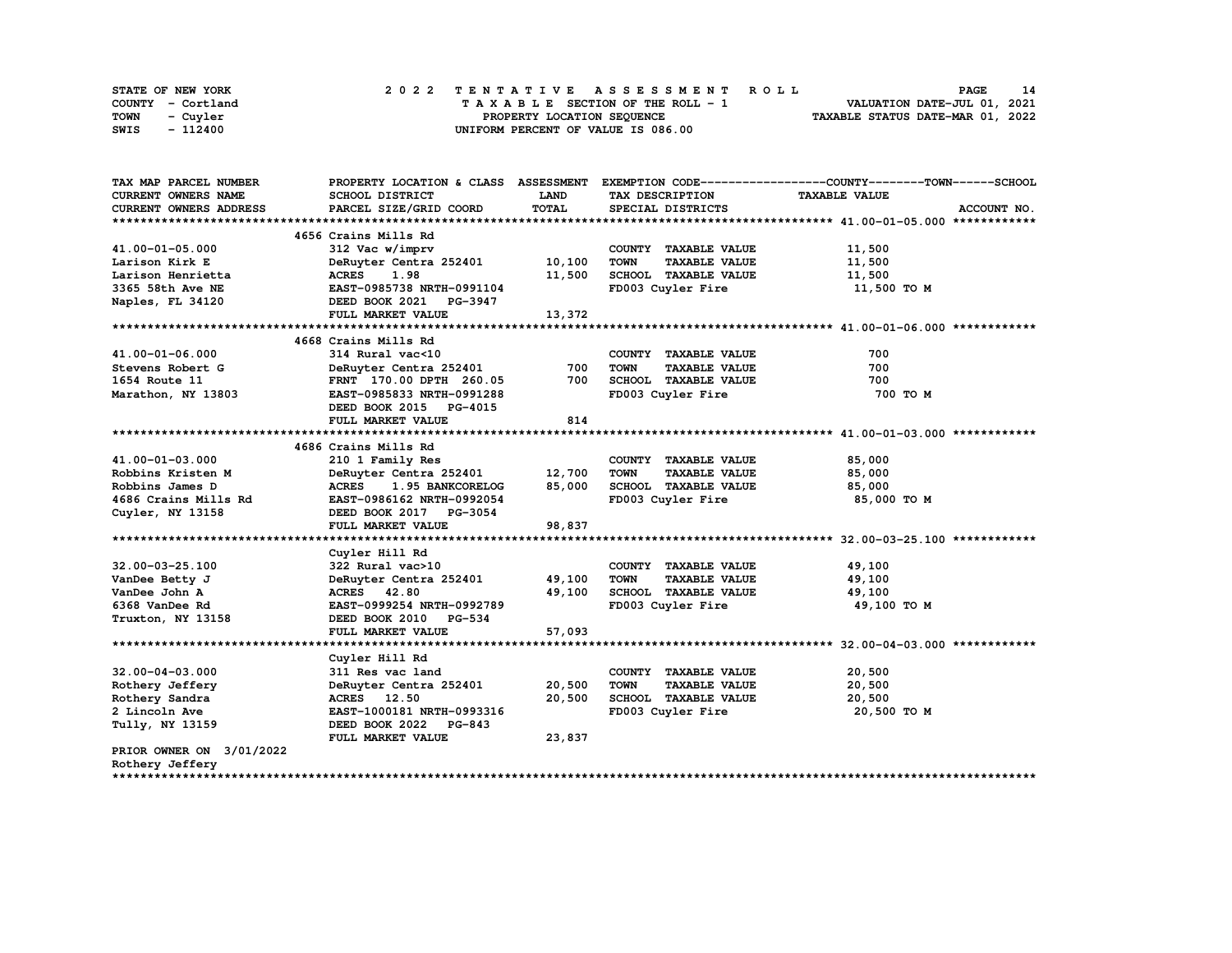| STATE OF NEW YORK | 2022 TENTATIVE ASSESSMENT ROLL          | 15<br>PAGE                       |
|-------------------|-----------------------------------------|----------------------------------|
| COUNTY - Cortland | $T A X A B L E$ SECTION OF THE ROLL - 1 | VALUATION DATE-JUL 01, 2021      |
| TOWN<br>- Cuyler  | PROPERTY LOCATION SEQUENCE              | TAXABLE STATUS DATE-MAR 01, 2022 |
| - 112400<br>SWIS  | UNIFORM PERCENT OF VALUE IS 086.00      |                                  |

| TAX MAP PARCEL NUMBER        | PROPERTY LOCATION & CLASS ASSESSMENT |              |                                     | EXEMPTION CODE-----------------COUNTY-------TOWN------SCHOOL |             |
|------------------------------|--------------------------------------|--------------|-------------------------------------|--------------------------------------------------------------|-------------|
| <b>CURRENT OWNERS NAME</b>   | SCHOOL DISTRICT                      | LAND         | TAX DESCRIPTION                     | <b>TAXABLE VALUE</b>                                         |             |
| CURRENT OWNERS ADDRESS       | PARCEL SIZE/GRID COORD               | <b>TOTAL</b> | SPECIAL DISTRICTS                   |                                                              | ACCOUNT NO. |
|                              |                                      |              |                                     |                                                              |             |
|                              | Cuyler Hill Rd                       |              |                                     |                                                              |             |
| $32.00 - 04 - 04.000$        | 322 Rural vac>10                     |              | COUNTY TAXABLE VALUE                | 48,020                                                       |             |
| Rothery Jeffery              | DeRuyter Centra 252401               | 48,020       | <b>TOWN</b><br><b>TAXABLE VALUE</b> | 48,020                                                       |             |
| Rothery Sandra               | ACRES 40.02                          | 48,020       | SCHOOL TAXABLE VALUE                | 48,020                                                       |             |
| 2 Lincoln Ave                | EAST-1000342 NRTH-0992424            |              | FD003 Cuyler Fire                   | 48,020 TO M                                                  |             |
| Tully, NY 13159              | DEED BOOK 2022 PG-843                |              |                                     |                                                              |             |
|                              | FULL MARKET VALUE                    | 55,837       |                                     |                                                              |             |
| PRIOR OWNER ON 3/01/2022     |                                      |              |                                     |                                                              |             |
| Rothery Jeffery              |                                      |              |                                     |                                                              |             |
|                              |                                      |              |                                     |                                                              |             |
|                              | Cuyler Hill Rd                       |              |                                     |                                                              |             |
| 41.00-01-28.000              | 322 Rural vac>10                     |              | COUNTY TAXABLE VALUE                | 6,800                                                        |             |
| Spencer Daniel J             | DeRuyter Centra 252401               | 6,800        | <b>TOWN</b><br><b>TAXABLE VALUE</b> | 6,800                                                        |             |
| Spencer Mary E               | ACRES 10.07                          | 6,800        | SCHOOL TAXABLE VALUE                | 6,800                                                        |             |
| 5954 Dog Hollow Rd           | EAST-0987635 NRTH-0985160            |              | FD003 Cuyler Fire                   | 6,800 TO M                                                   |             |
| Truxton, NY 13158            | DEED BOOK 2013 PG-7594               |              |                                     |                                                              |             |
|                              | FULL MARKET VALUE                    | 7,907        |                                     |                                                              |             |
|                              |                                      |              |                                     |                                                              |             |
|                              | Cuyler Hill Rd                       |              |                                     |                                                              |             |
| 42.00-01-12.120              | 105 Vac farmland                     |              | AG-CEILING 41720                    | 33,340<br>33,340                                             | 33,340      |
| Angell Kenneth R             | DeRuyter Centra 252401               | 54,000       | COUNTY TAXABLE VALUE                | 20,660                                                       |             |
| 1558 County Route 12         | ACRES 47.40                          | 54,000       | <b>TOWN</b><br><b>TAXABLE VALUE</b> | 20,660                                                       |             |
| DeRuyter, NY 13052           | EAST-0999212 NRTH-0986276            |              | <b>SCHOOL TAXABLE VALUE</b>         | 20,660                                                       |             |
|                              | DEED BOOK 1996, PG-1525,             |              | FD003 Cuyler Fire                   | 20,660 TO M                                                  |             |
| MAY BE SUBJECT TO PAYMENT    | FULL MARKET VALUE                    | 62,791       | 33,340 EX                           |                                                              |             |
| UNDER AGDIST LAW TIL 2026    |                                      |              |                                     |                                                              |             |
|                              |                                      |              |                                     |                                                              |             |
|                              | Cuyler Hill Rd                       |              |                                     |                                                              |             |
| 42.00-01-15.000              | 105 Vac farmland                     |              | AG-CEILING 41720                    | 54,002<br>54,002                                             | 54,002      |
| Angell Kenneth R             | DeRuyter Centra 252401               | 96,600       | COUNTY TAXABLE VALUE                | 42,598                                                       |             |
| 1558 Route 12                | <b>ACRES</b><br>98.00                | 96,600       | <b>TOWN</b><br><b>TAXABLE VALUE</b> | 42,598                                                       |             |
| DeRuyter, NY 13052           | EAST-0998226 NRTH-0984910            |              | SCHOOL TAXABLE VALUE                | 42,598                                                       |             |
|                              | DEED BOOK 481<br><b>PG-293</b>       |              | FD003 Cuyler Fire                   | 42,598 TO M                                                  |             |
| MAY BE SUBJECT TO PAYMENT    | FULL MARKET VALUE                    | 112,326      | 54,002 EX                           |                                                              |             |
| UNDER AGDIST LAW TIL 2026    |                                      |              |                                     |                                                              |             |
|                              |                                      |              |                                     |                                                              |             |
|                              | Cuyler Hill Rd                       |              |                                     |                                                              |             |
| 42.00-03-01.110              | 322 Rural vac>10                     |              | COUNTY TAXABLE VALUE                | 45,000                                                       |             |
| Schoenfeld Allan R           | DeRuyter Centra 252401               | 45,000       | <b>TAXABLE VALUE</b><br><b>TOWN</b> | 45,000                                                       |             |
| Schoenfeld Kathie            | ACRES 38.20                          | 45,000       | SCHOOL TAXABLE VALUE                | 45,000                                                       |             |
| 350 E Manhasset St           | EAST-1000288 NRTH-0991357            |              | FD003 Cuyler Fire                   | 45,000 TO M                                                  |             |
| Islip Terrace, NY 11752-2521 | DEED BOOK 2000<br>PG-5014            |              |                                     |                                                              |             |
|                              | FULL MARKET VALUE                    | 52,326       |                                     |                                                              |             |
| ********************         |                                      |              |                                     |                                                              |             |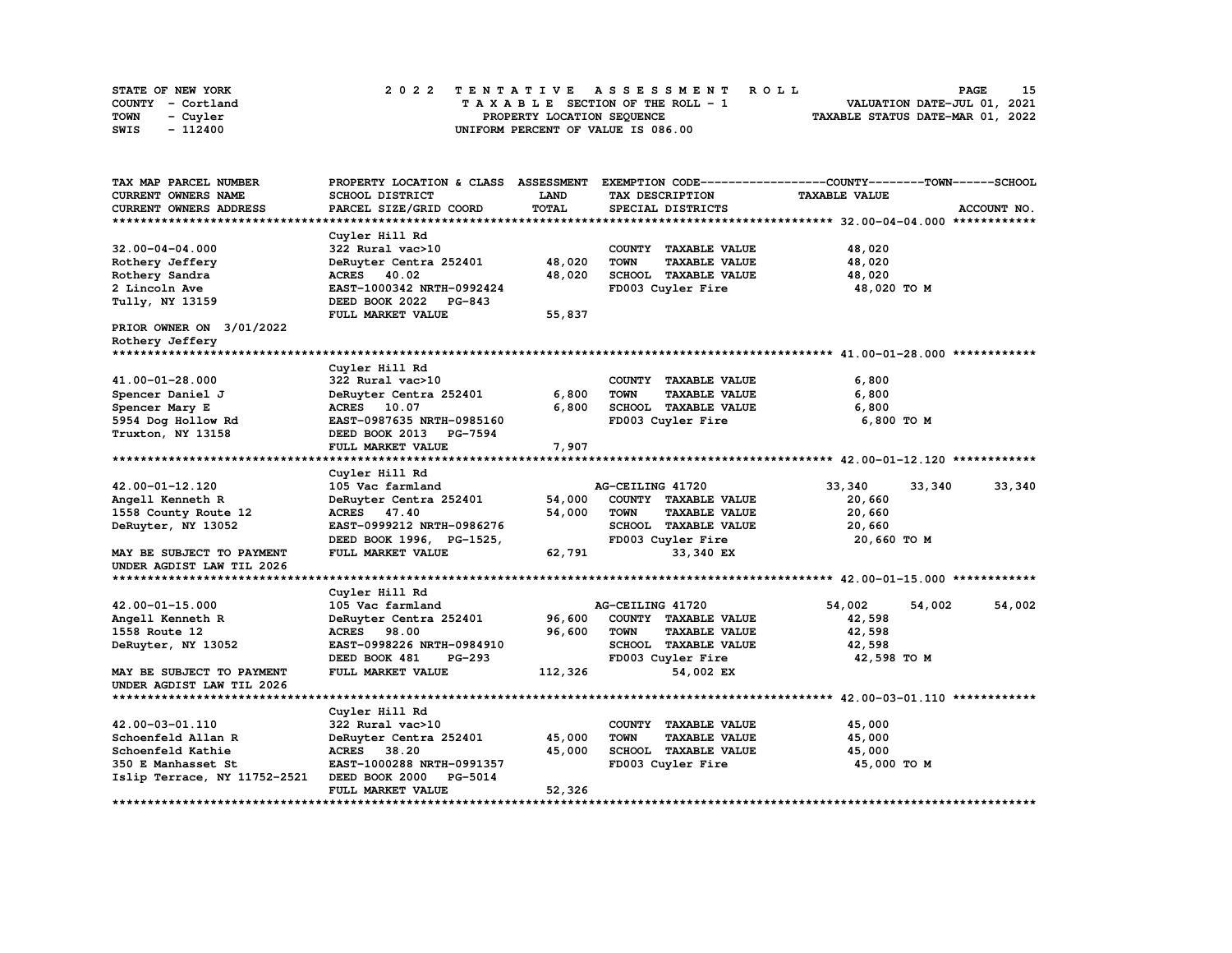|      | STATE OF NEW YORK |  |  |  |  |  | 2022 TENTATIVE ASSESSMENT ROLL     |  |  |  |  |  |  |  |                                  |  | <b>PAGE</b> |  | 16 |
|------|-------------------|--|--|--|--|--|------------------------------------|--|--|--|--|--|--|--|----------------------------------|--|-------------|--|----|
|      | COUNTY - Cortland |  |  |  |  |  | TAXABLE SECTION OF THE ROLL - 1    |  |  |  |  |  |  |  | VALUATION DATE-JUL 01, 2021      |  |             |  |    |
| TOWN | - Cuvler          |  |  |  |  |  | PROPERTY LOCATION SEQUENCE         |  |  |  |  |  |  |  | TAXABLE STATUS DATE-MAR 01, 2022 |  |             |  |    |
| SWIS | - 112400          |  |  |  |  |  | UNIFORM PERCENT OF VALUE IS 086.00 |  |  |  |  |  |  |  |                                  |  |             |  |    |

| TAX MAP PARCEL NUMBER        | PROPERTY LOCATION & CLASS ASSESSMENT |         |                                     | EXEMPTION CODE-----------------COUNTY-------TOWN-----SCHOOL |             |
|------------------------------|--------------------------------------|---------|-------------------------------------|-------------------------------------------------------------|-------------|
| <b>CURRENT OWNERS NAME</b>   | SCHOOL DISTRICT                      | LAND    | TAX DESCRIPTION                     | <b>TAXABLE VALUE</b>                                        |             |
| CURRENT OWNERS ADDRESS       | PARCEL SIZE/GRID COORD               | TOTAL   | SPECIAL DISTRICTS                   |                                                             | ACCOUNT NO. |
|                              |                                      |         |                                     |                                                             |             |
|                              | Cuyler Hill Rd                       |         |                                     |                                                             |             |
| 42.00-03-01.120              | 322 Rural vac>10                     |         | COUNTY TAXABLE VALUE                | 52,000                                                      |             |
| Schoenfeld Allan R           | DeRuyter Centra 252401               | 52,000  | <b>TOWN</b><br><b>TAXABLE VALUE</b> | 52,000                                                      |             |
| Schoenfeld Kathie            | ACRES 46.00                          | 52,000  | SCHOOL TAXABLE VALUE                | 52,000                                                      |             |
| 350 E Manhasset St           | EAST-1000256 NRTH-0990387            |         | FD003 Cuyler Fire                   | 52,000 TO M                                                 |             |
| Islip Terrace, NY 11752-2521 | DEED BOOK 2000 PG-5014               |         |                                     |                                                             |             |
|                              | FULL MARKET VALUE                    | 60,465  |                                     |                                                             |             |
|                              |                                      |         |                                     |                                                             |             |
|                              | Cuyler Hill Rd                       |         |                                     |                                                             |             |
| 42.00-03-03.000              | 260 Seasonal res                     |         | COUNTY TAXABLE VALUE                | 19,000                                                      |             |
| Crossman Thomas              | DeRuyter Centra 252401               | 9,000   | <b>TOWN</b><br><b>TAXABLE VALUE</b> | 19,000                                                      |             |
| 509 Fay Rd                   | <b>ACRES</b><br>1.07                 | 19,000  | SCHOOL TAXABLE VALUE                | 19,000                                                      |             |
| Minoa, NY 13116              | EAST-0998349 NRTH-0989430            |         | FD003 Cuyler Fire                   | 19,000 то м                                                 |             |
|                              | DEED BOOK 2017<br>PG-5410            |         |                                     |                                                             |             |
|                              | FULL MARKET VALUE                    | 22,093  |                                     |                                                             |             |
|                              |                                      |         |                                     |                                                             |             |
|                              | Cuyler Hill Rd                       |         |                                     |                                                             |             |
| 42.00-06-13.000              | 105 Vac farmland                     |         | AG-CEILING 41720                    | 57,105<br>57,105                                            | 57,105      |
| Randall Douglas R            | DeRuyter Centra 252401               | 99,900  | COUNTY TAXABLE VALUE                | 42,795                                                      |             |
| 6984 E Keeney Rd Ext         | ACRES 102.70                         | 99,900  | <b>TOWN</b><br><b>TAXABLE VALUE</b> | 42,795                                                      |             |
| Truxton, NY 13158            | EAST-0996384 NRTH-0988449            |         | SCHOOL TAXABLE VALUE                | 42,795                                                      |             |
|                              | DEED BOOK 2015 PG-3491               |         | FD003 Cuyler Fire                   | 42,795 TO M                                                 |             |
| MAY BE SUBJECT TO PAYMENT    | FULL MARKET VALUE                    | 116,163 | 57,105 EX                           |                                                             |             |
| UNDER AGDIST LAW TIL 2026    |                                      |         |                                     |                                                             |             |
|                              |                                      |         |                                     |                                                             |             |
|                              | Cuyler Hill Rd                       |         |                                     |                                                             |             |
| 42.00-07-01.000              | 105 Vac farmland                     |         | AG-CEILING 41720                    | 82,406<br>82,406                                            | 82,406      |
| Henry Christopher            | DeRuyter Centra 252401               | 322,200 | COUNTY TAXABLE VALUE                | 239,794                                                     |             |
| 6 Miller Dr                  | ACRES 327.95                         | 322,200 | <b>TOWN</b><br><b>TAXABLE VALUE</b> | 239,794                                                     |             |
| Homer, NY 13077              | EAST-0994823 NRTH-0986682            |         | SCHOOL TAXABLE VALUE                | 239,794                                                     |             |
|                              | DEED BOOK 2021<br>PG-1908            |         | FD003 Cuyler Fire                   | 239,794 то м                                                |             |
| MAY BE SUBJECT TO PAYMENT    | FULL MARKET VALUE                    | 374,651 | 82,406 EX                           |                                                             |             |
| UNDER AGDIST LAW TIL 2026    |                                      |         |                                     |                                                             |             |
|                              |                                      |         |                                     |                                                             |             |
|                              | Cuyler Hill Rd                       |         |                                     |                                                             |             |
| 42.00-07-11.000              | 105 Vac farmland                     |         | COUNTY TAXABLE VALUE                | 44,100                                                      |             |
| Wiltsey Dale E               | DeRuyter Centra 252401               | 44,100  | <b>TOWN</b><br><b>TAXABLE VALUE</b> | 44,100                                                      |             |
| Wiltsey Margaret C           | ACRES 43.70                          | 44,100  | SCHOOL TAXABLE VALUE                | 44,100                                                      |             |
| 6276 Cuyler Hill Rd          | EAST-0999119 NRTH-0987781            |         | FD003 Cuyler Fire                   | 44,100 TO M                                                 |             |
| Cuyler, NY 13158             | DEED BOOK 348<br><b>PG-75</b>        |         |                                     |                                                             |             |
|                              | FULL MARKET VALUE                    | 51,279  |                                     |                                                             |             |
|                              |                                      |         |                                     |                                                             |             |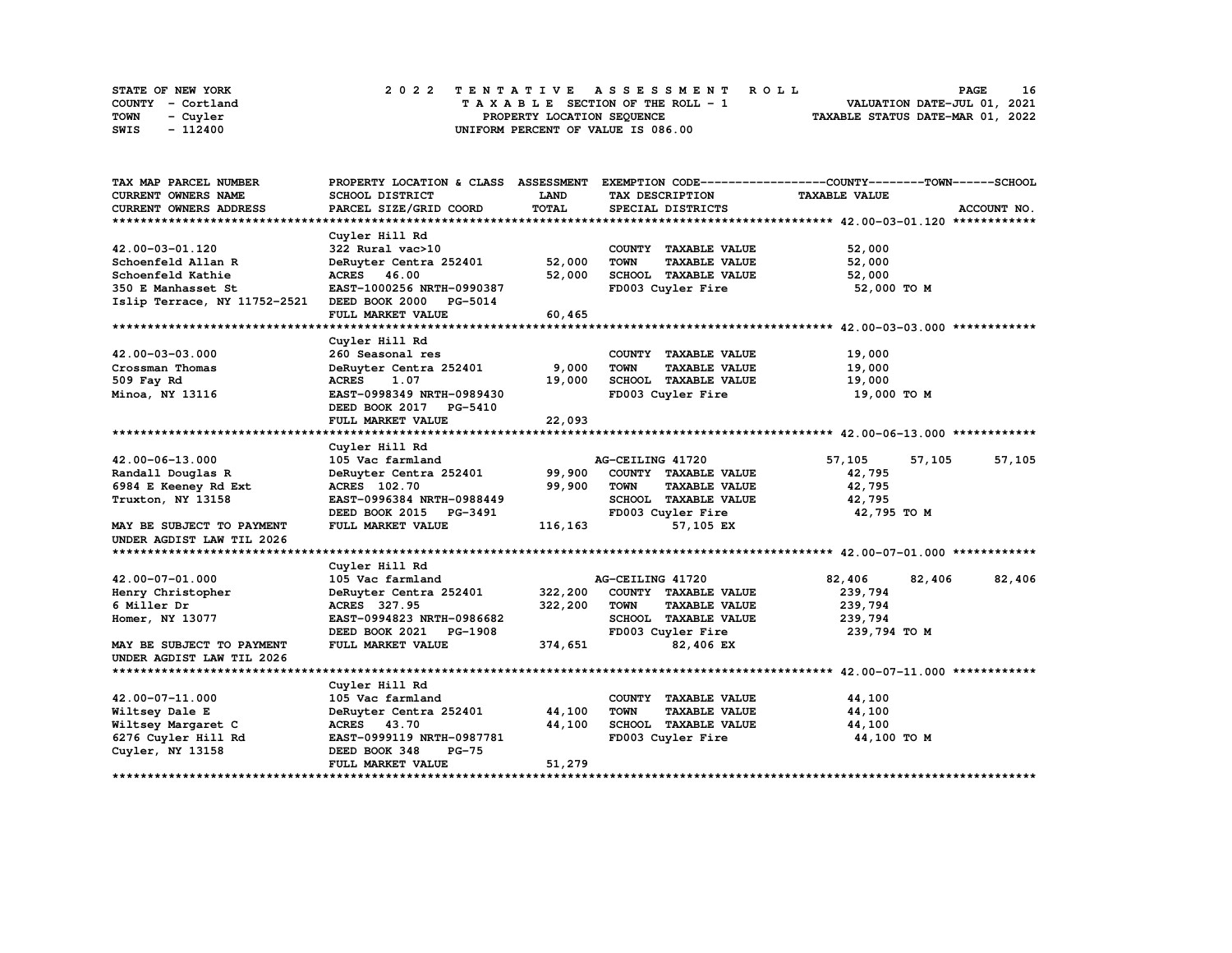| STATE OF NEW YORK | 2022 TENTATIVE ASSESSMENT ROLL     | <b>PAGE</b>                      |
|-------------------|------------------------------------|----------------------------------|
| COUNTY - Cortland | TAXABLE SECTION OF THE ROLL - 1    | VALUATION DATE-JUL 01, 2021      |
| TOWN<br>- Cuvler  | PROPERTY LOCATION SEQUENCE         | TAXABLE STATUS DATE-MAR 01, 2022 |
| - 112400<br>SWIS  | UNIFORM PERCENT OF VALUE IS 086.00 |                                  |

| TAX MAP PARCEL NUMBER     |                                 |              |                                     | PROPERTY LOCATION & CLASS ASSESSMENT EXEMPTION CODE----------------COUNTY-------TOWN------SCHOOL |
|---------------------------|---------------------------------|--------------|-------------------------------------|--------------------------------------------------------------------------------------------------|
| CURRENT OWNERS NAME       | SCHOOL DISTRICT                 | LAND         | TAX DESCRIPTION                     | <b>TAXABLE VALUE</b>                                                                             |
| CURRENT OWNERS ADDRESS    | PARCEL SIZE/GRID COORD          | <b>TOTAL</b> | SPECIAL DISTRICTS                   | ACCOUNT NO.                                                                                      |
|                           |                                 |              |                                     |                                                                                                  |
|                           | Cuyler Hill Rd                  |              |                                     |                                                                                                  |
| $52.00 - 02 - 03.200$     | 322 Rural vac>10                |              | COUNTY TAXABLE VALUE                | 28,000                                                                                           |
| Clapper Dale A Jr         | DeRuyter Centra 252401          | 28,000       | <b>TOWN</b><br><b>TAXABLE VALUE</b> | 28,000                                                                                           |
| Ward Sandra M             | <b>ACRES</b><br>20.01           | 28,000       | SCHOOL TAXABLE VALUE                | 28,000                                                                                           |
| 5940 Pease Hill Rd        | EAST-0996799 NRTH-0981900       |              | FD003 Cuyler Fire                   | 28,000 TO M                                                                                      |
| Cuyler, NY 13158          | DEED BOOK 2019 PG-76            |              |                                     |                                                                                                  |
|                           | FULL MARKET VALUE               | 32,558       |                                     |                                                                                                  |
|                           |                                 |              |                                     |                                                                                                  |
|                           | Cuyler Hill Rd                  |              |                                     |                                                                                                  |
| $52.00 - 02 - 04.100$     | 105 Vac farmland                |              | COUNTY TAXABLE VALUE                | 47,900                                                                                           |
| Totman Dennis R           | DeRuyter Centra 252401          | 47,900       | <b>TOWN</b><br><b>TAXABLE VALUE</b> | 47,900                                                                                           |
| Totman Julie L            | ACRES 41.14                     | 47,900       | SCHOOL TAXABLE VALUE                | 47,900                                                                                           |
| 17 Catherine Dr           | EAST-0996379 NRTH-0980735       |              | FD003 Cuyler Fire                   | 47,900 TO M                                                                                      |
| Dryden, NY 13053          | DEED BOOK 2019 PG-424           |              |                                     |                                                                                                  |
|                           | FULL MARKET VALUE               | 55,698       |                                     |                                                                                                  |
| MAY BE SUBJECT TO PAYMENT |                                 |              |                                     |                                                                                                  |
| UNDER AGDIST LAW TIL 2025 |                                 |              |                                     |                                                                                                  |
|                           |                                 |              |                                     |                                                                                                  |
|                           | Cuyler Hill Rd                  |              |                                     |                                                                                                  |
| $52.00 - 02 - 06.000$     | 312 Vac w/imprv                 |              | COUNTY TAXABLE VALUE                | 26,200                                                                                           |
| Sanford Donald Jr         | DeRuyter Centra 252401          | 16,200       | <b>TOWN</b><br><b>TAXABLE VALUE</b> | 26,200                                                                                           |
| 265 Main St Apt 617       | <b>ACRES</b><br>8.20            | 26,200       | SCHOOL TAXABLE VALUE                | 26,200                                                                                           |
| Ridgefield Park, NJ 07660 | EAST-0996515 NRTH-0980237       |              | FD003 Cuyler Fire                   | 26,200 TO M                                                                                      |
|                           | DEED BOOK 2017 PG-5551          |              |                                     |                                                                                                  |
|                           | FULL MARKET VALUE               | 30,465       |                                     |                                                                                                  |
|                           |                                 |              |                                     |                                                                                                  |
|                           | Cuyler Hill Rd                  |              |                                     |                                                                                                  |
| $52.00 - 02 - 09.000$     | 322 Rural vac>10                |              | COUNTY TAXABLE VALUE                | 55,100                                                                                           |
| Hidden valley Acres Trust | DeRuyter Centra 252401          | 55,100       | <b>TOWN</b><br><b>TAXABLE VALUE</b> | 55,100                                                                                           |
| 5488 Cuyler Hill Rd       | ACRES 49.40                     | 55,100       | SCHOOL TAXABLE VALUE                | 55,100                                                                                           |
| Truxton, NY 13158         | EAST-0996374 NRTH-0978790       |              | FD003 Cuyler Fire                   | 55,100 TO M                                                                                      |
|                           | DEED BOOK 2020<br><b>PG-244</b> |              |                                     |                                                                                                  |
|                           | FULL MARKET VALUE               | 64,070       |                                     |                                                                                                  |
|                           |                                 |              |                                     |                                                                                                  |
|                           | Cuyler Hill Rd                  |              |                                     |                                                                                                  |
| $52.00 - 03 - 11.000$     | 314 Rural vac<10                |              | COUNTY TAXABLE VALUE                | 14,000                                                                                           |
| Cella Robert              | DeRuyter Centra 252401          | 14,000       | <b>TOWN</b><br><b>TAXABLE VALUE</b> | 14,000                                                                                           |
| Cella Diana               | <b>ACRES</b><br>6.00            | 14,000       | SCHOOL TAXABLE VALUE                | 14,000                                                                                           |
| 348 Lakeview Ave          | EAST-0998459 NRTH-0982278       |              | FD003 Cuyler Fire                   | 14,000 TO M                                                                                      |
| Ringwood, NJ 07456        | DEED BOOK 10557 PG-76001        |              |                                     |                                                                                                  |
|                           | FULL MARKET VALUE               | 16,279       |                                     |                                                                                                  |
|                           |                                 |              |                                     |                                                                                                  |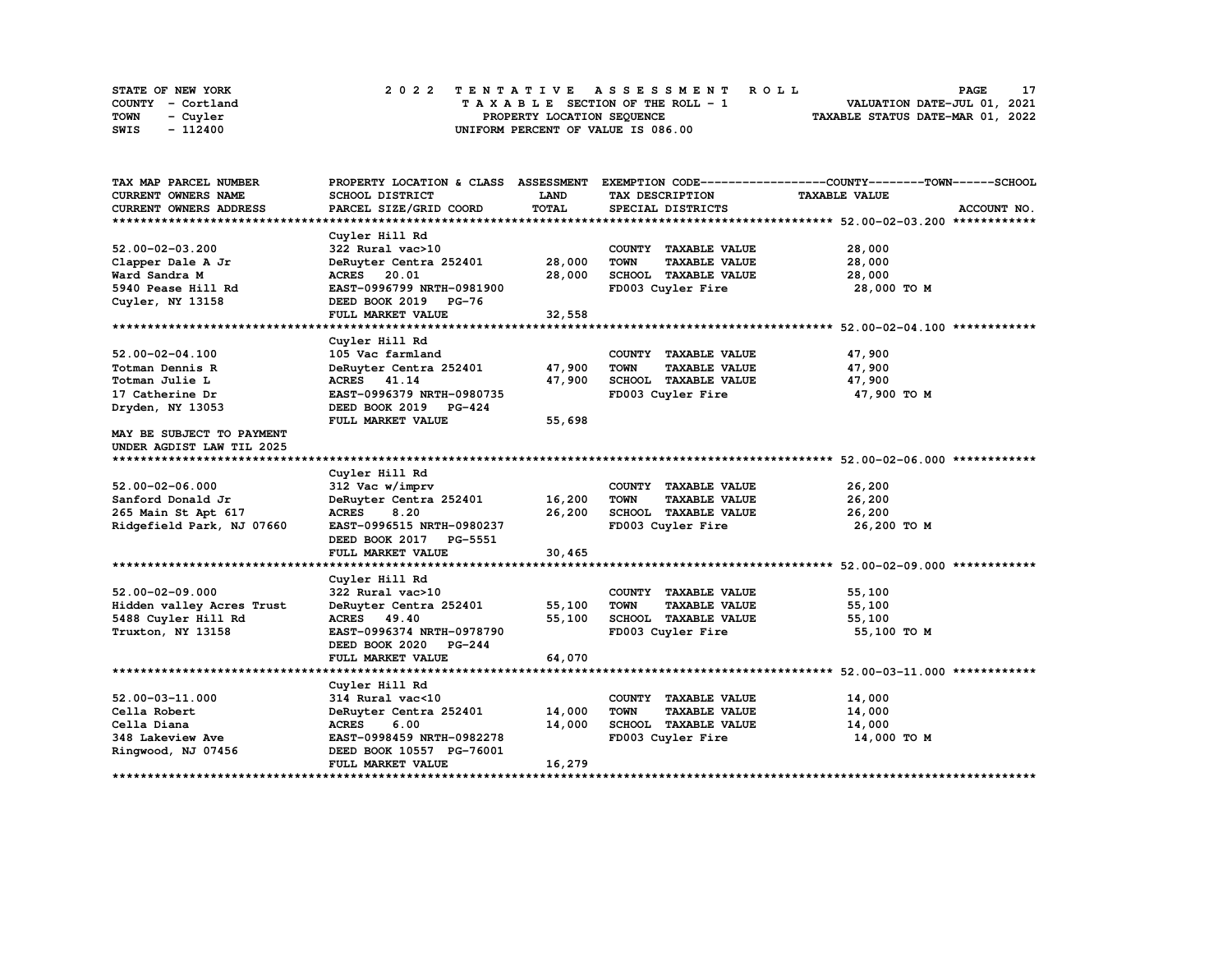| STATE OF NEW YORK | 2022 TENTATIVE ASSESSMENT ROLL     | 18<br><b>PAGE</b>                |
|-------------------|------------------------------------|----------------------------------|
| COUNTY - Cortland | TAXABLE SECTION OF THE ROLL - 1    | VALUATION DATE-JUL 01, 2021      |
| TOWN<br>- Cuvler  | PROPERTY LOCATION SEQUENCE         | TAXABLE STATUS DATE-MAR 01, 2022 |
| - 112400<br>SWIS  | UNIFORM PERCENT OF VALUE IS 086.00 |                                  |

| TAX MAP PARCEL NUMBER      |                                    |              |                                     | PROPERTY LOCATION & CLASS ASSESSMENT EXEMPTION CODE----------------COUNTY-------TOWN------SCHOOL |
|----------------------------|------------------------------------|--------------|-------------------------------------|--------------------------------------------------------------------------------------------------|
| <b>CURRENT OWNERS NAME</b> | SCHOOL DISTRICT                    | LAND         | TAX DESCRIPTION                     | <b>TAXABLE VALUE</b>                                                                             |
| CURRENT OWNERS ADDRESS     | PARCEL SIZE/GRID COORD             | <b>TOTAL</b> | SPECIAL DISTRICTS                   | ACCOUNT NO.                                                                                      |
|                            |                                    |              |                                     |                                                                                                  |
|                            | Cuyler Hill Rd                     |              |                                     |                                                                                                  |
| $52.00 - 03 - 12.000$      | 322 Rural vac>10                   |              | COUNTY TAXABLE VALUE                | 23,000                                                                                           |
| Brian Bruce Allen Jr       | DeRuyter Centra 252401 23,000      |              | <b>TOWN</b><br><b>TAXABLE VALUE</b> | 23,000                                                                                           |
| 505 President's Way        | <b>ACRES</b> 15.00                 | 23,000       | SCHOOL TAXABLE VALUE                | 23,000                                                                                           |
| Morganville, NJ 07751      | EAST-0998139 NRTH-0981532          |              | FD003 Cuyler Fire                   | 23,000 TO M                                                                                      |
|                            | DEED BOOK 10557 PG-74001           |              |                                     |                                                                                                  |
|                            | FULL MARKET VALUE                  | 26,744       |                                     |                                                                                                  |
|                            |                                    |              |                                     |                                                                                                  |
|                            | Cuyler Hill Rd                     |              |                                     |                                                                                                  |
| $52.00 - 03 - 13.000$      | 322 Rural vac>10                   |              | COUNTY TAXABLE VALUE                | 23,000                                                                                           |
| Brian Bruce Allen Jr       | DeRuyter Centra 252401             | 23,000       | <b>TOWN</b><br><b>TAXABLE VALUE</b> | 23,000                                                                                           |
| 505 President's Way        | <b>ACRES</b> 15.00                 | 23,000       | SCHOOL TAXABLE VALUE                | 23,000                                                                                           |
| Morganville, NJ 07751      | EAST-0997819 NRTH-0981238          |              | FD003 Cuyler Fire                   | 23,000 TO M                                                                                      |
|                            | DEED BOOK 10557 PG-74001           |              |                                     |                                                                                                  |
|                            | FULL MARKET VALUE                  | 26,744       |                                     |                                                                                                  |
|                            |                                    |              |                                     |                                                                                                  |
|                            | Cuyler Hill Rd                     |              |                                     |                                                                                                  |
| $52.00 - 03 - 14.000$      | 322 Rural vac>10                   |              | COUNTY TAXABLE VALUE                | 19,900                                                                                           |
| Heinrichs John             | DeRuyter Centra 252401             | 19,900       | <b>TOWN</b><br><b>TAXABLE VALUE</b> | 19,900                                                                                           |
| Heinrichs Miriam           | ACRES 11.86                        | 19,900       | SCHOOL TAXABLE VALUE                | 19,900                                                                                           |
| 17 Middle Island Blvd      | EAST-0997465 NRTH-0981100          |              | FD003 Cuyler Fire                   | 19,900 то м                                                                                      |
| Middle Island, NY 11953    | DEED BOOK 10557 PG-77001           |              |                                     |                                                                                                  |
|                            | FULL MARKET VALUE                  | 23,140       |                                     |                                                                                                  |
|                            |                                    |              |                                     |                                                                                                  |
| 52.00-03-15.000            | Cuyler Hill Rd<br>314 Rural vac<10 |              | COUNTY TAXABLE VALUE                | 11,700                                                                                           |
| Clapper Dale A Jr          | DeRuyter Centra 252401             | 11,700       | <b>TOWN</b><br><b>TAXABLE VALUE</b> | 11,700                                                                                           |
| Ward Sandra M              | ACRES 7.60                         | 11,700       | SCHOOL TAXABLE VALUE                | 11,700                                                                                           |
| 5940 Pease Hill Rd         | EAST-0997743 NRTH-0982343          |              | FD003 Cuyler Fire                   | 11,700 TO M                                                                                      |
| Cuyler, NY 13158           | DEED BOOK 2019 PG-76               |              |                                     |                                                                                                  |
|                            | FULL MARKET VALUE                  | 13,605       |                                     |                                                                                                  |
|                            |                                    |              |                                     |                                                                                                  |
|                            | Cuyler Hill Rd                     |              |                                     |                                                                                                  |
| 62.00-01-04.000            | 322 Rural vac>10                   |              | COUNTY TAXABLE VALUE                | 360,400                                                                                          |
| Farm East, LLC             | DeRuyter Centra 252401             | 360,400      | <b>TOWN</b><br><b>TAXABLE VALUE</b> | 360,400                                                                                          |
| 890 McLean Rd              | ACRES 360.41                       | 360,400      | SCHOOL TAXABLE VALUE                | 360,400                                                                                          |
| Cortland, NY 13045         | EAST-0996432 NRTH-0973088          |              | FD003 Cuyler Fire                   | 360,400 TO M                                                                                     |
|                            | DEED BOOK 2010 PG-4049             |              |                                     |                                                                                                  |
|                            | FULL MARKET VALUE                  | 419,070      |                                     |                                                                                                  |
|                            |                                    |              |                                     |                                                                                                  |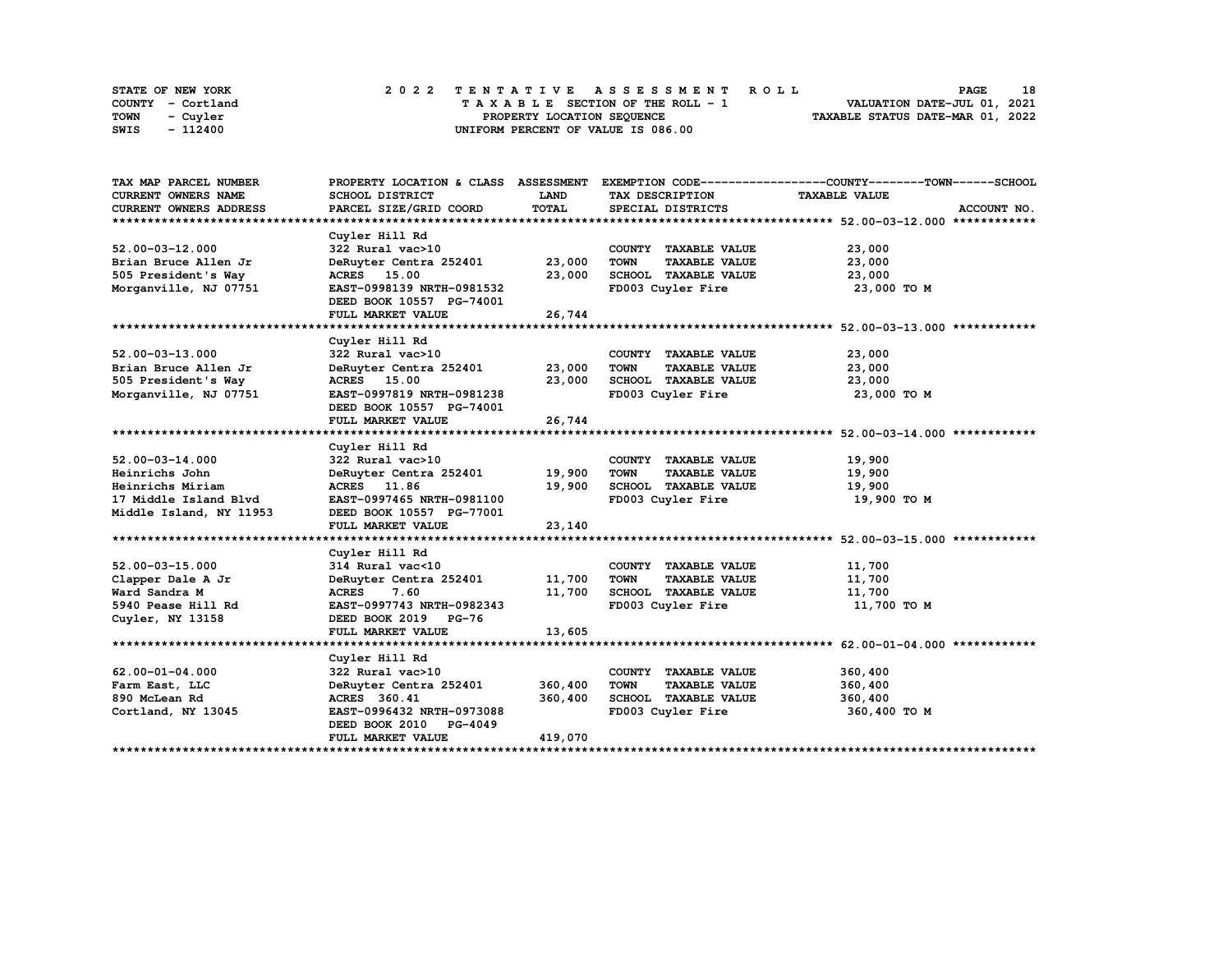| STATE OF NEW YORK | 2022 TENTATIVE ASSESSMENT ROLL     | 19<br><b>PAGE</b>                |
|-------------------|------------------------------------|----------------------------------|
| COUNTY - Cortland | TAXABLE SECTION OF THE ROLL - 1    | VALUATION DATE-JUL 01, 2021      |
| TOWN<br>- Cuyler  | PROPERTY LOCATION SEQUENCE         | TAXABLE STATUS DATE-MAR 01, 2022 |
| - 112400<br>SWIS  | UNIFORM PERCENT OF VALUE IS 086.00 |                                  |

| <b>TAX MAP PARCEL NUMBER</b>                          | PROPERTY LOCATION & CLASS | <b>ASSESSMENT</b> |                                             | EXEMPTION CODE-----------------COUNTY-------TOWN------SCHOOL |                  |
|-------------------------------------------------------|---------------------------|-------------------|---------------------------------------------|--------------------------------------------------------------|------------------|
| CURRENT OWNERS NAME                                   | <b>SCHOOL DISTRICT</b>    | LAND              | TAX DESCRIPTION                             | <b>TAXABLE VALUE</b>                                         |                  |
| CURRENT OWNERS ADDRESS                                | PARCEL SIZE/GRID COORD    | <b>TOTAL</b>      | SPECIAL DISTRICTS                           |                                                              | ACCOUNT NO.      |
| ************************                              |                           |                   |                                             |                                                              |                  |
|                                                       | Cuyler Hill Rd            |                   |                                             |                                                              |                  |
| 62.00-01-05.120                                       | 322 Rural vac>10          |                   | AG-CEILING 41720                            | 13,866                                                       | 13,866<br>13,866 |
| Hidden Valley Acres Irr. Trust DeRuyter Centra 252401 |                           | 20,900            | COUNTY TAXABLE VALUE                        | 7,034                                                        |                  |
| Gibbs Kathy M                                         | ACRES 12.92               | 20,900            | <b>TOWN</b><br><b>TAXABLE VALUE</b>         | 7,034                                                        |                  |
| 5488 Cuyler Hill Rd                                   | EAST-0995085 NRTH-0973764 |                   | SCHOOL TAXABLE VALUE                        | 7,034                                                        |                  |
| Cuyler, NY 13158                                      | DEED BOOK 2020<br>PG-7190 |                   | FD003 Cuyler Fire                           | 7,034 TO M                                                   |                  |
|                                                       | FULL MARKET VALUE         | 24,302            | 13,866 EX                                   |                                                              |                  |
| MAY BE SUBJECT TO PAYMENT                             |                           |                   |                                             |                                                              |                  |
| UNDER AGDIST LAW TIL 2026                             |                           |                   |                                             |                                                              |                  |
| ******************************                        |                           |                   |                                             |                                                              |                  |
|                                                       | 5250 Cuyler Hill Rd       |                   |                                             |                                                              |                  |
| 62.00-01-11.200                                       | 241 Rural res&aq          |                   | COUNTY TAXABLE VALUE                        | 78,300                                                       |                  |
| Breed Sharon                                          |                           |                   | <b>TOWN</b>                                 |                                                              |                  |
|                                                       | DeRuyter Centra 252401    | 45,500            | <b>TAXABLE VALUE</b>                        | 78,300                                                       |                  |
| Breed Ellis R Jr                                      | ACRES 42.88               | 78,300            | SCHOOL TAXABLE VALUE                        | 78,300                                                       |                  |
| 5250 Cuyler Hill Rd                                   | EAST-0993767 NRTH-0970071 |                   | FD003 Cuyler Fire                           | 78,300 TO M                                                  |                  |
| Cuyler, NY 13158-4155                                 | DEED BOOK 1998 PG-4199    |                   |                                             |                                                              |                  |
|                                                       | FULL MARKET VALUE         | 91,047            |                                             |                                                              |                  |
| <b>MAY BE SUBJECT TO PAYMENT</b>                      |                           |                   |                                             |                                                              |                  |
| UNDER AGDIST LAW TIL 2026                             |                           |                   |                                             |                                                              |                  |
|                                                       |                           |                   |                                             |                                                              |                  |
|                                                       | 5339 Cuyler Hill Rd       |                   | 31 PCT OF VALUE USED FOR EXEMPTION PURPOSES |                                                              |                  |
| 62.00-01-10.100                                       | 241 Rural res&aq          |                   | <b>ENH STAR</b><br>41834                    | 0                                                            | 68,910<br>0      |
| Breed Sharon                                          | DeRuyter Centra 252401    |                   | 100,780 VET WAR C 41122                     | 5,520                                                        | 0<br>0           |
| 5339 Cuyler Hill Rd                                   | ACRES 117.50              |                   | 193,000 VET WAR T 41123                     | 0                                                            | 8,975<br>0       |
| Cuyler, NY 13158-4155                                 | EAST-0994143 NRTH-0971690 |                   | COUNTY TAXABLE VALUE                        | 187,480                                                      |                  |
|                                                       | DEED BOOK 344<br>PG-1082  |                   | <b>TOWN</b><br><b>TAXABLE VALUE</b>         | 184,025                                                      |                  |
| <b>MAY BE SUBJECT TO PAYMENT</b>                      | FULL MARKET VALUE         | 224,419           | <b>SCHOOL TAXABLE VALUE</b>                 | 124,090                                                      |                  |
| UNDER AGDIST LAW TIL 2023                             |                           |                   | FD003 Cuyler Fire                           | 193,000 TO M                                                 |                  |
|                                                       |                           |                   |                                             |                                                              |                  |
|                                                       | 5413 Cuyler Hill Rd       |                   |                                             |                                                              |                  |
| 62.00-01-05.110                                       | 210 1 Family Res          |                   | COUNTY TAXABLE VALUE                        | 87,500                                                       |                  |
| DiBello Anthony                                       | DeRuyter Centra 252401    | 15,000            | <b>TOWN</b><br><b>TAXABLE VALUE</b>         | 87,500                                                       |                  |
| DiBello Jean                                          | <b>ACRES</b><br>3.96      | 87,500            | <b>SCHOOL TAXABLE VALUE</b>                 | 87,500                                                       |                  |
| 2806 Brownell Rd                                      | EAST-0994673 NRTH-0973927 |                   | FD003 Cuyler Fire                           | 87,500 TO M                                                  |                  |
| E. Stroudsburg, PA 18302                              | DEED BOOK 10495 PG-39001  |                   |                                             |                                                              |                  |
|                                                       | FULL MARKET VALUE         | 101,744           |                                             |                                                              |                  |
|                                                       |                           |                   |                                             |                                                              |                  |
|                                                       | 5434 Cuyler Hill Rd       |                   |                                             |                                                              |                  |
| 62.00-01-05.200                                       | 210 1 Family Res          |                   | <b>ENH STAR</b><br>41834                    | 0                                                            | 0<br>68,910      |
| Goodrich Shirley A                                    | DeRuyter Centra 252401    | 9,300             | COUNTY TAXABLE VALUE                        | 74,600                                                       |                  |
| 5434 Cuyler Hill Rd                                   | FRNT 238.14 DPTH 176.08   | 74,600            | <b>TOWN</b><br><b>TAXABLE VALUE</b>         | 74,600                                                       |                  |
| Cuyler, NY 13158-3165                                 | EAST-0994665 NRTH-0973471 |                   | SCHOOL TAXABLE VALUE                        | 5,690                                                        |                  |
|                                                       | DEED BOOK 10338 PG-21002  |                   | FD003 Cuyler Fire                           | 74,600 TO M                                                  |                  |
|                                                       | FULL MARKET VALUE         | 86,744            |                                             |                                                              |                  |
|                                                       |                           |                   |                                             |                                                              |                  |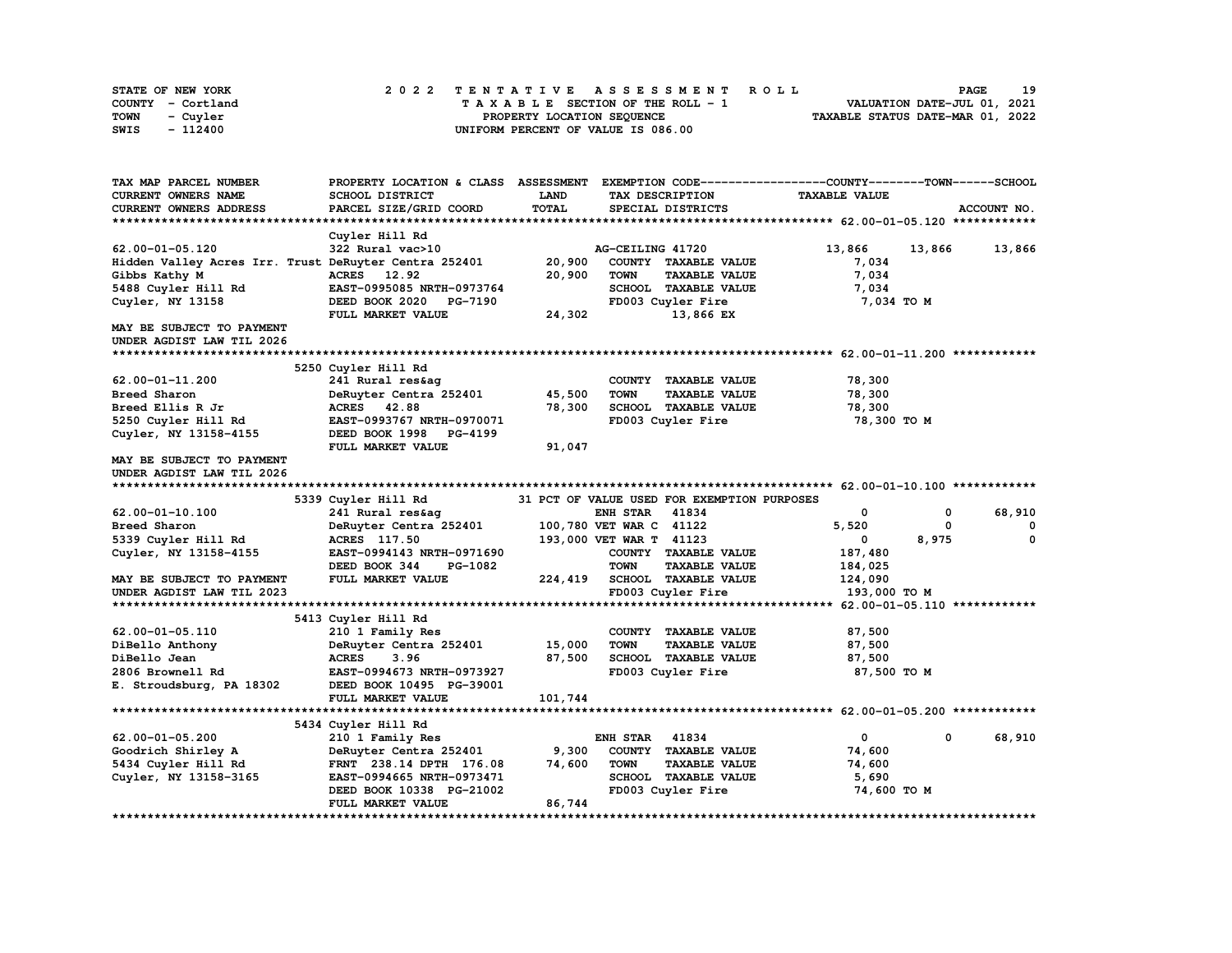| STATE OF NEW YORK | 2022 TENTATIVE ASSESSMENT ROLL     | 20<br><b>PAGE</b>                |
|-------------------|------------------------------------|----------------------------------|
| COUNTY - Cortland | TAXABLE SECTION OF THE ROLL - 1    | VALUATION DATE-JUL 01, 2021      |
| TOWN<br>- Cuvler  | PROPERTY LOCATION SEQUENCE         | TAXABLE STATUS DATE-MAR 01, 2022 |
| - 112400<br>SWIS  | UNIFORM PERCENT OF VALUE IS 086.00 |                                  |

| TAX MAP PARCEL NUMBER      | PROPERTY LOCATION & CLASS ASSESSMENT EXEMPTION CODE----------------COUNTY-------TOWN-----SCHOOL |             |                        |                           |                      |            |             |
|----------------------------|-------------------------------------------------------------------------------------------------|-------------|------------------------|---------------------------|----------------------|------------|-------------|
| CURRENT OWNERS NAME        | SCHOOL DISTRICT                                                                                 | <b>LAND</b> |                        | TAX DESCRIPTION           | <b>TAXABLE VALUE</b> |            |             |
| CURRENT OWNERS ADDRESS     | PARCEL SIZE/GRID COORD                                                                          | TOTAL       |                        | SPECIAL DISTRICTS         |                      |            | ACCOUNT NO. |
|                            |                                                                                                 |             |                        |                           |                      |            |             |
|                            | 5488 Cuyler Hill Rd                                                                             |             |                        |                           |                      |            |             |
| 52.00-01-07.110            | 113 Cattle farm                                                                                 |             | AG COMMIT 41730        |                           | 103,377              | 103,377    | 103,377     |
| Hidden Valley Acres Trust  | DeRuyter Centra 252401                                                                          |             | 415,960 BAS STAR 41854 |                           | $\mathbf 0$          | $^{\circ}$ | 27,600      |
| 5488 Cuyler Hill Rd        | <b>ACRES</b> 500.90                                                                             | 458,680     |                        | COUNTY TAXABLE VALUE      | 355,303              |            |             |
| Truxton, NY 13158-3165     | EAST-0995520 NRTH-0976397                                                                       |             | <b>TOWN</b>            | <b>TAXABLE VALUE</b>      | 355,303              |            |             |
|                            | DEED BOOK 2020 PG-243                                                                           |             |                        | SCHOOL TAXABLE VALUE      | 327,703              |            |             |
| MAY BE SUBJECT TO PAYMENT  | FULL MARKET VALUE                                                                               |             |                        | 533,349 FD003 Cuyler Fire | 355,303 TO M         |            |             |
| UNDER AGDIST LAW TIL 2029  |                                                                                                 |             |                        | 103,377 EX                |                      |            |             |
|                            |                                                                                                 |             |                        |                           |                      |            |             |
|                            | 5624 Cuyler Hill Rd                                                                             |             |                        |                           |                      |            |             |
| $62.00 - 01 - 20.000$      | 270 Mfg housing                                                                                 |             | <b>BAS STAR</b>        | 41854                     | $\mathbf{0}$         | 0          | 27,600      |
| Lange Clara                | DeRuyter Centra 252401 13,300 COUNTY TAXABLE VALUE                                              |             |                        |                           | 33,200               |            |             |
| 3481 Route 6               | 2.23<br><b>ACRES</b>                                                                            | 33,200      | <b>TOWN</b>            | <b>TAXABLE VALUE</b>      | 33,200               |            |             |
| Gaines, PA 16921           | EAST-0995285 NRTH-0975201                                                                       |             |                        | SCHOOL TAXABLE VALUE      | 5,600                |            |             |
|                            | DEED BOOK 10257 PG-12001                                                                        |             |                        | FD003 Cuyler Fire         | 33,200 TO M          |            |             |
|                            | FULL MARKET VALUE                                                                               | 38,605      |                        |                           |                      |            |             |
|                            |                                                                                                 |             |                        |                           |                      |            |             |
|                            | 5741 Cuyler Hill Rd                                                                             |             |                        |                           |                      |            |             |
| $52.00 - 02 - 10.200$      | 260 Seasonal res                                                                                |             |                        | COUNTY TAXABLE VALUE      | 49,000               |            |             |
| Koyote Creek, LLC          | DeRuyter Centra 252401                                                                          | 42,000      | <b>TOWN</b>            | <b>TAXABLE VALUE</b>      | 49,000               |            |             |
| 381 State Route 515        | ACRES 33.10                                                                                     | 49,000      |                        | SCHOOL TAXABLE VALUE      | 49,000               |            |             |
| Vernon, NJ 07462           | EAST-0994518 NRTH-0978616                                                                       |             |                        | FD003 Cuyler Fire         | 49,000 TO M          |            |             |
|                            | DEED BOOK 2009 PG-6962                                                                          |             |                        |                           |                      |            |             |
|                            | FULL MARKET VALUE                                                                               | 56,977      |                        |                           |                      |            |             |
|                            |                                                                                                 |             |                        |                           |                      |            |             |
|                            | 5766 Cuyler Hill Rd                                                                             |             |                        |                           |                      |            |             |
| $52.00 - 02 - 08.000$      | 314 Rural vac<10                                                                                |             |                        | COUNTY TAXABLE VALUE      | 4,100                |            |             |
| Spicer Jeffrey & Jeannette | DeRuyter Centra 252401                                                                          | 4,100       | TOWN                   | <b>TAXABLE VALUE</b>      | 4,100                |            |             |
| Spicer - Trustee Brett A   | <b>ACRES</b><br>5.51                                                                            | 4,100       |                        | SCHOOL TAXABLE VALUE      | 4,100                |            |             |
| 4399 Route 13              | EAST-0995755 NRTH-0979418                                                                       |             |                        | FD003 Cuyler Fire         | 4,100 TO M           |            |             |
| Truxton, NY 13158          | DEED BOOK 2019 PG-2601                                                                          |             |                        |                           |                      |            |             |
|                            | FULL MARKET VALUE                                                                               | 4,767       |                        |                           |                      |            |             |
|                            |                                                                                                 |             |                        |                           |                      |            |             |
|                            | 5802 Cuyler Hill Rd                                                                             |             |                        |                           |                      |            |             |
| $52.00 - 02 - 07.100$      | 321 Abandoned ag                                                                                |             |                        | COUNTY TAXABLE VALUE      | 43,900               |            |             |
| Spicer Jeffrey & Jeannette | DeRuyter Centra 252401                                                                          | 43,900      | <b>TOWN</b>            | <b>TAXABLE VALUE</b>      | 43,900               |            |             |
| Spicer - Trustee Brett A   | ACRES 44.20                                                                                     | 43,900      |                        | SCHOOL TAXABLE VALUE      | 43,900               |            |             |
| 4399 Route 13              | EAST-0996839 NRTH-0979724                                                                       |             |                        | FD003 Cuyler Fire         | 43,900 TO M          |            |             |
| Truxton, NY 13158          | DEED BOOK 2019 PG-2601                                                                          |             |                        |                           |                      |            |             |
|                            | FULL MARKET VALUE                                                                               | 51,047      |                        |                           |                      |            |             |
|                            |                                                                                                 |             |                        |                           |                      |            |             |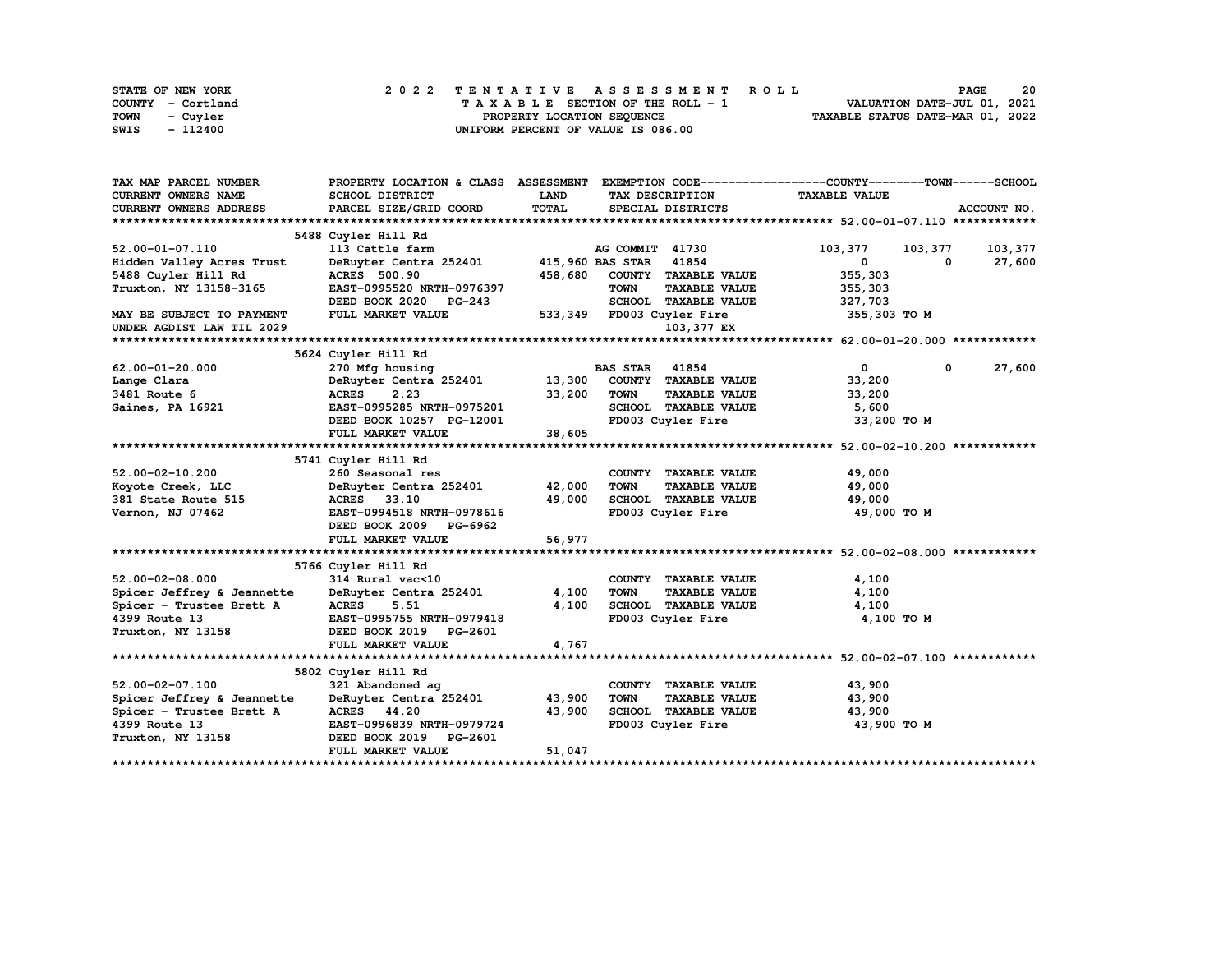| STATE OF NEW YORK | 2022 TENTATIVE ASSESSMENT ROLL     | 21<br><b>PAGE</b>                |
|-------------------|------------------------------------|----------------------------------|
| COUNTY - Cortland | TAXABLE SECTION OF THE ROLL - 1    | VALUATION DATE-JUL 01, 2021      |
| TOWN<br>- Cuyler  | PROPERTY LOCATION SEOUENCE         | TAXABLE STATUS DATE-MAR 01, 2022 |
| - 112400<br>SWIS  | UNIFORM PERCENT OF VALUE IS 086.00 |                                  |

| TAX MAP PARCEL NUMBER     | PROPERTY LOCATION & CLASS ASSESSMENT |         |                         |                             | EXEMPTION CODE-----------------COUNTY-------TOWN------SCHOOL |        |             |
|---------------------------|--------------------------------------|---------|-------------------------|-----------------------------|--------------------------------------------------------------|--------|-------------|
| CURRENT OWNERS NAME       | SCHOOL DISTRICT                      | LAND    |                         | TAX DESCRIPTION             | <b>TAXABLE VALUE</b>                                         |        |             |
| CURRENT OWNERS ADDRESS    | PARCEL SIZE/GRID COORD               | TOTAL   |                         | SPECIAL DISTRICTS           |                                                              |        | ACCOUNT NO. |
|                           |                                      |         |                         |                             |                                                              |        |             |
|                           | 6203 Cuyler Hill Rd                  |         |                         |                             |                                                              |        |             |
| 42.00-07-05.000           | 270 Mfg housing                      |         | <b>VET WAR T 41123</b>  |                             | $\mathbf 0$                                                  | 11,040 | 0           |
| Rosselle Norman           | DeRuyter Centra 252401               |         | 15,100 VET WAR C 41122  |                             | 5,520                                                        | 0      | $^{\circ}$  |
| Rosselle Laura Lynn       | <b>ACRES</b><br>4.00                 |         | <b>118,800 ENH STAR</b> | 41834                       | 0                                                            | 0      | 68,910      |
| 6203 Cuyler Hill Rd       | EAST-0998205 NRTH-0986857            |         |                         | COUNTY TAXABLE VALUE        | 113,280                                                      |        |             |
| Cuyler, NY 13158-4204     | DEED BOOK 10238 PG-94001             |         | <b>TOWN</b>             | <b>TAXABLE VALUE</b>        | 107,760                                                      |        |             |
|                           | FULL MARKET VALUE                    | 138,140 |                         | SCHOOL TAXABLE VALUE        | 49,890                                                       |        |             |
|                           |                                      |         |                         | FD003 Cuyler Fire           | 118,800 TO M                                                 |        |             |
|                           |                                      |         |                         |                             |                                                              |        |             |
|                           | 6252 Cuyler Hill Rd                  |         |                         |                             |                                                              |        |             |
| 42.00-07-10.000           | 210 1 Family Res                     |         | <b>BAS STAR 41854</b>   |                             | $\mathbf 0$                                                  | 0      | 27,600      |
| Burke Daniel P Jr         | DeRuyter Centra 252401               | 7,600   |                         | COUNTY TAXABLE VALUE        | 108,600                                                      |        |             |
| 6252 Cuyler Hill Rd       | FRNT 141.06 DPTH 135.79              | 108,600 | <b>TOWN</b>             | <b>TAXABLE VALUE</b>        | 108,600                                                      |        |             |
| Cuyler, NY 13158-9630     | EAST-0998434 NRTH-0987889            |         |                         | SCHOOL TAXABLE VALUE        | 81,000                                                       |        |             |
|                           | DEED BOOK 2011 PG-516                |         |                         | FD003 Cuyler Fire           | 108,600 TO M                                                 |        |             |
|                           | FULL MARKET VALUE                    | 126,279 |                         |                             |                                                              |        |             |
|                           |                                      |         |                         |                             |                                                              |        |             |
|                           | 6276 Cuyler Hill Rd                  |         |                         |                             |                                                              |        |             |
| 42.00-07-09.000           | 241 Rural res&aq                     |         | <b>ENH STAR</b>         | 41834                       | 0                                                            | 0      | 68,910      |
| Wiltsey Dale E            | DeRuyter Centra 252401               | 14,500  |                         | COUNTY TAXABLE VALUE        | 157,500                                                      |        |             |
| Wiltsey Margaret C        | <b>ACRES</b><br>3.40                 | 157,500 | <b>TOWN</b>             | <b>TAXABLE VALUE</b>        | 157,500                                                      |        |             |
| 6276 Cuyler Hill Rd       | EAST-0998414 NRTH-0988367            |         |                         | SCHOOL TAXABLE VALUE        | 88,590                                                       |        |             |
| Cuyler, NY 13158-9630     | DEED BOOK 295<br><b>PG-516</b>       |         |                         | FD003 Cuyler Fire           | 157,500 TO M                                                 |        |             |
|                           | FULL MARKET VALUE                    | 183,140 |                         |                             |                                                              |        |             |
| MAY BE SUBJECT TO PAYMENT |                                      |         |                         |                             |                                                              |        |             |
| UNDER AGDIST LAW TIL 2025 |                                      |         |                         |                             |                                                              |        |             |
|                           |                                      |         |                         |                             |                                                              |        |             |
|                           | 6284 Cuyler Hill Rd                  |         |                         |                             |                                                              |        |             |
| 42.00-07-08.000           | 210 1 Family Res                     |         |                         | COUNTY TAXABLE VALUE        | 71,100                                                       |        |             |
| Wiltsey Joyce M           | DeRuyter Centra 252401               | 7,600   | <b>TOWN</b>             | <b>TAXABLE VALUE</b>        | 71,100                                                       |        |             |
| 6284 Cuyler Hill Rd       | FRNT 150.00 DPTH 130.60              | 71,100  |                         | SCHOOL TAXABLE VALUE        | 71,100                                                       |        |             |
| Cuyler, NY 13158-9630     | EAST-0998402 NRTH-0988393            |         |                         | FD003 Cuyler Fire           | 71,100 TO M                                                  |        |             |
|                           | DEED BOOK 347<br>PG-1196             |         |                         |                             |                                                              |        |             |
|                           | FULL MARKET VALUE                    | 82,674  |                         |                             |                                                              |        |             |
|                           |                                      |         |                         |                             |                                                              |        |             |
|                           | 6298 Cuyler Hill Rd                  |         |                         |                             |                                                              |        |             |
| 42.00-03-05.000           | 270 Mfg housing                      |         |                         | COUNTY TAXABLE VALUE        | 29,000                                                       |        |             |
| Wheeler Kent G Jr         | DeRuyter Centra 252401               | 28,000  | <b>TOWN</b>             | <b>TAXABLE VALUE</b>        | 29,000                                                       |        |             |
| 6298 Cuyler Hill Rd       | ACRES 17.00                          | 29,000  |                         | <b>SCHOOL TAXABLE VALUE</b> | 29,000                                                       |        |             |
| Truxton, NY 13158-4158    | EAST-0998803 NRTH-0988818            |         |                         | FD003 Cuyler Fire           | 29,000 TO M                                                  |        |             |
|                           | <b>PG-278</b><br>DEED BOOK 2002      |         |                         |                             |                                                              |        |             |
|                           | FULL MARKET VALUE                    | 33,721  |                         |                             |                                                              |        |             |
|                           |                                      |         |                         |                             |                                                              |        |             |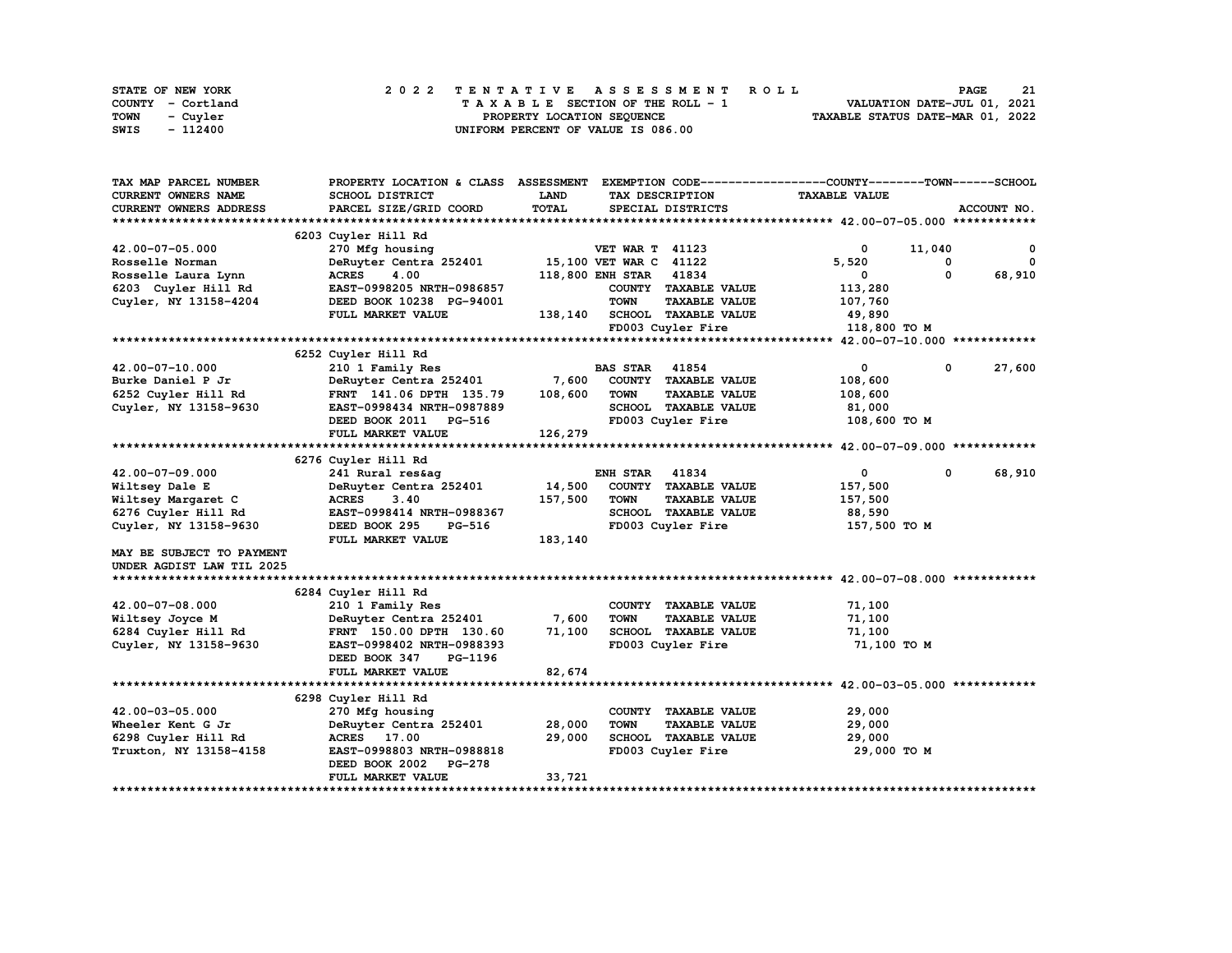| STATE OF NEW YORK | 2022 TENTATIVE ASSESSMENT ROLL     | 22<br><b>PAGE</b>                |
|-------------------|------------------------------------|----------------------------------|
| COUNTY - Cortland | TAXABLE SECTION OF THE ROLL - 1    | VALUATION DATE-JUL 01, 2021      |
| TOWN<br>- Cuvler  | PROPERTY LOCATION SEQUENCE         | TAXABLE STATUS DATE-MAR 01, 2022 |
| - 112400<br>SWIS  | UNIFORM PERCENT OF VALUE IS 086.00 |                                  |

| TAX MAP PARCEL NUMBER                       | PROPERTY LOCATION & CLASS ASSESSMENT |             |                                     | EXEMPTION CODE-----------------COUNTY-------TOWN------SCHOOL |
|---------------------------------------------|--------------------------------------|-------------|-------------------------------------|--------------------------------------------------------------|
| <b>CURRENT OWNERS NAME</b>                  | SCHOOL DISTRICT                      | <b>LAND</b> | TAX DESCRIPTION                     | <b>TAXABLE VALUE</b>                                         |
| CURRENT OWNERS ADDRESS                      | PARCEL SIZE/GRID COORD               | TOTAL       | SPECIAL DISTRICTS                   | ACCOUNT NO.                                                  |
|                                             |                                      |             |                                     |                                                              |
|                                             | 6325 Cuyler Hill Rd                  |             |                                     |                                                              |
| 42.00-06-12.000                             | 241 Rural res&ag                     |             | COUNTY TAXABLE VALUE                | 51,300                                                       |
| Astacio Miriam                              | DeRuyter Centra 252401               | 35,600      | <b>TAXABLE VALUE</b><br><b>TOWN</b> | 51,300                                                       |
| 3185 Route 13                               | ACRES 24.60                          | 51,300      | SCHOOL TAXABLE VALUE                | 51,300                                                       |
| Truxton, NY 13158                           | EAST-0997666 NRTH-0989431            |             | FD003 Cuyler Fire                   | 51,300 TO M                                                  |
|                                             | DEED BOOK 2011 PG-5704               |             |                                     |                                                              |
|                                             | FULL MARKET VALUE                    | 59,651      |                                     |                                                              |
|                                             |                                      |             |                                     |                                                              |
|                                             | 6344 Cuyler Hill Rd                  |             |                                     |                                                              |
| 42.00-03-04.000                             | 210 1 Family Res                     |             | COUNTY TAXABLE VALUE                | 35,500                                                       |
| Sayles Ronald P Jr                          | DeRuyter Centra 252401               | 13,100      | TOWN<br><b>TAXABLE VALUE</b>        | 35,500                                                       |
| Sayles Gladys B                             | 2.00<br><b>ACRES</b>                 | 35,500      | SCHOOL TAXABLE VALUE                | 35,500                                                       |
| 147 John Smith Rd                           | EAST-0998500 NRTH-0989189            |             | FD003 Cuyler Fire                   | 35,500 TO M                                                  |
| South Plymouth, NY 13844-9761 DEED BOOK 547 | PG-129                               |             |                                     |                                                              |
|                                             | FULL MARKET VALUE                    | 41,279      |                                     |                                                              |
|                                             |                                      |             |                                     |                                                              |
|                                             | 6354 Cuyler Hill Rd                  |             |                                     |                                                              |
| 42.00-03-01.200                             | 270 Mfg housing                      |             | COUNTY TAXABLE VALUE                | 25,000                                                       |
| VanDee Betty J                              | DeRuyter Centra 252401               | 20,000      | <b>TOWN</b><br><b>TAXABLE VALUE</b> | 25,000                                                       |
| 6368 VanDee Rd                              | <b>ACRES</b><br>9.00                 | 25,000      | SCHOOL TAXABLE VALUE                | 25,000                                                       |
| Truxton, NY 13158                           | EAST-0999070 NRTH-0989612            |             | FD003 Cuyler Fire                   | 25,000 TO M                                                  |
|                                             | DEED BOOK 2012 PG-7401               |             |                                     |                                                              |
|                                             | FULL MARKET VALUE                    | 29,070      |                                     |                                                              |
|                                             |                                      |             |                                     |                                                              |
|                                             | 6414 Cuyler Hill Rd                  |             |                                     |                                                              |
| $42.00 - 03 - 08.000$                       | 242 Rurl res&rec                     |             | COUNTY TAXABLE VALUE                | 54,100                                                       |
| VanDee Betty J                              | DeRuyter Centra 252401               | 24,200      | <b>TOWN</b><br><b>TAXABLE VALUE</b> | 54,100                                                       |
| 6368 VanDee Rd                              | ACRES 14.20                          | 54,100      | SCHOOL TAXABLE VALUE                | 54,100                                                       |
| Truxton, NY 13158                           | EAST-0999091 NRTH-0990893            |             | FD003 Cuyler Fire                   | 54,100 TO M                                                  |
|                                             | DEED BOOK 2012<br><b>PG-7402</b>     |             |                                     |                                                              |
|                                             | FULL MARKET VALUE                    | 62,907      |                                     |                                                              |
|                                             |                                      |             |                                     |                                                              |
|                                             | 6614 Cuyler Hill Rd                  |             |                                     |                                                              |
| $32.00 - 04 - 01.000$                       | 322 Rural vac>10                     |             | COUNTY TAXABLE VALUE                | 15,140                                                       |
| Conners Kenneth R                           | DeRuyter Centra 252401               | 15,140      | <b>TOWN</b><br><b>TAXABLE VALUE</b> | 15,140                                                       |
| 144 Dorothy St                              | <b>ACRES</b><br>7.14                 | 15,140      | SCHOOL TAXABLE VALUE                | 15,140                                                       |
| MJinoa, NY 13116                            | EAST-1000021 NRTH-0994091            |             | FD003 Cuyler Fire                   | 15,140 TO M                                                  |
|                                             | DEED BOOK 2022 PG-1113               |             |                                     |                                                              |
| PRIOR OWNER ON 3/01/2022                    | FULL MARKET VALUE                    | 17,605      |                                     |                                                              |
| Conners Kenneth R                           |                                      |             |                                     |                                                              |
|                                             |                                      |             |                                     |                                                              |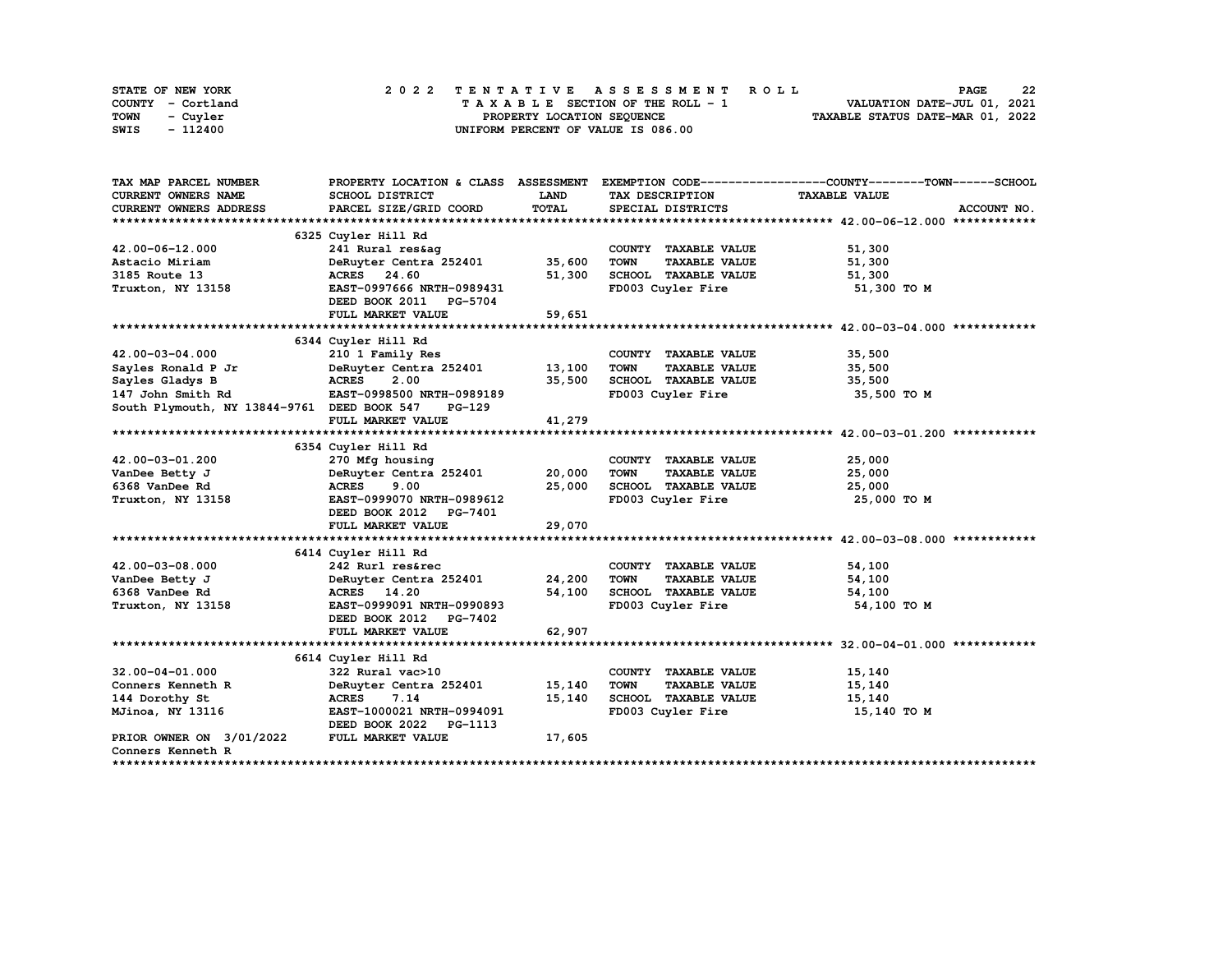| STATE OF NEW YORK | 2022 TENTATIVE ASSESSMENT ROLL     | 23<br><b>PAGE</b>                |
|-------------------|------------------------------------|----------------------------------|
| COUNTY - Cortland | TAXABLE SECTION OF THE ROLL - 1    | VALUATION DATE-JUL 01, 2021      |
| TOWN<br>- Cuvler  | PROPERTY LOCATION SEQUENCE         | TAXABLE STATUS DATE-MAR 01, 2022 |
| SWIS<br>- 112400  | UNIFORM PERCENT OF VALUE IS 086.00 |                                  |

| TAX MAP PARCEL NUMBER     | PROPERTY LOCATION & CLASS ASSESSMENT EXEMPTION CODE----------------COUNTY-------TOWN-----SCHOOL |        |                       |                      |                      |             |             |
|---------------------------|-------------------------------------------------------------------------------------------------|--------|-----------------------|----------------------|----------------------|-------------|-------------|
| CURRENT OWNERS NAME       | <b>SCHOOL DISTRICT</b>                                                                          | LAND   |                       | TAX DESCRIPTION      | <b>TAXABLE VALUE</b> |             |             |
| CURRENT OWNERS ADDRESS    | PARCEL SIZE/GRID COORD                                                                          | TOTAL  |                       | SPECIAL DISTRICTS    |                      |             | ACCOUNT NO. |
|                           |                                                                                                 |        |                       |                      |                      |             |             |
|                           | 6617 Cuyler Hill Rd                                                                             |        |                       |                      |                      |             |             |
| 32.00-03-25.200           | 270 Mfg housing                                                                                 |        | <b>BAS STAR 41854</b> |                      | $\mathbf{0}$         | $\mathbf 0$ | 27,600      |
| Law Diane L               | DeRuyter Centra 252401                                                                          | 16,100 |                       | COUNTY TAXABLE VALUE | 71,600               |             |             |
| 6617 Cuyler Hill Rd       | <b>ACRES</b><br>5.00                                                                            | 71,600 | <b>TOWN</b>           | <b>TAXABLE VALUE</b> | 71,600               |             |             |
| Cuyler, NY 13158-3172     | EAST-0999545 NRTH-0993748                                                                       |        |                       | SCHOOL TAXABLE VALUE | 44,000               |             |             |
|                           | DEED BOOK 2010 PG-3690                                                                          |        |                       | FD003 Cuyler Fire    | 71,600 TO M          |             |             |
|                           | FULL MARKET VALUE                                                                               | 83,256 |                       |                      |                      |             |             |
|                           |                                                                                                 |        |                       |                      |                      |             |             |
|                           | 6618 Cuyler Hill Rd                                                                             |        |                       |                      |                      |             |             |
| $32.00 - 04 - 05.000$     | 311 Res vac land                                                                                |        | AG-CEILING 41720      |                      | 38,915               | 38,915      | 38,915      |
| Hartzog Jacob P           | DeRuyter Centra 252401                                                                          | 59,880 |                       | COUNTY TAXABLE VALUE | 20,965               |             |             |
| 6790 Fairview Ave         | ACRES 118.38                                                                                    | 59,880 | <b>TOWN</b>           | <b>TAXABLE VALUE</b> | 20,965               |             |             |
| Bangor, PA 18013          | EAST-1001344 NRTH-0993181                                                                       |        |                       | SCHOOL TAXABLE VALUE | 20,965               |             |             |
|                           | DEED BOOK 2022 PG-1123                                                                          |        |                       | FD003 Cuyler Fire    | 20,965 TO M          |             |             |
| PRIOR OWNER ON 3/01/2022  | FULL MARKET VALUE                                                                               | 69,628 |                       | 38,915 EX            |                      |             |             |
| Hartzog Jacob P           |                                                                                                 |        |                       |                      |                      |             |             |
|                           |                                                                                                 |        |                       |                      |                      |             |             |
| MAY BE SUBJECT TO PAYMENT |                                                                                                 |        |                       |                      |                      |             |             |
| UNDER AGDIST LAW TIL 2026 |                                                                                                 |        |                       |                      |                      |             |             |
|                           |                                                                                                 |        |                       |                      |                      |             |             |
|                           | Dog Hollow Rd                                                                                   |        |                       |                      |                      |             |             |
| 41.00-01-13.000           | 314 Rural vac<10                                                                                |        |                       | COUNTY TAXABLE VALUE | 300                  |             |             |
| Smith Adelbert L          | Homer Central<br>113001                                                                         | 300    | <b>TOWN</b>           | <b>TAXABLE VALUE</b> | 300                  |             |             |
| Smith Joan P              | FRNT 82.50 DPTH 115.50                                                                          | 300    |                       | SCHOOL TAXABLE VALUE | 300                  |             |             |
| 4476 Winnie Rd            | EAST-0981794 NRTH-0988016                                                                       |        |                       | FD003 Cuyler Fire    | 300 TO M             |             |             |
| Truxton, NY 13158-9603    | DEED BOOK 2008 PG-5812                                                                          |        |                       |                      |                      |             |             |
|                           | FULL MARKET VALUE                                                                               | 349    |                       |                      |                      |             |             |
|                           |                                                                                                 |        |                       |                      |                      |             |             |
|                           | Dog Hollow Rd                                                                                   |        |                       |                      |                      |             |             |
| 41.00-01-15.000           | 314 Rural vac<10                                                                                |        |                       | COUNTY TAXABLE VALUE | 700                  |             |             |
| Brown Charles             | Homer Central 113001                                                                            | 700    | <b>TOWN</b>           | <b>TAXABLE VALUE</b> | 700                  |             |             |
| Brown Arlene              | FRNT 510.00 DPTH 490.00                                                                         | 700    |                       | SCHOOL TAXABLE VALUE | 700                  |             |             |
| 4420 Crains Mill Rd       | EAST-0981664 NRTH-0988106                                                                       |        |                       | FD003 Cuyler Fire    | 700 TO M             |             |             |
| Truxton, NY 13158-9745    | DEED BOOK 402<br><b>PG-189</b>                                                                  |        |                       |                      |                      |             |             |
|                           | FULL MARKET VALUE                                                                               | 814    |                       |                      |                      |             |             |
|                           |                                                                                                 |        |                       |                      |                      |             |             |
|                           | Dog Hollow Rd                                                                                   |        |                       |                      |                      |             |             |
| 41.00-01-18.120           | 312 Vac w/imprv                                                                                 |        |                       | COUNTY TAXABLE VALUE | 67,900               |             |             |
| Sutton Lloyd G            | Homer Central<br>113001                                                                         | 57,900 | <b>TOWN</b>           | <b>TAXABLE VALUE</b> | 67,900               |             |             |
|                           |                                                                                                 |        |                       |                      |                      |             |             |
|                           |                                                                                                 |        |                       |                      |                      |             |             |
| Sutton Leona L            | ACRES 58.66                                                                                     | 67,900 |                       | SCHOOL TAXABLE VALUE | 67,900               |             |             |
| 6019 Dog Hollow Rd        | EAST-0983414 NRTH-0985252                                                                       |        |                       |                      |                      |             |             |
| Cuyler, NY 13158-9609     | <b>PG-712</b><br>DEED BOOK 354<br>FULL MARKET VALUE                                             | 78,953 |                       |                      |                      |             |             |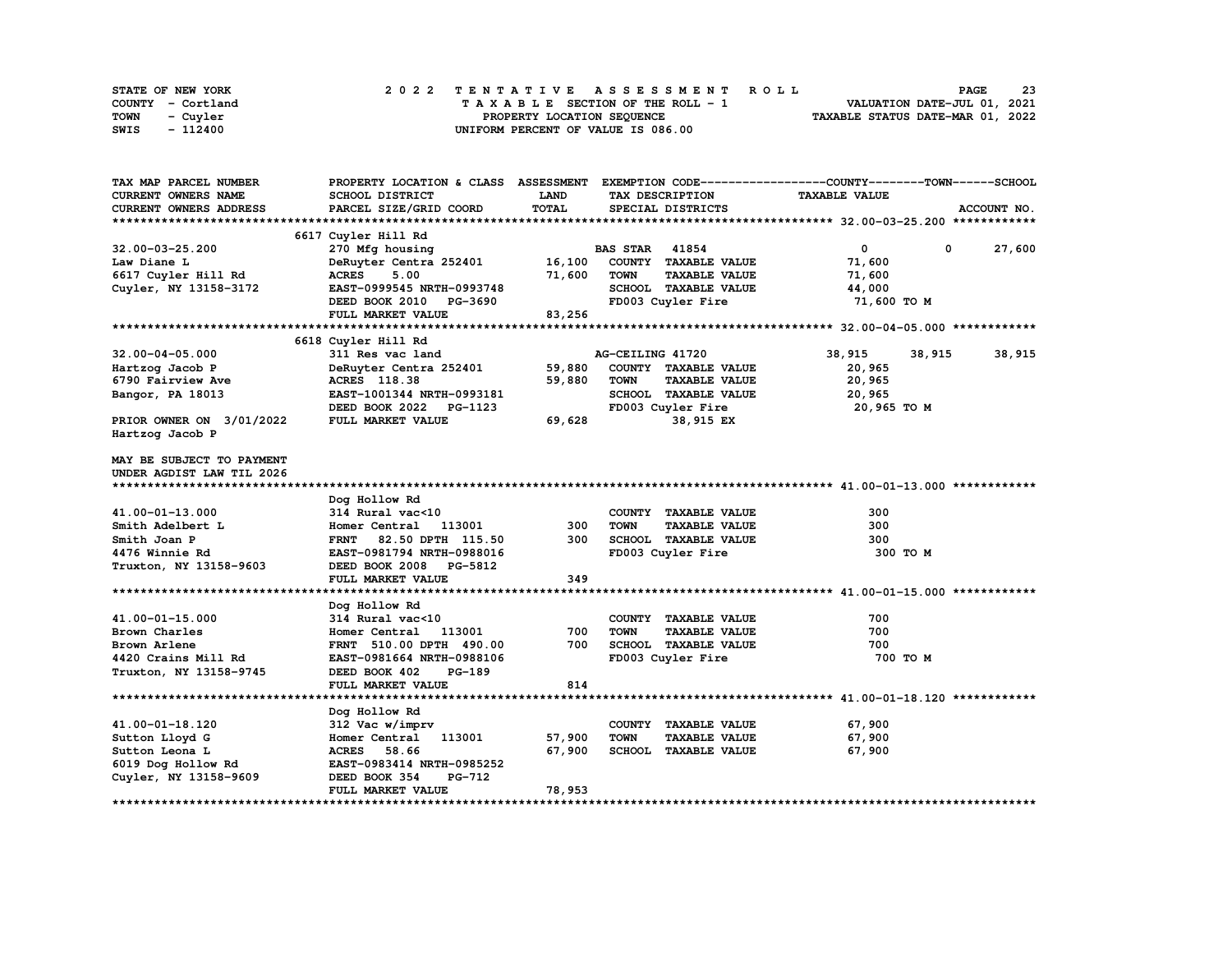| STATE OF NEW YORK | 2022 TENTATIVE ASSESSMENT ROLL     | -24<br><b>PAGE</b>               |
|-------------------|------------------------------------|----------------------------------|
| COUNTY - Cortland | TAXABLE SECTION OF THE ROLL - 1    | VALUATION DATE-JUL 01, 2021      |
| TOWN<br>- Cuyler  | PROPERTY LOCATION SEOUENCE         | TAXABLE STATUS DATE-MAR 01, 2022 |
| - 112400<br>SWIS  | UNIFORM PERCENT OF VALUE IS 086.00 |                                  |

| TAX MAP PARCEL NUMBER         | PROPERTY LOCATION & CLASS ASSESSMENT |              |                                     | EXEMPTION CODE-----------------COUNTY-------TOWN------SCHOOL |             |
|-------------------------------|--------------------------------------|--------------|-------------------------------------|--------------------------------------------------------------|-------------|
| CURRENT OWNERS NAME           | <b>SCHOOL DISTRICT</b>               | LAND         | TAX DESCRIPTION                     | <b>TAXABLE VALUE</b>                                         |             |
| CURRENT OWNERS ADDRESS        | PARCEL SIZE/GRID COORD               | <b>TOTAL</b> | SPECIAL DISTRICTS                   |                                                              | ACCOUNT NO. |
|                               |                                      |              |                                     |                                                              |             |
|                               | Dog Hollow Rd                        |              |                                     |                                                              |             |
| 41.00-01-18.200               | 105 Vac farmland                     |              | AG-CEILING 41720                    | 16,862<br>16,862                                             | 16,862      |
| Smith Donald                  | Homer Central<br>113001              | 78,700       | COUNTY TAXABLE VALUE                | 61,838                                                       |             |
| Smith Claire                  | <b>ACRES</b> 117.00                  | 78,700       | <b>TOWN</b><br><b>TAXABLE VALUE</b> | 61,838                                                       |             |
| 6130 Dog Hollow Rd            | EAST-0982824 NRTH-0985589            |              | SCHOOL TAXABLE VALUE                | 61,838                                                       |             |
| Truxton, NY 13158             | DEED BOOK 2021<br>PG-7211            |              | FD003 Cuyler Fire                   | 61,838 TO M                                                  |             |
|                               | FULL MARKET VALUE                    | 91,512       | 16,862 EX                           |                                                              |             |
| MAY BE SUBJECT TO PAYMENT     |                                      |              |                                     |                                                              |             |
| UNDER AGDIST LAW TIL 2026     |                                      |              |                                     |                                                              |             |
|                               |                                      |              |                                     |                                                              |             |
|                               | Dog Hollow Rd                        |              |                                     |                                                              |             |
| 41.00-01-20.100               | 312 Vac w/imprv                      |              | COUNTY TAXABLE VALUE                | 14,800                                                       |             |
| Sutton Lloyd                  | Homer Central<br>113001              | 13,800       | <b>TOWN</b><br><b>TAXABLE VALUE</b> | 14,800                                                       |             |
| 6019 Dog Hollow Rd            | 13.80<br><b>ACRES</b>                | 14,800       | SCHOOL TAXABLE VALUE                | 14,800                                                       |             |
| Cuyler, NY 13158-9609         | EAST-0984696 NRTH-0983851            |              | FD003 Cuyler Fire                   | 14,800 TO M                                                  |             |
|                               | DEED BOOK 274<br><b>PG-414</b>       |              |                                     |                                                              |             |
|                               | FULL MARKET VALUE                    | 17,209       |                                     |                                                              |             |
|                               |                                      |              |                                     |                                                              |             |
|                               | Dog Hollow Rd                        |              |                                     |                                                              |             |
| 41.00-01-20.200               | 270 Mfg housing                      |              | COUNTY TAXABLE VALUE                | 45,200                                                       |             |
| Sutton Lloyd G Sr             | Homer Central<br>113001              | 12,200       | <b>TAXABLE VALUE</b><br><b>TOWN</b> | 45,200                                                       |             |
| 6019 Dog Hollow Rd            | <b>ACRES</b><br>1.10                 | 45,200       | SCHOOL TAXABLE VALUE                | 45,200                                                       |             |
| Cuyler, NY 13158-9609         | EAST-0984890 NRTH-0983244            |              | FD003 Cuyler Fire                   | 45,200 TO M                                                  |             |
|                               | DEED BOOK 554<br>$PG-51$             |              |                                     |                                                              |             |
|                               | FULL MARKET VALUE                    | 52,558       |                                     |                                                              |             |
|                               |                                      |              |                                     |                                                              |             |
|                               | Dog Hollow Rd                        |              |                                     |                                                              |             |
| 51.00-01-01.000               | 312 Vac w/imprv                      |              | AG-CEILING 41720                    | 15,304<br>15,304                                             | 15,304      |
| Spencer Daniel J              | 113001<br>Homer Central              | 40,000       | COUNTY TAXABLE VALUE                | 29,696                                                       |             |
| Spencer Mary E                | <b>ACRES</b><br>60.73                | 45,000       | <b>TOWN</b><br><b>TAXABLE VALUE</b> | 29,696                                                       |             |
| 5932 Dog Hollow Rd            | EAST-0987786 NRTH-0984220            |              | SCHOOL TAXABLE VALUE                | 29,696                                                       |             |
| Cuyler, NY 13158              | DEED BOOK 2013<br><b>PG-7594</b>     |              | FD003 Cuyler Fire                   | 29,696 то м                                                  |             |
|                               | FULL MARKET VALUE                    | 52,326       | 15,304 EX                           |                                                              |             |
| MAY BE SUBJECT TO PAYMENT     |                                      |              |                                     |                                                              |             |
| UNDER AGDIST LAW TIL 2026     |                                      |              |                                     |                                                              |             |
|                               |                                      |              |                                     |                                                              |             |
|                               | Dog Hollow Rd                        |              |                                     |                                                              |             |
| 51.00-01-03.200               | 322 Rural vac>10                     |              | AG-CEILING 41720                    | 22,481<br>22,481                                             | 22,481      |
| Spencer Daniel J              | Homer Central<br>113001              | 60,300       | COUNTY TAXABLE VALUE                | 37,819                                                       |             |
| Spencer Mary E                | <b>ACRES</b><br>62.00                | 60,300       | <b>TOWN</b><br><b>TAXABLE VALUE</b> | 37,819                                                       |             |
| 5932 Dog Hollow Rd            | EAST-0988069 NRTH-0980757            |              | SCHOOL TAXABLE VALUE                | 37,819                                                       |             |
| Cuyler, NY 13158              | DEED BOOK 2013<br><b>PG-7594</b>     |              | FD003 Cuyler Fire                   | 37,819 TO M                                                  |             |
| MAY BE SUBJECT TO PAYMENT     | FULL MARKET VALUE                    | 70,116       | 22,481 EX                           |                                                              |             |
| UNDER AGDIST LAW TIL 2026     |                                      |              |                                     |                                                              |             |
| ***************************** |                                      |              |                                     |                                                              |             |
|                               |                                      |              |                                     |                                                              |             |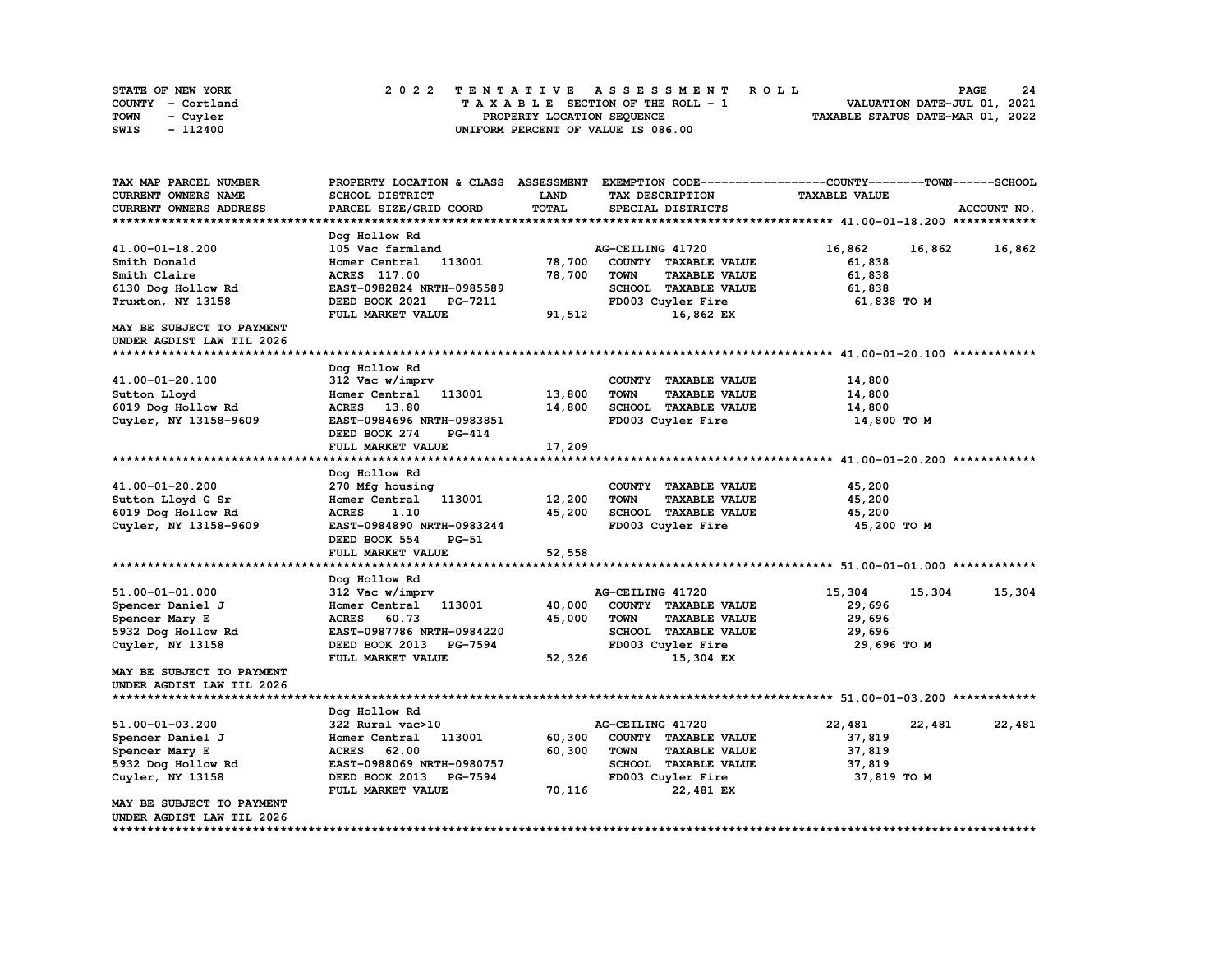| STATE OF NEW YORK | 2022 TENTATIVE ASSESSMENT ROLL     | 25<br><b>PAGE</b>                |
|-------------------|------------------------------------|----------------------------------|
| COUNTY - Cortland | TAXABLE SECTION OF THE ROLL - 1    | VALUATION DATE-JUL 01, 2021      |
| TOWN<br>- Cuvler  | PROPERTY LOCATION SEQUENCE         | TAXABLE STATUS DATE-MAR 01, 2022 |
| - 112400<br>SWIS  | UNIFORM PERCENT OF VALUE IS 086.00 |                                  |

| TAX MAP PARCEL NUMBER   |                                  |             |                                     | PROPERTY LOCATION & CLASS ASSESSMENT EXEMPTION CODE-----------------COUNTY-------TOWN-----SCHOOL |
|-------------------------|----------------------------------|-------------|-------------------------------------|--------------------------------------------------------------------------------------------------|
| CURRENT OWNERS NAME     | SCHOOL DISTRICT                  | <b>LAND</b> | TAX DESCRIPTION                     | <b>TAXABLE VALUE</b>                                                                             |
| CURRENT OWNERS ADDRESS  | PARCEL SIZE/GRID COORD           | TOTAL       | SPECIAL DISTRICTS                   | ACCOUNT NO.                                                                                      |
|                         |                                  |             |                                     |                                                                                                  |
|                         | Dog Hollow Rd                    |             |                                     |                                                                                                  |
| 51.00-01-09.000         | 322 Rural vac>10                 |             | COUNTY TAXABLE VALUE                | 256,500                                                                                          |
| Farm East LLC           | 113001<br>Homer Central          | 256,500     | <b>TOWN</b><br><b>TAXABLE VALUE</b> | 256,500                                                                                          |
|                         |                                  |             |                                     |                                                                                                  |
| 890 McLean Rd           | ACRES 276.00                     | 256,500     | SCHOOL TAXABLE VALUE                | 256,500                                                                                          |
| Cortland, NY 13045      | EAST-0991047 NRTH-0979906        |             | FD003 Cuyler Fire                   | 256,500 TO M                                                                                     |
|                         | DEED BOOK 2001 PG-380            |             |                                     |                                                                                                  |
|                         | FULL MARKET VALUE                | 298,256     |                                     |                                                                                                  |
|                         |                                  |             |                                     |                                                                                                  |
|                         | Dog Hollow Rd                    |             |                                     |                                                                                                  |
| 61.00-01-07.100         | 322 Rural vac>10                 |             | COUNTY TAXABLE VALUE                | 59,100                                                                                           |
| Zogg Richard            | 113001<br>Homer Central          | 59,100      | <b>TOWN</b><br><b>TAXABLE VALUE</b> | 59,100                                                                                           |
| 4732 Route 41           | ACRES 71.28                      | 59,100      | SCHOOL TAXABLE VALUE                | 59,100                                                                                           |
| Cortland, NY 13045-6704 | EAST-0989287 NRTH-0972497        |             | FD003 Cuyler Fire                   | 59,100 TO M                                                                                      |
|                         | DEED BOOK 10182 PG-68003         |             |                                     |                                                                                                  |
|                         |                                  |             |                                     |                                                                                                  |
|                         | FULL MARKET VALUE                | 68,721      |                                     |                                                                                                  |
|                         |                                  |             |                                     |                                                                                                  |
|                         | Dog Hollow Rd                    |             |                                     |                                                                                                  |
| 61.00-01-18.000         | 322 Rural vac>10                 |             | COUNTY TAXABLE VALUE                | 36,000                                                                                           |
| Farm East, LLC          | Cincinnatus Cen 112001           | 36,000      | <b>TOWN</b><br><b>TAXABLE VALUE</b> | 36,000                                                                                           |
| 890 McLean Rd           | ACRES 40.00                      | 36,000      | SCHOOL TAXABLE VALUE                | 36,000                                                                                           |
| Cortland, NY 13045      | EAST-0991750 NRTH-0972986        |             | FD003 Cuyler Fire                   | 36,000 TO M                                                                                      |
|                         | DEED BOOK 2010 PG-4049           |             |                                     |                                                                                                  |
|                         | FULL MARKET VALUE                | 41,860      |                                     |                                                                                                  |
|                         |                                  |             |                                     |                                                                                                  |
|                         | Dog Hollow Rd                    |             |                                     |                                                                                                  |
| 61.00-02-01.120         |                                  |             | COUNTY TAXABLE VALUE                | 11,500                                                                                           |
|                         | 314 Rural vac<10                 |             |                                     |                                                                                                  |
| Matthews Jeffrey A      | 113001<br>Homer Central          | 11,500      | <b>TOWN</b><br><b>TAXABLE VALUE</b> | 11,500                                                                                           |
| Matthews Sandra L       | <b>ACRES</b><br>3.43             | 11,500      | SCHOOL TAXABLE VALUE                | 11,500                                                                                           |
| 2740 East River Rd      | EAST-0987867 NRTH-0973741        |             | FD003 Cuyler Fire                   | 11,500 TO M                                                                                      |
| Cortland, NY 13045      | DEED BOOK 409<br>PG-251          |             |                                     |                                                                                                  |
|                         | FULL MARKET VALUE                | 13,372      |                                     |                                                                                                  |
|                         |                                  |             |                                     |                                                                                                  |
|                         | Dog Hollow Rd                    |             |                                     |                                                                                                  |
| 61.00-02-07.100         | 260 Seasonal res                 |             | COUNTY TAXABLE VALUE                | 108,740                                                                                          |
| Barstow Rick A          | Homer Central 113001             | 83,000      | <b>TOWN</b><br><b>TAXABLE VALUE</b> | 108,740                                                                                          |
| Barstow Jacqueline A    | ACRES 84.62                      | 108,740     | SCHOOL TAXABLE VALUE                | 108,740                                                                                          |
| 124 Snowflake Cir       | EAST-0989832 NRTH-0973667        |             | FD003 Cuyler Fire                   | 108,740 TO M                                                                                     |
|                         |                                  |             |                                     |                                                                                                  |
| Camillus, NY 13031      | DEED BOOK 2019 PG-2357           |             |                                     |                                                                                                  |
|                         | FULL MARKET VALUE                | 126,442     |                                     |                                                                                                  |
|                         |                                  |             |                                     |                                                                                                  |
|                         | 5320 Dog Hollow Rd               |             |                                     |                                                                                                  |
| 61.00-01-08.200         | 260 Seasonal res                 |             | COUNTY TAXABLE VALUE                | 30,100                                                                                           |
| Petrie Arthur J         | 113001<br>Homer Central          | 15,100      | <b>TOWN</b><br><b>TAXABLE VALUE</b> | 30,100                                                                                           |
| 4 Park Ave              | <b>ACRES</b><br>4.00             | 30,100      | SCHOOL TAXABLE VALUE                | 30,100                                                                                           |
| Homer, NY 13077         | EAST-0989658 NRTH-0971465        |             | FD003 Cuyler Fire                   | 30,100 TO M                                                                                      |
|                         | DEED BOOK 2021<br><b>PG-5089</b> |             |                                     |                                                                                                  |
|                         | FULL MARKET VALUE                | 35,000      |                                     |                                                                                                  |
|                         |                                  |             |                                     |                                                                                                  |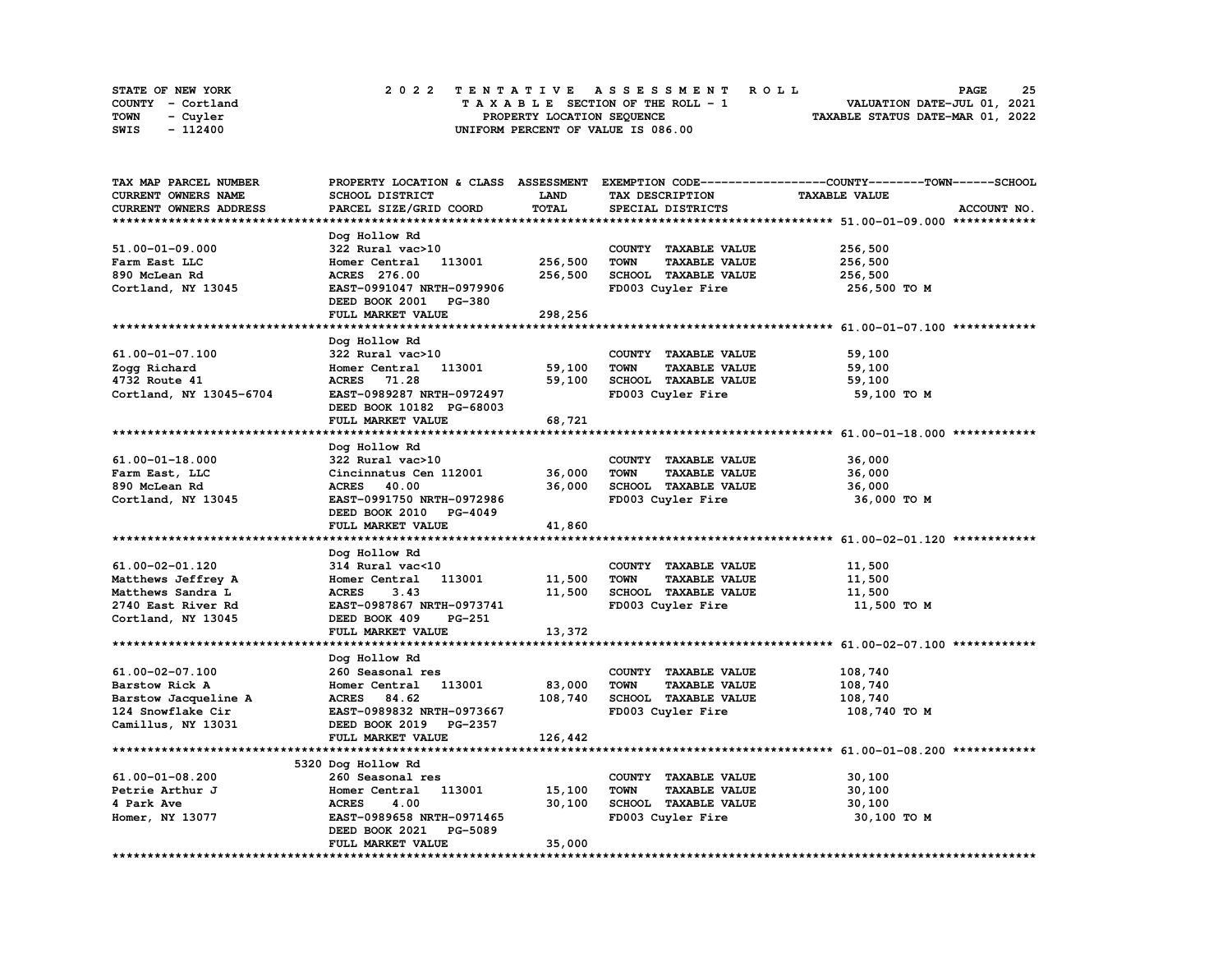| STATE OF NEW YORK       | 2022 TENTATIVE ASSESSMENT ROLL     | 26<br><b>PAGE</b>                |
|-------------------------|------------------------------------|----------------------------------|
| COUNTY - Cortland       | TAXABLE SECTION OF THE ROLL - 1    | VALUATION DATE-JUL 01, 2021      |
| <b>TOWN</b><br>- Cuvler | PROPERTY LOCATION SEQUENCE         | TAXABLE STATUS DATE-MAR 01, 2022 |
| SWIS<br>- 112400        | UNIFORM PERCENT OF VALUE IS 086.00 |                                  |

| <b>CURRENT OWNERS NAME</b><br><b>SCHOOL DISTRICT</b><br>LAND<br><b>TAXABLE VALUE</b><br>TAX DESCRIPTION<br>TOTAL<br>CURRENT OWNERS ADDRESS<br>PARCEL SIZE/GRID COORD<br>SPECIAL DISTRICTS<br>ACCOUNT NO.<br>5387 Dog Hollow Rd<br>5,520<br>61.00-01-07.200<br>270 Mfg housing<br><b>VET WAR C 41122</b><br>0<br>0<br>Homer Central 113001<br>13,300 VET WAR T 41123<br>Williams Neil I<br>8,610<br>$^{\circ}$<br>$^{\circ}$<br>2.22<br>57,400 ENH STAR 41834<br>$\mathbf{0}$<br><b>ACRES</b><br>57,400<br>5387 Dog Hollow Rd<br>$\Omega$<br>COUNTY TAXABLE VALUE<br>Cuyler, NY 13158<br>EAST-0988548 NRTH-0972263<br>51,880<br><b>TAXABLE VALUE</b><br>DEED BOOK 1997<br><b>TOWN</b><br>48,790<br><b>PG-4067</b><br>SCHOOL TAXABLE VALUE<br>FULL MARKET VALUE<br>66,744<br>0<br>57,400 TO M<br>FD003 Cuyler Fire<br>5404 Dog Hollow Rd<br>270 Mfg housing<br>COUNTY TAXABLE VALUE<br>61.00-02-05.000<br>31,000<br>12,000<br>Zogg Richard<br>Homer Central 113001<br><b>TOWN</b><br><b>TAXABLE VALUE</b><br>31,000<br><b>ACRES</b><br>1.00<br>31,000<br>SCHOOL TAXABLE VALUE<br>31,000<br>4732 Route 41<br>Cortland, NY 13045-6704<br>EAST-0988583 NRTH-0972931<br>FD003 Cuyler Fire<br>31,000 TO M<br>DEED BOOK 10182 PG-68003<br>36,047<br>FULL MARKET VALUE<br>5410 Dog Hollow Rd<br>41834<br>68,910<br>61.00-02-06.000<br>210 1 Family Res<br><b>ENH STAR</b><br>0<br>0<br>14,700 VET DIS C 41142<br>Hendricks Clifford R<br>Homer Central<br>113001<br>18,400<br>0<br>0<br><b>ACRES</b><br>143,800 VET COM C 41132<br>9,200<br>$\mathbf 0$<br>Hendricks Sally A<br>3.65<br>$\mathbf 0$<br>0<br>EAST-0988669 NRTH-0973151<br><b>VET DIS T 41143</b><br>0<br>28,760<br>5410 Dog Hollow Rd<br>DEED BOOK 2009 PG-7001<br>VET COM T 41133<br>$\mathbf{0}$<br>18,400<br>0<br>Truxton, NY 13158<br>COUNTY TAXABLE VALUE<br>FULL MARKET VALUE<br>167,209<br>116,200<br><b>TOWN</b><br><b>TAXABLE VALUE</b><br>96,640<br>SCHOOL TAXABLE VALUE<br>74,890<br>FD003 Cuyler Fire<br>143,800 TO M<br>5413 Dog Hollow Rd<br>61.00-02-10.000<br>260 Seasonal res<br>COUNTY TAXABLE VALUE<br>10,100<br>9,100<br>O'Brien Irrevocable Trust<br>113001<br><b>TOWN</b><br><b>TAXABLE VALUE</b><br>Homer Central<br>10,100<br>10,100<br><b>ACRES</b><br>SCHOOL TAXABLE VALUE<br>10,100<br>O'Brien Charles W<br>1.01<br>EAST-0988318 NRTH-0972926<br>FD003 Cuyler Fire<br>PO Box 1764<br>10,100 TO M<br>Clay, NY 13041<br>DEED BOOK 2018 PG-2852<br>11,744<br>FULL MARKET VALUE<br>5428 Dog Hollow Rd<br>61.00-02-09.000<br>312 Vac w/imprv<br>COUNTY TAXABLE VALUE<br>500<br>500<br>113001<br>300<br><b>TOWN</b><br><b>TAXABLE VALUE</b><br>Barry Steven<br>Homer Central<br>Barry Joseph D<br>80.25<br>500<br><b>SCHOOL TAXABLE VALUE</b><br>500<br>FRNT 100.00 DPTH<br>1334 Northcliffe Rd<br>EAST-0988312 NRTH-0973077<br>FD003 Cuyler Fire<br>500 TO M<br>Syracuse, NY 13206<br>DEED BOOK 2014 PG-527<br>581<br>FULL MARKET VALUE | TAX MAP PARCEL NUMBER | PROPERTY LOCATION & CLASS ASSESSMENT EXEMPTION CODE----------------COUNTY-------TOWN-----SCHOOL |  |  |  |
|---------------------------------------------------------------------------------------------------------------------------------------------------------------------------------------------------------------------------------------------------------------------------------------------------------------------------------------------------------------------------------------------------------------------------------------------------------------------------------------------------------------------------------------------------------------------------------------------------------------------------------------------------------------------------------------------------------------------------------------------------------------------------------------------------------------------------------------------------------------------------------------------------------------------------------------------------------------------------------------------------------------------------------------------------------------------------------------------------------------------------------------------------------------------------------------------------------------------------------------------------------------------------------------------------------------------------------------------------------------------------------------------------------------------------------------------------------------------------------------------------------------------------------------------------------------------------------------------------------------------------------------------------------------------------------------------------------------------------------------------------------------------------------------------------------------------------------------------------------------------------------------------------------------------------------------------------------------------------------------------------------------------------------------------------------------------------------------------------------------------------------------------------------------------------------------------------------------------------------------------------------------------------------------------------------------------------------------------------------------------------------------------------------------------------------------------------------------------------------------------------------------------------------------------------------------------------------------------------------------------------------------------------------------------------------------------------------------------------------------------------------------------------------------------------------------------------------------------------------------------------------------------------------------------|-----------------------|-------------------------------------------------------------------------------------------------|--|--|--|
|                                                                                                                                                                                                                                                                                                                                                                                                                                                                                                                                                                                                                                                                                                                                                                                                                                                                                                                                                                                                                                                                                                                                                                                                                                                                                                                                                                                                                                                                                                                                                                                                                                                                                                                                                                                                                                                                                                                                                                                                                                                                                                                                                                                                                                                                                                                                                                                                                                                                                                                                                                                                                                                                                                                                                                                                                                                                                                                     |                       |                                                                                                 |  |  |  |
|                                                                                                                                                                                                                                                                                                                                                                                                                                                                                                                                                                                                                                                                                                                                                                                                                                                                                                                                                                                                                                                                                                                                                                                                                                                                                                                                                                                                                                                                                                                                                                                                                                                                                                                                                                                                                                                                                                                                                                                                                                                                                                                                                                                                                                                                                                                                                                                                                                                                                                                                                                                                                                                                                                                                                                                                                                                                                                                     |                       |                                                                                                 |  |  |  |
|                                                                                                                                                                                                                                                                                                                                                                                                                                                                                                                                                                                                                                                                                                                                                                                                                                                                                                                                                                                                                                                                                                                                                                                                                                                                                                                                                                                                                                                                                                                                                                                                                                                                                                                                                                                                                                                                                                                                                                                                                                                                                                                                                                                                                                                                                                                                                                                                                                                                                                                                                                                                                                                                                                                                                                                                                                                                                                                     |                       |                                                                                                 |  |  |  |
|                                                                                                                                                                                                                                                                                                                                                                                                                                                                                                                                                                                                                                                                                                                                                                                                                                                                                                                                                                                                                                                                                                                                                                                                                                                                                                                                                                                                                                                                                                                                                                                                                                                                                                                                                                                                                                                                                                                                                                                                                                                                                                                                                                                                                                                                                                                                                                                                                                                                                                                                                                                                                                                                                                                                                                                                                                                                                                                     |                       |                                                                                                 |  |  |  |
|                                                                                                                                                                                                                                                                                                                                                                                                                                                                                                                                                                                                                                                                                                                                                                                                                                                                                                                                                                                                                                                                                                                                                                                                                                                                                                                                                                                                                                                                                                                                                                                                                                                                                                                                                                                                                                                                                                                                                                                                                                                                                                                                                                                                                                                                                                                                                                                                                                                                                                                                                                                                                                                                                                                                                                                                                                                                                                                     |                       |                                                                                                 |  |  |  |
|                                                                                                                                                                                                                                                                                                                                                                                                                                                                                                                                                                                                                                                                                                                                                                                                                                                                                                                                                                                                                                                                                                                                                                                                                                                                                                                                                                                                                                                                                                                                                                                                                                                                                                                                                                                                                                                                                                                                                                                                                                                                                                                                                                                                                                                                                                                                                                                                                                                                                                                                                                                                                                                                                                                                                                                                                                                                                                                     |                       |                                                                                                 |  |  |  |
|                                                                                                                                                                                                                                                                                                                                                                                                                                                                                                                                                                                                                                                                                                                                                                                                                                                                                                                                                                                                                                                                                                                                                                                                                                                                                                                                                                                                                                                                                                                                                                                                                                                                                                                                                                                                                                                                                                                                                                                                                                                                                                                                                                                                                                                                                                                                                                                                                                                                                                                                                                                                                                                                                                                                                                                                                                                                                                                     |                       |                                                                                                 |  |  |  |
|                                                                                                                                                                                                                                                                                                                                                                                                                                                                                                                                                                                                                                                                                                                                                                                                                                                                                                                                                                                                                                                                                                                                                                                                                                                                                                                                                                                                                                                                                                                                                                                                                                                                                                                                                                                                                                                                                                                                                                                                                                                                                                                                                                                                                                                                                                                                                                                                                                                                                                                                                                                                                                                                                                                                                                                                                                                                                                                     |                       |                                                                                                 |  |  |  |
|                                                                                                                                                                                                                                                                                                                                                                                                                                                                                                                                                                                                                                                                                                                                                                                                                                                                                                                                                                                                                                                                                                                                                                                                                                                                                                                                                                                                                                                                                                                                                                                                                                                                                                                                                                                                                                                                                                                                                                                                                                                                                                                                                                                                                                                                                                                                                                                                                                                                                                                                                                                                                                                                                                                                                                                                                                                                                                                     |                       |                                                                                                 |  |  |  |
|                                                                                                                                                                                                                                                                                                                                                                                                                                                                                                                                                                                                                                                                                                                                                                                                                                                                                                                                                                                                                                                                                                                                                                                                                                                                                                                                                                                                                                                                                                                                                                                                                                                                                                                                                                                                                                                                                                                                                                                                                                                                                                                                                                                                                                                                                                                                                                                                                                                                                                                                                                                                                                                                                                                                                                                                                                                                                                                     |                       |                                                                                                 |  |  |  |
|                                                                                                                                                                                                                                                                                                                                                                                                                                                                                                                                                                                                                                                                                                                                                                                                                                                                                                                                                                                                                                                                                                                                                                                                                                                                                                                                                                                                                                                                                                                                                                                                                                                                                                                                                                                                                                                                                                                                                                                                                                                                                                                                                                                                                                                                                                                                                                                                                                                                                                                                                                                                                                                                                                                                                                                                                                                                                                                     |                       |                                                                                                 |  |  |  |
|                                                                                                                                                                                                                                                                                                                                                                                                                                                                                                                                                                                                                                                                                                                                                                                                                                                                                                                                                                                                                                                                                                                                                                                                                                                                                                                                                                                                                                                                                                                                                                                                                                                                                                                                                                                                                                                                                                                                                                                                                                                                                                                                                                                                                                                                                                                                                                                                                                                                                                                                                                                                                                                                                                                                                                                                                                                                                                                     |                       |                                                                                                 |  |  |  |
|                                                                                                                                                                                                                                                                                                                                                                                                                                                                                                                                                                                                                                                                                                                                                                                                                                                                                                                                                                                                                                                                                                                                                                                                                                                                                                                                                                                                                                                                                                                                                                                                                                                                                                                                                                                                                                                                                                                                                                                                                                                                                                                                                                                                                                                                                                                                                                                                                                                                                                                                                                                                                                                                                                                                                                                                                                                                                                                     |                       |                                                                                                 |  |  |  |
|                                                                                                                                                                                                                                                                                                                                                                                                                                                                                                                                                                                                                                                                                                                                                                                                                                                                                                                                                                                                                                                                                                                                                                                                                                                                                                                                                                                                                                                                                                                                                                                                                                                                                                                                                                                                                                                                                                                                                                                                                                                                                                                                                                                                                                                                                                                                                                                                                                                                                                                                                                                                                                                                                                                                                                                                                                                                                                                     |                       |                                                                                                 |  |  |  |
|                                                                                                                                                                                                                                                                                                                                                                                                                                                                                                                                                                                                                                                                                                                                                                                                                                                                                                                                                                                                                                                                                                                                                                                                                                                                                                                                                                                                                                                                                                                                                                                                                                                                                                                                                                                                                                                                                                                                                                                                                                                                                                                                                                                                                                                                                                                                                                                                                                                                                                                                                                                                                                                                                                                                                                                                                                                                                                                     |                       |                                                                                                 |  |  |  |
|                                                                                                                                                                                                                                                                                                                                                                                                                                                                                                                                                                                                                                                                                                                                                                                                                                                                                                                                                                                                                                                                                                                                                                                                                                                                                                                                                                                                                                                                                                                                                                                                                                                                                                                                                                                                                                                                                                                                                                                                                                                                                                                                                                                                                                                                                                                                                                                                                                                                                                                                                                                                                                                                                                                                                                                                                                                                                                                     |                       |                                                                                                 |  |  |  |
|                                                                                                                                                                                                                                                                                                                                                                                                                                                                                                                                                                                                                                                                                                                                                                                                                                                                                                                                                                                                                                                                                                                                                                                                                                                                                                                                                                                                                                                                                                                                                                                                                                                                                                                                                                                                                                                                                                                                                                                                                                                                                                                                                                                                                                                                                                                                                                                                                                                                                                                                                                                                                                                                                                                                                                                                                                                                                                                     |                       |                                                                                                 |  |  |  |
|                                                                                                                                                                                                                                                                                                                                                                                                                                                                                                                                                                                                                                                                                                                                                                                                                                                                                                                                                                                                                                                                                                                                                                                                                                                                                                                                                                                                                                                                                                                                                                                                                                                                                                                                                                                                                                                                                                                                                                                                                                                                                                                                                                                                                                                                                                                                                                                                                                                                                                                                                                                                                                                                                                                                                                                                                                                                                                                     |                       |                                                                                                 |  |  |  |
|                                                                                                                                                                                                                                                                                                                                                                                                                                                                                                                                                                                                                                                                                                                                                                                                                                                                                                                                                                                                                                                                                                                                                                                                                                                                                                                                                                                                                                                                                                                                                                                                                                                                                                                                                                                                                                                                                                                                                                                                                                                                                                                                                                                                                                                                                                                                                                                                                                                                                                                                                                                                                                                                                                                                                                                                                                                                                                                     |                       |                                                                                                 |  |  |  |
|                                                                                                                                                                                                                                                                                                                                                                                                                                                                                                                                                                                                                                                                                                                                                                                                                                                                                                                                                                                                                                                                                                                                                                                                                                                                                                                                                                                                                                                                                                                                                                                                                                                                                                                                                                                                                                                                                                                                                                                                                                                                                                                                                                                                                                                                                                                                                                                                                                                                                                                                                                                                                                                                                                                                                                                                                                                                                                                     |                       |                                                                                                 |  |  |  |
|                                                                                                                                                                                                                                                                                                                                                                                                                                                                                                                                                                                                                                                                                                                                                                                                                                                                                                                                                                                                                                                                                                                                                                                                                                                                                                                                                                                                                                                                                                                                                                                                                                                                                                                                                                                                                                                                                                                                                                                                                                                                                                                                                                                                                                                                                                                                                                                                                                                                                                                                                                                                                                                                                                                                                                                                                                                                                                                     |                       |                                                                                                 |  |  |  |
|                                                                                                                                                                                                                                                                                                                                                                                                                                                                                                                                                                                                                                                                                                                                                                                                                                                                                                                                                                                                                                                                                                                                                                                                                                                                                                                                                                                                                                                                                                                                                                                                                                                                                                                                                                                                                                                                                                                                                                                                                                                                                                                                                                                                                                                                                                                                                                                                                                                                                                                                                                                                                                                                                                                                                                                                                                                                                                                     |                       |                                                                                                 |  |  |  |
|                                                                                                                                                                                                                                                                                                                                                                                                                                                                                                                                                                                                                                                                                                                                                                                                                                                                                                                                                                                                                                                                                                                                                                                                                                                                                                                                                                                                                                                                                                                                                                                                                                                                                                                                                                                                                                                                                                                                                                                                                                                                                                                                                                                                                                                                                                                                                                                                                                                                                                                                                                                                                                                                                                                                                                                                                                                                                                                     |                       |                                                                                                 |  |  |  |
|                                                                                                                                                                                                                                                                                                                                                                                                                                                                                                                                                                                                                                                                                                                                                                                                                                                                                                                                                                                                                                                                                                                                                                                                                                                                                                                                                                                                                                                                                                                                                                                                                                                                                                                                                                                                                                                                                                                                                                                                                                                                                                                                                                                                                                                                                                                                                                                                                                                                                                                                                                                                                                                                                                                                                                                                                                                                                                                     |                       |                                                                                                 |  |  |  |
|                                                                                                                                                                                                                                                                                                                                                                                                                                                                                                                                                                                                                                                                                                                                                                                                                                                                                                                                                                                                                                                                                                                                                                                                                                                                                                                                                                                                                                                                                                                                                                                                                                                                                                                                                                                                                                                                                                                                                                                                                                                                                                                                                                                                                                                                                                                                                                                                                                                                                                                                                                                                                                                                                                                                                                                                                                                                                                                     |                       |                                                                                                 |  |  |  |
|                                                                                                                                                                                                                                                                                                                                                                                                                                                                                                                                                                                                                                                                                                                                                                                                                                                                                                                                                                                                                                                                                                                                                                                                                                                                                                                                                                                                                                                                                                                                                                                                                                                                                                                                                                                                                                                                                                                                                                                                                                                                                                                                                                                                                                                                                                                                                                                                                                                                                                                                                                                                                                                                                                                                                                                                                                                                                                                     |                       |                                                                                                 |  |  |  |
|                                                                                                                                                                                                                                                                                                                                                                                                                                                                                                                                                                                                                                                                                                                                                                                                                                                                                                                                                                                                                                                                                                                                                                                                                                                                                                                                                                                                                                                                                                                                                                                                                                                                                                                                                                                                                                                                                                                                                                                                                                                                                                                                                                                                                                                                                                                                                                                                                                                                                                                                                                                                                                                                                                                                                                                                                                                                                                                     |                       |                                                                                                 |  |  |  |
|                                                                                                                                                                                                                                                                                                                                                                                                                                                                                                                                                                                                                                                                                                                                                                                                                                                                                                                                                                                                                                                                                                                                                                                                                                                                                                                                                                                                                                                                                                                                                                                                                                                                                                                                                                                                                                                                                                                                                                                                                                                                                                                                                                                                                                                                                                                                                                                                                                                                                                                                                                                                                                                                                                                                                                                                                                                                                                                     |                       |                                                                                                 |  |  |  |
|                                                                                                                                                                                                                                                                                                                                                                                                                                                                                                                                                                                                                                                                                                                                                                                                                                                                                                                                                                                                                                                                                                                                                                                                                                                                                                                                                                                                                                                                                                                                                                                                                                                                                                                                                                                                                                                                                                                                                                                                                                                                                                                                                                                                                                                                                                                                                                                                                                                                                                                                                                                                                                                                                                                                                                                                                                                                                                                     |                       |                                                                                                 |  |  |  |
|                                                                                                                                                                                                                                                                                                                                                                                                                                                                                                                                                                                                                                                                                                                                                                                                                                                                                                                                                                                                                                                                                                                                                                                                                                                                                                                                                                                                                                                                                                                                                                                                                                                                                                                                                                                                                                                                                                                                                                                                                                                                                                                                                                                                                                                                                                                                                                                                                                                                                                                                                                                                                                                                                                                                                                                                                                                                                                                     |                       |                                                                                                 |  |  |  |
|                                                                                                                                                                                                                                                                                                                                                                                                                                                                                                                                                                                                                                                                                                                                                                                                                                                                                                                                                                                                                                                                                                                                                                                                                                                                                                                                                                                                                                                                                                                                                                                                                                                                                                                                                                                                                                                                                                                                                                                                                                                                                                                                                                                                                                                                                                                                                                                                                                                                                                                                                                                                                                                                                                                                                                                                                                                                                                                     |                       |                                                                                                 |  |  |  |
|                                                                                                                                                                                                                                                                                                                                                                                                                                                                                                                                                                                                                                                                                                                                                                                                                                                                                                                                                                                                                                                                                                                                                                                                                                                                                                                                                                                                                                                                                                                                                                                                                                                                                                                                                                                                                                                                                                                                                                                                                                                                                                                                                                                                                                                                                                                                                                                                                                                                                                                                                                                                                                                                                                                                                                                                                                                                                                                     |                       |                                                                                                 |  |  |  |
|                                                                                                                                                                                                                                                                                                                                                                                                                                                                                                                                                                                                                                                                                                                                                                                                                                                                                                                                                                                                                                                                                                                                                                                                                                                                                                                                                                                                                                                                                                                                                                                                                                                                                                                                                                                                                                                                                                                                                                                                                                                                                                                                                                                                                                                                                                                                                                                                                                                                                                                                                                                                                                                                                                                                                                                                                                                                                                                     |                       |                                                                                                 |  |  |  |
|                                                                                                                                                                                                                                                                                                                                                                                                                                                                                                                                                                                                                                                                                                                                                                                                                                                                                                                                                                                                                                                                                                                                                                                                                                                                                                                                                                                                                                                                                                                                                                                                                                                                                                                                                                                                                                                                                                                                                                                                                                                                                                                                                                                                                                                                                                                                                                                                                                                                                                                                                                                                                                                                                                                                                                                                                                                                                                                     |                       |                                                                                                 |  |  |  |
|                                                                                                                                                                                                                                                                                                                                                                                                                                                                                                                                                                                                                                                                                                                                                                                                                                                                                                                                                                                                                                                                                                                                                                                                                                                                                                                                                                                                                                                                                                                                                                                                                                                                                                                                                                                                                                                                                                                                                                                                                                                                                                                                                                                                                                                                                                                                                                                                                                                                                                                                                                                                                                                                                                                                                                                                                                                                                                                     |                       |                                                                                                 |  |  |  |
|                                                                                                                                                                                                                                                                                                                                                                                                                                                                                                                                                                                                                                                                                                                                                                                                                                                                                                                                                                                                                                                                                                                                                                                                                                                                                                                                                                                                                                                                                                                                                                                                                                                                                                                                                                                                                                                                                                                                                                                                                                                                                                                                                                                                                                                                                                                                                                                                                                                                                                                                                                                                                                                                                                                                                                                                                                                                                                                     |                       |                                                                                                 |  |  |  |
|                                                                                                                                                                                                                                                                                                                                                                                                                                                                                                                                                                                                                                                                                                                                                                                                                                                                                                                                                                                                                                                                                                                                                                                                                                                                                                                                                                                                                                                                                                                                                                                                                                                                                                                                                                                                                                                                                                                                                                                                                                                                                                                                                                                                                                                                                                                                                                                                                                                                                                                                                                                                                                                                                                                                                                                                                                                                                                                     |                       |                                                                                                 |  |  |  |
|                                                                                                                                                                                                                                                                                                                                                                                                                                                                                                                                                                                                                                                                                                                                                                                                                                                                                                                                                                                                                                                                                                                                                                                                                                                                                                                                                                                                                                                                                                                                                                                                                                                                                                                                                                                                                                                                                                                                                                                                                                                                                                                                                                                                                                                                                                                                                                                                                                                                                                                                                                                                                                                                                                                                                                                                                                                                                                                     |                       |                                                                                                 |  |  |  |
|                                                                                                                                                                                                                                                                                                                                                                                                                                                                                                                                                                                                                                                                                                                                                                                                                                                                                                                                                                                                                                                                                                                                                                                                                                                                                                                                                                                                                                                                                                                                                                                                                                                                                                                                                                                                                                                                                                                                                                                                                                                                                                                                                                                                                                                                                                                                                                                                                                                                                                                                                                                                                                                                                                                                                                                                                                                                                                                     |                       |                                                                                                 |  |  |  |
|                                                                                                                                                                                                                                                                                                                                                                                                                                                                                                                                                                                                                                                                                                                                                                                                                                                                                                                                                                                                                                                                                                                                                                                                                                                                                                                                                                                                                                                                                                                                                                                                                                                                                                                                                                                                                                                                                                                                                                                                                                                                                                                                                                                                                                                                                                                                                                                                                                                                                                                                                                                                                                                                                                                                                                                                                                                                                                                     |                       |                                                                                                 |  |  |  |
|                                                                                                                                                                                                                                                                                                                                                                                                                                                                                                                                                                                                                                                                                                                                                                                                                                                                                                                                                                                                                                                                                                                                                                                                                                                                                                                                                                                                                                                                                                                                                                                                                                                                                                                                                                                                                                                                                                                                                                                                                                                                                                                                                                                                                                                                                                                                                                                                                                                                                                                                                                                                                                                                                                                                                                                                                                                                                                                     |                       |                                                                                                 |  |  |  |
|                                                                                                                                                                                                                                                                                                                                                                                                                                                                                                                                                                                                                                                                                                                                                                                                                                                                                                                                                                                                                                                                                                                                                                                                                                                                                                                                                                                                                                                                                                                                                                                                                                                                                                                                                                                                                                                                                                                                                                                                                                                                                                                                                                                                                                                                                                                                                                                                                                                                                                                                                                                                                                                                                                                                                                                                                                                                                                                     |                       |                                                                                                 |  |  |  |
|                                                                                                                                                                                                                                                                                                                                                                                                                                                                                                                                                                                                                                                                                                                                                                                                                                                                                                                                                                                                                                                                                                                                                                                                                                                                                                                                                                                                                                                                                                                                                                                                                                                                                                                                                                                                                                                                                                                                                                                                                                                                                                                                                                                                                                                                                                                                                                                                                                                                                                                                                                                                                                                                                                                                                                                                                                                                                                                     |                       |                                                                                                 |  |  |  |
|                                                                                                                                                                                                                                                                                                                                                                                                                                                                                                                                                                                                                                                                                                                                                                                                                                                                                                                                                                                                                                                                                                                                                                                                                                                                                                                                                                                                                                                                                                                                                                                                                                                                                                                                                                                                                                                                                                                                                                                                                                                                                                                                                                                                                                                                                                                                                                                                                                                                                                                                                                                                                                                                                                                                                                                                                                                                                                                     |                       |                                                                                                 |  |  |  |
|                                                                                                                                                                                                                                                                                                                                                                                                                                                                                                                                                                                                                                                                                                                                                                                                                                                                                                                                                                                                                                                                                                                                                                                                                                                                                                                                                                                                                                                                                                                                                                                                                                                                                                                                                                                                                                                                                                                                                                                                                                                                                                                                                                                                                                                                                                                                                                                                                                                                                                                                                                                                                                                                                                                                                                                                                                                                                                                     |                       |                                                                                                 |  |  |  |
|                                                                                                                                                                                                                                                                                                                                                                                                                                                                                                                                                                                                                                                                                                                                                                                                                                                                                                                                                                                                                                                                                                                                                                                                                                                                                                                                                                                                                                                                                                                                                                                                                                                                                                                                                                                                                                                                                                                                                                                                                                                                                                                                                                                                                                                                                                                                                                                                                                                                                                                                                                                                                                                                                                                                                                                                                                                                                                                     |                       |                                                                                                 |  |  |  |
|                                                                                                                                                                                                                                                                                                                                                                                                                                                                                                                                                                                                                                                                                                                                                                                                                                                                                                                                                                                                                                                                                                                                                                                                                                                                                                                                                                                                                                                                                                                                                                                                                                                                                                                                                                                                                                                                                                                                                                                                                                                                                                                                                                                                                                                                                                                                                                                                                                                                                                                                                                                                                                                                                                                                                                                                                                                                                                                     |                       |                                                                                                 |  |  |  |
|                                                                                                                                                                                                                                                                                                                                                                                                                                                                                                                                                                                                                                                                                                                                                                                                                                                                                                                                                                                                                                                                                                                                                                                                                                                                                                                                                                                                                                                                                                                                                                                                                                                                                                                                                                                                                                                                                                                                                                                                                                                                                                                                                                                                                                                                                                                                                                                                                                                                                                                                                                                                                                                                                                                                                                                                                                                                                                                     |                       |                                                                                                 |  |  |  |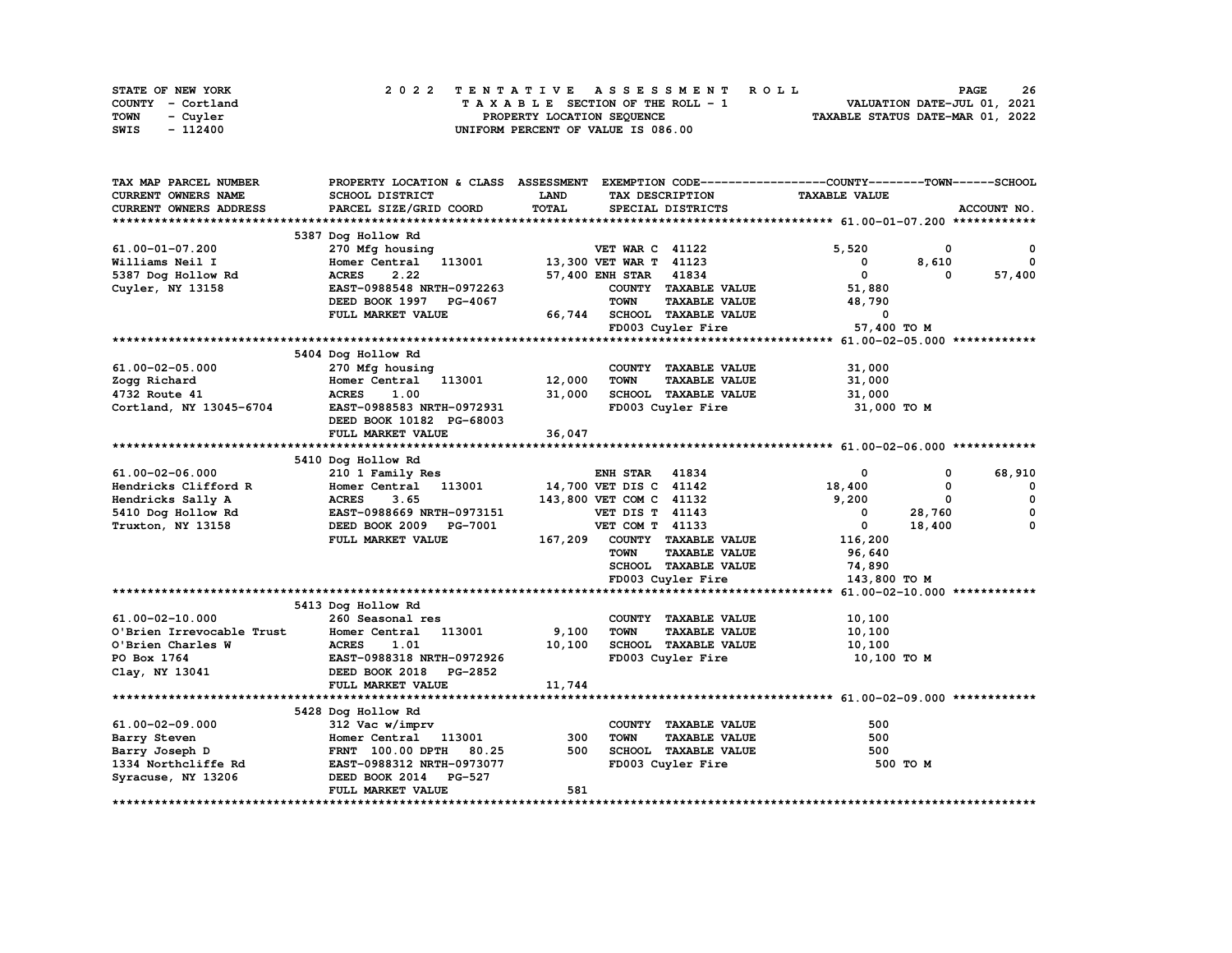| STATE OF NEW YORK | 2022 TENTATIVE ASSESSMENT ROLL     | -27<br><b>PAGE</b>               |
|-------------------|------------------------------------|----------------------------------|
| COUNTY - Cortland | TAXABLE SECTION OF THE ROLL - 1    | VALUATION DATE-JUL 01, 2021      |
| TOWN<br>- Cuvler  | PROPERTY LOCATION SEQUENCE         | TAXABLE STATUS DATE-MAR 01, 2022 |
| - 112400<br>SWIS  | UNIFORM PERCENT OF VALUE IS 086.00 |                                  |

| TAX MAP PARCEL NUMBER  | PROPERTY LOCATION & CLASS        | <b>ASSESSMENT</b> | EXEMPTION CODE-----------------COUNTY-------TOWN-----SCHOOL |                      |                |
|------------------------|----------------------------------|-------------------|-------------------------------------------------------------|----------------------|----------------|
| CURRENT OWNERS NAME    | <b>SCHOOL DISTRICT</b>           | LAND              | TAX DESCRIPTION                                             | <b>TAXABLE VALUE</b> |                |
| CURRENT OWNERS ADDRESS | PARCEL SIZE/GRID COORD           | TOTAL             | SPECIAL DISTRICTS                                           |                      | ACCOUNT NO.    |
|                        |                                  |                   |                                                             |                      |                |
|                        | 5443 Dog Hollow Rd               |                   |                                                             |                      |                |
| 61.00-02-01.200        | 240 Rural res                    |                   | <b>BAS STAR 41854</b>                                       | 0                    | 0<br>27,600    |
| Sonnacchio Carmine     | 113001<br>Homer Central          | 21,000            | COUNTY TAXABLE VALUE                                        | 121,000              |                |
| 5443 Dog Hollow Rd     | ACRES<br>10.00 BANK WELLS        | 121,000           | <b>TOWN</b><br><b>TAXABLE VALUE</b>                         | 121,000              |                |
| Cuyler, NY 13158-9615  | EAST-0987985 NRTH-0973241        |                   | SCHOOL TAXABLE VALUE                                        | 93,400               |                |
|                        | DEED BOOK 2016<br><b>PG-1391</b> |                   | FD003 Cuyler Fire                                           | 121,000 TO M         |                |
|                        |                                  |                   |                                                             |                      |                |
| *********************  | FULL MARKET VALUE                | 140,698           |                                                             |                      |                |
|                        |                                  |                   |                                                             |                      |                |
|                        | 5455 Dog Hollow Rd               |                   |                                                             |                      |                |
| 61.00-02-01.110        | 270 Mfg housing                  |                   | COUNTY TAXABLE VALUE                                        | 46,300               |                |
| Matthews Jeffrey A     | Homer Central<br>113001          | 14,100            | <b>TOWN</b><br><b>TAXABLE VALUE</b>                         | 46,300               |                |
| Matthews Sandra        | <b>ACRES</b><br>3.01             | 46,300            | SCHOOL TAXABLE VALUE                                        | 46,300               |                |
| 2740 East River Rd     | EAST-0987917 NRTH-0974047        |                   | FD003 Cuyler Fire                                           | 46,300 TO M          |                |
| Cortland, NY 13045     | DEED BOOK 409<br>PG-251          |                   |                                                             |                      |                |
|                        | <b>FULL MARKET VALUE</b>         | 53,837            |                                                             |                      |                |
|                        |                                  |                   |                                                             |                      |                |
|                        | 5456 Dog Hollow Rd               |                   |                                                             |                      |                |
| 61.00-02-07.200        | 210 1 Family Res                 |                   | <b>VET WAR T 41123</b>                                      | 0                    | 11,040<br>0    |
| Huffman Shawn          | Homer Central<br>113001          |                   | 12,300 VET WAR C 41122                                      | 5,520                | 0<br>0         |
| 5456 Dog Hollow Rd     | <b>ACRES</b><br>1.24 BANKCORELOG | 138,100           | COUNTY TAXABLE VALUE                                        | 132,580              |                |
| Cuyler, NY 13158-9615  | EAST-0988438 NRTH-0973343        |                   | <b>TOWN</b><br><b>TAXABLE VALUE</b>                         | 127,060              |                |
|                        | DEED BOOK 2011 PG-2825           |                   | SCHOOL TAXABLE VALUE                                        | 138,100              |                |
|                        | FULL MARKET VALUE                |                   | 160,581 FD003 Cuyler Fire                                   | 138,100 TO M         |                |
|                        |                                  |                   |                                                             |                      |                |
|                        | 5458 Dog Hollow Rd               |                   |                                                             |                      |                |
| 61.00-02-02.000        | 210 1 Family Res                 |                   | <b>ENH STAR 41834</b>                                       | 0                    | 68,910<br>0    |
| Schultz Leroy B        | 113001<br>Homer Central          | 16,900 CLERGY     | 41400                                                       | 1,500                | 1,500<br>1,500 |
| Schultz Helen W        | 10.00<br><b>ACRES</b>            | 110,600           | COUNTY TAXABLE VALUE                                        | 109,100              |                |
| 5458 Dog Hollow Rd     | EAST-0988487 NRTH-0974081        |                   | <b>TOWN</b><br><b>TAXABLE VALUE</b>                         | 109,100              |                |
| Cuyler, NY 13158-9615  | DEED BOOK 311<br>$PG-443$        |                   | SCHOOL TAXABLE VALUE                                        | 40,190               |                |
|                        | FULL MARKET VALUE                | 128,605           |                                                             |                      |                |
|                        |                                  |                   | FD003 Cuyler Fire                                           | 110,600 TO M         |                |
|                        |                                  |                   |                                                             |                      |                |
|                        | 5655 Dog Hollow Rd               |                   |                                                             |                      |                |
| 51.00-01-11.210        | 321 Abandoned ag                 |                   | COUNTY TAXABLE VALUE                                        | 29,860               |                |
| Cavallo Robert J       | Homer Central<br>113001          | 26,500            | <b>TOWN</b><br><b>TAXABLE VALUE</b>                         | 29,860               |                |
| Cavallo Kristen S      | <b>ACRES</b><br>19.60            | 29,860            | SCHOOL TAXABLE VALUE                                        | 29,860               |                |
| 31 Garfield Rd         | EAST-0987754 NRTH-0977063        |                   | FD003 Cuyler Fire                                           | 29,860 TO M          |                |
| Wayne, NJ 07470        | DEED BOOK 10520 PG-79001         |                   |                                                             |                      |                |
|                        | FULL MARKET VALUE                | 34,721            |                                                             |                      |                |
|                        |                                  |                   |                                                             |                      |                |
|                        | 5656 Dog Hollow Rd               |                   |                                                             |                      |                |
| 51.00-01-11.100        | 210 1 Family Res                 |                   | <b>BAS STAR</b><br>41854                                    | $\mathbf{0}$         | 0<br>27,600    |
| Ruggeri Frank A        | Homer Central<br>113001          | 16,100            | COUNTY TAXABLE VALUE                                        | 69,900               |                |
| Ruggeri Toni L         | <b>ACRES</b><br>5.00             | 69,900            | <b>TOWN</b><br><b>TAXABLE VALUE</b>                         | 69,900               |                |
| 5656 Dog Hollow Rd     | EAST-0988370 NRTH-0977109        |                   | SCHOOL TAXABLE VALUE                                        | 42,300               |                |
| Cuyler, NY 13158-9611  | DEED BOOK 2017<br>PG-4982        |                   | FD003 Cuyler Fire                                           | 69,900 TO M          |                |
|                        | FULL MARKET VALUE                | 81,279            |                                                             |                      |                |
|                        |                                  |                   |                                                             |                      |                |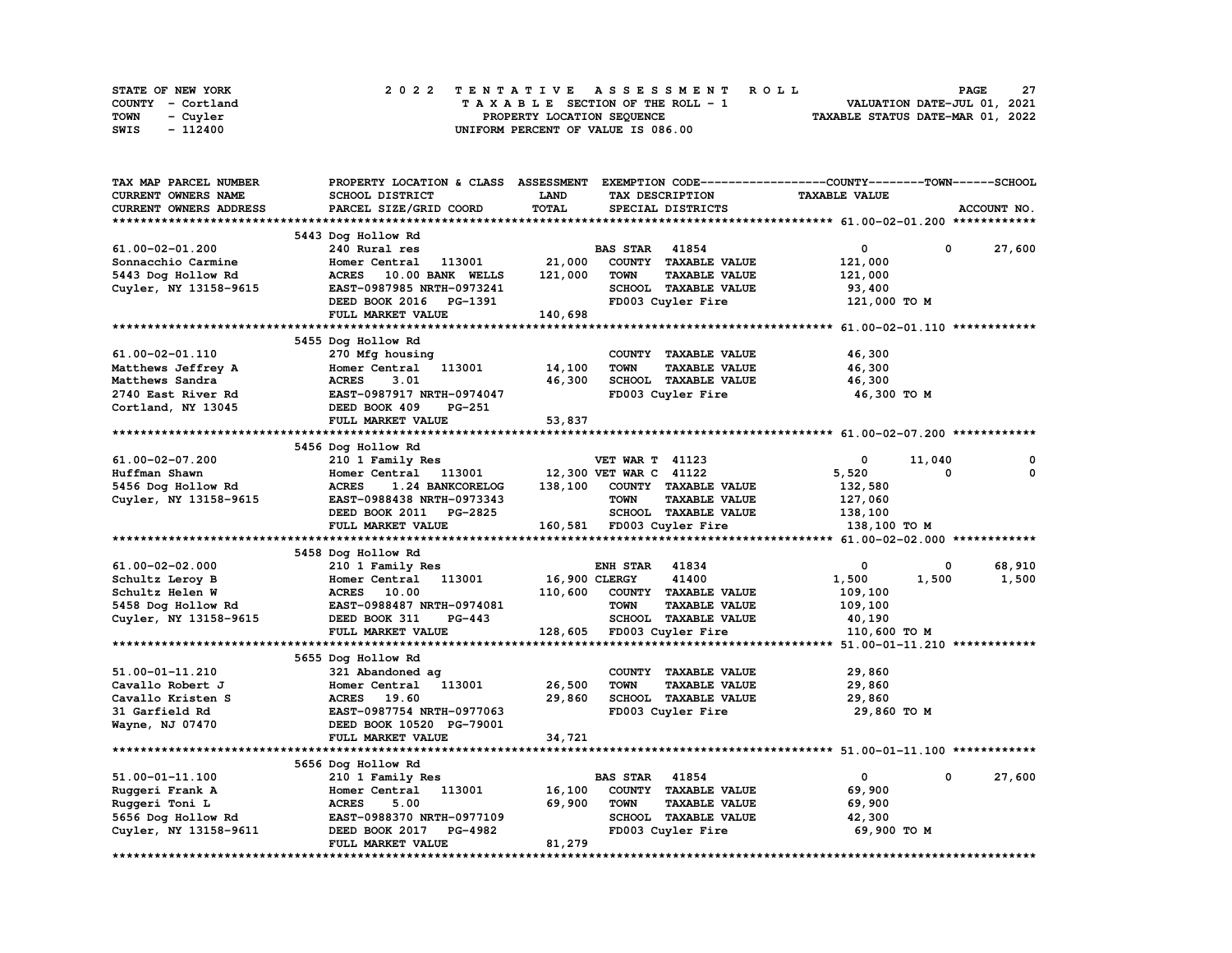| STATE OF NEW YORK | 2022 TENTATIVE ASSESSMENT ROLL     | 28<br><b>PAGE</b>                |
|-------------------|------------------------------------|----------------------------------|
| COUNTY - Cortland | TAXABLE SECTION OF THE ROLL - 1    | VALUATION DATE-JUL 01, 2021      |
| TOWN<br>- Cuvler  | PROPERTY LOCATION SEQUENCE         | TAXABLE STATUS DATE-MAR 01, 2022 |
| - 112400<br>SWIS  | UNIFORM PERCENT OF VALUE IS 086.00 |                                  |

| TAX MAP PARCEL NUMBER     |                           |             |                                     | PROPERTY LOCATION & CLASS ASSESSMENT EXEMPTION CODE-----------------COUNTY-------TOWN-----SCHOOL |             |
|---------------------------|---------------------------|-------------|-------------------------------------|--------------------------------------------------------------------------------------------------|-------------|
| CURRENT OWNERS NAME       | SCHOOL DISTRICT           | <b>LAND</b> | TAX DESCRIPTION                     | <b>TAXABLE VALUE</b>                                                                             |             |
| CURRENT OWNERS ADDRESS    | PARCEL SIZE/GRID COORD    | TOTAL       | SPECIAL DISTRICTS                   |                                                                                                  | ACCOUNT NO. |
|                           |                           |             |                                     |                                                                                                  |             |
|                           | 5680 Dog Hollow Rd        |             |                                     |                                                                                                  |             |
| 51.00-01-11.220           | 260 Seasonal res          |             | COUNTY TAXABLE VALUE                | 62,500                                                                                           |             |
| Sadowniczak Raymond C     | Homer Central<br>113001   | 47,500      | <b>TOWN</b><br><b>TAXABLE VALUE</b> | 62,500                                                                                           |             |
| Sadowniczak Joanne M      | <b>ACRES</b> 41.90        | 62,500      | SCHOOL TAXABLE VALUE                | 62,500                                                                                           |             |
| 415 Heather Dr            | EAST-0988921 NRTH-0977029 |             | FD003 Cuyler Fire                   | 62,500 TO M                                                                                      |             |
| Limericki, PA 19468       | DEED BOOK 2019 PG-63      |             |                                     |                                                                                                  |             |
|                           | FULL MARKET VALUE         |             |                                     |                                                                                                  |             |
|                           |                           | 72,674      |                                     |                                                                                                  |             |
|                           |                           |             |                                     |                                                                                                  |             |
|                           | 5704 Dog Hollow Rd        |             |                                     |                                                                                                  |             |
| 51.00-02-04.000           | 322 Rural vac>10          |             | COUNTY TAXABLE VALUE                | 54,600                                                                                           |             |
| Petrella Anthony D        | Homer Central<br>113001   | 54,600      | <b>TOWN</b><br><b>TAXABLE VALUE</b> | 54,600                                                                                           |             |
| 6070 Advance Mills Rd     | <b>ACRES</b> 45.59        | 54,600      | SCHOOL TAXABLE VALUE                | 54,600                                                                                           |             |
| Ruckersville, VA 22968    | EAST-0989108 NRTH-0978162 |             | FD003 Cuyler Fire                   | 54,600 TO M                                                                                      |             |
|                           | DEED BOOK 10651 PG-41001  |             |                                     |                                                                                                  |             |
|                           | FULL MARKET VALUE         | 63,488      |                                     |                                                                                                  |             |
|                           |                           |             |                                     |                                                                                                  |             |
|                           | 5766 Dog Hollow Rd        |             |                                     |                                                                                                  |             |
| 51.00-02-05.000           | 270 Mfg housing           |             | COUNTY TAXABLE VALUE                | 49,500                                                                                           |             |
| Manwarren Wayne G         | Homer Central<br>113001   | 25,800      | <b>TOWN</b><br><b>TAXABLE VALUE</b> | 49,500                                                                                           |             |
| Manwarren Derek R         | ACRES 16.30               | 49,500      | SCHOOL TAXABLE VALUE                | 49,500                                                                                           |             |
| 5766 Dog Hollow Rd        | EAST-0989401 NRTH-0978825 |             | FD003 Cuyler Fire                   | 49,500 TO M                                                                                      |             |
| Cuyler, NY 13158          | DEED BOOK 2018 PG-787     |             |                                     |                                                                                                  |             |
|                           | FULL MARKET VALUE         | 57,558      |                                     |                                                                                                  |             |
|                           |                           |             |                                     |                                                                                                  |             |
|                           | 5769 Dog Hollow Rd        |             |                                     |                                                                                                  |             |
| 51.00-02-07.000           | 270 Mfg housing           |             | COUNTY TAXABLE VALUE                | 45,300                                                                                           |             |
| Woodcook Robert C         | 113001<br>Homer Central   | 12,200      | <b>TOWN</b><br><b>TAXABLE VALUE</b> | 45,300                                                                                           |             |
| 2765 Lower Cincinnatus Rd | <b>ACRES</b><br>1.13      | 45,300      | SCHOOL TAXABLE VALUE                | 45,300                                                                                           |             |
|                           | EAST-0988337 NRTH-0978980 |             | FD003 Cuyler Fire                   |                                                                                                  |             |
| Cincinnatus, NY 13040     |                           |             |                                     | 45,300 TO M                                                                                      |             |
|                           | DEED BOOK 2017<br>PG-4471 |             |                                     |                                                                                                  |             |
|                           | FULL MARKET VALUE         | 52,674      |                                     |                                                                                                  |             |
|                           |                           |             |                                     |                                                                                                  |             |
|                           | 5774 Dog Hollow Rd        |             |                                     |                                                                                                  |             |
| 51.00-02-06.100           | 240 Rural res             |             | <b>BAS STAR</b><br>41854            | $\mathbf{0}$<br>0                                                                                | 27,600      |
| Crandall Steven           | 113001<br>Homer Central   | 36,400      | COUNTY TAXABLE VALUE                | 57,660                                                                                           |             |
| Crandall Dawn M           | ACRES 25.38               | 57,660      | <b>TAXABLE VALUE</b><br><b>TOWN</b> | 57,660                                                                                           |             |
| 5774 Dog Hollow Rd        | EAST-0989195 NRTH-0979382 |             | SCHOOL TAXABLE VALUE                | 30,060                                                                                           |             |
| Cuyler, NY 13158          | DEED BOOK 2020<br>PG-4602 |             | FD003 Cuyler Fire                   | 57,660 TO M                                                                                      |             |
|                           | FULL MARKET VALUE         | 67,047      |                                     |                                                                                                  |             |
|                           |                           |             |                                     |                                                                                                  |             |
|                           | 5778 Dog Hollow Rd        |             |                                     |                                                                                                  |             |
| 51.00-02-02.000           | 270 Mfg housing           |             | COUNTY TAXABLE VALUE                | 23,900                                                                                           |             |
| McKee Roger J             | Homer Central 113001      | 13,000      | <b>TOWN</b><br><b>TAXABLE VALUE</b> | 23,900                                                                                           |             |
| McKee Reta J              | <b>ACRES</b><br>1.90      | 23,900      | SCHOOL TAXABLE VALUE                | 23,900                                                                                           |             |
| 5727 Main St              | EAST-0988707 NRTH-0979583 |             | FD003 Cuyler Fire                   | 23,900 TO M                                                                                      |             |
| PO Box 31                 | DEED BOOK 1999 PG-2777    |             |                                     |                                                                                                  |             |
| Cincinnatus, NY 13040     | FULL MARKET VALUE         | 27,791      |                                     |                                                                                                  |             |
|                           |                           |             |                                     |                                                                                                  |             |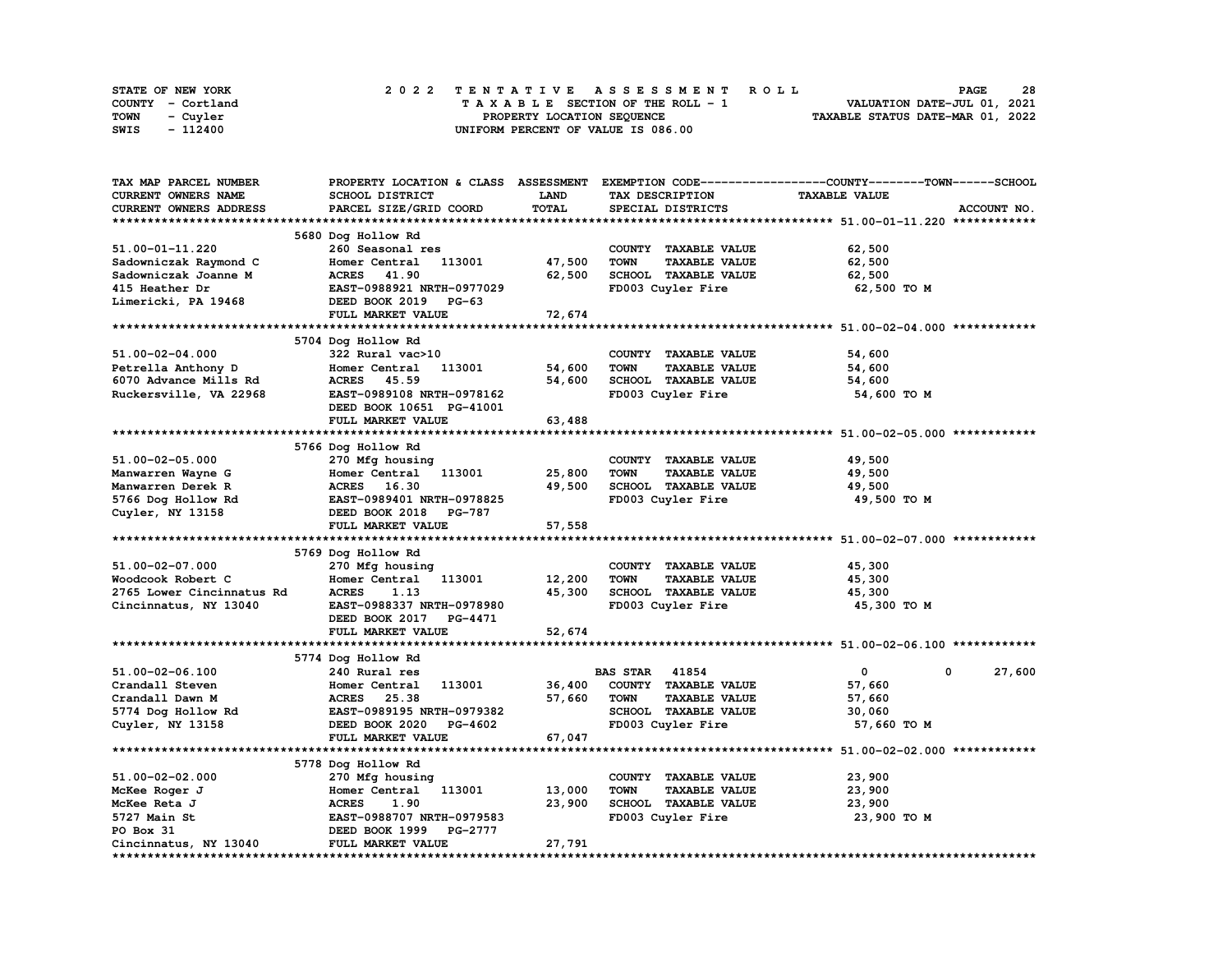| STATE OF NEW YORK | 2022 TENTATIVE ASSESSMENT ROLL     | 29<br><b>PAGE</b>                |
|-------------------|------------------------------------|----------------------------------|
| COUNTY - Cortland | TAXABLE SECTION OF THE ROLL - 1    | VALUATION DATE-JUL 01, 2021      |
| TOWN<br>- Cuvler  | PROPERTY LOCATION SEQUENCE         | TAXABLE STATUS DATE-MAR 01, 2022 |
| - 112400<br>SWIS  | UNIFORM PERCENT OF VALUE IS 086.00 |                                  |

| TAX MAP PARCEL NUMBER     | PROPERTY LOCATION & CLASS ASSESSMENT EXEMPTION CODE----------------COUNTY-------TOWN-----SCHOOL |              |                        |                           |                      |            |                         |
|---------------------------|-------------------------------------------------------------------------------------------------|--------------|------------------------|---------------------------|----------------------|------------|-------------------------|
| CURRENT OWNERS NAME       | SCHOOL DISTRICT                                                                                 | LAND         |                        | TAX DESCRIPTION           | <b>TAXABLE VALUE</b> |            |                         |
| CURRENT OWNERS ADDRESS    | PARCEL SIZE/GRID COORD                                                                          | <b>TOTAL</b> |                        | SPECIAL DISTRICTS         |                      |            | ACCOUNT NO.             |
|                           |                                                                                                 |              |                        |                           |                      |            |                         |
|                           | 5779 Dog Hollow Rd                                                                              |              |                        |                           |                      |            |                         |
| 51.00-02-01.000           | 270 Mfg housing                                                                                 |              | AGED C                 | 41802                     | 27,200               | 0          | $\overline{\mathbf{0}}$ |
| Crandall David M          | 113001<br>Homer Central                                                                         |              | 42,400 AGED T&S        | 41806                     | 0                    | 21,760     | 21,760                  |
| 5779 Dog Hollow Rd        | ACRES 42.50                                                                                     |              | 54,400 ENH STAR        | 41834                     | $\mathbf 0$          | 0          | 32,640                  |
| Cuyler, NY 13158-9611     | EAST-0987745 NRTH-0978950                                                                       |              |                        | COUNTY TAXABLE VALUE      | 27,200               |            |                         |
|                           | DEED BOOK 2017 PG-5265                                                                          |              | <b>TOWN</b>            | <b>TAXABLE VALUE</b>      | 32,640               |            |                         |
|                           | FULL MARKET VALUE                                                                               | 63,256       |                        | SCHOOL TAXABLE VALUE      | $\Omega$             |            |                         |
|                           |                                                                                                 |              |                        | FD003 Cuyler Fire         | 54,400 TO M          |            |                         |
|                           |                                                                                                 |              |                        |                           |                      |            |                         |
|                           | 5814 Dog Hollow Rd                                                                              |              |                        |                           |                      |            |                         |
| 51.00-01-03.100           | 242 Rurl res&rec                                                                                |              | <b>ENH STAR</b>        | 41834                     | $\mathbf 0$          | $^{\circ}$ | 68,910                  |
| Rowlands Donald D         | 113001<br>Homer Central                                                                         | 49,100       |                        | COUNTY TAXABLE VALUE      | 104,200              |            |                         |
| Rowlands Carol L          | 39.42<br><b>ACRES</b>                                                                           | 104,200      | <b>TOWN</b>            | <b>TAXABLE VALUE</b>      | 104,200              |            |                         |
| 5814 Dog Hollow Rd        | EAST-0989325 NRTH-0980552                                                                       |              |                        | SCHOOL TAXABLE VALUE      | 35,290               |            |                         |
| Cuyler, NY 13158-9999     | DEED BOOK 503<br><b>PG-283</b>                                                                  |              |                        | FD003 Cuyler Fire         | 104,200 TO M         |            |                         |
|                           | FULL MARKET VALUE                                                                               | 121,163      |                        |                           |                      |            |                         |
|                           |                                                                                                 |              |                        |                           |                      |            |                         |
|                           | 5932 Dog Hollow Rd                                                                              |              |                        |                           |                      |            |                         |
| 51.00-01-02.000           | 241 Rural res&aq                                                                                |              | AG-CEILING 41720       |                           | 39,966               | 39,966     | 39,966                  |
| Spencer Daniel J          | Homer Central 113001                                                                            |              | 116,100 BAS STAR 41854 |                           | 0                    | 0          | 27,600                  |
| Spencer Mary E            | ACRES 111.00                                                                                    | 185,900      |                        | COUNTY TAXABLE VALUE      | 145,934              |            |                         |
| 5932 Dog Hollow Rd        | EAST-0988438 NRTH-0982522                                                                       |              | <b>TOWN</b>            | <b>TAXABLE VALUE</b>      | 145,934              |            |                         |
| Truxton, NY 13158         | DEED BOOK 2013<br>PG-7594                                                                       |              |                        | SCHOOL TAXABLE VALUE      | 118,334              |            |                         |
|                           | FULL MARKET VALUE                                                                               |              |                        | 216,163 FD003 Cuyler Fire | 145,934 TO M         |            |                         |
| MAY BE SUBJECT TO PAYMENT |                                                                                                 |              |                        | 39,966 EX                 |                      |            |                         |
| UNDER AGDIST LAW TIL 2026 |                                                                                                 |              |                        |                           |                      |            |                         |
|                           |                                                                                                 |              |                        |                           |                      |            |                         |
|                           | 5978 Dog Hollow Rd                                                                              |              |                        |                           |                      |            |                         |
| 41.00-01-21.000           | 240 Rural res                                                                                   |              |                        | COUNTY TAXABLE VALUE      | 244,000              |            |                         |
| Hazelton Sharon L         | 113001<br>Homer Central                                                                         | 117,400      | <b>TOWN</b>            | <b>TAXABLE VALUE</b>      | 244,000              |            |                         |
| 5978 Dog Hollow Rd        | <b>ACRES</b> 125.00                                                                             | 244,000      |                        | SCHOOL TAXABLE VALUE      | 244,000              |            |                         |
| Truxton, NY 13158         | EAST-0985879 NRTH-0984274                                                                       |              |                        | FD003 Cuyler Fire         | 244,000 TO M         |            |                         |
|                           | DEED BOOK 2008<br>PG-4057                                                                       |              |                        |                           |                      |            |                         |
|                           | FULL MARKET VALUE                                                                               | 283,721      |                        |                           |                      |            |                         |
|                           |                                                                                                 |              |                        |                           |                      |            |                         |
|                           | 6018 Dog Hollow Rd                                                                              |              |                        |                           |                      |            |                         |
| 41.00-01-19.100           | 210 1 Family Res                                                                                |              |                        | COUNTY TAXABLE VALUE      | 68,000               |            |                         |
| Ryan Shawn E              | Homer Central<br>113001                                                                         | 13,500       | <b>TOWN</b>            | <b>TAXABLE VALUE</b>      | 68,000               |            |                         |
| Ryan Dawn                 | <b>ACRES</b><br>2.48 BANKCORELOG                                                                | 68,000       |                        | SCHOOL TAXABLE VALUE      | 68,000               |            |                         |
| PO Box 234                | EAST-0984472 NRTH-0983196                                                                       |              |                        | FD003 Cuyler Fire         | 68,000 TO M          |            |                         |
| Homer, NY 13077           | DEED BOOK 2021<br><b>PG-2213</b>                                                                |              |                        |                           |                      |            |                         |
|                           | FULL MARKET VALUE                                                                               | 79,070       |                        |                           |                      |            |                         |
|                           |                                                                                                 |              |                        |                           |                      |            |                         |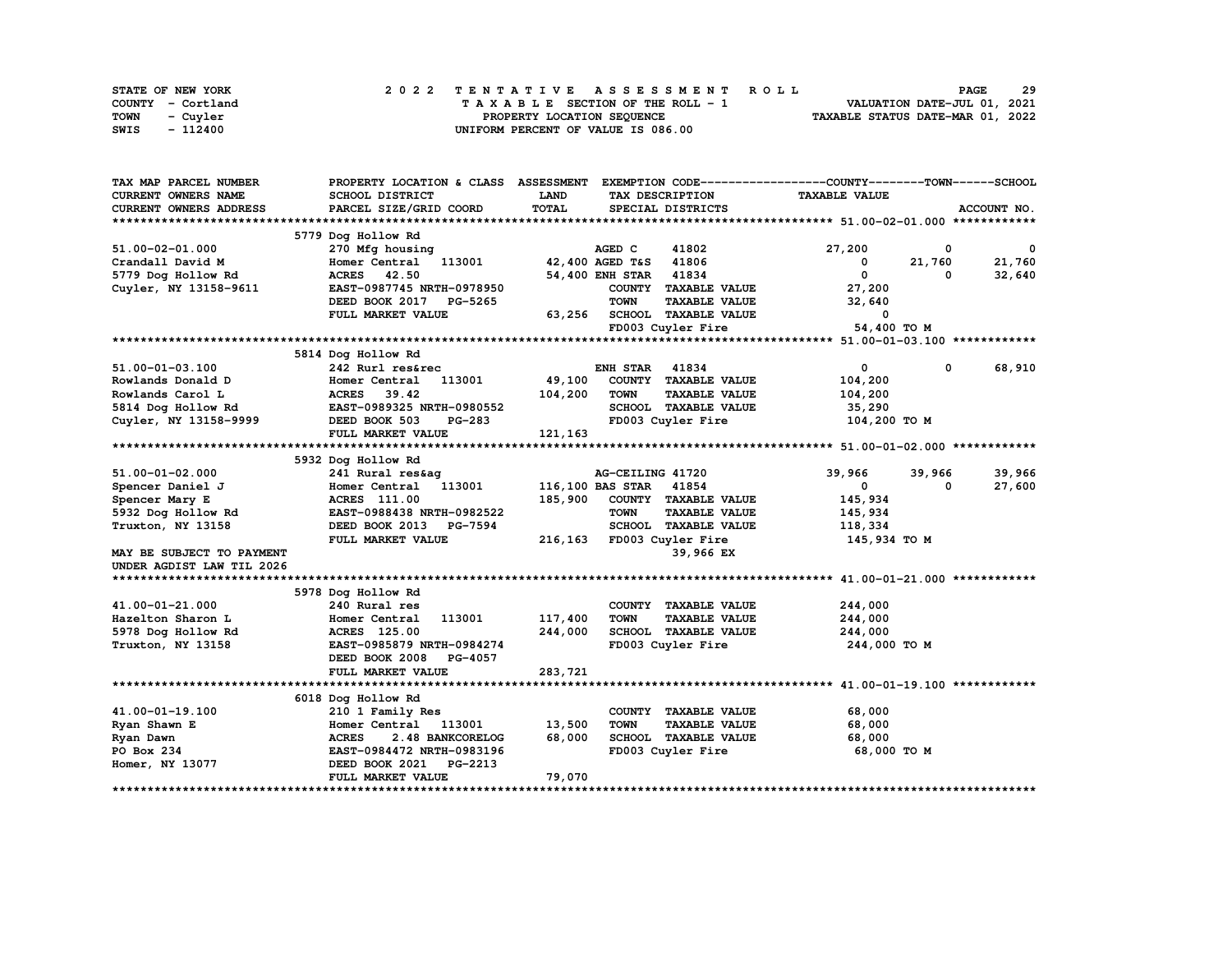| STATE OF NEW YORK | 2022 TENTATIVE ASSESSMENT ROLL     | 30<br><b>PAGE</b>                |
|-------------------|------------------------------------|----------------------------------|
| COUNTY - Cortland | TAXABLE SECTION OF THE ROLL - 1    | VALUATION DATE-JUL 01, 2021      |
| TOWN<br>- Cuvler  | PROPERTY LOCATION SEQUENCE         | TAXABLE STATUS DATE-MAR 01, 2022 |
| - 112400<br>SWIS  | UNIFORM PERCENT OF VALUE IS 086.00 |                                  |

| TAX MAP PARCEL NUMBER     |                                               |             |                                     | PROPERTY LOCATION & CLASS ASSESSMENT EXEMPTION CODE----------------COUNTY-------TOWN-----SCHOOL |
|---------------------------|-----------------------------------------------|-------------|-------------------------------------|-------------------------------------------------------------------------------------------------|
| CURRENT OWNERS NAME       | <b>SCHOOL DISTRICT</b>                        | <b>LAND</b> | TAX DESCRIPTION                     | <b>TAXABLE VALUE</b>                                                                            |
| CURRENT OWNERS ADDRESS    | PARCEL SIZE/GRID COORD                        | TOTAL       | SPECIAL DISTRICTS                   | ACCOUNT NO.                                                                                     |
|                           |                                               |             |                                     |                                                                                                 |
|                           | 6028 Dog Hollow Rd                            |             |                                     |                                                                                                 |
| 41.00-01-19.210           | 322 Rural vac>10                              |             | COUNTY TAXABLE VALUE                | 37,500                                                                                          |
| Ryan Richard W            | Homer Central<br>113001                       | 37,500      | <b>TAXABLE VALUE</b><br><b>TOWN</b> | 37,500                                                                                          |
| Ryan Jane M               | 29.90<br><b>ACRES</b>                         | 37,500      | SCHOOL TAXABLE VALUE                | 37,500                                                                                          |
| 4151 Crains Mills Rd      | EAST-0983998 NRTH-0983815                     |             | FD003 Cuyler Fire                   | 37,500 TO M                                                                                     |
| Truxton, NY 13158         | DEED BOOK 2008<br><b>PG-6737</b>              |             |                                     |                                                                                                 |
|                           | FULL MARKET VALUE                             | 43,605      |                                     |                                                                                                 |
|                           |                                               |             |                                     |                                                                                                 |
|                           |                                               |             |                                     |                                                                                                 |
|                           | 6040 Dog Hollow Rd                            |             |                                     |                                                                                                 |
| 41.00-01-19.220           | 314 Rural vac<10                              |             | COUNTY TAXABLE VALUE                | 13,100                                                                                          |
| Ryan Shawn E              | 113001<br>Homer Central                       | 13,100      | <b>TOWN</b><br><b>TAXABLE VALUE</b> | 13,100                                                                                          |
| PO Box 234                | <b>ACRES</b><br>5.00                          | 13,100      | SCHOOL TAXABLE VALUE                | 13,100                                                                                          |
| Homer, NY 13077           | EAST-0983557 NRTH-0983334                     |             | FD003 Cuyler Fire                   | 13,100 TO M                                                                                     |
|                           | DEED BOOK 2009 PG-5676                        |             |                                     |                                                                                                 |
|                           | FULL MARKET VALUE                             | 15,233      |                                     |                                                                                                 |
|                           |                                               |             |                                     |                                                                                                 |
|                           | 6056 Dog Hollow Rd                            |             |                                     |                                                                                                 |
| 41.00-01-18.110           | 210 1 Family Res                              |             | COUNTY TAXABLE VALUE                | 102,240                                                                                         |
| Temple Gary               | Homer Central<br>113001                       | 28,200      | <b>TOWN</b><br><b>TAXABLE VALUE</b> | 102,240                                                                                         |
| Temple Elaine             | <b>ACRES</b><br>23.95                         | 102,240     | SCHOOL TAXABLE VALUE                | 102,240                                                                                         |
| 6056 Dog Hollow Rd        | EAST-0982687 NRTH-0983288                     |             | FD003 Cuyler Fire                   | 102,240 то м                                                                                    |
| Truxton, NY 13158         | DEED BOOK 2017 PG-2859                        |             |                                     |                                                                                                 |
|                           |                                               |             |                                     |                                                                                                 |
|                           |                                               |             |                                     |                                                                                                 |
|                           | FULL MARKET VALUE                             | 118,884     |                                     |                                                                                                 |
|                           |                                               |             |                                     |                                                                                                 |
|                           | E Keeney Rd                                   |             |                                     |                                                                                                 |
| 11.00-02-04.000           | 322 Rural vac>10                              |             | COUNTY TAXABLE VALUE                | 57,000                                                                                          |
| Warner Scott L            | Fabius Central 313001                         | 57,000      | <b>TOWN</b><br><b>TAXABLE VALUE</b> | 57,000                                                                                          |
| Warner Kathleen C         | <b>ACRES</b><br>54.30                         | 57,000      | <b>SCHOOL TAXABLE VALUE</b>         | 57,000                                                                                          |
| 355 Vincent Corners Rd    | EAST-0990798 NRTH-1016187                     |             | FD003 Cuyler Fire                   | 57,000 TO M                                                                                     |
| Cuyler, NY 13158          | DEED BOOK 2020<br>PG-1878                     |             |                                     |                                                                                                 |
|                           | FULL MARKET VALUE                             | 66,279      |                                     |                                                                                                 |
| ***********************   |                                               |             |                                     |                                                                                                 |
|                           | E Keeney Rd                                   |             |                                     |                                                                                                 |
| 11.00-03-05.000           | 312 Vac w/imprv                               |             | AG COMMIT 41730                     | 18,902<br>18,902<br>18,902                                                                      |
| Maplehurst Property LLC   | Fabius Central 313001                         | 30,000      | COUNTY TAXABLE VALUE                | 11,698                                                                                          |
| 355 Vincent Corners Rd    | <b>ACRES</b> 25.50                            | 30,600      | <b>TOWN</b><br><b>TAXABLE VALUE</b> | 11,698                                                                                          |
| Cuyler, NY 13158          | EAST-0989043 NRTH-1012082                     |             | SCHOOL TAXABLE VALUE                | 11,698                                                                                          |
|                           | DEED BOOK 2012 PG-8349                        |             | FD003 Cuyler Fire                   | 11,698 TO M                                                                                     |
| MAY BE SUBJECT TO PAYMENT | FULL MARKET VALUE                             | 35,581      | 18,902 EX                           |                                                                                                 |
| UNDER AGDIST LAW TIL 2029 |                                               |             |                                     |                                                                                                 |
|                           |                                               |             |                                     |                                                                                                 |
|                           |                                               |             |                                     |                                                                                                 |
|                           | E Keeney Rd                                   |             |                                     |                                                                                                 |
| 11.00-05-07.000           | 312 Vac w/imprv                               |             | COUNTY TAXABLE VALUE                | 5,000                                                                                           |
| Foster Daniel S           | Fabius Central 313001                         | 2,800       | <b>TAXABLE VALUE</b><br>TOWN        | 5,000                                                                                           |
| C/O Dan Foster            | <b>ACRES</b><br>2.78                          | 5,000       | SCHOOL TAXABLE VALUE                | 5,000                                                                                           |
| 122 N Main St Apt 3       | EAST-0989795 NRTH-1010253                     |             | FD003 Cuyler Fire                   | 5,000 TO M                                                                                      |
| Cortland, NY 13045        | DEED BOOK 10638 PG-78001<br>FULL MARKET VALUE | 5,814       |                                     |                                                                                                 |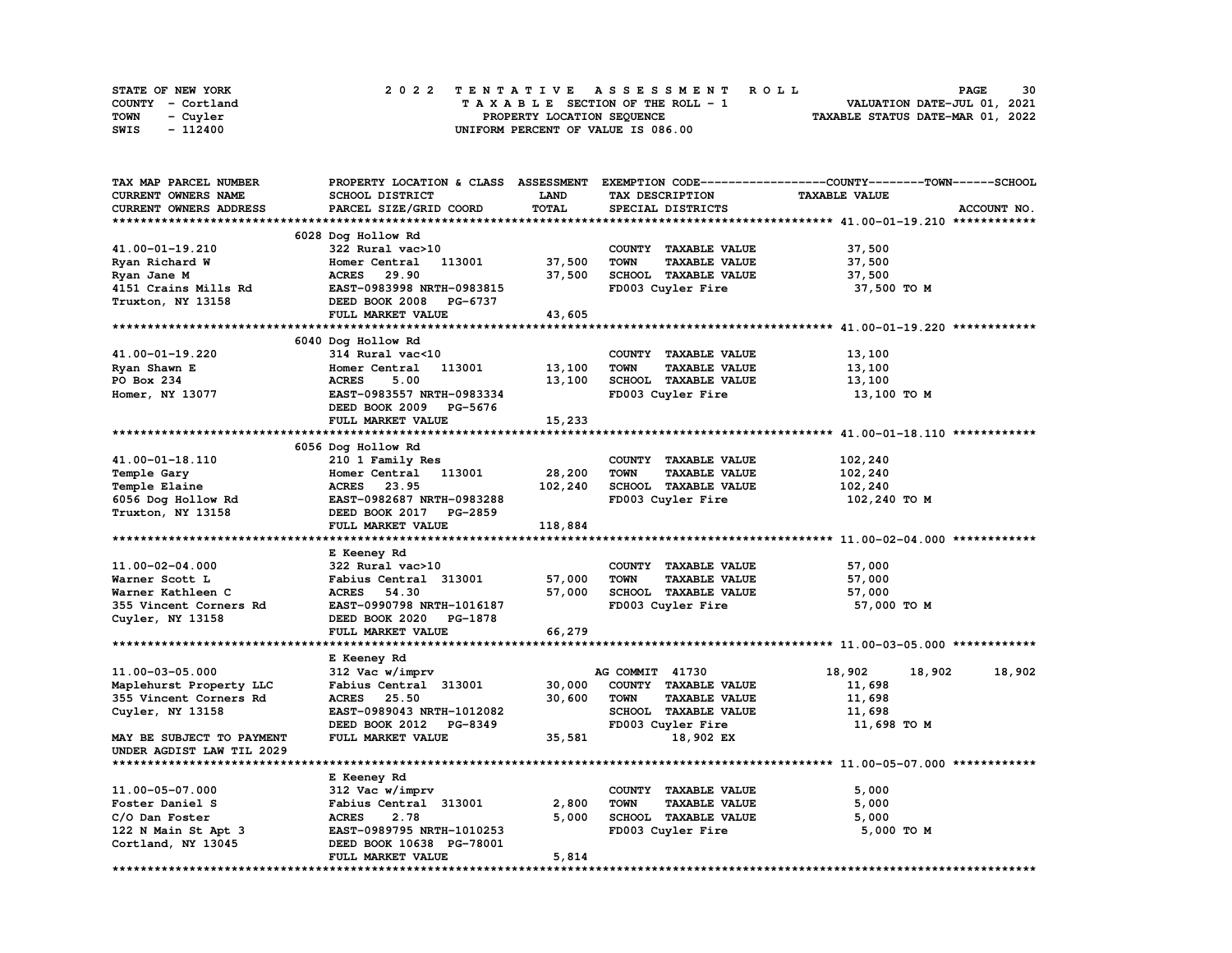| STATE OF NEW YORK | 2022 TENTATIVE ASSESSMENT ROLL     | 31<br><b>PAGE</b>                |
|-------------------|------------------------------------|----------------------------------|
| COUNTY - Cortland | TAXABLE SECTION OF THE ROLL - 1    | VALUATION DATE-JUL 01, 2021      |
| TOWN<br>- Cuyler  | PROPERTY LOCATION SEQUENCE         | TAXABLE STATUS DATE-MAR 01, 2022 |
| - 112400<br>SWIS  | UNIFORM PERCENT OF VALUE IS 086.00 |                                  |

| TAX MAP PARCEL NUMBER         | PROPERTY LOCATION & CLASS ASSESSMENT |         |                                                             | EXEMPTION CODE-----------------COUNTY-------TOWN-----SCHOOL |             |
|-------------------------------|--------------------------------------|---------|-------------------------------------------------------------|-------------------------------------------------------------|-------------|
| <b>CURRENT OWNERS NAME</b>    | SCHOOL DISTRICT                      | LAND    | TAX DESCRIPTION                                             | <b>TAXABLE VALUE</b>                                        |             |
| <b>CURRENT OWNERS ADDRESS</b> | PARCEL SIZE/GRID COORD               | TOTAL   | SPECIAL DISTRICTS                                           |                                                             | ACCOUNT NO. |
|                               |                                      |         |                                                             |                                                             |             |
|                               | E Keeney Rd                          |         |                                                             |                                                             |             |
| 11.00-05-14.110               | 322 Rural vac>10                     |         | AG-CEILING 41720                                            | 40,706<br>40,706                                            | 40,706      |
| McArdell Walter J             | Fabius Central 313001                | 60,400  | COUNTY TAXABLE VALUE                                        | 19,694                                                      |             |
| 8715 Marinus Dr               | ACRES 76.00                          | 60,400  | <b>TOWN</b><br><b>TAXABLE VALUE</b>                         | 19,694                                                      |             |
| Baldwinsville, NY 13027       | EAST-0989182 NRTH-1008782            |         | SCHOOL TAXABLE VALUE                                        | 19,694                                                      |             |
|                               | DEED BOOK 2021<br><b>PG-314</b>      |         | FD003 Cuyler Fire                                           | 19,694 то м                                                 |             |
| MAY BE SUBJECT TO PAYMENT     | FULL MARKET VALUE                    | 70,233  | 40,706 EX                                                   |                                                             |             |
| UNDER AGDIST LAW TIL 2026     |                                      |         |                                                             |                                                             |             |
|                               |                                      |         |                                                             |                                                             |             |
|                               | E Keeney Rd                          |         |                                                             |                                                             |             |
| 11.00-05-14.200               | 314 Rural vac<10                     |         | COUNTY TAXABLE VALUE                                        | 5,500                                                       |             |
| Breed Steven P                | Fabius Central 313001                | 5,500   | <b>TAXABLE VALUE</b><br><b>TOWN</b>                         | 5,500                                                       |             |
| 7377 E Keeney Rd              | <b>ACRES</b><br>5.50                 | 5,500   | SCHOOL TAXABLE VALUE                                        | 5,500                                                       |             |
| Truxton, NY 13158             | EAST-0989584 NRTH-1007115            |         | FD003 Cuyler Fire                                           | 5,500 TO M                                                  |             |
|                               | DEED BOOK 1998 PG-3787               |         |                                                             |                                                             |             |
|                               | FULL MARKET VALUE                    | 6,395   |                                                             |                                                             |             |
|                               |                                      |         |                                                             |                                                             |             |
|                               | E Keeney Rd                          |         |                                                             |                                                             |             |
| 21.00-03-03.000               | 312 Vac w/imprv                      |         | COUNTY TAXABLE VALUE                                        | 2,100                                                       |             |
| Wells Henry A                 | DeRuyter Centra 252401               | 200     | <b>TOWN</b><br><b>TAXABLE VALUE</b>                         | 2,100                                                       |             |
| Wells Helena C                | <b>FRNT</b> 132.06 DPTH<br>40.45     | 2,100   | SCHOOL TAXABLE VALUE                                        | 2,100                                                       |             |
| 7302 E Keeney Rd              | EAST-0989527 NRTH-1005601            |         | FD003 Cuyler Fire                                           | 2,100 TO M                                                  |             |
| Truxton, NY 13158-9643        | DEED BOOK 2015 PG-3250               |         |                                                             |                                                             |             |
|                               | FULL MARKET VALUE                    | 2,442   |                                                             |                                                             |             |
|                               |                                      |         |                                                             |                                                             |             |
|                               | E Keeney Rd                          |         |                                                             |                                                             |             |
| 21.00-03-16.000               | 105 Vac farmland                     |         | AG-CEILING 41720                                            | 43,169<br>43,169                                            | 43,169      |
| Young Martin                  | DeRuyter Centra 252401               | 88,100  | COUNTY TAXABLE VALUE                                        | 44,931                                                      |             |
| Young Mary Ann                | ACRES 89.02                          | 88,100  | <b>TOWN</b><br><b>TAXABLE VALUE</b>                         | 44,931                                                      |             |
| 4747 Tripoli Rd               | EAST-0989411 NRTH-1004449            |         | SCHOOL TAXABLE VALUE                                        | 44,931                                                      |             |
|                               | DEED BOOK 10458 PG-57004             |         |                                                             |                                                             |             |
| Truxton, NY 13158             | FULL MARKET VALUE                    |         | FD003 Cuyler Fire<br>43,169 EX                              | 44,931 TO M                                                 |             |
|                               |                                      | 102,442 |                                                             |                                                             |             |
| MAY BE SUBJECT TO PAYMENT     |                                      |         |                                                             |                                                             |             |
| UNDER AGDIST LAW TIL 2026     |                                      |         |                                                             |                                                             |             |
|                               |                                      |         |                                                             |                                                             |             |
|                               | 6926 E Keeney Rd                     |         |                                                             |                                                             |             |
| 31.00-01-07.100               | 270 Mfg housing                      |         | COUNTY TAXABLE VALUE<br><b>TOWN</b><br><b>TAXABLE VALUE</b> | 26,400                                                      |             |
| Randall Jeffrey               | DeRuyter Centra 252401               | 14,600  |                                                             | 26,400                                                      |             |
| Randall Douglas               | <b>ACRES</b><br>3.52                 | 26,400  | SCHOOL TAXABLE VALUE                                        | 26,400                                                      |             |
| 608 Lincklean Rd              | EAST-0991904 NRTH-1000071            |         | FD003 Cuyler Fire                                           | 26,400 TO M                                                 |             |
| PO Box 442                    | DEED BOOK 2017<br>PG-5329            |         |                                                             |                                                             |             |
| DeRuyter, NY 13052            | <b>FULL MARKET VALUE</b>             | 30,698  |                                                             |                                                             |             |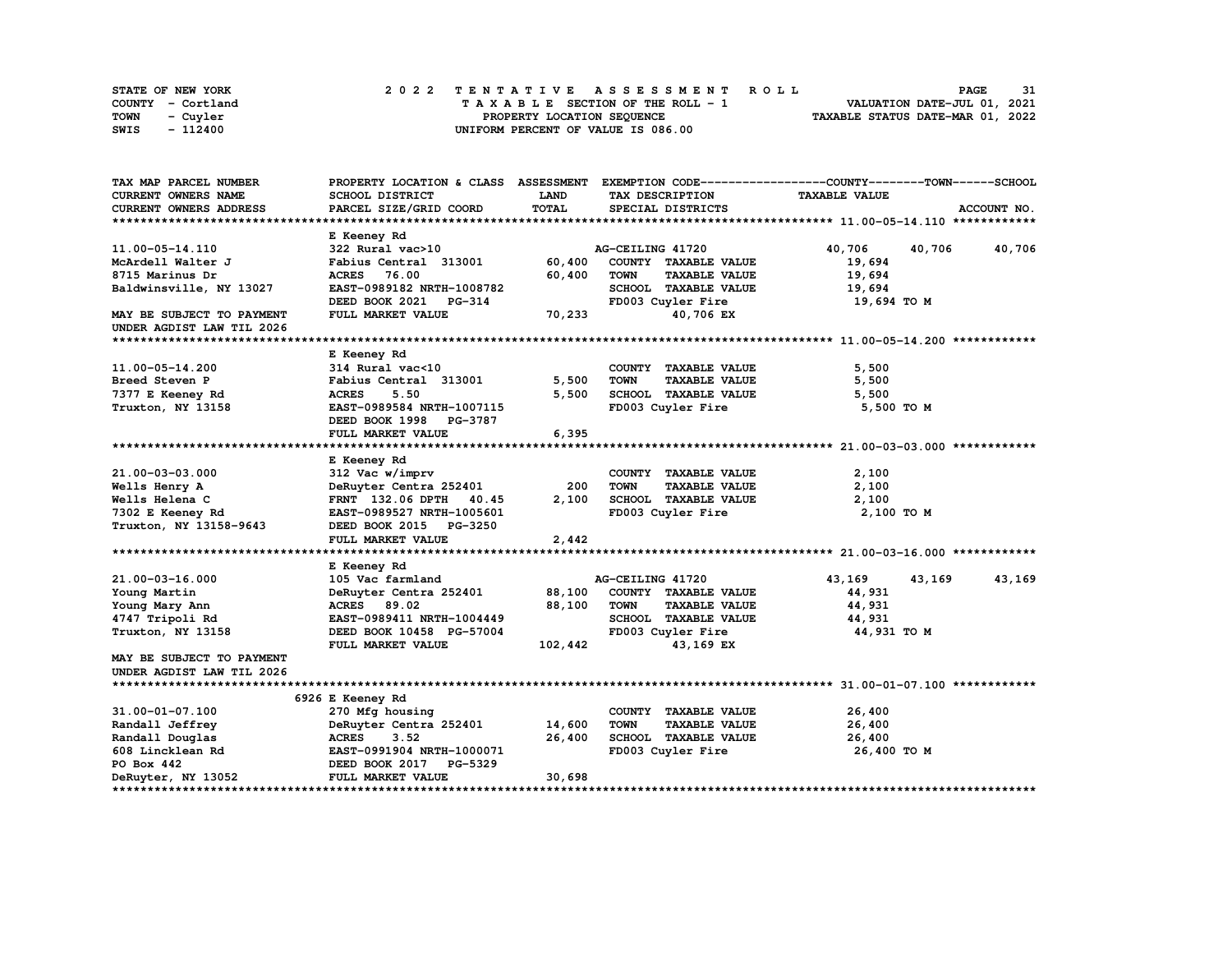| STATE OF NEW YORK | 2022 TENTATIVE ASSESSMENT ROLL     | 32<br><b>PAGE</b>                |
|-------------------|------------------------------------|----------------------------------|
| COUNTY - Cortland | TAXABLE SECTION OF THE ROLL - 1    | VALUATION DATE-JUL 01, 2021      |
| TOWN<br>- Cuyler  | PROPERTY LOCATION SEOUENCE         | TAXABLE STATUS DATE-MAR 01, 2022 |
| $-112400$<br>SWIS | UNIFORM PERCENT OF VALUE IS 086.00 |                                  |

| TAX MAP PARCEL NUMBER                      |                                                             |             |                                     | PROPERTY LOCATION & CLASS ASSESSMENT EXEMPTION CODE----------------COUNTY-------TOWN------SCHOOL |
|--------------------------------------------|-------------------------------------------------------------|-------------|-------------------------------------|--------------------------------------------------------------------------------------------------|
| <b>CURRENT OWNERS NAME</b>                 | SCHOOL DISTRICT                                             | <b>LAND</b> | TAX DESCRIPTION                     | <b>TAXABLE VALUE</b>                                                                             |
| <b>CURRENT OWNERS ADDRESS</b>              | PARCEL SIZE/GRID COORD                                      | TOTAL       | SPECIAL DISTRICTS                   | ACCOUNT NO.                                                                                      |
|                                            |                                                             |             |                                     |                                                                                                  |
|                                            | 6954 E Keeney Rd                                            |             |                                     |                                                                                                  |
| 31.00-01-07.200                            | 210 1 Family Res                                            |             | COUNTY TAXABLE VALUE                | 84,100                                                                                           |
| Randall Jeffrey                            | DeRuyter Centra 252401                                      | 14,000      | <b>TOWN</b><br><b>TAXABLE VALUE</b> | 84,100                                                                                           |
| Randall Douglas                            | <b>ACRES</b><br>2.94                                        | 84,100      | SCHOOL TAXABLE VALUE                | 84,100                                                                                           |
| 608 Lincklean Rd                           | EAST-0991871 NRTH-1000327                                   |             | FD003 Cuyler Fire                   | 84,100 TO M                                                                                      |
| PO Box 442                                 | <b>EAST-0991871 NRTH-100032,<br/>DEED BOOK 2017 PG-5329</b> |             |                                     |                                                                                                  |
| DeRuyter, NY 13052                         | FULL MARKET VALUE                                           | 97,791      |                                     |                                                                                                  |
|                                            |                                                             |             |                                     |                                                                                                  |
|                                            | 6984 E Keeney Rd                                            |             |                                     |                                                                                                  |
| 21.00-03-12.000                            | 112 Dairy farm                                              |             | AG 10-YR 41700                      | 124,100 124,100<br>124,100                                                                       |
| Randall Douglas R                          | DeRuyter Centra 252401 150,600 AG-CEILING 41720             |             |                                     | 80,532<br>80,532<br>80,532                                                                       |
| 6984 E Keeney Rd                           | ACRES 107.65                                                |             | 436,450 COUNTY TAXABLE VALUE        | 231,818                                                                                          |
| Truxton, NY 13158-4107                     | EAST-0991202 NRTH-1001228                                   |             | <b>TOWN</b><br><b>TAXABLE VALUE</b> | 231,818                                                                                          |
|                                            | DEED BOOK 309<br>PG-371                                     |             | SCHOOL TAXABLE VALUE                | 231,818                                                                                          |
| <b>MAY BE SUBJECT TO PAYMENT</b>           | FULL MARKET VALUE                                           |             | 507,500 FD003 Cuyler Fire           | 355,918 TO M                                                                                     |
| UNDER AGDIST LAW TIL 2026                  |                                                             |             | 80,532 EX                           |                                                                                                  |
|                                            |                                                             |             |                                     |                                                                                                  |
|                                            | 7004 E Keeney Rd                                            |             |                                     |                                                                                                  |
| 21.00-03-11.000                            | 210 1 Family Res                                            |             | COUNTY TAXABLE VALUE                | 65,700                                                                                           |
| Randall Douglas R                          | DeRuyter Centra 252401 12,000                               |             | <b>TOWN</b><br><b>TAXABLE VALUE</b> | 65,700                                                                                           |
| Randall Lou Anne                           | <b>ACRES</b><br>1.00                                        | 65,700      | SCHOOL TAXABLE VALUE                | 65,700                                                                                           |
| 6984 E Keeney Rd                           | EAST-0991603 NRTH-1000974                                   |             | FD003 Cuyler Fire                   | 65,700 TO M                                                                                      |
| Truxton, NY 13158-4107                     | DEED BOOK 2003 PG-2889                                      |             |                                     |                                                                                                  |
|                                            | FULL MARKET VALUE                                           | 76,395      |                                     |                                                                                                  |
|                                            |                                                             |             |                                     |                                                                                                  |
|                                            | 7038 E Keeney Rd                                            |             |                                     |                                                                                                  |
| 21.00-03-10.000                            | 314 Rural vac<10                                            |             | COUNTY TAXABLE VALUE                | 8,200                                                                                            |
| Aldrich James A                            | DeRuyter Centra 252401                                      | 8,200       | <b>TOWN</b><br><b>TAXABLE VALUE</b> | 8,200                                                                                            |
| 3968 State Route 13                        | FRNT 155.00 DPTH 140.62                                     | 8,200       | SCHOOL TAXABLE VALUE                | 8,200                                                                                            |
| Truxton, NY 13158-3131                     | EAST-0991624 NRTH-1001654                                   |             | FD003 Cuyler Fire                   | 8,200 TO M                                                                                       |
|                                            | DEED BOOK 337<br>PG-765                                     |             |                                     |                                                                                                  |
|                                            | FULL MARKET VALUE                                           | 9,535       |                                     |                                                                                                  |
|                                            |                                                             |             |                                     |                                                                                                  |
|                                            | 7050 E Keeney Rd                                            |             |                                     |                                                                                                  |
| 21.00-03-09.000                            | 270 Mfg housing                                             |             | COUNTY TAXABLE VALUE                | 7,800                                                                                            |
| Randall Douglas                            | DeRuyter Centra 252401                                      | 7,800       | <b>TOWN</b><br><b>TAXABLE VALUE</b> | 7,800                                                                                            |
| Randall LouAnne                            | FRNT 143.30 DPTH 144.75                                     | 7,800       | SCHOOL TAXABLE VALUE                | 7,800                                                                                            |
| 6984 E Keeney Rd EAST-0991651 NRTH-1001801 |                                                             |             | FD003 Cuyler Fire                   | 7,800 TO M                                                                                       |
| Truxton, NY 13158                          | DEED BOOK 2019 PG-4320                                      |             |                                     |                                                                                                  |
|                                            | FULL MARKET VALUE                                           | 9,070       |                                     |                                                                                                  |
|                                            |                                                             |             |                                     |                                                                                                  |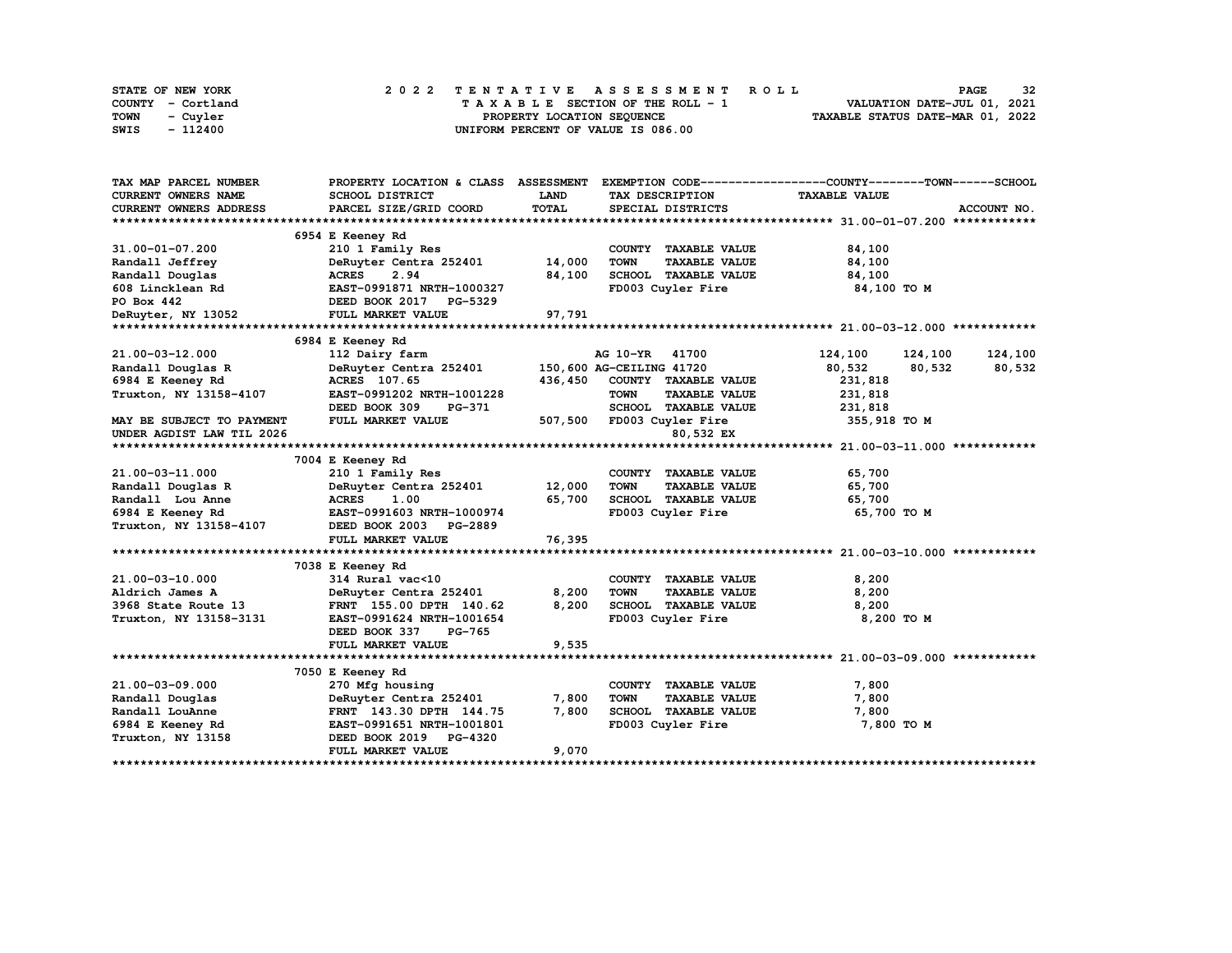| <b>STATE OF NEW YORK</b> | 2022 TENTATIVE ASSESSMENT ROLL          | 33<br><b>PAGE</b>                |
|--------------------------|-----------------------------------------|----------------------------------|
| COUNTY - Cortland        | $T A X A B L E$ SECTION OF THE ROLL - 1 | VALUATION DATE-JUL 01, 2021      |
| <b>TOWN</b><br>- Cuyler  | PROPERTY LOCATION SEQUENCE              | TAXABLE STATUS DATE-MAR 01, 2022 |
| - 112400<br>SWIS         | UNIFORM PERCENT OF VALUE IS 086.00      |                                  |

| TAX MAP PARCEL NUMBER      | PROPERTY LOCATION & CLASS ASSESSMENT |         |                       |                      | EXEMPTION CODE-----------------COUNTY-------TOWN------SCHOOL |        |             |
|----------------------------|--------------------------------------|---------|-----------------------|----------------------|--------------------------------------------------------------|--------|-------------|
| <b>CURRENT OWNERS NAME</b> | SCHOOL DISTRICT                      | LAND    |                       | TAX DESCRIPTION      | <b>TAXABLE VALUE</b>                                         |        |             |
| CURRENT OWNERS ADDRESS     | PARCEL SIZE/GRID COORD               | TOTAL   |                       | SPECIAL DISTRICTS    |                                                              |        | ACCOUNT NO. |
|                            |                                      |         |                       |                      |                                                              |        |             |
|                            | 7187 E Keeney Rd                     |         |                       |                      |                                                              |        |             |
| 21.00-03-18.000            | 112 Dairy farm                       |         | AG-CEILING 41720      |                      | 15,365                                                       | 15,365 | 15,365      |
| Custer David T             | DeRuyter Centra 252401               | 38,500  |                       | COUNTY TAXABLE VALUE | 104,470                                                      |        |             |
| 7187 E Keeney Rd           | ACRES 21.80                          | 119,835 | <b>TOWN</b>           | <b>TAXABLE VALUE</b> | 104,470                                                      |        |             |
| Truxton, NY 13158          | EAST-0990126 NRTH-1004401            |         |                       | SCHOOL TAXABLE VALUE | 104,470                                                      |        |             |
|                            | DEED BOOK 2001<br>PG-2363            |         |                       | FD003 Cuyler Fire    | 104,470 TO M                                                 |        |             |
| MAY BE SUBJECT TO PAYMENT  | FULL MARKET VALUE                    | 139,343 |                       | 15,365 EX            |                                                              |        |             |
| UNDER AGDIST LAW TIL 2026  |                                      |         |                       |                      |                                                              |        |             |
|                            |                                      |         |                       |                      |                                                              |        |             |
|                            | 7197 E Keeney Rd                     |         |                       |                      |                                                              |        |             |
| 21.00-03-14.000            | 210 1 Family Res                     |         | <b>ENH STAR 41834</b> |                      | 0                                                            | 0      | 68,910      |
| Custer David M             | DeRuyter Centra 252401 7,900         |         |                       | COUNTY TAXABLE VALUE | 75,600                                                       |        |             |
| Custer Margaret I          | FRNT 147.95 DPTH 119.49              | 75,600  | <b>TOWN</b>           | <b>TAXABLE VALUE</b> | 75,600                                                       |        |             |
| 7197 E Keeney Rd           | EAST-0990109 NRTH-1003831            |         |                       | SCHOOL TAXABLE VALUE | 6,690                                                        |        |             |
| Truxton, NY 13158-4121     | DEED BOOK 2001 PG-2362               |         |                       | FD003 Cuyler Fire    | 75,600 TO M                                                  |        |             |
|                            | FULL MARKET VALUE                    | 87,907  |                       |                      |                                                              |        |             |
|                            |                                      |         |                       |                      |                                                              |        |             |
|                            | 7201 E Keeney Rd                     |         |                       |                      |                                                              |        |             |
|                            |                                      |         |                       |                      |                                                              |        |             |
| 21.00-03-15.000            | 270 Mfg housing                      | 7,900   | <b>TOWN</b>           | COUNTY TAXABLE VALUE | 29,600                                                       |        |             |
| Custer David M             | DeRuyter Centra 252401               |         |                       | <b>TAXABLE VALUE</b> | 29,600                                                       |        |             |
| Custer Margaret            | FRNT 165.00 DPTH 128.32              | 29,600  |                       | SCHOOL TAXABLE VALUE | 29,600                                                       |        |             |
| 7197 E Keeney Rd           | EAST-0989988 NRTH-1003985            |         |                       | FD003 Cuyler Fire    | 29,600 TO M                                                  |        |             |
| Truxton, NY 13158          | DEED BOOK 10436 PG-69001             |         |                       |                      |                                                              |        |             |
|                            | FULL MARKET VALUE                    | 34,419  |                       |                      |                                                              |        |             |
|                            |                                      |         |                       |                      |                                                              |        |             |
|                            | 7207 E Keeney Rd                     |         |                       |                      |                                                              |        |             |
| 21.00-03-17.000            | 314 Rural vac<10                     |         |                       | COUNTY TAXABLE VALUE | 5,000                                                        |        |             |
| Custer David Timothy       | DeRuyter Centra 252401               | 5,000   | <b>TOWN</b>           | <b>TAXABLE VALUE</b> | 5,000                                                        |        |             |
| Custer Judy A              | FRNT 205.63 DPTH 178.17              | 5,000   |                       | SCHOOL TAXABLE VALUE | 5,000                                                        |        |             |
| 7187 E Keeney Rd           | 0.70<br><b>ACRES</b>                 |         |                       | FD003 Cuyler Fire    | 5,000 TO M                                                   |        |             |
| Truxton, NY 13158          | EAST-0989902 NRTH-1004147            |         |                       |                      |                                                              |        |             |
|                            | DEED BOOK 543<br><b>PG-138</b>       |         |                       |                      |                                                              |        |             |
|                            | FULL MARKET VALUE                    | 5,814   |                       |                      |                                                              |        |             |
|                            |                                      |         |                       |                      |                                                              |        |             |
|                            | 7302 E Keeney Rd                     |         |                       |                      |                                                              |        |             |
| 21.00-03-04.000            | 210 1 Family Res                     |         | <b>ENH STAR 41834</b> |                      | $\mathbf{0}$                                                 | 0      | 65,600      |
| Wells Henry                | DeRuyter Centra 252401               | 12,000  |                       | COUNTY TAXABLE VALUE | 65,600                                                       |        |             |
| Wells Helena               | <b>ACRES</b><br>1.00                 | 65,600  | <b>TOWN</b>           | <b>TAXABLE VALUE</b> | 65,600                                                       |        |             |
| 7302 E Keeney Rd           | EAST-0989671 NRTH-1005653            |         |                       | SCHOOL TAXABLE VALUE | 0                                                            |        |             |
| Truxton, NY 13158          | DEED BOOK 2015 PG-3250               |         |                       | FD003 Cuyler Fire    | 65,600 TO M                                                  |        |             |
|                            | FULL MARKET VALUE                    | 76,279  |                       |                      |                                                              |        |             |
|                            |                                      |         |                       |                      |                                                              |        |             |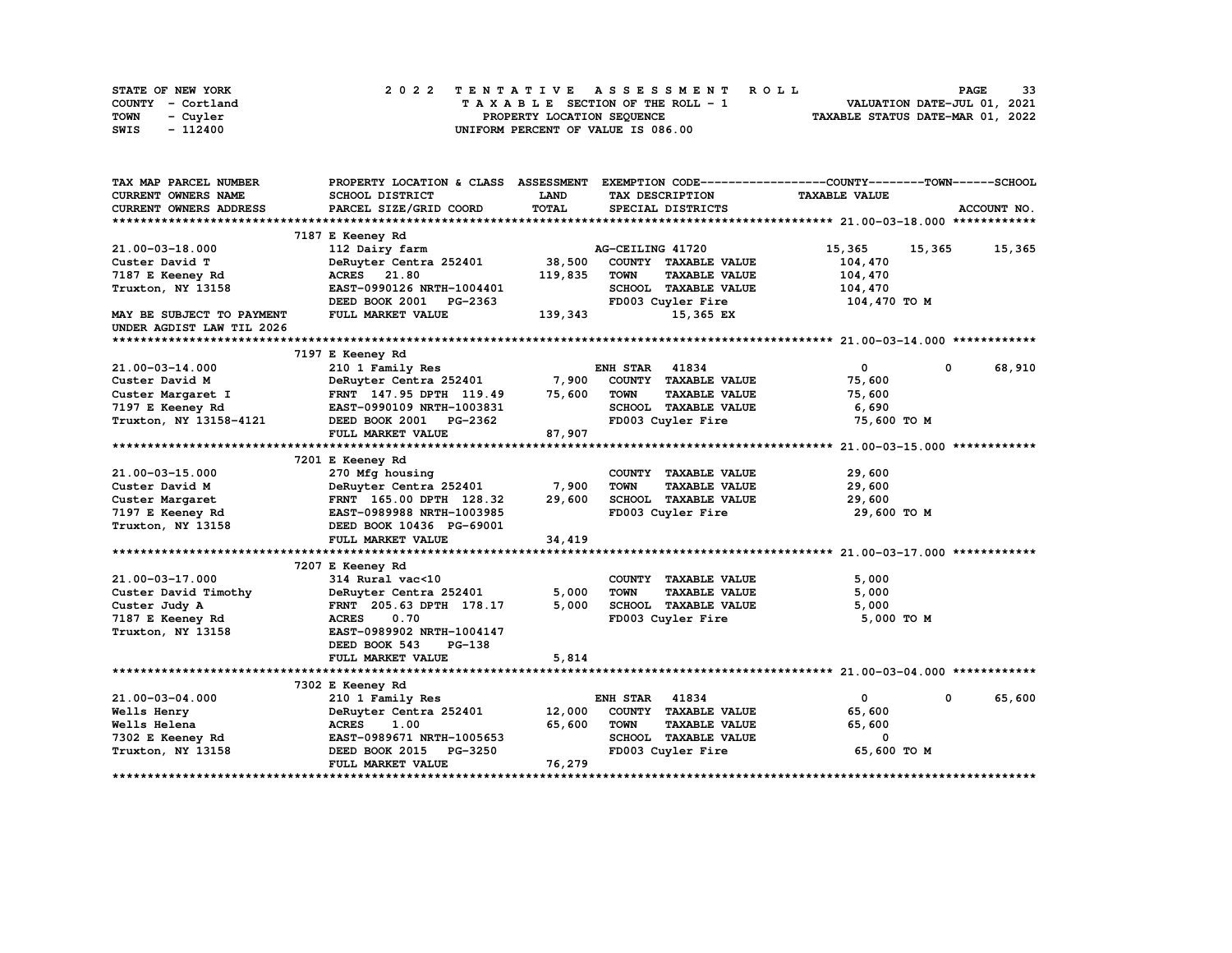| <b>STATE OF NEW YORK</b> | 2022 TENTATIVE ASSESSMENT ROLL          | - 34<br>PAGE                     |
|--------------------------|-----------------------------------------|----------------------------------|
| COUNTY - Cortland        | $T A X A B L E$ SECTION OF THE ROLL - 1 | VALUATION DATE-JUL 01, 2021      |
| TOWN<br>- Cuyler         | PROPERTY LOCATION SEQUENCE              | TAXABLE STATUS DATE-MAR 01, 2022 |
| - 112400<br>SWIS         | UNIFORM PERCENT OF VALUE IS 086.00      |                                  |

| TAX MAP PARCEL NUMBER         | PROPERTY LOCATION & CLASS ASSESSMENT |              |                        |                      | EXEMPTION CODE-----------------COUNTY-------TOWN------SCHOOL |            |             |
|-------------------------------|--------------------------------------|--------------|------------------------|----------------------|--------------------------------------------------------------|------------|-------------|
| <b>CURRENT OWNERS NAME</b>    | <b>SCHOOL DISTRICT</b>               | LAND         |                        | TAX DESCRIPTION      | <b>TAXABLE VALUE</b>                                         |            |             |
| <b>CURRENT OWNERS ADDRESS</b> | PARCEL SIZE/GRID COORD               | <b>TOTAL</b> |                        | SPECIAL DISTRICTS    |                                                              |            | ACCOUNT NO. |
|                               |                                      |              |                        |                      |                                                              |            |             |
|                               | 7323 E Keeney Rd                     |              |                        |                      |                                                              |            |             |
| 21.00-03-05.000               | 105 Vac farmland                     |              | AG-CEILING 41720       |                      | 34,002                                                       | 34,002     | 34,002      |
| Custer David T                | DeRuyter Centra 252401               | 72,300       |                        | COUNTY TAXABLE VALUE | 38,298                                                       |            |             |
| 7187 E Keeney Rd              | ACRES 71.30                          | 72,300       | <b>TOWN</b>            | <b>TAXABLE VALUE</b> | 38,298                                                       |            |             |
| Truxton, NY 13158             | EAST-0990290 NRTH-1006488            |              |                        | SCHOOL TAXABLE VALUE | 38,298                                                       |            |             |
|                               | DEED BOOK 2001<br><b>PG-2363</b>     |              |                        | FD003 Cuyler Fire    | 38,298 TO M                                                  |            |             |
| MAY BE SUBJECT TO PAYMENT     | FULL MARKET VALUE                    | 84,070       |                        | 34,002 EX            |                                                              |            |             |
| UNDER AGDIST LAW TIL 2026     |                                      |              |                        |                      |                                                              |            |             |
|                               |                                      |              |                        |                      |                                                              |            |             |
|                               | 7377 E Keeney Rd                     |              |                        |                      |                                                              |            |             |
| 21.00-03-01.000               | 270 Mfg housing                      |              | <b>VET WAR C 41122</b> |                      | 3,480                                                        | 0          | 0           |
| Breed Steven P                | Fabius Central 313001                |              | 6,600 VET WAR T 41123  |                      | 0                                                            | 3,480      | $\Omega$    |
| Breed Janice E                | <b>ACRES</b><br>1.52                 |              | 23,200 BAS STAR 41854  |                      | 0                                                            | $\Omega$   | 23,200      |
| 7377 E Keeney Rd              | EAST-0988897 NRTH-1007203            |              |                        | COUNTY TAXABLE VALUE | 19,720                                                       |            |             |
| Truxton, NY 13158-4100        | DEED BOOK 357<br><b>PG-550</b>       |              | <b>TOWN</b>            | <b>TAXABLE VALUE</b> | 19,720                                                       |            |             |
|                               | FULL MARKET VALUE                    | 26,977       |                        | SCHOOL TAXABLE VALUE | $\Omega$                                                     |            |             |
|                               |                                      |              |                        | FD003 Cuyler Fire    | 23,200 TO M                                                  |            |             |
|                               |                                      |              |                        |                      |                                                              |            |             |
|                               | 7472 E Keeney Rd                     |              |                        |                      |                                                              |            |             |
| 11.00-05-15.000               | 270 Mfg housing                      |              | <b>BAS STAR</b>        | 41854                | $\mathbf{0}$                                                 | $^{\circ}$ | 27,600      |
| Booth Harold W Jr             | Fabius Central 313001                | 13,100       |                        | COUNTY TAXABLE VALUE | 73,100                                                       |            |             |
| <b>Booth Desiree M</b>        | <b>ACRES</b><br>2.00                 | 73,100       | TOWN                   | <b>TAXABLE VALUE</b> | 73,100                                                       |            |             |
| 7472 E Keeney Rd              | EAST-0988714 NRTH-1008473            |              |                        | SCHOOL TAXABLE VALUE | 45,500                                                       |            |             |
| Truxton, NY 13158-9643        | DEED BOOK 1999 PG-4221               |              |                        | FD003 Cuyler Fire    | 73,100 TO M                                                  |            |             |
|                               | FULL MARKET VALUE                    | 85,000       |                        |                      |                                                              |            |             |
|                               |                                      |              |                        |                      |                                                              |            |             |
|                               | 7504 E Keeney Rd                     |              |                        |                      |                                                              |            |             |
| 11.00-05-13.000               | 312 Vac w/imprv                      |              |                        | COUNTY TAXABLE VALUE | 18,400                                                       |            |             |
| Stanton Hal D                 | Fabius Central 313001                | 12,900       | <b>TOWN</b>            | <b>TAXABLE VALUE</b> | 18,400                                                       |            |             |
|                               |                                      | 18,400       |                        |                      |                                                              |            |             |
| 7516 E Keeney Rd              | <b>ACRES</b><br>1.78                 |              |                        | SCHOOL TAXABLE VALUE | 18,400                                                       |            |             |
| Cuyler, NY 13158              | EAST-0988583 NRTH-1008984            |              |                        | FD003 Cuyler Fire    | 18,400 TO M                                                  |            |             |
|                               | DEED BOOK 2010<br>PG-5786            |              |                        |                      |                                                              |            |             |
|                               | FULL MARKET VALUE                    | 21,395       |                        |                      |                                                              |            |             |
|                               |                                      |              |                        |                      |                                                              |            |             |
|                               | 7510 E Keeney Rd                     |              |                        |                      |                                                              |            |             |
| 11.00-05-12.000               | 270 Mfg housing                      |              | <b>BAS STAR 41854</b>  |                      | $\mathbf{0}$                                                 | 0          | 20,800      |
| Blatt Kelly                   | Fabius Central 313001                | 12,900       |                        | COUNTY TAXABLE VALUE | 20,800                                                       |            |             |
| 7510 East Kenney Rd           | <b>ACRES</b><br>1.79                 | 20,800       | <b>TOWN</b>            | <b>TAXABLE VALUE</b> | 20,800                                                       |            |             |
| Cuyler, NY 13158              | EAST-0988558 NRTH-1009322            |              |                        | SCHOOL TAXABLE VALUE | $\mathbf{o}$                                                 |            |             |
|                               | DEED BOOK 2014<br><b>PG-2548</b>     |              |                        | FD003 Cuyler Fire    | 20,800 TO M                                                  |            |             |
|                               | FULL MARKET VALUE                    | 24,186       |                        |                      |                                                              |            |             |
|                               |                                      |              |                        |                      |                                                              |            |             |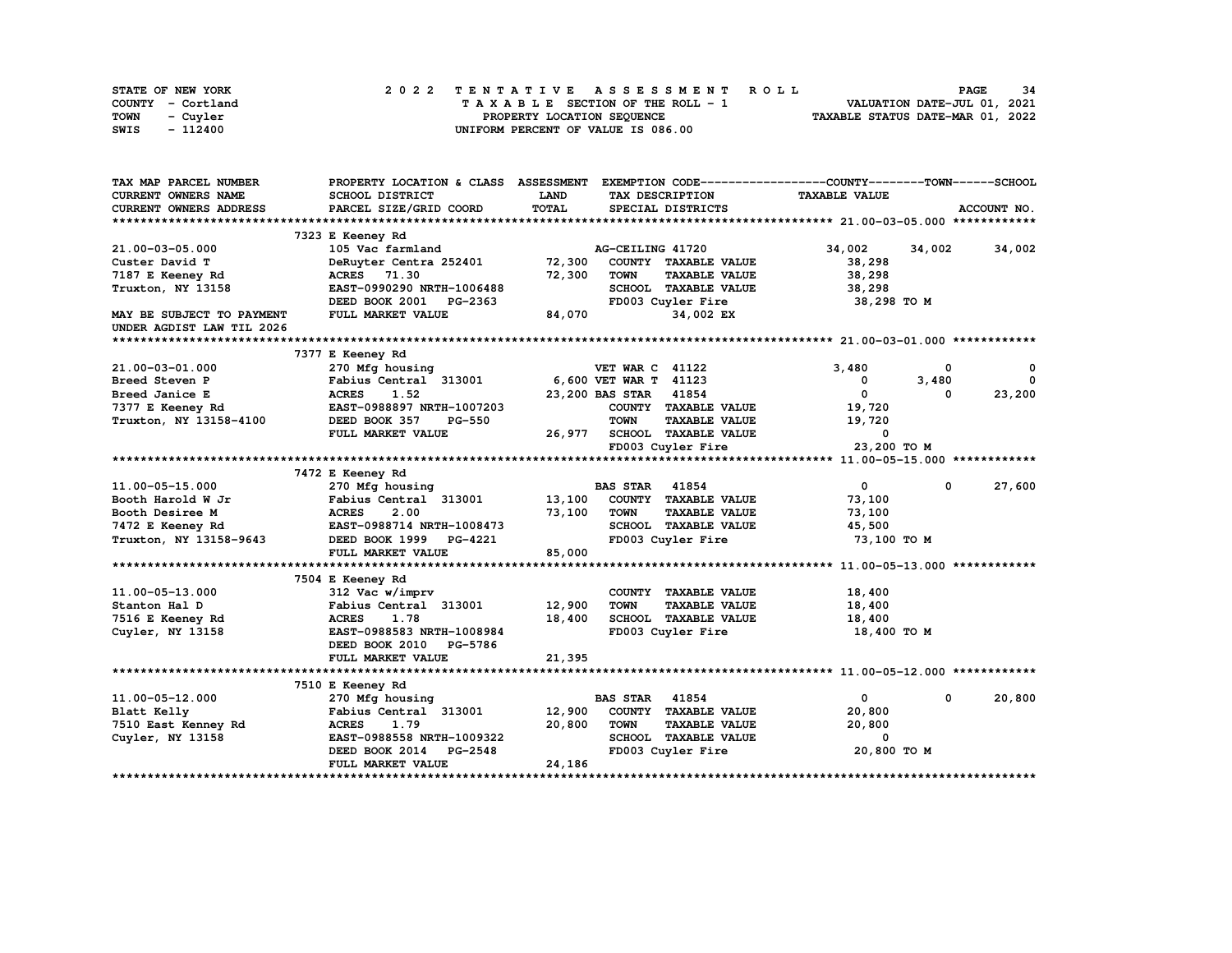| STATE OF NEW YORK | 2022 TENTATIVE ASSESSMENT ROLL          | 35<br><b>PAGE</b>                |
|-------------------|-----------------------------------------|----------------------------------|
| COUNTY - Cortland | $T A X A B L E$ SECTION OF THE ROLL - 1 | VALUATION DATE-JUL 01, 2021      |
| TOWN<br>- Cuyler  | PROPERTY LOCATION SEOUENCE              | TAXABLE STATUS DATE-MAR 01, 2022 |
| - 112400<br>SWIS  | UNIFORM PERCENT OF VALUE IS 086.00      |                                  |

| TAX MAP PARCEL NUMBER  |                                  |        |                                     | PROPERTY LOCATION & CLASS ASSESSMENT EXEMPTION CODE-----------------COUNTY-------TOWN------SCHOOL |
|------------------------|----------------------------------|--------|-------------------------------------|---------------------------------------------------------------------------------------------------|
| CURRENT OWNERS NAME    | SCHOOL DISTRICT                  | LAND   | TAX DESCRIPTION                     | <b>TAXABLE VALUE</b>                                                                              |
| CURRENT OWNERS ADDRESS | PARCEL SIZE/GRID COORD           | TOTAL  | SPECIAL DISTRICTS                   | ACCOUNT NO.                                                                                       |
|                        |                                  |        |                                     |                                                                                                   |
|                        | 7533 E Keeney Rd                 |        |                                     |                                                                                                   |
| 11.00-06-12.121        | 312 Vac w/imprv                  |        | COUNTY TAXABLE VALUE                | 39,800                                                                                            |
|                        | Fabius Central 313001            | 28,900 | <b>TOWN</b><br><b>TAXABLE VALUE</b> | 39,800                                                                                            |
| Semper Avanti, LLC     |                                  |        |                                     |                                                                                                   |
| 105 Killian Dr         | <b>ACRES</b><br>95.51            | 39,800 | SCHOOL TAXABLE VALUE                | 39,800                                                                                            |
| Syracuse, NY 13224     | EAST-0987660 NRTH-1010102        |        | FD003 Cuyler Fire                   | 39,800 TO M                                                                                       |
|                        | DEED BOOK 2019 PG-4411           |        |                                     |                                                                                                   |
|                        | FULL MARKET VALUE                | 46,279 |                                     |                                                                                                   |
|                        |                                  |        |                                     |                                                                                                   |
|                        | 7534 E Keeney Rd                 |        |                                     |                                                                                                   |
| 11.00-05-10.000        | 210 1 Family Res                 |        | COUNTY TAXABLE VALUE                | 48,600                                                                                            |
| Scutt Vera             | Fabius Central 313001            | 14,900 | <b>TOWN</b><br><b>TAXABLE VALUE</b> | 48,600                                                                                            |
| Scutt Gordon           | <b>ACRES</b><br>2.60 BANKCORELOG | 48,600 | SCHOOL TAXABLE VALUE                | 48,600                                                                                            |
| 7534 E Keeney Rd       | EAST-0988625 NRTH-1009848        |        | FD003 Cuyler Fire                   | 48,600 TO M                                                                                       |
| Truxton, NY 13158-9643 | DEED BOOK 321<br>PG-728          |        |                                     |                                                                                                   |
|                        | FULL MARKET VALUE                | 56,512 |                                     |                                                                                                   |
|                        |                                  |        |                                     |                                                                                                   |
|                        |                                  |        |                                     |                                                                                                   |
|                        | 7540 E Keeney Rd                 |        |                                     |                                                                                                   |
| 11.00-05-09.000        | 311 Res vac land                 |        | COUNTY TAXABLE VALUE                | 6,800                                                                                             |
| Fuller Dylan J         | Fabius Central 313001            | 6,800  | <b>TOWN</b><br><b>TAXABLE VALUE</b> | 6,800                                                                                             |
| 5030 Lincklean Rd      | FRNT 50.00 DPTH 275.25           | 6,800  | SCHOOL TAXABLE VALUE                | 6,800                                                                                             |
| Cuyler, NY 13158       | EAST-0988469 NRTH-1009978        |        | FD003 Cuyler Fire                   | 6,800 TO M                                                                                        |
|                        | DEED BOOK 2015 PG-4047           |        |                                     |                                                                                                   |
|                        | FULL MARKET VALUE                | 7,907  |                                     |                                                                                                   |
|                        |                                  |        |                                     |                                                                                                   |
|                        | 7546 E Keeney Rd                 |        |                                     |                                                                                                   |
| 11.00-05-08.000        | 312 Vac w/imprv                  |        | COUNTY TAXABLE VALUE                | 32,400                                                                                            |
| Aldrich Chad           | Fabius Central 313001            | 19,900 | <b>TOWN</b><br><b>TAXABLE VALUE</b> | 32,400                                                                                            |
|                        |                                  |        |                                     |                                                                                                   |
| 1043 Middle Lake Rd    | 8.86<br><b>ACRES</b>             | 32,400 | SCHOOL TAXABLE VALUE                | 32,400                                                                                            |
| DeRuyter, NY 13052     | EAST-0988997 NRTH-1010190        |        | FD003 Cuyler Fire                   | 32,400 TO M                                                                                       |
|                        | DEED BOOK 1998 PG-3410           |        |                                     |                                                                                                   |
|                        | FULL MARKET VALUE                | 37,674 |                                     |                                                                                                   |
|                        |                                  |        |                                     |                                                                                                   |
|                        | 7588 E Keeney Rd                 |        |                                     |                                                                                                   |
| 11.00-05-06.000        | 322 Rural vac>10                 |        | COUNTY TAXABLE VALUE                | 51,700                                                                                            |
| Wheeler John M         | Fabius Central 313001            | 51,700 | <b>TOWN</b><br><b>TAXABLE VALUE</b> | 51,700                                                                                            |
| Wheeler Maryanne       | <b>ACRES</b> 45.70               | 51,700 | SCHOOL TAXABLE VALUE                | 51,700                                                                                            |
| 2133 Friendly Shrs     | EAST-0989084 NRTH-1010865        |        | FD003 Cuyler Fire                   | 51,700 TO M                                                                                       |
| Tully, NY 13159-9204   | DEED BOOK 379<br>PG-101          |        |                                     |                                                                                                   |
|                        | FULL MARKET VALUE                |        |                                     |                                                                                                   |
|                        |                                  | 60,116 |                                     |                                                                                                   |
|                        |                                  |        |                                     |                                                                                                   |
|                        | 7630 E Keeney Rd                 |        |                                     |                                                                                                   |
| 11.00-05-05.000        | 210 1 Family Res                 |        | COUNTY TAXABLE VALUE                | 69,500                                                                                            |
| Barbland Dairy, LLC    | Fabius Central 313001            | 12,700 | <b>TOWN</b><br><b>TAXABLE VALUE</b> | 69,500                                                                                            |
| 8527 Virgil Rd         | <b>ACRES</b><br>1.60             | 69,500 | SCHOOL TAXABLE VALUE                | 69,500                                                                                            |
| Fabius, NY 13063       | EAST-0988337 NRTH-1011755        |        | FD003 Cuyler Fire                   | 69,500 TO M                                                                                       |
|                        | DEED BOOK 2016 PG-2363           |        |                                     |                                                                                                   |
|                        | FULL MARKET VALUE                | 80,814 |                                     |                                                                                                   |
|                        |                                  |        |                                     |                                                                                                   |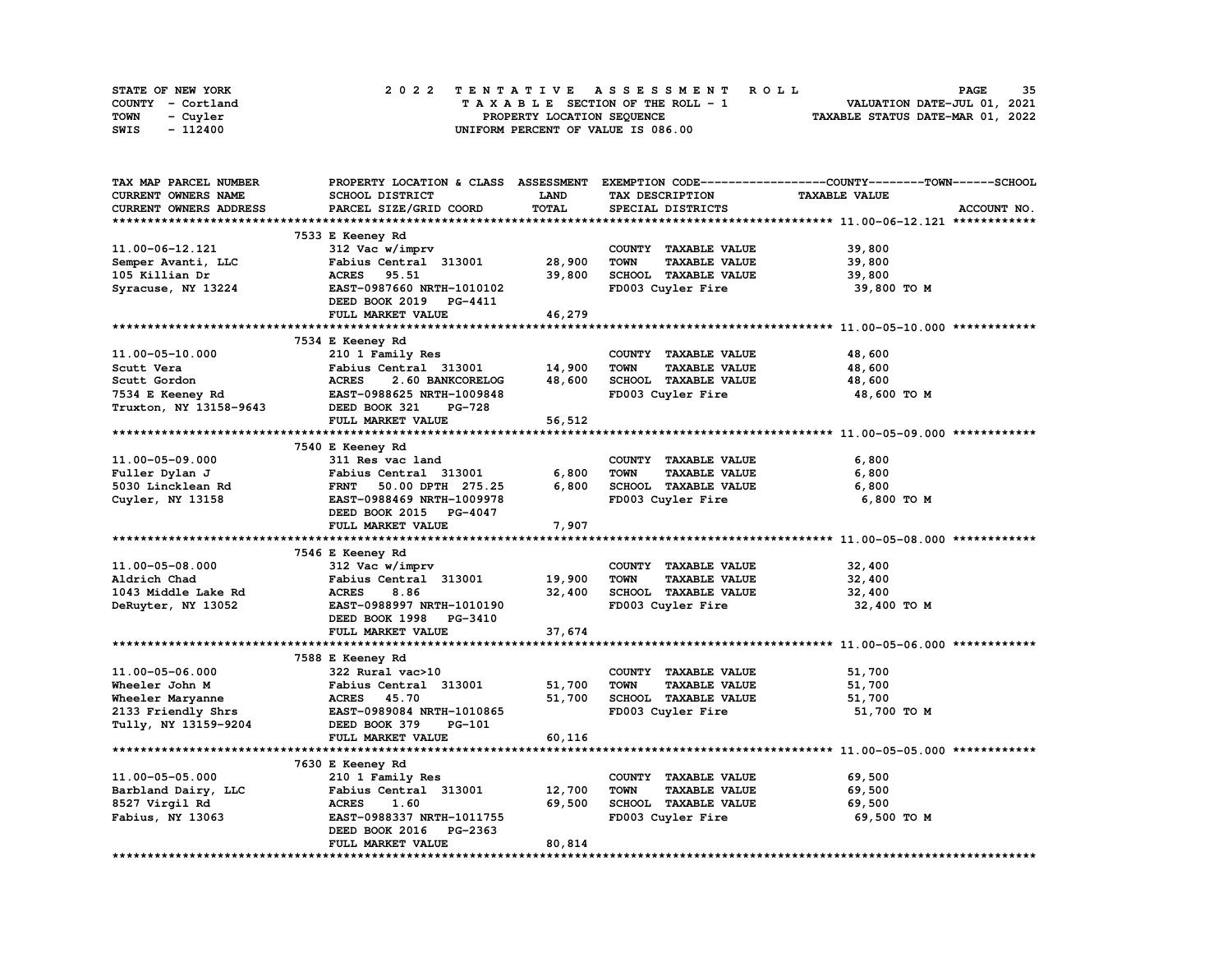| STATE OF NEW YORK | 2022 TENTATIVE ASSESSMENT ROLL          | 36<br><b>PAGE</b>                |
|-------------------|-----------------------------------------|----------------------------------|
| COUNTY - Cortland | $T A X A B L E$ SECTION OF THE ROLL - 1 | VALUATION DATE-JUL 01, 2021      |
| TOWN<br>- Cuyler  | PROPERTY LOCATION SEOUENCE              | TAXABLE STATUS DATE-MAR 01, 2022 |
| - 112400<br>SWIS  | UNIFORM PERCENT OF VALUE IS 086.00      |                                  |

| TAX MAP PARCEL NUMBER      | PROPERTY LOCATION & CLASS ASSESSMENT |             | EXEMPTION CODE------------------COUNTY-------TOWN------SCHOOL |                      |              |              |
|----------------------------|--------------------------------------|-------------|---------------------------------------------------------------|----------------------|--------------|--------------|
| <b>CURRENT OWNERS NAME</b> | <b>SCHOOL DISTRICT</b>               | <b>LAND</b> | TAX DESCRIPTION                                               | <b>TAXABLE VALUE</b> |              |              |
| CURRENT OWNERS ADDRESS     | PARCEL SIZE/GRID COORD               | TOTAL       | SPECIAL DISTRICTS                                             |                      |              | ACCOUNT NO.  |
|                            |                                      |             |                                                               |                      |              |              |
|                            | 7647 E Keeney Rd                     |             |                                                               |                      |              |              |
| 11.00-03-09.000            | 240 Rural res                        |             | <b>BAS STAR</b> 41854                                         | $\mathbf{0}$         | $\mathbf{0}$ | 27,600       |
| Seamons Stephen M          | Fabius Central 313001                | 49,800      | COUNTY TAXABLE VALUE                                          | 130,700              |              |              |
| Seamons Kathleen B         | <b>ACRES</b> 44.50                   | 130,700     | <b>TOWN</b><br><b>TAXABLE VALUE</b>                           | 130,700              |              |              |
| 7647 E Keeney Rd           | EAST-0987684 NRTH-1012363            |             | SCHOOL TAXABLE VALUE                                          | 103,100              |              |              |
| Truxton, NY 13158-9643     | DEED BOOK 2021 PG-791                |             | FD003 Cuyler Fire                                             | 130,700 TO M         |              |              |
|                            | FULL MARKET VALUE                    | 151,977     |                                                               |                      |              |              |
|                            |                                      |             |                                                               |                      |              |              |
|                            | 7662 E Keeney Rd                     |             |                                                               |                      |              |              |
| 11.00-03-04.000            | 242 Rurl res&rec                     |             | VET COM C 41132                                               | 9,200                | 0            | $\mathbf{o}$ |
| Trout Gilbert L Jr         | Fabius Central 313001                |             | 21,200 VET COM T 41133                                        | 0                    | 18,400       | $\mathbf{0}$ |
| Trout Bonnie L             | ACRES 10.16                          |             | 147,900 BAS STAR 41854                                        | $\mathbf{0}$         | 0            | 27,600       |
| 7662 E Keeney Rd           | EAST-0988912 NRTH-1012626            |             | COUNTY TAXABLE VALUE                                          | 138,700              |              |              |
| Truxton, NY 13158-3197     | DEED BOOK 2002 PG-3779               |             | <b>TOWN</b><br><b>TAXABLE VALUE</b>                           | 129,500              |              |              |
|                            | FULL MARKET VALUE                    |             | 171,977 SCHOOL TAXABLE VALUE                                  | 120,300              |              |              |
|                            |                                      |             | FD003 Cuyler Fire                                             | 147,900 TO M         |              |              |
|                            |                                      |             |                                                               |                      |              |              |
|                            | 7674 E Keeney Rd                     |             |                                                               |                      |              |              |
| 11.00-03-03.000            | 210 1 Family Res                     |             | <b>BAS STAR 41854</b>                                         | $\mathbf{0}$         | 0            | 27,600       |
| Blowers Richard P          | Fabius Central 313001                | 21,000      | COUNTY TAXABLE VALUE                                          | 191,100              |              |              |
| Scaturro Joanne            | ACRES 10.00                          | 191,100     | <b>TOWN</b><br><b>TAXABLE VALUE</b>                           | 191,100              |              |              |
| PO Box 134                 | EAST-0988897 NRTH-1012966            |             | SCHOOL TAXABLE VALUE                                          | 163,500              |              |              |
| Cuyler, NY 13158           | DEED BOOK 2001<br>PG-5892            |             | FD003 Cuyler Fire                                             | 191,100 TO M         |              |              |
|                            | FULL MARKET VALUE                    | 222,209     |                                                               |                      |              |              |
|                            |                                      |             |                                                               |                      |              |              |
|                            | 7686 E Keeney Rd                     |             |                                                               |                      |              |              |
| 11.00-03-02.000            | 270 Mfg housing                      |             | <b>BAS STAR 41854</b>                                         | $\mathbf{0}$         | $\mathbf{0}$ | 27,600       |
| Kolbasook Scott A          | Fabius Central 313001                | 21,000      | COUNTY TAXABLE VALUE                                          | 106,700              |              |              |
| 7686 E. Keeney Rd          | ACRES 10.00 BANKCORELOG              | 106,700     | <b>TOWN</b><br><b>TAXABLE VALUE</b>                           | 106,700              |              |              |
| Truxton, NY 13158-3197     | EAST-0988890 NRTH-1013290            |             | SCHOOL TAXABLE VALUE                                          | 79,100               |              |              |
|                            | DEED BOOK 2001 PG-5288               |             | FD003 Cuyler Fire                                             | 106,700 TO M         |              |              |
|                            | FULL MARKET VALUE                    | 124,070     |                                                               |                      |              |              |
|                            |                                      |             |                                                               |                      |              |              |
|                            | 7702 E Keeney Rd                     |             |                                                               |                      |              |              |
| 11.00-03-01.000            | 312 Vac w/imprv                      |             | COUNTY TAXABLE VALUE                                          | 31,200               |              |              |
| Phaneuf Dwight D           | Fabius Central 313001                | 18,000      | <b>TOWN</b><br><b>TAXABLE VALUE</b>                           | 31,200               |              |              |
| Phaneuf Jill Anne          | <b>ACRES</b> 10.00                   | 31,200      | SCHOOL TAXABLE VALUE                                          | 31,200               |              |              |
| 3147 Hawthrone Dr          | EAST-0988888 NRTH-1013606            |             | FD003 Cuyler Fire                                             | 31,200 TO M          |              |              |
| Clarksville, TN 37043      | DEED BOOK 10687 PG-63001             |             |                                                               |                      |              |              |
|                            | <b>FULL MARKET VALUE</b>             | 36,279      |                                                               |                      |              |              |
|                            |                                      |             |                                                               |                      |              |              |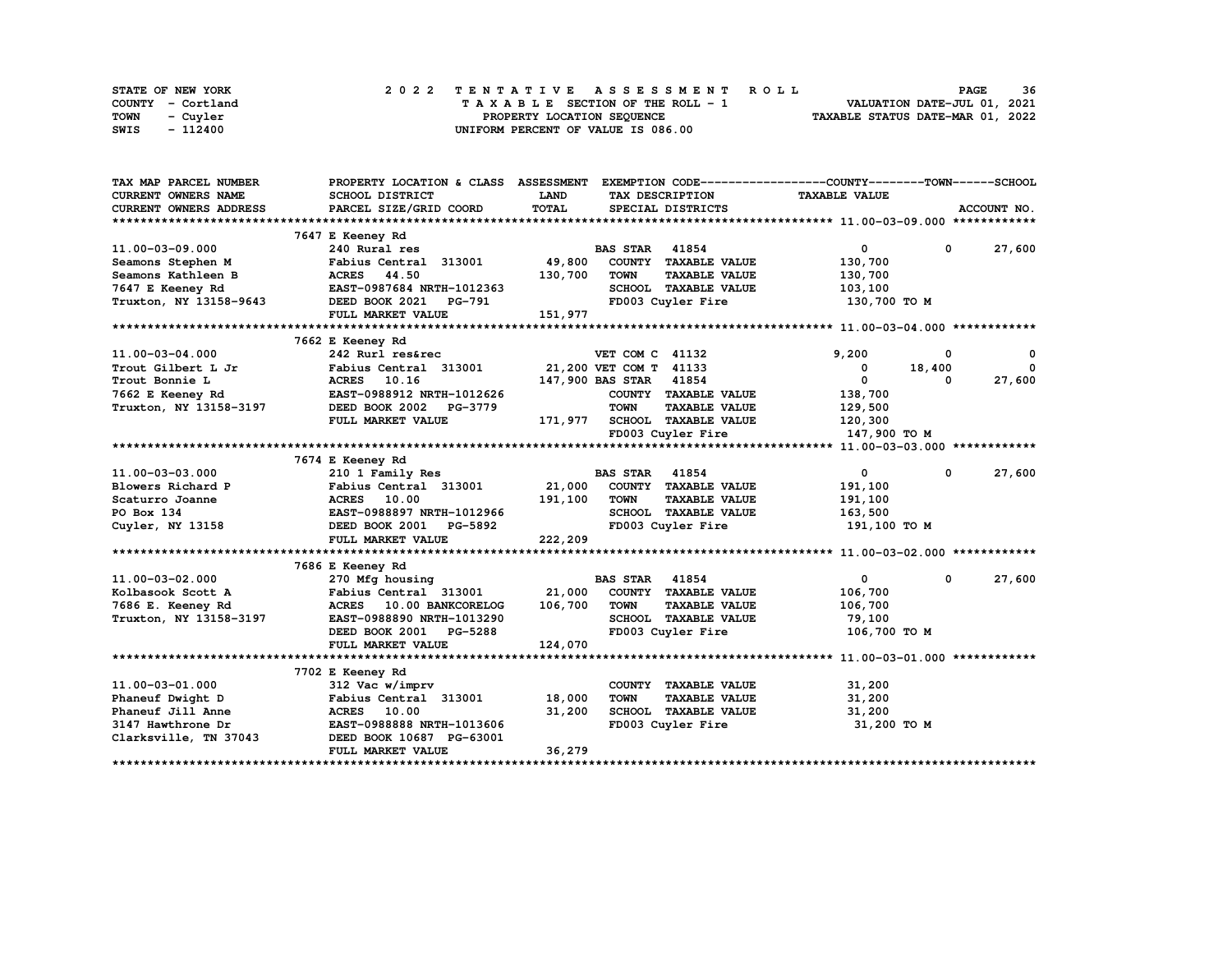| STATE OF NEW YORK | 2022 TENTATIVE ASSESSMENT ROLL     | 37<br><b>PAGE</b>                |
|-------------------|------------------------------------|----------------------------------|
| COUNTY - Cortland | TAXABLE SECTION OF THE ROLL - 1    | VALUATION DATE-JUL 01, 2021      |
| TOWN<br>- Cuvler  | PROPERTY LOCATION SEQUENCE         | TAXABLE STATUS DATE-MAR 01, 2022 |
| - 112400<br>SWIS  | UNIFORM PERCENT OF VALUE IS 086.00 |                                  |

| TAX MAP PARCEL NUMBER     | PROPERTY LOCATION & CLASS      | <b>ASSESSMENT</b> |                        |                             | EXEMPTION CODE-----------------COUNTY-------TOWN------SCHOOL |              |              |
|---------------------------|--------------------------------|-------------------|------------------------|-----------------------------|--------------------------------------------------------------|--------------|--------------|
| CURRENT OWNERS NAME       | <b>SCHOOL DISTRICT</b>         | <b>LAND</b>       |                        | TAX DESCRIPTION             | <b>TAXABLE VALUE</b>                                         |              |              |
| CURRENT OWNERS ADDRESS    | PARCEL SIZE/GRID COORD         | TOTAL             |                        | SPECIAL DISTRICTS           |                                                              |              | ACCOUNT NO.  |
|                           |                                |                   |                        |                             |                                                              |              |              |
|                           | 7742 E Keeney Rd               |                   |                        |                             |                                                              |              |              |
| 11.00-02-06.000           | 270 Mfg housing                |                   | AGED C                 | 41802                       | 14,568                                                       | 0            | $\mathbf{o}$ |
| Rose Patricia Seamans     | Fabius Central 313001          | 10,700 AGED S     |                        | 41804                       | 0                                                            | $\mathbf{o}$ | 18,210       |
| 7742 E Keeney Rd          | FRNT 264.00 DPTH 140.25        |                   | <b>36,420 ENH STAR</b> | 41834                       | 0                                                            | $\Omega$     | 18,210       |
| Truxton, NY 13158         | EAST-0988533 NRTH-1014714      |                   |                        | COUNTY TAXABLE VALUE        | 21,852                                                       |              |              |
|                           | DEED BOOK 354<br><b>PG-674</b> |                   | <b>TOWN</b>            | <b>TAXABLE VALUE</b>        | 36,420                                                       |              |              |
|                           | FULL MARKET VALUE              | 42,349            |                        | <b>SCHOOL TAXABLE VALUE</b> | 0                                                            |              |              |
|                           |                                |                   |                        | FD003 Cuyler Fire           | 36,420 ТО М                                                  |              |              |
|                           |                                |                   |                        |                             |                                                              |              |              |
|                           | 7743 E Keeney Rd               |                   |                        |                             |                                                              |              |              |
| 11.00-02-05.100           | 112 Dairy farm                 |                   | AG-CEILING 41720       |                             | 102,026                                                      | 102,026      | 102,026      |
| Seamans Michael E         | Fabius Central 313001          |                   | 240,300 BAS STAR       | 41854                       | 0                                                            | 0            | 27,600       |
| 7743 E Keeney Rd          | <b>ACRES</b> 255.50            | 382,400           | <b>COUNTY</b>          | <b>TAXABLE VALUE</b>        | 280,374                                                      |              |              |
| Truxton, NY 13158         | EAST-0990332 NRTH-1014848      |                   | <b>TOWN</b>            | <b>TAXABLE VALUE</b>        | 280,374                                                      |              |              |
|                           | DEED BOOK 2015<br>PG-1056      |                   |                        | SCHOOL TAXABLE VALUE        | 252,774                                                      |              |              |
| MAY BE SUBJECT TO PAYMENT | FULL MARKET VALUE              |                   |                        | 444,651 FD003 Cuyler Fire   | 280, 374 TO M                                                |              |              |
| UNDER AGDIST LAW TIL 2026 |                                |                   |                        | 102,026 EX                  |                                                              |              |              |
|                           |                                |                   |                        |                             |                                                              |              |              |
|                           | 7770 E Keeney Rd               |                   |                        |                             |                                                              |              |              |
| 11.00-02-07.000           | 210 1 Family Res               |                   | VET COM C 41132        |                             | 8,275                                                        | 0            | 0            |
| Rowley Vernon Jr          | Fabius Central 313001          |                   | 12,300 VET COM T 41133 |                             | 0                                                            | 8,275        | 0            |
| Rowley Nancy              | <b>ACRES</b><br>1.18           |                   | 33,100 VET DIS C 41142 |                             | 9,930                                                        | 0            | 0            |
| PO Box 13                 | EAST-0988580 NRTH-1014975      |                   | <b>VET DIS T 41143</b> |                             | 0                                                            | 9,930        | 0            |
| Fabius, NY 13063-0013     | DEED BOOK 552<br><b>PG-276</b> |                   | <b>BAS STAR</b>        | 41854                       | $\mathbf{0}$                                                 | 0            | 27,600       |
|                           | FULL MARKET VALUE              | 38,488            |                        | COUNTY TAXABLE VALUE        | 14,895                                                       |              |              |
|                           |                                |                   | <b>TOWN</b>            | <b>TAXABLE VALUE</b>        | 14,895                                                       |              |              |
|                           |                                |                   |                        | SCHOOL TAXABLE VALUE        | 5,500                                                        |              |              |
|                           |                                |                   |                        | FD003 Cuyler Fire           | 33,100 TO M                                                  |              |              |
|                           |                                |                   |                        |                             |                                                              |              |              |
|                           | 7800 E Keeney Rd               |                   |                        |                             |                                                              |              |              |
| 11.00-02-05.200           | 270 Mfg housing                |                   | <b>BAS STAR</b>        | 41854                       | $\mathbf 0$                                                  | 0            | 27,600       |
| Schaffer Linda            | Fabius Central 313001          | 12,000            |                        | COUNTY TAXABLE VALUE        | 72,300                                                       |              |              |
| Schaffer Eugene           | <b>ACRES</b><br>1.00           | 72,300            | <b>TOWN</b>            | <b>TAXABLE VALUE</b>        | 72,300                                                       |              |              |
| PO Box 154                | EAST-0988610 NRTH-1015191      |                   |                        | SCHOOL TAXABLE VALUE        | 44,700                                                       |              |              |
| Fabius, NY 13063-0154     | DEED BOOK 2002<br>PG-3146      |                   |                        | FD003 Cuyler Fire           | 72,300 TO M                                                  |              |              |
|                           | FULL MARKET VALUE              | 84,070            |                        |                             |                                                              |              |              |
|                           |                                |                   |                        |                             |                                                              |              |              |
|                           | 7830 E Keeney Rd               |                   |                        |                             |                                                              |              |              |
| 11.00-02-08.000           | 270 Mfg housing                |                   | ENH STAR               | 41834                       | 0                                                            | 0            | 39,000       |
| Foster Gary               | Fabius Central 313001          | 12,500            |                        | COUNTY TAXABLE VALUE        | 39,000                                                       |              |              |
| Foster Darlene            | <b>ACRES</b><br>1.45           | 39,000            | <b>TOWN</b>            | <b>TAXABLE VALUE</b>        | 39,000                                                       |              |              |
| 7830 E Keeney Rd          | EAST-0988668 NRTH-1015441      |                   |                        | SCHOOL TAXABLE VALUE        | 0                                                            |              |              |
| Truxton, NY 13158-9642    | <b>PG-120</b><br>DEED BOOK 481 |                   |                        | FD003 Cuyler Fire           | 39,000 TO M                                                  |              |              |
|                           | FULL MARKET VALUE              | 45,349            |                        |                             |                                                              |              |              |
|                           |                                |                   |                        |                             |                                                              |              |              |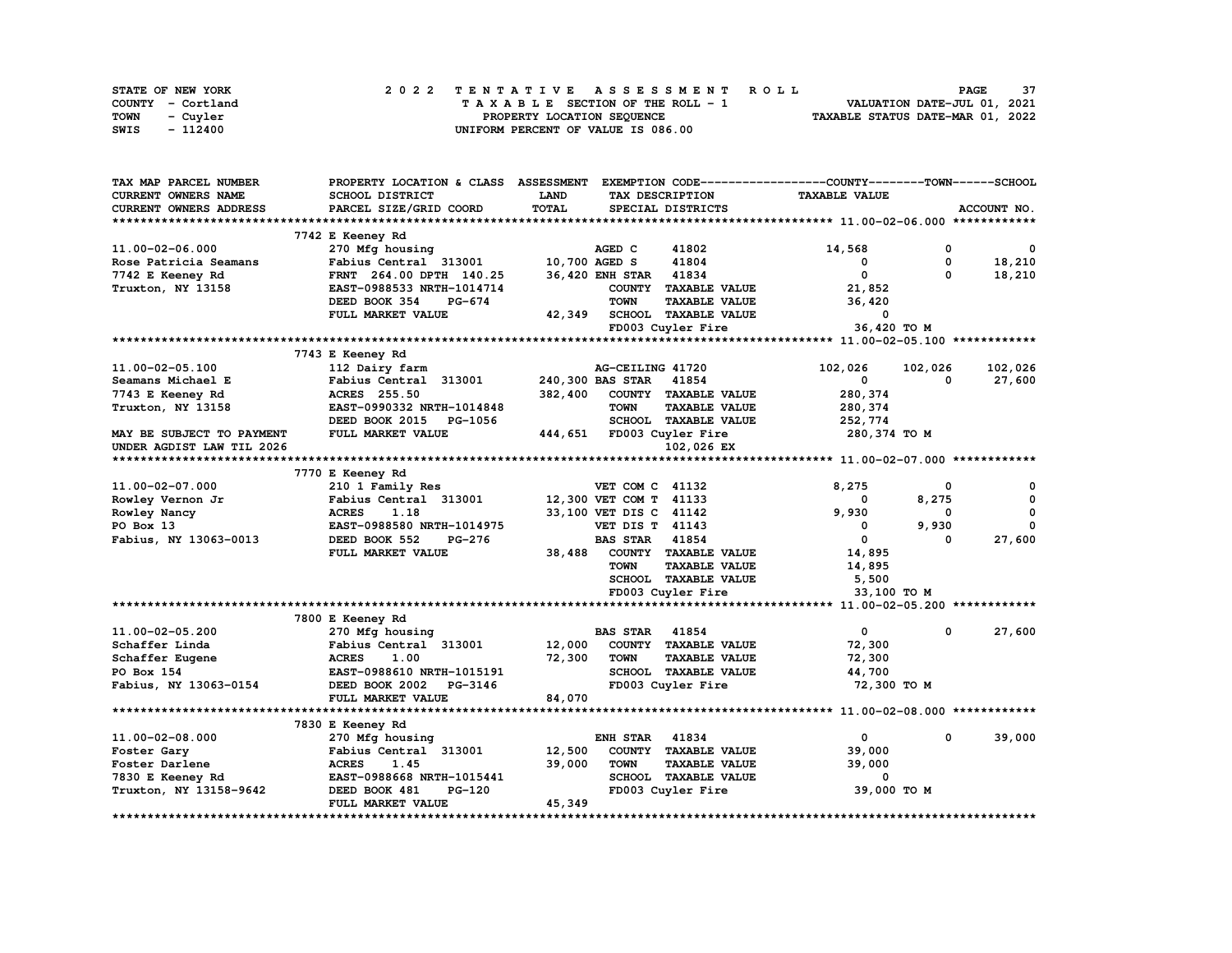| <b>STATE OF NEW YORK</b> | 2022 TENTATIVE ASSESSMENT ROLL     | 38<br><b>PAGE</b>                |
|--------------------------|------------------------------------|----------------------------------|
| COUNTY - Cortland        | TAXABLE SECTION OF THE ROLL - 1    | VALUATION DATE-JUL 01, 2021      |
| TOWN<br>- Cuyler         | PROPERTY LOCATION SEQUENCE         | TAXABLE STATUS DATE-MAR 01, 2022 |
| - 112400<br>SWIS         | UNIFORM PERCENT OF VALUE IS 086.00 |                                  |

| TAX MAP PARCEL NUMBER      | PROPERTY LOCATION & CLASS ASSESSMENT |             |                                     | EXEMPTION CODE-----------------COUNTY-------TOWN------SCHOOL |             |
|----------------------------|--------------------------------------|-------------|-------------------------------------|--------------------------------------------------------------|-------------|
| <b>CURRENT OWNERS NAME</b> | SCHOOL DISTRICT                      | <b>LAND</b> | TAX DESCRIPTION                     | <b>TAXABLE VALUE</b>                                         |             |
| CURRENT OWNERS ADDRESS     | PARCEL SIZE/GRID COORD               | TOTAL       | SPECIAL DISTRICTS                   |                                                              | ACCOUNT NO. |
|                            |                                      |             |                                     |                                                              |             |
|                            | 7831 E Keeney Rd                     |             |                                     |                                                              |             |
| 11.00-02-02.000            | 270 Mfg housing                      |             | COUNTY TAXABLE VALUE                | 34,700                                                       |             |
| Warner Scott L             | Fabius Central 313001                | 15,700      | <b>TOWN</b><br><b>TAXABLE VALUE</b> | 34,700                                                       |             |
| Warner Kathleen C          | <b>ACRES</b><br>4.60                 | 34,700      | SCHOOL TAXABLE VALUE                | 34,700                                                       |             |
| 355 Vincent Corners Rd     | EAST-0988064 NRTH-1015647            |             | FD003 Cuyler Fire                   | 34,700 TO M                                                  |             |
| Cuyler, NY 13158           | DEED BOOK 2015 PG-4205               |             |                                     |                                                              |             |
|                            | FULL MARKET VALUE                    | 40,349      |                                     |                                                              |             |
|                            |                                      |             |                                     |                                                              |             |
|                            | 7852 E Keeney Rd                     |             |                                     |                                                              |             |
| 11.00-02-09.000            | 270 Mfg housing                      |             | COUNTY TAXABLE VALUE                | 15,133                                                       |             |
| Bush Tina                  | Fabius Central 313001                | 13,100      | <b>TOWN</b><br><b>TAXABLE VALUE</b> | 15,133                                                       |             |
| Jordan Christopher         | 2.00<br><b>ACRES</b>                 | 15,133      | SCHOOL TAXABLE VALUE                | 15,133                                                       |             |
| 7852 E Keeney Rd           | EAST-0988806 NRTH-1015698            |             | FD003 Cuyler Fire                   | 15,133 TO M                                                  |             |
| Truxton, NY 13158          | DEED BOOK 10560 PG-51001             |             |                                     |                                                              |             |
|                            | FULL MARKET VALUE                    | 17,597      |                                     |                                                              |             |
|                            |                                      |             |                                     |                                                              |             |
|                            | 7108, 7135 E Keeney Rd               |             |                                     |                                                              |             |
| 21.00-03-07.000            | 241 Rural res&ag                     |             | AG 10-YR 41700                      | 5,400<br>5,400                                               | 5,400       |
| Randall Douglas R          | DeRuyter Centra 252401               |             | 216,100 AG 10-YR 41700              | 40,000<br>40,000                                             | 40,000      |
| Randall Lou Anne           | ACRES 196.60                         |             | 270,400 AG 10-YR 41700              | 9,000<br>9,000                                               | 9,000       |
| 6984 E Keeney Rd           | EAST-0991262 NRTH-1004211            |             | AG-CEILING 41720                    | 94,649<br>94,649                                             | 94,649      |
| Truxton, NY 13158-4107     | DEED BOOK 2000, PG-4967,             |             | COUNTY TAXABLE VALUE                | 121,351                                                      |             |
|                            | FULL MARKET VALUE                    | 314,419     | <b>TOWN</b><br><b>TAXABLE VALUE</b> | 121,351                                                      |             |
| MAY BE SUBJECT TO PAYMENT  |                                      |             | SCHOOL TAXABLE VALUE                | 121,351                                                      |             |
| UNDER AGDIST LAW TIL 2026  |                                      |             | FD003 Cuyler Fire                   | 175,751 TO M                                                 |             |
|                            |                                      |             | 94,649 EX                           |                                                              |             |
|                            |                                      |             |                                     |                                                              |             |
|                            | 7514-7516 E Keeney Rd                |             |                                     |                                                              |             |
| 11.00-05-11.000            | 210 1 Family Res                     |             | COUNTY TAXABLE VALUE                | 64,300                                                       |             |
| Stafford Philip C          | Fabius Central 313001                | 15,400      | <b>TOWN</b><br><b>TAXABLE VALUE</b> | 64,300                                                       |             |
| Stafford Jennifer E        | <b>ACRES</b><br>3.10                 | 64,300      | SCHOOL TAXABLE VALUE                | 64,300                                                       |             |
| 7516 E Keeney Rd           | EAST-0988626 NRTH-1009624            |             | FD003 Cuyler Fire                   | 64,300 TO M                                                  |             |
| Cuyler, NY 13158           | DEED BOOK 2020 PG-457                |             |                                     |                                                              |             |
|                            | FULL MARKET VALUE                    | 74,767      |                                     |                                                              |             |
|                            |                                      |             |                                     |                                                              |             |
|                            | E Keeney Rd Ext                      |             |                                     |                                                              |             |
| $31.02 - 02 - 05.000$      | 105 Vac farmland                     |             | AG-CEILING 41720                    | 8,173<br>8,173                                               | 8,173       |
| Eaton Jeremiah W           | DeRuyter Centra 252401               | 10,300      | COUNTY TAXABLE VALUE                | 6,327                                                        |             |
| Eaton Daren L              | <b>ACRES</b><br>2.90                 | 14,500      | <b>TOWN</b><br><b>TAXABLE VALUE</b> | 6,327                                                        |             |
| 7891 Main St               | EAST-0990204 NRTH-0997773            |             | SCHOOL TAXABLE VALUE                | 6,327                                                        |             |
| Fabius, NY 13063           | DEED BOOK 10323 PG-84004             |             | FD003 Cuyler Fire                   | 6,327 то м                                                   |             |
|                            | FULL MARKET VALUE                    | 16,860      | 8,173 EX                            |                                                              |             |
| MAY BE SUBJECT TO PAYMENT  |                                      |             |                                     |                                                              |             |
| UNDER AGDIST LAW TIL 2026  |                                      |             |                                     |                                                              |             |
|                            |                                      |             |                                     |                                                              |             |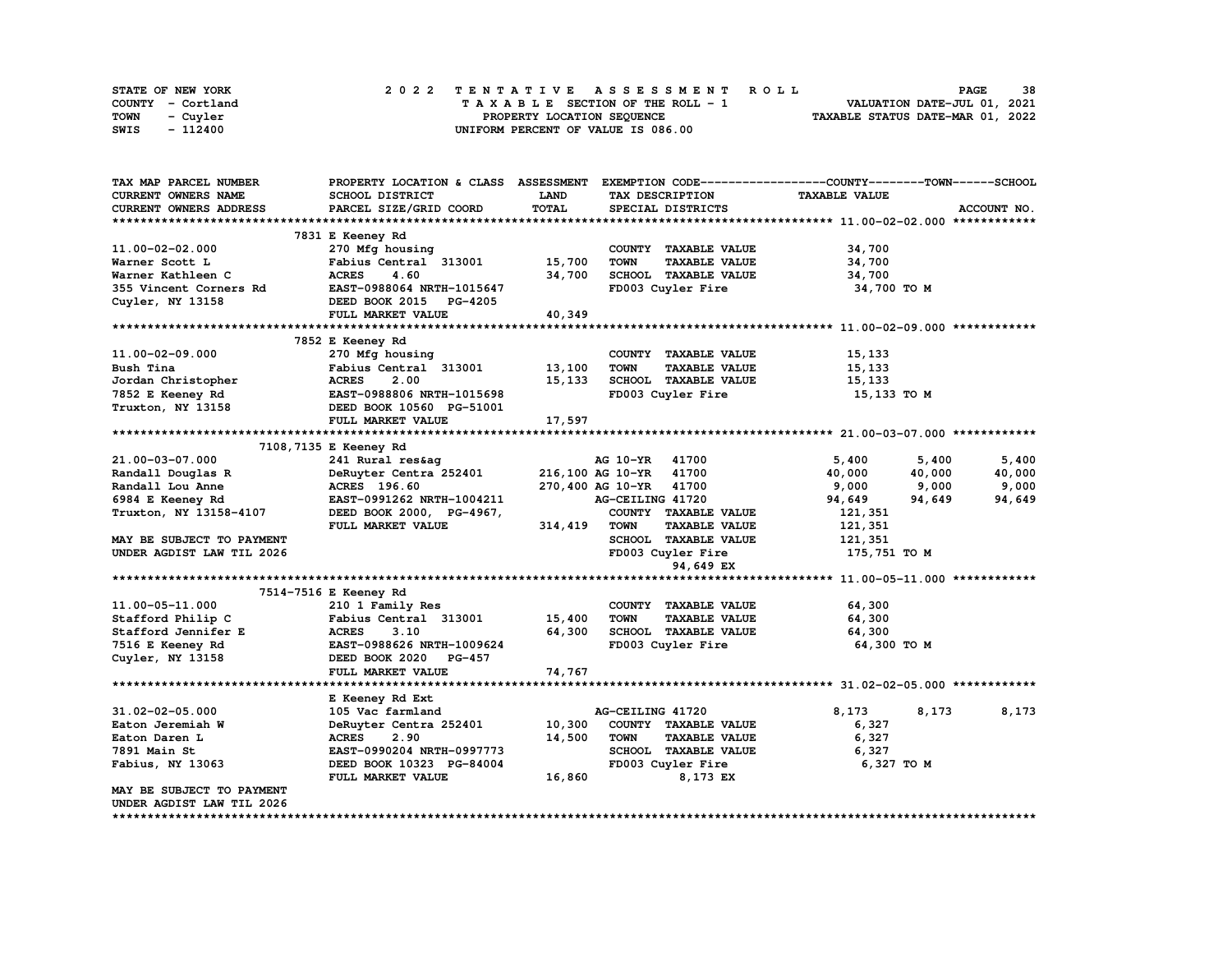| STATE OF NEW YORK | 2022 TENTATIVE ASSESSMENT ROLL     | -39<br><b>PAGE</b>               |
|-------------------|------------------------------------|----------------------------------|
| COUNTY - Cortland | TAXABLE SECTION OF THE ROLL - 1    | VALUATION DATE-JUL 01, 2021      |
| TOWN<br>- Cuvler  | PROPERTY LOCATION SEQUENCE         | TAXABLE STATUS DATE-MAR 01, 2022 |
| - 112400<br>SWIS  | UNIFORM PERCENT OF VALUE IS 086.00 |                                  |

| TAX MAP PARCEL NUMBER      | PROPERTY LOCATION & CLASS ASSESSMENT        |             |                                     | EXEMPTION CODE-----------------COUNTY-------TOWN------SCHOOL |
|----------------------------|---------------------------------------------|-------------|-------------------------------------|--------------------------------------------------------------|
| <b>CURRENT OWNERS NAME</b> | SCHOOL DISTRICT                             | <b>LAND</b> | TAX DESCRIPTION                     | <b>TAXABLE VALUE</b>                                         |
| CURRENT OWNERS ADDRESS     | PARCEL SIZE/GRID COORD                      | TOTAL       | SPECIAL DISTRICTS                   | ACCOUNT NO.                                                  |
|                            |                                             |             |                                     |                                                              |
|                            | E Keeney Rd Ext                             |             |                                     |                                                              |
| $31.02 - 02 - 25.200$      | 311 Res vac land                            |             | COUNTY TAXABLE VALUE                | 950                                                          |
| Burrows Adam P             | DeRuyter Centra 252401                      | 950         | <b>TOWN</b><br><b>TAXABLE VALUE</b> | 950                                                          |
| Burrows Linda L            | 40.00<br>47.25 DPTH<br><b>FRNT</b>          | 950         | SCHOOL TAXABLE VALUE                | 950                                                          |
| 5101 Lincklean Rd          | 0.08<br><b>ACRES</b>                        |             | FD003 Cuyler Fire                   | 950 TO M                                                     |
| Cuyler, NY 13158           | EAST-0991371 NRTH-0998678                   |             |                                     |                                                              |
|                            | DEED BOOK 2022<br>PG-466                    |             |                                     |                                                              |
| PRIOR OWNER ON 3/01/2022   | FULL MARKET VALUE                           | 1,105       |                                     |                                                              |
| Burrows Adam P             |                                             |             |                                     |                                                              |
|                            |                                             |             |                                     |                                                              |
|                            | E Keeney Rd Ext                             |             |                                     |                                                              |
| 31.02-02-49.000            | 314 Rural vac<10                            |             | COUNTY TAXABLE VALUE                | 200                                                          |
| Warner Timothy G           | DeRuyter Centra 252401                      | 200         | <b>TOWN</b><br><b>TAXABLE VALUE</b> | 200                                                          |
| Warner Beverly B           | FRNT 105.00 DPTH 25.25                      | 200         | <b>SCHOOL TAXABLE VALUE</b>         | 200                                                          |
| 22 Ferncrest Dr            | EAST-0990193 NRTH-0997601                   |             | FD003 Cuyler Fire                   | 200 TO M                                                     |
| Altmar, NY 13302           | DEED BOOK 2000 PG-1456                      |             |                                     |                                                              |
|                            | FULL MARKET VALUE                           | 233         |                                     |                                                              |
|                            |                                             |             |                                     |                                                              |
|                            | E Keeney Rd Ext                             |             |                                     |                                                              |
| 31.02-02-52.200            | 311 Res vac land                            |             | COUNTY TAXABLE VALUE                | 600                                                          |
| Eaton John                 | DeRuyter Centra 252401                      | 600         | <b>TOWN</b><br><b>TAXABLE VALUE</b> | 600                                                          |
| 6826 Main St               | <b>FRNT</b> 120.00 DPTH<br>80.00            | 600         | <b>SCHOOL TAXABLE VALUE</b>         | 600                                                          |
| Cuyler, NY 13158           | EAST-0990550 NRTH-0997644                   |             | FD003 Cuyler Fire                   | 600 TO M                                                     |
|                            |                                             |             |                                     |                                                              |
|                            | DEED BOOK 1997 PG-1663<br>FULL MARKET VALUE | 698         |                                     |                                                              |
|                            |                                             |             |                                     |                                                              |
|                            |                                             |             |                                     |                                                              |
|                            | E Keeney Rd Ext                             |             |                                     |                                                              |
| 32.00-01-04.100            | 322 Rural vac>10                            |             | COUNTY TAXABLE VALUE                | 46,200                                                       |
| Burrows Adam P             | DeRuyter Centra 252401                      | 46,200      | <b>TOWN</b><br><b>TAXABLE VALUE</b> | 46,200                                                       |
| Burrows Linda L            | ACRES 48.60                                 | 46,200      | SCHOOL TAXABLE VALUE                | 46,200                                                       |
| 5101 Lincklean Rd          | EAST-0992731 NRTH-0998975                   |             | FD003 Cuyler Fire                   | 46,200 TO M                                                  |
| Cuyler, NY 13158           | DEED BOOK 2022 PG-466                       |             |                                     |                                                              |
|                            | FULL MARKET VALUE                           | 53,721      |                                     |                                                              |
| PRIOR OWNER ON 3/01/2022   |                                             |             |                                     |                                                              |
| Burrows Adam P             |                                             |             |                                     |                                                              |
|                            |                                             |             |                                     |                                                              |
|                            | E Keeney Rd Ext                             |             |                                     |                                                              |
| 32.00-01-04.210            | 314 Rural vac<10                            |             | COUNTY TAXABLE VALUE                | 2,700                                                        |
| Burrows Adam P             | DeRuyter Centra 252401                      | 2,700       | <b>TOWN</b><br><b>TAXABLE VALUE</b> | 2,700                                                        |
| Burrows Linda L            | <b>ACRES</b><br>2.62                        | 2,700       | SCHOOL TAXABLE VALUE                | 2,700                                                        |
| 5101 Lincklean Rd          | EAST-0991695 NRTH-0998472                   |             | FD003 Cuyler Fire                   | 2,700 TO M                                                   |
| Cuyler, NY 13158           | DEED BOOK 2022 PG-466                       |             |                                     |                                                              |
|                            | FULL MARKET VALUE                           | 3,140       |                                     |                                                              |
| PRIOR OWNER ON 3/01/2022   |                                             |             |                                     |                                                              |
| Burrows Adam P             |                                             |             |                                     |                                                              |
|                            |                                             |             |                                     |                                                              |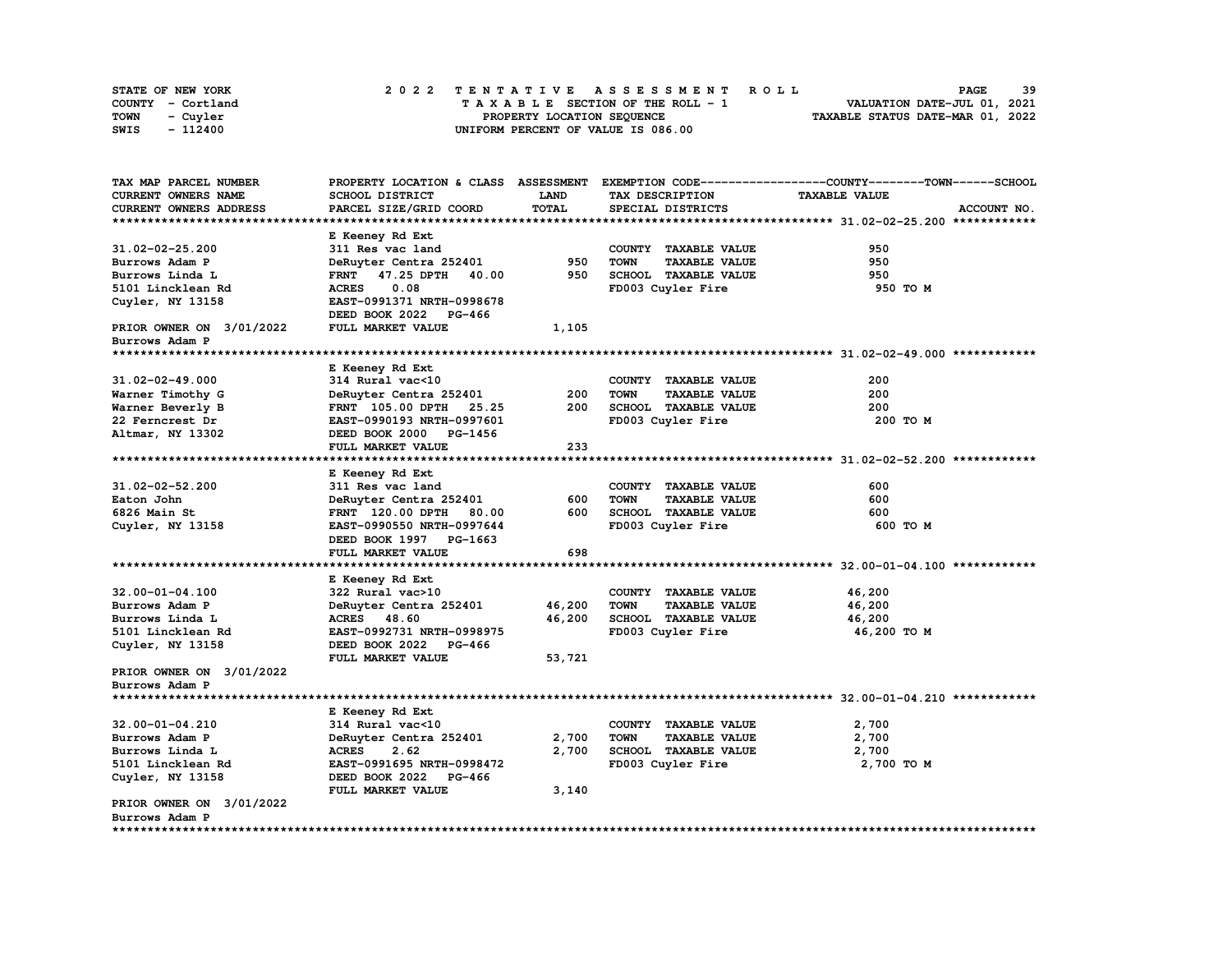| STATE OF NEW YORK | 2022 TENTATIVE ASSESSMENT ROLL          | 40<br><b>PAGE</b>                |
|-------------------|-----------------------------------------|----------------------------------|
| COUNTY - Cortland | $T A X A B L E$ SECTION OF THE ROLL - 1 | VALUATION DATE-JUL 01, 2021      |
| TOWN<br>- Cuyler  | PROPERTY LOCATION SEQUENCE              | TAXABLE STATUS DATE-MAR 01, 2022 |
| SWIS<br>- 112400  | UNIFORM PERCENT OF VALUE IS 086.00      |                                  |

| TAX MAP PARCEL NUMBER         | PROPERTY LOCATION & CLASS ASSESSMENT |             | EXEMPTION CODE-----------------COUNTY-------TOWN------SCHOOL |                      |                        |
|-------------------------------|--------------------------------------|-------------|--------------------------------------------------------------|----------------------|------------------------|
| CURRENT OWNERS NAME           | SCHOOL DISTRICT                      | <b>LAND</b> | TAX DESCRIPTION                                              | <b>TAXABLE VALUE</b> |                        |
| <b>CURRENT OWNERS ADDRESS</b> | PARCEL SIZE/GRID COORD               | TOTAL       | SPECIAL DISTRICTS                                            |                      | ACCOUNT NO.            |
|                               |                                      |             |                                                              |                      |                        |
|                               | 6812 E Keeney Rd Ext                 |             |                                                              |                      |                        |
| 31.02-02-11.000               | 210 1 Family Res                     |             | COUNTY TAXABLE VALUE                                         | 255,100              |                        |
| Moran Dean D                  | DeRuyter Centra 252401               | 17,000      | <b>TOWN</b><br><b>TAXABLE VALUE</b>                          | 255,100              |                        |
| Moran Kathy L                 | <b>ACRES</b><br>4.78 BANKCORELOG     | 255,100     | SCHOOL TAXABLE VALUE                                         | 255,100              |                        |
| 6812 E Keeney Rd Ext          | EAST-0990358 NRTH-0997311            |             | FD003 Cuyler Fire                                            | 255,100 TO M         |                        |
| Truxton, NY 13158-9656        | DEED BOOK 2019 PG-2693               |             |                                                              |                      |                        |
|                               | FULL MARKET VALUE                    | 296,628     |                                                              |                      |                        |
|                               |                                      |             |                                                              |                      |                        |
|                               | 6822 E Keeney Rd Ext                 |             |                                                              |                      |                        |
| 31.02-02-12.000               | 210 1 Family Res                     |             | <b>VET COM C 41132</b>                                       | 9,200                | 0<br>0                 |
| Eaton John L                  | DeRuyter Centra 252401               |             | 6,000 VET COM T 41133                                        | 0                    | $\mathbf{0}$<br>10,375 |
| 6822 East Keeney Rd           | <b>FRNT</b> 100.00 DPTH<br>60.00     |             | 41,500 BAS STAR 41854                                        | $\mathbf{0}$         | 27,600<br>0            |
| Cuyler, NY 13158-9656         | EAST-0990367 NRTH-0997620            |             | COUNTY TAXABLE VALUE                                         | 32,300               |                        |
|                               | DEED BOOK 336<br><b>PG-221</b>       |             | <b>TOWN</b><br><b>TAXABLE VALUE</b>                          | 31,125               |                        |
|                               | FULL MARKET VALUE                    | 48,256      | SCHOOL TAXABLE VALUE                                         | 13,900               |                        |
|                               |                                      |             | FD003 Cuyler Fire                                            | 41,500 TO M          |                        |
|                               |                                      |             |                                                              |                      |                        |
|                               | 6825 E Keeney Rd Ext                 |             |                                                              |                      |                        |
| $31.02 - 02 - 09.000$         | 210 1 Family Res                     |             | <b>BAS STAR</b> 41854                                        | $\mathbf{0}$         | $\mathbf{0}$<br>27,600 |
| Marshall James                | DeRuyter Centra 252401               | 6,200       | COUNTY TAXABLE VALUE                                         | 67,040               |                        |
| Marshall Heather              | FRNT 82.50 DPTH<br>83.69             | 67,040      | TOWN<br><b>TAXABLE VALUE</b>                                 | 67,040               |                        |
| 6825 E Keeney Rd Ext          | EAST-0990446 NRTH-0997869            |             | SCHOOL TAXABLE VALUE                                         | 39,440               |                        |
| Cuyler, NY 13158-9656         | DEED BOOK 2002 PG-3902               |             | FD003 Cuyler Fire                                            | 67,040 TO M          |                        |
|                               | FULL MARKET VALUE                    | 77,953      |                                                              |                      |                        |
|                               |                                      |             |                                                              |                      |                        |
|                               | 6826 E Keeney Rd Ext                 |             |                                                              |                      |                        |
| 31.02-02-13.100               | 312 Vac w/imprv                      |             | COUNTY TAXABLE VALUE                                         | 13,700               |                        |
| Eaton Daren L                 | DeRuyter Centra 252401               | 12,600      | <b>TOWN</b><br><b>TAXABLE VALUE</b>                          | 13,700               |                        |
| Eaton Jeremiah W              | <b>ACRES</b><br>7.60                 | 13,700      | SCHOOL TAXABLE VALUE                                         | 13,700               |                        |
| C/O Jeremiah Eaton            | EAST-0990805 NRTH-0997349            |             | FD003 Cuyler Fire                                            | 13,700 TO M          |                        |
| 7891 Main St                  | DEED BOOK 10323 PG-84004             |             |                                                              |                      |                        |
| Fabius, NY 13063              | FULL MARKET VALUE                    | 15,930      |                                                              |                      |                        |
|                               |                                      |             |                                                              |                      |                        |
|                               | 6826 E Keeney Rd Ext                 |             |                                                              |                      |                        |
| 31.02-02-13.200               | 210 1 Family Res                     |             | <b>VET WAR C 41122</b>                                       | 5,520                | 0<br>0                 |
| Eaton John C                  | DeRuyter Centra 252401               |             | 10,200 VET WAR T 41123                                       | 0                    | $\Omega$<br>10,305     |
| 6826 E Keeney Rd Ext          | FRNT 155.57 DPTH 144.25              |             | 68,700 BAS STAR 41854                                        | $\mathbf 0$          | 27,600<br>$\Omega$     |
| Truxton, NY 13158             | <b>BANKCORELOG</b>                   |             | COUNTY TAXABLE VALUE                                         | 63,180               |                        |
|                               | EAST-0990597 NRTH-0997772            |             | <b>TOWN</b><br><b>TAXABLE VALUE</b>                          | 58,395               |                        |
|                               | DEED BOOK 1995 PG-497                |             | SCHOOL TAXABLE VALUE                                         | 41,100               |                        |
|                               | FULL MARKET VALUE                    |             | 79,884 FD003 Cuyler Fire                                     | 68,700 TO M          |                        |
|                               |                                      |             |                                                              |                      |                        |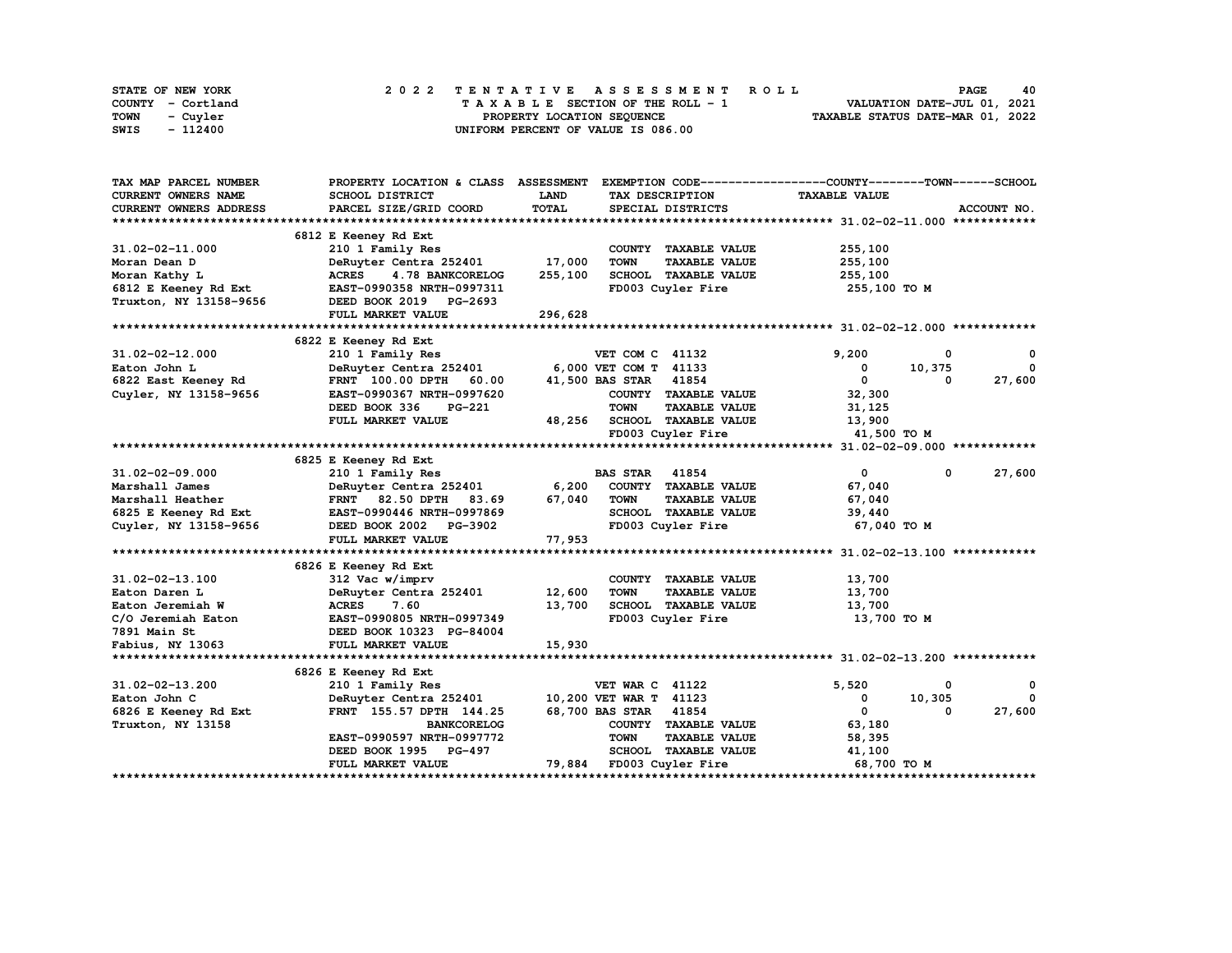| STATE OF NEW YORK | 2022 TENTATIVE ASSESSMENT ROLL     | <b>PAGE</b><br>41                |
|-------------------|------------------------------------|----------------------------------|
| COUNTY - Cortland | TAXABLE SECTION OF THE ROLL - 1    | VALUATION DATE-JUL 01, 2021      |
| TOWN<br>- Cuvler  | PROPERTY LOCATION SEQUENCE         | TAXABLE STATUS DATE-MAR 01, 2022 |
| - 112400<br>SWIS  | UNIFORM PERCENT OF VALUE IS 086.00 |                                  |

| TAX MAP PARCEL NUMBER                                 |                              |             |                                     | PROPERTY LOCATION & CLASS ASSESSMENT EXEMPTION CODE----------------COUNTY-------TOWN-----SCHOOL |                      |
|-------------------------------------------------------|------------------------------|-------------|-------------------------------------|-------------------------------------------------------------------------------------------------|----------------------|
| <b>CURRENT OWNERS NAME</b>                            | SCHOOL DISTRICT              | <b>LAND</b> | TAX DESCRIPTION                     | <b>TAXABLE VALUE</b>                                                                            |                      |
| CURRENT OWNERS ADDRESS                                | PARCEL SIZE/GRID COORD       | TOTAL       | SPECIAL DISTRICTS                   |                                                                                                 | ACCOUNT NO.          |
|                                                       |                              |             |                                     |                                                                                                 |                      |
|                                                       | 6828 E Keeney Rd Ext         |             |                                     |                                                                                                 |                      |
| 31.02-02-14.000                                       |                              |             | <b>BAS STAR 41854</b>               | $\mathbf 0$                                                                                     | 0                    |
|                                                       | 210 1 Family Res             |             |                                     |                                                                                                 | 27,600               |
| Aldrich Christopher                                   | DeRuyter Centra 252401       | 6,900       | COUNTY TAXABLE VALUE                | 48,800                                                                                          |                      |
| 6828 E Keeney Rd Ext                                  | FRNT 96.74 DPTH 124.37       | 48,800      | <b>TOWN</b><br><b>TAXABLE VALUE</b> | 48,800                                                                                          |                      |
| Cuyler, NY 13158-4189                                 | EAST-0990665 NRTH-0997884    |             | SCHOOL TAXABLE VALUE                | 21,200                                                                                          |                      |
|                                                       | DEED BOOK 2001 PG-6698       |             | FD003 Cuyler Fire                   | 48,800 TO M                                                                                     |                      |
|                                                       | FULL MARKET VALUE            | 56,744      |                                     |                                                                                                 |                      |
|                                                       |                              |             |                                     |                                                                                                 |                      |
|                                                       | 6829 E Keeney Rd Ext         |             |                                     |                                                                                                 |                      |
| $31.02 - 02 - 08.000$                                 | 483 Converted Re             |             | COUNTY TAXABLE VALUE                | 107,600                                                                                         |                      |
| Latocha Joseph M                                      | DeRuyter Centra 252401       | 7,400       | <b>TOWN</b><br><b>TAXABLE VALUE</b> | 107,600                                                                                         |                      |
| 2628 Brennen Rd                                       | FRNT 142.00 DPTH 85.00       | 107,600     | SCHOOL TAXABLE VALUE                | 107,600                                                                                         |                      |
| PO Box 267                                            | EAST-0990495 NRTH-0997961    |             | FD003 Cuyler Fire                   | 107,600 то м                                                                                    |                      |
| Pompey, NY 13128-9999                                 | DEED BOOK 399<br>PG-257      |             |                                     |                                                                                                 |                      |
|                                                       | FULL MARKET VALUE            | 125,116     |                                     |                                                                                                 |                      |
|                                                       |                              |             |                                     |                                                                                                 |                      |
|                                                       | 6835 E Keeney Rd Ext         |             |                                     |                                                                                                 |                      |
| 31.02-02-36.000                                       | 210 1 Family Res             |             | COUNTY TAXABLE VALUE                | 49,500                                                                                          |                      |
|                                                       | DeRuyter Centra 252401 7,700 |             |                                     |                                                                                                 |                      |
| Hannafan Richard P Jr                                 |                              |             | <b>TOWN</b><br><b>TAXABLE VALUE</b> | 49,500                                                                                          |                      |
| Hannafan Anita M                                      | FRNT 125.00 DPTH 184.88      | 49,500      | SCHOOL TAXABLE VALUE                | 49,500                                                                                          |                      |
| 802 Route 13 Ext                                      | EAST-0990681 NRTH-0998149    |             | FD003 Cuyler Fire                   | 49,500 TO M                                                                                     |                      |
| DeRuyter, NY 13052                                    | DEED BOOK 2017 PG-445        |             |                                     |                                                                                                 |                      |
|                                                       | FULL MARKET VALUE            | 57,558      |                                     |                                                                                                 |                      |
|                                                       |                              |             |                                     |                                                                                                 |                      |
|                                                       | 6838 E Keeney Rd Ext         |             |                                     |                                                                                                 |                      |
| 31.02-02-32.000                                       | 210 1 Family Res             |             | <b>BAS STAR 41854</b>               | $\mathbf{0}$                                                                                    | 27,600<br>$^{\circ}$ |
| Casler Harold Ivan                                    | DeRuyter Centra 252401       | 5,600       | COUNTY TAXABLE VALUE                | 33,700                                                                                          |                      |
| 6838 E Keeney Rd Ext                                  | FRNT 55.00 DPTH<br>82.44     | 33,700      | <b>TOWN</b><br><b>TAXABLE VALUE</b> | 33,700                                                                                          |                      |
| Truxton, NY 13158                                     | EAST-0990800 NRTH-0998042    |             | SCHOOL TAXABLE VALUE                | 6,100                                                                                           |                      |
|                                                       | DEED BOOK 2009 PG-6108       |             | FD003 Cuyler Fire                   | 33,700 TO M                                                                                     |                      |
|                                                       | FULL MARKET VALUE            | 39,186      |                                     |                                                                                                 |                      |
|                                                       |                              |             |                                     |                                                                                                 |                      |
|                                                       | 6840 E Keeney Rd Ext         |             |                                     |                                                                                                 |                      |
| 31.02-02-31.000                                       | 438 Parking lot              |             | COUNTY TAXABLE VALUE                | 1,300                                                                                           |                      |
| Chuck, Alex, Kristine Enterpri DeRuyter Centra 252401 |                              | 1,300       | <b>TOWN</b><br><b>TAXABLE VALUE</b> | 1,300                                                                                           |                      |
| 2127 Curtis Rd                                        | FRNT 45.94 DPTH 127.60       | 1,300       | SCHOOL TAXABLE VALUE                | 1,300                                                                                           |                      |
|                                                       | EAST-0990852 NRTH-0998060    |             | FD003 Cuyler Fire                   | 1,300 то м                                                                                      |                      |
| Cortland, NY 13045                                    |                              |             |                                     |                                                                                                 |                      |
|                                                       | DEED BOOK 2021 PG-5173       |             |                                     |                                                                                                 |                      |
|                                                       | FULL MARKET VALUE            | 1,512       |                                     |                                                                                                 |                      |
|                                                       |                              |             |                                     |                                                                                                 |                      |
|                                                       | 6844 E Keeney Rd Ext         |             |                                     |                                                                                                 |                      |
| $31.02 - 02 - 30.000$                                 | $485$ > luse sm bld          |             | COUNTY TAXABLE VALUE                | 120,000                                                                                         |                      |
| Chuck, Alex, Kristine Enterpri DeRuyter Centra 252401 |                              | 6,800       | <b>TOWN</b><br><b>TAXABLE VALUE</b> | 120,000                                                                                         |                      |
| 2127 Curtis Rd                                        | FRNT 79.25 DPTH 166.15       | 120,000     | SCHOOL TAXABLE VALUE                | 120,000                                                                                         |                      |
| Cortland, NY 13045                                    | EAST-0990900 NRTH-0998096    |             | FD003 Cuyler Fire                   | 120,000 TO M                                                                                    |                      |
|                                                       | DEED BOOK 2021 PG-5173       |             |                                     |                                                                                                 |                      |
|                                                       | FULL MARKET VALUE            | 139,535     |                                     |                                                                                                 |                      |
|                                                       |                              |             |                                     |                                                                                                 |                      |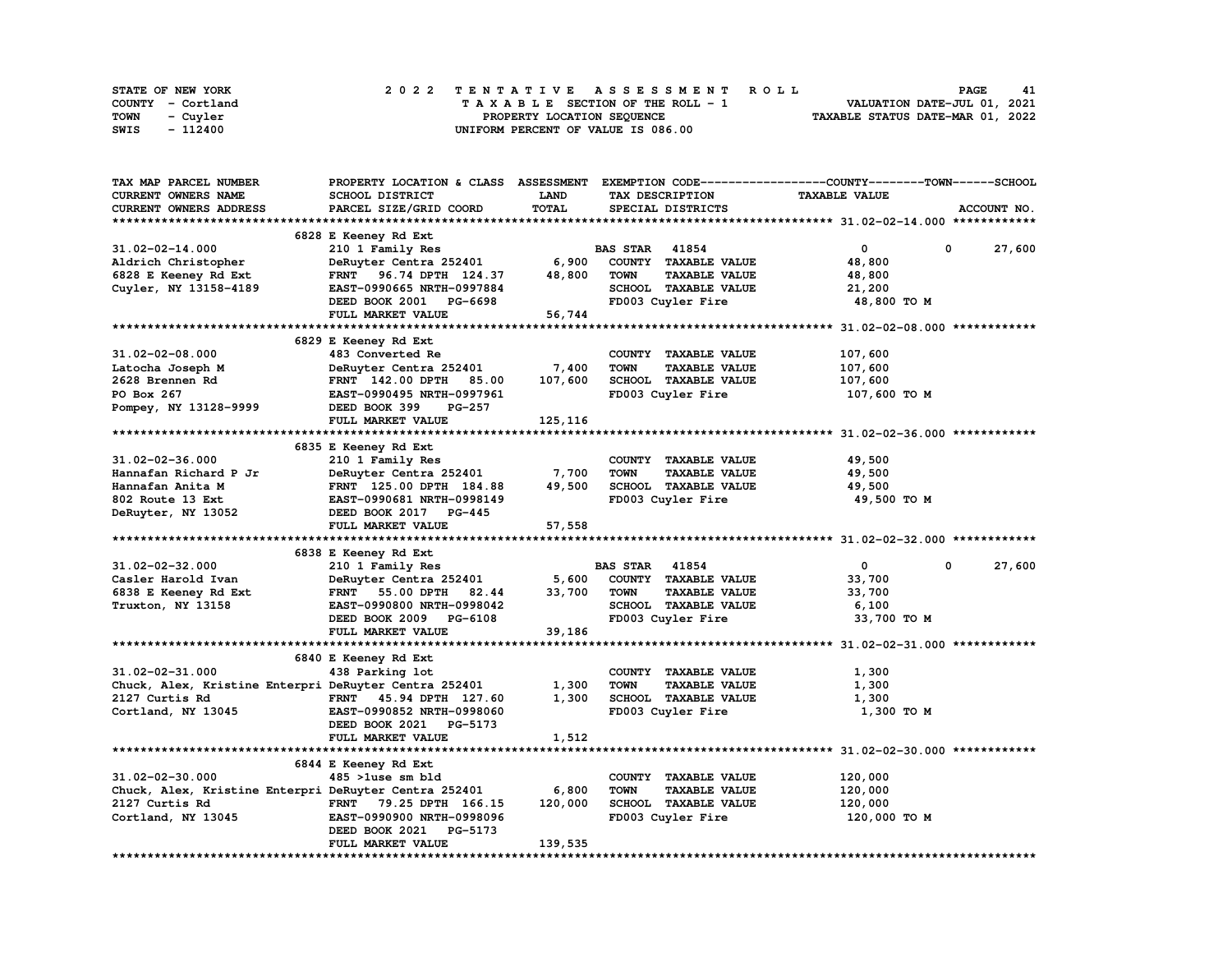| STATE OF NEW YORK | 2022 TENTATIVE ASSESSMENT ROLL     | 42<br><b>PAGE</b>                |
|-------------------|------------------------------------|----------------------------------|
| COUNTY - Cortland | TAXABLE SECTION OF THE ROLL - 1    | VALUATION DATE-JUL 01, 2021      |
| TOWN<br>- Cuvler  | PROPERTY LOCATION SEQUENCE         | TAXABLE STATUS DATE-MAR 01, 2022 |
| - 112400<br>SWIS  | UNIFORM PERCENT OF VALUE IS 086.00 |                                  |

| TAX MAP PARCEL NUMBER         | PROPERTY LOCATION & CLASS ASSESSMENT |              |                                     | EXEMPTION CODE-----------------COUNTY-------TOWN------SCHOOL |                       |
|-------------------------------|--------------------------------------|--------------|-------------------------------------|--------------------------------------------------------------|-----------------------|
| CURRENT OWNERS NAME           | SCHOOL DISTRICT                      | LAND         | TAX DESCRIPTION                     | <b>TAXABLE VALUE</b>                                         |                       |
| <b>CURRENT OWNERS ADDRESS</b> | PARCEL SIZE/GRID COORD               | <b>TOTAL</b> | SPECIAL DISTRICTS                   |                                                              | ACCOUNT NO.           |
|                               |                                      |              |                                     |                                                              |                       |
|                               | 6845 E Keeney Rd Ext                 |              |                                     |                                                              |                       |
| 31.02-02-39.000               | 210 1 Family Res                     |              | <b>BAS STAR 41854</b>               | $\mathbf{0}$                                                 | $^{\circ}$<br>27,600  |
| Harris Jessica M              | DeRuyter Centra 252401               | 6,300        | COUNTY TAXABLE VALUE                | 76,800                                                       |                       |
| 6845 E Keeney Rd Ext          | <b>FRNT</b> 115.00 DPTH<br>85.36     | 76,800       | <b>TOWN</b><br><b>TAXABLE VALUE</b> | 76,800                                                       |                       |
| Cuyler, NY 13158              | EAST-0990794 NRTH-0998212            |              | SCHOOL TAXABLE VALUE                | 49,200                                                       |                       |
|                               | DEED BOOK 10653 PG-45001             |              | FD003 Cuyler Fire                   | 76,800 TO M                                                  |                       |
|                               | FULL MARKET VALUE                    | 89,302       |                                     |                                                              |                       |
|                               |                                      |              |                                     |                                                              |                       |
|                               | 6848 E Keeney Rd Ext                 |              |                                     |                                                              |                       |
| $31.02 - 02 - 29.000$         | 210 1 Family Res                     |              | COUNTY TAXABLE VALUE                | 73,500                                                       |                       |
| Musto Bradley J               | DeRuyter Centra 252401               | 6,800        | <b>TOWN</b><br><b>TAXABLE VALUE</b> | 73,500                                                       |                       |
| 6848 E Keeney Rd Ext          | FRNT 64.75 DPTH 216.86               | 73,500       | SCHOOL TAXABLE VALUE                | 73,500                                                       |                       |
| Cuyler, NY 13158              | <b>BANKCORELOG</b>                   |              | FD003 Cuyler Fire                   | 73,500 TO M                                                  |                       |
|                               | EAST-0990979 NRTH-0998132            |              |                                     |                                                              |                       |
|                               | DEED BOOK 2018<br><b>PG-1037</b>     |              |                                     |                                                              |                       |
|                               | FULL MARKET VALUE                    | 85,465       |                                     |                                                              |                       |
|                               |                                      |              |                                     |                                                              |                       |
|                               | 6849 E Keeney Rd Ext                 |              |                                     |                                                              |                       |
| 31.02-02-40.000               | 210 1 Family Res                     |              | <b>BAS STAR 41854</b>               | $\mathbf{0}$                                                 | $\mathbf 0$<br>27,600 |
| Barney Joel T                 | DeRuyter Centra 252401               | 5,900        | COUNTY TAXABLE VALUE                | 89,500                                                       |                       |
| 6849 E Keeney Rd Ext          | FRNT 70.20 DPTH<br>97.15             | 89,500       | TOWN<br><b>TAXABLE VALUE</b>        | 89,500                                                       |                       |
| Cuyler, NY 13158-4186         | EAST-0990853 NRTH-0998293            |              | SCHOOL TAXABLE VALUE                | 61,900                                                       |                       |
|                               | DEED BOOK 2002 PG-1745               |              | FD003 Cuyler Fire                   | 89,500 TO M                                                  |                       |
|                               | FULL MARKET VALUE                    | 104,070      |                                     |                                                              |                       |
|                               |                                      |              |                                     |                                                              |                       |
|                               | 6850 E Keeney Rd Ext                 |              |                                     |                                                              |                       |
| $31.02 - 02 - 28.000$         | 210 1 Family Res                     |              | COUNTY TAXABLE VALUE                | 70,000                                                       |                       |
| <b>Richey Greg W</b>          | DeRuyter Centra 252401               | 7,600        | <b>TOWN</b><br><b>TAXABLE VALUE</b> | 70,000                                                       |                       |
| Richey Dorothy G              | FRNT 103.64 DPTH 202.18              | 70,000       | SCHOOL TAXABLE VALUE                | 70,000                                                       |                       |
| 8823 Carlisle Rd              | <b>BANKCORELOG</b>                   |              | FD003 Cuyler Fire                   | 70,000 TO M                                                  |                       |
| Wyndmoor, PA 19038            | EAST-0991025 NRTH-0998203            |              |                                     |                                                              |                       |
|                               | DEED BOOK 2016 PG-499                |              |                                     |                                                              |                       |
|                               | FULL MARKET VALUE                    | 81,395       |                                     |                                                              |                       |
|                               |                                      |              |                                     |                                                              |                       |
|                               | 6853 E Keeney Rd Ext                 |              |                                     |                                                              |                       |
| 31.02-02-38.000               | 210 1 Family Res                     |              | <b>BAS STAR 41854</b>               | $\mathbf{0}$                                                 | $^{\circ}$<br>27,600  |
| Shelby Michael C              | DeRuyter Centra 252401               | 12,200       | COUNTY TAXABLE VALUE                | 80,400                                                       |                       |
| Casler Sunshine M             | ACRES<br>1.07                        | 80,400       | <b>TOWN</b><br><b>TAXABLE VALUE</b> | 80,400                                                       |                       |
| 6853 E Keeney Rd Ext          | EAST-0990768 NRTH-0998362            |              | SCHOOL TAXABLE VALUE                | 52,800                                                       |                       |
| Truxton, NY 13158             | DEED BOOK 2011 PG-4529               |              | FD003 Cuyler Fire                   | 80,400 TO M                                                  |                       |
|                               | FULL MARKET VALUE                    | 93,488       |                                     |                                                              |                       |
|                               |                                      |              |                                     | **************************************                       |                       |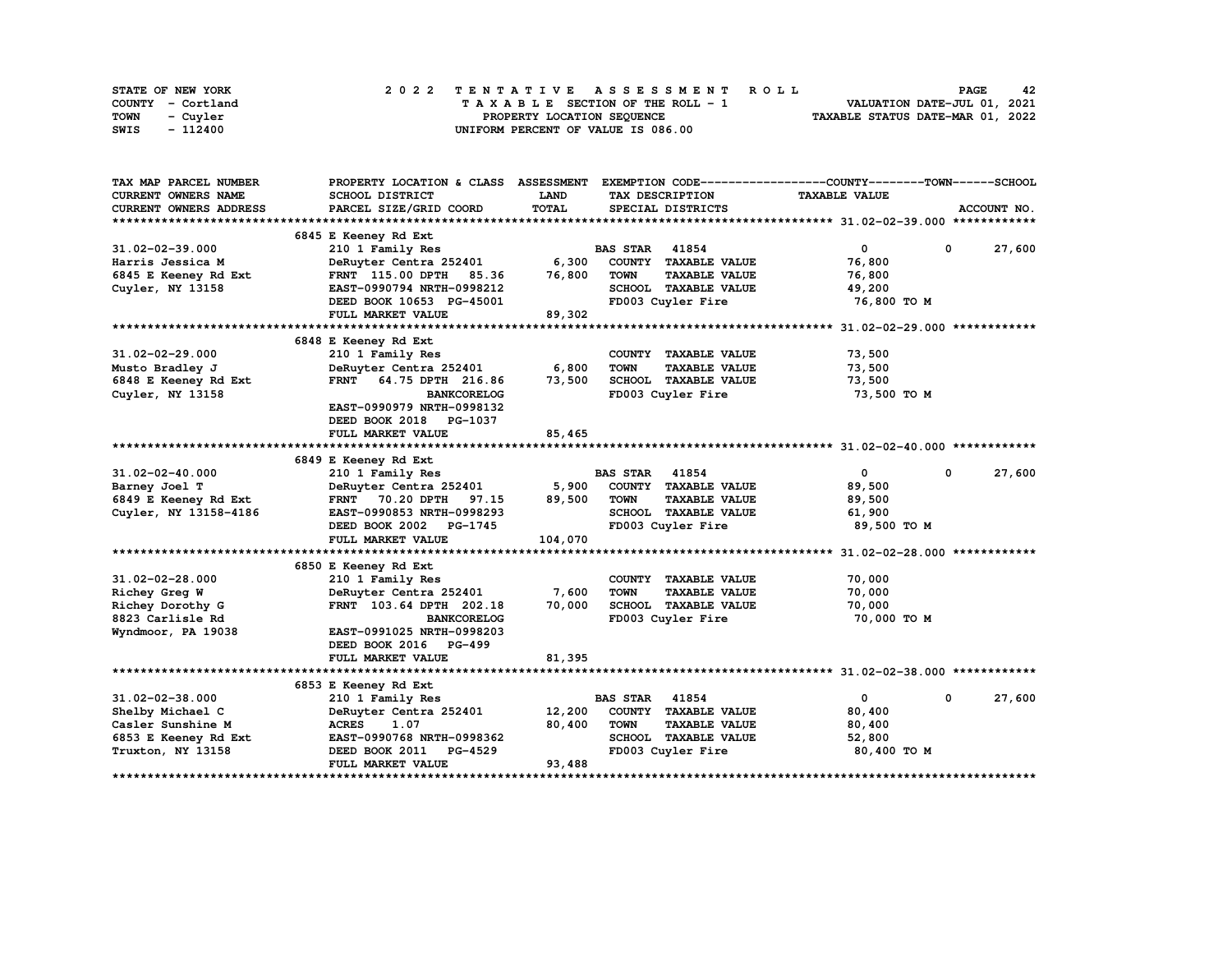|      | STATE OF NEW YORK |  | 2022 TENTATIVE ASSESSMENT ROLL |  |  |  |                                    |  |  |  |  |  |  |                                  | <b>PAGE</b> | 43 |
|------|-------------------|--|--------------------------------|--|--|--|------------------------------------|--|--|--|--|--|--|----------------------------------|-------------|----|
|      | COUNTY - Cortland |  |                                |  |  |  | TAXABLE SECTION OF THE ROLL - 1    |  |  |  |  |  |  | VALUATION DATE-JUL 01, 2021      |             |    |
| TOWN | - Cuvler          |  |                                |  |  |  | PROPERTY LOCATION SEQUENCE         |  |  |  |  |  |  | TAXABLE STATUS DATE-MAR 01, 2022 |             |    |
| SWIS | - 112400          |  |                                |  |  |  | UNIFORM PERCENT OF VALUE IS 086.00 |  |  |  |  |  |  |                                  |             |    |

| TAX MAP PARCEL NUMBER      | PROPERTY LOCATION & CLASS ASSESSMENT |             |                                     | EXEMPTION CODE-----------------COUNTY-------TOWN------SCHOOL |             |
|----------------------------|--------------------------------------|-------------|-------------------------------------|--------------------------------------------------------------|-------------|
| <b>CURRENT OWNERS NAME</b> | SCHOOL DISTRICT                      | <b>LAND</b> | TAX DESCRIPTION                     | <b>TAXABLE VALUE</b>                                         |             |
| CURRENT OWNERS ADDRESS     | PARCEL SIZE/GRID COORD               | TOTAL       | SPECIAL DISTRICTS                   |                                                              | ACCOUNT NO. |
|                            |                                      |             |                                     |                                                              |             |
|                            | 6856 E Keeney Rd Ext                 |             |                                     |                                                              |             |
| $31.02 - 02 - 27.000$      | 210 1 Family Res                     |             | COUNTY TAXABLE VALUE                | 115,000                                                      |             |
| Morgan Mandy M             | DeRuyter Centra 252401               | 7,900       | <b>TAXABLE VALUE</b><br><b>TOWN</b> | 115,000                                                      |             |
| 150 Woolson Rd             | FRNT 124.56 DPTH 186.47              | 115,000     | SCHOOL TAXABLE VALUE                | 115,000                                                      |             |
| Oswego, NY 13126           | <b>BANKCORELOG</b>                   |             | FD003 Cuyler Fire                   | 115,000 TO M                                                 |             |
|                            | EAST-0991100 NRTH-0998286            |             |                                     |                                                              |             |
|                            | DEED BOOK 2020 PG-2525               |             |                                     |                                                              |             |
|                            | FULL MARKET VALUE                    | 133,721     |                                     |                                                              |             |
|                            |                                      |             |                                     |                                                              |             |
|                            | 6862 E Keeney Rd Ext                 |             |                                     |                                                              |             |
| 31.02-02-26.100            | 210 1 Family Res                     |             | COUNTY TAXABLE VALUE                | 54,700                                                       |             |
| Randall Douglas            | DeRuyter Centra 252401               | 7,400       | <b>TOWN</b><br><b>TAXABLE VALUE</b> | 54,700                                                       |             |
| Randall Lou Anne           | FRNT 117.56 DPTH 162.70              | 54,700      | SCHOOL TAXABLE VALUE                | 54,700                                                       |             |
| 6984 E Keeney Rd           | EAST-0991172 NRTH-0998388            |             | FD003 Cuyler Fire                   | 54,700 TO M                                                  |             |
| Cuyler, NY 13158-4188      | DEED BOOK 10132 PG-72001             |             |                                     |                                                              |             |
|                            | FULL MARKET VALUE                    | 63,605      |                                     |                                                              |             |
|                            |                                      |             |                                     |                                                              |             |
|                            | 6863 E Keeney Rd Ext                 |             |                                     |                                                              |             |
| 31.02-02-42.000            | 220 2 Family Res                     |             | 41854<br><b>BAS STAR</b>            | 0<br>0                                                       | 27,600      |
| Seamans Leland R Jr        | DeRuyter Centra 252401               | 6,800       | COUNTY TAXABLE VALUE                | 69,000                                                       |             |
| 6863 East Keeney Road Ext  | FRNT 106.00 DPTH 128.00              | 69,000      | <b>TOWN</b><br><b>TAXABLE VALUE</b> | 69,000                                                       |             |
| Truxton, NY 13158          | EAST-0991021 NRTH-0998486            |             | SCHOOL TAXABLE VALUE                | 41,400                                                       |             |
|                            | DEED BOOK 1996 PG-5546               |             | FD003 Cuyler Fire                   | 69,000 TO M                                                  |             |
|                            | FULL MARKET VALUE                    | 80,233      |                                     |                                                              |             |
|                            |                                      |             |                                     |                                                              |             |
|                            | 6865 E Keeney Rd Ext                 |             |                                     |                                                              |             |
| 31.02-02-43.000            | 210 1 Family Res                     |             | COUNTY TAXABLE VALUE                | 69,500                                                       |             |
| Church Cuyler Methodist    | DeRuyter Centra 252401               | 7,800       | <b>TOWN</b><br><b>TAXABLE VALUE</b> | 69,500                                                       |             |
| 6873 E Keeney Rd Ext       | FRNT 155.00 DPTH 130.00              | 69,500      | SCHOOL TAXABLE VALUE                | 69,500                                                       |             |
| Truxton, NY 13158-4190     | EAST-0991104 NRTH-0998582            |             | FD003 Cuyler Fire                   | 69,500 TO M                                                  |             |
|                            | FULL MARKET VALUE                    | 80,814      |                                     |                                                              |             |
|                            |                                      |             |                                     |                                                              |             |
|                            | 6866 E Keeney Rd Ext                 |             |                                     |                                                              |             |
| 31.02-02-24.200            | 270 Mfg housing                      |             | COUNTY TAXABLE VALUE                | 45,700                                                       |             |
| Canty Cole D               | DeRuyter Centra 252401               | 12,800      | <b>TAXABLE VALUE</b><br><b>TOWN</b> | 45,700                                                       |             |
| 6866 E Keeney Rd Ext       | <b>ACRES</b><br>1.69                 | 45,700      | SCHOOL TAXABLE VALUE                | 45,700                                                       |             |
| Cuyler, NY 13158           | EAST-0991330 NRTH-0998355            |             | FD003 Cuyler Fire                   | 45,700 TO M                                                  |             |
|                            | DEED BOOK 2021 PG-6248               |             |                                     |                                                              |             |
|                            | FULL MARKET VALUE                    | 53,140      |                                     |                                                              |             |
|                            |                                      |             |                                     |                                                              |             |
|                            | 6881 E Keeney Rd Ext                 |             |                                     |                                                              |             |
| 31.02-02-45.000            | 210 1 Family Res                     |             | COUNTY TAXABLE VALUE                | 78,000                                                       |             |
| Aldrich Chad               | DeRuyter Centra 252401               | 7,300       | <b>TAXABLE VALUE</b><br>TOWN        | 78,000                                                       |             |
| Aldrich Heidi              | <b>FRNT</b><br>99.40 DPTH 130.88     | 78,000      | SCHOOL TAXABLE VALUE                | 78,000                                                       |             |
| 6881 Main St               | <b>BANKCORELOG</b>                   |             | FD003 Cuyler Fire                   | 78,000 TO M                                                  |             |
| Cuyler, NY 13158           | EAST-0991279 NRTH-0998790            |             |                                     |                                                              |             |
|                            | DEED BOOK 10615 PG-75001             |             |                                     |                                                              |             |
|                            | FULL MARKET VALUE                    | 90,698      |                                     |                                                              |             |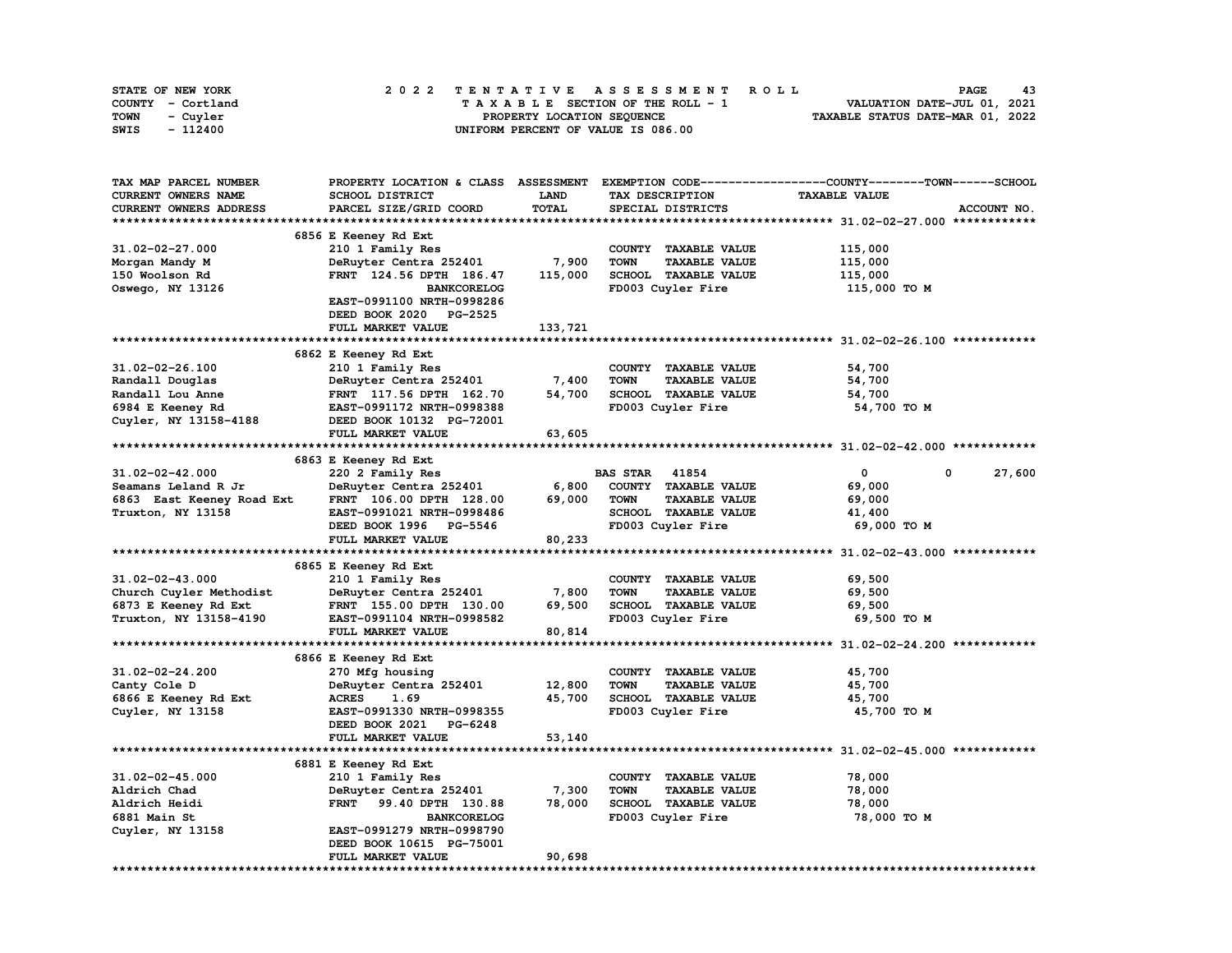|      | STATE OF NEW YORK |  |  |  |  |  | 2022 TENTATIVE ASSESSMENT ROLL     |  |  |  |  |  |  |                                  |  | <b>PAGE</b>                 | 44 |
|------|-------------------|--|--|--|--|--|------------------------------------|--|--|--|--|--|--|----------------------------------|--|-----------------------------|----|
|      | COUNTY - Cortland |  |  |  |  |  | TAXABLE SECTION OF THE ROLL - 1    |  |  |  |  |  |  |                                  |  | VALUATION DATE-JUL 01, 2021 |    |
| TOWN | - Cuvler          |  |  |  |  |  | PROPERTY LOCATION SEQUENCE         |  |  |  |  |  |  | TAXABLE STATUS DATE-MAR 01, 2022 |  |                             |    |
| SWIS | - 112400          |  |  |  |  |  | UNIFORM PERCENT OF VALUE IS 086.00 |  |  |  |  |  |  |                                  |  |                             |    |

| TAX MAP PARCEL NUMBER     | PROPERTY LOCATION & CLASS ASSESSMENT EXEMPTION CODE----------------COUNTY-------TOWN------SCHOOL |         |                       |                      |                                                                     |            |             |
|---------------------------|--------------------------------------------------------------------------------------------------|---------|-----------------------|----------------------|---------------------------------------------------------------------|------------|-------------|
| CURRENT OWNERS NAME       | SCHOOL DISTRICT                                                                                  | LAND    |                       | TAX DESCRIPTION      | <b>TAXABLE VALUE</b>                                                |            |             |
| CURRENT OWNERS ADDRESS    | PARCEL SIZE/GRID COORD                                                                           | TOTAL   |                       | SPECIAL DISTRICTS    |                                                                     |            | ACCOUNT NO. |
|                           |                                                                                                  |         |                       |                      |                                                                     |            |             |
|                           | 6888 E Keeney Rd Ext                                                                             |         |                       |                      |                                                                     |            |             |
| 32.00-01-04.220           | 210 1 Family Res                                                                                 |         | <b>BAS STAR 41854</b> |                      | 0                                                                   | 0          | 27,600      |
| Parker Bruce A            | DeRuyter Centra 252401                                                                           | 13,500  |                       | COUNTY TAXABLE VALUE | 114,000                                                             |            |             |
| Parker Nataliya I         | <b>ACRES</b><br>2.41                                                                             | 114,000 | <b>TOWN</b>           | <b>TAXABLE VALUE</b> | 114,000                                                             |            |             |
| 6888 E Keeney Rd Ext      | EAST-0991700 NRTH-0998693                                                                        |         |                       | SCHOOL TAXABLE VALUE | 86,400                                                              |            |             |
| Truxton, NY 13158         | DEED BOOK 10614 PG-48001                                                                         |         |                       | FD003 Cuyler Fire    | 114,000 TO M                                                        |            |             |
|                           | FULL MARKET VALUE                                                                                | 132,558 |                       |                      |                                                                     |            |             |
|                           |                                                                                                  |         |                       |                      |                                                                     |            |             |
|                           | 6898 E Keeney Rd Ext                                                                             |         |                       |                      |                                                                     |            |             |
| 32.00-01-03.100           | 210 1 Family Res                                                                                 |         | <b>BAS STAR 41854</b> |                      | $\mathbf 0$                                                         | $^{\circ}$ | 27,600      |
| Olands William A          | DeRuyter Centra 252401                                                                           | 18,300  |                       | COUNTY TAXABLE VALUE | 98,900                                                              |            |             |
| Olands Debra F            | <b>ACRES</b><br>7.30                                                                             | 98,900  | <b>TOWN</b>           | <b>TAXABLE VALUE</b> | 98,900                                                              |            |             |
| 6898 State Rt 13          | EAST-0991967 NRTH-0999006                                                                        |         |                       | SCHOOL TAXABLE VALUE | 71,300                                                              |            |             |
| Cuyler, NY 13158-9999     | DEED BOOK 438<br><b>PG-314</b>                                                                   |         |                       | FD003 Cuyler Fire    | 98,900 TO M                                                         |            |             |
|                           | FULL MARKET VALUE                                                                                | 115,000 |                       |                      |                                                                     |            |             |
|                           |                                                                                                  |         |                       |                      |                                                                     |            |             |
|                           | 6831-6833 E Keeney Rd Ext                                                                        |         |                       |                      |                                                                     |            |             |
|                           |                                                                                                  |         |                       |                      |                                                                     |            |             |
| 31.02-02-35.000           | 312 Vac w/imprv                                                                                  |         |                       | COUNTY TAXABLE VALUE | 16,500                                                              |            |             |
| Lambert D Richard         | DeRuyter Centra 252401                                                                           | 8,200   | <b>TOWN</b>           | <b>TAXABLE VALUE</b> | 16,500                                                              |            |             |
| Lambert Elaine M          | FRNT 71.00 DPTH 119.40                                                                           | 16,500  |                       | SCHOOL TAXABLE VALUE | 16,500                                                              |            |             |
| 4964 Lincklaen Rd         | EAST-0990601 NRTH-0998110                                                                        |         |                       | FD003 Cuyler Fire    | 16,500 то м                                                         |            |             |
| Truxton, NY 13158         | DEED BOOK 2009 PG-136                                                                            |         |                       |                      |                                                                     |            |             |
|                           | FULL MARKET VALUE                                                                                | 19,186  |                       |                      |                                                                     |            |             |
|                           |                                                                                                  |         |                       |                      |                                                                     |            |             |
|                           | 6891-6893 E Keeney Rd Ext                                                                        |         |                       |                      |                                                                     |            |             |
| 31.00-01-06.100           | 241 Rural res&ag                                                                                 |         | AG-CEILING 41720      |                      | 47,008                                                              | 47,008     | 47,008      |
| Randall Douglas R         | DeRuyter Centra 252401                                                                           | 96,000  |                       | COUNTY TAXABLE VALUE | 125,442                                                             |            |             |
| 6984 E Keeney Rd Ext      | ACRES 91.50                                                                                      | 172,450 | <b>TOWN</b>           | <b>TAXABLE VALUE</b> | 125,442                                                             |            |             |
| Truxton, NY 13158         | EAST-0990422 NRTH-0999481                                                                        |         |                       | SCHOOL TAXABLE VALUE | 125,442                                                             |            |             |
|                           | DEED BOOK 2015<br>PG-3491                                                                        |         |                       | FD003 Cuyler Fire    | 125,442 TO M                                                        |            |             |
| MAY BE SUBJECT TO PAYMENT | FULL MARKET VALUE                                                                                | 200,523 |                       | 47,008 EX            |                                                                     |            |             |
| UNDER AGDIST LAW TIL 2026 |                                                                                                  |         |                       |                      |                                                                     |            |             |
|                           |                                                                                                  |         |                       |                      |                                                                     |            |             |
|                           | Eaton Hill Rd                                                                                    |         |                       |                      |                                                                     |            |             |
| 11.00-06-01.111           | 314 Rural vac<10                                                                                 |         |                       | COUNTY TAXABLE VALUE | 8,800                                                               |            |             |
| Zacholl Dennis J          | Fabius Central 313001                                                                            | 8,800   | <b>TOWN</b>           | <b>TAXABLE VALUE</b> | 8,800                                                               |            |             |
| Zacholl Arlene G          | <b>ACRES</b><br>3.81                                                                             | 8,800   |                       | SCHOOL TAXABLE VALUE | 8,800                                                               |            |             |
| 1374 County Route 10      | EAST-0982699 NRTH-1012611                                                                        |         |                       | FD003 Cuyler Fire    | 8,800 TO M                                                          |            |             |
| Pennellville, NY 13132    | DEED BOOK 10427 PG-67002                                                                         |         |                       |                      |                                                                     |            |             |
|                           | FULL MARKET VALUE                                                                                | 10,233  |                       |                      |                                                                     |            |             |
|                           |                                                                                                  |         |                       |                      | ************************************* 11.00-06-01.112 ************* |            |             |
|                           |                                                                                                  |         |                       |                      |                                                                     |            |             |
|                           | Eaton Hill Rd                                                                                    |         |                       |                      |                                                                     |            |             |
| 11.00-06-01.112           | 314 Rural vac<10                                                                                 |         |                       | COUNTY TAXABLE VALUE | 10,400                                                              |            |             |
| Zacholl Dennis J          | Fabius Central 313001                                                                            | 10,400  | TOWN                  | <b>TAXABLE VALUE</b> | 10,400                                                              |            |             |
| Zacholl Arlene G          | <b>ACRES</b><br>5.39                                                                             | 10,400  |                       | SCHOOL TAXABLE VALUE | 10,400                                                              |            |             |
| 1374 County Route 10      | EAST-0982949 NRTH-1011933                                                                        |         |                       | FD003 Cuyler Fire    | 10,400 TO M                                                         |            |             |
| Pennellville, NY 13132    | DEED BOOK 10427 PG-67002                                                                         |         |                       |                      |                                                                     |            |             |
|                           | FULL MARKET VALUE                                                                                | 12,093  |                       |                      |                                                                     |            |             |
| ******************        |                                                                                                  |         |                       |                      |                                                                     |            |             |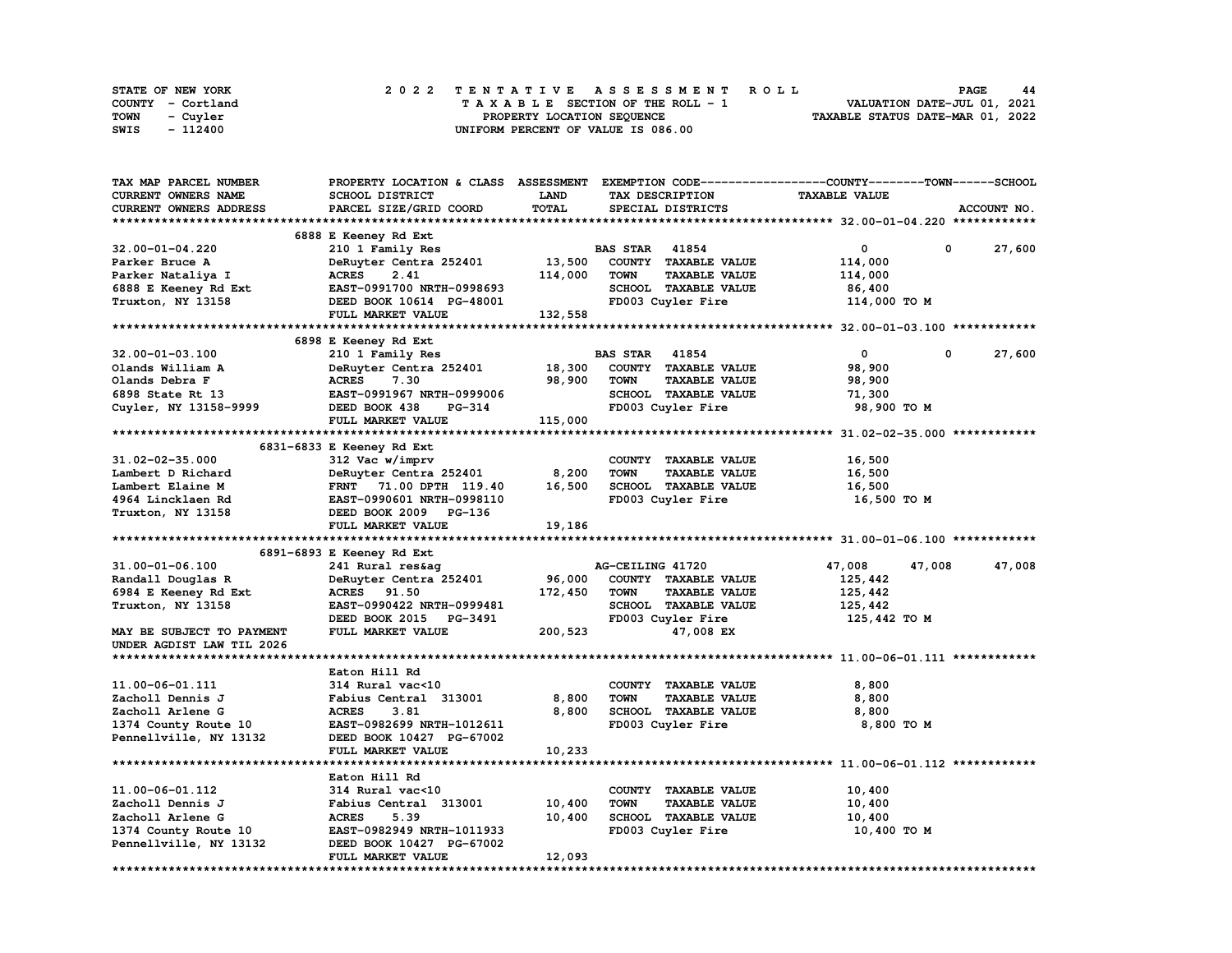| STATE OF NEW YORK | 2022 TENTATIVE ASSESSMENT ROLL     | 45<br>PAGE                       |
|-------------------|------------------------------------|----------------------------------|
| COUNTY - Cortland | TAXABLE SECTION OF THE ROLL - 1    | VALUATION DATE-JUL 01, 2021      |
| TOWN<br>- Cuyler  | PROPERTY LOCATION SEQUENCE         | TAXABLE STATUS DATE-MAR 01, 2022 |
| - 112400<br>SWIS  | UNIFORM PERCENT OF VALUE IS 086.00 |                                  |

| TAX MAP PARCEL NUMBER     |                                                       |             |                                     | PROPERTY LOCATION & CLASS ASSESSMENT EXEMPTION CODE-----------------COUNTY-------TOWN-----SCHOOL |
|---------------------------|-------------------------------------------------------|-------------|-------------------------------------|--------------------------------------------------------------------------------------------------|
| CURRENT OWNERS NAME       | SCHOOL DISTRICT                                       | <b>LAND</b> | TAX DESCRIPTION                     | <b>TAXABLE VALUE</b>                                                                             |
| CURRENT OWNERS ADDRESS    | PARCEL SIZE/GRID COORD                                | TOTAL       | SPECIAL DISTRICTS                   | ACCOUNT NO.                                                                                      |
|                           |                                                       |             |                                     |                                                                                                  |
|                           | Eaton Hill Rd                                         |             |                                     |                                                                                                  |
| 11.00-06-01.120           | 312 Vac w/imprv                                       |             | COUNTY TAXABLE VALUE                | 18,900                                                                                           |
| Lyons David L             | Fabius Central 313001                                 | 8,300       | <b>TOWN</b><br><b>TAXABLE VALUE</b> | 18,900                                                                                           |
| 3695 Howlett Hill Rd      | 3.29<br><b>ACRES</b>                                  | 18,900      | SCHOOL TAXABLE VALUE                | 18,900                                                                                           |
| Camillus, NY 13051        | EAST-0982798 NRTH-1012305                             |             | FD003 Cuyler Fire                   | 18,900 TO M                                                                                      |
|                           | DEED BOOK 2020 PG-3071                                |             |                                     |                                                                                                  |
|                           | FULL MARKET VALUE                                     | 21,977      |                                     |                                                                                                  |
|                           |                                                       |             |                                     |                                                                                                  |
|                           |                                                       |             |                                     |                                                                                                  |
|                           | Eaton Hill Rd                                         |             |                                     |                                                                                                  |
| 11.00-06-01.200           | 312 Vac w/imprv                                       |             | COUNTY TAXABLE VALUE                | 16,000                                                                                           |
| Daino Paul J              | Fabius Central 313001                                 | 6,000       | <b>TOWN</b><br><b>TAXABLE VALUE</b> | 16,000                                                                                           |
| Daino Thomas M            | <b>ACRES</b><br>1.00                                  | 16,000      | SCHOOL TAXABLE VALUE                | 16,000                                                                                           |
| 90 Meaney Cir             | EAST-0982498 NRTH-1012728                             |             | FD003 Cuyler Fire                   | 16,000 TO M                                                                                      |
| Oswego, NY 13126-6192     | DEED BOOK 2002 PG-4069                                |             |                                     |                                                                                                  |
|                           | FULL MARKET VALUE                                     | 18,605      |                                     |                                                                                                  |
|                           |                                                       |             |                                     |                                                                                                  |
|                           | Eaton Hill Rd                                         |             |                                     |                                                                                                  |
| 11.00-06-02.000           | 322 Rural vac>10                                      |             | COUNTY TAXABLE VALUE                | 26,100                                                                                           |
| Zacholl Dennis J          | Fabius Central 313001                                 | 26,100      | <b>TOWN</b><br><b>TAXABLE VALUE</b> | 26,100                                                                                           |
| Zacholl Arlene G          | ACRES 21.16                                           | 26,100      | SCHOOL TAXABLE VALUE                | 26,100                                                                                           |
| 1374 County Route 10      | EAST-0983312 NRTH-1011881                             |             | FD003 Cuyler Fire                   | 26,100 TO M                                                                                      |
| Pennellville, NY 13132    | DEED BOOK 10427 PG-67002                              |             |                                     |                                                                                                  |
|                           | FULL MARKET VALUE                                     | 30,349      |                                     |                                                                                                  |
|                           |                                                       |             |                                     |                                                                                                  |
|                           | Eaton Hill Rd                                         |             |                                     |                                                                                                  |
| 11.00-06-12.200           | 322 Rural vac>10                                      |             | AG-CEILING 41720                    | 13,594<br>13,594<br>13,594                                                                       |
|                           |                                                       |             |                                     |                                                                                                  |
|                           |                                                       |             |                                     |                                                                                                  |
| Farm East LLC             | Fabius Central 313001                                 | 195,500     | COUNTY TAXABLE VALUE                | 181,906                                                                                          |
| 890 McLean Rd             | ACRES 197.11                                          | 195,500     | <b>TOWN</b><br><b>TAXABLE VALUE</b> | 181,906                                                                                          |
| Cortland, NY 13045        | EAST-0984302 NRTH-1011283                             |             | <b>SCHOOL TAXABLE VALUE</b>         | 181,906                                                                                          |
|                           | DEED BOOK 2000<br><b>PG-5439</b>                      |             | FD003 Cuyler Fire                   | 181,906 то м                                                                                     |
| MAY BE SUBJECT TO PAYMENT | FULL MARKET VALUE                                     | 227,326     | 13,594 EX                           |                                                                                                  |
| UNDER AGDIST LAW TIL 2026 |                                                       |             |                                     |                                                                                                  |
|                           |                                                       |             |                                     |                                                                                                  |
|                           | Eaton Hill Rd                                         |             |                                     |                                                                                                  |
| 21.00-01-07.000           | 312 Vac w/imprv                                       |             | COUNTY TAXABLE VALUE                | 44,500                                                                                           |
| Keeney Richard H          | Fabius Central 313001                                 | 43,500      | <b>TOWN</b><br><b>TAXABLE VALUE</b> | 44,500                                                                                           |
| 7189 W Keeney Rd          | 64.25<br><b>ACRES</b>                                 | 44,500      | SCHOOL TAXABLE VALUE                | 44,500                                                                                           |
|                           | EAST-0982742 NRTH-1004362                             |             | FD003 Cuyler Fire                   | 44,500 TO M                                                                                      |
| Truxton, NY 13158         |                                                       |             |                                     |                                                                                                  |
|                           | DEED BOOK 10409 PG-99001                              |             |                                     |                                                                                                  |
|                           | FULL MARKET VALUE                                     | 51,744      |                                     |                                                                                                  |
|                           |                                                       |             |                                     |                                                                                                  |
|                           | Eaton Hill Rd                                         |             |                                     |                                                                                                  |
| 21.00-01-08.000           | 312 Vac w/imprv                                       |             | COUNTY TAXABLE VALUE                | 233,300                                                                                          |
| Farm East, LLC            | 113001<br>Homer Central                               | 228,100     | <b>TAXABLE VALUE</b><br>TOWN        | 233,300                                                                                          |
| 890 McLean Rd             | ACRES 253.20                                          | 233,300     | SCHOOL TAXABLE VALUE                | 233,300                                                                                          |
| Cortland, NY 13045        | EAST-0980653 NRTH-1002154                             |             | FD003 Cuyler Fire                   | 233,300 то м                                                                                     |
|                           | DEED BOOK 2010<br><b>PG-4049</b><br>FULL MARKET VALUE | 271,279     |                                     |                                                                                                  |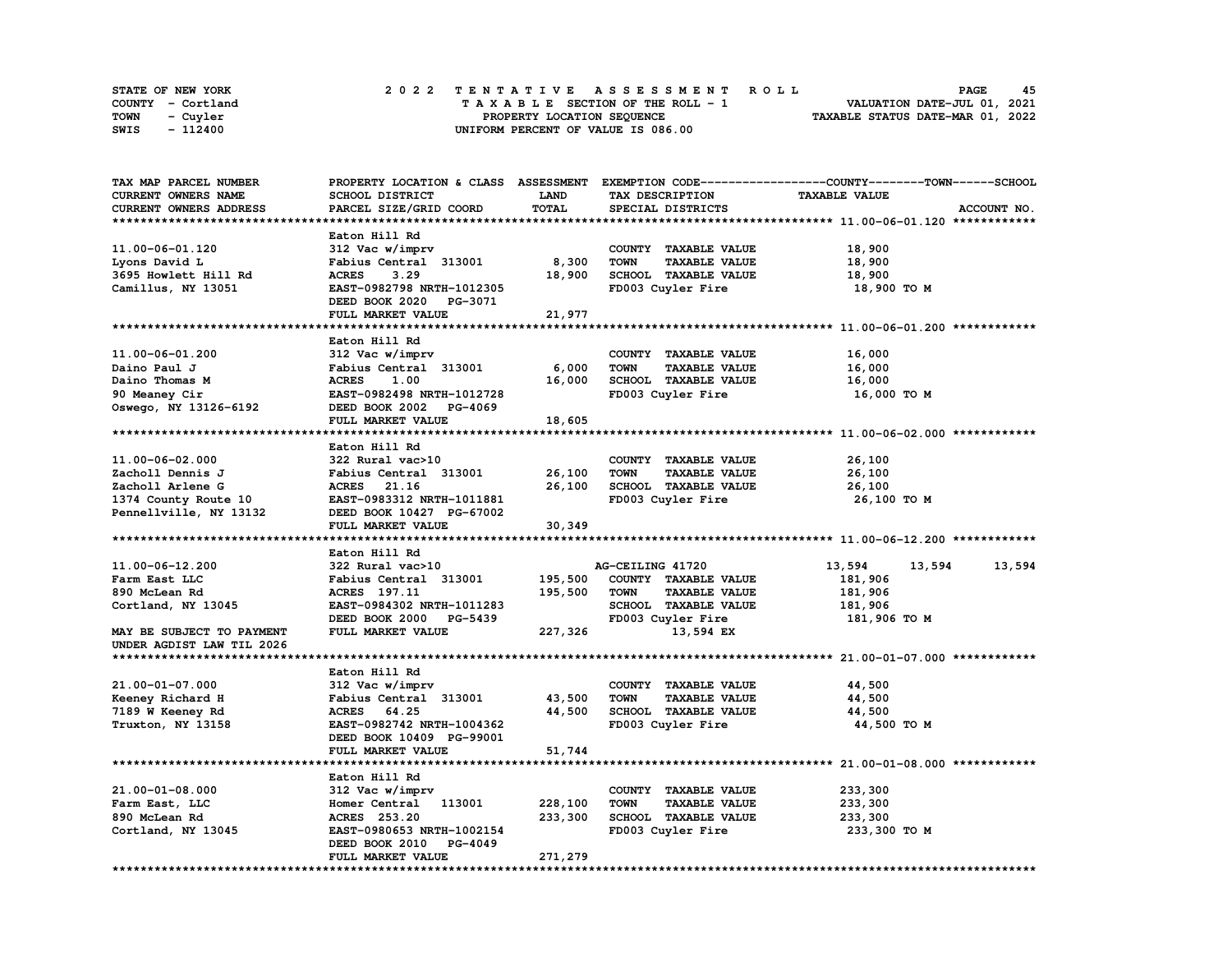| STATE OF NEW YORK | 2022 TENTATIVE ASSESSMENT ROLL     | 46<br><b>PAGE</b>                |
|-------------------|------------------------------------|----------------------------------|
| COUNTY - Cortland | TAXABLE SECTION OF THE ROLL - 1    | VALUATION DATE-JUL 01, 2021      |
| TOWN<br>- Cuyler  | PROPERTY LOCATION SEQUENCE         | TAXABLE STATUS DATE-MAR 01, 2022 |
| - 112400<br>SWIS  | UNIFORM PERCENT OF VALUE IS 086.00 |                                  |

| TAX MAP PARCEL NUMBER                                    |                                                     |             |                                     | PROPERTY LOCATION & CLASS ASSESSMENT EXEMPTION CODE----------------COUNTY-------TOWN------SCHOOL |              |
|----------------------------------------------------------|-----------------------------------------------------|-------------|-------------------------------------|--------------------------------------------------------------------------------------------------|--------------|
| <b>CURRENT OWNERS NAME</b>                               | SCHOOL DISTRICT                                     | <b>LAND</b> | TAX DESCRIPTION                     | <b>TAXABLE VALUE</b>                                                                             |              |
| CURRENT OWNERS ADDRESS                                   | PARCEL SIZE/GRID COORD                              | TOTAL       | SPECIAL DISTRICTS                   |                                                                                                  | ACCOUNT NO.  |
|                                                          |                                                     |             |                                     |                                                                                                  |              |
|                                                          | Eaton Hill Rd                                       |             |                                     |                                                                                                  |              |
| 21.00-01-10.100                                          | 322 Rural vac>10                                    |             | COUNTY TAXABLE VALUE                | 162,500                                                                                          |              |
| Whitmarsh Thomas E                                       | Fabius Central 313001 162,500                       |             | <b>TOWN</b><br><b>TAXABLE VALUE</b> | 162,500                                                                                          |              |
| Whitmarsh Louise                                         | <b>ACRES</b> 240.70                                 | 162,500     | SCHOOL TAXABLE VALUE                | 162,500                                                                                          |              |
| PO Box 174                                               | <b>EAST-0983541 NRTH-1001640</b>                    |             | FD003 Cuyler Fire                   | 162,500 TO M                                                                                     |              |
| DeRuyter, NY 13052                                       | DEED BOOK 345<br>PG-431                             |             |                                     |                                                                                                  |              |
|                                                          | FULL MARKET VALUE                                   | 188,953     |                                     |                                                                                                  |              |
|                                                          |                                                     |             |                                     |                                                                                                  |              |
|                                                          | Eaton Hill Rd                                       |             |                                     |                                                                                                  |              |
| 21.00-01-10.220                                          | 322 Rural vac>10                                    |             | COUNTY TAXABLE VALUE                | 29,300                                                                                           |              |
| Whitmarsh Thomas                                         | Fabius Central 313001 29,300                        |             | <b>TOWN</b><br><b>TAXABLE VALUE</b> | 29,300                                                                                           |              |
| Whitmarsh Louisa                                         | <b>ACRES</b> 32.00                                  | 29,300      | SCHOOL TAXABLE VALUE                | 29,300                                                                                           |              |
| PO Box 174                                               | EAST-0985090 NRTH-0999582                           |             | FD003 Cuyler Fire                   | 29,300 то м                                                                                      |              |
| DeRuyter, NY 13052                                       | DEED BOOK 370<br><b>PG-973</b>                      |             |                                     |                                                                                                  |              |
|                                                          | FULL MARKET VALUE                                   | 34,070      |                                     |                                                                                                  |              |
|                                                          |                                                     |             |                                     |                                                                                                  |              |
|                                                          | Eaton Hill Rd                                       |             |                                     |                                                                                                  |              |
| 21.00-02-01.000                                          | 314 Rural vac<10                                    |             | COUNTY TAXABLE VALUE                | 1,100                                                                                            |              |
| Fittipaldi Michael J                                     | الا Kurai vacsiv<br>Fabius Central 313001           | 1,100       | TOWN<br><b>TAXABLE VALUE</b>        | 1,100                                                                                            |              |
| 249 N Colling Wood Ave                                   | FRNT 150.00 DPTH 290.25                             | 1,100       | SCHOOL TAXABLE VALUE                | 1,100                                                                                            |              |
|                                                          |                                                     |             | FD003 Cuyler Fire                   |                                                                                                  |              |
| Syracuse, NY 13206                                       | EAST-0983913 NRTH-1008237<br>DEED BOOK 2014 PG-1882 |             |                                     | 1,100 то м                                                                                       |              |
|                                                          | FULL MARKET VALUE                                   | 1,279       |                                     |                                                                                                  |              |
|                                                          |                                                     |             |                                     |                                                                                                  |              |
|                                                          | 4721 Eaton Hill Rd                                  |             |                                     |                                                                                                  |              |
| $31.00 - 01 - 02.000$                                    | 210 1 Family Res                                    |             | <b>BAS STAR 41854</b>               | $\mathbf{0}$<br>$\mathbf 0$                                                                      | 27,600       |
| Ludke Harry R                                            | Fabius Central 313001 19,300 COUNTY TAXABLE VALUE   |             |                                     | 84,800                                                                                           |              |
| Ludke Ann W                                              | <b>ACRES</b><br>8.30                                | 84,800      | <b>TOWN</b><br><b>TAXABLE VALUE</b> |                                                                                                  |              |
| 4721 Bennett Rd / Eaton Hill R EAST-0985973 NRTH-0998509 |                                                     |             | SCHOOL TAXABLE VALUE                | 84,800                                                                                           |              |
|                                                          | DEED BOOK 345                                       |             | FD003 Cuyler Fire                   | 57,200<br>84,800 TO M                                                                            |              |
| Truxton, NY 13158-3187                                   | PG-742                                              | 98,605      |                                     |                                                                                                  |              |
|                                                          | FULL MARKET VALUE                                   |             |                                     |                                                                                                  |              |
|                                                          |                                                     |             |                                     |                                                                                                  |              |
| $31.02 - 01 - 01.000$                                    | 6868 Eaton Hill Rd                                  |             | VET WAR CT 41121                    | 5,520                                                                                            | $\mathbf{o}$ |
|                                                          | 220 2 Family Res                                    |             |                                     | 9,660                                                                                            | $\mathbf{0}$ |
| Alexander Arthur                                         | Fabius Central 313001                               |             | 8,200 VET COM CT 41131              | 9,200<br>16,100                                                                                  |              |
| 6868 Eaton Hill Rd                                       | FRNT 196.20 DPTH 120.00                             |             | 41804<br>64,400 AGED S              | $^{\circ}$<br>0                                                                                  | 16,100       |
| Cuyler, NY 13158-9617                                    | EAST-0986792 NRTH-0998705                           |             | <b>ENH STAR 41834</b>               | $\mathbf{0}$<br>0                                                                                | 48,300       |
|                                                          | DEED BOOK 372<br>PG-133                             |             | COUNTY TAXABLE VALUE                | 49,680                                                                                           |              |
|                                                          | FULL MARKET VALUE                                   | 74,884      | <b>TOWN</b><br><b>TAXABLE VALUE</b> | 38,640                                                                                           |              |
|                                                          |                                                     |             | SCHOOL TAXABLE VALUE                | 0                                                                                                |              |
|                                                          |                                                     |             | FD003 Cuyler Fire                   | 64,400 TO M                                                                                      |              |
|                                                          |                                                     |             |                                     |                                                                                                  |              |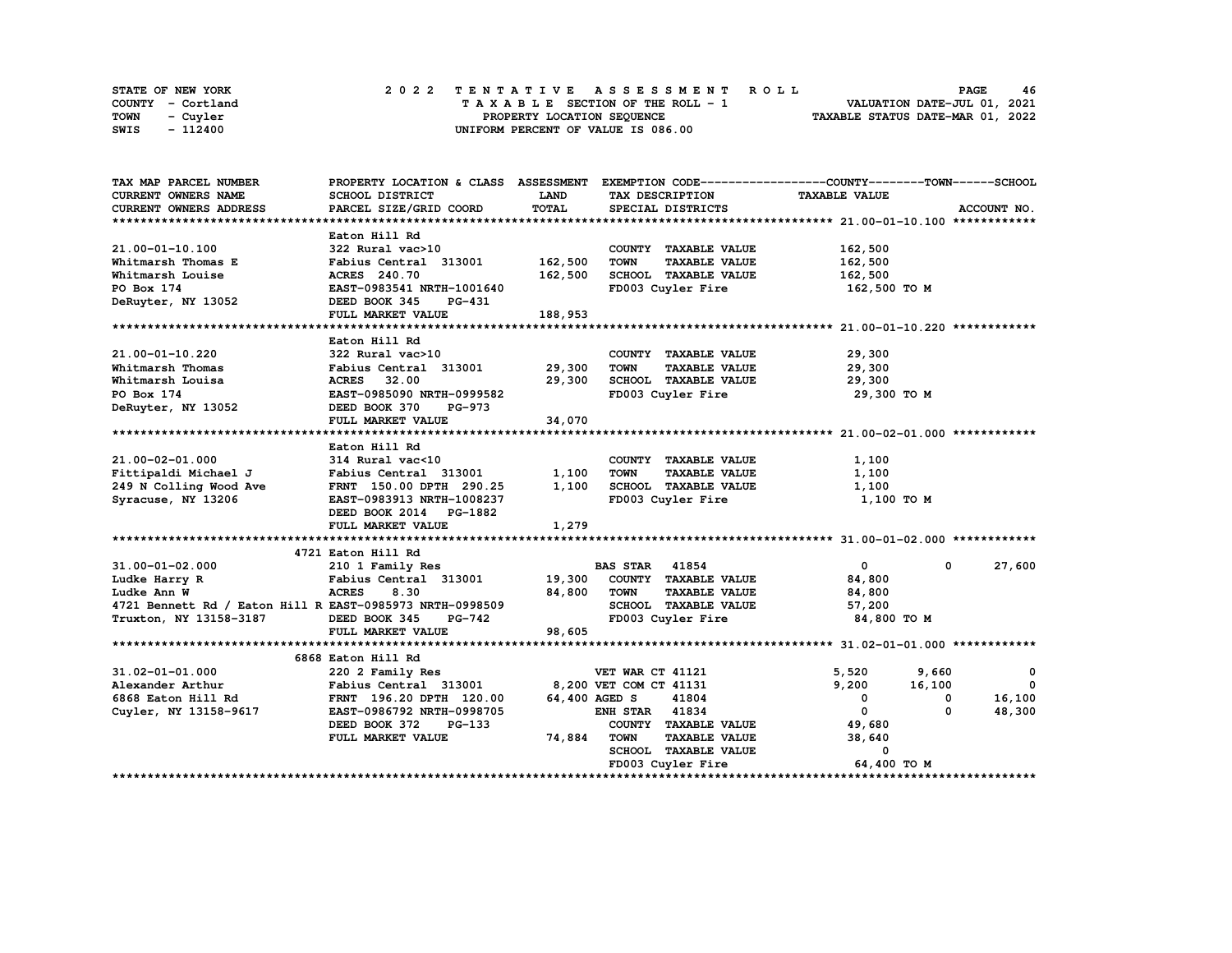|      | STATE OF NEW YORK |  | 2022 TENTATIVE ASSESSMENT ROLL |  |  |  |                                    |  |  |  |  |  |  |                                  | <b>PAGE</b> | 47 |
|------|-------------------|--|--------------------------------|--|--|--|------------------------------------|--|--|--|--|--|--|----------------------------------|-------------|----|
|      | COUNTY - Cortland |  |                                |  |  |  | TAXABLE SECTION OF THE ROLL - 1    |  |  |  |  |  |  | VALUATION DATE-JUL 01, 2021      |             |    |
| TOWN | - Cuvler          |  |                                |  |  |  | PROPERTY LOCATION SEQUENCE         |  |  |  |  |  |  | TAXABLE STATUS DATE-MAR 01, 2022 |             |    |
| SWIS | - 112400          |  |                                |  |  |  | UNIFORM PERCENT OF VALUE IS 086.00 |  |  |  |  |  |  |                                  |             |    |

| TAX MAP PARCEL NUMBER      |                                  |             |                                     | PROPERTY LOCATION & CLASS ASSESSMENT EXEMPTION CODE----------------COUNTY-------TOWN-----SCHOOL |  |
|----------------------------|----------------------------------|-------------|-------------------------------------|-------------------------------------------------------------------------------------------------|--|
| <b>CURRENT OWNERS NAME</b> | SCHOOL DISTRICT                  | <b>LAND</b> | TAX DESCRIPTION                     | <b>TAXABLE VALUE</b>                                                                            |  |
| CURRENT OWNERS ADDRESS     | PARCEL SIZE/GRID COORD           | TOTAL       | SPECIAL DISTRICTS                   | ACCOUNT NO.                                                                                     |  |
|                            |                                  |             |                                     |                                                                                                 |  |
|                            | 6873 Eaton Hill Rd               |             |                                     |                                                                                                 |  |
| 21.00-01-13.000            | 210 1 Family Res                 |             | <b>BAS STAR 41854</b>               | $\mathbf 0$<br>0<br>27,600                                                                      |  |
|                            |                                  |             |                                     |                                                                                                 |  |
| Giraud William L           | Fabius Central 313001            | 10,800      | COUNTY TAXABLE VALUE                | 132,200                                                                                         |  |
| Giraud Michelle A          | <b>FRNT</b><br>96.09 DPTH 227.45 | 132,200     | <b>TOWN</b><br><b>TAXABLE VALUE</b> | 132,200                                                                                         |  |
| 6873 Eaton Hill Rd         | EAST-0986451 NRTH-0998796        |             | SCHOOL TAXABLE VALUE                | 104,600                                                                                         |  |
| Truxton, NY 13158          | DEED BOOK 10639 PG-45002         |             | FD003 Cuyler Fire                   | 132,200 TO M                                                                                    |  |
|                            | FULL MARKET VALUE                | 153,721     |                                     |                                                                                                 |  |
|                            |                                  |             |                                     |                                                                                                 |  |
|                            | 7494 Eaton Hill Rd               |             |                                     |                                                                                                 |  |
| 11.00-01-21.000            | 260 Seasonal res                 |             | COUNTY TAXABLE VALUE                | 252,200                                                                                         |  |
| Tindall Renate E           | Fabius Central 313001            | 236,000     | <b>TOWN</b><br><b>TAXABLE VALUE</b> | 252,200                                                                                         |  |
| 1468 Penfield Center Rd    | ACRES 337.20                     | 252,200     | <b>SCHOOL TAXABLE VALUE</b>         | 252,200                                                                                         |  |
| Penfield, NY 14526         | EAST-0982806 NRTH-1009437        |             | FD003 Cuyler Fire                   | 252,200 TO M                                                                                    |  |
|                            | DEED BOOK 2019 PG-977            |             |                                     |                                                                                                 |  |
|                            |                                  |             |                                     |                                                                                                 |  |
|                            | FULL MARKET VALUE                | 293,256     |                                     |                                                                                                 |  |
|                            |                                  |             |                                     |                                                                                                 |  |
|                            | Enzes Rd                         |             |                                     |                                                                                                 |  |
| $52.00 - 01 - 09.000$      | 322 Rural vac>10                 |             | COUNTY TAXABLE VALUE                | 11,200                                                                                          |  |
| Duncan Stanley             | DeRuyter Centra 252401           | 11,200      | <b>TOWN</b><br><b>TAXABLE VALUE</b> | 11,200                                                                                          |  |
| 3845 Carr Hill Rd          | ACRES 16.40                      | 11,200      | SCHOOL TAXABLE VALUE                | 11,200                                                                                          |  |
| Cortland, NY 13045-9726    | EAST-1000148 NRTH-0979055        |             | FD003 Cuyler Fire                   | 11,200 TO M                                                                                     |  |
|                            | DEED BOOK 524<br><b>PG-278</b>   |             |                                     |                                                                                                 |  |
|                            | FULL MARKET VALUE                | 13,023      |                                     |                                                                                                 |  |
|                            |                                  |             |                                     |                                                                                                 |  |
|                            | Enzes Rd                         |             |                                     |                                                                                                 |  |
| 52.00-03-07.000            | 314 Rural vac<10                 |             | COUNTY TAXABLE VALUE                | 16,000                                                                                          |  |
| May Mark                   | DeRuyter Centra 252401           | 16,000      | <b>TAXABLE VALUE</b><br><b>TOWN</b> | 16,000                                                                                          |  |
| 229 Riverdale Rd           | 8.00<br><b>ACRES</b>             | 16,000      | SCHOOL TAXABLE VALUE                | 16,000                                                                                          |  |
|                            | EAST-0999249 NRTH-0980815        |             | FD003 Cuyler Fire                   | 16,000 TO M                                                                                     |  |
| Liverpool, NY 13090        |                                  |             |                                     |                                                                                                 |  |
|                            | DEED BOOK 2020 PG-4134           |             |                                     |                                                                                                 |  |
|                            | FULL MARKET VALUE                | 18,605      |                                     |                                                                                                 |  |
|                            |                                  |             |                                     |                                                                                                 |  |
|                            | Enzes Rd                         |             |                                     |                                                                                                 |  |
| 52.00-03-08.000            | 322 Rural vac>10                 |             | COUNTY TAXABLE VALUE                | 28,000                                                                                          |  |
| SLSA LLC                   | DeRuyter Centra 252401           | 28,000      | <b>TOWN</b><br><b>TAXABLE VALUE</b> | 28,000                                                                                          |  |
| 3 Twin Oaks Ln             | <b>ACRES</b> 20.00               | 28,000      | SCHOOL TAXABLE VALUE                | 28,000                                                                                          |  |
| Annandale, NJ 08801        | EAST-0998787 NRTH-0981256        |             | FD003 Cuyler Fire                   | 28,000 TO M                                                                                     |  |
|                            | DEED BOOK 2011 PG-2911           |             |                                     |                                                                                                 |  |
|                            | FULL MARKET VALUE                | 32,558      |                                     |                                                                                                 |  |
|                            |                                  |             |                                     |                                                                                                 |  |
|                            | Enzes Rd                         |             |                                     |                                                                                                 |  |
| $52.00 - 03 - 10.000$      | 314 Rural vac<10                 |             | COUNTY TAXABLE VALUE                | 15,000                                                                                          |  |
| Amorin Frank E             |                                  |             | TOWN                                |                                                                                                 |  |
|                            | DeRuyter Centra 252401           | 15,000      | <b>TAXABLE VALUE</b>                | 15,000                                                                                          |  |
| Pasieka Lorraine           | <b>ACRES</b><br>7.00             | 15,000      | SCHOOL TAXABLE VALUE                | 15,000                                                                                          |  |
| 106 12th St                | EAST-0998902 NRTH-0982521        |             | FD003 Cuyler Fire                   | 15,000 TO M                                                                                     |  |
| W Babylon, NY 11704        | DEED BOOK 10543 PG-36001         |             |                                     |                                                                                                 |  |
|                            | FULL MARKET VALUE                | 17,442      |                                     |                                                                                                 |  |
|                            |                                  |             |                                     |                                                                                                 |  |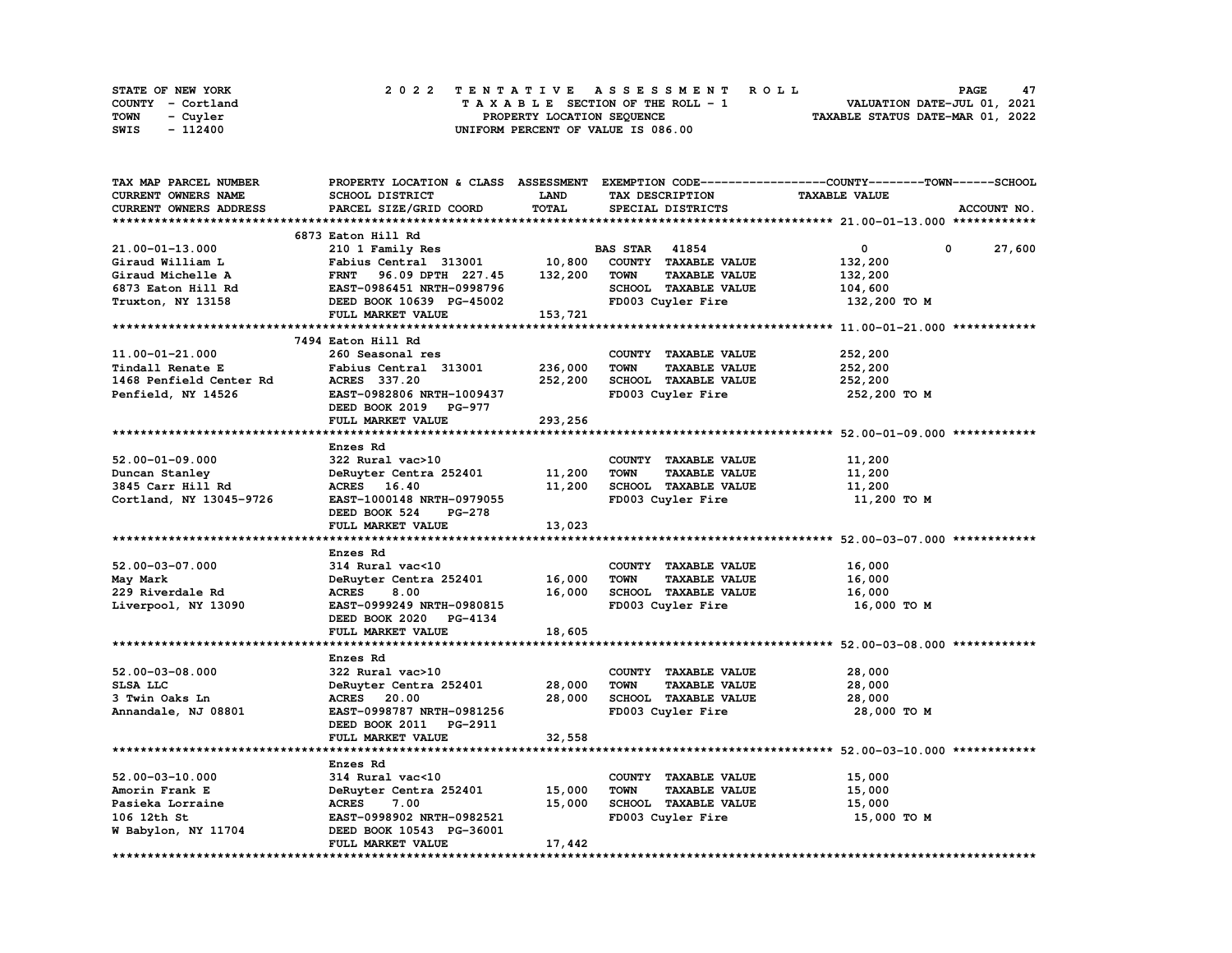| <b>STATE OF NEW YORK</b> | 2022 TENTATIVE ASSESSMENT ROLL          | 48<br><b>PAGE</b>                |
|--------------------------|-----------------------------------------|----------------------------------|
| COUNTY - Cortland        | $T A X A B L E$ SECTION OF THE ROLL - 1 | VALUATION DATE-JUL 01, 2021      |
| TOWN<br>- Cuyler         | PROPERTY LOCATION SEQUENCE              | TAXABLE STATUS DATE-MAR 01, 2022 |
| - 112400<br>SWIS         | UNIFORM PERCENT OF VALUE IS 086.00      |                                  |

| TAX MAP PARCEL NUMBER   |                                |             |                                     | PROPERTY LOCATION & CLASS ASSESSMENT EXEMPTION CODE----------------COUNTY-------TOWN------SCHOOL |
|-------------------------|--------------------------------|-------------|-------------------------------------|--------------------------------------------------------------------------------------------------|
| CURRENT OWNERS NAME     | SCHOOL DISTRICT                | <b>LAND</b> | TAX DESCRIPTION                     | <b>TAXABLE VALUE</b>                                                                             |
| CURRENT OWNERS ADDRESS  | PARCEL SIZE/GRID COORD         | TOTAL       | SPECIAL DISTRICTS                   | ACCOUNT NO.                                                                                      |
|                         |                                |             |                                     |                                                                                                  |
|                         |                                |             |                                     |                                                                                                  |
|                         | 5947 Enzes Rd                  |             |                                     |                                                                                                  |
| 52.00-03-09.000         | 260 Seasonal res               |             | COUNTY TAXABLE VALUE                | 160,000                                                                                          |
| Amorin Frank E          | DeRuyter Centra 252401         | 20,000      | <b>TAXABLE VALUE</b><br>TOWN        | 160,000                                                                                          |
| Pasieka Lorraine        | ACRES 12.00                    | 160,000     | SCHOOL TAXABLE VALUE                | 160,000                                                                                          |
| 106 12th St             | EAST-0998795 NRTH-0981855      |             | FD003 Cuyler Fire                   | 160,000 TO M                                                                                     |
| W Babylon, NY 11704     | DEED BOOK 2010 PG-2304         |             |                                     |                                                                                                  |
|                         | FULL MARKET VALUE              | 186,047     |                                     |                                                                                                  |
|                         |                                |             |                                     |                                                                                                  |
|                         |                                |             |                                     |                                                                                                  |
|                         | High Bridge Rd                 |             |                                     |                                                                                                  |
| 12.00-01-06.100         | 323 Vacant rural               |             | COUNTY TAXABLE VALUE                | 11,500                                                                                           |
| Newton Donald L         | DeRuyter Centra 252401         | 11,500      | <b>TOWN</b><br><b>TAXABLE VALUE</b> | 11,500                                                                                           |
| Newton Susan C          | <b>ACRES</b><br>3.48           | 11,500      | SCHOOL TAXABLE VALUE                | 11,500                                                                                           |
| 7713 High Bridge Rd     | EAST-1002344 NRTH-1014138      |             | FD003 Cuyler Fire                   | 11,500 TO M                                                                                      |
| DeRuyter, NY 13052-9721 | DEED BOOK 2001 PG-5946         |             |                                     |                                                                                                  |
|                         | FULL MARKET VALUE              | 13,372      |                                     |                                                                                                  |
|                         |                                |             |                                     |                                                                                                  |
|                         |                                |             |                                     |                                                                                                  |
|                         | High Bridge Rd                 |             |                                     |                                                                                                  |
| $12.00 - 01 - 18.120$   | 322 Rural vac>10               |             | COUNTY TAXABLE VALUE                | 15,000                                                                                           |
| Gray Valerie N          | DeRuyter Centra 252401         | 15,000      | <b>TOWN</b><br><b>TAXABLE VALUE</b> | 15,000                                                                                           |
| Gray Robert D           | ACRES 20.00                    | 15,000      | SCHOOL TAXABLE VALUE                | 15,000                                                                                           |
| 49 Jordan St            | EAST-0999978 NRTH-1014009      |             | FD003 Cuyler Fire                   | 15,000 TO M                                                                                      |
| Skaneateles, NY 13152   | DEED BOOK 1999 PG-4716         |             |                                     |                                                                                                  |
|                         | FULL MARKET VALUE              | 17,442      |                                     |                                                                                                  |
|                         |                                |             |                                     |                                                                                                  |
|                         |                                |             |                                     |                                                                                                  |
|                         | High Bridge Rd                 |             |                                     |                                                                                                  |
| $12.00 - 04 - 10.000$   | 314 Rural vac<10               |             | COUNTY TAXABLE VALUE                | 900                                                                                              |
| Hills Kathryn           | DeRuyter Centra 252401         | 900         | <b>TOWN</b><br><b>TAXABLE VALUE</b> | 900                                                                                              |
| c/o Bryan Hills         | FRNT 400.00 DPTH 197.38        | 900         | SCHOOL TAXABLE VALUE                | 900                                                                                              |
| 3960 Rte 91             | EAST-1000968 NRTH-1007966      |             | FD003 Cuyler Fire                   | 900 TO M                                                                                         |
| Jamesville, NY 13078    | <b>PG-540</b><br>DEED BOOK 310 |             |                                     |                                                                                                  |
|                         | FULL MARKET VALUE              | 1,047       |                                     |                                                                                                  |
|                         |                                |             |                                     |                                                                                                  |
|                         | High Bridge Rd                 |             |                                     |                                                                                                  |
|                         |                                |             |                                     |                                                                                                  |
| 12.00-05-03.000         | 312 Vac w/imprv                |             | COUNTY TAXABLE VALUE                | 66,900                                                                                           |
| Mussi Joseph            | DeRuyter Centra 252401         | 63,000      | <b>TOWN</b><br><b>TAXABLE VALUE</b> | 66,900                                                                                           |
| Mussi Richard           | <b>ACRES</b> 58.20             | 66,900      | <b>SCHOOL TAXABLE VALUE</b>         | 66,900                                                                                           |
| 711 Mountainview Ave    | EAST-1004001 NRTH-1016794      |             | FD003 Cuyler Fire                   | 66,900 TO M                                                                                      |
| Syracuse, NY 13224      | DEED BOOK 10434 PG-2100        |             |                                     |                                                                                                  |
|                         | FULL MARKET VALUE              | 77,791      |                                     |                                                                                                  |
|                         |                                |             |                                     |                                                                                                  |
|                         | High Bridge Rd                 |             |                                     |                                                                                                  |
|                         |                                |             |                                     |                                                                                                  |
| 12.00-05-04.000         | 314 Rural vac<10               |             | COUNTY TAXABLE VALUE                | 13,100                                                                                           |
| Warren Aaron            | DeRuyter Centra 252401         | 13,100      | <b>TOWN</b><br><b>TAXABLE VALUE</b> | 13,100                                                                                           |
| 7871 High Bridge Rd     | <b>ACRES</b><br>5.01           | 13,100      | SCHOOL TAXABLE VALUE                | 13,100                                                                                           |
| DeRuyter, NY 13052      | EAST-1003002 NRTH-1016953      |             | FD003 Cuyler Fire                   | 13,100 TO M                                                                                      |
|                         | DEED BOOK 2013<br>PG-5942      |             |                                     |                                                                                                  |
|                         | FULL MARKET VALUE              | 15,233      |                                     |                                                                                                  |
|                         |                                |             |                                     |                                                                                                  |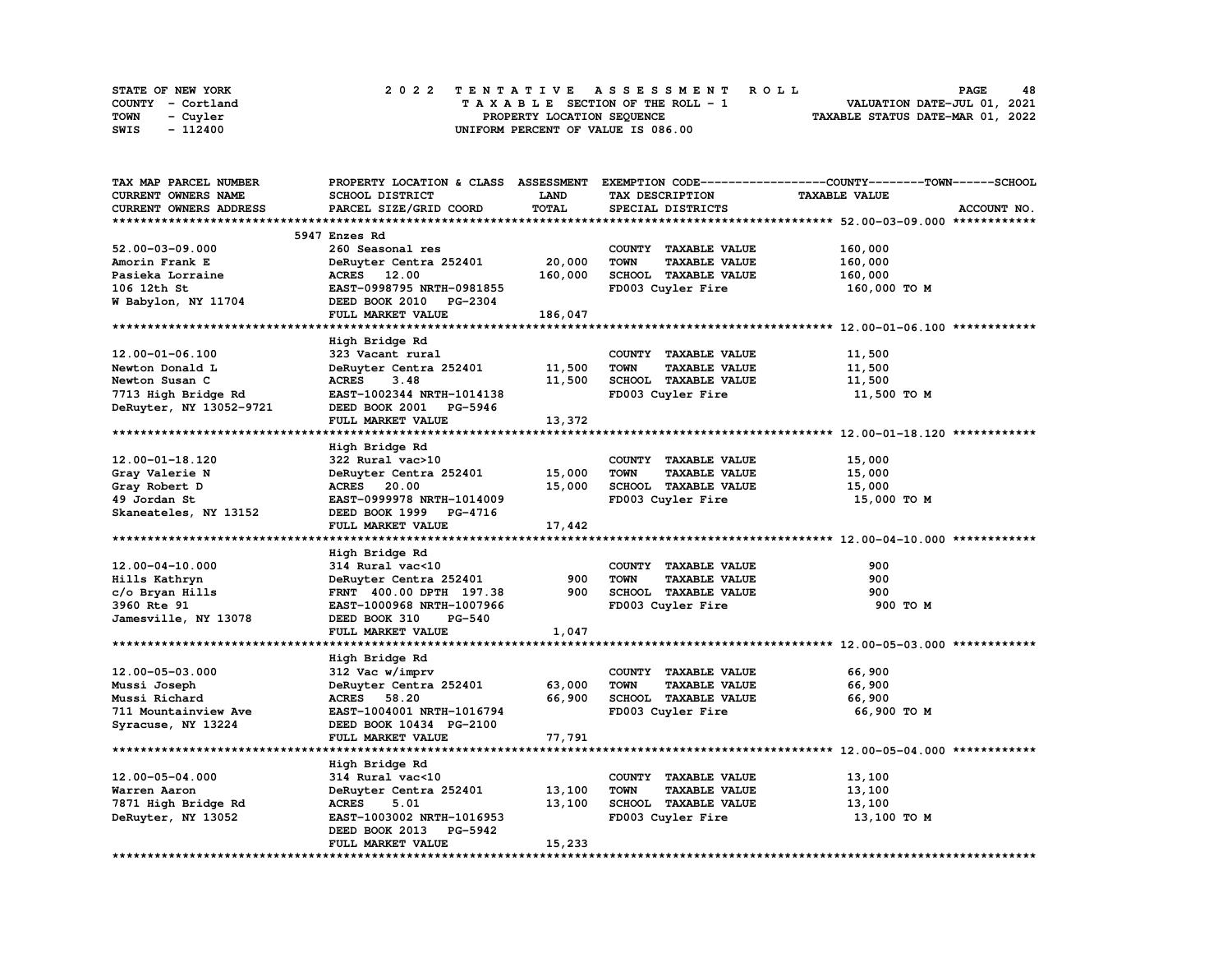| STATE OF NEW YORK | 2022 TENTATIVE ASSESSMENT ROLL     | 49<br><b>PAGE</b>                |
|-------------------|------------------------------------|----------------------------------|
| COUNTY - Cortland | TAXABLE SECTION OF THE ROLL - 1    | VALUATION DATE-JUL 01, 2021      |
| TOWN<br>- Cuyler  | PROPERTY LOCATION SEQUENCE         | TAXABLE STATUS DATE-MAR 01, 2022 |
| - 112400<br>SWIS  | UNIFORM PERCENT OF VALUE IS 086.00 |                                  |

| TAX MAP PARCEL NUMBER      | PROPERTY LOCATION & CLASS ASSESSMENT |              |                        |                             | EXEMPTION CODE-----------------COUNTY-------TOWN------SCHOOL |        |             |
|----------------------------|--------------------------------------|--------------|------------------------|-----------------------------|--------------------------------------------------------------|--------|-------------|
| <b>CURRENT OWNERS NAME</b> | SCHOOL DISTRICT                      | LAND         |                        | TAX DESCRIPTION             | <b>TAXABLE VALUE</b>                                         |        |             |
| CURRENT OWNERS ADDRESS     | PARCEL SIZE/GRID COORD               | <b>TOTAL</b> |                        | SPECIAL DISTRICTS           |                                                              |        | ACCOUNT NO. |
|                            |                                      |              |                        |                             |                                                              |        |             |
|                            | High Bridge Rd                       |              |                        |                             |                                                              |        |             |
| 12.00-05-07.100            | 322 Rural vac>10                     |              | 480A                   | 47460                       | 14,530                                                       | 14,530 | 14,530      |
| German Joshua A            | DeRuyter Centra 252401               | 94,100       |                        | COUNTY TAXABLE VALUE        | 79,570                                                       |        |             |
| German Rachel M            | <b>ACRES</b> 99.00                   | 94,100       | <b>TOWN</b>            | <b>TAXABLE VALUE</b>        | 79,570                                                       |        |             |
| 2949 East Rd               | EAST-1001464 NRTH-1016578            |              |                        | SCHOOL TAXABLE VALUE        | 79,570                                                       |        |             |
| New Woodstock, NY 13122    | DEED BOOK 2022<br>PG-1189            |              |                        | FD003 Cuyler Fire           | 94,100 TO M                                                  |        |             |
|                            | FULL MARKET VALUE                    | 109,419      |                        |                             |                                                              |        |             |
| PRIOR OWNER ON 3/01/2022   |                                      |              |                        |                             |                                                              |        |             |
| German Joshua A            |                                      |              |                        |                             |                                                              |        |             |
|                            |                                      |              |                        |                             |                                                              |        |             |
| MAY BE SUBJECT TO PAYMENT  |                                      |              |                        |                             |                                                              |        |             |
| UNDER RPTL480A UNTIL 2031  |                                      |              |                        |                             |                                                              |        |             |
|                            |                                      |              |                        |                             |                                                              |        |             |
|                            | High Bridge Rd                       |              |                        |                             |                                                              |        |             |
| 22.00-05-03.000            | 322 Rural vac>10                     |              |                        | COUNTY TAXABLE VALUE        | 132,000                                                      |        |             |
|                            |                                      |              |                        |                             |                                                              |        |             |
| Scrubb Apple Club Inc      | DeRuyter Centra 252401               | 132,000      | <b>TOWN</b>            | <b>TAXABLE VALUE</b>        | 132,000                                                      |        |             |
| Attn: Adon Mazanek         | <b>ACRES</b> 160.00                  | 132,000      |                        | SCHOOL TAXABLE VALUE        | 132,000                                                      |        |             |
| 2531 Lords Hill Rd         | EAST-0998424 NRTH-1007178            |              |                        | FD003 Cuyler Fire           | 132,000 TO M                                                 |        |             |
| Lafayette, NY 13084        | DEED BOOK 521<br><b>PG-251</b>       |              |                        |                             |                                                              |        |             |
|                            | FULL MARKET VALUE                    | 153,488      |                        |                             |                                                              |        |             |
|                            |                                      |              |                        |                             |                                                              |        |             |
|                            | 5500 High Bridge Rd                  |              |                        |                             |                                                              |        |             |
| $22.00 - 01 - 42.220$      | 270 Mfg housing                      |              | VET COM C 41132        |                             | 9,200                                                        | 0      | 0           |
| White Richard L            | DeRuyter Centra 252401               |              | 12,000 VET COM T 41133 |                             | 0                                                            | 18,025 | $\Omega$    |
| 5500 High Bridge Rd        | <b>ACRES</b><br>1.00                 |              | <b>72,100 ENH STAR</b> | 41834                       | 0                                                            | 0      | 68,910      |
| DeRuyter, NY 13052-9709    | EAST-0998982 NRTH-1003336            |              |                        | COUNTY TAXABLE VALUE        | 62,900                                                       |        |             |
|                            | DEED BOOK 10563 PG-81001             |              | <b>TOWN</b>            | <b>TAXABLE VALUE</b>        | 54,075                                                       |        |             |
|                            | FULL MARKET VALUE                    | 83,837       |                        | <b>SCHOOL TAXABLE VALUE</b> | 3,190                                                        |        |             |
|                            |                                      |              |                        | FD003 Cuyler Fire           | 72,100 TO M                                                  |        |             |
|                            |                                      |              |                        |                             |                                                              |        |             |
|                            | 7184 High Bridge Rd                  |              |                        |                             |                                                              |        |             |
| $22.00 - 01 - 40.000$      | 210 1 Family Res                     |              | <b>BAS STAR</b>        | 41854                       | 0                                                            | 0      | 12,600      |
| Leete Candace N            | DeRuyter Centra 252401               | 7,400        |                        | COUNTY TAXABLE VALUE        | 12,600                                                       |        |             |
| 7184 High Bridge Rd        | 60.97<br><b>FRNT</b> 260.00 DPTH     | 12,600       | <b>TOWN</b>            | <b>TAXABLE VALUE</b>        | 12,600                                                       |        |             |
| DeRuyter, NY 13052         | EAST-0999732 NRTH-1004120            |              |                        | SCHOOL TAXABLE VALUE        | 0                                                            |        |             |
|                            | DEED BOOK 10292 PG-69001             |              |                        | FD003 Cuyler Fire           | 12,600 TO M                                                  |        |             |
|                            | FULL MARKET VALUE                    | 14,651       |                        |                             |                                                              |        |             |
|                            |                                      |              |                        |                             |                                                              |        |             |
|                            | 7203 High Bridge Rd                  |              |                        |                             |                                                              |        |             |
| $22.00 - 01 - 41.000$      | 210 1 Family Res                     |              |                        | COUNTY TAXABLE VALUE        | 79,900                                                       |        |             |
| Marshall Arley A           | DeRuyter Centra 252401               | 12,200       | <b>TOWN</b>            | <b>TAXABLE VALUE</b>        | 79,900                                                       |        |             |
| 7203 High Bridge Rd        | <b>ACRES</b><br>1.06 BANKCORELOG     | 79,900       |                        | SCHOOL TAXABLE VALUE        | 79,900                                                       |        |             |
| PO Box 512                 | EAST-0999520 NRTH-1004446            |              |                        | FD003 Cuyler Fire           | 79,900 TO M                                                  |        |             |
| DeRuyter, NY 13052         | DEED BOOK 2015<br><b>PG-1416</b>     |              |                        |                             |                                                              |        |             |
|                            | FULL MARKET VALUE                    | 92,907       |                        |                             |                                                              |        |             |
|                            |                                      |              |                        |                             |                                                              |        |             |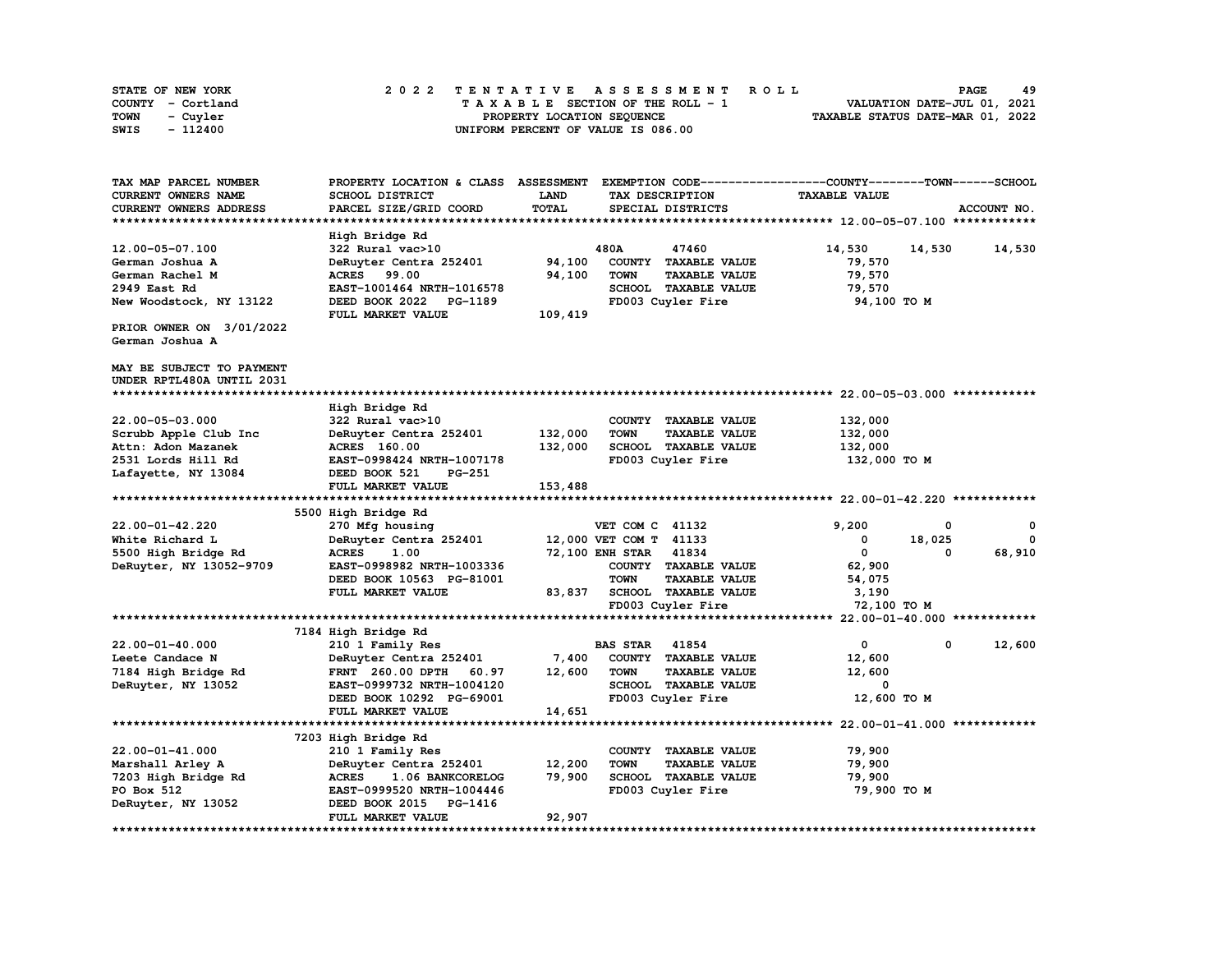| STATE OF NEW YORK | 2022 TENTATIVE ASSESSMENT ROLL          | 50<br><b>PAGE</b>                |
|-------------------|-----------------------------------------|----------------------------------|
| COUNTY - Cortland | $T A X A B L E$ SECTION OF THE ROLL - 1 | VALUATION DATE-JUL 01, 2021      |
| TOWN<br>- Cuyler  | PROPERTY LOCATION SEQUENCE              | TAXABLE STATUS DATE-MAR 01, 2022 |
| SWIS<br>- 112400  | UNIFORM PERCENT OF VALUE IS 086.00      |                                  |

| TAX MAP PARCEL NUMBER      |                              |         |                                     | PROPERTY LOCATION & CLASS ASSESSMENT EXEMPTION CODE----------------COUNTY-------TOWN------SCHOOL |
|----------------------------|------------------------------|---------|-------------------------------------|--------------------------------------------------------------------------------------------------|
| <b>CURRENT OWNERS NAME</b> | SCHOOL DISTRICT              | LAND    | TAX DESCRIPTION                     | <b>TAXABLE VALUE</b>                                                                             |
| CURRENT OWNERS ADDRESS     | PARCEL SIZE/GRID COORD       | TOTAL   | SPECIAL DISTRICTS                   | ACCOUNT NO.                                                                                      |
|                            |                              |         |                                     |                                                                                                  |
|                            | 7207 High Bridge Rd          |         |                                     |                                                                                                  |
| 22.00-07-08.000            | 210 1 Family Res             |         | COUNTY TAXABLE VALUE                | 65,000                                                                                           |
| Polakoff Michael A         | DeRuyter Centra 252401       | 19,000  | <b>TOWN</b><br><b>TAXABLE VALUE</b> | 65,000                                                                                           |
| 7207 Highbridge Rd         | <b>ACRES</b><br>8.00         | 65,000  | SCHOOL TAXABLE VALUE                | 65,000                                                                                           |
| PO Box 93                  | EAST-0999235 NRTH-1004787    |         | FD003 Cuyler Fire                   | 65,000 TO M                                                                                      |
| DeRuyter, NY 13052-0271    | DEED BOOK 497<br>PG-136      |         |                                     |                                                                                                  |
|                            | FULL MARKET VALUE            | 75,581  |                                     |                                                                                                  |
|                            |                              |         |                                     |                                                                                                  |
|                            | 7243 High Bridge Rd          |         |                                     |                                                                                                  |
| $22.00 - 07 - 07.000$      | 210 1 Family Res             |         | <b>BAS STAR 41854</b>               | $\mathbf{o}$<br>27,600<br>0                                                                      |
| Ufford Robert              | DeRuyter Centra 252401       | 14,800  | COUNTY TAXABLE VALUE                | 138,500                                                                                          |
| Ufford Alberta             | <b>ACRES</b><br>3.75         | 138,500 | <b>TOWN</b><br><b>TAXABLE VALUE</b> | 138,500                                                                                          |
| 7243 High Bridge Rd        | EAST-0999435 NRTH-1005183    |         | SCHOOL TAXABLE VALUE                | 110,900                                                                                          |
| DeRuyter, NY 13052-9705    | DEED BOOK 565<br>$PG-35$     |         | FD003 Cuyler Fire                   |                                                                                                  |
|                            | FULL MARKET VALUE            | 161,047 |                                     | 138,500 то м                                                                                     |
| ***********************    |                              |         |                                     |                                                                                                  |
|                            |                              |         |                                     |                                                                                                  |
|                            | 7266 High Bridge Rd          |         |                                     |                                                                                                  |
| $22.00 - 07 - 06.000$      | 314 Rural vac<10             |         | COUNTY TAXABLE VALUE                | 14,000                                                                                           |
| Orzell William C           | DeRuyter Centra 252401       | 14,000  | <b>TOWN</b><br><b>TAXABLE VALUE</b> | 14,000                                                                                           |
| Orzell Susan M             | <b>ACRES</b><br>5.93         | 14,000  | SCHOOL TAXABLE VALUE                | 14,000                                                                                           |
| 593 West Cottage Ln        | EAST-0999846 NRTH-1005202    |         | FD003 Cuyler Fire                   | 14,000 TO M                                                                                      |
| PO Box 99                  | DEED BOOK 10521 PG-59001     |         |                                     |                                                                                                  |
| DeRuyter, NY 13052         | FULL MARKET VALUE            | 16,279  |                                     |                                                                                                  |
|                            |                              |         |                                     |                                                                                                  |
|                            | 7267 High Bridge Rd          |         |                                     |                                                                                                  |
| 22.00-07-05.100            | 210 1 Family Res             |         | COUNTY TAXABLE VALUE                | 164,500                                                                                          |
| Lawrence Christopher P     | DeRuyter Centra 252401       | 15,500  | <b>TOWN</b><br><b>TAXABLE VALUE</b> | 164,500                                                                                          |
| Lawrence Bobbi J           | <b>ACRES</b><br>4.46         | 164,500 | SCHOOL TAXABLE VALUE                | 164,500                                                                                          |
| 7267 High Bridge Rd        | EAST-0999503 NRTH-1005590    |         | FD003 Cuyler Fire                   | 164,500 TO M                                                                                     |
| DeRuyter, NY 13052-9705    | DEED BOOK 2018 PG-4428       |         |                                     |                                                                                                  |
|                            | FULL MARKET VALUE            | 191,279 |                                     |                                                                                                  |
|                            |                              |         |                                     |                                                                                                  |
|                            | 7296 High Bridge Rd          |         |                                     |                                                                                                  |
| $22.00 - 01 - 14.000$      | 312 Vac w/imprv              |         | COUNTY TAXABLE VALUE                | 25,200                                                                                           |
| Orzell William C           | DeRuyter Centra 252401       | 19,200  | <b>TOWN</b><br><b>TAXABLE VALUE</b> | 25,200                                                                                           |
| Orzell Susan M             | ACRES 11.20                  | 25,200  | SCHOOL TAXABLE VALUE                | 25,200                                                                                           |
| 593 W Cottage Ln           | EAST-1000400 NRTH-1006162    |         | FD003 Cuyler Fire                   | 25,200 TO M                                                                                      |
| PO Box 99                  | DEED BOOK 10551 PG-13001     |         |                                     |                                                                                                  |
| DeRuyter, NY 13052         | FULL MARKET VALUE            | 29,302  |                                     |                                                                                                  |
|                            |                              |         |                                     |                                                                                                  |
|                            | 7333 High Bridge Rd          |         |                                     |                                                                                                  |
| 22.00-05-09.110            | 322 Rural vac>10             |         | COUNTY TAXABLE VALUE                | 122,800                                                                                          |
| Barnes Cedric M Jr         | DeRuyter Centra 252401       | 122,800 | TOWN<br><b>TAXABLE VALUE</b>        | 122,800                                                                                          |
| 1260 E Lake Rd             | <b>ACRES</b> 148.00          | 122,800 | SCHOOL TAXABLE VALUE                | 122,800                                                                                          |
| DeRuyter, NY 13052-9758    | EAST-1002282 NRTH-1006787    |         | FD003 Cuyler Fire                   | 122,800 TO M                                                                                     |
|                            | PG-151<br>DEED BOOK 513      |         |                                     |                                                                                                  |
|                            | FULL MARKET VALUE            | 142,791 |                                     |                                                                                                  |
|                            | **************************** |         |                                     |                                                                                                  |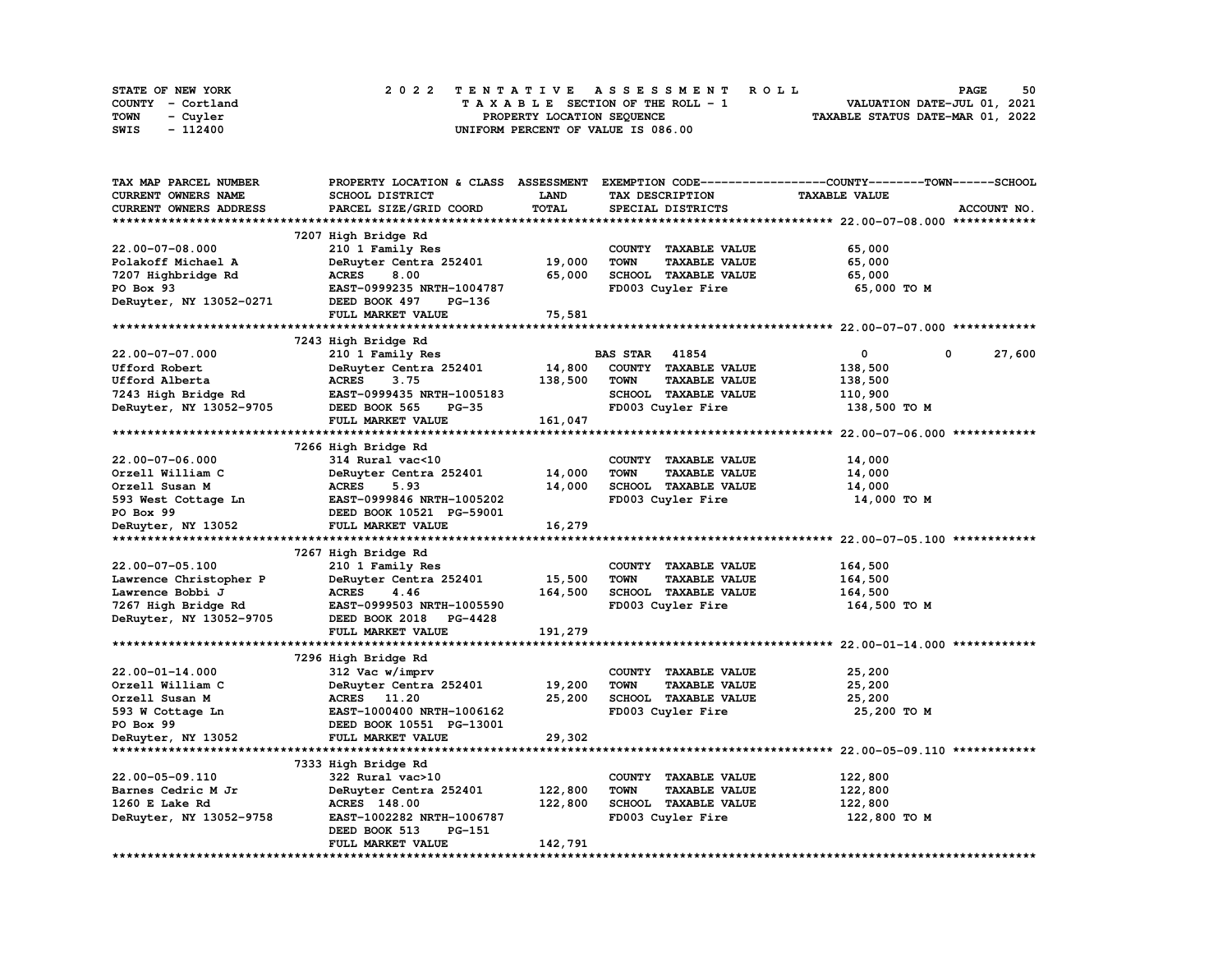| STATE OF NEW YORK | 2022 TENTATIVE ASSESSMENT ROLL     | 51<br><b>PAGE</b>                |
|-------------------|------------------------------------|----------------------------------|
| COUNTY - Cortland | TAXABLE SECTION OF THE ROLL - 1    | VALUATION DATE-JUL 01, 2021      |
| TOWN<br>- Cuyler  | PROPERTY LOCATION SEOUENCE         | TAXABLE STATUS DATE-MAR 01, 2022 |
| - 112400<br>SWIS  | UNIFORM PERCENT OF VALUE IS 086.00 |                                  |

| TAX MAP PARCEL NUMBER     | PROPERTY LOCATION & CLASS ASSESSMENT |         |                                     | EXEMPTION CODE-----------------COUNTY-------TOWN------SCHOOL |        |
|---------------------------|--------------------------------------|---------|-------------------------------------|--------------------------------------------------------------|--------|
| CURRENT OWNERS NAME       | SCHOOL DISTRICT                      | LAND    | TAX DESCRIPTION                     | <b>TAXABLE VALUE</b>                                         |        |
| CURRENT OWNERS ADDRESS    | PARCEL SIZE/GRID COORD               | TOTAL   | SPECIAL DISTRICTS                   | ACCOUNT NO.                                                  |        |
|                           |                                      |         |                                     |                                                              |        |
|                           | 7385 High Bridge Rd                  |         |                                     |                                                              |        |
| 12.00-01-33.210           | 242 Rurl res&rec                     |         | COUNTY TAXABLE VALUE                | 109,600                                                      |        |
| Moade Thomas              | DeRuyter Centra 252401               | 54,000  | <b>TOWN</b><br><b>TAXABLE VALUE</b> | 109,600                                                      |        |
| Moade Barbara             | ACRES 44.90                          | 109,600 | SCHOOL TAXABLE VALUE                | 109,600                                                      |        |
| 787 Paradise Hill Rd      | EAST-0999827 NRTH-1007956            |         | FD003 Cuyler Fire                   | 109,600 то м                                                 |        |
| DeRuyter, NY 13052        | DEED BOOK 2018 PG-1418               |         |                                     |                                                              |        |
|                           | FULL MARKET VALUE                    | 127,442 |                                     |                                                              |        |
|                           |                                      |         |                                     |                                                              |        |
|                           | 7423 High Bridge Rd                  |         |                                     |                                                              |        |
| $12.00 - 04 - 11.000$     | 210 1 Family Res                     |         | <b>BAS STAR 41854</b>               | $\mathbf 0$<br>$^{\circ}$                                    | 27,600 |
| Compton Brandi M          | DeRuyter Centra 252401               | 18,100  | COUNTY TAXABLE VALUE                | 74,500                                                       |        |
| Compton Eugene H          | <b>ACRES</b><br>7.09 BANKCORELOG     | 74,500  | <b>TOWN</b><br><b>TAXABLE VALUE</b> | 74,500                                                       |        |
| 7423 High Bridge Rd       | EAST-1001037 NRTH-1008519            |         | SCHOOL TAXABLE VALUE                | 46,900                                                       |        |
| DeRuyter, NY 13052        | DEED BOOK 10634 PG-96001             |         | FD003 Cuyler Fire                   | 74,500 TO M                                                  |        |
|                           | FULL MARKET VALUE                    | 86,628  |                                     |                                                              |        |
|                           |                                      |         |                                     |                                                              |        |
|                           | 7426 High Bridge Rd                  |         |                                     |                                                              |        |
| 12.00-04-09.000           | 312 Vac w/imprv                      |         | COUNTY TAXABLE VALUE                | 59,800                                                       |        |
| Wallingford Calvin C      | DeRuyter Centra 252401               | 35,700  | <b>TAXABLE VALUE</b><br><b>TOWN</b> | 59,800                                                       |        |
| PO Box 514                | ACRES 27.73                          | 59,800  | SCHOOL TAXABLE VALUE                | 59,800                                                       |        |
| DeRuyter, NY 13052-0514   | EAST-1001614 NRTH-1008143            |         | FD003 Cuyler Fire                   | 59,800 TO M                                                  |        |
|                           | DEED BOOK 1998 PG-730                |         |                                     |                                                              |        |
|                           | FULL MARKET VALUE                    | 69,535  |                                     |                                                              |        |
|                           |                                      |         |                                     |                                                              |        |
|                           | 7447 High Bridge Rd                  |         |                                     |                                                              |        |
| $12.00 - 04 - 13.000$     | 210 1 Family Res                     |         | COUNTY TAXABLE VALUE                | 25,000                                                       |        |
| Breed Leon W 111          | DeRuyter Centra 252401               | 12,800  | <b>TOWN</b><br><b>TAXABLE VALUE</b> | 25,000                                                       |        |
| PO Box 463                | <b>ACRES</b><br>1.68                 | 25,000  | SCHOOL TAXABLE VALUE                | 25,000                                                       |        |
| DeRuyter, NY 13052        | EAST-1001229 NRTH-1008908            |         | FD003 Cuyler Fire                   | 25,000 TO M                                                  |        |
|                           | DEED BOOK 2013 PG-1807               |         |                                     |                                                              |        |
|                           |                                      | 29,070  |                                     |                                                              |        |
|                           | FULL MARKET VALUE                    |         |                                     |                                                              |        |
|                           |                                      |         |                                     |                                                              |        |
|                           | 7509 High Bridge Rd                  |         |                                     |                                                              |        |
| $12.00 - 04 - 14.000$     | 270 Mfg housing                      |         | AG-CEILING 41720                    | 12,676<br>12,676                                             | 12,676 |
| Newton Delbert J          | DeRuyter Centra 252401               |         | 32,300 BAS STAR 41854               | 0<br>$\mathbf{0}$                                            | 27,600 |
| Newton Christine A        | ACRES 21.30                          | 124,700 | COUNTY TAXABLE VALUE                | 112,024                                                      |        |
| 7509 High Bridge Rd       | EAST-1001369 NRTH-1009514            |         | <b>TOWN</b><br><b>TAXABLE VALUE</b> | 112,024                                                      |        |
| DeRuyter, NY 13052-9999   | DEED BOOK 1996 PG-2264               |         | <b>SCHOOL TAXABLE VALUE</b>         | 84,424                                                       |        |
|                           | FULL MARKET VALUE                    | 145,000 | FD003 Cuyler Fire                   | 112,024 TO M                                                 |        |
| MAY BE SUBJECT TO PAYMENT |                                      |         | 12,676 EX                           |                                                              |        |
| UNDER AGDIST LAW TIL 2026 |                                      |         |                                     |                                                              |        |
|                           |                                      |         |                                     |                                                              |        |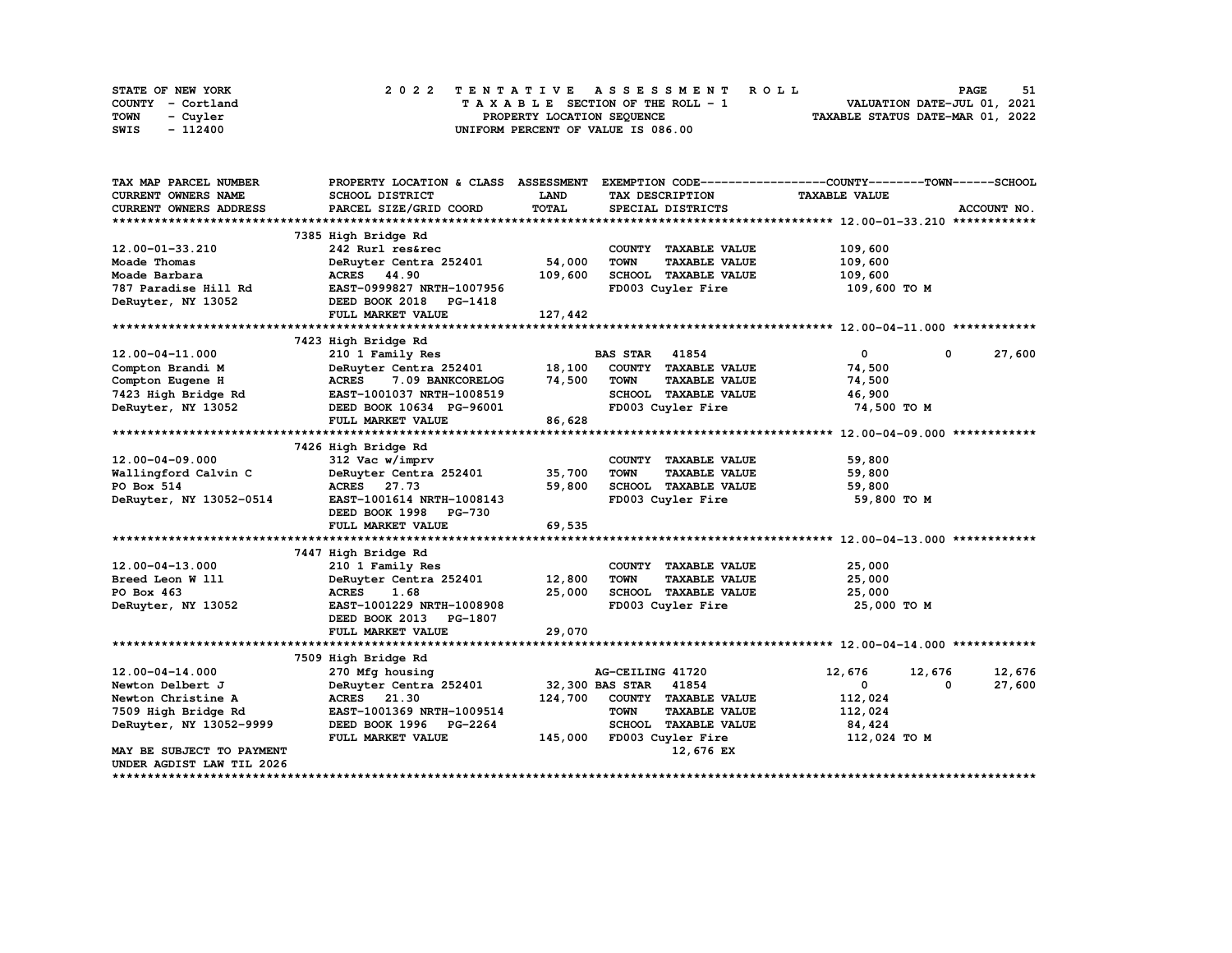| STATE OF NEW YORK | 2022 TENTATIVE ASSESSMENT ROLL     | 52<br><b>PAGE</b>                |
|-------------------|------------------------------------|----------------------------------|
| COUNTY - Cortland | TAXABLE SECTION OF THE ROLL - 1    | VALUATION DATE-JUL 01, 2021      |
| TOWN<br>- Cuyler  | PROPERTY LOCATION SEOUENCE         | TAXABLE STATUS DATE-MAR 01, 2022 |
| - 112400<br>SWIS  | UNIFORM PERCENT OF VALUE IS 086.00 |                                  |

| <b>TAX MAP PARCEL NUMBER</b>  | PROPERTY LOCATION & CLASS ASSESSMENT         |             |                                     | EXEMPTION CODE-----------------COUNTY-------TOWN------SCHOOL |
|-------------------------------|----------------------------------------------|-------------|-------------------------------------|--------------------------------------------------------------|
| CURRENT OWNERS NAME           | SCHOOL DISTRICT                              | <b>LAND</b> | TAX DESCRIPTION                     | <b>TAXABLE VALUE</b>                                         |
| <b>CURRENT OWNERS ADDRESS</b> | PARCEL SIZE/GRID COORD                       | TOTAL       | SPECIAL DISTRICTS                   | ACCOUNT NO.                                                  |
|                               |                                              |             |                                     |                                                              |
|                               |                                              |             |                                     |                                                              |
|                               | 7525 High Bridge Rd                          |             |                                     |                                                              |
| $12.00 - 04 - 18.000$         | 210 1 Family Res                             |             | COUNTY TAXABLE VALUE                | 292,900                                                      |
| Wakefield Dorothy             | DeRuyter Centra 252401                       | 17,500      | <b>TOWN</b><br><b>TAXABLE VALUE</b> | 292,900                                                      |
| 7525 Highbridge Rd            | 6.50<br><b>ACRES</b>                         | 292,900     | SCHOOL TAXABLE VALUE                | 292,900                                                      |
| DeRuyter, NY 13052-9721       | EAST-1001788 NRTH-1010295                    |             | FD003 Cuyler Fire                   | 292,900 TO M                                                 |
|                               | DEED BOOK 1995 PG-1492                       |             |                                     |                                                              |
|                               | FULL MARKET VALUE                            | 340,581     |                                     |                                                              |
|                               |                                              |             |                                     |                                                              |
|                               | 7567 High Bridge Rd                          |             |                                     |                                                              |
|                               |                                              |             |                                     |                                                              |
| 12.00-04-01.000               | 230 3 Family Res                             |             | COUNTY TAXABLE VALUE                | 217,000                                                      |
| Newton John J Jr              | DeRuyter Centra 252401                       | 53,800      | <b>TOWN</b><br><b>TAXABLE VALUE</b> | 217,000                                                      |
| Newton Jeanette               | ACRES 44.69                                  | 217,000     | SCHOOL TAXABLE VALUE                | 217,000                                                      |
| 1562 Newton Rd                | EAST-1001340 NRTH-1011139                    |             | FD003 Cuyler Fire                   | 217,000 TO M                                                 |
| DeRuyter, NY 13052            | DEED BOOK 10656 PG-62003                     |             |                                     |                                                              |
|                               | FULL MARKET VALUE                            | 252,326     |                                     |                                                              |
|                               |                                              |             |                                     |                                                              |
|                               | 7673 High Bridge Rd                          |             |                                     |                                                              |
| $12.00 - 04 - 02.000$         | 240 Rural res                                |             | COUNTY TAXABLE VALUE                | 192,000                                                      |
|                               |                                              |             |                                     |                                                              |
| Grime Timothy                 | DeRuyter Centra 252401                       | 34,200      | <b>TOWN</b><br><b>TAXABLE VALUE</b> | 192,000                                                      |
| 7673 High Bridge Rd           | ACRES 23.20                                  | 192,000     | SCHOOL TAXABLE VALUE                | 192,000                                                      |
| DeRuyter, NY 13052            | EAST-1001917 NRTH-1011761                    |             | FD003 Cuyler Fire                   | 192,000 то м                                                 |
|                               | DEED BOOK 2021 PG-700                        |             |                                     |                                                              |
|                               |                                              |             |                                     |                                                              |
|                               | FULL MARKET VALUE                            | 223,256     |                                     |                                                              |
|                               |                                              |             |                                     |                                                              |
|                               |                                              |             |                                     |                                                              |
|                               | 7679 High Bridge Rd                          |             |                                     |                                                              |
| $12.00 - 04 - 03.000$         | 270 Mfg housing                              |             | COUNTY TAXABLE VALUE                | 67,500                                                       |
| Neuman Kara M                 | DeRuyter Centra 252401                       | 12,900      | <b>TOWN</b><br><b>TAXABLE VALUE</b> | 67,500                                                       |
| 54 Second Dr                  | <b>ACRES</b><br>1.80 BANKCORELOG             | 67,500      | SCHOOL TAXABLE VALUE                | 67,500                                                       |
| Weedsport, NY 13166           | EAST-1002245 NRTH-1012132                    |             | FD003 Cuyler Fire                   | 67,500 TO M                                                  |
|                               | DEED BOOK 2021 PG-3300                       |             |                                     |                                                              |
|                               | FULL MARKET VALUE                            | 78,488      |                                     |                                                              |
|                               |                                              |             |                                     |                                                              |
|                               |                                              |             |                                     |                                                              |
|                               | 7713 High Bridge Rd                          |             |                                     | 0                                                            |
| 12.00-01-19.200               | 210 1 Family Res                             |             | AGED C<br>41802                     | 20,840<br>0                                                  |
| Newton Donald L               | DeRuyter Centra 252401 10,900 ENH STAR 41834 |             |                                     | 0<br>68,910<br>0                                             |
| 7713 High Bridge Rd           | FRNT 300.00 DPTH 125.25                      |             | 104,200 COUNTY TAXABLE VALUE        | 83,360                                                       |
| DeRuyter, NY 13052-9721       | EAST-1002348 NRTH-1013474                    |             | <b>TOWN</b><br><b>TAXABLE VALUE</b> | 104,200                                                      |
|                               | DEED BOOK 350<br>PG-514                      |             | SCHOOL TAXABLE VALUE                | 35,290                                                       |
|                               | FULL MARKET VALUE                            |             | 121,163 FD003 Cuyler Fire           | 104,200 TO M                                                 |
|                               |                                              |             |                                     |                                                              |
|                               | 7823 High Bridge Rd                          |             |                                     |                                                              |
| 12.00-01-06.200               |                                              |             | AG 10-YR 41700                      | 40,000                                                       |
|                               | 120 Field crops                              |             |                                     | 40,000<br>40,000                                             |
| Newton Donald L               | DeRuyter Centra 252401                       | 179,000     | COUNTY TAXABLE VALUE                | 199,000                                                      |
| Newton Susan C                | ACRES 194.50                                 | 239,000     | <b>TOWN</b><br><b>TAXABLE VALUE</b> | 199,000                                                      |
| 7713 Highbridge Rd            | EAST-1002808 NRTH-1014857                    |             | SCHOOL TAXABLE VALUE                | 199,000                                                      |
| DeRuyter, NY 13052-9721       | DEED BOOK 509<br>PG-141                      |             | FD003 Cuyler Fire                   | 239,000 то м                                                 |
|                               | FULL MARKET VALUE                            | 277,907     |                                     |                                                              |
| MAY BE SUBJECT TO PAYMENT     |                                              |             |                                     |                                                              |
| UNDER RPTL483 UNTIL 2024      |                                              |             |                                     |                                                              |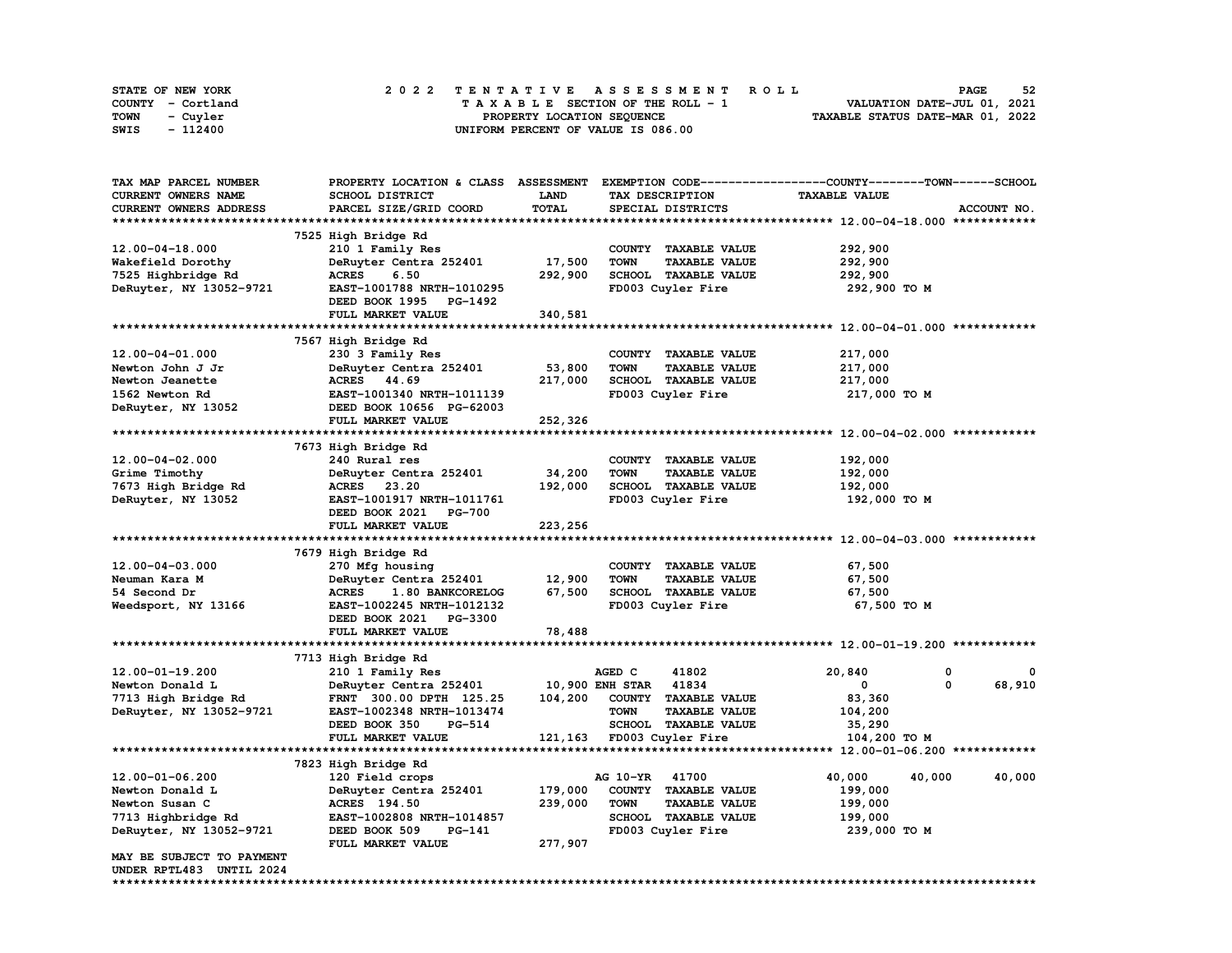| STATE OF NEW YORK | 2022 TENTATIVE ASSESSMENT ROLL          | 53<br><b>PAGE</b>                |
|-------------------|-----------------------------------------|----------------------------------|
| COUNTY - Cortland | $T A X A B L E$ SECTION OF THE ROLL - 1 | VALUATION DATE-JUL 01, 2021      |
| TOWN<br>- Cuyler  | PROPERTY LOCATION SEQUENCE              | TAXABLE STATUS DATE-MAR 01, 2022 |
| SWIS<br>- 112400  | UNIFORM PERCENT OF VALUE IS 086.00      |                                  |

| TAX MAP PARCEL NUMBER       | PROPERTY LOCATION & CLASS        | <b>ASSESSMENT</b> |                       |                      | EXEMPTION CODE-----------------COUNTY-------TOWN-----SCHOOL |   |             |
|-----------------------------|----------------------------------|-------------------|-----------------------|----------------------|-------------------------------------------------------------|---|-------------|
| <b>CURRENT OWNERS NAME</b>  | SCHOOL DISTRICT                  | LAND              |                       | TAX DESCRIPTION      | <b>TAXABLE VALUE</b>                                        |   |             |
| CURRENT OWNERS ADDRESS      | PARCEL SIZE/GRID COORD           | TOTAL             |                       | SPECIAL DISTRICTS    |                                                             |   | ACCOUNT NO. |
|                             |                                  |                   |                       |                      |                                                             |   |             |
|                             | 7871 High Bridge Rd              |                   |                       |                      |                                                             |   |             |
| 12.00-05-05.000             | 270 Mfg housing                  |                   | <b>BAS STAR 41854</b> |                      | 0                                                           | 0 | 27,600      |
| Warren Aaron S              | DeRuyter Centra 252401           | 16,100            |                       | COUNTY TAXABLE VALUE | 62,600                                                      |   |             |
| Mason Kayla L               | <b>ACRES</b><br>5.01 BANKCORELOG | 62,600            | <b>TOWN</b>           | <b>TAXABLE VALUE</b> | 62,600                                                      |   |             |
| 7871 High Bridge Rd         | EAST-1002873 NRTH-1016575        |                   |                       | SCHOOL TAXABLE VALUE | 35,000                                                      |   |             |
| DeRuyter, NY 13052          | DEED BOOK 2013 PG-922            |                   |                       | FD003 Cuyler Fire    | 62,600 TO M                                                 |   |             |
|                             |                                  |                   |                       |                      |                                                             |   |             |
|                             | FULL MARKET VALUE                | 72,791            |                       |                      |                                                             |   |             |
|                             |                                  |                   |                       |                      |                                                             |   |             |
|                             | 7935 High Bridge Rd              |                   |                       |                      |                                                             |   |             |
| 12.00-05-02.000             | 270 Mfg housing                  |                   | <b>BAS STAR 41854</b> |                      | $\mathbf 0$                                                 | 0 | 27,600      |
| White Keith A               | DeRuyter Centra 252401           | 16,100            |                       | COUNTY TAXABLE VALUE | 73,600                                                      |   |             |
| White Kathy E               | <b>ACRES</b><br>5.01             | 73,600            | <b>TOWN</b>           | <b>TAXABLE VALUE</b> | 73,600                                                      |   |             |
| 7935 High Bridge Rd         | EAST-1003135 NRTH-1017336        |                   |                       | SCHOOL TAXABLE VALUE | 46,000                                                      |   |             |
| DeRuyter, NY 13052          | DEED BOOK 1998 PG-6360           |                   |                       | FD003 Cuyler Fire    | 73,600 TO M                                                 |   |             |
|                             | FULL MARKET VALUE                | 85,581            |                       |                      |                                                             |   |             |
|                             |                                  |                   |                       |                      |                                                             |   |             |
|                             | 7428-7456 High Bridge Rd         |                   |                       |                      |                                                             |   |             |
| $12.00 - 04 - 12.000$       | 271 Mfg housings                 |                   | Dis & Lim 41932       |                      | 16,300                                                      | 0 |             |
| Stanton Ricky               | DeRuyter Centra 252401           |                   | 15,600 BAS STAR       | 41854                | 0                                                           | 0 | 27,600      |
| c/o Laurie Leete            | <b>ACRES</b><br>4.50             | 32,600            |                       | COUNTY TAXABLE VALUE | 16,300                                                      |   |             |
| 6668 Richmond Hill Rd       | EAST-1001534 NRTH-1008801        |                   | <b>TOWN</b>           | <b>TAXABLE VALUE</b> | 32,600                                                      |   |             |
| Cuyler, NY 13158            | DEED BOOK 2019 PG-5657           |                   |                       | SCHOOL TAXABLE VALUE | 5,000                                                       |   |             |
|                             | FULL MARKET VALUE                | 37,907            |                       | FD003 Cuyler Fire    | 32,600 TO M                                                 |   |             |
|                             |                                  |                   |                       |                      |                                                             |   |             |
|                             | 7325, 7324 High Bridge Rd        |                   |                       |                      |                                                             |   |             |
| 22.00-05-06.000             | 210 1 Family Res                 |                   |                       | COUNTY TAXABLE VALUE | 130,000                                                     |   |             |
| Wilken Jeremy J             | DeRuyter Centra 252401           | 13,000            | <b>TOWN</b>           | <b>TAXABLE VALUE</b> | 130,000                                                     |   |             |
| Wilken Kelly                | <b>ACRES</b><br>1.94             | 130,000           |                       | SCHOOL TAXABLE VALUE | 130,000                                                     |   |             |
| 7325, 7324High Bridge Rd    | EAST-1000180 NRTH-1006757        |                   |                       | FD003 Cuyler Fire    | 130,000 TO M                                                |   |             |
| DeRuyter, NY 13052          | DEED BOOK 2019 PG-3544           |                   |                       |                      |                                                             |   |             |
|                             | FULL MARKET VALUE                | 151,163           |                       |                      |                                                             |   |             |
|                             |                                  |                   |                       |                      |                                                             |   |             |
|                             | 7111 High Bridge Spur Rd         |                   |                       |                      |                                                             |   |             |
| 22.00-01-39.220             | 240 Rural res                    |                   | <b>ENH STAR</b>       | 41834                | $\mathbf{0}$                                                | 0 | 68,910      |
|                             |                                  |                   |                       |                      |                                                             |   |             |
| Rausch Benjamin F           | DeRuyter Centra 252401           | 21,100            |                       | COUNTY TAXABLE VALUE | 79,800                                                      |   |             |
| 7111 High Bridge Spur Rd    | <b>ACRES</b><br>8.60             | 79,800            | <b>TOWN</b>           | <b>TAXABLE VALUE</b> | 79,800                                                      |   |             |
| DeRuyter, NY 13052          | EAST-1000504 NRTH-1003718        |                   |                       | SCHOOL TAXABLE VALUE | 10,890                                                      |   |             |
|                             | DEED BOOK 2021 PG-4112           |                   |                       | FD003 Cuyler Fire    | 79,800 TO M                                                 |   |             |
|                             | FULL MARKET VALUE                | 92,791            |                       |                      |                                                             |   |             |
|                             |                                  |                   |                       |                      |                                                             |   |             |
|                             | Hills Rd                         |                   |                       |                      |                                                             |   |             |
| 12.00-01-10.000             | 322 Rural vac>10                 |                   |                       | COUNTY TAXABLE VALUE | 46,800                                                      |   |             |
| Walsh Thomas                | DeRuyter Centra 252401           | 46,800            | <b>TOWN</b>           | <b>TAXABLE VALUE</b> | 46,800                                                      |   |             |
| 108 Huntleigh Ave           | <b>ACRES</b> 73.00               | 46,800            |                       | SCHOOL TAXABLE VALUE | 46,800                                                      |   |             |
| PO Box 429                  | EAST-0993453 NRTH-1012627        |                   |                       | FD003 Cuyler Fire    | 46,800 TO M                                                 |   |             |
| Fayetteville, NY 13066-2213 | DEED BOOK 306<br>PG-165          |                   |                       |                      |                                                             |   |             |
|                             | FULL MARKET VALUE                | 54,419            |                       |                      |                                                             |   |             |
| ******************          |                                  |                   |                       |                      |                                                             |   |             |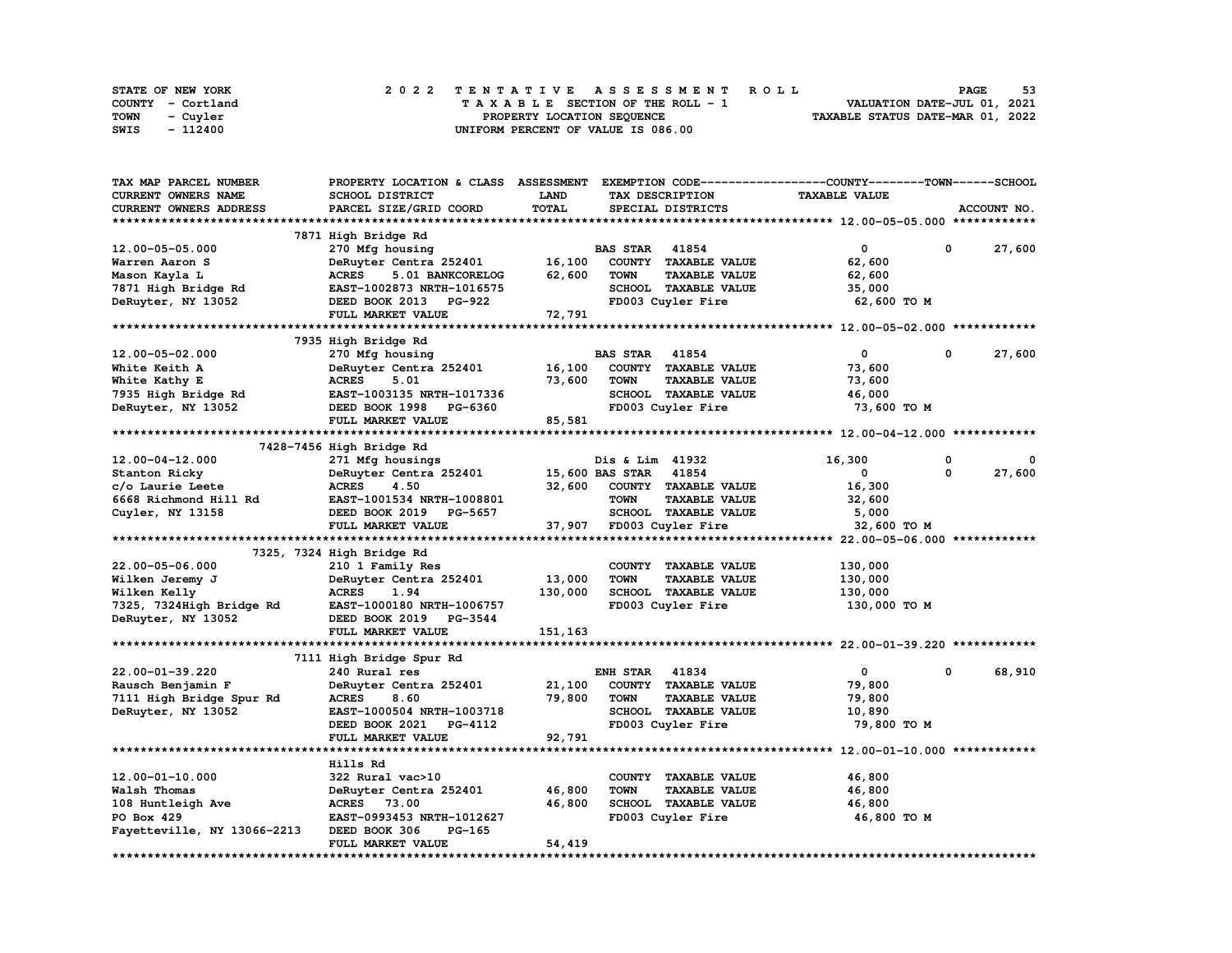| STATE OF NEW YORK | 2022 TENTATIVE ASSESSMENT ROLL          | - 54<br>PAGE                     |
|-------------------|-----------------------------------------|----------------------------------|
| COUNTY - Cortland | $T A X A B L E$ SECTION OF THE ROLL - 1 | VALUATION DATE-JUL 01, 2021      |
| TOWN<br>- Cuyler  | PROPERTY LOCATION SEOUENCE              | TAXABLE STATUS DATE-MAR 01, 2022 |
| - 112400<br>SWIS  | UNIFORM PERCENT OF VALUE IS 086.00      |                                  |

| TAX MAP PARCEL NUMBER     | PROPERTY LOCATION & CLASS ASSESSMENT |         |                                     | EXEMPTION CODE-----------------COUNTY-------TOWN------SCHOOL |             |
|---------------------------|--------------------------------------|---------|-------------------------------------|--------------------------------------------------------------|-------------|
| CURRENT OWNERS NAME       | SCHOOL DISTRICT                      | LAND    | TAX DESCRIPTION                     | <b>TAXABLE VALUE</b>                                         |             |
| CURRENT OWNERS ADDRESS    | PARCEL SIZE/GRID COORD               | TOTAL   | SPECIAL DISTRICTS                   |                                                              | ACCOUNT NO. |
|                           |                                      |         |                                     |                                                              |             |
|                           | Hurlburt Rd                          |         |                                     |                                                              |             |
| 22.00-09-03.000           | 105 Vac farmland                     |         | COUNTY TAXABLE VALUE                | 1,500                                                        |             |
| Randall Douglas R         | DeRuyter Centra 252401               | 1,500   | <b>TOWN</b><br><b>TAXABLE VALUE</b> | 1,500                                                        |             |
| 6984 E Keeney Rd          | <b>ACRES</b><br>7.70                 | 1,500   | SCHOOL TAXABLE VALUE                | 1,500                                                        |             |
| Cuyler, NY 13158-4107     | EAST-0993958 NRTH-1002098            |         | FD003 Cuyler Fire                   | 1,500 TO M                                                   |             |
|                           | DEED BOOK 1998 PG-111                |         |                                     |                                                              |             |
|                           | FULL MARKET VALUE                    | 1,744   |                                     |                                                              |             |
|                           |                                      |         |                                     |                                                              |             |
|                           | 7121 Hurlburt Rd                     |         |                                     |                                                              |             |
| $22.00 - 09 - 04.000$     | 270 Mfg housing                      |         | <b>BAS STAR</b><br>41854            | $\mathbf{0}$<br>$^{\circ}$                                   | 17,100      |
| Mead Gene                 | DeRuyter Centra 252401               | 12,100  | COUNTY TAXABLE VALUE                | 17,100                                                       |             |
| 7121 Hurlbert Rd          | <b>ACRES</b><br>1.04                 | 17,100  | <b>TOWN</b><br><b>TAXABLE VALUE</b> | 17,100                                                       |             |
| DeRuyter, NY 13052        | EAST-0995228 NRTH-1002566            |         | SCHOOL TAXABLE VALUE                | 0                                                            |             |
|                           | DEED BOOK 1999 PG-1231               |         | FD003 Cuyler Fire                   | 17,100 TO M                                                  |             |
|                           | FULL MARKET VALUE                    | 19,884  |                                     |                                                              |             |
|                           |                                      |         |                                     |                                                              |             |
|                           | 7125 Hurlburt Rd                     |         |                                     |                                                              |             |
| $22.00 - 09 - 02.000$     | 240 Rural res                        |         | AG 10-YR 41700                      | 55,000<br>55,000                                             | 55,000      |
| Randall Douglas R         | DeRuyter Centra 252401               |         | 96,900 AG-CEILING 41720             | 39,671<br>39,671                                             | 39,671      |
| 6984 E Keeney Rd          | ACRES 71.83                          | 151,900 | COUNTY TAXABLE VALUE                | 57,229                                                       |             |
| Cuyler, NY 13158-4107     | EAST-0995071 NRTH-1004025            |         | <b>TAXABLE VALUE</b><br><b>TOWN</b> | 57,229                                                       |             |
|                           | DEED BOOK 437<br>$PG-79$             |         | SCHOOL TAXABLE VALUE                | 57,229                                                       |             |
| MAY BE SUBJECT TO PAYMENT | FULL MARKET VALUE                    |         | 176,628 FD003 Cuyler Fire           | 112,229 TO M                                                 |             |
| UNDER AGDIST LAW TIL 2028 |                                      |         | 39,671 EX                           |                                                              |             |
|                           |                                      |         |                                     |                                                              |             |
|                           | Keeney Settlement Xrd                |         |                                     |                                                              |             |
| 11.00-01-10.000           | 105 Vac farmland                     |         | AG COMMIT 41730                     | 18,573<br>18,573                                             | 18,573      |
| Maplehurst Property LLC   | Fabius Central 313001                | 32,500  | COUNTY TAXABLE VALUE                | 13,927                                                       |             |
| C/O Christopher Warner    | ACRES 26.90                          | 32,500  | <b>TOWN</b><br><b>TAXABLE VALUE</b> | 13,927                                                       |             |
| 355 Vincent Corners Rd    | EAST-0987199 NRTH-1015752            |         | SCHOOL TAXABLE VALUE                | 13,927                                                       |             |
| Truxton, NY 13158-2104    | DEED BOOK 1999 PG-5271               |         | FD003 Cuyler Fire                   | 13,927 TO M                                                  |             |
|                           | FULL MARKET VALUE                    | 37,791  | 18,573 EX                           |                                                              |             |
| MAY BE SUBJECT TO PAYMENT |                                      |         |                                     |                                                              |             |
| UNDER AGDIST LAW TIL 2029 |                                      |         |                                     |                                                              |             |
|                           |                                      |         |                                     |                                                              |             |
|                           | 4742 Keeney Settlement Xrd           |         |                                     |                                                              |             |
| 11.00-02-01.000           | 210 1 Family Res                     |         | COUNTY TAXABLE VALUE                | 32,500                                                       |             |
| Rowley Vernon J           | Fabius Central 313001                | 9,700   | <b>TOWN</b><br><b>TAXABLE VALUE</b> | 32,500                                                       |             |
| PO Box 13                 | FRNT 170.00 DPTH 184.25              | 32,500  | SCHOOL TAXABLE VALUE                | 32,500                                                       |             |
| Fabius, NY 13063-0004     | EAST-0986724 NRTH-1015218            |         | FD003 Cuyler Fire                   | 32,500 TO M                                                  |             |
|                           | DEED BOOK 481<br>PG-118              |         |                                     |                                                              |             |
|                           | FULL MARKET VALUE                    | 37,791  |                                     |                                                              |             |
|                           |                                      |         |                                     |                                                              |             |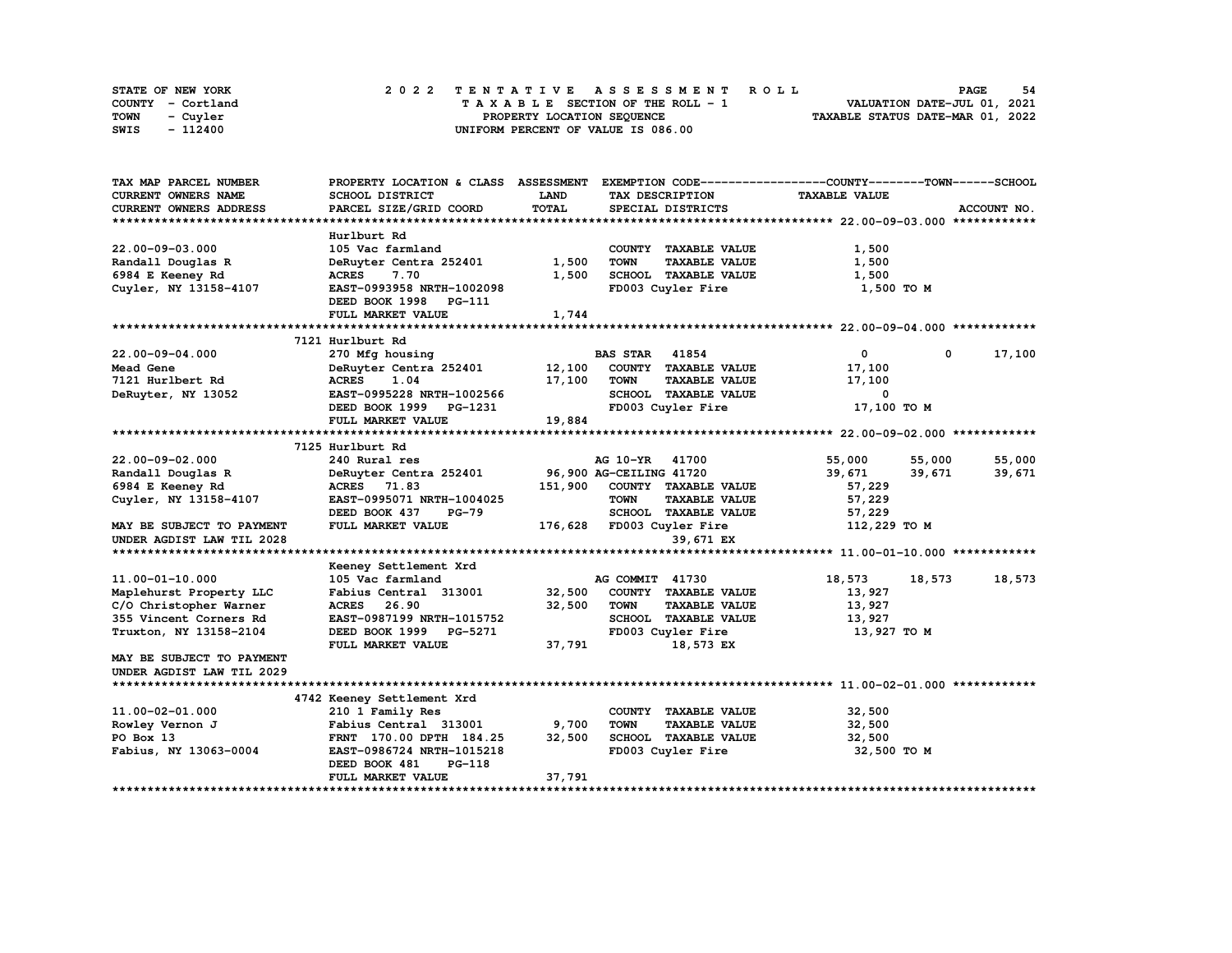| <b>STATE OF NEW YORK</b> | 2022 TENTATIVE ASSESSMENT ROLL          | 55<br><b>PAGE</b>                |
|--------------------------|-----------------------------------------|----------------------------------|
| COUNTY - Cortland        | $T A X A B L E$ SECTION OF THE ROLL - 1 | VALUATION DATE-JUL 01, 2021      |
| TOWN<br>- Cuyler         | PROPERTY LOCATION SEQUENCE              | TAXABLE STATUS DATE-MAR 01, 2022 |
| - 112400<br>SWIS         | UNIFORM PERCENT OF VALUE IS 086.00      |                                  |

| TAX MAP PARCEL NUMBER                                 | PROPERTY LOCATION & CLASS ASSESSMENT EXEMPTION CODE----------------COUNTY-------TOWN------SCHOOL |             |                       |                      |                      |             |               |
|-------------------------------------------------------|--------------------------------------------------------------------------------------------------|-------------|-----------------------|----------------------|----------------------|-------------|---------------|
| <b>CURRENT OWNERS NAME</b>                            | SCHOOL DISTRICT                                                                                  | <b>LAND</b> |                       | TAX DESCRIPTION      | <b>TAXABLE VALUE</b> |             |               |
| CURRENT OWNERS ADDRESS                                | PARCEL SIZE/GRID COORD                                                                           | TOTAL       |                       | SPECIAL DISTRICTS    |                      |             | ACCOUNT NO.   |
|                                                       |                                                                                                  |             |                       |                      |                      |             |               |
|                                                       | Keith Rd                                                                                         |             |                       |                      |                      |             |               |
| 11.00-03-06.000                                       | 105 Vac farmland                                                                                 |             | AG COMMIT 41730       |                      | 86,412               |             | 86,412 86,412 |
| Maplehurst Property LLC                               | Fabius Central 313001                                                                            | 160,100     |                       | COUNTY TAXABLE VALUE | 73,688               |             |               |
| 355 Vincent Corners Rd                                | <b>ACRES</b> 150.00                                                                              | 160,100     | <b>TOWN</b>           | <b>TAXABLE VALUE</b> | 73,688               |             |               |
| Cuyler, NY 13158                                      | EAST-0990557 NRTH-1010928                                                                        |             |                       | SCHOOL TAXABLE VALUE | 73,688               |             |               |
|                                                       | DEED BOOK 2012 PG-7426                                                                           |             |                       | FD003 Cuyler Fire    | 73,688 TO M          |             |               |
| MAY BE SUBJECT TO PAYMENT                             | FULL MARKET VALUE                                                                                | 186, 163    |                       | 86,412 EX            |                      |             |               |
| UNDER AGDIST LAW TIL 2029                             |                                                                                                  |             |                       |                      |                      |             |               |
|                                                       |                                                                                                  |             |                       |                      |                      |             |               |
|                                                       | Keith Rd                                                                                         |             |                       |                      |                      |             |               |
| 11.00-03-07.000                                       | 105 Vac farmland                                                                                 |             | AG COMMIT 41730       |                      | 30,488               | 30,488      | 30,488        |
| Maplehurst Property                                   | Fabius Central 313001                                                                            | 205,200     |                       | COUNTY TAXABLE VALUE | 174,712              |             |               |
| 355 Vincent Corners Rd                                | ACRES 228.46                                                                                     | 205,200     | <b>TOWN</b>           | <b>TAXABLE VALUE</b> | 174,712              |             |               |
| Cuyler, NY 13158                                      | EAST-0992090 NRTH-1011057                                                                        |             |                       | SCHOOL TAXABLE VALUE | 174,712              |             |               |
|                                                       | DEED BOOK 565<br>PG-238                                                                          |             |                       | FD003 Cuyler Fire    | 174,712 TO M         |             |               |
| MAY BE SUBJECT TO PAYMENT                             | FULL MARKET VALUE                                                                                | 238,605     |                       | 30,488 EX            |                      |             |               |
| UNDER AGDIST LAW TIL 2029                             |                                                                                                  |             |                       |                      |                      |             |               |
|                                                       |                                                                                                  |             |                       |                      |                      |             |               |
|                                                       | Keith Rd                                                                                         |             |                       |                      |                      |             |               |
| 22.00-08-01.000                                       | 312 Vac w/imprv                                                                                  |             |                       | COUNTY TAXABLE VALUE | 79,600               |             |               |
| Woodchuck Hill Hunt & Rec Club DeRuyter Centra 252401 |                                                                                                  | 67,770      | <b>TOWN</b>           | <b>TAXABLE VALUE</b> | 79,600               |             |               |
| c/o Michael N Slater                                  | ACRES 66.30                                                                                      | 79,600      |                       | SCHOOL TAXABLE VALUE | 79,600               |             |               |
| 3391 Blackcreek Rd                                    | EAST-0992439 NRTH-1007980                                                                        |             |                       | FD003 Cuyler Fire    | 79,600 TO M          |             |               |
| Cold Brook, NY 13324                                  | DEED BOOK 1995 PG-2639                                                                           |             |                       |                      |                      |             |               |
|                                                       | FULL MARKET VALUE                                                                                | 92,558      |                       |                      |                      |             |               |
|                                                       |                                                                                                  |             |                       |                      |                      |             |               |
|                                                       | 7323 Keith Rd                                                                                    |             |                       |                      |                      |             |               |
| 21.00-03-06.000                                       | 210 1 Family Res                                                                                 |             | <b>BAS STAR</b> 41854 |                      | $\mathbf{0}$         | $\mathbf 0$ | 27,600        |
| Custer James R                                        | DeRuyter Centra 252401                                                                           | 14,300      |                       | COUNTY TAXABLE VALUE |                      |             |               |
|                                                       |                                                                                                  | 29,400      |                       |                      | 29,400               |             |               |
| 7323 Keith Rd                                         | <b>ACRES</b><br>3.19                                                                             |             | TOWN                  | <b>TAXABLE VALUE</b> | 29,400               |             |               |
| Truxton, NY 13158                                     | EAST-0990956 NRTH-1006575                                                                        |             |                       | SCHOOL TAXABLE VALUE | 1,800                |             |               |
|                                                       | DEED BOOK 2001 PG-2360                                                                           |             |                       | FD003 Cuyler Fire    | 29,400 TO M          |             |               |
|                                                       | FULL MARKET VALUE                                                                                | 34,186      |                       |                      |                      |             |               |
|                                                       |                                                                                                  |             |                       |                      |                      |             |               |
|                                                       | 7344 Keith Rd                                                                                    |             |                       |                      |                      |             |               |
| 22.00-08-07.000                                       | 312 Vac w/imprv                                                                                  |             |                       | COUNTY TAXABLE VALUE | 32,500               |             |               |
| Kadlubowski Matthew                                   | DeRuyter Centra 252401                                                                           | 24,000      | <b>TOWN</b>           | <b>TAXABLE VALUE</b> | 32,500               |             |               |
| 76 St Rt 48                                           | ACRES 18.01                                                                                      | 32,500      |                       | SCHOOL TAXABLE VALUE | 32,500               |             |               |
| Phoenix, NY 13135                                     | EAST-0991513 NRTH-1006871                                                                        |             |                       | FD003 Cuyler Fire    | 32,500 TO M          |             |               |
|                                                       | DEED BOOK 2018 PG-4997                                                                           |             |                       |                      |                      |             |               |
|                                                       | FULL MARKET VALUE                                                                                | 37,791      |                       |                      |                      |             |               |
|                                                       |                                                                                                  |             |                       |                      |                      |             |               |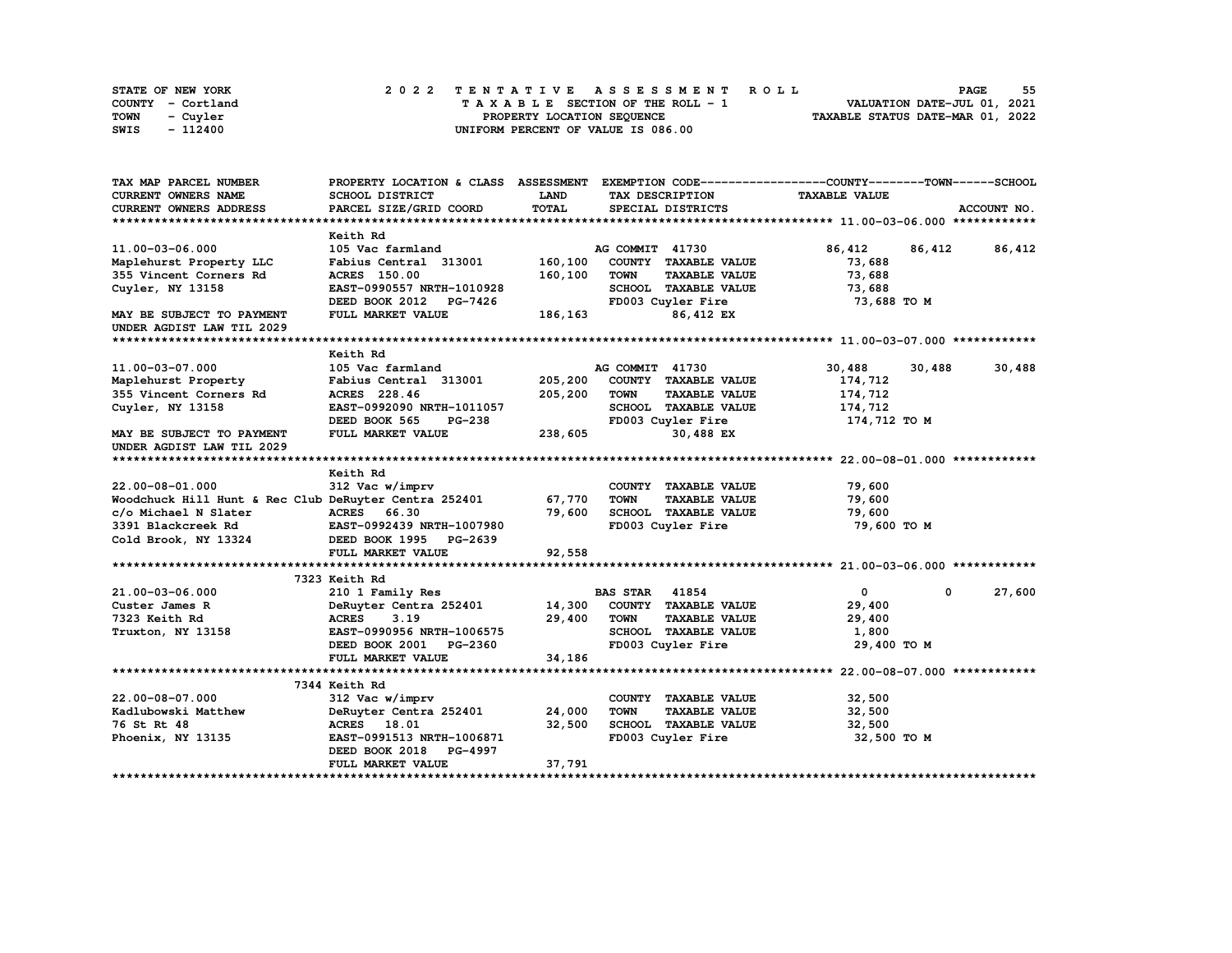|      | STATE OF NEW YORK |  | 2022 TENTATIVE ASSESSMENT ROLL |  |  |  |                                    |  |  |  |  |  |  |                                  |  | <b>PAGE</b> | 56 |
|------|-------------------|--|--------------------------------|--|--|--|------------------------------------|--|--|--|--|--|--|----------------------------------|--|-------------|----|
|      | COUNTY - Cortland |  |                                |  |  |  | TAXABLE SECTION OF THE ROLL - 1    |  |  |  |  |  |  | VALUATION DATE-JUL 01, 2021      |  |             |    |
| TOWN | - Cuvler          |  |                                |  |  |  | PROPERTY LOCATION SEQUENCE         |  |  |  |  |  |  | TAXABLE STATUS DATE-MAR 01, 2022 |  |             |    |
| SWIS | - 112400          |  |                                |  |  |  | UNIFORM PERCENT OF VALUE IS 086.00 |  |  |  |  |  |  |                                  |  |             |    |

| TAX MAP PARCEL NUMBER                | PROPERTY LOCATION & CLASS ASSESSMENT |        |                                     | EXEMPTION CODE-----------------COUNTY-------TOWN------SCHOOL |
|--------------------------------------|--------------------------------------|--------|-------------------------------------|--------------------------------------------------------------|
| <b>CURRENT OWNERS NAME</b>           | SCHOOL DISTRICT                      | LAND   | TAX DESCRIPTION                     | <b>TAXABLE VALUE</b>                                         |
| CURRENT OWNERS ADDRESS               | PARCEL SIZE/GRID COORD               | TOTAL  | SPECIAL DISTRICTS                   | ACCOUNT NO.                                                  |
|                                      |                                      |        |                                     |                                                              |
|                                      | 7461 Keith Rd                        |        |                                     |                                                              |
| 11.00-03-08.200                      | 314 Rural vac<10                     |        | COUNTY TAXABLE VALUE                | 10,800                                                       |
| Titus Charles S                      | Fabius Central 313001                | 10,800 | <b>TOWN</b><br><b>TAXABLE VALUE</b> | 10,800                                                       |
| 7826 Academy St                      | <b>ACRES</b><br>2.70                 | 10,800 | SCHOOL TAXABLE VALUE                | 10,800                                                       |
| Fabius, NY 13036                     | EAST-0990798 NRTH-1009043            |        | FD003 Cuyler Fire                   | 10,800 TO M                                                  |
|                                      | DEED BOOK 2013 PG-4105               |        |                                     |                                                              |
|                                      | FULL MARKET VALUE                    | 12,558 |                                     |                                                              |
|                                      |                                      |        |                                     |                                                              |
|                                      | 7470 Keith Rd                        |        |                                     |                                                              |
| 11.00-03-08.100                      | 210 1 Family Res                     |        | 41834<br><b>ENH STAR</b>            | $\mathbf 0$<br>0<br>68,910                                   |
| Titus Peter A                        | Fabius Central 313001                | 18,300 | COUNTY TAXABLE VALUE                | 73,100                                                       |
| 7470 Keith Rd                        | <b>ACRES</b><br>7.30                 | 73,100 | <b>TOWN</b><br><b>TAXABLE VALUE</b> | 73,100                                                       |
| Truxton, NY 13158                    | EAST-0990965 NRTH-1009458            |        | SCHOOL TAXABLE VALUE                | 4,190                                                        |
|                                      | DEED BOOK 512<br><b>PG-90</b>        |        | FD003 Cuyler Fire                   | 73,100 TO M                                                  |
|                                      | FULL MARKET VALUE                    | 85,000 |                                     |                                                              |
|                                      |                                      |        |                                     |                                                              |
| 7312-7320 Keith Rd                   |                                      |        |                                     |                                                              |
| 22.00-08-04.000                      | 271 Mfg housings                     |        | COUNTY TAXABLE VALUE                | 35,000                                                       |
| Farinet Deborah Lee                  | DeRuyter Centra 252401               | 21,300 | <b>TAXABLE VALUE</b><br><b>TOWN</b> | 35,000                                                       |
| 821 East Brighton Ave Apt 1201 ACRES | 8.79                                 | 35,000 | <b>SCHOOL TAXABLE VALUE</b>         | 35,000                                                       |
| Syracuse, NY 13205                   | EAST-0991682 NRTH-1006030            |        | FD003 Cuyler Fire                   | 35,000 TO M                                                  |
|                                      | DEED BOOK 2017 PG-3891               |        |                                     |                                                              |
|                                      | FULL MARKET VALUE                    | 40,698 |                                     |                                                              |
|                                      |                                      |        |                                     |                                                              |
|                                      | Klondike Rd                          |        |                                     |                                                              |
| $62.00 - 01 - 10.200$                | 312 Vac w/imprv                      |        | COUNTY TAXABLE VALUE                | 18,700                                                       |
| Voqt Charles                         | DeRuyter Centra 252401               | 10,000 | <b>TOWN</b><br><b>TAXABLE VALUE</b> | 18,700                                                       |
| PO Box 188                           | ACRES<br>1.87                        | 18,700 | SCHOOL TAXABLE VALUE                | 18,700                                                       |
| Westtown, NY 10998                   | EAST-0994513 NRTH-0970808            |        | FD003 Cuyler Fire                   | 18,700 TO M                                                  |
|                                      | DEED BOOK 2021 PG-3218               |        |                                     |                                                              |
|                                      | FULL MARKET VALUE                    | 21,744 |                                     |                                                              |
|                                      |                                      |        |                                     |                                                              |
|                                      | Klondike Rd                          |        |                                     |                                                              |
| 62.00-01-11.100                      | 322 Rural vac>10                     |        | COUNTY TAXABLE VALUE                | 47,000                                                       |
| Holdridge John                       | DeRuyter Centra 252401               | 47,000 | <b>TOWN</b><br><b>TAXABLE VALUE</b> | 47,000                                                       |
| Holdridge Christine                  | ACRES 42.05                          | 47,000 | SCHOOL TAXABLE VALUE                | 47,000                                                       |
| 2139 St Hwy 51                       | EAST-0995657 NRTH-0970161            |        | FD003 Cuyler Fire                   | 47,000 TO M                                                  |
| Morris, NY 13808                     | DEED BOOK 344<br>PG-1080             |        |                                     |                                                              |
|                                      | FULL MARKET VALUE                    | 54,651 |                                     |                                                              |
| *************************            | *****************************        |        |                                     |                                                              |
|                                      | Lincklaen Hill Rd                    |        |                                     |                                                              |
| $52.00 - 01 - 08.200$                | 312 Vac w/imprv                      |        | COUNTY TAXABLE VALUE                | 26,400                                                       |
| Radford Rod                          | DeRuyter Centra 252401               | 9,800  | <b>TOWN</b><br><b>TAXABLE VALUE</b> | 26,400                                                       |
| Radford Lauren                       | <b>ACRES</b><br>2.44                 | 26,400 | SCHOOL TAXABLE VALUE                | 26,400                                                       |
| 1101 Fiordon Rd                      | EAST-0997337 NRTH-0976057            |        | FD003 Cuyler Fire                   | 26,400 TO M                                                  |
| Syracuse, NY 13214                   | DEED BOOK 2020<br>PG-6923            |        |                                     |                                                              |
|                                      | FULL MARKET VALUE                    | 30,698 |                                     |                                                              |
|                                      |                                      |        |                                     |                                                              |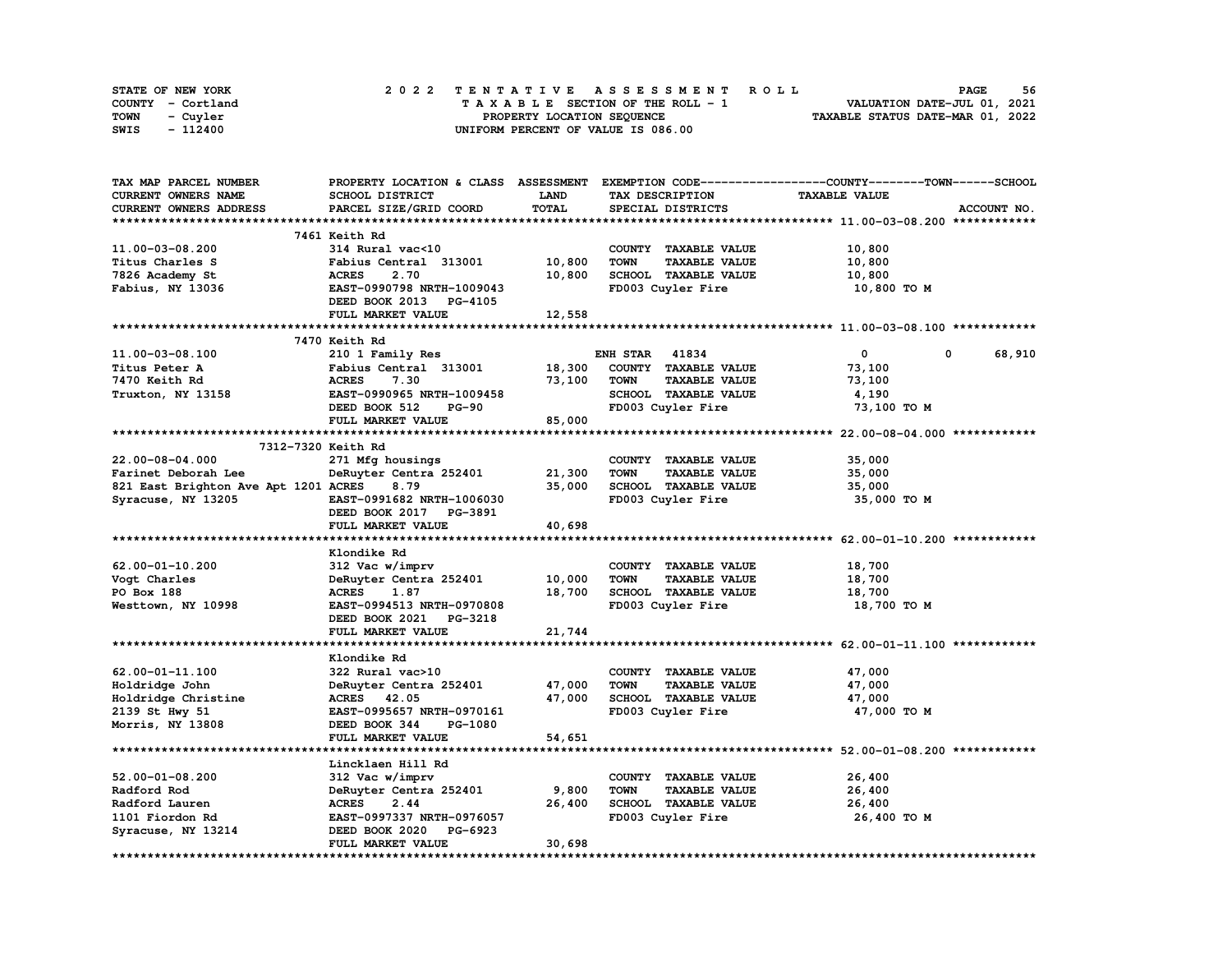| STATE OF NEW YORK | 2022 TENTATIVE ASSESSMENT ROLL     | 57<br><b>PAGE</b>                |
|-------------------|------------------------------------|----------------------------------|
| COUNTY - Cortland | TAXABLE SECTION OF THE ROLL - 1    | VALUATION DATE-JUL 01, 2021      |
| TOWN<br>- Cuvler  | PROPERTY LOCATION SEQUENCE         | TAXABLE STATUS DATE-MAR 01, 2022 |
| - 112400<br>SWIS  | UNIFORM PERCENT OF VALUE IS 086.00 |                                  |

| CURRENT OWNERS NAME<br>LAND<br><b>TAXABLE VALUE</b><br><b>SCHOOL DISTRICT</b><br>TAX DESCRIPTION<br>TOTAL<br>PARCEL SIZE/GRID COORD<br>CURRENT OWNERS ADDRESS<br>SPECIAL DISTRICTS<br>ACCOUNT NO.<br>5239 Lincklaen Hill Rd<br>$62.00 - 01 - 02.000$<br>COUNTY TAXABLE VALUE<br>45,500<br>210 1 Family Res<br>Hidden Valley Acres Trust<br>DeRuyter Centra 252401<br>16,700<br><b>TOWN</b><br><b>TAXABLE VALUE</b><br>45,500<br>5488 Cuyler Hill Rd<br>5.66<br>45,500<br>SCHOOL TAXABLE VALUE<br>45,500<br><b>ACRES</b><br>Truxton, NY 13158<br>EAST-0995593 NRTH-0974835<br>FD003 Cuyler Fire<br>45,500 TO M<br>DEED BOOK 2020 PG-245<br>FULL MARKET VALUE<br>52,907<br>5315 Lincklaen Hill Rd<br>52.00-01-07.120<br>9,500<br>270 Mfg housing<br>COUNTY TAXABLE VALUE<br>Cuyler Hill Hunting Club, Inc DeRuyter Centra 252401<br>7,500<br>9,500<br><b>TOWN</b><br><b>TAXABLE VALUE</b><br><b>ACRES</b><br>9,500<br>SCHOOL TAXABLE VALUE<br>9,500<br>7708 VanBuren Rd<br>2.01<br>9,500 TO M<br>Baldwinsville, NY 13027<br>EAST-0996870 NRTH-0976218<br>FD003 Cuyler Fire<br>DEED BOOK 2012 PG-3806<br>11,047<br>FULL MARKET VALUE<br>Lincklaen Rd<br>31.00-01-09.100<br>105 Vac farmland<br>AG COMMIT 41730<br>25,823<br>25,823<br>25,823<br>44,600<br>COUNTY TAXABLE VALUE<br>DeRuyter Centra 252401<br>18,777<br>Denkenberger Steven<br>5215 Lincklaen Rd<br>ACRES 47.57<br>44,600<br><b>TOWN</b><br><b>TAXABLE VALUE</b><br>18,777<br>SCHOOL TAXABLE VALUE<br>Cuyler, NY 13158-3181<br>EAST-0991604 NRTH-0996043<br>18,777<br>FD003 Cuyler Fire<br>18,777 TO M<br>DEED BOOK 2001 PG-5574<br>FULL MARKET VALUE<br>51,860<br>MAY BE SUBJECT TO PAYMENT<br>25,823 EX<br>UNDER AGDIST LAW TIL 2029<br>Lincklaen Rd<br>$32.00 - 01 - 15.000$<br>910 Priv forest<br>COUNTY TAXABLE VALUE<br>12,100<br>12,100<br>12,100<br>Cotton Hanlon Inc<br>DeRuyter Centra 252401<br>TOWN<br><b>TAXABLE VALUE</b><br>12,100<br>SCHOOL TAXABLE VALUE<br>Rt 224<br>ACRES 18.00<br>12,100<br>EAST-0992641 NRTH-0995277<br>FD003 Cuyler Fire<br>12,100 TO M<br>PO Box 65<br>DEED BOOK 309<br>$PG-25$<br>Cayuta, NY 14824-0065<br>14,070<br>FULL MARKET VALUE<br>Lincklaen Rd<br>$32.00 - 01 - 16.000$<br>322 Rural vac>10<br>COUNTY TAXABLE VALUE<br>16,200<br>16,200<br>DeRuyter Centra 252401<br><b>TOWN</b><br>16,200<br>Randall Douglas R<br><b>TAXABLE VALUE</b><br>16,200<br>SCHOOL TAXABLE VALUE<br>16,200<br>6984 E Keeney Rd Ext<br>ACRES 18.00<br>FD003 Cuyler Fire<br>16,200 TO M<br>Truxton, NY 13158<br>EAST-0993563 NRTH-0995394<br>DEED BOOK 2015 PG-3491<br>FULL MARKET VALUE<br>18,837 | TAX MAP PARCEL NUMBER |  | PROPERTY LOCATION & CLASS ASSESSMENT EXEMPTION CODE----------------COUNTY-------TOWN-----SCHOOL |
|--------------------------------------------------------------------------------------------------------------------------------------------------------------------------------------------------------------------------------------------------------------------------------------------------------------------------------------------------------------------------------------------------------------------------------------------------------------------------------------------------------------------------------------------------------------------------------------------------------------------------------------------------------------------------------------------------------------------------------------------------------------------------------------------------------------------------------------------------------------------------------------------------------------------------------------------------------------------------------------------------------------------------------------------------------------------------------------------------------------------------------------------------------------------------------------------------------------------------------------------------------------------------------------------------------------------------------------------------------------------------------------------------------------------------------------------------------------------------------------------------------------------------------------------------------------------------------------------------------------------------------------------------------------------------------------------------------------------------------------------------------------------------------------------------------------------------------------------------------------------------------------------------------------------------------------------------------------------------------------------------------------------------------------------------------------------------------------------------------------------------------------------------------------------------------------------------------------------------------------------------------------------------------------------------------------------------------------------------------------------------------------------------------------------------------------------------------------------------------------------------------------------------------------------------------------------------------------|-----------------------|--|-------------------------------------------------------------------------------------------------|
|                                                                                                                                                                                                                                                                                                                                                                                                                                                                                                                                                                                                                                                                                                                                                                                                                                                                                                                                                                                                                                                                                                                                                                                                                                                                                                                                                                                                                                                                                                                                                                                                                                                                                                                                                                                                                                                                                                                                                                                                                                                                                                                                                                                                                                                                                                                                                                                                                                                                                                                                                                                      |                       |  |                                                                                                 |
|                                                                                                                                                                                                                                                                                                                                                                                                                                                                                                                                                                                                                                                                                                                                                                                                                                                                                                                                                                                                                                                                                                                                                                                                                                                                                                                                                                                                                                                                                                                                                                                                                                                                                                                                                                                                                                                                                                                                                                                                                                                                                                                                                                                                                                                                                                                                                                                                                                                                                                                                                                                      |                       |  |                                                                                                 |
|                                                                                                                                                                                                                                                                                                                                                                                                                                                                                                                                                                                                                                                                                                                                                                                                                                                                                                                                                                                                                                                                                                                                                                                                                                                                                                                                                                                                                                                                                                                                                                                                                                                                                                                                                                                                                                                                                                                                                                                                                                                                                                                                                                                                                                                                                                                                                                                                                                                                                                                                                                                      |                       |  |                                                                                                 |
|                                                                                                                                                                                                                                                                                                                                                                                                                                                                                                                                                                                                                                                                                                                                                                                                                                                                                                                                                                                                                                                                                                                                                                                                                                                                                                                                                                                                                                                                                                                                                                                                                                                                                                                                                                                                                                                                                                                                                                                                                                                                                                                                                                                                                                                                                                                                                                                                                                                                                                                                                                                      |                       |  |                                                                                                 |
|                                                                                                                                                                                                                                                                                                                                                                                                                                                                                                                                                                                                                                                                                                                                                                                                                                                                                                                                                                                                                                                                                                                                                                                                                                                                                                                                                                                                                                                                                                                                                                                                                                                                                                                                                                                                                                                                                                                                                                                                                                                                                                                                                                                                                                                                                                                                                                                                                                                                                                                                                                                      |                       |  |                                                                                                 |
|                                                                                                                                                                                                                                                                                                                                                                                                                                                                                                                                                                                                                                                                                                                                                                                                                                                                                                                                                                                                                                                                                                                                                                                                                                                                                                                                                                                                                                                                                                                                                                                                                                                                                                                                                                                                                                                                                                                                                                                                                                                                                                                                                                                                                                                                                                                                                                                                                                                                                                                                                                                      |                       |  |                                                                                                 |
|                                                                                                                                                                                                                                                                                                                                                                                                                                                                                                                                                                                                                                                                                                                                                                                                                                                                                                                                                                                                                                                                                                                                                                                                                                                                                                                                                                                                                                                                                                                                                                                                                                                                                                                                                                                                                                                                                                                                                                                                                                                                                                                                                                                                                                                                                                                                                                                                                                                                                                                                                                                      |                       |  |                                                                                                 |
|                                                                                                                                                                                                                                                                                                                                                                                                                                                                                                                                                                                                                                                                                                                                                                                                                                                                                                                                                                                                                                                                                                                                                                                                                                                                                                                                                                                                                                                                                                                                                                                                                                                                                                                                                                                                                                                                                                                                                                                                                                                                                                                                                                                                                                                                                                                                                                                                                                                                                                                                                                                      |                       |  |                                                                                                 |
|                                                                                                                                                                                                                                                                                                                                                                                                                                                                                                                                                                                                                                                                                                                                                                                                                                                                                                                                                                                                                                                                                                                                                                                                                                                                                                                                                                                                                                                                                                                                                                                                                                                                                                                                                                                                                                                                                                                                                                                                                                                                                                                                                                                                                                                                                                                                                                                                                                                                                                                                                                                      |                       |  |                                                                                                 |
|                                                                                                                                                                                                                                                                                                                                                                                                                                                                                                                                                                                                                                                                                                                                                                                                                                                                                                                                                                                                                                                                                                                                                                                                                                                                                                                                                                                                                                                                                                                                                                                                                                                                                                                                                                                                                                                                                                                                                                                                                                                                                                                                                                                                                                                                                                                                                                                                                                                                                                                                                                                      |                       |  |                                                                                                 |
|                                                                                                                                                                                                                                                                                                                                                                                                                                                                                                                                                                                                                                                                                                                                                                                                                                                                                                                                                                                                                                                                                                                                                                                                                                                                                                                                                                                                                                                                                                                                                                                                                                                                                                                                                                                                                                                                                                                                                                                                                                                                                                                                                                                                                                                                                                                                                                                                                                                                                                                                                                                      |                       |  |                                                                                                 |
|                                                                                                                                                                                                                                                                                                                                                                                                                                                                                                                                                                                                                                                                                                                                                                                                                                                                                                                                                                                                                                                                                                                                                                                                                                                                                                                                                                                                                                                                                                                                                                                                                                                                                                                                                                                                                                                                                                                                                                                                                                                                                                                                                                                                                                                                                                                                                                                                                                                                                                                                                                                      |                       |  |                                                                                                 |
|                                                                                                                                                                                                                                                                                                                                                                                                                                                                                                                                                                                                                                                                                                                                                                                                                                                                                                                                                                                                                                                                                                                                                                                                                                                                                                                                                                                                                                                                                                                                                                                                                                                                                                                                                                                                                                                                                                                                                                                                                                                                                                                                                                                                                                                                                                                                                                                                                                                                                                                                                                                      |                       |  |                                                                                                 |
|                                                                                                                                                                                                                                                                                                                                                                                                                                                                                                                                                                                                                                                                                                                                                                                                                                                                                                                                                                                                                                                                                                                                                                                                                                                                                                                                                                                                                                                                                                                                                                                                                                                                                                                                                                                                                                                                                                                                                                                                                                                                                                                                                                                                                                                                                                                                                                                                                                                                                                                                                                                      |                       |  |                                                                                                 |
|                                                                                                                                                                                                                                                                                                                                                                                                                                                                                                                                                                                                                                                                                                                                                                                                                                                                                                                                                                                                                                                                                                                                                                                                                                                                                                                                                                                                                                                                                                                                                                                                                                                                                                                                                                                                                                                                                                                                                                                                                                                                                                                                                                                                                                                                                                                                                                                                                                                                                                                                                                                      |                       |  |                                                                                                 |
|                                                                                                                                                                                                                                                                                                                                                                                                                                                                                                                                                                                                                                                                                                                                                                                                                                                                                                                                                                                                                                                                                                                                                                                                                                                                                                                                                                                                                                                                                                                                                                                                                                                                                                                                                                                                                                                                                                                                                                                                                                                                                                                                                                                                                                                                                                                                                                                                                                                                                                                                                                                      |                       |  |                                                                                                 |
|                                                                                                                                                                                                                                                                                                                                                                                                                                                                                                                                                                                                                                                                                                                                                                                                                                                                                                                                                                                                                                                                                                                                                                                                                                                                                                                                                                                                                                                                                                                                                                                                                                                                                                                                                                                                                                                                                                                                                                                                                                                                                                                                                                                                                                                                                                                                                                                                                                                                                                                                                                                      |                       |  |                                                                                                 |
|                                                                                                                                                                                                                                                                                                                                                                                                                                                                                                                                                                                                                                                                                                                                                                                                                                                                                                                                                                                                                                                                                                                                                                                                                                                                                                                                                                                                                                                                                                                                                                                                                                                                                                                                                                                                                                                                                                                                                                                                                                                                                                                                                                                                                                                                                                                                                                                                                                                                                                                                                                                      |                       |  |                                                                                                 |
|                                                                                                                                                                                                                                                                                                                                                                                                                                                                                                                                                                                                                                                                                                                                                                                                                                                                                                                                                                                                                                                                                                                                                                                                                                                                                                                                                                                                                                                                                                                                                                                                                                                                                                                                                                                                                                                                                                                                                                                                                                                                                                                                                                                                                                                                                                                                                                                                                                                                                                                                                                                      |                       |  |                                                                                                 |
|                                                                                                                                                                                                                                                                                                                                                                                                                                                                                                                                                                                                                                                                                                                                                                                                                                                                                                                                                                                                                                                                                                                                                                                                                                                                                                                                                                                                                                                                                                                                                                                                                                                                                                                                                                                                                                                                                                                                                                                                                                                                                                                                                                                                                                                                                                                                                                                                                                                                                                                                                                                      |                       |  |                                                                                                 |
|                                                                                                                                                                                                                                                                                                                                                                                                                                                                                                                                                                                                                                                                                                                                                                                                                                                                                                                                                                                                                                                                                                                                                                                                                                                                                                                                                                                                                                                                                                                                                                                                                                                                                                                                                                                                                                                                                                                                                                                                                                                                                                                                                                                                                                                                                                                                                                                                                                                                                                                                                                                      |                       |  |                                                                                                 |
|                                                                                                                                                                                                                                                                                                                                                                                                                                                                                                                                                                                                                                                                                                                                                                                                                                                                                                                                                                                                                                                                                                                                                                                                                                                                                                                                                                                                                                                                                                                                                                                                                                                                                                                                                                                                                                                                                                                                                                                                                                                                                                                                                                                                                                                                                                                                                                                                                                                                                                                                                                                      |                       |  |                                                                                                 |
|                                                                                                                                                                                                                                                                                                                                                                                                                                                                                                                                                                                                                                                                                                                                                                                                                                                                                                                                                                                                                                                                                                                                                                                                                                                                                                                                                                                                                                                                                                                                                                                                                                                                                                                                                                                                                                                                                                                                                                                                                                                                                                                                                                                                                                                                                                                                                                                                                                                                                                                                                                                      |                       |  |                                                                                                 |
|                                                                                                                                                                                                                                                                                                                                                                                                                                                                                                                                                                                                                                                                                                                                                                                                                                                                                                                                                                                                                                                                                                                                                                                                                                                                                                                                                                                                                                                                                                                                                                                                                                                                                                                                                                                                                                                                                                                                                                                                                                                                                                                                                                                                                                                                                                                                                                                                                                                                                                                                                                                      |                       |  |                                                                                                 |
|                                                                                                                                                                                                                                                                                                                                                                                                                                                                                                                                                                                                                                                                                                                                                                                                                                                                                                                                                                                                                                                                                                                                                                                                                                                                                                                                                                                                                                                                                                                                                                                                                                                                                                                                                                                                                                                                                                                                                                                                                                                                                                                                                                                                                                                                                                                                                                                                                                                                                                                                                                                      |                       |  |                                                                                                 |
|                                                                                                                                                                                                                                                                                                                                                                                                                                                                                                                                                                                                                                                                                                                                                                                                                                                                                                                                                                                                                                                                                                                                                                                                                                                                                                                                                                                                                                                                                                                                                                                                                                                                                                                                                                                                                                                                                                                                                                                                                                                                                                                                                                                                                                                                                                                                                                                                                                                                                                                                                                                      |                       |  |                                                                                                 |
|                                                                                                                                                                                                                                                                                                                                                                                                                                                                                                                                                                                                                                                                                                                                                                                                                                                                                                                                                                                                                                                                                                                                                                                                                                                                                                                                                                                                                                                                                                                                                                                                                                                                                                                                                                                                                                                                                                                                                                                                                                                                                                                                                                                                                                                                                                                                                                                                                                                                                                                                                                                      |                       |  |                                                                                                 |
|                                                                                                                                                                                                                                                                                                                                                                                                                                                                                                                                                                                                                                                                                                                                                                                                                                                                                                                                                                                                                                                                                                                                                                                                                                                                                                                                                                                                                                                                                                                                                                                                                                                                                                                                                                                                                                                                                                                                                                                                                                                                                                                                                                                                                                                                                                                                                                                                                                                                                                                                                                                      |                       |  |                                                                                                 |
|                                                                                                                                                                                                                                                                                                                                                                                                                                                                                                                                                                                                                                                                                                                                                                                                                                                                                                                                                                                                                                                                                                                                                                                                                                                                                                                                                                                                                                                                                                                                                                                                                                                                                                                                                                                                                                                                                                                                                                                                                                                                                                                                                                                                                                                                                                                                                                                                                                                                                                                                                                                      |                       |  |                                                                                                 |
|                                                                                                                                                                                                                                                                                                                                                                                                                                                                                                                                                                                                                                                                                                                                                                                                                                                                                                                                                                                                                                                                                                                                                                                                                                                                                                                                                                                                                                                                                                                                                                                                                                                                                                                                                                                                                                                                                                                                                                                                                                                                                                                                                                                                                                                                                                                                                                                                                                                                                                                                                                                      |                       |  |                                                                                                 |
|                                                                                                                                                                                                                                                                                                                                                                                                                                                                                                                                                                                                                                                                                                                                                                                                                                                                                                                                                                                                                                                                                                                                                                                                                                                                                                                                                                                                                                                                                                                                                                                                                                                                                                                                                                                                                                                                                                                                                                                                                                                                                                                                                                                                                                                                                                                                                                                                                                                                                                                                                                                      |                       |  |                                                                                                 |
|                                                                                                                                                                                                                                                                                                                                                                                                                                                                                                                                                                                                                                                                                                                                                                                                                                                                                                                                                                                                                                                                                                                                                                                                                                                                                                                                                                                                                                                                                                                                                                                                                                                                                                                                                                                                                                                                                                                                                                                                                                                                                                                                                                                                                                                                                                                                                                                                                                                                                                                                                                                      |                       |  |                                                                                                 |
|                                                                                                                                                                                                                                                                                                                                                                                                                                                                                                                                                                                                                                                                                                                                                                                                                                                                                                                                                                                                                                                                                                                                                                                                                                                                                                                                                                                                                                                                                                                                                                                                                                                                                                                                                                                                                                                                                                                                                                                                                                                                                                                                                                                                                                                                                                                                                                                                                                                                                                                                                                                      |                       |  |                                                                                                 |
|                                                                                                                                                                                                                                                                                                                                                                                                                                                                                                                                                                                                                                                                                                                                                                                                                                                                                                                                                                                                                                                                                                                                                                                                                                                                                                                                                                                                                                                                                                                                                                                                                                                                                                                                                                                                                                                                                                                                                                                                                                                                                                                                                                                                                                                                                                                                                                                                                                                                                                                                                                                      |                       |  |                                                                                                 |
|                                                                                                                                                                                                                                                                                                                                                                                                                                                                                                                                                                                                                                                                                                                                                                                                                                                                                                                                                                                                                                                                                                                                                                                                                                                                                                                                                                                                                                                                                                                                                                                                                                                                                                                                                                                                                                                                                                                                                                                                                                                                                                                                                                                                                                                                                                                                                                                                                                                                                                                                                                                      |                       |  |                                                                                                 |
|                                                                                                                                                                                                                                                                                                                                                                                                                                                                                                                                                                                                                                                                                                                                                                                                                                                                                                                                                                                                                                                                                                                                                                                                                                                                                                                                                                                                                                                                                                                                                                                                                                                                                                                                                                                                                                                                                                                                                                                                                                                                                                                                                                                                                                                                                                                                                                                                                                                                                                                                                                                      |                       |  |                                                                                                 |
|                                                                                                                                                                                                                                                                                                                                                                                                                                                                                                                                                                                                                                                                                                                                                                                                                                                                                                                                                                                                                                                                                                                                                                                                                                                                                                                                                                                                                                                                                                                                                                                                                                                                                                                                                                                                                                                                                                                                                                                                                                                                                                                                                                                                                                                                                                                                                                                                                                                                                                                                                                                      |                       |  |                                                                                                 |
|                                                                                                                                                                                                                                                                                                                                                                                                                                                                                                                                                                                                                                                                                                                                                                                                                                                                                                                                                                                                                                                                                                                                                                                                                                                                                                                                                                                                                                                                                                                                                                                                                                                                                                                                                                                                                                                                                                                                                                                                                                                                                                                                                                                                                                                                                                                                                                                                                                                                                                                                                                                      |                       |  |                                                                                                 |
|                                                                                                                                                                                                                                                                                                                                                                                                                                                                                                                                                                                                                                                                                                                                                                                                                                                                                                                                                                                                                                                                                                                                                                                                                                                                                                                                                                                                                                                                                                                                                                                                                                                                                                                                                                                                                                                                                                                                                                                                                                                                                                                                                                                                                                                                                                                                                                                                                                                                                                                                                                                      |                       |  |                                                                                                 |
|                                                                                                                                                                                                                                                                                                                                                                                                                                                                                                                                                                                                                                                                                                                                                                                                                                                                                                                                                                                                                                                                                                                                                                                                                                                                                                                                                                                                                                                                                                                                                                                                                                                                                                                                                                                                                                                                                                                                                                                                                                                                                                                                                                                                                                                                                                                                                                                                                                                                                                                                                                                      |                       |  |                                                                                                 |
|                                                                                                                                                                                                                                                                                                                                                                                                                                                                                                                                                                                                                                                                                                                                                                                                                                                                                                                                                                                                                                                                                                                                                                                                                                                                                                                                                                                                                                                                                                                                                                                                                                                                                                                                                                                                                                                                                                                                                                                                                                                                                                                                                                                                                                                                                                                                                                                                                                                                                                                                                                                      |                       |  |                                                                                                 |
|                                                                                                                                                                                                                                                                                                                                                                                                                                                                                                                                                                                                                                                                                                                                                                                                                                                                                                                                                                                                                                                                                                                                                                                                                                                                                                                                                                                                                                                                                                                                                                                                                                                                                                                                                                                                                                                                                                                                                                                                                                                                                                                                                                                                                                                                                                                                                                                                                                                                                                                                                                                      |                       |  |                                                                                                 |
|                                                                                                                                                                                                                                                                                                                                                                                                                                                                                                                                                                                                                                                                                                                                                                                                                                                                                                                                                                                                                                                                                                                                                                                                                                                                                                                                                                                                                                                                                                                                                                                                                                                                                                                                                                                                                                                                                                                                                                                                                                                                                                                                                                                                                                                                                                                                                                                                                                                                                                                                                                                      |                       |  |                                                                                                 |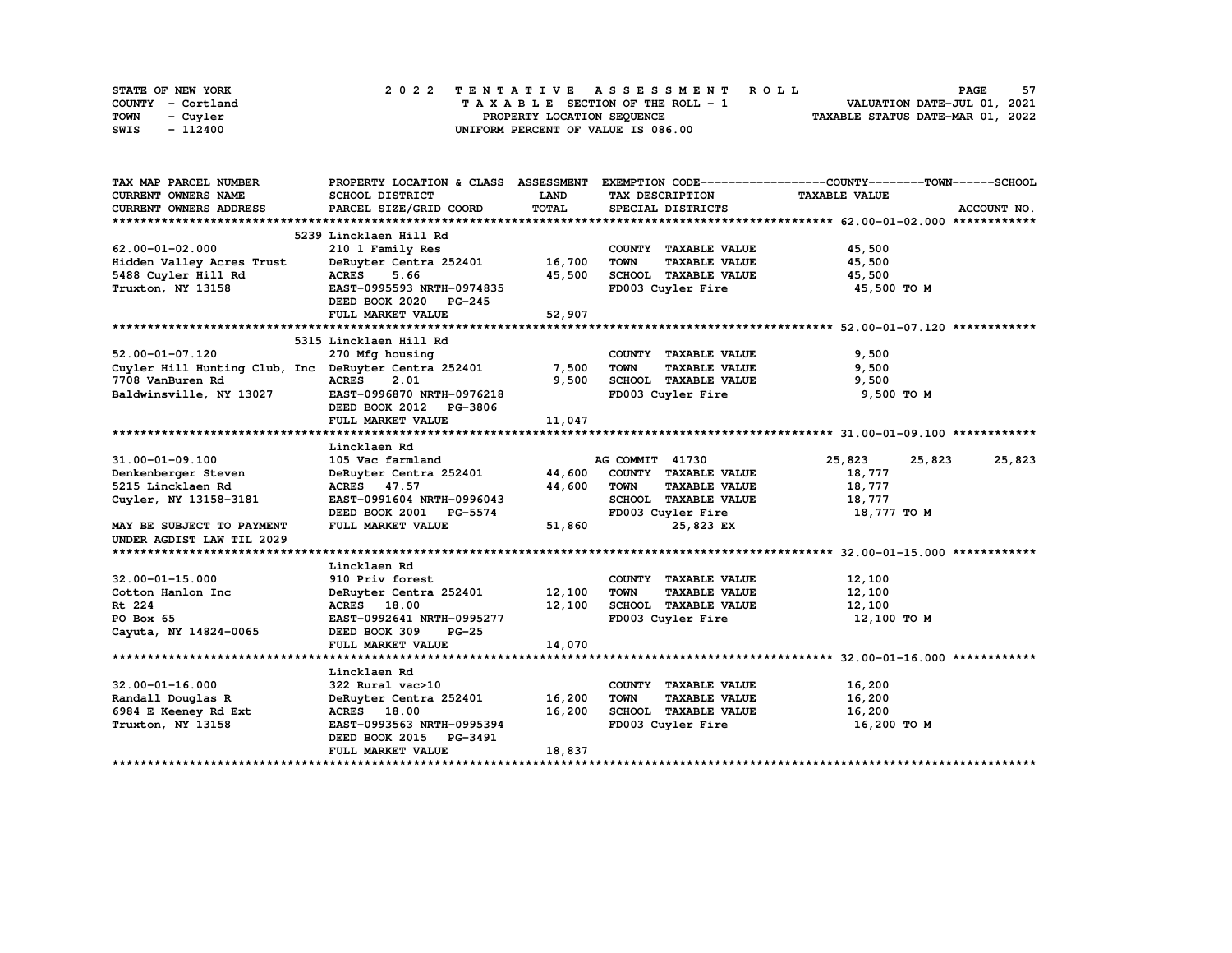| <b>STATE OF NEW YORK</b> | 2022 TENTATIVE ASSESSMENT ROLL          | 58<br><b>PAGE</b>                |
|--------------------------|-----------------------------------------|----------------------------------|
| COUNTY - Cortland        | $T A X A B L E$ SECTION OF THE ROLL - 1 | VALUATION DATE-JUL 01, 2021      |
| TOWN<br>- Cuyler         | PROPERTY LOCATION SEQUENCE              | TAXABLE STATUS DATE-MAR 01, 2022 |
| - 112400<br>SWIS         | UNIFORM PERCENT OF VALUE IS 086.00      |                                  |

| TAX MAP PARCEL NUMBER     |                               |         |                                     | PROPERTY LOCATION & CLASS ASSESSMENT EXEMPTION CODE-----------------COUNTY-------TOWN------SCHOOL |        |
|---------------------------|-------------------------------|---------|-------------------------------------|---------------------------------------------------------------------------------------------------|--------|
| CURRENT OWNERS NAME       | SCHOOL DISTRICT               | LAND    | TAX DESCRIPTION                     | <b>TAXABLE VALUE</b>                                                                              |        |
| CURRENT OWNERS ADDRESS    | PARCEL SIZE/GRID COORD        | TOTAL   | SPECIAL DISTRICTS                   | ACCOUNT NO.                                                                                       |        |
|                           |                               |         |                                     |                                                                                                   |        |
|                           | Lincklaen Rd                  |         |                                     |                                                                                                   |        |
| $32.00 - 01 - 17.100$     | 105 Vac farmland              |         | AG-CEILING 41720                    | 57,594<br>57,594                                                                                  | 57,594 |
| Denkenberger Steven A     | DeRuyter Centra 252401        | 88,500  | COUNTY TAXABLE VALUE                | 34,006                                                                                            |        |
|                           |                               |         | <b>TOWN</b>                         |                                                                                                   |        |
| 5215 Lincklaen Rd         | <b>ACRES</b> 89.00            | 91,600  | <b>TAXABLE VALUE</b>                | 34,006                                                                                            |        |
| Cuyler, NY 13158-9633     | EAST-0995160 NRTH-0997106     |         | SCHOOL TAXABLE VALUE                | 34,006                                                                                            |        |
|                           | DEED BOOK 545<br><b>PG-31</b> |         | FD003 Cuyler Fire                   | 34,006 TO M                                                                                       |        |
| MAY BE SUBJECT TO PAYMENT | FULL MARKET VALUE             | 106,512 | 57,594 EX                           |                                                                                                   |        |
| UNDER AGDIST LAW TIL 2026 |                               |         |                                     |                                                                                                   |        |
|                           |                               |         |                                     |                                                                                                   |        |
|                           | Lincklaen Rd                  |         |                                     |                                                                                                   |        |
| 32.00-01-18.100           | 322 Rural vac>10              |         | COUNTY TAXABLE VALUE                | 82,200                                                                                            |        |
| Isbell Leon               | DeRuyter Centra 252401        | 82,200  | <b>TAXABLE VALUE</b><br><b>TOWN</b> | 82,200                                                                                            |        |
| Isbell Diane M            | ACRES 80.00                   | 82,200  | SCHOOL TAXABLE VALUE                | 82,200                                                                                            |        |
| 2560 Gardner Rd           | EAST-0996259 NRTH-0995316     |         | FD003 Cuyler Fire                   | 82,200 TO M                                                                                       |        |
| Fabius, NY 13063-9719     | DEED BOOK 2021 PG-3257        |         |                                     |                                                                                                   |        |
|                           | FULL MARKET VALUE             | 95,581  |                                     |                                                                                                   |        |
|                           |                               |         |                                     |                                                                                                   |        |
|                           | Lincklaen Rd                  |         |                                     |                                                                                                   |        |
| 32.00-03-01.000           | 322 Rural vac>10              |         | COUNTY TAXABLE VALUE                | 33,100                                                                                            |        |
| Maarberg Robert Joseph    | DeRuyter Centra 252401        | 33,100  | <b>TOWN</b><br><b>TAXABLE VALUE</b> | 33,100                                                                                            |        |
| Maarberg Debra Ann        | ACRES 25.05                   | 33,100  | SCHOOL TAXABLE VALUE                | 33,100                                                                                            |        |
|                           |                               |         |                                     |                                                                                                   |        |
| 5299 Lincklaen Rd         | EAST-0996968 NRTH-0997774     |         | FD003 Cuyler Fire                   | 33,100 TO M                                                                                       |        |
| PO Box 2427               | DEED BOOK 2021 PG-427         |         |                                     |                                                                                                   |        |
| Cuyler, NY 13158          | FULL MARKET VALUE             | 38,488  |                                     |                                                                                                   |        |
|                           |                               |         |                                     |                                                                                                   |        |
|                           | Lincklaen Rd                  |         |                                     |                                                                                                   |        |
| $32.00 - 03 - 19.000$     | 314 Rural vac<10              |         | COUNTY TAXABLE VALUE                | 5,770                                                                                             |        |
| Leete Steve               | DeRuyter Centra 252401        | 5,770   | <b>TAXABLE VALUE</b><br><b>TOWN</b> | 5,770                                                                                             |        |
| 6668 Richmond Hill Rd     | <b>ACRES</b><br>8.17          | 5,770   | SCHOOL TAXABLE VALUE                | 5,770                                                                                             |        |
| Cuyler, NY 13158          | EAST-0999785 NRTH-0995098     |         | FD003 Cuyler Fire                   | 5,770 TO M                                                                                        |        |
|                           | DEED BOOK 10471 PG-60002      |         |                                     |                                                                                                   |        |
|                           | FULL MARKET VALUE             | 6,709   |                                     |                                                                                                   |        |
|                           |                               |         |                                     |                                                                                                   |        |
|                           | Lincklaen Rd                  |         |                                     |                                                                                                   |        |
| 32.00-03-26.111           | 322 Rural vac>10              |         | COUNTY TAXABLE VALUE                | 59,400                                                                                            |        |
| Minelli Frank             | DeRuyter Centra 252401        | 59,400  | <b>TOWN</b><br><b>TAXABLE VALUE</b> | 59,400                                                                                            |        |
| Minelli Dorothy           | ACRES 54.19                   | 59,400  | SCHOOL TAXABLE VALUE                | 59,400                                                                                            |        |
| 4752 SR 438               | EAST-0997372 NRTH-0994536     |         | FD003 Cuyler Fire                   | 59,400 TO M                                                                                       |        |
| Dalton, PA 18414          | DEED BOOK 2010 PG-5860        |         |                                     |                                                                                                   |        |
|                           | FULL MARKET VALUE             | 69,070  |                                     |                                                                                                   |        |
|                           |                               |         |                                     |                                                                                                   |        |
|                           | Lincklaen Rd                  |         |                                     |                                                                                                   |        |
|                           |                               |         |                                     |                                                                                                   |        |
| $32.00 - 04 - 02.000$     | 314 Rural vac<10              |         | COUNTY TAXABLE VALUE                | 14,830                                                                                            |        |
| Rothery Jeffery           | DeRuyter Centra 252401        | 14,830  | <b>TOWN</b><br><b>TAXABLE VALUE</b> | 14,830                                                                                            |        |
| Rothery Sandra            | <b>ACRES</b><br>6.83          | 14,830  | SCHOOL TAXABLE VALUE                | 14,830                                                                                            |        |
| 2 Lincoln Ave             | EAST-1000372 NRTH-0993973     |         | FD003 Cuyler Fire                   | 14,830 TO M                                                                                       |        |
| Tully, NY 13159           | DEED BOOK 2022 PG-843         |         |                                     |                                                                                                   |        |
|                           | FULL MARKET VALUE             | 17,244  |                                     |                                                                                                   |        |
| PRIOR OWNER ON 3/01/2022  |                               |         |                                     |                                                                                                   |        |
| Rothery Jeffery           |                               |         |                                     |                                                                                                   |        |
|                           |                               |         |                                     |                                                                                                   |        |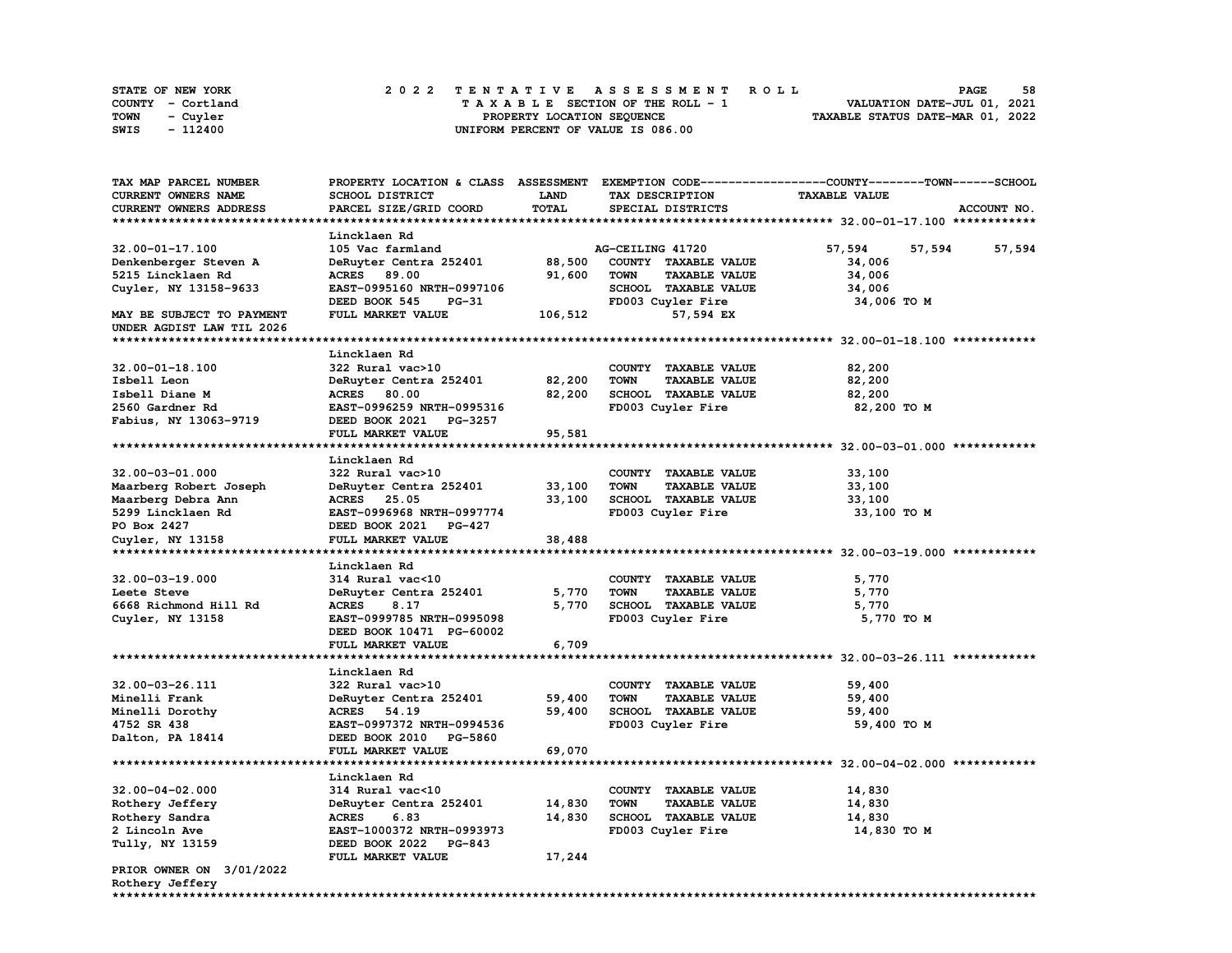| <b>STATE OF NEW YORK</b> | 2022 TENTATIVE ASSESSMENT ROLL     | 59<br><b>PAGE</b>                |
|--------------------------|------------------------------------|----------------------------------|
| COUNTY - Cortland        | TAXABLE SECTION OF THE ROLL - 1    | VALUATION DATE-JUL 01, 2021      |
| TOWN<br>- Cuyler         | PROPERTY LOCATION SEQUENCE         | TAXABLE STATUS DATE-MAR 01, 2022 |
| - 112400<br>SWIS         | UNIFORM PERCENT OF VALUE IS 086.00 |                                  |

| TAX MAP PARCEL NUMBER     |                                  |             |                                     | PROPERTY LOCATION & CLASS ASSESSMENT EXEMPTION CODE----------------COUNTY-------TOWN-----SCHOOL |             |
|---------------------------|----------------------------------|-------------|-------------------------------------|-------------------------------------------------------------------------------------------------|-------------|
| CURRENT OWNERS NAME       | <b>SCHOOL DISTRICT</b>           | <b>LAND</b> | TAX DESCRIPTION                     | <b>TAXABLE VALUE</b>                                                                            |             |
| CURRENT OWNERS ADDRESS    | PARCEL SIZE/GRID COORD           | TOTAL       | SPECIAL DISTRICTS                   |                                                                                                 | ACCOUNT NO. |
|                           |                                  |             |                                     |                                                                                                 |             |
|                           | Lincklaen Rd                     |             |                                     |                                                                                                 |             |
| $33.00 - 01 - 02.100$     | 322 Rural vac>10                 |             | COUNTY TAXABLE VALUE                | 6,722                                                                                           |             |
| Lansing Joseph            | DeRuyter Centra 252401           | 6,722       | <b>TAXABLE VALUE</b><br><b>TOWN</b> | 6,722                                                                                           |             |
| Stark Kelly               | ACRES 10.86                      | 6,722       | SCHOOL TAXABLE VALUE                | 6,722                                                                                           |             |
| 9 Park St                 | EAST-1004560 NRTH-0993231        |             | FD003 Cuyler Fire                   | 6,722 TO M                                                                                      |             |
| Cazenovia, NY 13035       | DEED BOOK 2020 PG-1093           |             |                                     |                                                                                                 |             |
|                           | FULL MARKET VALUE                | 7,816       |                                     |                                                                                                 |             |
|                           |                                  |             |                                     |                                                                                                 |             |
|                           |                                  |             |                                     |                                                                                                 |             |
|                           | Lincklaen Rd                     |             |                                     |                                                                                                 |             |
| $33.00 - 01 - 04.200$     | 312 Vac w/imprv                  |             | AG COMMIT 41730                     | 48,625<br>48,625                                                                                | 48,625      |
| Pforter James             | DeRuyter Centra 252401           | 223,900     | COUNTY TAXABLE VALUE                | 180,275                                                                                         |             |
| 1981 County Rd 12         | ACRES 255.32                     | 228,900     | <b>TOWN</b><br><b>TAXABLE VALUE</b> | 180,275                                                                                         |             |
| DeRuyter, NY 13052-9222   | EAST-1005694 NRTH-0991213        |             | SCHOOL TAXABLE VALUE                | 180,275                                                                                         |             |
|                           | DEED BOOK 368<br><b>PG-426</b>   |             | FD003 Cuyler Fire                   | 180,275 TO M                                                                                    |             |
| MAY BE SUBJECT TO PAYMENT | FULL MARKET VALUE                | 266,163     | 48,625 EX                           |                                                                                                 |             |
| UNDER AGDIST LAW TIL 2029 |                                  |             |                                     |                                                                                                 |             |
|                           |                                  |             |                                     |                                                                                                 |             |
|                           | 4936 Lincklaen Rd                |             |                                     |                                                                                                 |             |
| 31.02-02-06.000           | 210 1 Family Res                 |             | <b>BAS STAR</b> 41854               | 0<br>0                                                                                          | 27,600      |
| Russell Ray M             | DeRuyter Centra 252401           | 6,800       | COUNTY TAXABLE VALUE                | 66,100                                                                                          |             |
| Russell Patti L           | FRNT 95.13 DPTH<br>92.05         | 66,100      | <b>TOWN</b><br>TAXABLE VALUE        | 66,100                                                                                          |             |
| 4936 Lincklaen Rd         | EAST-0990262 NRTH-0998079        |             | SCHOOL TAXABLE VALUE                | 38,500                                                                                          |             |
| Cuyler, NY 13158          | DEED BOOK 10381 PG-89001         |             | FD003 Cuyler Fire                   | 66,100 TO M                                                                                     |             |
|                           | FULL MARKET VALUE                | 76,860      |                                     |                                                                                                 |             |
|                           |                                  |             |                                     |                                                                                                 |             |
|                           | 4939 Lincklaen Rd                |             |                                     |                                                                                                 |             |
| $31.02 - 02 - 47.000$     | 210 1 Family Res                 |             | COUNTY TAXABLE VALUE                | 114,300                                                                                         |             |
| Dorman Jennifer Sue       | DeRuyter Centra 252401           | 13,300      | <b>TOWN</b><br><b>TAXABLE VALUE</b> | 114,300                                                                                         |             |
| c/o Prime Lending         | <b>ACRES</b><br>2.27 BANKCORELOG | 114,300     | SCHOOL TAXABLE VALUE                | 114,300                                                                                         |             |
| 18111 Preston Rd Ste 900  | EAST-0990505 NRTH-0998330        |             | FD003 Cuyler Fire                   | 114,300 TO M                                                                                    |             |
| Dallas, TX 75252          | DEED BOOK 2017 PG-4203           |             |                                     |                                                                                                 |             |
|                           | FULL MARKET VALUE                | 132,907     |                                     |                                                                                                 |             |
|                           |                                  |             |                                     |                                                                                                 |             |
|                           | 4961 Lincklaen Rd                |             |                                     |                                                                                                 |             |
|                           |                                  |             |                                     |                                                                                                 |             |
| 31.02-02-33.100           | 411 Apartment                    |             | COUNTY TAXABLE VALUE                | 29,400                                                                                          |             |
| Hannafan Richard P Jr     | DeRuyter Centra 252401           | 6,400       | <b>TOWN</b><br><b>TAXABLE VALUE</b> | 29,400                                                                                          |             |
| Hannafan Anita M          | FRNT 75.63 DPTH 138.12           | 29,400      | SCHOOL TAXABLE VALUE                | 29,400                                                                                          |             |
| 802 State Route 13        | EAST-0990851 NRTH-0997986        |             | FD003 Cuyler Fire                   | 29,400 TO M                                                                                     |             |
| DeRuyter, NY 13052-1216   | DEED BOOK 1999 PG-4113           |             |                                     |                                                                                                 |             |
|                           | FULL MARKET VALUE                | 34,186      |                                     |                                                                                                 |             |
|                           |                                  |             |                                     |                                                                                                 |             |
|                           | 4962 Lincklaen Rd                |             |                                     |                                                                                                 |             |
| $31.02 - 02 - 15.000$     | 311 Res vac land                 |             | COUNTY TAXABLE VALUE                | 500                                                                                             |             |
| Lambert D Richard         | DeRuyter Centra 252401           | 500         | <b>TOWN</b><br><b>TAXABLE VALUE</b> | 500                                                                                             |             |
| Lambert Elaine M          | FRNT 20.00 DPTH 292.55           | 500         | SCHOOL TAXABLE VALUE                | 500                                                                                             |             |
| 4964 Lincklaen Rd         | EAST-0990785 NRTH-0997700        |             | FD003 Cuyler Fire                   | 500 TO M                                                                                        |             |
| Truxton, NY 13158         | DEED BOOK 2010 PG-2823           |             |                                     |                                                                                                 |             |
|                           | FULL MARKET VALUE                | 581         |                                     |                                                                                                 |             |
|                           |                                  |             |                                     |                                                                                                 |             |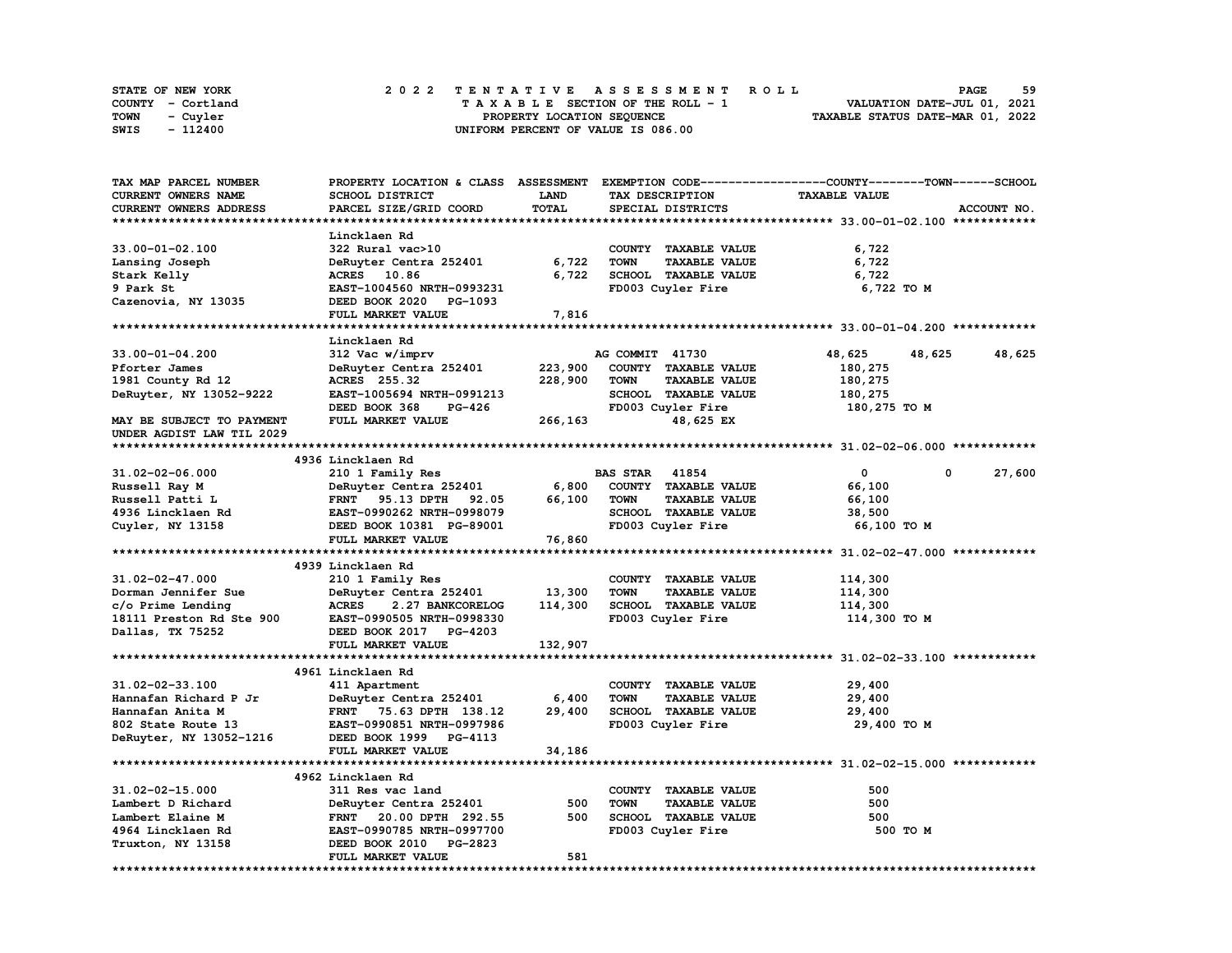| STATE OF NEW YORK | 2022 TENTATIVE ASSESSMENT ROLL     | 60<br><b>PAGE</b>                |
|-------------------|------------------------------------|----------------------------------|
| COUNTY - Cortland | TAXABLE SECTION OF THE ROLL - 1    | VALUATION DATE-JUL 01, 2021      |
| TOWN<br>- Cuvler  | PROPERTY LOCATION SEQUENCE         | TAXABLE STATUS DATE-MAR 01, 2022 |
| - 112400<br>SWIS  | UNIFORM PERCENT OF VALUE IS 086.00 |                                  |

| TAX MAP PARCEL NUMBER                                        | PROPERTY LOCATION & CLASS ASSESSMENT EXEMPTION CODE----------------COUNTY-------TOWN-----SCHOOL |        |                        |                             |                      |              |             |
|--------------------------------------------------------------|-------------------------------------------------------------------------------------------------|--------|------------------------|-----------------------------|----------------------|--------------|-------------|
| CURRENT OWNERS NAME                                          | SCHOOL DISTRICT                                                                                 | LAND   |                        | TAX DESCRIPTION             | <b>TAXABLE VALUE</b> |              |             |
| <b>CURRENT OWNERS ADDRESS</b>                                | PARCEL SIZE/GRID COORD                                                                          | TOTAL  |                        | SPECIAL DISTRICTS           |                      |              | ACCOUNT NO. |
|                                                              |                                                                                                 |        |                        |                             |                      |              |             |
|                                                              | 4964 Lincklaen Rd                                                                               |        |                        |                             |                      |              |             |
| $31.02 - 02 - 16.000$                                        | 210 1 Family Res                                                                                |        | <b>VET WAR C 41122</b> |                             | 5,520                | $^{\circ}$   | 0           |
| Lambert D Richard                                            | DeRuyter Centra 252401 7,400 VET WAR T 41123                                                    |        |                        |                             | 0                    | 5,700        | $^{\circ}$  |
| 4964 Lincklaen Rd                                            | FRNT 152.32 DPTH 137.95                                                                         |        | 38,000 ENH STAR 41834  |                             | $\Omega$             | 0            | 38,000      |
| Truxton, NY 13158-9633                                       | EAST-0990789 NRTH-0997836                                                                       |        |                        | COUNTY TAXABLE VALUE        | 32,480               |              |             |
|                                                              | DEED BOOK 204<br><b>PG-27</b>                                                                   |        | <b>TOWN</b>            | <b>TAXABLE VALUE</b>        | 32,300               |              |             |
|                                                              | FULL MARKET VALUE                                                                               |        |                        | 44,186 SCHOOL TAXABLE VALUE | $\mathbf 0$          |              |             |
|                                                              |                                                                                                 |        |                        | FD003 Cuyler Fire           | 38,000 TO M          |              |             |
|                                                              |                                                                                                 |        |                        |                             |                      |              |             |
|                                                              | 4972 Lincklaen Rd                                                                               |        |                        |                             |                      |              |             |
| 31.02-02-17.000                                              | 210 1 Family Res                                                                                |        |                        | COUNTY TAXABLE VALUE        | 59,900               |              |             |
| Lambert D Richard                                            | DeRuyter Centra 252401 7,400                                                                    |        | <b>TOWN</b>            | <b>TAXABLE VALUE</b>        | 59,900               |              |             |
| Lambert Elaine M                                             | FRNT 80.00 DPTH 163.35                                                                          | 59,900 |                        | SCHOOL TAXABLE VALUE        | 59,900               |              |             |
| 4964 Lincklaen Rd                                            | EAST-0990921 NRTH-0997779                                                                       |        |                        | FD003 Cuyler Fire           | 59,900 TO M          |              |             |
| Truxton, NY 13158-4168                                       | DEED BOOK 2010 PG-2823                                                                          |        |                        |                             |                      |              |             |
|                                                              |                                                                                                 | 69,651 |                        |                             |                      |              |             |
|                                                              | FULL MARKET VALUE                                                                               |        |                        |                             |                      |              |             |
|                                                              |                                                                                                 |        |                        |                             |                      |              |             |
|                                                              | 4973 Lincklaen Rd                                                                               |        |                        |                             |                      |              |             |
| 31.02-02-22.000                                              | 210 1 Family Res                                                                                |        | <b>BAS STAR 41854</b>  |                             | $\bullet$            | $\mathbf{0}$ | 27,600      |
| Southwick Daniel N                                           | DeRuyter Centra 252401 7,100                                                                    |        |                        | COUNTY TAXABLE VALUE        | 53,200               |              |             |
| 4973 Lincklaen Rd                                            | FRNT 86.12 DPTH 170.25                                                                          | 53,200 | TOWN                   | <b>TAXABLE VALUE</b>        | 53,200               |              |             |
| Cuyler, NY 13158                                             | <b>BANKCORELOG</b>                                                                              |        |                        | SCHOOL TAXABLE VALUE        | 25,600               |              |             |
|                                                              | EAST-0991035 NRTH-0997952                                                                       |        |                        | FD003 Cuyler Fire           | 53,200 TO M          |              |             |
|                                                              | DEED BOOK 2014 PG-48                                                                            |        |                        |                             |                      |              |             |
|                                                              | FULL MARKET VALUE                                                                               | 61,860 |                        |                             |                      |              |             |
|                                                              |                                                                                                 |        |                        |                             |                      |              |             |
|                                                              | 4976 Lincklaen Rd                                                                               |        |                        |                             |                      |              |             |
| $31.02 - 02 - 19.000$                                        | 240 Rural res                                                                                   |        | <b>BAS STAR</b> 41854  |                             | $\mathbf{0}$         | $\mathbf 0$  | 27,600      |
| Corbin Irrevocable Trust Kelvi DeRuyter Centra 252401 21,200 |                                                                                                 |        |                        | COUNTY TAXABLE VALUE        | 73,800               |              |             |
| Corbin Nancy L                                               | ACRES 10.20                                                                                     | 73,800 | <b>TOWN</b>            | <b>TAXABLE VALUE</b>        | 73,800               |              |             |
| 4976 Lincklaen Rd EAST-0991587 NRTH-0997866                  |                                                                                                 |        |                        | SCHOOL TAXABLE VALUE        | 46,200               |              |             |
| Cuyler, NY 13158                                             | DEED BOOK 2016 PG-1844                                                                          |        |                        | FD003 Cuyler Fire           | 73,800 TO M          |              |             |
|                                                              | FULL MARKET VALUE                                                                               | 85,814 |                        |                             |                      |              |             |
|                                                              |                                                                                                 |        |                        |                             |                      |              |             |
|                                                              | 4977 Lincklaen Rd                                                                               |        |                        |                             |                      |              |             |
| 31.02-02-21.000                                              | 210 1 Family Res                                                                                |        |                        | COUNTY TAXABLE VALUE        | 62,100               |              |             |
| Barney Jeffrey T                                             | DeRuyter Centra 252401                                                                          | 6,700  | <b>TOWN</b>            | <b>TAXABLE VALUE</b>        | 62,100               |              |             |
| 7238 Route 91                                                | FRNT 71.00 DPTH 166.39                                                                          | 62,100 |                        | SCHOOL TAXABLE VALUE        | 62,100               |              |             |
| Tully, NY 13159-9335                                         | EAST-0991086 NRTH-0997938                                                                       |        |                        | FD003 Cuyler Fire           | 62,100 TO M          |              |             |
|                                                              | DEED BOOK 10321 PG-28001                                                                        |        |                        |                             |                      |              |             |
|                                                              | FULL MARKET VALUE                                                                               | 72,209 |                        |                             |                      |              |             |
|                                                              |                                                                                                 |        |                        |                             |                      |              |             |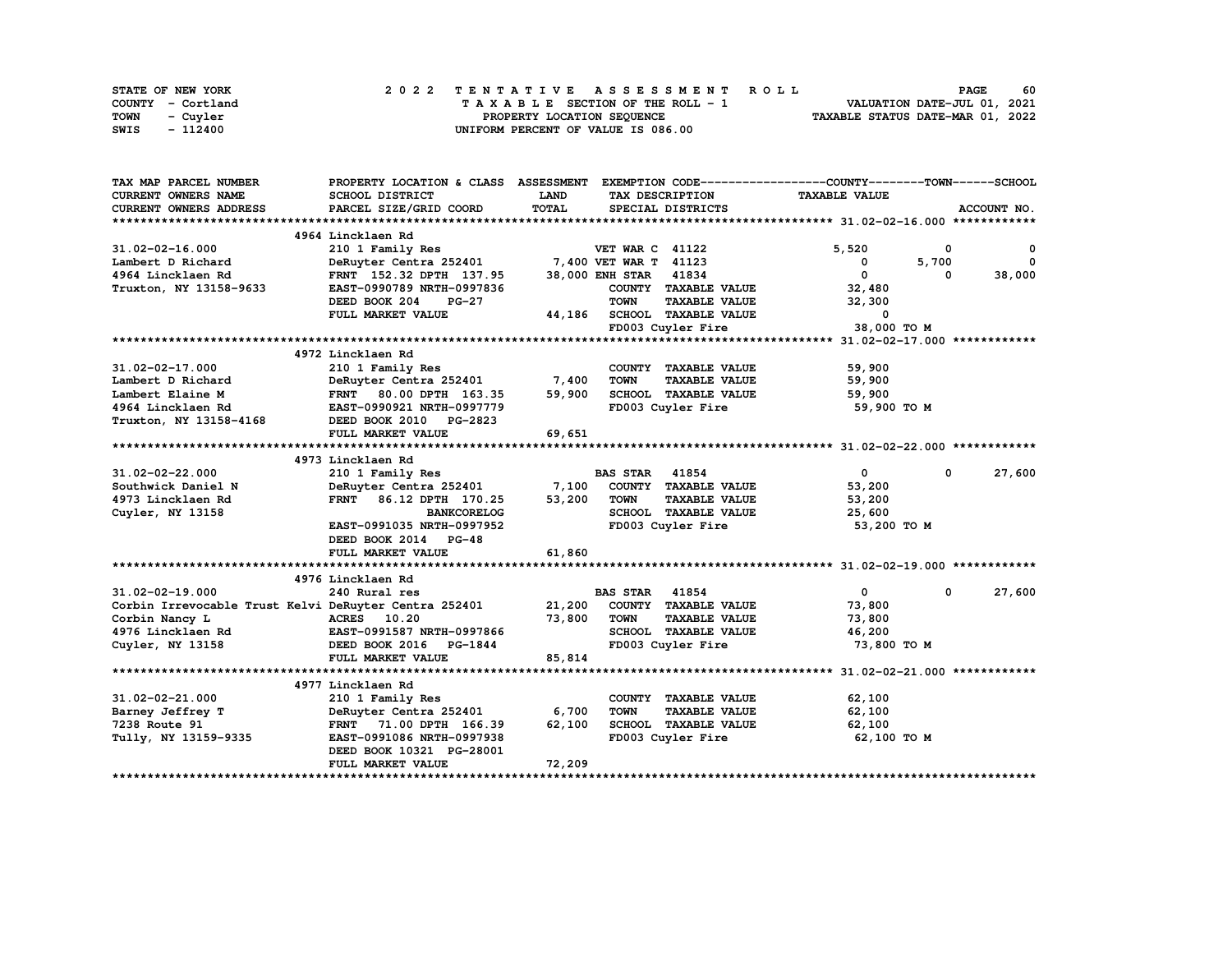| STATE OF NEW YORK | 2022 TENTATIVE ASSESSMENT ROLL     | 61<br><b>PAGE</b>                |
|-------------------|------------------------------------|----------------------------------|
| COUNTY - Cortland | TAXABLE SECTION OF THE ROLL - 1    | VALUATION DATE-JUL 01, 2021      |
| TOWN<br>- Cuyler  | PROPERTY LOCATION SEQUENCE         | TAXABLE STATUS DATE-MAR 01, 2022 |
| - 112400<br>SWIS  | UNIFORM PERCENT OF VALUE IS 086.00 |                                  |

| TAX MAP PARCEL NUMBER         | PROPERTY LOCATION & CLASS ASSESSMENT |              |                       |                      | EXEMPTION CODE-----------------COUNTY-------TOWN------SCHOOL |          |             |
|-------------------------------|--------------------------------------|--------------|-----------------------|----------------------|--------------------------------------------------------------|----------|-------------|
| <b>CURRENT OWNERS NAME</b>    | <b>SCHOOL DISTRICT</b>               | <b>LAND</b>  |                       | TAX DESCRIPTION      | <b>TAXABLE VALUE</b>                                         |          |             |
| <b>CURRENT OWNERS ADDRESS</b> | PARCEL SIZE/GRID COORD               | <b>TOTAL</b> |                       | SPECIAL DISTRICTS    |                                                              |          | ACCOUNT NO. |
|                               |                                      |              |                       |                      |                                                              |          |             |
|                               | 4979 Lincklaen Rd                    |              |                       |                      |                                                              |          |             |
| $31.02 - 02 - 20.000$         | 210 1 Family Res                     |              | <b>BAS STAR</b> 41854 |                      | 0                                                            | 0        | 27,600      |
| Southworth Megan              | DeRuyter Centra 252401               | 8,200        |                       | COUNTY TAXABLE VALUE | 117,600                                                      |          |             |
| Reeve Mason                   | FRNT 128.55 DPTH 173.16              | 117,600      | <b>TOWN</b>           | <b>TAXABLE VALUE</b> | 117,600                                                      |          |             |
| 4979 Lincklaen Rd             | <b>BANKCORELOG</b>                   |              |                       | SCHOOL TAXABLE VALUE | 90,000                                                       |          |             |
| Cuyler, NY 13158              | EAST-0991168 NRTH-0997912            |              |                       | FD003 Cuyler Fire    | 117,600 TO M                                                 |          |             |
|                               | DEED BOOK 2020 PG-5347               |              |                       |                      |                                                              |          |             |
|                               | FULL MARKET VALUE                    | 136,744      |                       |                      |                                                              |          |             |
|                               |                                      |              |                       |                      |                                                              |          |             |
|                               | 4994 Lincklaen Rd                    |              |                       |                      |                                                              |          |             |
| 31.02-02-18.200               | 210 1 Family Res                     |              | <b>BAS STAR</b>       | 41854                | $\mathbf{o}$                                                 | 0        | 27,600      |
| Pratt Mark H                  | DeRuyter Centra 252401               | 13,300       |                       | COUNTY TAXABLE VALUE | 94,900                                                       |          |             |
| Pratt Diane M                 | 2.20<br><b>ACRES</b>                 | 94,900       | <b>TOWN</b>           | <b>TAXABLE VALUE</b> | 94,900                                                       |          |             |
| 4994 Lincklaen Rd             | EAST-0991251 NRTH-0997592            |              |                       | SCHOOL TAXABLE VALUE | 67,300                                                       |          |             |
| Cuyler, NY 13158-9633         | DEED BOOK 550<br>PG-342              |              |                       | FD003 Cuyler Fire    | 94,900 TO M                                                  |          |             |
|                               | FULL MARKET VALUE                    | 110,349      |                       |                      |                                                              |          |             |
|                               |                                      |              |                       |                      |                                                              |          |             |
|                               | 4998 Lincklaen Rd                    |              |                       |                      |                                                              |          |             |
| 31.02-02-18.100               | 210 1 Family Res                     |              | <b>BAS STAR</b>       | 41854                | 0                                                            | 0        | 27,600      |
| Denkenberger Michael M        | DeRuyter Centra 252401               | 18,400       |                       | COUNTY TAXABLE VALUE | 202,700                                                      |          |             |
| Denkenberger Katy L           | <b>ACRES</b><br>7.37 BANKCORELOG     | 202,700      | <b>TOWN</b>           | <b>TAXABLE VALUE</b> | 202,700                                                      |          |             |
| 4998 Lincklaen Rd             | EAST-0991236 NRTH-0997105            |              |                       | SCHOOL TAXABLE VALUE | 175,100                                                      |          |             |
| Cuyler, NY 13158              | DEED BOOK 2020 PG-1846               |              |                       | FD003 Cuyler Fire    | 202,700 TO M                                                 |          |             |
|                               | FULL MARKET VALUE                    | 235,698      |                       |                      |                                                              |          |             |
|                               |                                      |              |                       |                      |                                                              |          |             |
|                               | 5030 Lincklaen Rd                    |              |                       |                      |                                                              |          |             |
| 31.00-01-08.000               | 210 1 Family Res                     |              |                       | COUNTY TAXABLE VALUE | 167,800                                                      |          |             |
| Hollister Jacob               | DeRuyter Centra 252401               | 12,500       | <b>TOWN</b>           | <b>TAXABLE VALUE</b> | 167,800                                                      |          |             |
| Conway Kimberlee              | <b>ACRES</b><br>1.56 BANKCORELOG     | 167,800      |                       | SCHOOL TAXABLE VALUE | 167,800                                                      |          |             |
| 5030 Lincklaen Rd             | EAST-0991891 NRTH-0997241            |              |                       | FD003 Cuyler Fire    | 167,800 TO M                                                 |          |             |
| Truxton, NY 13158             | DEED BOOK 2020 PG-5700               |              |                       |                      |                                                              |          |             |
|                               | FULL MARKET VALUE                    | 195,116      |                       |                      |                                                              |          |             |
|                               |                                      |              |                       |                      |                                                              |          |             |
|                               | 5076 Lincklaen Rd                    |              |                       |                      |                                                              |          |             |
| $32.00 - 01 - 14.100$         | 270 Mfg housing                      |              | AG COMMIT 41730       |                      | 68,075                                                       | 68,075   | 68,075      |
| Burrows Adam P                | DeRuyter Centra 252401               |              | 154,300 ENH STAR      | 41834                | 0                                                            | $\Omega$ | 68,910      |
| Burrows Linda L               | ACRES 170.35                         | 223,800      |                       | COUNTY TAXABLE VALUE | 155,725                                                      |          |             |
| 5101 Lincklaen Rd             | EAST-0993350 NRTH-0997089            |              | <b>TOWN</b>           | <b>TAXABLE VALUE</b> | 155,725                                                      |          |             |
| Cuyler, NY 13158              | DEED BOOK 2022<br><b>PG-464</b>      |              |                       | SCHOOL TAXABLE VALUE | 86,815                                                       |          |             |
|                               | FULL MARKET VALUE                    | 260,233      |                       | FD003 Cuyler Fire    | 155,725 TO M                                                 |          |             |
| PRIOR OWNER ON 3/01/2022      |                                      |              |                       | 68,075 EX            |                                                              |          |             |
| Burrows Jack P                |                                      |              |                       |                      |                                                              |          |             |
| MAY BE SUBJECT TO PAYMENT     |                                      |              |                       |                      |                                                              |          |             |
| UNDER AGDIST LAW TIL 2029     |                                      |              |                       |                      |                                                              |          |             |
|                               |                                      |              |                       |                      |                                                              |          |             |
|                               |                                      |              |                       |                      |                                                              |          |             |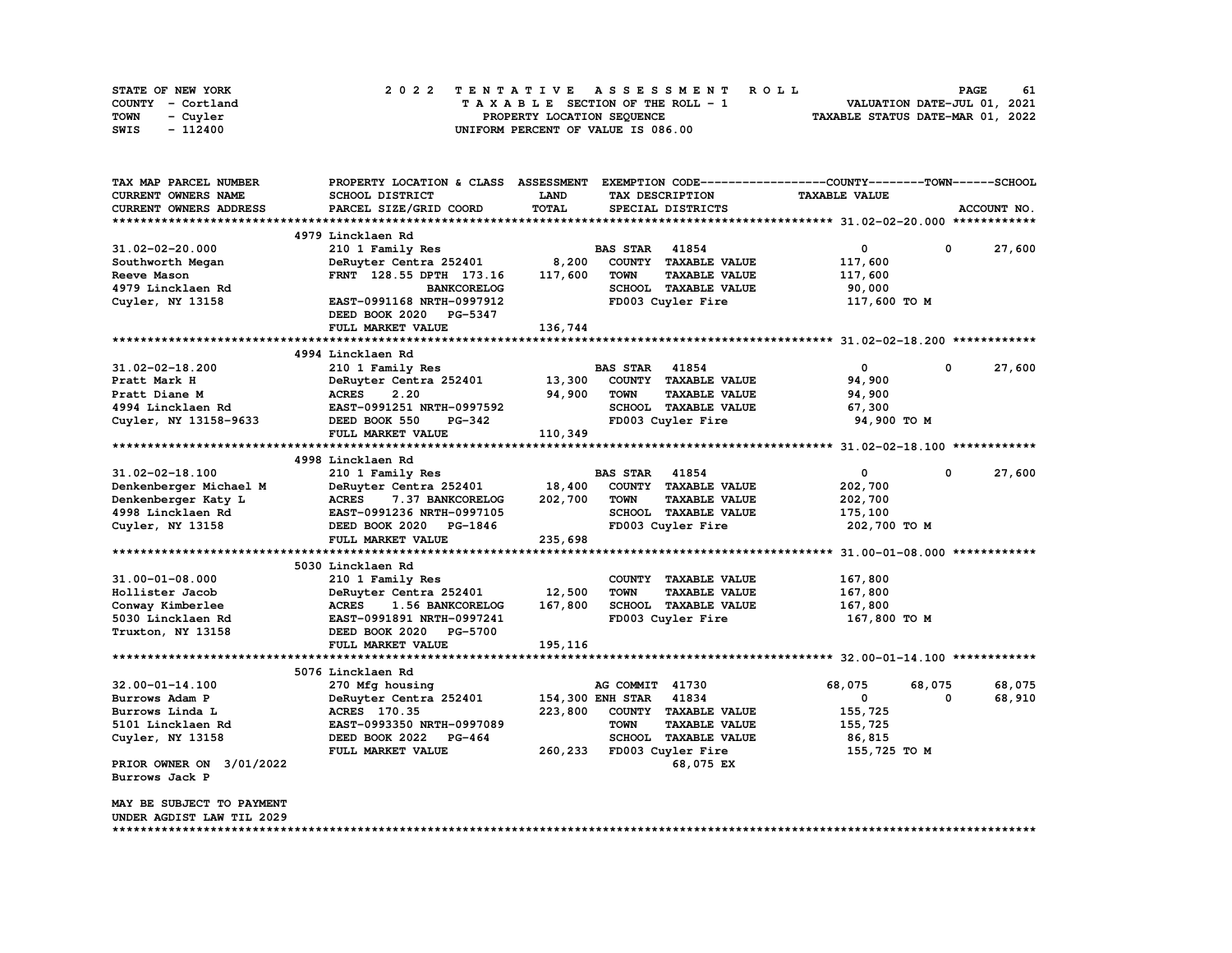| STATE OF NEW YORK | 2022 TENTATIVE ASSESSMENT ROLL     | 62<br><b>PAGE</b>                |
|-------------------|------------------------------------|----------------------------------|
| COUNTY - Cortland | TAXABLE SECTION OF THE ROLL - 1    | VALUATION DATE-JUL 01, 2021      |
| TOWN<br>- Cuyler  | PROPERTY LOCATION SEQUENCE         | TAXABLE STATUS DATE-MAR 01, 2022 |
| - 112400<br>SWIS  | UNIFORM PERCENT OF VALUE IS 086.00 |                                  |

| TAX MAP PARCEL NUMBER             | PROPERTY LOCATION & CLASS ASSESSMENT |              |                          |                      | EXEMPTION CODE-----------------COUNTY-------TOWN------SCHOOL |             |             |
|-----------------------------------|--------------------------------------|--------------|--------------------------|----------------------|--------------------------------------------------------------|-------------|-------------|
| <b>CURRENT OWNERS NAME</b>        | SCHOOL DISTRICT                      | <b>LAND</b>  | TAX DESCRIPTION          |                      | <b>TAXABLE VALUE</b>                                         |             |             |
| CURRENT OWNERS ADDRESS            | PARCEL SIZE/GRID COORD               | <b>TOTAL</b> | SPECIAL DISTRICTS        |                      |                                                              |             | ACCOUNT NO. |
|                                   |                                      |              |                          |                      |                                                              |             |             |
|                                   | 5101 Lincklaen Rd                    |              |                          |                      |                                                              |             |             |
| 32.00-01-14.200                   | 270 Mfg housing                      |              | AG-CEILING 41720         |                      | 10,311                                                       | 10,311      | 10,311      |
| Burrows Adam P                    | DeRuyter Centra 252401               |              | 29,800 BAS STAR 41854    |                      | 0                                                            | 0           | 27,600      |
| Burrows Linda L                   | ACRES 18.81                          | 91,900       | COUNTY TAXABLE VALUE     |                      | 81,589                                                       |             |             |
| 5101 Lincklaen Rd                 | EAST-0994336 NRTH-0997442            |              | <b>TOWN</b>              | <b>TAXABLE VALUE</b> | 81,589                                                       |             |             |
| Cuyler, NY 13158                  | DEED BOOK 2011<br>PG-3768            |              | SCHOOL TAXABLE VALUE     |                      | 53,989                                                       |             |             |
|                                   | FULL MARKET VALUE                    | 106,860      | FD003 Cuyler Fire        |                      | 81,589 TO M                                                  |             |             |
| <b>MAY BE SUBJECT TO PAYMENT</b>  |                                      |              |                          | 10,311 EX            |                                                              |             |             |
| UNDER AGDIST LAW TIL 2026         |                                      |              |                          |                      |                                                              |             |             |
|                                   |                                      |              |                          |                      |                                                              |             |             |
|                                   | 5215 Lincklaen Rd                    |              |                          |                      |                                                              |             |             |
| 32.00-01-17.200                   | 210 1 Family Res                     |              | <b>BAS STAR</b>          | 41854                | 0                                                            | 0           | 27,600      |
| Denkenberger Steven A             | DeRuyter Centra 252401               | 12,000       | COUNTY TAXABLE VALUE     |                      | 102,200                                                      |             |             |
| Denkenberger Amy G                | <b>ACRES</b><br>1.00                 | 102,200      | <b>TOWN</b>              | <b>TAXABLE VALUE</b> | 102,200                                                      |             |             |
| 5215 Lincklaen Rd                 | EAST-0995311 NRTH-0996850            |              | SCHOOL TAXABLE VALUE     |                      | 74,600                                                       |             |             |
| Cuyler, NY 13158-9633             | DEED BOOK 2000 PG-311                |              | FD003 Cuyler Fire        |                      | 102,200 TO M                                                 |             |             |
|                                   | FULL MARKET VALUE                    | 118,837      |                          |                      |                                                              |             |             |
|                                   |                                      |              |                          |                      |                                                              |             |             |
|                                   | 5299 Lincklaen Rd                    |              |                          |                      |                                                              |             |             |
| $32.00 - 01 - 18.200$             | 241 Rural res&aq                     |              | <b>BAS STAR 41854</b>    |                      | $\mathbf{0}$                                                 | $\mathbf 0$ | 27,600      |
| Maarberg Robert J                 | DeRuyter Centra 252401               | 48,500       | COUNTY TAXABLE VALUE     |                      | 88,100                                                       |             |             |
| Grant Debra                       | ACRES 38.83                          | 88,100       | <b>TOWN</b>              | <b>TAXABLE VALUE</b> | 88,100                                                       |             |             |
| 5299 Lincklaen Rd                 | EAST-0996254 NRTH-0997332            |              | SCHOOL TAXABLE VALUE     |                      | 60,500                                                       |             |             |
| Truxton, NY 13158-3181            | DEED BOOK 10162 PG-68003             |              | FD003 Cuyler Fire        |                      | 88,100 TO M                                                  |             |             |
|                                   | FULL MARKET VALUE                    | 102,442      |                          |                      |                                                              |             |             |
|                                   |                                      |              |                          |                      |                                                              |             |             |
|                                   | 5353 Lincklaen Rd                    |              |                          |                      |                                                              |             |             |
| $32.00 - 03 - 02.000$             | 240 Rural res                        |              | AG-CEILING 41720         |                      | 8,681                                                        | 8,681       | 8,681       |
| Aldrich Adam A                    | DeRuyter Centra 252401               | 54,550       | COUNTY TAXABLE VALUE     |                      | 97,169                                                       |             |             |
| Aldrich Kristin M                 | <b>ACRES</b><br>56.14                | 105,850      | <b>TOWN</b>              | <b>TAXABLE VALUE</b> | 97,169                                                       |             |             |
| 6409 Morgan Hill Rd               | EAST-0997513 NRTH-0997600            |              | SCHOOL TAXABLE VALUE     |                      | 97,169                                                       |             |             |
| Truxton, NY 13158                 | DEED BOOK 2010 PG-5890               |              | FD003 Cuyler Fire        |                      | 97,169 TO M                                                  |             |             |
|                                   | FULL MARKET VALUE                    | 123,081      |                          | 8,681 EX             |                                                              |             |             |
| MAY BE SUBJECT TO PAYMENT         |                                      |              |                          |                      |                                                              |             |             |
| UNDER AGDIST LAW TIL 2026         |                                      |              |                          |                      |                                                              |             |             |
|                                   |                                      |              |                          |                      |                                                              |             |             |
|                                   | 5358 Lincklaen Rd                    |              |                          |                      |                                                              |             |             |
| 32.00-03-27.100                   | 270 Mfg housing                      |              | AG 10-YR                 | 41700                | 2,160                                                        | 2,160       | 2,160       |
| Phillips Jeremiah                 | DeRuyter Centra 252401               |              | 17,100 AG 10-YR 41700    |                      | 3,840                                                        | 3,840       | 3,840       |
| 7751 Cowles Settlement Rd 2 ACRES | 6.07                                 | 51,600       | COUNTY TAXABLE VALUE     |                      | 45,600                                                       |             |             |
| Truxton, NY 13158                 | EAST-0997847 NRTH-0995639            |              | <b>TOWN</b>              | <b>TAXABLE VALUE</b> | 45,600                                                       |             |             |
|                                   | DEED BOOK 2021<br>PG-3611            |              | SCHOOL TAXABLE VALUE     |                      | 45,600                                                       |             |             |
|                                   | FULL MARKET VALUE                    |              | 60,000 FD003 Cuyler Fire |                      | 51,600 TO M                                                  |             |             |
|                                   |                                      |              |                          |                      |                                                              |             |             |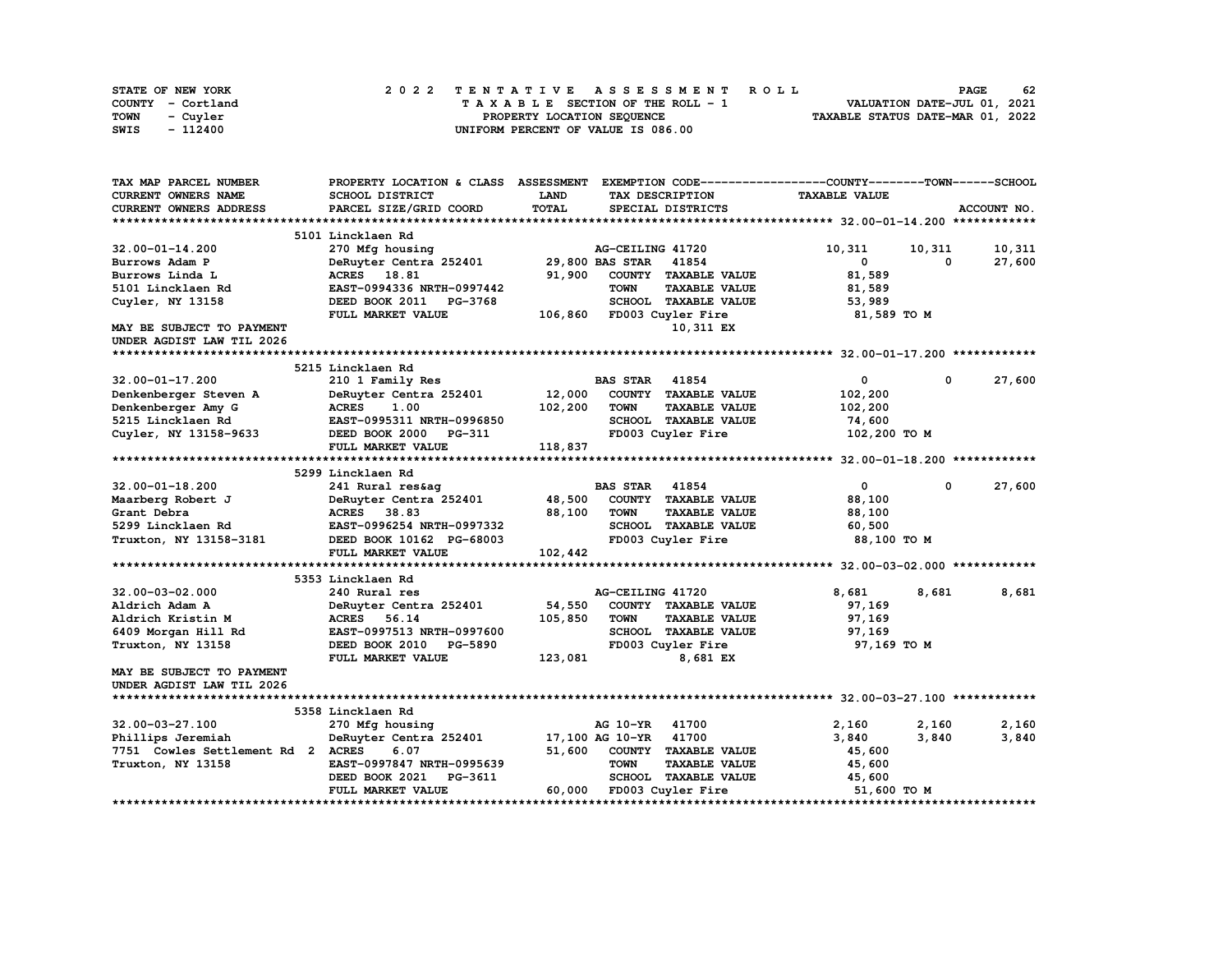|      | STATE OF NEW YORK |  |  |  |  |  | 2022 TENTATIVE ASSESSMENT ROLL     |  |  |  |  |  |  |                                  | <b>PAGE</b> | 63 |
|------|-------------------|--|--|--|--|--|------------------------------------|--|--|--|--|--|--|----------------------------------|-------------|----|
|      | COUNTY - Cortland |  |  |  |  |  | TAXABLE SECTION OF THE ROLL - 1    |  |  |  |  |  |  | VALUATION DATE-JUL 01, 2021      |             |    |
| TOWN | - Cuvler          |  |  |  |  |  | PROPERTY LOCATION SEQUENCE         |  |  |  |  |  |  | TAXABLE STATUS DATE-MAR 01, 2022 |             |    |
| SWIS | - 112400          |  |  |  |  |  | UNIFORM PERCENT OF VALUE IS 086.00 |  |  |  |  |  |  |                                  |             |    |

| TAX MAP PARCEL NUMBER      | PROPERTY LOCATION & CLASS ASSESSMENT |              | EXEMPTION CODE-----------------COUNTY-------TOWN------SCHOOL |                      |             |
|----------------------------|--------------------------------------|--------------|--------------------------------------------------------------|----------------------|-------------|
| CURRENT OWNERS NAME        | SCHOOL DISTRICT                      | <b>LAND</b>  | TAX DESCRIPTION                                              | <b>TAXABLE VALUE</b> |             |
| CURRENT OWNERS ADDRESS     | PARCEL SIZE/GRID COORD               | <b>TOTAL</b> | SPECIAL DISTRICTS                                            |                      | ACCOUNT NO. |
|                            |                                      |              |                                                              |                      |             |
|                            | 5388 Lincklaen Rd                    |              |                                                              |                      |             |
| 32.00-03-26.112            | 270 Mfg housing                      |              | COUNTY TAXABLE VALUE                                         | 150,480              |             |
| Sorrells Kelly R           | DeRuyter Centra 252401               | 61,700       | <b>TOWN</b><br><b>TAXABLE VALUE</b>                          | 150,480              |             |
| Sorrells Douglas A         | <b>ACRES</b><br>55.00 BANKCORELOG    | 150,480      | SCHOOL TAXABLE VALUE                                         | 150,480              |             |
| 676 Lincklaen Rd           | EAST-0998272 NRTH-0994410            |              | FD003 Cuyler Fire                                            | 150,480 TO M         |             |
|                            |                                      |              |                                                              |                      |             |
| DeRuyter, NY 13052         | DEED BOOK 2020 PG-181                |              |                                                              |                      |             |
|                            | FULL MARKET VALUE                    | 174,977      |                                                              |                      |             |
|                            |                                      |              |                                                              |                      |             |
|                            | 5399 Lincklaen Rd                    |              |                                                              |                      |             |
| $32.00 - 03 - 23.100$      | 270 Mfg housing                      |              | COUNTY TAXABLE VALUE                                         | 59,668               |             |
| Greth Simon                | DeRuyter Centra 252401               | 29,900       | <b>TOWN</b><br><b>TAXABLE VALUE</b>                          | 59,668               |             |
| 63 Deerfield Rd            | ACRES 18.85                          | 59,668       | SCHOOL TAXABLE VALUE                                         | 59,668               |             |
| Boiceville, NY 12412       | EAST-0998603 NRTH-0995989            |              | FD003 Cuyler Fire                                            | 59,668 TO M          |             |
|                            | DEED BOOK 2021 PG-4672               |              |                                                              |                      |             |
|                            | FULL MARKET VALUE                    | 69,381       |                                                              |                      |             |
|                            |                                      |              |                                                              |                      |             |
|                            | 5404 Lincklaen Rd                    |              |                                                              |                      |             |
| $32.00 - 03 - 29.000$      | 270 Mfg housing                      |              | <b>BAS STAR</b> 41854                                        | $\mathbf 0$          | 22,500<br>0 |
| Allen Melissa              | DeRuyter Centra 252401               | 10,100       | COUNTY TAXABLE VALUE                                         | 22,500               |             |
| 5404 Lincklaen Rd          | FRNT 350.00 DPTH 190.00              | 22,500       | <b>TOWN</b><br><b>TAXABLE VALUE</b>                          | 22,500               |             |
| Truxton, NY 13158          | EAST-0998639 NRTH-0995422            |              | SCHOOL TAXABLE VALUE                                         | 0                    |             |
|                            | DEED BOOK 1997 PG-4017               |              | FD003 Cuyler Fire                                            | 22,500 TO M          |             |
|                            |                                      | 26,163       |                                                              |                      |             |
|                            | FULL MARKET VALUE                    |              |                                                              |                      |             |
|                            |                                      |              |                                                              |                      |             |
|                            | 5415 Lincklaen Rd                    |              |                                                              |                      |             |
| 32.00-03-23.200            | 270 Mfg housing                      |              | COUNTY TAXABLE VALUE                                         | 47,500               |             |
| Randall Douglas R          | DeRuyter Centra 252401               | 13,500       | <b>TOWN</b><br><b>TAXABLE VALUE</b>                          | 47,500               |             |
| Randall Lou Anne           | 2.38<br><b>ACRES</b>                 | 47,500       | SCHOOL TAXABLE VALUE                                         | 47,500               |             |
| 6984 Keeney Rd             | EAST-0999005 NRTH-0995537            |              | FD003 Cuyler Fire                                            | 47,500 TO M          |             |
| Truxton, NY 13158          | DEED BOOK 2021<br>PG-3565            |              |                                                              |                      |             |
|                            | FULL MARKET VALUE                    | 55,233       |                                                              |                      |             |
|                            |                                      |              |                                                              |                      |             |
|                            | 5420 Lincklaen Rd                    |              |                                                              |                      |             |
| $32.00 - 03 - 16.000$      | 322 Rural vac>10                     |              | COUNTY TAXABLE VALUE                                         | 55,500               |             |
| Park Jong Arm              | DeRuyter Centra 252401               | 55,500       | <b>TOWN</b><br><b>TAXABLE VALUE</b>                          | 55,500               |             |
| Park Ok Hee                | ACRES 49.84                          | 55,500       | SCHOOL TAXABLE VALUE                                         | 55,500               |             |
| Apt #18                    | EAST-1001303 NRTH-0994844            |              | FD003 Cuyler Fire                                            | 55,500 TO M          |             |
| 431 Blooming Grove Tpke    | DEED BOOK 459<br>PG-150              |              |                                                              |                      |             |
| New Windsor, NY 12553-7810 | FULL MARKET VALUE                    | 64,535       |                                                              |                      |             |
|                            |                                      |              |                                                              |                      |             |
|                            | 5420 Lincklaen Rd                    |              |                                                              |                      |             |
|                            |                                      |              | 41854<br><b>BAS STAR</b>                                     | 0                    | 0           |
| $32.00 - 03 - 24.200$      | 270 Mfg housing                      |              |                                                              |                      | 27,600      |
| Fink Alan W Jr             | DeRuyter Centra 252401               | 14,100       | COUNTY TAXABLE VALUE                                         | 61,100               |             |
| Fink Penny J               | <b>ACRES</b><br>2.99 BANKCORELOG     | 61,100       | <b>TAXABLE VALUE</b><br><b>TOWN</b>                          | 61,100               |             |
| 5420 Lincklaen Rd          | EAST-0999080 NRTH-0995059            |              | SCHOOL TAXABLE VALUE                                         | 33,500               |             |
| Cuyler, NY 13158           | DEED BOOK 1999 PG-1039               |              | FD003 Cuyler Fire                                            | 61,100 TO M          |             |
|                            | FULL MARKET VALUE                    | 71,047       |                                                              |                      |             |
|                            |                                      |              |                                                              |                      |             |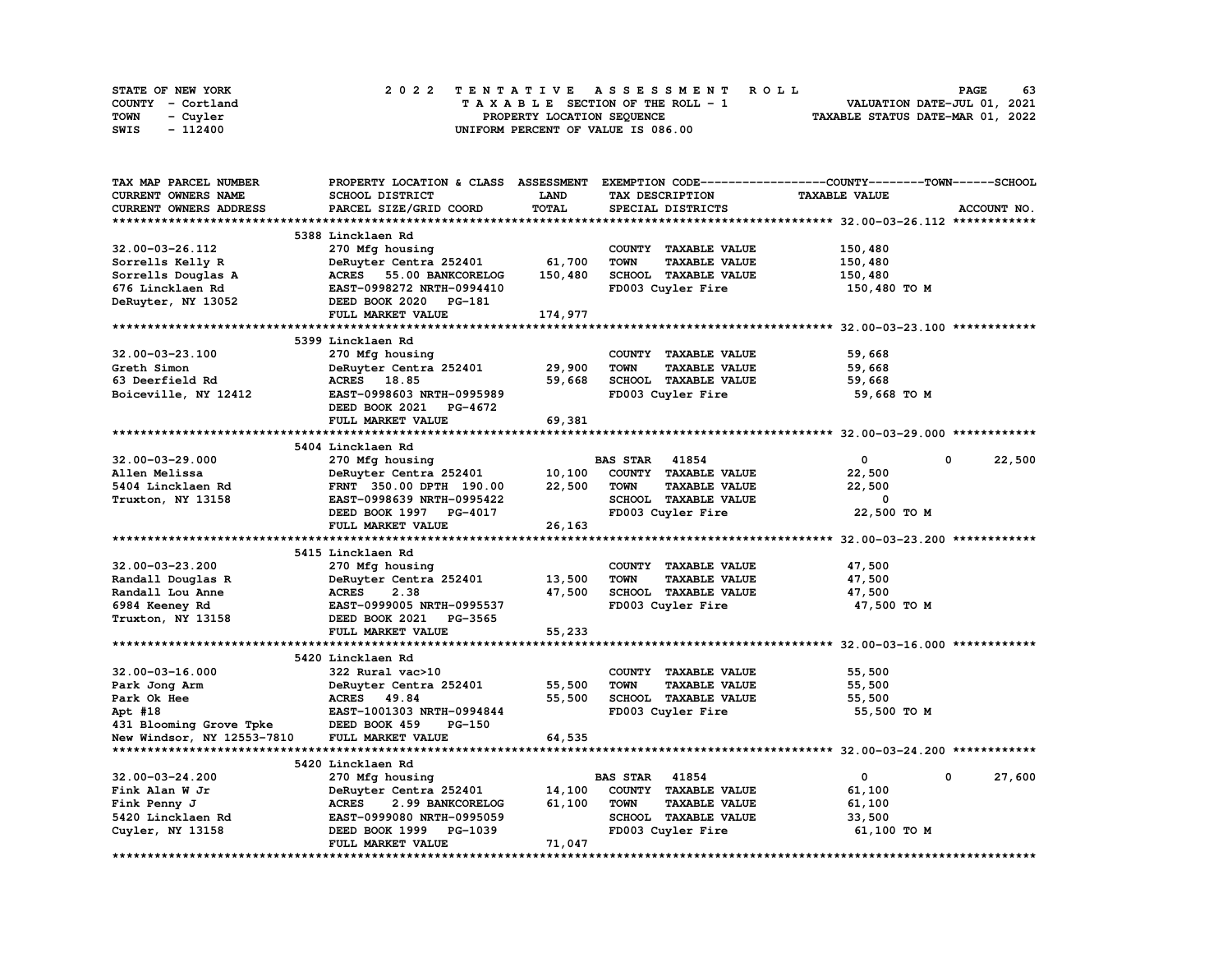| STATE OF NEW YORK | 2022 TENTATIVE ASSESSMENT ROLL     | 64<br><b>PAGE</b>                |
|-------------------|------------------------------------|----------------------------------|
| COUNTY - Cortland | TAXABLE SECTION OF THE ROLL - 1    | VALUATION DATE-JUL 01, 2021      |
| TOWN<br>- Cuvler  | PROPERTY LOCATION SEQUENCE         | TAXABLE STATUS DATE-MAR 01, 2022 |
| - 112400<br>SWIS  | UNIFORM PERCENT OF VALUE IS 086.00 |                                  |

| TAX MAP PARCEL NUMBER         | PROPERTY LOCATION & CLASS ASSESSMENT               |             |                                     | EXEMPTION CODE-----------------COUNTY-------TOWN------SCHOOL |  |
|-------------------------------|----------------------------------------------------|-------------|-------------------------------------|--------------------------------------------------------------|--|
| <b>CURRENT OWNERS NAME</b>    | SCHOOL DISTRICT                                    | <b>LAND</b> | TAX DESCRIPTION                     | <b>TAXABLE VALUE</b>                                         |  |
| <b>CURRENT OWNERS ADDRESS</b> | PARCEL SIZE/GRID COORD                             | TOTAL       | SPECIAL DISTRICTS                   | ACCOUNT NO.                                                  |  |
|                               |                                                    |             |                                     |                                                              |  |
|                               | 5428 Lincklaen Rd                                  |             |                                     |                                                              |  |
| 32.00-03-24.100               | 270 Mfg housing                                    |             | COUNTY TAXABLE VALUE                | 79,700                                                       |  |
| TA Family Property Inc        | DeRuyter Centra 252401                             | 39,900      | <b>TOWN</b><br><b>TAXABLE VALUE</b> | 79,700                                                       |  |
| 346 Twomey Ave                | ACRES 29.17                                        | 79,700      | SCHOOL TAXABLE VALUE                | 79,700                                                       |  |
| Baiting Hollow, NY 11933      | EAST-0999190 NRTH-0994500                          |             | FD003 Cuyler Fire                   | 79,700 TO M                                                  |  |
|                               | DEED BOOK 2017 PG-4029                             |             |                                     |                                                              |  |
|                               | FULL MARKET VALUE                                  | 92,674      |                                     |                                                              |  |
|                               |                                                    |             |                                     |                                                              |  |
|                               | 5437 Lincklaen Rd                                  |             |                                     |                                                              |  |
| $32.00 - 03 - 22.000$         | 314 Rural vac<10                                   |             | COUNTY TAXABLE VALUE                | 800                                                          |  |
| Leete Terry S                 | DeRuyter Centra 252401                             | 800         | <b>TOWN</b><br><b>TAXABLE VALUE</b> | 800                                                          |  |
| 5479 Cuyler Lincklaen Rd      | FRNT 170.00 DPTH 140.00                            | 800         | SCHOOL TAXABLE VALUE                | 800                                                          |  |
| DeRuyter, NY 13052            | EAST-0999214 NRTH-0995327                          |             | FD003 Cuyler Fire                   | 800 TO M                                                     |  |
|                               | DEED BOOK 1999 PG-1139                             |             |                                     |                                                              |  |
|                               | FULL MARKET VALUE                                  | 930         |                                     |                                                              |  |
|                               |                                                    |             |                                     |                                                              |  |
|                               | 5456 Lincklaen Rd                                  |             |                                     |                                                              |  |
| $32.00 - 03 - 28.000$         | 210 1 Family Res                                   |             | COUNTY TAXABLE VALUE                | 58,200                                                       |  |
| Craw Paul K II                | DeRuyter Centra 252401 13,800                      |             | <b>TOWN</b><br><b>TAXABLE VALUE</b> | 58,200                                                       |  |
| 5495 Lincklaen Rd             | <b>ACRES</b><br>2.70                               | 58,200      | SCHOOL TAXABLE VALUE                | 58,200                                                       |  |
| DeRuyter, NY 13052            | EAST-0999571 NRTH-0994763                          |             | FD003 Cuyler Fire                   | 58,200 TO M                                                  |  |
|                               | DEED BOOK 2011 PG-4521                             |             |                                     |                                                              |  |
|                               | FULL MARKET VALUE                                  | 67,674      |                                     |                                                              |  |
|                               |                                                    |             |                                     |                                                              |  |
|                               | 5479 Lincklaen Rd                                  |             |                                     |                                                              |  |
| $32.00 - 03 - 18.000$         | 270 Mfg housing                                    |             | <b>BAS STAR 41854</b>               | $\mathbf{0}$<br>27,600<br>$\mathbf{0}$                       |  |
| Leete Terry S                 | DeRuyter Centra 252401 17,000                      |             | COUNTY TAXABLE VALUE                | 30,000                                                       |  |
| Leete Jennifer L              | <b>ACRES</b><br>6.00                               | 30,000      | <b>TOWN</b><br><b>TAXABLE VALUE</b> | 30,000                                                       |  |
|                               | 5479 Cuyler Lincklaen Rd EAST-1000184 NRTH-0995001 |             | SCHOOL TAXABLE VALUE                | 2,400                                                        |  |
| DeRuyter, NY 13052            | DEED BOOK 2008 PG-3071                             |             | FD003 Cuyler Fire                   | 30,000 TO M                                                  |  |
|                               | FULL MARKET VALUE                                  | 34,884      |                                     |                                                              |  |
|                               |                                                    |             |                                     |                                                              |  |
|                               | 5495 Lincklaen Rd                                  |             |                                     |                                                              |  |
| $32.00 - 03 - 17.000$         | 270 Mfg housing                                    |             | COUNTY TAXABLE VALUE                | 28,600                                                       |  |
| Craw Roger B Sr               | DeRuyter Centra 252401                             | 15,900      | <b>TOWN</b><br><b>TAXABLE VALUE</b> | 28,600                                                       |  |
| Craw Pamela A                 | <b>ACRES</b><br>4.85                               | 28,600      | SCHOOL TAXABLE VALUE                | 28,600                                                       |  |
| 5495 Cuyler Lincklaen Rd      | EAST-1000400 NRTH-0995016                          |             | FD003 Cuyler Fire                   | 28,600 TO M                                                  |  |
| DeRuyter, NY 13052-9717       | DEED BOOK 540<br>PG-193                            |             |                                     |                                                              |  |
|                               | FULL MARKET VALUE                                  | 33,256      |                                     |                                                              |  |
|                               |                                                    |             |                                     |                                                              |  |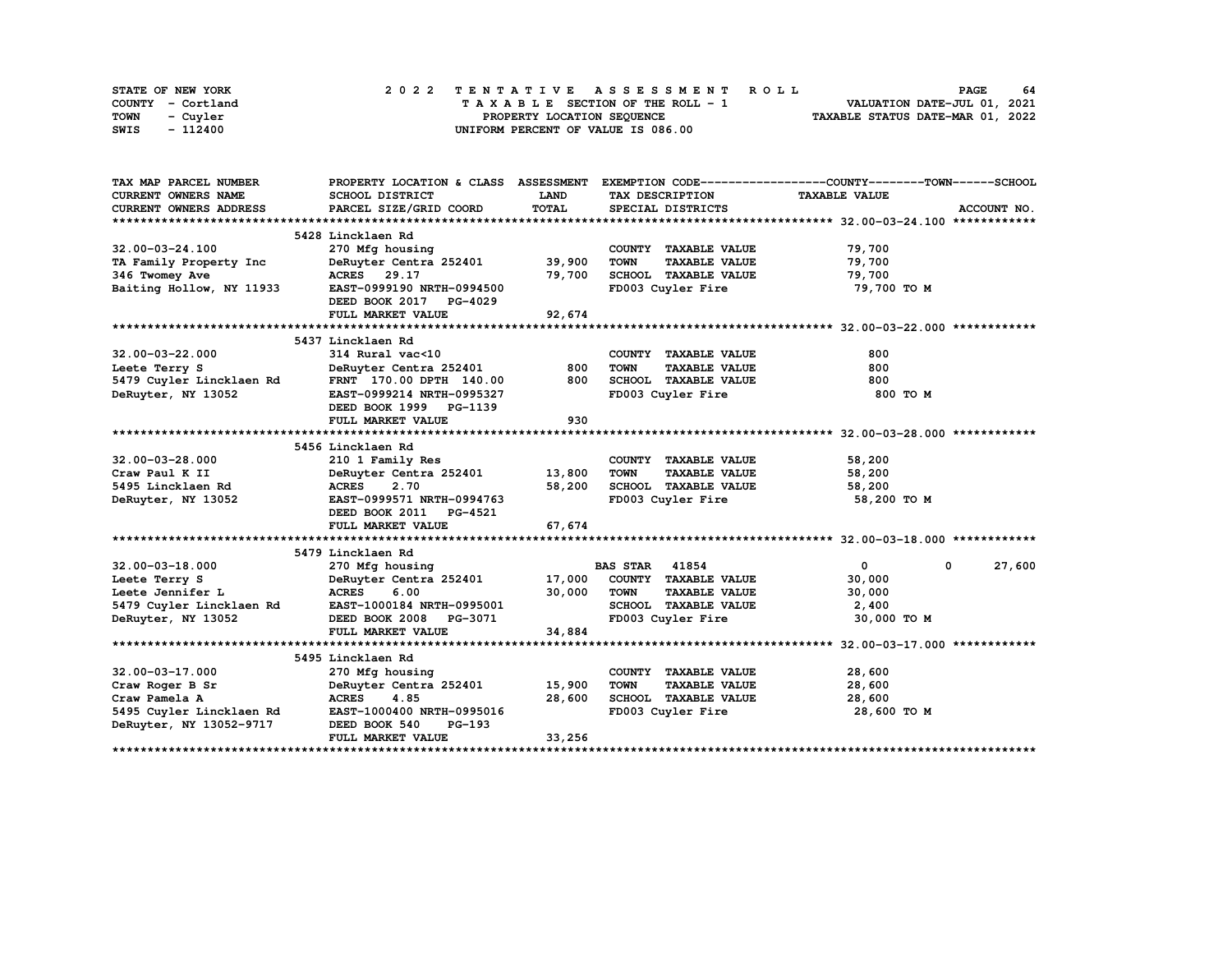| STATE OF NEW YORK       | 2022 TENTATIVE ASSESSMENT ROLL     | 65<br><b>PAGE</b>                |
|-------------------------|------------------------------------|----------------------------------|
| COUNTY - Cortland       | TAXABLE SECTION OF THE ROLL - 1    | VALUATION DATE-JUL 01, 2021      |
| <b>TOWN</b><br>- Cuvler | PROPERTY LOCATION SEQUENCE         | TAXABLE STATUS DATE-MAR 01, 2022 |
| SWIS<br>- 112400        | UNIFORM PERCENT OF VALUE IS 086.00 |                                  |

| <b>CURRENT OWNERS NAME</b><br>LAND<br><b>TAXABLE VALUE</b><br>SCHOOL DISTRICT<br>TAX DESCRIPTION<br><b>TOTAL</b><br>CURRENT OWNERS ADDRESS<br>PARCEL SIZE/GRID COORD<br>ACCOUNT NO.<br>SPECIAL DISTRICTS<br>5544 Lincklaen Rd<br>63 PCT OF VALUE USED FOR EXEMPTION PURPOSES<br>AGED CTS<br>41800<br>27,972<br>27,972<br>27,972<br>$32.00 - 04 - 06.000$<br>271 Mfg housings<br>DeRuyter Centra 252401 19,600 ENH STAR<br>41834<br>60,828<br>Allen Edith G<br>$\mathbf 0$<br>$^{\circ}$<br>88,800<br>COUNTY TAXABLE VALUE<br>60,828<br>Allen Elwin D<br><b>ACRES</b><br>7.10<br><b>TOWN</b><br>5544 Cuyler Lincklaen Rd<br>EAST-1001511 NRTH-0993871<br><b>TAXABLE VALUE</b><br>60,828<br>SCHOOL TAXABLE VALUE<br>103,256 FD003 Cuyler Fire<br>DeRuyter, NY 13052-9717<br>DEED BOOK 530<br>$\overline{\phantom{0}}$<br>PG-14<br>88,800 TO M<br>FULL MARKET VALUE<br>5641 Lincklaen Rd<br>$32.00 - 04 - 09.000$<br>210 1 Family Res<br>COUNTY TAXABLE VALUE<br>84,400<br>12,400<br>DeRuyter Centra 252401<br><b>TOWN</b><br>84,400<br>Warner Bobbie Jo<br><b>TAXABLE VALUE</b><br>ACRES 1.28 BANK WELLS<br>84,400<br>SCHOOL TAXABLE VALUE<br>5641 Cuyler Lincklaen Rd<br>84,400<br>FD003 Cuyler Fire<br>DeRuyter, NY 13052-9717<br>EAST-1002943 NRTH-0993492<br>84,400 TO M<br>DEED BOOK 10411 PG-29001<br>FULL MARKET VALUE<br>98,140<br>5645 Lincklaen Rd<br>$32.00 - 04 - 08.000$<br>241 Rural res&aq<br>AG-CEILING 41720<br>78,685<br>78,685<br>78,685<br>DeRuyter Centra 252401<br>160,100 ENH STAR 41834<br>$\Omega$<br>68,910<br>Warner Steven<br>0<br>ACRES 132.40<br>212,350<br>COUNTY TAXABLE VALUE<br>133,665<br>Warner Bobbie Jo<br>5641 Cuyler Lincklen Rd<br>EAST-1002726 NRTH-0994076<br><b>TOWN</b><br><b>TAXABLE VALUE</b><br>133,665<br>SCHOOL TAXABLE VALUE<br>64,755<br>DeRuyter, NY 13052<br>DEED BOOK 2020 PG-4038<br>246,919 FD003 Cuyler Fire<br>FULL MARKET VALUE<br>133,665 то м<br>78,685 EX<br>MAY BE SUBJECT TO PAYMENT<br>UNDER AGDIST LAW TIL 2026<br>5671 Lincklaen Rd<br>5,520<br>$32.00 - 04 - 10.000$<br>270 Mfg housing<br><b>VET WAR C 41122</b><br>0<br>0<br>DeRuyter Centra 252401 36,800 VET WAR T 41123<br>Gosselin Robert J<br>$\mathbf 0$<br>11,040<br>$^{\circ}$<br>86,200 ENH STAR 41834<br>$\mathbf{0}$<br>68,910<br>Attn: Marshall Andrews<br><b>ACRES</b> 25.80<br>$\Omega$<br>5671 Cuyler Lincklaen Rd<br>EAST-1003878 NRTH-0993881<br>COUNTY TAXABLE VALUE<br>80,680<br>DeRuyter, NY 13052-9999<br><b>TOWN</b><br><b>TAXABLE VALUE</b><br>DEED BOOK 387<br>PG-125<br>75,160<br>FULL MARKET VALUE<br>100,233<br>SCHOOL TAXABLE VALUE<br>17,290<br>FD003 Cuyler Fire<br>86,200 то м<br>5678 Lincklaen Rd<br>$32.00 - 04 - 12.000$<br>240 Rural res<br>COUNTY TAXABLE VALUE<br>122,400<br>112,400<br><b>TOWN</b><br>Wilcox Harry K<br>DeRuyter Centra 252401<br><b>TAXABLE VALUE</b><br>122,400<br>5714 Cuyler Lincklaen Rd<br>122,400<br>SCHOOL TAXABLE VALUE<br>ACRES 114.00<br>122,400<br>122,400 TO M<br>DeRuyter, NY 13052-5714<br>EAST-1003429 NRTH-0991408<br>FD003 Cuyler Fire<br>DEED BOOK 1998 PG-425<br>142,326<br><b>FULL MARKET VALUE</b> | TAX MAP PARCEL NUMBER | PROPERTY LOCATION & CLASS ASSESSMENT EXEMPTION CODE-----------------COUNTY-------TOWN-----SCHOOL |  |  |  |
|------------------------------------------------------------------------------------------------------------------------------------------------------------------------------------------------------------------------------------------------------------------------------------------------------------------------------------------------------------------------------------------------------------------------------------------------------------------------------------------------------------------------------------------------------------------------------------------------------------------------------------------------------------------------------------------------------------------------------------------------------------------------------------------------------------------------------------------------------------------------------------------------------------------------------------------------------------------------------------------------------------------------------------------------------------------------------------------------------------------------------------------------------------------------------------------------------------------------------------------------------------------------------------------------------------------------------------------------------------------------------------------------------------------------------------------------------------------------------------------------------------------------------------------------------------------------------------------------------------------------------------------------------------------------------------------------------------------------------------------------------------------------------------------------------------------------------------------------------------------------------------------------------------------------------------------------------------------------------------------------------------------------------------------------------------------------------------------------------------------------------------------------------------------------------------------------------------------------------------------------------------------------------------------------------------------------------------------------------------------------------------------------------------------------------------------------------------------------------------------------------------------------------------------------------------------------------------------------------------------------------------------------------------------------------------------------------------------------------------------------------------------------------------------------------------------------------------------------------------------------------------------------------------------------------------------------------------------------------------------------------------------------------------------------------------------------------------------------------|-----------------------|--------------------------------------------------------------------------------------------------|--|--|--|
|                                                                                                                                                                                                                                                                                                                                                                                                                                                                                                                                                                                                                                                                                                                                                                                                                                                                                                                                                                                                                                                                                                                                                                                                                                                                                                                                                                                                                                                                                                                                                                                                                                                                                                                                                                                                                                                                                                                                                                                                                                                                                                                                                                                                                                                                                                                                                                                                                                                                                                                                                                                                                                                                                                                                                                                                                                                                                                                                                                                                                                                                                                      |                       |                                                                                                  |  |  |  |
|                                                                                                                                                                                                                                                                                                                                                                                                                                                                                                                                                                                                                                                                                                                                                                                                                                                                                                                                                                                                                                                                                                                                                                                                                                                                                                                                                                                                                                                                                                                                                                                                                                                                                                                                                                                                                                                                                                                                                                                                                                                                                                                                                                                                                                                                                                                                                                                                                                                                                                                                                                                                                                                                                                                                                                                                                                                                                                                                                                                                                                                                                                      |                       |                                                                                                  |  |  |  |
|                                                                                                                                                                                                                                                                                                                                                                                                                                                                                                                                                                                                                                                                                                                                                                                                                                                                                                                                                                                                                                                                                                                                                                                                                                                                                                                                                                                                                                                                                                                                                                                                                                                                                                                                                                                                                                                                                                                                                                                                                                                                                                                                                                                                                                                                                                                                                                                                                                                                                                                                                                                                                                                                                                                                                                                                                                                                                                                                                                                                                                                                                                      |                       |                                                                                                  |  |  |  |
|                                                                                                                                                                                                                                                                                                                                                                                                                                                                                                                                                                                                                                                                                                                                                                                                                                                                                                                                                                                                                                                                                                                                                                                                                                                                                                                                                                                                                                                                                                                                                                                                                                                                                                                                                                                                                                                                                                                                                                                                                                                                                                                                                                                                                                                                                                                                                                                                                                                                                                                                                                                                                                                                                                                                                                                                                                                                                                                                                                                                                                                                                                      |                       |                                                                                                  |  |  |  |
|                                                                                                                                                                                                                                                                                                                                                                                                                                                                                                                                                                                                                                                                                                                                                                                                                                                                                                                                                                                                                                                                                                                                                                                                                                                                                                                                                                                                                                                                                                                                                                                                                                                                                                                                                                                                                                                                                                                                                                                                                                                                                                                                                                                                                                                                                                                                                                                                                                                                                                                                                                                                                                                                                                                                                                                                                                                                                                                                                                                                                                                                                                      |                       |                                                                                                  |  |  |  |
|                                                                                                                                                                                                                                                                                                                                                                                                                                                                                                                                                                                                                                                                                                                                                                                                                                                                                                                                                                                                                                                                                                                                                                                                                                                                                                                                                                                                                                                                                                                                                                                                                                                                                                                                                                                                                                                                                                                                                                                                                                                                                                                                                                                                                                                                                                                                                                                                                                                                                                                                                                                                                                                                                                                                                                                                                                                                                                                                                                                                                                                                                                      |                       |                                                                                                  |  |  |  |
|                                                                                                                                                                                                                                                                                                                                                                                                                                                                                                                                                                                                                                                                                                                                                                                                                                                                                                                                                                                                                                                                                                                                                                                                                                                                                                                                                                                                                                                                                                                                                                                                                                                                                                                                                                                                                                                                                                                                                                                                                                                                                                                                                                                                                                                                                                                                                                                                                                                                                                                                                                                                                                                                                                                                                                                                                                                                                                                                                                                                                                                                                                      |                       |                                                                                                  |  |  |  |
|                                                                                                                                                                                                                                                                                                                                                                                                                                                                                                                                                                                                                                                                                                                                                                                                                                                                                                                                                                                                                                                                                                                                                                                                                                                                                                                                                                                                                                                                                                                                                                                                                                                                                                                                                                                                                                                                                                                                                                                                                                                                                                                                                                                                                                                                                                                                                                                                                                                                                                                                                                                                                                                                                                                                                                                                                                                                                                                                                                                                                                                                                                      |                       |                                                                                                  |  |  |  |
|                                                                                                                                                                                                                                                                                                                                                                                                                                                                                                                                                                                                                                                                                                                                                                                                                                                                                                                                                                                                                                                                                                                                                                                                                                                                                                                                                                                                                                                                                                                                                                                                                                                                                                                                                                                                                                                                                                                                                                                                                                                                                                                                                                                                                                                                                                                                                                                                                                                                                                                                                                                                                                                                                                                                                                                                                                                                                                                                                                                                                                                                                                      |                       |                                                                                                  |  |  |  |
|                                                                                                                                                                                                                                                                                                                                                                                                                                                                                                                                                                                                                                                                                                                                                                                                                                                                                                                                                                                                                                                                                                                                                                                                                                                                                                                                                                                                                                                                                                                                                                                                                                                                                                                                                                                                                                                                                                                                                                                                                                                                                                                                                                                                                                                                                                                                                                                                                                                                                                                                                                                                                                                                                                                                                                                                                                                                                                                                                                                                                                                                                                      |                       |                                                                                                  |  |  |  |
|                                                                                                                                                                                                                                                                                                                                                                                                                                                                                                                                                                                                                                                                                                                                                                                                                                                                                                                                                                                                                                                                                                                                                                                                                                                                                                                                                                                                                                                                                                                                                                                                                                                                                                                                                                                                                                                                                                                                                                                                                                                                                                                                                                                                                                                                                                                                                                                                                                                                                                                                                                                                                                                                                                                                                                                                                                                                                                                                                                                                                                                                                                      |                       |                                                                                                  |  |  |  |
|                                                                                                                                                                                                                                                                                                                                                                                                                                                                                                                                                                                                                                                                                                                                                                                                                                                                                                                                                                                                                                                                                                                                                                                                                                                                                                                                                                                                                                                                                                                                                                                                                                                                                                                                                                                                                                                                                                                                                                                                                                                                                                                                                                                                                                                                                                                                                                                                                                                                                                                                                                                                                                                                                                                                                                                                                                                                                                                                                                                                                                                                                                      |                       |                                                                                                  |  |  |  |
|                                                                                                                                                                                                                                                                                                                                                                                                                                                                                                                                                                                                                                                                                                                                                                                                                                                                                                                                                                                                                                                                                                                                                                                                                                                                                                                                                                                                                                                                                                                                                                                                                                                                                                                                                                                                                                                                                                                                                                                                                                                                                                                                                                                                                                                                                                                                                                                                                                                                                                                                                                                                                                                                                                                                                                                                                                                                                                                                                                                                                                                                                                      |                       |                                                                                                  |  |  |  |
|                                                                                                                                                                                                                                                                                                                                                                                                                                                                                                                                                                                                                                                                                                                                                                                                                                                                                                                                                                                                                                                                                                                                                                                                                                                                                                                                                                                                                                                                                                                                                                                                                                                                                                                                                                                                                                                                                                                                                                                                                                                                                                                                                                                                                                                                                                                                                                                                                                                                                                                                                                                                                                                                                                                                                                                                                                                                                                                                                                                                                                                                                                      |                       |                                                                                                  |  |  |  |
|                                                                                                                                                                                                                                                                                                                                                                                                                                                                                                                                                                                                                                                                                                                                                                                                                                                                                                                                                                                                                                                                                                                                                                                                                                                                                                                                                                                                                                                                                                                                                                                                                                                                                                                                                                                                                                                                                                                                                                                                                                                                                                                                                                                                                                                                                                                                                                                                                                                                                                                                                                                                                                                                                                                                                                                                                                                                                                                                                                                                                                                                                                      |                       |                                                                                                  |  |  |  |
|                                                                                                                                                                                                                                                                                                                                                                                                                                                                                                                                                                                                                                                                                                                                                                                                                                                                                                                                                                                                                                                                                                                                                                                                                                                                                                                                                                                                                                                                                                                                                                                                                                                                                                                                                                                                                                                                                                                                                                                                                                                                                                                                                                                                                                                                                                                                                                                                                                                                                                                                                                                                                                                                                                                                                                                                                                                                                                                                                                                                                                                                                                      |                       |                                                                                                  |  |  |  |
|                                                                                                                                                                                                                                                                                                                                                                                                                                                                                                                                                                                                                                                                                                                                                                                                                                                                                                                                                                                                                                                                                                                                                                                                                                                                                                                                                                                                                                                                                                                                                                                                                                                                                                                                                                                                                                                                                                                                                                                                                                                                                                                                                                                                                                                                                                                                                                                                                                                                                                                                                                                                                                                                                                                                                                                                                                                                                                                                                                                                                                                                                                      |                       |                                                                                                  |  |  |  |
|                                                                                                                                                                                                                                                                                                                                                                                                                                                                                                                                                                                                                                                                                                                                                                                                                                                                                                                                                                                                                                                                                                                                                                                                                                                                                                                                                                                                                                                                                                                                                                                                                                                                                                                                                                                                                                                                                                                                                                                                                                                                                                                                                                                                                                                                                                                                                                                                                                                                                                                                                                                                                                                                                                                                                                                                                                                                                                                                                                                                                                                                                                      |                       |                                                                                                  |  |  |  |
|                                                                                                                                                                                                                                                                                                                                                                                                                                                                                                                                                                                                                                                                                                                                                                                                                                                                                                                                                                                                                                                                                                                                                                                                                                                                                                                                                                                                                                                                                                                                                                                                                                                                                                                                                                                                                                                                                                                                                                                                                                                                                                                                                                                                                                                                                                                                                                                                                                                                                                                                                                                                                                                                                                                                                                                                                                                                                                                                                                                                                                                                                                      |                       |                                                                                                  |  |  |  |
|                                                                                                                                                                                                                                                                                                                                                                                                                                                                                                                                                                                                                                                                                                                                                                                                                                                                                                                                                                                                                                                                                                                                                                                                                                                                                                                                                                                                                                                                                                                                                                                                                                                                                                                                                                                                                                                                                                                                                                                                                                                                                                                                                                                                                                                                                                                                                                                                                                                                                                                                                                                                                                                                                                                                                                                                                                                                                                                                                                                                                                                                                                      |                       |                                                                                                  |  |  |  |
|                                                                                                                                                                                                                                                                                                                                                                                                                                                                                                                                                                                                                                                                                                                                                                                                                                                                                                                                                                                                                                                                                                                                                                                                                                                                                                                                                                                                                                                                                                                                                                                                                                                                                                                                                                                                                                                                                                                                                                                                                                                                                                                                                                                                                                                                                                                                                                                                                                                                                                                                                                                                                                                                                                                                                                                                                                                                                                                                                                                                                                                                                                      |                       |                                                                                                  |  |  |  |
|                                                                                                                                                                                                                                                                                                                                                                                                                                                                                                                                                                                                                                                                                                                                                                                                                                                                                                                                                                                                                                                                                                                                                                                                                                                                                                                                                                                                                                                                                                                                                                                                                                                                                                                                                                                                                                                                                                                                                                                                                                                                                                                                                                                                                                                                                                                                                                                                                                                                                                                                                                                                                                                                                                                                                                                                                                                                                                                                                                                                                                                                                                      |                       |                                                                                                  |  |  |  |
|                                                                                                                                                                                                                                                                                                                                                                                                                                                                                                                                                                                                                                                                                                                                                                                                                                                                                                                                                                                                                                                                                                                                                                                                                                                                                                                                                                                                                                                                                                                                                                                                                                                                                                                                                                                                                                                                                                                                                                                                                                                                                                                                                                                                                                                                                                                                                                                                                                                                                                                                                                                                                                                                                                                                                                                                                                                                                                                                                                                                                                                                                                      |                       |                                                                                                  |  |  |  |
|                                                                                                                                                                                                                                                                                                                                                                                                                                                                                                                                                                                                                                                                                                                                                                                                                                                                                                                                                                                                                                                                                                                                                                                                                                                                                                                                                                                                                                                                                                                                                                                                                                                                                                                                                                                                                                                                                                                                                                                                                                                                                                                                                                                                                                                                                                                                                                                                                                                                                                                                                                                                                                                                                                                                                                                                                                                                                                                                                                                                                                                                                                      |                       |                                                                                                  |  |  |  |
|                                                                                                                                                                                                                                                                                                                                                                                                                                                                                                                                                                                                                                                                                                                                                                                                                                                                                                                                                                                                                                                                                                                                                                                                                                                                                                                                                                                                                                                                                                                                                                                                                                                                                                                                                                                                                                                                                                                                                                                                                                                                                                                                                                                                                                                                                                                                                                                                                                                                                                                                                                                                                                                                                                                                                                                                                                                                                                                                                                                                                                                                                                      |                       |                                                                                                  |  |  |  |
|                                                                                                                                                                                                                                                                                                                                                                                                                                                                                                                                                                                                                                                                                                                                                                                                                                                                                                                                                                                                                                                                                                                                                                                                                                                                                                                                                                                                                                                                                                                                                                                                                                                                                                                                                                                                                                                                                                                                                                                                                                                                                                                                                                                                                                                                                                                                                                                                                                                                                                                                                                                                                                                                                                                                                                                                                                                                                                                                                                                                                                                                                                      |                       |                                                                                                  |  |  |  |
|                                                                                                                                                                                                                                                                                                                                                                                                                                                                                                                                                                                                                                                                                                                                                                                                                                                                                                                                                                                                                                                                                                                                                                                                                                                                                                                                                                                                                                                                                                                                                                                                                                                                                                                                                                                                                                                                                                                                                                                                                                                                                                                                                                                                                                                                                                                                                                                                                                                                                                                                                                                                                                                                                                                                                                                                                                                                                                                                                                                                                                                                                                      |                       |                                                                                                  |  |  |  |
|                                                                                                                                                                                                                                                                                                                                                                                                                                                                                                                                                                                                                                                                                                                                                                                                                                                                                                                                                                                                                                                                                                                                                                                                                                                                                                                                                                                                                                                                                                                                                                                                                                                                                                                                                                                                                                                                                                                                                                                                                                                                                                                                                                                                                                                                                                                                                                                                                                                                                                                                                                                                                                                                                                                                                                                                                                                                                                                                                                                                                                                                                                      |                       |                                                                                                  |  |  |  |
|                                                                                                                                                                                                                                                                                                                                                                                                                                                                                                                                                                                                                                                                                                                                                                                                                                                                                                                                                                                                                                                                                                                                                                                                                                                                                                                                                                                                                                                                                                                                                                                                                                                                                                                                                                                                                                                                                                                                                                                                                                                                                                                                                                                                                                                                                                                                                                                                                                                                                                                                                                                                                                                                                                                                                                                                                                                                                                                                                                                                                                                                                                      |                       |                                                                                                  |  |  |  |
|                                                                                                                                                                                                                                                                                                                                                                                                                                                                                                                                                                                                                                                                                                                                                                                                                                                                                                                                                                                                                                                                                                                                                                                                                                                                                                                                                                                                                                                                                                                                                                                                                                                                                                                                                                                                                                                                                                                                                                                                                                                                                                                                                                                                                                                                                                                                                                                                                                                                                                                                                                                                                                                                                                                                                                                                                                                                                                                                                                                                                                                                                                      |                       |                                                                                                  |  |  |  |
|                                                                                                                                                                                                                                                                                                                                                                                                                                                                                                                                                                                                                                                                                                                                                                                                                                                                                                                                                                                                                                                                                                                                                                                                                                                                                                                                                                                                                                                                                                                                                                                                                                                                                                                                                                                                                                                                                                                                                                                                                                                                                                                                                                                                                                                                                                                                                                                                                                                                                                                                                                                                                                                                                                                                                                                                                                                                                                                                                                                                                                                                                                      |                       |                                                                                                  |  |  |  |
|                                                                                                                                                                                                                                                                                                                                                                                                                                                                                                                                                                                                                                                                                                                                                                                                                                                                                                                                                                                                                                                                                                                                                                                                                                                                                                                                                                                                                                                                                                                                                                                                                                                                                                                                                                                                                                                                                                                                                                                                                                                                                                                                                                                                                                                                                                                                                                                                                                                                                                                                                                                                                                                                                                                                                                                                                                                                                                                                                                                                                                                                                                      |                       |                                                                                                  |  |  |  |
|                                                                                                                                                                                                                                                                                                                                                                                                                                                                                                                                                                                                                                                                                                                                                                                                                                                                                                                                                                                                                                                                                                                                                                                                                                                                                                                                                                                                                                                                                                                                                                                                                                                                                                                                                                                                                                                                                                                                                                                                                                                                                                                                                                                                                                                                                                                                                                                                                                                                                                                                                                                                                                                                                                                                                                                                                                                                                                                                                                                                                                                                                                      |                       |                                                                                                  |  |  |  |
|                                                                                                                                                                                                                                                                                                                                                                                                                                                                                                                                                                                                                                                                                                                                                                                                                                                                                                                                                                                                                                                                                                                                                                                                                                                                                                                                                                                                                                                                                                                                                                                                                                                                                                                                                                                                                                                                                                                                                                                                                                                                                                                                                                                                                                                                                                                                                                                                                                                                                                                                                                                                                                                                                                                                                                                                                                                                                                                                                                                                                                                                                                      |                       |                                                                                                  |  |  |  |
|                                                                                                                                                                                                                                                                                                                                                                                                                                                                                                                                                                                                                                                                                                                                                                                                                                                                                                                                                                                                                                                                                                                                                                                                                                                                                                                                                                                                                                                                                                                                                                                                                                                                                                                                                                                                                                                                                                                                                                                                                                                                                                                                                                                                                                                                                                                                                                                                                                                                                                                                                                                                                                                                                                                                                                                                                                                                                                                                                                                                                                                                                                      |                       |                                                                                                  |  |  |  |
|                                                                                                                                                                                                                                                                                                                                                                                                                                                                                                                                                                                                                                                                                                                                                                                                                                                                                                                                                                                                                                                                                                                                                                                                                                                                                                                                                                                                                                                                                                                                                                                                                                                                                                                                                                                                                                                                                                                                                                                                                                                                                                                                                                                                                                                                                                                                                                                                                                                                                                                                                                                                                                                                                                                                                                                                                                                                                                                                                                                                                                                                                                      |                       |                                                                                                  |  |  |  |
|                                                                                                                                                                                                                                                                                                                                                                                                                                                                                                                                                                                                                                                                                                                                                                                                                                                                                                                                                                                                                                                                                                                                                                                                                                                                                                                                                                                                                                                                                                                                                                                                                                                                                                                                                                                                                                                                                                                                                                                                                                                                                                                                                                                                                                                                                                                                                                                                                                                                                                                                                                                                                                                                                                                                                                                                                                                                                                                                                                                                                                                                                                      |                       |                                                                                                  |  |  |  |
|                                                                                                                                                                                                                                                                                                                                                                                                                                                                                                                                                                                                                                                                                                                                                                                                                                                                                                                                                                                                                                                                                                                                                                                                                                                                                                                                                                                                                                                                                                                                                                                                                                                                                                                                                                                                                                                                                                                                                                                                                                                                                                                                                                                                                                                                                                                                                                                                                                                                                                                                                                                                                                                                                                                                                                                                                                                                                                                                                                                                                                                                                                      |                       |                                                                                                  |  |  |  |
|                                                                                                                                                                                                                                                                                                                                                                                                                                                                                                                                                                                                                                                                                                                                                                                                                                                                                                                                                                                                                                                                                                                                                                                                                                                                                                                                                                                                                                                                                                                                                                                                                                                                                                                                                                                                                                                                                                                                                                                                                                                                                                                                                                                                                                                                                                                                                                                                                                                                                                                                                                                                                                                                                                                                                                                                                                                                                                                                                                                                                                                                                                      |                       |                                                                                                  |  |  |  |
|                                                                                                                                                                                                                                                                                                                                                                                                                                                                                                                                                                                                                                                                                                                                                                                                                                                                                                                                                                                                                                                                                                                                                                                                                                                                                                                                                                                                                                                                                                                                                                                                                                                                                                                                                                                                                                                                                                                                                                                                                                                                                                                                                                                                                                                                                                                                                                                                                                                                                                                                                                                                                                                                                                                                                                                                                                                                                                                                                                                                                                                                                                      |                       |                                                                                                  |  |  |  |
|                                                                                                                                                                                                                                                                                                                                                                                                                                                                                                                                                                                                                                                                                                                                                                                                                                                                                                                                                                                                                                                                                                                                                                                                                                                                                                                                                                                                                                                                                                                                                                                                                                                                                                                                                                                                                                                                                                                                                                                                                                                                                                                                                                                                                                                                                                                                                                                                                                                                                                                                                                                                                                                                                                                                                                                                                                                                                                                                                                                                                                                                                                      |                       |                                                                                                  |  |  |  |
|                                                                                                                                                                                                                                                                                                                                                                                                                                                                                                                                                                                                                                                                                                                                                                                                                                                                                                                                                                                                                                                                                                                                                                                                                                                                                                                                                                                                                                                                                                                                                                                                                                                                                                                                                                                                                                                                                                                                                                                                                                                                                                                                                                                                                                                                                                                                                                                                                                                                                                                                                                                                                                                                                                                                                                                                                                                                                                                                                                                                                                                                                                      |                       |                                                                                                  |  |  |  |
|                                                                                                                                                                                                                                                                                                                                                                                                                                                                                                                                                                                                                                                                                                                                                                                                                                                                                                                                                                                                                                                                                                                                                                                                                                                                                                                                                                                                                                                                                                                                                                                                                                                                                                                                                                                                                                                                                                                                                                                                                                                                                                                                                                                                                                                                                                                                                                                                                                                                                                                                                                                                                                                                                                                                                                                                                                                                                                                                                                                                                                                                                                      |                       |                                                                                                  |  |  |  |
|                                                                                                                                                                                                                                                                                                                                                                                                                                                                                                                                                                                                                                                                                                                                                                                                                                                                                                                                                                                                                                                                                                                                                                                                                                                                                                                                                                                                                                                                                                                                                                                                                                                                                                                                                                                                                                                                                                                                                                                                                                                                                                                                                                                                                                                                                                                                                                                                                                                                                                                                                                                                                                                                                                                                                                                                                                                                                                                                                                                                                                                                                                      |                       |                                                                                                  |  |  |  |
|                                                                                                                                                                                                                                                                                                                                                                                                                                                                                                                                                                                                                                                                                                                                                                                                                                                                                                                                                                                                                                                                                                                                                                                                                                                                                                                                                                                                                                                                                                                                                                                                                                                                                                                                                                                                                                                                                                                                                                                                                                                                                                                                                                                                                                                                                                                                                                                                                                                                                                                                                                                                                                                                                                                                                                                                                                                                                                                                                                                                                                                                                                      |                       |                                                                                                  |  |  |  |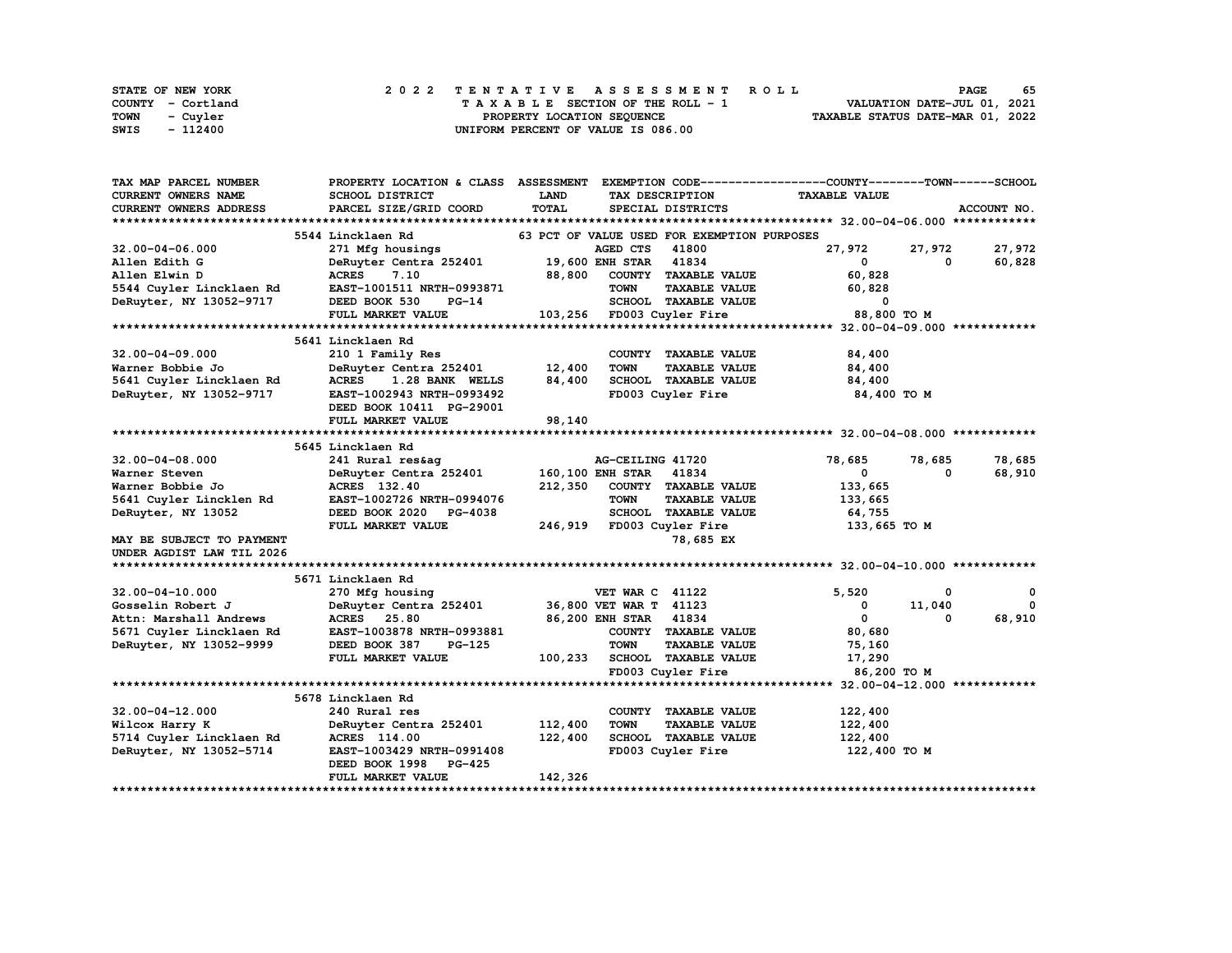| STATE OF NEW YORK | 2022 TENTATIVE ASSESSMENT ROLL     | 66<br><b>PAGE</b>                |
|-------------------|------------------------------------|----------------------------------|
| COUNTY - Cortland | TAXABLE SECTION OF THE ROLL - 1    | VALUATION DATE-JUL 01, 2021      |
| TOWN<br>- Cuvler  | PROPERTY LOCATION SEQUENCE         | TAXABLE STATUS DATE-MAR 01, 2022 |
| - 112400<br>SWIS  | UNIFORM PERCENT OF VALUE IS 086.00 |                                  |

| TAX MAP PARCEL NUMBER   | PROPERTY LOCATION & CLASS ASSESSMENT EXEMPTION CODE-----------------COUNTY-------TOWN------SCHOOL |         |                                     |                                                             |             |
|-------------------------|---------------------------------------------------------------------------------------------------|---------|-------------------------------------|-------------------------------------------------------------|-------------|
| CURRENT OWNERS NAME     | SCHOOL DISTRICT                                                                                   | LAND    | TAX DESCRIPTION                     | <b>TAXABLE VALUE</b>                                        |             |
| CURRENT OWNERS ADDRESS  | PARCEL SIZE/GRID COORD                                                                            | TOTAL   | SPECIAL DISTRICTS                   |                                                             | ACCOUNT NO. |
|                         |                                                                                                   |         |                                     |                                                             |             |
|                         | 5714 Lincklaen Rd                                                                                 |         |                                     |                                                             |             |
|                         |                                                                                                   |         |                                     |                                                             |             |
| 32.00-04-11.000         | 270 Mfg housing                                                                                   |         | <b>ENH STAR 41834</b>               | 0                                                           | 56,600<br>0 |
| Wilcox Harry K          | DeRuyter Centra 252401                                                                            | 13,100  | COUNTY TAXABLE VALUE                | 56,600                                                      |             |
| 5714 Lincklean Rd       | <b>ACRES</b><br>2.00                                                                              | 56,600  | <b>TOWN</b><br><b>TAXABLE VALUE</b> | 56,600                                                      |             |
| DeRuyter, NY 13052-9717 | EAST-1004317 NRTH-0992543                                                                         |         | SCHOOL TAXABLE VALUE                | 0                                                           |             |
|                         | DEED BOOK 469<br><b>PG-305</b>                                                                    |         | FD003 Cuyler Fire                   | 56,600 TO M                                                 |             |
|                         | FULL MARKET VALUE                                                                                 | 65,814  |                                     |                                                             |             |
|                         |                                                                                                   |         |                                     |                                                             |             |
|                         | 5732 Lincklaen Rd                                                                                 |         |                                     |                                                             |             |
| $33.00 - 01 - 02.200$   | 210 1 Family Res                                                                                  |         | COUNTY TAXABLE VALUE                | 71,000                                                      |             |
| Nardis Enterprises, LLC | DeRuyter Centra 252401                                                                            | 17,200  | <b>TOWN</b><br><b>TAXABLE VALUE</b> | 71,000                                                      |             |
|                         |                                                                                                   |         | SCHOOL TAXABLE VALUE                |                                                             |             |
| 1 Bartlett Ave          | <b>ACRES</b><br>6.14                                                                              | 71,000  |                                     | 71,000                                                      |             |
| Homer, NY 13077         | EAST-1004663 NRTH-0992310                                                                         |         | FD003 Cuyler Fire                   | 71,000 TO M                                                 |             |
|                         | DEED BOOK 2010 PG-4065                                                                            |         |                                     |                                                             |             |
|                         | FULL MARKET VALUE                                                                                 | 82,558  |                                     |                                                             |             |
|                         |                                                                                                   |         |                                     |                                                             |             |
|                         | 5809 Lincklaen Rd                                                                                 |         |                                     |                                                             |             |
| 33.00-01-04.100         | 210 1 Family Res                                                                                  |         | <b>BAS STAR</b><br>41854            | 0                                                           | 0<br>27,600 |
| Funk Whitney E          | DeRuyter Centra 252401                                                                            | 12,000  | COUNTY TAXABLE VALUE                | 142,700                                                     |             |
| 5809 Lincklaen Rd       | <b>ACRES</b><br>1.05 BANKCORELOG                                                                  | 142,700 | <b>TAXABLE VALUE</b><br><b>TOWN</b> | 142,700                                                     |             |
| DeRuyter, NY 13052-9718 | EAST-1006124 NRTH-0992214                                                                         |         | <b>SCHOOL TAXABLE VALUE</b>         | 115,100                                                     |             |
|                         | DEED BOOK 2020 PG-5450                                                                            |         | FD003 Cuyler Fire                   | 142,700 TO M                                                |             |
|                         | FULL MARKET VALUE                                                                                 | 165,930 |                                     |                                                             |             |
|                         |                                                                                                   |         |                                     |                                                             |             |
|                         |                                                                                                   |         |                                     |                                                             |             |
|                         | 5835 Lincklaen Rd                                                                                 |         |                                     |                                                             |             |
| $33.00 - 01 - 03.000$   | 210 1 Family Res                                                                                  |         | VET COM T 41133                     | 0                                                           | 18,400<br>0 |
| Warren Kitt N           | DeRuyter Centra 252401                                                                            |         | 13,800 VET COM C 41132              | 9,200                                                       | 0<br>0      |
| 5835 Lincklaen Rd       | <b>ACRES</b><br>2.68                                                                              |         | 147,400 ENH STAR 41834              | $\mathbf 0$                                                 | 0<br>68,910 |
| DeRuyter, NY 13052-9717 | EAST-1006490 NRTH-0992284                                                                         |         | COUNTY TAXABLE VALUE                | 138,200                                                     |             |
|                         | DEED BOOK 388<br><b>PG-295</b>                                                                    |         | <b>TOWN</b><br><b>TAXABLE VALUE</b> | 129,000                                                     |             |
|                         | FULL MARKET VALUE                                                                                 | 171,395 | <b>SCHOOL TAXABLE VALUE</b>         | 78,490                                                      |             |
|                         |                                                                                                   |         | FD003 Cuyler Fire                   | 147,400 TO M                                                |             |
|                         |                                                                                                   |         |                                     |                                                             |             |
|                         | 6834 Lincklaen Rd                                                                                 |         |                                     |                                                             |             |
|                         |                                                                                                   |         |                                     |                                                             |             |
|                         |                                                                                                   |         |                                     |                                                             |             |
| 31.02-02-34.000         | 449 Other Storag                                                                                  |         | COUNTY TAXABLE VALUE                | 20,000                                                      |             |
| Smith Daniel            | DeRuyter Centra 252401                                                                            | 5,600   | <b>TOWN</b><br><b>TAXABLE VALUE</b> | 20,000                                                      |             |
| 50 Lee Place            | FRNT 95.00 DPTH<br>50.00                                                                          | 20,000  | SCHOOL TAXABLE VALUE                | 20,000                                                      |             |
| Wellsville, NY 14895    | EAST-0990751 NRTH-0997997                                                                         |         | FD003 Cuyler Fire                   | 20,000 TO M                                                 |             |
|                         | DEED BOOK 2014 PG-3048                                                                            |         |                                     |                                                             |             |
|                         | <b>FULL MARKET VALUE</b>                                                                          | 23,256  |                                     |                                                             |             |
|                         | *************************                                                                         |         |                                     | ****************************** 42.00-02-05.000 ************ |             |
|                         | Midlum Rd                                                                                         |         |                                     |                                                             |             |
| 42.00-02-05.000         | 322 Rural vac>10                                                                                  |         | COUNTY TAXABLE VALUE                | 28,000                                                      |             |
| Mignacca Frank          | DeRuyter Centra 252401                                                                            | 28,000  | <b>TAXABLE VALUE</b><br><b>TOWN</b> | 28,000                                                      |             |
|                         | ACRES 20.00                                                                                       | 28,000  | SCHOOL TAXABLE VALUE                | 28,000                                                      |             |
| Mignacca Mary Ellen     |                                                                                                   |         |                                     |                                                             |             |
| 230 Dale St             | EAST-0996885 NRTH-0990355                                                                         |         | FD003 Cuyler Fire                   | 28,000 TO M                                                 |             |
| Syracuse, NY 13208      | DEED BOOK 2021<br>PG-2165<br>FULL MARKET VALUE                                                    | 32,558  |                                     |                                                             |             |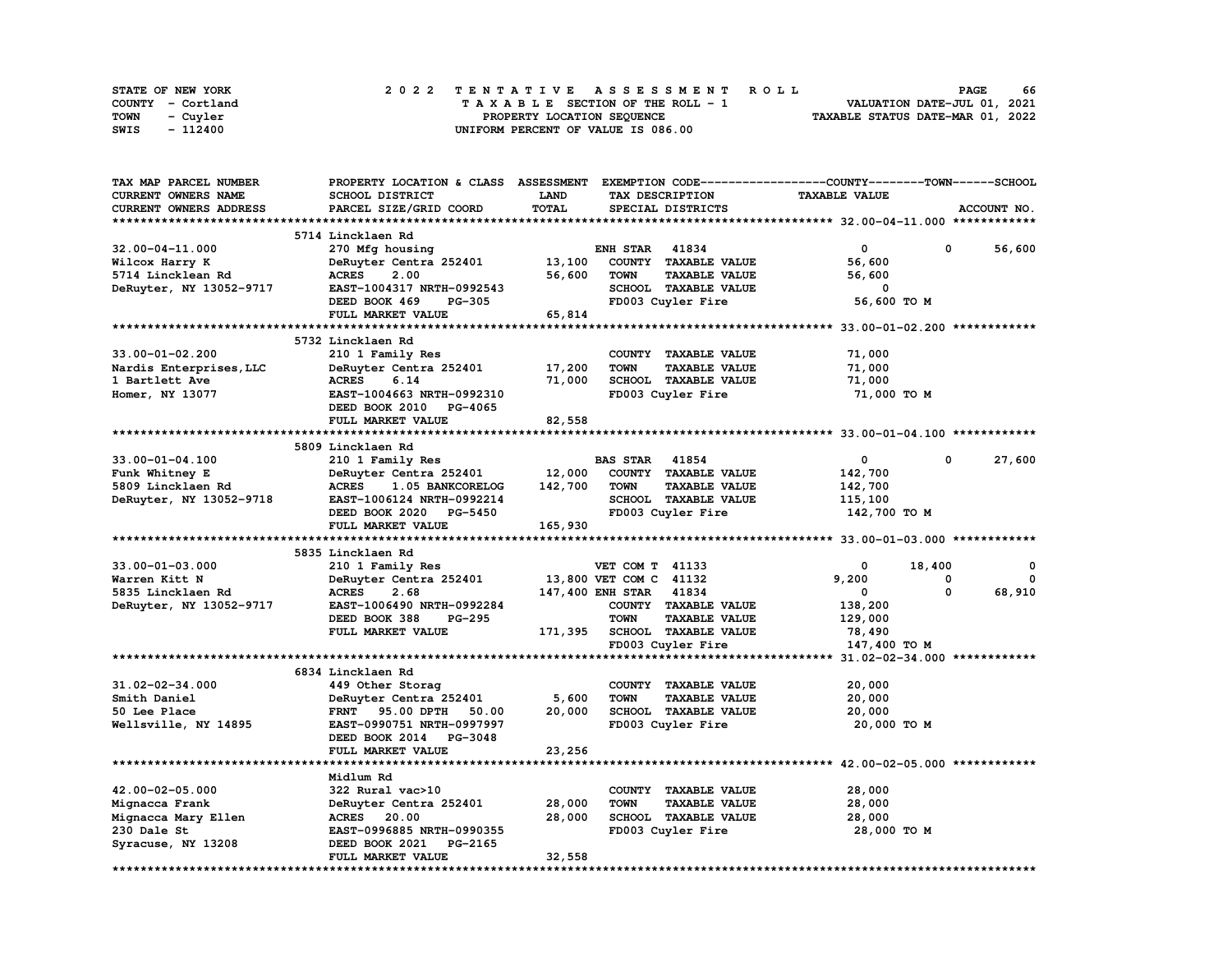| <b>STATE OF NEW YORK</b> | 2022 TENTATIVE ASSESSMENT ROLL          | 67<br>PAGE                       |
|--------------------------|-----------------------------------------|----------------------------------|
| COUNTY - Cortland        | $T A X A B L E$ SECTION OF THE ROLL - 1 | VALUATION DATE-JUL 01, 2021      |
| <b>TOWN</b><br>- Cuyler  | PROPERTY LOCATION SEQUENCE              | TAXABLE STATUS DATE-MAR 01, 2022 |
| - 112400<br>SWIS         | UNIFORM PERCENT OF VALUE IS 086.00      |                                  |

| TAX MAP PARCEL NUMBER     |                           |             |                                     | PROPERTY LOCATION & CLASS ASSESSMENT EXEMPTION CODE-----------------COUNTY-------TOWN-----SCHOOL |
|---------------------------|---------------------------|-------------|-------------------------------------|--------------------------------------------------------------------------------------------------|
| CURRENT OWNERS NAME       | SCHOOL DISTRICT           | <b>LAND</b> | TAX DESCRIPTION                     | <b>TAXABLE VALUE</b>                                                                             |
| CURRENT OWNERS ADDRESS    | PARCEL SIZE/GRID COORD    | TOTAL       | SPECIAL DISTRICTS                   | ACCOUNT NO.                                                                                      |
|                           |                           |             |                                     |                                                                                                  |
|                           | Midlum Rd                 |             |                                     |                                                                                                  |
| 42.00-03-11.000           | 105 Vac farmland          |             | AG-CEILING 41720                    | 54,481<br>54,481<br>54,481                                                                       |
| Hartnett Dennis P         | DeRuyter Centra 252401    | 97,200      | COUNTY TAXABLE VALUE                | 42,719                                                                                           |
| 121 Shale Run E Lake Rd   | <b>ACRES</b><br>97.90     | 97,200      | <b>TOWN</b><br><b>TAXABLE VALUE</b> | 42,719                                                                                           |
| DeRuyter, NY 13052        | EAST-0998114 NRTH-0991449 |             | SCHOOL TAXABLE VALUE                | 42,719                                                                                           |
|                           | DEED BOOK 1996 PG-1339    |             | FD003 Cuyler Fire                   | 42,719 TO M                                                                                      |
| MAY BE SUBJECT TO PAYMENT | FULL MARKET VALUE         | 113,023     | 54,481 EX                           |                                                                                                  |
| UNDER AGDIST LAW TIL 2026 |                           |             |                                     |                                                                                                  |
|                           |                           |             |                                     |                                                                                                  |
|                           | Midlum Rd                 |             |                                     |                                                                                                  |
| 42.00-04-08.000           | 314 Rural vac<10          |             | COUNTY TAXABLE VALUE                | 11,200                                                                                           |
| Beglinger James           | DeRuyter Centra 252401    | 11,200      | <b>TOWN</b><br><b>TAXABLE VALUE</b> | 11,200                                                                                           |
| 1831 Jerome Rd            | <b>ACRES</b><br>3.10      | 11,200      | SCHOOL TAXABLE VALUE                | 11,200                                                                                           |
| Fabius, NY 13063          | EAST-0996179 NRTH-0990028 |             | FD003 Cuyler Fire                   | 11,200 TO M                                                                                      |
|                           | DEED BOOK 2020 PG-851     |             |                                     |                                                                                                  |
|                           | FULL MARKET VALUE         | 13,023      |                                     |                                                                                                  |
|                           |                           |             |                                     |                                                                                                  |
|                           | Midlum Rd                 |             |                                     |                                                                                                  |
| 42.00-06-05.000           | 312 Vac w/imprv           |             | COUNTY TAXABLE VALUE                | 60,900                                                                                           |
| Renzi Stephen J           | DeRuyter Centra 252401    | 60,300      | TOWN<br><b>TAXABLE VALUE</b>        | 60,900                                                                                           |
| Renzi Teresa A            | <b>ACRES</b> 55.20        | 60,900      | SCHOOL TAXABLE VALUE                | 60,900                                                                                           |
| 160 South Railroad St     | EAST-0993679 NRTH-0988707 |             | FD003 Cuyler Fire                   | 60,900 TO M                                                                                      |
| Troy, PA 16947            | DEED BOOK 2011 PG-2089    |             |                                     |                                                                                                  |
|                           | FULL MARKET VALUE         | 70,814      |                                     |                                                                                                  |
|                           |                           |             |                                     |                                                                                                  |
|                           | Midlum Rd                 |             |                                     |                                                                                                  |
| 42.00-06-08.000           | 322 Rural vac>10          |             | COUNTY TAXABLE VALUE                | 12,600                                                                                           |
| Armstrong Thomas J        | DeRuyter Centra 252401    | 12,600      | <b>TOWN</b><br><b>TAXABLE VALUE</b> | 12,600                                                                                           |
| 24 Bosworth St            | ACRES 12.30               | 12,600      | SCHOOL TAXABLE VALUE                | 12,600                                                                                           |
| Winchendon, MA 01475      | EAST-0995242 NRTH-0989306 |             | FD003 Cuyler Fire                   | 12,600 TO M                                                                                      |
|                           | DEED BOOK 2021 PG-1555    |             |                                     |                                                                                                  |
|                           | FULL MARKET VALUE         | 14,651      |                                     |                                                                                                  |
|                           |                           |             |                                     |                                                                                                  |
|                           | 5202 Midlum Rd            |             |                                     |                                                                                                  |
| 42.00-06-07.000           | 270 Mfg housing           |             | COUNTY TAXABLE VALUE                | 35,900                                                                                           |
| Summers Misty L           | DeRuyter Centra 252401    | 33,900      | <b>TOWN</b><br><b>TAXABLE VALUE</b> | 35,900                                                                                           |
| 5202 Midlum Rd            | ACRES 22.86               | 35,900      | SCHOOL TAXABLE VALUE                | 35,900                                                                                           |
| Truxton, NY 13158-4184    | EAST-0994793 NRTH-0988590 |             | FD003 Cuyler Fire                   | 35,900 TO M                                                                                      |
|                           | DEED BOOK 2021 PG-5664    |             |                                     |                                                                                                  |
|                           | FULL MARKET VALUE         | 41,744      |                                     |                                                                                                  |
|                           |                           |             |                                     |                                                                                                  |
|                           | 5204 Midlum Rd            |             |                                     |                                                                                                  |
| 42.00-06-06.000           | 270 Mfg housing           |             | COUNTY TAXABLE VALUE                | 32,100                                                                                           |
| Lassig Robert A           | DeRuyter Centra 252401    | 23,100      | TOWN<br><b>TAXABLE VALUE</b>        | 32,100                                                                                           |
| Plarre David G            | ACRES 12.07               | 32,100      | SCHOOL TAXABLE VALUE                | 32,100                                                                                           |
| 15 Fairview Dr            | EAST-0994451 NRTH-0988559 |             | FD003 Cuyler Fire                   | 32,100 TO M                                                                                      |
| East Hanover, NJ 07936    | DEED BOOK 2020 PG-4223    |             |                                     |                                                                                                  |
|                           | FULL MARKET VALUE         | 37,326      |                                     |                                                                                                  |
|                           |                           |             |                                     |                                                                                                  |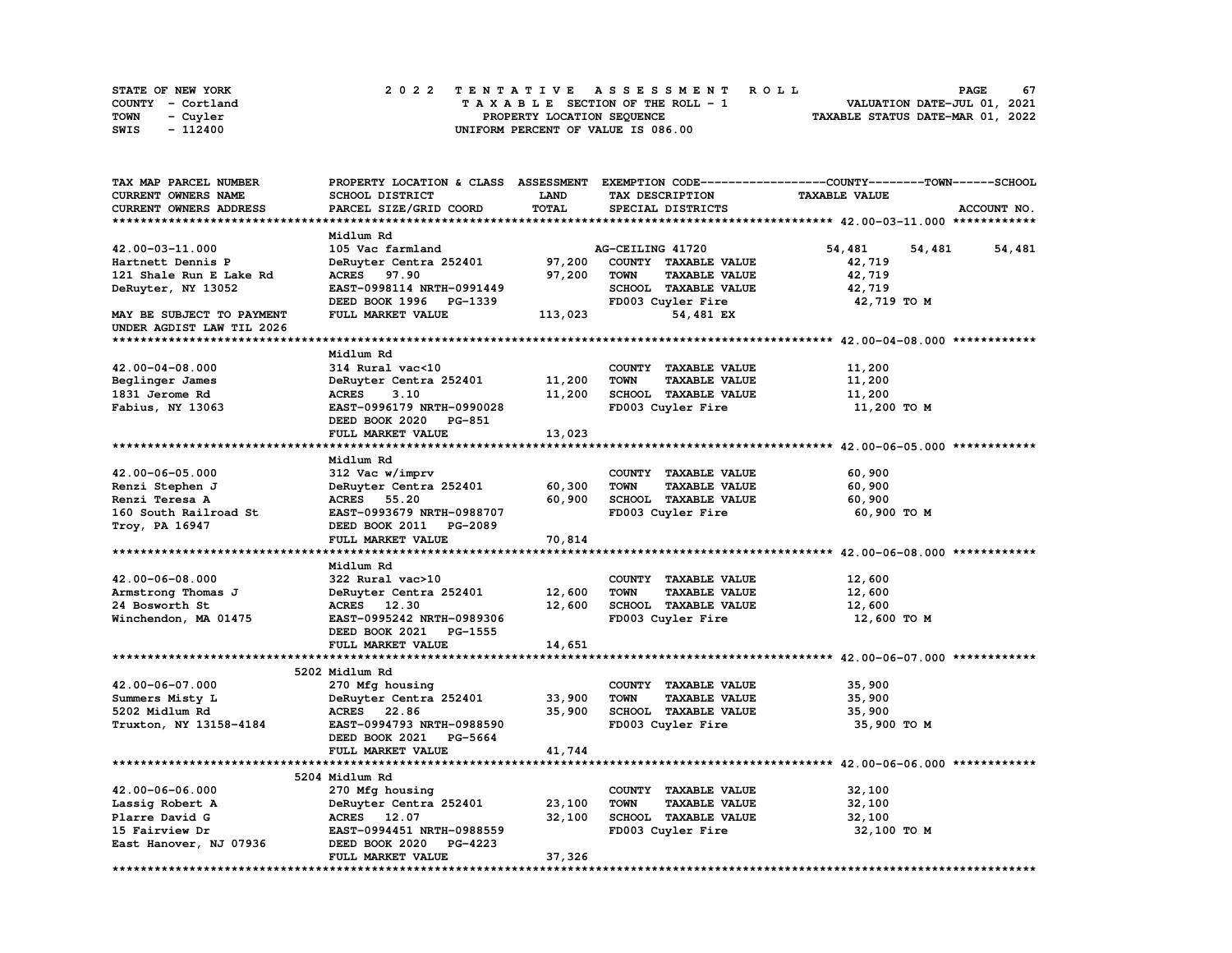| STATE OF NEW YORK | 2022 TENTATIVE ASSESSMENT ROLL     | 68<br><b>PAGE</b>                |
|-------------------|------------------------------------|----------------------------------|
| COUNTY - Cortland | TAXABLE SECTION OF THE ROLL - 1    | VALUATION DATE-JUL 01, 2021      |
| TOWN<br>- Cuvler  | PROPERTY LOCATION SEQUENCE         | TAXABLE STATUS DATE-MAR 01, 2022 |
| SWIS<br>- 112400  | UNIFORM PERCENT OF VALUE IS 086.00 |                                  |

| TAX MAP PARCEL NUMBER  | PROPERTY LOCATION & CLASS ASSESSMENT EXEMPTION CODE----------------COUNTY-------TOWN-----SCHOOL |         |                       |                      |                      |             |                          |
|------------------------|-------------------------------------------------------------------------------------------------|---------|-----------------------|----------------------|----------------------|-------------|--------------------------|
| CURRENT OWNERS NAME    | SCHOOL DISTRICT                                                                                 | LAND    |                       | TAX DESCRIPTION      | <b>TAXABLE VALUE</b> |             |                          |
| CURRENT OWNERS ADDRESS | PARCEL SIZE/GRID COORD                                                                          | TOTAL   |                       | SPECIAL DISTRICTS    |                      |             | ACCOUNT NO.              |
|                        |                                                                                                 |         |                       |                      |                      |             |                          |
|                        | 5245 Midlum Rd                                                                                  |         |                       |                      |                      |             |                          |
| 42.00-04-11.000        | 210 1 Family Res                                                                                |         | AGED C                | 41802                | 22,150               | $\mathbf 0$ | $^{\circ}$               |
| Judge Marie Shirley    | DeRuyter Centra 252401                                                                          |         | 24,300 AGED T         | 41803                | $^{\circ}$           | 19,935      | $\overline{\phantom{0}}$ |
| PO Box 47              | ACRES 13.28                                                                                     |         | 44,300 AGED S         | 41804                | 0                    | 0           | 17,720                   |
| DeRuyter, NY 13052     | EAST-0995176 NRTH-0990221                                                                       |         | <b>ENH STAR 41834</b> |                      | $\mathbf{0}$         | 0           | 26,580                   |
|                        | DEED BOOK 10551 PG-72002                                                                        |         |                       | COUNTY TAXABLE VALUE | 22,150               |             |                          |
|                        | FULL MARKET VALUE                                                                               | 51,512  | <b>TOWN</b>           | <b>TAXABLE VALUE</b> | 24,365               |             |                          |
|                        |                                                                                                 |         |                       | SCHOOL TAXABLE VALUE | $\mathbf{0}$         |             |                          |
|                        |                                                                                                 |         |                       | FD003 Cuyler Fire    | 44,300 TO M          |             |                          |
|                        |                                                                                                 |         |                       |                      |                      |             |                          |
|                        | 5259 Midlum Rd                                                                                  |         |                       |                      |                      |             |                          |
| $42.00 - 04 - 10.000$  | 314 Rural vac<10                                                                                |         |                       | COUNTY TAXABLE VALUE | 10,300               |             |                          |
| Vadala Kyle M          | DeRuyter Centra 252401                                                                          | 10,300  | <b>TOWN</b>           | <b>TAXABLE VALUE</b> | 10,300               |             |                          |
| 8654 State Rt 80       | <b>ACRES</b><br>2.20                                                                            | 10,300  |                       | SCHOOL TAXABLE VALUE | 10,300               |             |                          |
| Fabius, NY 13063       | EAST-0995646 NRTH-0989983                                                                       |         |                       | FD003 Cuyler Fire    | 10,300 TO M          |             |                          |
|                        | DEED BOOK 2021 PG-4521                                                                          |         |                       |                      |                      |             |                          |
|                        | FULL MARKET VALUE                                                                               | 11,977  |                       |                      |                      |             |                          |
|                        |                                                                                                 |         |                       |                      |                      |             |                          |
|                        | 5262 Midlum Rd                                                                                  |         |                       |                      |                      |             |                          |
| 42.00-06-09.000        | 314 Rural vac<10                                                                                |         |                       | COUNTY TAXABLE VALUE | 1,000                |             |                          |
| Armstrong Thomas J     | DeRuyter Centra 252401                                                                          | 1,000   | <b>TOWN</b>           | <b>TAXABLE VALUE</b> | 1,000                |             |                          |
| 24 Bosworth St         | FRNT 250.00 DPTH 150.00                                                                         | 1,000   |                       | SCHOOL TAXABLE VALUE | 1,000                |             |                          |
| Winchendon, MA 01475   | EAST-0995721 NRTH-0989689                                                                       |         |                       | FD003 Cuyler Fire    | 1,000 TO M           |             |                          |
|                        | DEED BOOK 2021 PG-1555                                                                          |         |                       |                      |                      |             |                          |
|                        | FULL MARKET VALUE                                                                               | 1,163   |                       |                      |                      |             |                          |
|                        |                                                                                                 |         |                       |                      |                      |             |                          |
|                        | 5267 Midlum Rd                                                                                  |         |                       |                      |                      |             |                          |
| 42.00-04-09.000        | 210 1 Family Res                                                                                |         |                       | COUNTY TAXABLE VALUE | 93,540               |             |                          |
| Clukey Christopher     | DeRuyter Centra 252401                                                                          | 13,400  | <b>TOWN</b>           | <b>TAXABLE VALUE</b> | 93,540               |             |                          |
| 5267 Midlum Rd         | <b>ACRES</b><br>2.35 BANKCORELOG                                                                | 93,540  |                       | SCHOOL TAXABLE VALUE | 93,540               |             |                          |
| Truxton, NY 13158      | EAST-0995892 NRTH-0990007                                                                       |         |                       | FD003 Cuyler Fire    | 93,540 TO M          |             |                          |
|                        | DEED BOOK 2021 PG-2689                                                                          |         |                       |                      |                      |             |                          |
|                        | FULL MARKET VALUE                                                                               | 108,767 |                       |                      |                      |             |                          |
|                        |                                                                                                 |         |                       |                      |                      |             |                          |
|                        | 5280 Midlum Rd                                                                                  |         |                       |                      |                      |             |                          |
| 42.00-06-10.000        | 270 Mfg housing                                                                                 |         |                       | COUNTY TAXABLE VALUE | 30,500               |             |                          |
| Cox Joshua             | DeRuyter Centra 252401                                                                          | 19,000  | <b>TOWN</b>           | <b>TAXABLE VALUE</b> | 30,500               |             |                          |
| 5769 Pease Hill Rd     | <b>ACRES</b><br>8.00                                                                            | 30,500  |                       | SCHOOL TAXABLE VALUE | 30,500               |             |                          |
| Truxton, NY 13158      | EAST-0995897 NRTH-0989358                                                                       |         |                       | FD003 Cuyler Fire    | 30,500 TO M          |             |                          |
|                        | DEED BOOK 2018 PG-2150                                                                          |         |                       |                      |                      |             |                          |
|                        | FULL MARKET VALUE                                                                               | 35,465  |                       |                      |                      |             |                          |
|                        |                                                                                                 |         |                       |                      |                      |             |                          |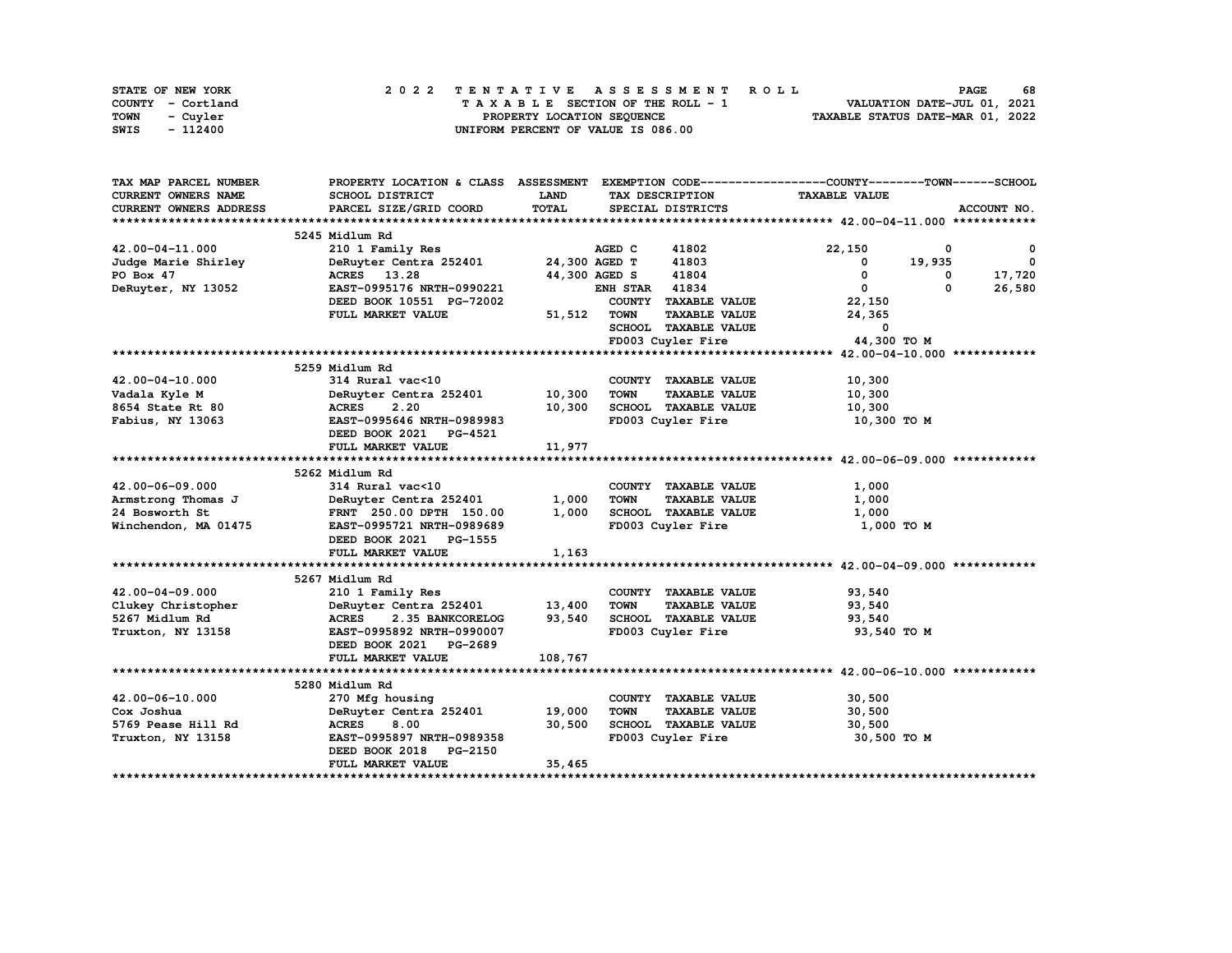| <b>STATE OF NEW YORK</b> | 2022 TENTATIVE ASSESSMENT ROLL          | 69<br><b>PAGE</b>                |
|--------------------------|-----------------------------------------|----------------------------------|
| COUNTY - Cortland        | $T A X A B L E$ SECTION OF THE ROLL - 1 | VALUATION DATE-JUL 01, 2021      |
| <b>TOWN</b><br>- Cuyler  | PROPERTY LOCATION SEQUENCE              | TAXABLE STATUS DATE-MAR 01, 2022 |
| - 112400<br>SWIS         | UNIFORM PERCENT OF VALUE IS 086.00      |                                  |

| TAX MAP PARCEL NUMBER      |                                  |             |                                     | PROPERTY LOCATION & CLASS ASSESSMENT EXEMPTION CODE----------------COUNTY-------TOWN-----SCHOOL |
|----------------------------|----------------------------------|-------------|-------------------------------------|-------------------------------------------------------------------------------------------------|
| <b>CURRENT OWNERS NAME</b> | SCHOOL DISTRICT                  | <b>LAND</b> | TAX DESCRIPTION                     | <b>TAXABLE VALUE</b>                                                                            |
| CURRENT OWNERS ADDRESS     | PARCEL SIZE/GRID COORD           | TOTAL       | SPECIAL DISTRICTS                   | ACCOUNT NO.                                                                                     |
|                            |                                  |             |                                     |                                                                                                 |
|                            | 5284 Midlum Rd                   |             |                                     |                                                                                                 |
| 42.00-06-11.000            | 260 Seasonal res                 |             | COUNTY TAXABLE VALUE                | 18,200                                                                                          |
| Lanza Salvatore F          | DeRuyter Centra 252401           | 14,600      | <b>TAXABLE VALUE</b><br>TOWN        | 18,200                                                                                          |
| 154 South Second St        | <b>ACRES</b><br>3.60             | 18,200      | SCHOOL TAXABLE VALUE                |                                                                                                 |
|                            |                                  |             |                                     | 18,200                                                                                          |
| Fulton, NY 13069           | EAST-0996671 NRTH-0989770        |             | FD003 Cuyler Fire                   | 18,200 TO M                                                                                     |
|                            | DEED BOOK 2014 PG-6678           |             |                                     |                                                                                                 |
|                            | FULL MARKET VALUE                | 21,163      |                                     |                                                                                                 |
|                            |                                  |             |                                     |                                                                                                 |
|                            | 5333 Midlum Rd                   |             |                                     |                                                                                                 |
| 42.00-03-10.000            | 270 Mfg housing                  |             | COUNTY TAXABLE VALUE                | 84,500                                                                                          |
| Dewey Devon R              | DeRuyter Centra 252401           | 14,000      | <b>TOWN</b><br><b>TAXABLE VALUE</b> | 84,500                                                                                          |
| Crandall Kayla L           | <b>ACRES</b><br>2.92 BANKCORELOG | 84,500      | SCHOOL TAXABLE VALUE                | 84,500                                                                                          |
| 5333 Midlum Rd             | EAST-0997941 NRTH-0990250        |             | FD003 Cuyler Fire                   | 84,500 TO M                                                                                     |
| Cuyler, NY 13158           | DEED BOOK 2020 PG-5392           |             |                                     |                                                                                                 |
|                            | FULL MARKET VALUE                | 98,256      |                                     |                                                                                                 |
|                            |                                  |             |                                     |                                                                                                 |
|                            | 5351 Midlum Rd                   |             |                                     |                                                                                                 |
| 42.00-03-02.000            | 210 1 Family Res                 |             | COUNTY TAXABLE VALUE                | 52,000                                                                                          |
|                            | DeRuyter Centra 252401           | 18,700      | <b>TOWN</b><br><b>TAXABLE VALUE</b> | 52,000                                                                                          |
| Christopher David P        |                                  |             |                                     |                                                                                                 |
| Angell Bradley D           | <b>ACRES</b><br>7.70             | 52,000      | SCHOOL TAXABLE VALUE                | 52,000                                                                                          |
| 963 Rte 42                 | EAST-0998547 NRTH-0989727        |             | FD003 Cuyler Fire                   | 52,000 TO M                                                                                     |
| PO Box 136                 | DEED BOOK 2017 PG-5205           |             |                                     |                                                                                                 |
| South Otselic, NY 13155    | FULL MARKET VALUE                | 60,465      |                                     |                                                                                                 |
|                            |                                  |             |                                     |                                                                                                 |
|                            | Midlum Spur Rd                   |             |                                     |                                                                                                 |
| $32.00 - 02 - 02.000$      | 322 Rural vac>10                 |             | COUNTY TAXABLE VALUE                | 13,500                                                                                          |
| Lee Family Trust George Jr | DeRuyter Centra 252401           | 13,500      | <b>TOWN</b><br><b>TAXABLE VALUE</b> | 13,500                                                                                          |
| C/O Charles E Shafer       | ACRES 13.46                      | 13,500      | SCHOOL TAXABLE VALUE                | 13,500                                                                                          |
| PO Box 592                 | EAST-0996733 NRTH-0993962        |             | FD003 Cuyler Fire                   | 13,500 TO M                                                                                     |
| Tully, NY 13159-0430       | DEED BOOK 1996 PG-1888           |             |                                     |                                                                                                 |
|                            | FULL MARKET VALUE                | 15,698      |                                     |                                                                                                 |
|                            |                                  |             |                                     |                                                                                                 |
|                            | Midlum Spur Rd                   |             |                                     |                                                                                                 |
| $32.00 - 02 - 04.000$      | 260 Seasonal res                 |             | COUNTY TAXABLE VALUE                | 53,000                                                                                          |
| Will Emily J               | DeRuyter Centra 252401           | 43,300      | <b>TOWN</b><br><b>TAXABLE VALUE</b> | 53,000                                                                                          |
| PO Box 58552               | ACRES 33.00                      | 53,000      | SCHOOL TAXABLE VALUE                | 53,000                                                                                          |
|                            | EAST-0995511 NRTH-0992048        |             | FD003 Cuyler Fire                   | 53,000 TO M                                                                                     |
| Raleigh, NC 27658          |                                  |             |                                     |                                                                                                 |
|                            | DEED BOOK 2010 PG-1032           |             |                                     |                                                                                                 |
|                            | FULL MARKET VALUE                | 61,628      |                                     |                                                                                                 |
|                            |                                  |             |                                     |                                                                                                 |
|                            | Midlum Spur Rd                   |             |                                     |                                                                                                 |
| 42.00-02-03.000            | 314 Rural vac<10                 |             | COUNTY TAXABLE VALUE                | 18,000                                                                                          |
| Lee Family Trust George Jr | DeRuyter Centra 252401           | 18,000      | TOWN<br><b>TAXABLE VALUE</b>        | 18,000                                                                                          |
| C/O Charles E Shafer       | <b>ACRES</b> 10.00               | 18,000      | SCHOOL TAXABLE VALUE                | 18,000                                                                                          |
| PO Box 592                 | EAST-0996829 NRTH-0991441        |             | FD003 Cuyler Fire                   | 18,000 TO M                                                                                     |
| Tully, NY 13159-0430       | DEED BOOK 1997 PG-1413           |             |                                     |                                                                                                 |
|                            | FULL MARKET VALUE                | 20,930      |                                     |                                                                                                 |
|                            |                                  |             |                                     |                                                                                                 |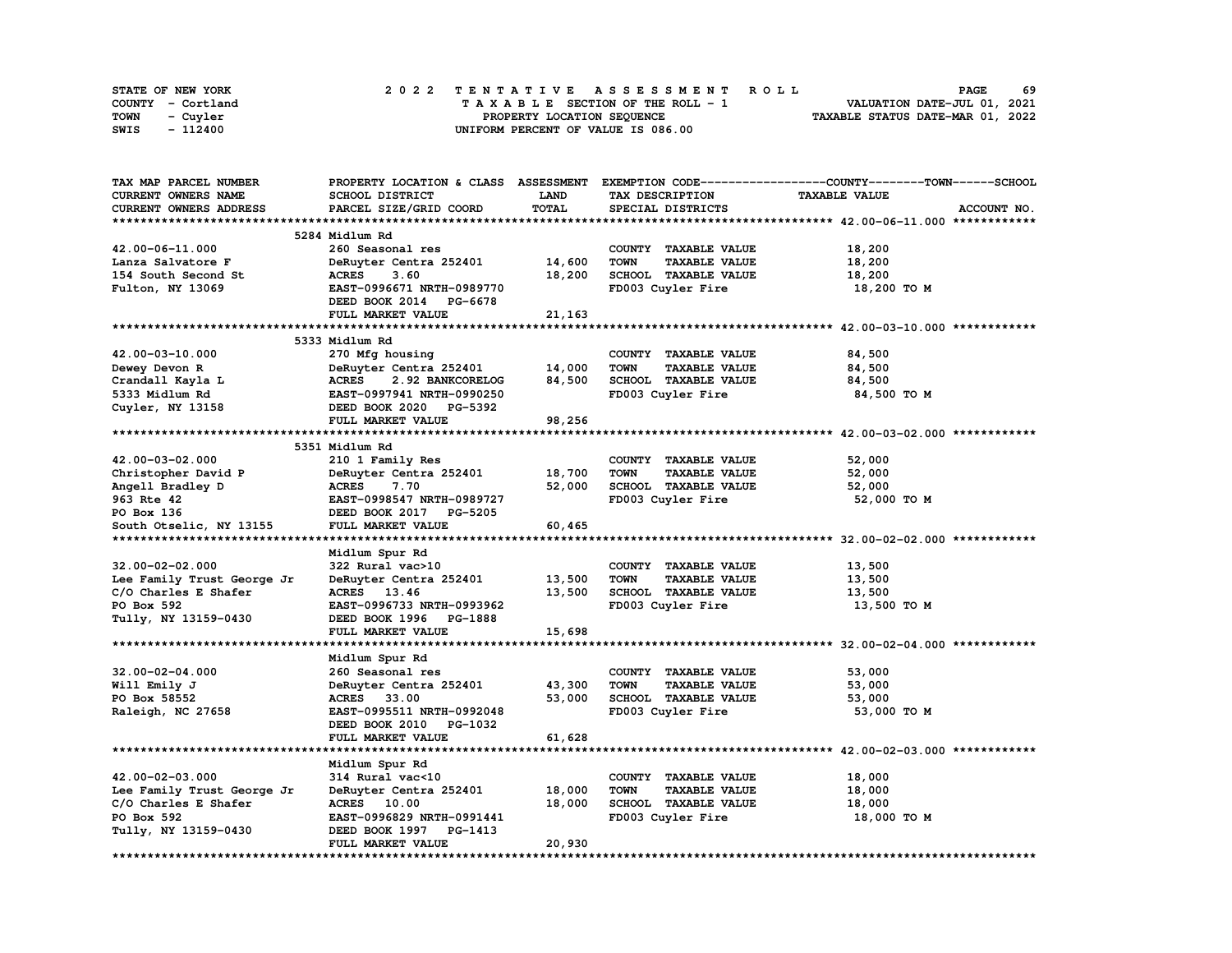| <b>STATE OF NEW YORK</b> | 2022 TENTATIVE ASSESSMENT ROLL          | 70<br><b>PAGE</b>                |
|--------------------------|-----------------------------------------|----------------------------------|
| COUNTY - Cortland        | $T A X A B L E$ SECTION OF THE ROLL - 1 | VALUATION DATE-JUL 01, 2021      |
| <b>TOWN</b><br>- Cuyler  | PROPERTY LOCATION SEQUENCE              | TAXABLE STATUS DATE-MAR 01, 2022 |
| - 112400<br>SWIS         | UNIFORM PERCENT OF VALUE IS 086.00      |                                  |

| TAX MAP PARCEL NUMBER      | PROPERTY LOCATION & CLASS ASSESSMENT EXEMPTION CODE----------------COUNTY-------TOWN-----SCHOOL |             |                                     |                      |                  |
|----------------------------|-------------------------------------------------------------------------------------------------|-------------|-------------------------------------|----------------------|------------------|
| CURRENT OWNERS NAME        | SCHOOL DISTRICT                                                                                 | <b>LAND</b> | TAX DESCRIPTION                     | <b>TAXABLE VALUE</b> |                  |
| CURRENT OWNERS ADDRESS     | PARCEL SIZE/GRID COORD                                                                          | TOTAL       | SPECIAL DISTRICTS                   |                      | ACCOUNT NO.      |
|                            |                                                                                                 |             |                                     |                      |                  |
|                            | Midlum Spur Rd                                                                                  |             |                                     |                      |                  |
| 42.00-04-02.000            | 314 Rural vac<10                                                                                |             | COUNTY TAXABLE VALUE                | 10,000               |                  |
| Will Emily                 | DeRuyter Centra 252401                                                                          | 10,000      | <b>TOWN</b><br><b>TAXABLE VALUE</b> | 10,000               |                  |
| PO Box 58552               | <b>ACRES</b><br>5.04                                                                            | 10,000      | SCHOOL TAXABLE VALUE                | 10,000               |                  |
| Raleigh, NC 27658          | EAST-0995759 NRTH-0991463                                                                       |             | FD003 Cuyler Fire                   | 10,000 TO M          |                  |
|                            | DEED BOOK 2001 PG-4420                                                                          |             |                                     |                      |                  |
|                            | FULL MARKET VALUE                                                                               | 11,628      |                                     |                      |                  |
|                            |                                                                                                 |             |                                     |                      |                  |
|                            |                                                                                                 |             |                                     |                      |                  |
|                            | Midlum Spur Rd                                                                                  |             |                                     |                      |                  |
| 42.00-04-03.000            | 314 Rural vac<10                                                                                |             | COUNTY TAXABLE VALUE                | 10,000               |                  |
| Will Emily                 | DeRuyter Centra 252401                                                                          | 10,000      | <b>TOWN</b><br><b>TAXABLE VALUE</b> | 10,000               |                  |
| PO Box 58552               | <b>ACRES</b><br>5.04                                                                            | 10,000      | SCHOOL TAXABLE VALUE                | 10,000               |                  |
| Raleigh, NC 27658          | EAST-0995764 NRTH-0991264                                                                       |             | FD003 Cuyler Fire                   | 10,000 TO M          |                  |
|                            | DEED BOOK 2001 PG-4421                                                                          |             |                                     |                      |                  |
|                            | FULL MARKET VALUE                                                                               | 11,628      |                                     |                      |                  |
|                            |                                                                                                 |             |                                     |                      |                  |
|                            | Midlum Spur Rd                                                                                  |             |                                     |                      |                  |
| 42.00-04-04.000            | 260 Seasonal res                                                                                |             | COUNTY TAXABLE VALUE                | 36,100               |                  |
| Barber Mark R              | DeRuyter Centra 252401                                                                          | 16,100      | <b>TOWN</b><br><b>TAXABLE VALUE</b> | 36,100               |                  |
| Tracy Daphne J             | <b>ACRES</b><br>5.04                                                                            | 36,100      | SCHOOL TAXABLE VALUE                | 36,100               |                  |
| 5 Linden Ave Apt 1A        | EAST-0995779 NRTH-0991065                                                                       |             | FD003 Cuyler Fire                   | 36,100 TO M          |                  |
| Middletown, NY 10940       | DEED BOOK 495<br><b>PG-42</b>                                                                   |             |                                     |                      |                  |
|                            | FULL MARKET VALUE                                                                               | 41,977      |                                     |                      |                  |
|                            |                                                                                                 |             |                                     |                      |                  |
|                            |                                                                                                 |             |                                     |                      |                  |
|                            | 6375 Midlum Spur Rd                                                                             |             |                                     |                      |                  |
| 42.00-04-07.000            | 270 Mfg housing                                                                                 |             | <b>BAS STAR</b> 41854               | 0                    | 0<br>27,600      |
| Coveny Kenneth W           | DeRuyter Centra 252401                                                                          | 16,100      | COUNTY TAXABLE VALUE                | 88,800               |                  |
| Coveny Lisa                | <b>ACRES</b><br>5.09 BANKCORELOG                                                                | 88,800      | <b>TOWN</b><br><b>TAXABLE VALUE</b> | 88,800               |                  |
| 6375 Midlum Spur Rd        | EAST-0995919 NRTH-0990310                                                                       |             | SCHOOL TAXABLE VALUE                | 61,200               |                  |
| Cuyler, NY 13158           | DEED BOOK 2001 PG-5213                                                                          |             | FD003 Cuyler Fire                   | 88,800 TO M          |                  |
|                            | FULL MARKET VALUE                                                                               | 103,256     |                                     |                      |                  |
| **********************     |                                                                                                 |             |                                     |                      |                  |
|                            | 6381 Midlum Spur Rd                                                                             |             |                                     |                      |                  |
| 42.00-04-06.000            | 210 1 Family Res                                                                                |             | COUNTY TAXABLE VALUE                | 108,350              |                  |
| Adams John                 | DeRuyter Centra 252401                                                                          | 16,200      | <b>TOWN</b><br><b>TAXABLE VALUE</b> | 108,350              |                  |
| 15078 SW 14th Avenue Rd    | <b>ACRES</b><br>5.15                                                                            | 108,350     | SCHOOL TAXABLE VALUE                | 108,350              |                  |
| Ocala, FL 34473            | EAST-0995923 NRTH-0990578                                                                       |             | FD003 Cuyler Fire                   | 108,350 то м         |                  |
|                            | DEED BOOK 2015 PG-5063                                                                          |             |                                     |                      |                  |
|                            | FULL MARKET VALUE                                                                               | 125,988     |                                     |                      |                  |
|                            |                                                                                                 |             |                                     |                      |                  |
|                            |                                                                                                 |             |                                     |                      |                  |
|                            | 6387 Midlum Spur Rd                                                                             |             |                                     |                      |                  |
| 42.00-04-01.000            | 270 Mfg housing                                                                                 |             | VET WAR CT 41121                    | 3,615                | 3,615<br>0       |
| Scianna Robert Paul        | DeRuyter Centra 252401                                                                          |             | 19,100 AGED CTS<br>41800            | 10,243               | 12,050<br>10,243 |
| Scianna Christopher Robert | ACRES 11.10                                                                                     |             | 24,100 ENH STAR 41834               | $^{\circ}$           | 0<br>12,050      |
| 6387 Midlum Spur Rd        | EAST-0995078 NRTH-0990822                                                                       |             | COUNTY TAXABLE VALUE                | 10,242               |                  |
| Truxton, NY 13158-3170     | DEED BOOK 496<br><b>PG-66</b>                                                                   |             | <b>TOWN</b><br><b>TAXABLE VALUE</b> | 10,242               |                  |
|                            | FULL MARKET VALUE                                                                               | 28,023      | SCHOOL TAXABLE VALUE                | 0                    |                  |
|                            |                                                                                                 |             | FD003 Cuyler Fire                   | 24,100 TO M          |                  |
|                            |                                                                                                 |             |                                     |                      |                  |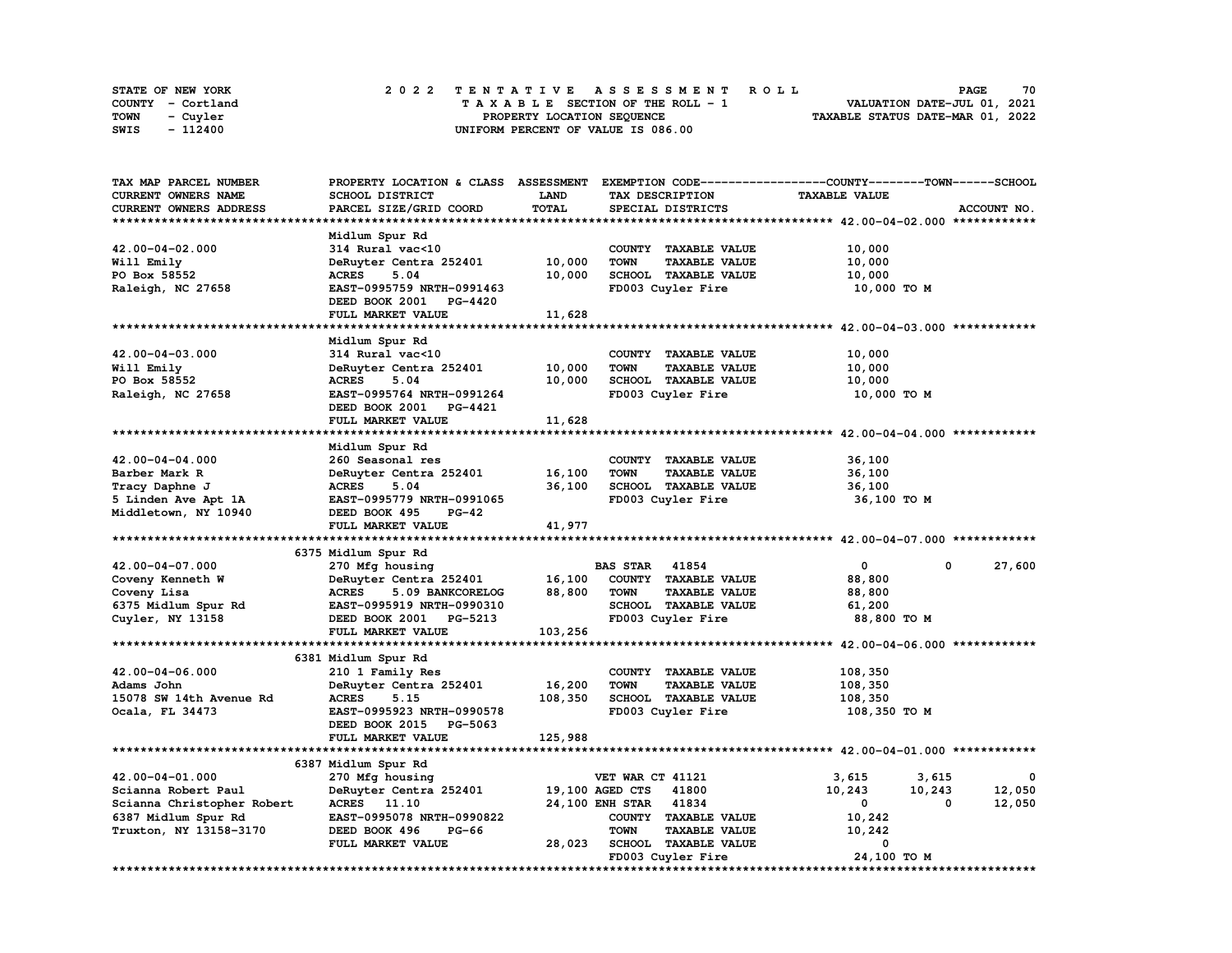| <b>STATE OF NEW YORK</b> | 2022 TENTATIVE ASSESSMENT ROLL          | 71<br><b>PAGE</b>                |
|--------------------------|-----------------------------------------|----------------------------------|
| COUNTY - Cortland        | $T A X A B L E$ SECTION OF THE ROLL - 1 | VALUATION DATE-JUL 01, 2021      |
| <b>TOWN</b><br>- Cuyler  | PROPERTY LOCATION SEQUENCE              | TAXABLE STATUS DATE-MAR 01, 2022 |
| - 112400<br>SWIS         | UNIFORM PERCENT OF VALUE IS 086.00      |                                  |

| <b>TAX MAP PARCEL NUMBER</b>                |                           |             |                                     | PROPERTY LOCATION & CLASS ASSESSMENT EXEMPTION CODE----------------COUNTY-------TOWN------SCHOOL |
|---------------------------------------------|---------------------------|-------------|-------------------------------------|--------------------------------------------------------------------------------------------------|
| CURRENT OWNERS NAME                         | SCHOOL DISTRICT           | <b>LAND</b> | TAX DESCRIPTION                     | <b>TAXABLE VALUE</b>                                                                             |
| CURRENT OWNERS ADDRESS                      | PARCEL SIZE/GRID COORD    | TOTAL       | SPECIAL DISTRICTS                   | ACCOUNT NO.                                                                                      |
|                                             |                           |             |                                     |                                                                                                  |
|                                             | 6398 Midlum Spur Rd       |             |                                     |                                                                                                  |
| 42.00-02-04.000                             | 312 Vac w/imprv           |             | COUNTY TAXABLE VALUE                | 24,120                                                                                           |
|                                             |                           |             |                                     |                                                                                                  |
| Sayles Ronald P Jr                          | DeRuyter Centra 252401    | 21,000      | <b>TOWN</b><br><b>TAXABLE VALUE</b> | 24,120                                                                                           |
| Sayles Gladys                               | ACRES 10.00               | 24,120      | SCHOOL TAXABLE VALUE                | 24,120                                                                                           |
| 147 John Smith Rd                           | EAST-0996849 NRTH-0991009 |             | FD003 Cuyler Fire                   | 24,120 TO M                                                                                      |
| South Plymouth, NY 13844-6791 DEED BOOK 498 | PG-207                    |             |                                     |                                                                                                  |
|                                             | FULL MARKET VALUE         | 28,047      |                                     |                                                                                                  |
|                                             |                           |             |                                     |                                                                                                  |
|                                             | 6403 Midlum Spur Rd       |             |                                     |                                                                                                  |
| 42.00-04-05.000                             | 314 Rural vac<10          |             | COUNTY TAXABLE VALUE                | 12,400                                                                                           |
| Raichle Richard                             | DeRuyter Centra 252401    | 12,400      | TOWN<br><b>TAXABLE VALUE</b>        | 12,400                                                                                           |
| 1446 South Beaver Hill Rd                   | ACRES<br>4.36             | 12,400      | SCHOOL TAXABLE VALUE                | 12,400                                                                                           |
| Chester Springs, PA 19425                   | EAST-0995797 NRTH-0990889 |             | FD003 Cuyler Fire                   | 12,400 TO M                                                                                      |
|                                             | DEED BOOK 2014 PG-1110    |             |                                     |                                                                                                  |
|                                             | FULL MARKET VALUE         | 14,419      |                                     |                                                                                                  |
|                                             |                           |             |                                     |                                                                                                  |
|                                             |                           |             |                                     |                                                                                                  |
|                                             | 6414 Midlum Spur Rd       |             |                                     |                                                                                                  |
| $32.00 - 02 - 03.000$                       | 260 Seasonal res          |             | COUNTY TAXABLE VALUE                | 65,800                                                                                           |
| Lee Family Trust George Jr                  | DeRuyter Centra 252401    | 43,800      | TOWN<br><b>TAXABLE VALUE</b>        | 65,800                                                                                           |
| C/O Charles E Shafer                        | ACRES 36.88               | 65,800      | SCHOOL TAXABLE VALUE                | 65,800                                                                                           |
| PO Box 592                                  | EAST-0996837 NRTH-0992621 |             | FD003 Cuyler Fire                   | 65,800 TO M                                                                                      |
| Tully, NY 13159-0430                        | DEED BOOK 1997 PG-1413    |             |                                     |                                                                                                  |
|                                             | FULL MARKET VALUE         | 76,512      |                                     |                                                                                                  |
|                                             |                           |             |                                     |                                                                                                  |
|                                             | 6417 Midlum Spur Rd       |             |                                     |                                                                                                  |
| 32.00-02-01.000                             | 322 Rural vac>10          |             | COUNTY TAXABLE VALUE                | 51,500                                                                                           |
| Henderson-Reed Mary Ellen                   | DeRuyter Centra 252401    | 51,500      | <b>TOWN</b><br><b>TAXABLE VALUE</b> | 51,500                                                                                           |
| Reed John F                                 | ACRES 45.48               | 51,500      | SCHOOL TAXABLE VALUE                | 51,500                                                                                           |
| 7262 Oil Mill Rd                            | EAST-0995679 NRTH-0993683 |             | FD003 Cuyler Fire                   | 51,500 TO M                                                                                      |
| DeRuyter, NY 13052                          | DEED BOOK 2015 PG-3497    |             |                                     |                                                                                                  |
|                                             |                           |             |                                     |                                                                                                  |
|                                             | FULL MARKET VALUE         | 59,884      |                                     |                                                                                                  |
|                                             |                           |             |                                     |                                                                                                  |
|                                             | 6423 Midlum Spur Rd       |             |                                     |                                                                                                  |
| 32.00-02-05.200                             | 312 Vac w/imprv           |             | COUNTY TAXABLE VALUE                | 24,500                                                                                           |
| Kelley-Dimon Marita                         | DeRuyter Centra 252401    | 23,000      | <b>TOWN</b><br><b>TAXABLE VALUE</b> | 24,500                                                                                           |
| 641 W San Francisco St 1                    | ACRES 15.03               | 24,500      | SCHOOL TAXABLE VALUE                | 24,500                                                                                           |
| Santa Fe, NM 87501                          | EAST-0995502 NRTH-0992692 |             | FD003 Cuyler Fire                   | 24,500 TO M                                                                                      |
|                                             | DEED BOOK 1995 PG-2690    |             |                                     |                                                                                                  |
|                                             | FULL MARKET VALUE         | 28,488      |                                     |                                                                                                  |
|                                             |                           |             |                                     |                                                                                                  |
|                                             | 6427 Midlum Spur Rd       |             |                                     |                                                                                                  |
| $32.00 - 02 - 05.100$                       | 314 Rural vac<10          |             | COUNTY TAXABLE VALUE                | 7,000                                                                                            |
| Henderson-Reed Mary Ellen                   | DeRuyter Centra 252401    | 7,000       | TOWN<br><b>TAXABLE VALUE</b>        | 7,000                                                                                            |
| 7262 Oil Mill Rd                            | <b>ACRES</b><br>9.32      | 7,000       | SCHOOL TAXABLE VALUE                | 7,000                                                                                            |
|                                             |                           |             |                                     |                                                                                                  |
| DeRuyter, NY 13052                          | EAST-0995113 NRTH-0993089 |             | FD003 Cuyler Fire                   | 7,000 TO M                                                                                       |
|                                             | DEED BOOK 2013 PG-7338    |             |                                     |                                                                                                  |
|                                             | FULL MARKET VALUE         | 8,140       |                                     |                                                                                                  |
|                                             |                           |             |                                     |                                                                                                  |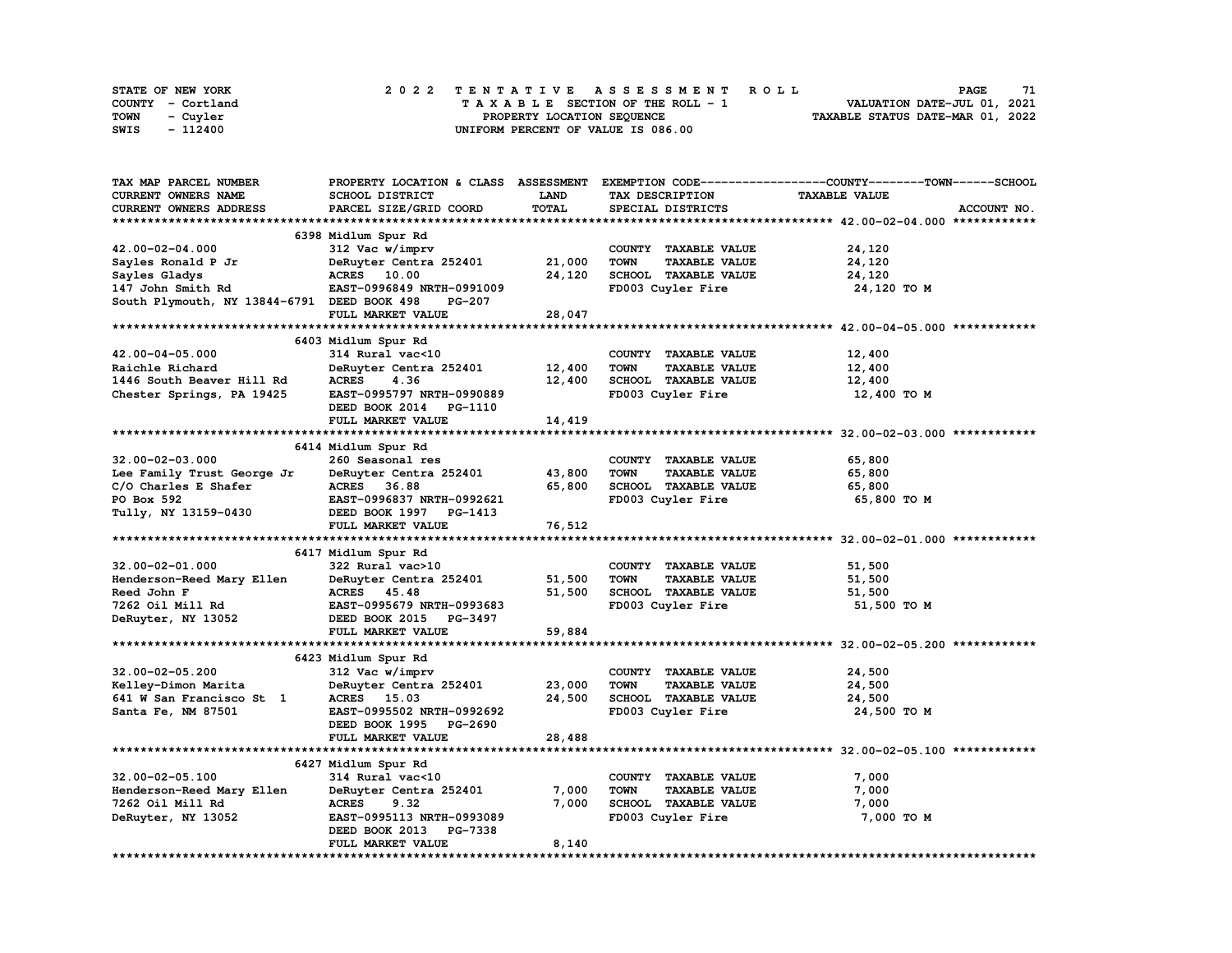| <b>STATE OF NEW YORK</b> | 2022 TENTATIVE ASSESSMENT ROLL     | 72<br><b>PAGE</b>                |
|--------------------------|------------------------------------|----------------------------------|
| COUNTY - Cortland        | TAXABLE SECTION OF THE ROLL - 1    | VALUATION DATE-JUL 01, 2021      |
| TOWN<br>- Cuyler         | PROPERTY LOCATION SEOUENCE         | TAXABLE STATUS DATE-MAR 01, 2022 |
| - 112400<br>SWIS         | UNIFORM PERCENT OF VALUE IS 086.00 |                                  |

| TAX MAP PARCEL NUMBER     |                                  |              |                                     | PROPERTY LOCATION & CLASS ASSESSMENT EXEMPTION CODE----------------COUNTY-------TOWN-----SCHOOL |             |
|---------------------------|----------------------------------|--------------|-------------------------------------|-------------------------------------------------------------------------------------------------|-------------|
| CURRENT OWNERS NAME       | SCHOOL DISTRICT                  | <b>LAND</b>  | TAX DESCRIPTION                     | <b>TAXABLE VALUE</b>                                                                            |             |
| CURRENT OWNERS ADDRESS    | PARCEL SIZE/GRID COORD           | <b>TOTAL</b> | SPECIAL DISTRICTS                   |                                                                                                 | ACCOUNT NO. |
|                           |                                  |              |                                     |                                                                                                 |             |
|                           | Newton Rd                        |              |                                     |                                                                                                 |             |
| 12.00-01-18.111           | 105 Vac farmland                 |              | COUNTY TAXABLE VALUE                | 74,900                                                                                          |             |
| Newton Terry A            | DeRuyter Centra 252401           | 74,900       | <b>TOWN</b><br><b>TAXABLE VALUE</b> | 74,900                                                                                          |             |
| Newton Yvette G           | ACRES 71.40                      | 74,900       | SCHOOL TAXABLE VALUE                | 74,900                                                                                          |             |
| 5682 Newton Rd            | EAST-1003723 NRTH-1013389        |              | FD003 Cuyler Fire                   | 74,900 TO M                                                                                     |             |
| DeRuyter, NY 13052        | DEED BOOK 1999 PG-4717           |              |                                     |                                                                                                 |             |
|                           | FULL MARKET VALUE                | 87,093       |                                     |                                                                                                 |             |
|                           |                                  |              |                                     |                                                                                                 |             |
|                           | Newton Rd                        |              |                                     |                                                                                                 |             |
| 12.00-04-05.000           | 120 Field crops                  |              | AG COMMIT 41730                     | 122,820<br>122,820                                                                              | 122,820     |
| Rourke Thomas E Jr        | DeRuyter Centra 252401           | 231,800      | COUNTY TAXABLE VALUE                | 119,480                                                                                         |             |
| Rourke Latisha R          | <b>ACRES</b> 179.70              | 242,300      | <b>TOWN</b><br><b>TAXABLE VALUE</b> | 119,480                                                                                         |             |
| 7113 Thorntree Hill Dr    | EAST-1003410 NRTH-1010856        |              | <b>SCHOOL TAXABLE VALUE</b>         | 119,480                                                                                         |             |
| Fayetteville, NY 13066    | DEED BOOK 1999 PG-3667           |              | FD003 Cuyler Fire                   | 119,480 TO M                                                                                    |             |
|                           | FULL MARKET VALUE                | 281,744      | 122,820 EX                          |                                                                                                 |             |
| MAY BE SUBJECT TO PAYMENT |                                  |              |                                     |                                                                                                 |             |
| UNDER AGDIST LAW TIL 2029 |                                  |              |                                     |                                                                                                 |             |
|                           |                                  |              |                                     |                                                                                                 |             |
|                           | Newton Rd                        |              |                                     |                                                                                                 |             |
| 12.00-04-06.000           | 314 Rural vac<10                 |              | COUNTY TAXABLE VALUE                | 2,400                                                                                           |             |
| Newton John F Jr          | DeRuyter Centra 252401           | 2,400        | <b>TOWN</b><br><b>TAXABLE VALUE</b> | 2,400                                                                                           |             |
| Newton Jeanette           | <b>ACRES</b><br>3.10             | 2,400        | SCHOOL TAXABLE VALUE                | 2,400                                                                                           |             |
| 1562 Newton Rd            | EAST-1005123 NRTH-1010852        |              | FD003 Cuyler Fire                   | 2,400 TO M                                                                                      |             |
| DeRuyter, NY 13052-9999   | DEED BOOK 1996 PG-2079           |              |                                     |                                                                                                 |             |
|                           | FULL MARKET VALUE                | 2,791        |                                     |                                                                                                 |             |
|                           |                                  |              |                                     |                                                                                                 |             |
|                           | Newton Rd                        |              |                                     |                                                                                                 |             |
| 12.00-04-07.000           | 105 Vac farmland                 |              | AG COMMIT 41730                     | 6,035<br>6,035                                                                                  | 6,035       |
| Tioughnioga Land, LLC     | DeRuyter Centra 252401           | 57,000       | COUNTY TAXABLE VALUE                | 50,965                                                                                          |             |
| 4747 Tripoli Rd           | ACRES 67.40                      | 57,000       | <b>TOWN</b><br><b>TAXABLE VALUE</b> | 50,965                                                                                          |             |
| Cuyler, NY 13158          | EAST-1004558 NRTH-1009403        |              | SCHOOL TAXABLE VALUE                | 50,965                                                                                          |             |
|                           | DEED BOOK 2019 PG-2826           |              | FD003 Cuyler Fire                   | 50,965 TO M                                                                                     |             |
| MAY BE SUBJECT TO PAYMENT | FULL MARKET VALUE                | 66,279       | 6,035 EX                            |                                                                                                 |             |
| UNDER AGDIST LAW TIL 2029 |                                  |              |                                     |                                                                                                 |             |
|                           |                                  |              |                                     |                                                                                                 |             |
|                           | 5682 Newton Rd                   |              |                                     |                                                                                                 |             |
| 12.00-01-18.112           | 210 1 Family Res                 |              | <b>BAS STAR 41854</b>               | $\mathbf 0$<br>$^{\circ}$                                                                       | 27,600      |
| Newton Terry A            | DeRuyter Centra 252401           | 20,500       | COUNTY TAXABLE VALUE                | 71,400                                                                                          |             |
| 5682 Newton Rd            | <b>ACRES</b><br>9.45             | 71,400       | <b>TOWN</b><br><b>TAXABLE VALUE</b> | 71,400                                                                                          |             |
| DeRuyter, NY 13052        | EAST-1003633 NRTH-1012659        |              | SCHOOL TAXABLE VALUE                | 43,800                                                                                          |             |
|                           | DEED BOOK 2011<br><b>PG-4044</b> |              | FD003 Cuyler Fire                   | 71,400 TO M                                                                                     |             |
|                           | FULL MARKET VALUE                | 83,023       |                                     |                                                                                                 |             |
|                           |                                  |              |                                     |                                                                                                 |             |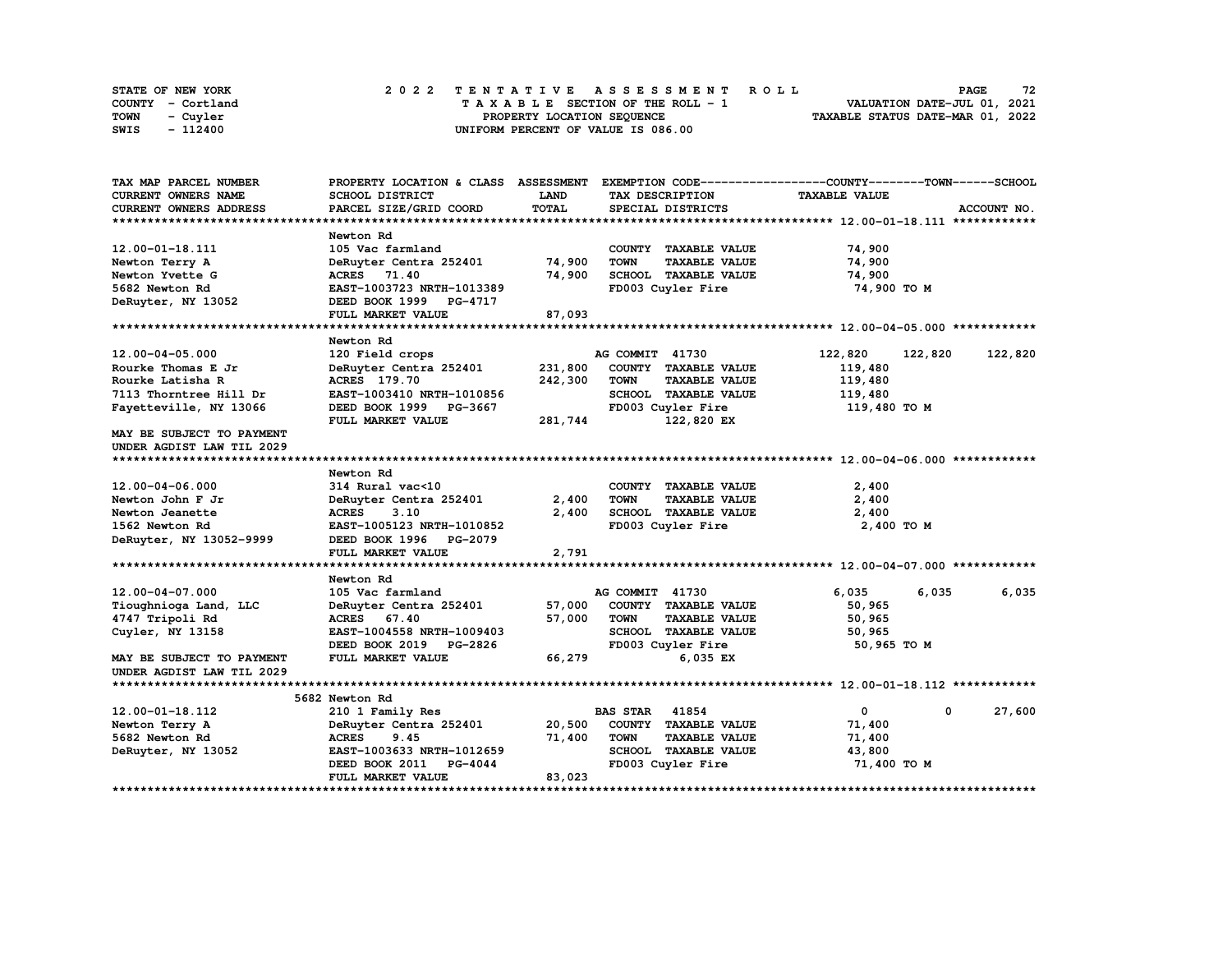| STATE OF NEW YORK | 2022 TENTATIVE ASSESSMENT ROLL     | 73<br>PAGE                       |
|-------------------|------------------------------------|----------------------------------|
| COUNTY - Cortland | TAXABLE SECTION OF THE ROLL - 1    | VALUATION DATE-JUL 01, 2021      |
| TOWN<br>- Cuyler  | PROPERTY LOCATION SEOUENCE         | TAXABLE STATUS DATE-MAR 01, 2022 |
| - 112400<br>SWIS  | UNIFORM PERCENT OF VALUE IS 086.00 |                                  |

| TAX MAP PARCEL NUMBER         | PROPERTY LOCATION & CLASS ASSESSMENT EXEMPTION CODE----------------COUNTY-------TOWN-----SCHOOL |             |                                     |                      |                |
|-------------------------------|-------------------------------------------------------------------------------------------------|-------------|-------------------------------------|----------------------|----------------|
| CURRENT OWNERS NAME           | SCHOOL DISTRICT                                                                                 | <b>LAND</b> | TAX DESCRIPTION                     | <b>TAXABLE VALUE</b> |                |
| <b>CURRENT OWNERS ADDRESS</b> | PARCEL SIZE/GRID COORD                                                                          | TOTAL       | SPECIAL DISTRICTS                   |                      | ACCOUNT NO.    |
|                               |                                                                                                 |             |                                     |                      |                |
|                               | 5741 Newton Rd                                                                                  |             |                                     |                      |                |
| $12.00 - 04 - 04.000$         | 241 Rural res&ag                                                                                |             | AG-CEILING 41720                    | 2,576                | 2,576<br>2,576 |
| Stafford Edwin D              | DeRuyter Centra 252401                                                                          | 31,600      | COUNTY TAXABLE VALUE                | 113,974              |                |
| Stafford Michele N            | ACRES 21.12                                                                                     | 116,550     | <b>TOWN</b><br><b>TAXABLE VALUE</b> | 113,974              |                |
| 5741 Newton Rd                | EAST-1004873 NRTH-1012878                                                                       |             | SCHOOL TAXABLE VALUE                | 113,974              |                |
| PO Box 327                    | DEED BOOK 2018 PG-2622                                                                          |             | FD003 Cuyler Fire                   | 113,974 TO M         |                |
| DeRuyter, NY 13052            | <b>FULL MARKET VALUE</b>                                                                        | 135,523     | 2,576 EX                            |                      |                |
| MAY BE SUBJECT TO PAYMENT     |                                                                                                 |             |                                     |                      |                |
| UNDER AGDIST LAW TIL 2026     |                                                                                                 |             |                                     |                      |                |
|                               |                                                                                                 |             |                                     |                      |                |
|                               | Oil Mill Rd                                                                                     |             |                                     |                      |                |
| 22.00-01-62.220               | 314 Rural vac<10                                                                                |             | COUNTY TAXABLE VALUE                | 2,700                |                |
| Bates Micah J                 | DeRuyter Centra 252401                                                                          | 2,700       | <b>TOWN</b><br><b>TAXABLE VALUE</b> | 2,700                |                |
| Bates Emily G                 | <b>ACRES</b><br>2.70                                                                            | 2,700       | SCHOOL TAXABLE VALUE                | 2,700                |                |
| 5769 Oil Mill Rd              | <b>EAST-1005253 NRTH-1004904</b>                                                                |             | FD003 Cuyler Fire                   | 2,700 TO M           |                |
| DeRuyter, NY 13052            | DEED BOOK 2020 PG-3986                                                                          |             |                                     |                      |                |
|                               | FULL MARKET VALUE                                                                               | 3,140       |                                     |                      |                |
|                               |                                                                                                 |             |                                     |                      |                |
|                               | Oil Mill Rd                                                                                     |             |                                     |                      |                |
| 22.00-05-08.000               | 322 Rural vac>10                                                                                |             | COUNTY TAXABLE VALUE                | 15,600               |                |
| Barnes Cedric M Jr            | DeRuyter Centra 252401                                                                          | 15,600      | <b>TOWN</b><br><b>TAXABLE VALUE</b> | 15,600               |                |
| 1260 E Lake Rd                | ACRES 10.00                                                                                     | 15,600      | SCHOOL TAXABLE VALUE                | 15,600               |                |
| DeRuyter, NY 13052            | EAST-1002127 NRTH-1007420                                                                       |             | FD003 Cuyler Fire                   | 15,600 TO M          |                |
|                               | DEED BOOK 1999 PG-5291                                                                          |             |                                     |                      |                |
|                               | FULL MARKET VALUE                                                                               | 18,140      |                                     |                      |                |
|                               |                                                                                                 |             |                                     |                      |                |
|                               | Oil Mill Rd                                                                                     |             |                                     |                      |                |
| 22.00-05-11.000               | 314 Rural vac<10                                                                                |             | COUNTY TAXABLE VALUE                | 4,600                |                |
| Phelps Jeffrey C              | DeRuyter Centra 252401                                                                          | 4,600       | <b>TOWN</b><br><b>TAXABLE VALUE</b> | 4,600                |                |
| Phelps Andrew L               | 4.50<br><b>ACRES</b>                                                                            | 4,600       | SCHOOL TAXABLE VALUE                | 4,600                |                |
| 7268 Oil Mill Rd E            | EAST-1004164 NRTH-1008082                                                                       |             | FD003 Cuyler Fire                   | 4,600 TO M           |                |
| DeRuyter, NY 13052            | DEED BOOK 2002 PG-2325                                                                          |             |                                     |                      |                |
|                               | FULL MARKET VALUE                                                                               | 5,349       |                                     |                      |                |
|                               |                                                                                                 |             |                                     |                      |                |
|                               | Oil Mill Rd                                                                                     |             |                                     |                      |                |
| $22.00 - 05 - 12.000$         | 314 Rural vac<10                                                                                |             | COUNTY TAXABLE VALUE                | 500                  |                |
| Lidell Martin S               | DeRuyter Centra 252401                                                                          | 500         | <b>TOWN</b><br><b>TAXABLE VALUE</b> | 500                  |                |
| Lidell Linda P                | FRNT 100.00 DPTH 200.00                                                                         | 500         | SCHOOL TAXABLE VALUE                | 500                  |                |
| 7325 Oil Mill Rd              | EAST-1003291 NRTH-1006582                                                                       |             | FD003 Cuyler Fire                   | 500 TO M             |                |
| DeRuyter, NY 13052-9724       | DEED BOOK 536<br><b>PG-304</b>                                                                  |             |                                     |                      |                |
|                               | FULL MARKET VALUE                                                                               | 581         |                                     |                      |                |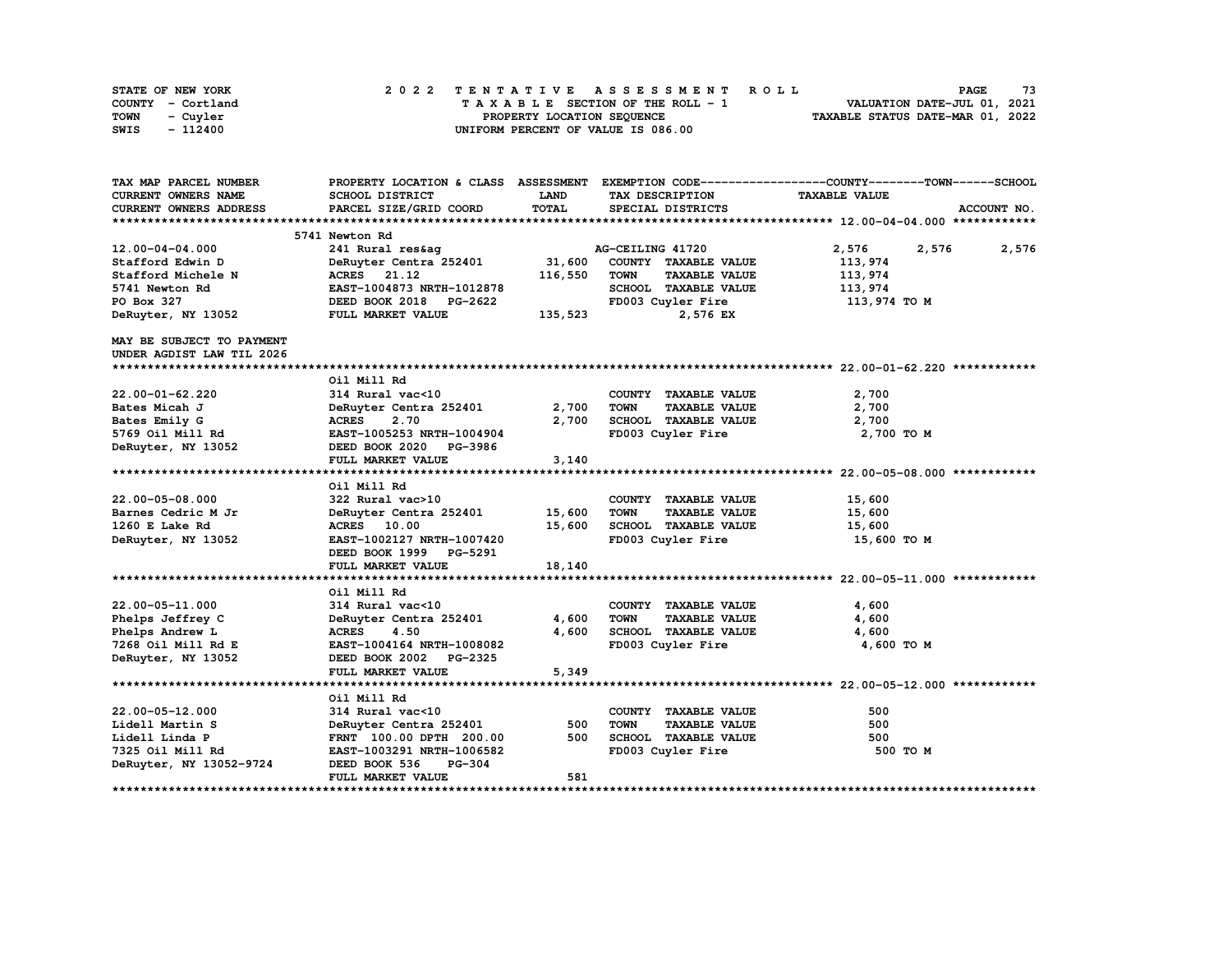| <b>STATE OF NEW YORK</b> | 2022 TENTATIVE ASSESSMENT ROLL          | 74<br>PAGE                       |
|--------------------------|-----------------------------------------|----------------------------------|
| COUNTY - Cortland        | $T A X A B L E$ SECTION OF THE ROLL - 1 | VALUATION DATE-JUL 01, 2021      |
| TOWN<br>- Cuyler         | PROPERTY LOCATION SEQUENCE              | TAXABLE STATUS DATE-MAR 01, 2022 |
| - 112400<br>SWIS         | UNIFORM PERCENT OF VALUE IS 086.00      |                                  |

| TAX MAP PARCEL NUMBER     |                           |              |                                     | PROPERTY LOCATION & CLASS ASSESSMENT EXEMPTION CODE-----------------COUNTY-------TOWN------SCHOOL |             |
|---------------------------|---------------------------|--------------|-------------------------------------|---------------------------------------------------------------------------------------------------|-------------|
| CURRENT OWNERS NAME       | SCHOOL DISTRICT           | LAND         | TAX DESCRIPTION                     | <b>TAXABLE VALUE</b>                                                                              |             |
| CURRENT OWNERS ADDRESS    | PARCEL SIZE/GRID COORD    | <b>TOTAL</b> | SPECIAL DISTRICTS                   |                                                                                                   | ACCOUNT NO. |
|                           |                           |              |                                     |                                                                                                   |             |
|                           | Oil Mill Rd               |              |                                     |                                                                                                   |             |
| $22.00 - 05 - 14.000$     | 314 Rural vac<10          |              | COUNTY TAXABLE VALUE                | 9,600                                                                                             |             |
| Lidell Martin             | DeRuyter Centra 252401    | 9,600        | <b>TOWN</b><br><b>TAXABLE VALUE</b> | 9,600                                                                                             |             |
| Lidell Linda P            | <b>ACRES</b><br>1.47      | 9,600        | SCHOOL TAXABLE VALUE                | 9,600                                                                                             |             |
| 7325 Oil Mill Rd          | EAST-1003779 NRTH-1006446 |              | FD003 Cuyler Fire                   | 9,600 TO M                                                                                        |             |
| DeRuyter, NY 13052-9724   | DEED BOOK 569<br>$PG-3$   |              |                                     |                                                                                                   |             |
|                           | FULL MARKET VALUE         | 11,163       |                                     |                                                                                                   |             |
|                           |                           |              |                                     |                                                                                                   |             |
|                           | Oil Mill Rd               |              |                                     |                                                                                                   |             |
| 22.00-05-19.000           | 105 Vac farmland          |              | AG-CEILING 41720                    | 20,845<br>20,845                                                                                  | 20,845      |
| Wood Matthew G            | DeRuyter Centra 252401    | 50,400       | COUNTY TAXABLE VALUE                | 29,555                                                                                            |             |
| Wood Calvin E             | ACRES 46.30               | 50,400       | <b>TOWN</b><br><b>TAXABLE VALUE</b> | 29,555                                                                                            |             |
| 1745 Crumb Hill Rd        | EAST-1002299 NRTH-1005505 |              | SCHOOL TAXABLE VALUE                | 29,555                                                                                            |             |
| DeRuyter, NY 13052        | DEED BOOK 2018, PG-7368,  |              | FD003 Cuyler Fire                   | 29,555 TO M                                                                                       |             |
|                           | FULL MARKET VALUE         | 58,605       | 20,845 EX                           |                                                                                                   |             |
| MAY BE SUBJECT TO PAYMENT |                           |              |                                     |                                                                                                   |             |
| UNDER AGDIST LAW TIL 2026 |                           |              |                                     |                                                                                                   |             |
|                           |                           |              |                                     |                                                                                                   |             |
|                           | 5769 Oil Mill Rd          |              |                                     |                                                                                                   |             |
| $22.00 - 01 - 32.100$     | 210 1 Family Res          |              | <b>VET WAR C 41122</b>              | 5.520<br>0                                                                                        | 0           |
| Bates Micah J             | DeRuyter Centra 252401    |              | 14,100 VET WAR T 41123              | $\mathbf{0}$<br>11,040                                                                            | $\Omega$    |
| Bates Emily G             | <b>ACRES</b><br>2.70      | 128,500      | COUNTY TAXABLE VALUE                | 122,980                                                                                           |             |
| 5769 Oil Mill Rd          | EAST-1004899 NRTH-1004875 |              | <b>TOWN</b><br><b>TAXABLE VALUE</b> | 117,460                                                                                           |             |
| DeRuyter, NY 13052        | DEED BOOK 2017 PG-1212    |              | SCHOOL TAXABLE VALUE                | 128,500                                                                                           |             |
|                           | FULL MARKET VALUE         |              | 149,419 FD003 Cuyler Fire           | 128,500 TO M                                                                                      |             |
|                           |                           |              |                                     |                                                                                                   |             |
|                           | 7233 Oil Mill Rd          |              |                                     |                                                                                                   |             |
| 22.00-01-31.000           | 210 1 Family Res          |              | COUNTY TAXABLE VALUE                | 99,100                                                                                            |             |
| Doubleday James D         | DeRuyter Centra 252401    | 9,900        | <b>TOWN</b><br><b>TAXABLE VALUE</b> | 99,100                                                                                            |             |
| 7233 Oil Mill Rd          | FRNT 295.00 DPTH 250.00   | 99,100       | SCHOOL TAXABLE VALUE                | 99,100                                                                                            |             |
| DeRuyter, NY 13052        | <b>BANKCORELOG</b>        |              | FD003 Cuyler Fire                   | 99,100 TO M                                                                                       |             |
|                           | EAST-1004606 NRTH-1005162 |              |                                     |                                                                                                   |             |
|                           | DEED BOOK 2015 PG-4492    |              |                                     |                                                                                                   |             |
|                           | FULL MARKET VALUE         | 115,233      |                                     |                                                                                                   |             |
|                           |                           |              |                                     |                                                                                                   |             |
|                           | 7255 Oil Mill Rd          |              |                                     |                                                                                                   |             |
| 22.00-05-18.000           | 314 Rural vac<10          |              | COUNTY TAXABLE VALUE                | 13,100                                                                                            |             |
| Stockton Kourtney A       | DeRuyter Centra 252401    | 13,100       | <b>TOWN</b><br><b>TAXABLE VALUE</b> | 13,100                                                                                            |             |
| Ross Christopher G        | <b>ACRES</b><br>5.00      | 13,100       | SCHOOL TAXABLE VALUE                | 13,100                                                                                            |             |
| 2685 Crumbhill Rd         | EAST-1003896 NRTH-1005524 |              | FD003 Cuyler Fire                   | 13,100 TO M                                                                                       |             |
| Georgetown, NY 13072      | DEED BOOK 2017 PG-3956    |              |                                     |                                                                                                   |             |
|                           | FULL MARKET VALUE         | 15,233       |                                     |                                                                                                   |             |
|                           |                           |              |                                     |                                                                                                   |             |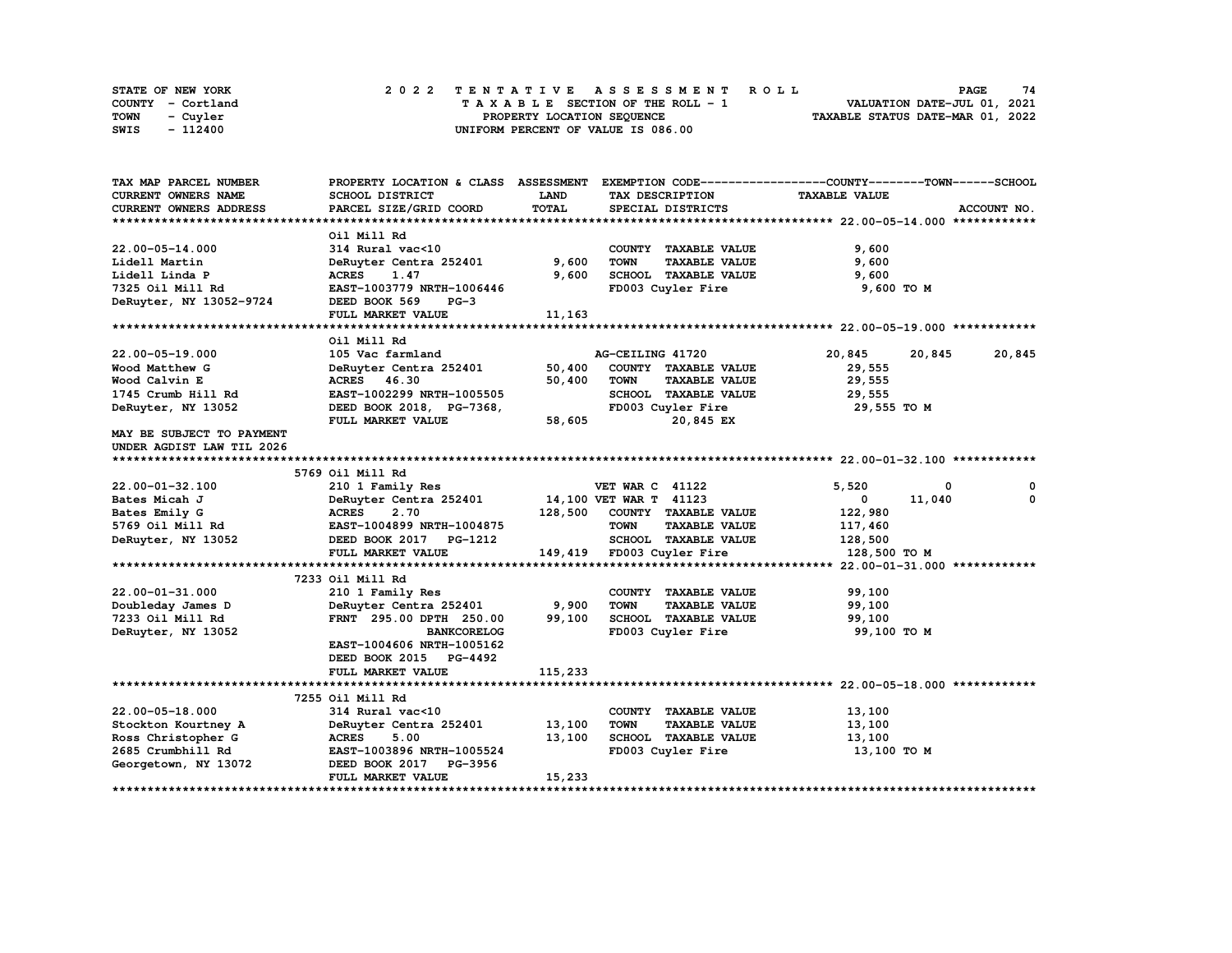| STATE OF NEW YORK | 2022 TENTATIVE ASSESSMENT ROLL          | 75<br><b>PAGE</b>                |
|-------------------|-----------------------------------------|----------------------------------|
| COUNTY - Cortland | $T A X A B L E$ SECTION OF THE ROLL - 1 | VALUATION DATE-JUL 01, 2021      |
| TOWN<br>- Cuyler  | PROPERTY LOCATION SEQUENCE              | TAXABLE STATUS DATE-MAR 01, 2022 |
| SWIS<br>- 112400  | UNIFORM PERCENT OF VALUE IS 086.00      |                                  |

| TAX MAP PARCEL NUMBER      | PROPERTY LOCATION & CLASS ASSESSMENT |              |                       |                      | EXEMPTION CODE-----------------COUNTY-------TOWN-----SCHOOL |            |             |
|----------------------------|--------------------------------------|--------------|-----------------------|----------------------|-------------------------------------------------------------|------------|-------------|
| <b>CURRENT OWNERS NAME</b> | SCHOOL DISTRICT                      | <b>LAND</b>  |                       | TAX DESCRIPTION      | <b>TAXABLE VALUE</b>                                        |            |             |
| CURRENT OWNERS ADDRESS     | PARCEL SIZE/GRID COORD               | <b>TOTAL</b> |                       | SPECIAL DISTRICTS    |                                                             |            | ACCOUNT NO. |
|                            |                                      |              |                       |                      |                                                             |            |             |
|                            | 7261 Oil Mill Rd                     |              |                       |                      |                                                             |            |             |
| 22.00-05-17.000            | 210 1 Family Res                     |              | <b>BAS STAR 41854</b> |                      | 0                                                           | 0          | 27,600      |
| Kinner Eric L              | DeRuyter Centra 252401               | 18,300       |                       | COUNTY TAXABLE VALUE | 85,000                                                      |            |             |
| Kinner Danita S            | 7.28<br><b>ACRES</b>                 | 85,000       | <b>TOWN</b>           | <b>TAXABLE VALUE</b> | 85,000                                                      |            |             |
| 7261 Oil Mill Rd           | EAST-1003409 NRTH-1005741            |              |                       | SCHOOL TAXABLE VALUE | 57,400                                                      |            |             |
| DeRuyter, NY 13052-9724    | DEED BOOK 415<br>$PG-60$             |              |                       | FD003 Cuyler Fire    | 85,000 TO M                                                 |            |             |
|                            | FULL MARKET VALUE                    | 98,837       |                       |                      |                                                             |            |             |
|                            |                                      |              |                       |                      |                                                             |            |             |
|                            | 7262 Oil Mill Rd                     |              |                       |                      |                                                             |            |             |
| $22.00 - 02 - 03.000$      | 270 Mfg housing                      |              | <b>BAS STAR</b> 41854 |                      | $\mathbf 0$                                                 | 0          | 27,600      |
|                            | DeRuyter Centra 252401               | 13,200       |                       | COUNTY TAXABLE VALUE |                                                             |            |             |
| Henderson Mary Ellen       | 2.12                                 |              |                       |                      | 86,800                                                      |            |             |
| 7262 Oil Mill Rd           | <b>ACRES</b>                         | 86,800       | <b>TOWN</b>           | <b>TAXABLE VALUE</b> | 86,800                                                      |            |             |
| DeRuyter, NY 13052-1258    | EAST-1004429 NRTH-1005698            |              |                       | SCHOOL TAXABLE VALUE | 59,200                                                      |            |             |
|                            | DEED BOOK 2000 PG-5413               |              |                       | FD003 Cuyler Fire    | 86,800 TO M                                                 |            |             |
|                            | FULL MARKET VALUE                    | 100,930      |                       |                      |                                                             |            |             |
|                            |                                      |              |                       |                      |                                                             |            |             |
|                            | 7268 Oil Mill Rd                     |              |                       |                      |                                                             |            |             |
| 22.00-02-01.120            | 240 Rural res                        |              | <b>BAS STAR 41854</b> |                      | $\mathbf 0$                                                 | $^{\circ}$ | 27,600      |
| Phelps Jeffery             | DeRuyter Centra 252401               | 17,160       |                       | COUNTY TAXABLE VALUE | 188,195                                                     |            |             |
| Phelps Dawn M              | ACRES 26.80                          | 188,195      | <b>TOWN</b>           | <b>TAXABLE VALUE</b> | 188,195                                                     |            |             |
| 7268 Old Mill Rd           | EAST-1004930 NRTH-1006218            |              |                       | SCHOOL TAXABLE VALUE | 160,595                                                     |            |             |
| DeRuyter, NY 13052         | DEED BOOK 2009 PG-3561               |              |                       | FD003 Cuyler Fire    | 188,195 TO M                                                |            |             |
|                            | FULL MARKET VALUE                    | 218,831      |                       |                      |                                                             |            |             |
|                            |                                      |              |                       |                      |                                                             |            |             |
|                            | 7276 Oil Mill Rd                     |              |                       |                      |                                                             |            |             |
| $22.00 - 02 - 06.000$      | 270 Mfg housing                      |              |                       | COUNTY TAXABLE VALUE | 36,900                                                      |            |             |
| Howard Kenneth W Jr        | DeRuyter Centra 252401               | 12,600       | <b>TOWN</b>           | <b>TAXABLE VALUE</b> | 36,900                                                      |            |             |
| Howard Faye                | <b>ACRES</b><br>1.48                 | 36,900       |                       | SCHOOL TAXABLE VALUE | 36,900                                                      |            |             |
| 7318 Oil Mill Rd           | EAST-1004286 NRTH-1006018            |              |                       | FD003 Cuyler Fire    | 36,900 TO M                                                 |            |             |
| DeRuyter, NY 13052-9724    | DEED BOOK 413<br><b>PG-204</b>       |              |                       |                      |                                                             |            |             |
|                            | FULL MARKET VALUE                    | 42,907       |                       |                      |                                                             |            |             |
|                            |                                      |              |                       |                      |                                                             |            |             |
|                            | 7287 Oil Mill Rd                     |              |                       |                      |                                                             |            |             |
| 22.00-05-16.000            | 210 1 Family Res                     |              | <b>BAS STAR</b>       | 41854                | $\mathbf{0}$                                                | 0          | 27,600      |
| Lidell Mark S              | DeRuyter Centra 252401               | 16,800       |                       | COUNTY TAXABLE VALUE | 76,200                                                      |            |             |
| Lidell Pamela S            | <b>ACRES</b><br>5.75                 | 76,200       | <b>TOWN</b>           | TAXABLE VALUE        | 76,200                                                      |            |             |
| 7287 Oil Mill Rd           | EAST-1003615 NRTH-1006026            |              |                       | SCHOOL TAXABLE VALUE | 48,600                                                      |            |             |
| DeRuyter, NY 13052         | DEED BOOK 1998 PG-2682               |              |                       | FD003 Cuyler Fire    | 76,200 TO M                                                 |            |             |
|                            | FULL MARKET VALUE                    | 88,605       |                       |                      |                                                             |            |             |
|                            |                                      |              |                       |                      |                                                             |            |             |
|                            |                                      |              |                       |                      |                                                             |            |             |
|                            | 7294 Oil Mill Rd                     |              |                       |                      |                                                             |            |             |
| 22.00-02-01.112            | 270 Mfg housing                      |              | <b>ENH STAR</b>       | 41834                | $\mathbf 0$                                                 | $\Omega$   | 68,910      |
| Howard Kenneth W Jr        | DeRuyter Centra 252401               | 11,200       |                       | COUNTY TAXABLE VALUE | 82,100                                                      |            |             |
| Howard Faye E              | FRNT 129.77 DPTH 304.49              | 82,100       | <b>TOWN</b>           | <b>TAXABLE VALUE</b> | 82,100                                                      |            |             |
| 7294 Oil Mill Rd           | EAST-1004216 NRTH-1006191            |              |                       | SCHOOL TAXABLE VALUE | 13,190                                                      |            |             |
| DeRuyter, NY 13052-9724    | DEED BOOK 2000 PG-4906               |              |                       | FD003 Cuyler Fire    | 82,100 TO M                                                 |            |             |
|                            | FULL MARKET VALUE                    | 95,465       |                       |                      |                                                             |            |             |
|                            |                                      |              |                       |                      |                                                             |            |             |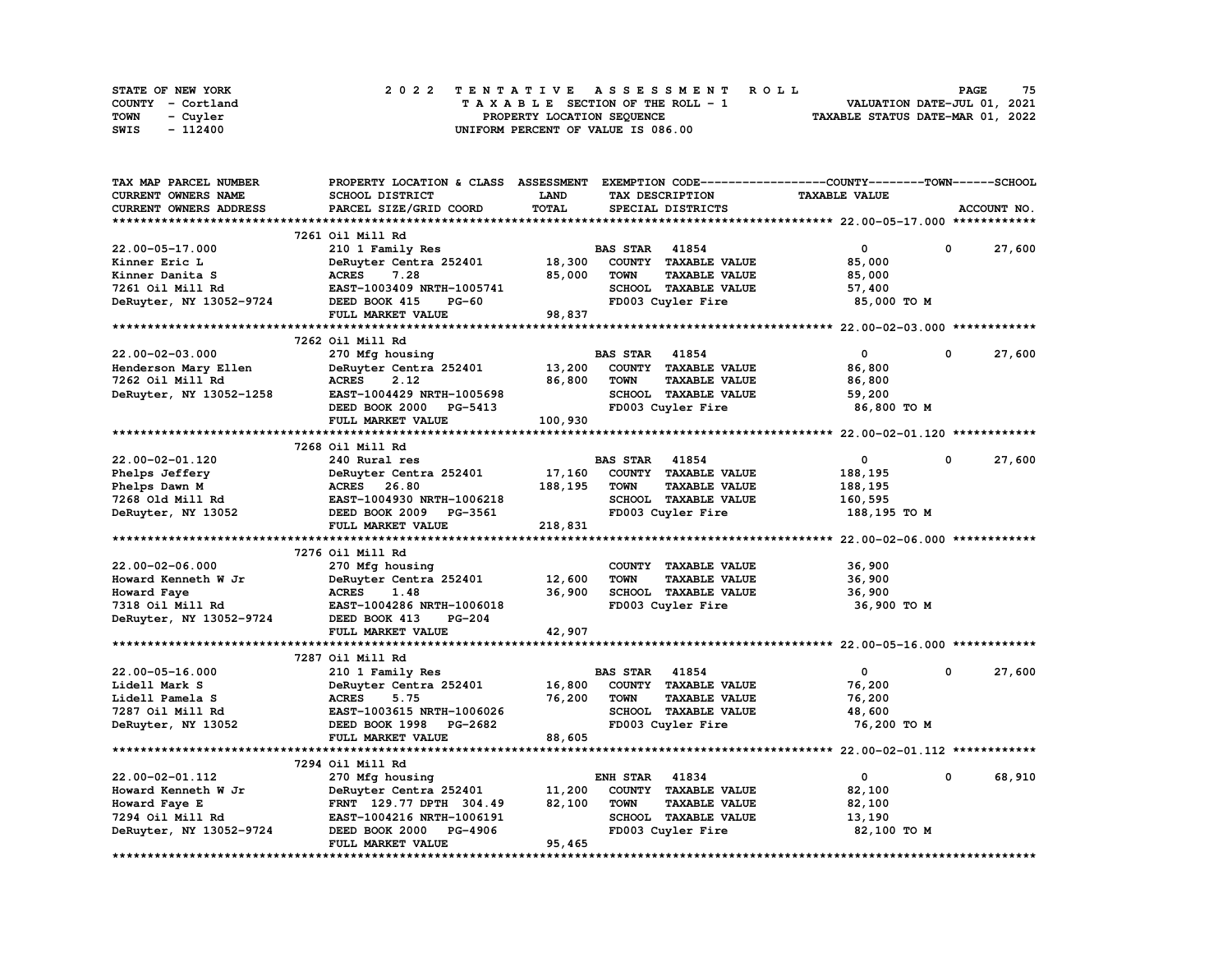| STATE OF NEW YORK | 2022 TENTATIVE ASSESSMENT ROLL     | 76<br><b>PAGE</b>                |
|-------------------|------------------------------------|----------------------------------|
| COUNTY - Cortland | TAXABLE SECTION OF THE ROLL - 1    | VALUATION DATE-JUL 01, 2021      |
| TOWN<br>- Cuvler  | PROPERTY LOCATION SEQUENCE         | TAXABLE STATUS DATE-MAR 01, 2022 |
| - 112400<br>SWIS  | UNIFORM PERCENT OF VALUE IS 086.00 |                                  |

| TAX MAP PARCEL NUMBER         | PROPERTY LOCATION & CLASS ASSESSMENT EXEMPTION CODE----------------COUNTY-------TOWN------SCHOOL                                      |              |                       |                                            |                      |              |             |
|-------------------------------|---------------------------------------------------------------------------------------------------------------------------------------|--------------|-----------------------|--------------------------------------------|----------------------|--------------|-------------|
| CURRENT OWNERS NAME           | SCHOOL DISTRICT                                                                                                                       | LAND         | TAX DESCRIPTION       |                                            | <b>TAXABLE VALUE</b> |              |             |
| <b>CURRENT OWNERS ADDRESS</b> | PARCEL SIZE/GRID COORD                                                                                                                | TOTAL        | SPECIAL DISTRICTS     |                                            |                      |              | ACCOUNT NO. |
|                               |                                                                                                                                       |              |                       |                                            |                      |              |             |
|                               | 7300 Oil Mill Rd                                                                                                                      |              |                       |                                            |                      |              |             |
| 22.00-02-01.111               | 270 Mfg housing                                                                                                                       |              | <b>BAS STAR</b> 41854 |                                            | $\mathbf{0}$         | $\mathbf{0}$ | 27,600      |
| McCall Kenneth                | DeRuyter Centra 252401 12,200 COUNTY TAXABLE VALUE                                                                                    |              |                       |                                            | 42,200               |              |             |
| 7300 Oil Mill Rd              | <b>ACRES</b><br>1.06                                                                                                                  | 42,200       | TOWN                  | <b>TAXABLE VALUE</b>                       | 42,200               |              |             |
| DeRuyter, NY 13052-1259       | EAST-1004142 NRTH-1006309                                                                                                             |              |                       | SCHOOL TAXABLE VALUE                       | 14,600               |              |             |
|                               | DEED BOOK 2000 PG-3436                                                                                                                |              | FD003 Cuyler Fire     |                                            | 42,200 TO M          |              |             |
|                               | FULL MARKET VALUE                                                                                                                     | 49,070       |                       |                                            |                      |              |             |
|                               |                                                                                                                                       |              |                       |                                            |                      |              |             |
|                               | 7305 Oil Mill Rd                                                                                                                      |              |                       |                                            |                      |              |             |
| 22.00-05-15.000               | 270 Mfg housing                                                                                                                       |              |                       | COUNTY TAXABLE VALUE                       | 37,900               |              |             |
| Lidell Martin S               | 270 Mfg housing<br>DeRuyter Centra 252401<br>FRNT 100.00 DPTH 201.62                                                                  | 7,900        | TOWN                  | <b>TAXABLE VALUE</b>                       | 37,900               |              |             |
| Lidell Linda P                |                                                                                                                                       | 37,900       |                       | SCHOOL TAXABLE VALUE                       | 37,900               |              |             |
|                               | 7325 Oil Mill Rd<br>DeRuyter, NY 13052-9999 DEED BOOK 10303 PG-33001                                                                  |              |                       | FD003 Cuyler Fire                          | 37,900 TO M          |              |             |
|                               |                                                                                                                                       |              |                       |                                            |                      |              |             |
|                               | FULL MARKET VALUE                                                                                                                     | 44,070       |                       |                                            |                      |              |             |
|                               |                                                                                                                                       |              |                       |                                            |                      |              |             |
|                               | 7306 Oil Mill Rd                                                                                                                      |              |                       |                                            |                      |              |             |
| 22.00-02-01.200               | 210 1 Family Res                                                                                                                      |              | <b>BAS STAR 41854</b> |                                            | $\overline{0}$       | $\mathbf 0$  | 27,600      |
|                               | Downs Jeremy N DeRuyter Centra 252401 16,100 COUNTY TAXABLE VALUE                                                                     |              |                       |                                            | 93,500               |              |             |
|                               | Downs Amy R<br>7306 Oil Mill Rd<br>7306 Oil Mill Rd<br>7306 Oil Mill Rd<br>7306 OeRuyter, NY 13052-9724<br>742 DEED BOOK 1996 PG-3060 | 93,500       | TOWN                  | <b>TAXABLE VALUE</b>                       | 93,500               |              |             |
|                               |                                                                                                                                       |              |                       | SCHOOL TAXABLE VALUE                       | 65,900               |              |             |
|                               |                                                                                                                                       |              |                       | FD003 Cuyler Fire                          | 93,500 TO M          |              |             |
|                               | FULL MARKET VALUE                                                                                                                     | 108,721      |                       |                                            |                      |              |             |
|                               |                                                                                                                                       |              |                       |                                            |                      |              |             |
|                               | 7325 Oil Mill Rd                                                                                                                      |              |                       |                                            |                      |              |             |
| 22.00-05-13.000               | 210 1 Family Res                                                                                                                      |              | <b>BAS STAR 41854</b> |                                            | $\mathbf{0}$         | $^{\circ}$   | 27,600      |
| Lidell Linda P                | DeRuyter Centra 252401 20,700                                                                                                         |              | COUNTY TAXABLE VALUE  |                                            | 106,500              |              |             |
| 7325 Oil Mill Rd              | <b>ACRES</b><br>9.64 BANKCORELOG                                                                                                      | 106,500 TOWN |                       | <b>TAXABLE VALUE</b>                       | 106,500              |              |             |
| DeRuyter, NY 13052-9724       | EAST-1003422 NRTH-1006359                                                                                                             |              |                       | SCHOOL TAXABLE VALUE                       | 78,900               |              |             |
|                               | DEED BOOK 2013 PG-7154                                                                                                                |              |                       | FD003 Cuyler Fire                          | 106,500 TO M         |              |             |
|                               | FULL MARKET VALUE                                                                                                                     | 123,837      |                       |                                            |                      |              |             |
|                               |                                                                                                                                       |              |                       |                                            |                      |              |             |
|                               | 7368 Oil Mill Rd                                                                                                                      |              |                       |                                            |                      |              |             |
| $12.00 - 04 - 08.000$         | 260 Seasonal res                                                                                                                      |              | COUNTY TAXABLE VALUE  |                                            | 60,560               |              |             |
| Phelps Raymond A              | DeRuyter Centra 252401 22,400<br>ACRES 68.00 60.560                                                                                   |              | <b>TOWN</b>           | TAXABLE VALUE                              | 60,560               |              |             |
| Phelps Jeffery C              |                                                                                                                                       |              |                       | SCHOOL TAXABLE VALUE<br>Theory Cuvier Fire | 60,560               |              |             |
| Jeffrey Phelps                |                                                                                                                                       |              | FD003 Cuyler Fire     |                                            | 60,560 TO M          |              |             |
| 7268 Oil Mill Rd              | DEED BOOK 10393 PG-69001                                                                                                              |              |                       |                                            |                      |              |             |
| DeRuyter, NY 13052            | FULL MARKET VALUE                                                                                                                     | 70,419       |                       |                                            |                      |              |             |
|                               |                                                                                                                                       |              |                       |                                            |                      |              |             |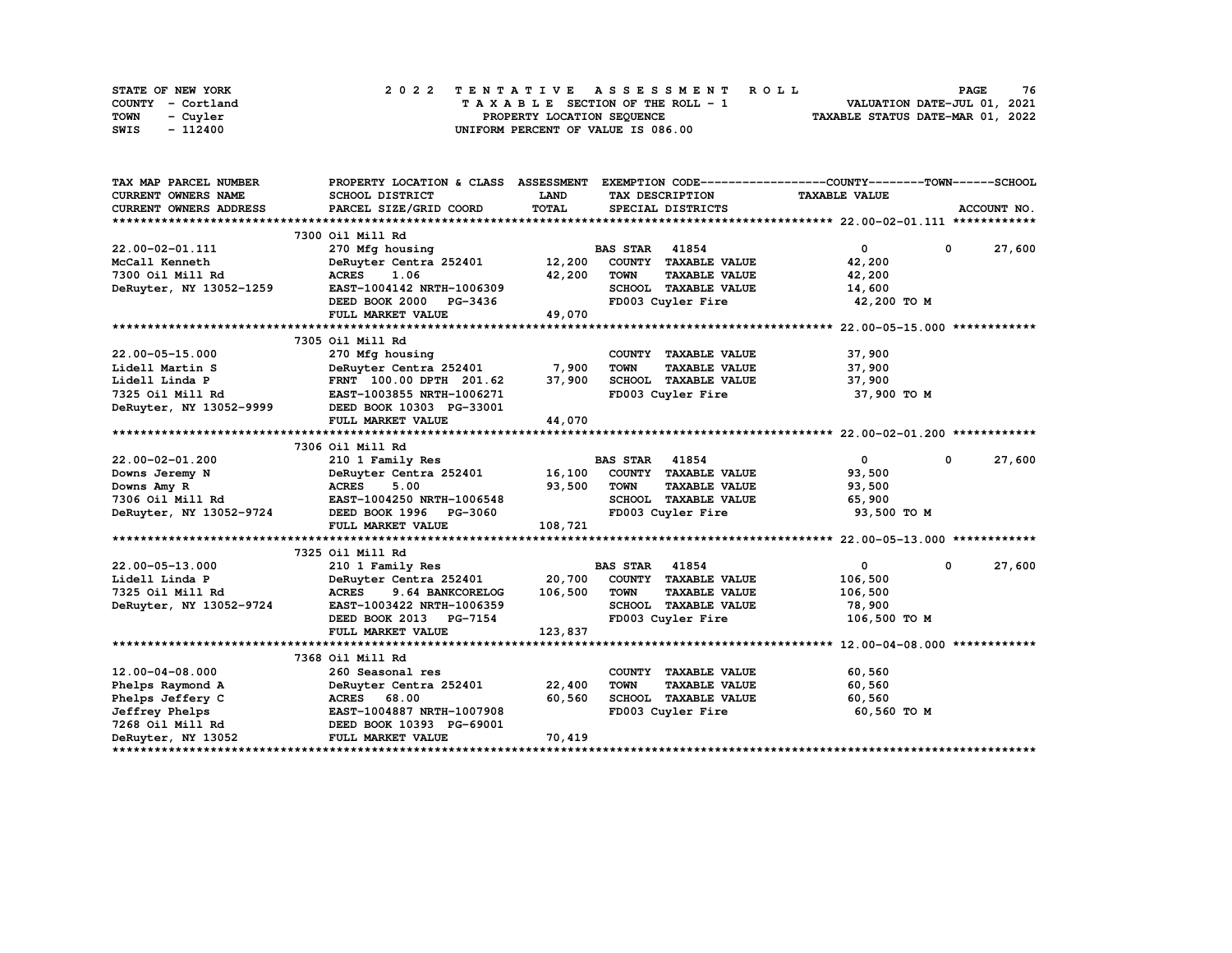| <b>STATE OF NEW YORK</b> | 2022 TENTATIVE ASSESSMENT ROLL          | 77<br><b>PAGE</b>                |
|--------------------------|-----------------------------------------|----------------------------------|
| COUNTY - Cortland        | $T A X A B L E$ SECTION OF THE ROLL - 1 | VALUATION DATE-JUL 01, 2021      |
| <b>TOWN</b><br>- Cuyler  | PROPERTY LOCATION SEQUENCE              | TAXABLE STATUS DATE-MAR 01, 2022 |
| - 112400<br>SWIS         | UNIFORM PERCENT OF VALUE IS 086.00      |                                  |

| TAX MAP PARCEL NUMBER         | PROPERTY LOCATION & CLASS ASSESSMENT |               |                       |                      | EXEMPTION CODE-----------------COUNTY-------TOWN------SCHOOL |              |              |
|-------------------------------|--------------------------------------|---------------|-----------------------|----------------------|--------------------------------------------------------------|--------------|--------------|
| <b>CURRENT OWNERS NAME</b>    | SCHOOL DISTRICT                      | <b>LAND</b>   |                       | TAX DESCRIPTION      | <b>TAXABLE VALUE</b>                                         |              |              |
| <b>CURRENT OWNERS ADDRESS</b> | PARCEL SIZE/GRID COORD               | TOTAL         |                       | SPECIAL DISTRICTS    |                                                              |              | ACCOUNT NO.  |
|                               |                                      |               |                       |                      |                                                              |              |              |
|                               | 7376 Oil Mill Rd                     |               |                       |                      |                                                              |              |              |
| $22.00 - 05 - 10.000$         | 210 1 Family Res                     |               | AGED C                | 41802                | 43,100                                                       | 0            | $\mathbf{o}$ |
| Amlott Geraldine              | DeRuyter Centra 252401               | 12,300 AGED T |                       | 41803                | 0                                                            | 30,170       | $\mathbf{0}$ |
| Amlott Donald C               | <b>ACRES</b><br>1.24                 |               | 86,200 AGED S         | 41804                | 0                                                            | 0            | 25,860       |
| 7376 Oil Mill Rd              | EAST-1003657 NRTH-1007709            |               | <b>ENH STAR</b>       | 41834                | $\mathbf{0}$                                                 | 0            | 60,340       |
| PO Box 79                     | DEED BOOK 1995 PG-3935               |               |                       | COUNTY TAXABLE VALUE | 43,100                                                       |              |              |
| DeRuyter, NY 13052-0079       | FULL MARKET VALUE                    | 100,233       | <b>TOWN</b>           | <b>TAXABLE VALUE</b> | 56,030                                                       |              |              |
|                               |                                      |               |                       | SCHOOL TAXABLE VALUE | 0                                                            |              |              |
|                               |                                      |               |                       | FD003 Cuyler Fire    | 86,200 TO M                                                  |              |              |
|                               |                                      |               |                       |                      |                                                              |              |              |
|                               | 7387 Oil Mill Rd                     |               |                       |                      |                                                              |              |              |
| 22.00-05-09.200               | 210 1 Family Res                     |               | <b>BAS STAR</b>       | 41854                | 0                                                            | 0            | 27,600       |
| Hausser-Hartman Linda A       | DeRuyter Centra 252401               | 14,100        |                       | COUNTY TAXABLE VALUE | 105,000                                                      |              |              |
| 7387 Oil Mill Rd              | <b>ACRES</b><br>3.00                 | 105,000       | <b>TOWN</b>           | <b>TAXABLE VALUE</b> | 105,000                                                      |              |              |
| DeRuyter, NY 13052-9723       | EAST-1002816 NRTH-1007307            |               |                       | SCHOOL TAXABLE VALUE | 77,400                                                       |              |              |
|                               | DEED BOOK 10523 PG-28001             |               |                       | FD003 Cuyler Fire    | 105,000 TO M                                                 |              |              |
|                               | FULL MARKET VALUE                    | 122,093       |                       |                      |                                                              |              |              |
|                               |                                      |               |                       |                      |                                                              |              |              |
|                               | 7423 Oil Mill Rd                     |               |                       |                      |                                                              |              |              |
| 22.00-05-07.000               | 270 Mfg housing                      |               | <b>ENH STAR 41834</b> |                      | $\mathbf{0}$                                                 | $\mathbf{0}$ | 65,000       |
| Welsh Gerald R                | DeRuyter Centra 252401               | 12,000        |                       | COUNTY TAXABLE VALUE | 65,000                                                       |              |              |
| Welsh Sandra J                | FRNT 220.00 DPTH 198.07              | 65,000        | <b>TOWN</b>           | <b>TAXABLE VALUE</b> | 65,000                                                       |              |              |
| 7423 Oil Mill Rd              | 1.00<br><b>ACRES</b>                 |               |                       | SCHOOL TAXABLE VALUE | 0                                                            |              |              |
| DeRuyter, NY 13052            | EAST-1001637 NRTH-1007431            |               |                       | FD003 Cuyler Fire    | 65,000 TO M                                                  |              |              |
|                               | DEED BOOK 10352 PG-64003             |               |                       |                      |                                                              |              |              |
|                               | FULL MARKET VALUE                    | 75,581        |                       |                      |                                                              |              |              |
|                               |                                      |               |                       |                      |                                                              |              |              |
|                               | Pardee Rd                            |               |                       |                      |                                                              |              |              |
| 31.00-01-31.000               | 910 Priv forest                      |               |                       | COUNTY TAXABLE VALUE | 62,500                                                       |              |              |
| B & B Family Ltd Partnership  | DeRuyter Centra 252401               | 62,500        | <b>TOWN</b>           | <b>TAXABLE VALUE</b> | 62,500                                                       |              |              |
| Booher Gary R                 | <b>ACRES</b><br>69.40                | 62,500        |                       | SCHOOL TAXABLE VALUE | 62,500                                                       |              |              |
| PO Box 420                    | EAST-0989954 NRTH-0993711            |               |                       | FD003 Cuyler Fire    | 62,500 TO M                                                  |              |              |
| Jamesville, NY 13078          | DEED BOOK 10397 PG-60001             |               |                       |                      |                                                              |              |              |
|                               | FULL MARKET VALUE                    | 72,674        |                       |                      |                                                              |              |              |
|                               |                                      |               |                       |                      |                                                              |              |              |
|                               | Pardee Rd                            |               |                       |                      |                                                              |              |              |
| 31.00-01-33.000               | 105 Vac farmland                     |               | AG-CEILING 41720      |                      | 47,755                                                       | 47,755       | 47,755       |
| Young Janet C                 | DeRuyter Centra 252401               | 84,100        |                       | COUNTY TAXABLE VALUE | 36,345                                                       |              |              |
| 7127 W Keeney Rd              | <b>ACRES</b> 78.00                   | 84,100        | <b>TOWN</b>           | <b>TAXABLE VALUE</b> | 36,345                                                       |              |              |
| Cuyler, NY 13158              | EAST-0988664 NRTH-0991787            |               |                       | SCHOOL TAXABLE VALUE | 36,345                                                       |              |              |
|                               | DEED BOOK 1999 PG-1389               |               |                       | FD003 Cuyler Fire    | 36,345 TO M                                                  |              |              |
| MAY BE SUBJECT TO PAYMENT     | FULL MARKET VALUE                    | 97,791        |                       | 47,755 EX            |                                                              |              |              |
| UNDER AGDIST LAW TIL 2026     |                                      |               |                       |                      |                                                              |              |              |
|                               |                                      |               |                       |                      |                                                              |              |              |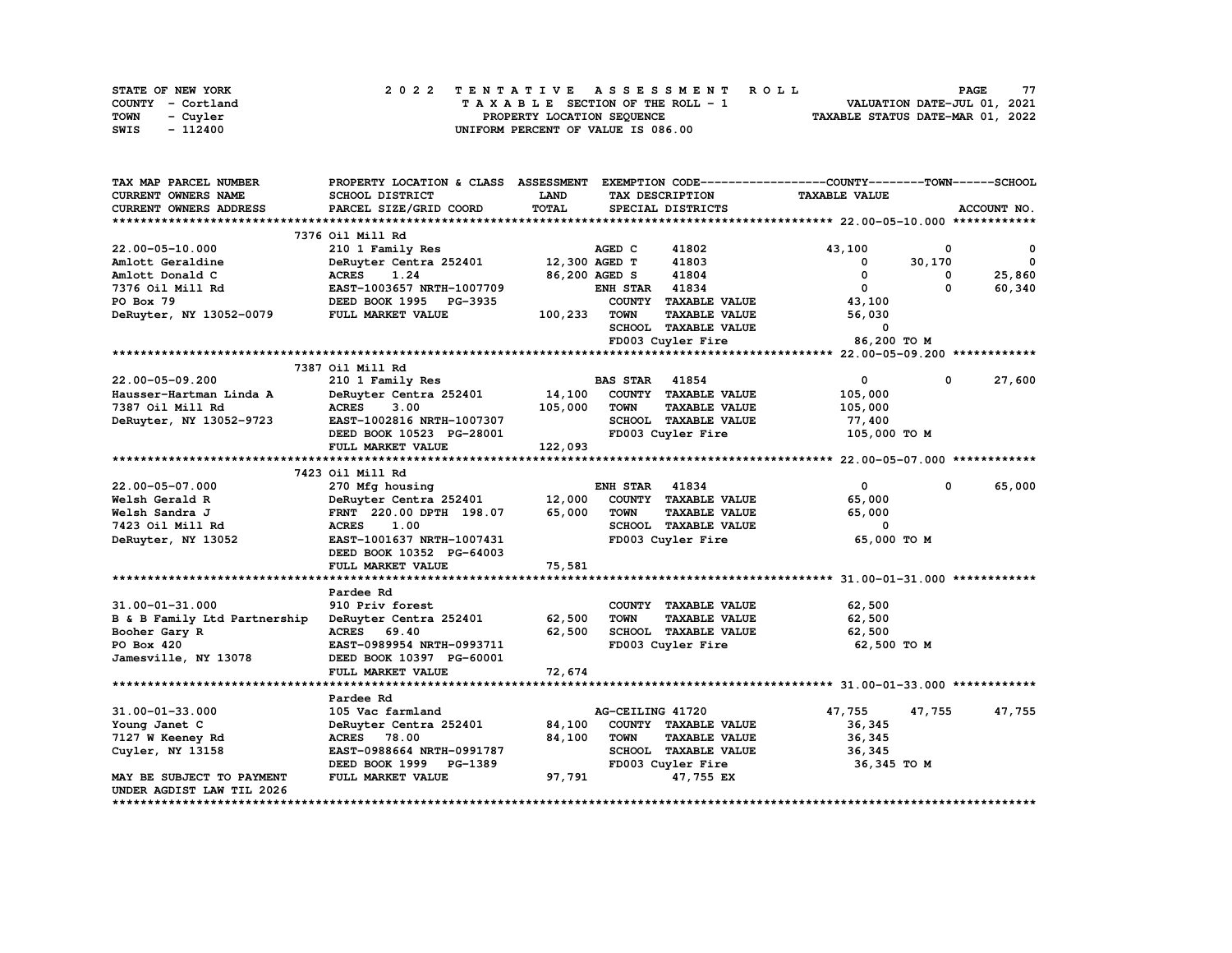| STATE OF NEW YORK | 2022 TENTATIVE ASSESSMENT ROLL     | 78<br><b>PAGE</b>                |
|-------------------|------------------------------------|----------------------------------|
| COUNTY - Cortland | TAXABLE SECTION OF THE ROLL - 1    | VALUATION DATE-JUL 01, 2021      |
| TOWN<br>- Cuyler  | PROPERTY LOCATION SEQUENCE         | TAXABLE STATUS DATE-MAR 01, 2022 |
| SWIS<br>- 112400  | UNIFORM PERCENT OF VALUE IS 086.00 |                                  |

| TAX MAP PARCEL NUMBER  |                                  |             | PROPERTY LOCATION & CLASS ASSESSMENT EXEMPTION CODE-----------------COUNTY-------TOWN------SCHOOL |                      |             |
|------------------------|----------------------------------|-------------|---------------------------------------------------------------------------------------------------|----------------------|-------------|
| CURRENT OWNERS NAME    | SCHOOL DISTRICT                  | <b>LAND</b> | TAX DESCRIPTION                                                                                   | <b>TAXABLE VALUE</b> |             |
| CURRENT OWNERS ADDRESS | PARCEL SIZE/GRID COORD           | TOTAL       | SPECIAL DISTRICTS                                                                                 |                      | ACCOUNT NO. |
|                        |                                  |             |                                                                                                   |                      |             |
|                        | 4738 Pardee Rd                   |             |                                                                                                   |                      |             |
| 31.00-03-13.000        | 210 1 Family Res                 |             | COUNTY TAXABLE VALUE                                                                              | 118,720              |             |
| Kimlinger Daniel       | DeRuyter Centra 252401           | 15,000      | <b>TAXABLE VALUE</b><br><b>TOWN</b>                                                               | 118,720              |             |
| Kimlinger Jennifer     | <b>ACRES</b><br>3.90 BANKCORELOG | 118,720     | SCHOOL TAXABLE VALUE                                                                              | 118,720              |             |
| 4738 Pardee Rd         | EAST-0987030 NRTH-0991897        |             | FD003 Cuyler Fire                                                                                 | 118,720 то м         |             |
|                        |                                  |             |                                                                                                   |                      |             |
| Cuyler, NY 13158       | DEED BOOK 2017 PG-4628           |             |                                                                                                   |                      |             |
|                        | FULL MARKET VALUE                | 138,047     |                                                                                                   |                      |             |
|                        |                                  |             |                                                                                                   |                      |             |
|                        | 4763 Pardee Rd                   |             |                                                                                                   |                      |             |
| 31.00-01-30.120        | 210 1 Family Res                 |             | <b>BAS STAR</b> 41854                                                                             | 0<br>0               | 27,600      |
| Custer Daniel          | DeRuyter Centra 252401           | 19,400      | COUNTY TAXABLE VALUE                                                                              | 120,300              |             |
| 4763 Pardee Rd         | 8.42 BANKCORELOG<br><b>ACRES</b> | 120,300     | <b>TOWN</b><br><b>TAXABLE VALUE</b>                                                               | 120,300              |             |
| Cuyler, NY 13158       | EAST-0987399 NRTH-0992679        |             | SCHOOL TAXABLE VALUE                                                                              | 92,700               |             |
|                        | DEED BOOK 10127 PG-4003          |             | FD003 Cuyler Fire                                                                                 | 120,300 TO M         |             |
|                        | FULL MARKET VALUE                | 139,884     |                                                                                                   |                      |             |
|                        |                                  |             |                                                                                                   |                      |             |
|                        | 4863-4865 Pardee Rd              |             |                                                                                                   |                      |             |
| 31.00-01-32.000        | 260 Seasonal res                 |             | COUNTY TAXABLE VALUE                                                                              | 104,300              |             |
| Pardee Ruth            | DeRuyter Centra 252401           | 84,300      | <b>TOWN</b><br><b>TAXABLE VALUE</b>                                                               | 104,300              |             |
| 5977 McKinley Rd       | ACRES 78.83                      | 104,300     | SCHOOL TAXABLE VALUE                                                                              | 104,300              |             |
| Brewerton, NY 13029    | EAST-0991351 NRTH-0993867        |             | FD003 Cuyler Fire                                                                                 | 104,300 то м         |             |
|                        | DEED BOOK 2018 PG-5825           |             |                                                                                                   |                      |             |
|                        | FULL MARKET VALUE                | 121,279     |                                                                                                   |                      |             |
|                        |                                  |             |                                                                                                   |                      |             |
|                        | Pease Hill Rd                    |             |                                                                                                   |                      |             |
| 41.00-01-08.000        | 314 Rural vac<10                 |             | COUNTY TAXABLE VALUE                                                                              | 4,700                |             |
|                        |                                  | 4,700       | <b>TOWN</b><br><b>TAXABLE VALUE</b>                                                               | 4,700                |             |
| Becker Matthew J       | DeRuyter Centra 252401           | 4,700       |                                                                                                   |                      |             |
| Murdock Tim            | <b>ACRES</b><br>1.69             |             | SCHOOL TAXABLE VALUE                                                                              | 4,700                |             |
| 644 Lick St            | EAST-0987713 NRTH-0989257        |             | FD003 Cuyler Fire                                                                                 | 4,700 TO M           |             |
| Groton, NY 13073       | DEED BOOK 1998 PG-3276           |             |                                                                                                   |                      |             |
|                        | FULL MARKET VALUE                | 5,465       |                                                                                                   |                      |             |
|                        |                                  |             |                                                                                                   |                      |             |
|                        | Pease Hill Rd                    |             |                                                                                                   |                      |             |
| 41.00-01-09.000        | 910 Priv forest                  |             | COUNTY TAXABLE VALUE                                                                              | 25,300               |             |
| Cotton Hanlon Inc      | DeRuyter Centra 252401           | 24,800      | <b>TOWN</b><br><b>TAXABLE VALUE</b>                                                               | 25,300               |             |
| Rt 224                 | ACRES 29.80                      | 25,300      | SCHOOL TAXABLE VALUE                                                                              | 25,300               |             |
| PO Box 65              | EAST-0988398 NRTH-0989747        |             | FD003 Cuyler Fire                                                                                 | 25,300 TO M          |             |
| Cayuta, NY 14824-0065  | DEED BOOK 319<br>PG-137          |             |                                                                                                   |                      |             |
|                        | FULL MARKET VALUE                | 29,419      |                                                                                                   |                      |             |
|                        |                                  |             |                                                                                                   |                      |             |
|                        | Pease Hill Rd                    |             |                                                                                                   |                      |             |
| 41.00-01-11.000        | 322 Rural vac>10                 |             | COUNTY TAXABLE VALUE                                                                              | 101,360              |             |
| Warner Todd A          | DeRuyter Centra 252401           | 101,360     | <b>TOWN</b><br><b>TAXABLE VALUE</b>                                                               | 101,360              |             |
| Young Martin L         | ACRES 98.45                      | 101,360     | SCHOOL TAXABLE VALUE                                                                              | 101,360              |             |
| 399 Keeney Rd          | EAST-0990877 NRTH-0988425        |             | FD003 Cuyler Fire                                                                                 | 101,360 TO M         |             |
| Cuyler, NY 13158       | DEED BOOK 2021 PG-392            |             |                                                                                                   |                      |             |
|                        | FULL MARKET VALUE                | 117,860     |                                                                                                   |                      |             |
|                        |                                  |             |                                                                                                   |                      |             |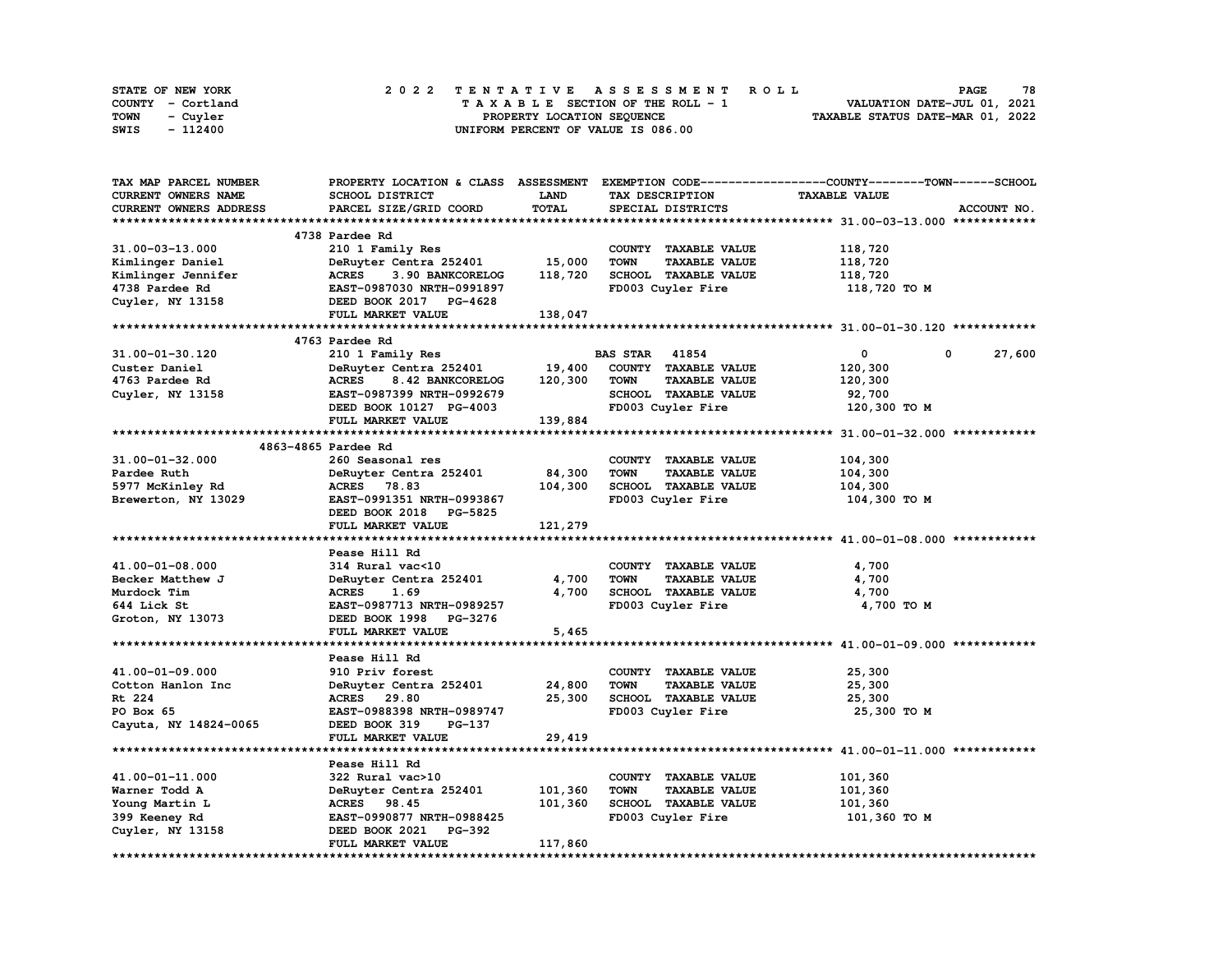| STATE OF NEW YORK | 2022 TENTATIVE ASSESSMENT ROLL     | 79<br><b>PAGE</b>                |
|-------------------|------------------------------------|----------------------------------|
| COUNTY - Cortland | TAXABLE SECTION OF THE ROLL - 1    | VALUATION DATE-JUL 01, 2021      |
| TOWN<br>- Cuvler  | PROPERTY LOCATION SEQUENCE         | TAXABLE STATUS DATE-MAR 01, 2022 |
| - 112400<br>SWIS  | UNIFORM PERCENT OF VALUE IS 086.00 |                                  |

| TAX MAP PARCEL NUMBER      |                           |             |                                     | PROPERTY LOCATION & CLASS ASSESSMENT EXEMPTION CODE-----------------COUNTY-------TOWN------SCHOOL |
|----------------------------|---------------------------|-------------|-------------------------------------|---------------------------------------------------------------------------------------------------|
| <b>CURRENT OWNERS NAME</b> | <b>SCHOOL DISTRICT</b>    | <b>LAND</b> | <b>TAX DESCRIPTION</b>              | <b>TAXABLE VALUE</b>                                                                              |
| CURRENT OWNERS ADDRESS     | PARCEL SIZE/GRID COORD    | TOTAL       | SPECIAL DISTRICTS                   | ACCOUNT NO.                                                                                       |
|                            |                           |             |                                     |                                                                                                   |
|                            | Pease Hill Rd             |             |                                     |                                                                                                   |
| 41.00-01-12.100            | 105 Vac farmland          |             | COUNTY TAXABLE VALUE                | 79,850                                                                                            |
| Warner Todd                | DeRuyter Centra 252401    | 79,850      | <b>TOWN</b><br><b>TAXABLE VALUE</b> | 79,850                                                                                            |
| 399 Keeney Rd              | ACRES 87.27               | 79,850      | SCHOOL TAXABLE VALUE                | 79,850                                                                                            |
| Cuyler, NY 13158           | EAST-0987587 NRTH-0988011 |             | FD003 Cuyler Fire                   | 79,850 TO M                                                                                       |
|                            | DEED BOOK 2021 PG-207     |             |                                     |                                                                                                   |
|                            | FULL MARKET VALUE         | 92,849      |                                     |                                                                                                   |
|                            |                           |             |                                     |                                                                                                   |
|                            | Pease Hill Rd             |             |                                     |                                                                                                   |
| 41.00-01-12.200            | 105 Vac farmland          |             | COUNTY TAXABLE VALUE                | 18,200                                                                                            |
| Brown Jeffrey C            | DeRuyter Centra 252401    | 18,200      | <b>TOWN</b><br><b>TAXABLE VALUE</b> | 18,200                                                                                            |
| 289 MCLean Rd              | ACRES 9.09                | 18,200      | SCHOOL TAXABLE VALUE                | 18,200                                                                                            |
| Cortland, NY 13045         | EAST-0988447 NRTH-0988934 |             | FD003 Cuyler Fire                   | 18,200 TO M                                                                                       |
|                            | DEED BOOK 2021 PG-1728    |             |                                     |                                                                                                   |
|                            | <b>FULL MARKET VALUE</b>  | 21,163      |                                     |                                                                                                   |
|                            |                           |             |                                     |                                                                                                   |
|                            | Pease Hill Rd             |             |                                     |                                                                                                   |
| 41.00-01-23.220            | 105 Vac farmland          |             | AG-CEILING 41720                    | 15,558<br>15,558<br>15,558                                                                        |
| Custer Daniel A            | DeRuyter Centra 252401    | 27,655      | COUNTY TAXABLE VALUE                | 12,097                                                                                            |
| Custer Wendy J             | ACRES 25.09               | 27,655      | <b>TOWN</b><br><b>TAXABLE VALUE</b> | 12,097                                                                                            |
| 4763 Pardee Rd             | EAST-0990477 NRTH-0987242 |             | SCHOOL TAXABLE VALUE                | 12,097                                                                                            |
| Cuyler, NY 13158           | DEED BOOK 2022 PG-607     |             | FD003 Cuyler Fire                   | 12,097 TO M                                                                                       |
|                            | FULL MARKET VALUE         | 32,157      | 15,558 EX                           |                                                                                                   |
| MAY BE SUBJECT TO PAYMENT  |                           |             |                                     |                                                                                                   |
| UNDER AGDIST LAW TIL 2026  |                           |             |                                     |                                                                                                   |
|                            |                           |             |                                     |                                                                                                   |
|                            | Pease Hill Rd             |             |                                     |                                                                                                   |
| 41.00-01-31.000            | 314 Rural vac<10          |             | COUNTY TAXABLE VALUE                | 11,600                                                                                            |
| Case Vincent               | DeRuyter Centra 252401    | 11,600      | <b>TOWN</b><br><b>TAXABLE VALUE</b> | 11,600                                                                                            |
| 6038 South Hill Rd         | <b>ACRES</b><br>3.52      | 11,600      | SCHOOL TAXABLE VALUE                | 11,600                                                                                            |
| Truxton, NY 13158          | EAST-0986621 NRTH-0990485 |             | FD003 Cuyler Fire                   | 11,600 TO M                                                                                       |
|                            | DEED BOOK 2022 PG-1575    |             |                                     |                                                                                                   |
| PRIOR OWNER ON 3/01/2022   | FULL MARKET VALUE         | 13,488      |                                     |                                                                                                   |
| Case Vincent               |                           |             |                                     |                                                                                                   |
|                            |                           |             |                                     |                                                                                                   |
|                            | Pease Hill Rd             |             |                                     |                                                                                                   |
| 41.00-01-33.000            | 314 Rural vac<10          |             | COUNTY TAXABLE VALUE                | 4,900                                                                                             |
| Lambert Lester P           | DeRuyter Centra 252401    | 4,900       | <b>TOWN</b><br><b>TAXABLE VALUE</b> | 4,900                                                                                             |
| Lambert Charles W          | <b>ACRES</b><br>1.75      | 4,900       | SCHOOL TAXABLE VALUE                | 4,900                                                                                             |
| 6059 Pease Hill Rd         | EAST-0991210 NRTH-0985752 |             | FD003 Cuyler Fire                   | 4,900 TO M                                                                                        |
| Truxton, NY 13158          | DEED BOOK 2021 PG-606     |             |                                     |                                                                                                   |
|                            | FULL MARKET VALUE         | 5,698       |                                     |                                                                                                   |
|                            |                           |             |                                     |                                                                                                   |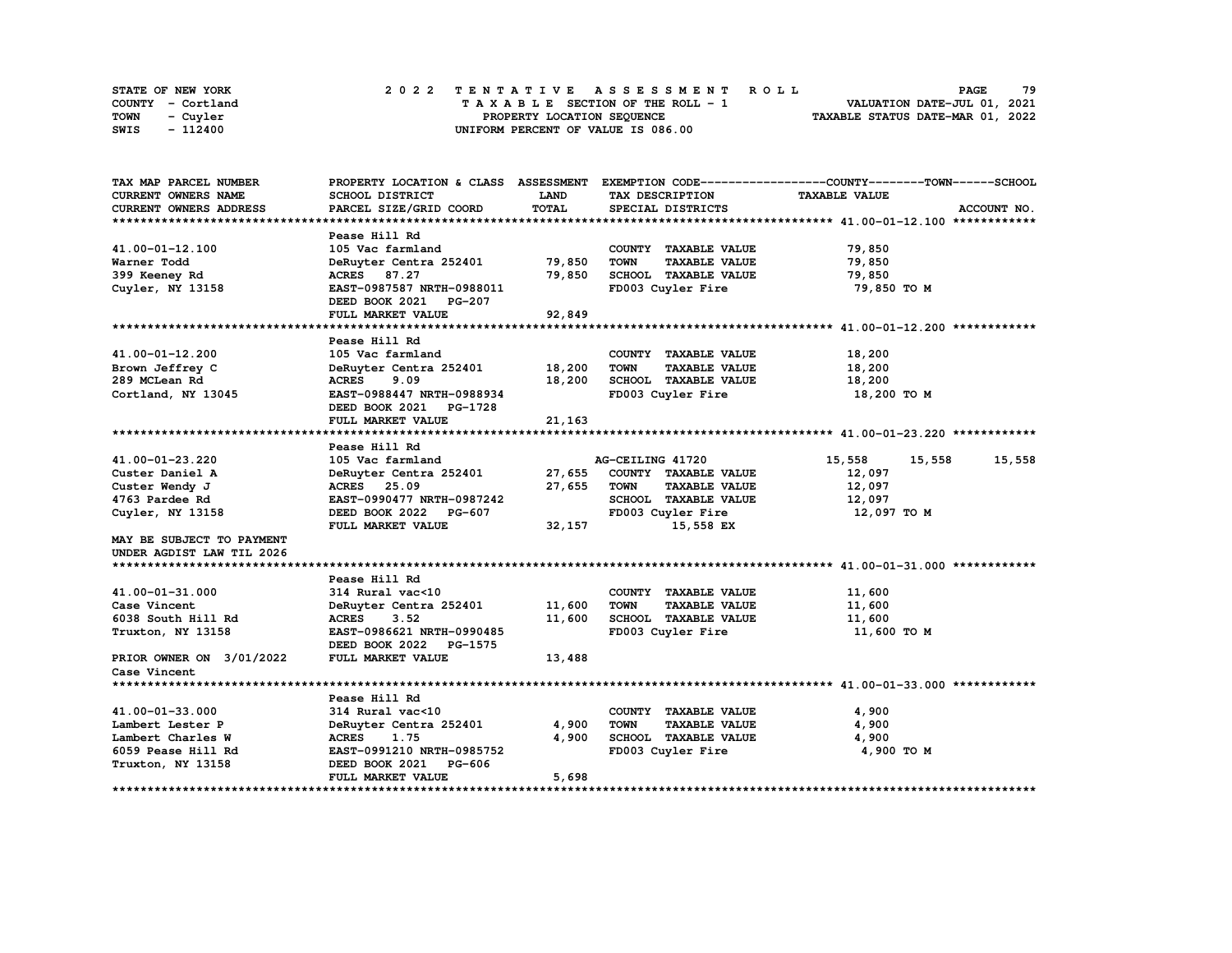| STATE OF NEW YORK | 2022 TENTATIVE ASSESSMENT ROLL     | 80<br><b>PAGE</b>                |
|-------------------|------------------------------------|----------------------------------|
| COUNTY - Cortland | TAXABLE SECTION OF THE ROLL - 1    | VALUATION DATE-JUL 01, 2021      |
| TOWN<br>- Cuvler  | PROPERTY LOCATION SEQUENCE         | TAXABLE STATUS DATE-MAR 01, 2022 |
| - 112400<br>SWIS  | UNIFORM PERCENT OF VALUE IS 086.00 |                                  |

| TAX MAP PARCEL NUMBER      | PROPERTY LOCATION & CLASS ASSESSMENT |             |                                     | EXEMPTION CODE-----------------COUNTY-------TOWN------SCHOOL |
|----------------------------|--------------------------------------|-------------|-------------------------------------|--------------------------------------------------------------|
| <b>CURRENT OWNERS NAME</b> | SCHOOL DISTRICT                      | <b>LAND</b> | TAX DESCRIPTION                     | <b>TAXABLE VALUE</b>                                         |
| CURRENT OWNERS ADDRESS     | PARCEL SIZE/GRID COORD               | TOTAL       | SPECIAL DISTRICTS                   | ACCOUNT NO.                                                  |
| *************************  |                                      |             |                                     |                                                              |
|                            | Pease Hill Rd                        |             |                                     |                                                              |
| 42.00-05-02.000            | 322 Rural vac>10                     |             | COUNTY TAXABLE VALUE                | 11,800                                                       |
| Sullivan William J Jr      | DeRuyter Centra 252401               | 11,800      | TOWN<br><b>TAXABLE VALUE</b>        | 11,800                                                       |
| 6142 Pease Hill Rd         | ACRES 17.50                          | 11,800      | SCHOOL TAXABLE VALUE                | 11,800                                                       |
| Cuyler, NY 13158-9625      | EAST-0993088 NRTH-0986490            |             | FD003 Cuyler Fire                   | 11,800 TO M                                                  |
|                            | DEED BOOK 547<br><b>PG-23</b>        |             |                                     |                                                              |
|                            | FULL MARKET VALUE                    | 13,721      |                                     |                                                              |
|                            |                                      |             |                                     |                                                              |
|                            | Pease Hill Rd                        |             |                                     |                                                              |
| 42.00-05-04.000            | 322 Rural vac>10                     |             | COUNTY TAXABLE VALUE                | 77,900                                                       |
| Caracciolo Dominick P      | DeRuyter Centra 252401               | 77,900      | <b>TOWN</b><br><b>TAXABLE VALUE</b> | 77,900                                                       |
| Caracciolo Matilda         | ACRES 78.60                          | 77,900      | SCHOOL TAXABLE VALUE                | 77,900                                                       |
| 804 Herzel Blvd            | EAST-0993718 NRTH-0984744            |             | FD003 Cuyler Fire                   | 77,900 TO M                                                  |
| W Babylon, NY 11704-4216   | DEED BOOK 457<br><b>PG-285</b>       |             |                                     |                                                              |
|                            | FULL MARKET VALUE                    | 90,581      |                                     |                                                              |
| MAY BE SUBJECT TO PAYMENT  |                                      |             |                                     |                                                              |
| UNDER AGDIST LAW TIL 2024  |                                      |             |                                     |                                                              |
|                            |                                      |             |                                     |                                                              |
|                            | Pease Hill Rd                        |             |                                     |                                                              |
|                            |                                      |             |                                     |                                                              |
| 52.00-02-01.111            | 105 Vac farmland                     |             | COUNTY TAXABLE VALUE                | 54,400                                                       |
| Eqqleston Bryan            | DeRuyter Centra 252401               | 54,400      | <b>TOWN</b><br><b>TAXABLE VALUE</b> | 54,400                                                       |
| Eqqleston Sharon R         | ACRES 46.60                          | 54,400      | SCHOOL TAXABLE VALUE                | 54,400                                                       |
| Lewistown Rd               | EAST-0993677 NRTH-0980192            |             | FD003 Cuyler Fire                   | 54,400 TO M                                                  |
| PO Box 223                 | DEED BOOK 2011<br><b>PG-204</b>      |             |                                     |                                                              |
| Juliustown, NJ 08042       | FULL MARKET VALUE                    | 63,256      |                                     |                                                              |
|                            |                                      |             |                                     |                                                              |
| MAY BE SUBJECT TO PAYMENT  |                                      |             |                                     |                                                              |
| UNDER AGDIST LAW TIL 2026  |                                      |             |                                     |                                                              |
|                            |                                      |             |                                     |                                                              |
|                            | Pease Hill Rd                        |             |                                     |                                                              |
| $52.00 - 02 - 01.200$      | 314 Rural vac<10                     |             | COUNTY TAXABLE VALUE                | 14,000                                                       |
| Sedillo Danielle           | DeRuyter Centra 252401               | 14,000      | <b>TAXABLE VALUE</b><br>TOWN        | 14,000                                                       |
| 3310 Cinder Hill Ct        | <b>ACRES</b><br>6.00                 | 14,000      | SCHOOL TAXABLE VALUE                | 14,000                                                       |
| Fayetteville, NC 28306     | EAST-0994302 NRTH-0982194            |             | FD003 Cuyler Fire                   | 14,000 TO M                                                  |
|                            | DEED BOOK 2013<br><b>PG-5920</b>     |             |                                     |                                                              |
|                            | FULL MARKET VALUE                    | 16,279      |                                     |                                                              |
|                            |                                      |             |                                     |                                                              |
|                            | Pease Hill Rd                        |             |                                     |                                                              |
| $52.00 - 02 - 02.000$      | 314 Rural vac<10                     |             | COUNTY TAXABLE VALUE                | 1,700                                                        |
| Eggleston Bryan            | DeRuyter Centra 252401               | 1,700       | <b>TOWN</b><br><b>TAXABLE VALUE</b> | 1,700                                                        |
| Eqqleston Sharon           | 1.60<br><b>ACRES</b>                 | 1,700       | SCHOOL TAXABLE VALUE                | 1,700                                                        |
| 441 Lewistown Rd           | EAST-0994716 NRTH-0981339            |             | FD003 Cuyler Fire                   | 1,700 TO M                                                   |
| Juliustown, NJ 08042       | DEED BOOK 2016<br>PG-3423            |             |                                     |                                                              |
|                            | FULL MARKET VALUE                    | 1,977       |                                     |                                                              |
|                            |                                      |             |                                     |                                                              |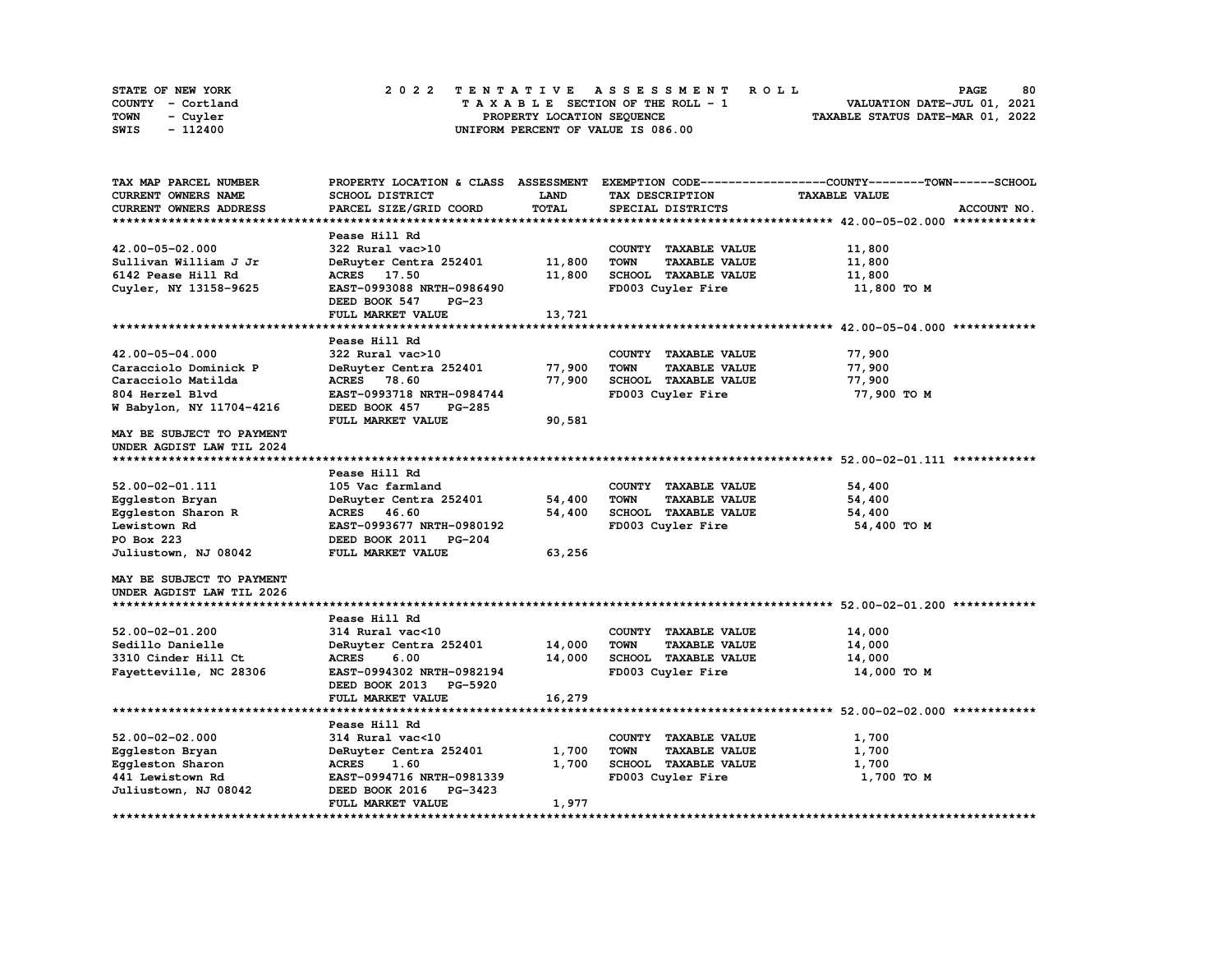|      | STATE OF NEW YORK |  |  |  |  |  | 2022 TENTATIVE ASSESSMENT ROLL     |  |  |  |  |  |  |                                  |  | <b>PAGE</b>                 | 81 |
|------|-------------------|--|--|--|--|--|------------------------------------|--|--|--|--|--|--|----------------------------------|--|-----------------------------|----|
|      | COUNTY - Cortland |  |  |  |  |  | TAXABLE SECTION OF THE ROLL - 1    |  |  |  |  |  |  |                                  |  | VALUATION DATE-JUL 01, 2021 |    |
| TOWN | - Cuvler          |  |  |  |  |  | PROPERTY LOCATION SEQUENCE         |  |  |  |  |  |  | TAXABLE STATUS DATE-MAR 01, 2022 |  |                             |    |
| SWIS | - 112400          |  |  |  |  |  | UNIFORM PERCENT OF VALUE IS 086.00 |  |  |  |  |  |  |                                  |  |                             |    |

| <b>CURRENT OWNERS NAME</b><br>LAND<br><b>TAXABLE VALUE</b><br>SCHOOL DISTRICT<br>TAX DESCRIPTION<br><b>TOTAL</b><br><b>CURRENT OWNERS ADDRESS</b><br>PARCEL SIZE/GRID COORD<br>SPECIAL DISTRICTS<br>ACCOUNT NO.<br>5896 Pease Hill Rd<br>$52.00 - 02 - 05.000$<br>260 Seasonal res<br>COUNTY TAXABLE VALUE<br>18,880<br><b>TOWN</b><br><b>TAXABLE VALUE</b><br>Sayles Theodore R<br>DeRuyter Centra 252401<br>14,800<br>18,880<br>6344 Cuyler Hill Rd<br><b>ACRES</b><br>3.70<br>18,880<br><b>SCHOOL TAXABLE VALUE</b><br>18,880<br>EAST-0995251 NRTH-0980443<br>FD003 Cuyler Fire<br>18,880 TO M<br>Cuyler, NY 13158<br>DEED BOOK 2020<br><b>PG-4910</b><br>21,953<br>FULL MARKET VALUE<br>5900 Pease Hill Rd<br>$52.00 - 02 - 07.200$<br>210 1 Family Res<br><b>BAS STAR</b><br>41854<br>0<br>27,600<br>0<br>16,800 VET WAR C 41122<br>5.520<br>Park Elena<br>DeRuyter Centra 252401<br>$\mathbf{o}$<br><b>ACRES</b><br>7.30<br>0<br>5900 Pease Hill Rd<br>41,800 VET WAR T 41123<br>0<br>6,270<br>EAST-0995486 NRTH-0979891<br>COUNTY TAXABLE VALUE<br>36,280<br>Cuyler, NY 13158<br>DEED BOOK 2017 PG-4986<br><b>TOWN</b><br><b>TAXABLE VALUE</b><br>35,530<br>FULL MARKET VALUE<br><b>SCHOOL TAXABLE VALUE</b><br>48,605<br>14,200<br>FD003 Cuyler Fire<br>41,800 TO M<br>5905 Pease Hill Rd<br>52.00-02-01.112<br>270 Mfg housing<br>COUNTY TAXABLE VALUE<br>108,490<br>50,300<br>Langevin Connor F<br>DeRuyter Centra 252401<br><b>TOWN</b><br><b>TAXABLE VALUE</b><br>108,490<br>SCHOOL TAXABLE VALUE<br>Langevin Megan L<br><b>ACRES</b><br>46.42 BANKCORELOG<br>108,490<br>108,490<br>EAST-0993458 NRTH-0980947<br>FD003 Cuyler Fire<br>6553 W Keeney Rd<br>108,490 TO M<br>DEED BOOK 2019 PG-2371<br>Truxton, NY 13158<br>FULL MARKET VALUE<br>126,151<br><b>MAY BE SUBJECT TO PAYMENT</b><br>UNDER AGDIST LAW TIL 2026 |
|------------------------------------------------------------------------------------------------------------------------------------------------------------------------------------------------------------------------------------------------------------------------------------------------------------------------------------------------------------------------------------------------------------------------------------------------------------------------------------------------------------------------------------------------------------------------------------------------------------------------------------------------------------------------------------------------------------------------------------------------------------------------------------------------------------------------------------------------------------------------------------------------------------------------------------------------------------------------------------------------------------------------------------------------------------------------------------------------------------------------------------------------------------------------------------------------------------------------------------------------------------------------------------------------------------------------------------------------------------------------------------------------------------------------------------------------------------------------------------------------------------------------------------------------------------------------------------------------------------------------------------------------------------------------------------------------------------------------------------------------------------------------------------------------------------------------------------|
|                                                                                                                                                                                                                                                                                                                                                                                                                                                                                                                                                                                                                                                                                                                                                                                                                                                                                                                                                                                                                                                                                                                                                                                                                                                                                                                                                                                                                                                                                                                                                                                                                                                                                                                                                                                                                                    |
|                                                                                                                                                                                                                                                                                                                                                                                                                                                                                                                                                                                                                                                                                                                                                                                                                                                                                                                                                                                                                                                                                                                                                                                                                                                                                                                                                                                                                                                                                                                                                                                                                                                                                                                                                                                                                                    |
|                                                                                                                                                                                                                                                                                                                                                                                                                                                                                                                                                                                                                                                                                                                                                                                                                                                                                                                                                                                                                                                                                                                                                                                                                                                                                                                                                                                                                                                                                                                                                                                                                                                                                                                                                                                                                                    |
|                                                                                                                                                                                                                                                                                                                                                                                                                                                                                                                                                                                                                                                                                                                                                                                                                                                                                                                                                                                                                                                                                                                                                                                                                                                                                                                                                                                                                                                                                                                                                                                                                                                                                                                                                                                                                                    |
|                                                                                                                                                                                                                                                                                                                                                                                                                                                                                                                                                                                                                                                                                                                                                                                                                                                                                                                                                                                                                                                                                                                                                                                                                                                                                                                                                                                                                                                                                                                                                                                                                                                                                                                                                                                                                                    |
|                                                                                                                                                                                                                                                                                                                                                                                                                                                                                                                                                                                                                                                                                                                                                                                                                                                                                                                                                                                                                                                                                                                                                                                                                                                                                                                                                                                                                                                                                                                                                                                                                                                                                                                                                                                                                                    |
|                                                                                                                                                                                                                                                                                                                                                                                                                                                                                                                                                                                                                                                                                                                                                                                                                                                                                                                                                                                                                                                                                                                                                                                                                                                                                                                                                                                                                                                                                                                                                                                                                                                                                                                                                                                                                                    |
|                                                                                                                                                                                                                                                                                                                                                                                                                                                                                                                                                                                                                                                                                                                                                                                                                                                                                                                                                                                                                                                                                                                                                                                                                                                                                                                                                                                                                                                                                                                                                                                                                                                                                                                                                                                                                                    |
|                                                                                                                                                                                                                                                                                                                                                                                                                                                                                                                                                                                                                                                                                                                                                                                                                                                                                                                                                                                                                                                                                                                                                                                                                                                                                                                                                                                                                                                                                                                                                                                                                                                                                                                                                                                                                                    |
|                                                                                                                                                                                                                                                                                                                                                                                                                                                                                                                                                                                                                                                                                                                                                                                                                                                                                                                                                                                                                                                                                                                                                                                                                                                                                                                                                                                                                                                                                                                                                                                                                                                                                                                                                                                                                                    |
|                                                                                                                                                                                                                                                                                                                                                                                                                                                                                                                                                                                                                                                                                                                                                                                                                                                                                                                                                                                                                                                                                                                                                                                                                                                                                                                                                                                                                                                                                                                                                                                                                                                                                                                                                                                                                                    |
|                                                                                                                                                                                                                                                                                                                                                                                                                                                                                                                                                                                                                                                                                                                                                                                                                                                                                                                                                                                                                                                                                                                                                                                                                                                                                                                                                                                                                                                                                                                                                                                                                                                                                                                                                                                                                                    |
|                                                                                                                                                                                                                                                                                                                                                                                                                                                                                                                                                                                                                                                                                                                                                                                                                                                                                                                                                                                                                                                                                                                                                                                                                                                                                                                                                                                                                                                                                                                                                                                                                                                                                                                                                                                                                                    |
|                                                                                                                                                                                                                                                                                                                                                                                                                                                                                                                                                                                                                                                                                                                                                                                                                                                                                                                                                                                                                                                                                                                                                                                                                                                                                                                                                                                                                                                                                                                                                                                                                                                                                                                                                                                                                                    |
|                                                                                                                                                                                                                                                                                                                                                                                                                                                                                                                                                                                                                                                                                                                                                                                                                                                                                                                                                                                                                                                                                                                                                                                                                                                                                                                                                                                                                                                                                                                                                                                                                                                                                                                                                                                                                                    |
|                                                                                                                                                                                                                                                                                                                                                                                                                                                                                                                                                                                                                                                                                                                                                                                                                                                                                                                                                                                                                                                                                                                                                                                                                                                                                                                                                                                                                                                                                                                                                                                                                                                                                                                                                                                                                                    |
|                                                                                                                                                                                                                                                                                                                                                                                                                                                                                                                                                                                                                                                                                                                                                                                                                                                                                                                                                                                                                                                                                                                                                                                                                                                                                                                                                                                                                                                                                                                                                                                                                                                                                                                                                                                                                                    |
|                                                                                                                                                                                                                                                                                                                                                                                                                                                                                                                                                                                                                                                                                                                                                                                                                                                                                                                                                                                                                                                                                                                                                                                                                                                                                                                                                                                                                                                                                                                                                                                                                                                                                                                                                                                                                                    |
|                                                                                                                                                                                                                                                                                                                                                                                                                                                                                                                                                                                                                                                                                                                                                                                                                                                                                                                                                                                                                                                                                                                                                                                                                                                                                                                                                                                                                                                                                                                                                                                                                                                                                                                                                                                                                                    |
|                                                                                                                                                                                                                                                                                                                                                                                                                                                                                                                                                                                                                                                                                                                                                                                                                                                                                                                                                                                                                                                                                                                                                                                                                                                                                                                                                                                                                                                                                                                                                                                                                                                                                                                                                                                                                                    |
|                                                                                                                                                                                                                                                                                                                                                                                                                                                                                                                                                                                                                                                                                                                                                                                                                                                                                                                                                                                                                                                                                                                                                                                                                                                                                                                                                                                                                                                                                                                                                                                                                                                                                                                                                                                                                                    |
|                                                                                                                                                                                                                                                                                                                                                                                                                                                                                                                                                                                                                                                                                                                                                                                                                                                                                                                                                                                                                                                                                                                                                                                                                                                                                                                                                                                                                                                                                                                                                                                                                                                                                                                                                                                                                                    |
|                                                                                                                                                                                                                                                                                                                                                                                                                                                                                                                                                                                                                                                                                                                                                                                                                                                                                                                                                                                                                                                                                                                                                                                                                                                                                                                                                                                                                                                                                                                                                                                                                                                                                                                                                                                                                                    |
|                                                                                                                                                                                                                                                                                                                                                                                                                                                                                                                                                                                                                                                                                                                                                                                                                                                                                                                                                                                                                                                                                                                                                                                                                                                                                                                                                                                                                                                                                                                                                                                                                                                                                                                                                                                                                                    |
|                                                                                                                                                                                                                                                                                                                                                                                                                                                                                                                                                                                                                                                                                                                                                                                                                                                                                                                                                                                                                                                                                                                                                                                                                                                                                                                                                                                                                                                                                                                                                                                                                                                                                                                                                                                                                                    |
|                                                                                                                                                                                                                                                                                                                                                                                                                                                                                                                                                                                                                                                                                                                                                                                                                                                                                                                                                                                                                                                                                                                                                                                                                                                                                                                                                                                                                                                                                                                                                                                                                                                                                                                                                                                                                                    |
|                                                                                                                                                                                                                                                                                                                                                                                                                                                                                                                                                                                                                                                                                                                                                                                                                                                                                                                                                                                                                                                                                                                                                                                                                                                                                                                                                                                                                                                                                                                                                                                                                                                                                                                                                                                                                                    |
|                                                                                                                                                                                                                                                                                                                                                                                                                                                                                                                                                                                                                                                                                                                                                                                                                                                                                                                                                                                                                                                                                                                                                                                                                                                                                                                                                                                                                                                                                                                                                                                                                                                                                                                                                                                                                                    |
|                                                                                                                                                                                                                                                                                                                                                                                                                                                                                                                                                                                                                                                                                                                                                                                                                                                                                                                                                                                                                                                                                                                                                                                                                                                                                                                                                                                                                                                                                                                                                                                                                                                                                                                                                                                                                                    |
|                                                                                                                                                                                                                                                                                                                                                                                                                                                                                                                                                                                                                                                                                                                                                                                                                                                                                                                                                                                                                                                                                                                                                                                                                                                                                                                                                                                                                                                                                                                                                                                                                                                                                                                                                                                                                                    |
| 5908 Pease Hill Rd                                                                                                                                                                                                                                                                                                                                                                                                                                                                                                                                                                                                                                                                                                                                                                                                                                                                                                                                                                                                                                                                                                                                                                                                                                                                                                                                                                                                                                                                                                                                                                                                                                                                                                                                                                                                                 |
| $52.00 - 02 - 04.200$<br>COUNTY TAXABLE VALUE<br>43,500<br>270 Mfg housing                                                                                                                                                                                                                                                                                                                                                                                                                                                                                                                                                                                                                                                                                                                                                                                                                                                                                                                                                                                                                                                                                                                                                                                                                                                                                                                                                                                                                                                                                                                                                                                                                                                                                                                                                         |
| Clapper Dale A Jr<br>DeRuyter Centra 252401<br>13,500<br><b>TOWN</b><br><b>TAXABLE VALUE</b><br>43,500                                                                                                                                                                                                                                                                                                                                                                                                                                                                                                                                                                                                                                                                                                                                                                                                                                                                                                                                                                                                                                                                                                                                                                                                                                                                                                                                                                                                                                                                                                                                                                                                                                                                                                                             |
| Ward Sandra M<br><b>ACRES</b><br>2.40<br>43,500<br><b>SCHOOL TAXABLE VALUE</b><br>43,500                                                                                                                                                                                                                                                                                                                                                                                                                                                                                                                                                                                                                                                                                                                                                                                                                                                                                                                                                                                                                                                                                                                                                                                                                                                                                                                                                                                                                                                                                                                                                                                                                                                                                                                                           |
| EAST-0995111 NRTH-0981016<br>FD003 Cuyler Fire<br>5940 Pease Hill Rd<br>43,500 TO M                                                                                                                                                                                                                                                                                                                                                                                                                                                                                                                                                                                                                                                                                                                                                                                                                                                                                                                                                                                                                                                                                                                                                                                                                                                                                                                                                                                                                                                                                                                                                                                                                                                                                                                                                |
| Cuyler, NY 13158<br>DEED BOOK 2012 PG-1425                                                                                                                                                                                                                                                                                                                                                                                                                                                                                                                                                                                                                                                                                                                                                                                                                                                                                                                                                                                                                                                                                                                                                                                                                                                                                                                                                                                                                                                                                                                                                                                                                                                                                                                                                                                         |
| FULL MARKET VALUE<br>50,581                                                                                                                                                                                                                                                                                                                                                                                                                                                                                                                                                                                                                                                                                                                                                                                                                                                                                                                                                                                                                                                                                                                                                                                                                                                                                                                                                                                                                                                                                                                                                                                                                                                                                                                                                                                                        |
|                                                                                                                                                                                                                                                                                                                                                                                                                                                                                                                                                                                                                                                                                                                                                                                                                                                                                                                                                                                                                                                                                                                                                                                                                                                                                                                                                                                                                                                                                                                                                                                                                                                                                                                                                                                                                                    |
| 5940 Pease Hill Rd                                                                                                                                                                                                                                                                                                                                                                                                                                                                                                                                                                                                                                                                                                                                                                                                                                                                                                                                                                                                                                                                                                                                                                                                                                                                                                                                                                                                                                                                                                                                                                                                                                                                                                                                                                                                                 |
| <b>ENH STAR</b><br>41834<br>$\mathbf 0$<br>68,910<br>52.00-02-03.100<br>0<br>210 1 Family Res                                                                                                                                                                                                                                                                                                                                                                                                                                                                                                                                                                                                                                                                                                                                                                                                                                                                                                                                                                                                                                                                                                                                                                                                                                                                                                                                                                                                                                                                                                                                                                                                                                                                                                                                      |
| Clapper Dale<br>DeRuyter Centra 252401<br>50,400<br>COUNTY TAXABLE VALUE<br>179,000                                                                                                                                                                                                                                                                                                                                                                                                                                                                                                                                                                                                                                                                                                                                                                                                                                                                                                                                                                                                                                                                                                                                                                                                                                                                                                                                                                                                                                                                                                                                                                                                                                                                                                                                                |
| <b>ACRES</b><br>40.87<br>179,000<br><b>TOWN</b><br><b>TAXABLE VALUE</b><br>179,000<br>Ward Sandy                                                                                                                                                                                                                                                                                                                                                                                                                                                                                                                                                                                                                                                                                                                                                                                                                                                                                                                                                                                                                                                                                                                                                                                                                                                                                                                                                                                                                                                                                                                                                                                                                                                                                                                                   |
| 5940 Pease Hill Rd<br>EAST-0995629 NRTH-0981720<br><b>SCHOOL TAXABLE VALUE</b><br>110,090                                                                                                                                                                                                                                                                                                                                                                                                                                                                                                                                                                                                                                                                                                                                                                                                                                                                                                                                                                                                                                                                                                                                                                                                                                                                                                                                                                                                                                                                                                                                                                                                                                                                                                                                          |
| PG-657<br>FD003 Cuyler Fire<br>179,000 TO M<br>Cuyler, NY 13158<br>DEED BOOK 2009                                                                                                                                                                                                                                                                                                                                                                                                                                                                                                                                                                                                                                                                                                                                                                                                                                                                                                                                                                                                                                                                                                                                                                                                                                                                                                                                                                                                                                                                                                                                                                                                                                                                                                                                                  |
| 208,140<br>FULL MARKET VALUE                                                                                                                                                                                                                                                                                                                                                                                                                                                                                                                                                                                                                                                                                                                                                                                                                                                                                                                                                                                                                                                                                                                                                                                                                                                                                                                                                                                                                                                                                                                                                                                                                                                                                                                                                                                                       |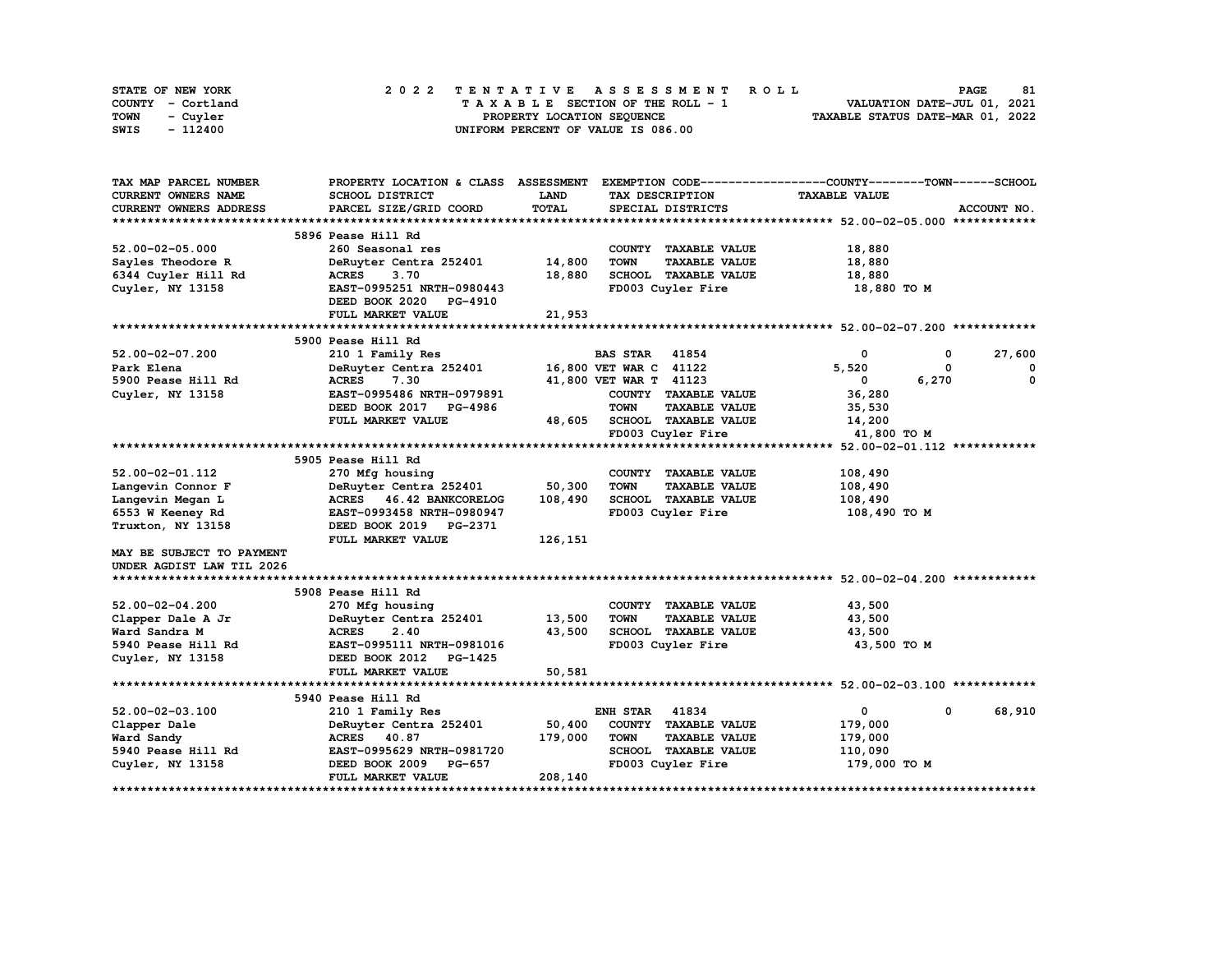| STATE OF NEW YORK | 2022 TENTATIVE ASSESSMENT ROLL     | 82<br><b>PAGE</b>                |
|-------------------|------------------------------------|----------------------------------|
| COUNTY - Cortland | TAXABLE SECTION OF THE ROLL - 1    | VALUATION DATE-JUL 01, 2021      |
| TOWN<br>- Cuvler  | PROPERTY LOCATION SEQUENCE         | TAXABLE STATUS DATE-MAR 01, 2022 |
| - 112400<br>SWIS  | UNIFORM PERCENT OF VALUE IS 086.00 |                                  |

| TAX MAP PARCEL NUMBER            | PROPERTY LOCATION & CLASS ASSESSMENT |              |                                     | EXEMPTION CODE-----------------COUNTY-------TOWN------SCHOOL |             |
|----------------------------------|--------------------------------------|--------------|-------------------------------------|--------------------------------------------------------------|-------------|
| CURRENT OWNERS NAME              | SCHOOL DISTRICT                      | <b>LAND</b>  | TAX DESCRIPTION                     | <b>TAXABLE VALUE</b>                                         |             |
| CURRENT OWNERS ADDRESS           | PARCEL SIZE/GRID COORD               | <b>TOTAL</b> | SPECIAL DISTRICTS                   |                                                              | ACCOUNT NO. |
|                                  |                                      |              |                                     |                                                              |             |
|                                  | 5965 Pease Hill Rd                   |              |                                     |                                                              |             |
| 52.00-02-01.120                  | 260 Seasonal res                     |              | COUNTY TAXABLE VALUE                | 75,600                                                       |             |
| Carollo Steven                   | DeRuyter Centra 252401               | 55,600       | <b>TAXABLE VALUE</b><br><b>TOWN</b> | 75,600                                                       |             |
| Carollo Lynn                     | <b>ACRES</b><br>50.00                | 75,600       | SCHOOL TAXABLE VALUE                | 75,600                                                       |             |
| 29 Meadow Ln                     | EAST-0993477 NRTH-0981787            |              | FD003 Cuyler Fire                   | 75,600 TO M                                                  |             |
| Modena, NY 12548                 | DEED BOOK 2021 PG-1995               |              |                                     |                                                              |             |
|                                  | FULL MARKET VALUE                    | 87,907       |                                     |                                                              |             |
|                                  |                                      |              |                                     |                                                              |             |
|                                  | 6000 Pease Hill Rd                   |              |                                     |                                                              |             |
| 52.00-03-01.000                  | 322 Rural vac>10                     |              | AG-CEILING 41720                    | 52,143<br>52,143                                             | 52,143      |
| Bevans Lewis P                   | DeRuyter Centra 252401               | 87,300       | COUNTY TAXABLE VALUE                | 35,157                                                       |             |
| Hurniuk Kenneth J                | ACRES 89.50                          | 87,300       | <b>TOWN</b><br><b>TAXABLE VALUE</b> | 35,157                                                       |             |
| 1070 Center St                   | EAST-0993115 NRTH-0983012            |              | SCHOOL TAXABLE VALUE                | 35,157                                                       |             |
| PO Box 16                        | DEED BOOK 2019 PG-4590               |              | FD003 Cuyler Fire                   | 35,157 TO M                                                  |             |
| Shepton, PA 18248                | FULL MARKET VALUE                    | 101,512      | 52,143 EX                           |                                                              |             |
|                                  |                                      |              |                                     |                                                              |             |
| MAY BE SUBJECT TO PAYMENT        |                                      |              |                                     |                                                              |             |
| UNDER AGDIST LAW TIL 2026        |                                      |              |                                     |                                                              |             |
|                                  |                                      |              |                                     |                                                              |             |
|                                  | 6003 Pease Hill Rd                   |              |                                     |                                                              |             |
| 51.00-01-10.000                  | 241 Rural res&aq                     |              | AG-CEILING 41720                    | 16,536<br>16,536                                             | 16,536      |
| Lambert Lester P                 | DeRuyter Centra 252401               | 69,200       | COUNTY TAXABLE VALUE                | 62,664                                                       |             |
| Lambert Charles W                | <b>ACRES</b> 90.00                   | 79,200       | <b>TOWN</b><br><b>TAXABLE VALUE</b> | 62,664                                                       |             |
| 6059 Pease Hill Rd               | EAST-0990874 NRTH-0982665            |              | <b>SCHOOL TAXABLE VALUE</b>         | 62,664                                                       |             |
| Truxton, NY 13158-9625           | DEED BOOK 2021 PG-605                |              | FD003 Cuyler Fire                   | 62,664 TO M                                                  |             |
|                                  | FULL MARKET VALUE                    | 92,093       | 16,536 EX                           |                                                              |             |
| MAY BE SUBJECT TO PAYMENT        |                                      |              |                                     |                                                              |             |
| UNDER AGDIST LAW TIL 2026        |                                      |              |                                     |                                                              |             |
|                                  |                                      |              |                                     |                                                              |             |
|                                  | 6033 Pease Hill Rd                   |              |                                     |                                                              |             |
| 52.00-03-02.000                  | 270 Mfg housing                      |              | COUNTY TAXABLE VALUE                | 46,000                                                       |             |
| Caracciolo Dominick P            | DeRuyter Centra 252401               | 21,100       | <b>TOWN</b><br><b>TAXABLE VALUE</b> | 46,000                                                       |             |
| Caracciolo Matilda               | ACRES 10.07                          | 46,000       | <b>SCHOOL TAXABLE VALUE</b>         | 46,000                                                       |             |
| 804 Herzel Blvd                  | EAST-0994388 NRTH-0983464            |              | FD003 Cuyler Fire                   | 46,000 TO M                                                  |             |
| W Babylon, NY 11704-4216         | DEED BOOK 495<br><b>PG-256</b>       |              |                                     |                                                              |             |
|                                  | FULL MARKET VALUE                    | 53,488       |                                     |                                                              |             |
| <b>MAY BE SUBJECT TO PAYMENT</b> |                                      |              |                                     |                                                              |             |
| UNDER AGDIST LAW TIL 2024        |                                      |              |                                     |                                                              |             |
|                                  |                                      |              |                                     |                                                              |             |
|                                  | 6059 Pease Hill Rd                   |              |                                     |                                                              |             |
| 41.00-01-24.000                  | 241 Rural res&aq                     |              | AG-CEILING 41720                    | 47,402<br>47,402                                             | 47,402      |
| Lambert Lester P                 | DeRuyter Centra 252401               | 102,800      | COUNTY TAXABLE VALUE                | 88,698                                                       |             |
| Lambert Charles W                | <b>ACRES</b> 101.40                  | 136,100      | <b>TOWN</b><br><b>TAXABLE VALUE</b> | 88,698                                                       |             |
| 6059 Pease Hill Rd               | EAST-0990968 NRTH-0984674            |              | SCHOOL TAXABLE VALUE                | 88,698                                                       |             |
| Truxton, NY 13158-9625           | DEED BOOK 2021<br><b>PG-605</b>      |              | FD003 Cuyler Fire                   | 88,698 TO M                                                  |             |
|                                  | FULL MARKET VALUE                    | 158,256      | 47,402 EX                           |                                                              |             |
| MAY BE SUBJECT TO PAYMENT        |                                      |              |                                     |                                                              |             |
| UNDER AGDIST LAW TIL 2026        |                                      |              |                                     |                                                              |             |
|                                  |                                      |              |                                     |                                                              |             |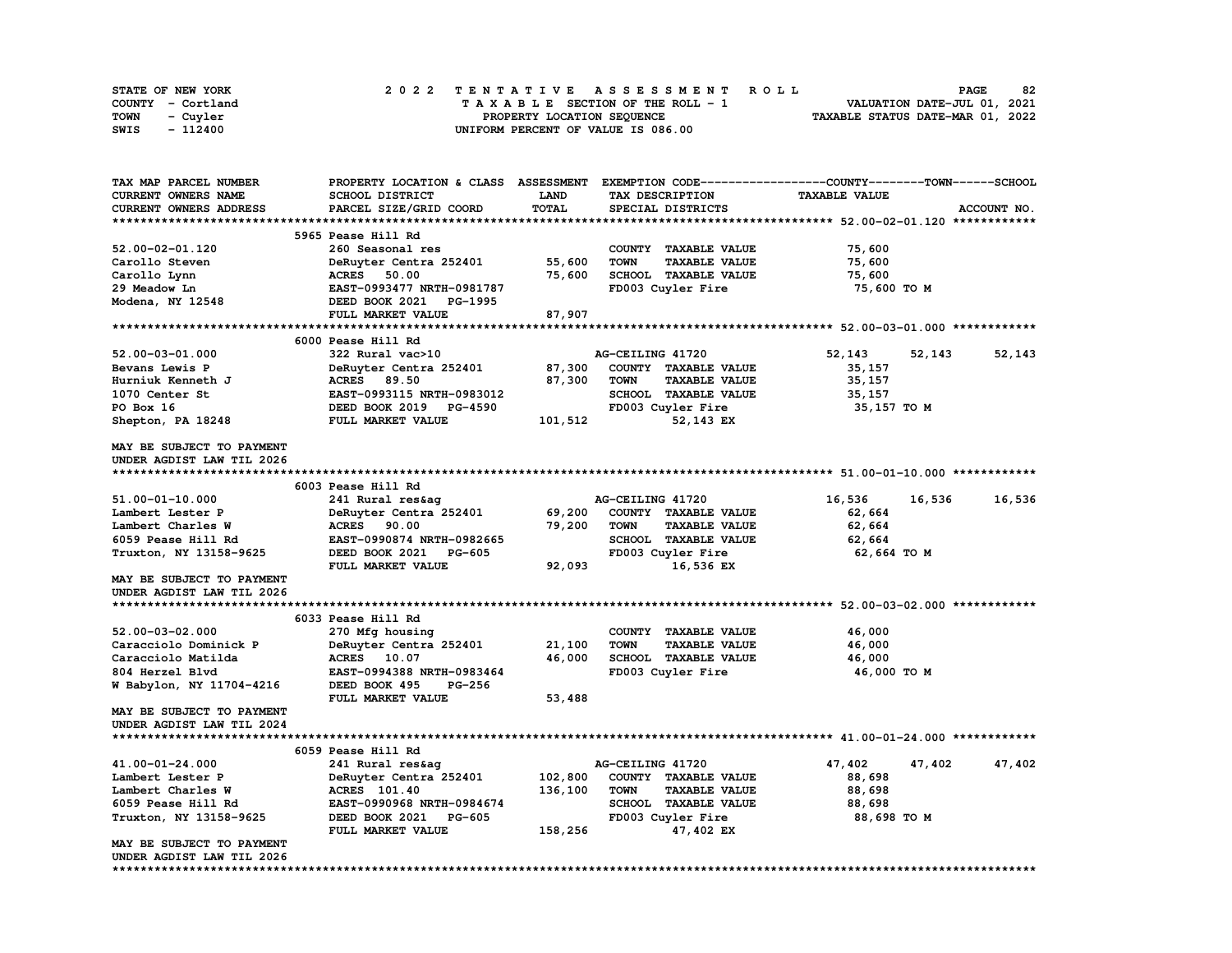|      | STATE OF NEW YORK |  | 2022 TENTATIVE ASSESSMENT ROLL |  |  |  |                                    |  |  |  |  |  |  |                                  | <b>PAGE</b> | 83 |
|------|-------------------|--|--------------------------------|--|--|--|------------------------------------|--|--|--|--|--|--|----------------------------------|-------------|----|
|      | COUNTY - Cortland |  |                                |  |  |  | TAXABLE SECTION OF THE ROLL - 1    |  |  |  |  |  |  | VALUATION DATE-JUL 01, 2021      |             |    |
| TOWN | - Cuvler          |  |                                |  |  |  | PROPERTY LOCATION SEQUENCE         |  |  |  |  |  |  | TAXABLE STATUS DATE-MAR 01, 2022 |             |    |
| SWIS | - 112400          |  |                                |  |  |  | UNIFORM PERCENT OF VALUE IS 086.00 |  |  |  |  |  |  |                                  |             |    |

| TAX MAP PARCEL NUMBER      | PROPERTY LOCATION & CLASS ASSESSMENT EXEMPTION CODE----------------COUNTY-------TOWN-----SCHOOL |             |                       |                      |                      |              |             |
|----------------------------|-------------------------------------------------------------------------------------------------|-------------|-----------------------|----------------------|----------------------|--------------|-------------|
| <b>CURRENT OWNERS NAME</b> | SCHOOL DISTRICT                                                                                 | <b>LAND</b> |                       | TAX DESCRIPTION      | <b>TAXABLE VALUE</b> |              |             |
| CURRENT OWNERS ADDRESS     | PARCEL SIZE/GRID COORD                                                                          | TOTAL       |                       | SPECIAL DISTRICTS    |                      |              | ACCOUNT NO. |
|                            |                                                                                                 |             |                       |                      |                      |              |             |
|                            | 6060 Pease Hill Rd                                                                              |             |                       |                      |                      |              |             |
| 42.00-05-05.000            | 210 1 Family Res                                                                                |             | <b>BAS STAR 41854</b> |                      | $\mathbf{0}$         | $\mathbf{0}$ | 27,600      |
| Way Kenneth R              | DeRuyter Centra 252401 18,200                                                                   |             |                       | COUNTY TAXABLE VALUE | 118,700              |              |             |
| Way Terri                  | <b>ACRES</b><br>7.20                                                                            | 118,700     | <b>TOWN</b>           | <b>TAXABLE VALUE</b> | 118,700              |              |             |
| 6060 Pease Hill Rd         | EAST-0992368 NRTH-0984508                                                                       |             |                       | SCHOOL TAXABLE VALUE | 91,100               |              |             |
| Cuyler, NY 13158-9625      | DEED BOOK 526<br>PG-143                                                                         |             |                       | FD003 Cuyler Fire    | 118,700 TO M         |              |             |
|                            | FULL MARKET VALUE                                                                               | 138,023     |                       |                      |                      |              |             |
|                            |                                                                                                 |             |                       |                      |                      |              |             |
|                            | 6142 Pease Hill Rd                                                                              |             |                       |                      |                      |              |             |
| 42.00-05-01.000            | 270 Mfg housing                                                                                 |             | <b>BAS STAR</b> 41854 |                      | $\mathbf 0$          | $\mathbf 0$  | 27,600      |
| Sullivan William J Jr      | DeRuyter Centra 252401 36,200                                                                   |             |                       | COUNTY TAXABLE VALUE | 70,900               |              |             |
| 6142 Pease Hill Rd         | <b>ACRES</b> 25.20                                                                              | 70,900      | <b>TOWN</b>           | <b>TAXABLE VALUE</b> | 70,900               |              |             |
| Cuyler, NY 13158-9625      | EAST-0991907 NRTH-0986264                                                                       |             |                       | SCHOOL TAXABLE VALUE | 43,300               |              |             |
|                            | DEED BOOK 457<br>PG-160                                                                         |             |                       | FD003 Cuyler Fire    | 70,900 TO M          |              |             |
|                            | FULL MARKET VALUE                                                                               | 82,442      |                       |                      |                      |              |             |
|                            |                                                                                                 |             |                       |                      |                      |              |             |
|                            | 6173 Pease Hill Rd                                                                              |             |                       |                      |                      |              |             |
| 41.00-01-23.100            | 105 Vac farmland                                                                                |             | AG-CEILING 41720      |                      | 31,791               | 31,791       | 31,791      |
| Lambert Lester P           | DeRuyter Centra 252401                                                                          | 51,050      |                       | COUNTY TAXABLE VALUE | 19,259               |              |             |
| Lambert Charles W          | <b>ACRES</b> 37.30                                                                              | 51,050      | <b>TOWN</b>           | <b>TAXABLE VALUE</b> | 19,259               |              |             |
| 6059 Pease Hill Rd         | EAST-0990351 NRTH-0986209                                                                       |             |                       | SCHOOL TAXABLE VALUE | 19,259               |              |             |
| Cuyler, NY 13158           | DEED BOOK 2021 PG-607                                                                           |             |                       | FD003 Cuyler Fire    | 19,259 TO M          |              |             |
|                            | FULL MARKET VALUE                                                                               | 59,360      |                       | 31,791 EX            |                      |              |             |
| MAY BE SUBJECT TO PAYMENT  |                                                                                                 |             |                       |                      |                      |              |             |
|                            |                                                                                                 |             |                       |                      |                      |              |             |
| UNDER AGDIST LAW TIL 2026  |                                                                                                 |             |                       |                      |                      |              |             |
|                            |                                                                                                 |             |                       |                      |                      |              |             |
| 41.00-01-29.000            | 6413 Pease Hill Rd                                                                              |             |                       |                      |                      |              |             |
|                            | 242 Rurl res&rec                                                                                |             |                       | COUNTY TAXABLE VALUE | 113,800              |              |             |
| Wood Jeffrey A             | DeRuyter Centra 252401 30,500                                                                   |             | <b>TOWN</b>           | <b>TAXABLE VALUE</b> | 113,800              |              |             |
| 6413 Pease Hill Rd         | ACRES 19.50 BANKCORELOG                                                                         | 113,800     |                       | SCHOOL TAXABLE VALUE | 113,800              |              |             |
| Cuyler, NY 13158           | EAST-0986931 NRTH-0989514                                                                       |             |                       | FD003 Cuyler Fire    | 113,800 TO M         |              |             |
|                            | DEED BOOK 2016 PG-3811                                                                          |             |                       |                      |                      |              |             |
|                            | FULL MARKET VALUE                                                                               | 132,326     |                       |                      |                      |              |             |
|                            |                                                                                                 |             |                       |                      |                      |              |             |
|                            | 6416 Pease Hill Rd                                                                              |             |                       |                      |                      |              |             |
| 41.00-01-34.000            | 270 Mfg housing                                                                                 |             | <b>BAS STAR 41854</b> |                      | $\mathbf{0}$         | $\mathbf 0$  | 27,600      |
| Hebing Jeffrey C           | DeRuyter Centra 252401                                                                          | 15,600      |                       | COUNTY TAXABLE VALUE | 78,100               |              |             |
| 6416 Pease Hill Rd         | ACRES 4.52 BANKCORELOG                                                                          | 78,100      | <b>TOWN</b>           | <b>TAXABLE VALUE</b> | 78,100               |              |             |
| Cuyler, NY 13158-4142      | EAST-0987473 NRTH-0989778                                                                       |             |                       | SCHOOL TAXABLE VALUE | 50,500               |              |             |
|                            | DEED BOOK 1998 PG-4449                                                                          |             |                       | FD003 Cuyler Fire    | 78,100 TO M          |              |             |
|                            | FULL MARKET VALUE                                                                               | 90,814      |                       |                      |                      |              |             |
|                            |                                                                                                 |             |                       |                      |                      |              |             |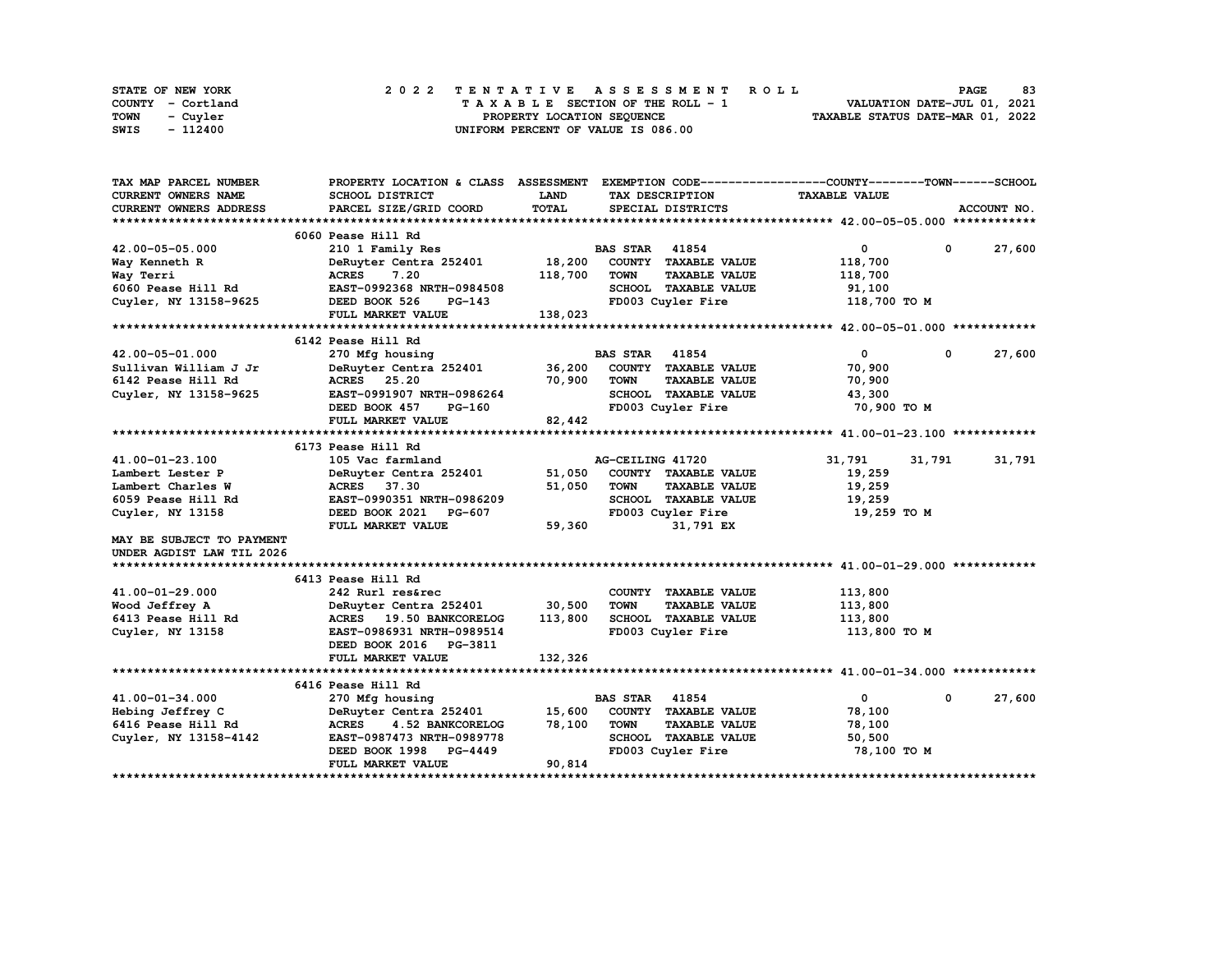| STATE OF NEW YORK | 2022 TENTATIVE ASSESSMENT ROLL     | 84<br><b>PAGE</b>                |
|-------------------|------------------------------------|----------------------------------|
| COUNTY - Cortland | TAXABLE SECTION OF THE ROLL - 1    | VALUATION DATE-JUL 01, 2021      |
| TOWN<br>- Cuvler  | PROPERTY LOCATION SEQUENCE         | TAXABLE STATUS DATE-MAR 01, 2022 |
| - 112400<br>SWIS  | UNIFORM PERCENT OF VALUE IS 086.00 |                                  |

| TAX MAP PARCEL NUMBER    |                                         |             | PROPERTY LOCATION & CLASS ASSESSMENT EXEMPTION CODE----------------COUNTY-------TOWN-----SCHOOL |                      |             |
|--------------------------|-----------------------------------------|-------------|-------------------------------------------------------------------------------------------------|----------------------|-------------|
| CURRENT OWNERS NAME      | SCHOOL DISTRICT                         | <b>LAND</b> | TAX DESCRIPTION                                                                                 | <b>TAXABLE VALUE</b> |             |
| CURRENT OWNERS ADDRESS   | PARCEL SIZE/GRID COORD                  | TOTAL       | SPECIAL DISTRICTS                                                                               |                      | ACCOUNT NO. |
|                          |                                         |             |                                                                                                 |                      |             |
|                          | 6420 Pease Hill Rd                      |             |                                                                                                 |                      |             |
| 31.00-03-14.100          | 240 Rural res                           |             | COUNTY TAXABLE VALUE                                                                            | 132,000              |             |
| Booth Harold W Jr        | DeRuyter Centra 252401                  | 30,000      | <b>TAXABLE VALUE</b><br><b>TOWN</b>                                                             | 132,000              |             |
| Booth Desiree M          | <b>ACRES</b><br>34.70                   | 132,000     | SCHOOL TAXABLE VALUE                                                                            | 132,000              |             |
| 7472 E Keeney Rd         | EAST-0987131 NRTH-0991148               |             | FD003 Cuyler Fire                                                                               | 132,000 TO M         |             |
| Cuyler, NY 13158         | DEED BOOK 2017 PG-328                   |             |                                                                                                 |                      |             |
|                          | FULL MARKET VALUE                       | 153,488     |                                                                                                 |                      |             |
|                          |                                         |             |                                                                                                 |                      |             |
|                          | 6423 Pease Hill Rd                      |             |                                                                                                 |                      |             |
| 41.00-01-30.000          |                                         |             | COUNTY TAXABLE VALUE                                                                            | 80,560               |             |
|                          | 270 Mfg housing                         |             | <b>TOWN</b><br><b>TAXABLE VALUE</b>                                                             |                      |             |
| Case Vincent             | DeRuyter Centra 252401                  | 15,200      |                                                                                                 | 80,560               |             |
| 6038 South Hill Rd       | <b>ACRES</b><br>4.12                    | 80,560      | SCHOOL TAXABLE VALUE                                                                            | 80,560               |             |
| Truxton, NY 13158        | EAST-0986686 NRTH-0990168               |             | FD003 Cuyler Fire                                                                               | 80,560 TO M          |             |
|                          | DEED BOOK 2022 PG-1575                  |             |                                                                                                 |                      |             |
| PRIOR OWNER ON 3/01/2022 | FULL MARKET VALUE                       | 93,674      |                                                                                                 |                      |             |
| Case Vincent             |                                         |             |                                                                                                 |                      |             |
|                          |                                         |             |                                                                                                 |                      |             |
|                          | 6435 Pease Hill Rd                      |             |                                                                                                 |                      |             |
| 31.00-03-16.000          | 270 Mfg housing                         |             | <b>BAS STAR</b> 41854                                                                           | 0                    | 0<br>27,600 |
| Daley James L            | DeRuyter Centra 252401                  | 13,600      | COUNTY TAXABLE VALUE                                                                            | 47,300               |             |
| 6435 Pease Hill Rd       | <b>ACRES</b><br>2.51                    | 47,300      | <b>TOWN</b><br><b>TAXABLE VALUE</b>                                                             | 47,300               |             |
| Cuyler, NY 13158         | EAST-0986442 NRTH-0991532               |             | SCHOOL TAXABLE VALUE                                                                            | 19,700               |             |
|                          | DEED BOOK 2013 PG-5201                  |             | FD003 Cuyler Fire                                                                               | 47,300 TO M          |             |
|                          | FULL MARKET VALUE                       | 55,000      |                                                                                                 |                      |             |
|                          |                                         |             |                                                                                                 |                      |             |
|                          | 6442 Pease Hill Rd                      |             |                                                                                                 |                      |             |
| 31.00-03-15.000          | 210 1 Family Res                        |             | COUNTY TAXABLE VALUE                                                                            | 150,400              |             |
| Slade Mercedes L         | DeRuyter Centra 252401                  | 12,300      | <b>TOWN</b><br><b>TAXABLE VALUE</b>                                                             | 150,400              |             |
| 6442 Pease Hill Rd       | <b>ACRES</b><br><b>1.17 BANKCORELOG</b> | 150,400     | SCHOOL TAXABLE VALUE                                                                            | 150,400              |             |
| Truxton, NY 13158-9702   | EAST-0986764 NRTH-0991148               |             | FD003 Cuyler Fire                                                                               | 150,400 то м         |             |
|                          | DEED BOOK 2020 PG-2872                  |             |                                                                                                 |                      |             |
|                          | FULL MARKET VALUE                       | 174,884     |                                                                                                 |                      |             |
|                          |                                         |             |                                                                                                 |                      |             |
|                          | 6443 Pease Hill Rd                      |             |                                                                                                 |                      |             |
| 41.00-01-32.000          | 270 Mfg housing                         |             | <b>BAS STAR 41854</b>                                                                           | $\mathbf{0}$         | 0<br>27,600 |
| Ryan Kelly J             | DeRuyter Centra 252401                  | 15,500      | COUNTY TAXABLE VALUE                                                                            | 99,800               |             |
| Warner Kimberly A        | ACRES 4.45 BANKCORELOG                  | 99,800      | <b>TOWN</b><br><b>TAXABLE VALUE</b>                                                             | 99,800               |             |
| 6443 Pease Hill Rd       | EAST-0986541 NRTH-0990883               |             | SCHOOL TAXABLE VALUE                                                                            | 72,200               |             |
| Cuyler, NY 13158-3148    | DEED BOOK 2002 PG-2013                  |             | FD003 Cuyler Fire                                                                               | 99,800 TO M          |             |
|                          | FULL MARKET VALUE                       | 116,047     |                                                                                                 |                      |             |
|                          |                                         |             |                                                                                                 |                      |             |
|                          | 6455 Pease Hill Rd                      |             |                                                                                                 |                      |             |
| 31.00-03-17.000          | 270 Mfg housing                         |             | COUNTY TAXABLE VALUE                                                                            | 44,400               |             |
| Thorick Timothy A Jr     | DeRuyter Centra 252401                  | 12,000      | <b>TOWN</b><br><b>TAXABLE VALUE</b>                                                             | 44,400               |             |
| 6455 Pease Hill Rd       | FRNT 261.30 DPTH 258.75                 | 44,400      | SCHOOL TAXABLE VALUE                                                                            | 44,400               |             |
| Cuyler, NY 13158         | EAST-0986407 NRTH-0991211               |             | FD003 Cuyler Fire                                                                               | 44,400 TO M          |             |
|                          | DEED BOOK 2018 PG-1892                  |             |                                                                                                 |                      |             |
|                          | FULL MARKET VALUE                       | 51,628      |                                                                                                 |                      |             |
|                          |                                         |             |                                                                                                 |                      |             |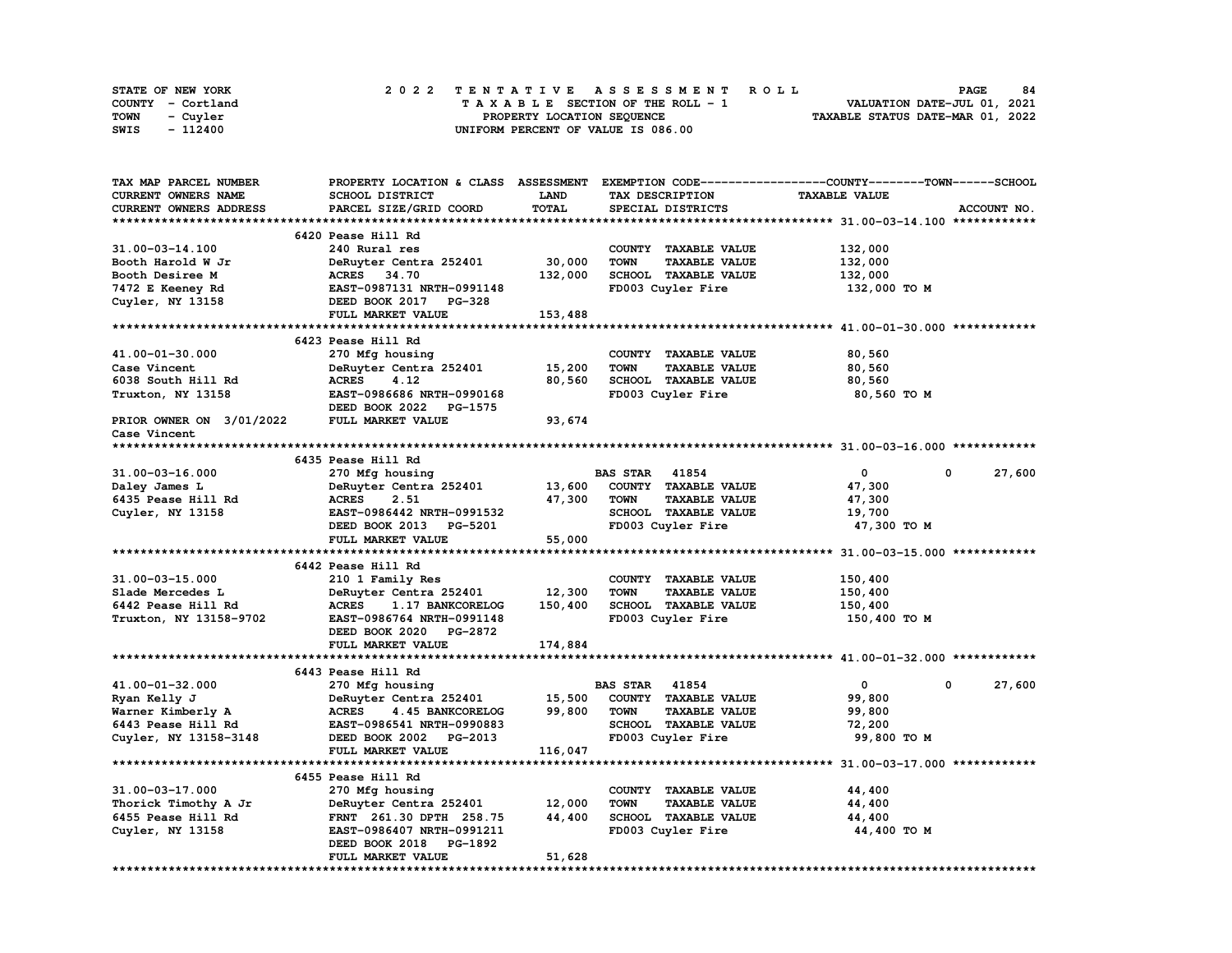| STATE OF NEW YORK | 2022 TENTATIVE ASSESSMENT ROLL     | 85<br><b>PAGE</b>                |
|-------------------|------------------------------------|----------------------------------|
| COUNTY - Cortland | TAXABLE SECTION OF THE ROLL - 1    | VALUATION DATE-JUL 01, 2021      |
| TOWN<br>- Cuvler  | PROPERTY LOCATION SEQUENCE         | TAXABLE STATUS DATE-MAR 01, 2022 |
| - 112400<br>SWIS  | UNIFORM PERCENT OF VALUE IS 086.00 |                                  |

| TAX MAP PARCEL NUMBER     | PROPERTY LOCATION & CLASS ASSESSMENT EXEMPTION CODE----------------COUNTY-------TOWN-----SCHOOL |         |                       |                             |                      |            |             |
|---------------------------|-------------------------------------------------------------------------------------------------|---------|-----------------------|-----------------------------|----------------------|------------|-------------|
| CURRENT OWNERS NAME       | <b>SCHOOL DISTRICT</b>                                                                          | LAND    |                       | TAX DESCRIPTION             | <b>TAXABLE VALUE</b> |            |             |
| CURRENT OWNERS ADDRESS    | PARCEL SIZE/GRID COORD                                                                          | TOTAL   |                       | SPECIAL DISTRICTS           |                      |            | ACCOUNT NO. |
|                           |                                                                                                 |         |                       |                             |                      |            |             |
|                           | 6466 Pease Hill Rd                                                                              |         |                       |                             |                      |            |             |
| 41.00-01-04.000           | 270 Mfg housing                                                                                 |         | <b>BAS STAR 41854</b> |                             | $\mathbf 0$          | $^{\circ}$ | 24,200      |
| Hurlbert William G        | DeRuyter Centra 252401                                                                          | 14,000  |                       | COUNTY TAXABLE VALUE        | 24,200               |            |             |
| 6466 Crains Mills Rd      | <b>ACRES</b><br>2.90                                                                            | 24,200  | <b>TOWN</b>           | <b>TAXABLE VALUE</b>        | 24,200               |            |             |
| Cuyler, NY 13158          | EAST-0986113 NRTH-0991722                                                                       |         |                       | SCHOOL TAXABLE VALUE        | $\mathbf{o}$         |            |             |
|                           | DEED BOOK 398<br><b>PG-94</b>                                                                   |         |                       | FD003 Cuyler Fire           | 24,200 TO M          |            |             |
|                           | FULL MARKET VALUE                                                                               | 28,140  |                       |                             |                      |            |             |
|                           |                                                                                                 |         |                       |                             |                      |            |             |
|                           | 5761,5769 Pease Hill Rd                                                                         |         |                       |                             |                      |            |             |
| $52.00 - 02 - 10.100$     | 322 Rural vac>10                                                                                |         |                       | COUNTY TAXABLE VALUE        | 39,400               |            |             |
| Cox Joshua                | DeRuyter Centra 252401                                                                          | 39,400  | <b>TOWN</b>           | <b>TAXABLE VALUE</b>        | 39,400               |            |             |
| 5769 Pease Hill Rd        | ACRES 33.11                                                                                     | 39,400  |                       | SCHOOL TAXABLE VALUE        | 39,400               |            |             |
| Truxton, NY 13158         | EAST-0994503 NRTH-0979444                                                                       |         |                       | FD003 Cuyler Fire           | 39,400 TO M          |            |             |
|                           | DEED BOOK 2018 PG-2149                                                                          |         |                       |                             |                      |            |             |
|                           | FULL MARKET VALUE                                                                               | 45,814  |                       |                             |                      |            |             |
|                           |                                                                                                 |         |                       |                             |                      |            |             |
|                           | 6114, 6120 Pease Hill Rd                                                                        |         |                       |                             |                      |            |             |
| 42.00-05-03.000           | 241 Rural res&ag                                                                                |         | <b>ENH STAR</b>       | 41834                       | $\mathbf 0$          | $^{\circ}$ | 68,910      |
| Mauzy Ellen Kathleen      | DeRuyter Centra 252401                                                                          | 60,100  |                       | COUNTY TAXABLE VALUE        | 107,100              |            |             |
| 6120 Pease Hill Rd        | ACRES 54.20                                                                                     | 107,100 | TOWN                  | <b>TAXABLE VALUE</b>        | 107,100              |            |             |
| Cuyler, NY 13158          | EAST-0992875 NRTH-0985551                                                                       |         |                       | <b>SCHOOL TAXABLE VALUE</b> | 38,190               |            |             |
|                           | DEED BOOK 2021 PG-5359                                                                          |         |                       | FD003 Cuyler Fire           | 107,100 TO M         |            |             |
|                           | FULL MARKET VALUE                                                                               | 124,535 |                       |                             |                      |            |             |
|                           |                                                                                                 |         |                       |                             |                      |            |             |
|                           | 4772 Portzline Rd                                                                               |         |                       |                             |                      |            |             |
| 31.00-01-30.110           | 241 Rural res&aq                                                                                |         | AG COMMIT 41730       |                             | 28,665               | 28,665     | 28,665      |
| Custer Mary Jo            | DeRuyter Centra 252401                                                                          |         | 62,200 BAS STAR       | 41854                       | 0                    | 0          | 27,600      |
| Young M Kevin             | ACRES 50.27                                                                                     | 152,600 |                       | COUNTY TAXABLE VALUE        | 123,935              |            |             |
| 4772 Portzline Rd         | EAST-0987881 NRTH-0993096                                                                       |         | <b>TOWN</b>           | <b>TAXABLE VALUE</b>        | 123,935              |            |             |
| Cuyler, NY 13158          | DEED BOOK 2015 PG-6824                                                                          |         |                       | SCHOOL TAXABLE VALUE        | 96,335               |            |             |
|                           | FULL MARKET VALUE                                                                               | 177,442 |                       | FD003 Cuyler Fire           | 123,935 TO M         |            |             |
| MAY BE SUBJECT TO PAYMENT |                                                                                                 |         |                       | 28,665 EX                   |                      |            |             |
| UNDER AGDIST LAW TIL 2029 |                                                                                                 |         |                       |                             |                      |            |             |
|                           |                                                                                                 |         |                       |                             |                      |            |             |
|                           | 4779 Portzline Rd                                                                               |         |                       |                             |                      |            |             |
| 31.00-01-26.000           | 210 1 Family Res                                                                                |         | <b>BAS STAR 41854</b> |                             | $\mathbf 0$          | $^{\circ}$ | 27,600      |
| Kapolka Jermaine D        | DeRuyter Centra 252401                                                                          | 16,100  |                       | COUNTY TAXABLE VALUE        | 108,400              |            |             |
| 4779 Portzline Rd         | ACRES<br>5.00 BANK WELLS                                                                        | 108,400 | <b>TOWN</b>           | <b>TAXABLE VALUE</b>        | 108,400              |            |             |
| Truxton, NY 13158         | EAST-0987613 NRTH-0993953                                                                       |         |                       | SCHOOL TAXABLE VALUE        | 80,800               |            |             |
|                           | DEED BOOK 2015 PG-2444                                                                          |         |                       | FD003 Cuyler Fire           | 108,400 TO M         |            |             |
|                           | <b>FULL MARKET VALUE</b>                                                                        | 126,047 |                       |                             |                      |            |             |
|                           |                                                                                                 |         |                       |                             |                      |            |             |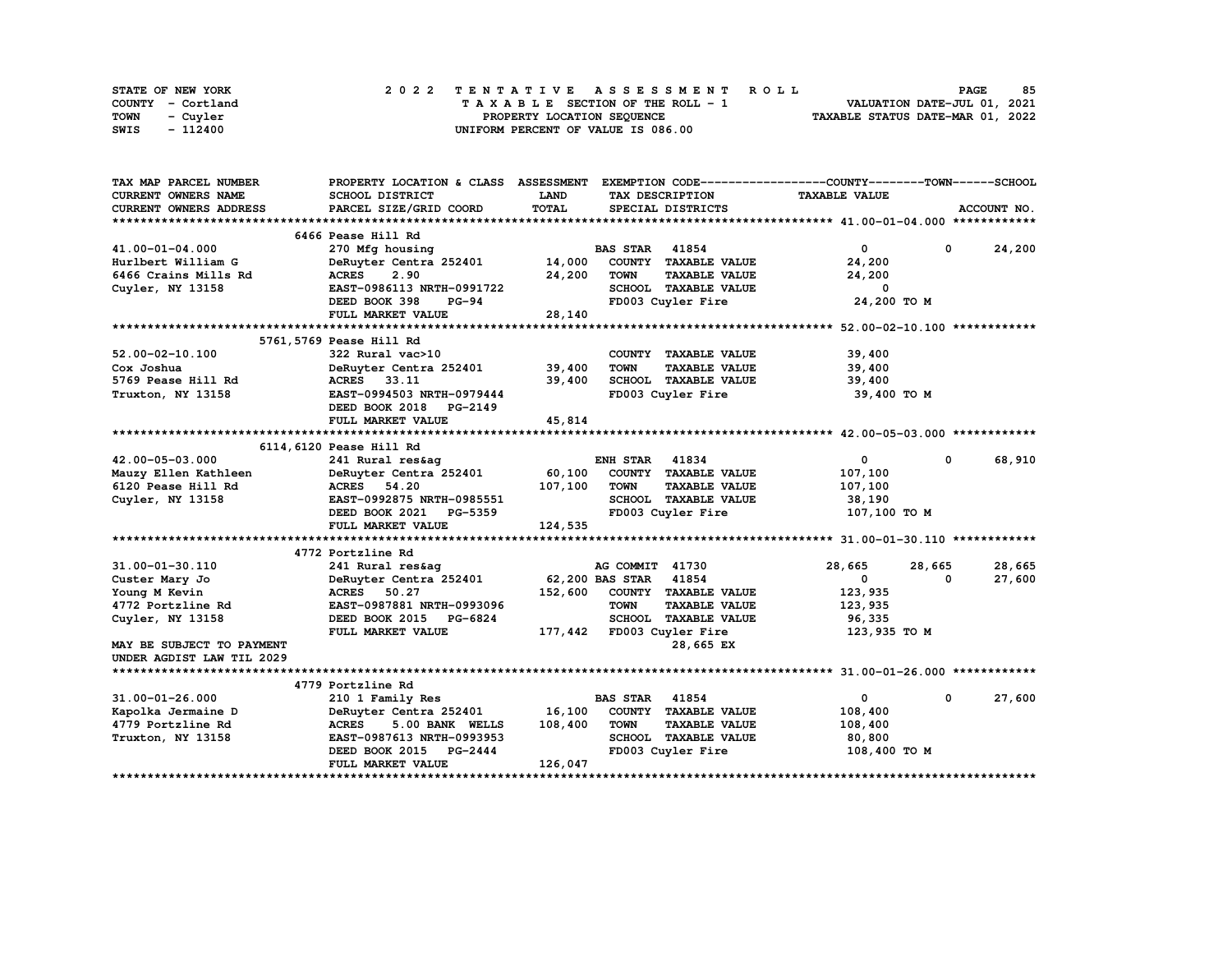| STATE OF NEW YORK | 2022 TENTATIVE ASSESSMENT ROLL     | 86<br><b>PAGE</b>                |
|-------------------|------------------------------------|----------------------------------|
| COUNTY - Cortland | TAXABLE SECTION OF THE ROLL - 1    | VALUATION DATE-JUL 01, 2021      |
| TOWN<br>- Cuvler  | PROPERTY LOCATION SEQUENCE         | TAXABLE STATUS DATE-MAR 01, 2022 |
| - 112400<br>SWIS  | UNIFORM PERCENT OF VALUE IS 086.00 |                                  |

| TAX MAP PARCEL NUMBER         |                                  |              |                                     | PROPERTY LOCATION & CLASS ASSESSMENT EXEMPTION CODE-----------------COUNTY-------TOWN------SCHOOL |                    |
|-------------------------------|----------------------------------|--------------|-------------------------------------|---------------------------------------------------------------------------------------------------|--------------------|
| <b>CURRENT OWNERS NAME</b>    | SCHOOL DISTRICT                  | LAND         | TAX DESCRIPTION                     | <b>TAXABLE VALUE</b>                                                                              |                    |
| <b>CURRENT OWNERS ADDRESS</b> | PARCEL SIZE/GRID COORD           | <b>TOTAL</b> | SPECIAL DISTRICTS                   |                                                                                                   | ACCOUNT NO.        |
|                               |                                  |              |                                     |                                                                                                   |                    |
|                               | Randall Hill Rd                  |              |                                     |                                                                                                   |                    |
| $52.00 - 01 - 10.000$         | 105 Vac farmland                 |              | COUNTY TAXABLE VALUE                | 68,800                                                                                            |                    |
| Overdyk Marcus                | DeRuyter Centra 252401           | 68,800       | <b>TOWN</b><br><b>TAXABLE VALUE</b> | 68,800                                                                                            |                    |
| 6836 Holliston Circle         | <b>ACRES</b> 70.30               | 68,800       | SCHOOL TAXABLE VALUE                | 68,800                                                                                            |                    |
| Fayetteville, NY 13066        | EAST-1003460 NRTH-0977778        |              | FD003 Cuyler Fire                   | 68,800 TO M                                                                                       |                    |
|                               | DEED BOOK 2010 PG-3958           |              |                                     |                                                                                                   |                    |
|                               | FULL MARKET VALUE                | 80,000       |                                     |                                                                                                   |                    |
|                               |                                  |              |                                     |                                                                                                   |                    |
|                               | Randall Hill Rd                  |              |                                     |                                                                                                   |                    |
| 63.00-01-02.100               | 312 Vac w/imprv                  |              | COUNTY TAXABLE VALUE                | 17,500                                                                                            |                    |
| Schlosser Nancy               | DeRuyter Centra 252401           | 13,500       | <b>TOWN</b><br><b>TAXABLE VALUE</b> | 17,500                                                                                            |                    |
| Schlosser Lawrence            | ACRES 13.50                      | 17,500       | SCHOOL TAXABLE VALUE                | 17,500                                                                                            |                    |
| 5878 Randall Hill Rd          | EAST-1007516 NRTH-0974924        |              | FD003 Cuyler Fire                   | 17,500 TO M                                                                                       |                    |
| DeRuyter, NY 13052-9218       | DEED BOOK 343<br>PG-488          |              |                                     |                                                                                                   |                    |
|                               | FULL MARKET VALUE                | 20,349       |                                     |                                                                                                   |                    |
|                               |                                  |              |                                     |                                                                                                   |                    |
|                               | Randall Hill Rd                  |              |                                     |                                                                                                   |                    |
| 63.00-01-03.000               | 322 Rural vac>10                 |              | COUNTY TAXABLE VALUE                | 50,800                                                                                            |                    |
| Farm East, LLC                | DeRuyter Centra 252401           | 50,800       | <b>TOWN</b><br><b>TAXABLE VALUE</b> | 50,800                                                                                            |                    |
| 890 McLean Rd                 | <b>ACRES</b><br>56.40            | 50,800       | SCHOOL TAXABLE VALUE                | 50,800                                                                                            |                    |
| Cortland, NY 13045            | EAST-1007211 NRTH-0969337        |              | FD003 Cuyler Fire                   | 50,800 TO M                                                                                       |                    |
|                               | DEED BOOK 2010 PG-4049           |              |                                     |                                                                                                   |                    |
|                               | FULL MARKET VALUE                | 59,070       |                                     |                                                                                                   |                    |
|                               |                                  |              |                                     |                                                                                                   |                    |
|                               | Randall Hill Rd                  |              |                                     |                                                                                                   |                    |
| 63.00-01-09.000               | 322 Rural vac>10                 |              | COUNTY TAXABLE VALUE                | 42,700                                                                                            |                    |
| Farm East LLC                 | DeRuyter Centra 252401           | 42,700       | <b>TOWN</b><br><b>TAXABLE VALUE</b> | 42,700                                                                                            |                    |
| 890 McLean Rd                 | ACRES 47.40                      | 42,700       | SCHOOL TAXABLE VALUE                | 42,700                                                                                            |                    |
| Cortland, NY 13045            | EAST-1007576 NRTH-0970305        |              | FD003 Cuyler Fire                   | 42,700 TO M                                                                                       |                    |
|                               | DEED BOOK 2000 PG-5829           |              |                                     |                                                                                                   |                    |
|                               | FULL MARKET VALUE                | 49,651       |                                     |                                                                                                   |                    |
|                               |                                  |              |                                     |                                                                                                   |                    |
|                               | 5878 Randall Hill Rd             |              |                                     |                                                                                                   |                    |
| 63.00-01-02.200               | 270 Mfg housing                  |              | VET DIS C 41142                     | 3,100                                                                                             | 0<br>0             |
| Schlosser Nancy L             | DeRuyter Centra 252401           |              | 14,000 VET DIS T 41143              | 3,100<br>0                                                                                        | 0                  |
| 5878 Randall Hill Rd          | <b>ACRES</b><br>2.91 BANKCORELOG |              | 62,000 VET WAR C 41122              | 5,520                                                                                             | 0<br>0             |
| DeRuyter, NY 13052            | EAST-1007000 NRTH-0975281        |              | <b>VET WAR T 41123</b>              | 9,300<br>0                                                                                        | 0                  |
|                               | DEED BOOK 343<br><b>PG-488</b>   |              | 41834<br><b>ENH STAR</b>            | $\mathbf 0$                                                                                       | 62,000<br>$\Omega$ |
|                               | FULL MARKET VALUE                | 72,093       | COUNTY TAXABLE VALUE                | 53,380                                                                                            |                    |
|                               |                                  |              | <b>TOWN</b><br><b>TAXABLE VALUE</b> | 49,600                                                                                            |                    |
|                               |                                  |              | SCHOOL TAXABLE VALUE                | 0                                                                                                 |                    |
|                               |                                  |              | FD003 Cuyler Fire                   | 62,000 TO M                                                                                       |                    |
|                               |                                  |              |                                     |                                                                                                   | ***************    |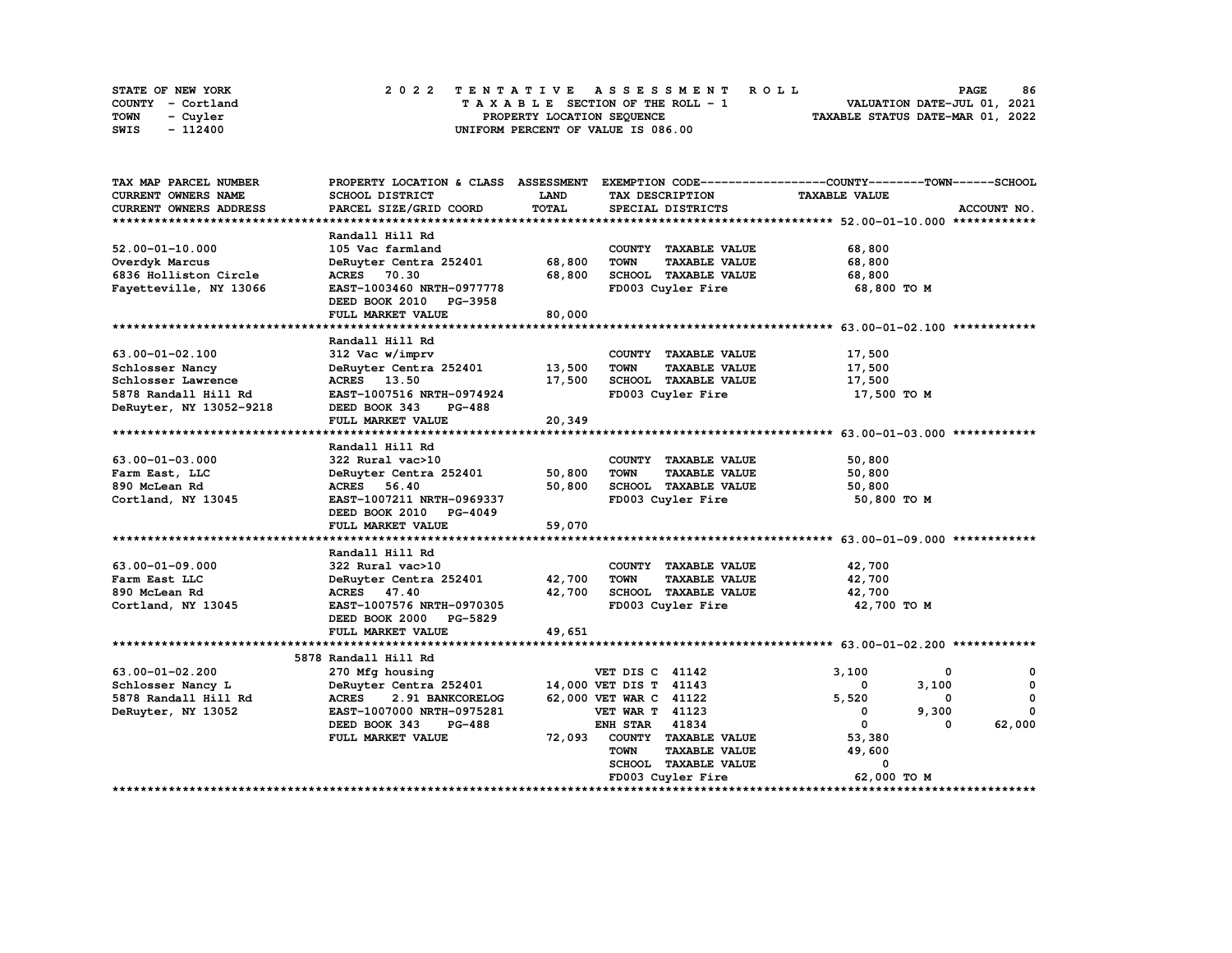| STATE OF NEW YORK | 2022 TENTATIVE ASSESSMENT ROLL     | 87<br><b>PAGE</b>                |
|-------------------|------------------------------------|----------------------------------|
| COUNTY - Cortland | TAXABLE SECTION OF THE ROLL - 1    | VALUATION DATE-JUL 01, 2021      |
| TOWN<br>- Cuyler  | PROPERTY LOCATION SEOUENCE         | TAXABLE STATUS DATE-MAR 01, 2022 |
| - 112400<br>SWIS  | UNIFORM PERCENT OF VALUE IS 086.00 |                                  |

| TAX MAP PARCEL NUMBER      | PROPERTY LOCATION & CLASS ASSESSMENT |         |                          |                      | EXEMPTION CODE-----------------COUNTY-------TOWN-----SCHOOL |          |             |
|----------------------------|--------------------------------------|---------|--------------------------|----------------------|-------------------------------------------------------------|----------|-------------|
| <b>CURRENT OWNERS NAME</b> | SCHOOL DISTRICT                      | LAND    | TAX DESCRIPTION          |                      | <b>TAXABLE VALUE</b>                                        |          |             |
| CURRENT OWNERS ADDRESS     | PARCEL SIZE/GRID COORD               | TOTAL   | SPECIAL DISTRICTS        |                      |                                                             |          | ACCOUNT NO. |
|                            |                                      |         |                          |                      |                                                             |          |             |
|                            | 5883 Randall Hill Rd                 |         |                          |                      |                                                             |          |             |
| 63.00-01-01.000            | 241 Rural res&aq                     |         | AG COMMIT 41730          |                      | 14,490                                                      | 14,490   | 14,490      |
| Kinne Elizabeth H          | DeRuyter Centra 252401               |         | 47,900 ENH STAR 41834    |                      | 0                                                           | $\Omega$ | 59,110      |
| 5883 Randall Hill Rd W     | ACRES 38.06 BANKCORELOG              | 73,600  |                          | COUNTY TAXABLE VALUE | 59,110                                                      |          |             |
| DeRuyter, NY 13052         | EAST-1007365 NRTH-0976190            |         | <b>TOWN</b>              | <b>TAXABLE VALUE</b> | 59,110                                                      |          |             |
|                            | DEED BOOK 10272 PG-33001             |         |                          | SCHOOL TAXABLE VALUE | 0                                                           |          |             |
| MAY BE SUBJECT TO PAYMENT  | FULL MARKET VALUE                    |         | 85,581 FD003 Cuyler Fire |                      | 59,110 TO M                                                 |          |             |
| UNDER AGDIST LAW TIL 2029  |                                      |         |                          | 14,490 EX            |                                                             |          |             |
|                            |                                      |         |                          |                      |                                                             |          |             |
|                            | Richmond Hill Rd                     |         |                          |                      |                                                             |          |             |
| $22.00 - 01 - 50.200$      | 105 Vac farmland                     |         | AG-CEILING 41720         |                      | 19,898                                                      | 19,898   | 19,898      |
| Wood Calvin                | DeRuyter Centra 252401               | 53,200  |                          | COUNTY TAXABLE VALUE | 33,302                                                      |          |             |
| Wood Kathleen              | <b>ACRES</b><br>50.00                | 53,200  | <b>TOWN</b>              | <b>TAXABLE VALUE</b> | 33,302                                                      |          |             |
| 655 Wood Rd                | EAST-1000882 NRTH-1002128            |         |                          | SCHOOL TAXABLE VALUE | 33,302                                                      |          |             |
| DeRuyter, NY 13052-6505    | DEED BOOK 475<br>PG-110              |         | FD003 Cuyler Fire        |                      | 33,302 TO M                                                 |          |             |
|                            | FULL MARKET VALUE                    | 61,860  |                          | 19,898 EX            |                                                             |          |             |
| MAY BE SUBJECT TO PAYMENT  |                                      |         |                          |                      |                                                             |          |             |
| UNDER AGDIST LAW TIL 2026  |                                      |         |                          |                      |                                                             |          |             |
|                            |                                      |         |                          |                      |                                                             |          |             |
|                            | Richmond Hill Rd                     |         |                          |                      |                                                             |          |             |
| 22.00-04-06.110            | 270 Mfg housing                      |         |                          | COUNTY TAXABLE VALUE | 79,740                                                      |          |             |
| Covert Jason W             | DeRuyter Centra 252401               | 19,300  | <b>TOWN</b>              | <b>TAXABLE VALUE</b> | 79,740                                                      |          |             |
| Rouse Sarah                | 8.33<br><b>ACRES</b>                 | 79,740  |                          | SCHOOL TAXABLE VALUE | 79,740                                                      |          |             |
| 1284 Middle Lake Rd        | EAST-0999997 NRTH-1000792            |         | FD003 Cuyler Fire        |                      | 79,740 TO M                                                 |          |             |
| DeRuyter, NY 13052         | DEED BOOK 2019 PG-1069               |         |                          |                      |                                                             |          |             |
|                            | FULL MARKET VALUE                    | 92,721  |                          |                      |                                                             |          |             |
|                            |                                      |         |                          |                      |                                                             |          |             |
|                            | Richmond Hill Rd                     |         |                          |                      |                                                             |          |             |
| 22.00-04-06.121            | 105 Vac farmland                     |         | AG-CEILING 41720         |                      | 59,796                                                      | 59,796   | 59,796      |
| Randall Douglas R          | DeRuyter Centra 252401               | 105,650 |                          | COUNTY TAXABLE VALUE | 45,854                                                      |          |             |
| Randall Louanne            | ACRES 106.44                         | 105,650 | <b>TOWN</b>              | <b>TAXABLE VALUE</b> | 45,854                                                      |          |             |
| 6984 East Keeney Rd        | EAST-0999123 NRTH-0999759            |         |                          | SCHOOL TAXABLE VALUE | 45,854                                                      |          |             |
| Cuyler, NY 13158           | DEED BOOK 2014, PG-325,1             |         | FD003 Cuyler Fire        |                      | 45,854 TO M                                                 |          |             |
|                            | FULL MARKET VALUE                    | 122,849 |                          | 59,796 EX            |                                                             |          |             |
| MAY BE SUBJECT TO PAYMENT  |                                      |         |                          |                      |                                                             |          |             |
| UNDER AGDIST LAW TIL 2026  |                                      |         |                          |                      |                                                             |          |             |
|                            |                                      |         |                          |                      |                                                             |          |             |
|                            | Richmond Hill Rd                     |         |                          |                      |                                                             |          |             |
| 22.00-04-06.122            | 311 Res vac land                     |         |                          | COUNTY TAXABLE VALUE | 11,500                                                      |          |             |
| Randall Letisha L          | DeRuyter Centra 252401               | 11,500  | <b>TOWN</b>              | <b>TAXABLE VALUE</b> | 11,500                                                      |          |             |
| Sellers Ginger S           | <b>ACRES</b><br>3.52                 | 11,500  |                          | SCHOOL TAXABLE VALUE | 11,500                                                      |          |             |
| 2129 Ringgold Church Rd    | EAST-1000082 NRTH-1000423            |         | FD003 Cuyler Fire        |                      | 11,500 TO M                                                 |          |             |
| Ringgold, VA 24586         | DEED BOOK 2015<br><b>PG-1829</b>     |         |                          |                      |                                                             |          |             |
|                            | FULL MARKET VALUE                    | 13,372  |                          |                      |                                                             |          |             |
|                            |                                      |         |                          |                      |                                                             |          |             |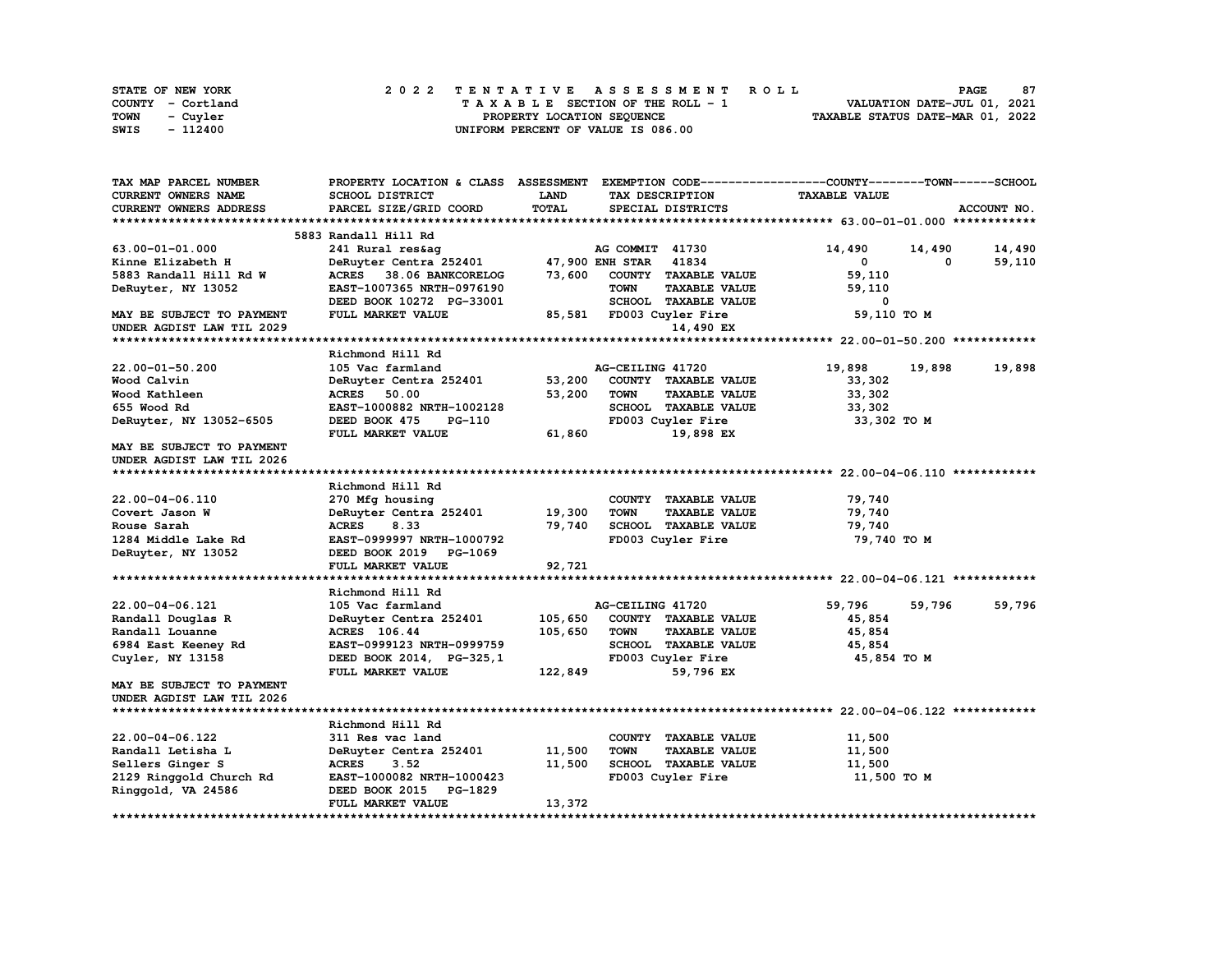| STATE OF NEW YORK | 2022 TENTATIVE ASSESSMENT ROLL     | 88<br><b>PAGE</b>                |
|-------------------|------------------------------------|----------------------------------|
| COUNTY - Cortland | TAXABLE SECTION OF THE ROLL - 1    | VALUATION DATE-JUL 01, 2021      |
| TOWN<br>- Cuvler  | PROPERTY LOCATION SEQUENCE         | TAXABLE STATUS DATE-MAR 01, 2022 |
| - 112400<br>SWIS  | UNIFORM PERCENT OF VALUE IS 086.00 |                                  |

| TAX MAP PARCEL NUMBER     |                               |             |                                     | PROPERTY LOCATION & CLASS ASSESSMENT EXEMPTION CODE----------------COUNTY-------TOWN-----SCHOOL |             |
|---------------------------|-------------------------------|-------------|-------------------------------------|-------------------------------------------------------------------------------------------------|-------------|
| CURRENT OWNERS NAME       | SCHOOL DISTRICT               | <b>LAND</b> | TAX DESCRIPTION                     | <b>TAXABLE VALUE</b>                                                                            |             |
| CURRENT OWNERS ADDRESS    | PARCEL SIZE/GRID COORD        | TOTAL       | SPECIAL DISTRICTS                   |                                                                                                 | ACCOUNT NO. |
|                           |                               |             |                                     |                                                                                                 |             |
|                           | Richmond Hill Rd              |             |                                     |                                                                                                 |             |
| $32.00 - 03 - 04.120$     | 314 Rural vac<10              |             | COUNTY TAXABLE VALUE                | 15,000                                                                                          |             |
| Beckwith Tab Allen        | DeRuyter Centra 252401        | 15,000      | TOWN<br><b>TAXABLE VALUE</b>        | 15,000                                                                                          |             |
| 6746 Richmond Hill Rd     | ACRES 6.92                    | 15,000      | SCHOOL TAXABLE VALUE                | 15,000                                                                                          |             |
| DeRuyter, NY 13052        | EAST-0999534 NRTH-0997317     |             | FD003 Cuyler Fire                   | 15,000 TO M                                                                                     |             |
|                           | DEED BOOK 1998 PG-7176        |             |                                     |                                                                                                 |             |
|                           | FULL MARKET VALUE             | 17,442      |                                     |                                                                                                 |             |
|                           |                               |             |                                     |                                                                                                 |             |
|                           | Richmond Hill Rd              |             |                                     |                                                                                                 |             |
| $32.00 - 03 - 21.000$     | 311 Res vac land              |             | COUNTY TAXABLE VALUE                | 700                                                                                             |             |
| Leete Steven              | DeRuyter Centra 252401        | 700         | <b>TOWN</b><br><b>TAXABLE VALUE</b> | 700                                                                                             |             |
| 6668 Richmond Hill Rd     | FRNT 150.63 DPTH 170.26       | 700         | SCHOOL TAXABLE VALUE                | 700                                                                                             |             |
| Cuyler, NY 13158          | EAST-0999434 NRTH-0995359     |             | FD003 Cuyler Fire                   | 700 TO M                                                                                        |             |
|                           | DEED BOOK 1998 PG-1182        |             |                                     |                                                                                                 |             |
|                           | FULL MARKET VALUE             | 814         |                                     |                                                                                                 |             |
|                           |                               |             |                                     |                                                                                                 |             |
|                           | 6668 Richmond Hill Rd         |             |                                     |                                                                                                 |             |
| $32.00 - 03 - 20.000$     | 270 Mfg housing               |             | <b>BAS STAR</b> 41854               | $\mathbf{0}$<br>$^{\circ}$                                                                      | 27,600      |
| Leete Steven B            | DeRuyter Centra 252401 12,000 |             | COUNTY TAXABLE VALUE                | 52,300                                                                                          |             |
| 6668 Richmond Hill Rd     | FRNT 221.08 DPTH 286.25       | 52,300      | TOWN<br><b>TAXABLE VALUE</b>        | 52,300                                                                                          |             |
| Cuyler, NY 13158-9999     | EAST-0999439 NRTH-0995185     |             | SCHOOL TAXABLE VALUE                | 24,700                                                                                          |             |
|                           | $PG-250$<br>DEED BOOK 425     |             | FD003 Cuyler Fire                   | 52,300 TO M                                                                                     |             |
|                           | FULL MARKET VALUE             | 60,814      |                                     |                                                                                                 |             |
|                           |                               |             |                                     |                                                                                                 |             |
|                           | 6718 Richmond Hill Rd         |             |                                     |                                                                                                 |             |
| $32.00 - 03 - 06.000$     | 113 Cattle farm               |             | AG-CEILING 41720                    | 51,468<br>51,468                                                                                | 51,468      |
| Fox Melissa Ann           | DeRuyter Centra 252401        |             | 118,100 BAS STAR 41854              | $\mathbf{0}$<br>0                                                                               | 27,600      |
| 6718 Richmond Hill Rd     | <b>ACRES</b> 118.00           | 265,280     | COUNTY TAXABLE VALUE                | 213,812                                                                                         |             |
| DeRuyter, NY 13052        | EAST-1000456 NRTH-0996574     |             | <b>TOWN</b><br><b>TAXABLE VALUE</b> | 213,812                                                                                         |             |
|                           | DEED BOOK 2017 PG-2520        |             | SCHOOL TAXABLE VALUE                | 186,212                                                                                         |             |
| MAY BE SUBJECT TO PAYMENT | FULL MARKET VALUE             |             | 308,465 FD003 Cuyler Fire           | 213,812 TO M                                                                                    |             |
| UNDER AGDIST LAW TIL 2026 |                               |             | 51,468 EX                           |                                                                                                 |             |
|                           |                               |             |                                     |                                                                                                 |             |
|                           | 6746 Richmond Hill Rd         |             |                                     |                                                                                                 |             |
| 32.00-03-04.200           | 270 Mfg housing               |             | COUNTY TAXABLE VALUE                | 68,100                                                                                          |             |
| Beckwith Tab Allen        | DeRuyter Centra 252401        | 15,100      | <b>TOWN</b><br><b>TAXABLE VALUE</b> | 68,100                                                                                          |             |
| 6746 Richmond Hill Rd     | ACRES 4.00                    | 68,100      | SCHOOL TAXABLE VALUE                | 68,100                                                                                          |             |
| DeRuyter, NY 13052        | EAST-0999496 NRTH-0996756     |             | FD003 Cuyler Fire                   | 68,100 TO M                                                                                     |             |
|                           | DEED BOOK 1998 PG-7176        |             |                                     |                                                                                                 |             |
|                           | FULL MARKET VALUE             | 79,186      |                                     |                                                                                                 |             |
|                           |                               |             |                                     |                                                                                                 |             |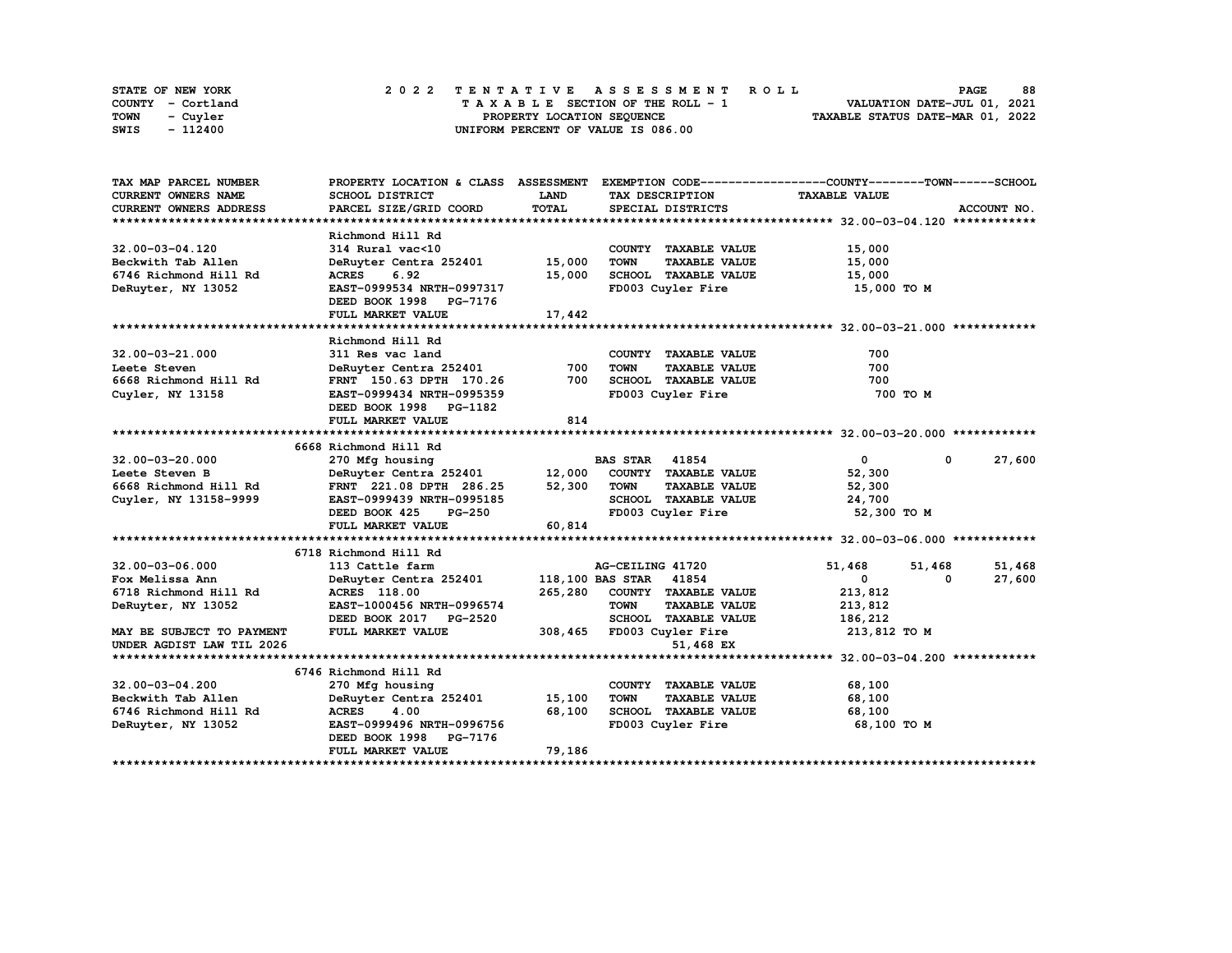| STATE OF NEW YORK | 2022 TENTATIVE ASSESSMENT ROLL     | 89<br><b>PAGE</b>                |
|-------------------|------------------------------------|----------------------------------|
| COUNTY - Cortland | TAXABLE SECTION OF THE ROLL - 1    | VALUATION DATE-JUL 01, 2021      |
| TOWN<br>- Cuvler  | PROPERTY LOCATION SEQUENCE         | TAXABLE STATUS DATE-MAR 01, 2022 |
| - 112400<br>SWIS  | UNIFORM PERCENT OF VALUE IS 086.00 |                                  |

| TAX MAP PARCEL NUMBER     | PROPERTY LOCATION & CLASS ASSESSMENT EXEMPTION CODE----------------COUNTY-------TOWN-----SCHOOL |              |                                             |                      |                      |        |             |
|---------------------------|-------------------------------------------------------------------------------------------------|--------------|---------------------------------------------|----------------------|----------------------|--------|-------------|
| CURRENT OWNERS NAME       | SCHOOL DISTRICT                                                                                 | LAND         | TAX DESCRIPTION                             |                      | <b>TAXABLE VALUE</b> |        |             |
| CURRENT OWNERS ADDRESS    | PARCEL SIZE/GRID COORD                                                                          | <b>TOTAL</b> | SPECIAL DISTRICTS                           |                      |                      |        | ACCOUNT NO. |
|                           |                                                                                                 |              |                                             |                      |                      |        |             |
|                           | 6759 Richmond Hill Rd                                                                           |              | 79 PCT OF VALUE USED FOR EXEMPTION PURPOSES |                      |                      |        |             |
| 32.00-03-03.200           | 210 1 Family Res                                                                                |              | VET COM C 41132                             |                      | 9,200                | 0      | 0           |
| Rowe Cameran D            | DeRuyter Centra 252401                                                                          |              | 16,200 VET COM T 41133                      |                      | $\mathbf{o}$         | 18,400 | 0           |
| 6759 Richmond Hill Rd     | <b>ACRES</b><br>5.15 BANKCORELOG                                                                |              | 134,200 VET DIS C 41142                     |                      | 18,400               | 0      | 0           |
| Cuyler, NY 13158          | EAST-0999184 NRTH-0997333                                                                       |              | <b>VET DIS T 41143</b>                      |                      | 0                    | 36,800 | 0           |
|                           | DEED BOOK 2021 PG-4273                                                                          |              | <b>ENH STAR</b><br>41834                    |                      | 0                    | 0      | 68,910      |
|                           | FULL MARKET VALUE                                                                               | 156,047      | COUNTY TAXABLE VALUE                        |                      | 106,600              |        |             |
|                           |                                                                                                 |              | <b>TOWN</b>                                 | <b>TAXABLE VALUE</b> | 79,000               |        |             |
|                           |                                                                                                 |              | SCHOOL TAXABLE VALUE                        |                      | 65,290               |        |             |
|                           |                                                                                                 |              | FD003 Cuyler Fire                           |                      | 134,200 TO M         |        |             |
|                           |                                                                                                 |              |                                             |                      |                      |        |             |
|                           | 6797 Richmond Hill Rd                                                                           |              |                                             |                      |                      |        |             |
| 32.00-03-03.100           | 240 Rural res                                                                                   |              | AG COMMIT 41730                             |                      | 4,148                | 4,148  | 4,148       |
| McGhee Donald             | DeRuyter Centra 252401                                                                          | 65,000       | COUNTY TAXABLE VALUE                        |                      | 121,152              |        |             |
| McGhee Valerie            | ACRES 71.85                                                                                     | 125,300      | <b>TOWN</b>                                 | <b>TAXABLE VALUE</b> | 121,152              |        |             |
| 4574 Regency Crossing     | EAST-0998738 NRTH-0997628                                                                       |              | SCHOOL TAXABLE VALUE                        |                      | 121,152              |        |             |
| South Port, NC 28461      | DEED BOOK 2021 PG-3501                                                                          |              | FD003 Cuyler Fire                           |                      | 121,152 TO M         |        |             |
|                           | FULL MARKET VALUE                                                                               | 145,698      |                                             | 4,148 EX             |                      |        |             |
| MAY BE SUBJECT TO PAYMENT |                                                                                                 |              |                                             |                      |                      |        |             |
| UNDER AGDIST LAW TIL 2029 |                                                                                                 |              |                                             |                      |                      |        |             |
|                           |                                                                                                 |              |                                             |                      |                      |        |             |
|                           | 6860 Richmond Hill Rd                                                                           |              |                                             |                      |                      |        |             |
| 32.00-03-04.110           | 242 Rurl res&rec                                                                                |              | COUNTY TAXABLE VALUE                        |                      | 152,500              |        |             |
| McGhee Donald J           | DeRuyter Centra 252401                                                                          | 55,900       | <b>TOWN</b>                                 | <b>TAXABLE VALUE</b> | 152,500              |        |             |
| McGhee Valerie D          | ACRES 47.00                                                                                     | 152,500      | <b>SCHOOL TAXABLE VALUE</b>                 |                      | 152,500              |        |             |
| 4574 Regency Crossing Rd  | EAST-1000759 NRTH-0998146                                                                       |              | FD003 Cuyler Fire                           |                      | 152,500 то м         |        |             |
| Southport, NC 28461       | DEED BOOK 2021 PG-2353                                                                          |              |                                             |                      |                      |        |             |
|                           | FULL MARKET VALUE                                                                               | 177,326      |                                             |                      |                      |        |             |
|                           |                                                                                                 |              |                                             |                      |                      |        |             |
|                           | 6888 Richmond Hill Rd                                                                           |              |                                             |                      |                      |        |             |
| 32.00-03-05.100           | 210 1 Family Res                                                                                |              | COUNTY TAXABLE VALUE                        |                      | 131,600              |        |             |
| Keefer Brian L            | DeRuyter Centra 252401                                                                          | 14,800       | <b>TOWN</b>                                 | <b>TAXABLE VALUE</b> | 131,600              |        |             |
| <b>Keefer Lori L</b>      | <b>ACRES</b><br>3.75                                                                            | 131,600      | <b>SCHOOL TAXABLE VALUE</b>                 |                      | 131,600              |        |             |
| 6888 Richmond Hill Rd     | EAST-1000430 NRTH-0998879                                                                       |              | FD003 Cuyler Fire                           |                      | 131,600 то м         |        |             |
| DeRuyter, NY 13052        | DEED BOOK 2020 PG-617                                                                           |              |                                             |                      |                      |        |             |
|                           | FULL MARKET VALUE                                                                               | 153,023      |                                             |                      |                      |        |             |
|                           |                                                                                                 |              |                                             |                      |                      |        |             |
|                           | 6900 Richmond Hill Rd                                                                           |              |                                             |                      |                      |        |             |
| 32.00-03-05.200           | 210 1 Family Res                                                                                |              | AG COMMIT 41730                             |                      | 13,077               | 13,077 | 13,077      |
| Forshee Sally             | DeRuyter Centra 252401                                                                          |              | <b>33,800 ENH STAR</b><br>41834             |                      | 0                    | 0      | 68,910      |
| <b>Forshee Glenn</b>      | ACRES 22.75                                                                                     | 135,500      | COUNTY TAXABLE VALUE                        |                      | 122,423              |        |             |
| 6900 Richmond Hill Rd     | EAST-1000946 NRTH-0999138                                                                       |              | <b>TOWN</b>                                 | <b>TAXABLE VALUE</b> | 122,423              |        |             |
| DeRuyter, NY 13052        | DEED BOOK 1998 PG-7162                                                                          |              | SCHOOL TAXABLE VALUE                        |                      | 53,513               |        |             |
|                           | FULL MARKET VALUE                                                                               |              | 157,558 FD003 Cuyler Fire                   |                      | 122,423 TO M         |        |             |
| MAY BE SUBJECT TO PAYMENT |                                                                                                 |              |                                             | 13,077 EX            |                      |        |             |
| UNDER AGDIST LAW TIL 2029 |                                                                                                 |              |                                             |                      |                      |        |             |
| *********************     |                                                                                                 |              |                                             |                      |                      |        |             |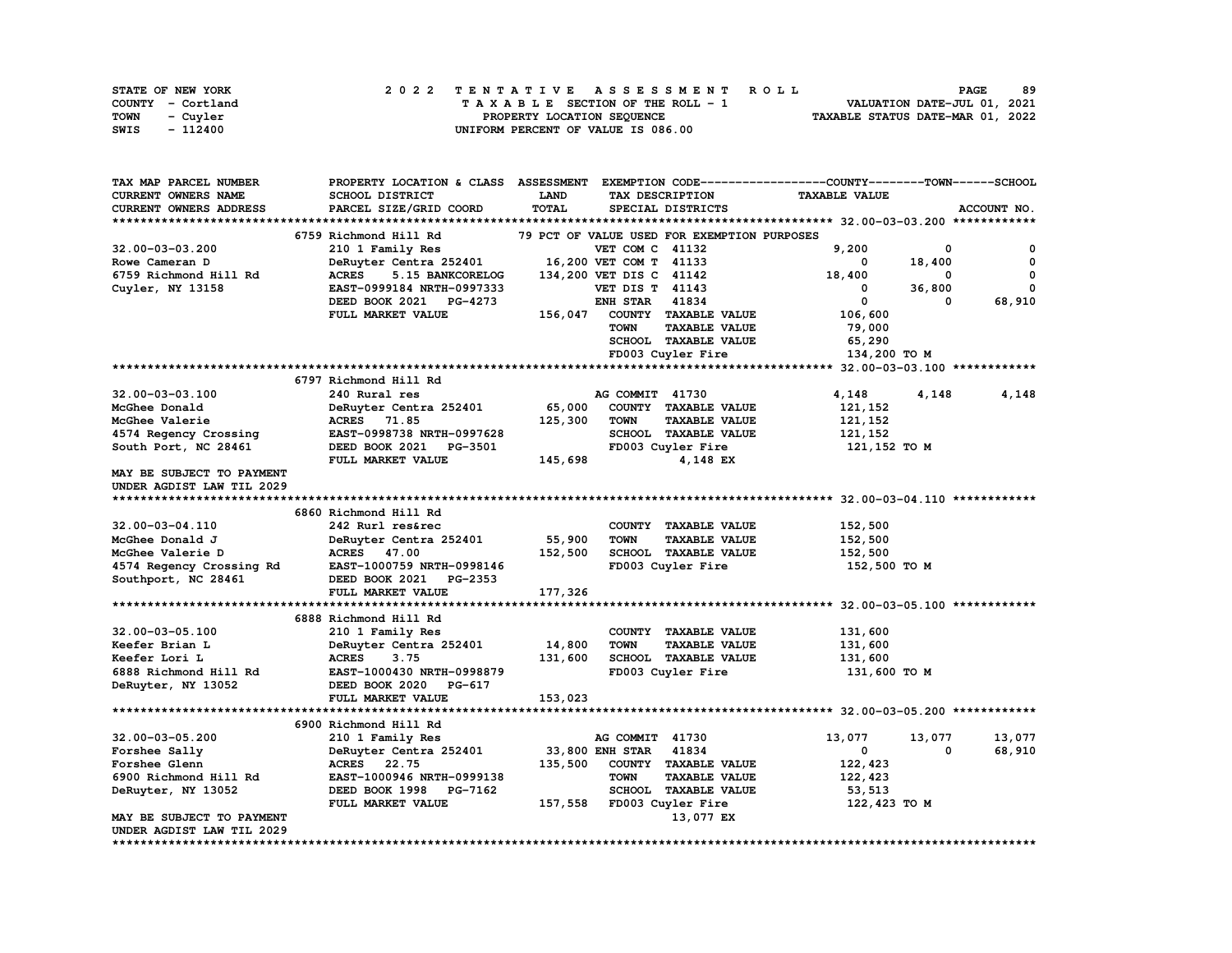| STATE OF NEW YORK | 2022 TENTATIVE ASSESSMENT ROLL     | 90<br><b>PAGE</b>                |
|-------------------|------------------------------------|----------------------------------|
| COUNTY - Cortland | TAXABLE SECTION OF THE ROLL - 1    | VALUATION DATE-JUL 01, 2021      |
| TOWN<br>- Cuvler  | PROPERTY LOCATION SEQUENCE         | TAXABLE STATUS DATE-MAR 01, 2022 |
| - 112400<br>SWIS  | UNIFORM PERCENT OF VALUE IS 086.00 |                                  |

| TAX MAP PARCEL NUMBER      | PROPERTY LOCATION & CLASS ASSESSMENT |              |                         |                                             | EXEMPTION CODE-----------------COUNTY-------TOWN------SCHOOL |          |             |
|----------------------------|--------------------------------------|--------------|-------------------------|---------------------------------------------|--------------------------------------------------------------|----------|-------------|
| <b>CURRENT OWNERS NAME</b> | SCHOOL DISTRICT                      | <b>LAND</b>  | TAX DESCRIPTION         |                                             | <b>TAXABLE VALUE</b>                                         |          |             |
| CURRENT OWNERS ADDRESS     | PARCEL SIZE/GRID COORD               | <b>TOTAL</b> |                         | SPECIAL DISTRICTS                           |                                                              |          | ACCOUNT NO. |
|                            |                                      |              |                         |                                             |                                                              |          |             |
|                            | 6909 Richmond Hill Rd                |              |                         |                                             |                                                              |          |             |
| 22.00-04-07.200            | 210 1 Family Res                     |              | <b>BAS STAR</b>         | 41854                                       | $\mathbf 0$                                                  | 0        | 27,600      |
| Stap Mark                  | DeRuyter Centra 252401               | 12,000       |                         | COUNTY TAXABLE VALUE                        | 59,900                                                       |          |             |
| 6909 Richmond Hill Rd      | <b>ACRES</b><br>1.00                 | 59,900       | <b>TOWN</b>             | <b>TAXABLE VALUE</b>                        | 59,900                                                       |          |             |
| DeRuyter, NY 13052-9715    | EAST-1000082 NRTH-0999009            |              |                         | SCHOOL TAXABLE VALUE                        | 32,300                                                       |          |             |
|                            | DEED BOOK 10477 PG-72001             |              |                         | FD003 Cuyler Fire                           | 59,900 TO M                                                  |          |             |
|                            | FULL MARKET VALUE                    | 69,651       |                         |                                             |                                                              |          |             |
|                            |                                      |              |                         |                                             |                                                              |          |             |
|                            | 6921 Richmond Hill Rd                |              |                         | 62 PCT OF VALUE USED FOR EXEMPTION PURPOSES |                                                              |          |             |
| 22.00-04-07.110            | 241 Rural res&aq                     |              | <b>VET WAR C 41122</b>  |                                             | 5,520                                                        | 0        | 0           |
| Welsh Chad M               | DeRuyter Centra 252401               |              | 21,700 VET WAR C 41122  |                                             | 5,520                                                        | 0        | 0           |
| Baker Amber G              | ACRES 11.20                          |              | 251,350 VET WAR T 41123 |                                             | 0                                                            | 11,040   | 0           |
| 6921 Richmond Hill Rd      | EAST-0999813 NRTH-0999076            |              | <b>VET WAR T 41123</b>  |                                             | 0                                                            | 11,040   | $\mathbf 0$ |
| DeRuyter, NY 13052         | DEED BOOK 2014 PG-3670               |              | VET DIS CT 41141        |                                             | 15,584                                                       | 15,584   | 0           |
|                            | FULL MARKET VALUE                    |              | 292, 267 BAS STAR 41854 |                                             | 0                                                            | $\Omega$ | 27,600      |
| MAY BE SUBJECT TO PAYMENT  |                                      |              |                         | COUNTY TAXABLE VALUE                        | 224,726                                                      |          |             |
| UNDER AGDIST LAW TIL 2022  |                                      |              | <b>TOWN</b>             | <b>TAXABLE VALUE</b>                        | 213,686                                                      |          |             |
|                            |                                      |              |                         | SCHOOL TAXABLE VALUE                        | 223,750                                                      |          |             |
|                            |                                      |              |                         | FD003 Cuyler Fire                           | 251,350 TO M                                                 |          |             |
|                            |                                      |              |                         |                                             |                                                              |          |             |
|                            | 6960 Richmond Hill Rd                |              |                         |                                             |                                                              |          |             |
| 22.00-01-52.100            | 105 Vac farmland                     |              | AG COMMIT 41730         |                                             | 69,043                                                       | 69,043   | 69,043      |
| Forshee Glenn E            | DeRuyter Centra 252401               | 128,300      |                         | COUNTY TAXABLE VALUE                        | 60,857                                                       |          |             |
| Forshee Sally              | <b>ACRES</b> 135.80                  | 129,900      | <b>TOWN</b>             | <b>TAXABLE VALUE</b>                        | 60,857                                                       |          |             |
| 6900 Richmond Hill Rd      | EAST-1001857 NRTH-1000297            |              |                         | SCHOOL TAXABLE VALUE                        | 60,857                                                       |          |             |
| DeRuyter, NY 13052-9802    | DEED BOOK 369<br><b>PG-731</b>       |              |                         | FD003 Cuyler Fire                           | 60,857 TO M                                                  |          |             |
|                            | FULL MARKET VALUE                    | 151,047      |                         | 69,043 EX                                   |                                                              |          |             |
| MAY BE SUBJECT TO PAYMENT  |                                      |              |                         |                                             |                                                              |          |             |
| UNDER AGDIST LAW TIL 2029  |                                      |              |                         |                                             |                                                              |          |             |
|                            |                                      |              |                         |                                             |                                                              |          |             |
|                            | 7029 Richmond Hill Rd                |              |                         |                                             |                                                              |          |             |
| $22.00 - 04 - 05.200$      | 210 1 Family Res                     |              | <b>BAS STAR</b>         | 41854                                       | 0                                                            | 0        | 27,600      |
| Armstrong Merwin           | DeRuyter Centra 252401               | 16,100       |                         | COUNTY TAXABLE VALUE                        | 101,600                                                      |          |             |
| 7029 Richmond Hill Rd      | <b>ACRES</b><br>5.00 BANKCORELOG     | 101,600      | <b>TOWN</b>             | <b>TAXABLE VALUE</b>                        | 101,600                                                      |          |             |
| DeRuyter, NY 13052-9714    | EAST-0999858 NRTH-1001111            |              |                         | SCHOOL TAXABLE VALUE                        | 74,000                                                       |          |             |
|                            | DEED BOOK 10501 PG-76001             |              |                         | FD003 Cuyler Fire                           |                                                              |          |             |
|                            | FULL MARKET VALUE                    | 118,140      |                         |                                             | 101,600 TO M                                                 |          |             |
|                            |                                      |              |                         |                                             |                                                              |          |             |
|                            |                                      |              |                         |                                             |                                                              |          |             |
|                            | 7057 Richmond Hill Rd                |              |                         |                                             |                                                              |          |             |
| 22.00-04-05.100            | 322 Rural vac>10                     |              |                         | COUNTY TAXABLE VALUE                        | 31,500                                                       |          |             |
| Leete Terry                | DeRuyter Centra 252401               | 31,500       | <b>TOWN</b>             | <b>TAXABLE VALUE</b>                        | 31,500                                                       |          |             |
| Leete Jennifer             | ACRES 21.12                          | 31,500       |                         | SCHOOL TAXABLE VALUE                        | 31,500                                                       |          |             |
| 5749 Cuyler Lincklaen Rd   | EAST-0999822 NRTH-1001655            |              |                         | FD003 Cuyler Fire                           | 31,500 TO M                                                  |          |             |
| DeRuyter, NY 13052         | DEED BOOK 2020<br>PG-1062            |              |                         |                                             |                                                              |          |             |
|                            | FULL MARKET VALUE                    | 36,628       |                         |                                             |                                                              |          |             |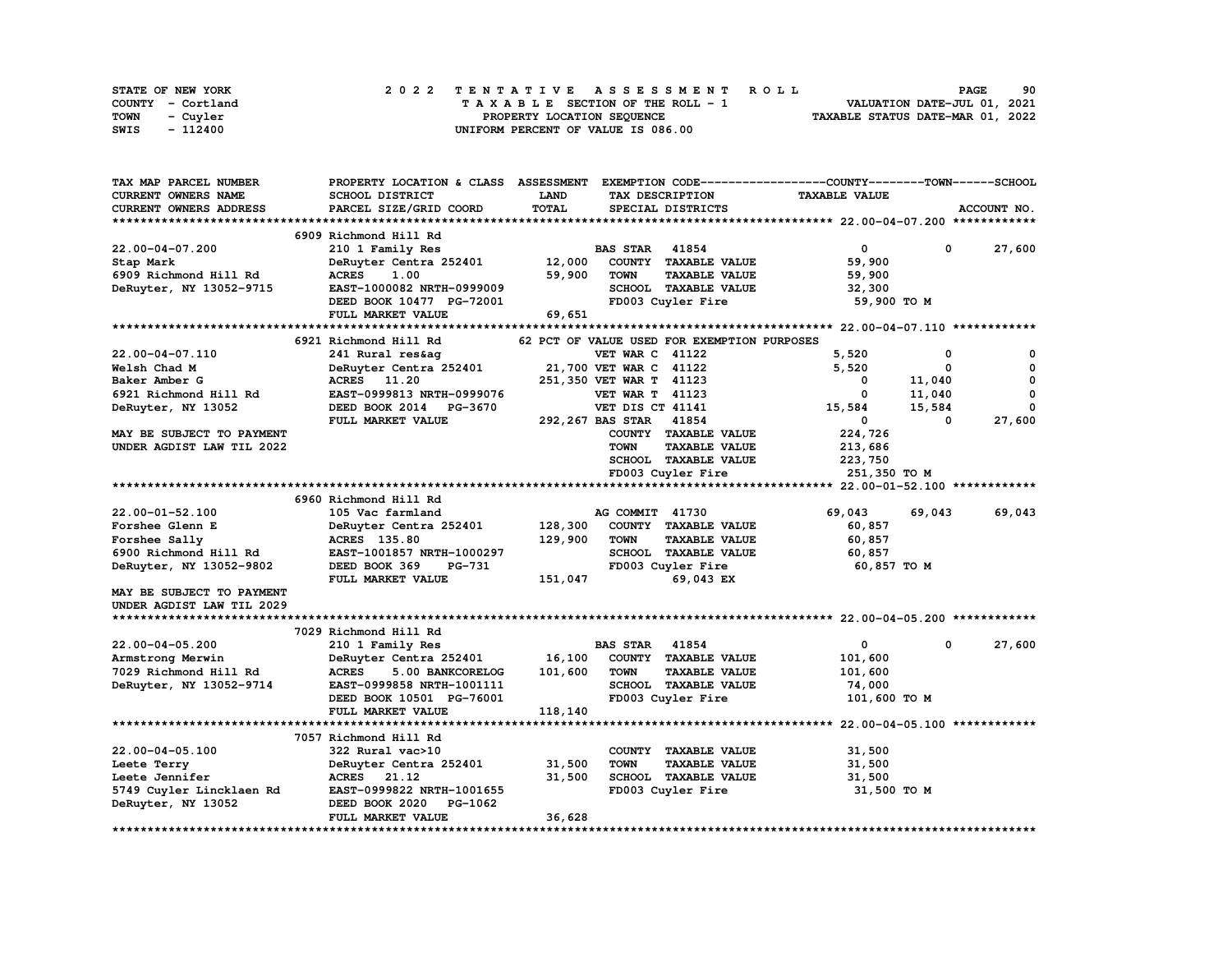| <b>STATE OF NEW YORK</b> | 2022 TENTATIVE ASSESSMENT ROLL     | 91<br><b>PAGE</b>                |
|--------------------------|------------------------------------|----------------------------------|
| COUNTY - Cortland        | TAXABLE SECTION OF THE ROLL - 1    | VALUATION DATE-JUL 01, 2021      |
| TOWN<br>- Cuyler         | PROPERTY LOCATION SEQUENCE         | TAXABLE STATUS DATE-MAR 01, 2022 |
| - 112400<br>SWIS         | UNIFORM PERCENT OF VALUE IS 086.00 |                                  |

| TAX MAP PARCEL NUMBER      | PROPERTY LOCATION & CLASS  | <b>ASSESSMENT</b> | EXEMPTION CODE-----------------COUNTY-------TOWN-----SCHOOL |                      |                  |
|----------------------------|----------------------------|-------------------|-------------------------------------------------------------|----------------------|------------------|
| CURRENT OWNERS NAME        | SCHOOL DISTRICT            | LAND              | TAX DESCRIPTION                                             | <b>TAXABLE VALUE</b> |                  |
| CURRENT OWNERS ADDRESS     | PARCEL SIZE/GRID COORD     | <b>TOTAL</b>      | SPECIAL DISTRICTS                                           |                      | ACCOUNT NO.      |
|                            |                            |                   |                                                             |                      |                  |
|                            | 7091 Richmond Hill Rd      |                   |                                                             |                      |                  |
| 22.00-04-04.000            | 240 Rural res              |                   | COUNTY TAXABLE VALUE                                        | 67,100               |                  |
| Barrows Patricia M         | DeRuyter Centra 252401     | 27,100            | <b>TOWN</b><br><b>TAXABLE VALUE</b>                         | 67,100               |                  |
| Barrows Timothy A          | ACRES 16.06                | 67,100            | SCHOOL TAXABLE VALUE                                        | 67,100               |                  |
| 7091 Richmond Hill Rd      | EAST-0999793 NRTH-1002465  |                   | FD003 Cuyler Fire                                           | 67,100 TO M          |                  |
| Cuyler, NY 13158           | DEED BOOK 2012 PG-1673     |                   |                                                             |                      |                  |
|                            | FULL MARKET VALUE          | 78,023            |                                                             |                      |                  |
|                            |                            |                   |                                                             |                      |                  |
|                            | 7105 Richmond Hill Rd      |                   |                                                             |                      |                  |
| 22.00-04-03.000            | 270 Mfg housing            |                   | <b>ENH STAR 41834</b>                                       | $^{\circ}$           | 68,910<br>0      |
| VanderWarker Donald        | DeRuyter Centra 252401     | 15,100            | COUNTY TAXABLE VALUE                                        | 86,000               |                  |
| Waite Betty M              | 4.01<br><b>ACRES</b>       | 86,000            | <b>TOWN</b><br><b>TAXABLE VALUE</b>                         | 86,000               |                  |
| 7105 Richmond Hill Rd      | EAST-0999924 NRTH-1002929  |                   | SCHOOL TAXABLE VALUE                                        |                      |                  |
|                            | PG-160                     |                   | FD003 Cuyler Fire                                           | 17,090               |                  |
| DeRuyter, NY 13052-9714    | DEED BOOK 509              |                   |                                                             | 86,000 TO M          |                  |
|                            | FULL MARKET VALUE          | 100,000           |                                                             |                      |                  |
|                            |                            |                   |                                                             |                      |                  |
|                            | 7117 Richmond Hill Rd      |                   |                                                             |                      |                  |
| $22.00 - 04 - 02.000$      | 270 Mfg housing            |                   | <b>ENH STAR 41834</b>                                       | $\mathbf{0}$         | 0<br>68,910      |
| Lindow Marlene A           | DeRuyter Centra 252401     | 15,100            | COUNTY TAXABLE VALUE                                        | 71,900               |                  |
| Lindow Harvey W            | <b>ACRES</b><br>4.06       | 71,900            | <b>TOWN</b><br><b>TAXABLE VALUE</b>                         | 71,900               |                  |
| 7117 Richmond Hill Rd      | EAST-0999884 NRTH-1003152  |                   | SCHOOL TAXABLE VALUE                                        | 2,990                |                  |
| DeRuyter, NY 13052         | DEED BOOK 2016 PG-3134     |                   | FD003 Cuyler Fire                                           | 71,900 TO M          |                  |
|                            | FULL MARKET VALUE          | 83,605            |                                                             |                      |                  |
|                            |                            |                   |                                                             |                      |                  |
|                            | Richmond Hill Spur Rd      |                   |                                                             |                      |                  |
| $22.00 - 01 - 53.000 - 2$  | 837 Cell Tower             |                   | COUNTY TAXABLE VALUE                                        | 145,000              |                  |
| Burke James                | DeRuyter Centra 252401     | 10,000            | <b>TOWN</b><br><b>TAXABLE VALUE</b>                         | 145,000              |                  |
| Burke Cynthia              | <b>ACRES</b><br>2.07       | 145,000           | SCHOOL TAXABLE VALUE                                        | 145,000              |                  |
| 5665 Richmond Hill Spur Rd | EAST-1003823 NRTH-0999820  |                   | FD003 Cuyler Fire                                           | 145,000 TO M         |                  |
| DeRuyter, NY 13052         | FULL MARKET VALUE          | 168,605           |                                                             |                      |                  |
|                            |                            |                   |                                                             |                      |                  |
|                            | Richmond Hill Spur Rd      |                   |                                                             |                      |                  |
| 32.00-03-07.000            | 105 Vac farmland           |                   | AG-CEILING 41720                                            | 93,993               | 93,993<br>93,993 |
| Young Martin L             | DeRuyter Centra 252401     | 220,800           | COUNTY TAXABLE VALUE                                        | 126,807              |                  |
| Young Mary Ann             | <b>ACRES</b> 220.00        | 220,800           | <b>TOWN</b><br><b>TAXABLE VALUE</b>                         | 126,807              |                  |
| 4747 Tripoli Rd            | EAST-1003700 NRTH-0997038  |                   | SCHOOL TAXABLE VALUE                                        | 126,807              |                  |
| Cuyler, NY 13158           | DEED BOOK 2018 PG-4996     |                   | FD003 Cuyler Fire                                           | 126,807 TO M         |                  |
|                            | FULL MARKET VALUE          | 256,744           | 93,993 EX                                                   |                      |                  |
| MAY BE SUBJECT TO PAYMENT  |                            |                   |                                                             |                      |                  |
| UNDER AGDIST LAW TIL 2026  |                            |                   |                                                             |                      |                  |
|                            |                            |                   |                                                             |                      |                  |
|                            | 5521 Richmond Hill Spur Rd |                   |                                                             |                      |                  |
| $22.00 - 01 - 51.000$      | 270 Mfg housing            |                   | COUNTY TAXABLE VALUE                                        | 9,900                |                  |
| Roser Donald L             | DeRuyter Centra 252401     | 8,900             | <b>TOWN</b><br><b>TAXABLE VALUE</b>                         | 9,900                |                  |
| 5521 Richmond Hill Spur Rd | FRNT 190.00 DPTH 140.25    | 9,900             | SCHOOL TAXABLE VALUE                                        | 9,900                |                  |
| DeRuyter, NY 13052-9704    | EAST-1000749 NRTH-1000684  |                   | FD003 Cuyler Fire                                           |                      |                  |
|                            | DEED BOOK 300<br>$PG-53$   |                   |                                                             | 9,900 TO M           |                  |
|                            |                            |                   |                                                             |                      |                  |
|                            | FULL MARKET VALUE          | 11,512            |                                                             |                      |                  |

**\*\*\*\*\*\*\*\*\*\*\*\*\*\*\*\*\*\*\*\*\*\*\*\*\*\*\*\*\*\*\*\*\*\*\*\*\*\*\*\*\*\*\*\*\*\*\*\*\*\*\*\*\*\*\*\*\*\*\*\*\*\*\*\*\*\*\*\*\*\*\*\*\*\*\*\*\*\*\*\*\*\*\*\*\*\*\*\*\*\*\*\*\*\*\*\*\*\*\*\*\*\*\*\*\*\*\*\*\*\*\*\*\*\*\*\*\*\*\*\*\*\*\*\*\*\*\*\*\*\*\*\***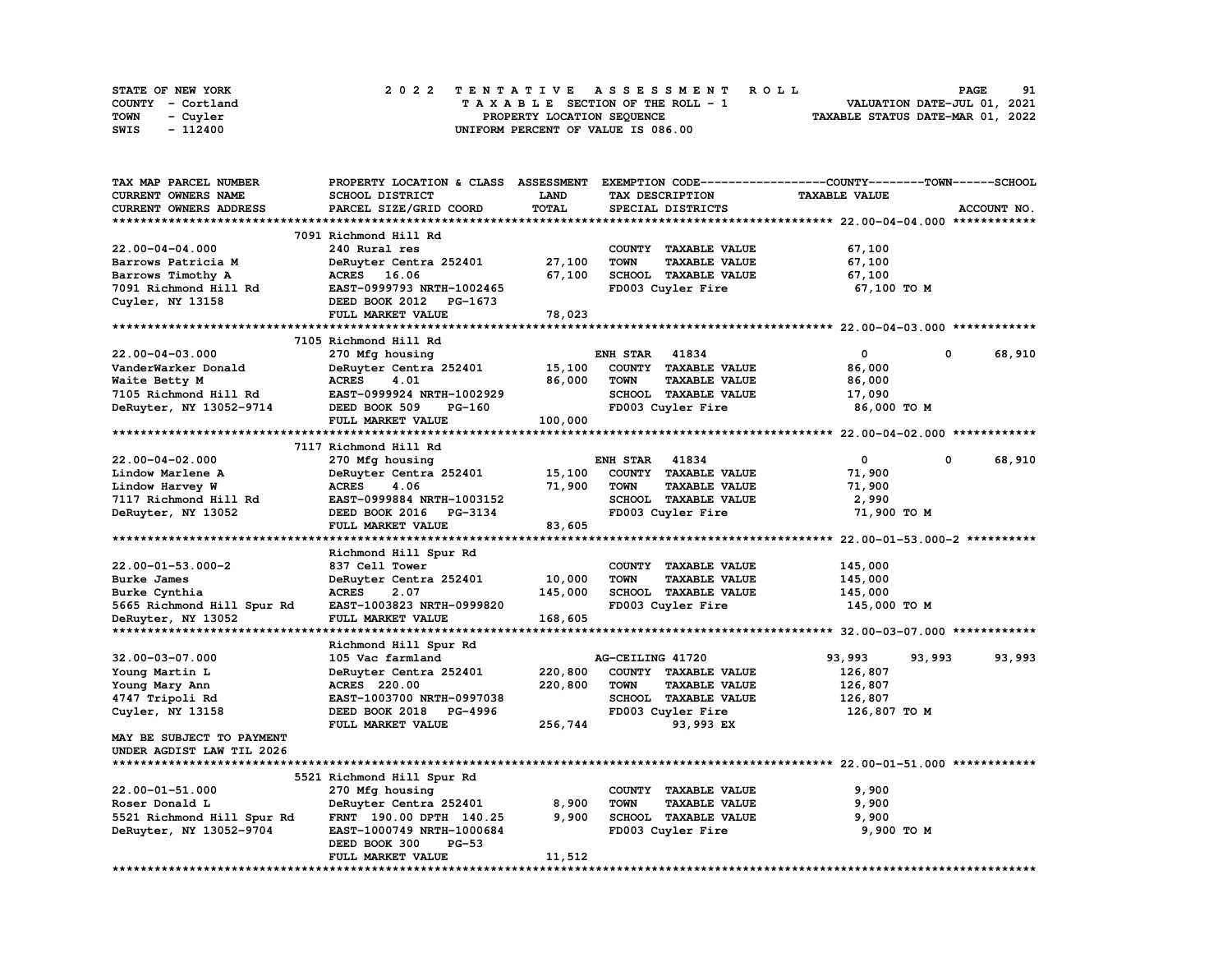| STATE OF NEW YORK | 2022 TENTATIVE ASSESSMENT ROLL     | 92<br><b>PAGE</b>                |
|-------------------|------------------------------------|----------------------------------|
| COUNTY - Cortland | TAXABLE SECTION OF THE ROLL - 1    | VALUATION DATE-JUL 01, 2021      |
| TOWN<br>- Cuvler  | PROPERTY LOCATION SEQUENCE         | TAXABLE STATUS DATE-MAR 01, 2022 |
| - 112400<br>SWIS  | UNIFORM PERCENT OF VALUE IS 086.00 |                                  |

| TAX MAP PARCEL NUMBER      |                               |             |                                     | PROPERTY LOCATION & CLASS ASSESSMENT EXEMPTION CODE----------------COUNTY-------TOWN-----SCHOOL |             |
|----------------------------|-------------------------------|-------------|-------------------------------------|-------------------------------------------------------------------------------------------------|-------------|
| <b>CURRENT OWNERS NAME</b> | <b>SCHOOL DISTRICT</b>        | <b>LAND</b> | TAX DESCRIPTION                     | <b>TAXABLE VALUE</b>                                                                            |             |
| CURRENT OWNERS ADDRESS     | PARCEL SIZE/GRID COORD        | TOTAL       | SPECIAL DISTRICTS                   |                                                                                                 | ACCOUNT NO. |
|                            |                               |             |                                     |                                                                                                 |             |
|                            | 5665 Richmond Hill Spur Rd    |             |                                     |                                                                                                 |             |
| 22.00-01-53.000            | 241 Rural res&aq              |             | <b>BAS STAR</b> 41854               | $\mathbf{0}$<br>$\mathbf 0$                                                                     | 27,600      |
| Burke James                | DeRuyter Centra 252401 99,300 |             | COUNTY TAXABLE VALUE                | 179,400                                                                                         |             |
| Burke Cynthia              | ACRES 101.43                  | 179,400     | <b>TOWN</b><br><b>TAXABLE VALUE</b> | 179,400                                                                                         |             |
| 5665 Richmond Hill Spur Rd | EAST-1003823 NRTH-0999820     |             | SCHOOL TAXABLE VALUE                | 151,800                                                                                         |             |
| DeRuyter, NY 13052         | DEED BOOK 10146 PG-91001      |             | FD003 Cuyler Fire                   | 179,400 то м                                                                                    |             |
|                            | FULL MARKET VALUE             | 208,605     |                                     |                                                                                                 |             |
|                            |                               |             |                                     |                                                                                                 |             |
|                            | 5255, 5277 Rose Valley Rd     |             |                                     |                                                                                                 |             |
| $42.00 - 01 - 14.000$      | 240 Rural res                 |             | COUNTY TAXABLE VALUE                | 176,000                                                                                         |             |
| Henry Christopher          | DeRuyter Centra 252401        | 52,100      | <b>TOWN</b><br><b>TAXABLE VALUE</b> | 176,000                                                                                         |             |
| 6 Miller Dr                | <b>ACRES</b> 50.00            | 176,000     | SCHOOL TAXABLE VALUE                | 176,000                                                                                         |             |
| Homer, NY 13077            | EAST-0996403 NRTH-0984713     |             | FD003 Cuyler Fire                   | 176,000 TO M                                                                                    |             |
|                            | DEED BOOK 2017 PG-3418        |             |                                     |                                                                                                 |             |
|                            | FULL MARKET VALUE             | 204,651     |                                     |                                                                                                 |             |
|                            |                               |             |                                     |                                                                                                 |             |
|                            | Route 13                      |             |                                     |                                                                                                 |             |
| 22.00-01-33.220            | 312 Vac w/imprv               |             | COUNTY TAXABLE VALUE                | 8,600                                                                                           |             |
| Barber Nathan C            | DeRuyter Centra 252401        | 5,860       | <b>TOWN</b><br><b>TAXABLE VALUE</b> | 8,600                                                                                           |             |
| Barber Marley J            | <b>ACRES</b><br>5.86          | 8,600       | SCHOOL TAXABLE VALUE                | 8,600                                                                                           |             |
| 5681 Route 13              | EAST-1003724 NRTH-1004741     |             | FD003 Cuyler Fire                   | 8,600 TO M                                                                                      |             |
| DeRuyter, NY 13052         | DEED BOOK 2019 PG-2151        |             |                                     |                                                                                                 |             |
|                            | FULL MARKET VALUE             | 10,000      |                                     |                                                                                                 |             |
|                            |                               |             |                                     |                                                                                                 |             |
|                            | Route 13                      |             |                                     |                                                                                                 |             |
| 22.00-01-36.000            | 314 Rural vac<10              |             | COUNTY TAXABLE VALUE                | 9,700                                                                                           |             |
| Wood Gerald A              | DeRuyter Centra 252401        | 9,700       | TOWN<br><b>TAXABLE VALUE</b>        | 9,700                                                                                           |             |
| 5668 Route 13              | <b>ACRES</b><br>1.61          | 9,700       | SCHOOL TAXABLE VALUE                | 9,700                                                                                           |             |
| DeRuyter, NY 13052         | EAST-1002891 NRTH-1004252     |             | FD003 Cuyler Fire                   | 9,700 TO M                                                                                      |             |
|                            | DEED BOOK 2015 PG-542         |             |                                     |                                                                                                 |             |
|                            | FULL MARKET VALUE             | 11,279      |                                     |                                                                                                 |             |
|                            |                               |             |                                     |                                                                                                 |             |
|                            | Route 13                      |             |                                     |                                                                                                 |             |
| $22.00 - 01 - 38.200$      | 105 Vac farmland              |             | AG-CEILING 41720                    | 7,519<br>7,519                                                                                  | 7,519       |
| Wood Matthew G             | DeRuyter Centra 252401        | 12,800      | COUNTY TAXABLE VALUE                | 5,281                                                                                           |             |
| Wood Calvin E              | ACRES 11.70                   | 12,800      | <b>TOWN</b><br><b>TAXABLE VALUE</b> | 5,281                                                                                           |             |
| 1745 Crumb Hill Rd         | EAST-1002489 NRTH-1004473     |             | SCHOOL TAXABLE VALUE                | 5,281                                                                                           |             |
| DeRuyter, NY 13052         | DEED BOOK 2018, PG-7368,      |             | FD003 Cuyler Fire                   | 5,281 TO M                                                                                      |             |
|                            | FULL MARKET VALUE             | 14,884      | 7,519 EX                            |                                                                                                 |             |
| MAY BE SUBJECT TO PAYMENT  |                               |             |                                     |                                                                                                 |             |
| UNDER AGDIST LAW TIL 2026  |                               |             |                                     |                                                                                                 |             |
|                            |                               |             |                                     |                                                                                                 |             |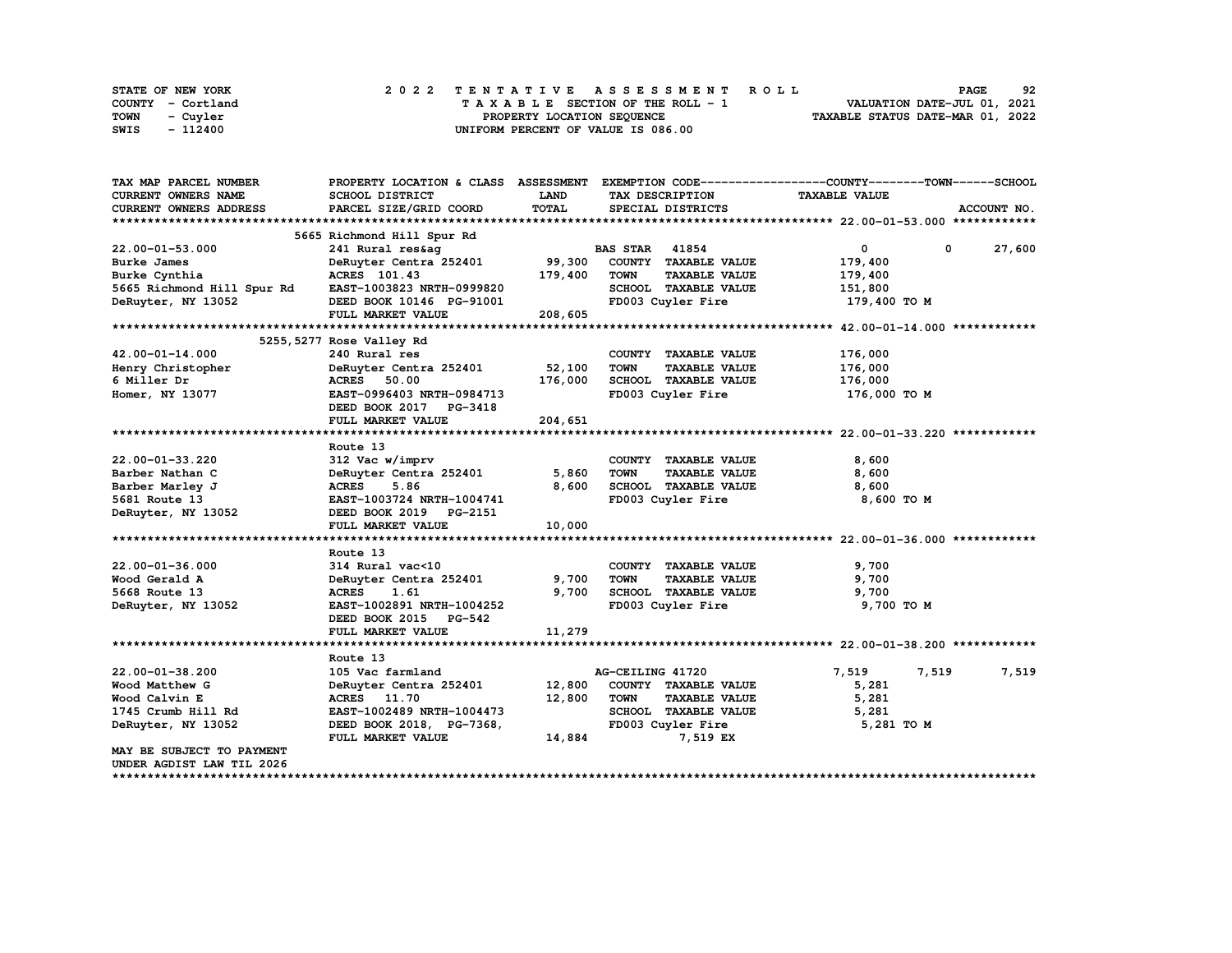| STATE OF NEW YORK |          |  |  |  |                                    |  |  |  | 2022 TENTATIVE ASSESSMENT ROLL |                                  | <b>PAGE</b>                 | 93 |
|-------------------|----------|--|--|--|------------------------------------|--|--|--|--------------------------------|----------------------------------|-----------------------------|----|
| COUNTY - Cortland |          |  |  |  | TAXABLE SECTION OF THE ROLL - 1    |  |  |  |                                |                                  | VALUATION DATE-JUL 01, 2021 |    |
| TOWN              | - Cuyler |  |  |  | PROPERTY LOCATION SEOUENCE         |  |  |  |                                | TAXABLE STATUS DATE-MAR 01, 2022 |                             |    |
| SWIS              | - 112400 |  |  |  | UNIFORM PERCENT OF VALUE IS 086.00 |  |  |  |                                |                                  |                             |    |

| <b>TAX MAP PARCEL NUMBER</b>     | PROPERTY LOCATION & CLASS ASSESSMENT |              | EXEMPTION CODE-----------------COUNTY-------TOWN------SCHOOL |                      |                  |
|----------------------------------|--------------------------------------|--------------|--------------------------------------------------------------|----------------------|------------------|
| <b>CURRENT OWNERS NAME</b>       | SCHOOL DISTRICT                      | LAND         | TAX DESCRIPTION                                              | <b>TAXABLE VALUE</b> |                  |
| CURRENT OWNERS ADDRESS           | PARCEL SIZE/GRID COORD               | <b>TOTAL</b> | SPECIAL DISTRICTS                                            |                      | ACCOUNT NO.      |
|                                  |                                      |              |                                                              |                      |                  |
|                                  | Route 13                             |              |                                                              |                      |                  |
| 22.00-01-39.210                  | 105 Vac farmland                     |              | AG-CEILING 41720                                             | 85,031               | 85,031<br>85,031 |
| Wood Calvin                      | DeRuyter Centra 252401               | 150,700      | COUNTY TAXABLE VALUE                                         | 73,769               |                  |
| Wood Kathleen E                  | <b>ACRES</b> 126.80                  | 158,800      | <b>TOWN</b><br><b>TAXABLE VALUE</b>                          | 73,769               |                  |
| 655 Wood Rd                      | EAST-1001012 NRTH-1004475            |              | SCHOOL TAXABLE VALUE                                         | 73,769               |                  |
| DeRuyter, NY 13052-6505          | DEED BOOK 356, 3 PG-304, 5           |              | FD003 Cuyler Fire                                            | 73,769 TO M          |                  |
|                                  | FULL MARKET VALUE                    | 184,651      | 85,031 EX                                                    |                      |                  |
| <b>MAY BE SUBJECT TO PAYMENT</b> |                                      |              |                                                              |                      |                  |
| UNDER AGDIST LAW TIL 2026        |                                      |              |                                                              |                      |                  |
|                                  |                                      |              |                                                              |                      |                  |
|                                  | Route 13                             |              |                                                              |                      |                  |
| 22.00-01-54.100                  | 105 Vac farmland                     |              | AG-CEILING 41720                                             | 30,689               | 30,689<br>30,689 |
| Wood Matthew G                   | DeRuyter Centra 252401               | 71,700       | COUNTY TAXABLE VALUE                                         | 41,011               |                  |
| Wood Calvin E                    | 73.30<br><b>ACRES</b>                | 71,700       | <b>TOWN</b><br><b>TAXABLE VALUE</b>                          | 41,011               |                  |
| 1745 Crumb Hill Rd               | EAST-1002578 NRTH-1002722            |              | SCHOOL TAXABLE VALUE                                         | 41,011               |                  |
| DeRuyter, NY 13052               | DEED BOOK 2018, PG-7368,             |              | FD003 Cuyler Fire                                            | 41,011 TO M          |                  |
|                                  | FULL MARKET VALUE                    | 83,372       | 30,689 EX                                                    |                      |                  |
| MAY BE SUBJECT TO PAYMENT        |                                      |              |                                                              |                      |                  |
| UNDER AGDIST LAW TIL 2026        |                                      |              |                                                              |                      |                  |
|                                  |                                      |              |                                                              |                      |                  |
|                                  | Route 13                             |              |                                                              |                      |                  |
| 22.00-01-56.120                  | 105 Vac farmland                     |              | AG-CEILING 41720                                             | 11,419               | 11,419<br>11,419 |
| Wood Matthew G                   | DeRuyter Centra 252401               | 20,700       | COUNTY TAXABLE VALUE                                         | 9,281                |                  |
| Wood Calvin E                    | ACRES 14.70                          | 20,700       | <b>TOWN</b><br><b>TAXABLE VALUE</b>                          | 9,281                |                  |
| 1745 Crumb Hill Rd               | EAST-1003157 NRTH-1004633            |              | SCHOOL TAXABLE VALUE                                         | 9,281                |                  |
| DeRuyter, NY 13052               | DEED BOOK 2018, PG-7368,             |              | FD003 Cuyler Fire                                            | 9,281 TO M           |                  |
|                                  | FULL MARKET VALUE                    | 24,070       | 11,419 EX                                                    |                      |                  |
| <b>MAY BE SUBJECT TO PAYMENT</b> |                                      |              |                                                              |                      |                  |
| UNDER AGDIST LAW TIL 2026        |                                      |              |                                                              |                      |                  |
|                                  |                                      |              |                                                              |                      |                  |
|                                  | Route 13                             |              |                                                              |                      |                  |
| 22.00-01-62.110                  | 314 Rural vac<10                     |              | COUNTY TAXABLE VALUE                                         | 14,140               |                  |
| Cullen Phylis Shane              | DeRuyter Centra 252401               | 14,140       | <b>TOWN</b><br><b>TAXABLE VALUE</b>                          | 14,140               |                  |
| 200 Moody Cir                    | <b>ACRES</b><br>6.84                 | 14,140       | SCHOOL TAXABLE VALUE                                         | 14,140               |                  |
| Butler, TN 37640                 | EAST-1005622 NRTH-1004163            |              | FD003 Cuyler Fire                                            | 14,140 TO M          |                  |
|                                  | DEED BOOK 409<br><b>PG-179</b>       |              |                                                              |                      |                  |
|                                  | FULL MARKET VALUE                    | 16,442       |                                                              |                      |                  |
| **************************       |                                      |              |                                                              |                      |                  |
|                                  | Route 13                             |              |                                                              |                      |                  |
| 22.00-09-01.000                  | 105 Vac farmland                     |              | AG-CEILING 41720                                             | 9,890                | 9,890<br>9,890   |
| Aldrich Adam                     | DeRuyter Centra 252401               | 56,200       | COUNTY TAXABLE VALUE                                         | 46,310               |                  |
| Aldrich Christopher              | 92.82<br><b>ACRES</b>                | 56,200       | <b>TOWN</b><br><b>TAXABLE VALUE</b>                          | 46,310               |                  |
| 6409 Morgan Hill Rd              | EAST-0993524 NRTH-1003006            |              | SCHOOL TAXABLE VALUE                                         | 46,310               |                  |
| Truxton, NY 13158                | DEED BOOK 2016 PG-2826               |              | FD003 Cuyler Fire                                            | 46,310 TO M          |                  |
|                                  | FULL MARKET VALUE                    | 65,349       | 9,890 EX                                                     |                      |                  |
| <b>MAY BE SUBJECT TO PAYMENT</b> |                                      |              |                                                              |                      |                  |
| UNDER AGDIST LAW TIL 2026        |                                      |              |                                                              |                      |                  |
| *********************            |                                      |              |                                                              |                      |                  |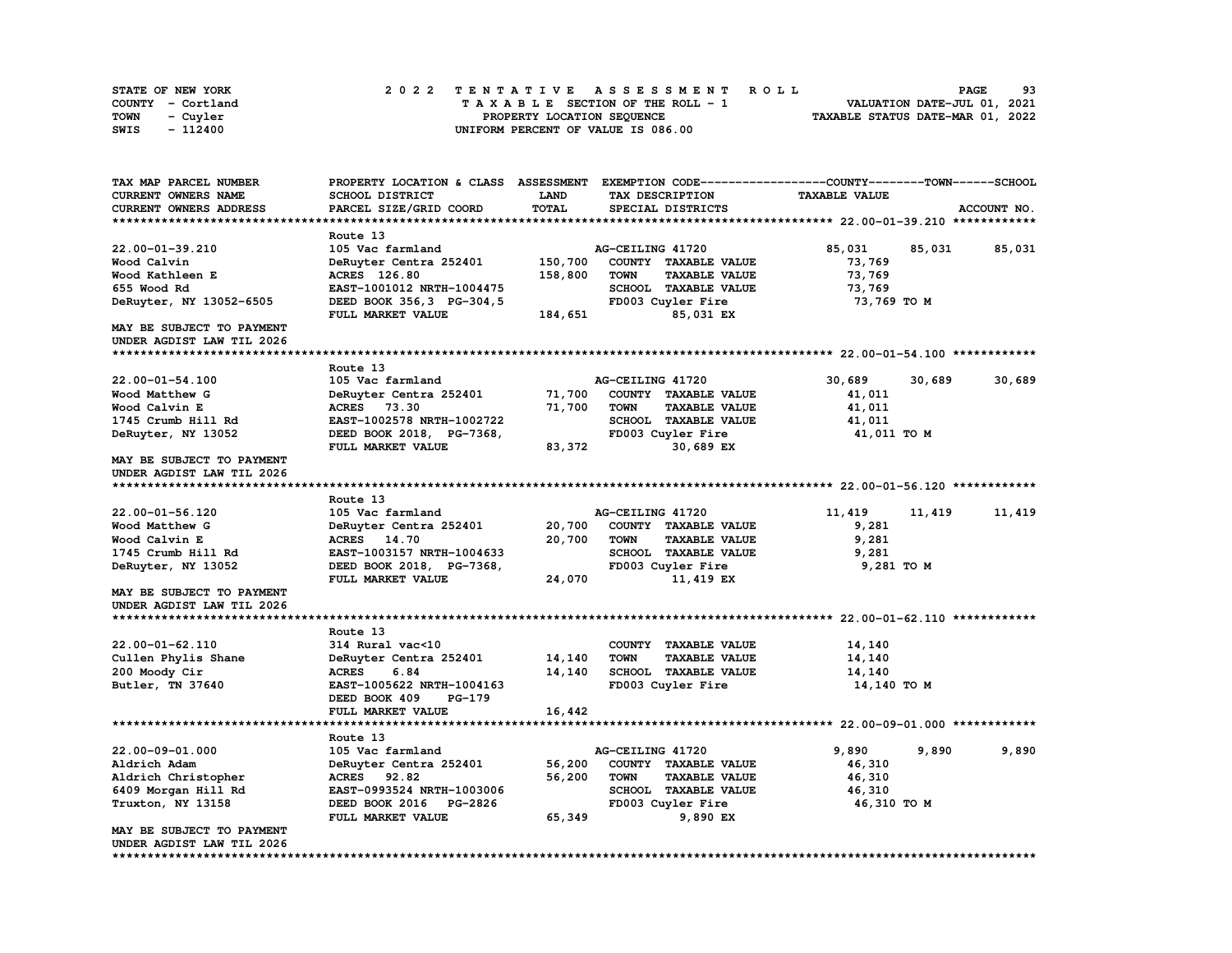| <b>STATE OF NEW YORK</b> | 2022 TENTATIVE ASSESSMENT ROLL     | 94<br><b>PAGE</b>                |
|--------------------------|------------------------------------|----------------------------------|
| COUNTY - Cortland        | TAXABLE SECTION OF THE ROLL - 1    | VALUATION DATE-JUL 01, 2021      |
| <b>TOWN</b><br>- Cuyler  | PROPERTY LOCATION SEQUENCE         | TAXABLE STATUS DATE-MAR 01, 2022 |
| - 112400<br>SWIS         | UNIFORM PERCENT OF VALUE IS 086.00 |                                  |

| TAX MAP PARCEL NUMBER         | PROPERTY LOCATION & CLASS ASSESSMENT EXEMPTION CODE----------------COUNTY-------TOWN-----SCHOOL |         |                  |                      |                      |        |             |
|-------------------------------|-------------------------------------------------------------------------------------------------|---------|------------------|----------------------|----------------------|--------|-------------|
| CURRENT OWNERS NAME           | SCHOOL DISTRICT                                                                                 | LAND    | TAX DESCRIPTION  |                      | <b>TAXABLE VALUE</b> |        |             |
| CURRENT OWNERS ADDRESS        | PARCEL SIZE/GRID COORD                                                                          | TOTAL   |                  | SPECIAL DISTRICTS    |                      |        | ACCOUNT NO. |
|                               |                                                                                                 |         |                  |                      |                      |        |             |
|                               | Route 13                                                                                        |         |                  |                      |                      |        |             |
| 22.00-09-09.000               | 314 Rural vac<10                                                                                |         |                  | COUNTY TAXABLE VALUE | 11,000               |        |             |
| Mead Michael J                | DeRuyter Centra 252401                                                                          | 11,000  | <b>TOWN</b>      | <b>TAXABLE VALUE</b> | 11,000               |        |             |
| 6853 E. Keeney Rd             | <b>ACRES</b><br>3.00                                                                            | 11,000  |                  | SCHOOL TAXABLE VALUE | 11,000               |        |             |
| Truxton, NY 13158             | EAST-0994408 NRTH-1001008                                                                       |         |                  | FD003 Cuyler Fire    | 11,000 TO M          |        |             |
|                               | DEED BOOK 2019 PG-2339                                                                          |         |                  |                      |                      |        |             |
|                               | FULL MARKET VALUE                                                                               | 12,791  |                  |                      |                      |        |             |
|                               |                                                                                                 |         |                  |                      |                      |        |             |
|                               | Route 13                                                                                        |         |                  |                      |                      |        |             |
| 22.00-09-11.100               | 120 Field crops                                                                                 |         | AG-CEILING 41720 |                      | 56,810               | 56,810 | 56,810      |
| Randall Douglas R             | DeRuyter Centra 252401                                                                          | 158,600 |                  | COUNTY TAXABLE VALUE | 113,390              |        |             |
| 6984 E Keeney Rd              | ACRES 179.16                                                                                    | 170,200 | <b>TOWN</b>      | <b>TAXABLE VALUE</b> | 113,390              |        |             |
| Cuyler, NY 13158-4107         | EAST-0995776 NRTH-0999901                                                                       |         |                  | SCHOOL TAXABLE VALUE | 113,390              |        |             |
|                               | DEED BOOK 316<br>PG-386                                                                         |         |                  | FD003 Cuyler Fire    | 113,390 TO M         |        |             |
| MAY BE SUBJECT TO PAYMENT     | FULL MARKET VALUE                                                                               | 197,907 |                  | 56,810 EX            |                      |        |             |
| UNDER AGDIST LAW TIL 2026     |                                                                                                 |         |                  |                      |                      |        |             |
|                               |                                                                                                 |         |                  |                      |                      |        |             |
|                               | Route 13                                                                                        |         |                  |                      |                      |        |             |
| 22.00-09-12.000               | 312 Vac w/imprv                                                                                 |         |                  | COUNTY TAXABLE VALUE | 7,200                |        |             |
| White Richard L               | DeRuyter Centra 252401                                                                          | 2,200   | <b>TOWN</b>      | <b>TAXABLE VALUE</b> | 7,200                |        |             |
| 5500 High Bridge Rd           | 2.10<br><b>ACRES</b>                                                                            | 7,200   |                  | SCHOOL TAXABLE VALUE | 7,200                |        |             |
| DeRuyter, NY 13052-9703       | EAST-0996480 NRTH-0999356                                                                       |         |                  | FD003 Cuyler Fire    | 7,200 TO M           |        |             |
|                               | DEED BOOK 2000 PG-1376                                                                          |         |                  |                      |                      |        |             |
|                               | FULL MARKET VALUE                                                                               | 8,372   |                  |                      |                      |        |             |
|                               |                                                                                                 |         |                  |                      |                      |        |             |
|                               | Route 13                                                                                        |         |                  |                      |                      |        |             |
| 31.00-01-10.000               | 105 Vac farmland                                                                                |         | AG COMMIT 41730  |                      | 48,085               | 48,085 | 48,085      |
| Eaton Jeremiah W              | DeRuyter Centra 252401                                                                          | 123,200 |                  | COUNTY TAXABLE VALUE | 75,115               |        |             |
| Eaton Daren L                 | <b>ACRES</b> 115.00                                                                             | 123,200 | <b>TOWN</b>      | <b>TAXABLE VALUE</b> | 75,115               |        |             |
| 7891 Main St                  | EAST-0988972 NRTH-0997158                                                                       |         |                  | SCHOOL TAXABLE VALUE | 75,115               |        |             |
| <b>Fabius, NY 13063</b>       | DEED BOOK 10323 PG-84004                                                                        |         |                  | FD003 Cuyler Fire    | 75,115 TO M          |        |             |
|                               | FULL MARKET VALUE                                                                               | 143,256 |                  | 48,085 EX            |                      |        |             |
| MAY BE SUBJECT TO PAYMENT     |                                                                                                 |         |                  |                      |                      |        |             |
| UNDER AGDIST LAW TIL 2029     |                                                                                                 |         |                  |                      |                      |        |             |
|                               |                                                                                                 |         |                  |                      |                      |        |             |
|                               | Route 13                                                                                        |         |                  |                      |                      |        |             |
| $31.00 - 01 - 11.000$         | 105 Vac farmland                                                                                |         | AG COMMIT 41730  |                      | 2,117                | 2,117  | 2,117       |
| Eaton Jeremiah W              | DeRuyter Centra 252401                                                                          | 26,100  |                  | COUNTY TAXABLE VALUE | 23,983               |        |             |
| Eaton Daren L                 | ACRES 31.00                                                                                     | 26,100  | <b>TOWN</b>      | <b>TAXABLE VALUE</b> | 23,983               |        |             |
| 7891 Main St                  | EAST-0987716 NRTH-0995844                                                                       |         |                  | SCHOOL TAXABLE VALUE | 23,983               |        |             |
| Fabius, NY 13063              | DEED BOOK 10323 PG-84003                                                                        |         |                  | FD003 Cuyler Fire    | 23,983 TO M          |        |             |
|                               | FULL MARKET VALUE                                                                               | 30,349  |                  | 2,117 EX             |                      |        |             |
| MAY BE SUBJECT TO PAYMENT     |                                                                                                 |         |                  |                      |                      |        |             |
| UNDER AGDIST LAW TIL 2029     |                                                                                                 |         |                  |                      |                      |        |             |
| ***************************** |                                                                                                 |         |                  |                      |                      |        |             |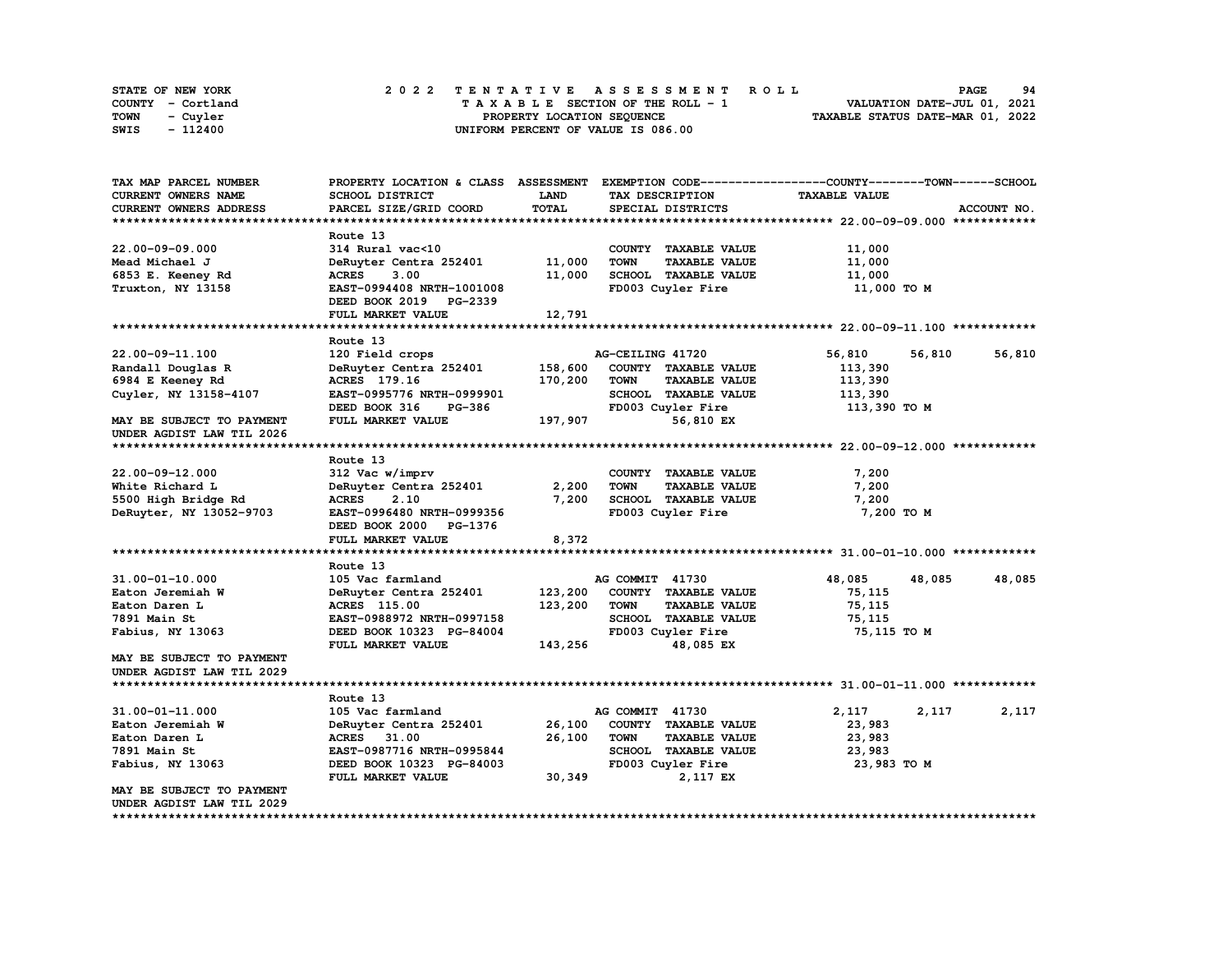| STATE OF NEW YORK | 2022 TENTATIVE ASSESSMENT ROLL     | 95<br><b>PAGE</b>                |
|-------------------|------------------------------------|----------------------------------|
| COUNTY - Cortland | TAXABLE SECTION OF THE ROLL - 1    | VALUATION DATE-JUL 01, 2021      |
| TOWN<br>- Cuyler  | PROPERTY LOCATION SEOUENCE         | TAXABLE STATUS DATE-MAR 01, 2022 |
| - 112400<br>SWIS  | UNIFORM PERCENT OF VALUE IS 086.00 |                                  |

| TAX MAP PARCEL NUMBER         | PROPERTY LOCATION & CLASS ASSESSMENT |        |                                     | EXEMPTION CODE-----------------COUNTY-------TOWN-----SCHOOL |             |
|-------------------------------|--------------------------------------|--------|-------------------------------------|-------------------------------------------------------------|-------------|
| CURRENT OWNERS NAME           | SCHOOL DISTRICT                      | LAND   | TAX DESCRIPTION                     | <b>TAXABLE VALUE</b>                                        |             |
| <b>CURRENT OWNERS ADDRESS</b> | PARCEL SIZE/GRID COORD               | TOTAL  | SPECIAL DISTRICTS                   |                                                             | ACCOUNT NO. |
|                               |                                      |        |                                     |                                                             |             |
|                               | Route 13                             |        |                                     |                                                             |             |
| 31.00-01-12.000               | 314 Rural vac<10                     |        | COUNTY TAXABLE VALUE                | 11,000                                                      |             |
| Steacy David F Sr             | DeRuyter Centra 252401               | 11,000 | <b>TOWN</b><br><b>TAXABLE VALUE</b> | 11,000                                                      |             |
| 4710 St Rte 13                | 2.96<br><b>ACRES</b>                 | 11,000 | SCHOOL TAXABLE VALUE                | 11,000                                                      |             |
| Cuyler, NY 13158              | EAST-0986894 NRTH-0994777            |        | FD003 Cuyler Fire                   | 11,000 TO M                                                 |             |
|                               | DEED BOOK 10456 PG-27001             |        |                                     |                                                             |             |
|                               | FULL MARKET VALUE                    | 12,791 |                                     |                                                             |             |
|                               |                                      |        |                                     |                                                             |             |
|                               | Route 13                             |        |                                     |                                                             |             |
| 31.00-01-28.100               | 105 Vac farmland                     |        | AG COMMIT 41730                     | 6,844<br>6,844                                              | 6,844       |
| Eaton Jeremiah W              | DeRuyter Centra 252401               | 66,200 | COUNTY TAXABLE VALUE                | 59,356                                                      |             |
| Eaton Daren L                 | <b>ACRES</b> 103.50                  | 66,200 | <b>TOWN</b><br><b>TAXABLE VALUE</b> | 59,356                                                      |             |
| 7891 Main St                  | EAST-0989142 NRTH-0995277            |        | SCHOOL TAXABLE VALUE                | 59,356                                                      |             |
| Fabius, NY 13063              | DEED BOOK 10323 PG-84003             |        | FD003 Cuyler Fire                   | 59,356 TO M                                                 |             |
|                               | FULL MARKET VALUE                    | 76,977 | 6,844 EX                            |                                                             |             |
| MAY BE SUBJECT TO PAYMENT     |                                      |        |                                     |                                                             |             |
| UNDER AGDIST LAW TIL 2029     |                                      |        |                                     |                                                             |             |
|                               |                                      |        |                                     |                                                             |             |
|                               | Route 13                             |        |                                     |                                                             |             |
|                               | 105 Vac farmland                     |        |                                     |                                                             |             |
| 31.00-01-29.000               |                                      |        | AG COMMIT 41730                     | 23,520<br>23,520                                            | 23,520      |
| Eaton Jeremiah W              | DeRuyter Centra 252401               | 51,700 | COUNTY TAXABLE VALUE                | 28,180                                                      |             |
| Eaton Daren L                 | ACRES 46.58                          | 51,700 | <b>TOWN</b><br><b>TAXABLE VALUE</b> | 28,180                                                      |             |
| 7891 Main St                  | EAST-0988229 NRTH-0993910            |        | SCHOOL TAXABLE VALUE                | 28,180                                                      |             |
| Fabius, NY 13063              | DEED BOOK 10554 PG-32002             |        | FD003 Cuyler Fire                   | 28,180 TO M                                                 |             |
|                               | FULL MARKET VALUE                    | 60,116 | 23,520 EX                           |                                                             |             |
| MAY BE SUBJECT TO PAYMENT     |                                      |        |                                     |                                                             |             |
| UNDER AGDIST LAW TIL 2029     |                                      |        |                                     |                                                             |             |
|                               |                                      |        |                                     |                                                             |             |
|                               | Route 13                             |        |                                     |                                                             |             |
| 31.00-03-07.100               | 105 Vac farmland                     |        | AG-CEILING 41720                    | 6,161<br>6,161                                              | 6,161       |
| Randall Douglas R             | DeRuyter Centra 252401               | 11,300 | COUNTY TAXABLE VALUE                | 5,139                                                       |             |
| 6984 E Keeney Rd              | ACRES 10.54                          | 11,300 | <b>TOWN</b><br><b>TAXABLE VALUE</b> | 5,139                                                       |             |
| Cuyler, NY 13158              | EAST-0985068 NRTH-0993879            |        | SCHOOL TAXABLE VALUE                | 5,139                                                       |             |
|                               | DEED BOOK 2012 PG-5741               |        | FD003 Cuyler Fire                   | 5,139 TO M                                                  |             |
| MAY BE SUBJECT TO PAYMENT     | FULL MARKET VALUE                    | 13,140 | 6,161 EX                            |                                                             |             |
| UNDER AGDIST LAW TIL 2026     |                                      |        |                                     |                                                             |             |
|                               |                                      |        |                                     |                                                             |             |
|                               | Route 13                             |        |                                     |                                                             |             |
| 31.00-03-11.000               | 271 Mfg housings                     |        | COUNTY TAXABLE VALUE                | 55,800                                                      |             |
| Marshall James W              | DeRuyter Centra 252401               | 13,300 | <b>TOWN</b><br><b>TAXABLE VALUE</b> | 55,800                                                      |             |
| 6825 E Keeney Rd. Ext         | <b>ACRES</b><br>2.24                 | 55,800 | SCHOOL TAXABLE VALUE                | 55,800                                                      |             |
| Cuyler, NY 13158              | EAST-0986470 NRTH-0993841            |        | FD003 Cuyler Fire                   | 55,800 TO M                                                 |             |
|                               | DEED BOOK 1998<br><b>PG-2985</b>     |        |                                     |                                                             |             |
|                               | FULL MARKET VALUE                    | 64,884 |                                     |                                                             |             |
|                               |                                      |        |                                     |                                                             |             |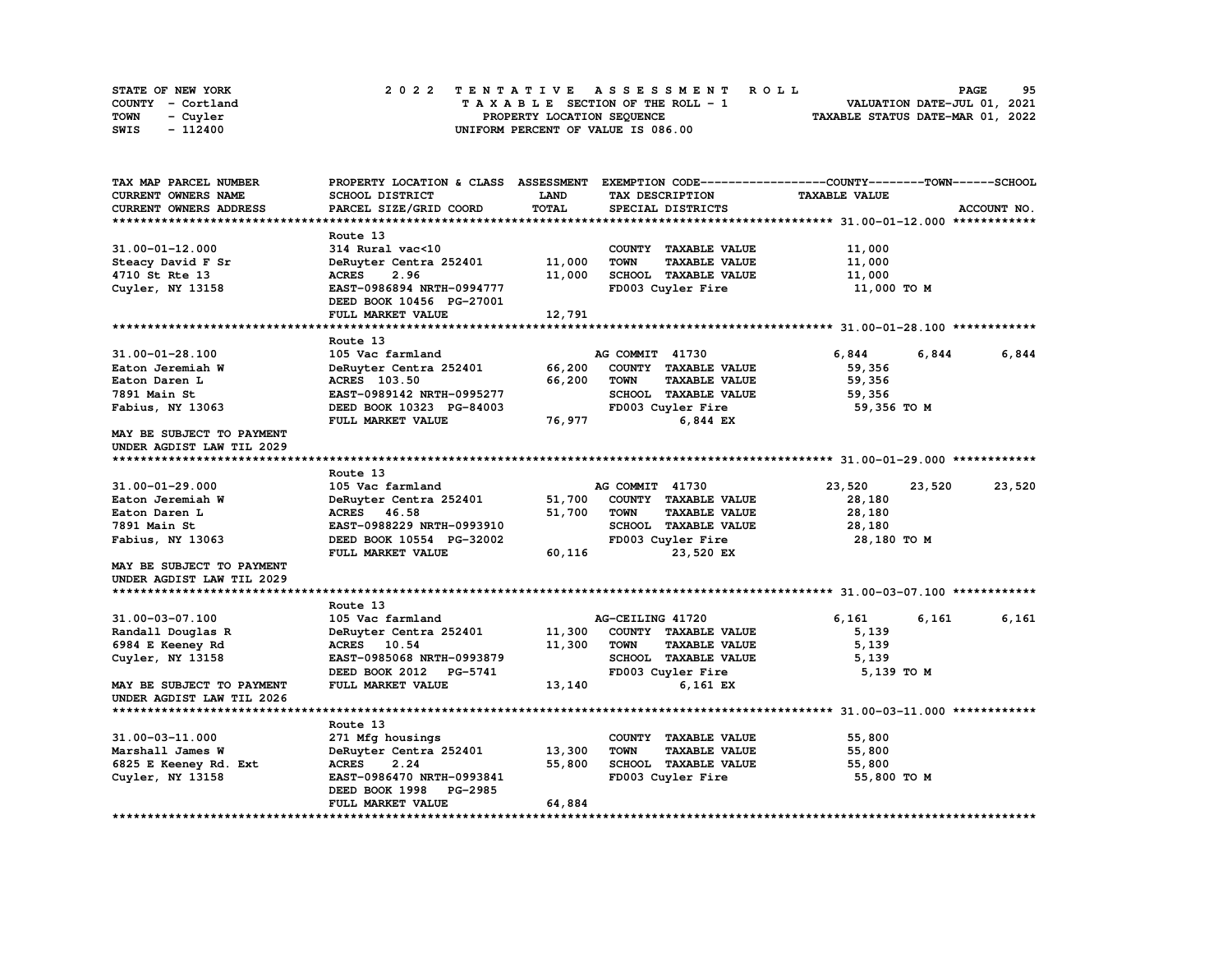| STATE OF NEW YORK | 2022 TENTATIVE ASSESSMENT ROLL     | 96<br><b>PAGE</b>                |
|-------------------|------------------------------------|----------------------------------|
| COUNTY - Cortland | TAXABLE SECTION OF THE ROLL - 1    | VALUATION DATE-JUL 01, 2021      |
| TOWN<br>- Cuvler  | PROPERTY LOCATION SEQUENCE         | TAXABLE STATUS DATE-MAR 01, 2022 |
| - 112400<br>SWIS  | UNIFORM PERCENT OF VALUE IS 086.00 |                                  |

| TAX MAP PARCEL NUMBER            |                                                                   |             |                                     | PROPERTY LOCATION & CLASS ASSESSMENT EXEMPTION CODE----------------COUNTY-------TOWN------SCHOOL |
|----------------------------------|-------------------------------------------------------------------|-------------|-------------------------------------|--------------------------------------------------------------------------------------------------|
| CURRENT OWNERS NAME              | SCHOOL DISTRICT                                                   | <b>LAND</b> | TAX DESCRIPTION                     | <b>TAXABLE VALUE</b>                                                                             |
| <b>CURRENT OWNERS ADDRESS</b>    | PARCEL SIZE/GRID COORD                                            | TOTAL       | SPECIAL DISTRICTS                   | ACCOUNT NO.                                                                                      |
|                                  |                                                                   |             |                                     |                                                                                                  |
|                                  | Route 13                                                          |             |                                     |                                                                                                  |
| 31.00-03-20.110                  | 113 Cattle farm                                                   |             | AG-CEILING 41720                    | 67,047<br>67,047<br>67,047                                                                       |
| Young Martin L                   | DeRuyter Centra 252401                                            | 223,100     | COUNTY TAXABLE VALUE                | 188,553                                                                                          |
| Young Mary Ann                   | ACRES 210.50                                                      | 255,600     | <b>TOWN</b><br><b>TAXABLE VALUE</b> | 188,553                                                                                          |
| 4747 Tripoli Rd                  | EAST-0984613 NRTH-0992203                                         |             | SCHOOL TAXABLE VALUE                | 188,553                                                                                          |
| Cuyler, NY 13158                 | DEED BOOK 2018 PG-5528                                            |             | FD003 Cuyler Fire                   | 188,553 TO M                                                                                     |
|                                  | FULL MARKET VALUE                                                 | 297,209     | 67,047 EX                           |                                                                                                  |
| <b>MAY BE SUBJECT TO PAYMENT</b> |                                                                   |             |                                     |                                                                                                  |
| UNDER AGDIST LAW TIL 2026        |                                                                   |             |                                     |                                                                                                  |
|                                  |                                                                   |             |                                     |                                                                                                  |
|                                  | 4539 Route 13                                                     |             |                                     |                                                                                                  |
| 31.00-03-30.000                  | 210 1 Family Res                                                  |             | COUNTY TAXABLE VALUE                | 122,300                                                                                          |
| Aleba Dennis A                   | DeRuyter Centra 252401                                            | 14,400      | <b>TOWN</b><br><b>TAXABLE VALUE</b> | 122,300                                                                                          |
| Cranston Katrina L               | <b>ACRES</b><br>3.30 BANK LERETA                                  | 122,300     | SCHOOL TAXABLE VALUE                | 122,300                                                                                          |
| 4539 Route 13                    | EAST-0983097 NRTH-0992551                                         |             | FD003 Cuyler Fire                   | 122,300 TO M                                                                                     |
|                                  | Cuyler, NY 13158 <b>DEED BOOK 10585</b> PG-12001                  |             |                                     |                                                                                                  |
|                                  | FULL MARKET VALUE                                                 | 142,209     |                                     |                                                                                                  |
|                                  |                                                                   |             |                                     |                                                                                                  |
|                                  | 4636 Route 13                                                     |             |                                     |                                                                                                  |
| 31.00-03-07.200                  | 210 1 Family Res                                                  |             | <b>BAS STAR 41854</b>               | 27,600<br>$\mathbf{0}$<br>$\mathbf 0$                                                            |
| Ward, II Frank A                 | DeRuyter Centra 252401                                            | 19,000      | COUNTY TAXABLE VALUE                | 80,000                                                                                           |
| Ward James A                     | <b>ACRES</b><br><b>7.98 BANKCORELOG</b>                           | 80,000      | TOWN<br><b>TAXABLE VALUE</b>        | 80,000                                                                                           |
| 4636 Route 13                    | EAST-0985087 NRTH-0992987                                         |             | SCHOOL TAXABLE VALUE                | 52,400                                                                                           |
|                                  | Truxton, NY 13158 <b>DEED BOOK 2014</b> PG-7837                   |             | FD003 Cuyler Fire                   | 80,000 TO M                                                                                      |
|                                  | FULL MARKET VALUE                                                 | 93,023      |                                     |                                                                                                  |
|                                  |                                                                   |             |                                     |                                                                                                  |
|                                  | 4644 Route 13                                                     |             |                                     |                                                                                                  |
| 31.00-03-08.000                  | 270 Mfg housing                                                   |             | COUNTY TAXABLE VALUE                | 23,000                                                                                           |
| Ward Frank A II                  | DeRuyter Centra 252401                                            | 8,600       | <b>TOWN</b><br><b>TAXABLE VALUE</b> | 23,000                                                                                           |
| Ward James A                     | FRNT <sup>-</sup> 170.90 DPTH 147.00<br>EAST-0985269 NRTH-0993326 | 23,000      | SCHOOL TAXABLE VALUE                | 23,000                                                                                           |
| 4636 Route 13                    |                                                                   |             | FD003 Cuyler Fire                   | 23,000 TO M                                                                                      |
| Truxton, NY 13158                | DEED BOOK 2019 PG-822                                             |             |                                     |                                                                                                  |
|                                  | FULL MARKET VALUE                                                 | 26,744      |                                     |                                                                                                  |
|                                  |                                                                   |             |                                     |                                                                                                  |
|                                  | 4677 Route 13                                                     |             |                                     |                                                                                                  |
| 31.00-03-06.000                  | 210 1 Family Res                                                  |             | COUNTY TAXABLE VALUE                | 55,100                                                                                           |
| Hurlbert Leland                  | DeRuyter Centra 252401                                            | 24,600      | <b>TOWN</b><br><b>TAXABLE VALUE</b> | 55,100                                                                                           |
| Hurlbert Olive                   | <b>ACRES</b><br>9.50                                              | 55,100      | SCHOOL TAXABLE VALUE                | 55,100                                                                                           |
| Attn: Iva Hurlbert Weiss         | EAST-0985638 NRTH-0994018                                         |             | FD003 Cuyler Fire                   | 55,100 TO M                                                                                      |
| <b>83 Helen St</b>               | DEED BOOK 300<br>PG-452                                           |             |                                     |                                                                                                  |
| Binghamton, NY 13905-4174        | FULL MARKET VALUE                                                 | 64,070      |                                     |                                                                                                  |
|                                  |                                                                   |             |                                     |                                                                                                  |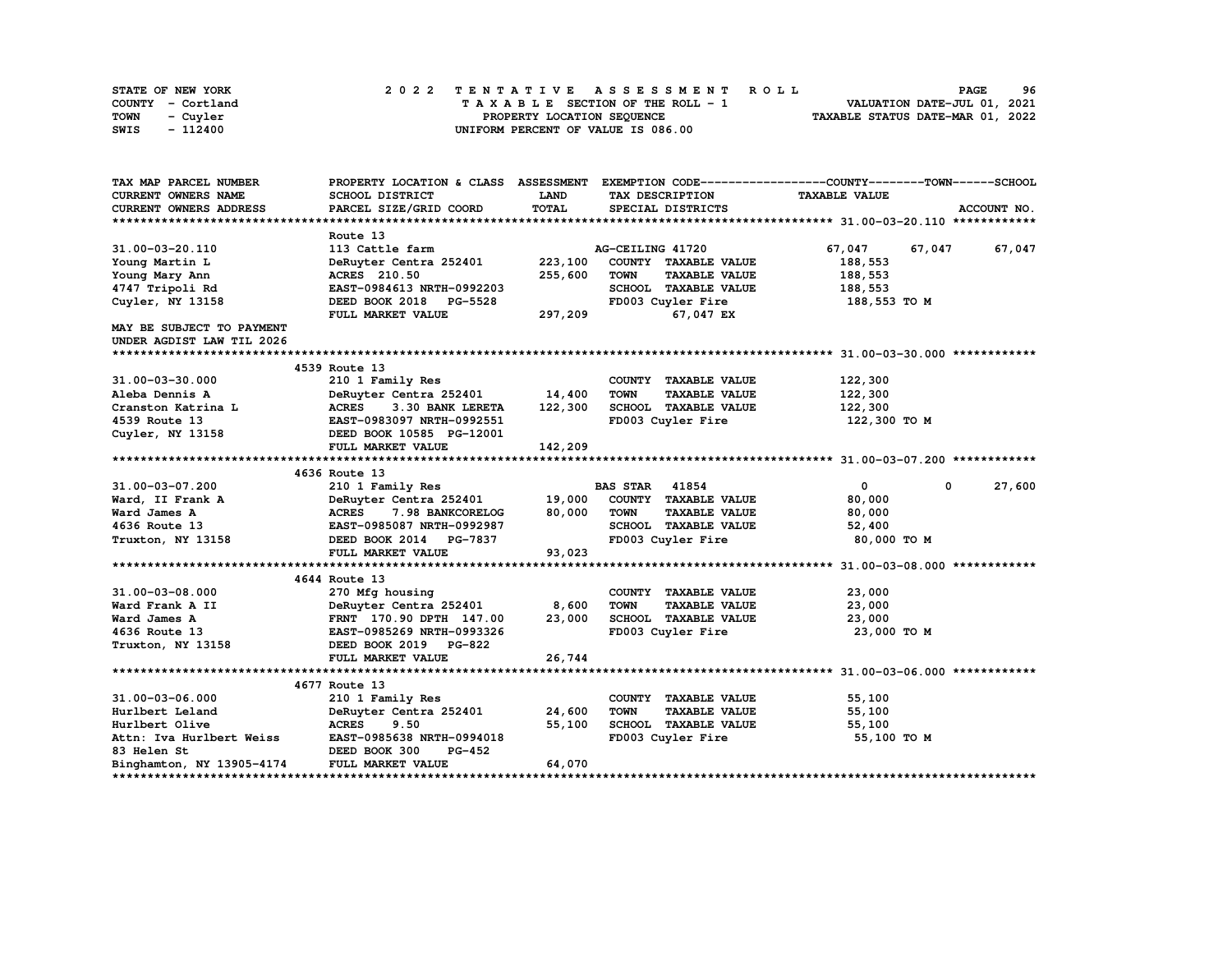| STATE OF NEW YORK |  | 2022 TENTATIVE ASSESSMENT ROLL |  |  |  |                                    |  |  |  |  |  |  |                                  | <b>PAGE</b> | 97 |
|-------------------|--|--------------------------------|--|--|--|------------------------------------|--|--|--|--|--|--|----------------------------------|-------------|----|
| COUNTY - Cortland |  |                                |  |  |  | TAXABLE SECTION OF THE ROLL - 1    |  |  |  |  |  |  | VALUATION DATE-JUL 01, 2021      |             |    |
| TOWN<br>- Cuvler  |  |                                |  |  |  | PROPERTY LOCATION SEQUENCE         |  |  |  |  |  |  | TAXABLE STATUS DATE-MAR 01, 2022 |             |    |
| - 112400<br>SWIS  |  |                                |  |  |  | UNIFORM PERCENT OF VALUE IS 086.00 |  |  |  |  |  |  |                                  |             |    |

| TAX MAP PARCEL NUMBER      |                                  |                       |                                     | PROPERTY LOCATION & CLASS ASSESSMENT EXEMPTION CODE----------------COUNTY-------TOWN-----SCHOOL |             |
|----------------------------|----------------------------------|-----------------------|-------------------------------------|-------------------------------------------------------------------------------------------------|-------------|
| <b>CURRENT OWNERS NAME</b> | SCHOOL DISTRICT                  | LAND                  | TAX DESCRIPTION                     | <b>TAXABLE VALUE</b>                                                                            |             |
| CURRENT OWNERS ADDRESS     | PARCEL SIZE/GRID COORD           | TOTAL                 | SPECIAL DISTRICTS                   |                                                                                                 | ACCOUNT NO. |
|                            |                                  |                       |                                     |                                                                                                 |             |
|                            | 4702 Route 13                    |                       |                                     |                                                                                                 |             |
| 31.00-03-10.000            | 210 1 Family Res                 |                       | <b>BAS STAR 41854</b>               | 0<br>0                                                                                          | 27,600      |
| Marshall Timothy P         | DeRuyter Centra 252401           | 7,800                 | COUNTY TAXABLE VALUE                | 76,100                                                                                          |             |
| Kenyon Carey L             | FRNT 158.25 DPTH 107.00          | 76,100                | <b>TOWN</b><br><b>TAXABLE VALUE</b> | 76,100                                                                                          |             |
| 4702 State Route 13        | EAST-0986230 NRTH-0993850        |                       | SCHOOL TAXABLE VALUE                | 48,500                                                                                          |             |
| Cuyler, NY 13158           | DEED BOOK 1997 PG-4817           |                       | FD003 Cuyler Fire                   | 76,100 TO M                                                                                     |             |
|                            | FULL MARKET VALUE                | 88,488                |                                     |                                                                                                 |             |
|                            |                                  |                       |                                     |                                                                                                 |             |
|                            | 5038 Route 13                    |                       |                                     |                                                                                                 |             |
| 32.00-01-02.200            | 270 Mfg housing                  |                       | COUNTY TAXABLE VALUE                | 53,850                                                                                          |             |
| Hennigan Patrick           | DeRuyter Centra 252401           | 16,900                | <b>TOWN</b><br><b>TAXABLE VALUE</b> | 53,850                                                                                          |             |
| 107 Heathwood Rd           | <b>ACRES</b><br>4.22 BANKCORELOG | 53,850                | SCHOOL TAXABLE VALUE                | 53,850                                                                                          |             |
| Camillus, NY 13031         | EAST-0992240 NRTH-0999626        |                       | FD003 Cuyler Fire                   | 53,850 TO M                                                                                     |             |
|                            | DEED BOOK 2021 PG-2480           |                       |                                     |                                                                                                 |             |
|                            | FULL MARKET VALUE                | 62,616                |                                     |                                                                                                 |             |
|                            |                                  |                       |                                     |                                                                                                 |             |
|                            | 5064 Route 13                    |                       |                                     |                                                                                                 |             |
| 32.00-01-02.120            | 270 Mfg housing                  |                       | VET WAR CT 41121                    | 5,520<br>11,040                                                                                 |             |
| Greene Thomas R            | DeRuyter Centra 252401           |                       | 17,000 ENH STAR<br>41834            | $\mathbf{0}$<br>0                                                                               | 68,910      |
| Greene Jacqueline A        | <b>ACRES</b><br>6.00             | 79,000                | COUNTY TAXABLE VALUE                | 73,480                                                                                          |             |
| 5064 State Route 13        | EAST-0992853 NRTH-1000016        |                       | <b>TAXABLE VALUE</b><br><b>TOWN</b> | 67,960                                                                                          |             |
| DeRuyter, NY 13052         | DEED BOOK 433<br>PG-241          |                       | SCHOOL TAXABLE VALUE                | 10,090                                                                                          |             |
|                            | FULL MARKET VALUE                |                       | 91,860 FD003 Cuyler Fire            | 79,000 TO M                                                                                     |             |
|                            |                                  |                       |                                     |                                                                                                 |             |
|                            | 5065 Route 13                    |                       |                                     |                                                                                                 |             |
| 22.00-09-06.000            | 230 3 Family Res                 |                       | COUNTY TAXABLE VALUE                | 60,000                                                                                          |             |
| Hannafan Richard P Jr      | DeRuyter Centra 252401           | 13,400                | <b>TOWN</b><br><b>TAXABLE VALUE</b> |                                                                                                 |             |
|                            | <b>ACRES</b><br>2.32             | 60,000                | SCHOOL TAXABLE VALUE                | 60,000                                                                                          |             |
| 802 State Route 13         |                                  |                       |                                     | 60,000                                                                                          |             |
| DeRuyter, NY 13052         | EAST-0992200 NRTH-1000080        |                       | FD003 Cuyler Fire                   | 60,000 TO M                                                                                     |             |
|                            | DEED BOOK 10262 PG-61001         |                       |                                     |                                                                                                 |             |
|                            | FULL MARKET VALUE                | 69,767<br>*********** |                                     |                                                                                                 |             |
|                            |                                  |                       |                                     |                                                                                                 |             |
|                            | 5069 Route 13                    |                       |                                     |                                                                                                 |             |
| 22.00-09-07.000            | 210 1 Family Res                 |                       | COUNTY TAXABLE VALUE                | 98,600                                                                                          |             |
| Fink Kyle A                | DeRuyter Centra 252401           | 13,800                | <b>TOWN</b><br><b>TAXABLE VALUE</b> | 98,600                                                                                          |             |
| Fink Danielle E            | <b>ACRES</b><br>2.70 BANK LERETA | 98,600                | SCHOOL TAXABLE VALUE                | 98,600                                                                                          |             |
| 5069 Route 13              | EAST-0992474 NRTH-1000286        |                       | FD003 Cuyler Fire                   | 98,600 TO M                                                                                     |             |
| Cuyler, NY 13158           | DEED BOOK 2021 PG-4881           |                       |                                     |                                                                                                 |             |
|                            | FULL MARKET VALUE                | 114,651               |                                     |                                                                                                 |             |
|                            |                                  |                       |                                     |                                                                                                 |             |
|                            | 5077 Route 13                    |                       |                                     |                                                                                                 |             |
| $22.00 - 09 - 08.000$      | 270 Mfg housing                  |                       | COUNTY TAXABLE VALUE                | 39,400                                                                                          |             |
| Springtree Properties, LLC | DeRuyter Centra 252401           | 8,600                 | TOWN<br><b>TAXABLE VALUE</b>        | 39,400                                                                                          |             |
| 145 Brooks Ave             | FRNT 336.38 DPTH 169.73          | 39,400                | SCHOOL TAXABLE VALUE                | 39,400                                                                                          |             |
| Vestal, NY 13850           | EAST-0992775 NRTH-1000389        |                       | FD003 Cuyler Fire                   | 39,400 TO M                                                                                     |             |
|                            | DEED BOOK 2013 PG-2483           |                       |                                     |                                                                                                 |             |
|                            | FULL MARKET VALUE                | 45,814                |                                     |                                                                                                 |             |
|                            |                                  |                       |                                     |                                                                                                 |             |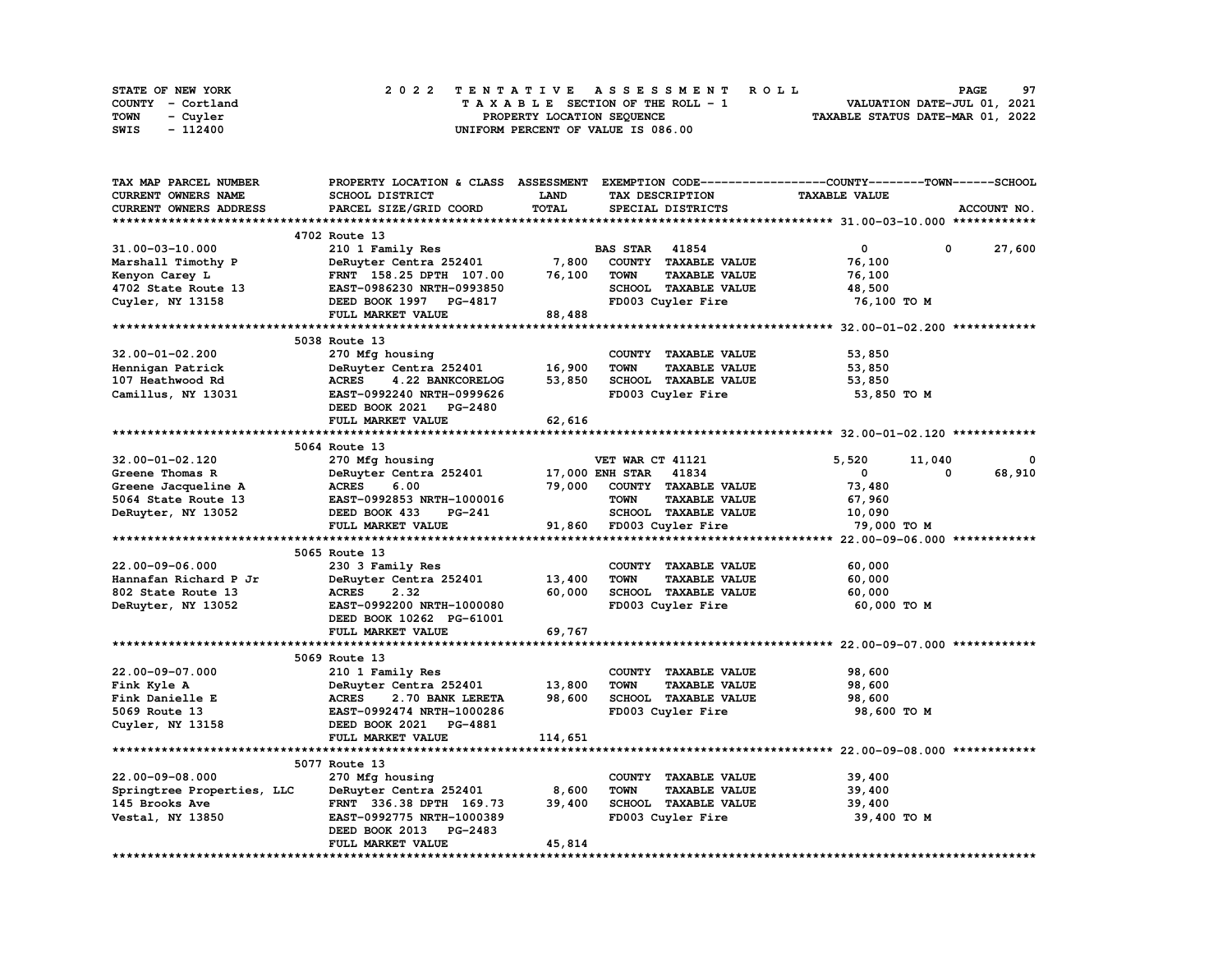| STATE OF NEW YORK | 2022 TENTATIVE ASSESSMENT ROLL     | 98<br><b>PAGE</b>                |
|-------------------|------------------------------------|----------------------------------|
| COUNTY - Cortland | TAXABLE SECTION OF THE ROLL - 1    | VALUATION DATE-JUL 01, 2021      |
| TOWN<br>- Cuyler  | PROPERTY LOCATION SEOUENCE         | TAXABLE STATUS DATE-MAR 01, 2022 |
| - 112400<br>SWIS  | UNIFORM PERCENT OF VALUE IS 086.00 |                                  |

| TAX MAP PARCEL NUMBER            |                                                |             |                                     | PROPERTY LOCATION & CLASS ASSESSMENT EXEMPTION CODE----------------COUNTY-------TOWN-----SCHOOL |             |
|----------------------------------|------------------------------------------------|-------------|-------------------------------------|-------------------------------------------------------------------------------------------------|-------------|
| <b>CURRENT OWNERS NAME</b>       | SCHOOL DISTRICT                                | <b>LAND</b> | TAX DESCRIPTION                     | <b>TAXABLE VALUE</b>                                                                            |             |
| CURRENT OWNERS ADDRESS           | PARCEL SIZE/GRID COORD                         | TOTAL       | SPECIAL DISTRICTS                   |                                                                                                 | ACCOUNT NO. |
|                                  |                                                |             |                                     |                                                                                                 |             |
|                                  | 5114 Route 13                                  |             |                                     |                                                                                                 |             |
| 32.00-01-02.110                  | 210 1 Family Res                               |             | <b>BAS STAR 41854</b>               | $\overline{0}$<br>$\mathbf{0}$                                                                  | 27,600      |
| Greene Jason A                   | DeRuyter Centra 252401                         | 13,000      | COUNTY TAXABLE VALUE                | 74,500                                                                                          |             |
| Greene Jacqueline A              | <b>ACRES</b><br>1.92 BANK LERETA               | 74,500      | <b>TAXABLE VALUE</b><br><b>TOWN</b> | 74,500                                                                                          |             |
| 5114 State Route 13              | EAST-0993259 NRTH-1000337                      |             | SCHOOL TAXABLE VALUE                | 46,900                                                                                          |             |
| DeRuyter, NY 13052               | DEED BOOK 2011 PG-2387                         |             | FD003 Cuyler Fire                   | 74,500 TO M                                                                                     |             |
|                                  | FULL MARKET VALUE                              | 86,628      |                                     |                                                                                                 |             |
|                                  |                                                |             |                                     |                                                                                                 |             |
|                                  | 5126 Route 13                                  |             |                                     |                                                                                                 |             |
| 32.00-01-01.000                  | 270 Mfg housing                                |             | VET COM CT 41131                    | 6,150<br>6,150                                                                                  | 0           |
| Monohan Michael                  | DeRuyter Centra 252401 14,600 VET DIS CT 41141 |             |                                     | 6,150<br>6,150                                                                                  | 0           |
| 5126 State Route 13              | <b>ACRES</b><br>3.50                           | 24,600      | COUNTY TAXABLE VALUE                | 12,300                                                                                          |             |
| DeRuyter, NY 13052               | EAST-0993529 NRTH-1000508                      |             | <b>TOWN</b><br><b>TAXABLE VALUE</b> | 12,300                                                                                          |             |
|                                  | DEED BOOK 321<br>PG-665                        |             | SCHOOL TAXABLE VALUE                | 24,600                                                                                          |             |
|                                  | FULL MARKET VALUE                              |             | 28,605 FD003 Cuyler Fire            | 24,600 TO M                                                                                     |             |
|                                  |                                                |             |                                     |                                                                                                 |             |
|                                  | 5135 Route 13                                  |             |                                     |                                                                                                 |             |
| 22.00-09-05.000                  | 271 Mfg housings                               |             | AG-CEILING 41720                    | 30,563<br>30,563                                                                                | 30,563      |
| Mead Donald                      | DeRuyter Centra 252401 72,300                  |             | COUNTY TAXABLE VALUE                | 57,237                                                                                          |             |
| 5135 State Route 13              | ACRES 61.56                                    | 87,800      | <b>TOWN</b><br><b>TAXABLE VALUE</b> | 57,237                                                                                          |             |
| DeRuyter, NY 13052-9711          | EAST-0993836 NRTH-1001510                      |             | SCHOOL TAXABLE VALUE                | 57,237                                                                                          |             |
|                                  | DEED BOOK 284<br><b>PG-258</b>                 |             | FD003 Cuyler Fire                   | 57,237 TO M                                                                                     |             |
| <b>MAY BE SUBJECT TO PAYMENT</b> | FULL MARKET VALUE                              | 102,093     | 30,563 EX                           |                                                                                                 |             |
| UNDER AGDIST LAW TIL 2026        |                                                |             |                                     |                                                                                                 |             |
|                                  |                                                |             |                                     |                                                                                                 |             |
|                                  | 5146 Route 13                                  |             |                                     |                                                                                                 |             |
| 22.00-09-10.000                  | 105 Vac farmland                               |             | COUNTY TAXABLE VALUE                | 37,200                                                                                          |             |
| Mead Michael J                   | DeRuyter Centra 252401                         | 37,200      | TOWN<br><b>TAXABLE VALUE</b>        | 37,200                                                                                          |             |
| Shelby Michael C                 | ACRES 37.99                                    | 37,200      | SCHOOL TAXABLE VALUE                | 37,200                                                                                          |             |
| 6853 E Keeney Rd Ext             | EAST-0994412 NRTH-1000397                      |             | FD003 Cuyler Fire                   | 37,200 TO M                                                                                     |             |
| Truxton, NY 13158                | DEED BOOK 2010 PG-5319                         |             |                                     |                                                                                                 |             |
|                                  | FULL MARKET VALUE                              | 43,256      |                                     |                                                                                                 |             |
|                                  |                                                |             |                                     |                                                                                                 |             |
|                                  | 5212 Route 13                                  |             |                                     |                                                                                                 |             |
| 22.00-09-11.200                  | 314 Rural vac<10                               |             | COUNTY TAXABLE VALUE                | 10,840                                                                                          |             |
| Van Wagenen Matthew              | DeRuyter Centra 252401                         | 10,840      | <b>TOWN</b><br><b>TAXABLE VALUE</b> | 10,840                                                                                          |             |
| Van Wagenen Andrea               | 2.84<br><b>ACRES</b>                           | 10,840      | SCHOOL TAXABLE VALUE                | 10,840                                                                                          |             |
|                                  | 449 Snug Harbor Ln EAST-0995266 NRTH-1001449   |             | FD003 Cuyler Fire                   | 10,840 TO M                                                                                     |             |
| DeRuyter, NY 13052               | DEED BOOK 2021 PG-3470                         |             |                                     |                                                                                                 |             |
|                                  | FULL MARKET VALUE                              | 12,605      |                                     |                                                                                                 |             |
|                                  |                                                |             |                                     |                                                                                                 |             |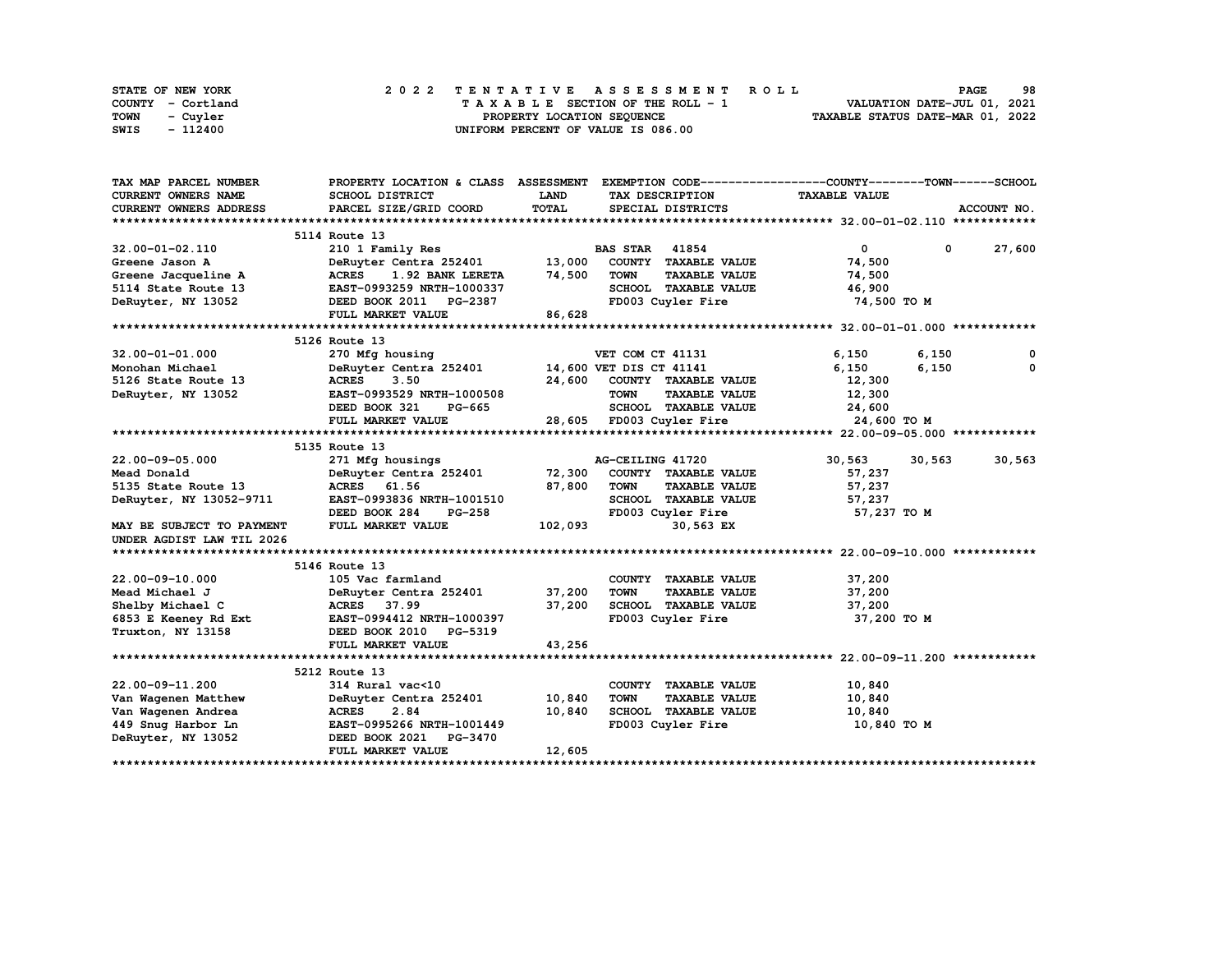| STATE OF NEW YORK | 2022 TENTATIVE ASSESSMENT ROLL     | 99<br><b>PAGE</b>                |
|-------------------|------------------------------------|----------------------------------|
| COUNTY - Cortland | TAXABLE SECTION OF THE ROLL - 1    | VALUATION DATE-JUL 01, 2021      |
| TOWN<br>- Cuvler  | PROPERTY LOCATION SEQUENCE         | TAXABLE STATUS DATE-MAR 01, 2022 |
| - 112400<br>SWIS  | UNIFORM PERCENT OF VALUE IS 086.00 |                                  |

| TAX MAP PARCEL NUMBER      | PROPERTY LOCATION & CLASS ASSESSMENT EXEMPTION CODE-----------------COUNTY-------TOWN------SCHOOL |             |                       |                      |                      |             |             |
|----------------------------|---------------------------------------------------------------------------------------------------|-------------|-----------------------|----------------------|----------------------|-------------|-------------|
| <b>CURRENT OWNERS NAME</b> | SCHOOL DISTRICT                                                                                   | <b>LAND</b> |                       | TAX DESCRIPTION      | <b>TAXABLE VALUE</b> |             |             |
| CURRENT OWNERS ADDRESS     | PARCEL SIZE/GRID COORD                                                                            | TOTAL       |                       | SPECIAL DISTRICTS    |                      |             | ACCOUNT NO. |
|                            |                                                                                                   |             |                       |                      |                      |             |             |
|                            | 5240 Route 13                                                                                     |             |                       |                      |                      |             |             |
| 22.00-01-46.110            | 113 Cattle farm                                                                                   |             | AG COMMIT 41730       |                      | 44,393               | 44,393      | 44,393      |
| Smith Russell              | DeRuyter Centra 252401                                                                            | 106,700     |                       | COUNTY TAXABLE VALUE | 66,907               |             |             |
| 5309 Route 13              | <b>ACRES</b> 128.00                                                                               | 111,300     | <b>TOWN</b>           | <b>TAXABLE VALUE</b> | 66,907               |             |             |
| DeRuyter, NY 13052         | EAST-0997249 NRTH-1001835                                                                         |             |                       | SCHOOL TAXABLE VALUE | 66,907               |             |             |
|                            | DEED BOOK 2012 PG-4274                                                                            |             |                       | FD003 Cuyler Fire    | 66,907 TO M          |             |             |
| MAY BE SUBJECT TO PAYMENT  | FULL MARKET VALUE                                                                                 | 129,419     |                       | 44,393 EX            |                      |             |             |
| UNDER AGDIST LAW TIL 2029  |                                                                                                   |             |                       |                      |                      |             |             |
|                            |                                                                                                   |             |                       |                      |                      |             |             |
|                            | 5309 Route 13                                                                                     |             |                       |                      |                      |             |             |
| 22.00-01-46.200            | 210 1 Family Res                                                                                  |             | <b>BAS STAR 41854</b> |                      | $\mathbf{0}$         | $\mathbf 0$ | 27,600      |
| Smith Russell A            | DeRuyter Centra 252401                                                                            | 9,300       |                       | COUNTY TAXABLE VALUE | 108,300              |             |             |
| 5309 Route 13              | FRNT 150.00 DPTH 192.00                                                                           | 108,300     | <b>TOWN</b>           | <b>TAXABLE VALUE</b> | 108,300              |             |             |
| DeRuyter, NY 13052         | EAST-0996663 NRTH-1002318                                                                         |             |                       | SCHOOL TAXABLE VALUE | 80,700               |             |             |
|                            | DEED BOOK 2013 PG-1025                                                                            |             |                       | FD003 Cuyler Fire    | 108,300 TO M         |             |             |
|                            | FULL MARKET VALUE                                                                                 | 125,930     |                       |                      |                      |             |             |
|                            |                                                                                                   |             |                       |                      |                      |             |             |
|                            | 5321 Route 13                                                                                     |             |                       |                      |                      |             |             |
| $22.00 - 01 - 43.000$      |                                                                                                   |             |                       |                      |                      |             |             |
|                            | 210 1 Family Res                                                                                  | 6,700       | <b>TOWN</b>           | COUNTY TAXABLE VALUE | 84,600               |             |             |
| Shutts Todd H              | DeRuyter Centra 252401                                                                            |             |                       | <b>TAXABLE VALUE</b> | 84,600               |             |             |
| 5321 Route 13              | FRNT 139.00 DPTH 210.00                                                                           | 84,600      |                       | SCHOOL TAXABLE VALUE | 84,600               |             |             |
| DeRuyter, NY 13052         | <b>BANKCORELOG</b>                                                                                |             |                       | FD003 Cuyler Fire    | 84,600 TO M          |             |             |
|                            | EAST-0996924 NRTH-1002418                                                                         |             |                       |                      |                      |             |             |
|                            | DEED BOOK 2016 PG-3704                                                                            |             |                       |                      |                      |             |             |
|                            | FULL MARKET VALUE                                                                                 | 98,372      |                       |                      |                      |             |             |
|                            |                                                                                                   |             |                       |                      |                      |             |             |
|                            | 5324 Route 13                                                                                     |             |                       |                      |                      |             |             |
| 22.00-01-46.120            | 433 Auto body                                                                                     |             |                       | COUNTY TAXABLE VALUE | 62,400               |             |             |
| Smith Donald               | DeRuyter Centra 252401                                                                            | 8,400       | <b>TOWN</b>           | <b>TAXABLE VALUE</b> | 62,400               |             |             |
| Smith Terry Ann            | FRNT 150.00 DPTH 160.25                                                                           | 62,400      |                       | SCHOOL TAXABLE VALUE | 62,400               |             |             |
| 5324 Route 13              | EAST-0997177 NRTH-1002251                                                                         |             |                       | FD003 Cuyler Fire    | 62,400 TO M          |             |             |
| DeRuyter, NY 13052         | DEED BOOK 413<br>$PG-38$                                                                          |             |                       |                      |                      |             |             |
|                            | FULL MARKET VALUE                                                                                 | 72,558      |                       |                      |                      |             |             |
|                            |                                                                                                   |             |                       |                      |                      |             |             |
|                            | 5372 Route 13                                                                                     |             |                       |                      |                      |             |             |
| 22.00-01-47.000            | 210 1 Family Res                                                                                  |             | <b>BAS STAR</b>       | 41854                | $\mathbf{0}$         | 0           | 27,600      |
| Cushing Philip B           | DeRuyter Centra 252401                                                                            | 10,800      |                       | COUNTY TAXABLE VALUE | 88,400               |             |             |
| Cushing Dawn M             | FRNT 170.00 DPTH 220.00                                                                           | 88,400      | TOWN                  | <b>TAXABLE VALUE</b> | 88,400               |             |             |
| 5372 St Rte 13             | <b>BANK WELLS</b>                                                                                 |             |                       | SCHOOL TAXABLE VALUE | 60,800               |             |             |
| DeRuyter, NY 13052         | EAST-0997899 NRTH-1002539                                                                         |             |                       | FD003 Cuyler Fire    | 88,400 TO M          |             |             |
|                            | DEED BOOK 2011 PG-6484                                                                            |             |                       |                      |                      |             |             |
|                            | FULL MARKET VALUE                                                                                 | 102,791     |                       |                      |                      |             |             |
|                            |                                                                                                   |             |                       |                      |                      |             |             |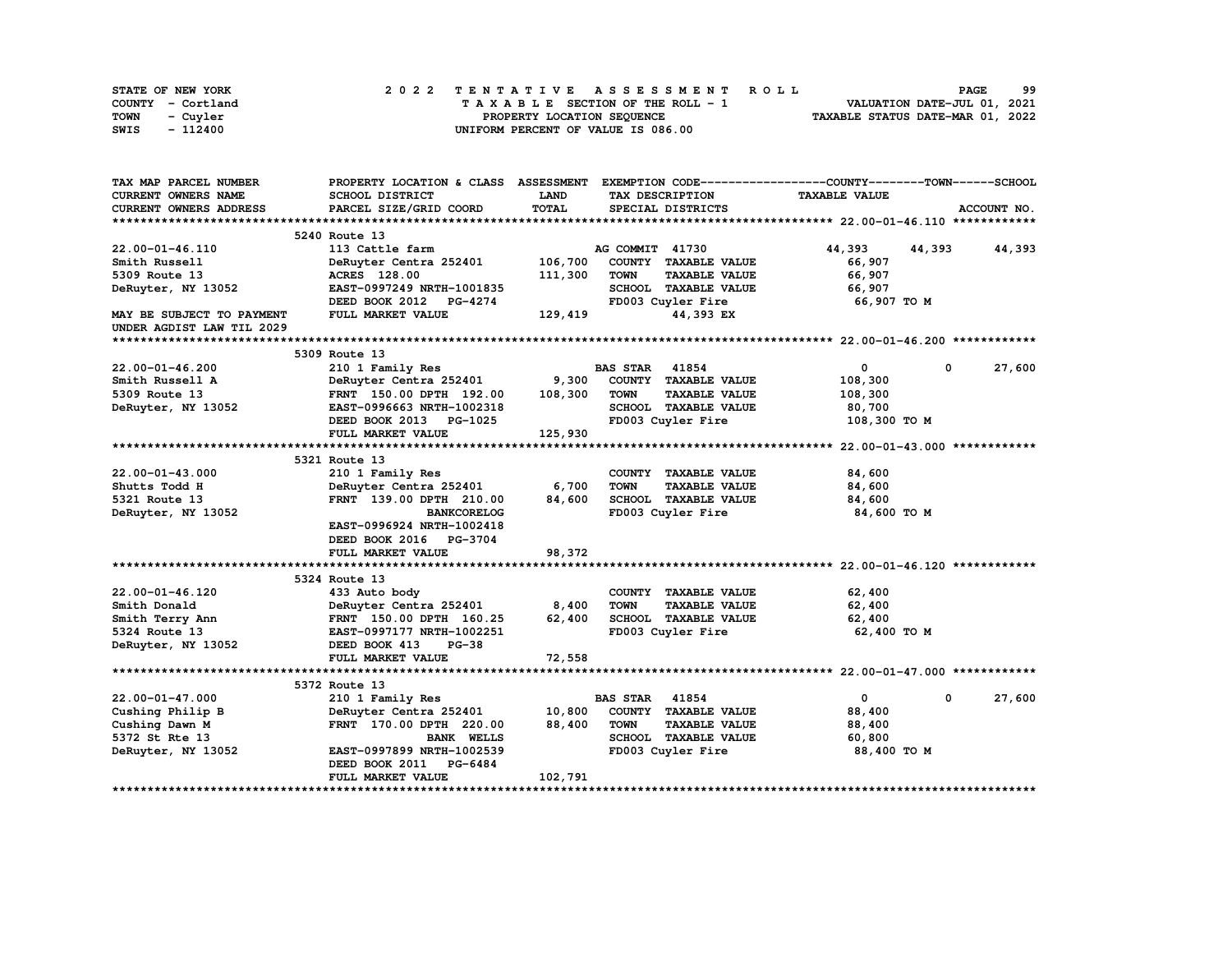| STATE OF NEW YORK | 2022 TENTATIVE ASSESSMENT ROLL     | 100<br><b>PAGE</b>               |
|-------------------|------------------------------------|----------------------------------|
| COUNTY - Cortland | TAXABLE SECTION OF THE ROLL - 1    | VALUATION DATE-JUL 01, 2021      |
| TOWN<br>- Cuvler  | PROPERTY LOCATION SEQUENCE         | TAXABLE STATUS DATE-MAR 01, 2022 |
| - 112400<br>SWIS  | UNIFORM PERCENT OF VALUE IS 086.00 |                                  |

| TAX MAP PARCEL NUMBER         | PROPERTY LOCATION & CLASS ASSESSMENT |              | EXEMPTION CODE------------------COUNTY-------TOWN------SCHOOL |                      |                        |
|-------------------------------|--------------------------------------|--------------|---------------------------------------------------------------|----------------------|------------------------|
| <b>CURRENT OWNERS NAME</b>    | SCHOOL DISTRICT                      | LAND         | TAX DESCRIPTION                                               | <b>TAXABLE VALUE</b> |                        |
| <b>CURRENT OWNERS ADDRESS</b> | PARCEL SIZE/GRID COORD               | <b>TOTAL</b> | SPECIAL DISTRICTS                                             |                      | ACCOUNT NO.            |
|                               |                                      |              |                                                               |                      |                        |
|                               | 5376 Route 13                        |              |                                                               |                      |                        |
| $22.00 - 01 - 48.000$         | 210 1 Family Res                     |              | <b>BAS STAR 41854</b>                                         | $\mathbf{0}$         | 27,600<br>$\mathbf{0}$ |
| Perkins Bruce E               | DeRuyter Centra 252401               | 9,600        | COUNTY TAXABLE VALUE                                          | 84,800               |                        |
| Perkins Sally J               | FRNT 118.10 DPTH 262.73              | 84,800       | <b>TOWN</b><br><b>TAXABLE VALUE</b>                           | 84,800               |                        |
| 5376 State Route 13           | EAST-0998027 NRTH-1002550            |              | SCHOOL TAXABLE VALUE                                          | 57,200               |                        |
| DeRuyter, NY 13052-9712       | DEED BOOK 387<br><b>PG-186</b>       |              | FD003 Cuyler Fire                                             | 84,800 TO M          |                        |
|                               | FULL MARKET VALUE                    | 98,605       |                                                               |                      |                        |
|                               |                                      |              |                                                               |                      |                        |
|                               | 5386 Route 13                        |              |                                                               |                      |                        |
| 22.00-01-42.211               | 105 Vac farmland                     |              | AG-CEILING 41720                                              | 34,210               | 34,210<br>34,210       |
| Clark Bros. Farm LLC          | DeRuyter Centra 252401               | 62,500       | COUNTY TAXABLE VALUE                                          | 28,290               |                        |
| 1653 Crumb Hill Rd            | <b>ACRES</b><br>57.40                | 62,500       | <b>TOWN</b><br><b>TAXABLE VALUE</b>                           | 28,290               |                        |
| DeRuyter, NY 13052            | EAST-0998676 NRTH-1001919            |              | SCHOOL TAXABLE VALUE                                          | 28,290               |                        |
|                               | DEED BOOK 2015 PG-2129               |              | FD003 Cuyler Fire                                             | 28,290 TO M          |                        |
| MAY BE SUBJECT TO PAYMENT     | FULL MARKET VALUE                    | 72,674       | 34,210 EX                                                     |                      |                        |
| UNDER AGDIST LAW TIL 2026     |                                      |              |                                                               |                      |                        |
|                               |                                      |              |                                                               |                      |                        |
|                               | 5399 Route 13                        |              |                                                               |                      |                        |
| 22.00-01-42.212               | 270 Mfg housing                      |              | 41854<br><b>BAS STAR</b>                                      | $\mathbf 0$          | 27,600<br>0            |
| Morgan Kelli M                | DeRuyter Centra 252401               | 13,600       | COUNTY TAXABLE VALUE                                          | 35,600               |                        |
| 5399 Route 13                 | <b>ACRES</b><br>2.50 BANKCORELOG     | 35,600       | <b>TOWN</b><br><b>TAXABLE VALUE</b>                           | 35,600               |                        |
| DeRuyter, NY 13052            | EAST-0998721 NRTH-1003128            |              | SCHOOL TAXABLE VALUE                                          | 8,000                |                        |
|                               | DEED BOOK 2017 PG-2154               |              | FD003 Cuyler Fire                                             | 35,600 TO M          |                        |
|                               | FULL MARKET VALUE                    | 41,395       |                                                               |                      |                        |
|                               |                                      |              |                                                               |                      |                        |
|                               | 5432 Route 13                        |              |                                                               |                      |                        |
| $22.00 - 01 - 42.100$         | 105 Vac farmland                     |              | AG-CEILING 41720                                              | 44,793               | 44,793<br>44,793       |
| Coon Edwin B                  | DeRuyter Centra 252401               | 82,200       | COUNTY TAXABLE VALUE                                          | 40,407               |                        |
| Coon Denise A                 | ACRES 85.60                          | 85,200       | <b>TOWN</b><br><b>TAXABLE VALUE</b>                           | 40,407               |                        |
| 883 State Route 13            | EAST-0998258 NRTH-1003509            |              | SCHOOL TAXABLE VALUE                                          | 40,407               |                        |
| DeRuyter, NY 13052-1216       | DEED BOOK 516<br><b>PG-340</b>       |              | FD003 Cuyler Fire                                             | 40,407 TO M          |                        |
|                               | FULL MARKET VALUE                    | 99,070       | 44,793 EX                                                     |                      |                        |
| MAY BE SUBJECT TO PAYMENT     |                                      |              |                                                               |                      |                        |
| UNDER AGDIST LAW TIL 2026     |                                      |              |                                                               |                      |                        |
|                               |                                      |              |                                                               |                      |                        |
|                               | 5436 Route 13                        |              |                                                               |                      |                        |
| 22.00-04-01.000               | 271 Mfg housings                     |              | <b>VET WAR C 41122</b>                                        | 5,520                | 0<br>0                 |
| Brown Betsy M                 | DeRuyter Centra 252401               |              | 15,800 VET WAR T 41123                                        | 0                    | 5,520<br>$\Omega$      |
| PO Box 187                    | <b>ACRES</b><br>3.00                 |              | 36,800 B STAR MH 41864                                        | 0                    | 21,640<br>0            |
| DeRuyter, NY 13052-0187       | EAST-0999370 NRTH-1002946            |              | COUNTY TAXABLE VALUE                                          | 31,280               |                        |
|                               | DEED BOOK 10258 PG-99001             |              | <b>TOWN</b><br><b>TAXABLE VALUE</b>                           | 31,280               |                        |
|                               | FULL MARKET VALUE                    | 42,791       | SCHOOL TAXABLE VALUE                                          | 15,160               |                        |
|                               |                                      |              | FD003 Cuyler Fire                                             | 36,800 TO M          |                        |
|                               |                                      |              |                                                               |                      |                        |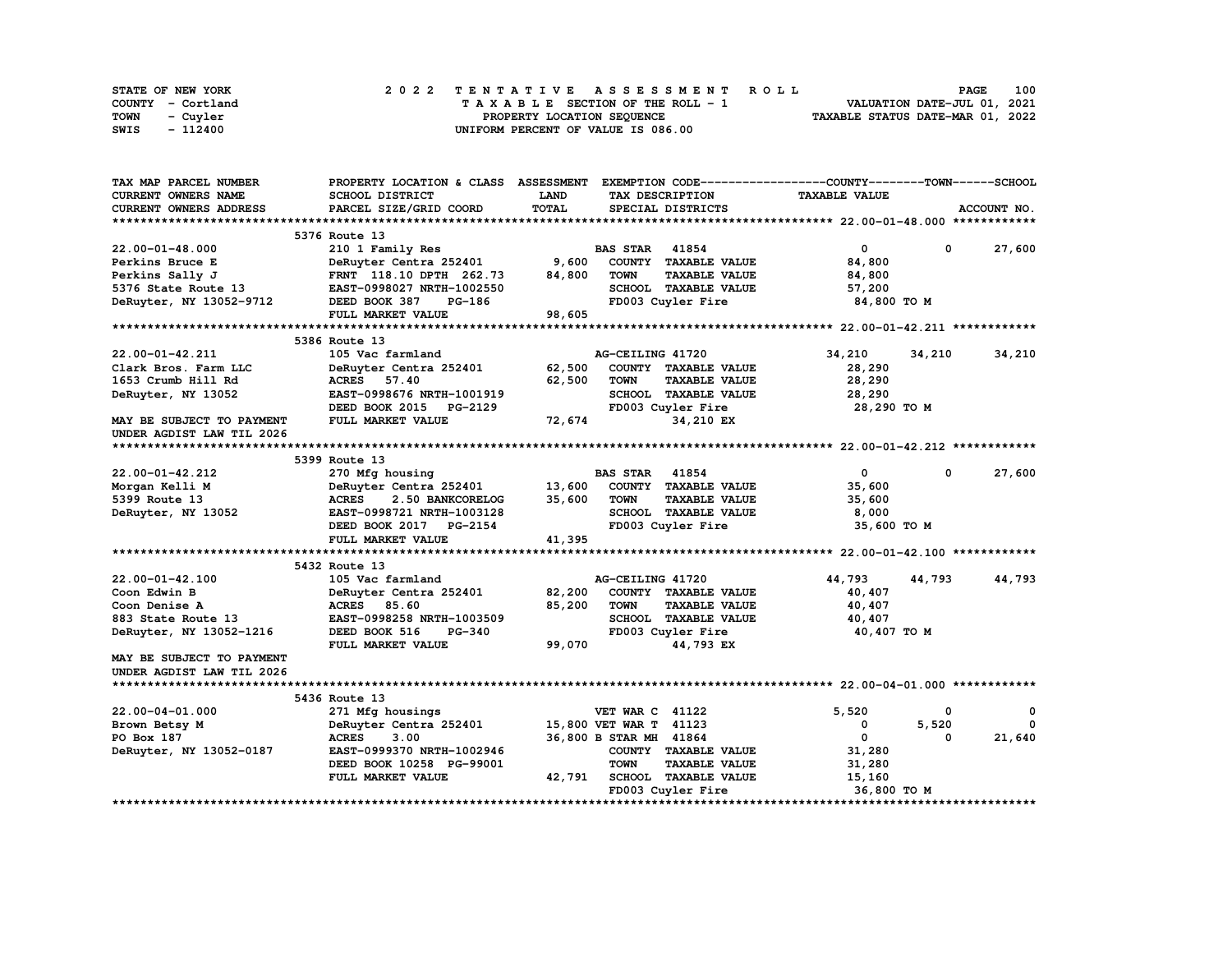| STATE OF NEW YORK | 2022 TENTATIVE ASSESSMENT ROLL     | 101<br><b>PAGE</b>               |
|-------------------|------------------------------------|----------------------------------|
| COUNTY - Cortland | TAXABLE SECTION OF THE ROLL - 1    | VALUATION DATE-JUL 01, 2021      |
| TOWN<br>- Cuvler  | PROPERTY LOCATION SEQUENCE         | TAXABLE STATUS DATE-MAR 01, 2022 |
| - 112400<br>SWIS  | UNIFORM PERCENT OF VALUE IS 086.00 |                                  |

| TAX MAP PARCEL NUMBER                     | PROPERTY LOCATION & CLASS ASSESSMENT EXEMPTION CODE----------------COUNTY-------TOWN------SCHOOL |             |                                      |                      |                      |
|-------------------------------------------|--------------------------------------------------------------------------------------------------|-------------|--------------------------------------|----------------------|----------------------|
| CURRENT OWNERS NAME                       | SCHOOL DISTRICT                                                                                  | <b>LAND</b> | TAX DESCRIPTION                      | <b>TAXABLE VALUE</b> |                      |
| <b>CURRENT OWNERS ADDRESS</b>             | PARCEL SIZE/GRID COORD                                                                           | TOTAL       | SPECIAL DISTRICTS                    |                      | ACCOUNT NO.          |
|                                           |                                                                                                  |             |                                      |                      |                      |
|                                           | 5623 Route 13                                                                                    |             |                                      |                      |                      |
| $22.00 - 01 - 38.100$                     | 210 1 Family Res                                                                                 |             | COUNTY TAXABLE VALUE                 | 113,500              |                      |
| Casterline Brandon                        | DeRuyter Centra 252401 12,500                                                                    |             | <b>TOWN</b><br><b>TAXABLE VALUE</b>  | 113,500              |                      |
| 5623 Route 13                             | <b>ACRES</b><br>1.38 BANK LERETA                                                                 | 113,500     | SCHOOL TAXABLE VALUE                 | 113,500              |                      |
| DeRuyter, NY 13052                        | EAST-1002620 NRTH-1004189                                                                        |             | FD003 Cuyler Fire                    | 113,500 то м         |                      |
|                                           | DEED BOOK 2018 PG-4898                                                                           |             |                                      |                      |                      |
|                                           | FULL MARKET VALUE                                                                                | 131,977     |                                      |                      |                      |
|                                           |                                                                                                  |             |                                      |                      |                      |
|                                           | 5651 Route 13                                                                                    |             |                                      |                      |                      |
| $22.00 - 01 - 35.000$                     | 210 1 Family Res                                                                                 |             | <b>BAS STAR</b> 41854                | $\mathbf{0}$         | 27,600<br>0          |
| Wiesing Eric M                            | DeRuyter Centra 252401 12,600 COUNTY TAXABLE VALUE                                               |             |                                      | 90,434               |                      |
| Wiesing Jodi L                            | 1.50 BANKCORELOG 90,434<br><b>ACRES</b>                                                          |             | TOWN<br><b>TAXABLE VALUE</b>         | 90,434               |                      |
|                                           | EAST-1003141 NRTH-1004325                                                                        |             | SCHOOL TAXABLE VALUE                 | 62,834               |                      |
| 5651 State Route 13<br>DeRuyter, NY 13052 | EASI-IVVJI41 NKTH-IVV4325<br>DEED BOOK 1996 PG-1442                                              |             | FD003 Cuyler Fire                    | 90,434 TO M          |                      |
|                                           | FULL MARKET VALUE                                                                                | 105,156     |                                      |                      |                      |
|                                           |                                                                                                  |             |                                      |                      |                      |
|                                           | 5667 Route 13                                                                                    |             |                                      |                      |                      |
| $22.00 - 01 - 34.000$                     | 210 1 Family Res                                                                                 |             | <b>ENH STAR 41834</b>                | $\mathbf{0}$         | 68,910<br>$^{\circ}$ |
| Yerdon Sharon                             | DeRuyter Centra 252401                                                                           |             | 12,400 COUNTY TAXABLE VALUE          | 119,400              |                      |
| 5667 Rt 13                                | <b>ACRES</b><br>1.26                                                                             |             | 119,400 TOWN<br><b>TAXABLE VALUE</b> | 119,400              |                      |
| DeRuyter, NY 13052                        | EAST-1003425 NRTH-1004379                                                                        |             | SCHOOL TAXABLE VALUE                 | 50,490               |                      |
|                                           | DEED BOOK 2018 PG-2129                                                                           |             | FD003 Cuyler Fire                    | 119,400 TO M         |                      |
|                                           | FULL MARKET VALUE                                                                                | 138,837     |                                      |                      |                      |
|                                           |                                                                                                  |             |                                      |                      |                      |
|                                           | 5668 Route 13                                                                                    |             |                                      |                      |                      |
| 22.00-01-56.110                           | 241 Rural res&ag                                                                                 |             | AG-CEILING 41720                     | 46,742               | 46,742<br>46,742     |
| Wood Barbara P                            | DeRuyter Centra 252401                                                                           |             | 108,400 ENH STAR 41834               | $\mathbf{0}$         | 68,910<br>0          |
| 5668 State Route 13                       | <b>ACRES</b> 98.00                                                                               |             | 193,600 COUNTY TAXABLE VALUE         | 146,858              |                      |
| DeRuyter, NY 13052-9301                   | EAST-1003789 NRTH-1002771                                                                        |             | <b>TAXABLE VALUE</b><br><b>TOWN</b>  | 146,858              |                      |
|                                           | DEED BOOK 553, 2 PG-136, 7                                                                       |             | SCHOOL TAXABLE VALUE                 | 77,948               |                      |
| MAY BE SUBJECT TO PAYMENT                 | FULL MARKET VALUE                                                                                |             | 225,116 FD003 Cuyler Fire            | 146,858 TO M         |                      |
| UNDER AGDIST LAW TIL 2026                 |                                                                                                  |             | 46,742 EX                            |                      |                      |
|                                           |                                                                                                  |             |                                      |                      |                      |
|                                           | 5681 Route 13                                                                                    |             |                                      |                      |                      |
| $22.00 - 01 - 33.100$                     | 210 1 Family Res                                                                                 |             | COUNTY TAXABLE VALUE                 | 101,300              |                      |
| Barber Nathan C                           | DeRuyter Centra 252401                                                                           | 9,100       | <b>TOWN</b><br><b>TAXABLE VALUE</b>  | 101,300              |                      |
| Barber Marley J                           | FRNT 170.00 DPTH 154.34                                                                          | 101,300     | SCHOOL TAXABLE VALUE                 | 101,300              |                      |
| 5681 Route 13                             | <b>BANKCORELOG</b>                                                                               |             | FD003 Cuyler Fire                    | 101,300 то м         |                      |
| DeRuyter, NY 13052                        | EAST-1003729 NRTH-1004424                                                                        |             |                                      |                      |                      |
|                                           | DEED BOOK 2019 PG-2151                                                                           |             |                                      |                      |                      |
|                                           | FULL MARKET VALUE                                                                                | 117,791     |                                      |                      |                      |
|                                           |                                                                                                  |             |                                      |                      |                      |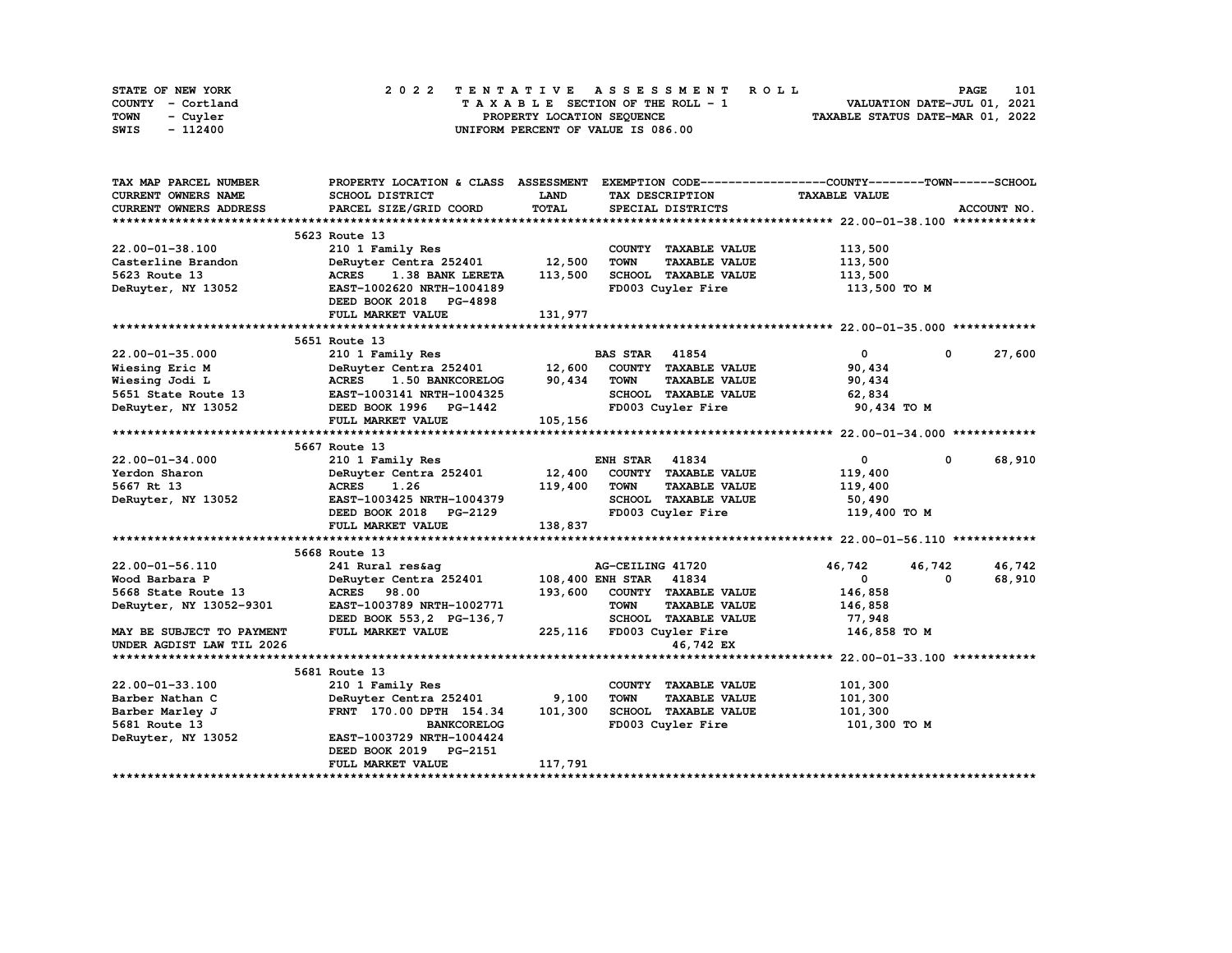| STATE OF NEW YORK | 2022 TENTATIVE ASSESSMENT ROLL     | 102<br><b>PAGE</b>               |
|-------------------|------------------------------------|----------------------------------|
| COUNTY - Cortland | TAXABLE SECTION OF THE ROLL - 1    | VALUATION DATE-JUL 01, 2021      |
| TOWN<br>- Cuyler  | PROPERTY LOCATION SEOUENCE         | TAXABLE STATUS DATE-MAR 01, 2022 |
| - 112400<br>SWIS  | UNIFORM PERCENT OF VALUE IS 086.00 |                                  |

| TAX MAP PARCEL NUMBER         | PROPERTY LOCATION & CLASS ASSESSMENT |         |                                     | EXEMPTION CODE-----------------COUNTY-------TOWN------SCHOOL |                       |
|-------------------------------|--------------------------------------|---------|-------------------------------------|--------------------------------------------------------------|-----------------------|
| CURRENT OWNERS NAME           | SCHOOL DISTRICT                      | LAND    | TAX DESCRIPTION                     | <b>TAXABLE VALUE</b>                                         |                       |
| <b>CURRENT OWNERS ADDRESS</b> | PARCEL SIZE/GRID COORD               | TOTAL   | SPECIAL DISTRICTS                   |                                                              | ACCOUNT NO.           |
|                               |                                      |         |                                     |                                                              |                       |
|                               | 5694 Route 13                        |         |                                     |                                                              |                       |
| $22.00 - 01 - 57.000$         | 210 1 Family Res                     |         | COUNTY TAXABLE VALUE                | 110,500                                                      |                       |
| Furlough Janet Marie          | DeRuyter Centra 252401               | 8,000   | <b>TOWN</b><br><b>TAXABLE VALUE</b> | 110,500                                                      |                       |
| PO Box 127                    | FRNT 125.00 DPTH 167.00              | 110,500 | SCHOOL TAXABLE VALUE                | 110,500                                                      |                       |
| DeRuyter, NY 13052            | EAST-1004034 NRTH-1004276            |         | FD003 Cuyler Fire                   | 110,500 TO M                                                 |                       |
|                               | DEED BOOK 2017 PG-92                 |         |                                     |                                                              |                       |
|                               | FULL MARKET VALUE                    | 128,488 |                                     |                                                              |                       |
|                               |                                      |         |                                     |                                                              |                       |
|                               | 5697 Route 13                        |         |                                     |                                                              |                       |
| 22.00-01-33.210               | 241 Rural res&ag                     |         | <b>VET WAR C 41122</b>              | 5.520                                                        | 0<br>0                |
| Barber Mark A                 | DeRuyter Centra 252401               |         | 22,440 VET WAR T 41123              | 0<br>11,040                                                  | $\mathbf{0}$          |
| Barber Donna M                | ACRES 11.44                          |         | 178,900 BAS STAR 41854              | $^{\circ}$                                                   | 27,600<br>0           |
| 5697 Route 13                 | EAST-1004233 NRTH-1004852            |         | COUNTY TAXABLE VALUE                | 173,380                                                      |                       |
| PO Box 78                     | DEED BOOK 1998 PG-3747               |         | <b>TOWN</b><br><b>TAXABLE VALUE</b> | 167,860                                                      |                       |
| DeRuyter, NY 13052            | FULL MARKET VALUE                    | 208,023 | SCHOOL TAXABLE VALUE                | 151,300                                                      |                       |
|                               |                                      |         | FD003 Cuyler Fire                   | 178,900 TO M                                                 |                       |
|                               |                                      |         |                                     |                                                              |                       |
|                               | 5700 Route 13                        |         |                                     |                                                              |                       |
| $22.00 - 01 - 58.000$         | 210 1 Family Res                     |         | VET COM C 41132                     | 9,200                                                        | $\mathbf 0$<br>0      |
| Mowers Delores A              | DeRuyter Centra 252401               |         | 10,100 VET COM T 41133              | 18,400<br>0                                                  | $^{\circ}$            |
| 5700 Route 13                 | FRNT 200.00 DPTH 167.00              |         | 95,900 BAS STAR 41854               | $\mathbf{0}$                                                 | 27,600<br>0           |
| DeRuyter, NY 13052            | <b>BANKCORELOG</b>                   |         | COUNTY TAXABLE VALUE                | 86,700                                                       |                       |
|                               | EAST-1004194 NRTH-1004306            |         | <b>TOWN</b><br><b>TAXABLE VALUE</b> | 77,500                                                       |                       |
|                               | DEED BOOK 10381 PG-47001             |         | SCHOOL TAXABLE VALUE                | 68,300                                                       |                       |
|                               | FULL MARKET VALUE                    |         | 111,512 FD003 Cuyler Fire           | 95,900 TO M                                                  |                       |
|                               |                                      |         |                                     |                                                              |                       |
|                               | 5710 Route 13                        |         |                                     |                                                              |                       |
| $22.00 - 01 - 56.200$         | 210 1 Family Res                     |         | <b>BAS STAR 41854</b>               | $\mathbf{0}$                                                 | 0<br>27,600           |
| Pfleegor Benjamin H           | DeRuyter Centra 252401               | 12,400  | COUNTY TAXABLE VALUE                | 98,200                                                       |                       |
| Pfleegor Karen S              | <b>ACRES</b><br>1.30 BANKCORELOG     | 98,200  | <b>TOWN</b><br><b>TAXABLE VALUE</b> | 98,200                                                       |                       |
| 5710 State Route 13           | EAST-1004468 NRTH-1004364            |         | SCHOOL TAXABLE VALUE                | 70,600                                                       |                       |
| DeRuyter, NY 13052            | DEED BOOK 1996 PG-5512               |         | FD003 Cuyler Fire                   | 98,200 TO M                                                  |                       |
|                               | FULL MARKET VALUE                    | 114,186 |                                     |                                                              |                       |
|                               |                                      |         |                                     |                                                              |                       |
|                               | 5729 Route 13                        |         |                                     |                                                              |                       |
| $22.00 - 01 - 32.200$         | 210 1 Family Res                     |         | <b>BAS STAR 41854</b>               | $\mathbf{0}$                                                 | $\mathbf 0$<br>27,600 |
| Benedict Jonathan C           | DeRuyter Centra 252401               | 13,400  | COUNTY TAXABLE VALUE                | 99,320                                                       |                       |
| Benecict Lisa K               | <b>ACRES</b><br>2.30 BANK LERETA     | 99,320  | <b>TOWN</b><br><b>TAXABLE VALUE</b> | 99,320                                                       |                       |
| 5729 Route 13                 | EAST-1004696 NRTH-1004780            |         | SCHOOL TAXABLE VALUE                | 71,720                                                       |                       |
| DeRuyter, NY 13052            | DEED BOOK 2013<br><b>PG-4531</b>     |         | FD003 Cuyler Fire                   | 99,320 TO M                                                  |                       |
|                               | FULL MARKET VALUE                    | 115,488 |                                     |                                                              |                       |
|                               |                                      |         |                                     |                                                              |                       |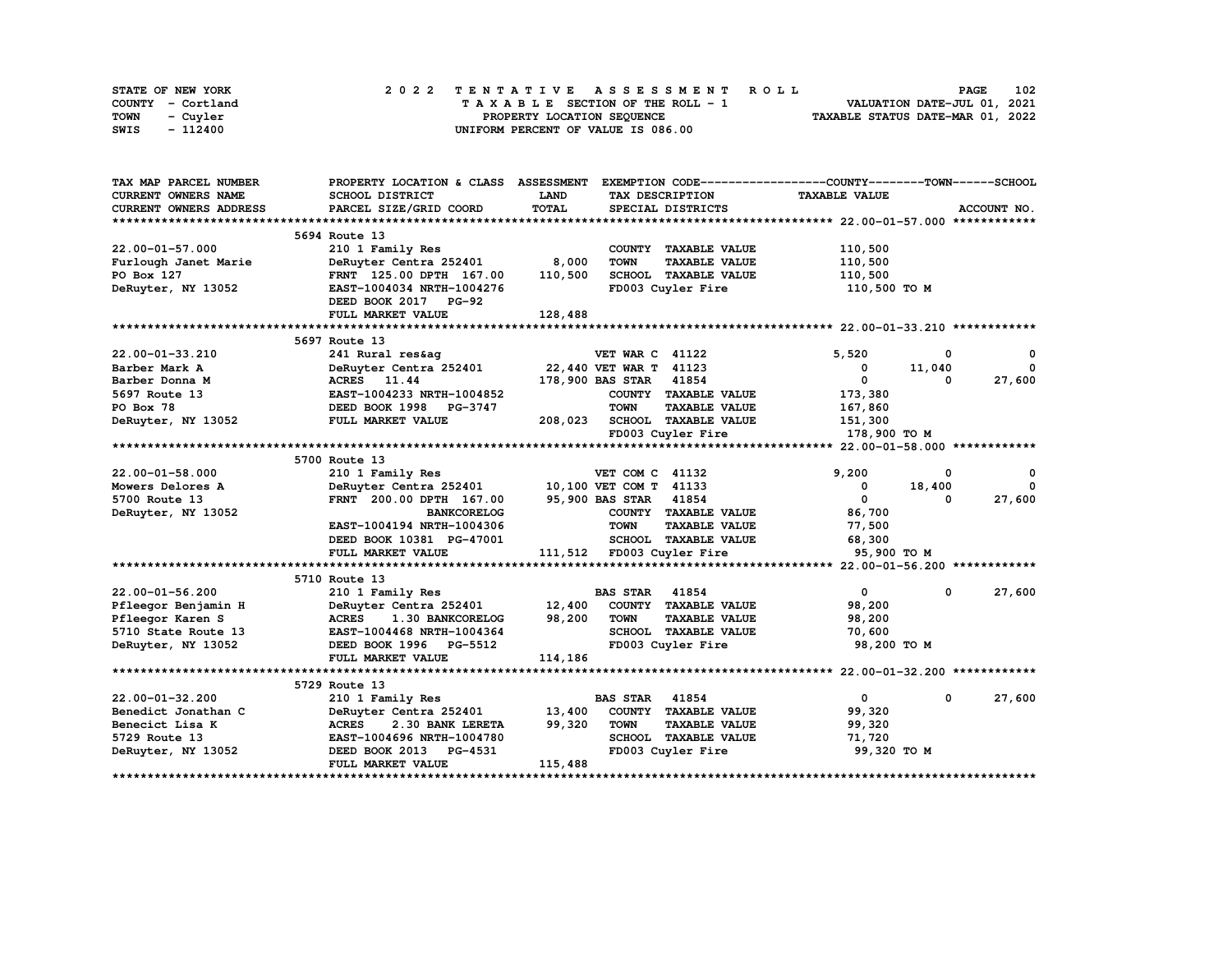| STATE OF NEW YORK | 2022 TENTATIVE ASSESSMENT ROLL     | 103<br><b>PAGE</b>               |
|-------------------|------------------------------------|----------------------------------|
| COUNTY - Cortland | TAXABLE SECTION OF THE ROLL - 1    | VALUATION DATE-JUL 01, 2021      |
| TOWN<br>- Cuvler  | PROPERTY LOCATION SEQUENCE         | TAXABLE STATUS DATE-MAR 01, 2022 |
| - 112400<br>SWIS  | UNIFORM PERCENT OF VALUE IS 086.00 |                                  |

| TAX MAP PARCEL NUMBER                                                             | PROPERTY LOCATION & CLASS ASSESSMENT EXEMPTION CODE----------------COUNTY-------TOWN-----SCHOOL |             |                                     |                      |             |
|-----------------------------------------------------------------------------------|-------------------------------------------------------------------------------------------------|-------------|-------------------------------------|----------------------|-------------|
| CURRENT OWNERS NAME                                                               | SCHOOL DISTRICT                                                                                 | <b>LAND</b> | TAX DESCRIPTION                     | <b>TAXABLE VALUE</b> |             |
| CURRENT OWNERS ADDRESS                                                            | PARCEL SIZE/GRID COORD                                                                          | TOTAL       | SPECIAL DISTRICTS                   |                      | ACCOUNT NO. |
|                                                                                   |                                                                                                 |             |                                     |                      |             |
|                                                                                   | 5754 Route 13                                                                                   |             |                                     |                      |             |
| 22.00-01-62.120                                                                   | 311 Res vac land                                                                                |             | COUNTY TAXABLE VALUE                | 107,200              |             |
| AFR Realry 1, LLC                                                                 | DeRuyter Centra 252401                                                                          | 107,200     | <b>TAXABLE VALUE</b><br><b>TOWN</b> | 107,200              |             |
| PO Box 1142                                                                       | ACRES 131.22                                                                                    | 107,200     | SCHOOL TAXABLE VALUE                | 107,200              |             |
| Syracuse, NY 13201                                                                | EAST-1005069 NRTH-1002416                                                                       |             | FD003 Cuyler Fire                   | 107,200 TO M         |             |
|                                                                                   | DEED BOOK 2021 PG-2708                                                                          |             |                                     |                      |             |
|                                                                                   | FULL MARKET VALUE                                                                               | 124,651     |                                     |                      |             |
|                                                                                   |                                                                                                 |             |                                     |                      |             |
|                                                                                   | 5782 Route 13                                                                                   |             |                                     |                      |             |
| $22.00 - 01 - 61.000$                                                             | 210 1 Family Res                                                                                |             | <b>BAS STAR</b> 41854               | $\mathbf{0}$         | 0<br>27,600 |
| Tompkins Patricia M                                                               | DeRuyter Centra 252401                                                                          | 8,000       | COUNTY TAXABLE VALUE                | 57,100               |             |
| 5782 NYS Route 13                                                                 | FRNT 130.96 DPTH 167.90                                                                         | 57,100      | <b>TOWN</b><br><b>TAXABLE VALUE</b> | 57,100               |             |
| DeRuyter, NY 13052                                                                | EAST-1005406 NRTH-1004594                                                                       |             | SCHOOL TAXABLE VALUE                | 29,500               |             |
|                                                                                   | DEED BOOK 1996 PG-3045                                                                          |             | FD003 Cuyler Fire                   | 57,100 TO M          |             |
|                                                                                   | FULL MARKET VALUE                                                                               | 66,395      |                                     |                      |             |
|                                                                                   |                                                                                                 |             |                                     |                      |             |
|                                                                                   | 5795 Route 13                                                                                   |             |                                     |                      |             |
| $22.00 - 01 - 62.210$                                                             | 454 Supermarket                                                                                 |             | COUNTY TAXABLE VALUE                | 639,000              |             |
|                                                                                   |                                                                                                 | 13,200      | <b>TOWN</b><br><b>TAXABLE VALUE</b> |                      |             |
| NCI DeRuyter DG LLC                                                               | DeRuyter Centra 252401<br><b>ACRES</b><br>2.22                                                  | 639,000     |                                     | 639,000              |             |
| C/O Novogroder Co., Inc<br>875 N. Michigan Ave Ste 3612 EAST-1005553 NRTH-1004972 |                                                                                                 |             | SCHOOL TAXABLE VALUE                | 639,000              |             |
|                                                                                   |                                                                                                 |             | FD003 Cuyler Fire                   | 639,000 TO M         |             |
| Chicago, IL 60611                                                                 | DEED BOOK 2020 PG-5543                                                                          |             |                                     |                      |             |
|                                                                                   | FULL MARKET VALUE                                                                               | 743,023     |                                     |                      |             |
|                                                                                   |                                                                                                 |             |                                     |                      |             |
|                                                                                   | 4652, 4660 Route 13                                                                             |             |                                     |                      |             |
| $31.00 - 03 - 09.000$                                                             | 210 1 Family Res                                                                                |             | COUNTY TAXABLE VALUE                | 91,300               |             |
| Hurlbert Leon                                                                     | DeRuyter Centra 252401                                                                          | 20,100      | <b>TOWN</b><br><b>TAXABLE VALUE</b> | 91,300               |             |
| Attn: William Hurlbert                                                            | <b>ACRES</b><br>7.60                                                                            | 91,300      | SCHOOL TAXABLE VALUE                | 91,300               |             |
| 4652 State Route 13                                                               | EAST-0985752 NRTH-0993435                                                                       |             | FD003 Cuyler Fire                   | 91,300 TO M          |             |
| Truxton, NY 13158-9736                                                            | DEED BOOK 1995 PG-3756                                                                          |             |                                     |                      |             |
|                                                                                   | FULL MARKET VALUE                                                                               | 106,163     |                                     |                      |             |
|                                                                                   |                                                                                                 |             |                                     |                      |             |
|                                                                                   | 4701-4703 Route 13                                                                              |             |                                     |                      |             |
| 31.00-03-05.000                                                                   | 270 Mfg housing                                                                                 |             | <b>BAS STAR 41854</b>               | $\mathbf{0}$         | 0<br>27,600 |
| Robbins Jennie Lyn                                                                | DeRuyter Centra 252401                                                                          | 10,200      | COUNTY TAXABLE VALUE                | 30,500               |             |
| 4701-4703 Route 13                                                                | FRNT 241.00 DPTH 151.00                                                                         | 30,500      | <b>TAXABLE VALUE</b><br><b>TOWN</b> | 30,500               |             |
| Cuyler, NY 13158                                                                  | EAST-0986282 NRTH-0994094                                                                       |             | SCHOOL TAXABLE VALUE                | 2,900                |             |
|                                                                                   | DEED BOOK 2021 PG-4774                                                                          |             | FD003 Cuyler Fire                   | 30,500 TO M          |             |
|                                                                                   | FULL MARKET VALUE                                                                               | 35,465      |                                     |                      |             |
|                                                                                   |                                                                                                 |             |                                     |                      |             |
|                                                                                   | 7219 S Stockton Rd                                                                              |             |                                     |                      |             |
| 22.00-07-01.000                                                                   | 270 Mfg housing                                                                                 |             | COUNTY TAXABLE VALUE                | 25,500               |             |
| Fredenburg James S                                                                | DeRuyter Centra 252401                                                                          | 15,500      | <b>TOWN</b><br><b>TAXABLE VALUE</b> | 25,500               |             |
| Fredenburg Amy L                                                                  | <b>ACRES</b><br>4.48                                                                            | 25,500      | SCHOOL TAXABLE VALUE                | 25,500               |             |
| 106 E Lake Rd                                                                     | EAST-0997531 NRTH-1005284                                                                       |             | FD003 Cuyler Fire                   | 25,500 TO M          |             |
| DeRuyter, NY 13052                                                                | DEED BOOK 2022 PG-1355                                                                          |             |                                     |                      |             |
|                                                                                   | FULL MARKET VALUE                                                                               | 29,651      |                                     |                      |             |
| PRIOR OWNER ON 3/01/2022                                                          |                                                                                                 |             |                                     |                      |             |
| Fredenburg James S                                                                |                                                                                                 |             |                                     |                      |             |
| *******************                                                               |                                                                                                 |             |                                     |                      |             |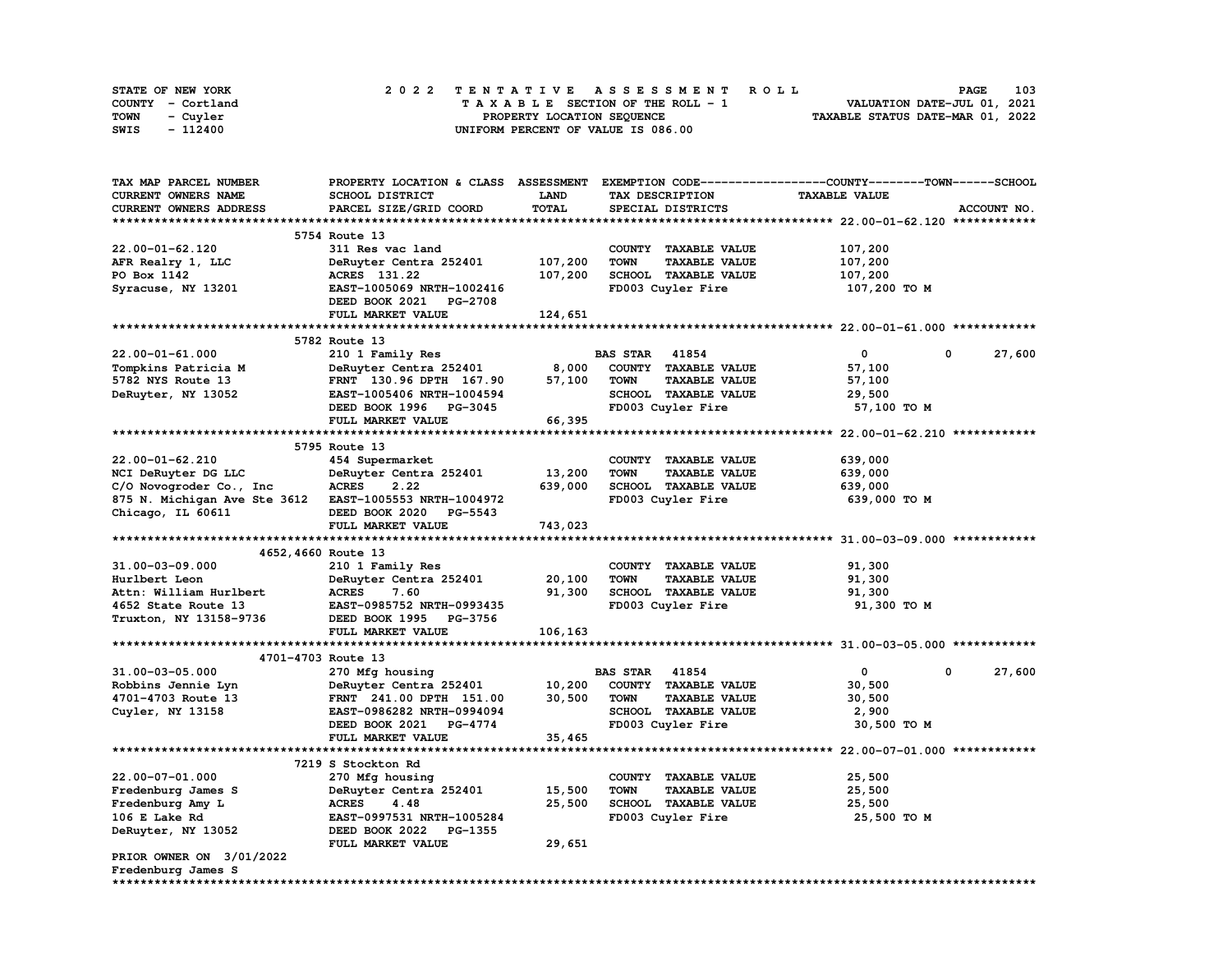| <b>STATE OF NEW YORK</b> | 2022 TENTATIVE ASSESSMENT ROLL     | 104<br><b>PAGE</b>               |
|--------------------------|------------------------------------|----------------------------------|
| COUNTY - Cortland        | TAXABLE SECTION OF THE ROLL - 1    | VALUATION DATE-JUL 01, 2021      |
| <b>TOWN</b><br>- Cuyler  | PROPERTY LOCATION SEQUENCE         | TAXABLE STATUS DATE-MAR 01, 2022 |
| - 112400<br>SWIS         | UNIFORM PERCENT OF VALUE IS 086.00 |                                  |

| TAX MAP PARCEL NUMBER       |                           |             |                                     | PROPERTY LOCATION & CLASS ASSESSMENT EXEMPTION CODE-----------------COUNTY-------TOWN-----SCHOOL |
|-----------------------------|---------------------------|-------------|-------------------------------------|--------------------------------------------------------------------------------------------------|
| CURRENT OWNERS NAME         | SCHOOL DISTRICT           | <b>LAND</b> | TAX DESCRIPTION                     | <b>TAXABLE VALUE</b>                                                                             |
| CURRENT OWNERS ADDRESS      | PARCEL SIZE/GRID COORD    | TOTAL       | SPECIAL DISTRICTS                   | ACCOUNT NO.                                                                                      |
|                             |                           |             |                                     |                                                                                                  |
|                             | Stockton Rd               |             |                                     |                                                                                                  |
| $12.00 - 01 - 24.000$       | 322 Rural vac>10          |             | COUNTY TAXABLE VALUE                | 20,400                                                                                           |
| Walsh Thomas                | DeRuyter Centra 252401    | 20,400      | <b>TOWN</b><br><b>TAXABLE VALUE</b> | 20,400                                                                                           |
|                             |                           |             |                                     |                                                                                                  |
| Walsh Joan S                | ACRES 28.43               | 20,400      | SCHOOL TAXABLE VALUE                | 20,400                                                                                           |
| 108 Huntleigh Ave           | EAST-0996436 NRTH-1006851 |             | FD003 Cuyler Fire                   | 20,400 TO M                                                                                      |
| PO Box 429                  | DEED BOOK 306<br>PG-164   |             |                                     |                                                                                                  |
| Fayetteville, NY 13066-2213 | FULL MARKET VALUE         | 23,721      |                                     |                                                                                                  |
|                             |                           |             |                                     |                                                                                                  |
|                             | Stockton Rd               |             |                                     |                                                                                                  |
| 22.00-03-03.000             | 314 Rural vac<10          |             | COUNTY TAXABLE VALUE                | 13,100                                                                                           |
| Northup Tucker M            | DeRuyter Centra 252401    | 13,100      | <b>TOWN</b><br><b>TAXABLE VALUE</b> | 13,100                                                                                           |
| Huneau Sarah M              | <b>ACRES</b><br>5.07      | 13,100      | SCHOOL TAXABLE VALUE                | 13,100                                                                                           |
| PO Box 696                  | EAST-0995010 NRTH-1007417 |             | FD003 Cuyler Fire                   | 13,100 TO M                                                                                      |
| Sarasota, FL 34230          | DEED BOOK 2013 PG-4042    |             |                                     |                                                                                                  |
|                             | FULL MARKET VALUE         | 15,233      |                                     |                                                                                                  |
|                             |                           |             |                                     |                                                                                                  |
|                             | Stockton Rd               |             |                                     |                                                                                                  |
|                             |                           |             |                                     |                                                                                                  |
| $22.00 - 03 - 05.000$       | 314 Rural vac<10          |             | COUNTY TAXABLE VALUE                | 15,900                                                                                           |
| Northup Tucker M            | DeRuyter Centra 252401    | 15,900      | <b>TOWN</b><br><b>TAXABLE VALUE</b> | 15,900                                                                                           |
| Huneau Sarah M              | <b>ACRES</b><br>7.88      | 15,900      | SCHOOL TAXABLE VALUE                | 15,900                                                                                           |
| PO Box 696                  | EAST-0994789 NRTH-1006738 |             | FD003 Cuyler Fire                   | 15,900 TO M                                                                                      |
| Sarasota, FL 34230          | DEED BOOK 2013 PG-4040    |             |                                     |                                                                                                  |
|                             | FULL MARKET VALUE         | 18,488      |                                     |                                                                                                  |
|                             |                           |             |                                     |                                                                                                  |
|                             | Stockton Rd               |             |                                     |                                                                                                  |
| 22.00-03-06.000             | 322 Rural vac>10          |             | COUNTY TAXABLE VALUE                | 23,200                                                                                           |
| Sacco Patrick S             | DeRuyter Centra 252401    | 23,200      | <b>TOWN</b><br><b>TAXABLE VALUE</b> | 23,200                                                                                           |
| 110 Tempo Cir               | ACRES 15.24               | 23,200      | SCHOOL TAXABLE VALUE                | 23,200                                                                                           |
| Liverpool, NY 13088         | EAST-0995653 NRTH-1007121 |             | FD003 Cuyler Fire                   | 23,200 TO M                                                                                      |
|                             | DEED BOOK 2008 PG-2568    |             |                                     |                                                                                                  |
|                             | FULL MARKET VALUE         | 26,977      |                                     |                                                                                                  |
|                             |                           |             |                                     |                                                                                                  |
|                             |                           |             |                                     |                                                                                                  |
|                             | Stockton Rd               |             |                                     |                                                                                                  |
| 22.00-05-01.000             | 314 Rural vac<10          |             | COUNTY TAXABLE VALUE                | 3,900                                                                                            |
| Barnes Cedric M Jr          | DeRuyter Centra 252401    | 3,900       | <b>TOWN</b><br><b>TAXABLE VALUE</b> | 3,900                                                                                            |
| 1260 E Lake Rd              | <b>ACRES</b><br>6.00      | 3,900       | SCHOOL TAXABLE VALUE                | 3,900                                                                                            |
| DeRuyter, NY 13052-9758     | EAST-0996220 NRTH-1006383 |             | FD003 Cuyler Fire                   | 3,900 TO M                                                                                       |
|                             | DEED BOOK 513<br>PG-151   |             |                                     |                                                                                                  |
|                             | FULL MARKET VALUE         | 4,535       |                                     |                                                                                                  |
| *************************   |                           |             |                                     |                                                                                                  |
|                             | Stockton Rd               |             |                                     |                                                                                                  |
| 22.00-05-02.200             | 312 Vac w/imprv           |             | COUNTY TAXABLE VALUE                | 42,400                                                                                           |
| Fredenburg James S          | DeRuyter Centra 252401    | 30,000      | <b>TOWN</b><br><b>TAXABLE VALUE</b> | 42,400                                                                                           |
| 106 East Lake Rd            | ACRES 30.20               | 42,400      | SCHOOL TAXABLE VALUE                | 42,400                                                                                           |
| DeRuyter, NY 13052          | EAST-0996848 NRTH-1006140 |             | FD003 Cuyler Fire                   | 42,400 TO M                                                                                      |
|                             | PG-473                    |             |                                     |                                                                                                  |
|                             | DEED BOOK 356             |             |                                     |                                                                                                  |
|                             | FULL MARKET VALUE         | 49,302      |                                     |                                                                                                  |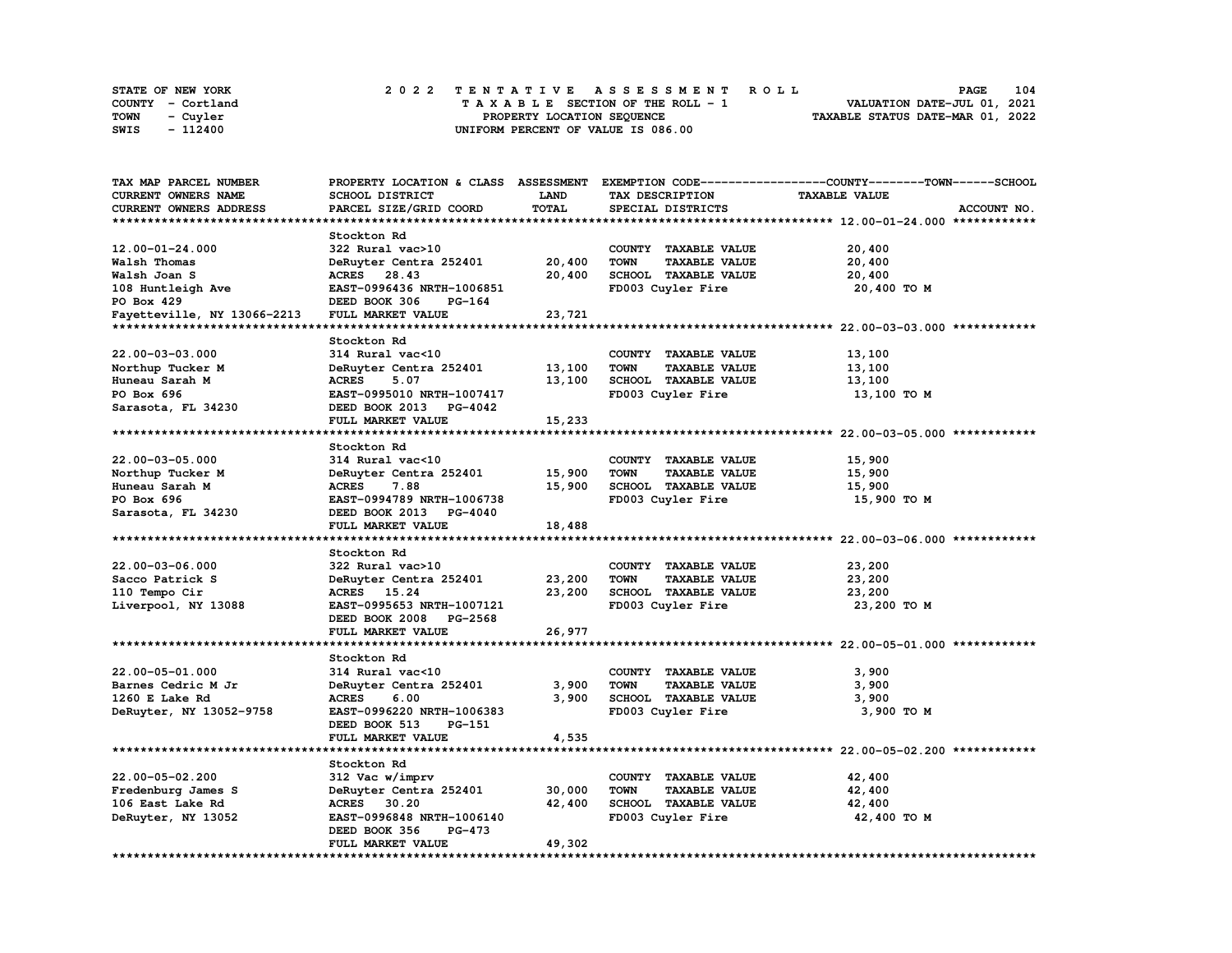| STATE OF NEW YORK | 2022 TENTATIVE ASSESSMENT ROLL     | 105<br><b>PAGE</b>               |
|-------------------|------------------------------------|----------------------------------|
| COUNTY - Cortland | TAXABLE SECTION OF THE ROLL - 1    | VALUATION DATE-JUL 01, 2021      |
| TOWN<br>- Cuyler  | PROPERTY LOCATION SEQUENCE         | TAXABLE STATUS DATE-MAR 01, 2022 |
| - 112400<br>SWIS  | UNIFORM PERCENT OF VALUE IS 086.00 |                                  |

| TAX MAP PARCEL NUMBER   | PROPERTY LOCATION & CLASS ASSESSMENT |             |                                     | EXEMPTION CODE-----------------COUNTY-------TOWN------SCHOOL |             |
|-------------------------|--------------------------------------|-------------|-------------------------------------|--------------------------------------------------------------|-------------|
| CURRENT OWNERS NAME     | SCHOOL DISTRICT                      | <b>LAND</b> | TAX DESCRIPTION                     | <b>TAXABLE VALUE</b>                                         |             |
| CURRENT OWNERS ADDRESS  | PARCEL SIZE/GRID COORD               | TOTAL       | SPECIAL DISTRICTS                   |                                                              | ACCOUNT NO. |
|                         |                                      |             |                                     |                                                              |             |
|                         | Stockton Rd                          |             |                                     |                                                              |             |
| 22.00-05-04.000         | 260 Seasonal res                     |             | COUNTY TAXABLE VALUE                | 11,800                                                       |             |
| Crossway Ken S          | DeRuyter Centra 252401               | 9,800       | <b>TOWN</b><br><b>TAXABLE VALUE</b> | 11,800                                                       |             |
| 7083 Stockton Rd        | <b>ACRES</b><br>5.00                 | 11,800      | SCHOOL TAXABLE VALUE                | 11,800                                                       |             |
| DeRuyter, NY 13052-9729 | EAST-0999110 NRTH-1006035            |             | FD003 Cuyler Fire                   | 11,800 TO M                                                  |             |
|                         | DEED BOOK 1999 PG-3096               |             |                                     |                                                              |             |
|                         | FULL MARKET VALUE                    | 13,721      |                                     |                                                              |             |
|                         |                                      |             |                                     |                                                              |             |
|                         | Stockton Rd                          |             |                                     |                                                              |             |
| 22.00-06-04.000         | 322 Rural vac>10                     |             | COUNTY TAXABLE VALUE                | 76,500                                                       |             |
| Barnes Cedric Jr        | DeRuyter Centra 252401               | 76,500      | <b>TOWN</b><br><b>TAXABLE VALUE</b> | 76,500                                                       |             |
| $1260$ E Lake Rd        | ACRES 81.60                          | 76,500      | SCHOOL TAXABLE VALUE                | 76,500                                                       |             |
| DeRuyter, NY 13052-9758 | EAST-0996283 NRTH-1004977            |             | FD003 Cuyler Fire                   | 76,500 TO M                                                  |             |
|                         | DEED BOOK 1996 PG-2737               |             |                                     |                                                              |             |
|                         | FULL MARKET VALUE                    | 88,953      |                                     |                                                              |             |
|                         |                                      |             |                                     |                                                              |             |
|                         | Stockton Rd                          |             |                                     |                                                              |             |
| 22.00-07-05.200         | 314 Rural vac<10                     |             | COUNTY TAXABLE VALUE                | 4,500                                                        |             |
| Crossway Kenneth S      | DeRuyter Centra 252401               | 4,500       | TOWN<br><b>TAXABLE VALUE</b>        | 4,500                                                        |             |
| 7083 Stockton Rd        | <b>ACRES</b><br>1.51                 | 4,500       | SCHOOL TAXABLE VALUE                | 4,500                                                        |             |
| DeRuyter, NY 13052-9729 | EAST-0999250 NRTH-1005537            |             | FD003 Cuyler Fire                   | 4,500 TO M                                                   |             |
|                         | DEED BOOK 2002 PG-3377               |             |                                     |                                                              |             |
|                         | FULL MARKET VALUE                    | 5,233       |                                     |                                                              |             |
|                         |                                      |             |                                     |                                                              |             |
|                         | 7058 Stockton Rd                     |             |                                     |                                                              |             |
| 22.00-05-05.000         | 210 1 Family Res                     |             | <b>BAS STAR 41854</b>               | $\mathbf{0}$<br>$^{\circ}$                                   | 27,600      |
| Young Michael S         | DeRuyter Centra 252401               | 16,400      | COUNTY TAXABLE VALUE                | 38,400                                                       |             |
| Young Nicole S          | <b>ACRES</b><br>5.30                 | 38,400      | <b>TOWN</b><br><b>TAXABLE VALUE</b> | 38,400                                                       |             |
| 7058 Stockton Rd        | EAST-0999570 NRTH-1006120            |             | SCHOOL TAXABLE VALUE                | 10,800                                                       |             |
| DeRuyter, NY 13052      | DEED BOOK 2021 PG-1865               |             | FD003 Cuyler Fire                   | 38,400 TO M                                                  |             |
|                         | FULL MARKET VALUE                    | 44,651      |                                     |                                                              |             |
|                         |                                      |             |                                     |                                                              |             |
|                         | 7083 Stockton Rd                     |             |                                     |                                                              |             |
| $22.00 - 07 - 04.000$   | 210 1 Family Res                     |             | <b>BAS STAR</b><br>41854            | 0<br>0                                                       | 27,600      |
| Crossway Kenneth S      | DeRuyter Centra 252401               | 15,200      | COUNTY TAXABLE VALUE                | 133,200                                                      |             |
| 7083 Stockton Rd        | <b>ACRES</b><br>4.15                 | 133,200     | <b>TOWN</b><br><b>TAXABLE VALUE</b> | 133,200                                                      |             |
| DeRuyter, NY 13052-9729 | EAST-0999047 NRTH-1005406            |             | SCHOOL TAXABLE VALUE                | 105,600                                                      |             |
|                         | DEED BOOK 1998 PG-2923               |             | FD003 Cuyler Fire                   | 133,200 TO M                                                 |             |
|                         | FULL MARKET VALUE                    | 154,884     |                                     |                                                              |             |
|                         |                                      |             |                                     |                                                              |             |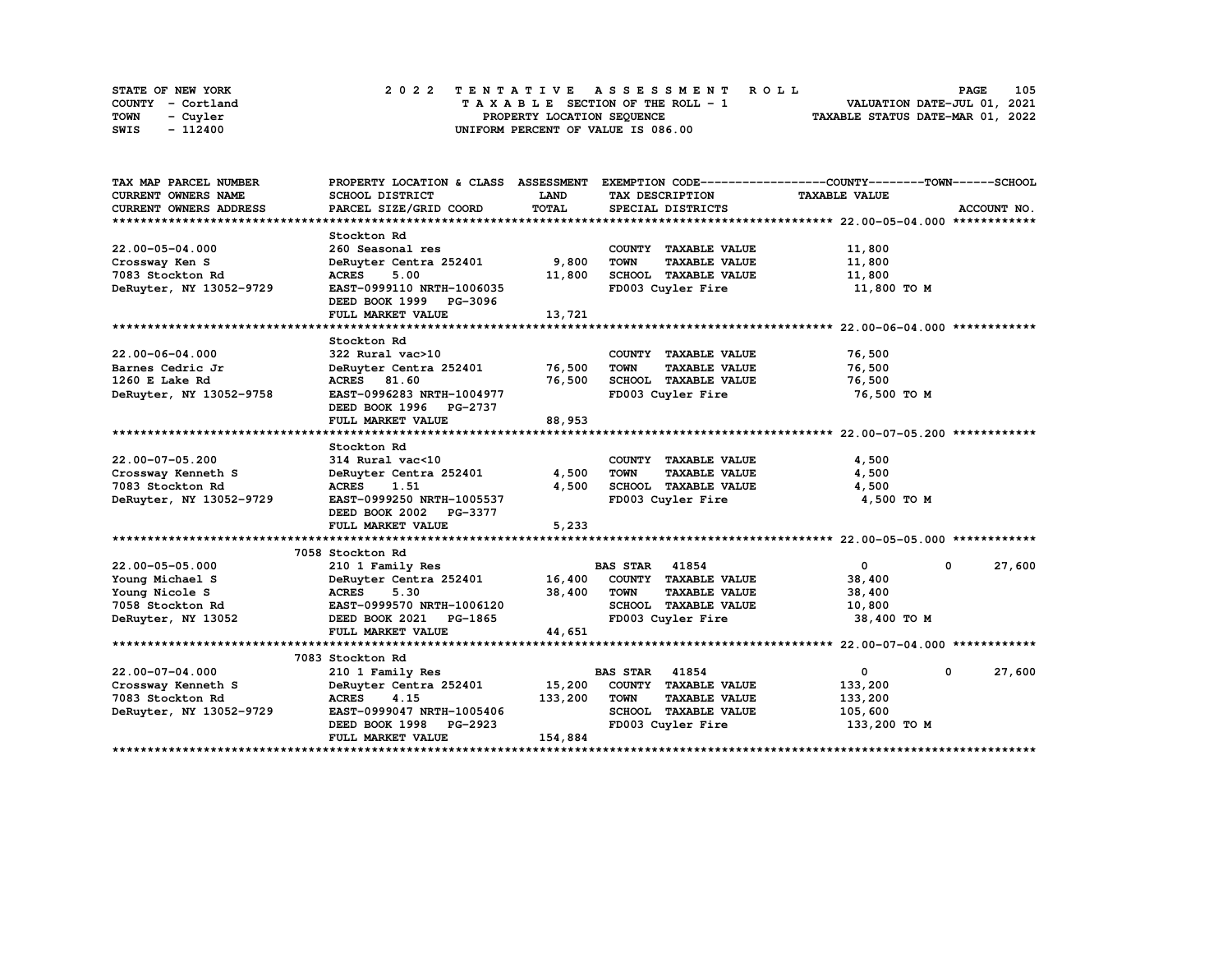| STATE OF NEW YORK | 2022 TENTATIVE ASSESSMENT ROLL     | 106<br><b>PAGE</b>               |
|-------------------|------------------------------------|----------------------------------|
| COUNTY - Cortland | TAXABLE SECTION OF THE ROLL - 1    | VALUATION DATE-JUL 01, 2021      |
| TOWN<br>- Cuvler  | PROPERTY LOCATION SEQUENCE         | TAXABLE STATUS DATE-MAR 01, 2022 |
| - 112400<br>SWIS  | UNIFORM PERCENT OF VALUE IS 086.00 |                                  |

| TAX MAP PARCEL NUMBER      | PROPERTY LOCATION & CLASS ASSESSMENT |                         |                       |                           | EXEMPTION CODE-----------------COUNTY-------TOWN------SCHOOL |              |             |
|----------------------------|--------------------------------------|-------------------------|-----------------------|---------------------------|--------------------------------------------------------------|--------------|-------------|
| <b>CURRENT OWNERS NAME</b> | SCHOOL DISTRICT                      | <b>LAND</b>             |                       | TAX DESCRIPTION           | <b>TAXABLE VALUE</b>                                         |              |             |
| CURRENT OWNERS ADDRESS     | PARCEL SIZE/GRID COORD               | TOTAL                   |                       | SPECIAL DISTRICTS         |                                                              |              | ACCOUNT NO. |
|                            |                                      |                         |                       |                           |                                                              |              |             |
|                            | 7198 Stockton Rd                     |                         |                       |                           |                                                              |              |             |
| $22.00 - 05 - 02.100$      | 241 Rural res&ag                     |                         | <b>ENH STAR 41834</b> |                           | 0                                                            | 0            | 68,910      |
| Sorrells Barbara M         | DeRuyter Centra 252401               | 33,700 VET WAR CT 41121 |                       |                           | 5,520                                                        | 11,040       | 0           |
| Fredenburg Karen A         | ACRES 31.00                          | 94,500                  |                       | COUNTY TAXABLE VALUE      | 88,980                                                       |              |             |
| 656 Lincklaen Rd           | EAST-0997962 NRTH-1006033            |                         | <b>TOWN</b>           | <b>TAXABLE VALUE</b>      | 83,460                                                       |              |             |
| DeRuyter, NY 13052         | DEED BOOK 2015 PG-417                |                         |                       | SCHOOL TAXABLE VALUE      | 25,590                                                       |              |             |
|                            | FULL MARKET VALUE                    |                         |                       | 109,884 FD003 Cuyler Fire | 94,500 TO M                                                  |              |             |
|                            |                                      |                         |                       |                           |                                                              |              |             |
|                            | 7207 Stockton Rd                     |                         |                       |                           |                                                              |              |             |
| $22.00 - 07 - 02.000$      | 242 Rurl res&rec                     |                         | <b>BAS STAR</b> 41854 |                           | $\mathbf{0}$                                                 | $\mathbf{0}$ | 27,600      |
| Gosselin Benjamin          | DeRuyter Centra 252401               | 52,900                  |                       | COUNTY TAXABLE VALUE      | 203,000                                                      |              |             |
| Gosselin Daniela           | ACRES 43.66 BANKCORELOG              | 203,000                 | <b>TOWN</b>           | <b>TAXABLE VALUE</b>      | 203,000                                                      |              |             |
| 7207 Stockton Rd           | EAST-0998114 NRTH-1004944            |                         |                       | SCHOOL TAXABLE VALUE      | 175,400                                                      |              |             |
| DeRuyter, NY 13052         | DEED BOOK 2015 PG-7016               |                         |                       | FD003 Cuyler Fire         | 203,000 TO M                                                 |              |             |
|                            | FULL MARKET VALUE                    | 236,047                 |                       |                           |                                                              |              |             |
|                            |                                      |                         |                       |                           |                                                              |              |             |
|                            | 7224 Stockton Rd                     |                         |                       |                           |                                                              |              |             |
| 22.00-06-03.000            | 270 Mfg housing                      |                         |                       | COUNTY TAXABLE VALUE      | 58,200                                                       |              |             |
| Raymond Raymond R          | DeRuyter Centra 252401               | 14,200                  | <b>TOWN</b>           | <b>TAXABLE VALUE</b>      | 58,200                                                       |              |             |
| Raymond Linda G            | <b>ACRES</b><br>3.11                 | 58,200                  |                       | SCHOOL TAXABLE VALUE      | 58,200                                                       |              |             |
| 7908 Peekskill Ln          | EAST-0996575 NRTH-1005517            |                         |                       | FD003 Cuyler Fire         | 58,200 TO M                                                  |              |             |
| Houston, TX 77075          | DEED BOOK 2016 PG-4672               |                         |                       |                           |                                                              |              |             |
|                            | FULL MARKET VALUE                    | 67,674                  |                       |                           |                                                              |              |             |
|                            |                                      |                         |                       |                           |                                                              |              |             |
|                            | 7238 Stockton Rd                     |                         |                       |                           |                                                              |              |             |
| 22.00-06-02.200            | 270 Mfg housing                      |                         | <b>BAS STAR 41854</b> |                           | $\mathbf{0}$                                                 | $^{\circ}$   | 27,600      |
| Dudli Debie J              | DeRuyter Centra 252401               | 13,100                  |                       | COUNTY TAXABLE VALUE      | 43,100                                                       |              |             |
| 5281 Stockton Rd           | <b>ACRES</b><br>2.02 BANKCORELOG     | 43,100                  | <b>TOWN</b>           | <b>TAXABLE VALUE</b>      | 43,100                                                       |              |             |
| DeRuyter, NY 13052         | EAST-0996076 NRTH-1005676            |                         |                       | SCHOOL TAXABLE VALUE      | 15,500                                                       |              |             |
|                            | DEED BOOK 1998 PG-4172               |                         |                       | FD003 Cuyler Fire         | 43,100 TO M                                                  |              |             |
|                            | FULL MARKET VALUE                    | 50,116                  |                       |                           |                                                              |              |             |
|                            |                                      |                         |                       |                           |                                                              |              |             |
|                            | 7307 Stockton Rd                     |                         |                       |                           |                                                              |              |             |
| 22.00-06-05.000            | 210 1 Family Res                     |                         |                       | COUNTY TAXABLE VALUE      | 32,000                                                       |              |             |
| Gettis Jeannine C          | DeRuyter Centra 252401               | 12,600                  | <b>TOWN</b>           | <b>TAXABLE VALUE</b>      | 32,000                                                       |              |             |
| Gundal Kirk E              | <b>ACRES</b><br>4.56                 | 32,000                  |                       | SCHOOL TAXABLE VALUE      | 32,000                                                       |              |             |
| 7307 Stockton Rd           | EAST-0994988 NRTH-1005721            |                         |                       | FD003 Cuyler Fire         | 32,000 TO M                                                  |              |             |
| DeRuyter, NY 13052         | DEED BOOK 10210 PG-60003             |                         |                       |                           |                                                              |              |             |
|                            | FULL MARKET VALUE                    | 37,209                  |                       |                           |                                                              |              |             |
|                            |                                      |                         |                       |                           |                                                              |              |             |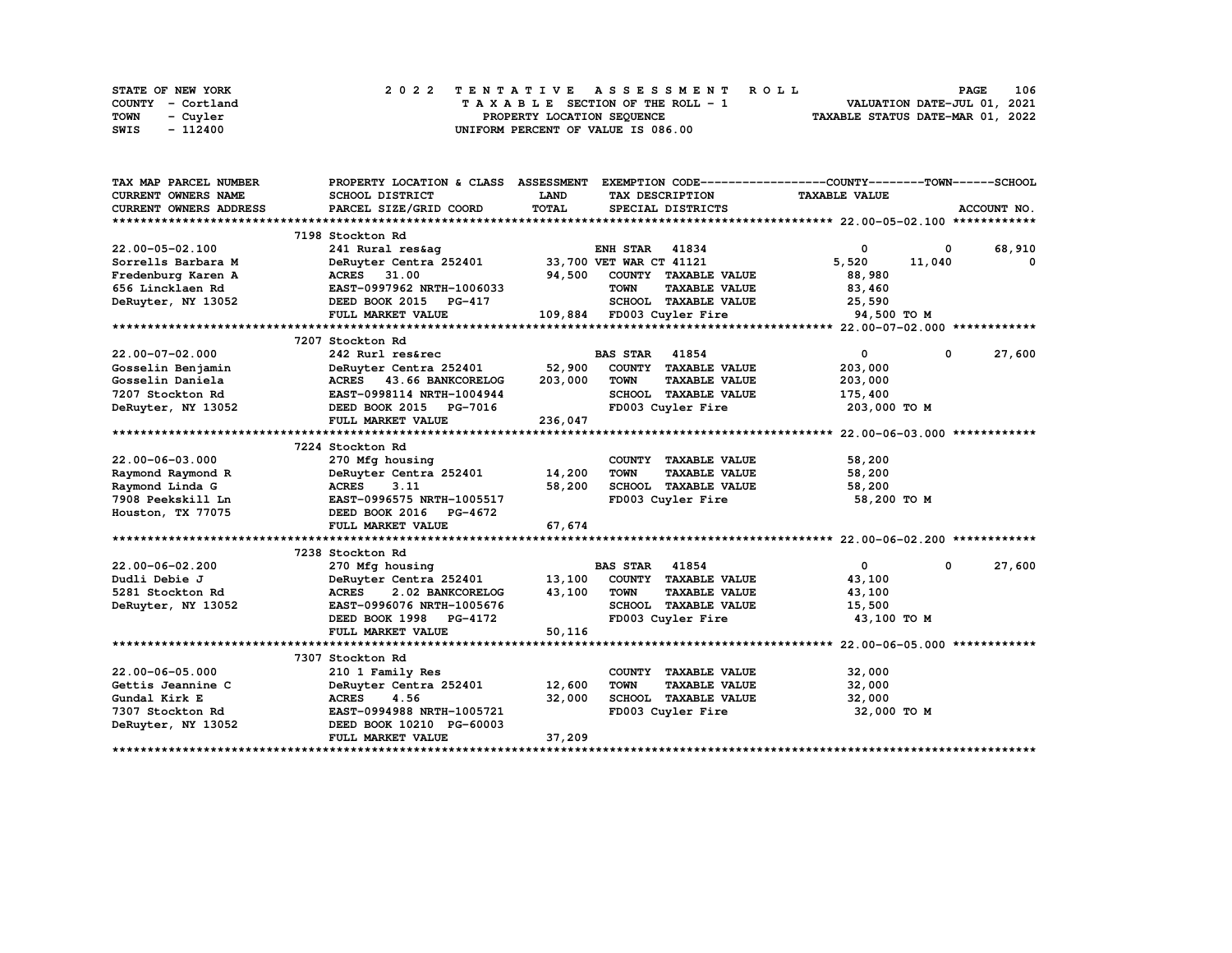| STATE OF NEW YORK | 2022 TENTATIVE ASSESSMENT ROLL     | 107<br><b>PAGE</b>               |
|-------------------|------------------------------------|----------------------------------|
| COUNTY - Cortland | TAXABLE SECTION OF THE ROLL - 1    | VALUATION DATE-JUL 01, 2021      |
| TOWN<br>- Cuyler  | PROPERTY LOCATION SEQUENCE         | TAXABLE STATUS DATE-MAR 01, 2022 |
| - 112400<br>SWIS  | UNIFORM PERCENT OF VALUE IS 086.00 |                                  |

| TAX MAP PARCEL NUMBER   | PROPERTY LOCATION & CLASS ASSESSMENT EXEMPTION CODE----------------COUNTY-------TOWN-----SCHOOL |             |                                     |                      |        |             |
|-------------------------|-------------------------------------------------------------------------------------------------|-------------|-------------------------------------|----------------------|--------|-------------|
| CURRENT OWNERS NAME     | SCHOOL DISTRICT                                                                                 | <b>LAND</b> | TAX DESCRIPTION                     | <b>TAXABLE VALUE</b> |        |             |
| CURRENT OWNERS ADDRESS  | PARCEL SIZE/GRID COORD                                                                          | TOTAL       | SPECIAL DISTRICTS                   |                      |        | ACCOUNT NO. |
|                         |                                                                                                 |             |                                     |                      |        |             |
|                         | 7325 Stockton Rd                                                                                |             |                                     |                      |        |             |
| 22.00-06-07.000         | 270 Mfg housing                                                                                 |             | <b>VET WAR C 41122</b>              | 5,520                | 0      | 0           |
| Metcalf Brittanie D     | DeRuyter Centra 252401                                                                          |             | 13,100 VET WAR T 41123              | 0                    | 7,275  | 0           |
| Metcalf Brandon R       | <b>ACRES</b><br>2.00                                                                            |             | 48,500 VET COM C 41132              | 9,200                | 0      | 0           |
| 7325 Stockton Rd        | EAST-0995053 NRTH-1006085                                                                       |             | VET COM T 41133                     | 0                    | 12,125 | 0           |
| DeRuyter, NY 13052      | DEED BOOK 2020 PG-2969                                                                          |             | VET DIS C 41142                     | 16,975               | 0      | 0           |
|                         | FULL MARKET VALUE                                                                               |             | 56,395 VET DIS T 41143              | $\mathbf{0}$         | 16,975 | $\Omega$    |
|                         |                                                                                                 |             | COUNTY TAXABLE VALUE                | 16,805               |        |             |
|                         |                                                                                                 |             | <b>TOWN</b><br><b>TAXABLE VALUE</b> | 12,125               |        |             |
|                         |                                                                                                 |             | SCHOOL TAXABLE VALUE                | 48,500               |        |             |
|                         |                                                                                                 |             | FD003 Cuyler Fire                   | 48,500 TO M          |        |             |
|                         |                                                                                                 |             |                                     |                      |        |             |
|                         | 7340 Stockton Rd                                                                                |             |                                     |                      |        |             |
| 22.00-06-01.000         | 210 1 Family Res                                                                                |             | <b>ENH STAR 41834</b>               | $\mathbf 0$          | 0      | 68,910      |
| Ratliff Oliver W Jr     | DeRuyter Centra 252401                                                                          | 13,100      | COUNTY TAXABLE VALUE                | 80,800               |        |             |
| Ratliff Etta Lorene     | <b>ACRES</b><br>2.00                                                                            | 80,800      | <b>TOWN</b><br><b>TAXABLE VALUE</b> | 80,800               |        |             |
| 7340 Stockton Rd        | EAST-0995401 NRTH-1006534                                                                       |             | SCHOOL TAXABLE VALUE                | 11,890               |        |             |
| DeRuyter, NY 13052-9708 | DEED BOOK 520<br>$PG-174$                                                                       |             | FD003 Cuyler Fire                   | 80,800 TO M          |        |             |
|                         | FULL MARKET VALUE                                                                               | 93,953      |                                     |                      |        |             |
|                         |                                                                                                 |             |                                     |                      |        |             |
|                         | 7351 Stockton Rd                                                                                |             |                                     |                      |        |             |
| 22.00-03-04.000         | 210 1 Family Res                                                                                |             | COUNTY TAXABLE VALUE                | 95,200               |        |             |
| Bell John A             | DeRuyter Centra 252401                                                                          | 15,200      | <b>TOWN</b><br><b>TAXABLE VALUE</b> | 95,200               |        |             |
| 7351 Stockton Rd        | <b>ACRES</b><br>4.14 BANKCORELOG                                                                | 95,200      | SCHOOL TAXABLE VALUE                | 95,200               |        |             |
| DeRuyter, NY 13052      | EAST-0994995 NRTH-1007114                                                                       |             | FD003 Cuyler Fire                   | 95,200 TO M          |        |             |
|                         | DEED BOOK 2015 PG-1649                                                                          |             |                                     |                      |        |             |
|                         | FULL MARKET VALUE                                                                               | 110,698     |                                     |                      |        |             |
|                         |                                                                                                 |             |                                     |                      |        |             |
|                         | 7394 Stockton Rd                                                                                |             |                                     |                      |        |             |
| $12.00 - 01 - 29.000$   | 557 Outdr sport                                                                                 |             | COUNTY TAXABLE VALUE                | 92,700               |        |             |
| Sacco Patrick S         | DeRuyter Centra 252401                                                                          | 36,800      | <b>TOWN</b><br><b>TAXABLE VALUE</b> | 92,700               |        |             |
| 110 Tempo Cir           | ACRES 23.78                                                                                     | 92,700      | SCHOOL TAXABLE VALUE                | 92,700               |        |             |
| Liverpool, NY 13088     | EAST-0995542 NRTH-1008221                                                                       |             | FD003 Cuyler Fire                   | 92,700 TO M          |        |             |
|                         | DEED BOOK 2008 PG-2568                                                                          |             |                                     |                      |        |             |
|                         | FULL MARKET VALUE                                                                               | 107,791     |                                     |                      |        |             |
|                         |                                                                                                 |             |                                     |                      |        |             |
|                         | 7451 Stockton Rd                                                                                |             |                                     |                      |        |             |
| 12.00-02-05.000         | 475 Junkyard                                                                                    |             | COUNTY TAXABLE VALUE                | 16,300               |        |             |
| Schell Raymond J Jr     | DeRuyter Centra 252401                                                                          | 16,300      | <b>TOWN</b><br><b>TAXABLE VALUE</b> | 16,300               |        |             |
| 967 Toggenburg Rd       | <b>ACRES</b><br>9.20                                                                            | 16,300      | SCHOOL TAXABLE VALUE                | 16,300               |        |             |
| Fabius, NY 13063-9789   | EAST-0995452 NRTH-1009045                                                                       |             | FD003 Cuyler Fire                   | 16,300 TO M          |        |             |
|                         | DEED BOOK 516<br><b>PG-224</b>                                                                  |             |                                     |                      |        |             |
|                         | FULL MARKET VALUE                                                                               | 18,953      |                                     |                      |        |             |
|                         |                                                                                                 |             |                                     |                      |        |             |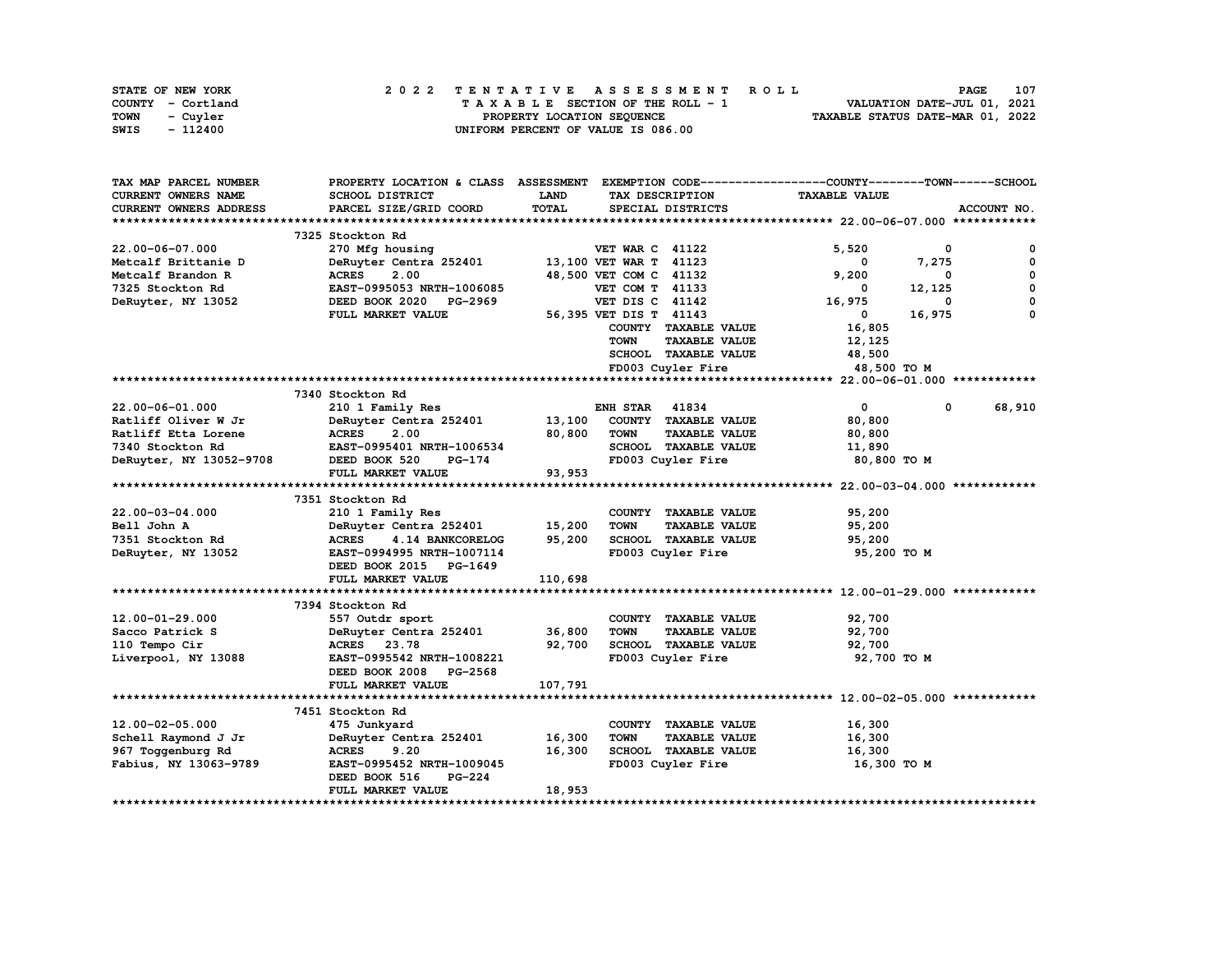| STATE OF NEW YORK | 2022 TENTATIVE ASSESSMENT ROLL     | 108<br><b>PAGE</b>               |
|-------------------|------------------------------------|----------------------------------|
| COUNTY - Cortland | TAXABLE SECTION OF THE ROLL - 1    | VALUATION DATE-JUL 01, 2021      |
| TOWN<br>- Cuvler  | PROPERTY LOCATION SEQUENCE         | TAXABLE STATUS DATE-MAR 01, 2022 |
| - 112400<br>SWIS  | UNIFORM PERCENT OF VALUE IS 086.00 |                                  |

| TAX MAP PARCEL NUMBER      | PROPERTY LOCATION & CLASS ASSESSMENT EXEMPTION CODE-----------------COUNTY-------TOWN------SCHOOL |             |                                     |                       |             |
|----------------------------|---------------------------------------------------------------------------------------------------|-------------|-------------------------------------|-----------------------|-------------|
| <b>CURRENT OWNERS NAME</b> | SCHOOL DISTRICT                                                                                   | <b>LAND</b> | TAX DESCRIPTION                     | <b>TAXABLE VALUE</b>  |             |
| CURRENT OWNERS ADDRESS     | PARCEL SIZE/GRID COORD                                                                            | TOTAL       | SPECIAL DISTRICTS                   |                       | ACCOUNT NO. |
|                            |                                                                                                   |             |                                     |                       |             |
|                            | 7471 Stockton Rd                                                                                  |             |                                     |                       |             |
| 12.00-02-04.000            | 311 Res vac land                                                                                  |             | COUNTY TAXABLE VALUE                | 18,500                |             |
|                            |                                                                                                   |             |                                     |                       |             |
| Sacco Patrick S            | DeRuyter Centra 252401                                                                            | 18,500      | <b>TAXABLE VALUE</b><br><b>TOWN</b> | 18,500                |             |
| 110 Tempo Cir              | <b>ACRES</b><br>7.43                                                                              | 18,500      | SCHOOL TAXABLE VALUE                | 18,500                |             |
| Liverpool, NY 13088        | EAST-0995271 NRTH-1009440                                                                         |             | FD003 Cuyler Fire                   | 18,500 TO M           |             |
|                            | DEED BOOK 2015 PG-4345                                                                            |             |                                     |                       |             |
|                            | FULL MARKET VALUE                                                                                 | 21,512      |                                     |                       |             |
|                            |                                                                                                   |             |                                     |                       |             |
|                            | 7509 Stockton Rd                                                                                  |             |                                     |                       |             |
| $12.00 - 02 - 01.000 - 2$  | 270 Mfg housing                                                                                   |             | COUNTY TAXABLE VALUE                | 31,200                |             |
| West Jerry                 | DeRuyter Centra 252401                                                                            | 12,000      | <b>TOWN</b><br><b>TAXABLE VALUE</b> | 31,200                |             |
| 7513 Stockton Rd           | <b>ACRES</b><br>1.00                                                                              | 31,200      | SCHOOL TAXABLE VALUE                | 31,200                |             |
| DeRuyter, NY 13052-9708    | EAST-0994981 NRTH-1009753                                                                         |             | FD003 Cuyler Fire                   | 31,200 TO M           |             |
|                            | DEED BOOK 1995 PG-2011                                                                            |             |                                     |                       |             |
|                            |                                                                                                   |             |                                     |                       |             |
|                            | FULL MARKET VALUE                                                                                 | 36,279      |                                     |                       |             |
|                            |                                                                                                   |             |                                     |                       |             |
|                            | 7513 Stockton Rd                                                                                  |             |                                     |                       |             |
| 12.00-02-01.000-1          | 270 Mfg housing                                                                                   |             | <b>BAS STAR 41854</b>               | $\circ$<br>$^{\circ}$ | 27,600      |
| West Jerry                 | DeRuyter Centra 252401                                                                            | 13,100      | COUNTY TAXABLE VALUE                | 29,900                |             |
| 7513 Stockton Rd           | <b>ACRES</b><br>2.00                                                                              | 29,900      | <b>TOWN</b><br><b>TAXABLE VALUE</b> | 29,900                |             |
| DeRuyter, NY 13052-9708    | EAST-0994981 NRTH-1009753                                                                         |             | SCHOOL TAXABLE VALUE                | 2,300                 |             |
|                            | DEED BOOK 1995 PG-2011                                                                            |             | FD003 Cuyler Fire                   | 29,900 TO M           |             |
|                            | FULL MARKET VALUE                                                                                 | 34,767      |                                     |                       |             |
|                            |                                                                                                   |             |                                     |                       |             |
|                            | 7230, 7234 Stockton Rd                                                                            |             |                                     |                       |             |
| 22.00-06-02.100            | 280 Res Multiple                                                                                  |             | <b>BAS STAR 41854</b>               | $\mathbf{0}$<br>0     | 27,600      |
| Henry David                | DeRuyter Centra 252401                                                                            | 16,600      | COUNTY TAXABLE VALUE                | 84,000                |             |
| 7230 Stockton Rd           | <b>ACRES</b><br>4.28 BANKCORELOG                                                                  | 84,000      | <b>TOWN</b><br><b>TAXABLE VALUE</b> | 84,000                |             |
|                            |                                                                                                   |             |                                     |                       |             |
| DeRuyter, NY 13052         | EAST-0996294 NRTH-1005596                                                                         |             | SCHOOL TAXABLE VALUE                | 56,400                |             |
|                            | DEED BOOK 10482 PG-32003                                                                          |             | FD003 Cuyler Fire                   | 84,000 TO M           |             |
|                            | FULL MARKET VALUE                                                                                 | 97,674      |                                     |                       |             |
|                            |                                                                                                   |             |                                     |                       |             |
|                            | Stoney Brook Rd                                                                                   |             |                                     |                       |             |
| 43.00-01-01.000            | 312 Vac w/imprv                                                                                   |             | COUNTY TAXABLE VALUE                | 33,400                |             |
| Guernsey Dale              | DeRuyter Centra 252401                                                                            | 25,400      | <b>TOWN</b><br><b>TAXABLE VALUE</b> | 33,400                |             |
| PO Box 871                 | ACRES 25.86                                                                                       | 33,400      | SCHOOL TAXABLE VALUE                | 33,400                |             |
| Dryden, NY 13053-0871      | EAST-1005797 NRTH-0988594                                                                         |             | FD003 Cuyler Fire                   | 33,400 TO M           |             |
|                            | DEED BOOK 10216 PG-19002                                                                          |             |                                     |                       |             |
|                            | <b>FULL MARKET VALUE</b>                                                                          | 38,837      |                                     |                       |             |
| ***********************    | ************************                                                                          |             |                                     |                       |             |
|                            |                                                                                                   |             |                                     |                       |             |
|                            | Tripoli Rd                                                                                        |             |                                     |                       |             |
| 31.00-01-04.000            | 105 Vac farmland                                                                                  |             | COUNTY TAXABLE VALUE                | 6,600                 |             |
| Young Martin               | DeRuyter Centra 252401                                                                            | 6,600       | TOWN<br><b>TAXABLE VALUE</b>        | 6,600                 |             |
| Young Mary Ann             | <b>ACRES</b><br>6.77                                                                              | 6,600       | SCHOOL TAXABLE VALUE                | 6,600                 |             |
| 4747 Tripoli Rd            | EAST-0988793 NRTH-0998295                                                                         |             | FD003 Cuyler Fire                   | 6,600 TO M            |             |
| Truxton, NY 13158-3183     | DEED BOOK 479<br><b>PG-72</b>                                                                     |             |                                     |                       |             |
|                            | FULL MARKET VALUE                                                                                 | 7,674       |                                     |                       |             |
| ********************       |                                                                                                   |             |                                     |                       |             |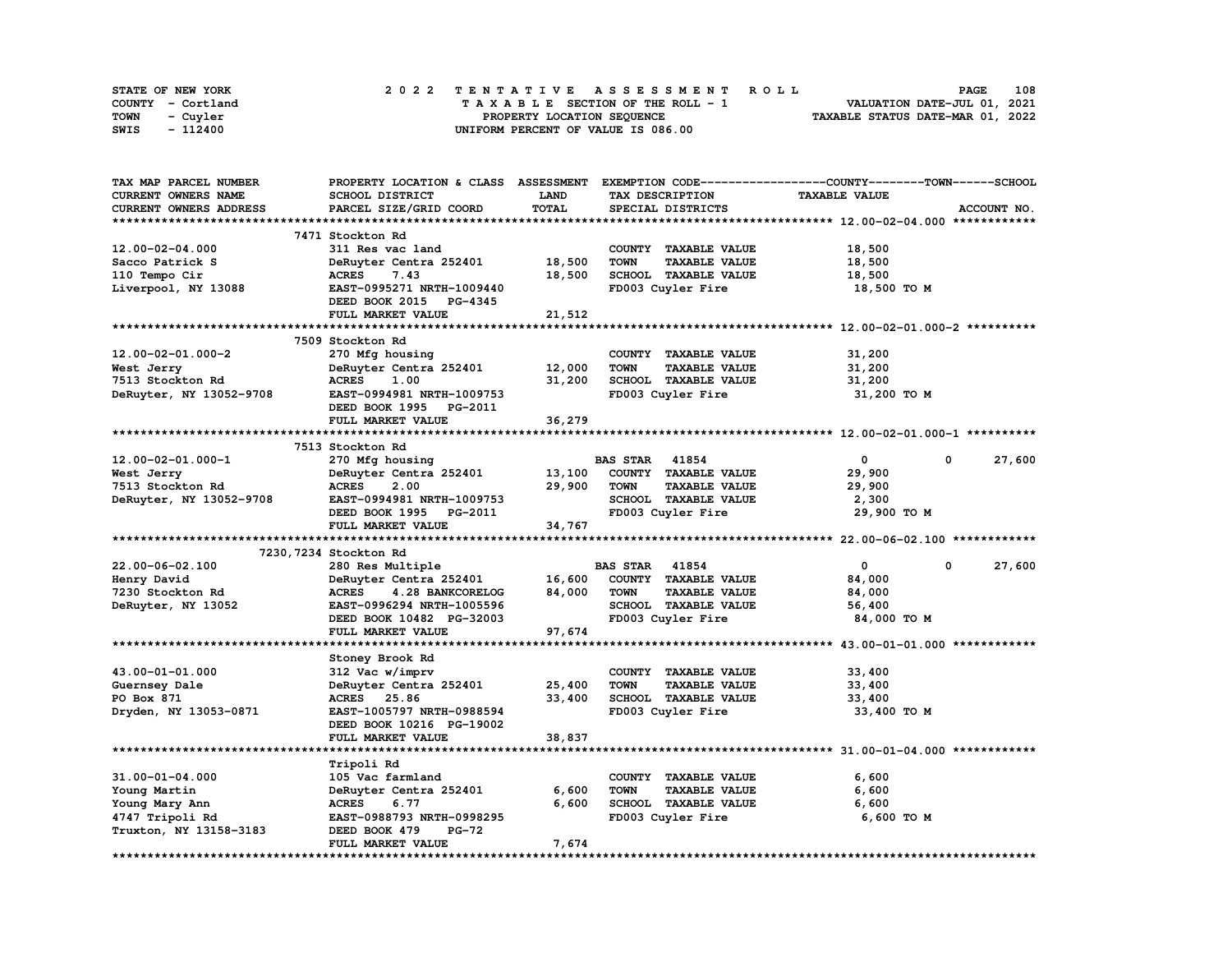| STATE OF NEW YORK | 2022 TENTATIVE ASSESSMENT ROLL     | 109<br><b>PAGE</b>               |
|-------------------|------------------------------------|----------------------------------|
| COUNTY - Cortland | TAXABLE SECTION OF THE ROLL - 1    | VALUATION DATE-JUL 01, 2021      |
| TOWN<br>- Cuyler  | PROPERTY LOCATION SEOUENCE         | TAXABLE STATUS DATE-MAR 01, 2022 |
| SWIS<br>- 112400  | UNIFORM PERCENT OF VALUE IS 086.00 |                                  |

| TAX MAP PARCEL NUMBER     | PROPERTY LOCATION & CLASS ASSESSMENT EXEMPTION CODE----------------COUNTY-------TOWN------SCHOOL |         |                                     |                             |             |
|---------------------------|--------------------------------------------------------------------------------------------------|---------|-------------------------------------|-----------------------------|-------------|
| CURRENT OWNERS NAME       | SCHOOL DISTRICT                                                                                  | LAND    | TAX DESCRIPTION                     | <b>TAXABLE VALUE</b>        |             |
| CURRENT OWNERS ADDRESS    | PARCEL SIZE/GRID COORD                                                                           | TOTAL   | SPECIAL DISTRICTS                   |                             | ACCOUNT NO. |
|                           |                                                                                                  |         |                                     |                             |             |
|                           | 4747 Tripoli Rd                                                                                  |         |                                     |                             |             |
| 21.00-01-16.100           | 120 Field crops                                                                                  |         | AG 10-YR 41700                      | 6,800<br>6,800              | 6,800       |
| Young Martin              | Fabius Central 313001                                                                            |         | 389,600 AG-CEILING 41720            | 171,504<br>171,504          | 171,504     |
| Young Mary Ann            | ACRES 328.00                                                                                     |         | 487,000 BAS STAR 41854              | 0<br>$^{\circ}$             | 27,600      |
| 4747 Tripoli Rd           | EAST-0987533 NRTH-1000459                                                                        |         | COUNTY TAXABLE VALUE                | 308,696                     |             |
| Truxton, NY 13158-3183    | DEED BOOK 479<br>PG-72                                                                           |         | <b>TOWN</b><br><b>TAXABLE VALUE</b> | 308,696                     |             |
|                           | FULL MARKET VALUE                                                                                | 566,279 | SCHOOL TAXABLE VALUE                | 281,096                     |             |
| MAY BE SUBJECT TO PAYMENT |                                                                                                  |         | FD003 Cuyler Fire                   | 315,496 TO M                |             |
| UNDER RPTL483 UNTIL 2027  |                                                                                                  |         | 171,504 EX                          |                             |             |
|                           |                                                                                                  |         |                                     |                             |             |
|                           | 4750 Tripoli Rd                                                                                  |         |                                     |                             |             |
| 31.02-01-07.000           | 220 2 Family Res                                                                                 |         | COUNTY TAXABLE VALUE                | 68,800                      |             |
| Whitmarsh Thomas H        | Fabius Central 313001                                                                            | 7,100   | <b>TOWN</b><br><b>TAXABLE VALUE</b> | 68,800                      |             |
| PO Box 174                | FRNT 82.00 DPTH 195.25                                                                           | 68,800  | SCHOOL TAXABLE VALUE                | 68,800                      |             |
| DeRuyter, NY 13052        | EAST-0987175 NRTH-0998378                                                                        |         | FD003 Cuyler Fire                   | 68,800 TO M                 |             |
|                           | DEED BOOK 10281 PG-40001                                                                         |         |                                     |                             |             |
|                           | FULL MARKET VALUE                                                                                | 80,000  |                                     |                             |             |
|                           |                                                                                                  |         |                                     |                             |             |
|                           | 4940 Tripoli Rd                                                                                  |         |                                     |                             |             |
| 31.02-02-07.000           | 210 1 Family Res                                                                                 |         | <b>BAS STAR 41854</b>               | $\mathbf{0}$<br>$\mathbf 0$ | 27,600      |
| VanDuser James A          | DeRuyter Centra 252401                                                                           | 9,000   | COUNTY TAXABLE VALUE                | 80,800                      |             |
| VanDuser Catherine J      | FRNT 132.00 DPTH 177.00                                                                          | 80,800  | <b>TOWN</b><br><b>TAXABLE VALUE</b> | 80,800                      |             |
| 4940 Lincklaen Rd         | <b>BANKCORELOG</b>                                                                               |         | SCHOOL TAXABLE VALUE                | 53,200                      |             |
| Cuyler, NY 13158          | EAST-0990361 NRTH-0997982                                                                        |         | FD003 Cuyler Fire                   | 80,800 TO M                 |             |
|                           | DEED BOOK 2014 PG-4623                                                                           |         |                                     |                             |             |
|                           | FULL MARKET VALUE                                                                                | 93, 953 |                                     |                             |             |
|                           |                                                                                                  |         |                                     |                             |             |
|                           | 4945 Tripoli Rd                                                                                  |         |                                     |                             |             |
| $31.02 - 02 - 48.000$     | 411 Apartment                                                                                    |         | COUNTY TAXABLE VALUE                | 55,600                      |             |
| Randall Jeffrey           | DeRuyter Centra 252401                                                                           | 5,900   | <b>TOWN</b><br><b>TAXABLE VALUE</b> | 55,600                      |             |
| Randall Douglas           | FRNT 90.00 DPTH<br>75.25                                                                         | 55,600  | SCHOOL TAXABLE VALUE                | 55,600                      |             |
| 608 Lincklean Rd          | EAST-0990520 NRTH-0998109                                                                        |         | FD003 Cuyler Fire                   | 55,600 TO M                 |             |
| PO Box 442                | DEED BOOK 2017 PG-5328                                                                           |         |                                     |                             |             |
| DeRuyter, NY 13052        | FULL MARKET VALUE                                                                                | 64,651  |                                     |                             |             |
|                           |                                                                                                  |         |                                     |                             |             |
|                           | Van Dee Rd                                                                                       |         |                                     |                             |             |
| 42.00-03-07.000           | 312 Vac w/imprv                                                                                  |         | COUNTY TAXABLE VALUE                | 44,900                      |             |
| Pardee David H            | DeRuyter Centra 252401                                                                           | 34,900  | <b>TOWN</b><br><b>TAXABLE VALUE</b> | 44,900                      |             |
| 5842 Sneller Rd           | ACRES 40.00                                                                                      | 44,900  | SCHOOL TAXABLE VALUE                | 44,900                      |             |
| Brewerton, NY 13029-8606  | EAST-1000116 NRTH-0989196                                                                        |         | FD003 Cuyler Fire                   | 44,900 TO M                 |             |
|                           | DEED BOOK 348<br>PG-1110                                                                         |         |                                     |                             |             |
|                           | <b>FULL MARKET VALUE</b>                                                                         | 52,209  |                                     |                             |             |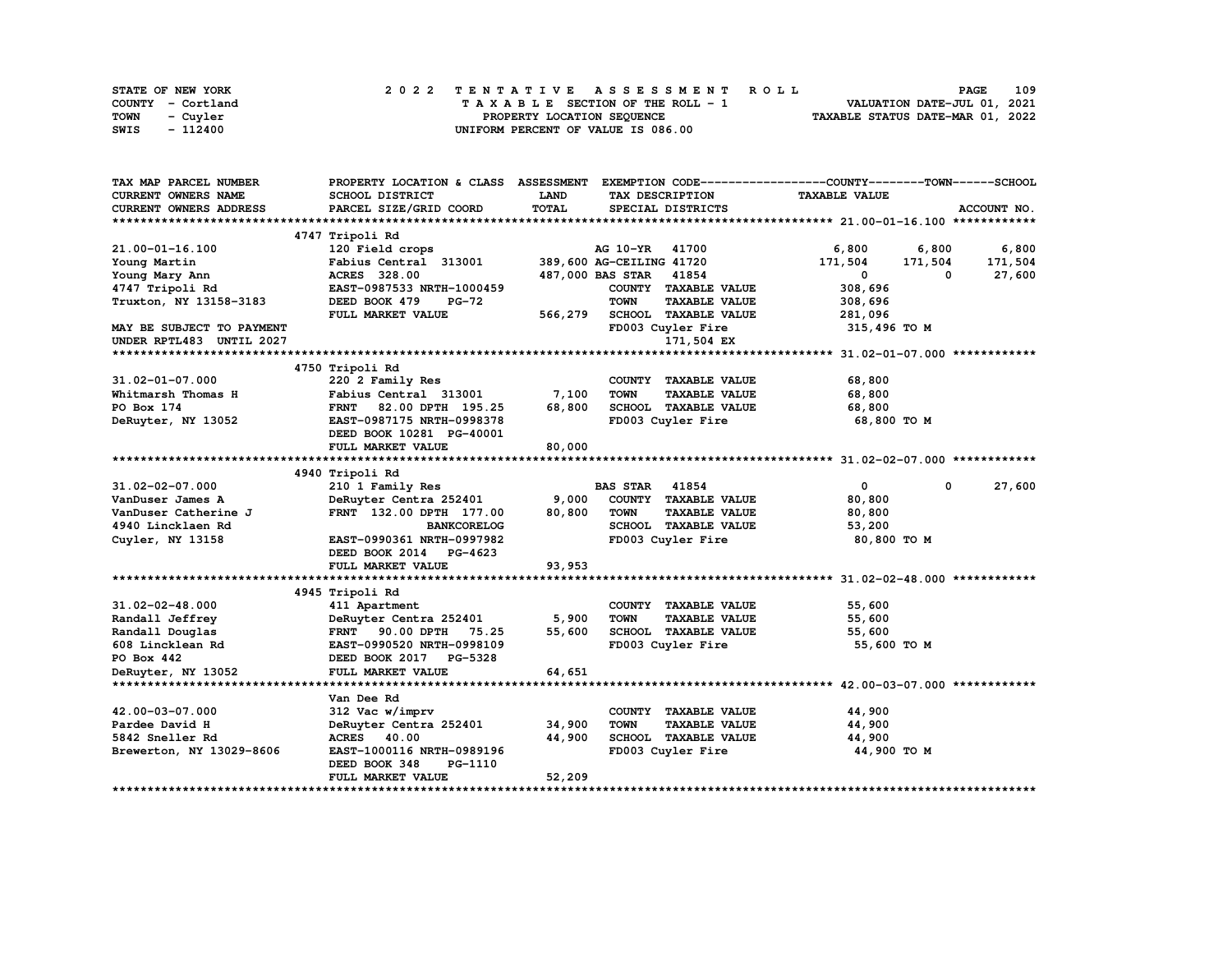| STATE OF NEW YORK | 2022 TENTATIVE ASSESSMENT ROLL     | 110<br><b>PAGE</b>               |
|-------------------|------------------------------------|----------------------------------|
| COUNTY - Cortland | TAXABLE SECTION OF THE ROLL - 1    | VALUATION DATE-JUL 01, 2021      |
| TOWN<br>- Cuvler  | PROPERTY LOCATION SEQUENCE         | TAXABLE STATUS DATE-MAR 01, 2022 |
| - 112400<br>SWIS  | UNIFORM PERCENT OF VALUE IS 086.00 |                                  |

| TAX MAP PARCEL NUMBER      |                                  |             |                                     | PROPERTY LOCATION & CLASS ASSESSMENT EXEMPTION CODE----------------COUNTY-------TOWN------SCHOOL |
|----------------------------|----------------------------------|-------------|-------------------------------------|--------------------------------------------------------------------------------------------------|
| <b>CURRENT OWNERS NAME</b> | <b>SCHOOL DISTRICT</b>           | <b>LAND</b> | TAX DESCRIPTION                     | <b>TAXABLE VALUE</b>                                                                             |
| CURRENT OWNERS ADDRESS     | PARCEL SIZE/GRID COORD           | TOTAL       | SPECIAL DISTRICTS                   | ACCOUNT NO.                                                                                      |
|                            |                                  |             |                                     |                                                                                                  |
|                            | 6368 Van Dee Rd                  |             |                                     |                                                                                                  |
| 42.00-03-06.000            | 271 Mfg housings                 |             | <b>ENH STAR 41834</b>               | $\mathbf{0}$<br>0 68,910                                                                         |
| VanDee Betty J             | DeRuyter Centra 252401           | 18,000      | COUNTY TAXABLE VALUE                | 108,900                                                                                          |
| 6368 VanDee Rd             | 4.70<br><b>ACRES</b>             | 108,900     | <b>TAXABLE VALUE</b><br><b>TOWN</b> | 108,900                                                                                          |
| Truxton, NY 13158          | EAST-0999553 NRTH-0989658        |             | SCHOOL TAXABLE VALUE                | 39,990                                                                                           |
|                            | DEED BOOK 329<br><b>PG-405</b>   |             | FD003 Cuyler Fire                   | 108,900 TO M                                                                                     |
|                            | FULL MARKET VALUE                | 126,628     |                                     |                                                                                                  |
|                            |                                  |             |                                     |                                                                                                  |
|                            | W Keeney Rd                      |             |                                     |                                                                                                  |
| 11.00-01-02.000            | 322 Rural vac>10                 |             | COUNTY TAXABLE VALUE                | 68,200                                                                                           |
| Farm East LLC              | Fabius Central 313001            | 68,200      | <b>TOWN</b><br><b>TAXABLE VALUE</b> | 68,200                                                                                           |
| 890 McLean Rd              | ACRES 68.20                      | 68,200      | SCHOOL TAXABLE VALUE                | 68,200                                                                                           |
| Cortland, NY 13045         | EAST-0984524 NRTH-1015227        |             | FD003 Cuyler Fire                   | 68,200 TO M                                                                                      |
|                            | DEED BOOK 2011 PG-1652           |             |                                     |                                                                                                  |
|                            | FULL MARKET VALUE                | 79,302      |                                     |                                                                                                  |
|                            |                                  |             |                                     |                                                                                                  |
|                            | <b>W</b> Keeney Rd               |             |                                     |                                                                                                  |
| 11.00-01-03.000            | 314 Rural vac<10                 |             | AG COMMIT 41730                     | 15,151<br>15,151<br>15,151                                                                       |
| Marcks Stephen             | Fabius Central 313001            | 19,900      | COUNTY TAXABLE VALUE                | 4,749                                                                                            |
| 339 Keeney Rd              | <b>ACRES</b><br>8.90             | 19,900      | <b>TOWN</b><br><b>TAXABLE VALUE</b> | 4,749                                                                                            |
| Truxton, NY 13158-2100     | EAST-0985576 NRTH-1015822        |             | SCHOOL TAXABLE VALUE                | 4,749                                                                                            |
|                            | DEED BOOK 344<br><b>PG-779</b>   |             | FD003 Cuyler Fire                   | 4,749 TO M                                                                                       |
| MAY BE SUBJECT TO PAYMENT  | FULL MARKET VALUE                | 23,140      | 15,151 EX                           |                                                                                                  |
| UNDER AGDIST LAW TIL 2029  |                                  |             |                                     |                                                                                                  |
|                            |                                  |             |                                     |                                                                                                  |
|                            | W Keeney Rd                      |             |                                     |                                                                                                  |
| 11.00-01-06.000            | 311 Res vac land                 |             | COUNTY TAXABLE VALUE                | 300                                                                                              |
| Crapo Michael              | Fabius Central 313001            | 300         | TOWN<br><b>TAXABLE VALUE</b>        | 300                                                                                              |
| 7758 W Keeney Rd           | 50.36 DPTH 220.77<br><b>FRNT</b> | 300         | SCHOOL TAXABLE VALUE                | 300                                                                                              |
| Truxton, NY 13158          | EAST-0986072 NRTH-1015389        |             | FD003 Cuyler Fire                   | 300 TO M                                                                                         |
|                            | DEED BOOK 2017 PG-1863           |             |                                     |                                                                                                  |
|                            | FULL MARKET VALUE                | 349         |                                     |                                                                                                  |
|                            |                                  |             |                                     |                                                                                                  |
|                            | <b>W</b> Keeney Rd               |             |                                     |                                                                                                  |
| 11.00-01-19.200            | 210 1 Family Res                 |             | COUNTY TAXABLE VALUE                | 40,600                                                                                           |
| Berglund John V            | Fabius Central 313001            | 9,000       | <b>TOWN</b><br><b>TAXABLE VALUE</b> | 40,600                                                                                           |
| 7762 West Kenney Rd        | <b>ACRES</b><br>1.43 BANKCORELOG | 40,600      | SCHOOL TAXABLE VALUE                | 40,600                                                                                           |
| Truxton, NY 13158          | EAST-0985988 NRTH-1013883        |             | FD003 Cuyler Fire                   | 40,600 TO M                                                                                      |
|                            | DEED BOOK 2014 PG-6585           |             |                                     |                                                                                                  |
|                            | FULL MARKET VALUE                | 47,209      |                                     |                                                                                                  |
|                            |                                  |             |                                     |                                                                                                  |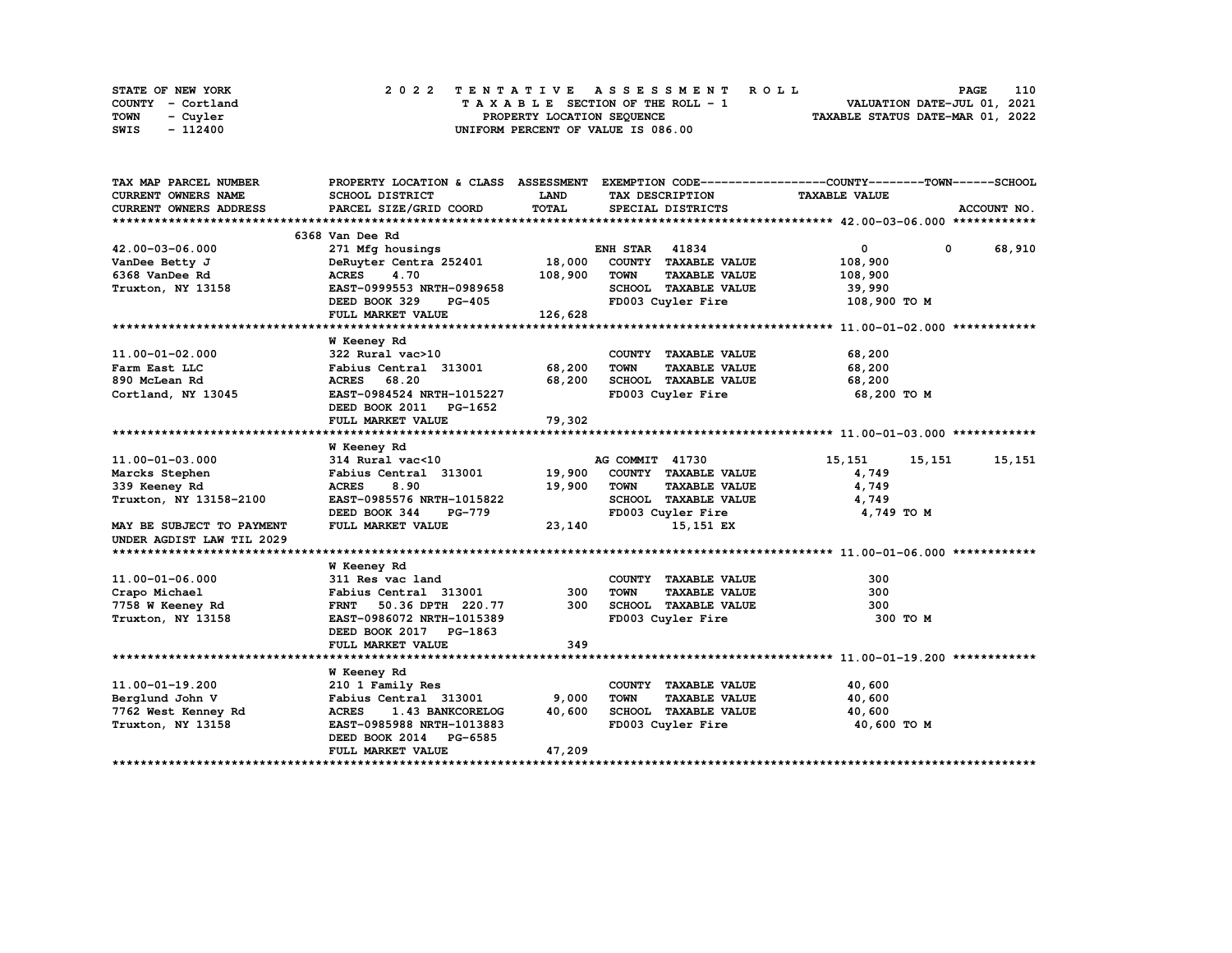| STATE OF NEW YORK | 2022 TENTATIVE ASSESSMENT ROLL     | 111<br>PAGE                      |
|-------------------|------------------------------------|----------------------------------|
| COUNTY - Cortland | TAXABLE SECTION OF THE ROLL - 1    | VALUATION DATE-JUL 01, 2021      |
| TOWN<br>- Cuyler  | PROPERTY LOCATION SEQUENCE         | TAXABLE STATUS DATE-MAR 01, 2022 |
| - 112400<br>SWIS  | UNIFORM PERCENT OF VALUE IS 086.00 |                                  |

| TAX MAP PARCEL NUMBER      | PROPERTY LOCATION & CLASS ASSESSMENT |        |                                     | EXEMPTION CODE-----------------COUNTY-------TOWN------SCHOOL |
|----------------------------|--------------------------------------|--------|-------------------------------------|--------------------------------------------------------------|
| <b>CURRENT OWNERS NAME</b> | SCHOOL DISTRICT                      | LAND   | TAX DESCRIPTION                     | <b>TAXABLE VALUE</b>                                         |
| CURRENT OWNERS ADDRESS     | PARCEL SIZE/GRID COORD               | TOTAL  | SPECIAL DISTRICTS                   | ACCOUNT NO.                                                  |
|                            |                                      |        |                                     |                                                              |
|                            | W Keeney Rd                          |        |                                     |                                                              |
| 11.00-06-07.100            | 105 Vac farmland                     |        | AG-CEILING 41720                    | 2,921<br>2,921<br>2,921                                      |
| Keeney Richard             | Fabius Central 313001                | 19,650 | COUNTY TAXABLE VALUE                | 16,729                                                       |
| 7189 W Keeney Rd           | <b>ACRES</b><br>23.34                | 19,650 | <b>TOWN</b><br><b>TAXABLE VALUE</b> | 16,729                                                       |
| Truxton, NY 13158          | EAST-0986910 NRTH-1008551            |        | SCHOOL TAXABLE VALUE                | 16,729                                                       |
|                            | DEED BOOK 1997 PG-4724               |        | FD003 Cuyler Fire                   | 16,729 TO M                                                  |
| MAY BE SUBJECT TO PAYMENT  | FULL MARKET VALUE                    | 22,849 | 2,921 EX                            |                                                              |
| UNDER AGDIST LAW TIL 2026  |                                      |        |                                     |                                                              |
|                            |                                      |        |                                     |                                                              |
|                            | <b>W</b> Keeney Rd                   |        |                                     |                                                              |
| 11.00-06-07.200            | 314 Rural vac<10                     |        | COUNTY TAXABLE VALUE                | 300                                                          |
| Stone Adrian I             | Fabius Central 313001                | 300    | <b>TOWN</b><br><b>TAXABLE VALUE</b> | 300                                                          |
| Stone Jessica L            | <b>FRNT</b><br>47.10 DPTH<br>86.66   | 300    | <b>SCHOOL TAXABLE VALUE</b>         | 300                                                          |
| 7444 W Keeney Rd           | 0.30<br><b>ACRES</b>                 |        | FD003 Cuyler Fire                   | 300 TO M                                                     |
| Cuyler, NY 13158           | EAST-0986263 NRTH-1008528            |        |                                     |                                                              |
|                            | DEED BOOK 2017<br>PG-6225            |        |                                     |                                                              |
| MAY BE SUBJECT TO PAYMENT  | FULL MARKET VALUE                    | 349    |                                     |                                                              |
| UNDER AGDIST LAW TIL 2022  |                                      |        |                                     |                                                              |
|                            |                                      |        |                                     |                                                              |
|                            | <b>W</b> Keeney Rd                   |        |                                     |                                                              |
| 11.00-06-09.000            | 314 Rural vac<10                     |        | COUNTY TAXABLE VALUE                | 10,000                                                       |
| Giraud William L           | Fabius Central 313001                | 10,000 | <b>TOWN</b><br><b>TAXABLE VALUE</b> | 10,000                                                       |
| Giraud Michelle A          | <b>ACRES</b><br>1.95                 | 10,000 | SCHOOL TAXABLE VALUE                | 10,000                                                       |
| 6873 Eaton Hill Rd         | EAST-0986363 NRTH-1008239            |        | FD003 Cuyler Fire                   | 10,000 TO M                                                  |
| Truxton, NY 13158          | DEED BOOK 2009 PG-5988               |        |                                     |                                                              |
|                            | FULL MARKET VALUE                    | 11,628 |                                     |                                                              |
|                            |                                      |        |                                     |                                                              |
|                            | <b>W</b> Keeney Rd                   |        |                                     |                                                              |
| 11.00-06-11.110            | 300 Vacant Land                      |        | COUNTY TAXABLE VALUE                | 10,700                                                       |
| Butkins William M          | Fabius Central 313001                | 10,700 | <b>TOWN</b><br><b>TAXABLE VALUE</b> | 10,700                                                       |
| Butkins Laurel A           | <b>ACRES</b><br>11.36                | 10,700 | SCHOOL TAXABLE VALUE                | 10,700                                                       |
| 1239 Barker St             | EAST-0985952 NRTH-1008612            |        | FD003 Cuyler Fire                   | 10,700 TO M                                                  |
| Tully, NY 13159            | DEED BOOK 2000<br>PG-1860            |        |                                     |                                                              |
|                            | FULL MARKET VALUE                    | 12,442 |                                     |                                                              |
| MAY BE SUBJECT TO PAYMENT  |                                      |        |                                     |                                                              |
| UNDER AGDIST LAW TIL 2024  |                                      |        |                                     |                                                              |
|                            |                                      |        |                                     |                                                              |
|                            | <b>W</b> Keeney Rd                   |        |                                     |                                                              |
| 11.00-06-11.120            | 300 Vacant Land                      |        | COUNTY TAXABLE VALUE                | 11,300                                                       |
| Butkins William M          | Fabius Central 313001                | 11,300 | <b>TOWN</b><br><b>TAXABLE VALUE</b> | 11,300                                                       |
| Butkins Laurel A           | <b>ACRES</b><br>11.79                | 11,300 | SCHOOL TAXABLE VALUE                | 11,300                                                       |
| 1239 Barker St             | EAST-0985879 NRTH-1010285            |        | FD003 Cuyler Fire                   | 11,300 TO M                                                  |
| Tully, NY 13159            | DEED BOOK 2000<br>PG-1860            |        |                                     |                                                              |
|                            | FULL MARKET VALUE                    | 13,140 |                                     |                                                              |
| MAY BE SUBJECT TO PAYMENT  |                                      |        |                                     |                                                              |
| UNDER AGDIST LAW TIL 2024  |                                      |        |                                     |                                                              |
|                            |                                      |        |                                     |                                                              |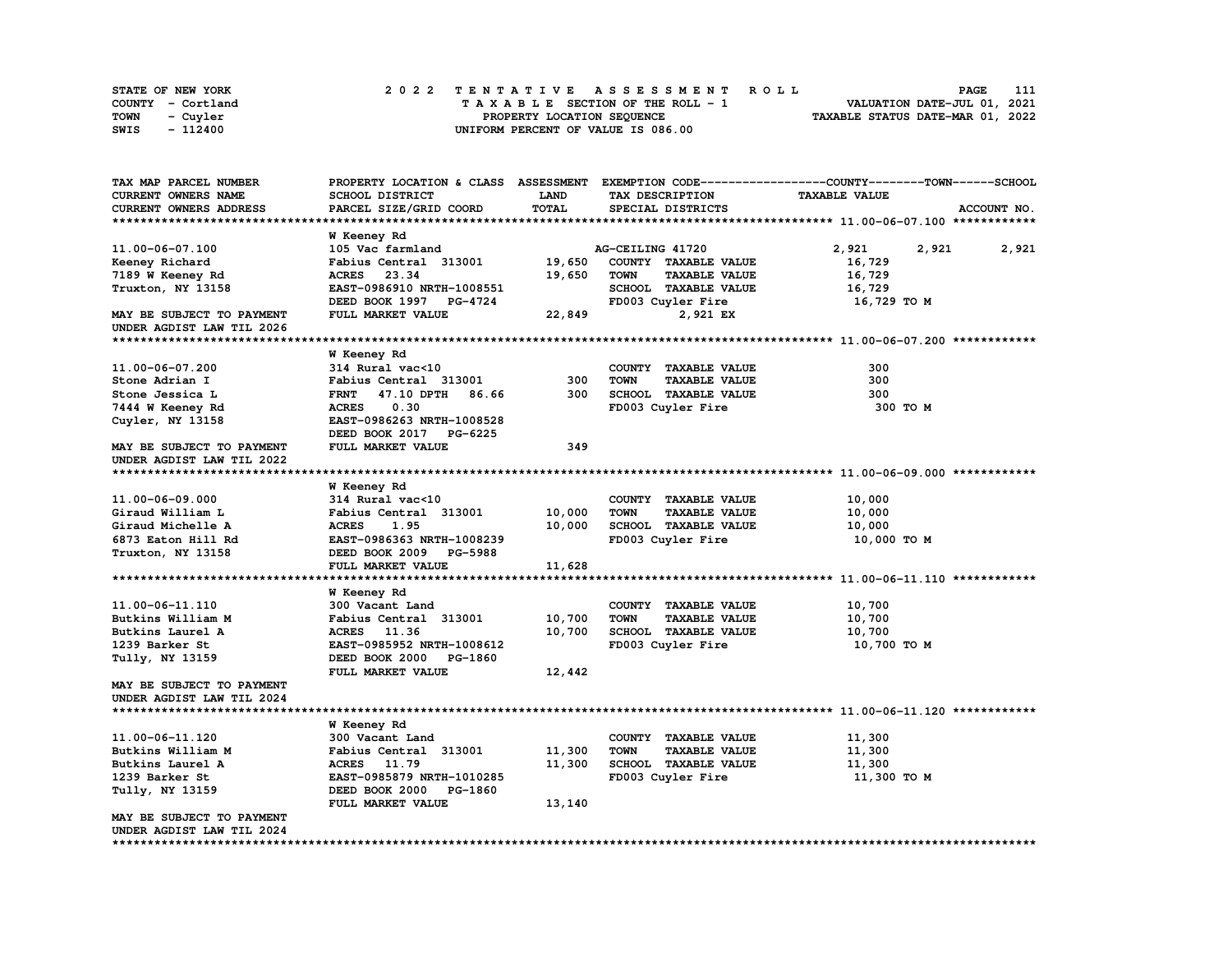| STATE OF NEW YORK | 2022 TENTATIVE ASSESSMENT ROLL     | 112<br><b>PAGE</b>               |
|-------------------|------------------------------------|----------------------------------|
| COUNTY - Cortland | TAXABLE SECTION OF THE ROLL - 1    | VALUATION DATE-JUL 01, 2021      |
| TOWN<br>- Cuyler  | PROPERTY LOCATION SEQUENCE         | TAXABLE STATUS DATE-MAR 01, 2022 |
| - 112400<br>SWIS  | UNIFORM PERCENT OF VALUE IS 086.00 |                                  |

| SCHOOL DISTRICT<br>LAND<br><b>TAXABLE VALUE</b><br><b>CURRENT OWNERS NAME</b><br>TAX DESCRIPTION<br><b>TOTAL</b><br>CURRENT OWNERS ADDRESS<br>PARCEL SIZE/GRID COORD<br>SPECIAL DISTRICTS<br>ACCOUNT NO.<br>W Keeney Rd<br>11.00-07-01.000<br>314 Rural vac<10<br>AG-CEILING 41720<br>1,525<br>1,525<br>1,525<br>Fabius Central 313001<br>3,000<br>COUNTY TAXABLE VALUE<br>Maplehurst Property LLC<br>1,475<br>C/O Christopher Warner<br><b>ACRES</b><br>1.70<br>3,000<br><b>TOWN</b><br><b>TAXABLE VALUE</b><br>1,475<br>355 Vincent Corners Rd<br>EAST-0986296 NRTH-1013197<br>SCHOOL TAXABLE VALUE<br>1,475<br>Truxton, NY 13158-2104<br>DEED BOOK 2001<br>FD003 Cuyler Fire<br>1,475 TO M<br>PG-6591<br>FULL MARKET VALUE<br>3,488<br>1,525 EX<br>MAY BE SUBJECT TO PAYMENT<br>UNDER AGDIST LAW TIL 2026<br><b>W</b> Keeney Rd<br>11.00-07-02.000<br>9.403<br>9,403<br>105 Vac farmland<br>AG-CEILING 41720<br>9,403<br>18,400<br>8,997<br>Fabius Central 313001<br>COUNTY TAXABLE VALUE<br>Maplehurst Property LLC<br>C/O Christopher Warner<br><b>ACRES</b><br>13.21<br>18,400<br>TOWN<br><b>TAXABLE VALUE</b><br>8,997<br>SCHOOL TAXABLE VALUE<br>355 Vincent Corners Rd<br>EAST-0986458 NRTH-1012735<br>8,997<br>Truxton, NY 13158-2104<br>FD003 Cuyler Fire<br>DEED BOOK 2001<br>PG-6591<br>8,997 TO M<br>21,395<br>9,403 EX<br>FULL MARKET VALUE<br>MAY BE SUBJECT TO PAYMENT<br>UNDER AGDIST LAW TIL 2026<br><b>W</b> Keeney Rd<br>11.00-07-03.000<br>COUNTY TAXABLE VALUE<br>322 Rural vac>10<br>5,300<br>5,300<br><b>TOWN</b><br>5,300<br>Semper Avanti, LLC<br>Fabius Central 313001<br><b>TAXABLE VALUE</b><br><b>SCHOOL TAXABLE VALUE</b><br>17.13<br>5,300<br>5,300<br>105 Killian Dr<br><b>ACRES</b><br>FD003 Cuyler Fire<br>Syracuse, NY 13224<br>EAST-0986787 NRTH-1012027<br>5,300 TO M<br>DEED BOOK 2019<br>PG-4411<br>6,163<br>FULL MARKET VALUE<br><b>W</b> Keeney Rd<br>12,077<br>11.00-07-04.000<br>105 Vac farmland<br>AG-CEILING 41720<br>12,077<br>12,077<br>23,100<br>COUNTY TAXABLE VALUE<br>Maplehurst Property LLC<br>Fabius Central 313001<br>11,023<br>C/O Christopher Warner<br>17.93<br>23,100<br><b>TOWN</b><br><b>TAXABLE VALUE</b><br>11,023<br><b>ACRES</b><br>355 Vincent Corners Rd<br>SCHOOL TAXABLE VALUE<br>EAST-0986469 NRTH-1011140<br>11,023<br>Truxton, NY 13158<br>DEED BOOK 1999<br>FD003 Cuyler Fire<br>11,023 TO M<br>PG-5067<br>26,860<br>FULL MARKET VALUE<br>12,077 EX<br>MAY BE SUBJECT TO PAYMENT<br>UNDER AGDIST LAW TIL 2026<br>W Keeney Rd<br>11.00-07-06.100<br>311 Res vac land<br>COUNTY TAXABLE VALUE<br>18,020<br>18,020<br><b>TOWN</b><br><b>TAXABLE VALUE</b><br>18,020<br>Aldrich Adam Arthur<br>Fabius Central 313001<br>18,020<br><b>SCHOOL TAXABLE VALUE</b><br>18,020<br>6409 Morgan Hill Rd<br><b>ACRES</b><br>18.02<br>EAST-0985436 NRTH-1011029<br>FD003 Cuyler Fire<br>18,020 TO M<br>Truxton, NY 13158<br>DEED BOOK 2020<br>PG-4340<br>20,953<br>FULL MARKET VALUE<br>************************* | TAX MAP PARCEL NUMBER | PROPERTY LOCATION & CLASS ASSESSMENT |  | EXEMPTION CODE-----------------COUNTY-------TOWN------SCHOOL |  |
|--------------------------------------------------------------------------------------------------------------------------------------------------------------------------------------------------------------------------------------------------------------------------------------------------------------------------------------------------------------------------------------------------------------------------------------------------------------------------------------------------------------------------------------------------------------------------------------------------------------------------------------------------------------------------------------------------------------------------------------------------------------------------------------------------------------------------------------------------------------------------------------------------------------------------------------------------------------------------------------------------------------------------------------------------------------------------------------------------------------------------------------------------------------------------------------------------------------------------------------------------------------------------------------------------------------------------------------------------------------------------------------------------------------------------------------------------------------------------------------------------------------------------------------------------------------------------------------------------------------------------------------------------------------------------------------------------------------------------------------------------------------------------------------------------------------------------------------------------------------------------------------------------------------------------------------------------------------------------------------------------------------------------------------------------------------------------------------------------------------------------------------------------------------------------------------------------------------------------------------------------------------------------------------------------------------------------------------------------------------------------------------------------------------------------------------------------------------------------------------------------------------------------------------------------------------------------------------------------------------------------------------------------------------------------------------------------------------------------------------------------------------------------------------------------------------------------------------------------------------------------------------------------------------------------------------------------------------------------------|-----------------------|--------------------------------------|--|--------------------------------------------------------------|--|
|                                                                                                                                                                                                                                                                                                                                                                                                                                                                                                                                                                                                                                                                                                                                                                                                                                                                                                                                                                                                                                                                                                                                                                                                                                                                                                                                                                                                                                                                                                                                                                                                                                                                                                                                                                                                                                                                                                                                                                                                                                                                                                                                                                                                                                                                                                                                                                                                                                                                                                                                                                                                                                                                                                                                                                                                                                                                                                                                                                                |                       |                                      |  |                                                              |  |
|                                                                                                                                                                                                                                                                                                                                                                                                                                                                                                                                                                                                                                                                                                                                                                                                                                                                                                                                                                                                                                                                                                                                                                                                                                                                                                                                                                                                                                                                                                                                                                                                                                                                                                                                                                                                                                                                                                                                                                                                                                                                                                                                                                                                                                                                                                                                                                                                                                                                                                                                                                                                                                                                                                                                                                                                                                                                                                                                                                                |                       |                                      |  |                                                              |  |
|                                                                                                                                                                                                                                                                                                                                                                                                                                                                                                                                                                                                                                                                                                                                                                                                                                                                                                                                                                                                                                                                                                                                                                                                                                                                                                                                                                                                                                                                                                                                                                                                                                                                                                                                                                                                                                                                                                                                                                                                                                                                                                                                                                                                                                                                                                                                                                                                                                                                                                                                                                                                                                                                                                                                                                                                                                                                                                                                                                                |                       |                                      |  |                                                              |  |
|                                                                                                                                                                                                                                                                                                                                                                                                                                                                                                                                                                                                                                                                                                                                                                                                                                                                                                                                                                                                                                                                                                                                                                                                                                                                                                                                                                                                                                                                                                                                                                                                                                                                                                                                                                                                                                                                                                                                                                                                                                                                                                                                                                                                                                                                                                                                                                                                                                                                                                                                                                                                                                                                                                                                                                                                                                                                                                                                                                                |                       |                                      |  |                                                              |  |
|                                                                                                                                                                                                                                                                                                                                                                                                                                                                                                                                                                                                                                                                                                                                                                                                                                                                                                                                                                                                                                                                                                                                                                                                                                                                                                                                                                                                                                                                                                                                                                                                                                                                                                                                                                                                                                                                                                                                                                                                                                                                                                                                                                                                                                                                                                                                                                                                                                                                                                                                                                                                                                                                                                                                                                                                                                                                                                                                                                                |                       |                                      |  |                                                              |  |
|                                                                                                                                                                                                                                                                                                                                                                                                                                                                                                                                                                                                                                                                                                                                                                                                                                                                                                                                                                                                                                                                                                                                                                                                                                                                                                                                                                                                                                                                                                                                                                                                                                                                                                                                                                                                                                                                                                                                                                                                                                                                                                                                                                                                                                                                                                                                                                                                                                                                                                                                                                                                                                                                                                                                                                                                                                                                                                                                                                                |                       |                                      |  |                                                              |  |
|                                                                                                                                                                                                                                                                                                                                                                                                                                                                                                                                                                                                                                                                                                                                                                                                                                                                                                                                                                                                                                                                                                                                                                                                                                                                                                                                                                                                                                                                                                                                                                                                                                                                                                                                                                                                                                                                                                                                                                                                                                                                                                                                                                                                                                                                                                                                                                                                                                                                                                                                                                                                                                                                                                                                                                                                                                                                                                                                                                                |                       |                                      |  |                                                              |  |
|                                                                                                                                                                                                                                                                                                                                                                                                                                                                                                                                                                                                                                                                                                                                                                                                                                                                                                                                                                                                                                                                                                                                                                                                                                                                                                                                                                                                                                                                                                                                                                                                                                                                                                                                                                                                                                                                                                                                                                                                                                                                                                                                                                                                                                                                                                                                                                                                                                                                                                                                                                                                                                                                                                                                                                                                                                                                                                                                                                                |                       |                                      |  |                                                              |  |
|                                                                                                                                                                                                                                                                                                                                                                                                                                                                                                                                                                                                                                                                                                                                                                                                                                                                                                                                                                                                                                                                                                                                                                                                                                                                                                                                                                                                                                                                                                                                                                                                                                                                                                                                                                                                                                                                                                                                                                                                                                                                                                                                                                                                                                                                                                                                                                                                                                                                                                                                                                                                                                                                                                                                                                                                                                                                                                                                                                                |                       |                                      |  |                                                              |  |
|                                                                                                                                                                                                                                                                                                                                                                                                                                                                                                                                                                                                                                                                                                                                                                                                                                                                                                                                                                                                                                                                                                                                                                                                                                                                                                                                                                                                                                                                                                                                                                                                                                                                                                                                                                                                                                                                                                                                                                                                                                                                                                                                                                                                                                                                                                                                                                                                                                                                                                                                                                                                                                                                                                                                                                                                                                                                                                                                                                                |                       |                                      |  |                                                              |  |
|                                                                                                                                                                                                                                                                                                                                                                                                                                                                                                                                                                                                                                                                                                                                                                                                                                                                                                                                                                                                                                                                                                                                                                                                                                                                                                                                                                                                                                                                                                                                                                                                                                                                                                                                                                                                                                                                                                                                                                                                                                                                                                                                                                                                                                                                                                                                                                                                                                                                                                                                                                                                                                                                                                                                                                                                                                                                                                                                                                                |                       |                                      |  |                                                              |  |
|                                                                                                                                                                                                                                                                                                                                                                                                                                                                                                                                                                                                                                                                                                                                                                                                                                                                                                                                                                                                                                                                                                                                                                                                                                                                                                                                                                                                                                                                                                                                                                                                                                                                                                                                                                                                                                                                                                                                                                                                                                                                                                                                                                                                                                                                                                                                                                                                                                                                                                                                                                                                                                                                                                                                                                                                                                                                                                                                                                                |                       |                                      |  |                                                              |  |
|                                                                                                                                                                                                                                                                                                                                                                                                                                                                                                                                                                                                                                                                                                                                                                                                                                                                                                                                                                                                                                                                                                                                                                                                                                                                                                                                                                                                                                                                                                                                                                                                                                                                                                                                                                                                                                                                                                                                                                                                                                                                                                                                                                                                                                                                                                                                                                                                                                                                                                                                                                                                                                                                                                                                                                                                                                                                                                                                                                                |                       |                                      |  |                                                              |  |
|                                                                                                                                                                                                                                                                                                                                                                                                                                                                                                                                                                                                                                                                                                                                                                                                                                                                                                                                                                                                                                                                                                                                                                                                                                                                                                                                                                                                                                                                                                                                                                                                                                                                                                                                                                                                                                                                                                                                                                                                                                                                                                                                                                                                                                                                                                                                                                                                                                                                                                                                                                                                                                                                                                                                                                                                                                                                                                                                                                                |                       |                                      |  |                                                              |  |
|                                                                                                                                                                                                                                                                                                                                                                                                                                                                                                                                                                                                                                                                                                                                                                                                                                                                                                                                                                                                                                                                                                                                                                                                                                                                                                                                                                                                                                                                                                                                                                                                                                                                                                                                                                                                                                                                                                                                                                                                                                                                                                                                                                                                                                                                                                                                                                                                                                                                                                                                                                                                                                                                                                                                                                                                                                                                                                                                                                                |                       |                                      |  |                                                              |  |
|                                                                                                                                                                                                                                                                                                                                                                                                                                                                                                                                                                                                                                                                                                                                                                                                                                                                                                                                                                                                                                                                                                                                                                                                                                                                                                                                                                                                                                                                                                                                                                                                                                                                                                                                                                                                                                                                                                                                                                                                                                                                                                                                                                                                                                                                                                                                                                                                                                                                                                                                                                                                                                                                                                                                                                                                                                                                                                                                                                                |                       |                                      |  |                                                              |  |
|                                                                                                                                                                                                                                                                                                                                                                                                                                                                                                                                                                                                                                                                                                                                                                                                                                                                                                                                                                                                                                                                                                                                                                                                                                                                                                                                                                                                                                                                                                                                                                                                                                                                                                                                                                                                                                                                                                                                                                                                                                                                                                                                                                                                                                                                                                                                                                                                                                                                                                                                                                                                                                                                                                                                                                                                                                                                                                                                                                                |                       |                                      |  |                                                              |  |
|                                                                                                                                                                                                                                                                                                                                                                                                                                                                                                                                                                                                                                                                                                                                                                                                                                                                                                                                                                                                                                                                                                                                                                                                                                                                                                                                                                                                                                                                                                                                                                                                                                                                                                                                                                                                                                                                                                                                                                                                                                                                                                                                                                                                                                                                                                                                                                                                                                                                                                                                                                                                                                                                                                                                                                                                                                                                                                                                                                                |                       |                                      |  |                                                              |  |
|                                                                                                                                                                                                                                                                                                                                                                                                                                                                                                                                                                                                                                                                                                                                                                                                                                                                                                                                                                                                                                                                                                                                                                                                                                                                                                                                                                                                                                                                                                                                                                                                                                                                                                                                                                                                                                                                                                                                                                                                                                                                                                                                                                                                                                                                                                                                                                                                                                                                                                                                                                                                                                                                                                                                                                                                                                                                                                                                                                                |                       |                                      |  |                                                              |  |
|                                                                                                                                                                                                                                                                                                                                                                                                                                                                                                                                                                                                                                                                                                                                                                                                                                                                                                                                                                                                                                                                                                                                                                                                                                                                                                                                                                                                                                                                                                                                                                                                                                                                                                                                                                                                                                                                                                                                                                                                                                                                                                                                                                                                                                                                                                                                                                                                                                                                                                                                                                                                                                                                                                                                                                                                                                                                                                                                                                                |                       |                                      |  |                                                              |  |
|                                                                                                                                                                                                                                                                                                                                                                                                                                                                                                                                                                                                                                                                                                                                                                                                                                                                                                                                                                                                                                                                                                                                                                                                                                                                                                                                                                                                                                                                                                                                                                                                                                                                                                                                                                                                                                                                                                                                                                                                                                                                                                                                                                                                                                                                                                                                                                                                                                                                                                                                                                                                                                                                                                                                                                                                                                                                                                                                                                                |                       |                                      |  |                                                              |  |
|                                                                                                                                                                                                                                                                                                                                                                                                                                                                                                                                                                                                                                                                                                                                                                                                                                                                                                                                                                                                                                                                                                                                                                                                                                                                                                                                                                                                                                                                                                                                                                                                                                                                                                                                                                                                                                                                                                                                                                                                                                                                                                                                                                                                                                                                                                                                                                                                                                                                                                                                                                                                                                                                                                                                                                                                                                                                                                                                                                                |                       |                                      |  |                                                              |  |
|                                                                                                                                                                                                                                                                                                                                                                                                                                                                                                                                                                                                                                                                                                                                                                                                                                                                                                                                                                                                                                                                                                                                                                                                                                                                                                                                                                                                                                                                                                                                                                                                                                                                                                                                                                                                                                                                                                                                                                                                                                                                                                                                                                                                                                                                                                                                                                                                                                                                                                                                                                                                                                                                                                                                                                                                                                                                                                                                                                                |                       |                                      |  |                                                              |  |
|                                                                                                                                                                                                                                                                                                                                                                                                                                                                                                                                                                                                                                                                                                                                                                                                                                                                                                                                                                                                                                                                                                                                                                                                                                                                                                                                                                                                                                                                                                                                                                                                                                                                                                                                                                                                                                                                                                                                                                                                                                                                                                                                                                                                                                                                                                                                                                                                                                                                                                                                                                                                                                                                                                                                                                                                                                                                                                                                                                                |                       |                                      |  |                                                              |  |
|                                                                                                                                                                                                                                                                                                                                                                                                                                                                                                                                                                                                                                                                                                                                                                                                                                                                                                                                                                                                                                                                                                                                                                                                                                                                                                                                                                                                                                                                                                                                                                                                                                                                                                                                                                                                                                                                                                                                                                                                                                                                                                                                                                                                                                                                                                                                                                                                                                                                                                                                                                                                                                                                                                                                                                                                                                                                                                                                                                                |                       |                                      |  |                                                              |  |
|                                                                                                                                                                                                                                                                                                                                                                                                                                                                                                                                                                                                                                                                                                                                                                                                                                                                                                                                                                                                                                                                                                                                                                                                                                                                                                                                                                                                                                                                                                                                                                                                                                                                                                                                                                                                                                                                                                                                                                                                                                                                                                                                                                                                                                                                                                                                                                                                                                                                                                                                                                                                                                                                                                                                                                                                                                                                                                                                                                                |                       |                                      |  |                                                              |  |
|                                                                                                                                                                                                                                                                                                                                                                                                                                                                                                                                                                                                                                                                                                                                                                                                                                                                                                                                                                                                                                                                                                                                                                                                                                                                                                                                                                                                                                                                                                                                                                                                                                                                                                                                                                                                                                                                                                                                                                                                                                                                                                                                                                                                                                                                                                                                                                                                                                                                                                                                                                                                                                                                                                                                                                                                                                                                                                                                                                                |                       |                                      |  |                                                              |  |
|                                                                                                                                                                                                                                                                                                                                                                                                                                                                                                                                                                                                                                                                                                                                                                                                                                                                                                                                                                                                                                                                                                                                                                                                                                                                                                                                                                                                                                                                                                                                                                                                                                                                                                                                                                                                                                                                                                                                                                                                                                                                                                                                                                                                                                                                                                                                                                                                                                                                                                                                                                                                                                                                                                                                                                                                                                                                                                                                                                                |                       |                                      |  |                                                              |  |
|                                                                                                                                                                                                                                                                                                                                                                                                                                                                                                                                                                                                                                                                                                                                                                                                                                                                                                                                                                                                                                                                                                                                                                                                                                                                                                                                                                                                                                                                                                                                                                                                                                                                                                                                                                                                                                                                                                                                                                                                                                                                                                                                                                                                                                                                                                                                                                                                                                                                                                                                                                                                                                                                                                                                                                                                                                                                                                                                                                                |                       |                                      |  |                                                              |  |
|                                                                                                                                                                                                                                                                                                                                                                                                                                                                                                                                                                                                                                                                                                                                                                                                                                                                                                                                                                                                                                                                                                                                                                                                                                                                                                                                                                                                                                                                                                                                                                                                                                                                                                                                                                                                                                                                                                                                                                                                                                                                                                                                                                                                                                                                                                                                                                                                                                                                                                                                                                                                                                                                                                                                                                                                                                                                                                                                                                                |                       |                                      |  |                                                              |  |
|                                                                                                                                                                                                                                                                                                                                                                                                                                                                                                                                                                                                                                                                                                                                                                                                                                                                                                                                                                                                                                                                                                                                                                                                                                                                                                                                                                                                                                                                                                                                                                                                                                                                                                                                                                                                                                                                                                                                                                                                                                                                                                                                                                                                                                                                                                                                                                                                                                                                                                                                                                                                                                                                                                                                                                                                                                                                                                                                                                                |                       |                                      |  |                                                              |  |
|                                                                                                                                                                                                                                                                                                                                                                                                                                                                                                                                                                                                                                                                                                                                                                                                                                                                                                                                                                                                                                                                                                                                                                                                                                                                                                                                                                                                                                                                                                                                                                                                                                                                                                                                                                                                                                                                                                                                                                                                                                                                                                                                                                                                                                                                                                                                                                                                                                                                                                                                                                                                                                                                                                                                                                                                                                                                                                                                                                                |                       |                                      |  |                                                              |  |
|                                                                                                                                                                                                                                                                                                                                                                                                                                                                                                                                                                                                                                                                                                                                                                                                                                                                                                                                                                                                                                                                                                                                                                                                                                                                                                                                                                                                                                                                                                                                                                                                                                                                                                                                                                                                                                                                                                                                                                                                                                                                                                                                                                                                                                                                                                                                                                                                                                                                                                                                                                                                                                                                                                                                                                                                                                                                                                                                                                                |                       |                                      |  |                                                              |  |
|                                                                                                                                                                                                                                                                                                                                                                                                                                                                                                                                                                                                                                                                                                                                                                                                                                                                                                                                                                                                                                                                                                                                                                                                                                                                                                                                                                                                                                                                                                                                                                                                                                                                                                                                                                                                                                                                                                                                                                                                                                                                                                                                                                                                                                                                                                                                                                                                                                                                                                                                                                                                                                                                                                                                                                                                                                                                                                                                                                                |                       |                                      |  |                                                              |  |
|                                                                                                                                                                                                                                                                                                                                                                                                                                                                                                                                                                                                                                                                                                                                                                                                                                                                                                                                                                                                                                                                                                                                                                                                                                                                                                                                                                                                                                                                                                                                                                                                                                                                                                                                                                                                                                                                                                                                                                                                                                                                                                                                                                                                                                                                                                                                                                                                                                                                                                                                                                                                                                                                                                                                                                                                                                                                                                                                                                                |                       |                                      |  |                                                              |  |
|                                                                                                                                                                                                                                                                                                                                                                                                                                                                                                                                                                                                                                                                                                                                                                                                                                                                                                                                                                                                                                                                                                                                                                                                                                                                                                                                                                                                                                                                                                                                                                                                                                                                                                                                                                                                                                                                                                                                                                                                                                                                                                                                                                                                                                                                                                                                                                                                                                                                                                                                                                                                                                                                                                                                                                                                                                                                                                                                                                                |                       |                                      |  |                                                              |  |
|                                                                                                                                                                                                                                                                                                                                                                                                                                                                                                                                                                                                                                                                                                                                                                                                                                                                                                                                                                                                                                                                                                                                                                                                                                                                                                                                                                                                                                                                                                                                                                                                                                                                                                                                                                                                                                                                                                                                                                                                                                                                                                                                                                                                                                                                                                                                                                                                                                                                                                                                                                                                                                                                                                                                                                                                                                                                                                                                                                                |                       |                                      |  |                                                              |  |
|                                                                                                                                                                                                                                                                                                                                                                                                                                                                                                                                                                                                                                                                                                                                                                                                                                                                                                                                                                                                                                                                                                                                                                                                                                                                                                                                                                                                                                                                                                                                                                                                                                                                                                                                                                                                                                                                                                                                                                                                                                                                                                                                                                                                                                                                                                                                                                                                                                                                                                                                                                                                                                                                                                                                                                                                                                                                                                                                                                                |                       |                                      |  |                                                              |  |
|                                                                                                                                                                                                                                                                                                                                                                                                                                                                                                                                                                                                                                                                                                                                                                                                                                                                                                                                                                                                                                                                                                                                                                                                                                                                                                                                                                                                                                                                                                                                                                                                                                                                                                                                                                                                                                                                                                                                                                                                                                                                                                                                                                                                                                                                                                                                                                                                                                                                                                                                                                                                                                                                                                                                                                                                                                                                                                                                                                                |                       |                                      |  |                                                              |  |
|                                                                                                                                                                                                                                                                                                                                                                                                                                                                                                                                                                                                                                                                                                                                                                                                                                                                                                                                                                                                                                                                                                                                                                                                                                                                                                                                                                                                                                                                                                                                                                                                                                                                                                                                                                                                                                                                                                                                                                                                                                                                                                                                                                                                                                                                                                                                                                                                                                                                                                                                                                                                                                                                                                                                                                                                                                                                                                                                                                                |                       |                                      |  |                                                              |  |
|                                                                                                                                                                                                                                                                                                                                                                                                                                                                                                                                                                                                                                                                                                                                                                                                                                                                                                                                                                                                                                                                                                                                                                                                                                                                                                                                                                                                                                                                                                                                                                                                                                                                                                                                                                                                                                                                                                                                                                                                                                                                                                                                                                                                                                                                                                                                                                                                                                                                                                                                                                                                                                                                                                                                                                                                                                                                                                                                                                                |                       |                                      |  |                                                              |  |
|                                                                                                                                                                                                                                                                                                                                                                                                                                                                                                                                                                                                                                                                                                                                                                                                                                                                                                                                                                                                                                                                                                                                                                                                                                                                                                                                                                                                                                                                                                                                                                                                                                                                                                                                                                                                                                                                                                                                                                                                                                                                                                                                                                                                                                                                                                                                                                                                                                                                                                                                                                                                                                                                                                                                                                                                                                                                                                                                                                                |                       |                                      |  |                                                              |  |
|                                                                                                                                                                                                                                                                                                                                                                                                                                                                                                                                                                                                                                                                                                                                                                                                                                                                                                                                                                                                                                                                                                                                                                                                                                                                                                                                                                                                                                                                                                                                                                                                                                                                                                                                                                                                                                                                                                                                                                                                                                                                                                                                                                                                                                                                                                                                                                                                                                                                                                                                                                                                                                                                                                                                                                                                                                                                                                                                                                                |                       |                                      |  |                                                              |  |
|                                                                                                                                                                                                                                                                                                                                                                                                                                                                                                                                                                                                                                                                                                                                                                                                                                                                                                                                                                                                                                                                                                                                                                                                                                                                                                                                                                                                                                                                                                                                                                                                                                                                                                                                                                                                                                                                                                                                                                                                                                                                                                                                                                                                                                                                                                                                                                                                                                                                                                                                                                                                                                                                                                                                                                                                                                                                                                                                                                                |                       |                                      |  |                                                              |  |
|                                                                                                                                                                                                                                                                                                                                                                                                                                                                                                                                                                                                                                                                                                                                                                                                                                                                                                                                                                                                                                                                                                                                                                                                                                                                                                                                                                                                                                                                                                                                                                                                                                                                                                                                                                                                                                                                                                                                                                                                                                                                                                                                                                                                                                                                                                                                                                                                                                                                                                                                                                                                                                                                                                                                                                                                                                                                                                                                                                                |                       |                                      |  |                                                              |  |
|                                                                                                                                                                                                                                                                                                                                                                                                                                                                                                                                                                                                                                                                                                                                                                                                                                                                                                                                                                                                                                                                                                                                                                                                                                                                                                                                                                                                                                                                                                                                                                                                                                                                                                                                                                                                                                                                                                                                                                                                                                                                                                                                                                                                                                                                                                                                                                                                                                                                                                                                                                                                                                                                                                                                                                                                                                                                                                                                                                                |                       |                                      |  |                                                              |  |
|                                                                                                                                                                                                                                                                                                                                                                                                                                                                                                                                                                                                                                                                                                                                                                                                                                                                                                                                                                                                                                                                                                                                                                                                                                                                                                                                                                                                                                                                                                                                                                                                                                                                                                                                                                                                                                                                                                                                                                                                                                                                                                                                                                                                                                                                                                                                                                                                                                                                                                                                                                                                                                                                                                                                                                                                                                                                                                                                                                                |                       |                                      |  |                                                              |  |
|                                                                                                                                                                                                                                                                                                                                                                                                                                                                                                                                                                                                                                                                                                                                                                                                                                                                                                                                                                                                                                                                                                                                                                                                                                                                                                                                                                                                                                                                                                                                                                                                                                                                                                                                                                                                                                                                                                                                                                                                                                                                                                                                                                                                                                                                                                                                                                                                                                                                                                                                                                                                                                                                                                                                                                                                                                                                                                                                                                                |                       |                                      |  |                                                              |  |
|                                                                                                                                                                                                                                                                                                                                                                                                                                                                                                                                                                                                                                                                                                                                                                                                                                                                                                                                                                                                                                                                                                                                                                                                                                                                                                                                                                                                                                                                                                                                                                                                                                                                                                                                                                                                                                                                                                                                                                                                                                                                                                                                                                                                                                                                                                                                                                                                                                                                                                                                                                                                                                                                                                                                                                                                                                                                                                                                                                                |                       |                                      |  |                                                              |  |
|                                                                                                                                                                                                                                                                                                                                                                                                                                                                                                                                                                                                                                                                                                                                                                                                                                                                                                                                                                                                                                                                                                                                                                                                                                                                                                                                                                                                                                                                                                                                                                                                                                                                                                                                                                                                                                                                                                                                                                                                                                                                                                                                                                                                                                                                                                                                                                                                                                                                                                                                                                                                                                                                                                                                                                                                                                                                                                                                                                                |                       |                                      |  |                                                              |  |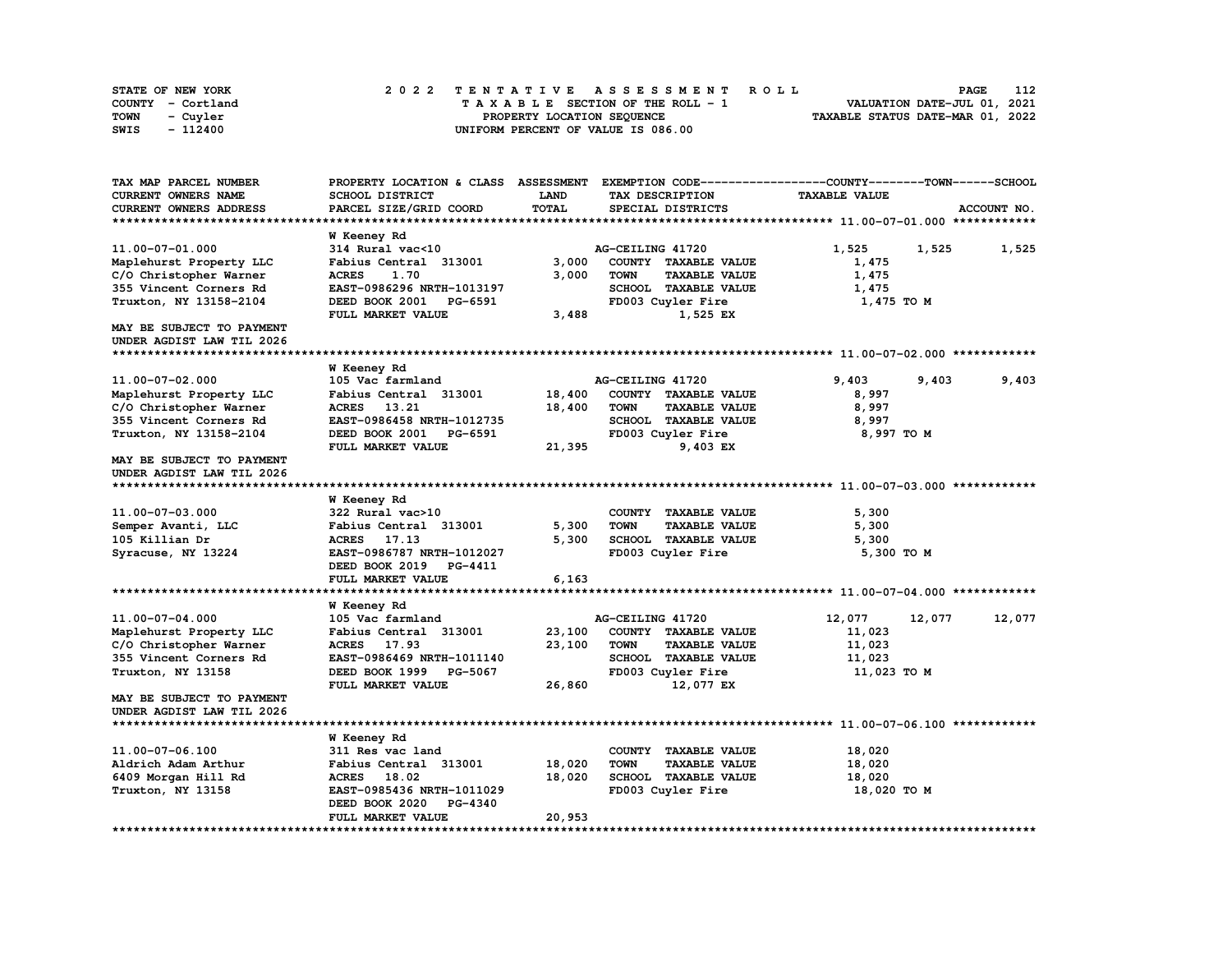| STATE OF NEW YORK | 2022 TENTATIVE ASSESSMENT ROLL<br>PAGE                                 | 113 |
|-------------------|------------------------------------------------------------------------|-----|
| COUNTY - Cortland | VALUATION DATE-JUL 01, 2021<br>$T A X A B L E$ SECTION OF THE ROLL - 1 |     |
| TOWN<br>- Cuyler  | TAXABLE STATUS DATE-MAR 01, 2022<br>PROPERTY LOCATION SEQUENCE         |     |
| - 112400<br>SWIS  | UNIFORM PERCENT OF VALUE IS 086.00                                     |     |

| TAX MAP PARCEL NUMBER         | PROPERTY LOCATION & CLASS ASSESSMENT                          |              |                                     | EXEMPTION CODE-----------------COUNTY-------TOWN------SCHOOL |             |
|-------------------------------|---------------------------------------------------------------|--------------|-------------------------------------|--------------------------------------------------------------|-------------|
| CURRENT OWNERS NAME           | SCHOOL DISTRICT                                               | <b>LAND</b>  | TAX DESCRIPTION                     | <b>TAXABLE VALUE</b>                                         |             |
| CURRENT OWNERS ADDRESS        | PARCEL SIZE/GRID COORD                                        | <b>TOTAL</b> | SPECIAL DISTRICTS                   |                                                              | ACCOUNT NO. |
|                               |                                                               |              |                                     |                                                              |             |
|                               | W Keeney Rd                                                   |              |                                     |                                                              |             |
| 11.00-07-07.000               | 312 Vac w/imprv                                               |              | COUNTY TAXABLE VALUE                | 66,550                                                       |             |
| Welitschinsky George J        | Fabius Central 313001                                         | 19,400       | <b>TOWN</b><br><b>TAXABLE VALUE</b> | 66,550                                                       |             |
| Welitschinsky Joyce L         | ACRES 13.08                                                   | 66,550       | SCHOOL TAXABLE VALUE                | 66,550                                                       |             |
| 7641 W Keeney Rd              | EAST-0985735 NRTH-1011698                                     |              | FD003 Cuyler Fire                   | 66,550 TO M                                                  |             |
| Truxton, NY 13158-9640        | DEED BOOK 2000<br>PG-5233                                     |              |                                     |                                                              |             |
|                               | FULL MARKET VALUE                                             | 77,384       |                                     |                                                              |             |
|                               |                                                               |              |                                     |                                                              |             |
|                               | W Keeney Rd                                                   |              |                                     |                                                              |             |
| 11.00-07-09.000               | 105 Vac farmland                                              |              | AG-CEILING 41720                    | 17,082<br>17,082                                             | 17,082      |
| Maplehurst Property LLC       | Fabius Central 313001                                         | 27,000       | COUNTY TAXABLE VALUE                | 9,918                                                        |             |
| C/O Christopher Warner        | ACRES 22.78                                                   | 27,000       | <b>TOWN</b><br><b>TAXABLE VALUE</b> | 9,918                                                        |             |
| 355 Vincent Corners Rd        | EAST-0985521 NRTH-1012614                                     |              | SCHOOL TAXABLE VALUE                | 9,918                                                        |             |
| Truxton, NY 13158-2104        | DEED BOOK 2001 PG-6591                                        |              | FD003 Cuyler Fire                   | 9,918 TO M                                                   |             |
|                               | FULL MARKET VALUE                                             | 31,395       | 17,082 EX                           |                                                              |             |
| MAY BE SUBJECT TO PAYMENT     |                                                               |              |                                     |                                                              |             |
| UNDER AGDIST LAW TIL 2026     |                                                               |              |                                     |                                                              |             |
| ***************************** |                                                               |              |                                     |                                                              |             |
|                               | W Keeney Rd                                                   |              |                                     |                                                              |             |
| 21.00-02-04.000               | 260 Seasonal res                                              |              | COUNTY TAXABLE VALUE                | 138,500                                                      |             |
| Kogut Steven M                | Fabius Central 313001                                         | 126,800      | <b>TOWN</b><br><b>TAXABLE VALUE</b> | 138,500                                                      |             |
| Kogut Daniel J                | ACRES 143.20                                                  | 138,500      | SCHOOL TAXABLE VALUE                | 138,500                                                      |             |
| Attn: Leo J. Kogut            | EAST-0986400 NRTH-1007260                                     |              | FD003 Cuyler Fire                   | 138,500 TO M                                                 |             |
| 1319 Route 91                 | DEED BOOK 2000<br><b>PG-4007</b>                              |              |                                     |                                                              |             |
| Fabius, NY 13063-1319         | FULL MARKET VALUE                                             | 161,047      |                                     |                                                              |             |
|                               |                                                               |              |                                     |                                                              |             |
|                               | W Keeney Rd                                                   |              |                                     |                                                              |             |
| 31.00-03-03.000               | 105 Vac farmland                                              |              | AG-CEILING 41720                    | 27,417<br>27,417                                             | 27,417      |
| Eldridge Richard C            | DeRuyter Centra 252401                                        | 42,600       | COUNTY TAXABLE VALUE                | 15,183                                                       |             |
| 6779 W Keeney Rd              | <b>ACRES</b><br>32.98                                         | 42,600       | <b>TOWN</b><br><b>TAXABLE VALUE</b> | 15,183                                                       |             |
| Cuyler, NY 13158              | EAST-0984708 NRTH-0994349                                     |              | SCHOOL TAXABLE VALUE                | 15,183                                                       |             |
|                               | DEED BOOK 1998 PG-3508                                        |              | FD003 Cuyler Fire                   | 15,183 TO M                                                  |             |
| MAY BE SUBJECT TO PAYMENT     | FULL MARKET VALUE                                             | 49,535       | 27,417 EX                           |                                                              |             |
| UNDER AGDIST LAW TIL 2026     |                                                               |              |                                     |                                                              |             |
|                               |                                                               |              |                                     |                                                              |             |
| 31.00-03-22.000               | W Keeney Rd<br>314 Rural vac<10                               |              | COUNTY TAXABLE VALUE                | 100                                                          |             |
| Warner Todd A                 |                                                               | 100          | <b>TAXABLE VALUE</b><br><b>TOWN</b> | 100                                                          |             |
| Warner Deborah A              | DeRuyter Centra 252401                                        | 100          | SCHOOL TAXABLE VALUE                | 100                                                          |             |
|                               | 11.84 DPTH 230.00<br><b>FRNT</b><br>EAST-0982860 NRTH-0992475 |              |                                     | 100 TO M                                                     |             |
| 399 W Keeney Rd               | PG-399                                                        |              | FD003 Cuyler Fire                   |                                                              |             |
| Cuyler, NY 13158              | DEED BOOK 2019<br><b>FULL MARKET VALUE</b>                    | 116          |                                     |                                                              |             |
|                               |                                                               |              |                                     |                                                              |             |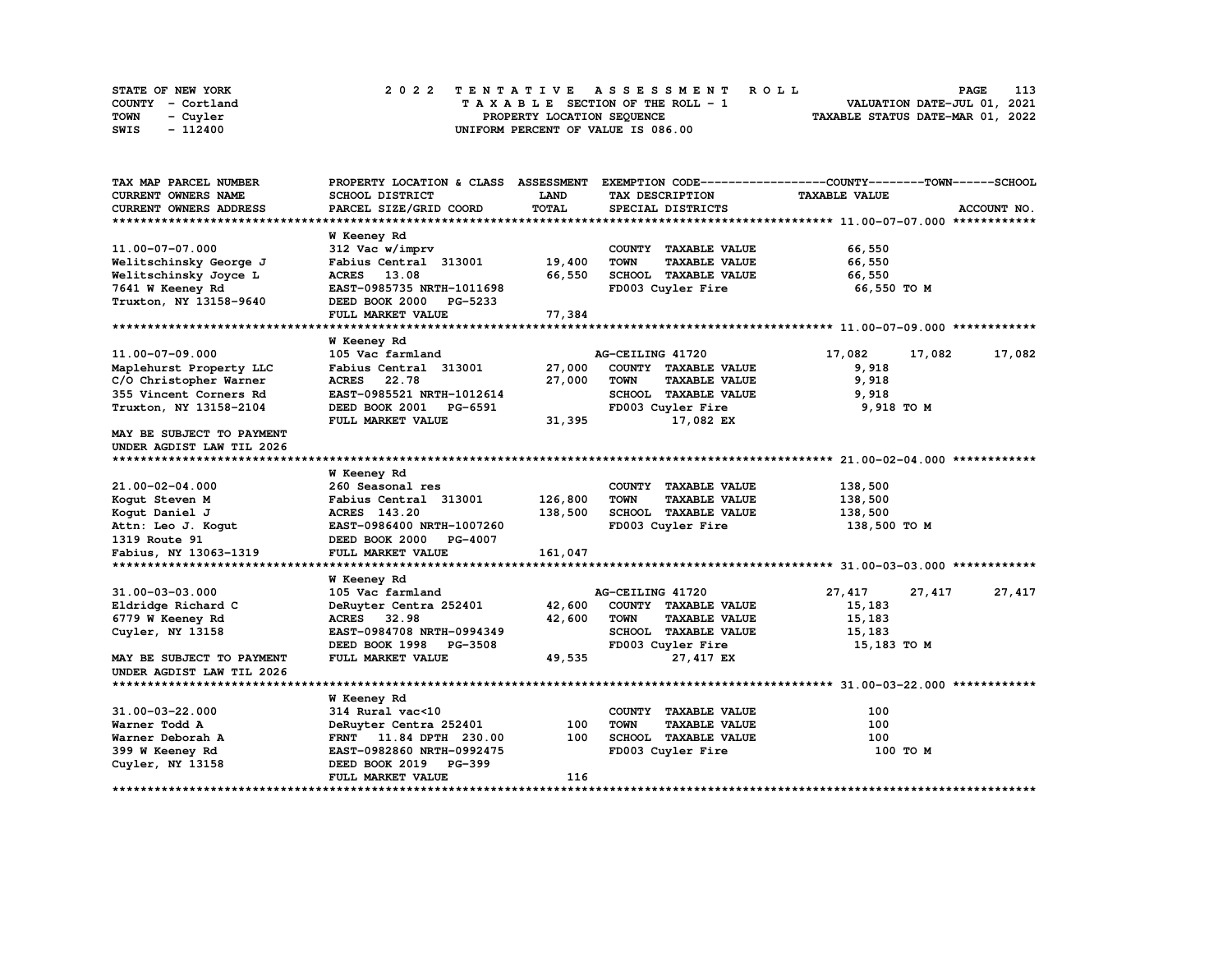| STATE OF NEW YORK | 2022 TENTATIVE ASSESSMENT ROLL     | 114<br>PAGE                      |
|-------------------|------------------------------------|----------------------------------|
| COUNTY - Cortland | TAXABLE SECTION OF THE ROLL - 1    | VALUATION DATE-JUL 01, 2021      |
| TOWN<br>- Cuyler  | PROPERTY LOCATION SEOUENCE         | TAXABLE STATUS DATE-MAR 01, 2022 |
| $-112400$<br>SWIS | UNIFORM PERCENT OF VALUE IS 086.00 |                                  |

| TAX MAP PARCEL NUMBER  | PROPERTY LOCATION & CLASS ASSESSMENT |             |                                     | EXEMPTION CODE-----------------COUNTY-------TOWN------SCHOOL |
|------------------------|--------------------------------------|-------------|-------------------------------------|--------------------------------------------------------------|
| CURRENT OWNERS NAME    | SCHOOL DISTRICT                      | <b>LAND</b> | TAX DESCRIPTION                     | <b>TAXABLE VALUE</b>                                         |
| CURRENT OWNERS ADDRESS | PARCEL SIZE/GRID COORD               | TOTAL       | SPECIAL DISTRICTS                   | ACCOUNT NO.                                                  |
|                        |                                      |             |                                     |                                                              |
|                        | <b>W</b> Keeney Rd                   |             |                                     |                                                              |
| 31.00-03-26.000        | 314 Rural vac<10                     |             | COUNTY TAXABLE VALUE                | 2,200                                                        |
| Park Gary T            | DeRuyter Centra 252401               | 2,200       | <b>TAXABLE VALUE</b><br><b>TOWN</b> | 2,200                                                        |
| Park Grace A           | <b>ACRES</b><br>2.08                 | 2,200       | SCHOOL TAXABLE VALUE                | 2,200                                                        |
| 6547 W Keeney Rd       | EAST-0982908 NRTH-0993029            |             | FD003 Cuyler Fire                   | 2,200 TO M                                                   |
|                        |                                      |             |                                     |                                                              |
| Cuyler, NY 13158       | DEED BOOK 1999 PG-6218               |             |                                     |                                                              |
|                        | FULL MARKET VALUE                    | 2,558       |                                     |                                                              |
|                        |                                      |             |                                     |                                                              |
|                        | 6535 W Keeney Rd                     |             |                                     |                                                              |
| 31.00-03-23.000        | 210 1 Family Res                     |             | COUNTY TAXABLE VALUE                | 98,800                                                       |
| Hatto Amy S            | DeRuyter Centra 252401               | 11,000      | <b>TOWN</b><br><b>TAXABLE VALUE</b> | 98,800                                                       |
| 6535 W Keeney Rd       | FRNT 220.00 DPTH 176.37              | 98,800      | SCHOOL TAXABLE VALUE                | 98,800                                                       |
| Truxton, NY 13158      | EAST-0982879 NRTH-0992650            |             | FD003 Cuyler Fire                   | 98,800 TO M                                                  |
|                        | DEED BOOK 2014 PG-4703               |             |                                     |                                                              |
|                        | FULL MARKET VALUE                    | 114,884     |                                     |                                                              |
|                        |                                      |             |                                     |                                                              |
|                        | 6541 W Keeney Rd                     |             |                                     |                                                              |
| 31.00-03-24.000        | 270 Mfg housing                      |             | COUNTY TAXABLE VALUE                | 19,900                                                       |
| Park Gary T            | DeRuyter Centra 252401               | 8,600       | <b>TOWN</b><br><b>TAXABLE VALUE</b> | 19,900                                                       |
| Park Grace A           | FRNT 100.95 DPTH 249.84              | 19,900      | SCHOOL TAXABLE VALUE                | 19,900                                                       |
| 6547 W Keeney Rd       | EAST-0982908 NRTH-0992783            |             | FD003 Cuyler Fire                   | 19,900 то м                                                  |
| Truxton, NY 13158      | DEED BOOK 2010 PG-1719               |             |                                     |                                                              |
|                        |                                      |             |                                     |                                                              |
|                        | FULL MARKET VALUE                    | 23,140      |                                     |                                                              |
|                        |                                      |             |                                     |                                                              |
|                        | 6547 W Keeney Rd                     |             |                                     |                                                              |
| 31.00-03-25.000        | 270 Mfg housing                      |             | <b>ENH STAR 41834</b>               | $\mathbf{0}$<br>54,200<br>$\mathbf 0$                        |
| Park Gary T            | DeRuyter Centra 252401               | 9,400       | COUNTY TAXABLE VALUE                | 54,200                                                       |
| Park Grace A           | FRNT 258.75 DPTH 115.21              | 54,200      | TOWN<br><b>TAXABLE VALUE</b>        | 54,200                                                       |
| 6547 W Keeney Rd       | EAST-0983067 NRTH-0992914            |             | SCHOOL TAXABLE VALUE                | 0                                                            |
| Truxton, NY 13158-9636 | DEED BOOK 2010 PG-1206               |             | FD003 Cuyler Fire                   | 54,200 TO M                                                  |
|                        | FULL MARKET VALUE                    | 63,023      |                                     |                                                              |
|                        |                                      |             |                                     |                                                              |
|                        | 6553 W Keeney Rd                     |             |                                     |                                                              |
| 31.00-03-27.000        | 270 Mfg housing                      |             | COUNTY TAXABLE VALUE                | 52,400                                                       |
| Aldrich Adam           | DeRuyter Centra 252401               | 8,500       | <b>TOWN</b><br><b>TAXABLE VALUE</b> | 52,400                                                       |
| 6409 Morgan Hill Rd    | FRNT 223.00 DPTH 110.25              | 52,400      | SCHOOL TAXABLE VALUE                | 52,400                                                       |
| Truxton, NY 13158      | EAST-0983217 NRTH-0993109            |             | FD003 Cuyler Fire                   | 52,400 TO M                                                  |
|                        | DEED BOOK 2017 PG-6284               |             |                                     |                                                              |
|                        | FULL MARKET VALUE                    | 60,930      |                                     |                                                              |
|                        |                                      |             |                                     |                                                              |
|                        | 6559 W Keeney Rd                     |             |                                     |                                                              |
| 31.00-03-28.000        |                                      |             |                                     | 85,700                                                       |
|                        | 270 Mfg housing                      |             | COUNTY TAXABLE VALUE                |                                                              |
| Daley Adam             | DeRuyter Centra 252401               | 14,500      | <b>TOWN</b><br><b>TAXABLE VALUE</b> | 85,700                                                       |
| Daley Christan         | <b>ACRES</b><br>3.39                 | 85,700      | SCHOOL TAXABLE VALUE                | 85,700                                                       |
| 6581 W Keeney Rd       | EAST-0983126 NRTH-0993289            |             | FD003 Cuyler Fire                   | 85,700 TO M                                                  |
| Cuyler, NY 13158       | DEED BOOK 2017 PG-6285               |             |                                     |                                                              |
|                        | FULL MARKET VALUE                    | 99,651      |                                     |                                                              |
|                        |                                      |             |                                     |                                                              |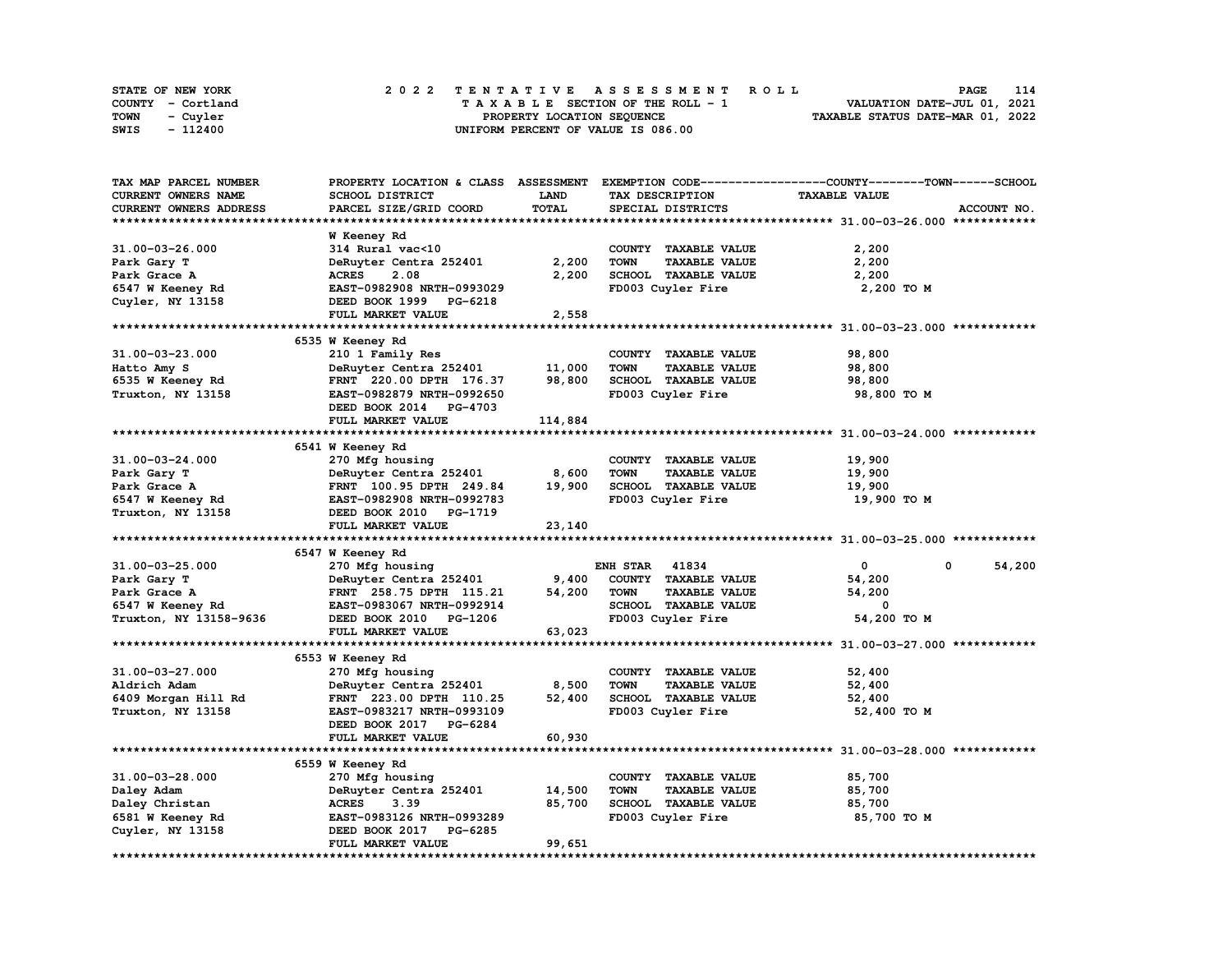| STATE OF NEW YORK | 2022 TENTATIVE ASSESSMENT ROLL     | 115<br><b>PAGE</b>               |
|-------------------|------------------------------------|----------------------------------|
| COUNTY - Cortland | TAXABLE SECTION OF THE ROLL - 1    | VALUATION DATE-JUL 01, 2021      |
| TOWN<br>- Cuvler  | PROPERTY LOCATION SEQUENCE         | TAXABLE STATUS DATE-MAR 01, 2022 |
| - 112400<br>SWIS  | UNIFORM PERCENT OF VALUE IS 086.00 |                                  |

| TAX MAP PARCEL NUMBER         | PROPERTY LOCATION & CLASS ASSESSMENT |         |                        |                      | EXEMPTION CODE-----------------COUNTY-------TOWN------SCHOOL |        |             |
|-------------------------------|--------------------------------------|---------|------------------------|----------------------|--------------------------------------------------------------|--------|-------------|
| <b>CURRENT OWNERS NAME</b>    | SCHOOL DISTRICT                      | LAND    | TAX DESCRIPTION        |                      | <b>TAXABLE VALUE</b>                                         |        |             |
| CURRENT OWNERS ADDRESS        | PARCEL SIZE/GRID COORD               | TOTAL   | SPECIAL DISTRICTS      |                      |                                                              |        | ACCOUNT NO. |
|                               |                                      |         |                        |                      |                                                              |        |             |
|                               | 6567 W Keeney Rd                     |         |                        |                      |                                                              |        |             |
| 31.00-03-29.000               | 270 Mfg housing                      |         | <b>VET WAR C 41122</b> |                      | 5,250                                                        | 0      | 0           |
| Osborne James R               | DeRuyter Centra 252401               |         | 12,000 VET WAR T 41123 |                      | 0                                                            | 5,250  | 0           |
| 6567 W Keeney Rd              | <b>ACRES</b><br>1.00                 |         | <b>35,000 ENH STAR</b> | 41834                | $\mathbf 0$                                                  | 0      | 35,000      |
| Truxton, NY 13158             | EAST-0983399 NRTH-0993446            |         |                        | COUNTY TAXABLE VALUE | 29,750                                                       |        |             |
|                               | DEED BOOK 2013<br>PG-2169            |         | <b>TOWN</b>            | <b>TAXABLE VALUE</b> | 29,750                                                       |        |             |
|                               | FULL MARKET VALUE                    | 40,698  |                        | SCHOOL TAXABLE VALUE | 0                                                            |        |             |
|                               |                                      |         | FD003 Cuyler Fire      |                      | 35,000 TO M                                                  |        |             |
|                               |                                      |         |                        |                      |                                                              |        |             |
|                               | 6581 W Keeney Rd                     |         |                        |                      |                                                              |        |             |
| 31.00-03-01.000               | 242 Rurl res&rec                     |         | AG-CEILING 41720       |                      | 37,701                                                       | 37,701 | 37,701      |
| Daley Adam                    | DeRuyter Centra 252401               |         | 82,600 BAS STAR 41854  |                      | 0                                                            | 0      | 27,600      |
| Daley Christin L              | <b>ACRES</b><br>85.80                | 272,700 |                        | COUNTY TAXABLE VALUE | 234,999                                                      |        |             |
| 6581 W Keeney Rd              | EAST-0983479 NRTH-0994659            |         | <b>TOWN</b>            | <b>TAXABLE VALUE</b> | 234,999                                                      |        |             |
| Cuyler, NY 13158              | DEED BOOK 2010 PG-6040               |         |                        | SCHOOL TAXABLE VALUE | 207,399                                                      |        |             |
|                               | FULL MARKET VALUE                    | 317,093 | FD003 Cuyler Fire      |                      | 234,999 TO M                                                 |        |             |
| MAY BE SUBJECT TO PAYMENT     |                                      |         |                        | 37,701 EX            |                                                              |        |             |
| UNDER AGDIST LAW TIL 2026     |                                      |         |                        |                      |                                                              |        |             |
| ***************************** |                                      |         |                        |                      |                                                              |        |             |
|                               | 6585 W Keeney Rd                     |         |                        |                      |                                                              |        |             |
| 31.00-03-02.000               | 270 Mfg housing                      |         | <b>BAS STAR</b>        | 41854                | $\mathbf 0$                                                  | 0      | 27,600      |
| Stone Kenneth R               | DeRuyter Centra 252401               | 13,100  |                        | COUNTY TAXABLE VALUE | 87,900                                                       |        |             |
| Hersey Susan R                | <b>ACRES</b><br>2.00                 | 87,900  | <b>TOWN</b>            | <b>TAXABLE VALUE</b> | 87,900                                                       |        |             |
| 6585 W Keeney Rd              | EAST-0983833 NRTH-0994127            |         |                        | SCHOOL TAXABLE VALUE | 60,300                                                       |        |             |
| Truxton, NY 13158             | DEED BOOK 572<br>PG-244              |         | FD003 Cuyler Fire      |                      | 87,900 TO M                                                  |        |             |
|                               | FULL MARKET VALUE                    | 102,209 |                        |                      |                                                              |        |             |
|                               |                                      |         |                        |                      |                                                              |        |             |
|                               | 6805 W Keeney Rd                     |         |                        |                      |                                                              |        |             |
| 31.00-01-01.100               | 270 Mfg housing                      |         | <b>BAS STAR</b>        | 41854                | $\mathbf{0}$                                                 | 0      | 27,600      |
| Green Debra A                 | DeRuyter Centra 252401               | 12,000  |                        | COUNTY TAXABLE VALUE | 76,500                                                       |        |             |
| 6805 W Keeney Rd              | <b>ACRES</b><br>1.00 BANKCORELOG     | 76,500  | <b>TOWN</b>            | <b>TAXABLE VALUE</b> | 76,500                                                       |        |             |
| Truxton, NY 13158             | EAST-0986658 NRTH-0998174            |         |                        | SCHOOL TAXABLE VALUE | 48,900                                                       |        |             |
|                               | DEED BOOK 10403 PG-18001             |         | FD003 Cuyler Fire      |                      | 76,500 TO M                                                  |        |             |
|                               | FULL MARKET VALUE                    | 88,953  |                        |                      |                                                              |        |             |
|                               |                                      |         |                        |                      |                                                              |        |             |
|                               | 6806 W Keeney Rd                     |         |                        |                      |                                                              |        |             |
| 31.00-01-01.220               | 270 Mfg housing                      |         |                        | COUNTY TAXABLE VALUE | 25,500                                                       |        |             |
| Ballard Cindy L               | DeRuyter Centra 252401               | 13,600  | <b>TOWN</b>            | <b>TAXABLE VALUE</b> | 25,500                                                       |        |             |
| 5700 Telephone Road Ext       | <b>ACRES</b><br>2.53                 | 25,500  |                        | SCHOOL TAXABLE VALUE | 25,500                                                       |        |             |
| Cincinnatus, NY 13040         | EAST-0986979 NRTH-0998070            |         | FD003 Cuyler Fire      |                      | 25,500 TO M                                                  |        |             |
|                               | DEED BOOK 1999<br><b>PG-4455</b>     |         |                        |                      |                                                              |        |             |
|                               | FULL MARKET VALUE                    | 29,651  |                        |                      |                                                              |        |             |
|                               |                                      |         |                        |                      |                                                              |        |             |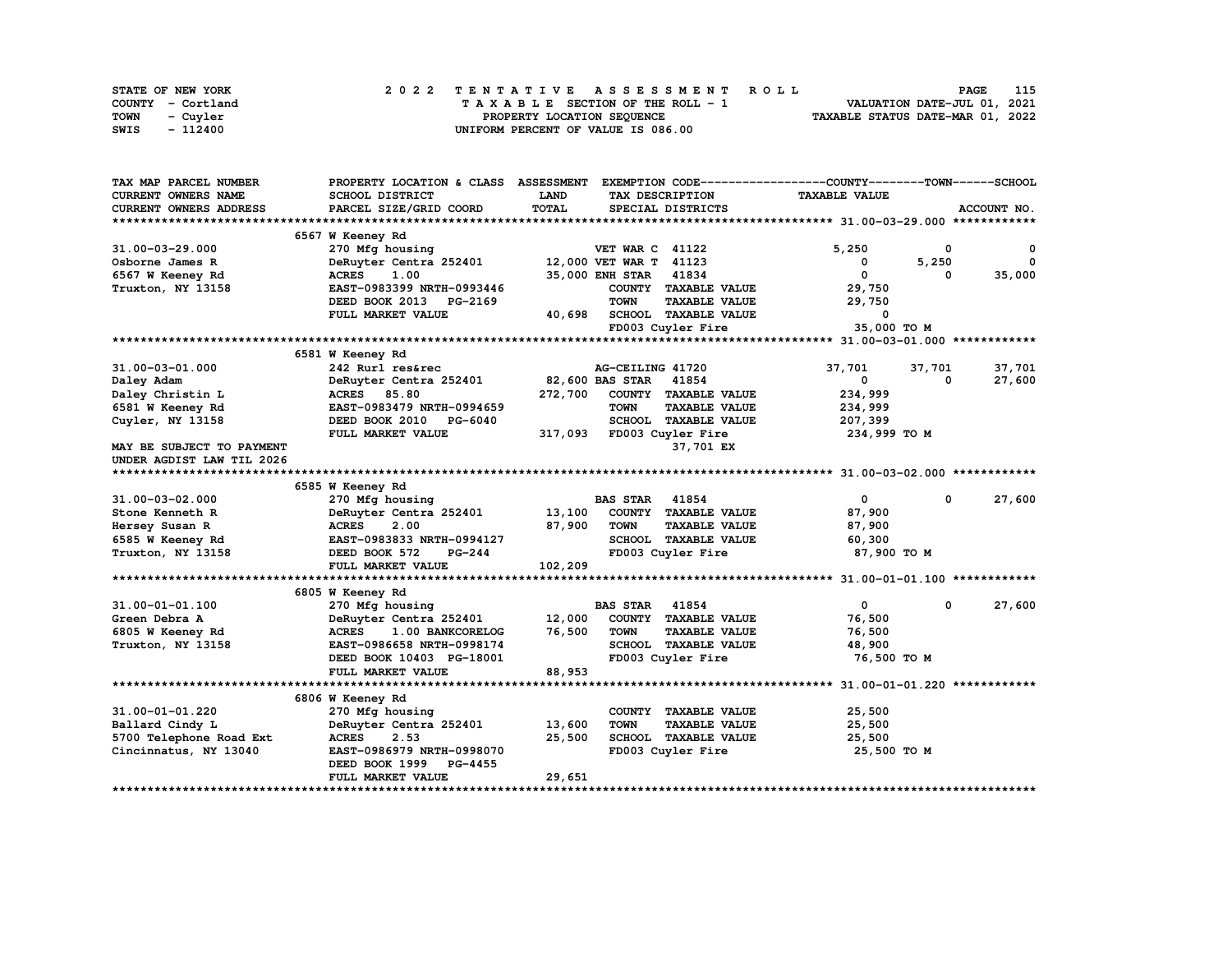| STATE OF NEW YORK | 2022 TENTATIVE ASSESSMENT ROLL     | 116<br><b>PAGE</b>               |
|-------------------|------------------------------------|----------------------------------|
| COUNTY - Cortland | TAXABLE SECTION OF THE ROLL - 1    | VALUATION DATE-JUL 01, 2021      |
| TOWN<br>- Cuvler  | PROPERTY LOCATION SEQUENCE         | TAXABLE STATUS DATE-MAR 01, 2022 |
| - 112400<br>SWIS  | UNIFORM PERCENT OF VALUE IS 086.00 |                                  |

| TAX MAP PARCEL NUMBER      | PROPERTY LOCATION & CLASS ASSESSMENT |        |                                     | EXEMPTION CODE-----------------COUNTY-------TOWN-----SCHOOL |             |
|----------------------------|--------------------------------------|--------|-------------------------------------|-------------------------------------------------------------|-------------|
| <b>CURRENT OWNERS NAME</b> | SCHOOL DISTRICT                      | LAND   | TAX DESCRIPTION                     | <b>TAXABLE VALUE</b>                                        |             |
| CURRENT OWNERS ADDRESS     | PARCEL SIZE/GRID COORD               | TOTAL  | SPECIAL DISTRICTS                   |                                                             | ACCOUNT NO. |
|                            |                                      |        |                                     |                                                             |             |
|                            | 6855 W Keeney Rd                     |        |                                     |                                                             |             |
| $31.02 - 01 - 03.000$      | 210 1 Family Res                     |        | COUNTY TAXABLE VALUE                | 59,400                                                      |             |
| Schaffer Eugene            | Fabius Central 313001                | 12,800 | <b>TAXABLE VALUE</b><br><b>TOWN</b> | 59,400                                                      |             |
| Schaffer Mallory           | <b>ACRES</b><br>1.96                 | 59,400 | SCHOOL TAXABLE VALUE                | 59,400                                                      |             |
| 6855 W Keeney Rd           | EAST-0986691 NRTH-0998388            |        | FD003 Cuyler Fire                   | 59,400 TO M                                                 |             |
| Cuyler, NY 13158           | DEED BOOK 2020 PG-1211               |        |                                     |                                                             |             |
|                            | FULL MARKET VALUE                    | 69,070 |                                     |                                                             |             |
|                            |                                      |        |                                     |                                                             |             |
|                            | 6858 W Keeney Rd                     |        |                                     |                                                             |             |
| $31.02 - 01 - 04.000$      | 210 1 Family Res                     |        | COUNTY TAXABLE VALUE                | 64,700                                                      |             |
| Carman Courtney B          | Fabius Central 313001                | 6,500  | <b>TOWN</b><br><b>TAXABLE VALUE</b> | 64,700                                                      |             |
| 6858 W Keeney Rd           | <b>FRNT</b><br>55.00 DPTH 204.55     | 64,700 | SCHOOL TAXABLE VALUE                | 64,700                                                      |             |
| Truxton, NY 13158          | <b>BANK LERETA</b>                   |        | FD003 Cuyler Fire                   | 64,700 TO M                                                 |             |
|                            | EAST-0987061 NRTH-0998273            |        |                                     |                                                             |             |
|                            | DEED BOOK 2021 PG-2982               |        |                                     |                                                             |             |
|                            | FULL MARKET VALUE                    | 75,233 |                                     |                                                             |             |
|                            |                                      |        |                                     |                                                             |             |
|                            | 6860 W Keeney Rd                     |        |                                     |                                                             |             |
| 31.02-01-05.000            | 210 1 Family Res                     |        | Dis & Lim 41932                     | 24,400                                                      | 0<br>0      |
| Hyer Coleman R             | Fabius Central 313001 6,300          |        | COUNTY TAXABLE VALUE                | 24,400                                                      |             |
| 6860 W Keeney Rd           | <b>FRNT</b><br>50.00 DPTH 204.55     | 48,800 | <b>TOWN</b><br><b>TAXABLE VALUE</b> | 48,800                                                      |             |
| Cuyler, NY 13158-9636      | EAST-0987038 NRTH-0998370            |        | SCHOOL TAXABLE VALUE                | 48,800                                                      |             |
|                            | DEED BOOK 2015 PG-3743               |        | FD003 Cuyler Fire                   | 48,800 TO M                                                 |             |
|                            | FULL MARKET VALUE                    | 56,744 |                                     |                                                             |             |
|                            |                                      |        |                                     |                                                             |             |
|                            | 6862 W Keeney Rd                     |        |                                     |                                                             |             |
| $31.02 - 01 - 06.000$      | 210 1 Family Res                     |        | <b>BAS STAR 41854</b>               | $\mathbf{0}$                                                | 27,600<br>0 |
| Breed Steven T             | Fabius Central 313001                | 7,000  | COUNTY TAXABLE VALUE                | 40,700                                                      |             |
| 6862 W Keeney Rd           | <b>FRNT 153.48 DPTH</b><br>94.05     | 40,700 | <b>TOWN</b><br><b>TAXABLE VALUE</b> | 40,700                                                      |             |
| Truxton, NY 13158          | EAST-0987051 NRTH-0998428            |        | SCHOOL TAXABLE VALUE                | 13,100                                                      |             |
|                            | DEED BOOK 2013 PG-6879               |        | FD003 Cuyler Fire                   | 40,700 TO M                                                 |             |
|                            | FULL MARKET VALUE                    | 47,326 |                                     |                                                             |             |
|                            |                                      |        |                                     |                                                             |             |
|                            | 6867 W Keeney Rd                     |        |                                     |                                                             |             |
| $31.02 - 01 - 02.000$      | 270 Mfg housing                      |        | COUNTY TAXABLE VALUE                | 60,400                                                      |             |
| Baldwin Joseph E           | Fabius Central 313001                | 7,100  | <b>TAXABLE VALUE</b><br><b>TOWN</b> | 60,400                                                      |             |
| 6867 West Kenny Rd         | FRNT 200.00 DPTH 85.05               | 60,400 | SCHOOL TAXABLE VALUE                | 60,400                                                      |             |
| Cuyler, NY 13158           | EAST-0986888 NRTH-0998560            |        | FD003 Cuyler Fire                   | 60,400 TO M                                                 |             |
|                            | DEED BOOK 2014<br><b>PG-2704</b>     |        |                                     |                                                             |             |
|                            | FULL MARKET VALUE                    | 70,233 |                                     |                                                             |             |
|                            |                                      |        |                                     |                                                             |             |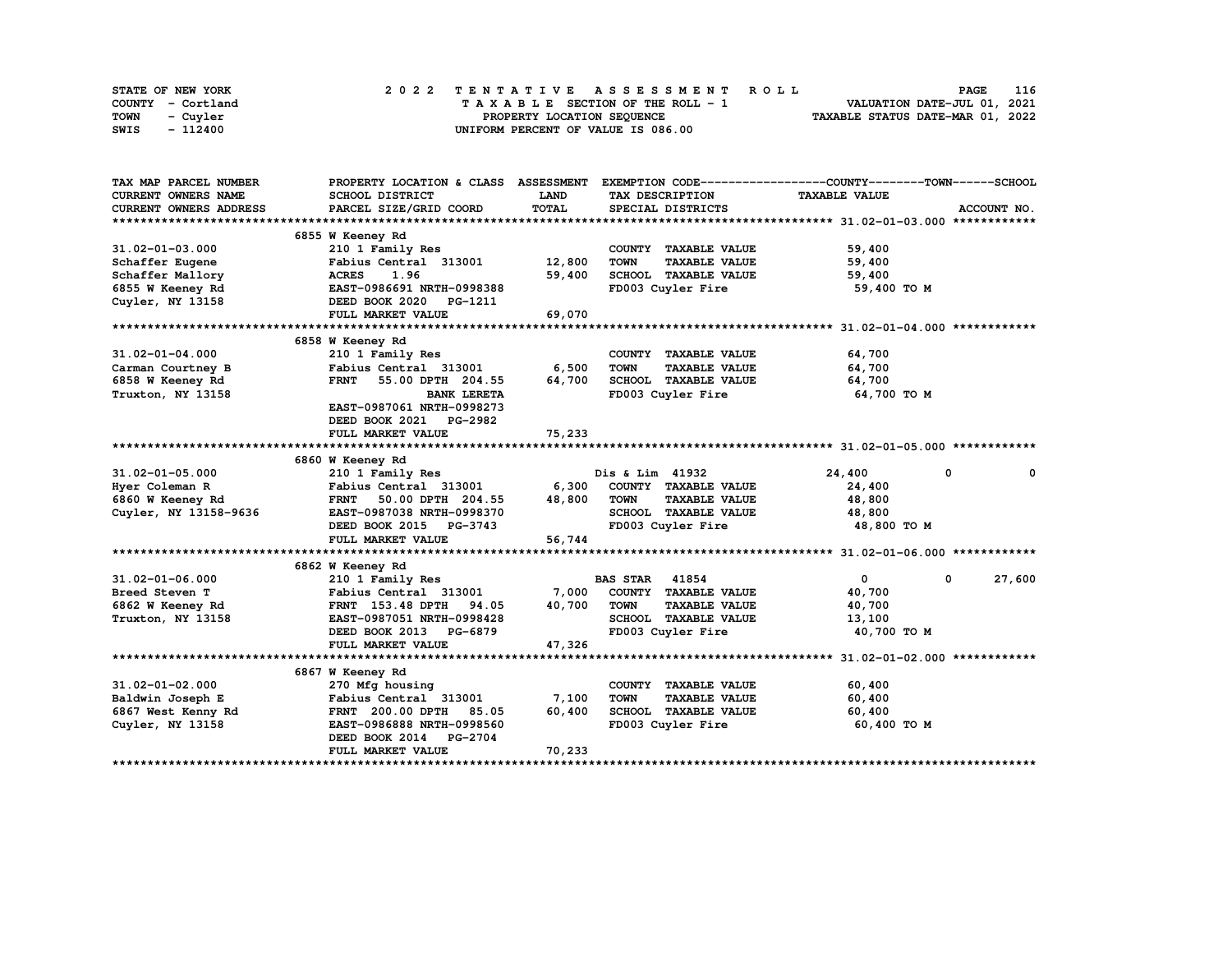|      | STATE OF NEW YORK | 2022 TENTATIVE ASSESSMENT ROLL     | 117<br>PAGE                      |
|------|-------------------|------------------------------------|----------------------------------|
|      | COUNTY - Cortland | TAXABLE SECTION OF THE ROLL - 1    | VALUATION DATE-JUL 01, 2021      |
| TOWN | - Cuyler          | PROPERTY LOCATION SEQUENCE         | TAXABLE STATUS DATE-MAR 01, 2022 |
| SWIS | - 112400          | UNIFORM PERCENT OF VALUE IS 086.00 |                                  |

| TAX MAP PARCEL NUMBER     | PROPERTY LOCATION & CLASS ASSESSMENT                  |         |                       |                      | EXEMPTION CODE-----------------COUNTY-------TOWN------SCHOOL |         |             |
|---------------------------|-------------------------------------------------------|---------|-----------------------|----------------------|--------------------------------------------------------------|---------|-------------|
| CURRENT OWNERS NAME       | SCHOOL DISTRICT                                       | LAND    |                       | TAX DESCRIPTION      | <b>TAXABLE VALUE</b>                                         |         |             |
| CURRENT OWNERS ADDRESS    | PARCEL SIZE/GRID COORD                                | TOTAL   |                       | SPECIAL DISTRICTS    |                                                              |         | ACCOUNT NO. |
|                           |                                                       |         |                       |                      |                                                              |         |             |
|                           | 7115 W Keeney Rd                                      |         |                       |                      |                                                              |         |             |
| 21.00-01-12.200           | 112 Dairy farm                                        |         | AG 10-YR              | 41700                | 130,680                                                      | 130,680 | 130,680     |
| Young Martin              | Fabius Central 313001                                 |         | 229,400 AG 10-YR      | 41700                | 404,520                                                      | 404,520 | 404,520     |
| Whey Street Dairy LLC     | <b>ACRES</b> 208.90                                   |         | 1434,500 AG 10-YR     | 41700                | 6,300                                                        | 6,300   | 6,300       |
| 4747 Tripoli Rd           | EAST-0987221 NRTH-1002705                             |         | AG 10-YR              | 41700                | 170,840                                                      | 170,840 | 170,840     |
| Truxton, NY 13158-3183    | DEED BOOK 10131 PG-64003                              |         | AG 10-YR              | 41700                | 48,100                                                       | 48,100  | 48,100      |
|                           | FULL MARKET VALUE                                     |         | 1668,023 AG 10-YR     | 41700                | 55,100                                                       | 55,100  | 55,100      |
| MAY BE SUBJECT TO PAYMENT |                                                       |         | AG-CEILING 41720      |                      | 119,318                                                      | 119,318 | 119,318     |
| UNDER RPTL483 UNTIL 2029  |                                                       |         |                       | COUNTY TAXABLE VALUE | 499,642                                                      |         |             |
|                           |                                                       |         | TOWN                  | <b>TAXABLE VALUE</b> | 499,642                                                      |         |             |
|                           |                                                       |         |                       | SCHOOL TAXABLE VALUE | 499,642                                                      |         |             |
|                           |                                                       |         |                       | FD003 Cuyler Fire    | 1315,182 TO M                                                |         |             |
|                           |                                                       |         |                       | 119,318 EX           |                                                              |         |             |
|                           |                                                       |         |                       |                      |                                                              |         |             |
|                           | 7127 W Keeney Rd                                      |         |                       |                      |                                                              |         |             |
| 21.00-01-12.100           | 210 1 Family Res                                      |         | <b>BAS STAR 41854</b> |                      | $\mathbf{0}$                                                 | 0       | 27,600      |
| Young Ernest              | Fabius Central 313001                                 | 12,000  |                       | COUNTY TAXABLE VALUE | 92,100                                                       |         |             |
| 7127 W Keeney Rd          | <b>ACRES</b><br>1.00                                  | 92,100  | <b>TOWN</b>           | <b>TAXABLE VALUE</b> | 92,100                                                       |         |             |
| Truxton, NY 13158-9640    | EAST-0987633 NRTH-1003017                             |         |                       | SCHOOL TAXABLE VALUE | 64,500                                                       |         |             |
|                           | DEED BOOK 263<br>PG-260                               |         |                       | FD003 Cuyler Fire    | 92,100 TO M                                                  |         |             |
|                           | FULL MARKET VALUE                                     | 107,093 |                       |                      |                                                              |         |             |
|                           |                                                       |         |                       |                      |                                                              |         |             |
|                           | 7133 W Keeney Rd                                      |         |                       |                      |                                                              |         |             |
| 21.00-01-14.000           | 210 1 Family Res                                      |         |                       | COUNTY TAXABLE VALUE | 34,300                                                       |         |             |
| Young Ernest              | Fabius Central 313001                                 | 6,500   | <b>TOWN</b>           | <b>TAXABLE VALUE</b> | 34,300                                                       |         |             |
| 7127 W Keeney Rd          | 68.00 DPTH 167.25<br><b>FRNT</b>                      | 34,300  |                       | SCHOOL TAXABLE VALUE | 34,300                                                       |         |             |
| Truxton, NY 13158         | EAST-0987547 NRTH-1003152<br>DEED BOOK 337<br>PG-1197 |         |                       | FD003 Cuyler Fire    | 34,300 TO M                                                  |         |             |
|                           | FULL MARKET VALUE                                     | 39,884  |                       |                      |                                                              |         |             |
|                           |                                                       |         |                       |                      |                                                              |         |             |
|                           | 7147 W Keeney Rd                                      |         |                       |                      |                                                              |         |             |
| 21.00-01-15.100           | 210 1 Family Res                                      |         |                       | COUNTY TAXABLE VALUE | 84,000                                                       |         |             |
| Young Ernest              | Fabius Central 313001                                 | 12,000  | <b>TOWN</b>           | <b>TAXABLE VALUE</b> | 84,000                                                       |         |             |
| 7127 W Keeney Rd          | <b>ACRES</b><br>1.00                                  | 84,000  |                       | SCHOOL TAXABLE VALUE | 84,000                                                       |         |             |
| Truxton, NY 13158-9640    | EAST-0987517 NRTH-1003331                             |         |                       | FD003 Cuyler Fire    | 84,000 TO M                                                  |         |             |
|                           | DEED BOOK 281<br>$PG-344$                             |         |                       |                      |                                                              |         |             |
|                           | FULL MARKET VALUE                                     | 97,674  |                       |                      |                                                              |         |             |
|                           |                                                       |         |                       |                      |                                                              |         |             |
|                           | 7186 W Keeney Rd                                      |         |                       |                      |                                                              |         |             |
| 21.00-01-11.200           | 210 1 Family Res                                      |         |                       | COUNTY TAXABLE VALUE | 85,000                                                       |         |             |
| Keeney Richard H          | Fabius Central 313001                                 | 12,200  | <b>TOWN</b>           | <b>TAXABLE VALUE</b> | 85,000                                                       |         |             |
| Keeney Barbara K          | <b>ACRES</b><br>1.10                                  | 85,000  |                       | SCHOOL TAXABLE VALUE | 85,000                                                       |         |             |
| 7189 W Keeney Rd          | EAST-0987678 NRTH-1003939                             |         |                       | FD003 Cuyler Fire    | 85,000 TO M                                                  |         |             |
| Truxton, NY 13158         | DEED BOOK 10564 PG-75002                              |         |                       |                      |                                                              |         |             |
|                           | FULL MARKET VALUE                                     | 98,837  |                       |                      |                                                              |         |             |
|                           |                                                       |         |                       |                      |                                                              |         |             |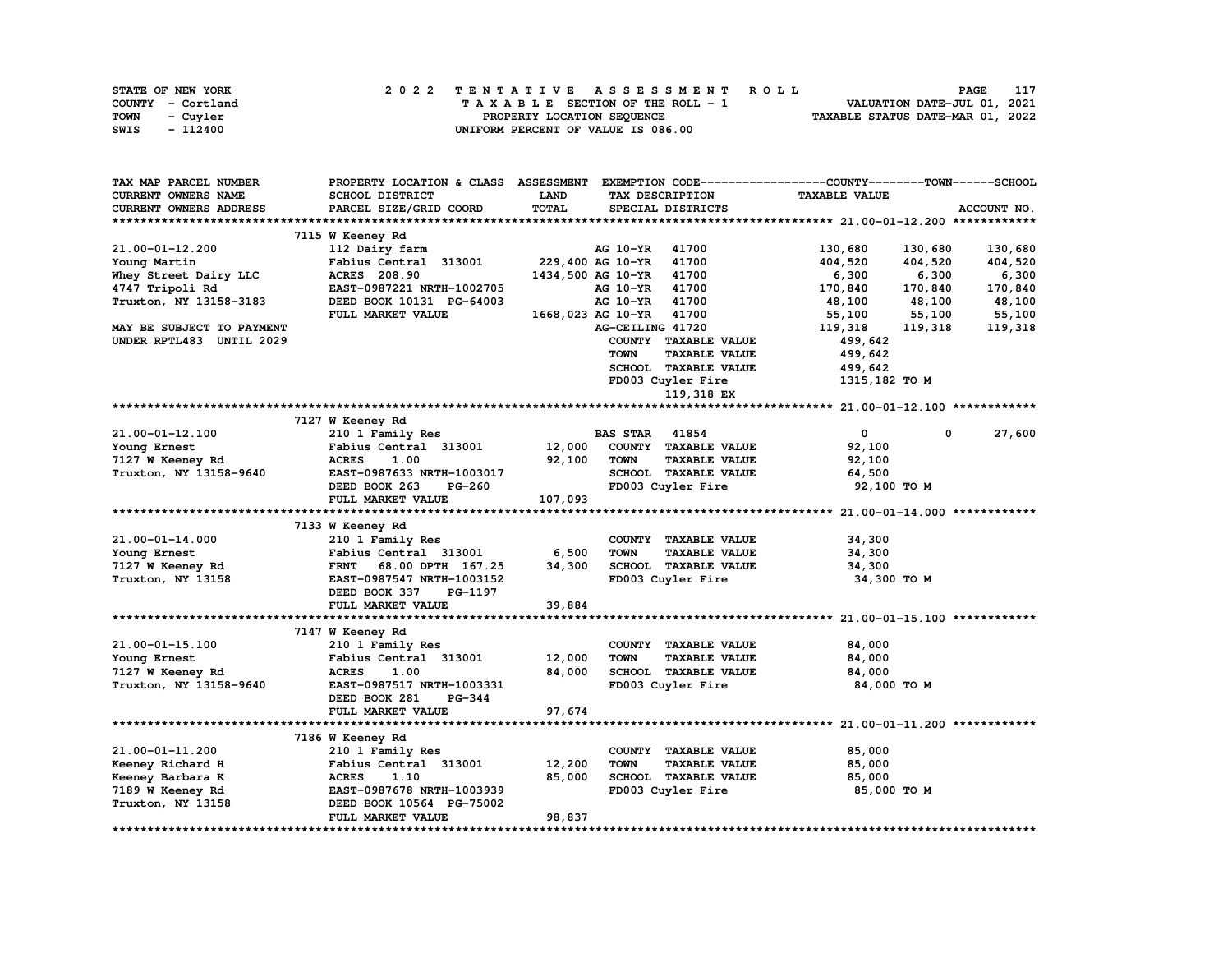| <b>STATE OF NEW YORK</b> | 2022 TENTATIVE ASSESSMENT ROLL     | 118<br><b>PAGE</b>               |
|--------------------------|------------------------------------|----------------------------------|
| COUNTY - Cortland        | TAXABLE SECTION OF THE ROLL - 1    | VALUATION DATE-JUL 01, 2021      |
| TOWN<br>- Cuyler         | PROPERTY LOCATION SEQUENCE         | TAXABLE STATUS DATE-MAR 01, 2022 |
| - 112400<br>SWIS         | UNIFORM PERCENT OF VALUE IS 086.00 |                                  |

| TAX MAP PARCEL NUMBER         | PROPERTY LOCATION & CLASS ASSESSMENT |             |                       |                           | EXEMPTION CODE-----------------COUNTY-------TOWN------SCHOOL |              |             |
|-------------------------------|--------------------------------------|-------------|-----------------------|---------------------------|--------------------------------------------------------------|--------------|-------------|
| <b>CURRENT OWNERS NAME</b>    | <b>SCHOOL DISTRICT</b>               | <b>LAND</b> |                       | TAX DESCRIPTION           | <b>TAXABLE VALUE</b>                                         |              |             |
| <b>CURRENT OWNERS ADDRESS</b> | PARCEL SIZE/GRID COORD               | TOTAL       |                       | SPECIAL DISTRICTS         |                                                              |              | ACCOUNT NO. |
|                               |                                      |             |                       |                           |                                                              |              |             |
|                               | 7189 W Keeney Rd                     |             |                       |                           |                                                              |              |             |
| 21.00-01-06.000               | 112 Dairy farm                       |             | AG-CEILING 41720      |                           | 48,834                                                       | 48,834       | 48,834      |
| Keeney Richard H              | Fabius Central 313001                |             | 249,700 ENH STAR      | 41834                     | $\mathbf 0$                                                  | $\mathbf{o}$ | 68,910      |
| 7189 W Keeney Rd              | ACRES 346.44                         | 350,400     |                       | COUNTY TAXABLE VALUE      | 301,566                                                      |              |             |
| Truxton, NY 13158-9640        | EAST-0986775 NRTH-1005189            |             | <b>TOWN</b>           | <b>TAXABLE VALUE</b>      | 301,566                                                      |              |             |
|                               | DEED BOOK 369<br>PG-245              |             |                       | SCHOOL TAXABLE VALUE      | 232,656                                                      |              |             |
|                               |                                      |             |                       |                           |                                                              |              |             |
| MAY BE SUBJECT TO PAYMENT     | FULL MARKET VALUE                    |             |                       | 407,442 FD003 Cuyler Fire | 301,566 TO M                                                 |              |             |
| UNDER AGDIST LAW TIL 2026     |                                      |             |                       | 48,834 EX                 |                                                              |              |             |
|                               |                                      |             |                       |                           |                                                              |              |             |
|                               | 7400 W Keeney Rd                     |             |                       |                           |                                                              |              |             |
| 21.00-02-05.000               | 210 1 Family Res                     |             | Dis & Lim 41932       |                           | 34,515                                                       | 0            |             |
| Beals Susan                   | Fabius Central 313001                |             | 16,700 ENH STAR 41834 |                           | $\mathbf 0$                                                  | 0            | 68,910      |
| 7400 W Keeney Rd              | <b>ACRES</b><br>5.62                 | 76,700      |                       | COUNTY TAXABLE VALUE      | 42,185                                                       |              |             |
| Truxton, NY 13158-9640        | EAST-0986798 NRTH-1007729            |             | <b>TOWN</b>           | <b>TAXABLE VALUE</b>      | 76,700                                                       |              |             |
|                               | DEED BOOK 410<br>$PG-31$             |             |                       | SCHOOL TAXABLE VALUE      | 7,790                                                        |              |             |
|                               | FULL MARKET VALUE                    |             |                       | 89,186 FD003 Cuyler Fire  | 76,700 TO M                                                  |              |             |
|                               |                                      |             |                       |                           |                                                              |              |             |
|                               | 7406 W Keeney Rd                     |             |                       |                           |                                                              |              |             |
| 11.00-06-10.000               | 210 1 Family Res                     |             |                       | COUNTY TAXABLE VALUE      | 27,600                                                       |              |             |
| Giraud William L              | Fabius Central 313001                | 25,700      | <b>TOWN</b>           | <b>TAXABLE VALUE</b>      | 27,600                                                       |              |             |
| Giraud Michelle A             | ACRES 14.70                          | 27,600      |                       | SCHOOL TAXABLE VALUE      | 27,600                                                       |              |             |
| 6873 Eaton Hill Rd            | EAST-0986075 NRTH-1007910            |             |                       | FD003 Cuyler Fire         | 27,600 TO M                                                  |              |             |
| Truxton, NY 13158             | DEED BOOK 2009 PG-5987               |             |                       |                           |                                                              |              |             |
|                               | FULL MARKET VALUE                    | 32,093      |                       |                           |                                                              |              |             |
|                               |                                      |             |                       |                           |                                                              |              |             |
|                               | 7444 W Keeney Rd                     |             |                       |                           |                                                              |              |             |
| 11.00-06-08.000               | 270 Mfg housing                      |             |                       | COUNTY TAXABLE VALUE      | 72,600                                                       |              |             |
| Stone Adrian I                | Fabius Central 313001                | 11,800      | <b>TOWN</b>           | <b>TAXABLE VALUE</b>      | 72,600                                                       |              |             |
| Stone Jessica L               | FRNT 288.17 DPTH 203.04              | 72,600      |                       | SCHOOL TAXABLE VALUE      | 72,600                                                       |              |             |
| 7444 W Keeney Rd              | EAST-0986216 NRTH-1008640            |             |                       | FD003 Cuyler Fire         | 72,600 TO M                                                  |              |             |
| Cuyler, NY 13158              | DEED BOOK 2013 PG-2128               |             |                       |                           |                                                              |              |             |
|                               | FULL MARKET VALUE                    | 84,419      |                       |                           |                                                              |              |             |
|                               |                                      |             |                       |                           |                                                              |              |             |
|                               | 7464 W Keeney Rd                     |             |                       |                           |                                                              |              |             |
| 11.00-06-06.000               | 240 Rural res                        |             | <b>ENH STAR 41834</b> |                           | $\mathbf{0}$                                                 | 0            | 68,910      |
| Hill Linda A                  | Fabius Central 313001                | 21,600      |                       | COUNTY TAXABLE VALUE      | 148,900                                                      |              |             |
| 7464 W Keeney Rd              | ACRES 18.84                          | 148,900     | <b>TOWN</b>           | <b>TAXABLE VALUE</b>      | 148,900                                                      |              |             |
|                               | EAST-0986701 NRTH-1009327            |             |                       | SCHOOL TAXABLE VALUE      |                                                              |              |             |
| Cuyler, NY 13158              |                                      |             |                       |                           | 79,990                                                       |              |             |
|                               | DEED BOOK 2015 PG-2186               |             |                       | FD003 Cuyler Fire         | 148,900 TO M                                                 |              |             |
|                               | FULL MARKET VALUE                    | 173,140     |                       |                           |                                                              |              |             |
|                               |                                      |             |                       |                           |                                                              |              |             |
|                               | 7485 W Keeney Rd                     |             |                       |                           |                                                              |              |             |
| 11.00-06-11.200               | 241 Rural res&ag                     |             |                       | COUNTY TAXABLE VALUE      | 220,000                                                      |              |             |
| King Brett A                  | Fabius Central 313001                | 15,800      | <b>TOWN</b>           | <b>TAXABLE VALUE</b>      | 220,000                                                      |              |             |
| King Erin L                   | <b>ACRES</b><br>5.07                 | 220,000     |                       | SCHOOL TAXABLE VALUE      | 220,000                                                      |              |             |
| 7485 WKenney Rd               | EAST-0985897 NRTH-1009517            |             |                       | FD003 Cuyler Fire         | 220,000 TO M                                                 |              |             |
| Truxton, NY 13158             | DEED BOOK 2017 PG-4385               |             |                       |                           |                                                              |              |             |
|                               | FULL MARKET VALUE                    | 255,814     |                       |                           |                                                              |              |             |
| MAY BE SUBJECT TO PAYMENT     |                                      |             |                       |                           |                                                              |              |             |
| UNDER AGDIST LAW TIL 2024     |                                      |             |                       |                           |                                                              |              |             |
|                               |                                      |             |                       |                           |                                                              |              |             |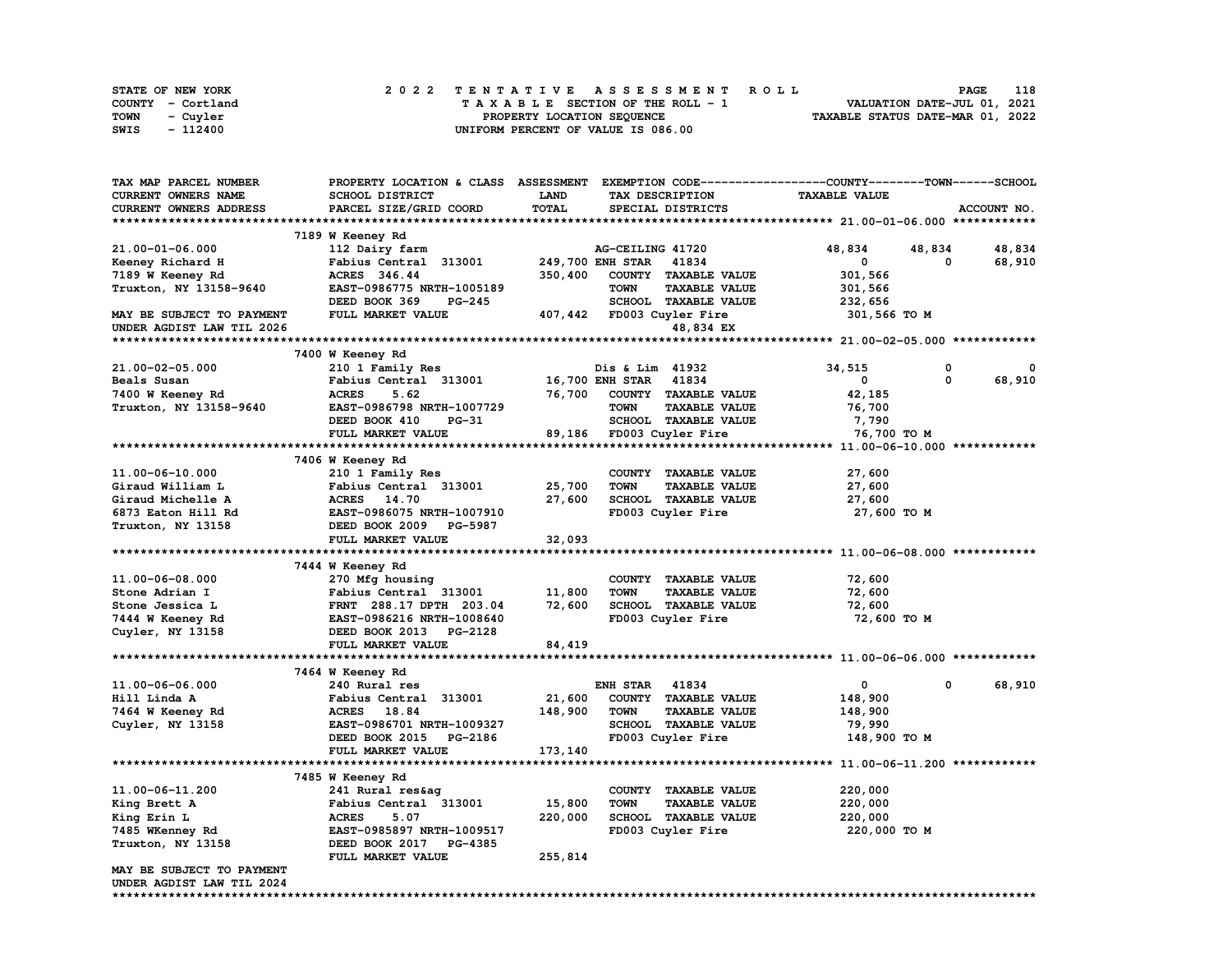| STATE OF NEW YORK | 2022 TENTATIVE ASSESSMENT ROLL     | 119<br>PAGE                      |
|-------------------|------------------------------------|----------------------------------|
| COUNTY - Cortland | TAXABLE SECTION OF THE ROLL - 1    | VALUATION DATE-JUL 01, 2021      |
| TOWN<br>- Cuvler  | PROPERTY LOCATION SEQUENCE         | TAXABLE STATUS DATE-MAR 01, 2022 |
| - 112400<br>SWIS  | UNIFORM PERCENT OF VALUE IS 086.00 |                                  |

| TAX MAP PARCEL NUMBER         | PROPERTY LOCATION & CLASS ASSESSMENT |              | EXEMPTION CODE-----------------COUNTY-------TOWN------SCHOOL |                      |                       |
|-------------------------------|--------------------------------------|--------------|--------------------------------------------------------------|----------------------|-----------------------|
| CURRENT OWNERS NAME           | SCHOOL DISTRICT                      | LAND         | TAX DESCRIPTION                                              | <b>TAXABLE VALUE</b> |                       |
| <b>CURRENT OWNERS ADDRESS</b> | PARCEL SIZE/GRID COORD               | <b>TOTAL</b> | SPECIAL DISTRICTS                                            |                      | ACCOUNT NO.           |
|                               |                                      |              |                                                              |                      |                       |
|                               | 7558 W Keeney Rd                     |              |                                                              |                      |                       |
| 11.00-07-05.000               | 270 Mfg housing                      |              | COUNTY TAXABLE VALUE                                         | 22,400               |                       |
| Case Katie                    | Fabius Central 313001                | 7,400        | <b>TOWN</b><br><b>TAXABLE VALUE</b>                          | 22,400               |                       |
| Thomas Jordan                 | FRNT 100.00 DPTH 175.25              | 22,400       | SCHOOL TAXABLE VALUE                                         | 22,400               |                       |
|                               | EAST-0986290 NRTH-1010542            |              |                                                              |                      |                       |
| 7852 E Keeney Rd              |                                      |              | FD003 Cuyler Fire                                            | 22,400 TO M          |                       |
| Truxton, NY 13158             | DEED BOOK 2019 PG-2628               |              |                                                              |                      |                       |
|                               | FULL MARKET VALUE                    | 26,047       |                                                              |                      |                       |
|                               |                                      |              |                                                              |                      |                       |
|                               | 7593 W Keeney Rd                     |              |                                                              |                      |                       |
| 11.00-07-06.200               | 241 Rural res&ag                     |              | COUNTY TAXABLE VALUE                                         | 184,540              |                       |
| Glasheen Cristie              | Fabius Central 313001                | 12,740       | <b>TOWN</b><br><b>TAXABLE VALUE</b>                          | 184,540              |                       |
| Melvin James                  | <b>ACRES</b><br>1.74                 | 184,540      | SCHOOL TAXABLE VALUE                                         | 184,540              |                       |
| 7593 W Keeney Rd              | EAST-0986015 NRTH-1011123            |              | FD003 Cuyler Fire                                            | 184,540 TO M         |                       |
| Cuyler, NY 13158              | DEED BOOK 2021 PG-7586               |              |                                                              |                      |                       |
|                               | FULL MARKET VALUE                    | 214,581      |                                                              |                      |                       |
|                               |                                      |              |                                                              |                      |                       |
|                               | 7641 W Keeney Rd                     |              |                                                              |                      |                       |
| 11.00-07-08.000               | 210 1 Family Res                     |              | <b>VET DIS T 41143</b>                                       | 0                    | 24,500<br>0           |
|                               |                                      |              |                                                              |                      | $\Omega$              |
| Welitschinsky George          | Fabius Central 313001                |              | 12,200 VET COM C 41132                                       | 9,200                | $\mathbf 0$           |
| Welitschinsky Joyce           | <b>ACRES</b><br>1.09                 |              | 98,000 VET COM T 41133                                       | 0                    | 18,400                |
| 7641 W Keeney Rd              | EAST-0986067 NRTH-1011929            |              | VET DIS C 41142                                              | 18,400               | $\Omega$<br>0         |
| Truxton, NY 13158-9640        | DEED BOOK 381<br>PG-153              |              | 41854<br><b>BAS STAR</b>                                     | 0                    | 27,600<br>0           |
|                               | FULL MARKET VALUE                    | 113,953      | COUNTY TAXABLE VALUE                                         | 70,400               |                       |
|                               |                                      |              | <b>TOWN</b><br><b>TAXABLE VALUE</b>                          | 55,100               |                       |
|                               |                                      |              | SCHOOL TAXABLE VALUE                                         | 70,400               |                       |
|                               |                                      |              | FD003 Cuyler Fire                                            | 98,000 TO M          |                       |
|                               |                                      |              |                                                              |                      |                       |
|                               | 7733 W Keeney Rd                     |              |                                                              |                      |                       |
| 11.00-01-19.100               | 270 Mfg housing                      |              | <b>BAS STAR 41854</b>                                        | $\mathbf 0$          | 27,600<br>$\mathbf 0$ |
| Volo Michael J                | Fabius Central 313001                | 60,100       | COUNTY TAXABLE VALUE                                         | 113,056              |                       |
| Volo Laura Lee                | <b>ACRES</b><br>45.02                | 113,056      | <b>TAXABLE VALUE</b><br><b>TOWN</b>                          | 113,056              |                       |
|                               | EAST-0984920 NRTH-1013336            |              | SCHOOL TAXABLE VALUE                                         |                      |                       |
| 7733 W Keeney Rd              |                                      |              |                                                              | 85,456               |                       |
| Truxton, NY 13158             | DEED BOOK 541<br>$PG-7$              |              | FD003 Cuyler Fire                                            | 113,056 TO M         |                       |
|                               | FULL MARKET VALUE                    | 131,460      |                                                              |                      |                       |
|                               |                                      |              |                                                              |                      |                       |
|                               | 7754 W Keeney Rd                     |              |                                                              |                      |                       |
| 11.00-04-02.000               | 314 Rural vac<10                     |              | AG-CEILING 41720                                             | 1,776                | 1,776<br>1,776        |
| Seamans Michael E             | Fabius Central 313001                | 3,500        | COUNTY TAXABLE VALUE                                         | 1,724                |                       |
| 7743 East Keeney Rd           | <b>ACRES</b><br>7.00                 | 3,500        | <b>TOWN</b><br><b>TAXABLE VALUE</b>                          | 1,724                |                       |
| Cuyler, NY 13158              | EAST-0986679 NRTH-1014409            |              | SCHOOL TAXABLE VALUE                                         | 1,724                |                       |
|                               | DEED BOOK 2015 PG-1056               |              | FD003 Cuyler Fire                                            | 1,724 TO M           |                       |
| MAY BE SUBJECT TO PAYMENT     | FULL MARKET VALUE                    | 4,070        | 1,776 EX                                                     |                      |                       |
| UNDER AGDIST LAW TIL 2026     |                                      |              |                                                              |                      |                       |
|                               |                                      |              |                                                              |                      |                       |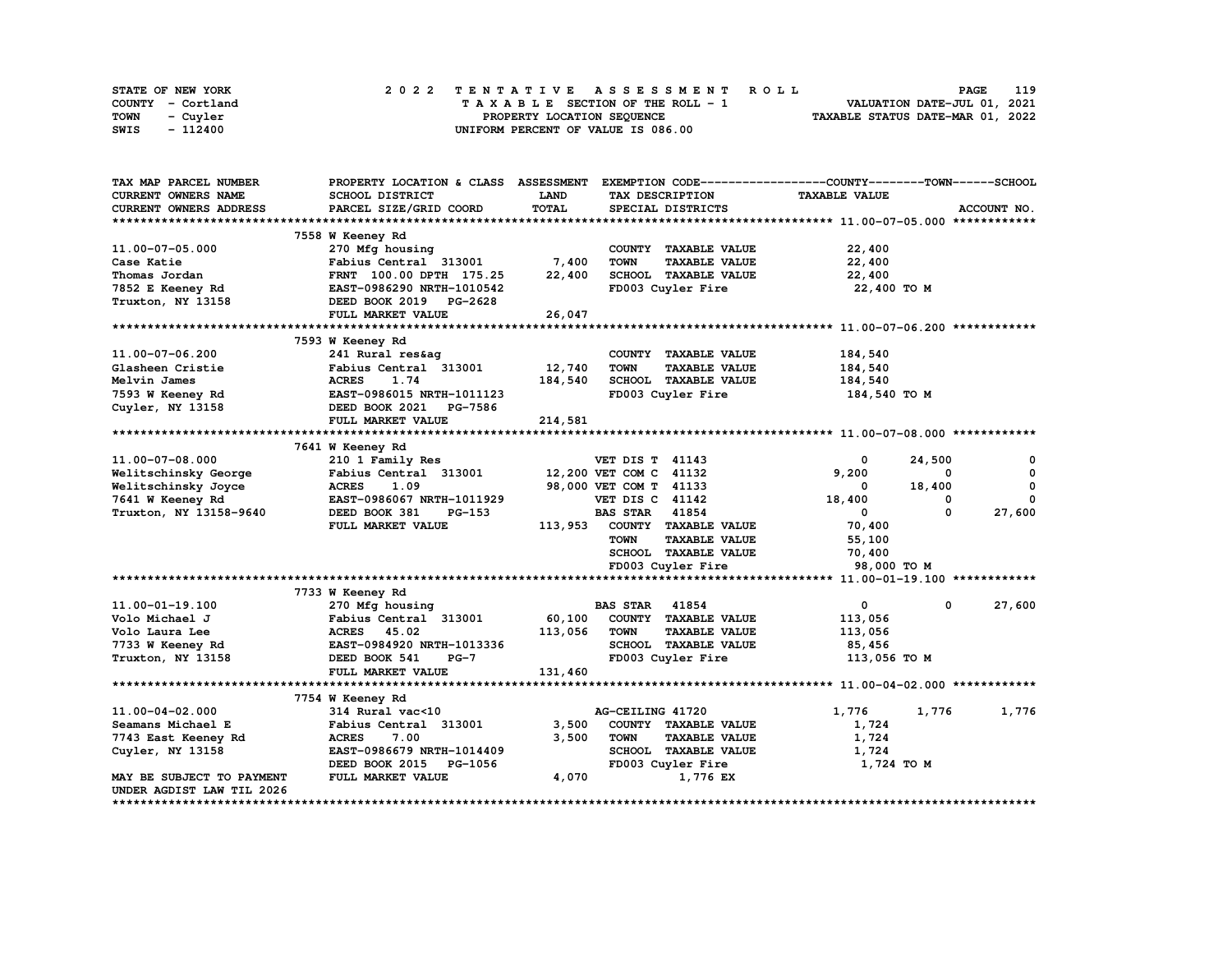| STATE OF NEW YORK | 2022 TENTATIVE ASSESSMENT ROLL     | 120<br><b>PAGE</b>               |
|-------------------|------------------------------------|----------------------------------|
| COUNTY - Cortland | TAXABLE SECTION OF THE ROLL - 1    | VALUATION DATE-JUL 01, 2021      |
| TOWN<br>- Cuvler  | PROPERTY LOCATION SEQUENCE         | TAXABLE STATUS DATE-MAR 01, 2022 |
| - 112400<br>SWIS  | UNIFORM PERCENT OF VALUE IS 086.00 |                                  |

| TAX MAP PARCEL NUMBER      | PROPERTY LOCATION & CLASS ASSESSMENT |             |                                     | EXEMPTION CODE-----------------COUNTY-------TOWN-----SCHOOL |             |
|----------------------------|--------------------------------------|-------------|-------------------------------------|-------------------------------------------------------------|-------------|
| <b>CURRENT OWNERS NAME</b> | SCHOOL DISTRICT                      | <b>LAND</b> | TAX DESCRIPTION                     | <b>TAXABLE VALUE</b>                                        |             |
| CURRENT OWNERS ADDRESS     | PARCEL SIZE/GRID COORD               | TOTAL       | SPECIAL DISTRICTS                   |                                                             | ACCOUNT NO. |
|                            |                                      |             |                                     |                                                             |             |
|                            | 7758 W Keeney Rd                     |             |                                     |                                                             |             |
| 11.00-04-04.000            | 270 Mfg housing                      |             | COUNTY TAXABLE VALUE                | 20,900                                                      |             |
| Crapo Martin J             | Fabius Central 313001                | 8,900       | <b>TOWN</b><br><b>TAXABLE VALUE</b> | 20,900                                                      |             |
| Crapo Carrie M             | FRNT 130.00 DPTH 205.00              | 20,900      | SCHOOL TAXABLE VALUE                | 20,900                                                      |             |
| 7758 W Kenney Rd           | EAST-0986295 NRTH-1014254            |             | FD003 Cuyler Fire                   | 20,900 TO M                                                 |             |
|                            |                                      |             |                                     |                                                             |             |
| Truxton, NY 13158-9640     | DEED BOOK 570<br>PG-287              |             |                                     |                                                             |             |
|                            | FULL MARKET VALUE                    | 24,302      |                                     |                                                             |             |
|                            |                                      |             |                                     |                                                             |             |
|                            | 7760 W Keeney Rd                     |             |                                     |                                                             |             |
| 11.00-04-01.000            | 270 Mfg housing                      |             | <b>BAS STAR</b><br>41854            | $\mathbf 0$<br>0                                            | 27,000      |
| Peck Gordon                | Fabius Central 313001                | 13,900      | COUNTY TAXABLE VALUE                | 27,000                                                      |             |
| 7760 W Keeney Rd           | <b>ACRES</b><br>2.80                 | 27,000      | <b>TOWN</b><br><b>TAXABLE VALUE</b> | 27,000                                                      |             |
| Truxton, NY 13158-4174     | EAST-0986366 NRTH-1014521            |             | SCHOOL TAXABLE VALUE                | 0                                                           |             |
|                            | DEED BOOK 515<br>PG-196              |             | FD003 Cuyler Fire                   | 27,000 TO M                                                 |             |
|                            | FULL MARKET VALUE                    | 31,395      |                                     |                                                             |             |
|                            |                                      |             |                                     |                                                             |             |
|                            | 7762 W Keeney Rd                     |             |                                     |                                                             |             |
| 11.00-04-05.000            | 312 Vac w/imprv                      |             | COUNTY TAXABLE VALUE                | 33,650                                                      |             |
| Berglund John V            | Fabius Central 313001                | 29,650      | <b>TOWN</b><br><b>TAXABLE VALUE</b> | 33,650                                                      |             |
| 7762 West Kenney Rd        | ACRES 34.79 BANKCORELOG              | 33,650      | SCHOOL TAXABLE VALUE                | 33,650                                                      |             |
| Truxton, NY 13158          | EAST-0984886 NRTH-1013943            |             | FD003 Cuyler Fire                   | 33,650 TO M                                                 |             |
|                            | DEED BOOK 2014 PG-6585               |             |                                     |                                                             |             |
|                            | FULL MARKET VALUE                    | 39,128      |                                     |                                                             |             |
|                            |                                      |             |                                     |                                                             |             |
|                            |                                      |             |                                     |                                                             |             |
|                            | 7801 W Keeney Rd                     |             |                                     |                                                             |             |
| 11.00-01-17.000            | 241 Rural res&aq                     |             | <b>BAS STAR 41854</b>               | $\mathbf{0}$<br>$^{\circ}$                                  | 27,600      |
| Thomas Rodger E Jr         | Fabius Central 313001                | 85,800      | COUNTY TAXABLE VALUE                | 183,100                                                     |             |
| Thomas Beckie              | 80.75<br><b>ACRES</b>                | 183,100     | <b>TOWN</b><br><b>TAXABLE VALUE</b> | 183,100                                                     |             |
| 7801 W Keeney Rd           | EAST-0983738 NRTH-1014052            |             | SCHOOL TAXABLE VALUE                | 155,500                                                     |             |
| Truxton, NY 13158          | DEED BOOK 2000<br>PG-3030            |             | FD003 Cuyler Fire                   | 183,100 TO M                                                |             |
|                            | FULL MARKET VALUE                    | 212,907     |                                     |                                                             |             |
|                            |                                      |             |                                     |                                                             |             |
|                            | 7822 W Keeney Rd                     |             |                                     |                                                             |             |
| 11.00-01-09.000            | 270 Mfg housing                      |             | COUNTY TAXABLE VALUE                | 51,888                                                      |             |
| Kolbasook Scott A          | Fabius Central 313001                | 15,600      | <b>TOWN</b><br><b>TAXABLE VALUE</b> | 51,888                                                      |             |
| 7686 E Keeney Rd           | <b>ACRES</b><br>1.62                 | 51,888      | SCHOOL TAXABLE VALUE                | 51,888                                                      |             |
| Cuyler, NY 13158           | EAST-0986389 NRTH-1015419            |             | FD003 Cuyler Fire                   | 51,888 TO M                                                 |             |
|                            | DEED BOOK 2013 PG-7092               |             |                                     |                                                             |             |
|                            | FULL MARKET VALUE                    | 60,335      |                                     |                                                             |             |
|                            |                                      |             |                                     |                                                             |             |
|                            | 7823 W Keeney Rd                     |             |                                     |                                                             |             |
| $11.00 - 01 - 08.000$      | 270 Mfg housing                      |             | COUNTY TAXABLE VALUE                | 20,400                                                      |             |
| Crapo Michael              | Fabius Central 313001                | 7,300       | <b>TOWN</b><br><b>TAXABLE VALUE</b> | 20,400                                                      |             |
|                            |                                      | 20,400      | SCHOOL TAXABLE VALUE                |                                                             |             |
| 7758 W Keeney Rd           | FRNT 128.70 DPTH 132.99              |             |                                     | 20,400                                                      |             |
| Truxton, NY 13158          | EAST-0986072 NRTH-1015389            |             | FD003 Cuyler Fire                   | 20,400 TO M                                                 |             |
|                            | DEED BOOK 2017 PG-1864               |             |                                     |                                                             |             |
|                            | FULL MARKET VALUE                    | 23,721      |                                     |                                                             |             |
|                            |                                      |             |                                     |                                                             |             |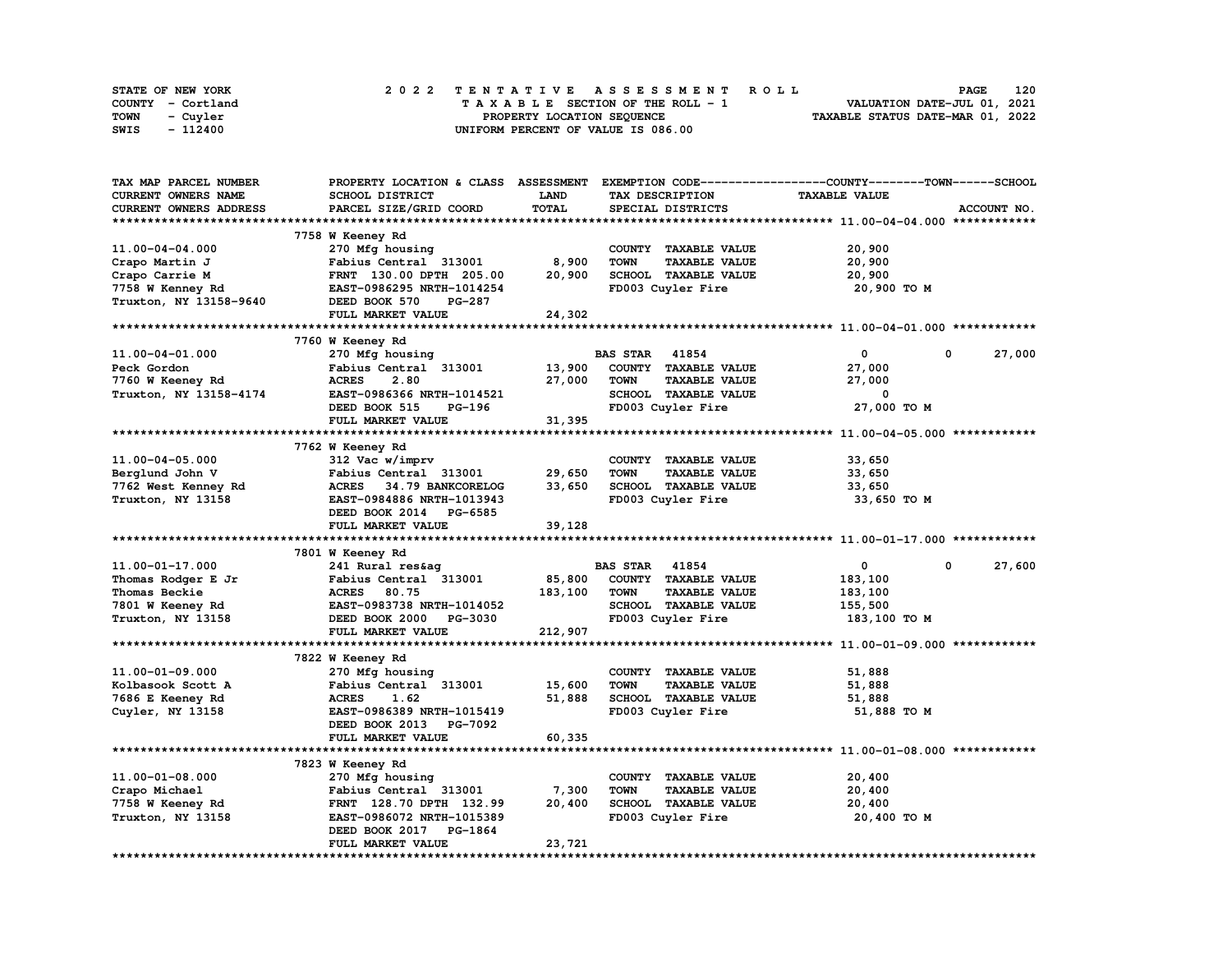| STATE OF NEW YORK | 2022 TENTATIVE ASSESSMENT ROLL     | 121<br><b>PAGE</b>               |
|-------------------|------------------------------------|----------------------------------|
| COUNTY - Cortland | TAXABLE SECTION OF THE ROLL - 1    | VALUATION DATE-JUL 01, 2021      |
| TOWN<br>- Cuvler  | PROPERTY LOCATION SEQUENCE         | TAXABLE STATUS DATE-MAR 01, 2022 |
| - 112400<br>SWIS  | UNIFORM PERCENT OF VALUE IS 086.00 |                                  |

| TAX MAP PARCEL NUMBER     | PROPERTY LOCATION & CLASS ASSESSMENT EXEMPTION CODE----------------COUNTY-------TOWN-----SCHOOL |         |                                     |                      |              |             |
|---------------------------|-------------------------------------------------------------------------------------------------|---------|-------------------------------------|----------------------|--------------|-------------|
| CURRENT OWNERS NAME       | SCHOOL DISTRICT                                                                                 | LAND    | TAX DESCRIPTION                     | <b>TAXABLE VALUE</b> |              |             |
| CURRENT OWNERS ADDRESS    | PARCEL SIZE/GRID COORD                                                                          | TOTAL   | SPECIAL DISTRICTS                   |                      |              | ACCOUNT NO. |
|                           |                                                                                                 |         |                                     |                      |              |             |
|                           | 7825 W Keeney Rd                                                                                |         |                                     |                      |              |             |
| 11.00-01-07.000           | 270 Mfg housing                                                                                 |         | <b>BAS STAR 41854</b>               | $\mathbf{0}$         | $\mathbf{0}$ | 25,100      |
| Garchow Deborah           | Fabius Central 313001                                                                           | 12,100  | COUNTY TAXABLE VALUE                | 25,100               |              |             |
| 7825 W Keeney Rd          | FRNT 136.60 DPTH 333.30                                                                         | 25,100  | <b>TOWN</b><br><b>TAXABLE VALUE</b> | 25,100               |              |             |
| Truxton, NY 13158         | EAST-0985836 NRTH-1015353                                                                       |         | SCHOOL TAXABLE VALUE                | 0                    |              |             |
|                           | DEED BOOK 1996 PG-5465                                                                          |         | FD003 Cuyler Fire                   | 25,100 TO M          |              |             |
|                           | FULL MARKET VALUE                                                                               | 29,186  |                                     |                      |              |             |
|                           |                                                                                                 |         |                                     |                      |              |             |
|                           | 7833 W Keeney Rd                                                                                |         |                                     |                      |              |             |
| 11.00-01-05.000           | 210 1 Family Res                                                                                |         | COUNTY TAXABLE VALUE                | 77,500               |              |             |
| Sabin Kathryn A           | Fabius Central 313001                                                                           | 13,100  | <b>TOWN</b><br><b>TAXABLE VALUE</b> | 77,500               |              |             |
| 3456 McGraw Marathon Rd   | <b>ACRES</b><br>2.00                                                                            | 77,500  | SCHOOL TAXABLE VALUE                | 77,500               |              |             |
| McGraw, NY 13101          | EAST-0986015 NRTH-1015617                                                                       |         | FD003 Cuyler Fire                   | 77,500 TO M          |              |             |
|                           | DEED BOOK 234<br>PG-499                                                                         |         |                                     |                      |              |             |
|                           | FULL MARKET VALUE                                                                               | 90,116  |                                     |                      |              |             |
|                           |                                                                                                 |         |                                     |                      |              |             |
|                           | 6754, 6779 W Keeney Rd                                                                          |         |                                     |                      |              |             |
| 31.00-01-01.210           |                                                                                                 |         | AG-CEILING 41720                    | 125,542              |              | 125,542     |
|                           | 112 Dairy farm                                                                                  |         |                                     |                      | 125,542      |             |
| Eldridge Richard C        | DeRuyter Centra 252401                                                                          |         | 418,700 BAS STAR 41854              | $\mathbf{0}$         | 0            | 27,600      |
| 6779 W Keeney Rd          | ACRES 427.40                                                                                    | 558,900 | COUNTY TAXABLE VALUE                | 433,358              |              |             |
| Truxton, NY 13158-9636    | EAST-0984878 NRTH-0997131                                                                       |         | <b>TAXABLE VALUE</b><br><b>TOWN</b> | 433,358              |              |             |
|                           | DEED BOOK 491<br><b>PG-92</b>                                                                   |         | SCHOOL TAXABLE VALUE                | 405,758              |              |             |
| MAY BE SUBJECT TO PAYMENT | FULL MARKET VALUE                                                                               |         | 649,884 FD003 Cuyler Fire           | 433,358 TO M         |              |             |
| UNDER AGDIST LAW TIL 2026 |                                                                                                 |         | 125,542 EX                          |                      |              |             |
|                           |                                                                                                 |         |                                     |                      |              |             |
|                           | 7763, 7765 W Keeney Rd                                                                          |         |                                     |                      |              |             |
| 11.00-04-03.000           | 270 Mfg housing                                                                                 |         | COUNTY TAXABLE VALUE                | 26,500               |              |             |
| Shore Colby H             | Fabius Central 313001                                                                           | 12,500  | <b>TAXABLE VALUE</b><br><b>TOWN</b> | 26,500               |              |             |
| Lieber Tammy M            | <b>ACRES</b><br>1.45                                                                            | 26,500  | SCHOOL TAXABLE VALUE                | 26,500               |              |             |
| 1089 Wolf Rd              | EAST-0986379 NRTH-1014150                                                                       |         | FD003 Cuyler Fire                   | 26,500 TO M          |              |             |
| Cortland, NY 13045        | DEED BOOK 2019 PG-2393                                                                          |         |                                     |                      |              |             |
|                           | FULL MARKET VALUE                                                                               | 30,814  |                                     |                      |              |             |
|                           |                                                                                                 |         |                                     |                      |              |             |
|                           | 4476 Winnie Rd                                                                                  |         |                                     |                      |              |             |
| 41.00-01-16.000           | 112 Dairy farm                                                                                  |         | CW_15_VET/ 41162                    | 5,520                | 0            | 0           |
| Smith Adelbert Lee        | Homer Central 113001                                                                            |         | 125,900 AG-CEILING 41720            | 64,397               | 64,397       | 64,397      |
| 4476 Winnie Rd            | <b>ACRES</b> 100.00                                                                             |         | 198,200 ENH STAR 41834              | $\mathbf 0$          | 0            | 68,910      |
| Truxton, NY 13158-9603    | EAST-0982721 NRTH-0987718                                                                       |         | COUNTY TAXABLE VALUE                | 128,283              |              |             |
|                           | DEED BOOK 280<br><b>PG-545</b>                                                                  |         | <b>TOWN</b><br><b>TAXABLE VALUE</b> | 133,803              |              |             |
| MAY BE SUBJECT TO PAYMENT | FULL MARKET VALUE                                                                               | 230,465 | SCHOOL TAXABLE VALUE                | 64,893               |              |             |
| UNDER AGDIST LAW TIL 2026 |                                                                                                 |         | FD003 Cuyler Fire                   | 133,803 TO M         |              |             |
|                           |                                                                                                 |         | 64,397 EX                           |                      |              |             |
|                           |                                                                                                 |         |                                     |                      |              |             |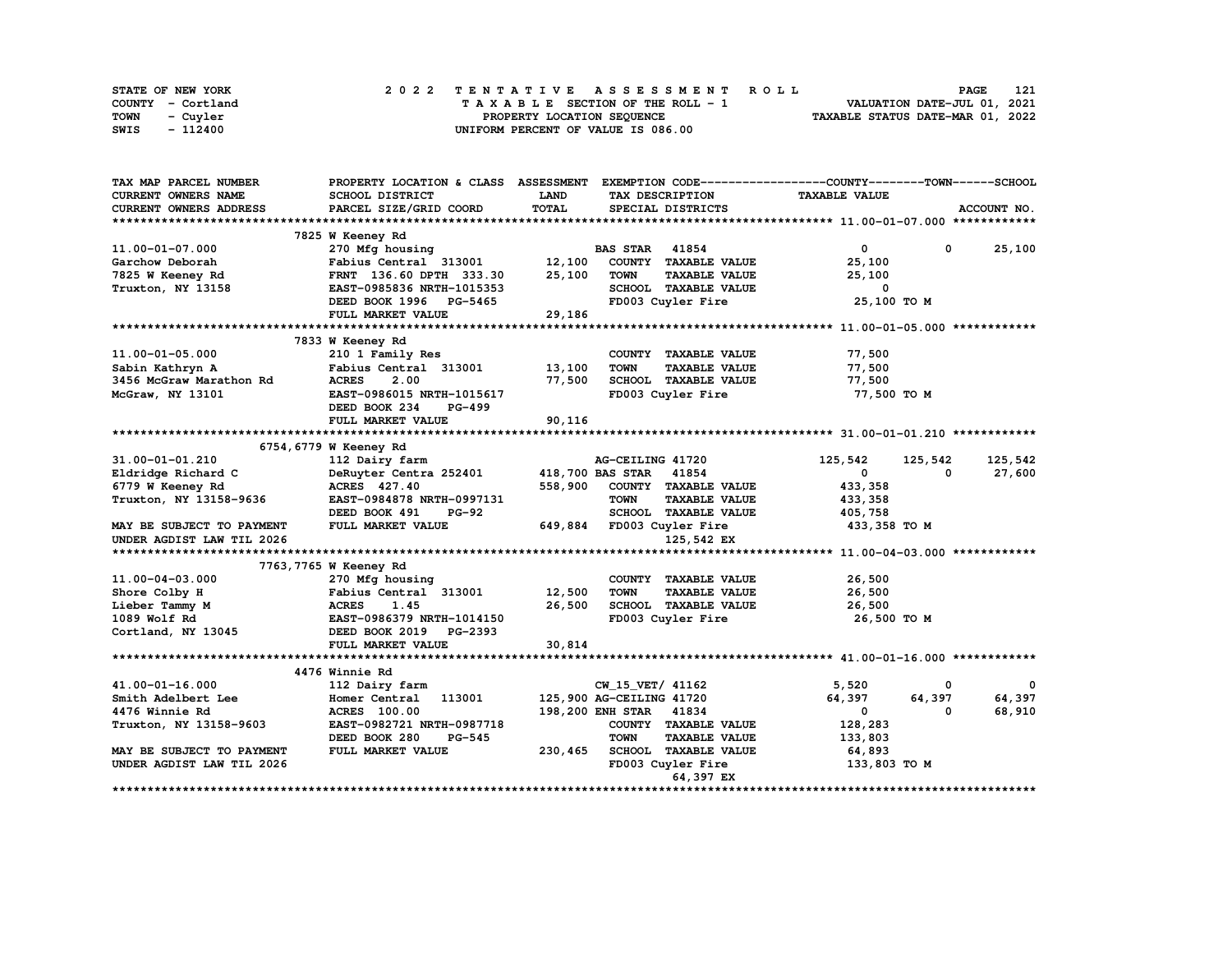|             | <b>STATE OF NEW YORK</b> |  | 2022 TENTATIVE ASSESSMENT ROLL     | 122<br><b>PAGE</b>               |  |
|-------------|--------------------------|--|------------------------------------|----------------------------------|--|
|             | COUNTY - Cortland        |  | TAXABLE SECTION OF THE ROLL - 1    | VALUATION DATE-JUL 01, 2021      |  |
| <b>TOWN</b> | - Cuvler                 |  |                                    | TAXABLE STATUS DATE-MAR 01, 2022 |  |
| SWIS        | - 112400                 |  | UNIFORM PERCENT OF VALUE IS 086.00 | RPS150/V04/L015                  |  |
|             |                          |  |                                    | CURRENT DATE 5/03/2022           |  |

# **\*\*\* S P E C I A L D I S T R I C T S U M M A R Y \*\*\***

| CODE DISTRICT NAME | TOTAL<br>PARCELS | <b>EXTENSION</b><br>TYPE | <b>EXTENSION</b><br><b>VALUE</b> | AD VALOREM<br><b>VALUE</b> | <b>EXEMPT</b><br><b>AMOUNT</b> | TAXABLE<br><b>VALUE</b> |
|--------------------|------------------|--------------------------|----------------------------------|----------------------------|--------------------------------|-------------------------|
| FD003 Cuyler Fire  |                  | 643 TOTAL M              |                                  | 48057,118                  | 3960,530                       | 44096,588               |

### **\*\*\* S C H O O L D I S T R I C T S U M M A R Y \*\*\***

| CODE   | DISTRICT NAME       | <b>TOTAL</b><br><b>PARCELS</b> | <b>ASSESSED</b><br>LAND | <b>ASSESSED</b><br>TOTAL | <b>EXEMPT</b><br><b>AMOUNT</b> | TOTAL<br><b>TAXABLE</b> | <b>STAR</b><br><b>AMOUNT</b> | <b>STAR</b><br><b>TAXABLE</b> |
|--------|---------------------|--------------------------------|-------------------------|--------------------------|--------------------------------|-------------------------|------------------------------|-------------------------------|
| 112001 | Cincinnatus Central | 9                              | 460,015                 | 767,442                  | 139,850                        | 627,592                 | 82,800                       | 544,792                       |
| 113001 | Homer Central       | 46                             | 2083,290                | 3408,290                 | 261,874                        | 3146,416                | 503,680                      | 2642,736                      |
| 252401 | DeRuvter Central    | 492                            | 16699,917               | 35736,379                | 3249,406                       | 32486,973               | 5146,408                     | 27340,565                     |
| 313001 | Fabius Central      | 97                             | 3736,460                | 8212,907                 | 1566,942                       | 6645,965                | 918,850                      | 5727, 115                     |
|        | $SUB - TO T AL$     | 644                            | 22979,682               | 48125,018                | 5218,072                       | 42906,946               | 6651,738                     | 36255,208                     |
|        | TOTAL               | 644                            | 22979,682               | 48125,018                | 5218,072                       | 42906,946               | 6651,738                     | 36255,208                     |

### **\*\*\* S Y S T E M C O D E S S U M M A R Y \*\*\***

### **NO SYSTEM EXEMPTIONS AT THIS LEVEL**

#### **\*\*\* E X E M P T I O N S U M M A R Y \*\*\***

|       |                    | <b>TOTAL</b>   |               |             |               |
|-------|--------------------|----------------|---------------|-------------|---------------|
| CODE  | <b>DESCRIPTION</b> | <b>PARCELS</b> | <b>COUNTY</b> | <b>TOWN</b> | <b>SCHOOL</b> |
| 41121 | VET WAR CT         | 4              | 20,175        | 35, 355     |               |
|       |                    |                |               |             |               |
| 41122 | VET WAR C          | 16             | 91,530        |             |               |
| 41123 | VET WAR T          | 16             |               | 147,965     |               |
| 41131 | VET COM CT         | 2              | 15,350        | 22,250      |               |
| 41132 | VET COM C          | 11             | 100,275       |             |               |
| 41133 | VET COM T          | 11             |               | 169,825     |               |
| 41141 | VET DIS CT         | 2              | 21,734        | 21,734      |               |
| 41142 | VET DIS C          | 6              | 85,205        |             |               |
| 41143 | VET DIS T          | 6              |               | 120,065     |               |
| 41162 | <b>CW 15 VET/</b>  |                | 5,520         |             |               |
| 41400 | <b>CLERGY</b>      |                | 1,500         | 1,500       | 1,500         |
|       |                    |                |               |             |               |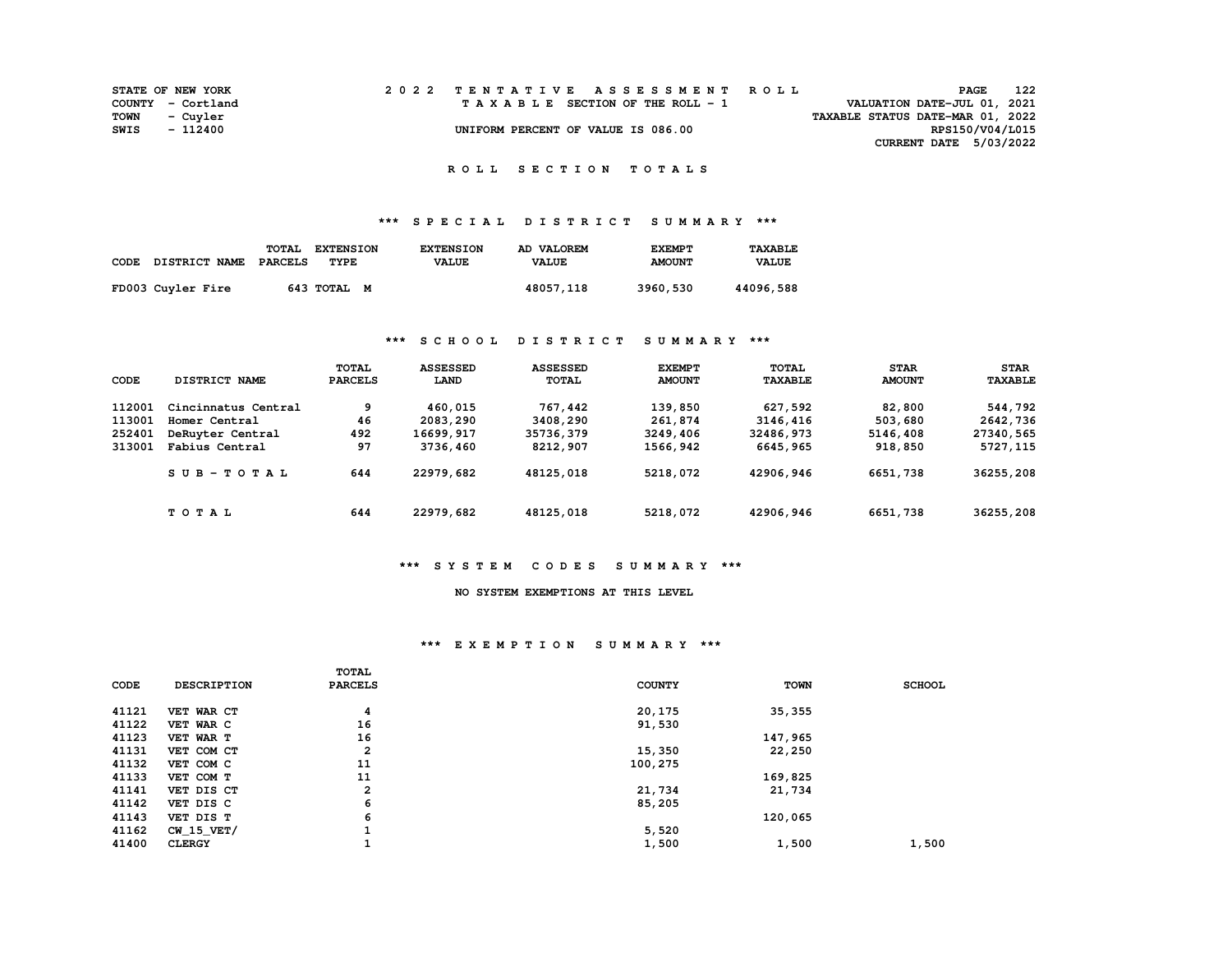|      | <b>STATE OF NEW YORK</b> |  | 2022 TENTATIVE ASSESSMENT ROLL     | PAGE                             | 123 |
|------|--------------------------|--|------------------------------------|----------------------------------|-----|
|      | COUNTY - Cortland        |  | TAXABLE SECTION OF THE ROLL - 1    | VALUATION DATE-JUL 01, 2021      |     |
|      | TOWN - Cuyler            |  |                                    | TAXABLE STATUS DATE-MAR 01, 2022 |     |
| SWIS | - 112400                 |  | UNIFORM PERCENT OF VALUE IS 086.00 | RPS150/V04/L015                  |     |
|      |                          |  |                                    | <b>CURRENT DATE 5/03/2022</b>    |     |
|      |                          |  |                                    |                                  |     |

## **\*\*\* E X E M P T I O N S U M M A R Y \*\*\***

| CODE  | <b>DESCRIPTION</b>  | TOTAL<br><b>PARCELS</b> | <b>COUNTY</b> | <b>TOWN</b> | <b>SCHOOL</b> |
|-------|---------------------|-------------------------|---------------|-------------|---------------|
| 41700 | AG 10-YR            | 7                       | 1101,840      | 1101,840    | 1101,840      |
| 41720 | <b>AG-CEILING</b>   | 73                      | 2985, 922     | 2985,922    | 2985,922      |
| 41730 | AG COMMIT           | 24                      | 974,608       | 974,608     | 974,608       |
| 41800 | AGED CTS            | 2                       | 38,215        | 38,215      | 40,022        |
| 41802 | AGED C              | 6                       | 135,738       |             |               |
| 41803 | AGED T              | $\mathbf{2}$            |               | 50,105      |               |
| 41804 | AGED S              | 4                       |               |             | 77,890        |
| 41806 | <b>AGED T&amp;S</b> |                         |               | 21,760      | 21,760        |
| 41834 | ENH STAR            | 52                      |               |             | 3173,198      |
| 41854 | <b>BAS STAR</b>     | 127                     |               |             | 3456,900      |
| 41864 | <b>B STAR MH</b>    | 1                       |               |             | 21,640        |
| 41932 | Dis & Lim           | 3                       | 75,215        |             |               |
| 47460 | 480A                |                         | 14,530        | 14,530      | 14,530        |
|       | TOTAL               | 379                     | 5667,357      | 5705,674    | 11869,810     |

| ROLL       | <b>DESCRIPTION</b> | TOTAL          | <b>ASSESSED</b> | <b>ASSESSED</b> | <b><i>TAXABLE</i></b> | <b>TAXABLE</b> | <b>TAXABLE</b> | <b>STAR</b>    |
|------------|--------------------|----------------|-----------------|-----------------|-----------------------|----------------|----------------|----------------|
| <b>SEC</b> |                    | <b>PARCELS</b> | <b>LAND</b>     | <b>TOTAL</b>    | <b>COUNTY</b>         | <b>TOWN</b>    | <b>SCHOOL</b>  | <b>TAXABLE</b> |
|            | <b>TAXABLE</b>     | 644            | 22979,682       | 48125,018       | 42457,661             | 42419,344      | 42906,946      | 36255,208      |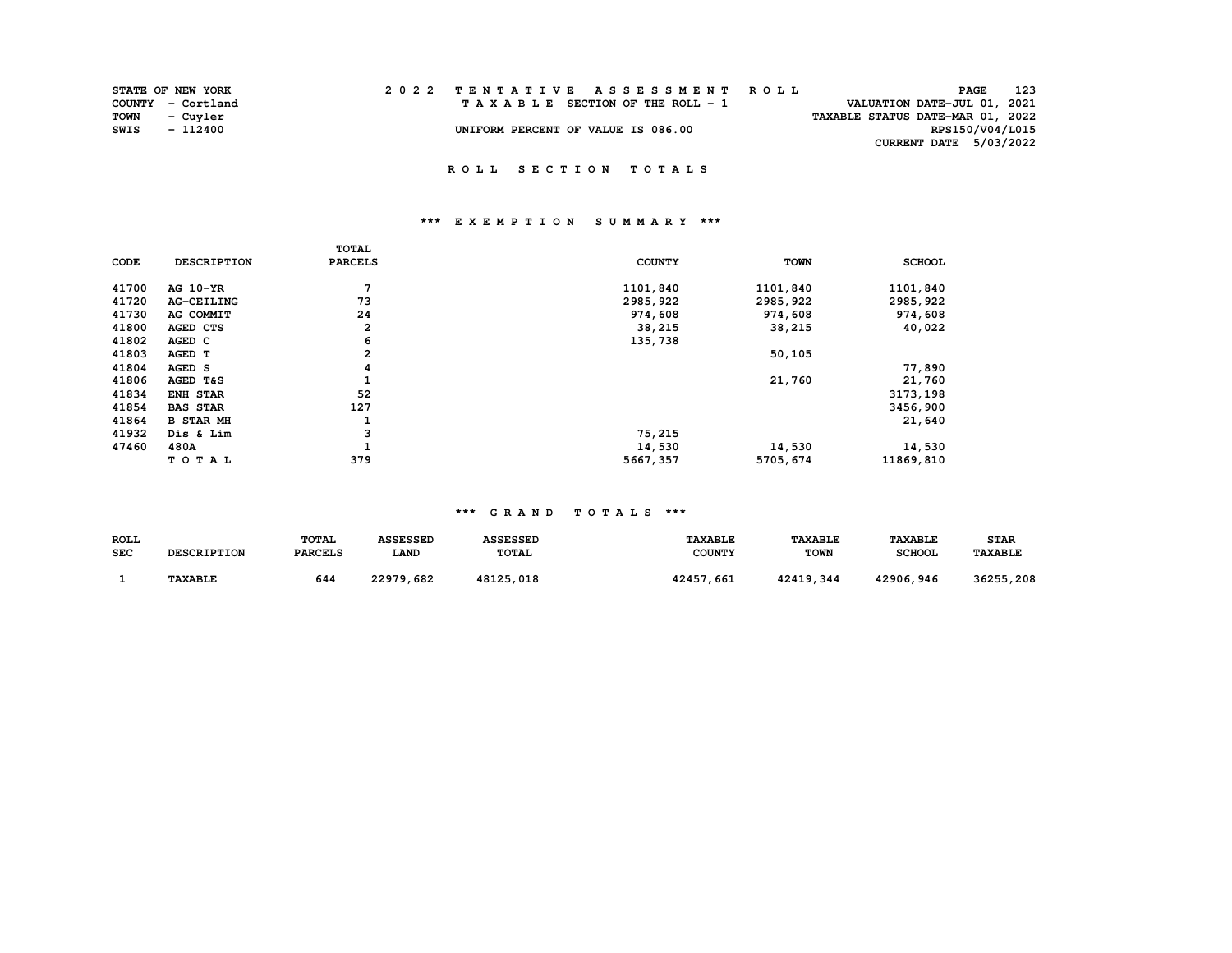|             | STATE OF NEW YORK |  |  |  |  |                                          |  |  |  |  | 2022 TENTATIVE ASSESSMENT ROLL |                                  | <b>PAGE</b>                 | 124 |
|-------------|-------------------|--|--|--|--|------------------------------------------|--|--|--|--|--------------------------------|----------------------------------|-----------------------------|-----|
|             | COUNTY - Cortland |  |  |  |  | STATE OWNED LAND SECTION OF THE ROLL - 3 |  |  |  |  |                                |                                  | VALUATION DATE-JUL 01, 2021 |     |
| <b>TOWN</b> | - Cuyler          |  |  |  |  | PROPERTY LOCATION SEOUENCE               |  |  |  |  |                                | TAXABLE STATUS DATE-MAR 01, 2022 |                             |     |
| SWIS        | - 112400          |  |  |  |  | UNIFORM PERCENT OF VALUE IS 086.00       |  |  |  |  |                                |                                  |                             |     |

| TAX MAP PARCEL NUMBER                       | PROPERTY LOCATION & CLASS ASSESSMENT |              |                  |                             | EXEMPTION CODE-----------------COUNTY-------TOWN-----SCHOOL |            |             |
|---------------------------------------------|--------------------------------------|--------------|------------------|-----------------------------|-------------------------------------------------------------|------------|-------------|
| CURRENT OWNERS NAME                         | <b>SCHOOL DISTRICT</b>               | LAND         |                  | TAX DESCRIPTION             | <b>TAXABLE VALUE</b>                                        |            |             |
| <b>CURRENT OWNERS ADDRESS</b>               | PARCEL SIZE/GRID COORD               | <b>TOTAL</b> |                  | SPECIAL DISTRICTS           |                                                             |            | ACCOUNT NO. |
|                                             |                                      |              |                  |                             |                                                             |            |             |
|                                             |                                      |              |                  |                             |                                                             |            | 8000002     |
| 333.00-24-02.000                            | 993 Transition t                     |              | TOWN TAXBL 50005 |                             | 17,210                                                      | $^{\circ}$ | 17,210      |
| State of New York                           | Homer Central 113001                 | 0            |                  | COUNTY TAXABLE VALUE        | O                                                           |            |             |
| Attn: County Treasurer                      |                                      | 17,210       | <b>TOWN</b>      | <b>TAXABLE VALUE</b>        | 17,210                                                      |            |             |
| 60 Central Ave                              | FULL MARKET VALUE                    | 20,012       |                  | <b>SCHOOL TAXABLE VALUE</b> | $\Omega$                                                    |            |             |
| Cortland, NY 13045-2746                     |                                      |              |                  | FD003 Cuyler Fire           | 17,210 TO M                                                 |            |             |
| ********************                        |                                      |              |                  |                             |                                                             |            |             |
|                                             |                                      |              |                  |                             |                                                             |            | 8888100     |
| 333.00-24-02.100                            | 993 Transition t                     |              | TOWN TAXBL 50005 |                             | 0                                                           | 0          | $\Omega$    |
| State of New York                           | Homer Central 113001                 | 0            |                  | COUNTY TAXABLE VALUE        | 0                                                           |            |             |
| Attn: County Treasurer                      |                                      | 0            | <b>TOWN</b>      | <b>TAXABLE VALUE</b>        | O                                                           |            |             |
| 60 Central Ave                              | FULL MARKET VALUE                    | $\Omega$     |                  | SCHOOL TAXABLE VALUE        | $\Omega$                                                    |            |             |
| Cortland, NY 13045-2746                     |                                      |              |                  |                             |                                                             |            |             |
| *************                               |                                      |              |                  |                             |                                                             |            |             |
|                                             |                                      |              |                  |                             |                                                             |            | 8112001     |
| 333.00-24-03.000                            | 993 Transition t                     |              | SCHL TAXBL 50001 |                             | 73,340                                                      | 73,340     |             |
| State of New York                           | Cincinnatus Cen 112001               | 0            |                  | COUNTY TAXABLE VALUE        | 0                                                           |            |             |
| Attn: County Treasurer                      |                                      | 73,340       | <b>TOWN</b>      | <b>TAXABLE VALUE</b>        | $\Omega$                                                    |            |             |
| 60 Central Ave                              | FULL MARKET VALUE                    | 85,279       |                  | <b>SCHOOL TAXABLE VALUE</b> | 73,340                                                      |            |             |
| Cortland, NY 13045-2746                     |                                      |              |                  |                             |                                                             |            |             |
|                                             |                                      |              |                  |                             |                                                             |            |             |
|                                             |                                      |              |                  |                             |                                                             |            | 8113001     |
| 333.00-24-04.000                            | 993 Transition t                     |              | SCHL TAXBL 50001 |                             | 850                                                         | 850        | $\mathbf 0$ |
| State of New York                           | Homer Central 113001                 | $^{\circ}$   |                  | COUNTY TAXABLE VALUE        | 0                                                           |            |             |
| Attn: County Treasurer                      |                                      | 850          | <b>TOWN</b>      | <b>TAXABLE VALUE</b>        | $\Omega$                                                    |            |             |
| 60 Central Ave                              | FULL MARKET VALUE                    | 988          |                  | SCHOOL TAXABLE VALUE        | 850                                                         |            |             |
| Cortland, NY 13045-2746                     |                                      |              |                  |                             |                                                             |            |             |
|                                             |                                      |              |                  |                             |                                                             |            | 8252401     |
| 333.00-24-05.000                            | 993 Transition t                     |              | SCHL TAXBL 50001 |                             | 10,280                                                      |            | 0           |
|                                             |                                      |              |                  | COUNTY TAXABLE VALUE        | $\Omega$                                                    | 10,280     |             |
| State of New York<br>Attn: County Treasurer | DeRuyter Centra 252401               | 0<br>10,280  | <b>TOWN</b>      | <b>TAXABLE VALUE</b>        | $\Omega$                                                    |            |             |
| 60 Central Ave                              | FULL MARKET VALUE                    | 11,953       |                  | <b>SCHOOL TAXABLE VALUE</b> | 10,280                                                      |            |             |
| Cortland, NY 13045-2746                     |                                      |              |                  |                             |                                                             |            |             |
| ******************************              |                                      |              |                  |                             |                                                             |            |             |
|                                             |                                      |              |                  |                             |                                                             |            | 8313001     |
| 333.00-24-06.000                            | 993 Transition t                     |              | SCHL TAXBL 50001 |                             | 3,690                                                       | 3,690      | 0           |
| State of New York                           | Fabius Central 313001                | 0            |                  | COUNTY TAXABLE VALUE        | 0                                                           |            |             |
| Attn: County Treasurer                      |                                      | 3,690        | <b>TOWN</b>      | <b>TAXABLE VALUE</b>        | $\Omega$                                                    |            |             |
| 60 Central Ave                              | FULL MARKET VALUE                    | 4,291        |                  | <b>SCHOOL TAXABLE VALUE</b> | 3,690                                                       |            |             |
| Cortland, NY 13045-2746                     |                                      |              |                  |                             |                                                             |            |             |
| *********************                       |                                      |              |                  |                             |                                                             |            |             |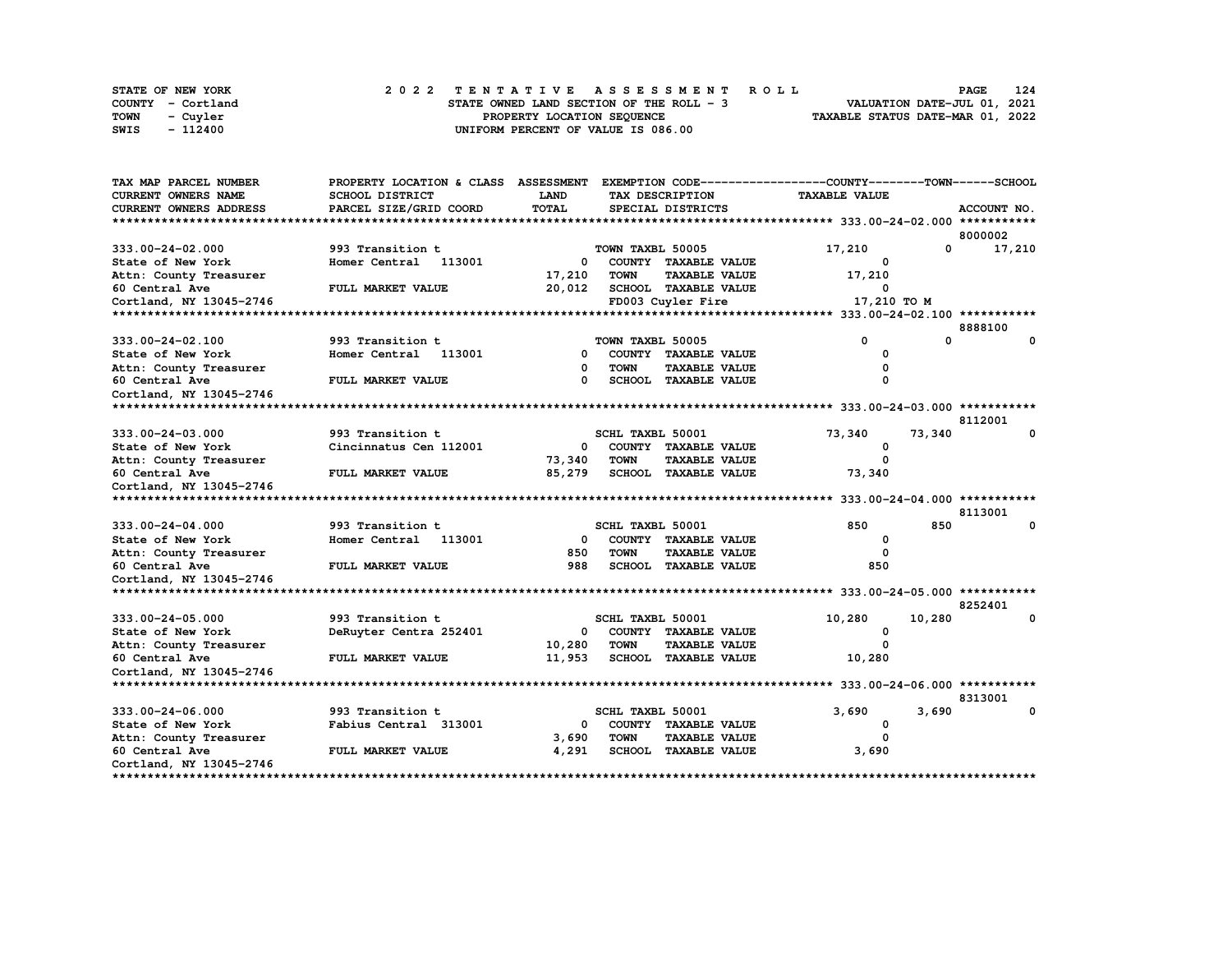|      | STATE OF NEW YORK | 2022 TENTATIVE ASSESSMENT ROLL           | 125<br>PAGE                      |
|------|-------------------|------------------------------------------|----------------------------------|
|      | COUNTY - Cortland | STATE OWNED LAND SECTION OF THE ROLL - 3 | VALUATION DATE-JUL 01, 2021      |
| TOWN | - Cuvler          | PROPERTY LOCATION SEQUENCE               | TAXABLE STATUS DATE-MAR 01, 2022 |
| SWIS | - 112400          | UNIFORM PERCENT OF VALUE IS 086.00       |                                  |

| TAX MAP PARCEL NUMBER      | PROPERTY LOCATION & CLASS ASSESSMENT |              |                  |                             | EXEMPTION CODE-----------------COUNTY-------TOWN------SCHOOL |          |             |
|----------------------------|--------------------------------------|--------------|------------------|-----------------------------|--------------------------------------------------------------|----------|-------------|
| <b>CURRENT OWNERS NAME</b> | <b>SCHOOL DISTRICT</b>               | <b>LAND</b>  |                  | TAX DESCRIPTION             | <b>TAXABLE VALUE</b>                                         |          |             |
| CURRENT OWNERS ADDRESS     | PARCEL SIZE/GRID COORD               | <b>TOTAL</b> |                  | SPECIAL DISTRICTS           |                                                              |          | ACCOUNT NO. |
| ************************** |                                      |              |                  |                             |                                                              |          |             |
|                            | Cheningo Solon Pond Rd               |              |                  |                             |                                                              |          | 0150001     |
| 61.00-01-15.000            | 932 Forest s532b                     |              | STATE LAND 32252 |                             | 43,400                                                       | 0        | 0           |
| State of New York          | DeRuyter Centra 252401               | 43,400       |                  | COUNTY TAXABLE VALUE        | 0                                                            |          |             |
| Attn: County Treasurer     | ACRES 24.60                          | 43,400       | TOWN             | <b>TAXABLE VALUE</b>        | 43,400                                                       |          |             |
| 60 Central Ave             | EAST-0988543 NRTH-0967533            |              |                  | SCHOOL TAXABLE VALUE        | 43,400                                                       |          |             |
| Cortland, NY 13045-2746    | FULL MARKET VALUE                    | 50,465       |                  | FD003 Cuyler Fire           | 43,400 TO M                                                  |          |             |
| **********************     |                                      |              |                  |                             |                                                              |          |             |
|                            | Cheningo Solon Pond Rd               |              |                  |                             |                                                              |          | 0140001     |
| 61.00-01-16.000            | 932 Forest s532b                     |              | STATE LAND 32252 |                             | 79,000                                                       | 0        | 0           |
| State of New York          | DeRuyter Centra 252401               | 79,000       |                  | COUNTY TAXABLE VALUE        | $\Omega$                                                     |          |             |
| Attn: County Treasurer     | ACRES 34.69                          | 79,000       | <b>TOWN</b>      | <b>TAXABLE VALUE</b>        | 79,000                                                       |          |             |
| 60 Central Ave             | EAST-0989558 NRTH-0967610            |              |                  | SCHOOL TAXABLE VALUE        | 79,000                                                       |          |             |
| Cortland, NY 13045-2746    | <b>FULL MARKET VALUE</b>             |              |                  | 91,860 FD003 Cuyler Fire    | 79,000 TO M                                                  |          |             |
|                            |                                      |              |                  |                             |                                                              |          |             |
|                            | Cuyler Hill Rd                       |              |                  |                             |                                                              |          | 0350002     |
| 52.00-03-05.000            | 932 Forest s532b                     |              | STATE LAND 32252 |                             | 430,100                                                      | 0        | 0           |
| State of New York          | DeRuyter Centra 252401               | 430,100      |                  | COUNTY TAXABLE VALUE        | 0                                                            |          |             |
| Attn: County Treasurer     | ACRES 317.88                         | 430,100      | <b>TOWN</b>      | <b>TAXABLE VALUE</b>        | 430,100                                                      |          |             |
| 60 Central Ave             | EAST-1002481 NRTH-0982689            |              |                  | SCHOOL TAXABLE VALUE        | 430,100                                                      |          |             |
| Cortland, NY 13045-2746    | FULL MARKET VALUE                    |              |                  | 500,116 FD003 Cuyler Fire   | 430,100 TO M                                                 |          |             |
|                            |                                      |              |                  |                             |                                                              |          |             |
|                            | Eaton Hill Rd                        |              |                  |                             |                                                              |          | 0230003     |
| 10.00-01-05.000            | 932 Forest s532b                     |              | STATE LAND 32252 |                             | 545,300                                                      | 0        | 0           |
| State of New York          | Fabius Central 313001                | 545,300      |                  | COUNTY TAXABLE VALUE        | $\mathbf{o}$                                                 |          |             |
| Attn: County Treasurer     | ACRES 354.05                         | 545,300      | TOWN             | <b>TAXABLE VALUE</b>        | 545,300                                                      |          |             |
| 60 Central Ave             | EAST-0980921 NRTH-1012101            |              |                  | <b>SCHOOL TAXABLE VALUE</b> | 545,300                                                      |          |             |
| Cortland, NY 13045-2746    | FULL MARKET VALUE                    |              |                  | 634,070 FD003 Cuyler Fire   | 545,300 TO M                                                 |          |             |
|                            |                                      |              |                  |                             |                                                              |          |             |
|                            | Klondike Rd                          |              |                  |                             |                                                              |          | 0330002     |
| $62.00 - 01 - 15.000$      | 932 Forest s532b                     |              | STATE LAND 32252 |                             | 383,500                                                      | $\Omega$ | 0           |
| State of New York          | DeRuyter Centra 252401               | 383,500      |                  | COUNTY TAXABLE VALUE        | 0                                                            |          |             |
| Attn: County Treasurer     | ACRES 262.75                         | 383,500      | <b>TOWN</b>      | <b>TAXABLE VALUE</b>        | 383,500                                                      |          |             |
| 60 Central Ave             | EAST-1001310 NRTH-0974205            |              |                  | SCHOOL TAXABLE VALUE        | 383,500                                                      |          |             |
| Cortland, NY 13045-2746    | FULL MARKET VALUE                    | 445,930      |                  | FD003 Cuyler Fire           | 383,500 TO M                                                 |          |             |
|                            |                                      |              |                  |                             |                                                              |          |             |
|                            | Klondike Rd                          |              |                  |                             |                                                              |          | 0360001     |
| $62.00 - 01 - 16.000$      | 932 Forest s532b                     |              | STATE LAND 32252 |                             | 1270,000                                                     | 0        | 0           |
| State of New York          | Cincinnatus Cen 112001               | 1270,000     |                  | COUNTY TAXABLE VALUE        | 0                                                            |          |             |
| Attn: County Treasurer     | ACRES 545.04                         | 1270,000     | <b>TOWN</b>      | <b>TAXABLE VALUE</b>        | 1270,000                                                     |          |             |
| 60 Central Ave             | EAST-1000431 NRTH-0970520            |              |                  | SCHOOL TAXABLE VALUE        | 1270,000                                                     |          |             |
| Cortland, NY 13045-2746    | FULL MARKET VALUE                    | 1476,744     |                  | FD003 Cuyler Fire           | 1270,000 TO M                                                |          |             |
|                            |                                      |              |                  |                             |                                                              |          |             |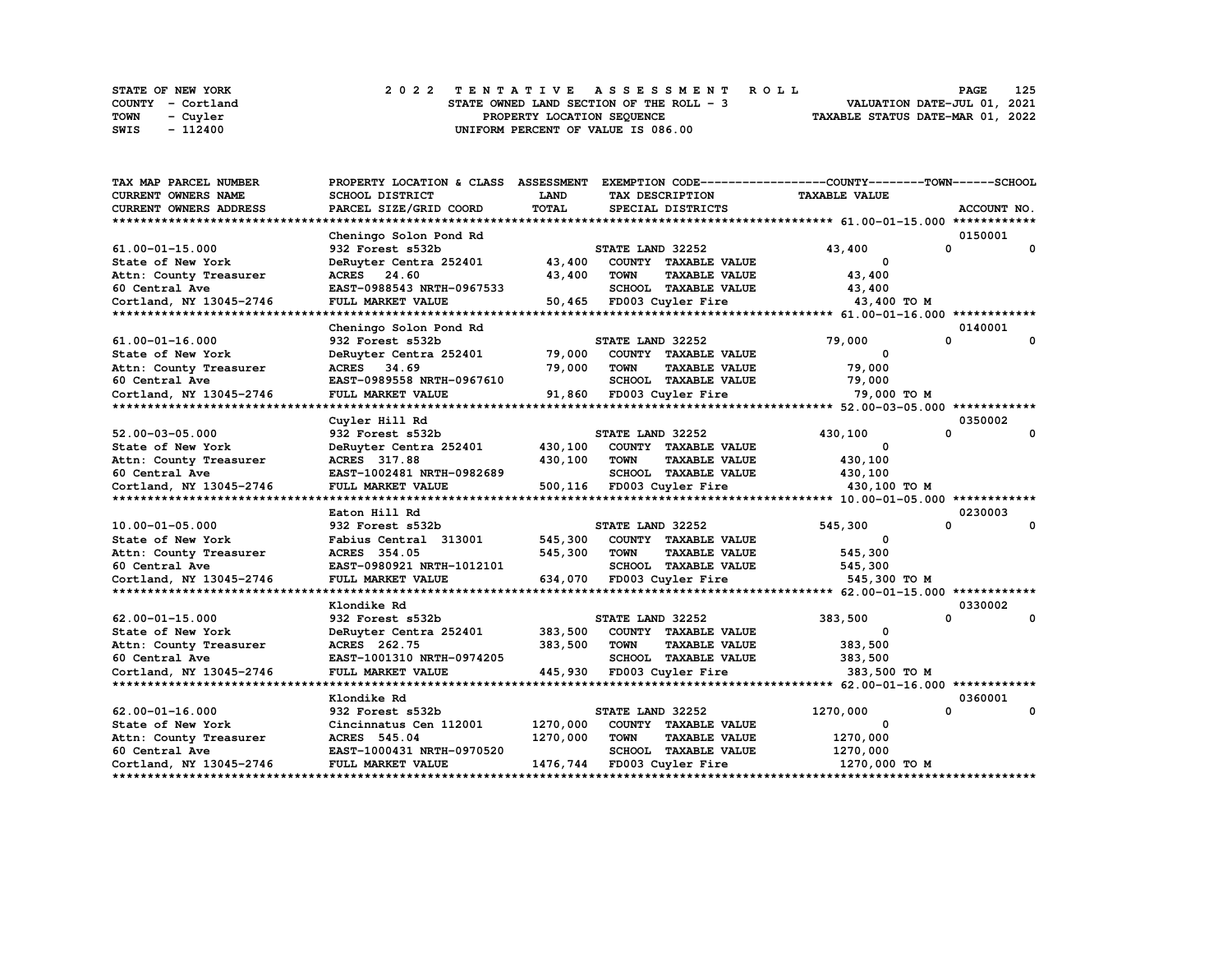| STATE OF NEW YORK | 2022 TENTATIVE ASSESSMENT ROLL           |                                  | <b>PAGE</b> | - 126 |  |
|-------------------|------------------------------------------|----------------------------------|-------------|-------|--|
| COUNTY - Cortland | STATE OWNED LAND SECTION OF THE ROLL - 3 | VALUATION DATE-JUL 01, 2021      |             |       |  |
| TOWN<br>- Cuvler  | PROPERTY LOCATION SEQUENCE               | TAXABLE STATUS DATE-MAR 01, 2022 |             |       |  |
| - 112400<br>SWIS  | UNIFORM PERCENT OF VALUE IS 086.00       |                                  |             |       |  |

| TAX MAP PARCEL NUMBER   | PROPERTY LOCATION & CLASS ASSESSMENT EXEMPTION CODE----------------COUNTY-------TOWN-----SCHOOL |              |                           |                           |                         |              |              |
|-------------------------|-------------------------------------------------------------------------------------------------|--------------|---------------------------|---------------------------|-------------------------|--------------|--------------|
| CURRENT OWNERS NAME     | <b>SCHOOL DISTRICT</b>                                                                          | <b>LAND</b>  | TAX DESCRIPTION           |                           | <b>TAXABLE VALUE</b>    |              |              |
| CURRENT OWNERS ADDRESS  | PARCEL SIZE/GRID COORD                                                                          | <b>TOTAL</b> |                           | SPECIAL DISTRICTS         |                         |              | ACCOUNT NO.  |
|                         |                                                                                                 |              |                           |                           |                         |              |              |
|                         | Klondike Rd                                                                                     |              |                           |                           |                         | 0300002      |              |
| $62.00 - 01 - 17.000$   | 932 Forest s532b                                                                                |              | STATE LAND 32252          |                           | 137,500                 | $\mathbf{0}$ | $\mathbf{0}$ |
| State of New York       | Cincinnatus Cen 112001                                                                          | 137,500      |                           | COUNTY TAXABLE VALUE      | $\mathbf{o}$            |              |              |
| Attn: County Treasurer  | ACRES 137.11                                                                                    | 137,500      | TOWN                      | <b>TAXABLE VALUE</b>      | 137,500                 |              |              |
| 60 Central Ave          | EAST-1003608 NRTH-0969422                                                                       |              |                           | SCHOOL TAXABLE VALUE      | 137,500                 |              |              |
| Cortland, NY 13045-2746 | FULL MARKET VALUE                                                                               |              | 159,884 FD003 Cuyler Fire |                           | 137,500 TO M            |              |              |
|                         |                                                                                                 |              |                           |                           |                         |              |              |
|                         | Midlum Rd                                                                                       |              |                           |                           |                         | 0550002      |              |
| 42.00-06-02.000         | 932 Forest s532b                                                                                |              | STATE LAND 32252          |                           | 309,000                 | 0            | 0            |
| State of New York       | DeRuyter Centra 252401                                                                          | 309,000      |                           | COUNTY TAXABLE VALUE      | 0                       |              |              |
| Attn: County Treasurer  | ACRES 212.45                                                                                    | 309,000      | TOWN                      | <b>TAXABLE VALUE</b>      | 309,000                 |              |              |
| 60 Central Ave          | EAST-0993277 NRTH-0991205                                                                       |              |                           | SCHOOL TAXABLE VALUE      | 309,000                 |              |              |
| Cortland, NY 13045-2746 | FULL MARKET VALUE                                                                               |              |                           | 359,302 FD003 Cuyler Fire | 309,000 TO M            |              |              |
|                         |                                                                                                 |              |                           |                           |                         |              |              |
|                         | Off Eaton Hill Rd                                                                               |              |                           |                           |                         | 0170004      |              |
| 10.00-01-01.000         | 932 Forest s532b                                                                                |              | STATE LAND 32252          |                           | 213,600                 | 0            | 0            |
| State of New York       | Fabius Central 313001                                                                           | 213,600      |                           | COUNTY TAXABLE VALUE      | 0                       |              |              |
|                         |                                                                                                 | 213,600      | <b>TOWN</b>               | <b>TAXABLE VALUE</b>      |                         |              |              |
| Attn: County Treasurer  | ACRES 131.00                                                                                    |              |                           |                           | 213,600                 |              |              |
| 60 Central Ave          | EAST-0976438 NRTH-1013922                                                                       |              |                           | SCHOOL TAXABLE VALUE      | 213,600                 |              |              |
| Cortland, NY 13045-2746 | FULL MARKET VALUE                                                                               |              |                           | 248,372 FD003 Cuyler Fire | 213,600 то м            |              |              |
|                         |                                                                                                 |              |                           |                           |                         |              |              |
|                         | Off Eaton Hill Rd                                                                               |              |                           |                           |                         | 0240001<br>0 | 0            |
| 10.00-01-03.000         | 932 Forest s532b                                                                                |              | STATE LAND 32252          |                           | 46,600                  |              |              |
| State of New York       | 113001<br>Homer Central                                                                         | 46,600       |                           | COUNTY TAXABLE VALUE      | $\mathbf{o}$            |              |              |
| Attn: County Treasurer  | <b>ACRES</b> 22.00                                                                              | 46,600       | <b>TOWN</b>               | <b>TAXABLE VALUE</b>      | 46,600                  |              |              |
| 60 Central Ave          | EAST-0976015 NRTH-1010127                                                                       |              |                           | SCHOOL TAXABLE VALUE      | 46,600                  |              |              |
| Cortland, NY 13045-2746 | FULL MARKET VALUE                                                                               |              |                           | 54,186 FD003 Cuyler Fire  | 46,600 TO M             |              |              |
|                         |                                                                                                 |              |                           |                           |                         |              |              |
|                         | Off Eaton Hill Rd                                                                               |              |                           |                           |                         | 0180002      |              |
| $10.00 - 01 - 04.000$   | 932 Forest s532b                                                                                |              | STATE LAND 32252          |                           | 528,300                 | $\mathbf{0}$ | 0            |
| State of New York       | Fabius Central 313001                                                                           | 528,300      |                           | COUNTY TAXABLE VALUE      | $\overline{\mathbf{0}}$ |              |              |
| Attn: County Treasurer  | ACRES 375.94                                                                                    | 528,300      | TOWN                      | <b>TAXABLE VALUE</b>      | 528,300                 |              |              |
| 60 Central Ave          | EAST-0977911 NRTH-1011393                                                                       |              |                           | SCHOOL TAXABLE VALUE      | 528,300                 |              |              |
| Cortland, NY 13045-2746 | FULL MARKET VALUE                                                                               |              | 614,302 FD003 Cuyler Fire |                           | 528,300 TO M            |              |              |
|                         |                                                                                                 |              |                           |                           |                         |              |              |
|                         | Off Eaton Hill Rd                                                                               |              |                           |                           |                         | 0210001      |              |
| 20.00-01-01.000         | 932 Forest s532b                                                                                |              | STATE LAND 32252          |                           | 26,600                  | 0            | 0            |
| State of New York       | Fabius Central 313001                                                                           | 26,600       |                           | COUNTY TAXABLE VALUE      | 0                       |              |              |
| Attn: County Treasurer  | ACRES 22.50                                                                                     | 26,600       | TOWN                      | <b>TAXABLE VALUE</b>      | 26,600                  |              |              |
| 60 Central Ave          | EAST-0977134 NRTH-1005315                                                                       |              |                           | SCHOOL TAXABLE VALUE      | 26,600                  |              |              |
| Cortland, NY 13045-2746 | FULL MARKET VALUE                                                                               | 30,930       |                           | FD003 Cuyler Fire         | 26,600 TO M             |              |              |
|                         |                                                                                                 |              |                           |                           |                         |              |              |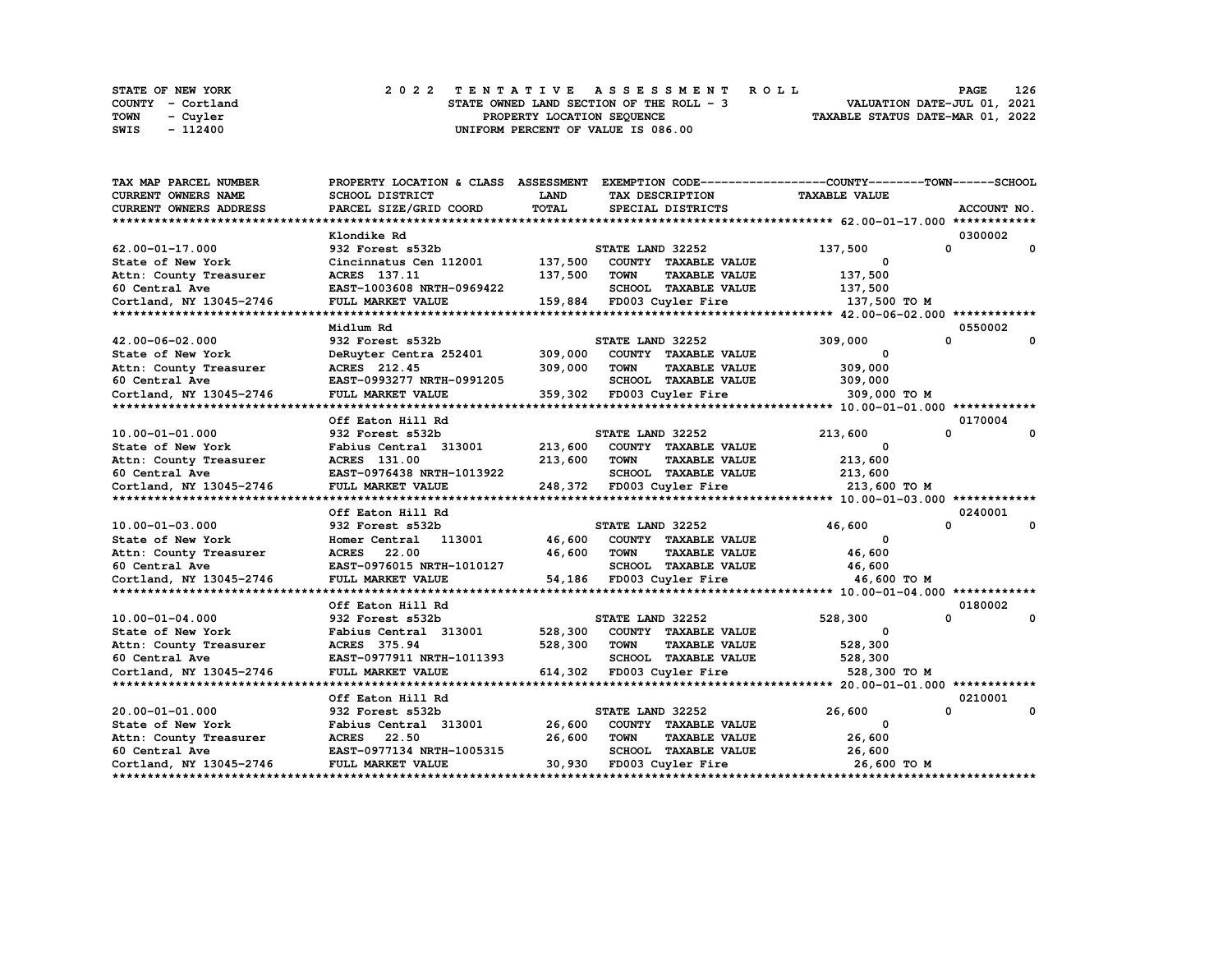|             | STATE OF NEW YORK | 2022 TENTATIVE ASSESSMENT ROLL           | 127<br><b>PAGE</b>               |
|-------------|-------------------|------------------------------------------|----------------------------------|
|             | COUNTY - Cortland | STATE OWNED LAND SECTION OF THE ROLL - 3 | VALUATION DATE-JUL 01, 2021      |
| <b>TOWN</b> | - Cuvler          | PROPERTY LOCATION SEQUENCE               | TAXABLE STATUS DATE-MAR 01, 2022 |
| SWIS        | $-112400$         | UNIFORM PERCENT OF VALUE IS 086.00       |                                  |

| TAX MAP PARCEL NUMBER   | PROPERTY LOCATION & CLASS ASSESSMENT EXEMPTION CODE-----------------COUNTY-------TOWN------SCHOOL |         |                           |                           |                      |              |              |
|-------------------------|---------------------------------------------------------------------------------------------------|---------|---------------------------|---------------------------|----------------------|--------------|--------------|
| CURRENT OWNERS NAME     | SCHOOL DISTRICT                                                                                   | LAND    | TAX DESCRIPTION           |                           | <b>TAXABLE VALUE</b> |              |              |
| CURRENT OWNERS ADDRESS  | PARCEL SIZE/GRID COORD                                                                            | TOTAL   |                           | SPECIAL DISTRICTS         |                      |              | ACCOUNT NO.  |
|                         |                                                                                                   |         |                           |                           |                      |              |              |
|                         | Off Eaton Hill Rd                                                                                 |         |                           |                           |                      | 0170003      |              |
| 20.00-01-02.000         | 932 Forest s532b                                                                                  |         | STATE LAND 32252          |                           | 576,900              | 0            | $\mathbf{o}$ |
| State of New York       | Fabius Central 313001                                                                             | 576,900 |                           | COUNTY TAXABLE VALUE      | 0                    |              |              |
| Attn: County Treasurer  | ACRES 419.44                                                                                      | 576,900 | <b>TOWN</b>               | <b>TAXABLE VALUE</b>      | 576,900              |              |              |
| 60 Central Ave          | EAST-0978013 NRTH-1005524                                                                         |         |                           | SCHOOL TAXABLE VALUE      | 576,900              |              |              |
| Cortland, NY 13045-2746 | FULL MARKET VALUE                                                                                 |         |                           | 670,814 FD003 Cuyler Fire | 576,900 TO M         |              |              |
|                         |                                                                                                   |         |                           |                           |                      |              |              |
|                         | Off Eaton Hill Rd                                                                                 |         |                           |                           |                      | 0220001      |              |
| 20.00-01-03.000         | 932 Forest s532b                                                                                  |         | STATE LAND 32252          |                           | 106,400              | 0            | 0            |
| State of New York       | Fabius Central 313001                                                                             | 106,400 |                           | COUNTY TAXABLE VALUE      | 0                    |              |              |
| Attn: County Treasurer  | ACRES 86.06                                                                                       | 106,400 | <b>TOWN</b>               | <b>TAXABLE VALUE</b>      | 106,400              |              |              |
| 60 Central Ave          | EAST-0980344 NRTH-1007898                                                                         |         |                           | SCHOOL TAXABLE VALUE      | 106,400              |              |              |
| Cortland, NY 13045-2746 | FULL MARKET VALUE                                                                                 |         |                           | 123,721 FD003 Cuyler Fire | 106,400 TO M         |              |              |
|                         |                                                                                                   |         |                           |                           |                      |              |              |
|                         | Off Eaton Hill Rd                                                                                 |         |                           |                           |                      | 0190001      |              |
| $20.00 - 01 - 04.000$   | 932 Forest s532b                                                                                  |         | STATE LAND 32252          |                           | 24,200               | $\Omega$     | 0            |
| State of New York       | Fabius Central 313001                                                                             | 24,200  |                           | COUNTY TAXABLE VALUE      | 0                    |              |              |
| Attn: County Treasurer  | ACRES 25.00                                                                                       | 24,200  | TOWN                      | <b>TAXABLE VALUE</b>      | 24,200               |              |              |
| 60 Central Ave          | EAST-0979682 NRTH-1005923                                                                         |         |                           | SCHOOL TAXABLE VALUE      | 24,200               |              |              |
| Cortland, NY 13045-2746 | FULL MARKET VALUE                                                                                 |         |                           | 28,140 FD003 Cuyler Fire  | 24,200 TO M          |              |              |
|                         |                                                                                                   |         |                           |                           |                      |              |              |
|                         | Off Eaton Hill Rd                                                                                 |         |                           |                           |                      | 0200001      |              |
| 20.00-01-05.000         | 932 Forest s532b                                                                                  |         | STATE LAND 32252          |                           | 48,500               | $\Omega$     | $\mathbf 0$  |
| State of New York       | Fabius Central 313001                                                                             | 48,500  |                           | COUNTY TAXABLE VALUE      | $^{\circ}$           |              |              |
| Attn: County Treasurer  | ACRES 67.18                                                                                       | 48,500  | <b>TOWN</b>               | <b>TAXABLE VALUE</b>      | 48,500               |              |              |
| 60 Central Ave          | EAST-0980687 NRTH-1006002                                                                         |         |                           | SCHOOL TAXABLE VALUE      | 48,500               |              |              |
| Cortland, NY 13045-2746 | FULL MARKET VALUE                                                                                 |         |                           | 56,395 FD003 Cuyler Fire  | 48,500 TO M          |              |              |
|                         |                                                                                                   |         |                           |                           |                      |              |              |
|                         | Off Eaton Hill Rd                                                                                 |         |                           |                           |                      | 0210002      |              |
| 20.00-01-06.000         | 932 Forest s532b                                                                                  |         | STATE LAND 32252          |                           | 101,800              | $\mathbf{0}$ | 0            |
| State of New York       | Fabius Central 313001                                                                             | 101,800 |                           | COUNTY TAXABLE VALUE      | 0                    |              |              |
| Attn: County Treasurer  | ACRES 80.71                                                                                       | 101,800 | TOWN                      | <b>TAXABLE VALUE</b>      | 101,800              |              |              |
| 60 Central Ave          | EAST-0979674 NRTH-1003770                                                                         |         |                           | SCHOOL TAXABLE VALUE      | 101,800              |              |              |
| Cortland, NY 13045-2746 | FULL MARKET VALUE                                                                                 |         | 118,372 FD003 Cuyler Fire |                           | 101,800 TO M         |              |              |
|                         |                                                                                                   |         |                           |                           |                      |              |              |
|                         | Off Eaton Hill Rd                                                                                 |         |                           |                           |                      | 0250001      |              |
| 20.00-01-08.000         | 932 Forest s532b                                                                                  |         | STATE LAND 32252          |                           | 452,300              | 0            | $\mathbf{o}$ |
| State of New York       | 113001<br>Homer Central                                                                           | 452,300 |                           | COUNTY TAXABLE VALUE      | 0                    |              |              |
| Attn: County Treasurer  | ACRES 209.61                                                                                      | 452,300 | <b>TOWN</b>               | <b>TAXABLE VALUE</b>      | 452,300              |              |              |
| 60 Central Ave          | EAST-0978053 NRTH-1000732                                                                         |         |                           | SCHOOL TAXABLE VALUE      | 452,300              |              |              |
| Cortland, NY 13045-2746 | FULL MARKET VALUE                                                                                 | 525,930 |                           | FD003 Cuyler Fire         | 452,300 то м         |              |              |
|                         |                                                                                                   |         |                           |                           |                      |              |              |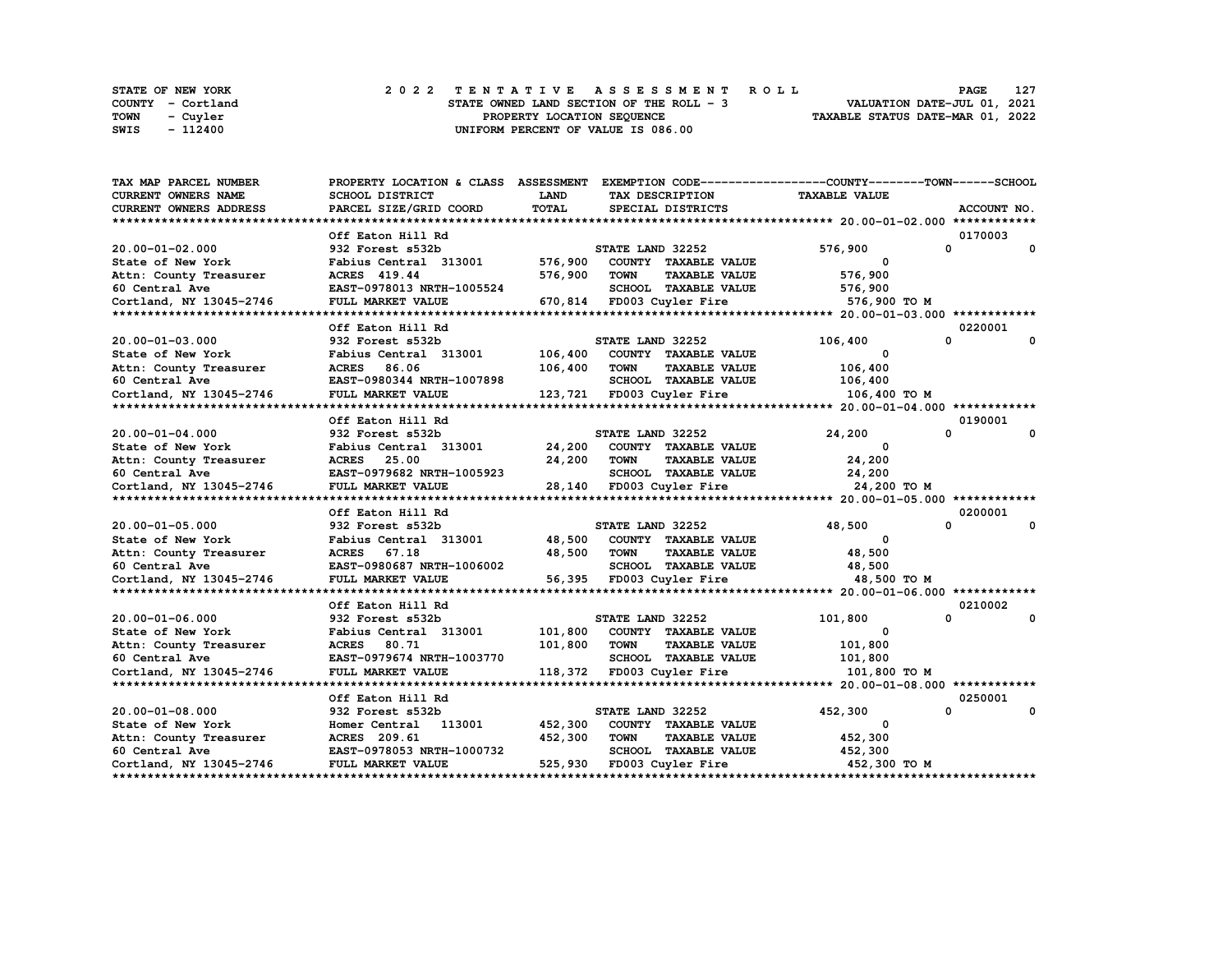|      | <b>STATE OF NEW YORK</b> |  |  |  |  |                                          |  |  |  |  | 2022 TENTATIVE ASSESSMENT ROLL |                                  | PAGE                        | 128 |
|------|--------------------------|--|--|--|--|------------------------------------------|--|--|--|--|--------------------------------|----------------------------------|-----------------------------|-----|
|      | COUNTY - Cortland        |  |  |  |  | STATE OWNED LAND SECTION OF THE ROLL - 3 |  |  |  |  |                                |                                  | VALUATION DATE-JUL 01, 2021 |     |
| TOWN | - Cuyler                 |  |  |  |  | PROPERTY LOCATION SEOUENCE               |  |  |  |  |                                | TAXABLE STATUS DATE-MAR 01, 2022 |                             |     |
| SWIS | - 112400                 |  |  |  |  | UNIFORM PERCENT OF VALUE IS 086.00       |  |  |  |  |                                |                                  |                             |     |

| TAX MAP PARCEL NUMBER      | PROPERTY LOCATION & CLASS ASSESSMENT EXEMPTION CODE----------------COUNTY-------TOWN------SCHOOL |              |                  |                                                   |                       |          |                        |
|----------------------------|--------------------------------------------------------------------------------------------------|--------------|------------------|---------------------------------------------------|-----------------------|----------|------------------------|
| <b>CURRENT OWNERS NAME</b> | <b>SCHOOL DISTRICT</b>                                                                           | <b>LAND</b>  |                  | TAX DESCRIPTION                                   | <b>TAXABLE VALUE</b>  |          |                        |
| CURRENT OWNERS ADDRESS     | PARCEL SIZE/GRID COORD                                                                           | <b>TOTAL</b> |                  | SPECIAL DISTRICTS                                 |                       |          | ACCOUNT NO.            |
|                            |                                                                                                  |              |                  |                                                   |                       |          |                        |
|                            | Off Enzes Rd                                                                                     |              |                  |                                                   |                       |          | 0430002                |
| $52.00 - 01 - 15.000$      | 932 Forest s532b                                                                                 |              | STATE LAND 32252 |                                                   | 183,200               | 0        | 0                      |
| State of New York          | DeRuyter Centra 252401                                                                           | 183,200      |                  | COUNTY TAXABLE VALUE                              | 0                     |          |                        |
| Attn: County Treasurer     | <b>ACRES</b> 155.95                                                                              | 183,200      | TOWN             | <b>TAXABLE VALUE</b>                              | 183,200               |          |                        |
| 60 Central Ave             | EAST-1002119 NRTH-0979714                                                                        |              |                  | SCHOOL TAXABLE VALUE                              | 183,200               |          |                        |
| Cortland, NY 13045-2746    | FULL MARKET VALUE                                                                                |              |                  | 213,023 FD003 Cuyler Fire                         | 183,200 TO M          |          |                        |
|                            |                                                                                                  |              |                  |                                                   |                       |          |                        |
|                            | Off Lincklaen Rd                                                                                 |              |                  |                                                   |                       |          | 0485001                |
| $32.00 - 04 - 07.000$      | 941 SOL reforest                                                                                 |              | STATE LAND 32252 |                                                   | 14,900                | 0        | 0                      |
| State of New York          | DeRuyter Centra 252401                                                                           | 14,900       |                  | COUNTY TAXABLE VALUE                              | $\mathbf{o}$          |          |                        |
| Attn: Treasurers Office    | ACRES 16.50                                                                                      | 14,900       | <b>TOWN</b>      | <b>TAXABLE VALUE</b>                              | 14,900                |          |                        |
| 60 Central Ave             | EAST-1001723 NRTH-0991983                                                                        |              |                  | SCHOOL TAXABLE VALUE                              | 14,900                |          |                        |
| Cortland, NY 13045-2746    | DEED BOOK 514<br>PG-292                                                                          |              |                  | FD003 Cuyler Fire                                 | 14,900 TO M           |          |                        |
|                            | FULL MARKET VALUE                                                                                | 17,326       |                  |                                                   |                       |          |                        |
|                            |                                                                                                  |              |                  |                                                   |                       |          |                        |
|                            | Off Lincklaen Rd                                                                                 |              |                  |                                                   |                       |          | 0110002                |
| $33.00 - 01 - 01.000$      | 932 Forest s532b                                                                                 |              | STATE LAND 32252 |                                                   | 132,200               | 0        | 0                      |
| State of New York          | DeRuyter Centra 252401                                                                           | 132,200      |                  | COUNTY TAXABLE VALUE                              | 0                     |          |                        |
| Attn: County Treasurer     | <b>ACRES</b> 110.00                                                                              | 132,200      | <b>TOWN</b>      | <b>TAXABLE VALUE</b>                              | 132,200               |          |                        |
| 60 Central Ave             | EAST-1005516 NRTH-0995652                                                                        |              |                  | SCHOOL TAXABLE VALUE                              | 132,200               |          |                        |
| Cortland, NY 13045-2746    | FULL MARKET VALUE                                                                                |              |                  | 153,721 FD003 Cuyler Fire                         | 132,200 TO M          |          |                        |
|                            |                                                                                                  |              |                  |                                                   |                       |          |                        |
|                            | Off Lincklaen Rd                                                                                 |              |                  |                                                   |                       |          | 0120001                |
| $33.00 - 01 - 05.000$      | 932 Forest s532b                                                                                 |              | STATE LAND 32252 |                                                   | 99,800                | 0        | $\mathbf{o}$           |
|                            |                                                                                                  | 99,800       |                  | COUNTY TAXABLE VALUE                              | 0                     |          |                        |
| State of New York          | DeRuyter Centra 252401<br>ACRES 62.80                                                            | 99,800       | TOWN             | <b>TAXABLE VALUE</b>                              | 99,800                |          |                        |
| Attn: County Treasurer     |                                                                                                  |              |                  |                                                   |                       |          |                        |
| 60 Central Ave             | EAST-1005385 NRTH-0999335                                                                        |              |                  | SCHOOL TAXABLE VALUE<br>116,047 FD003 Cuyler Fire | 99,800                |          |                        |
| Cortland, NY 13045-2746    | FULL MARKET VALUE                                                                                |              |                  |                                                   | 99,800 TO M           |          |                        |
|                            |                                                                                                  |              |                  |                                                   |                       |          |                        |
|                            | Off Midlum Spur Rd                                                                               |              |                  |                                                   |                       | $\Omega$ | 0530001<br>$\mathbf 0$ |
| $32.00 - 01 - 27.000$      | 932 Forest s532b                                                                                 |              | STATE LAND 32252 |                                                   | 182,500<br>$^{\circ}$ |          |                        |
| State of New York          | DeRuyter Centra 252401                                                                           | 182,500      |                  | COUNTY TAXABLE VALUE                              |                       |          |                        |
| Attn: County Treasurer     | ACRES 121.94                                                                                     | 182,500      | TOWN             | <b>TAXABLE VALUE</b>                              | 182,500               |          |                        |
| 60 Central Ave             | EAST-0993436 NRTH-0993656                                                                        |              |                  | SCHOOL TAXABLE VALUE                              | 182,500               |          |                        |
| Cortland, NY 13045-2746    | FULL MARKET VALUE                                                                                |              |                  | 212,209 FD003 Cuyler Fire                         | 182,500 TO M          |          |                        |
|                            |                                                                                                  |              |                  |                                                   |                       |          |                        |
|                            | Off Midlum Spur Rd                                                                               |              |                  |                                                   |                       | 0        | 0520001                |
| 42.00-06-01.000            | 932 Forest s532b                                                                                 |              | STATE LAND 32252 |                                                   | 16,700                |          | 0                      |
| State of New York          | DeRuyter Centra 252401                                                                           | 16,700       |                  | COUNTY TAXABLE VALUE                              | 0                     |          |                        |
| Attn: County Treasurer     | ACRES 12.75                                                                                      | 16,700       | <b>TOWN</b>      | <b>TAXABLE VALUE</b>                              | 16,700                |          |                        |
| 60 Central Ave             | EAST-0991969 NRTH-0992560                                                                        |              |                  | SCHOOL TAXABLE VALUE                              | 16,700                |          |                        |
| Cortland, NY 13045-2746    | FULL MARKET VALUE                                                                                |              |                  | 19,419 FD003 Cuyler Fire                          | 16,700 то м           |          |                        |
|                            |                                                                                                  |              |                  |                                                   |                       |          |                        |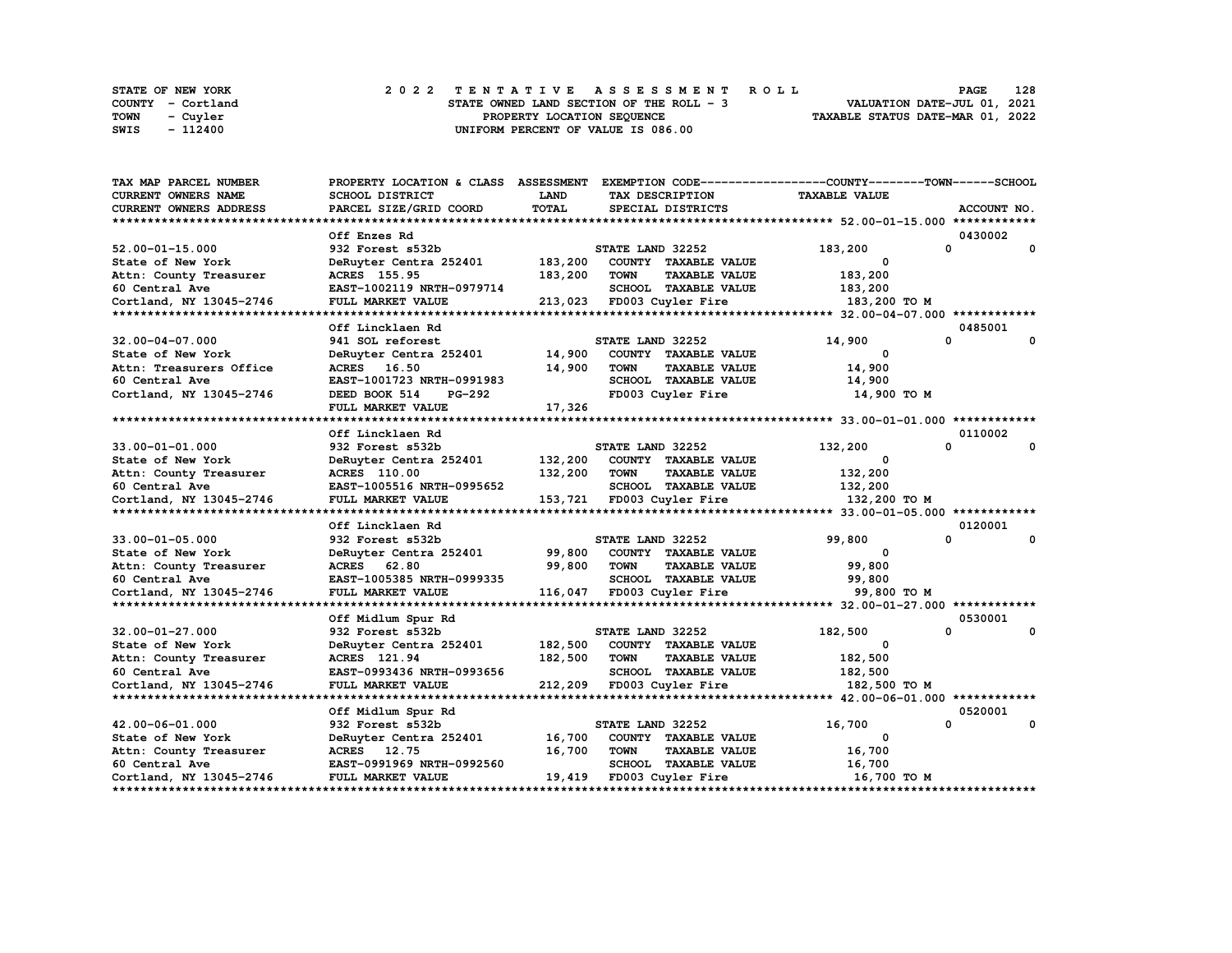|             | STATE OF NEW YORK | 2022 TENTATIVE ASSESSMENT ROLL           | 129<br><b>PAGE</b>               |
|-------------|-------------------|------------------------------------------|----------------------------------|
|             | COUNTY - Cortland | STATE OWNED LAND SECTION OF THE ROLL - 3 | VALUATION DATE-JUL 01, 2021      |
| <b>TOWN</b> | - Cuvler          | PROPERTY LOCATION SEQUENCE               | TAXABLE STATUS DATE-MAR 01, 2022 |
| SWIS        | $-112400$         | UNIFORM PERCENT OF VALUE IS 086.00       |                                  |

| TAX MAP PARCEL NUMBER      | PROPERTY LOCATION & CLASS ASSESSMENT EXEMPTION CODE----------------COUNTY-------TOWN------SCHOOL |              |                  |                           |                      |          |             |
|----------------------------|--------------------------------------------------------------------------------------------------|--------------|------------------|---------------------------|----------------------|----------|-------------|
| <b>CURRENT OWNERS NAME</b> | <b>SCHOOL DISTRICT</b>                                                                           | <b>LAND</b>  |                  | TAX DESCRIPTION           | <b>TAXABLE VALUE</b> |          |             |
| CURRENT OWNERS ADDRESS     | PARCEL SIZE/GRID COORD                                                                           | <b>TOTAL</b> |                  | SPECIAL DISTRICTS         |                      |          | ACCOUNT NO. |
|                            |                                                                                                  |              |                  |                           |                      |          |             |
|                            | Off Pease Hill Rd                                                                                |              |                  |                           |                      |          | 0510101     |
| 41.00-01-10.000            | 932 Forest s532b                                                                                 |              | STATE LAND 32252 |                           | 9,000                | 0        | 0           |
| State of New York          | DeRuyter Centra 252401                                                                           | 9,000        |                  | COUNTY TAXABLE VALUE      | 0                    |          |             |
| Attn: County Treasurer     | ACRES 14.60                                                                                      | 9,000        | TOWN             | <b>TAXABLE VALUE</b>      | 9,000                |          |             |
| 60 Central Ave             | EAST-0991257 NRTH-0989713                                                                        |              |                  | SCHOOL TAXABLE VALUE      | 9,000                |          |             |
| Cortland, NY 13045-2746    | FULL MARKET VALUE                                                                                |              |                  | 10,465 FD003 Cuyler Fire  | 9,000 TO M           |          |             |
|                            |                                                                                                  |              |                  |                           |                      |          |             |
|                            | Off Pease Hill Rd                                                                                |              |                  |                           |                      |          | 0510001     |
| 41.00-01-25.000            | 932 Forest s532b                                                                                 |              | STATE LAND 32252 |                           | 273,500              | 0        | 0           |
| State of New York          | DeRuyter Centra 252401                                                                           | 273,500      |                  | COUNTY TAXABLE VALUE      | $\Omega$             |          |             |
| Attn: County Treasurer     | ACRES 172.15                                                                                     | 273,500      | <b>TOWN</b>      | <b>TAXABLE VALUE</b>      | 273,500              |          |             |
| 60 Central Ave             | EAST-0990329 NRTH-0990791                                                                        |              |                  | SCHOOL TAXABLE VALUE      | 273,500              |          |             |
| Cortland, NY 13045-2746    | <b>FULL MARKET VALUE</b>                                                                         |              |                  | 318,023 FD003 Cuyler Fire | 273,500 TO M         |          |             |
|                            |                                                                                                  |              |                  |                           |                      |          |             |
|                            | Off Pease Hill Rd                                                                                |              |                  |                           |                      |          | 0540001     |
| 41.00-01-26.000            | 932 Forest s532b                                                                                 |              | STATE LAND 32252 |                           | 16,600               | 0        | 0           |
| State of New York          | DeRuyter Centra 252401                                                                           | 16,600       |                  | COUNTY TAXABLE VALUE      | 0                    |          |             |
| Attn: County Treasurer     | ACRES 10.85                                                                                      | 16,600       | <b>TOWN</b>      | <b>TAXABLE VALUE</b>      | 16,600               |          |             |
| 60 Central Ave             | EAST-0989536 NRTH-0989481                                                                        |              |                  | SCHOOL TAXABLE VALUE      | 16,600               |          |             |
| Cortland, NY 13045-2746    | FULL MARKET VALUE                                                                                |              |                  | 19,302 FD003 Cuyler Fire  | 16,600 то м          |          |             |
|                            |                                                                                                  |              |                  |                           |                      |          |             |
|                            | Off Randall Hill Rd                                                                              |              |                  |                           |                      |          | 0320002     |
| $53.00 - 01 - 04.000$      | 932 Forest s532b                                                                                 |              | STATE LAND 32252 |                           | 515,700              | $\Omega$ | 0           |
| State of New York          | DeRuyter Centra 252401                                                                           | 515,700      |                  | COUNTY TAXABLE VALUE      | $^{\circ}$           |          |             |
| Attn: County Treasurer     | ACRES 338.08                                                                                     | 515,700      | <b>TOWN</b>      | <b>TAXABLE VALUE</b>      | 515,700              |          |             |
| 60 Central Ave             | EAST-1006035 NRTH-0979291                                                                        |              |                  | SCHOOL TAXABLE VALUE      | 515,700              |          |             |
| Cortland, NY 13045-2746    | FULL MARKET VALUE                                                                                |              |                  | 599,651 FD003 Cuyler Fire | 515,700 TO M         |          |             |
|                            |                                                                                                  |              |                  |                           |                      |          |             |
|                            | Off Randall Hill Rd                                                                              |              |                  |                           |                      |          | 0410001     |
| 63.00-01-07.000            | 932 Forest s532b                                                                                 |              | STATE LAND 32252 |                           | 52,200               | $\Omega$ | 0           |
| State of New York          | DeRuyter Centra 252401                                                                           | 52,200       |                  | COUNTY TAXABLE VALUE      | $\mathbf{o}$         |          |             |
| Attn: County Treasurer     | ACRES 25.48                                                                                      | 52,200       | <b>TOWN</b>      | <b>TAXABLE VALUE</b>      | 52,200               |          |             |
| 60 Central Ave             | EAST-1005248 NRTH-0971472                                                                        |              |                  | SCHOOL TAXABLE VALUE      | 52,200               |          |             |
| Cortland, NY 13045-2746    | FULL MARKET VALUE                                                                                | 60,698       |                  | FD003 Cuyler Fire         | 52,200 TO M          |          |             |
|                            |                                                                                                  |              |                  |                           |                      |          |             |
|                            | Off Randall Hill Rd                                                                              |              |                  |                           |                      |          | 0270001     |
| $63.00 - 01 - 08.000$      | 932 Forest s532b                                                                                 |              | STATE LAND 32252 |                           | 154,100              | 0        | 0           |
| State of New York          | DeRuyter Centra 252401                                                                           | 154,100      |                  | COUNTY TAXABLE VALUE      | 0                    |          |             |
| Attn: County Treasurer     | ACRES 128.54                                                                                     | 154,100      | <b>TOWN</b>      | <b>TAXABLE VALUE</b>      | 154,100              |          |             |
| 60 Central Ave             | EAST-1005651 NRTH-0969326                                                                        |              |                  | SCHOOL TAXABLE VALUE      | 154,100              |          |             |
| Cortland, NY 13045-2746    | FULL MARKET VALUE                                                                                |              |                  | 179,186 FD003 Cuyler Fire | 154,100 TO M         |          |             |
|                            |                                                                                                  |              |                  |                           |                      |          |             |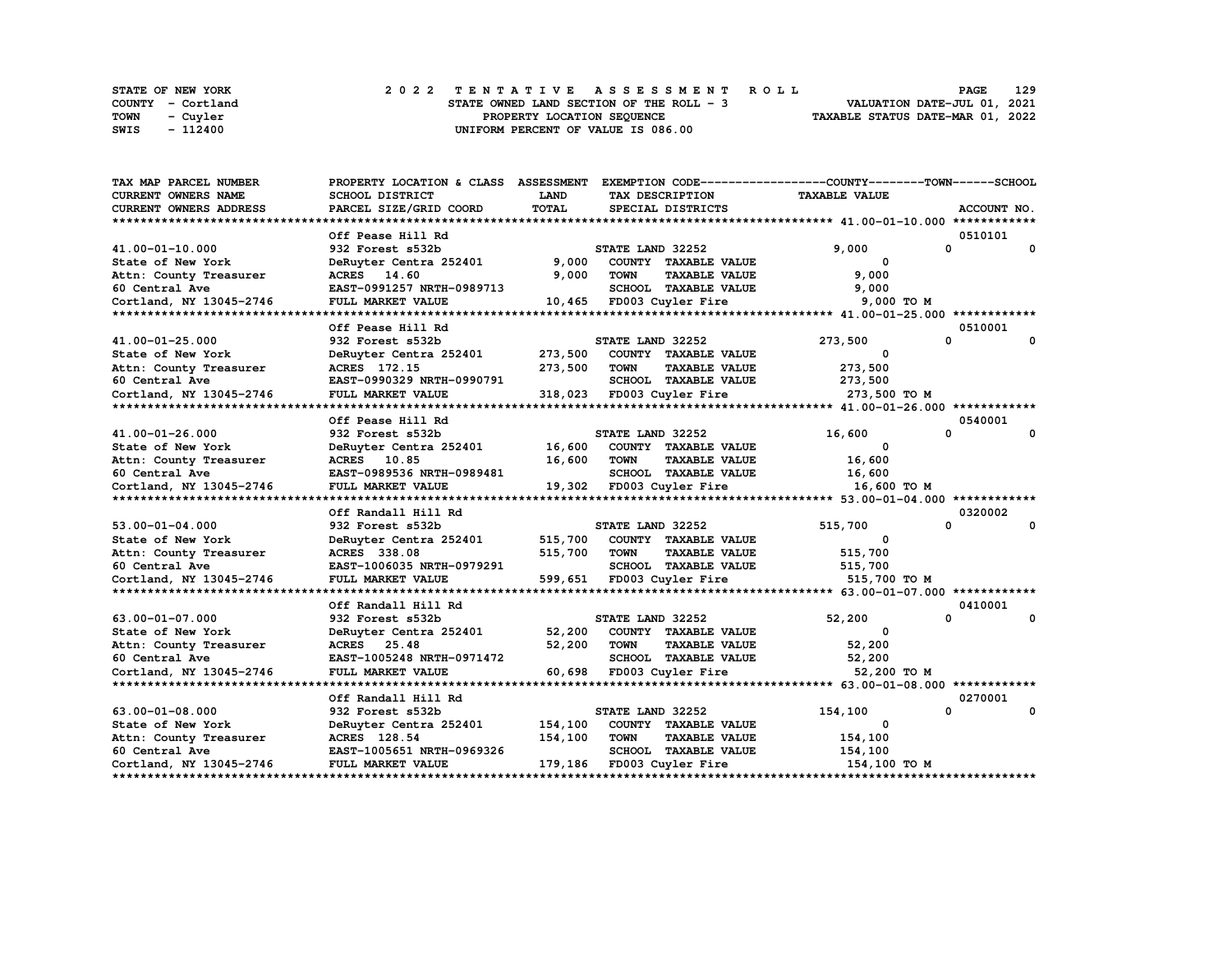|      | STATE OF NEW YORK | 2022 TENTATIVE ASSESSMENT ROLL           | 130<br><b>PAGE</b>               |
|------|-------------------|------------------------------------------|----------------------------------|
|      | COUNTY - Cortland | STATE OWNED LAND SECTION OF THE ROLL - 3 | VALUATION DATE-JUL 01, 2021      |
| TOWN | - Cuvler          | PROPERTY LOCATION SEQUENCE               | TAXABLE STATUS DATE-MAR 01, 2022 |
| SWIS | $-112400$         | UNIFORM PERCENT OF VALUE IS 086.00       |                                  |

| TAX MAP PARCEL NUMBER      | PROPERTY LOCATION & CLASS ASSESSMENT EXEMPTION CODE----------------COUNTY-------TOWN------SCHOOL |              |                                     |                             |                      |          |             |
|----------------------------|--------------------------------------------------------------------------------------------------|--------------|-------------------------------------|-----------------------------|----------------------|----------|-------------|
| <b>CURRENT OWNERS NAME</b> | <b>SCHOOL DISTRICT</b>                                                                           | <b>LAND</b>  |                                     | TAX DESCRIPTION             | <b>TAXABLE VALUE</b> |          |             |
| CURRENT OWNERS ADDRESS     | PARCEL SIZE/GRID COORD                                                                           | <b>TOTAL</b> |                                     | SPECIAL DISTRICTS           |                      |          | ACCOUNT NO. |
|                            |                                                                                                  |              |                                     |                             |                      |          |             |
|                            | Off Stoney Brook Rd                                                                              |              |                                     |                             |                      |          | 0480005     |
| 42.00-01-16.000            | 932 Forest s532b                                                                                 |              | STATE LAND 32252                    |                             | 112,300              | 0        | 0           |
| State of New York          | DeRuyter Centra 252401                                                                           | 112,300      |                                     | COUNTY TAXABLE VALUE        | 0                    |          |             |
| Attn: County Treasurer     | ACRES 158.12                                                                                     | 112,300      | <b>TOWN</b>                         | <b>TAXABLE VALUE</b>        | 112,300              |          |             |
| 60 Central Ave             | EAST-1002681 NRTH-0989710                                                                        |              |                                     | SCHOOL TAXABLE VALUE        | 112,300              |          |             |
| Cortland, NY 13045-2746    | FULL MARKET VALUE                                                                                |              |                                     | 130,581 FD003 Cuyler Fire   | 112,300 TO M         |          |             |
|                            |                                                                                                  |              |                                     |                             |                      |          |             |
|                            | Off Stoney Brook Rd                                                                              |              |                                     |                             |                      | 0340001  |             |
| $53.00 - 01 - 03.000$      | 932 Forest s532b                                                                                 |              | STATE LAND 32252                    |                             | 114,800              | 0        | 0           |
| State of New York          | DeRuyter Centra 252401                                                                           | 114,800      |                                     | COUNTY TAXABLE VALUE        | $\Omega$             |          |             |
| Attn: County Treasurer     | ACRES 58.90                                                                                      | 114,800      | <b>TOWN</b>                         | <b>TAXABLE VALUE</b>        | 114,800              |          |             |
| 60 Central Ave             | EAST-1004578 NRTH-0981274                                                                        |              |                                     | SCHOOL TAXABLE VALUE        | 114,800              |          |             |
| Cortland, NY 13045-2746    | <b>FULL MARKET VALUE</b>                                                                         |              |                                     | 133,488 FD003 Cuyler Fire   | 114,800 TO M         |          |             |
|                            |                                                                                                  |              |                                     |                             |                      |          |             |
|                            | Pease Hill Rd                                                                                    |              |                                     |                             |                      | 0490001  |             |
| 41.00-01-22.000            | 932 Forest s532b                                                                                 |              | STATE LAND 32252                    |                             | 359,200              | 0        | 0           |
| State of New York          | DeRuyter Centra 252401                                                                           | 359,200      |                                     | COUNTY TAXABLE VALUE        | 0                    |          |             |
| Attn: County Treasurer     | ACRES 235.74                                                                                     | 359,200      | <b>TOWN</b>                         | <b>TAXABLE VALUE</b>        | 359,200              |          |             |
| 60 Central Ave             | EAST-0989132 NRTH-0986514                                                                        |              |                                     | SCHOOL TAXABLE VALUE        | 359,200              |          |             |
| Cortland, NY 13045-2746    | FULL MARKET VALUE                                                                                |              |                                     | 417,674 FD003 Cuyler Fire   | 359,200 TO M         |          |             |
|                            |                                                                                                  |              |                                     |                             |                      |          |             |
|                            | Randall Hill Rd                                                                                  |              |                                     |                             |                      |          | 0400001     |
| $52.00 - 01 - 17.000$      | 932 Forest s532b                                                                                 |              | STATE LAND 32252                    |                             | 352,900              | 0        | 0           |
| State of New York          | DeRuyter Centra 252401                                                                           | 352,900      |                                     | COUNTY TAXABLE VALUE        | $^{\circ}$           |          |             |
| Attn: County Treasurer     | ACRES 213.14                                                                                     | 352,900      | <b>TOWN</b>                         | <b>TAXABLE VALUE</b>        | 352,900              |          |             |
| 60 Central Ave             | EAST-1000931 NRTH-0977233                                                                        |              |                                     | <b>SCHOOL TAXABLE VALUE</b> | 352,900              |          |             |
| Cortland, NY 13045-2746    | FULL MARKET VALUE                                                                                |              |                                     | 410,349 FD003 Cuyler Fire   | 352,900 TO M         |          |             |
|                            |                                                                                                  |              |                                     |                             |                      |          |             |
|                            | Randall Hill Rd                                                                                  |              |                                     |                             |                      |          | 0310002     |
| $63.00 - 01 - 04.000$      | 932 Forest s532b                                                                                 |              | STATE LAND 32252                    |                             | 426,800              | $\Omega$ | 0           |
| State of New York          | DeRuyter Centra 252401                                                                           | 426,800      |                                     | COUNTY TAXABLE VALUE        | $\Omega$             |          |             |
| Attn: County Treasurer     | ACRES 263.62                                                                                     | 426,800      | TOWN                                | <b>TAXABLE VALUE</b>        | 426,800              |          |             |
| 60 Central Ave             | EAST-1003939 NRTH-0973834                                                                        |              |                                     | SCHOOL TAXABLE VALUE        | 426,800              |          |             |
| Cortland, NY 13045-2746    | FULL MARKET VALUE                                                                                | 496,279      |                                     | FD003 Cuyler Fire           | 426,800 TO M         |          |             |
|                            |                                                                                                  |              |                                     |                             |                      |          |             |
|                            | Randall Hill Rd                                                                                  |              |                                     |                             |                      |          | 0290002     |
| $63.00 - 01 - 05.000$      | 932 Forest s532b                                                                                 |              | STATE LAND 32252                    |                             | 190,700              | 0        | 0           |
| State of New York          | DeRuyter Centra 252401                                                                           | 190,700      |                                     | COUNTY TAXABLE VALUE        | 0                    |          |             |
| Attn: County Treasurer     | ACRES 159.86                                                                                     | 190,700      | <b>TOWN</b><br><b>TAXABLE VALUE</b> |                             | 190,700              |          |             |
| 60 Central Ave             | EAST-1005696 NRTH-0974192                                                                        |              |                                     | SCHOOL TAXABLE VALUE        | 190,700              |          |             |
| Cortland, NY 13045-2746    | FULL MARKET VALUE                                                                                |              |                                     | 221,744 FD003 Cuyler Fire   | 190,700 то м         |          |             |
|                            |                                                                                                  |              |                                     |                             |                      |          |             |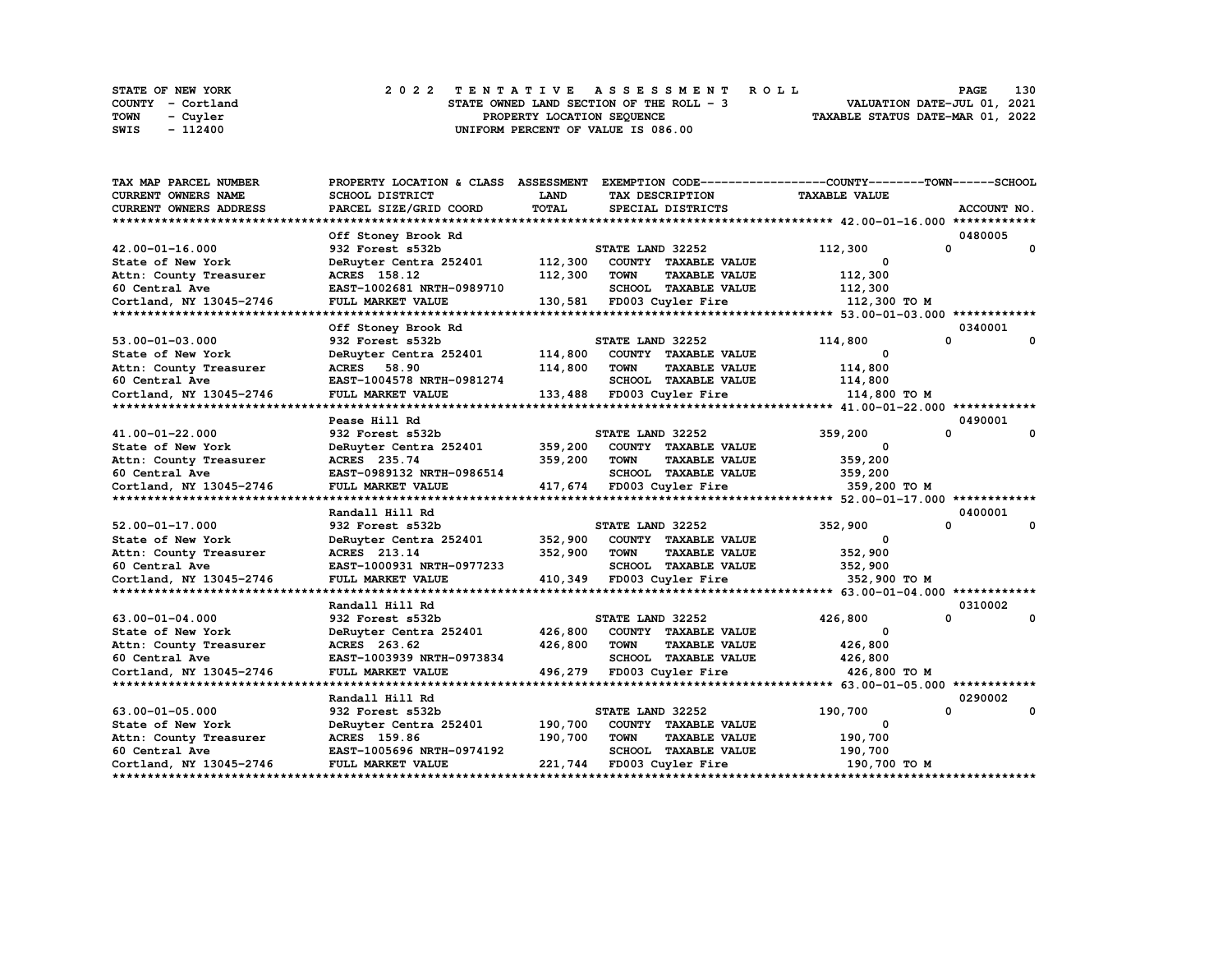|      | STATE OF NEW YORK | 2022 TENTATIVE ASSESSMENT ROLL           | 131<br><b>PAGE</b>               |
|------|-------------------|------------------------------------------|----------------------------------|
|      | COUNTY - Cortland | STATE OWNED LAND SECTION OF THE ROLL - 3 | VALUATION DATE-JUL 01, 2021      |
| TOWN | - Cuvler          | PROPERTY LOCATION SEQUENCE               | TAXABLE STATUS DATE-MAR 01, 2022 |
| SWIS | - 112400          | UNIFORM PERCENT OF VALUE IS 086.00       |                                  |

| TAX MAP PARCEL NUMBER   | PROPERTY LOCATION & CLASS ASSESSMENT |              |                  |                           | EXEMPTION CODE-----------------COUNTY-------TOWN------SCHOOL |         |             |
|-------------------------|--------------------------------------|--------------|------------------|---------------------------|--------------------------------------------------------------|---------|-------------|
| CURRENT OWNERS NAME     | SCHOOL DISTRICT                      | <b>LAND</b>  |                  | TAX DESCRIPTION           | <b>TAXABLE VALUE</b>                                         |         |             |
| CURRENT OWNERS ADDRESS  | PARCEL SIZE/GRID COORD               | <b>TOTAL</b> |                  | SPECIAL DISTRICTS         |                                                              |         | ACCOUNT NO. |
|                         |                                      |              |                  |                           |                                                              |         |             |
|                         | Randall Hill Rd                      |              |                  |                           |                                                              | 0280002 |             |
| 63.00-01-06.000         | 932 Forest s532b                     |              | STATE LAND 32252 |                           | 247,800                                                      | 0       | 0           |
| State of New York       | DeRuyter Centra 252401               | 247,800      |                  | COUNTY TAXABLE VALUE      | 0                                                            |         |             |
| Attn: County Treasurer  | ACRES 180.33                         | 247,800      | <b>TOWN</b>      | <b>TAXABLE VALUE</b>      | 247,800                                                      |         |             |
| 60 Central Ave          | EAST-1007135 NRTH-0972893            |              |                  | SCHOOL TAXABLE VALUE      | 247,800                                                      |         |             |
| Cortland, NY 13045-2746 | FULL MARKET VALUE                    | 288,140      |                  | FD003 Cuyler Fire         | 247,800 TO M                                                 |         |             |
|                         |                                      |              |                  |                           |                                                              |         |             |
|                         | Rose Valley Rd                       |              |                  |                           |                                                              | 0450001 |             |
| 52.00-03-03.000         | 932 Forest s532b                     |              | STATE LAND 32252 |                           | 267,900                                                      | 0       | 0           |
| State of New York       | DeRuyter Centra 252401               | 267,900      |                  | COUNTY TAXABLE VALUE      | $\Omega$                                                     |         |             |
| Attn: County Treasurer  | ACRES 121.90                         | 267,900      | TOWN             | <b>TAXABLE VALUE</b>      | 267,900                                                      |         |             |
| 60 Central Ave          | EAST-0995843 NRTH-0983516            |              |                  | SCHOOL TAXABLE VALUE      | 267,900                                                      |         |             |
| Cortland, NY 13045-2746 | FULL MARKET VALUE                    |              |                  | 311,512 FD003 Cuyler Fire | 267,900 ТО М                                                 |         |             |
|                         |                                      |              |                  |                           |                                                              |         |             |
|                         | Rose Valley Rd                       |              |                  |                           |                                                              | 0420002 |             |
| $52.00 - 03 - 04.000$   | 932 Forest s532b                     |              | STATE LAND 32252 |                           | 103,000                                                      | 0       | 0           |
| State of New York       | DeRuyter Centra 252401               | 103,000      |                  | COUNTY TAXABLE VALUE      | 0                                                            |         |             |
| Attn: County Treasurer  | ACRES 52.77                          | 103,000      | <b>TOWN</b>      | <b>TAXABLE VALUE</b>      | 103,000                                                      |         |             |
| 60 Central Ave          | EAST-0997924 NRTH-0983274            |              |                  | SCHOOL TAXABLE VALUE      | 103,000                                                      |         |             |
| Cortland, NY 13045-2746 | <b>FULL MARKET VALUE</b>             | 119,767      |                  | FD003 Cuyler Fire         | 103,000 TO M                                                 |         |             |
|                         |                                      |              |                  |                           |                                                              |         |             |
|                         | Stoney Brook Rd                      |              |                  |                           |                                                              | 0440001 |             |
| 42.00-01-17.000         | 932 Forest s532b                     |              | STATE LAND 32252 |                           | 58,400                                                       | 0       | 0           |
| State of New York       | DeRuyter Centra 252401               | 58,400       |                  | COUNTY TAXABLE VALUE      | $^{\circ}$                                                   |         |             |
| Attn: County Treasurer  | ACRES 56.06                          | 58,400       | <b>TOWN</b>      | <b>TAXABLE VALUE</b>      | 58,400                                                       |         |             |
| 60 Central Ave          | EAST-1001399 NRTH-0987484            |              |                  | SCHOOL TAXABLE VALUE      | 58,400                                                       |         |             |
| Cortland, NY 13045-2746 | FULL MARKET VALUE                    | 67,907       |                  | FD003 Cuyler Fire         | 58,400 TO M                                                  |         |             |
|                         |                                      |              |                  |                           |                                                              |         |             |
|                         | Stoney Brook Rd                      |              |                  |                           |                                                              | 0380001 |             |
| 42.00-01-18.000         | 932 Forest s532b                     |              | STATE LAND 32252 |                           | 173,000                                                      | 0       | 0           |
| State of New York       | DeRuyter Centra 252401               | 173,000      |                  | COUNTY TAXABLE VALUE      | 0                                                            |         |             |
| Attn: County Treasurer  | ACRES 160.48                         | 173,000      | <b>TOWN</b>      | <b>TAXABLE VALUE</b>      | 173,000                                                      |         |             |
| 60 Central Ave          | EAST-1000898 NRTH-0986088            |              |                  | SCHOOL TAXABLE VALUE      | 173,000                                                      |         |             |
| Cortland, NY 13045-2746 | FULL MARKET VALUE                    | 201,163      |                  | FD003 Cuyler Fire         | 173,000 то м                                                 |         |             |
|                         |                                      |              |                  |                           |                                                              |         |             |
|                         | Stoney Brook Rd                      |              |                  |                           |                                                              | 0390001 |             |
| 42.00-01-19.000         | 932 Forest s532b                     |              | STATE LAND 32252 |                           | 386,900                                                      | 0       | 0           |
| State of New York       | DeRuyter Centra 252401               | 386,900      |                  | COUNTY TAXABLE VALUE      | 0                                                            |         |             |
| Attn: County Treasurer  | ACRES 284.60                         | 386,900      | <b>TOWN</b>      | <b>TAXABLE VALUE</b>      | 386,900                                                      |         |             |
| 60 Central Ave          | EAST-1003388 NRTH-0986513            |              |                  | SCHOOL TAXABLE VALUE      | 386,900                                                      |         |             |
| Cortland, NY 13045-2746 | FULL MARKET VALUE                    | 449,884      |                  | FD003 Cuyler Fire         | 386,900 TO M                                                 |         |             |
|                         |                                      |              |                  |                           |                                                              |         |             |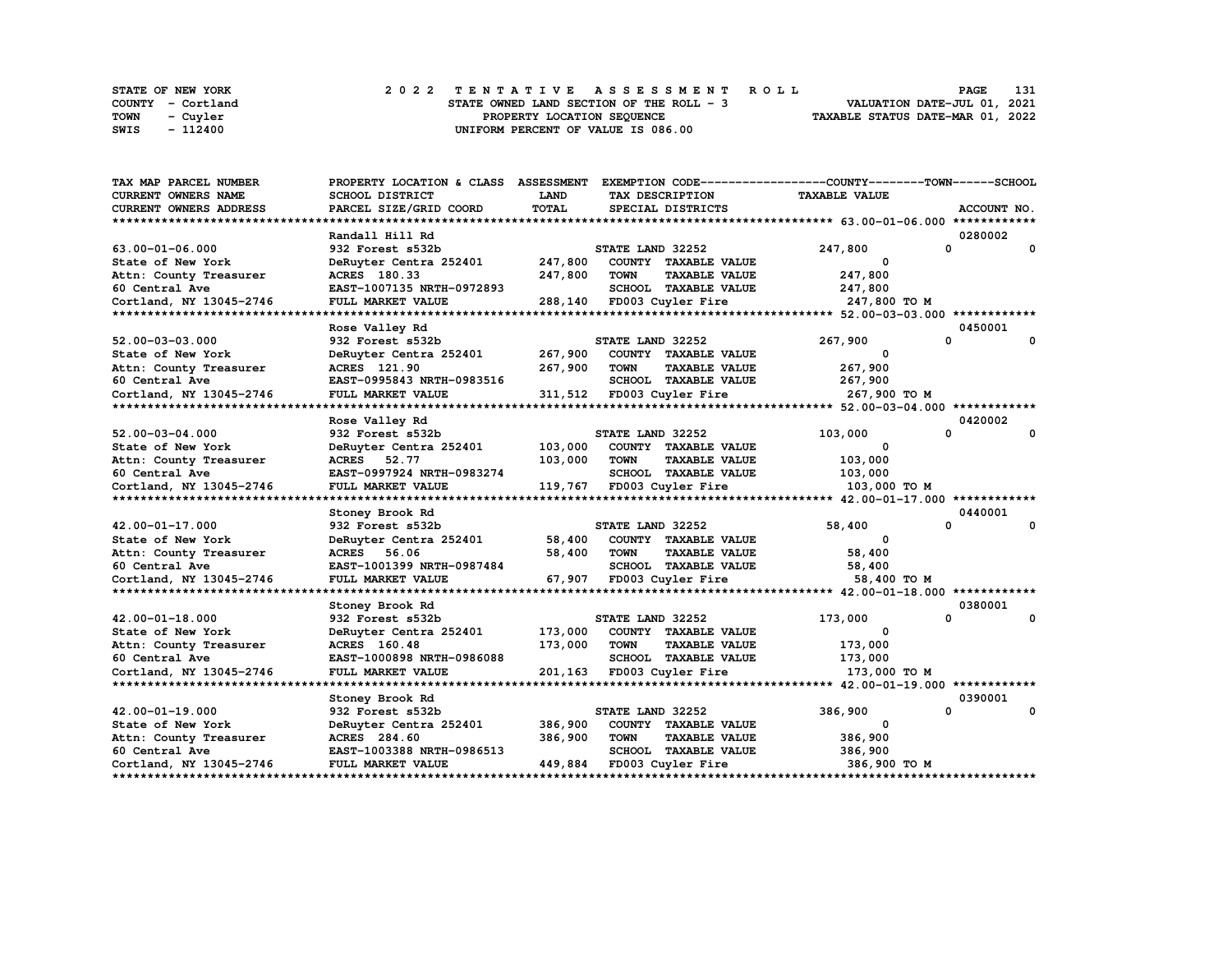| STATE OF NEW YORK       | 2022 TENTATIVE ASSESSMENT ROLL           | 132<br><b>PAGE</b>               |
|-------------------------|------------------------------------------|----------------------------------|
| COUNTY - Cortland       | STATE OWNED LAND SECTION OF THE ROLL - 3 | VALUATION DATE-JUL 01, 2021      |
| <b>TOWN</b><br>- Cuvler | PROPERTY LOCATION SEQUENCE               | TAXABLE STATUS DATE-MAR 01, 2022 |
| SWIS<br>- 112400        | UNIFORM PERCENT OF VALUE IS 086.00       |                                  |

| TAX MAP PARCEL NUMBER      | PROPERTY LOCATION & CLASS | <b>ASSESSMENT</b> | EXEMPTION CODE-----------------COUNTY-------TOWN------SCHOOL |                              |               |  |  |  |
|----------------------------|---------------------------|-------------------|--------------------------------------------------------------|------------------------------|---------------|--|--|--|
| <b>CURRENT OWNERS NAME</b> | SCHOOL DISTRICT           | LAND              | TAX DESCRIPTION                                              | <b>TAXABLE VALUE</b>         |               |  |  |  |
| CURRENT OWNERS ADDRESS     | PARCEL SIZE/GRID COORD    | TOTAL             | SPECIAL DISTRICTS                                            |                              | ACCOUNT NO.   |  |  |  |
|                            |                           |                   |                                                              |                              | ************  |  |  |  |
|                            | Stoney Brook Rd           |                   |                                                              |                              | 0460001       |  |  |  |
| 43.00-01-02.000            | 932 Forest s532b          |                   | STATE LAND 32252                                             | 278,000                      | $\Omega$<br>0 |  |  |  |
| State of New York          | DeRuyter Centra 252401    | 278,000           | COUNTY TAXABLE VALUE                                         |                              |               |  |  |  |
| Attn: County Treasurer     | ACRES 191.41              | 278,000           | <b>TAXABLE VALUE</b><br>TOWN                                 | 278,000                      |               |  |  |  |
| 60 Central Ave             | EAST-1005893 NRTH-0986456 |                   | SCHOOL TAXABLE VALUE                                         | 278,000                      |               |  |  |  |
| Cortland, NY 13045-2746    | FULL MARKET VALUE         | 323,256           | FD003 Cuyler Fire                                            | 278,000 TO M                 |               |  |  |  |
| ************************** |                           |                   |                                                              | 53.00-01-01.000 ************ |               |  |  |  |
|                            | Stoney Brook Rd           |                   |                                                              |                              | 0370001       |  |  |  |
| 53.00-01-01.000            | 932 Forest s532b          |                   | STATE LAND 32252                                             | 77,500                       | 0<br>$\Omega$ |  |  |  |
| State of New York          | DeRuyter Centra 252401    | 77,500            | COUNTY TAXABLE VALUE                                         |                              |               |  |  |  |
| Attn: County Treasurer     | ACRES 58.07               | 77,500            | TOWN<br><b>TAXABLE VALUE</b>                                 | 77,500                       |               |  |  |  |
| 60 Central Ave             | EAST-1006154 NRTH-0983947 |                   | <b>TAXABLE VALUE</b><br><b>SCHOOL</b>                        | 77,500                       |               |  |  |  |
| Cortland, NY 13045-2746    | <b>FULL MARKET VALUE</b>  | 90,116            | FD003 Cuyler Fire                                            | 77,500 TO M                  |               |  |  |  |
|                            |                           |                   |                                                              |                              |               |  |  |  |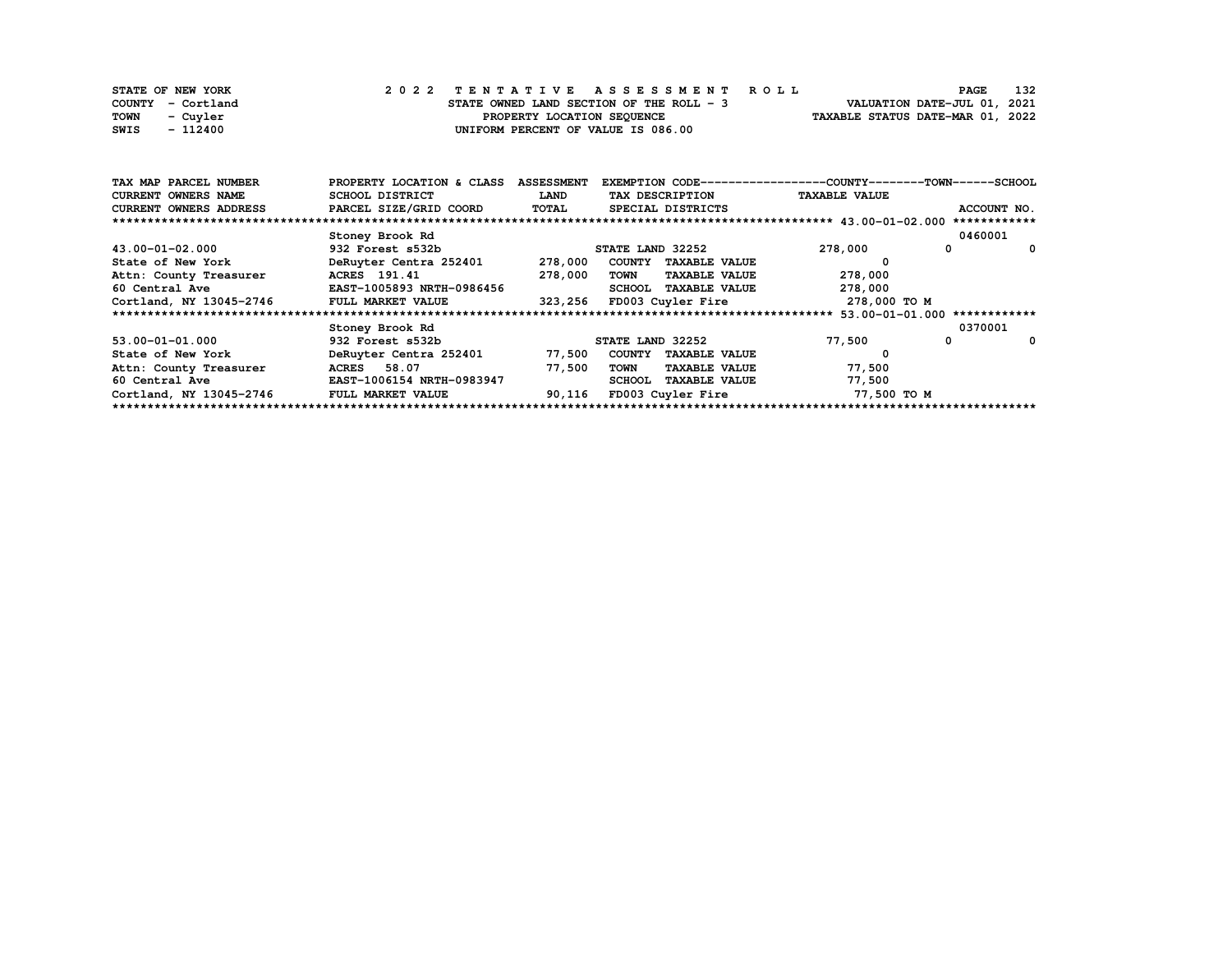|             | <b>STATE OF NEW YORK</b> | 2022 TENTATIVE ASSESSMENT ROLL           |  |  |                                  | PAGE                          | 133 |
|-------------|--------------------------|------------------------------------------|--|--|----------------------------------|-------------------------------|-----|
|             | COUNTY - Cortland        | STATE OWNED LAND SECTION OF THE ROLL - 3 |  |  | VALUATION DATE-JUL 01, 2021      |                               |     |
| <b>TOWN</b> | - Cuvler                 |                                          |  |  | TAXABLE STATUS DATE-MAR 01, 2022 |                               |     |
| SWIS        | - 112400                 | UNIFORM PERCENT OF VALUE IS 086.00       |  |  |                                  | RPS150/V04/L015               |     |
|             |                          |                                          |  |  |                                  | <b>CURRENT DATE 5/03/2022</b> |     |

## **\*\*\* S P E C I A L D I S T R I C T S U M M A R Y \*\*\***

| CODE DISTRICT NAME PARCELS | TOTAL | <b>EXTENSION</b><br>TYPE. | <b>EXTENSION</b><br><b>VALUE</b> | AD VALOREM<br><b>VALUE</b> | <b>EXEMPT</b><br><b>AMOUNT</b> | TAXABLE<br><b>VALUE</b> |
|----------------------------|-------|---------------------------|----------------------------------|----------------------------|--------------------------------|-------------------------|
| FD003 Cuyler Fire          |       | 45 TOTAL M                |                                  | 10139,810                  |                                | 10139,810               |

### **\*\*\* S C H O O L D I S T R I C T S U M M A R Y \*\*\***

| CODE   | DISTRICT NAME       | TOTAL<br><b>PARCELS</b> | <b>ASSESSED</b><br>LAND | <b>ASSESSED</b><br><b>TOTAL</b> | <b>EXEMPT</b><br><b>AMOUNT</b> | <b>TOTAL</b><br><b>TAXABLE</b> | <b>STAR</b><br><b>AMOUNT</b> | <b>STAR</b><br><b>TAXABLE</b> |
|--------|---------------------|-------------------------|-------------------------|---------------------------------|--------------------------------|--------------------------------|------------------------------|-------------------------------|
| 112001 | Cincinnatus Central | 3                       | 1407,500                | 1480,840                        |                                | 1480,840                       |                              | 1480,840                      |
| 113001 | Homer Central       | 5                       | 498,900                 | 516,960                         | 17,210                         | 499,750                        |                              | 499,750                       |
| 252401 | DeRuyter Central    | 32                      | 6044,600                | 6054,880                        |                                | 6054,880                       |                              | 6054,880                      |
| 313001 | Fabius Central      | 10                      | 2171,600                | 2175,290                        |                                | 2175,290                       |                              | 2175,290                      |
|        | $SUB - TO T AL$     | 50                      | 10122,600               | 10227,970                       | 17,210                         | 10210,760                      |                              | 10210,760                     |
|        | TOTAL               | 50                      | 10122,600               | 10227,970                       | 17,210                         | 10210,760                      |                              | 10210,760                     |

#### **\*\*\* S Y S T E M C O D E S S U M M A R Y \*\*\***

| CODE  | <b>DESCRIPTION</b> | <b>TOTAL</b><br><b>PARCELS</b> | <b>COUNTY</b> | <b>TOWN</b> | <b>SCHOOL</b> |
|-------|--------------------|--------------------------------|---------------|-------------|---------------|
| 50001 | <b>SCHL TAXBL</b>  |                                | 88,160        | 88,160      |               |
| 50005 | TOWN TAXBL         |                                | 17,210        |             | 17,210        |
|       | TOTAL              |                                | 105,370       | 88,160      | 17,210        |

# **\*\*\* E X E M P T I O N S U M M A R Y \*\*\***

| CODE  | <b>DESCRIPTION</b>         | <b>TOTAL</b><br><b>PARCELS</b> | <b>COUNTY</b>          | <b>TOWN</b> | <b>SCHOOL</b> |
|-------|----------------------------|--------------------------------|------------------------|-------------|---------------|
| 32252 | <b>STATE LAND</b><br>TOTAL | 44<br>44                       | 10122,600<br>10122,600 |             |               |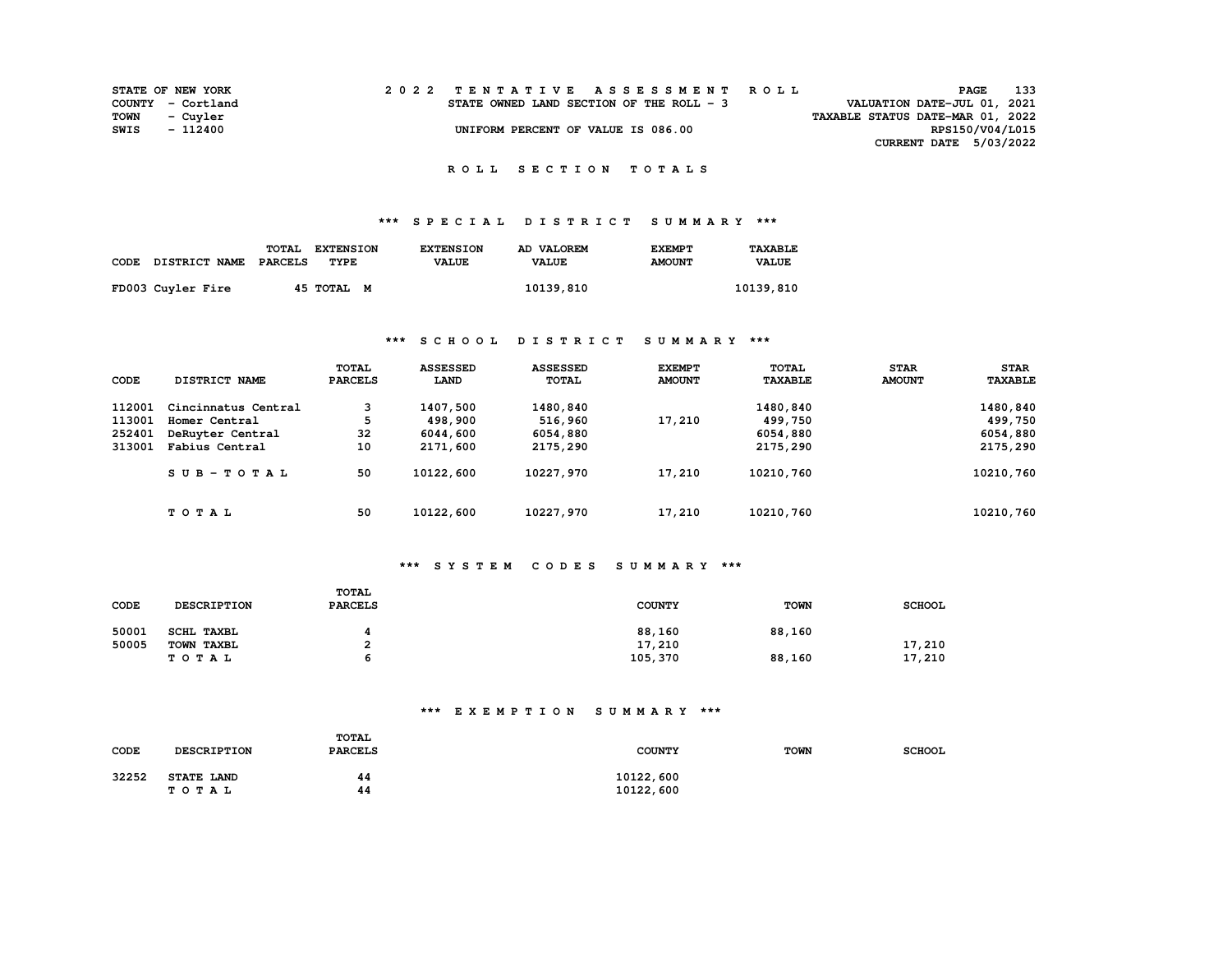|             | STATE OF NEW YORK |  |  |                                          |  |  |  |  |  |  |  |  | 2022 TENTATIVE ASSESSMENT ROLL |                                  |  | PAGE | 134             |
|-------------|-------------------|--|--|------------------------------------------|--|--|--|--|--|--|--|--|--------------------------------|----------------------------------|--|------|-----------------|
|             | COUNTY - Cortland |  |  | STATE OWNED LAND SECTION OF THE ROLL - 3 |  |  |  |  |  |  |  |  |                                | VALUATION DATE-JUL 01, 2021      |  |      |                 |
| <b>TOWN</b> | - Cuyler          |  |  |                                          |  |  |  |  |  |  |  |  |                                | TAXABLE STATUS DATE-MAR 01, 2022 |  |      |                 |
| SWIS        | - 112400          |  |  | UNIFORM PERCENT OF VALUE IS 086.00       |  |  |  |  |  |  |  |  |                                |                                  |  |      | RPS150/V04/L015 |
|             |                   |  |  |                                          |  |  |  |  |  |  |  |  |                                | CURRENT DATE 5/03/2022           |  |      |                 |

| <b>ROLL</b> |                    | <b>TOTAL</b>   | <b>ASSESSED</b> | <b>ASSESSED</b> | <b>TAXABLE</b> | <b>TAXABLE</b> | <b><i>TAXABLE</i></b> | <b>STAR</b>    |
|-------------|--------------------|----------------|-----------------|-----------------|----------------|----------------|-----------------------|----------------|
| <b>SEC</b>  | <b>DESCRIPTION</b> | <b>PARCELS</b> | <b>LAND</b>     | <b>TOTAL</b>    | <b>COUNTY</b>  | <b>TOWN</b>    | <b>SCHOOL</b>         | <b>TAXABLE</b> |
|             | STATE OWNED LAND   | 50             | 10122,600       | 10227,970       |                | 10139,810      | 10210,760             | 10210,760      |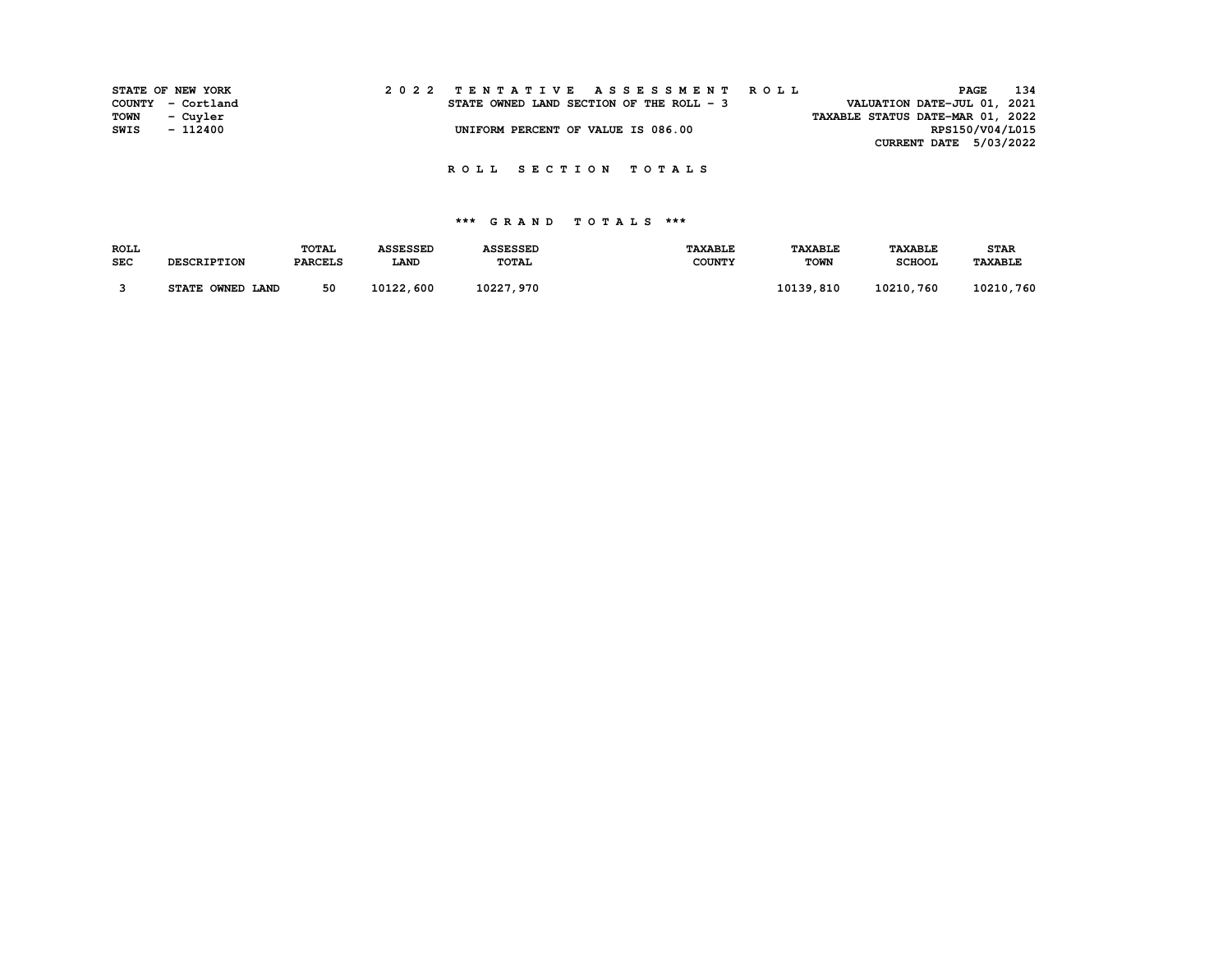| STATE OF NEW YORK | 2022 TENTATIVE ASSESSMENT ROLL            | 135<br><b>PAGE</b>               |
|-------------------|-------------------------------------------|----------------------------------|
| COUNTY - Cortland | SPECIAL FRANCHISE SECTION OF THE ROLL - 5 | VALUATION DATE-JUL 01, 2021      |
| TOWN<br>- Cuyler  | PROPERTY LOCATION SEQUENCE                | TAXABLE STATUS DATE-MAR 01, 2022 |
| - 112400<br>SWIS  | UNIFORM PERCENT OF VALUE IS 086.00        |                                  |

| TAX MAP PARCEL NUMBER             |                        |                          |                                           | PROPERTY LOCATION & CLASS ASSESSMENT EXEMPTION CODE----------------COUNTY-------TOWN-----SCHOOL |
|-----------------------------------|------------------------|--------------------------|-------------------------------------------|-------------------------------------------------------------------------------------------------|
| CURRENT OWNERS NAME               | SCHOOL DISTRICT        | <b>LAND</b>              | TAX DESCRIPTION                           | <b>TAXABLE VALUE</b>                                                                            |
| CURRENT OWNERS ADDRESS            | PARCEL SIZE/GRID COORD | TOTAL                    | SPECIAL DISTRICTS                         | ACCOUNT NO.                                                                                     |
|                                   |                        |                          |                                           |                                                                                                 |
|                                   |                        |                          |                                           |                                                                                                 |
| 503.00-01-01.100                  | 861 Elec & gas         |                          | COUNTY TAXABLE VALUE                      | 1406,182                                                                                        |
| Niagara Mohawk Power Corp         | DeRuyter Centra 252401 | 0                        | <b>TOWN</b><br><b>TAXABLE VALUE</b>       | 1406,182                                                                                        |
| DBA Natiional Grid                |                        | 1406,182                 | SCHOOL TAXABLE VALUE                      | 1406,182                                                                                        |
| Real Estate Tax Dept              | FULL MARKET VALUE      | 1635,095                 | FD003 Cuyler Fire                         | 1406,182 TO M                                                                                   |
| 300 Erie Blvd West                |                        |                          |                                           |                                                                                                 |
| Syracuse, NY 13202-4250           |                        |                          |                                           |                                                                                                 |
|                                   |                        |                          |                                           |                                                                                                 |
| 503.00-01-01.200                  | 861 Elec & gas         |                          | COUNTY TAXABLE VALUE                      | 74,010                                                                                          |
| Niagara Mohawk Power Corp         | Fabius Central 313001  | 0                        | <b>TOWN</b><br><b>TAXABLE VALUE</b>       | 74,010                                                                                          |
| Real Estate Tax Dept              |                        | 74,010                   | SCHOOL TAXABLE VALUE                      | 74,010                                                                                          |
| 300 Erie Blvd West                | FULL MARKET VALUE      | 86,058                   | FD003 Cuyler Fire                         | 74,010 TO M                                                                                     |
| Syracuse, NY 13202-4250           |                        |                          |                                           |                                                                                                 |
|                                   |                        |                          |                                           |                                                                                                 |
| 503.00-08-02.100                  | 866 Telephone          |                          | COUNTY TAXABLE VALUE                      | 28,285                                                                                          |
|                                   | Fabius Central 313001  | 0                        | <b>TOWN</b><br><b>TAXABLE VALUE</b>       | 28,285                                                                                          |
| Citizens Telecom Co of NY         |                        |                          |                                           |                                                                                                 |
| Duff & Phelps, LLC<br>PO Box 2629 | FULL MARKET VALUE      | 28,285<br>32,890         | SCHOOL TAXABLE VALUE<br>FD003 Cuyler Fire | 28,285<br>28,285 TO M                                                                           |
|                                   |                        |                          |                                           |                                                                                                 |
| Addison, TX 75001                 |                        |                          |                                           |                                                                                                 |
|                                   |                        |                          |                                           |                                                                                                 |
| 503.00-08-02.200                  | 866 Telephone          |                          | COUNTY TAXABLE VALUE                      | 207,426                                                                                         |
| Citizens Telecom Co of NY         | DeRuyter Centra 252401 | 0                        | <b>TOWN</b><br><b>TAXABLE VALUE</b>       | 207,426                                                                                         |
| Duff & Phelps, LLC                |                        | 207,426                  | SCHOOL TAXABLE VALUE                      | 207,426                                                                                         |
| PO Box 2629                       | FULL MARKET VALUE      | 241,193                  | FD003 Cuyler Fire                         | 207,426 TO M                                                                                    |
| Addison, TX 75001                 |                        |                          |                                           |                                                                                                 |
|                                   |                        |                          |                                           |                                                                                                 |
|                                   | Cuyler                 |                          |                                           |                                                                                                 |
| 503.00-29-01.000                  | 860 Spec fran.         |                          | COUNTY TAXABLE VALUE                      | 171,614                                                                                         |
| TVC Albany, Inc.                  | DeRuyter Centra 252401 | $\overline{\phantom{0}}$ | <b>TOWN</b><br><b>TAXABLE VALUE</b>       | 171,614                                                                                         |
| 41 State St Fl 10th               |                        | 171,614                  | <b>SCHOOL TAXABLE VALUE</b>               | 171,614                                                                                         |
| Albany, NY 12207                  | FULL MARKET VALUE      | 199,551                  | FD003 Cuyler Fire                         | 171,614 TO M                                                                                    |
|                                   |                        |                          |                                           |                                                                                                 |
|                                   | Richmond Hill Rd       |                          |                                           |                                                                                                 |
| 503.00-23-01.000                  | 869 Television         |                          | COUNTY TAXABLE VALUE                      | 40,771                                                                                          |
| Time Warner of Syracuse           | DeRuyter Centra 252401 | $\overline{\phantom{a}}$ | <b>TOWN</b><br><b>TAXABLE VALUE</b>       | 40,771                                                                                          |
| PO Box 7467                       |                        | 40,771                   | SCHOOL TAXABLE VALUE                      | 40,771                                                                                          |
| Charlotte, NC 28241-7467          | FULL MARKET VALUE      | 47,408                   | FD003 Cuyler Fire                         | 40,771 TO M                                                                                     |
|                                   |                        |                          |                                           |                                                                                                 |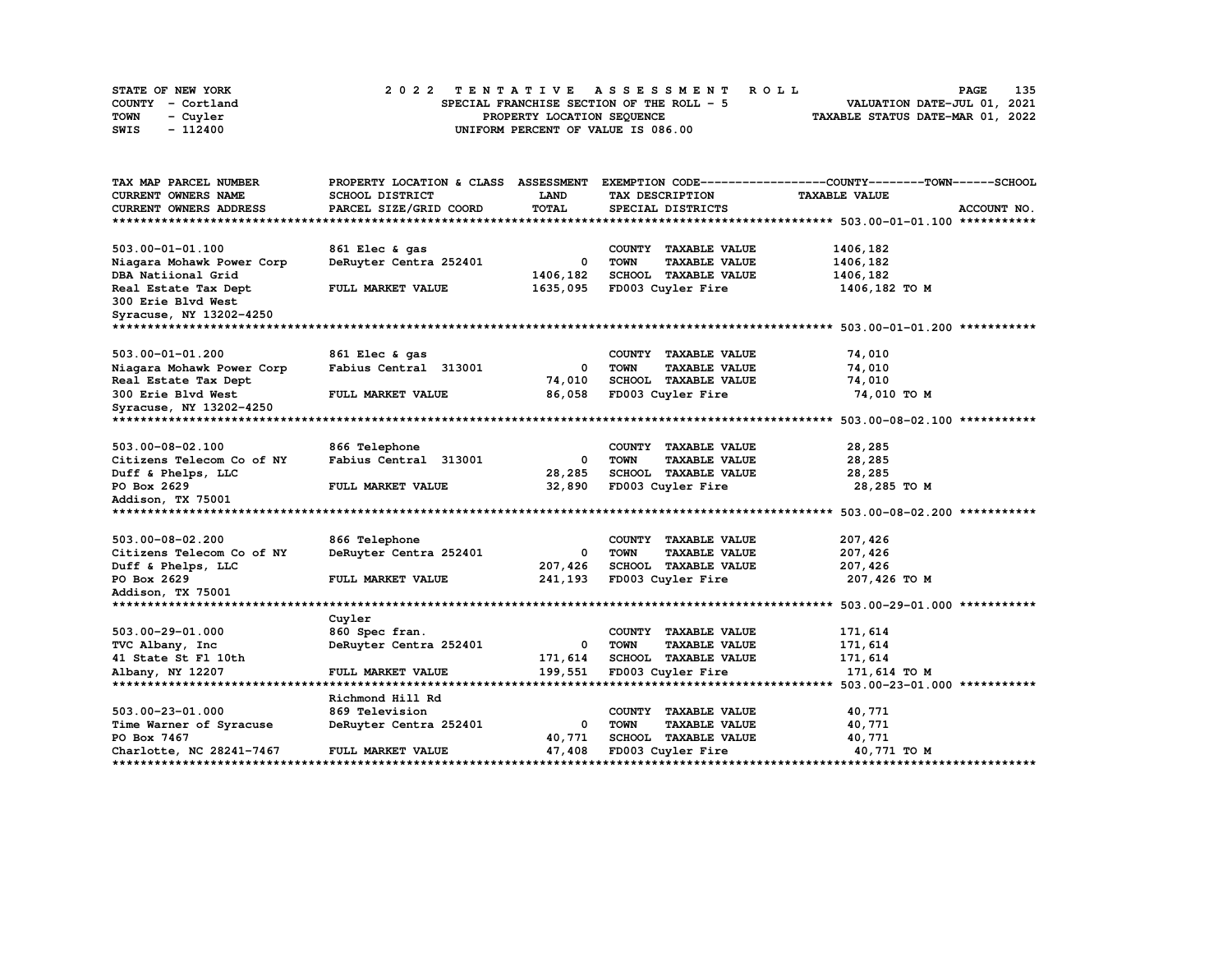|      | <b>STATE OF NEW YORK</b> | 2022 TENTATIVE ASSESSMENT ROLL            | PAGE                        | 136 |
|------|--------------------------|-------------------------------------------|-----------------------------|-----|
|      | COUNTY - Cortland        | SPECIAL FRANCHISE SECTION OF THE ROLL - 5 | VALUATION DATE-JUL 01, 2021 |     |
|      | TOWN - Cuyler            | TAXABLE STATUS DATE-MAR 01, 2022          |                             |     |
| SWIS | - 112400                 | UNIFORM PERCENT OF VALUE IS 086.00        | RPS150/V04/L015             |     |
|      |                          |                                           | CURRENT DATE 5/03/2022      |     |

# **\*\*\* S P E C I A L D I S T R I C T S U M M A R Y \*\*\***

| CODE DISTRICT NAME | TOTAL<br><b>EXTENSION</b><br>PARCELS<br>TYPE | <b>EXTENSION</b><br><b>VALUE</b> | AD VALOREM<br><b>VALUE</b> | <b>EXEMPT</b><br><b>AMOUNT</b> | TAXABLE<br><b>VALUE</b> |
|--------------------|----------------------------------------------|----------------------------------|----------------------------|--------------------------------|-------------------------|
| FD003 Cuyler Fire  | 6 TOTAL M                                    |                                  | 1928,288                   |                                | 1928,288                |

### **\*\*\* S C H O O L D I S T R I C T S U M M A R Y \*\*\***

| CODE   | DISTRICT NAME    | <b>TOTAL</b><br><b>PARCELS</b> | <b>ASSESSED</b><br>LAND | <b>ASSESSED</b><br><b>TOTAL</b> | <b>EXEMPT</b><br><b>AMOUNT</b> | <b>TOTAL</b><br><b>TAXABLE</b> | <b>STAR</b><br><b>AMOUNT</b> | <b>STAR</b><br><b>TAXABLE</b> |
|--------|------------------|--------------------------------|-------------------------|---------------------------------|--------------------------------|--------------------------------|------------------------------|-------------------------------|
| 252401 | DeRuyter Central | 4                              |                         | 1825, 993                       |                                | 1825,993                       |                              | 1825, 993                     |
| 313001 | Fabius Central   | 2                              |                         | 102,295                         |                                | 102,295                        |                              | 102,295                       |
|        | $SUB - TO T AL$  | 6                              |                         | 1928,288                        |                                | 1928,288                       |                              | 1928,288                      |
|        | TOTAL            | 6                              |                         | 1928,288                        |                                | 1928,288                       |                              | 1928,288                      |

### **\*\*\* S Y S T E M C O D E S S U M M A R Y \*\*\***

#### **NO SYSTEM EXEMPTIONS AT THIS LEVEL**

#### **\*\*\* E X E M P T I O N S U M M A R Y \*\*\***

#### **NO EXEMPTIONS AT THIS LEVEL**

| <b>ROLI</b> |                                     | <b>TOTAL</b>   | <b>\SSESSED</b> | <i><b>\SSESSED</b></i> | TAXABLE       | <b><i>TAXABLE</i></b> | <b>TAXABLE</b>  | <b>STAR</b>           |
|-------------|-------------------------------------|----------------|-----------------|------------------------|---------------|-----------------------|-----------------|-----------------------|
| SEC         | <b>DESCRIPTION</b>                  | <b>PARCELS</b> | <b>LAND</b>     | <b>TOTAL</b>           | <b>COUNTY</b> | <b>TOWN</b>           | <b>SCHOOL</b>   | <b><i>TAXABLE</i></b> |
|             |                                     |                |                 |                        |               |                       |                 |                       |
|             | <b>FRANCHISE</b><br><b>SDECTAT.</b> |                |                 | 1928,288               | 1928,288      | 1928.288              | ס רם ו<br>, 288 | ס ממי<br>288.         |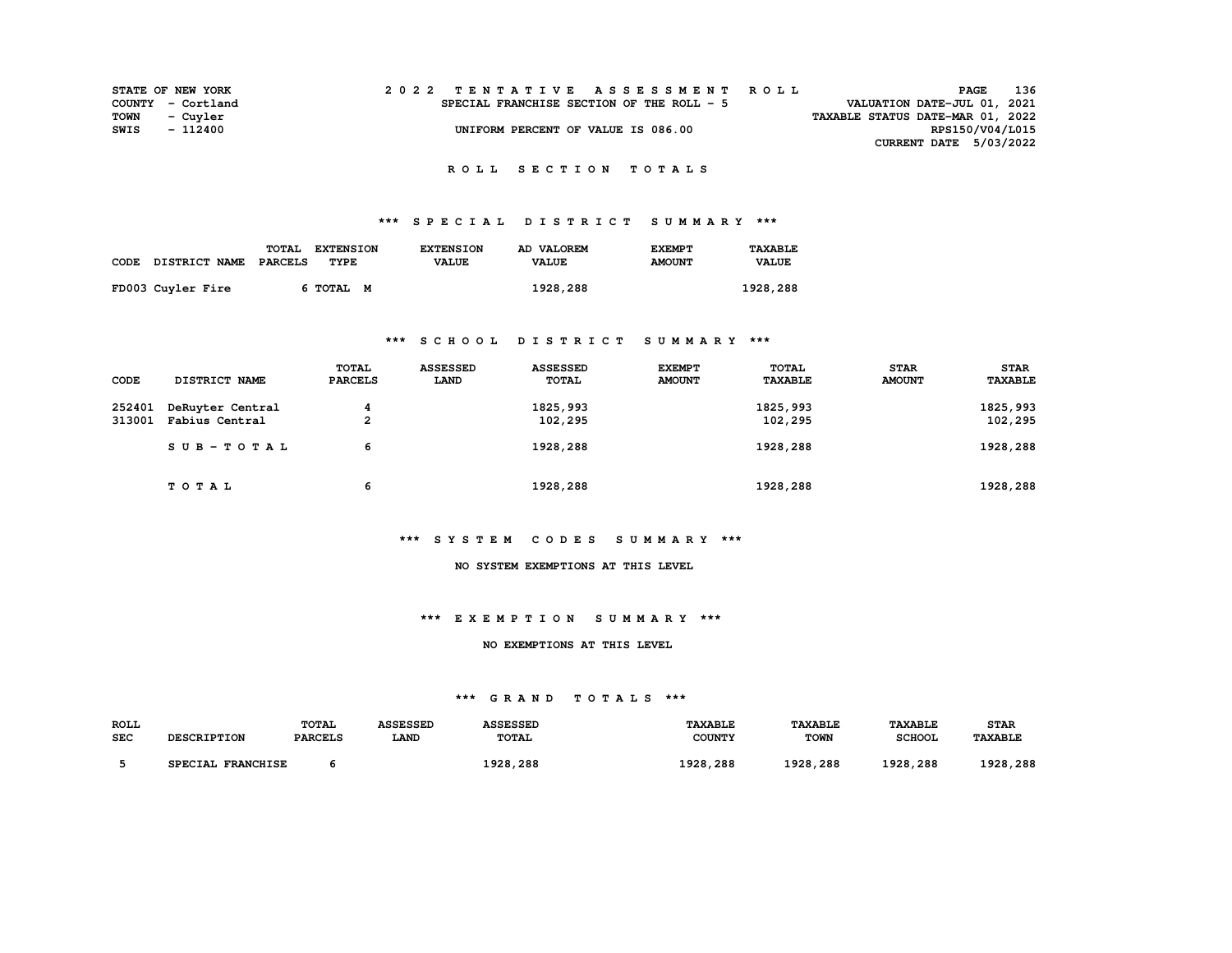| STATE OF NEW YORK | 2022 TENTATIVE ASSESSMENT ROLL          | 137<br>PAGE                      |
|-------------------|-----------------------------------------|----------------------------------|
| COUNTY - Cortland | UTILITY & R.R. SECTION OF THE ROLL $-6$ | VALUATION DATE-JUL 01, 2021      |
| TOWN<br>- Cuvler  | PROPERTY LOCATION SEOUENCE              | TAXABLE STATUS DATE-MAR 01, 2022 |
| - 112400<br>SWIS  | UNIFORM PERCENT OF VALUE IS 086.00      |                                  |

| TAX MAP PARCEL NUMBER                                 | PROPERTY LOCATION & CLASS ASSESSMENT |              |                                     | EXEMPTION CODE-----------------COUNTY-------TOWN------SCHOOL |
|-------------------------------------------------------|--------------------------------------|--------------|-------------------------------------|--------------------------------------------------------------|
| <b>CURRENT OWNERS NAME</b>                            | SCHOOL DISTRICT                      | <b>LAND</b>  | TAX DESCRIPTION                     | <b>TAXABLE VALUE</b>                                         |
| <b>CURRENT OWNERS ADDRESS</b>                         | PARCEL SIZE/GRID COORD               | <b>TOTAL</b> | SPECIAL DISTRICTS                   | ACCOUNT NO.                                                  |
| *************************                             |                                      |              |                                     |                                                              |
|                                                       | Antenna Site                         |              |                                     |                                                              |
| 624.000-9999-920.360-1003                             | 835 Cable tv                         |              | COUNTY TAXABLE VALUE                | 14,500                                                       |
| Milestone Communications                              | DeRuyter Centra 252401               | 0            | <b>TOWN</b><br><b>TAXABLE VALUE</b> | 14,500                                                       |
| C/O Time Warner Cable-Tax Dept                        |                                      | 14,500       | SCHOOL TAXABLE VALUE                | 14,500                                                       |
| PO Box 7467                                           | FULL MARKET VALUE                    | 16,860       | FD003 Cuyler Fire                   | 14,500 TO M                                                  |
| Charlotte, NC 28241-7467                              |                                      |              |                                     |                                                              |
|                                                       |                                      |              |                                     |                                                              |
|                                                       | Elec Trans                           |              |                                     |                                                              |
| 624.00-9999-132.350-1002                              | 882 Elec Trans Imp                   |              | COUNTY TAXABLE VALUE                | 92                                                           |
| Niagara Mohawk Power Corp                             | Homer Central<br>113001              | 0            | <b>TOWN</b><br><b>TAXABLE VALUE</b> | 92                                                           |
| DBA National Grid                                     |                                      | 92           | <b>SCHOOL TAXABLE VALUE</b>         | 92                                                           |
| Real Estate Tax Dept                                  | FULL MARKET VALUE                    | 107          | FD003 Cuyler Fire                   | 92 TO M                                                      |
| 300 Erie Blvd West                                    |                                      |              |                                     |                                                              |
| Syracuse, NY 13202-4250                               |                                      |              |                                     |                                                              |
|                                                       |                                      |              |                                     |                                                              |
|                                                       | Elec Trans                           |              |                                     |                                                              |
| 624.00-9999-132.350-1013                              | 882 Elec Trans Imp                   |              | COUNTY TAXABLE VALUE                | 581,640                                                      |
| Niagara Mohawk Power Corp                             | Fabius Central 313001                | 0            | <b>TOWN</b><br><b>TAXABLE VALUE</b> | 581,640                                                      |
| Real Estate Tax Dept                                  |                                      | 581,640      | <b>SCHOOL TAXABLE VALUE</b>         | 581,640                                                      |
| 300 Erie Blvd West                                    | FULL MARKET VALUE                    | 676,326      | FD003 Cuyler Fire                   | 581,640 TO M                                                 |
| Syracuse, NY 13202-4250                               |                                      |              |                                     |                                                              |
|                                                       |                                      |              |                                     |                                                              |
|                                                       | Elec Trans                           |              |                                     |                                                              |
| 624.00-9999-132.350-1022                              | 882 Elec Trans Imp                   |              | COUNTY TAXABLE VALUE                | 526,546                                                      |
| Niagara Mohawk Power Corp                             | Homer Central<br>113001              | 0            | <b>TOWN</b><br><b>TAXABLE VALUE</b> | 526,546                                                      |
| Real Estate Tax Dept                                  |                                      | 526,546      | SCHOOL TAXABLE VALUE                | 526,546                                                      |
| 300 Erie Blvd West                                    | FULL MARKET VALUE                    | 612,263      | FD003 Cuyler Fire                   | 526,546 TO M                                                 |
| Syracuse, NY 13202-4250                               |                                      |              |                                     |                                                              |
|                                                       |                                      |              |                                     |                                                              |
|                                                       | Gas Trans                            |              |                                     |                                                              |
| 624.000-9999-810.800-2001                             | 883 Gas Trans Impr                   |              | COUNTY TAXABLE VALUE                | 70,259                                                       |
| Dominion Resource Services Inc Cincinnatus Cen 112001 |                                      | 0            | <b>TOWN</b><br><b>TAXABLE VALUE</b> | 70,259                                                       |
| Attn: Tax Dept                                        |                                      | 70,259       | <b>SCHOOL TAXABLE VALUE</b>         | 70,259                                                       |
| PO Box 27026                                          | FULL MARKET VALUE                    | 81,697       | FD003 Cuyler Fire                   | 70,259 TO M                                                  |
| Richmond, VA 23261                                    |                                      |              |                                     |                                                              |
|                                                       |                                      |              |                                     |                                                              |
|                                                       | Gas Trans                            |              |                                     |                                                              |
| 624.000-9999-810.800-2002                             | 883 Gas Trans Impr                   |              | COUNTY<br><b>TAXABLE VALUE</b>      | 154,531                                                      |
| Dominion Resource Services Inc Homer Central 113001   |                                      | 0            | <b>TOWN</b><br><b>TAXABLE VALUE</b> | 154,531                                                      |
| Attn: Tax Dept                                        |                                      | 154,531      | SCHOOL TAXABLE VALUE                | 154,531                                                      |
| PO Box 27026                                          | FULL MARKET VALUE                    | 179,687      | FD003 Cuyler Fire                   | 154,531 TO M                                                 |
| Richmond, VA 23261                                    |                                      |              |                                     |                                                              |
|                                                       |                                      |              |                                     |                                                              |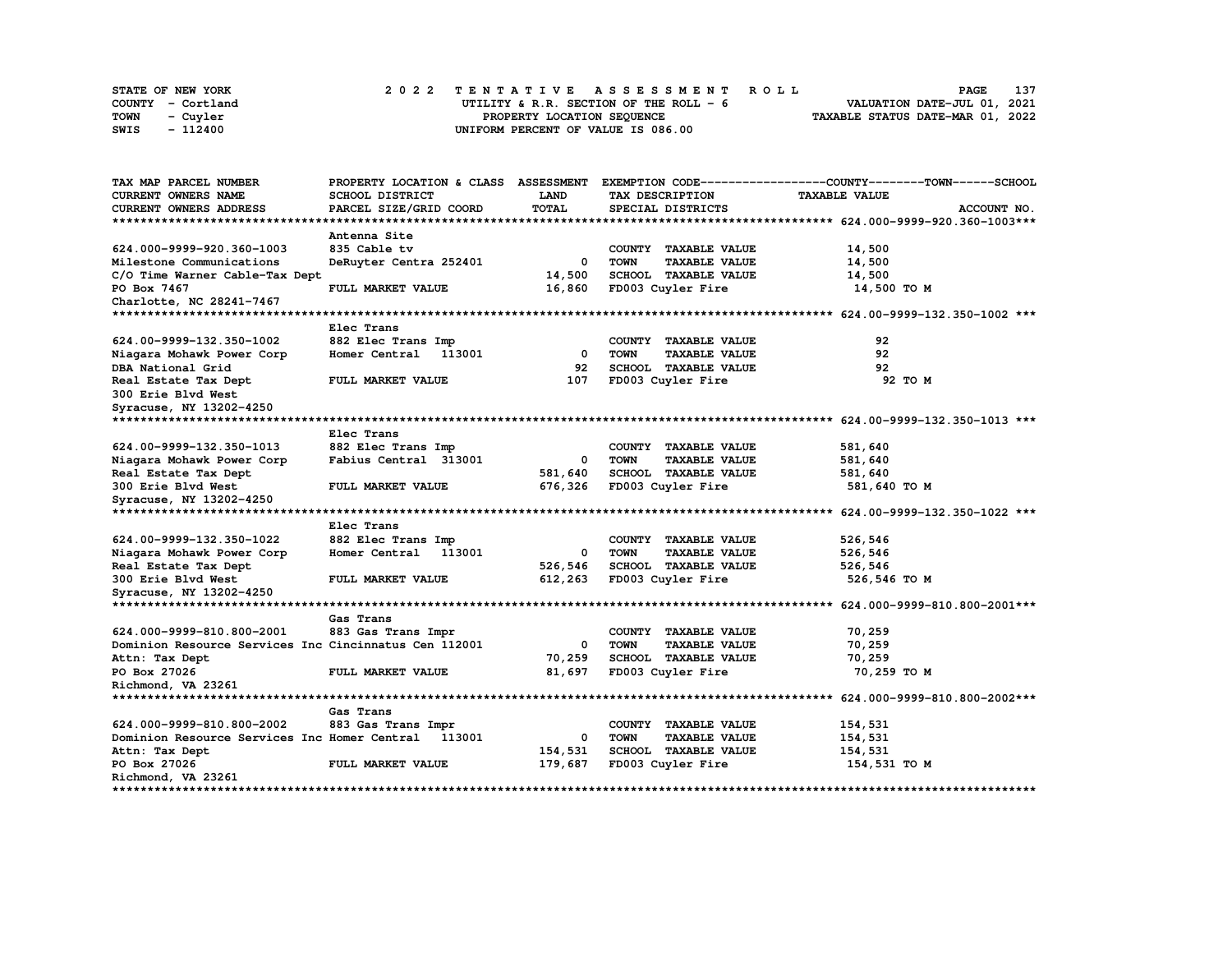| STATE OF NEW YORK |                   | 2022 TENTATIVE ASSESSMENT ROLL          | 138<br><b>PAGE</b>               |
|-------------------|-------------------|-----------------------------------------|----------------------------------|
|                   | COUNTY - Cortland | UTILITY & R.R. SECTION OF THE ROLL $-6$ | VALUATION DATE-JUL 01, 2021      |
| TOWN              | - Cuyler          | PROPERTY LOCATION SEQUENCE              | TAXABLE STATUS DATE-MAR 01, 2022 |
| SWIS              | - 112400          | UNIFORM PERCENT OF VALUE IS 086.00      |                                  |

| TAX MAP PARCEL NUMBER                                 | PROPERTY LOCATION & CLASS | <b>ASSESSMENT</b> |                                     | EXEMPTION CODE-----------------COUNTY-------TOWN------SCHOOL |
|-------------------------------------------------------|---------------------------|-------------------|-------------------------------------|--------------------------------------------------------------|
| <b>CURRENT OWNERS NAME</b>                            | SCHOOL DISTRICT           | <b>LAND</b>       | TAX DESCRIPTION                     | <b>TAXABLE VALUE</b>                                         |
| CURRENT OWNERS ADDRESS                                | PARCEL SIZE/GRID COORD    | <b>TOTAL</b>      | SPECIAL DISTRICTS                   | ACCOUNT NO.                                                  |
| **************************                            |                           |                   |                                     |                                                              |
|                                                       | Gas Trans                 |                   |                                     |                                                              |
| 624.000-9999-810.800-2003                             | 883 Gas Trans Impr        |                   | COUNTY TAXABLE VALUE                | 1721,448                                                     |
| Dominion Resource Services Inc DeRuyter Centra 252401 |                           | 0                 | <b>TOWN</b><br><b>TAXABLE VALUE</b> | 1721,448                                                     |
| Attn: Tax Dept                                        |                           | 1721,448          | SCHOOL TAXABLE VALUE                | 1721,448                                                     |
| PO Box 27026                                          | FULL MARKET VALUE         | 2001,684          | FD003 Cuyler Fire                   | 1721,448 TO M                                                |
| Richmond, VA 23261                                    |                           |                   |                                     |                                                              |
|                                                       |                           |                   |                                     |                                                              |
|                                                       | Off Morgan Hill Rd        |                   |                                     |                                                              |
| 20.00-01-07.000                                       | 380 Pub Util Vac          |                   | COUNTY TAXABLE VALUE                | 9,600                                                        |
| Niagara Mohawk Power Corp                             | Homer Central<br>113001   | 9,600             | <b>TOWN</b><br><b>TAXABLE VALUE</b> | 9,600                                                        |
| DBA National Grid                                     | <b>ACRES</b><br>9.60      | 9,600             | SCHOOL TAXABLE VALUE                | 9,600                                                        |
| Real Estate Tax Dept                                  | EAST-0977266 NRTH-1001314 |                   | FD003 Cuyler Fire                   | 9,600 TO M                                                   |
| 300 Erie Blvd West                                    | FULL MARKET VALUE         | 11,163            |                                     |                                                              |
| Syracuse, NY 13202-4250                               |                           |                   |                                     |                                                              |
|                                                       |                           |                   |                                     |                                                              |
|                                                       | Outside Plant             |                   |                                     |                                                              |
| 624.00-9999-132.350-1881                              | 884 Elec Dist Out         |                   | COUNTY TAXABLE VALUE                | 24,555                                                       |
| Niagara Mohawk Power Corp                             | Cincinnatus Cen 112001    | 0                 | <b>TOWN</b><br><b>TAXABLE VALUE</b> | 24,555                                                       |
| Real Estate Tax Dept                                  |                           | 24,555            | SCHOOL TAXABLE VALUE                | 24,555                                                       |
| 300 Erie Blvd West                                    | FULL MARKET VALUE         | 28,552            | FD003 Cuyler Fire                   | 24,555 TO M                                                  |
| Syracuse, NY 13202-4250                               |                           |                   |                                     |                                                              |
| **********************                                |                           |                   |                                     |                                                              |
|                                                       | Outside Plant             |                   |                                     |                                                              |
| 624.000-9999-132.350-1882                             | 884 Elec Dist Out         |                   | COUNTY TAXABLE VALUE                | 54,184                                                       |
| Niagara Mohawk Power Corp                             | Homer Central<br>113001   | 0                 | <b>TOWN</b><br><b>TAXABLE VALUE</b> | 54,184                                                       |
| Real Estate Tax Dept                                  |                           | 54,184            | SCHOOL TAXABLE VALUE                | 54,184                                                       |
| 300 Erie Blvd West                                    | FULL MARKET VALUE         | 63,005            | FD003 Cuyler Fire                   | 54,184 TO M                                                  |
| Syracuse, NY 13202-4250                               |                           |                   |                                     |                                                              |
|                                                       |                           |                   |                                     |                                                              |
|                                                       | Outside Plant             |                   |                                     |                                                              |
| 624.000-9999-132.350-1883                             | 884 Elec Dist Out         |                   | COUNTY TAXABLE VALUE                | 603,063                                                      |
| Niagara Mohawk Power Corp                             | DeRuyter Centra 252401    | 0                 | <b>TOWN</b><br><b>TAXABLE VALUE</b> | 603,063                                                      |
| Real Estate Tax Dept                                  |                           | 603,063           | SCHOOL TAXABLE VALUE                | 603,063                                                      |
| 300 Erie Blvd West                                    | FULL MARKET VALUE         | 701,236           | FD003 Cuyler Fire                   | 603,063 TO M                                                 |
| Syracuse, NY 13202-4250                               |                           |                   |                                     |                                                              |
|                                                       |                           |                   |                                     |                                                              |
|                                                       | Outside Plant             |                   |                                     |                                                              |
| 624.000-9999-132.350-1884                             | 884 Elec Dist Out         |                   | COUNTY TAXABLE VALUE                | 136,688                                                      |
| Niagara Mohawk Power Corp                             | Fabius Central 313001     | 0                 | <b>TOWN</b><br><b>TAXABLE VALUE</b> | 136,688                                                      |
| Real Estate Tax Dept                                  |                           | 136,688           | SCHOOL TAXABLE VALUE                | 136,688                                                      |
| 300 Erie Blvd West                                    | FULL MARKET VALUE         | 158,940           | FD003 Cuyler Fire                   | 136,688 TO M                                                 |
| Syracuse, NY 13202-4250                               |                           |                   |                                     |                                                              |
|                                                       |                           |                   |                                     |                                                              |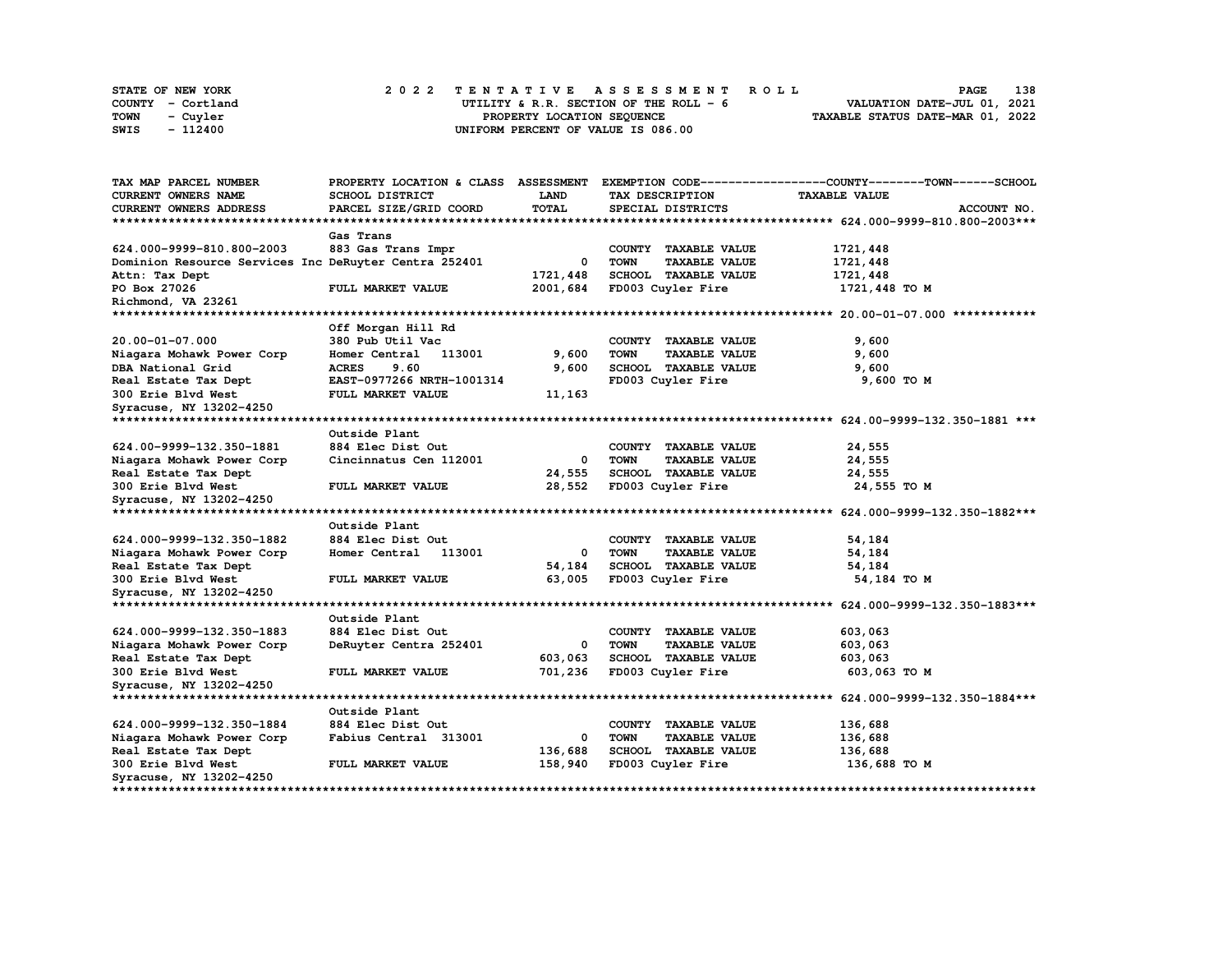|      | STATE OF NEW YORK |  | 2022 TENTATIVE ASSESSMENT ROLL |  |  |  |                                        |  |  |  |  |  |  |                                  | <b>PAGE</b> | 139 |
|------|-------------------|--|--------------------------------|--|--|--|----------------------------------------|--|--|--|--|--|--|----------------------------------|-------------|-----|
|      | COUNTY - Cortland |  |                                |  |  |  | UTILITY & R.R. SECTION OF THE ROLL - 6 |  |  |  |  |  |  | VALUATION DATE-JUL 01, 2021      |             |     |
| TOWN | - Cuvler          |  |                                |  |  |  | PROPERTY LOCATION SEQUENCE             |  |  |  |  |  |  | TAXABLE STATUS DATE-MAR 01, 2022 |             |     |
| SWIS | - 112400          |  |                                |  |  |  | UNIFORM PERCENT OF VALUE IS 086.00     |  |  |  |  |  |  |                                  |             |     |

| TAX MAP PARCEL NUMBER                                 | PROPERTY LOCATION & CLASS | <b>ASSESSMENT</b> |                   |                             | EXEMPTION CODE-----------------COUNTY-------TOWN------SCHOOL |        |             |
|-------------------------------------------------------|---------------------------|-------------------|-------------------|-----------------------------|--------------------------------------------------------------|--------|-------------|
| <b>CURRENT OWNERS NAME</b>                            | SCHOOL DISTRICT           | LAND              | TAX DESCRIPTION   |                             | <b>TAXABLE VALUE</b>                                         |        |             |
| CURRENT OWNERS ADDRESS                                | PARCEL SIZE/GRID COORD    | <b>TOTAL</b>      | SPECIAL DISTRICTS |                             |                                                              |        | ACCOUNT NO. |
|                                                       |                           |                   |                   |                             |                                                              |        |             |
|                                                       | Outside Plant             |                   |                   |                             |                                                              |        |             |
| 624.00-9999-618.750-1881                              | 836 Telecom. eq.          |                   | Mass Telec 47100  |                             | 1,252                                                        | 1,252  | 1,252       |
| Citizens Telecom Co of NY, Inc Cincinnatus Cen 112001 |                           | 0                 |                   | COUNTY TAXABLE VALUE        | 4,093                                                        |        |             |
| Duff & Phelps, LLC                                    |                           | 5,345             | <b>TOWN</b>       | <b>TAXABLE VALUE</b>        | 4,093                                                        |        |             |
| PO Box 2629                                           | FULL MARKET VALUE         | 6,215             |                   | <b>SCHOOL TAXABLE VALUE</b> | 4,093                                                        |        |             |
| Addison, TX 75001                                     |                           |                   | FD003 Cuyler Fire |                             | 4,093 TO M                                                   |        |             |
|                                                       |                           |                   |                   | 1,252 EX                    |                                                              |        |             |
|                                                       |                           |                   |                   |                             |                                                              |        |             |
|                                                       | Outside Plant             |                   |                   |                             |                                                              |        |             |
| 624.000-9999-618.750-1882                             | 836 Telecom. eq.          |                   | Mass Telec 47100  |                             | 5,060                                                        | 5,060  | 5,060       |
| Citizens Telecom Co of NY, Inc Homer Central 113001   |                           | 0                 |                   | COUNTY TAXABLE VALUE        | 6,734                                                        |        |             |
| Duff & Phelps, LLC                                    |                           | 11,794            | <b>TOWN</b>       | <b>TAXABLE VALUE</b>        | 6,734                                                        |        |             |
| PO Box 2629                                           | FULL MARKET VALUE         | 13,714            |                   | <b>SCHOOL TAXABLE VALUE</b> | 6,734                                                        |        |             |
| Addison, TX 75001                                     |                           |                   | FD003 Cuyler Fire |                             | 6,734 TO M                                                   |        |             |
|                                                       |                           |                   |                   | 5,060 EX                    |                                                              |        |             |
|                                                       |                           |                   |                   |                             |                                                              |        |             |
|                                                       | Outside Plant             |                   |                   |                             |                                                              |        |             |
| 624.000-9999-618.750-1883                             | 836 Telecom. eq.          |                   | Mass Telec 47100  |                             | 63,867                                                       | 63,867 | 63,867      |
| Citizens Telecom Co of NY                             | DeRuyter Centra 252401    | <sup>0</sup>      |                   | COUNTY TAXABLE VALUE        | 67,395                                                       |        |             |
| Duff & Phelps, LLC                                    |                           | 131,262           | <b>TOWN</b>       | <b>TAXABLE VALUE</b>        | 67,395                                                       |        |             |
| PO Box 2629                                           | FULL MARKET VALUE         | 152,630           |                   | SCHOOL TAXABLE VALUE        | 67,395                                                       |        |             |
| Addison, TX 75001                                     |                           |                   | FD003 Cuyler Fire |                             | 67,395 TO M                                                  |        |             |
|                                                       |                           |                   |                   | 63,867 EX                   |                                                              |        |             |
|                                                       |                           |                   |                   |                             |                                                              |        |             |
|                                                       | Outside Plant             |                   |                   |                             |                                                              |        |             |
| 624.000-9999-618.750-1884                             | 836 Telecom. eq.          |                   | Mass Telec 47100  |                             | 13,662                                                       | 13,662 | 13,662      |
| Citizens Telecom Co of NY, Inc Fabius Central 313001  |                           | $\Omega$          |                   | COUNTY TAXABLE VALUE        | 16,089                                                       |        |             |
| Duff & Phelps, LLC                                    |                           | 29,751            | TOWN              | <b>TAXABLE VALUE</b>        | 16,089                                                       |        |             |
| PO Box 2629                                           | FULL MARKET VALUE         | 34,594            |                   | SCHOOL TAXABLE VALUE        | 16,089                                                       |        |             |
| Addison, TX 75001                                     |                           |                   | FD003 Cuyler Fire |                             | 16,089 TO M                                                  |        |             |
|                                                       |                           |                   |                   | 13,662 EX                   |                                                              |        |             |
|                                                       |                           |                   |                   |                             |                                                              |        |             |
|                                                       | TeleComm                  |                   |                   |                             |                                                              |        |             |
| 624.000-9999-701.390-1881                             | 836 Telecom. eq.          |                   | Mass Telec 47100  |                             | 96                                                           | 96     | 96          |
| First Light Fiber                                     | Cincinnatus Cen 112001    | $\mathbf{0}$      |                   | COUNTY TAXABLE VALUE        | 688                                                          |        |             |
| 41 State St Fl 10                                     |                           | 784               | <b>TOWN</b>       | <b>TAXABLE VALUE</b>        | 688                                                          |        |             |
| Albany, NY 12207                                      | FULL MARKET VALUE         | 912               |                   | SCHOOL TAXABLE VALUE        | 688                                                          |        |             |
|                                                       |                           |                   | FD003 Cuyler Fire |                             | 688 TO M                                                     |        |             |
|                                                       |                           |                   |                   | 96 EX                       |                                                              |        |             |
|                                                       |                           |                   |                   |                             |                                                              |        |             |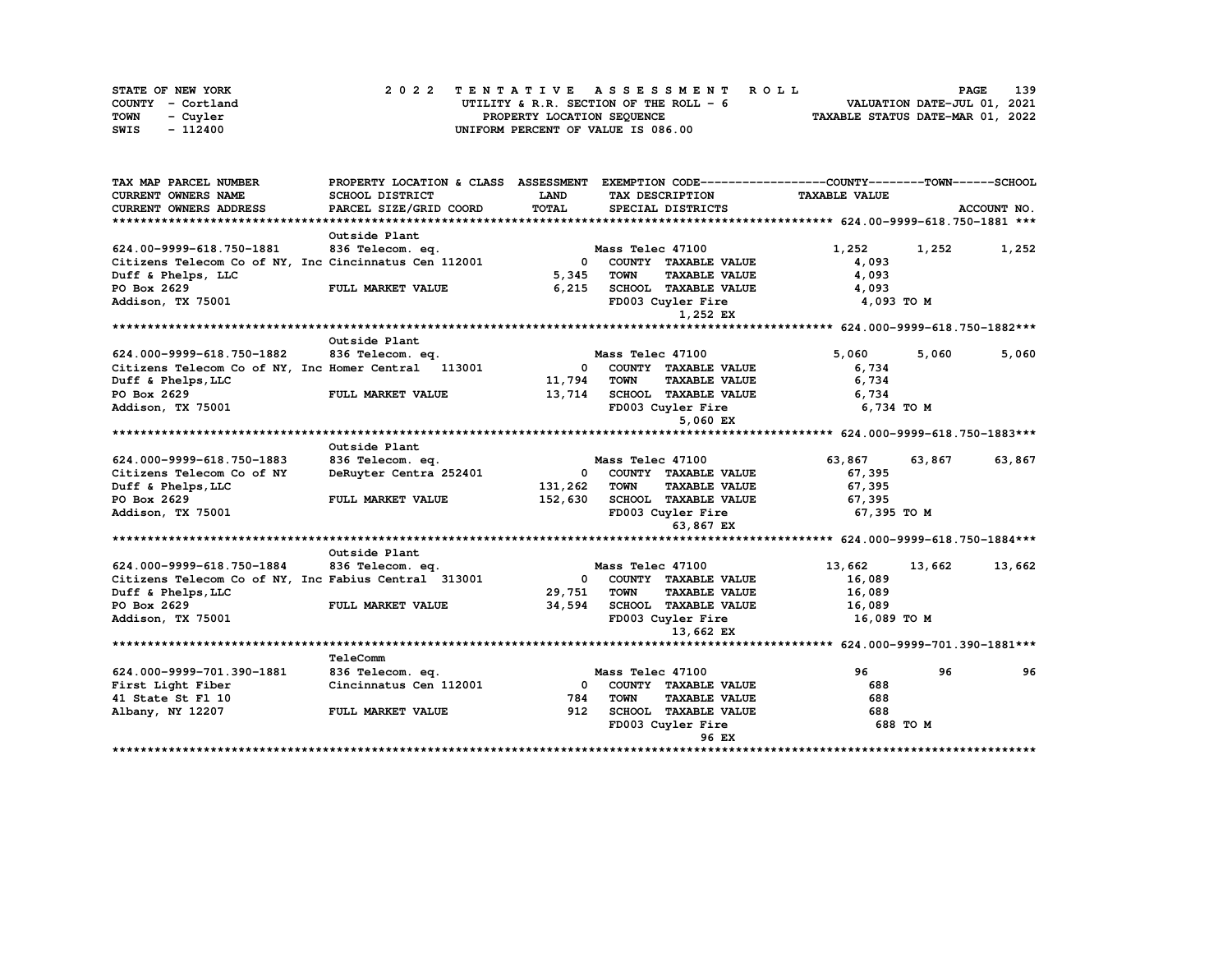| STATE OF NEW YORK | 2022 TENTATIVE ASSESSMENT ROLL          | 140<br><b>PAGE</b>               |
|-------------------|-----------------------------------------|----------------------------------|
| COUNTY - Cortland | UTILITY & R.R. SECTION OF THE ROLL $-6$ | VALUATION DATE-JUL 01, 2021      |
| TOWN<br>- Cuvler  | PROPERTY LOCATION SEQUENCE              | TAXABLE STATUS DATE-MAR 01, 2022 |
| - 112400<br>SWIS  | UNIFORM PERCENT OF VALUE IS 086.00      |                                  |

| TAX MAP PARCEL NUMBER                          | PROPERTY LOCATION & CLASS ASSESSMENT EXEMPTION CODE----------------COUNTY-------TOWN-----SCHOOL |                |                  |                                              |                      |       |             |
|------------------------------------------------|-------------------------------------------------------------------------------------------------|----------------|------------------|----------------------------------------------|----------------------|-------|-------------|
| <b>CURRENT OWNERS NAME</b>                     | SCHOOL DISTRICT                                                                                 | LAND           | TAX DESCRIPTION  |                                              | <b>TAXABLE VALUE</b> |       |             |
| CURRENT OWNERS ADDRESS                         | PARCEL SIZE/GRID COORD                                                                          | <b>TOTAL</b>   |                  | SPECIAL DISTRICTS                            |                      |       | ACCOUNT NO. |
|                                                |                                                                                                 |                |                  |                                              |                      |       |             |
|                                                | TeleComm                                                                                        |                |                  |                                              |                      |       |             |
| 624.000-9999-701.390-1882                      | 836 Telecom. eq.                                                                                |                | Mass Telec 47100 |                                              | 158                  | 158   | 158         |
| First Light Fiber                              | Homer Central 113001                                                                            | $\mathbf{0}$   |                  | COUNTY TAXABLE VALUE                         | 1,132                |       |             |
| 41 State St Fl 10                              |                                                                                                 | 1,290          | <b>TOWN</b>      | <b>TAXABLE VALUE</b>                         | 1,132                |       |             |
| Albany, NY 12207                               | FULL MARKET VALUE                                                                               | 1,500          |                  | SCHOOL TAXABLE VALUE                         | 1,132                |       |             |
|                                                |                                                                                                 |                |                  | FD003 Cuyler Fire                            | 1,132 TO M           |       |             |
|                                                |                                                                                                 |                |                  | 158 EX                                       |                      |       |             |
|                                                |                                                                                                 |                |                  |                                              |                      |       |             |
|                                                | TeleComm                                                                                        |                |                  |                                              |                      |       |             |
| 624.000-9999-701.390-1883                      | 836 Telecom. eq.                                                                                |                | Mass Telec 47100 |                                              | 1,580                | 1,580 | 1,580       |
| First Light Fiber                              | DeRuyter Centra 252401                                                                          | 0              |                  | COUNTY TAXABLE VALUE                         | 11,329               |       |             |
| 41 State St Fl 10                              |                                                                                                 | 12,909         | <b>TOWN</b>      | <b>TAXABLE VALUE</b>                         | 11,329               |       |             |
| Albany, NY 12207                               | FULL MARKET VALUE                                                                               | 15,010         |                  | SCHOOL TAXABLE VALUE                         | 11,329               |       |             |
|                                                |                                                                                                 |                |                  | FD003 Cuyler Fire                            | 11,329 TO M          |       |             |
|                                                |                                                                                                 |                |                  | 1,580 EX                                     |                      |       |             |
|                                                |                                                                                                 |                |                  |                                              |                      |       |             |
|                                                | TeleComm                                                                                        |                |                  |                                              |                      |       |             |
| 624.000-9999-701.390-1884                      | 836 Telecom. eq.                                                                                |                | Mass Telec 47100 |                                              | 378                  | 378   | 378         |
| First Light Fiber                              | Fabius Central 313001                                                                           | 0              |                  | COUNTY TAXABLE VALUE                         | 2,704                |       |             |
| 41 State St Fl 10                              |                                                                                                 | 3,082          | <b>TOWN</b>      | <b>TAXABLE VALUE</b>                         | 2,704                |       |             |
| Albany, NY 12207                               | FULL MARKET VALUE                                                                               | 3,584          |                  | <b>SCHOOL TAXABLE VALUE</b>                  | 2,704                |       |             |
|                                                |                                                                                                 |                |                  | FD003 Cuyler Fire                            | 2,704 TO M           |       |             |
|                                                |                                                                                                 |                |                  | 378 EX                                       |                      |       |             |
|                                                |                                                                                                 |                |                  |                                              |                      |       |             |
|                                                | 4790 Tripoli Rd                                                                                 |                |                  |                                              |                      |       |             |
| 31.00-01-03.000                                | 872 Elec-Substation                                                                             |                | <b>TOWN</b>      | COUNTY TAXABLE VALUE                         | 6,500                |       |             |
| Niagara Mohawk Power Corp<br>DBA National Grid | DeRuyter Centra 252401                                                                          | 6,500<br>6,500 |                  | <b>TAXABLE VALUE</b><br>SCHOOL TAXABLE VALUE | 6,500                |       |             |
|                                                | FRNT 185.00 DPTH 100.00                                                                         |                |                  |                                              | 6,500                |       |             |
| Real Estate Tax Dept                           | EAST-0987716 NRTH-0998471                                                                       |                |                  | FD003 Cuyler Fire                            | 6,500 TO M           |       |             |
| 300 Erie Blvd West                             | DEED BOOK 200<br>$PG-7$                                                                         |                |                  |                                              |                      |       |             |
| Syracuse, NY 13202-4250                        | FULL MARKET VALUE                                                                               | 7,558          |                  |                                              |                      |       |             |
|                                                | <b>W</b> Keeney Rd                                                                              |                |                  |                                              |                      |       |             |
| 11.00-01-16.000                                | 380 Pub Util Vac                                                                                |                |                  | COUNTY TAXABLE VALUE                         | 148,500              |       |             |
| Niagara Mohawk Power Corp                      | Fabius Central 313001                                                                           | 148,500        | <b>TOWN</b>      | <b>TAXABLE VALUE</b>                         | 148,500              |       |             |
| DBA National Grid                              | ACRES 59.40                                                                                     | 148,500        |                  | SCHOOL TAXABLE VALUE                         | 148,500              |       |             |
| Real Estate Tax Dept (A-3)                     | EAST-0983100 NRTH-1008876                                                                       |                |                  | FD003 Cuyler Fire                            | 148,500 TO M         |       |             |
| 300 Erie Blvd West                             | FULL MARKET VALUE                                                                               | 172,674        |                  |                                              |                      |       |             |
| Syracuse, NY 13202-4250                        |                                                                                                 |                |                  |                                              |                      |       |             |
|                                                |                                                                                                 |                |                  |                                              |                      |       |             |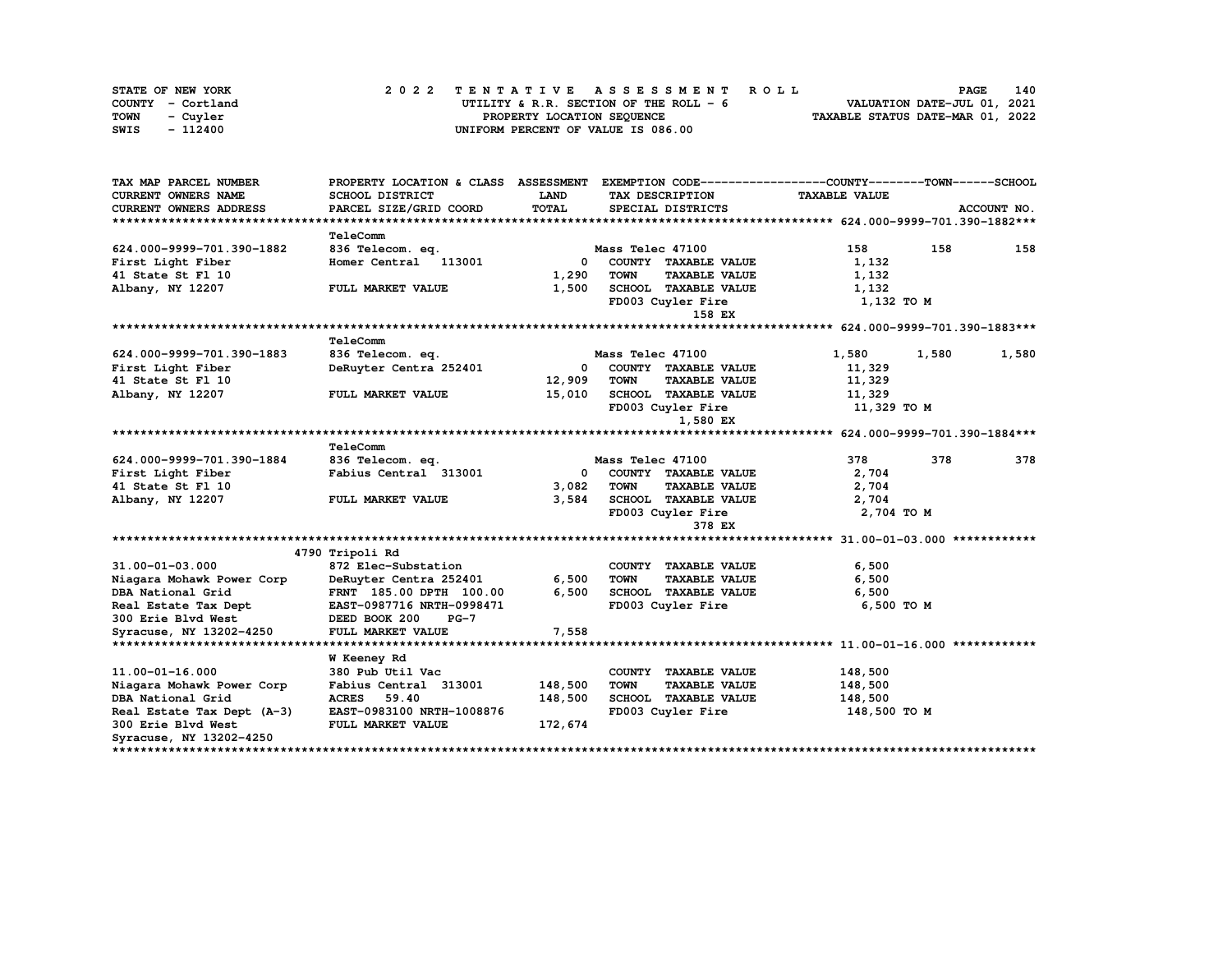|      | <b>STATE OF NEW YORK</b> |  | 2022 TENTATIVE ASSESSMENT ROLL          | PAGE                             | 141 |
|------|--------------------------|--|-----------------------------------------|----------------------------------|-----|
|      | COUNTY - Cortland        |  | UTILITY & R.R. SECTION OF THE ROLL $-6$ | VALUATION DATE-JUL 01, 2021      |     |
| TOWN | - Cuvler                 |  |                                         | TAXABLE STATUS DATE-MAR 01, 2022 |     |
| SWIS | - 112400                 |  | UNIFORM PERCENT OF VALUE IS 086.00      | RPS150/V04/L015                  |     |
|      |                          |  |                                         | CURRENT DATE 5/03/2022           |     |

## **\*\*\* S P E C I A L D I S T R I C T S U M M A R Y \*\*\***

| CODE DISTRICT NAME | TOTAL<br>PARCELS | <b>EXTENSION</b><br>TYPE | <b>EXTENSION</b><br><b>VALUE</b> | AD VALOREM<br><b>VALUE</b> | <b>EXEMPT</b><br><b>AMOUNT</b> | TAXABLE<br><b>VALUE</b> |
|--------------------|------------------|--------------------------|----------------------------------|----------------------------|--------------------------------|-------------------------|
| FD003 Cuyler Fire  |                  | 22 TOTAL M               |                                  | 4248,323                   | 86,053                         | 4162,270                |

### **\*\*\* S C H O O L D I S T R I C T S U M M A R Y \*\*\***

| CODE   | DISTRICT NAME       | <b>TOTAL</b><br><b>PARCELS</b> | <b>ASSESSED</b><br>LAND | <b>ASSESSED</b><br><b>TOTAL</b> | <b>EXEMPT</b><br><b>AMOUNT</b> | TOTAL<br><b>TAXABLE</b> | <b>STAR</b><br><b>AMOUNT</b> | <b>STAR</b><br><b>TAXABLE</b> |
|--------|---------------------|--------------------------------|-------------------------|---------------------------------|--------------------------------|-------------------------|------------------------------|-------------------------------|
| 112001 | Cincinnatus Central | 4                              |                         | 100,943                         | 1,348                          | 99,595                  |                              | 99,595                        |
| 113001 | Homer Central       |                                | 9,600                   | 758,037                         | 5,218                          | 752,819                 |                              | 752,819                       |
| 252401 | DeRuyter Central    | 6                              | 6,500                   | 2489,682                        | 65,447                         | 2424,235                |                              | 2424,235                      |
| 313001 | Fabius Central      | 5                              | 148,500                 | 899,661                         | 14,040                         | 885,621                 |                              | 885,621                       |
|        | $SUB-TOTAL$         | 22                             | 164,600                 | 4248,323                        | 86,053                         | 4162,270                |                              | 4162,270                      |
|        | TOTAL               | 22                             | 164,600                 | 4248,323                        | 86,053                         | 4162,270                |                              | 4162,270                      |

#### **\*\*\* S Y S T E M C O D E S S U M M A R Y \*\*\***

### **NO SYSTEM EXEMPTIONS AT THIS LEVEL**

#### **\*\*\* E X E M P T I O N S U M M A R Y \*\*\***

| CODE  | <b>DESCRIPTION</b> | <b>TOTAL</b><br><b>PARCELS</b> | <b>COUNTY</b> | <b>TOWN</b> | <b>SCHOOL</b> |
|-------|--------------------|--------------------------------|---------------|-------------|---------------|
| 47100 | Mass Telec         |                                | 86,053        | 86,053      | 86,053        |
|       | TOTAL              | ο                              | 86,053        | 86,053      | 86,053        |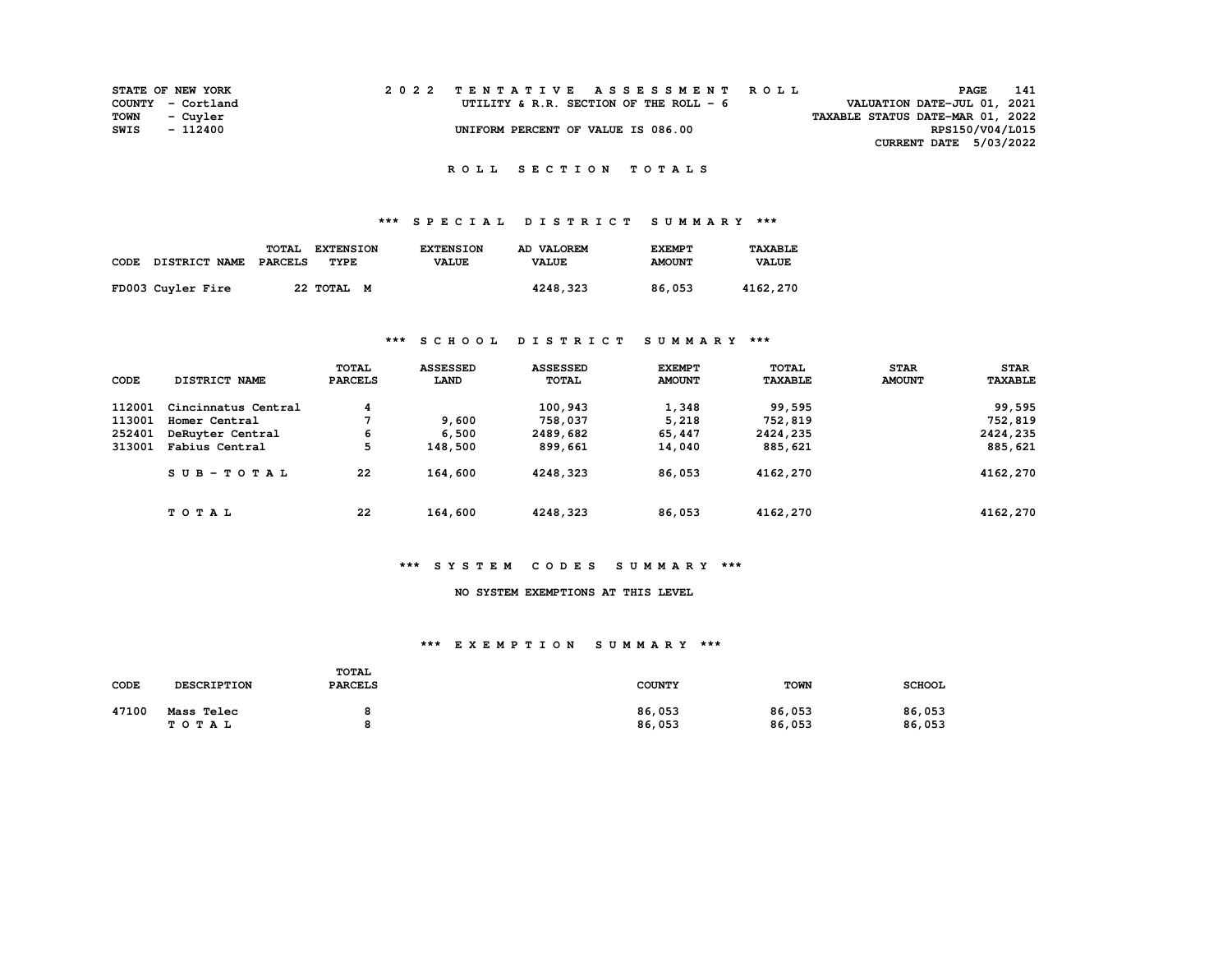|             | STATE OF NEW YORK |  | 2022 TENTATIVE ASSESSMENT ROLL          |  |  |                                  | <b>PAGE</b>     | 142 |
|-------------|-------------------|--|-----------------------------------------|--|--|----------------------------------|-----------------|-----|
|             | COUNTY - Cortland |  | UTILITY & R.R. SECTION OF THE ROLL $-6$ |  |  | VALUATION DATE-JUL 01, 2021      |                 |     |
| <b>TOWN</b> | - Cuyler          |  |                                         |  |  | TAXABLE STATUS DATE-MAR 01, 2022 |                 |     |
| SWIS        | - 112400          |  | UNIFORM PERCENT OF VALUE IS 086.00      |  |  |                                  | RPS150/V04/L015 |     |
|             |                   |  |                                         |  |  | CURRENT DATE 5/03/2022           |                 |     |

| <b>ROLL</b> |                    | <b>TOTAL</b>   | <b>ASSESSED</b> | <b>ASSESSED</b> | <b>TAXABLE</b> | <b>TAXABLE</b> | <b>TAXABLE</b> | <b>STAR</b> |
|-------------|--------------------|----------------|-----------------|-----------------|----------------|----------------|----------------|-------------|
| <b>SEC</b>  | <b>DESCRIPTION</b> | <b>PARCELS</b> | <b>LAND</b>     | <b>TOTAL</b>    | <b>COUNTY</b>  | <b>TOWN</b>    | <b>SCHOOL</b>  | TAXABLE     |
|             |                    |                |                 |                 |                |                |                |             |
|             | UTILITIES & N.C.   | 22             | 164,600         | 4248,323        | 4162,270       | 4162,270       | 4162,270       | 4162,270    |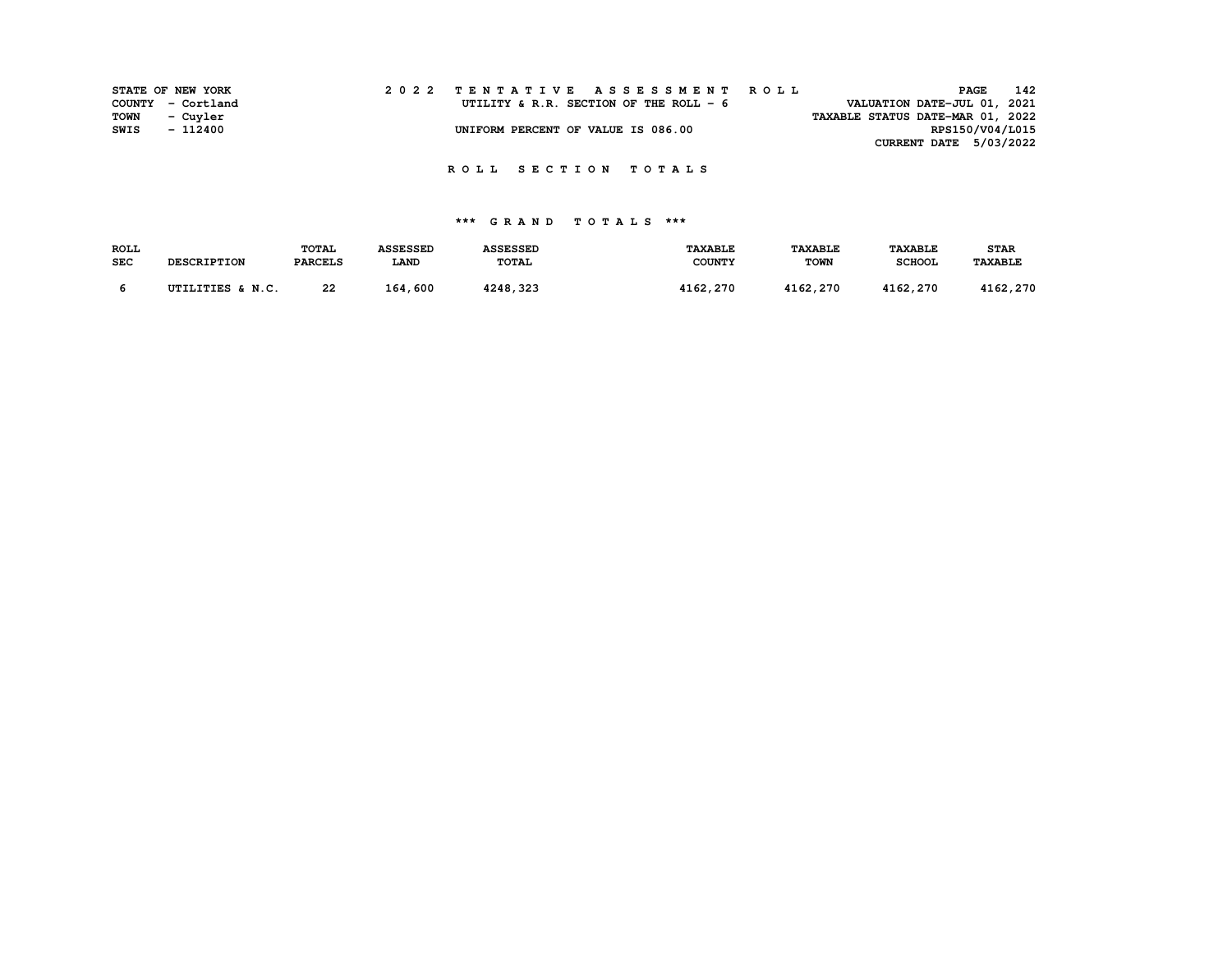| STATE OF NEW YORK | 2022 TENTATIVE ASSESSMENT ROLL        | 143<br><b>PAGE</b>               |
|-------------------|---------------------------------------|----------------------------------|
| COUNTY - Cortland | WHOLLY EXEMPT SECTION OF THE ROLL - 8 | VALUATION DATE-JUL 01, 2021      |
| TOWN<br>- Cuyler  | PROPERTY LOCATION SEOUENCE            | TAXABLE STATUS DATE-MAR 01, 2022 |
| SWIS<br>- 112400  | UNIFORM PERCENT OF VALUE IS 086.00    |                                  |

| TAX MAP PARCEL NUMBER      | PROPERTY LOCATION & CLASS ASSESSMENT |        |                 |                             | EXEMPTION CODE-----------------COUNTY-------TOWN------SCHOOL |        |             |
|----------------------------|--------------------------------------|--------|-----------------|-----------------------------|--------------------------------------------------------------|--------|-------------|
| <b>CURRENT OWNERS NAME</b> | SCHOOL DISTRICT                      | LAND   |                 | TAX DESCRIPTION             | <b>TAXABLE VALUE</b>                                         |        |             |
| CURRENT OWNERS ADDRESS     | PARCEL SIZE/GRID COORD               | TOTAL  |                 | SPECIAL DISTRICTS           |                                                              |        | ACCOUNT NO. |
|                            |                                      |        |                 |                             |                                                              |        |             |
|                            | Cuyler Hill Rd                       |        |                 |                             |                                                              |        |             |
| 42.00-01-13.000            | 695 Cemetery                         |        | TWN CEME        | 13510                       | 500                                                          | 500    | 500         |
| Cemetery Hollenbeck        | DeRuyter Centra 252401               | 500    |                 | COUNTY TAXABLE VALUE        | 0                                                            |        |             |
| RD 1                       | 50.00<br>50.00 DPTH<br><b>FRNT</b>   | 500    | <b>TOWN</b>     | <b>TAXABLE VALUE</b>        | O                                                            |        |             |
| Cuyler, NY 13158           | 0.06<br><b>ACRES</b>                 |        |                 | <b>SCHOOL TAXABLE VALUE</b> |                                                              |        |             |
|                            | EAST-0998210 NRTH-0984594            |        |                 | FD003 Cuyler Fire           |                                                              | 0 TO M |             |
|                            | FULL MARKET VALUE                    | 581    |                 | 500 EX                      |                                                              |        |             |
|                            |                                      |        |                 |                             |                                                              |        |             |
|                            | Cuyler Hill Rd                       |        |                 |                             |                                                              |        |             |
| 42.00-03-09.000            | 695 Cemetery                         |        | TWN CEME        | 13510                       | 5,000                                                        | 5,000  | 5,000       |
| Cemetery Cuyler Hill       | DeRuyter Centra 252401               | 5,000  |                 | COUNTY TAXABLE VALUE        | 0                                                            |        |             |
| RD <sub>1</sub>            | FRNT 150.00 DPTH 160.00              | 5,000  | <b>TOWN</b>     | <b>TAXABLE VALUE</b>        | <sup>0</sup>                                                 |        |             |
| Cuyler, NY 13158           | EAST-0998454 NRTH-0990087            |        |                 | SCHOOL TAXABLE VALUE        |                                                              |        |             |
|                            | FULL MARKET VALUE                    |        |                 | 5,814 FD003 Cuyler Fire     |                                                              | 0 TO M |             |
|                            |                                      |        |                 | 5,000 EX                    |                                                              |        |             |
|                            |                                      |        |                 |                             |                                                              |        |             |
|                            | Dog Hollow Rd                        |        |                 |                             |                                                              |        |             |
| 41.00-01-14.000            | 695 Cemetery                         |        | TWN CEME        | 13510                       | 2,100                                                        | 2,100  | 2,100       |
| Cemetery Winne             | Homer Central 113001                 | 2,100  |                 | COUNTY TAXABLE VALUE        | <sup>0</sup>                                                 |        |             |
| RD 1                       | FRNT 100.00 DPTH 100.00              | 2,100  | <b>TOWN</b>     | <b>TAXABLE VALUE</b>        |                                                              |        |             |
| Cuyler, NY 13158           | EAST-0981751 NRTH-0988411            |        |                 | <b>SCHOOL TAXABLE VALUE</b> |                                                              |        |             |
|                            | FULL MARKET VALUE                    |        |                 | 2,442 FD003 Cuyler Fire     |                                                              | 0 TO M |             |
|                            |                                      |        |                 | 2,100 EX                    |                                                              |        |             |
|                            |                                      |        |                 |                             |                                                              |        |             |
|                            | Dog Hollow Rd                        |        |                 |                             |                                                              |        |             |
| 61.00-01-01.000            | 932 Forest s532b                     |        | <b>NY STATE</b> | 12100                       | 91,000                                                       | 91,000 | 91,000      |
| State of New York          | 113001<br>Homer Central              | 91,000 |                 | COUNTY TAXABLE VALUE        | 0                                                            |        |             |
| Attn: County Treasurer     | ACRES 91.00                          | 91,000 | <b>TOWN</b>     | <b>TAXABLE VALUE</b>        |                                                              |        |             |
| 60 Central Ave             | EAST-0988631 NRTH-0975335            |        |                 | SCHOOL TAXABLE VALUE        |                                                              |        |             |
| Cortland, NY 13045-2746    | FULL MARKET VALUE                    |        |                 | 105,814 FD003 Cuyler Fire   |                                                              | 0 TO M |             |
|                            |                                      |        |                 | 91,000 EX                   |                                                              |        |             |
|                            |                                      |        |                 |                             |                                                              |        |             |
|                            | E Keeney Rd                          |        |                 |                             |                                                              |        |             |
| 11.00-02-03.000            | 330 Vacant comm                      |        | TWN WTHIN 13500 |                             | 7,300                                                        | 7,300  | 7,300       |
| Cuyler Town of             | Fabius Central 313001                | 7,300  |                 | COUNTY TAXABLE VALUE        | 0                                                            |        |             |
| PO Box 363                 | <b>ACRES</b><br>7.30                 | 7,300  | <b>TOWN</b>     | TAXABLE VALUE               |                                                              |        |             |
| DeRuyter, NY 13052         | EAST-0988308 NRTH-1016006            |        |                 | <b>SCHOOL TAXABLE VALUE</b> |                                                              |        |             |
|                            | <b>PG-955</b><br>DEED BOOK 330       |        |                 | FD003 Cuyler Fire           |                                                              | 0 TO M |             |
|                            | FULL MARKET VALUE                    | 8,488  |                 | 7,300 EX                    |                                                              |        |             |
|                            |                                      |        |                 |                             |                                                              |        |             |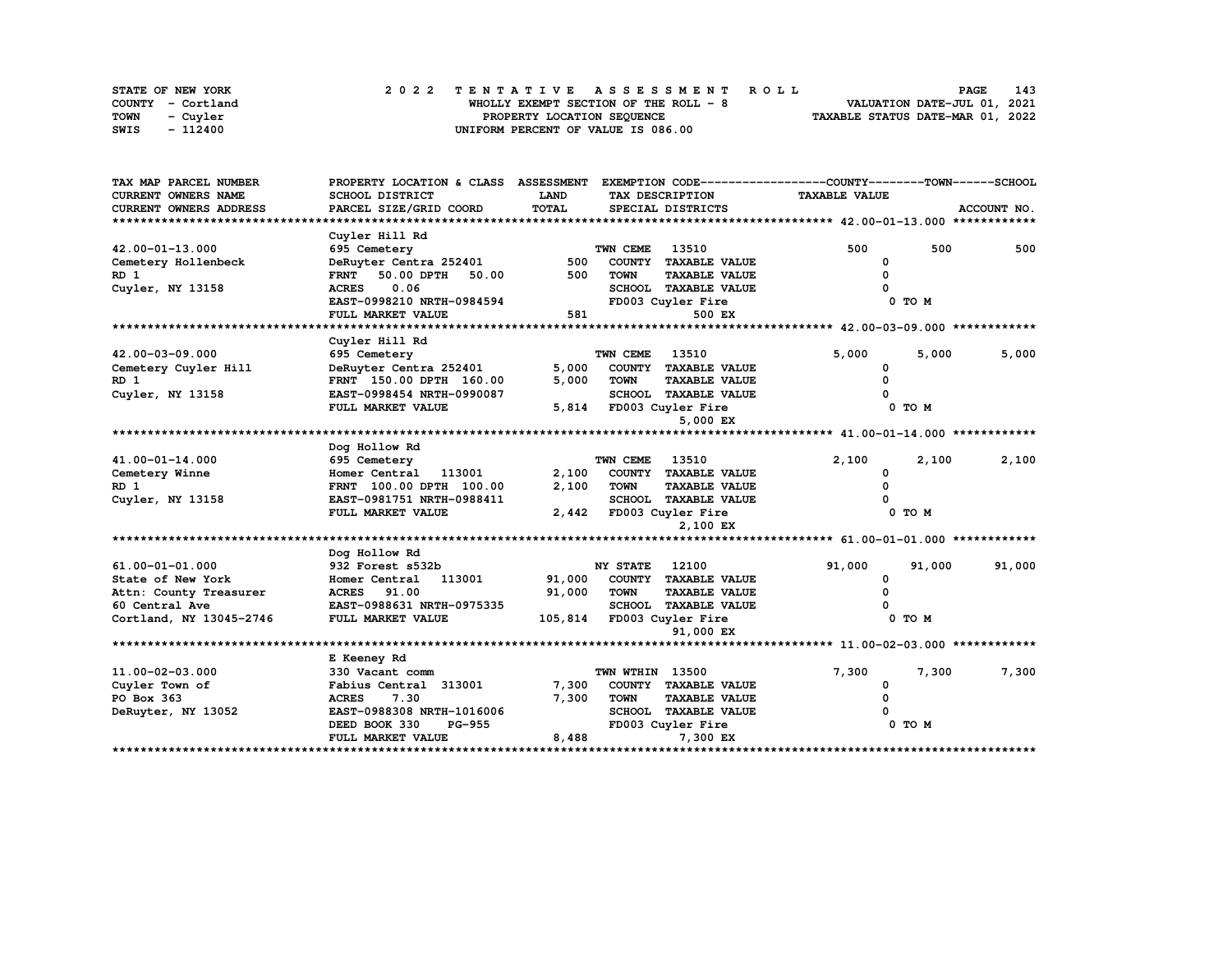| STATE OF NEW YORK       | 2022 TENTATIVE ASSESSMENT ROLL        | 144<br><b>PAGE</b>               |
|-------------------------|---------------------------------------|----------------------------------|
| COUNTY - Cortland       | WHOLLY EXEMPT SECTION OF THE ROLL - 8 | VALUATION DATE-JUL 01, 2021      |
| <b>TOWN</b><br>- Cuvler | PROPERTY LOCATION SEQUENCE            | TAXABLE STATUS DATE-MAR 01, 2022 |
| SWIS<br>- 112400        | UNIFORM PERCENT OF VALUE IS 086.00    |                                  |

| TAX MAP PARCEL NUMBER      | PROPERTY LOCATION & CLASS ASSESSMENT |        |                        |                             | EXEMPTION CODE-----------------COUNTY-------TOWN------SCHOOL |        |             |
|----------------------------|--------------------------------------|--------|------------------------|-----------------------------|--------------------------------------------------------------|--------|-------------|
| <b>CURRENT OWNERS NAME</b> | SCHOOL DISTRICT                      | LAND   |                        | TAX DESCRIPTION             | <b>TAXABLE VALUE</b>                                         |        |             |
| CURRENT OWNERS ADDRESS     | PARCEL SIZE/GRID COORD               | TOTAL  |                        | SPECIAL DISTRICTS           |                                                              |        | ACCOUNT NO. |
|                            |                                      |        |                        |                             |                                                              |        |             |
|                            | E Keeney Rd                          |        |                        |                             |                                                              |        |             |
| 21.00-03-13.000            | 695 Cemetery                         |        | TWN CEME               | 13510                       | 1,000                                                        | 1,000  | 1,000       |
| Cemetery Cuyler            | DeRuyter Centra 252401               | 1,000  |                        | COUNTY TAXABLE VALUE        | 0                                                            |        |             |
| RD <sub>1</sub>            | <b>FRNT</b><br>70.00 DPTH<br>70.00   | 1,000  | <b>TOWN</b>            | <b>TAXABLE VALUE</b>        |                                                              |        |             |
| Truxton, NY 13158          | EAST-0990763 NRTH-1003026            |        | <b>SCHOOL</b>          | <b>TAXABLE VALUE</b>        |                                                              |        |             |
|                            | FULL MARKET VALUE                    | 1,163  |                        | FD003 Cuyler Fire           |                                                              | 0 TO M |             |
|                            |                                      |        |                        | 1,000 EX                    |                                                              |        |             |
|                            |                                      |        |                        |                             |                                                              |        |             |
|                            | E Keeney Rd                          |        |                        |                             |                                                              |        |             |
| 21.00-03-19.000            | 695 Cemetery                         |        | TWN CEME               | 13510                       | 1,800                                                        | 1,800  | 1,800       |
| Cemetery Cuyler            | DeRuyter Centra 252401               | 1,800  | <b>COUNTY</b>          | <b>TAXABLE VALUE</b>        | 0                                                            |        |             |
| RD 1                       | <b>FRNT</b> 100.00 DPTH<br>85.00     | 1,800  | <b>TOWN</b>            | <b>TAXABLE VALUE</b>        | 0                                                            |        |             |
| Truxton, NY 13158          | EAST-0990018 NRTH-1004634            |        |                        | <b>SCHOOL TAXABLE VALUE</b> |                                                              |        |             |
|                            | FULL MARKET VALUE                    | 2,093  |                        | FD003 Cuyler Fire           |                                                              | 0 TO M |             |
|                            |                                      |        |                        | 1,800 EX                    |                                                              |        |             |
|                            |                                      |        |                        |                             |                                                              |        |             |
|                            | E Keeney Rd Ext                      |        |                        |                             |                                                              |        |             |
| 31.02-02-25.120            | 591 Playground                       |        | WHOLLY EX 50000        |                             | 1,064                                                        | 1,064  | 1,064       |
| Cuyler Town of             | DeRuyter Centra 252401               | 1,064  |                        | COUNTY TAXABLE VALUE        | 0                                                            |        |             |
| PO Box 363                 | 61.42 DPTH<br><b>FRNT</b><br>28.00   | 1,064  | <b>TOWN</b>            | <b>TAXABLE VALUE</b>        |                                                              |        |             |
| DeRuyter, NY 13052         | 0.09<br><b>ACRES</b>                 |        |                        | <b>SCHOOL TAXABLE VALUE</b> |                                                              |        |             |
|                            | EAST-0991402 NRTH-0998727            |        |                        | FD003 Cuyler Fire           |                                                              | 0 TO M |             |
|                            | DEED BOOK 337<br><b>PG-575</b>       |        |                        | 1,064 EX                    |                                                              |        |             |
|                            | FULL MARKET VALUE                    | 1,237  |                        |                             |                                                              |        |             |
|                            |                                      |        |                        |                             |                                                              |        |             |
|                            | E Keeney Rd Ext                      |        |                        |                             |                                                              |        |             |
| 31.02-02-46.000            | 853 Sewage                           |        | <b>TWN WTHIN 13500</b> |                             | 10,200                                                       | 10,200 | 10,200      |
| Cuyler Town of             | DeRuyter Centra 252401               | 10,200 |                        | COUNTY TAXABLE VALUE        | 0                                                            |        |             |
| Cuyler, NY 13158           | <b>ACRES</b><br>2.70                 | 10,200 | <b>TOWN</b>            | <b>TAXABLE VALUE</b>        |                                                              |        |             |
|                            | EAST-0990865 NRTH-0998613            |        |                        | SCHOOL TAXABLE VALUE        |                                                              |        |             |
|                            | DEED BOOK 349<br>PG-185              |        |                        | FD003 Cuyler Fire           |                                                              | 0 TO M |             |
|                            | FULL MARKET VALUE                    | 11,860 |                        | 10,200 EX                   |                                                              |        |             |
|                            |                                      |        |                        |                             |                                                              |        |             |
|                            | E Keeney Rd Ext                      |        |                        |                             |                                                              |        |             |
| 31.02-02-51.000            | 695 Cemetery                         |        | TWN WTHIN 13500        |                             | 2,300                                                        | 2,300  | 2,300       |
| Cemetery Cuyler Assoc      | DeRuyter Centra 252401               | 2,300  |                        | COUNTY TAXABLE VALUE        | 0                                                            |        |             |
| 6873 Eaton Rd              | <b>FRNT</b> 160.00 DPTH<br>70.00     | 2,300  | <b>TOWN</b>            | <b>TAXABLE VALUE</b>        |                                                              |        |             |
| Cuyler, NY 13158           | EAST-0989865 NRTH-0997291            |        |                        | <b>SCHOOL TAXABLE VALUE</b> |                                                              |        |             |
|                            | <b>PG-7150</b><br>DEED BOOK 1998     |        |                        | FD003 Cuyler Fire           |                                                              | 0 TO M |             |
|                            | FULL MARKET VALUE                    | 2,674  |                        | 2,300 EX                    |                                                              |        |             |
|                            |                                      |        |                        |                             |                                                              |        |             |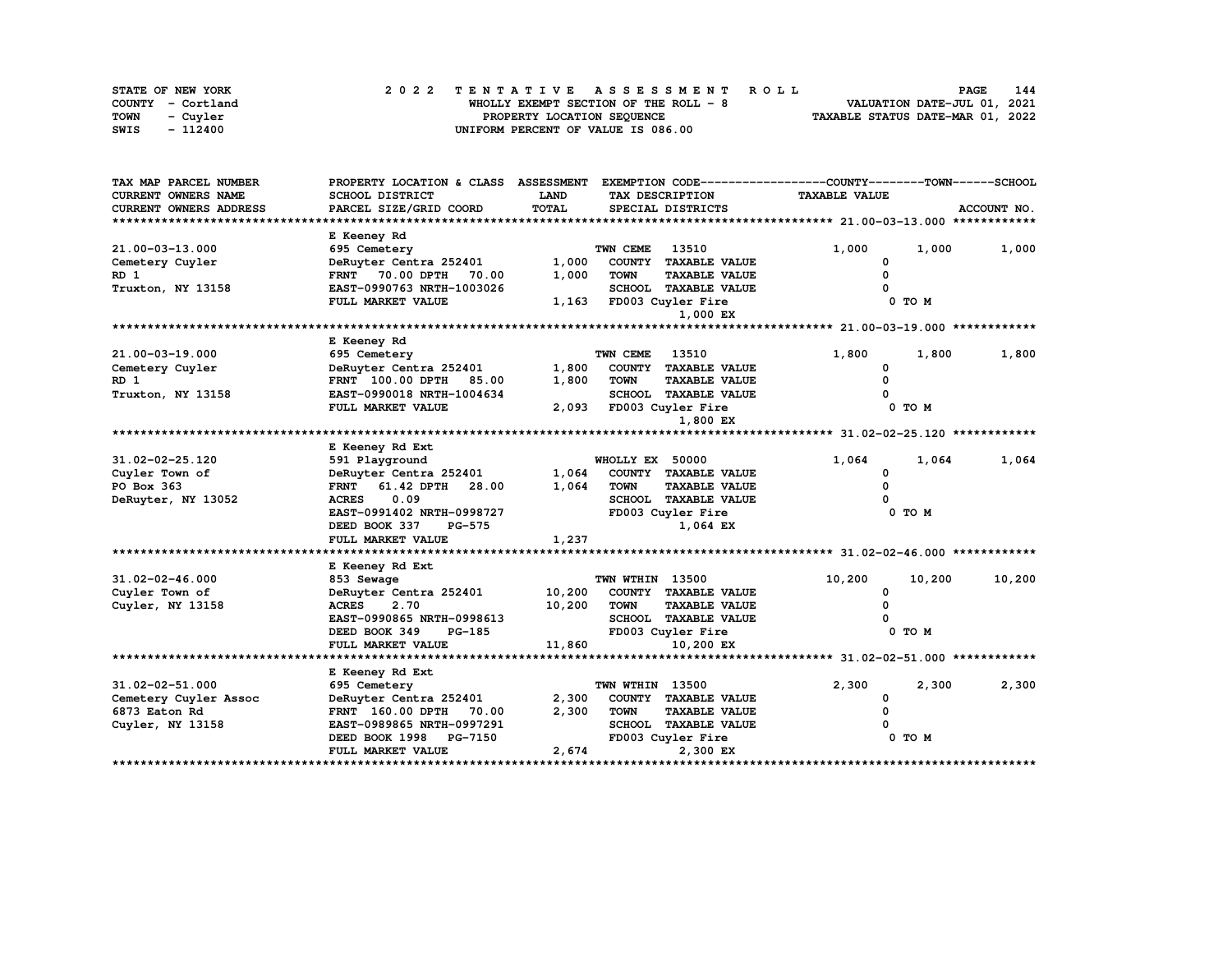|      | STATE OF NEW YORK | 2022 TENTATIVE ASSESSMENT ROLL        | 145<br><b>PAGE</b>               |
|------|-------------------|---------------------------------------|----------------------------------|
|      | COUNTY - Cortland | WHOLLY EXEMPT SECTION OF THE ROLL - 8 | VALUATION DATE-JUL 01, 2021      |
| TOWN | - Cuvler          | PROPERTY LOCATION SEQUENCE            | TAXABLE STATUS DATE-MAR 01, 2022 |
| SWIS | - 112400          | UNIFORM PERCENT OF VALUE IS 086.00    |                                  |

| TAX MAP PARCEL NUMBER   | PROPERTY LOCATION & CLASS ASSESSMENT |             |                                     | EXEMPTION CODE-----------------COUNTY-------TOWN------SCHOOL |             |
|-------------------------|--------------------------------------|-------------|-------------------------------------|--------------------------------------------------------------|-------------|
| CURRENT OWNERS NAME     | SCHOOL DISTRICT                      | <b>LAND</b> | TAX DESCRIPTION                     | <b>TAXABLE VALUE</b>                                         |             |
| CURRENT OWNERS ADDRESS  | PARCEL SIZE/GRID COORD               | TOTAL       | SPECIAL DISTRICTS                   |                                                              | ACCOUNT NO. |
|                         |                                      |             |                                     |                                                              |             |
|                         | 6851 E Keeney Rd Ext                 |             |                                     |                                                              |             |
| $31.02 - 02 - 41.000$   | 534 Social org.                      |             | NON-PROFIT 25300                    | 36,600<br>36,600                                             | 36,600      |
| Grange Hall             | DeRuyter Centra 252401               | 5,600       | COUNTY TAXABLE VALUE                | 0                                                            |             |
| 6851 Main St            | FRNT 45.30 DPTH 104.55               | 36,600      | <b>TOWN</b><br><b>TAXABLE VALUE</b> |                                                              |             |
| Cuyler, NY 13158-9656   | EAST-0990894 NRTH-0998338            |             | <b>SCHOOL TAXABLE VALUE</b>         |                                                              |             |
|                         | DEED BOOK 130<br>PG-516              |             | FD003 Cuyler Fire                   | 0 TO M                                                       |             |
|                         | FULL MARKET VALUE                    | 42,558      | 36,600 EX                           |                                                              |             |
|                         |                                      |             |                                     |                                                              |             |
|                         | 6873 E Keeney Rd Ext                 |             |                                     |                                                              |             |
| 31.02-02-44.000         | 620 Religious                        |             | NON PROFIT 25110                    | 137,500<br>137,500                                           | 137,500     |
| Church Cuyler Methodist | DeRuyter Centra 252401               | 7,100       | COUNTY TAXABLE VALUE                | <sup>0</sup>                                                 |             |
| C/O Bennet Walter       | FRNT 150.00 DPTH 130.00              | 137,500     | <b>TOWN</b><br><b>TAXABLE VALUE</b> |                                                              |             |
| 6873 E Keeney Rd Ext    | EAST-0991210 NRTH-0998678            |             | <b>SCHOOL TAXABLE VALUE</b>         |                                                              |             |
| Cuyler, NY 13158        | DEED BOOK 218<br>PG-344              |             | FD003 Cuyler Fire                   | 0 TO M                                                       |             |
|                         | FULL MARKET VALUE                    | 159,884     | 137,500 EX                          |                                                              |             |
|                         |                                      |             |                                     |                                                              |             |
|                         | 6878 E Keeney Rd Ext                 |             |                                     |                                                              |             |
| 31.02-02-25.110         | 591 Playground                       |             | TWN WTHIN 13500                     | 23,000<br>23,000                                             | 23,000      |
| Cuyler Town of          | DeRuyter Centra 252401               | 13,000      | COUNTY TAXABLE VALUE                | <sup>0</sup>                                                 |             |
| PO Box 363              | <b>ACRES</b><br>1.10                 | 23,000      | <b>TOWN</b><br><b>TAXABLE VALUE</b> |                                                              |             |
| DeRuyter, NY 13052      | EAST-0991399 NRTH-0998526            |             | SCHOOL TAXABLE VALUE                |                                                              |             |
|                         | DEED BOOK 337<br><b>PG-575</b>       |             | FD003 Cuyler Fire                   | 0 TO M                                                       |             |
|                         | FULL MARKET VALUE                    | 26,744      | 23,000 EX                           |                                                              |             |
|                         |                                      |             |                                     |                                                              |             |
|                         | Enzes Rd                             |             |                                     |                                                              |             |
| $52.00 - 01 - 14.000$   | 932 Forest s532b                     |             | <b>NY STATE</b><br>12100            | 116,500<br>116,500                                           | 116,500     |
| State of New York       | DeRuyter Centra 252401               | 116,500     | COUNTY TAXABLE VALUE                | <sup>0</sup>                                                 |             |
| Attn: County Treasurer  | ACRES 116.54                         | 116,500     | <b>TOWN</b><br><b>TAXABLE VALUE</b> |                                                              |             |
| 60 Central Ave          | EAST-0998927 NRTH-0979566            |             | SCHOOL TAXABLE VALUE                |                                                              |             |
| Cortland, NY 13045-2746 | FULL MARKET VALUE                    | 135,465     | FD003 Cuyler Fire                   | 0 TO M                                                       |             |
|                         |                                      |             | 116,500 EX                          |                                                              |             |
|                         |                                      |             |                                     |                                                              |             |
|                         | 5898 Enzes Rd                        |             |                                     |                                                              |             |
| $52.00 - 03 - 06.000$   | 260 Seasonal res                     |             | NY STATE<br>12100                   | 192,700<br>192,700                                           | 192,700     |
| State of New York       | DeRuyter Centra 252401               | 140,200     | COUNTY TAXABLE VALUE                | 0                                                            |             |
| 625 Broadway            | <b>ACRES</b> 149.00                  | 192,700     | <b>TOWN</b><br><b>TAXABLE VALUE</b> |                                                              |             |
| Albany, NY 12233        | EAST-1000857 NRTH-0981669            |             | <b>SCHOOL TAXABLE VALUE</b>         |                                                              |             |
|                         | PG-6328<br>DEED BOOK 2019            |             | FD003 Cuyler Fire                   | 0 TO M                                                       |             |
|                         | FULL MARKET VALUE                    | 224,070     | 192,700 EX                          |                                                              |             |
|                         |                                      |             |                                     |                                                              |             |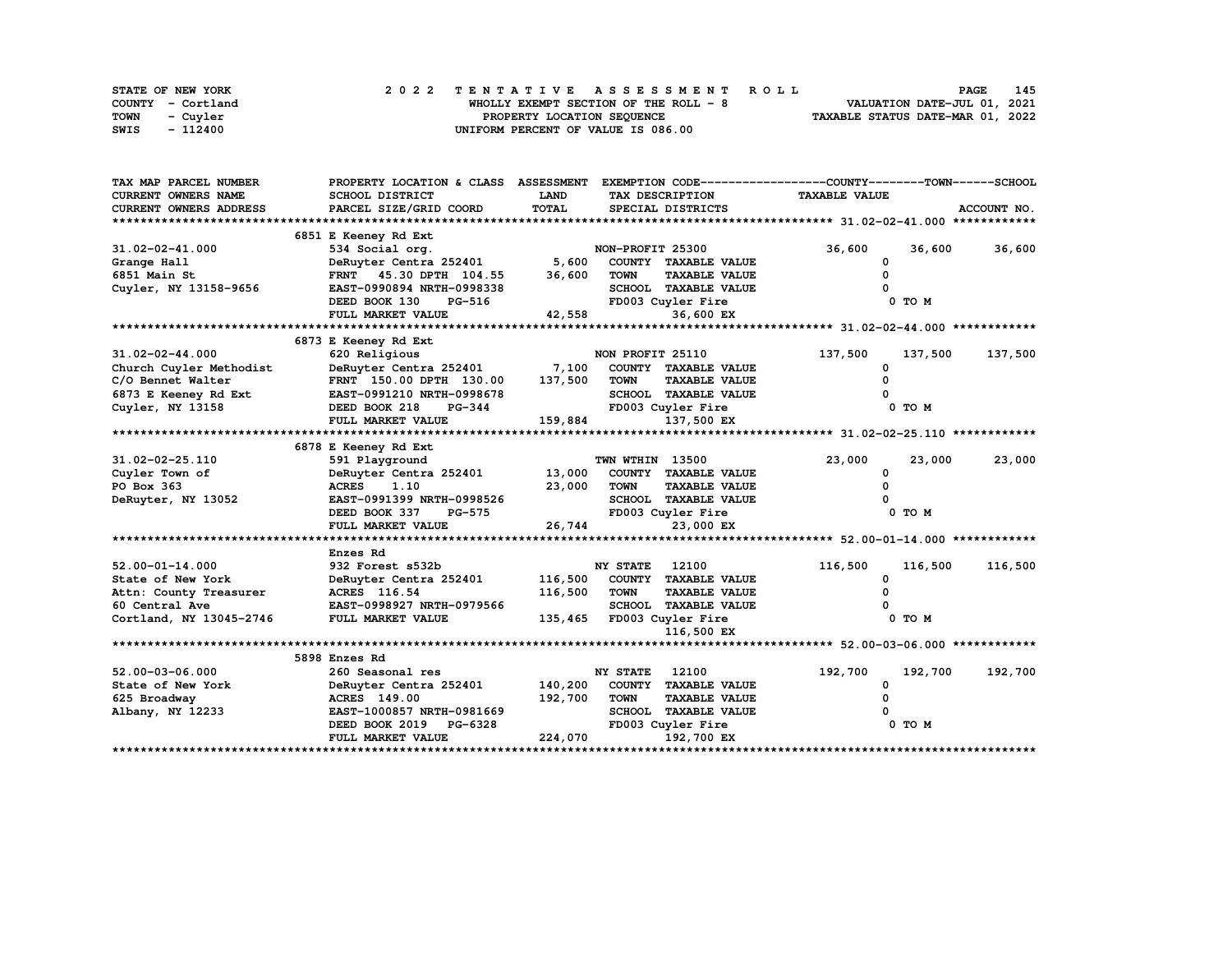|      | <b>STATE OF NEW YORK</b> |  | 2022 TENTATIVE ASSESSMENT ROLL                                 | <b>PAGE</b>                 | 146 |
|------|--------------------------|--|----------------------------------------------------------------|-----------------------------|-----|
|      | COUNTY - Cortland        |  | WHOLLY EXEMPT SECTION OF THE ROLL $-8$                         | VALUATION DATE-JUL 01, 2021 |     |
| TOWN | - Cuvler                 |  | TAXABLE STATUS DATE-MAR 01, 2022<br>PROPERTY LOCATION SEQUENCE |                             |     |
| SWIS | - 112400                 |  | UNIFORM PERCENT OF VALUE IS 086.00                             |                             |     |

| TAX MAP PARCEL NUMBER         | PROPERTY LOCATION & CLASS ASSESSMENT EXEMPTION CODE-----------------COUNTY-------TOWN-----SCHOOL |             |                 |                             |                      |         |             |
|-------------------------------|--------------------------------------------------------------------------------------------------|-------------|-----------------|-----------------------------|----------------------|---------|-------------|
| <b>CURRENT OWNERS NAME</b>    | SCHOOL DISTRICT                                                                                  | <b>LAND</b> |                 | TAX DESCRIPTION             | <b>TAXABLE VALUE</b> |         |             |
| <b>CURRENT OWNERS ADDRESS</b> | PARCEL SIZE/GRID COORD                                                                           | TOTAL       |                 | SPECIAL DISTRICTS           |                      |         | ACCOUNT NO. |
|                               |                                                                                                  |             |                 |                             |                      |         |             |
|                               | Klondike Rd                                                                                      |             |                 |                             |                      |         |             |
| $62.00 - 01 - 14.000$         | 932 Forest s532b                                                                                 |             | <b>NY STATE</b> | 12100                       | 100,000              | 100,000 | 100,000     |
| State of New York             | Cincinnatus Cen 112001                                                                           | 100,000     |                 | COUNTY TAXABLE VALUE        | 0                    |         |             |
| Attn: County Treasurer        | <b>ACRES</b> 100.00                                                                              | 100,000     | <b>TOWN</b>     | <b>TAXABLE VALUE</b>        |                      |         |             |
| 60 Central Ave                | EAST-0996986 NRTH-0968472                                                                        |             |                 | <b>SCHOOL TAXABLE VALUE</b> |                      |         |             |
| Cortland, NY 13045-2746       | FULL MARKET VALUE                                                                                | 116,279     |                 | FD003 Cuyler Fire           |                      | 0 TO M  |             |
|                               |                                                                                                  |             |                 | 100,000 EX                  |                      |         |             |
|                               |                                                                                                  |             |                 |                             |                      |         |             |
|                               | Lincklaen Hill Rd                                                                                |             |                 |                             |                      |         |             |
| $52.00 - 01 - 16.000$         | 932 Forest s532b                                                                                 |             | <b>NY STATE</b> | 12100                       | 105,400              | 105,400 | 105,400     |
| State of New York             | DeRuyter Centra 252401                                                                           | 105,400     |                 | COUNTY TAXABLE VALUE        | <sup>0</sup>         |         |             |
| Attn: County Treasurer        | ACRES 105.37                                                                                     | 105,400     | <b>TOWN</b>     | <b>TAXABLE VALUE</b>        |                      |         |             |
| 60 Central Ave                | EAST-0998341 NRTH-0977088                                                                        |             |                 | <b>SCHOOL TAXABLE VALUE</b> |                      |         |             |
| Cortland, NY 13045-2746       | FULL MARKET VALUE                                                                                |             |                 | 122,558 FD003 Cuyler Fire   |                      | 0 TO M  |             |
|                               |                                                                                                  |             |                 | 105,400 EX                  |                      |         |             |
|                               |                                                                                                  |             |                 |                             |                      |         |             |
|                               | Lincklaen Rd                                                                                     |             |                 |                             |                      |         |             |
| 31.02-02-33.200               | 681 Culture bldg                                                                                 |             | TWN WTHIN 13500 |                             | 34,400               | 34,400  | 34,400      |
| Cuyler Town of                | DeRuyter Centra 252401                                                                           | 8,300       |                 | COUNTY TAXABLE VALUE        | 0                    |         |             |
| Cuyler, NY 13158              | FRNT 64.00 DPTH 176.00                                                                           | 34,400      | <b>TOWN</b>     | <b>TAXABLE VALUE</b>        | $\Omega$             |         |             |
|                               | EAST-0990931 NRTH-0997991                                                                        |             |                 | SCHOOL TAXABLE VALUE        |                      |         |             |
|                               | <b>PG-244</b><br>DEED BOOK 359                                                                   |             |                 | FD003 Cuyler Fire           |                      | 0 TO M  |             |
|                               | FULL MARKET VALUE                                                                                | 40,000      |                 | 34,400 EX                   |                      |         |             |
|                               |                                                                                                  |             |                 |                             |                      |         |             |
|                               | Lincklaen Rd                                                                                     |             |                 |                             |                      |         |             |
| $31.02 - 02 - 53.100$         | 650 Government                                                                                   |             | TWN WTHIN 13500 |                             | 600                  | 600     | 600         |
| Cuyler Town of                | DeRuyter Centra 252401                                                                           | 600         |                 | COUNTY TAXABLE VALUE        | 0                    |         |             |
| Cuyler, NY 13158              | FRNT 50.00 DPTH 490.00                                                                           | 600         | <b>TOWN</b>     | <b>TAXABLE VALUE</b>        |                      |         |             |
|                               | EAST-0991092 NRTH-0998122                                                                        |             |                 | <b>SCHOOL TAXABLE VALUE</b> |                      |         |             |
|                               | DEED BOOK 371<br><b>PG-958</b>                                                                   |             |                 | FD003 Cuyler Fire           |                      | 0 TO M  |             |
|                               | FULL MARKET VALUE                                                                                | 698         |                 | 600 EX                      |                      |         |             |
|                               |                                                                                                  |             |                 |                             |                      |         |             |
|                               | Midlum Spur Rd                                                                                   |             |                 |                             |                      |         |             |
| $32.00 - 02 - 06.000$         | 695 Cemetery                                                                                     |             | TWN CEME        | 13510                       | 1,000                | 1,000   | 1,000       |
| Cemetery Midlum               | DeRuyter Centra 252401                                                                           | 1,000       |                 | COUNTY TAXABLE VALUE        | 0                    |         |             |
| RD 1                          | FRNT 70.00 DPTH<br>70.00                                                                         | 1,000       | <b>TOWN</b>     | <b>TAXABLE VALUE</b>        | <sup>0</sup>         |         |             |
| Truxton, NY 13158             | EAST-0996231 NRTH-0992533                                                                        |             |                 | <b>SCHOOL TAXABLE VALUE</b> |                      |         |             |
|                               | FULL MARKET VALUE                                                                                | 1,163       |                 | FD003 Cuyler Fire           |                      | 0 TO M  |             |
|                               |                                                                                                  |             |                 | 1,000 EX                    |                      |         |             |
|                               |                                                                                                  |             |                 |                             |                      |         |             |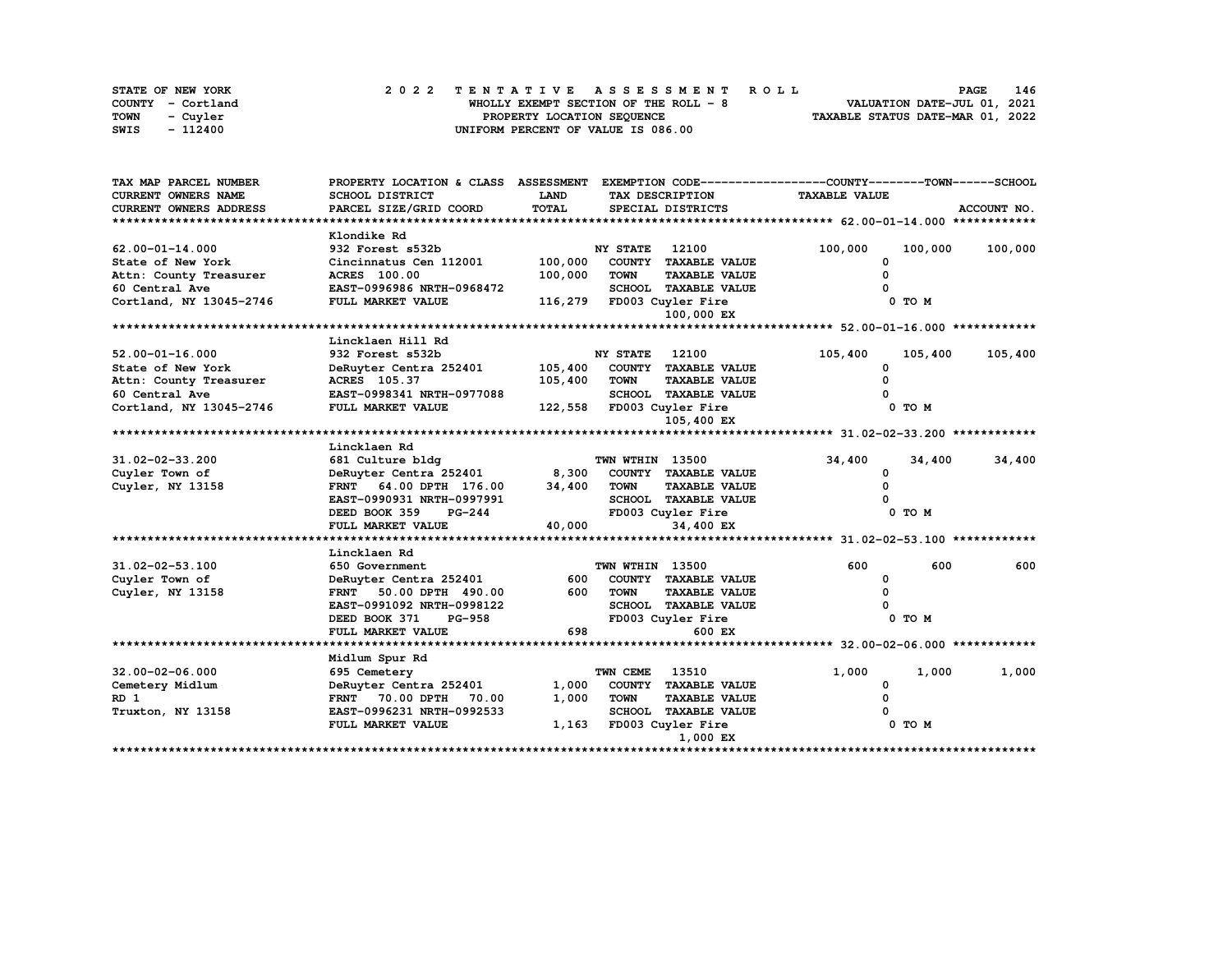| STATE OF NEW YORK | 2022 TENTATIVE ASSESSMENT ROLL         | 147<br><b>PAGE</b>               |
|-------------------|----------------------------------------|----------------------------------|
| COUNTY - Cortland | WHOLLY EXEMPT SECTION OF THE ROLL $-8$ | VALUATION DATE-JUL 01, 2021      |
| TOWN<br>- Cuvler  | PROPERTY LOCATION SEQUENCE             | TAXABLE STATUS DATE-MAR 01, 2022 |
| SWIS<br>- 112400  | UNIFORM PERCENT OF VALUE IS 086.00     |                                  |

| TAX MAP PARCEL NUMBER      | PROPERTY LOCATION & CLASS ASSESSMENT EXEMPTION CODE-----------------COUNTY-------TOWN------SCHOOL |                                |                       |                             |                      |            |             |
|----------------------------|---------------------------------------------------------------------------------------------------|--------------------------------|-----------------------|-----------------------------|----------------------|------------|-------------|
| <b>CURRENT OWNERS NAME</b> | <b>SCHOOL DISTRICT</b>                                                                            | <b>LAND</b><br>TAX DESCRIPTION |                       |                             | <b>TAXABLE VALUE</b> |            |             |
| CURRENT OWNERS ADDRESS     | PARCEL SIZE/GRID COORD                                                                            | TOTAL                          |                       | SPECIAL DISTRICTS           |                      |            | ACCOUNT NO. |
|                            |                                                                                                   |                                |                       |                             |                      |            |             |
|                            | Off Dog Hollow Rd                                                                                 |                                |                       |                             |                      |            |             |
| 61.00-01-17.000            | 932 Forest s532b                                                                                  |                                | <b>NY STATE</b>       | 12100                       | 264,200              | 264,200    | 264,200     |
| State of New York          | Homer Central 113001                                                                              | 264,200                        |                       | COUNTY TAXABLE VALUE        | 0                    |            |             |
| Attn: County Treasurer     | ACRES 264.20                                                                                      | 264,200                        | <b>TOWN</b>           | <b>TAXABLE VALUE</b>        |                      |            |             |
| 60 Central Ave             | EAST-0991143 NRTH-0975859                                                                         |                                |                       | <b>SCHOOL TAXABLE VALUE</b> |                      |            |             |
| Cortland, NY 13045-2746    | FULL MARKET VALUE                                                                                 | 307,209                        |                       | FD003 Cuyler Fire           |                      | 0 TO M     |             |
|                            |                                                                                                   |                                |                       | 264,200 EX                  |                      |            |             |
|                            |                                                                                                   |                                |                       |                             |                      |            |             |
|                            | Off Eaton Hill Rd                                                                                 |                                |                       |                             |                      |            |             |
| 10.00-01-02.000            | 932 Forest s532b                                                                                  |                                | <b>NY STATE</b>       | 12100                       | 108,400              | 108,400    | 108,400     |
| State of New York          | Fabius Central 313001                                                                             | 108,400                        |                       | COUNTY TAXABLE VALUE        | 0                    |            |             |
| Attn: County Treasurer     | ACRES 120.42                                                                                      | 108,400                        | <b>TOWN</b>           | <b>TAXABLE VALUE</b>        |                      |            |             |
| 60 Central Ave             | EAST-0979475 NRTH-1014494                                                                         |                                |                       | SCHOOL TAXABLE VALUE        |                      |            |             |
| Cortland, NY 13045-2746    | FULL MARKET VALUE                                                                                 |                                |                       | 126,047 FD003 Cuyler Fire   |                      | $0$ TO $M$ |             |
|                            |                                                                                                   |                                |                       | 108,400 EX                  |                      |            |             |
|                            |                                                                                                   |                                |                       |                             |                      |            |             |
|                            | Off Pease Hill Rd                                                                                 |                                |                       |                             |                      |            |             |
| 41.00-01-27.000            | 932 Forest s532b                                                                                  |                                | <b>NY STATE</b> 12100 |                             | 133,000              | 133,000    | 133,000     |
| State of New York          | DeRuyter Centra 252401                                                                            | 133,000                        |                       | COUNTY TAXABLE VALUE        | <sup>0</sup>         |            |             |
| Attn: County Treasurer     | ACRES 133.00                                                                                      | 133,000                        | <b>TOWN</b>           | <b>TAXABLE VALUE</b>        |                      |            |             |
| 60 Central Ave             | EAST-0986060 NRTH-0987013                                                                         |                                |                       | <b>SCHOOL TAXABLE VALUE</b> |                      |            |             |
| Cortland, NY 13045-2746    | FULL MARKET VALUE                                                                                 |                                |                       | 154,651 FD003 Cuyler Fire   |                      | 0 TO M     |             |
|                            |                                                                                                   |                                |                       | 133,000 EX                  |                      |            |             |
|                            |                                                                                                   |                                |                       |                             |                      |            |             |
|                            | Oil Mill Rd                                                                                       |                                |                       |                             |                      |            |             |
| 22.00-01-29.000            | 592 Athletic fld                                                                                  |                                | SCHOOL DIS 13800      |                             | 24,200               | 24,200     | 24,200      |
| School DeRuyter Central    | DeRuyter Centra 252401                                                                            | 18,200                         |                       | COUNTY TAXABLE VALUE        | <sup>0</sup>         |            |             |
| 711 Railroad St            | ACRES 14.00                                                                                       | 24,200                         | <b>TOWN</b>           | <b>TAXABLE VALUE</b>        |                      |            |             |
| DeRuyter, NY 13052         | EAST-1005233 NRTH-1005467                                                                         |                                |                       | <b>SCHOOL TAXABLE VALUE</b> |                      |            |             |
|                            | FULL MARKET VALUE                                                                                 | 28,140                         |                       | FD003 Cuyler Fire           |                      | 0 TO M     |             |
|                            |                                                                                                   |                                |                       | 24,200 EX                   |                      |            |             |
|                            |                                                                                                   |                                |                       |                             |                      |            |             |
|                            | Oil Mill Rd                                                                                       |                                |                       |                             |                      |            |             |
| $22.00 - 01 - 67.000$      | 592 Athletic fld                                                                                  |                                | SCHOOL DIS 13800      |                             | 3,400                | 3,400      | 3,400       |
| School DeRuyter Central    | DeRuyter Centra 252401                                                                            | 3,400                          |                       | COUNTY TAXABLE VALUE        | 0                    |            |             |
| 711 Railroad St            | <b>ACRES</b><br>3.30                                                                              | 3,400                          | <b>TOWN</b>           | <b>TAXABLE VALUE</b>        |                      |            |             |
| DeRuyter, NY 13052         | EAST-1005073 NRTH-1005715                                                                         |                                |                       | SCHOOL TAXABLE VALUE        |                      |            |             |
|                            | DEED BOOK 1997 PG-1709                                                                            |                                |                       | FD003 Cuyler Fire           |                      | 0 TO M     |             |
|                            | FULL MARKET VALUE                                                                                 | 3,953                          |                       | 3,400 EX                    |                      |            |             |
|                            |                                                                                                   |                                |                       |                             |                      |            |             |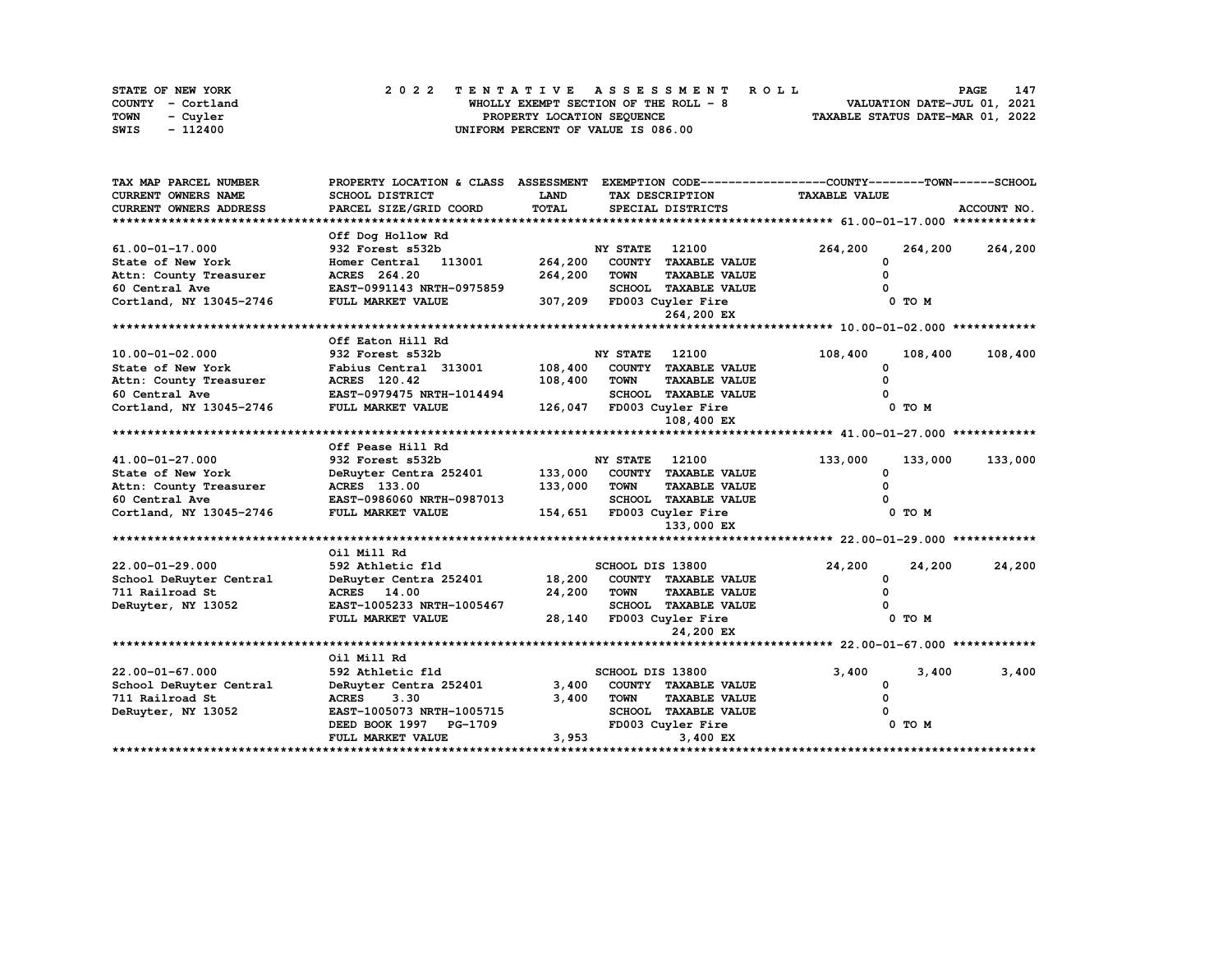| STATE OF NEW YORK       | 2022 TENTATIVE ASSESSMENT ROLL        | 148<br><b>PAGE</b>               |
|-------------------------|---------------------------------------|----------------------------------|
| COUNTY - Cortland       | WHOLLY EXEMPT SECTION OF THE ROLL - 8 | VALUATION DATE-JUL 01, 2021      |
| <b>TOWN</b><br>- Cuvler | PROPERTY LOCATION SEQUENCE            | TAXABLE STATUS DATE-MAR 01, 2022 |
| SWIS<br>- 112400        | UNIFORM PERCENT OF VALUE IS 086.00    |                                  |

| TAX MAP PARCEL NUMBER              | PROPERTY LOCATION & CLASS ASSESSMENT              |         |                       |                             | EXEMPTION CODE-----------------COUNTY-------TOWN------SCHOOL |         |             |
|------------------------------------|---------------------------------------------------|---------|-----------------------|-----------------------------|--------------------------------------------------------------|---------|-------------|
| CURRENT OWNERS NAME                | SCHOOL DISTRICT                                   | LAND    |                       | TAX DESCRIPTION             | <b>TAXABLE VALUE</b>                                         |         |             |
| CURRENT OWNERS ADDRESS             | PARCEL SIZE/GRID COORD                            | TOTAL   |                       | SPECIAL DISTRICTS           |                                                              |         | ACCOUNT NO. |
|                                    |                                                   |         |                       |                             |                                                              |         |             |
|                                    | 5605 Richmond Hill Spur Rd                        |         |                       |                             |                                                              |         |             |
| $22.00 - 01 - 52.200$              | 837 Cell Tower                                    |         | CTY OWNED 13100       |                             | 202,600                                                      | 202,600 | 202,600     |
| Cortland County                    | DeRuyter Centra 252401                            | 12,600  |                       | COUNTY TAXABLE VALUE        | $\Omega$                                                     |         |             |
| 60 Central Ave                     | <b>ACRES</b><br>1.51                              | 202,600 | <b>TOWN</b>           | <b>TAXABLE VALUE</b>        |                                                              |         |             |
| Cortland, NY 13045                 | EAST-1002578 NRTH-0999638                         |         |                       | SCHOOL TAXABLE VALUE        |                                                              |         |             |
|                                    | DEED BOOK 2012 PG-328                             |         |                       | FD003 Cuyler Fire           |                                                              | 0 TO M  |             |
|                                    | FULL MARKET VALUE                                 | 235,581 |                       | 202,600 EX                  |                                                              |         |             |
|                                    |                                                   |         |                       |                             |                                                              |         |             |
|                                    | Route 13                                          |         |                       |                             |                                                              |         |             |
| $22.00 - 01 - 60.000$              | 695 Cemetery                                      |         | TWN CEME              | 13510                       | 3,300                                                        | 3,300   | 3,300       |
| Cemetery Phillips                  | DeRuyter Centra 252401                            | 3,300   |                       | COUNTY TAXABLE VALUE        | 0                                                            |         |             |
| RD 1                               | FRNT 100.00 DPTH 160.00                           | 3,300   | <b>TOWN</b>           | <b>TAXABLE VALUE</b>        | $\Omega$                                                     |         |             |
| Cuyler, NY 13158                   | EAST-1005296 NRTH-1004571                         |         |                       | SCHOOL TAXABLE VALUE        |                                                              |         |             |
|                                    | FULL MARKET VALUE                                 | 3,837   |                       | FD003 Cuyler Fire           |                                                              | 0 TO M  |             |
|                                    |                                                   |         |                       | 3,300 EX                    |                                                              |         |             |
|                                    |                                                   |         |                       |                             |                                                              |         |             |
|                                    | Route 13                                          |         |                       |                             |                                                              |         |             |
| 31.00-03-20.200                    | 650 Government                                    |         | <b>NY STATE</b> 12100 |                             | 900                                                          | 900     | 900         |
| NYS DEC                            | DeRuyter Centra 252401                            |         |                       | 900 COUNTY TAXABLE VALUE    | 0                                                            |         |             |
| C/O Glenn Wolford                  | FRNT 405.00 DPTH 315.00                           | 900     | <b>TOWN</b>           | <b>TAXABLE VALUE</b>        | $\Omega$                                                     |         |             |
| 50 Wolf Rd                         | EAST-0984763 NRTH-0993052                         |         |                       | <b>SCHOOL TAXABLE VALUE</b> |                                                              |         |             |
| Albany, NY 12233                   | DEED BOOK 2000 PG-5744                            |         |                       | FD003 Cuyler Fire           |                                                              | 0 TO M  |             |
|                                    | FULL MARKET VALUE                                 | 1,047   |                       | 900 EX                      |                                                              |         |             |
|                                    |                                                   |         |                       |                             |                                                              |         |             |
|                                    | Route 13                                          |         |                       |                             | 400                                                          | 400     | 400         |
| 31.02-02-03.110<br>Cortland County | 650 Government                                    | 400     | CTY OWNED 13100       | COUNTY TAXABLE VALUE        |                                                              |         |             |
| Attn: Cortland Co Treasurer        | DeRuyter Centra 252401<br>FRNT 100.12 DPTH 150.00 | 400     | <b>TOWN</b>           | <b>TAXABLE VALUE</b>        | 0<br>0                                                       |         |             |
| 60 Central Ave                     | <b>ACRES</b><br>0.33                              |         |                       | <b>SCHOOL TAXABLE VALUE</b> |                                                              |         |             |
| Cortland, NY 13045-2746            | EAST-0989909 NRTH-0997871                         |         |                       | FD003 Cuyler Fire           |                                                              | 0 TO M  |             |
|                                    | DEED BOOK 572<br>PG-222                           |         |                       | 400 EX                      |                                                              |         |             |
|                                    | FULL MARKET VALUE                                 | 465     |                       |                             |                                                              |         |             |
|                                    |                                                   |         |                       |                             |                                                              |         |             |
|                                    | Route 13                                          |         |                       |                             |                                                              |         |             |
| 31.02-02-03.200                    | 650 Government                                    |         | TWN WTHIN 13500       |                             | 16,500                                                       | 16,500  | 16,500      |
| Cuyler Town of                     | DeRuyter Centra 252401                            | 16,500  |                       | COUNTY TAXABLE VALUE        | 0                                                            |         |             |
| Cuyler, NY 13158                   | <b>ACRES</b><br>1.10                              | 16,500  | <b>TOWN</b>           | <b>TAXABLE VALUE</b>        | $\Omega$                                                     |         |             |
|                                    | EAST-0989995 NRTH-0998058                         |         |                       | SCHOOL TAXABLE VALUE        |                                                              |         |             |
|                                    | DEED BOOK 1995 PG-513                             |         |                       | FD003 Cuyler Fire           |                                                              | 0 TO M  |             |
|                                    | FULL MARKET VALUE                                 | 19,186  |                       | 16,500 EX                   |                                                              |         |             |
|                                    |                                                   |         |                       |                             |                                                              |         |             |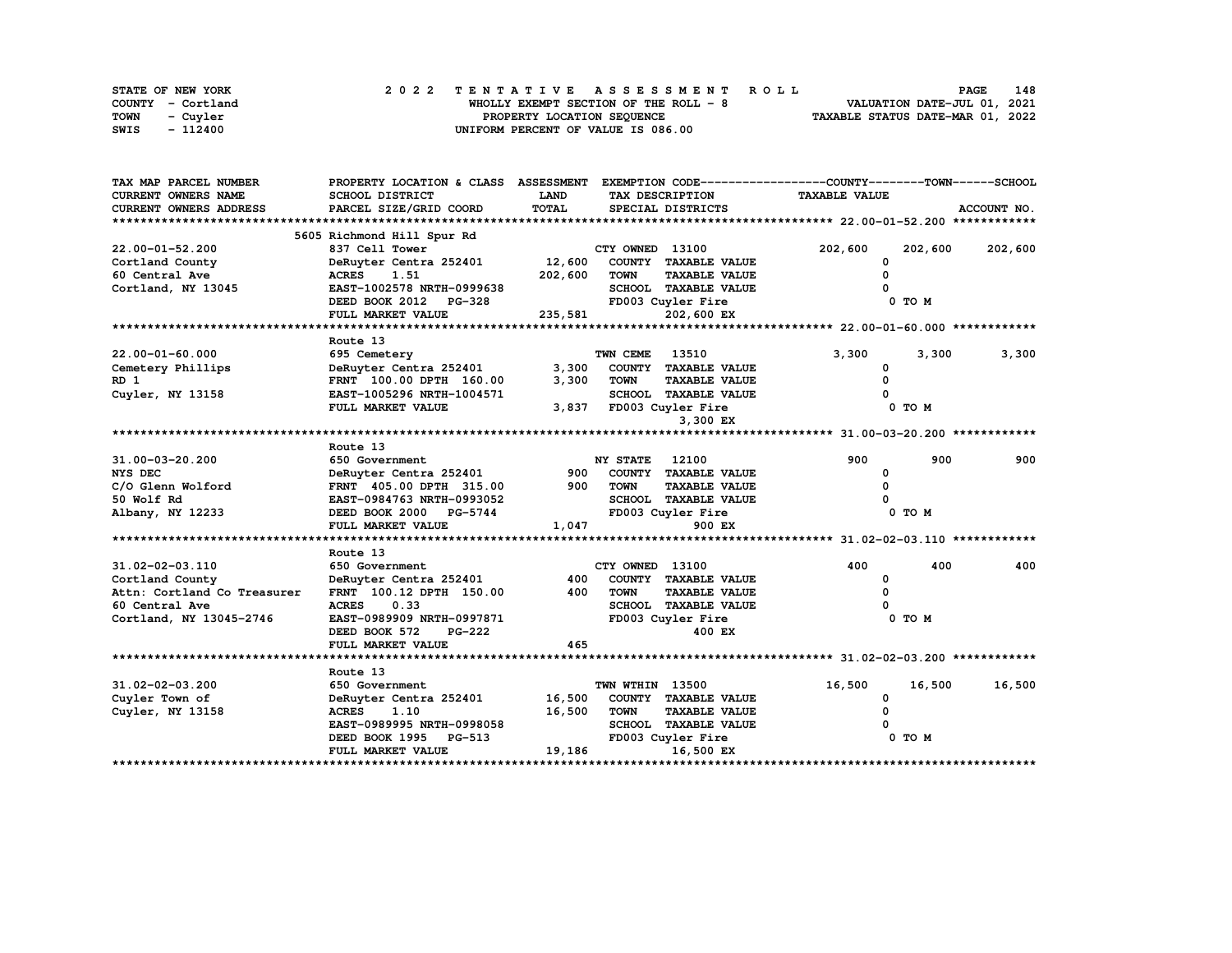| STATE OF NEW YORK       | 2022 TENTATIVE ASSESSMENT ROLL        | 149<br><b>PAGE</b>               |
|-------------------------|---------------------------------------|----------------------------------|
| COUNTY - Cortland       | WHOLLY EXEMPT SECTION OF THE ROLL - 8 | VALUATION DATE-JUL 01, 2021      |
| <b>TOWN</b><br>- Cuvler | PROPERTY LOCATION SEQUENCE            | TAXABLE STATUS DATE-MAR 01, 2022 |
| SWIS<br>- 112400        | UNIFORM PERCENT OF VALUE IS 086.00    |                                  |

| TAX MAP PARCEL NUMBER      | PROPERTY LOCATION & CLASS ASSESSMENT |                         |                  |                             | EXEMPTION CODE-----------------COUNTY-------TOWN------SCHOOL |            |             |
|----------------------------|--------------------------------------|-------------------------|------------------|-----------------------------|--------------------------------------------------------------|------------|-------------|
| <b>CURRENT OWNERS NAME</b> | SCHOOL DISTRICT                      | LAND<br>TAX DESCRIPTION |                  | <b>TAXABLE VALUE</b>        |                                                              |            |             |
| CURRENT OWNERS ADDRESS     | PARCEL SIZE/GRID COORD               | TOTAL                   |                  | SPECIAL DISTRICTS           |                                                              |            | ACCOUNT NO. |
|                            |                                      |                         |                  |                             |                                                              |            |             |
|                            | Route 13                             |                         |                  |                             |                                                              |            |             |
| $31.02 - 02 - 10.000$      | 695 Cemetery                         |                         | TWN CEME         | 13510                       | 9,900                                                        | 9,900      | 9,900       |
| Cemetery Cuyler            | DeRuyter Centra 252401               | 9,900                   |                  | COUNTY TAXABLE VALUE        | 0                                                            |            |             |
| RD <sub>1</sub>            | <b>ACRES</b><br>2.20                 | 9,900                   | <b>TOWN</b>      | <b>TAXABLE VALUE</b>        |                                                              |            |             |
| Cuyler, NY 13158           | EAST-0990099 NRTH-0997151            |                         |                  | SCHOOL TAXABLE VALUE        |                                                              |            |             |
|                            | DEED BOOK 2000<br><b>PG-1558</b>     |                         |                  | FD003 Cuyler Fire           |                                                              | 0 TO M     |             |
|                            | FULL MARKET VALUE                    | 11,512                  |                  | 9,900 EX                    |                                                              |            |             |
|                            |                                      |                         |                  |                             |                                                              |            |             |
|                            | 4911 Route 13                        |                         |                  |                             |                                                              |            |             |
| 31.02-02-03.120            | 662 Police/fire                      |                         | VOLUN FIRE 26400 |                             | 357,300                                                      | 357,300    | 357,300     |
| Cuyler Fire District       | DeRuyter Centra 252401               | 11,000                  |                  | COUNTY TAXABLE VALUE        | O                                                            |            |             |
| PO Box 116                 | FRNT 240.00 DPTH 150.00              | 357,300                 | <b>TOWN</b>      | <b>TAXABLE VALUE</b>        |                                                              |            |             |
| DeRuyter, NY 13052         | EAST-0989836 NRTH-0997709            |                         |                  | SCHOOL TAXABLE VALUE        |                                                              |            |             |
|                            | DEED BOOK 2013 PG-6842               |                         |                  | FD003 Cuyler Fire           |                                                              | $0$ TO $M$ |             |
|                            | FULL MARKET VALUE                    | 415,465                 |                  | 357,300 EX                  |                                                              |            |             |
|                            |                                      |                         |                  |                             |                                                              |            |             |
|                            | Stockton Rd                          |                         |                  |                             |                                                              |            |             |
| 22.00-07-03.000            | 695 Cemetery                         |                         | TWN CEME         | 13510                       | 2,100                                                        | 2,100      | 2,100       |
| Cemetery Cuyler            | DeRuyter Centra 252401               | 2,100                   |                  | COUNTY TAXABLE VALUE        | n                                                            |            |             |
| RD 1                       | 99.00<br>FRNT 99.00 DPTH             | 2,100                   | <b>TOWN</b>      | <b>TAXABLE VALUE</b>        |                                                              |            |             |
| Cuyler, NY 13158           | EAST-0999030 NRTH-1005291            |                         |                  | <b>SCHOOL TAXABLE VALUE</b> |                                                              |            |             |
|                            | FULL MARKET VALUE                    | 2,442                   |                  | FD003 Cuyler Fire           |                                                              | 0 TO M     |             |
|                            |                                      |                         |                  | 2,100 EX                    |                                                              |            |             |
|                            |                                      |                         |                  |                             |                                                              |            |             |
|                            | Stoney Brook Rd                      |                         |                  |                             |                                                              |            |             |
| $53.00 - 01 - 02.000$      | 932 Forest s532b                     |                         | <b>NY STATE</b>  | 12100                       | 57,800                                                       | 57,800     | 57,800      |
| State of New York          | DeRuyter Centra 252401               | 57,800                  |                  | COUNTY TAXABLE VALUE        | <sup>0</sup>                                                 |            |             |
| Attn: County Treasurer     | <b>ACRES</b> 57.75                   | 57,800                  | <b>TOWN</b>      | <b>TAXABLE VALUE</b>        |                                                              |            |             |
| 60 Central Ave             | EAST-1006227 NRTH-0982819            |                         |                  | <b>SCHOOL TAXABLE VALUE</b> |                                                              |            |             |
| Cortland, NY 13045-2746    | FULL MARKET VALUE                    | 67,209                  |                  | FD003 Cuyler Fire           |                                                              | 0 TO M     |             |
|                            |                                      |                         |                  | 57,800 EX                   |                                                              |            |             |
|                            | Tripoli Rd                           |                         |                  |                             |                                                              |            |             |
| 31.00-01-37.000            | 650 Government                       |                         | WHOLLY EX 50000  |                             | 4,100                                                        | 4,100      | 4,100       |
| Cortland County            | DeRuyter Centra 252401               | 4,100                   |                  | COUNTY TAXABLE VALUE        | 0                                                            |            |             |
| Cortland County Treasurer  | <b>ACRES</b><br>4.00                 | 4,100                   | <b>TOWN</b>      | <b>TAXABLE VALUE</b>        |                                                              |            |             |
| 60 Central Ave             | EAST-0989099 NRTH-0998067            |                         |                  | SCHOOL TAXABLE VALUE        |                                                              |            |             |
| Cortland, NY 13045         | $PG-25$<br>DEED BOOK 190             |                         |                  | FD003 Cuyler Fire           |                                                              | 0 TO M     |             |
|                            | FULL MARKET VALUE                    | 4,767                   |                  | 4,100 EX                    |                                                              |            |             |
|                            |                                      |                         |                  |                             |                                                              |            |             |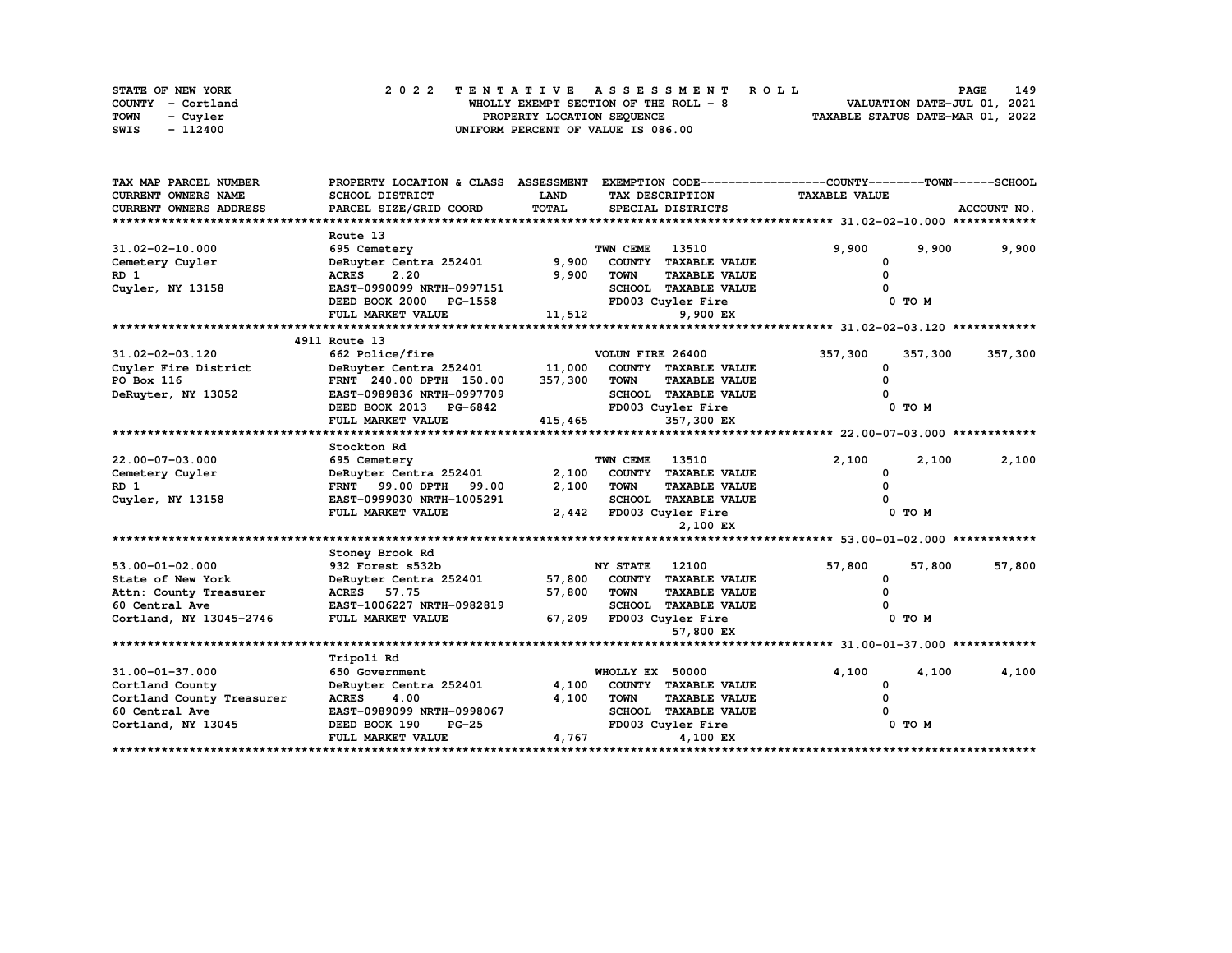| STATE OF NEW YORK | 2022 TENTATIVE ASSESSMENT ROLL         | 150<br><b>PAGE</b>               |
|-------------------|----------------------------------------|----------------------------------|
| COUNTY - Cortland | WHOLLY EXEMPT SECTION OF THE ROLL $-8$ | VALUATION DATE-JUL 01, 2021      |
| TOWN<br>- Cuvler  | PROPERTY LOCATION SEQUENCE             | TAXABLE STATUS DATE-MAR 01, 2022 |
| SWIS<br>- 112400  | UNIFORM PERCENT OF VALUE IS 086.00     |                                  |

| TAX MAP PARCEL NUMBER      | PROPERTY LOCATION & CLASS ASSESSMENT |              |                    |                            | EXEMPTION CODE-----------------COUNTY-------TOWN------SCHOOL |            |             |
|----------------------------|--------------------------------------|--------------|--------------------|----------------------------|--------------------------------------------------------------|------------|-------------|
| <b>CURRENT OWNERS NAME</b> | SCHOOL DISTRICT                      | <b>LAND</b>  |                    | TAX DESCRIPTION            | <b>TAXABLE VALUE</b>                                         |            |             |
| CURRENT OWNERS ADDRESS     | PARCEL SIZE/GRID COORD               | <b>TOTAL</b> |                    | SPECIAL DISTRICTS          |                                                              |            | ACCOUNT NO. |
| ************************   |                                      |              |                    |                            |                                                              |            |             |
|                            | 4895 Tripoli Rd                      |              |                    |                            |                                                              |            |             |
| $31.00 - 01 - 05.000$      | 651 Highway gar                      |              | TWN WTHIN 13500    |                            | 172,200                                                      | 172,200    | 172,200     |
| Cuyler Town of             | DeRuyter Centra 252401 14,900        |              |                    | COUNTY TAXABLE VALUE       |                                                              |            |             |
| 4895 Tripoli Rd            | ACRES 3.79                           | 172,200      | TOWN               | <b>TAXABLE VALUE</b>       |                                                              |            |             |
| Truxton, NY 13158-9635     | EAST-0989401 NRTH-0998647            |              |                    | SCHOOL TAXABLE VALUE       |                                                              |            |             |
|                            | DEED BOOK 338<br><b>PG-449</b>       |              | FD003 Cuyler Fire  |                            |                                                              | $0$ TO $M$ |             |
|                            | FULL MARKET VALUE                    |              | 200,233 172,200 EX |                            |                                                              |            |             |
|                            |                                      |              |                    |                            |                                                              |            |             |
|                            | W Keeney Rd                          |              |                    |                            |                                                              |            |             |
| 11.00-01-04.000            | 695 Cemetery                         |              | TWN CEME           | 13510                      | 8,700                                                        | 8,700      | 8,700       |
| Cemetery Keeney Settlement | Fabius Central 313001                |              |                    | 8,700 COUNTY TAXABLE VALUE |                                                              |            |             |
| RD <sub>1</sub>            | FRNT 70.00 DPTH 370.00               | 8,700        | <b>TOWN</b>        | <b>TAXABLE VALUE</b>       |                                                              |            |             |
| Truxton, NY 13158          | EAST-0986031 NRTH-1015978            |              |                    | SCHOOL TAXABLE VALUE       |                                                              |            |             |
|                            | DEED BOOK 38<br>PG-333               |              | FD003 Cuyler Fire  |                            |                                                              | 0 TO M     |             |
|                            | FULL MARKET VALUE                    | 10,116       |                    | 8,700 EX                   |                                                              |            |             |
|                            |                                      |              |                    |                            |                                                              |            |             |
|                            | <b>W</b> Keeney Rd                   |              |                    |                            |                                                              |            |             |
| 11.00-06-12.122            | 720 Mine/quarry                      |              | TWN WTHIN 13500    |                            | 14,000                                                       | 14,000     | 14,000      |
| Cuyler Town of             | Fabius Central 313001                | 14,000       |                    | COUNTY TAXABLE VALUE       |                                                              |            |             |
| Attn: Town Supervisor      | ACRES 13.26                          | 14,000       | TOWN               | <b>TAXABLE VALUE</b>       |                                                              |            |             |
| PO Box 363                 | EAST-0986524 NRTH-1010112            |              | <b>SCHOOL</b>      | <b>TAXABLE VALUE</b>       |                                                              |            |             |
| DeRuyter, NY 13052         | DEED BOOK 2000 PG-5636               |              | FD003 Cuyler Fire  |                            |                                                              | 0 TO M     |             |
|                            | FULL MARKET VALUE                    | 16,279       |                    | 14,000 EX                  |                                                              |            |             |
|                            |                                      |              |                    |                            |                                                              |            |             |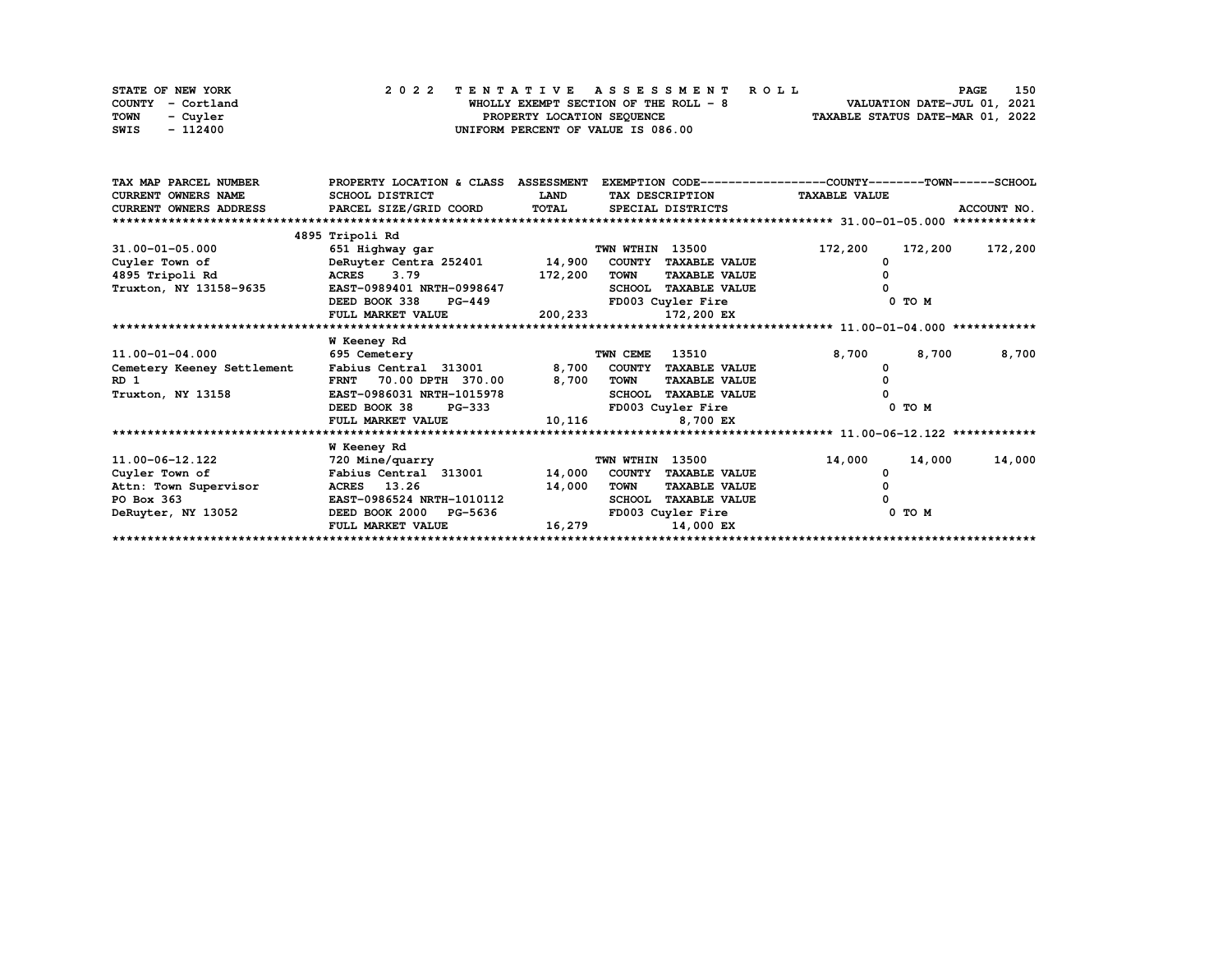|      | <b>STATE OF NEW YORK</b> |  | 2022 TENTATIVE ASSESSMENT ROLL        | PAGE                             | 151 |
|------|--------------------------|--|---------------------------------------|----------------------------------|-----|
|      | COUNTY - Cortland        |  | WHOLLY EXEMPT SECTION OF THE ROLL - 8 | VALUATION DATE-JUL 01, 2021      |     |
| TOWN | - Cuvler                 |  |                                       | TAXABLE STATUS DATE-MAR 01, 2022 |     |
| SWIS | - 112400                 |  | UNIFORM PERCENT OF VALUE IS 086.00    | RPS150/V04/L015                  |     |
|      |                          |  |                                       | CURRENT DATE 5/03/2022           |     |

### **R O L L S E C T I O N T O T A L S**

### **\*\*\* S P E C I A L D I S T R I C T S U M M A R Y \*\*\***

|      |                      | <b>TOTAL</b> | <b>EXTENSION</b> | <b>EXTENSION</b> | AD VALOREM   | <b>EXEMPT</b> | <b>TAXARLE</b> |
|------|----------------------|--------------|------------------|------------------|--------------|---------------|----------------|
| CODE | <b>DISTRICT NAME</b> | PARCELS      | TYPE             | <b>VALUE</b>     | <b>VALUE</b> | <b>AMOUNT</b> | <b>VALUE</b>   |
|      | FD003 Cuyler Fire    |              | 38 ТОТАL<br>M    |                  | 2252,964     | 2252,964      |                |

### **\*\*\* S C H O O L D I S T R I C T S U M M A R Y \*\*\***

| CODE   | DISTRICT NAME       | TOTAL<br><b>PARCELS</b> | <b>ASSESSED</b><br>LAND | <b>ASSESSED</b><br>TOTAL | <b>EXEMPT</b><br><b>AMOUNT</b> | TOTAL<br><b>TAXABLE</b> | <b>STAR</b><br><b>AMOUNT</b> | <b>STAR</b><br><b>TAXABLE</b> |
|--------|---------------------|-------------------------|-------------------------|--------------------------|--------------------------------|-------------------------|------------------------------|-------------------------------|
| 112001 | Cincinnatus Central |                         | 100,000                 | 100,000                  | 100,000                        |                         |                              |                               |
| 113001 | Homer Central       | 3                       | 357,300                 | 357,300                  | 357,300                        |                         |                              |                               |
| 252401 | DeRuyter Central    | 30                      | 707,664                 | 1657,264                 | 1657,264                       |                         |                              |                               |
| 313001 | Fabius Central      | 4                       | 138,400                 | 138,400                  | 138,400                        |                         |                              |                               |
|        | $SUB-TOTAL$         | 38                      | 1303, 364               | 2252,964                 | 2252,964                       |                         |                              |                               |
|        | TOTAL               | 38                      | 1303, 364               | 2252,964                 | 2252,964                       |                         |                              |                               |

#### **\*\*\* S Y S T E M C O D E S S U M M A R Y \*\*\***

| CODE  | <b>DESCRIPTION</b> | TOTAL<br><b>PARCELS</b> | <b>COUNTY</b>  | <b>TOWN</b>    | <b>SCHOOL</b>  |
|-------|--------------------|-------------------------|----------------|----------------|----------------|
| 50000 | WHOLLY EX<br>TOTAL |                         | 5,164<br>5,164 | 5,164<br>5,164 | 5,164<br>5,164 |

| CODE  | <b>DESCRIPTION</b> | <b>TOTAL</b><br><b>PARCELS</b> | <b>COUNTY</b> | <b>TOWN</b> | <b>SCHOOL</b> |
|-------|--------------------|--------------------------------|---------------|-------------|---------------|
| 12100 | <b>NY STATE</b>    | 10                             | 1169,900      | 1169,900    | 1169,900      |
| 13100 | CTY OWNED          | 2                              | 203,000       | 203,000     | 203,000       |
| 13500 | TWN WTHIN          | a                              | 280,500       | 280,500     | 280,500       |
| 13510 | TWN CEME           | 10                             | 35,400        | 35,400      | 35,400        |
| 13800 | <b>SCHOOL DIS</b>  | 2                              | 27,600        | 27,600      | 27,600        |
| 25110 | NON PROFIT         |                                | 137,500       | 137,500     | 137,500       |
| 25300 | NON-PROFIT         |                                | 36,600        | 36,600      | 36,600        |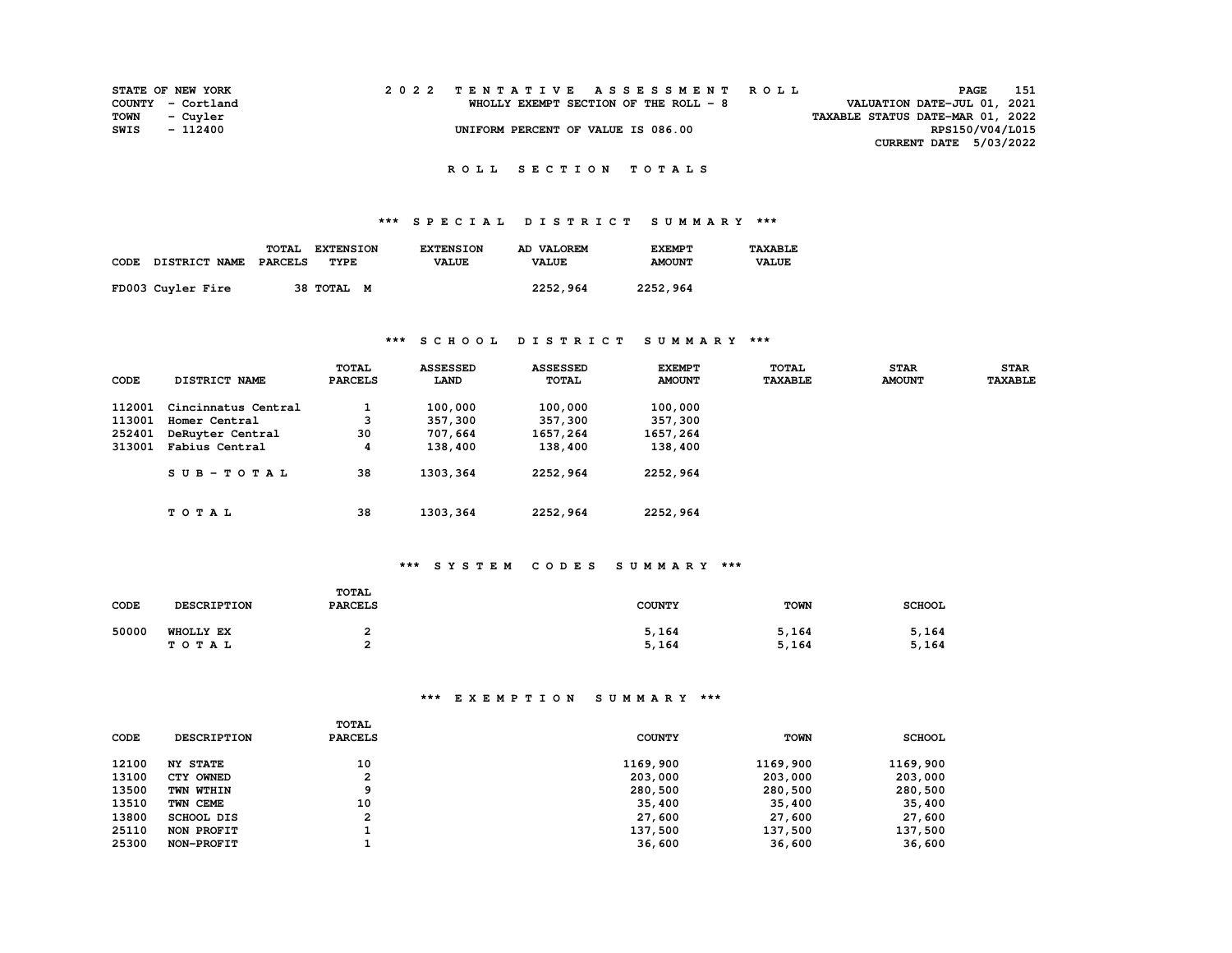|      | <b>STATE OF NEW YORK</b> |  | 2022 TENTATIVE ASSESSMENT ROLL<br>PAGE                                | 152             |
|------|--------------------------|--|-----------------------------------------------------------------------|-----------------|
|      | COUNTY - Cortland        |  | VALUATION DATE-JUL 01, 2021<br>WHOLLY EXEMPT SECTION OF THE ROLL $-8$ |                 |
| TOWN | - Cuyler                 |  | TAXABLE STATUS DATE-MAR 01, 2022                                      |                 |
| SWIS | $-112400$                |  | UNIFORM PERCENT OF VALUE IS 086.00                                    | RPS150/V04/L015 |
|      |                          |  | <b>CURRENT DATE 5/03/2022</b>                                         |                 |
|      |                          |  |                                                                       |                 |
|      |                          |  | ROLL SECTION TOTALS                                                   |                 |

# **\*\*\* E X E M P T I O N S U M M A R Y \*\*\***

| CODE  | DESCRIPTION       | <b>TOTAL</b><br><b>PARCELS</b> | <b>COUNTY</b> | <b>TOWN</b> | <b>SCHOOL</b> |
|-------|-------------------|--------------------------------|---------------|-------------|---------------|
| 26400 | <b>VOLUN FIRE</b> |                                | 357,300       | 357,300     | 357,300       |
|       | TOTAL             | 36                             | 2247,800      | 2247,800    | 2247,800      |

### **\*\*\* G R A N D T O T A L S \*\*\***

| <b>ROLL</b><br><b>SEC</b> | <b>DESCRIPTION</b> | <b>TOTAL</b><br><b>PARCELS</b> | <b>ASSESSED</b><br><b>LAND</b> | <b>ASSESSED</b><br><b>TOTAL</b> | <b>TAXABLE</b><br><b>COUNTY</b> | <b><i>TAXABLE</i></b><br><b>TOWN</b> | <b><i>TAXABLE</i></b><br><b>SCHOOL</b> | <b>STAR</b><br><b>TAXABLE</b> |
|---------------------------|--------------------|--------------------------------|--------------------------------|---------------------------------|---------------------------------|--------------------------------------|----------------------------------------|-------------------------------|
|                           | WHOLLY EXEMPT      | 38                             | 1303,364                       | 2252,964                        |                                 |                                      |                                        |                               |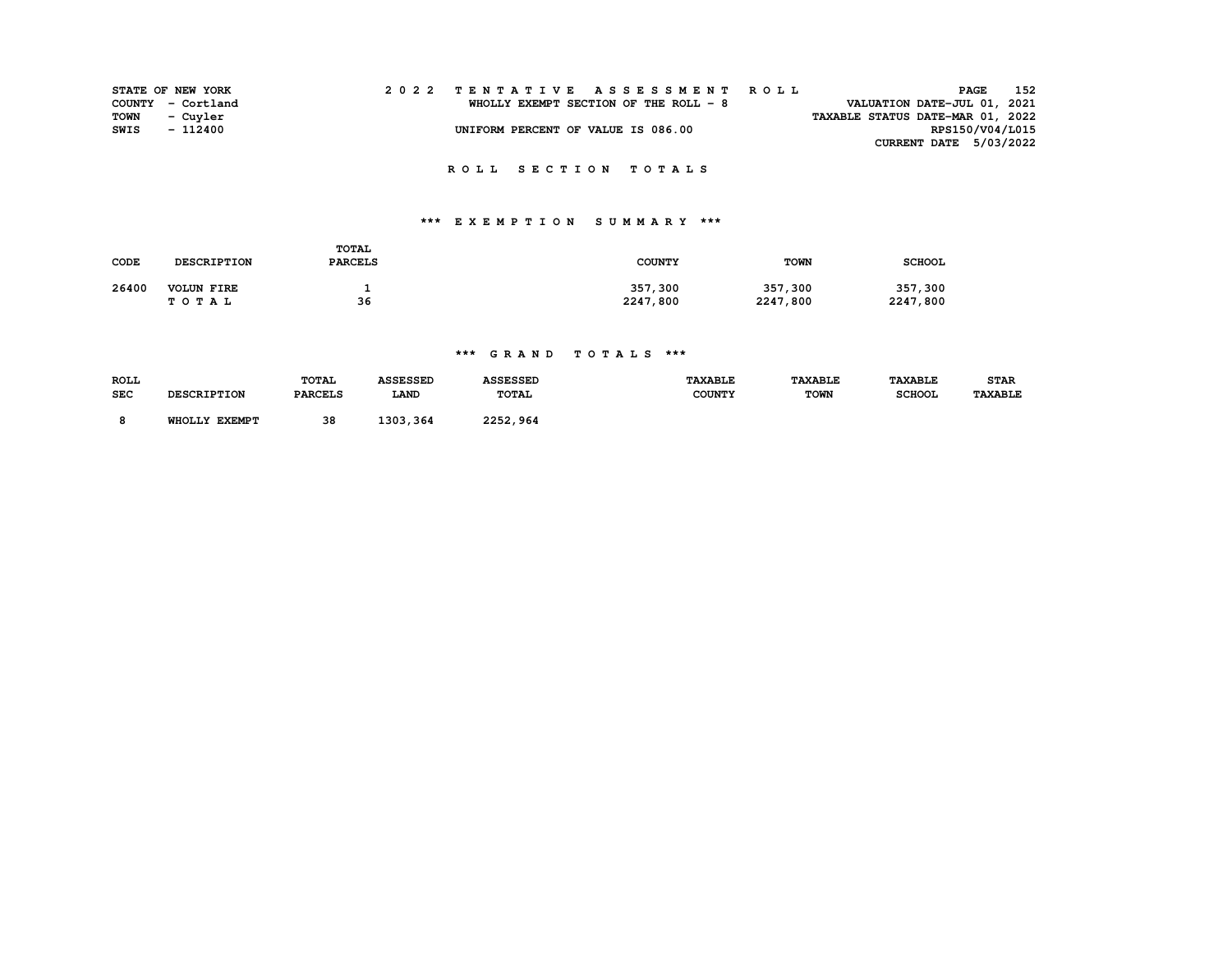|      | <b>STATE OF NEW YORK</b> |  | 2022 TENTATIVE ASSESSMENT ROLL     |                                  | PAGE                          | 153 |
|------|--------------------------|--|------------------------------------|----------------------------------|-------------------------------|-----|
|      | COUNTY - Cortland        |  |                                    |                                  | VALUATION DATE-JUL 01, 2021   |     |
|      | TOWN - Cuyler            |  | SWIS TOTALS                        | TAXABLE STATUS DATE-MAR 01, 2022 |                               |     |
| SWIS | - 112400                 |  | UNIFORM PERCENT OF VALUE IS 086.00 |                                  | RPS150/V04/L015               |     |
|      |                          |  |                                    |                                  | <b>CURRENT DATE 5/03/2022</b> |     |

### **\*\*\* S P E C I A L D I S T R I C T S U M M A R Y \*\*\***

| CODE | DISTRICT NAME     | <b>TOTAL</b><br>PARCELS | <b>EXTENSION</b><br>TYPE | <b>EXTENSION</b><br><b>VALUE</b> | AD VALOREM<br><b>VALUE</b> | <b>EXEMPT</b><br><b>AMOUNT</b> | <b>TAXABLE</b><br><b>VALUE</b> |
|------|-------------------|-------------------------|--------------------------|----------------------------------|----------------------------|--------------------------------|--------------------------------|
|      | FD003 Cuyler Fire |                         | 754 TOTAL M              |                                  | 66626,503                  | 6299,547                       | 60326,956                      |

### **\*\*\* S C H O O L D I S T R I C T S U M M A R Y \*\*\***

| CODE   | DISTRICT NAME       | TOTAL<br><b>PARCELS</b> | <b>ASSESSED</b><br>LAND | <b>ASSESSED</b><br><b>TOTAL</b> | <b>EXEMPT</b><br><b>AMOUNT</b> | <b>TOTAL</b><br><b>TAXABLE</b> | <b>STAR</b><br><b>AMOUNT</b> | <b>STAR</b><br><b>TAXABLE</b> |
|--------|---------------------|-------------------------|-------------------------|---------------------------------|--------------------------------|--------------------------------|------------------------------|-------------------------------|
| 112001 | Cincinnatus Central | 17                      | 1967, 515               | 2449,225                        | 241,198                        | 2208,027                       | 82,800                       | 2125,227                      |
| 113001 | Homer Central       | 61                      | 2949,090                | 5040,587                        | 641,602                        | 4398,985                       | 503,680                      | 3895, 305                     |
| 252401 | DeRuyter Central    | 564                     | 23458,681               | 47764,198                       | 4972,117                       | 42792,081                      | 5146,408                     | 37645,673                     |
| 313001 | Fabius Central      | 118                     | 6194,960                | 11528,553                       | 1719,382                       | 9809,171                       | 918,850                      | 8890,321                      |
|        | $SUB-TOTAL$         | 760                     | 34570,246               | 66782,563                       | 7574,299                       | 59208,264                      | 6651,738                     | 52556,526                     |
|        | TOTAL               | 760                     | 34570,246               | 66782,563                       | 7574,299                       | 59208,264                      | 6651,738                     | 52556,526                     |

## **\*\*\* S Y S T E M C O D E S S U M M A R Y \*\*\***

| CODE  | <b>DESCRIPTION</b> | TOTAL<br><b>PARCELS</b> | <b>COUNTY</b> | <b>TOWN</b> | <b>SCHOOL</b> |
|-------|--------------------|-------------------------|---------------|-------------|---------------|
| 50000 | WHOLLY EX          | າ<br>ı                  | 5,164         | 5,164       | 5,164         |
| 50001 | SCHL TAXBL         |                         | 88,160        | 88,160      |               |
| 50005 | TOWN TAXBL         | ີ                       | 17,210        |             | 17,210        |
|       | TOTAL              | o                       | 110,534       | 93,324      | 22,374        |

| CODE  | <b>DESCRIPTION</b> | TOTAL<br><b>PARCELS</b> | <b>COUNTY</b> | <b>TOWN</b> | <b>SCHOOL</b> |
|-------|--------------------|-------------------------|---------------|-------------|---------------|
| 12100 | <b>NY STATE</b>    | 10                      | 1169,900      | 1169,900    | 1169,900      |
| 13100 | CTY OWNED          | 2                       | 203,000       | 203,000     | 203,000       |
| 13500 | TWN WTHIN          |                         | 280,500       | 280,500     | 280,500       |
| 13510 | TWN CEME           | 10                      | 35,400        | 35,400      | 35,400        |
| 13800 | SCHOOL DIS         | ົ                       | 27,600        | 27,600      | 27,600        |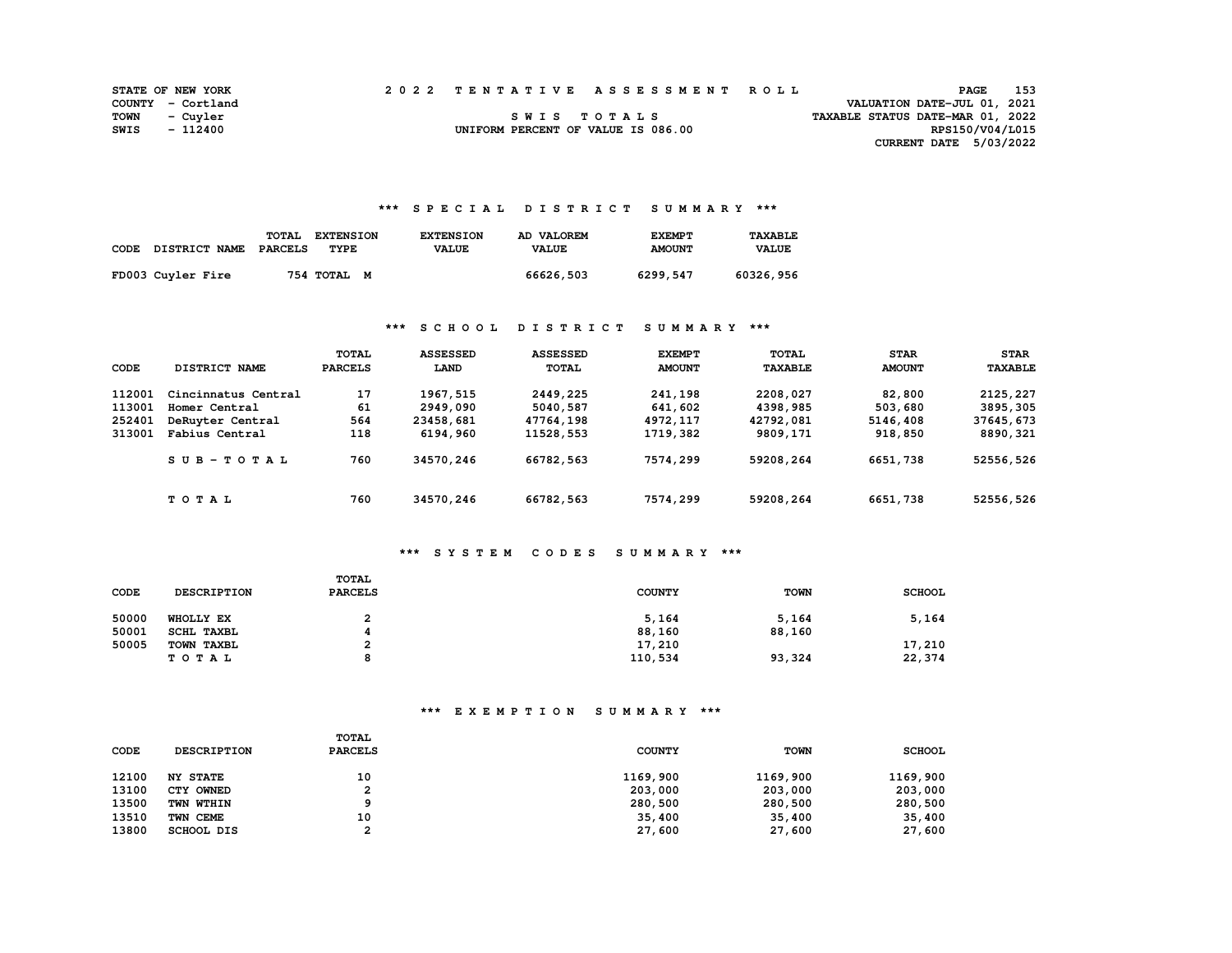|  | 2022 TENTATIVE ASSESSMENT ROLL |  |  |
|--|--------------------------------|--|--|

RPS150/V04/L015

| <b>STATE OF NEW YORK</b> |  | 2022 TENTATIVE ASSESSMENT ROLL     | PAGE                             | 154 |
|--------------------------|--|------------------------------------|----------------------------------|-----|
| COUNTY - Cortland        |  |                                    | VALUATION DATE-JUL 01, 2021      |     |
| TOWN<br>- Cuvler         |  | SWIS TOTALS                        | TAXABLE STATUS DATE-MAR 01, 2022 |     |
| $-112400$<br>SWIS        |  | UNIFORM PERCENT OF VALUE IS 086.00 | RPS150/V04/L015                  |     |

UNIFORM PERCENT OF VALUE IS 086.00  **CURRENT DATE 5/03/2022** 

|       |                    | <b>TOTAL</b>            |               |             |               |
|-------|--------------------|-------------------------|---------------|-------------|---------------|
| CODE  | <b>DESCRIPTION</b> | <b>PARCELS</b>          | <b>COUNTY</b> | <b>TOWN</b> | <b>SCHOOL</b> |
|       |                    |                         |               |             |               |
| 25110 | NON PROFIT         | 1                       | 137,500       | 137,500     | 137,500       |
| 25300 | NON-PROFIT         | $\mathbf{1}$            | 36,600        | 36,600      | 36,600        |
| 26400 | <b>VOLUN FIRE</b>  | 1                       | 357,300       | 357,300     | 357,300       |
| 32252 | STATE LAND         | 44                      | 10122,600     |             |               |
| 41121 | VET WAR CT         | 4                       | 20,175        | 35, 355     |               |
| 41122 | VET WAR C          | 16                      | 91,530        |             |               |
| 41123 | VET WAR T          | 16                      |               | 147,965     |               |
| 41131 | VET COM CT         | $\overline{\mathbf{2}}$ | 15,350        | 22,250      |               |
| 41132 | VET COM C          | 11                      | 100,275       |             |               |
| 41133 | VET COM T          | 11                      |               | 169,825     |               |
| 41141 | VET DIS CT         | 2                       | 21,734        | 21,734      |               |
| 41142 | VET DIS C          | 6                       | 85,205        |             |               |
| 41143 | VET DIS T          | 6                       |               | 120,065     |               |
| 41162 | $CW_15_VET/$       | 1                       | 5,520         |             |               |
| 41400 | <b>CLERGY</b>      | 1                       | 1,500         | 1,500       | 1,500         |
| 41700 | AG 10-YR           | 7                       | 1101,840      | 1101,840    | 1101,840      |
| 41720 | AG-CEILING         | 73                      | 2985, 922     | 2985, 922   | 2985, 922     |
| 41730 | AG COMMIT          | 24                      | 974,608       | 974,608     | 974,608       |
| 41800 | AGED CTS           | 2                       | 38,215        | 38,215      | 40,022        |
| 41802 | AGED C             | 6                       | 135,738       |             |               |
| 41803 | AGED T             | 2                       |               | 50, 105     |               |
| 41804 | AGED S             | 4                       |               |             | 77,890        |
| 41806 | AGED T&S           | 1                       |               | 21,760      | 21,760        |
| 41834 | <b>ENH STAR</b>    | 52                      |               |             | 3173,198      |
| 41854 | <b>BAS STAR</b>    | 127                     |               |             | 3456,900      |
| 41864 | <b>B STAR MH</b>   | 1                       |               |             | 21,640        |
| 41932 | Dis & Lim          | з                       | 75,215        |             |               |
| 47100 | Mass Telec         | 8                       | 86,053        | 86,053      | 86,053        |
| 47460 | 480A               | 1                       | 14,530        | 14,530      | 14,530        |
|       | TOTAL              | 467                     | 18123,810     | 8039,527    | 14203,663     |
|       |                    |                         |               |             |               |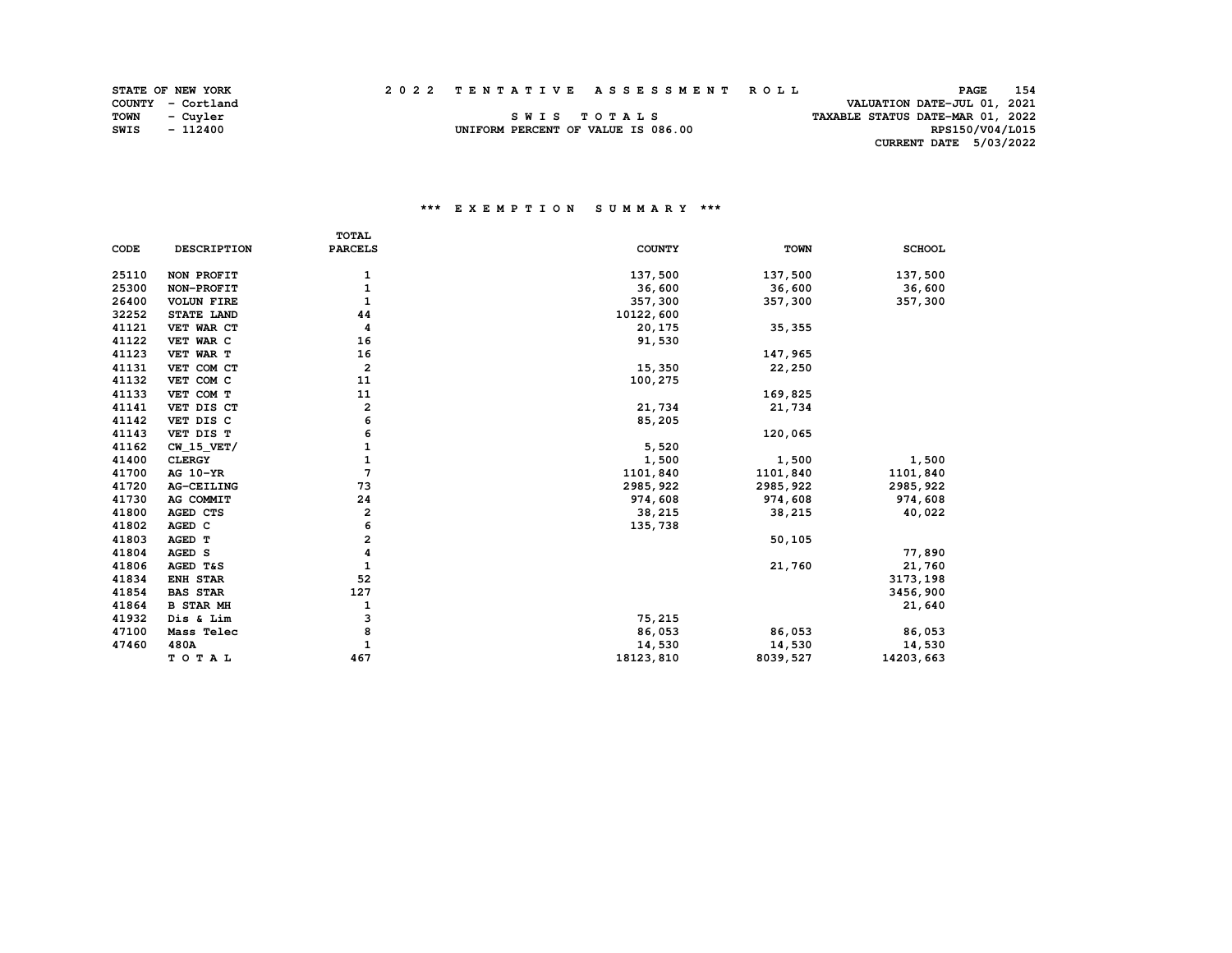|      | <b>STATE OF NEW YORK</b> | 2022 TENTATIVE ASSESSMENT ROLL     |  |  |                                  | <b>PAGE</b>     | 155 |
|------|--------------------------|------------------------------------|--|--|----------------------------------|-----------------|-----|
|      | COUNTY - Cortland        |                                    |  |  | VALUATION DATE-JUL 01, 2021      |                 |     |
|      | TOWN - Cuyler            | SWIS TOTALS                        |  |  | TAXABLE STATUS DATE-MAR 01, 2022 |                 |     |
| SWIS | - 112400                 | UNIFORM PERCENT OF VALUE IS 086.00 |  |  |                                  | RPS150/V04/L015 |     |
|      |                          |                                    |  |  | CURRENT DATE 5/03/2022           |                 |     |

 **\*\*\* G R A N D T O T A L S \*\*\*** 

| <b>ROLL</b><br><b>SEC</b> | <b>DESCRIPTION</b>  | TOTAL<br><b>PARCELS</b> | <b>ASSESSED</b><br><b>LAND</b> | <b>ASSESSED</b><br>TOTAL | <b>TAXABLE</b><br><b>COUNTY</b> | <b>TAXABLE</b><br><b>TOWN</b> | <b>TAXABLE</b><br><b>SCHOOL</b> | <b>STAR</b><br><b>TAXABLE</b> |
|---------------------------|---------------------|-------------------------|--------------------------------|--------------------------|---------------------------------|-------------------------------|---------------------------------|-------------------------------|
| $\mathbf{1}$              | <b>TAXABLE</b>      | 644                     | 22979,682                      | 48125,018                | 42457,661                       | 42419,344                     | 42906,946                       | 36255,208                     |
| 3                         | STATE OWNED LAND    | 50                      | 10122,600                      | 10227,970                |                                 | 10139,810                     | 10210,760                       | 10210,760                     |
| 5                         | SPECIAL FRANCHISE   | 6                       |                                | 1928,288                 | 1928,288                        | 1928,288                      | 1928,288                        | 1928,288                      |
| 6                         | UTILITIES & N.C.    | 22                      | 164,600                        | 4248,323                 | 4162,270                        | 4162,270                      | 4162,270                        | 4162,270                      |
| 8                         | WHOLLY EXEMPT       | 38                      | 1303, 364                      | 2252,964                 |                                 |                               |                                 |                               |
| $\star$                   | <b>TOTAL</b><br>SUB | 760                     | 34570,246                      | 66782,563                | 48548,219                       | 58649,712                     | 59208,264                       | 52556,526                     |
| $***$                     | <b>GRAND TOTAL</b>  | 760                     | 34570,246                      | 66782,563                | 48548,219                       | 58649,712                     | 59208,264                       | 52556,526                     |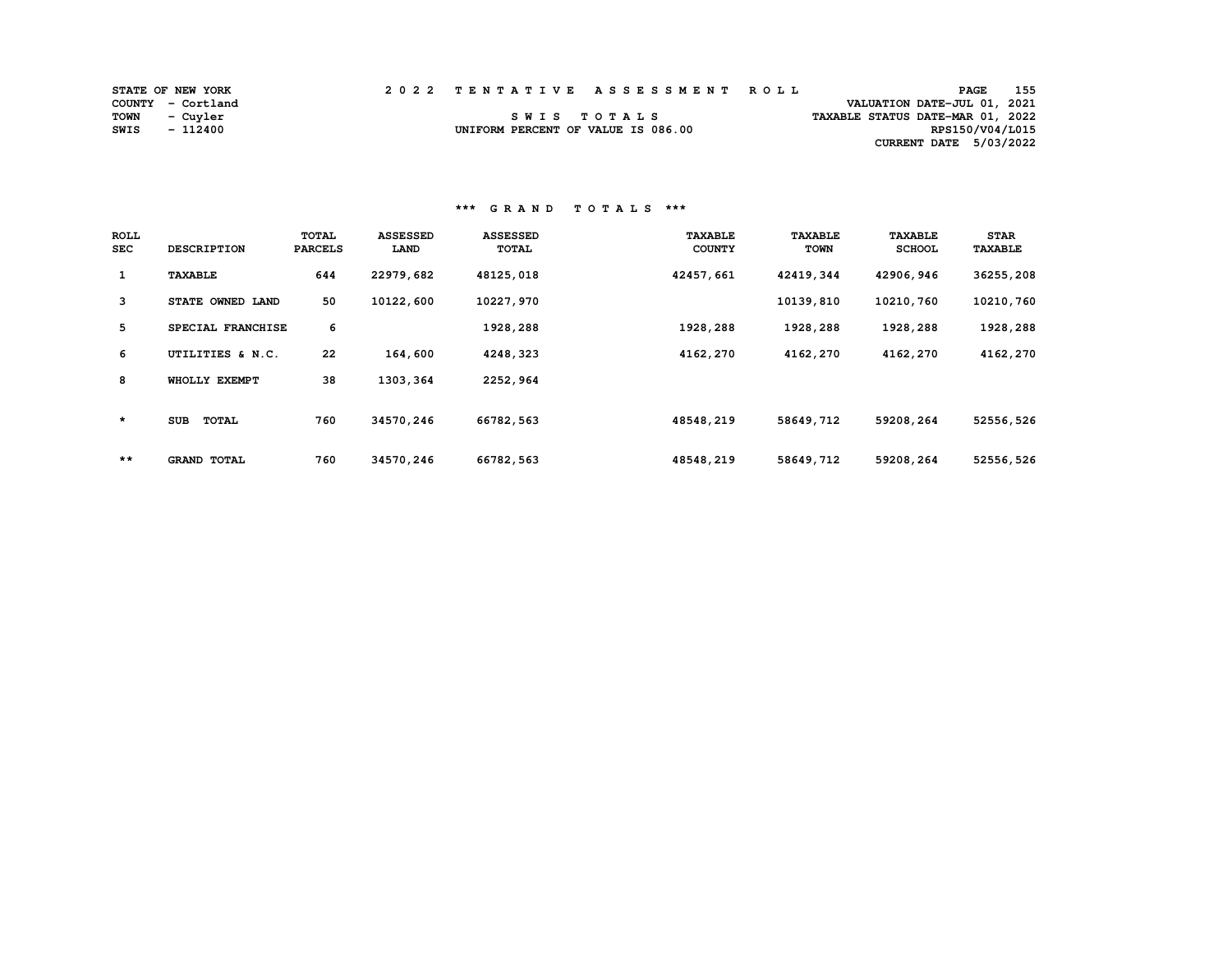|      | <b>STATE OF NEW YORK</b> |  | 2022 TENTATIVE ASSESSMENT ROLL     |                                  | PAGE                        | 156 |
|------|--------------------------|--|------------------------------------|----------------------------------|-----------------------------|-----|
|      | COUNTY - Cortland        |  | TOWN TOTALS                        |                                  | VALUATION DATE-JUL 01, 2021 |     |
|      | TOWN - Cuyler            |  |                                    | TAXABLE STATUS DATE-MAR 01, 2022 |                             |     |
| SWIS | - 1124                   |  | UNIFORM PERCENT OF VALUE IS 086.00 |                                  | RPS150/V04/L015             |     |
|      |                          |  |                                    |                                  | CURRENT DATE 5/03/2022      |     |

### **\*\*\* S P E C I A L D I S T R I C T S U M M A R Y \*\*\***

| CODE | DISTRICT NAME     | <b>TOTAL</b><br>PARCELS | <b>EXTENSION</b><br>TYPE | <b>EXTENSION</b><br><b>VALUE</b> | AD VALOREM<br><b>VALUE</b> | <b>EXEMPT</b><br><b>AMOUNT</b> | <b>TAXABLE</b><br><b>VALUE</b> |
|------|-------------------|-------------------------|--------------------------|----------------------------------|----------------------------|--------------------------------|--------------------------------|
|      | FD003 Cuyler Fire |                         | 754 TOTAL M              |                                  | 66626,503                  | 6299,547                       | 60326,956                      |

### **\*\*\* S C H O O L D I S T R I C T S U M M A R Y \*\*\***

| CODE   | DISTRICT NAME       | TOTAL<br><b>PARCELS</b> | <b>ASSESSED</b><br>LAND | <b>ASSESSED</b><br><b>TOTAL</b> | <b>EXEMPT</b><br><b>AMOUNT</b> | TOTAL<br><b>TAXABLE</b> | <b>STAR</b><br><b>AMOUNT</b> | <b>STAR</b><br><b>TAXABLE</b> |
|--------|---------------------|-------------------------|-------------------------|---------------------------------|--------------------------------|-------------------------|------------------------------|-------------------------------|
| 112001 | Cincinnatus Central | 17                      | 1967, 515               | 2449,225                        | 241,198                        | 2208,027                | 82,800                       | 2125,227                      |
| 113001 | Homer Central       | 61                      | 2949,090                | 5040,587                        | 641,602                        | 4398,985                | 503,680                      | 3895, 305                     |
| 252401 | DeRuyter Central    | 564                     | 23458,681               | 47764,198                       | 4972,117                       | 42792,081               | 5146,408                     | 37645,673                     |
| 313001 | Fabius Central      | 118                     | 6194,960                | 11528,553                       | 1719,382                       | 9809,171                | 918,850                      | 8890,321                      |
|        | $SUB - TO T AL$     | 760                     | 34570,246               | 66782,563                       | 7574,299                       | 59208,264               | 6651,738                     | 52556,526                     |
|        | TOTAL               | 760                     | 34570,246               | 66782,563                       | 7574,299                       | 59208,264               | 6651,738                     | 52556,526                     |

## **\*\*\* S Y S T E M C O D E S S U M M A R Y \*\*\***

| CODE  | <b>DESCRIPTION</b> | TOTAL<br><b>PARCELS</b> | <b>COUNTY</b> | <b>TOWN</b> | <b>SCHOOL</b> |
|-------|--------------------|-------------------------|---------------|-------------|---------------|
| 50000 | WHOLLY EX          | າ<br>ı                  | 5,164         | 5,164       | 5,164         |
| 50001 | SCHL TAXBL         |                         | 88,160        | 88,160      |               |
| 50005 | TOWN TAXBL         | ີ                       | 17,210        |             | 17,210        |
|       | TOTAL              | o                       | 110,534       | 93,324      | 22,374        |

| CODE  | <b>DESCRIPTION</b> | TOTAL<br><b>PARCELS</b> | <b>COUNTY</b> | <b>TOWN</b> | <b>SCHOOL</b> |
|-------|--------------------|-------------------------|---------------|-------------|---------------|
| 12100 | <b>NY STATE</b>    | 10                      | 1169,900      | 1169,900    | 1169,900      |
| 13100 | CTY OWNED          | 2                       | 203,000       | 203,000     | 203,000       |
| 13500 | TWN WTHIN          |                         | 280,500       | 280,500     | 280,500       |
| 13510 | TWN CEME           | 10                      | 35,400        | 35,400      | 35,400        |
| 13800 | SCHOOL DIS         | ົ                       | 27,600        | 27,600      | 27,600        |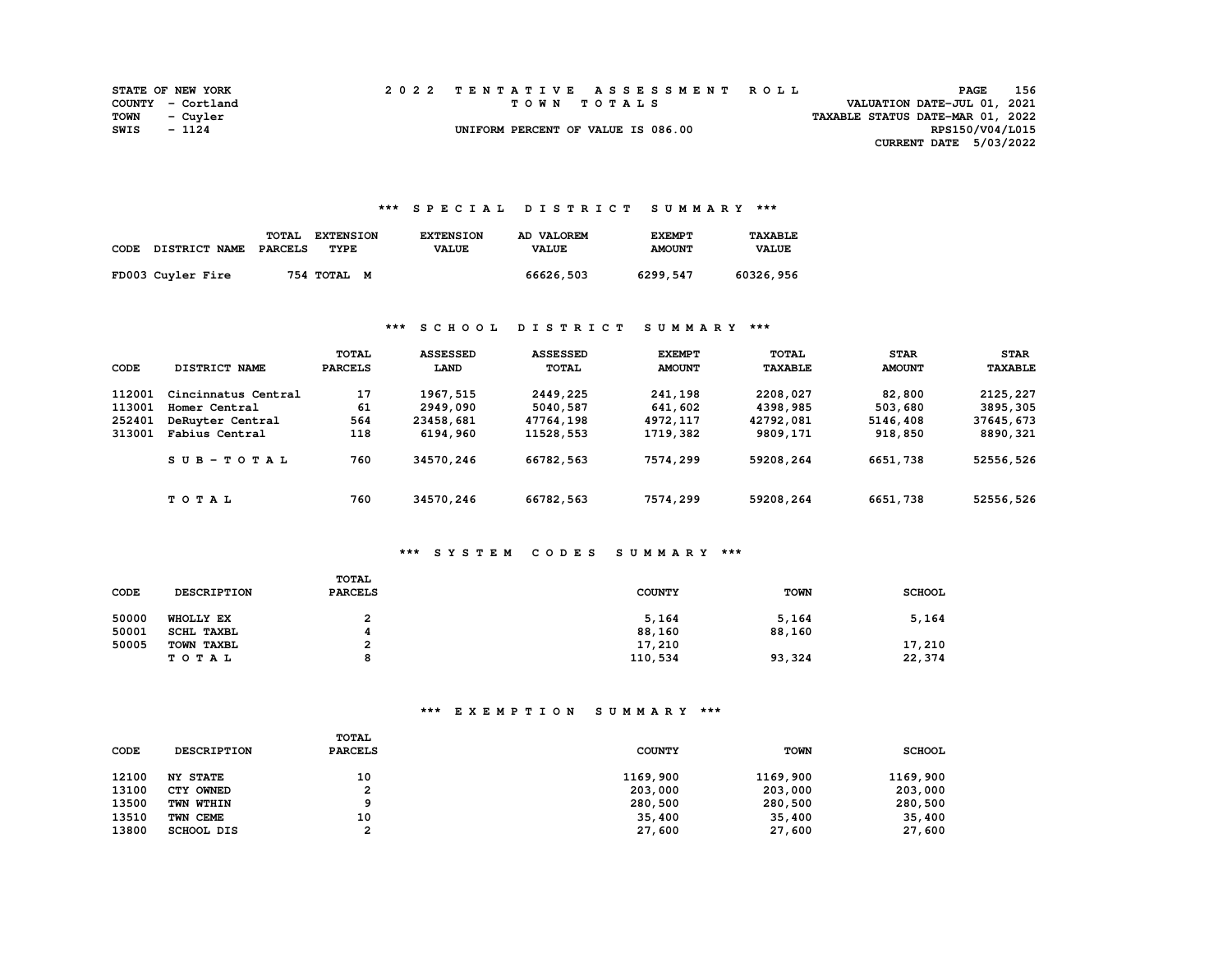|      | <b>STATE OF NEW YORK</b> |  | 2022 TENTATIVE ASSESSMENT ROLL     |                                  | PAGE                        | 157 |
|------|--------------------------|--|------------------------------------|----------------------------------|-----------------------------|-----|
|      | COUNTY - Cortland        |  | TOWN TOTALS                        |                                  | VALUATION DATE-JUL 01, 2021 |     |
|      | TOWN - Cuyler            |  |                                    | TAXABLE STATUS DATE-MAR 01, 2022 |                             |     |
| SWIS | - 1124                   |  | UNIFORM PERCENT OF VALUE IS 086.00 |                                  | RPS150/V04/L015             |     |
|      |                          |  |                                    |                                  | CURRENT DATE 5/03/2022      |     |

|       |                    | <b>TOTAL</b>            |               |             |               |
|-------|--------------------|-------------------------|---------------|-------------|---------------|
| CODE  | <b>DESCRIPTION</b> | <b>PARCELS</b>          | <b>COUNTY</b> | <b>TOWN</b> | <b>SCHOOL</b> |
| 25110 | NON PROFIT         |                         | 137,500       | 137,500     | 137,500       |
| 25300 | NON-PROFIT         | 1<br>1                  | 36,600        | 36,600      | 36,600        |
| 26400 | <b>VOLUN FIRE</b>  | $\mathbf{1}$            | 357,300       | 357,300     | 357,300       |
|       |                    |                         |               |             |               |
| 32252 | STATE LAND         | 44                      | 10122,600     |             |               |
| 41121 | VET WAR CT         | 4                       | 20,175        | 35, 355     |               |
| 41122 | VET WAR C          | 16                      | 91,530        |             |               |
| 41123 | VET WAR T          | 16                      |               | 147,965     |               |
| 41131 | VET COM CT         | $\overline{\mathbf{2}}$ | 15,350        | 22,250      |               |
| 41132 | VET COM C          | 11                      | 100,275       |             |               |
| 41133 | VET COM T          | 11                      |               | 169,825     |               |
| 41141 | VET DIS CT         | 2                       | 21,734        | 21,734      |               |
| 41142 | VET DIS C          | 6                       | 85,205        |             |               |
| 41143 | VET DIS T          | 6                       |               | 120,065     |               |
| 41162 | $CW_15_VET/$       | 1                       | 5,520         |             |               |
| 41400 | <b>CLERGY</b>      | 1                       | 1,500         | 1,500       | 1,500         |
| 41700 | AG 10-YR           | $\overline{7}$          | 1101,840      | 1101,840    | 1101,840      |
| 41720 | AG-CEILING         | 73                      | 2985, 922     | 2985, 922   | 2985, 922     |
| 41730 | AG COMMIT          | 24                      | 974,608       | 974,608     | 974,608       |
| 41800 | AGED CTS           | 2                       | 38,215        | 38,215      | 40,022        |
| 41802 | AGED C             | 6                       | 135,738       |             |               |
| 41803 | AGED T             | $\overline{a}$          |               | 50, 105     |               |
| 41804 | AGED S             | 4                       |               |             | 77,890        |
| 41806 | AGED T&S           | 1                       |               | 21,760      | 21,760        |
| 41834 | <b>ENH STAR</b>    | 52                      |               |             | 3173,198      |
| 41854 | <b>BAS STAR</b>    | 127                     |               |             | 3456,900      |
| 41864 | <b>B STAR MH</b>   | 1                       |               |             | 21,640        |
| 41932 | Dis & Lim          | з                       | 75,215        |             |               |
| 47100 | Mass Telec         | 8                       | 86,053        | 86,053      | 86,053        |
| 47460 | 480A               | $\mathbf{1}$            | 14,530        | 14,530      | 14,530        |
|       | TOTAL              | 467                     | 18123,810     | 8039,527    | 14203,663     |